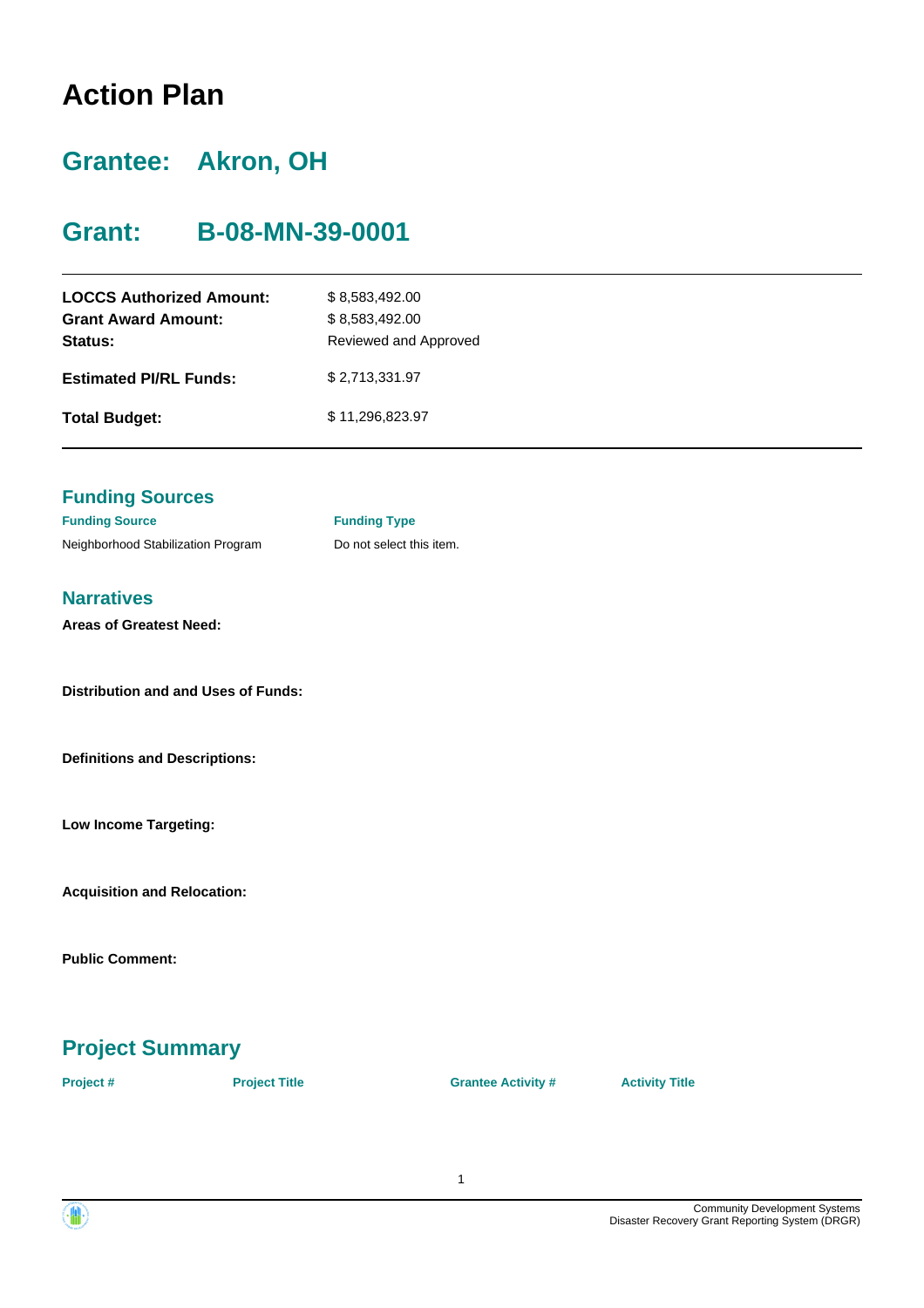2 Landbank - Acquisition Costs Al

| AUX-ACQ       | <b>Acquisition-Disposition Costs</b>     |
|---------------|------------------------------------------|
| NSP-DEV       | Development Services - Project Delivery  |
| NSP-LAWN      | Lawn Care & Mowing Services              |
| <b>NSP502</b> | Acquisition - North Hill                 |
| <b>NSP506</b> | Acquisition - Goodyear/Ellet             |
| <b>NSP508</b> | Acquisition - Firestone Pk/University Pk |
| <b>NSP521</b> |                                          |
| <b>NSP533</b> | Goodyear / Ellet                         |
| <b>NSP539</b> | ACQUISITION - GOODYEAR / ELLET           |
| <b>NSP540</b> |                                          |
| <b>NSP541</b> |                                          |
| <b>NSP547</b> | ACQUISITION - NORTH HILL                 |
| <b>NSP549</b> |                                          |
| <b>NSP550</b> |                                          |
| <b>NSP556</b> | Acquisition - North Hill                 |
| <b>NSP561</b> | Acquisition - Kenmore/Summit Lake        |
| <b>NSP567</b> | Acquisition - North Hill                 |
| <b>NSP572</b> | Acquisition - Firestone Pk/University Pk |
| <b>NSP578</b> | Acquisition - Kenmore/Summit Lake        |
| <b>NSP581</b> | Acquisition - Firestone Pk/University Pk |
| <b>NSP582</b> | Acquisition - Goodyear/Ellet             |
| <b>NSP584</b> | Acquisition - Firestone Pk/University Pk |
| <b>NSP592</b> | Acquisition - Goodyear/Ellet             |
| <b>NSP597</b> |                                          |
| <b>NSP599</b> | Acquisition - Firestone Pk/University Pk |
| <b>NSP601</b> |                                          |
| <b>NSP605</b> | Acquisition - Goodyear/Ellet             |
| <b>NSP611</b> | Acquisition - North Hill                 |
| <b>NSP613</b> | Acquisition - Goodyear/Ellet             |
| <b>NSP614</b> | Acquisition - North Hill                 |
| <b>NSP617</b> | Acquisition - Firestone Pk/University Pk |
| <b>NSP618</b> | Acquisition - Goodyear/Ellet             |
| <b>NSP620</b> | Acquisition - Kenmore/Summit Lake        |
| <b>NSP624</b> | Acquisition - Goodyear / Ellet           |
| <b>NSP628</b> | Acquisition - Firestone Pk/University Pk |
| <b>NSP629</b> |                                          |
| <b>NSP630</b> | Acquisition - Goodyear / Ellet           |
| <b>NSP631</b> | Acquisition - Firestone Pk/University Pk |
| <b>NSP636</b> |                                          |
| <b>NSP642</b> | Acquisition - Kenmore/Summit Lake        |
| <b>NSP643</b> | Acquisition - North Hill                 |
| <b>NSP648</b> | Acquisition - Firestone Pk/University Pk |

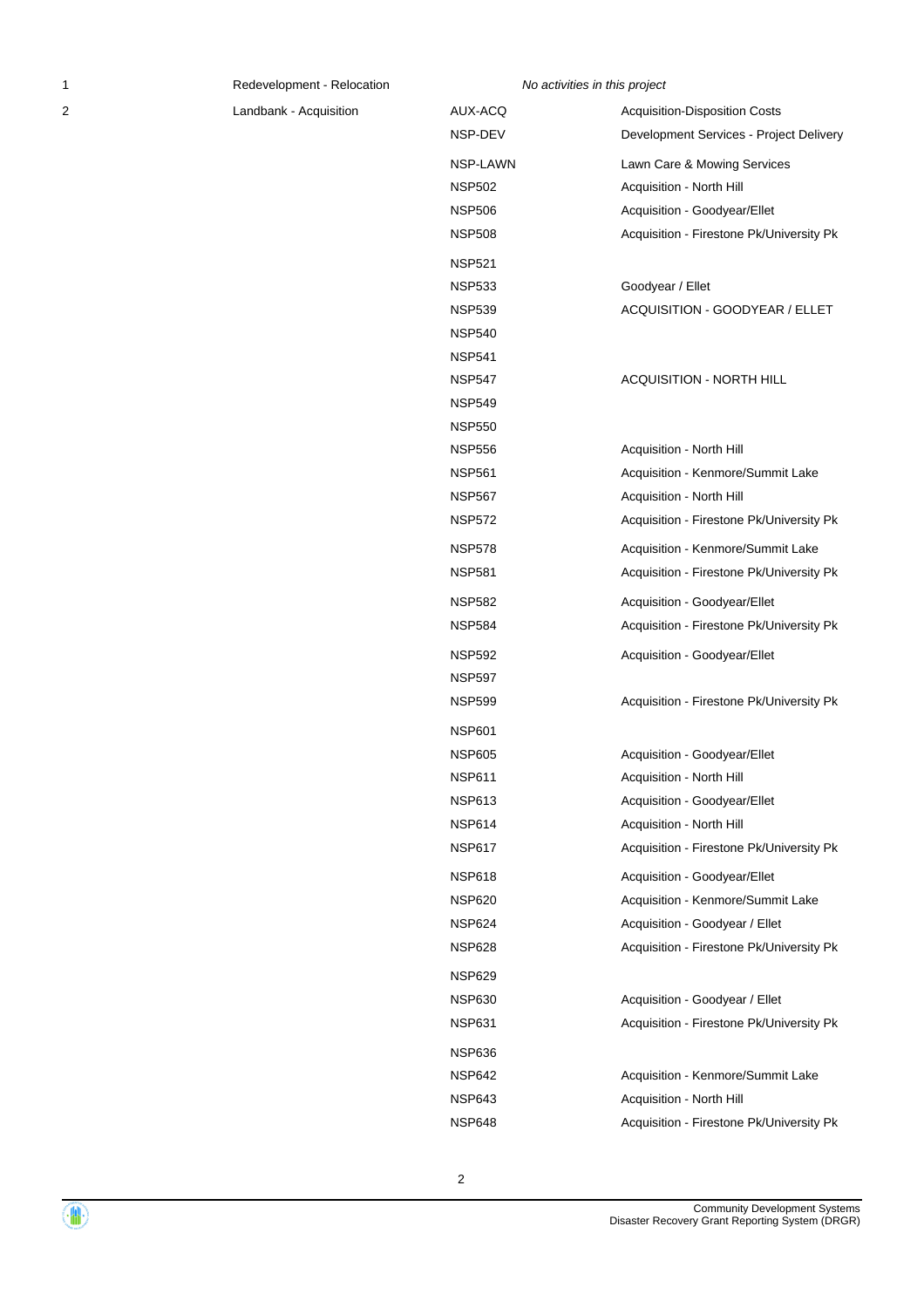| NSP653        |                                                  |
|---------------|--------------------------------------------------|
| NSP655        | Acquisition - Kenmore/Summit Lake                |
| NSP658        | Acquisition - Firestone Pk/University Pk         |
| NSP659        |                                                  |
| NSP660        |                                                  |
| NSP661        | Acquisition - North Hill                         |
| NSP663        | Acquisition - Goodyear/Ellet                     |
| NSP664        |                                                  |
| NSP668        | Acquisition - Kenmore/Summit Lake                |
| NSP671        | Acquisition - Firestone Pk/University Pk         |
| NSP685        | Acquisition - Kenmore/Summit Lake                |
| NSP689        | Acquisition - Firestone Pk/University Pk         |
| NSP691        |                                                  |
| <b>NSP695</b> |                                                  |
| NSP699        |                                                  |
| NSP701        | Acquisition - Kenmore/Summit Lake                |
| NSP706        |                                                  |
| NSP720        | Acquisition - Goodyear/Ellet                     |
| NSP722        | Acquisition - Kenmore/Summit Lake                |
| NSP732        |                                                  |
| NSP735        | Acquisition - Firestone Pk/University Pk         |
| NSP736        | Acquisition - North Hill                         |
| NSP744        | Acquisition - Kenmore/Summit Lake                |
| NSP746        |                                                  |
| NSP752        | Acquisition - Firestone Pk/University Pk         |
| NSP753        |                                                  |
| NSP756        | Acquisition - Kenmore/Summit Lake                |
| NSP757        | Acquisition - North Hill                         |
| NSP758        |                                                  |
| NSP764        | Acquisition - Firestone Pk/University Pk         |
| NSP765        | Acquisition - Kenmore/Summit Lake                |
| <b>NSP767</b> |                                                  |
| NSP768        | Acquisition - Goodyear/Ellet                     |
| NSP769        | Acquisition - North Hill                         |
| <b>NSP774</b> | Acquisition - Goodyear/Ellet                     |
| <b>NSP775</b> | Acquisition - Kenmore/Summit Lake                |
| <b>NSP776</b> |                                                  |
| NSP502-CONST  | New Construction - North Hill                    |
| NSP506-CONST  | New Construction - Goodyear/Ellet                |
| NSP578-CONST  | New Construction - Kenmore/Summit<br>Lake        |
| NSP581-CONST  | New Construction - Firestone<br>Pk/University Pk |
| NSP599-CONST  |                                                  |
| NSP636-CONST  |                                                  |
| NSP661-CONST  | New Construction - North Hill                    |

3 Redevelopment - New

3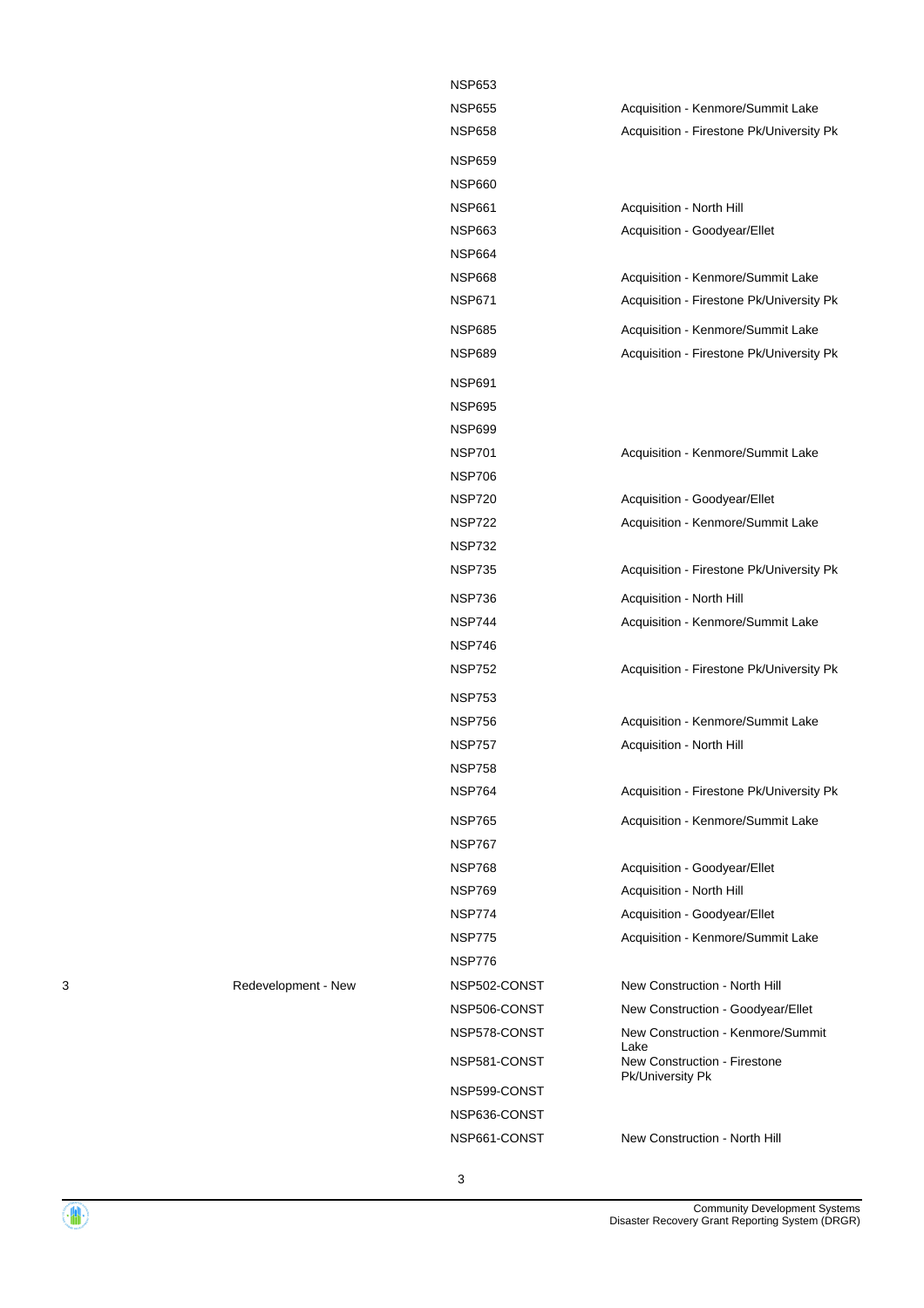|   |                              | NSP668-CONST                    | New Construction - Kenmore/Summit<br>Lake        |
|---|------------------------------|---------------------------------|--------------------------------------------------|
|   |                              | NSP677-CONST                    | New Construction - Goodyear/Ellet                |
|   |                              | NSP678-CONST                    | New Construction - Firestone<br>Pk/University Pk |
|   |                              | NSP694-CONST                    | New Construction - Goodyear/Ellet                |
|   |                              | NSP709-CONST                    |                                                  |
|   |                              | NSP722-CONST                    | New Construction - Kenmore/Summit<br>Lake        |
| 4 | Demolition                   | NSP-DEMO_25%                    | Demolition_25%                                   |
|   |                              | NSP-DEMO_Apr-Dec-2011           | Demolition_Apr-Dec-2011                          |
|   |                              | NSP-DEMO_Apr-May-2010           | Demolition_Apr-May-2010                          |
|   |                              | NSP-DEMO_Aug-2010               | Demolition_Aug-2010                              |
|   |                              | NSP-DEMO_Aug-Dec-2009           | Demolition_Aug-Dec-2009                          |
|   |                              | NSP-DEMO_Jan-2012-Dec-<br>2020  | Demolition_Jan-2012-Dec-2020                     |
|   |                              | NSP-DEMO_Jan-Feb-2010           | Demolition_Jan-Feb-2010                          |
|   |                              | NSP-DEMO_July-2010              | Demolition_July-2010                             |
|   |                              | NSP-DEMO_June-2010              | Demolition_June-2010                             |
|   |                              | NSP-DEMO_Mar-2010               | Demolition_Mar-2010                              |
|   |                              | NSP-DEMO_Sept-2010-Mar-<br>2011 | Demolition_Sept-2010-Mar-2011                    |
| 5 | Rehabilitation               | NSP-REHAB                       | Rehabilitation - Project Delivery                |
|   |                              | NSP521-REHAB                    | Rehabilitation - Firestone Pk/University Pk      |
|   |                              | NSP533-REHAB                    | Rehabilitation - Goodyear/Ellet                  |
|   |                              | NSP539-REHAB                    |                                                  |
|   |                              | NSP540-REHAB                    |                                                  |
|   |                              | NSP541-REHAB                    |                                                  |
|   |                              | NSP550-REHAB                    | Rehabilitation - North Hill                      |
|   |                              | NSP556-REHAB                    |                                                  |
|   |                              | NSP567-REHAB                    |                                                  |
|   |                              | NSP592-REHAB                    | Rehabilitation - Goodyear/Ellet                  |
|   |                              | NSP601-REHAB                    | Rehabilitation - Firestone Pk/University Pk      |
|   |                              | NSP611-REHAB                    | Rehabilitation - North Hill                      |
|   |                              | NSP613-REHAB                    | Rehabilitation - Goodyear/Ellet                  |
|   |                              | NSP614-REHAB                    | Rehabilitation - North Hill                      |
|   |                              | NSP624-REHAB                    | Rehabilitation - Goodyear/Ellet                  |
|   |                              | NSP628-REHAB                    | Rehabilitation - Firestone Pk/University Pk      |
|   |                              | NSP642-REHAB                    | Rehabilitation - Kenmore/Summit Lake             |
|   |                              | NSP653-REHAB                    | Rehabilitation - Firestone Pk/University Pk      |
|   |                              | NSP655-REHAB                    | Rehabilitation - Kenmore/Summit Lake             |
|   |                              | NSP671-REHAB                    | Rehabilitation - Firestone Pk/University Pk      |
|   |                              | NSP685-REHAB                    | Rehabilitation - Kenmore/Summit Lake             |
|   |                              | NSP691-REHAB                    | Rehabilitation - Firestone Pk/University Pk      |
|   |                              | NSP699-REHAB                    |                                                  |
|   |                              | NSP701-REHAB                    | Rehabilitation - Kenmore/Summit Lake             |
| 6 | Redevelopment - 25% setaside | AUX-ACQ_25%                     | Acquisition-Disposition Costs_25%                |
|   |                              |                                 |                                                  |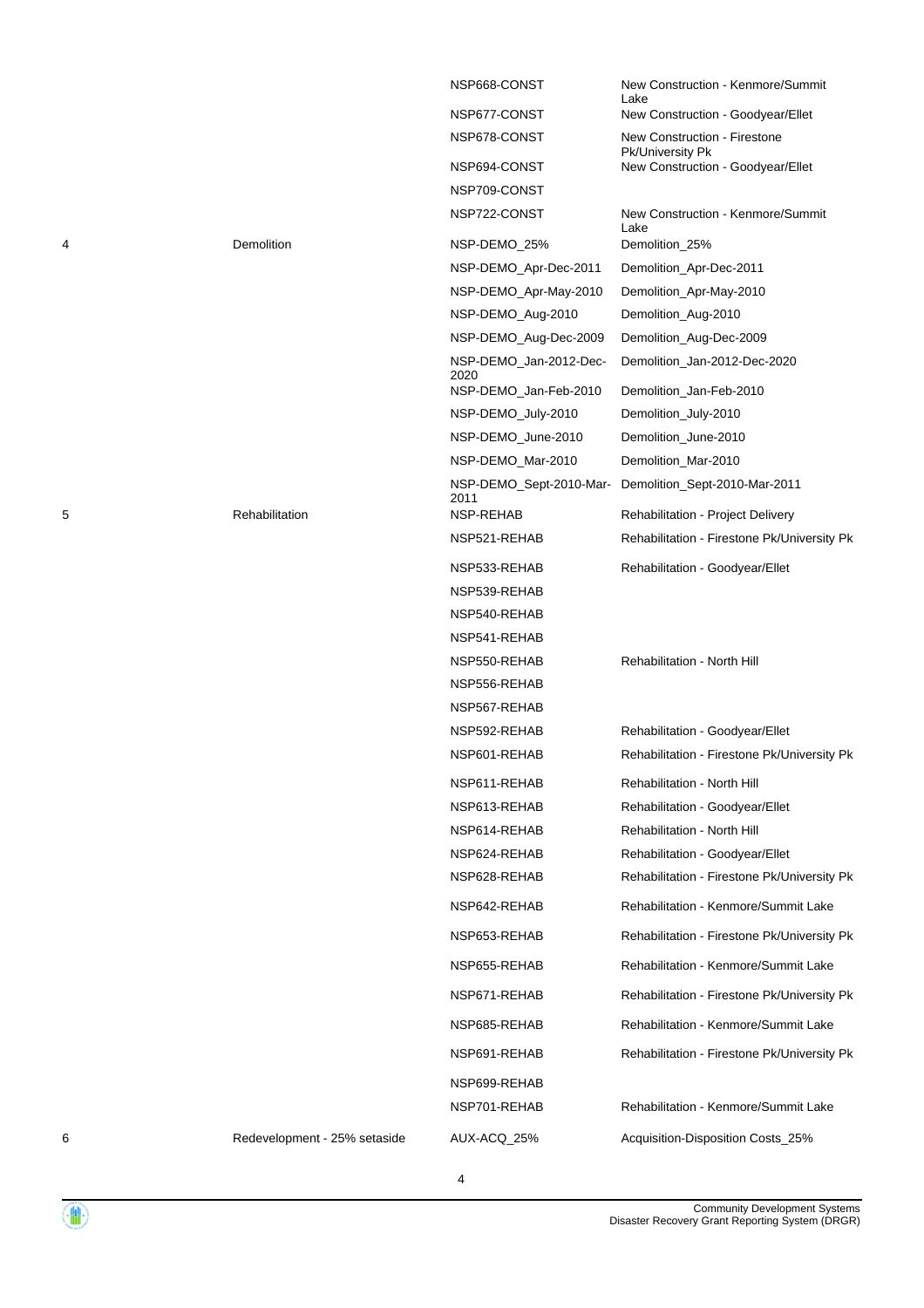NSP-1\_MINOR REHABS\_25%<br>NSP500-REHAB 25% NSP558\_25% Acquisition - North Hill NSP615 25% Acquisition - North Hill NSP641\_25% Acquisition - North Hill

Rehabilitation - West Akron Rehabilitation - Kenmore/Summit Lake NSP500\_25% Acquisition - Kenmore/Summit Lake NSP519-REHAB\_25% Rehabilitation - Kenmore/Summit Lake NSP519\_25% Acquisition - Kenmore/Summit Lake NSP525-CONST\_25% New Construction - Kenmore/Summit Lake NSP525\_25% Acquisition - Kenmore/Summit Lake NSP544-REHAB\_25% Rehabilitation - North Hill NSP544\_25% ACQUISITION - NORTH HILL NSP553-REHAB\_25% Rehabilitation - Firestone Pk/University Pk NSP553\_25% Acquisition - Firestone Pk/University Pk NSP555-REHAB\_25% Rehabilitation - Goodyear/Ellet NSP555\_25% Acquisition - Goodyear/Ellet NSP558-CONST\_25% New Construction - North Hill NSP565-REHAB\_25% Rehabilitation - Firestone Pk/University Pk NSP565\_25% Acquisition - Firestone Pk/University Pk NSP573-CONST\_25% New Construction - Firestone Pk/University Pk NSP573\_25% Acquisition - Firestone Pk/University Pk NSP579-REHAB\_25% Rehabilitation - Firestone Pk/University Pk NSP579\_25% Acquisition - Firestone Pk/University Pk NSP607-REHAB\_25% Rehabilitation - Firestone Pk/University Pk NSP607\_25% Acquisition - Firestone Pk/University Pk NSP610-CONST\_25% New Construction - Kenmore/Summit Lake NSP610\_25% Acquisition - Kenmore/Summit Lake NSP615-CONST\_25% New Construction - North Hill NSP621-REHAB\_25% Rehabilitation - Kenmore/Summit Lake NSP621\_25% Acquisition - Kenmore/Summit Lake NSP623-REHAB\_23% Rehabilitation - Goodyear/Ellet NSP623\_23% Acquisition - Goodyear/Ellet NSP632-REHAB\_25% Rehabilitation - Firestone Pk/University Pk NSP632\_25% Acquisition - Firestone Pk/University Pk NSP635-REHAB\_25% Rehabilitation - Firestone Pk/University Pk NSP635\_25% Acquisition - Firestone Pk/University Pk NSP641-REHAB\_25% Rehabilitation - North Hill NSP644-CONST\_25% New Construction - Firestone Pk/University Pk NSP644\_25% Acquisition - Firestone Pk/University Pk NSP649-CONST\_25% New Construction - North Hill

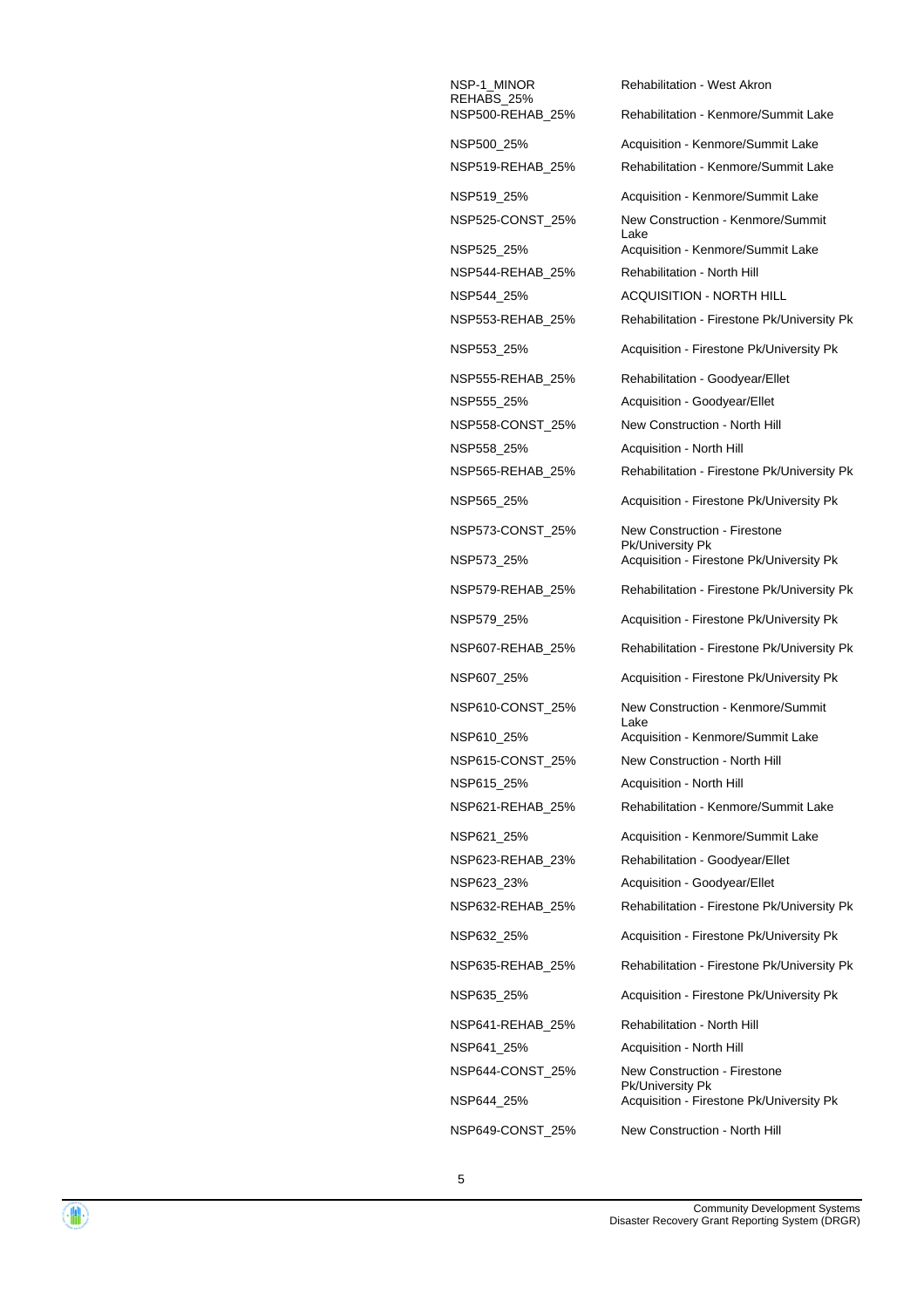|      |                           | NSP649 25%       |                               | Acquisition - North Hill                         |
|------|---------------------------|------------------|-------------------------------|--------------------------------------------------|
|      |                           | NSP656-REHAB 25% |                               | Rehabilitation - Goodyear/Ellet                  |
|      |                           | NSP656 25%       |                               | Acquisition - Goodyear/Ellet                     |
|      |                           | NSP665-CONST 25% |                               | New Construction - North Hill                    |
|      |                           | NSP665 25%       |                               | Acquisition - North Hill                         |
|      |                           | NSP692-CONST 25% |                               | New Construction - Firestone<br>Pk/University Pk |
|      |                           | NSP692 25%       |                               | Acquisition - Firestone Pk/University Pk         |
|      |                           | NSP714-REHAB 25% |                               | Rehabilitation - Firestone Pk/University Pk      |
|      |                           | NSP714 25%       |                               | Acquisition - Firestone Pk/University Pk         |
|      |                           | NSP715-REHAB 25% |                               | Rehabilitation - Kenmore/Summit Lake             |
|      |                           | NSP715 25%       |                               | Acquisition - Kenmore/Summit Lake                |
|      |                           | NSP727-CONST 25% |                               | New Construction - Goodyear/Ellet                |
|      |                           | NSP766-CONST 25% |                               | New Construction - North Hill                    |
|      |                           | NSP766_25%       |                               | Acquisition - North Hill                         |
|      | Administration            | $7 - 01$         |                               | Administration                                   |
|      |                           | ADM-Marketing    |                               | Administration-Marketing                         |
| 8    | Financing Mechanism -     |                  | No activities in this project |                                                  |
| 9999 | <b>Restricted Balance</b> |                  | No activities in this project |                                                  |
|      |                           |                  |                               |                                                  |

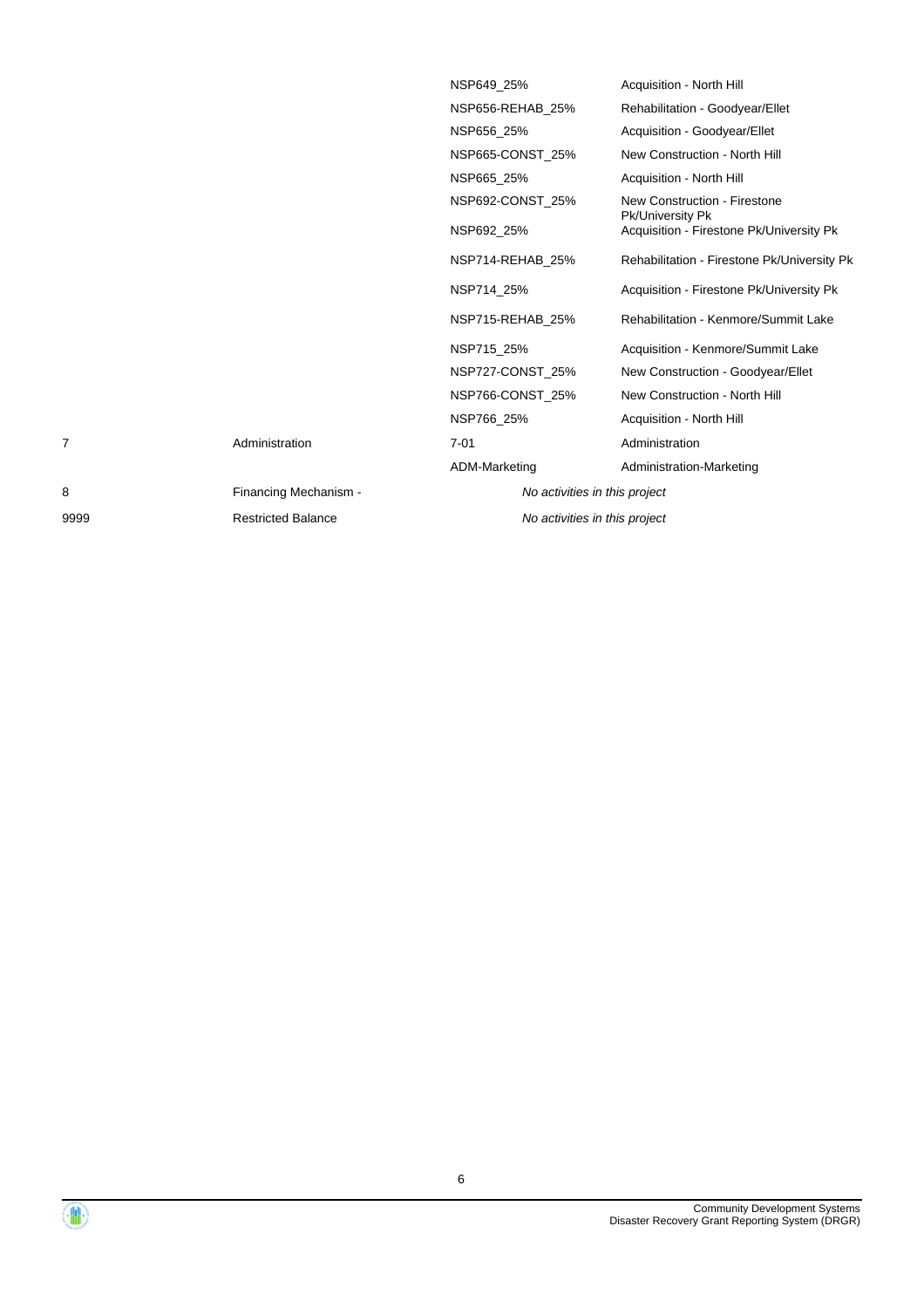# **Activities**

| <b>Grantee Activity Number:</b><br><b>Activity Title:</b>                                                                                                                                                                                            | <b>AUX-ACQ</b><br><b>Acquisition-Disposition Costs</b>                                                                                                                                                                   |
|------------------------------------------------------------------------------------------------------------------------------------------------------------------------------------------------------------------------------------------------------|--------------------------------------------------------------------------------------------------------------------------------------------------------------------------------------------------------------------------|
| <b>Activity Type:</b><br>Land Banking - Acquisition (NSP Only)<br><b>Project Number:</b><br>2<br><b>Projected Start Date:</b><br>06/01/2009<br><b>Project Draw Block by HUD:</b><br>Not Blocked<br><b>Activity Draw Block by HUD:</b><br>Not Blocked | <b>Activity Status:</b><br><b>Under Way</b><br><b>Project Title:</b><br>Landbank - Acquisition<br><b>Projected End Date:</b><br>12/31/2020<br>Project Draw Block Date by HUD:<br><b>Activity Draw Block Date by HUD:</b> |
| <b>Block Drawdown By Grantee:</b><br>Not Blocked<br><b>National Objective:</b><br>LMMI: Low, Moderate and Middle Income National Objective for<br>NSP Only                                                                                           | <b>Total Budget:</b><br>\$562,702.41<br><b>Most Impacted and</b><br><b>Distressed Budget:</b><br>\$0.00<br><b>Other Funds:</b><br>\$562,702.41<br><b>Total Funds:</b><br>\$1,125,404.82                                  |
| <b>Benefit Report Type:</b><br>Area Benefit (Survey)                                                                                                                                                                                                 |                                                                                                                                                                                                                          |
| <b>Proposed Accomplishments</b><br># of Properties                                                                                                                                                                                                   | <b>Total</b>                                                                                                                                                                                                             |
| Activity is being carried out by<br>No.                                                                                                                                                                                                              | Activity is being carried out through:                                                                                                                                                                                   |
| <b>Organization carrying out Activity:</b><br>City of Akron, Ohio                                                                                                                                                                                    |                                                                                                                                                                                                                          |
| Proposed budgets for organizations carrying out Activity:<br><b>Responsible Organization</b><br>City of Akron, Ohio                                                                                                                                  | <b>Organization Type</b><br><b>Proposed Budget</b><br>Unknown<br>\$562,702.41                                                                                                                                            |
| <b>Funding Source Name</b>                                                                                                                                                                                                                           | <b>Matching Funds</b><br><b>Funding Amount</b>                                                                                                                                                                           |



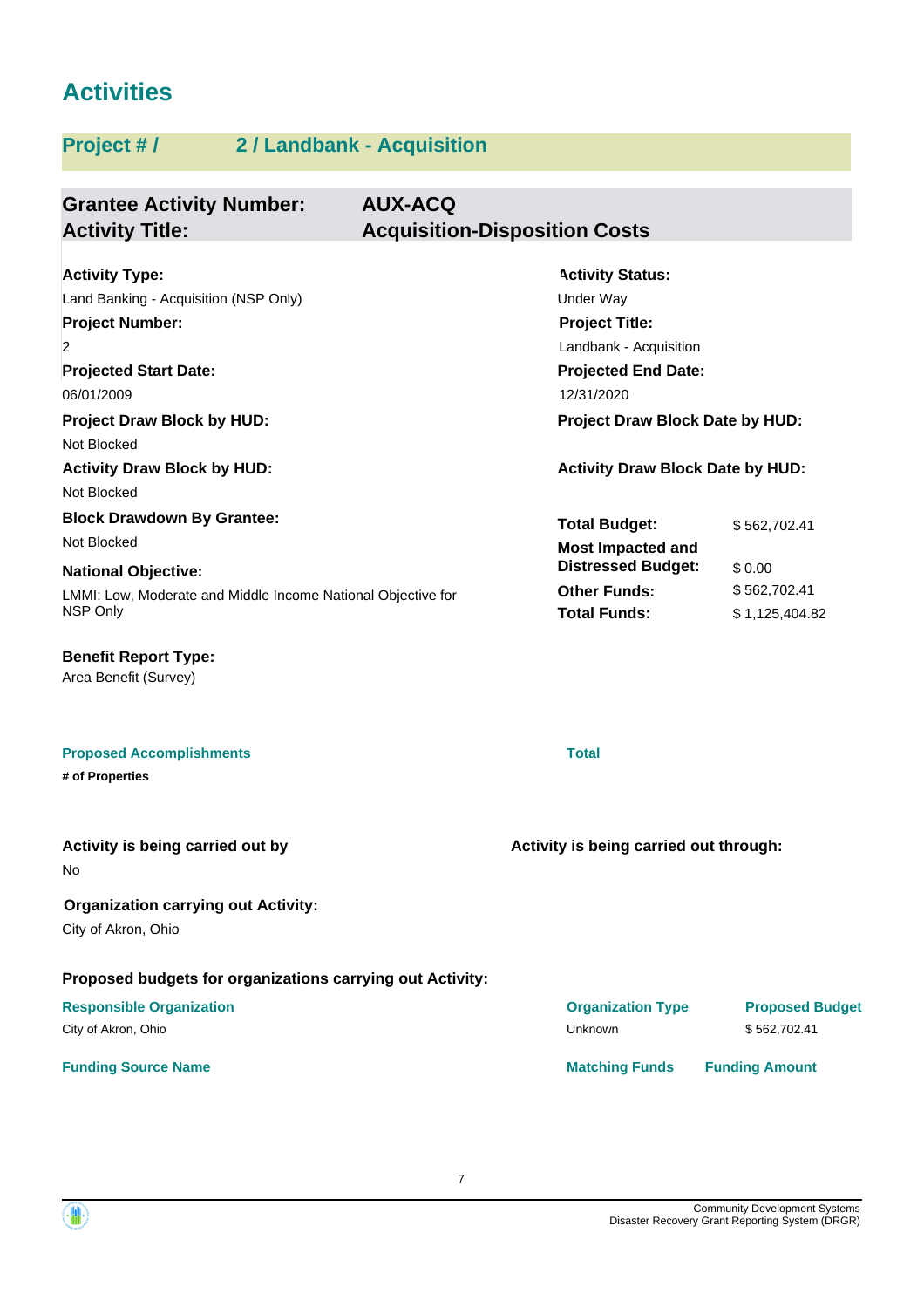#### **Neighborhood Stabilization Program No** No \$562,702.41

#### **Location Description:**

Miscellaneous Acquisition and Disposition costs under the NSP Project.

#### **Activity Description:**

Miscellaneous Acquisition and Disposition costs under the NSP Project.

**Environmental Assessment:** COMPLETED



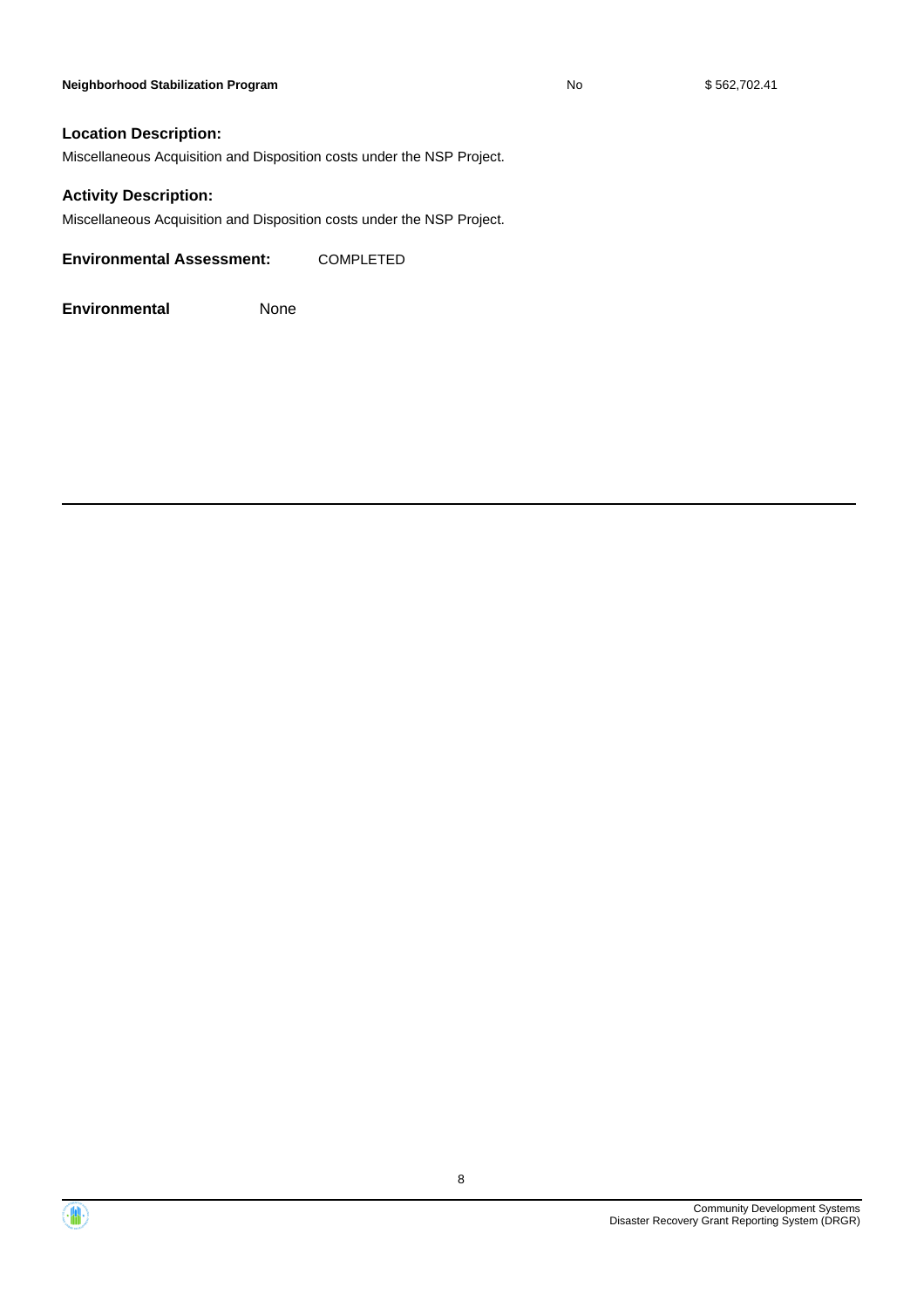| <b>Grantee Activity Number:</b><br><b>Activity Title:</b>                                                                                                        | <b>NSP-DEV</b><br><b>Development Services - Project Delivery</b>                                                                                                                      |  |
|------------------------------------------------------------------------------------------------------------------------------------------------------------------|---------------------------------------------------------------------------------------------------------------------------------------------------------------------------------------|--|
| <b>Activity Type:</b><br>Acquisition - general<br><b>Project Number:</b><br>2<br><b>Projected Start Date:</b><br>01/01/2009<br><b>Project Draw Block by HUD:</b> | <b>Activity Status:</b><br><b>Under Way</b><br><b>Project Title:</b><br>Landbank - Acquisition<br><b>Projected End Date:</b><br>03/01/2013<br>Project Draw Block Date by HUD:         |  |
| Not Blocked<br><b>Activity Draw Block by HUD:</b><br>Not Blocked                                                                                                 | <b>Activity Draw Block Date by HUD:</b>                                                                                                                                               |  |
| <b>Block Drawdown By Grantee:</b><br>Not Blocked<br><b>National Objective:</b><br>LMMI: Low, Moderate and Middle Income National Objective for<br>NSP Only       | <b>Total Budget:</b><br>\$179,516.25<br><b>Most Impacted and</b><br><b>Distressed Budget:</b><br>\$0.00<br><b>Other Funds:</b><br>\$182,325.00<br><b>Total Funds:</b><br>\$361,841.25 |  |
| <b>Benefit Report Type:</b><br>NA                                                                                                                                |                                                                                                                                                                                       |  |
| <b>Proposed Accomplishments</b><br># of Properties                                                                                                               | <b>Total</b><br>40                                                                                                                                                                    |  |
| Activity is being carried out by<br>No                                                                                                                           | Activity is being carried out through:                                                                                                                                                |  |
| <b>Organization carrying out Activity:</b><br>City of Akron, Ohio                                                                                                |                                                                                                                                                                                       |  |
| Proposed budgets for organizations carrying out Activity:<br><b>Responsible Organization</b><br>City of Akron, Ohio                                              | <b>Proposed Budget</b><br><b>Organization Type</b><br>Unknown<br>\$200,000.00                                                                                                         |  |
| <b>Funding Source Name</b><br><b>Neighborhood Stabilization Program</b>                                                                                          | <b>Matching Funds</b><br><b>Funding Amount</b><br>\$182,325.00<br><b>No</b>                                                                                                           |  |
| <b>Location Description:</b><br>Akron, Ohio<br>Project delivery costs for acquisition and property management staff.                                             |                                                                                                                                                                                       |  |

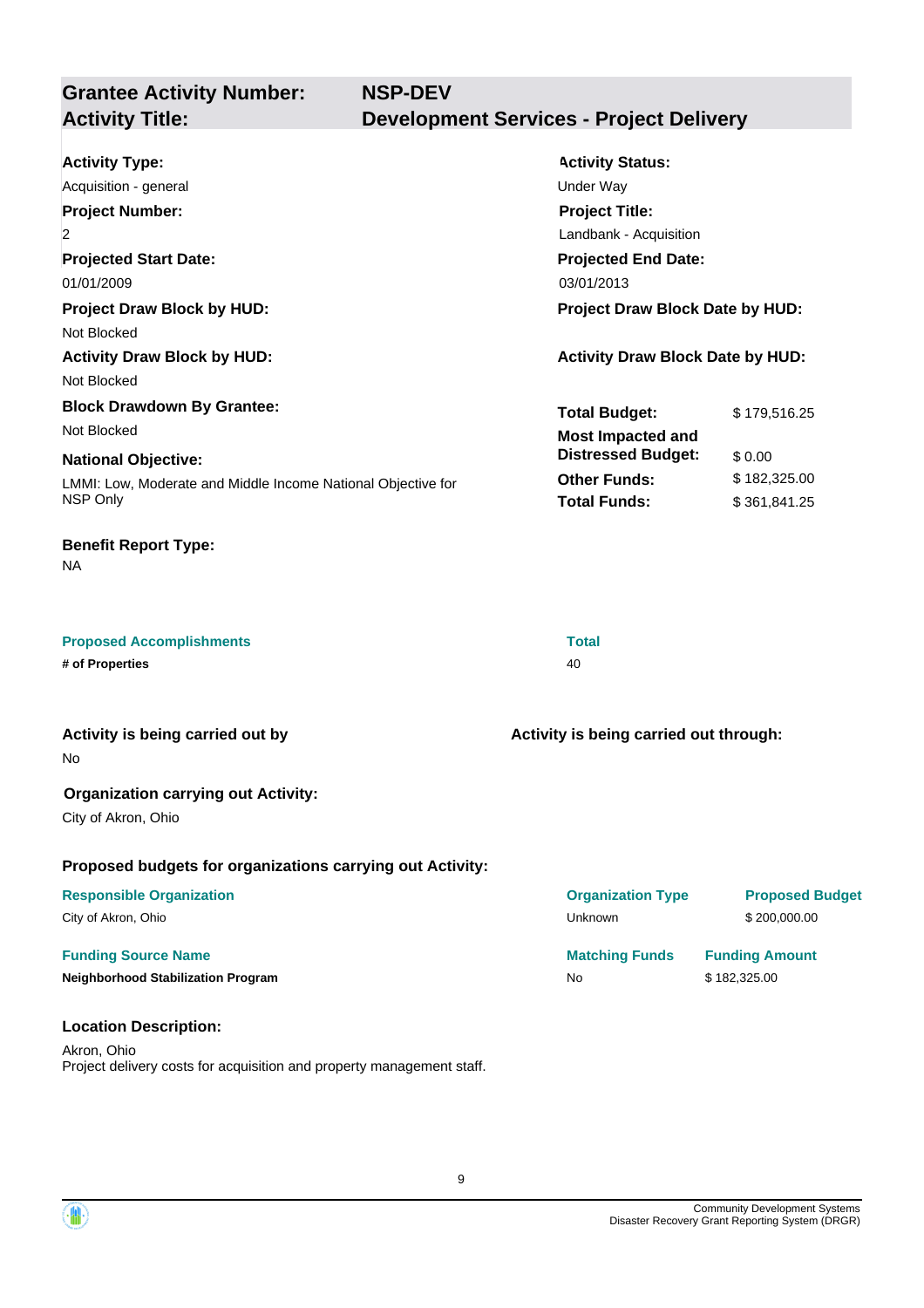#### **Activity Description:**

Project delivery costs for acquisition and property management staff.

**Environmental Assessment:** EXEMPT



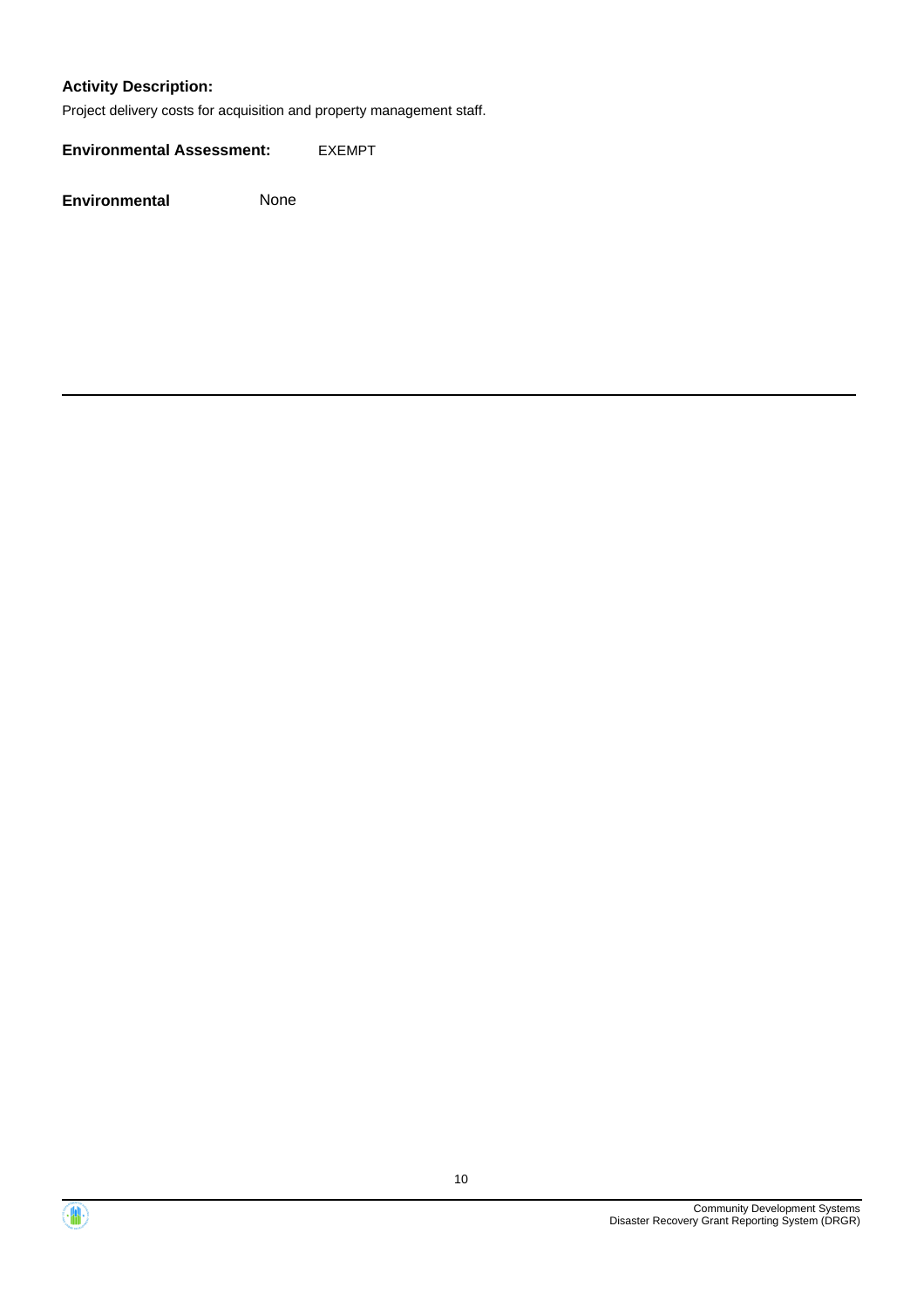**Grantee Activity Number: NSP-LAWN Activity Title: Lawn Care & Mowing Services**

| <b>Activity Type:</b>                                        | <b>Activity Status:</b>                 |             |
|--------------------------------------------------------------|-----------------------------------------|-------------|
| <b>Disposition</b>                                           | Under Way                               |             |
| <b>Project Number:</b>                                       | <b>Project Title:</b>                   |             |
| $\overline{2}$                                               | Landbank - Acquisition                  |             |
| <b>Projected Start Date:</b>                                 | <b>Projected End Date:</b>              |             |
| 06/01/2010                                                   | 11/30/2010                              |             |
| <b>Project Draw Block by HUD:</b>                            | <b>Project Draw Block Date by HUD:</b>  |             |
| Not Blocked                                                  |                                         |             |
| <b>Activity Draw Block by HUD:</b>                           | <b>Activity Draw Block Date by HUD:</b> |             |
| Not Blocked                                                  |                                         |             |
| <b>Block Drawdown By Grantee:</b>                            | <b>Total Budget:</b>                    | \$9,250.00  |
| Not Blocked                                                  | <b>Most Impacted and</b>                |             |
| <b>National Objective:</b>                                   | <b>Distressed Budget:</b>               | \$0.00      |
| LMMI: Low, Moderate and Middle Income National Objective for | <b>Other Funds:</b>                     | \$9,250.00  |
| NSP Only                                                     | <b>Total Funds:</b>                     | \$18,500.00 |
|                                                              |                                         |             |

# **Benefit Report Type:**

NA

| <b>Proposed Accomplishments</b> | <b>Total</b> |
|---------------------------------|--------------|
| # of Properties                 |              |

Yes **Activity is being carried out by**

#### **Organization carrying out Activity:**

City of Akron, Ohio

#### **Proposed budgets for organizations carrying out Activity:**

#### **Funding Source Name Matching Funds Funding Amount**

**Neighborhood Stabilization Program** No **\$ 9,250.00** 

#### **Location Description:**

Akron, Ohio 868 Hunt Street – FP/UP **Contractors Activity is being carried out through:**

**Responsible Organization Organization Type Proposed Budget** City of Akron, Ohio Unknown \$ 0.00

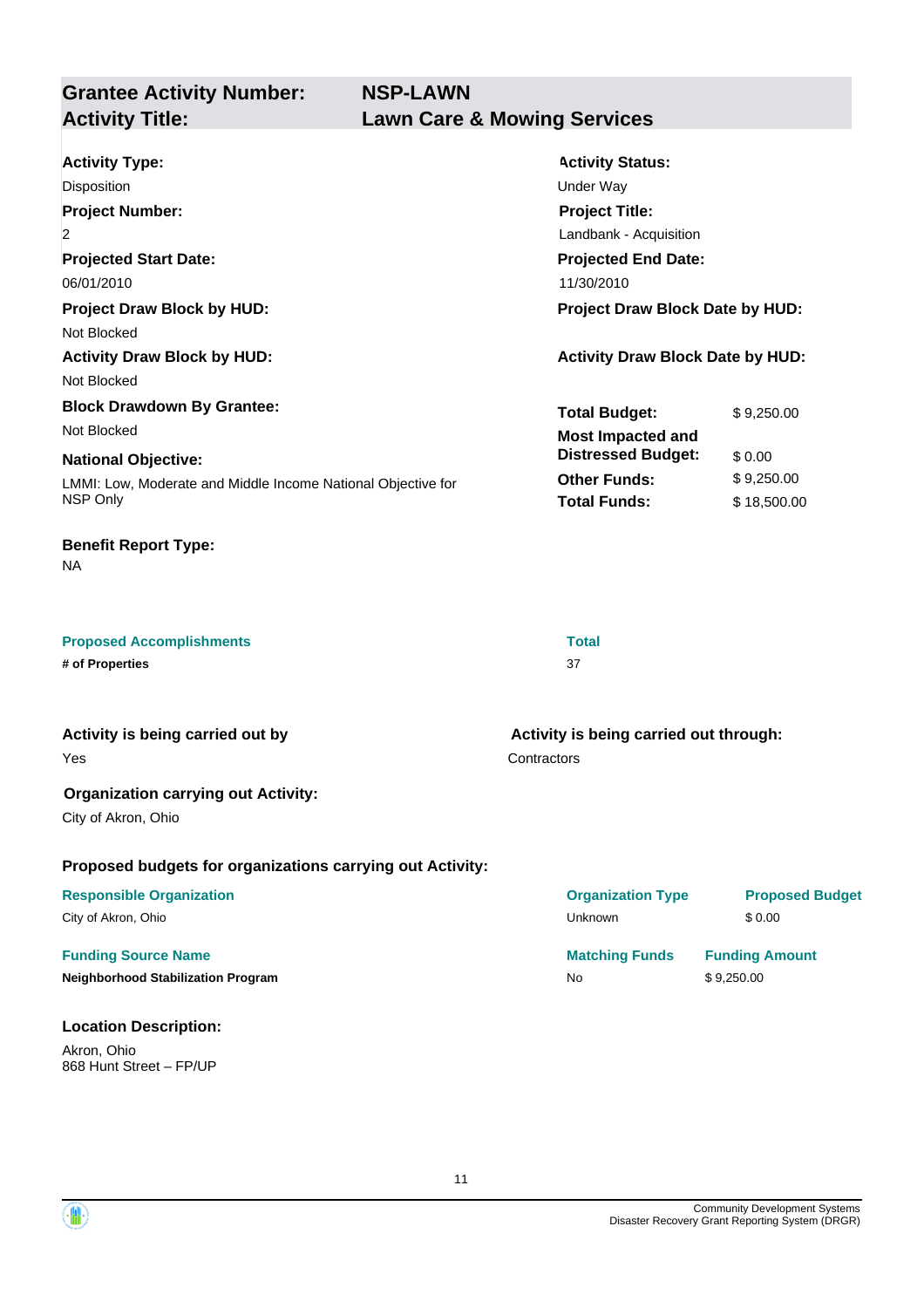792 Georgia Avenue – FP/UP 1912 Hollis Street – G/E 942 Lovers Lane – FP/UP 448 Palm Avenue – FP/UP 909 Georgia Avenue – FP/UP 873 Georgia Avenue – FP/UP 1530 Brown Street – FP/UP 1392 Inman Street – FP/UP 915 Hunt Street – FP/UP 942 E. Archwood Avenue – FP/UP 1306 Hammel Street – FP/UP 831 Wyley Avenue – FP/UP 1415 Yuma Avenue – G/E 1219 Girard Street – FP/UP 780 Kling Street – FP/UP 781 Kling Street – FP/UP 312 Morningview Avenue – GE 331 Baldwin Avenue – G/E 521 Lindell Avenue – G/E 1179 Mount Vernon – NH 465 Watson St – G/E 825 Silvercrest Ave – K/SL 1779 Preston Ave – G/E 58 W Mildred Ave – NH 436 Watson St – G/E 272 Morningview Ave – G/E 255 E York St – NH 93 W Burns St – NH 948 Brittain Rd – G/E 256 Goodview Ave – G/E 923 Firestone Blvd – FP/UP 1093 Berwin St - NH 26 Verdun Dr – G/E 1427 Sara Av – G/E 60 Elinor Av – G/E 848 Chester Av – K/SL

#### **Activity Description:**

Lawncare and mowing service for 37 properties in all 4 NSP areas.

#### **Environmental Assessment:**



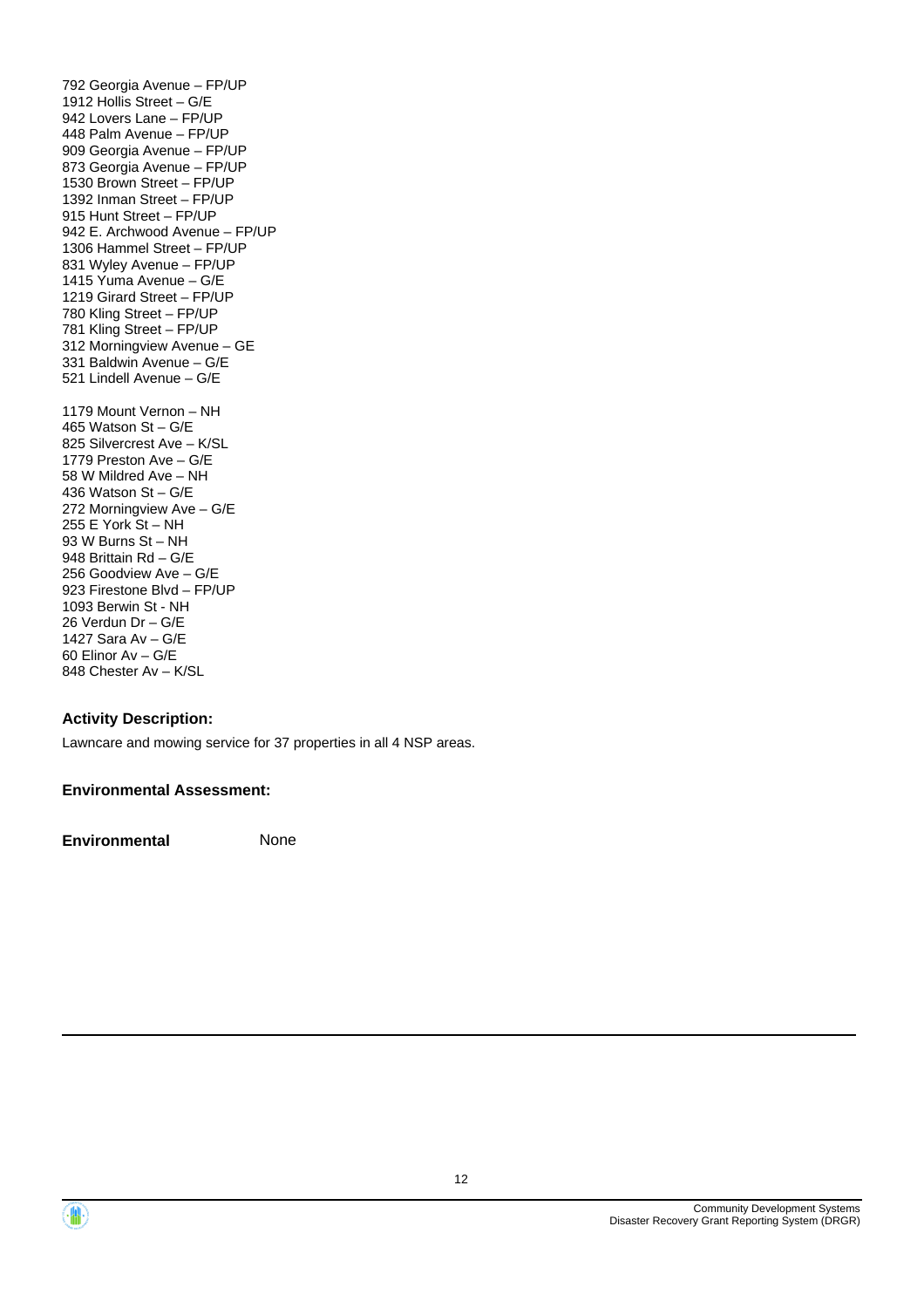**NSP502**

# **Grantee Activity Number: Activity Title: Acquisition - North Hill**

| <b>Activity Type:</b>                                        | <b>Activity Status:</b>                 |
|--------------------------------------------------------------|-----------------------------------------|
| Acquisition - general                                        | Completed                               |
| <b>Project Number:</b>                                       | <b>Project Title:</b>                   |
| $\overline{2}$                                               | Landbank - Acquisition                  |
| <b>Projected Start Date:</b>                                 | <b>Projected End Date:</b>              |
| 06/01/2009                                                   | 10/30/2009                              |
| <b>Project Draw Block by HUD:</b>                            | <b>Project Draw Block Date by HUD:</b>  |
| Not Blocked                                                  |                                         |
| <b>Activity Draw Block by HUD:</b>                           | <b>Activity Draw Block Date by HUD:</b> |
| Not Blocked                                                  |                                         |
| <b>Block Drawdown By Grantee:</b>                            | <b>Total Budget:</b><br>\$24,872.00     |
| Not Blocked                                                  | <b>Most Impacted and</b>                |
| <b>National Objective:</b>                                   | <b>Distressed Budget:</b><br>\$0.00     |
| LMMI: Low, Moderate and Middle Income National Objective for | <b>Other Funds:</b><br>\$24,872.00      |
| NSP Only                                                     | <b>Total Funds:</b><br>\$49,744.00      |

#### **Benefit Report Type:**

Direct (Households)

| <b>Proposed Beneficiaries</b>     | <b>Total</b> | Low | <b>Mod</b> | Low/Mod% |
|-----------------------------------|--------------|-----|------------|----------|
| # Owner Households                |              |     | и          | 100.00   |
| # of Households                   |              |     |            | 100.00   |
| # of Permanent Jobs Created       |              |     |            | 0.0      |
| <b>Proposed Accomplishments</b>   | <b>Total</b> |     |            |          |
| # of Singlefamily Units           |              |     |            |          |
| # of Housing Units                |              |     |            |          |
| # of Parcels acquired voluntarily |              |     |            |          |
| # of Properties                   |              |     |            |          |

#### **Activity is being carried out by**

No

#### **Organization carrying out Activity:**

City of Akron, Ohio

#### **Proposed budgets for organizations carrying out Activity:**

#### **Responsible Organization CONSERVIRGHT ACCORDING THE CONSERVIRGHT ORGANIZATION Type Proposed Budget**

**Activity is being carried out through:**

13

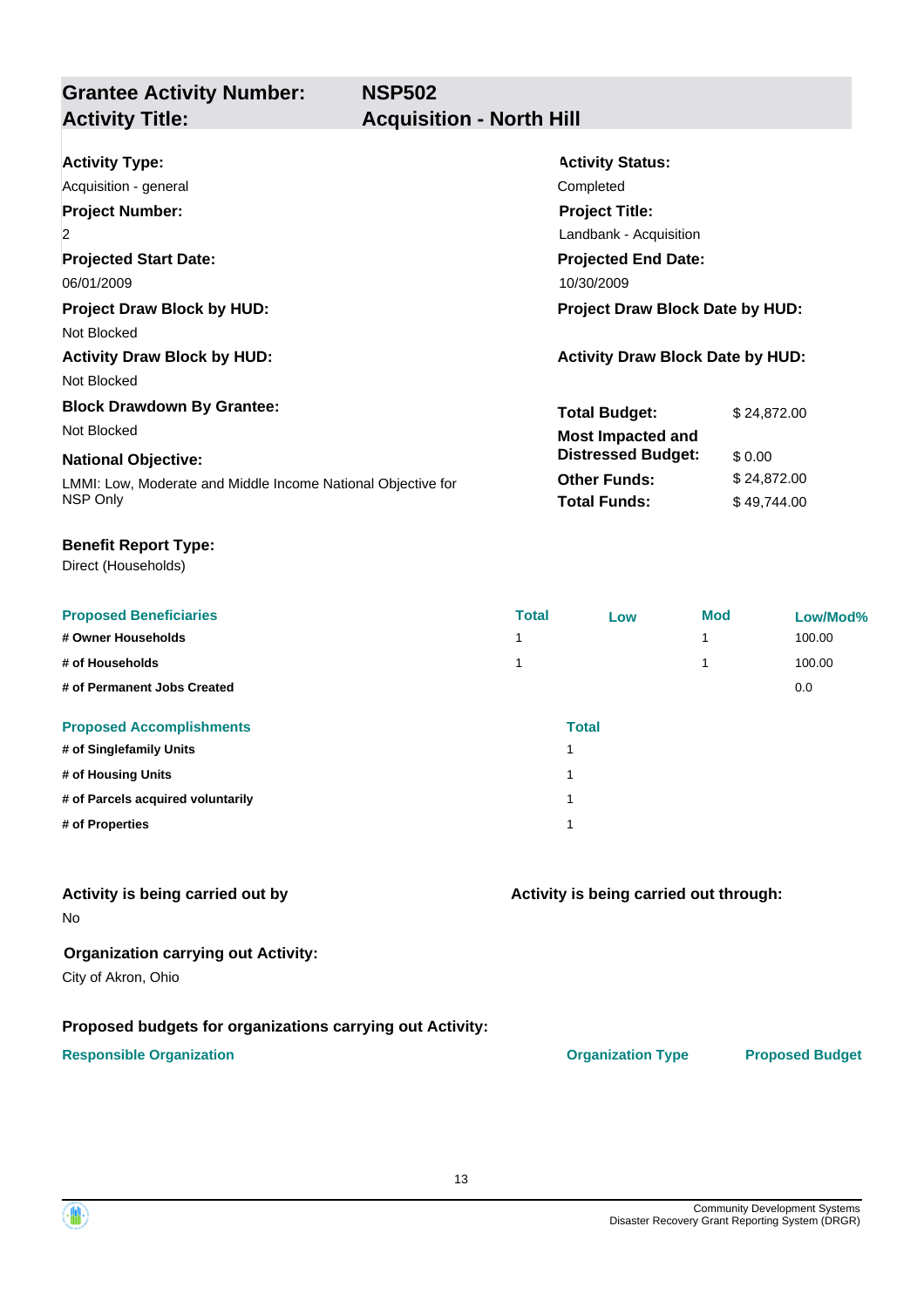| City of Akron, Ohio                       | Unknown               | \$24,872.00           |
|-------------------------------------------|-----------------------|-----------------------|
| <b>Funding Source Name</b>                | <b>Matching Funds</b> | <b>Funding Amount</b> |
| <b>Neighborhood Stabilization Program</b> | <b>No</b>             | \$24,872.00           |
| Location Deceription:                     |                       |                       |

#### **Location Description:**

Acquisition of 1151 Pitkin Avenue under the North Hill NSP Project.

#### **Activity Description:**

Acquisition of 1151 Pitkin Avenue under the North Hill NSP Project.

**Environmental Assessment:** COMPLETED

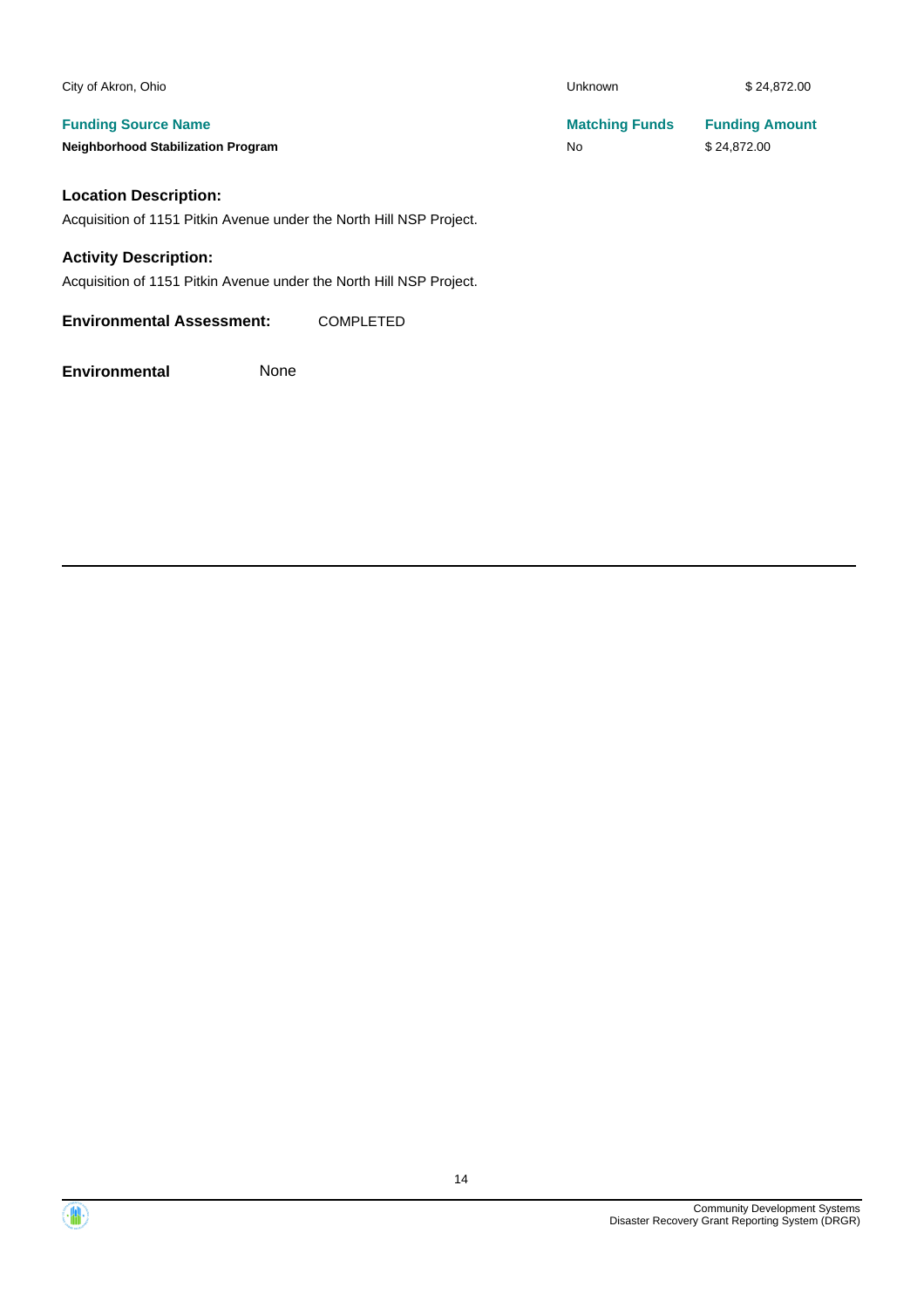**Grantee Activity Number: NSP506 Activity Title: Acquisition - Goodyear/Ellet**

| <b>Activity Type:</b>                                        | <b>Activity Status:</b>                 |             |
|--------------------------------------------------------------|-----------------------------------------|-------------|
| Acquisition - general                                        | Completed                               |             |
| <b>Project Number:</b>                                       | <b>Project Title:</b>                   |             |
| $\overline{2}$                                               | Landbank - Acquisition                  |             |
| <b>Projected Start Date:</b>                                 | <b>Projected End Date:</b>              |             |
| 06/01/2009                                                   | 10/30/2009                              |             |
| <b>Project Draw Block by HUD:</b>                            | <b>Project Draw Block Date by HUD:</b>  |             |
| Not Blocked                                                  |                                         |             |
| <b>Activity Draw Block by HUD:</b>                           | <b>Activity Draw Block Date by HUD:</b> |             |
| Not Blocked                                                  |                                         |             |
| <b>Block Drawdown By Grantee:</b>                            | <b>Total Budget:</b>                    | \$22,385.34 |
| Not Blocked                                                  | <b>Most Impacted and</b>                |             |
| <b>National Objective:</b>                                   | <b>Distressed Budget:</b>               | \$0.00      |
| LMMI: Low, Moderate and Middle Income National Objective for | <b>Other Funds:</b>                     | \$22,385.34 |
| NSP Only                                                     | <b>Total Funds:</b>                     | \$44,770.68 |

#### **Benefit Report Type:**

Direct (Households)

| <b>Proposed Beneficiaries</b>     | <b>Total</b> | Low          | Mod | Low/Mod% |
|-----------------------------------|--------------|--------------|-----|----------|
| # Owner Households                | и            |              |     | 100.00   |
| # of Households                   |              |              |     | 100.00   |
| # of Permanent Jobs Created       |              |              |     | 0.0      |
| <b>Proposed Accomplishments</b>   |              | <b>Total</b> |     |          |
| # of Singlefamily Units           | 1            |              |     |          |
| # of Housing Units                | 1            |              |     |          |
| # of Parcels acquired voluntarily | 1            |              |     |          |
| # of Properties                   | 4            |              |     |          |

#### **Activity is being carried out by**

#### **Activity is being carried out through:**

Grantee Employees and Contractors

#### **Organization carrying out Activity:**

City of Akron, Ohio

Yes

#### **Proposed budgets for organizations carrying out Activity:**

#### **Responsible Organization CONSERVIRGHT ACCORDING THE CONSERVIRGHT ORGANIZATION Type Proposed Budget**

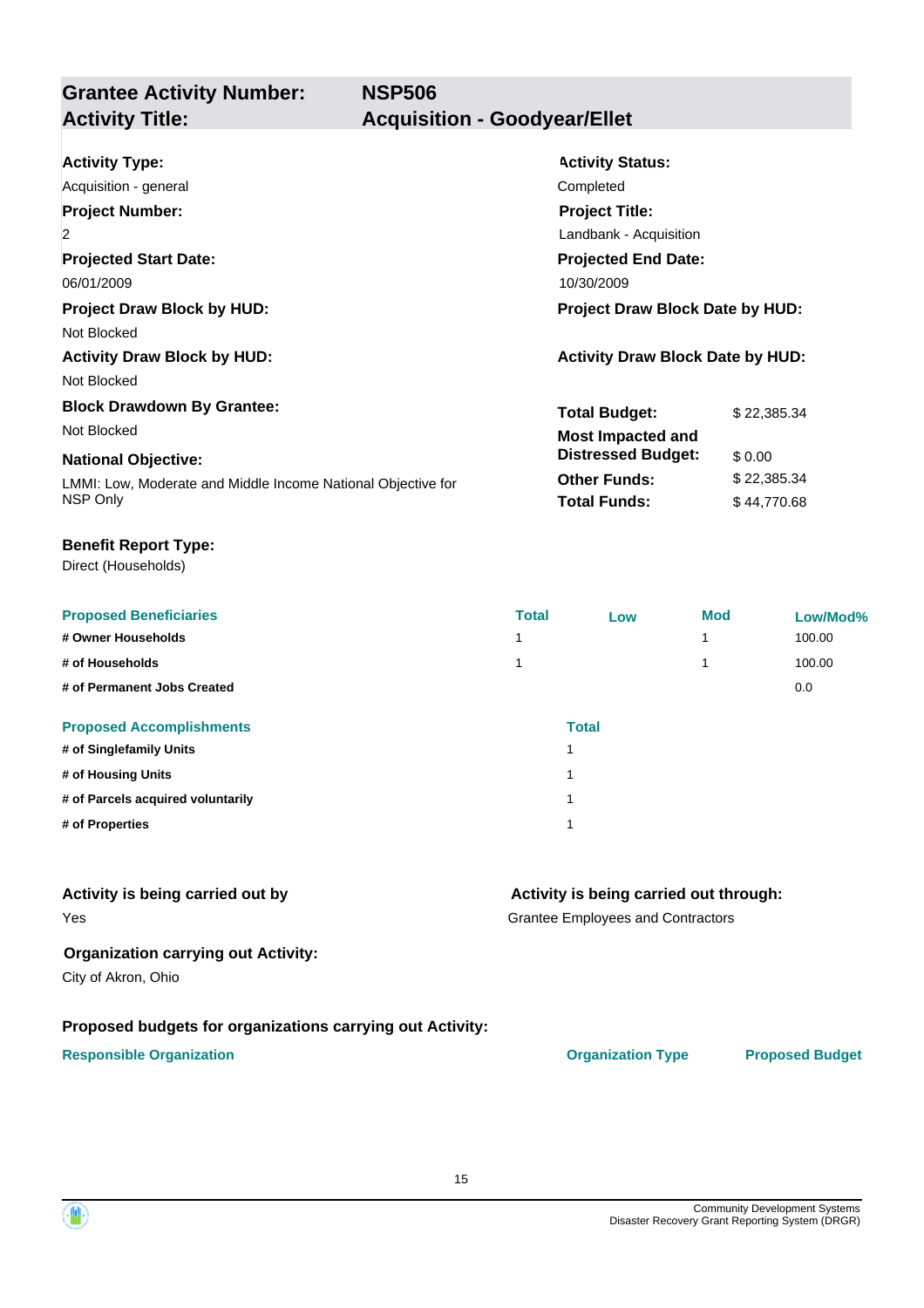| City of Akron, Ohio                                                    | Unknown               | \$22.385.34           |
|------------------------------------------------------------------------|-----------------------|-----------------------|
| <b>Funding Source Name</b>                                             | <b>Matching Funds</b> | <b>Funding Amount</b> |
| <b>Neighborhood Stabilization Program</b>                              | No.                   | \$22,385.34           |
| <b>Location Description:</b>                                           |                       |                       |
| Acquisition of 163 Malacca Street under the Goodyear / Ellet NSP Area. |                       |                       |

#### **Activity Description:**

Acquisition of 163 Malacca Street under the Goodyear / Ellet NSP Area.

**Environmental Assessment:** COMPLETED

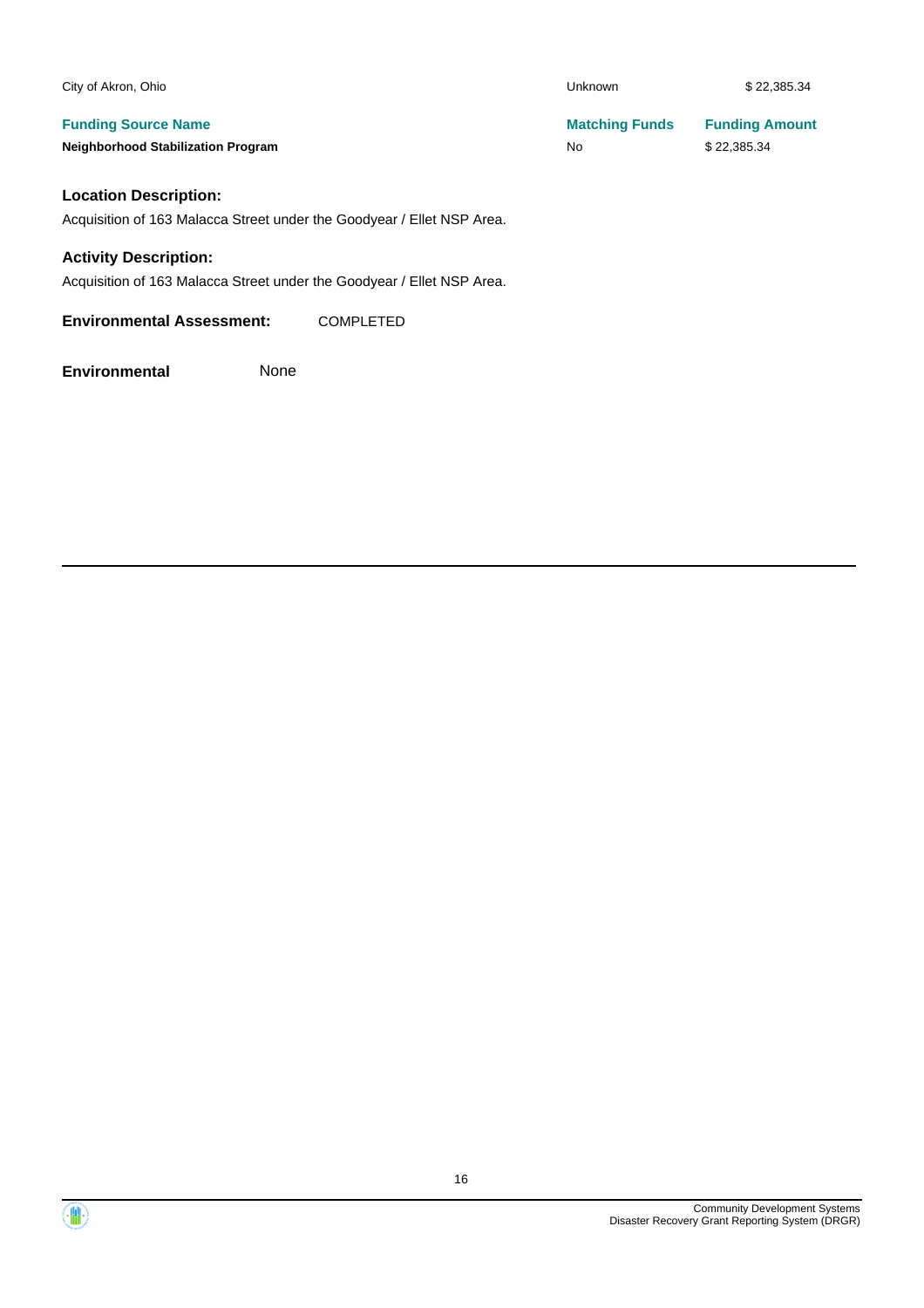**NSP508**

# **Grantee Activity Number:**

# **Activity Title: Acquisition - Firestone Pk/University Pk**

| <b>Activity Type:</b><br>Acquisition - general<br><b>Project Number:</b><br>$\overline{2}$<br><b>Projected Start Date:</b><br>06/01/2009                   | <b>Activity Status:</b><br>Completed<br><b>Project Title:</b><br>Landbank - Acquisition<br><b>Projected End Date:</b><br>10/31/2009 |                                                     |
|------------------------------------------------------------------------------------------------------------------------------------------------------------|-------------------------------------------------------------------------------------------------------------------------------------|-----------------------------------------------------|
| <b>Project Draw Block by HUD:</b><br>Not Blocked<br><b>Activity Draw Block by HUD:</b><br>Not Blocked                                                      | <b>Project Draw Block Date by HUD:</b><br><b>Activity Draw Block Date by HUD:</b>                                                   |                                                     |
| <b>Block Drawdown By Grantee:</b><br>Not Blocked<br><b>National Objective:</b><br>LMMI: Low, Moderate and Middle Income National Objective for<br>NSP Only | <b>Total Budget:</b><br><b>Most Impacted and</b><br><b>Distressed Budget:</b><br><b>Other Funds:</b><br><b>Total Funds:</b>         | \$21,073.50<br>\$0.00<br>\$21,073.50<br>\$42,147.00 |

#### **Benefit Report Type:**

Direct (Households)

| <b>Proposed Beneficiaries</b>     | <b>Total</b> | Low | <b>Mod</b> | Low/Mod% |
|-----------------------------------|--------------|-----|------------|----------|
| # Owner Households                | 4            |     |            | 100.00   |
| # of Households                   | 4            |     |            | 100.00   |
| # of Permanent Jobs Created       |              |     |            | 0.0      |
| <b>Proposed Accomplishments</b>   | <b>Total</b> |     |            |          |
| # of Singlefamily Units           |              |     |            |          |
| # of Housing Units                |              |     |            |          |
| # of Parcels acquired voluntarily | 1            |     |            |          |
| # of Properties                   | 1            |     |            |          |

#### **Activity is being carried out by**

Yes

## **Activity is being carried out through:**

Grantee Employees and Contractors

#### **Organization carrying out Activity:**

City of Akron, Ohio

## **Proposed budgets for organizations carrying out Activity:**

#### **Responsible Organization Organization Type Proposed Budget**

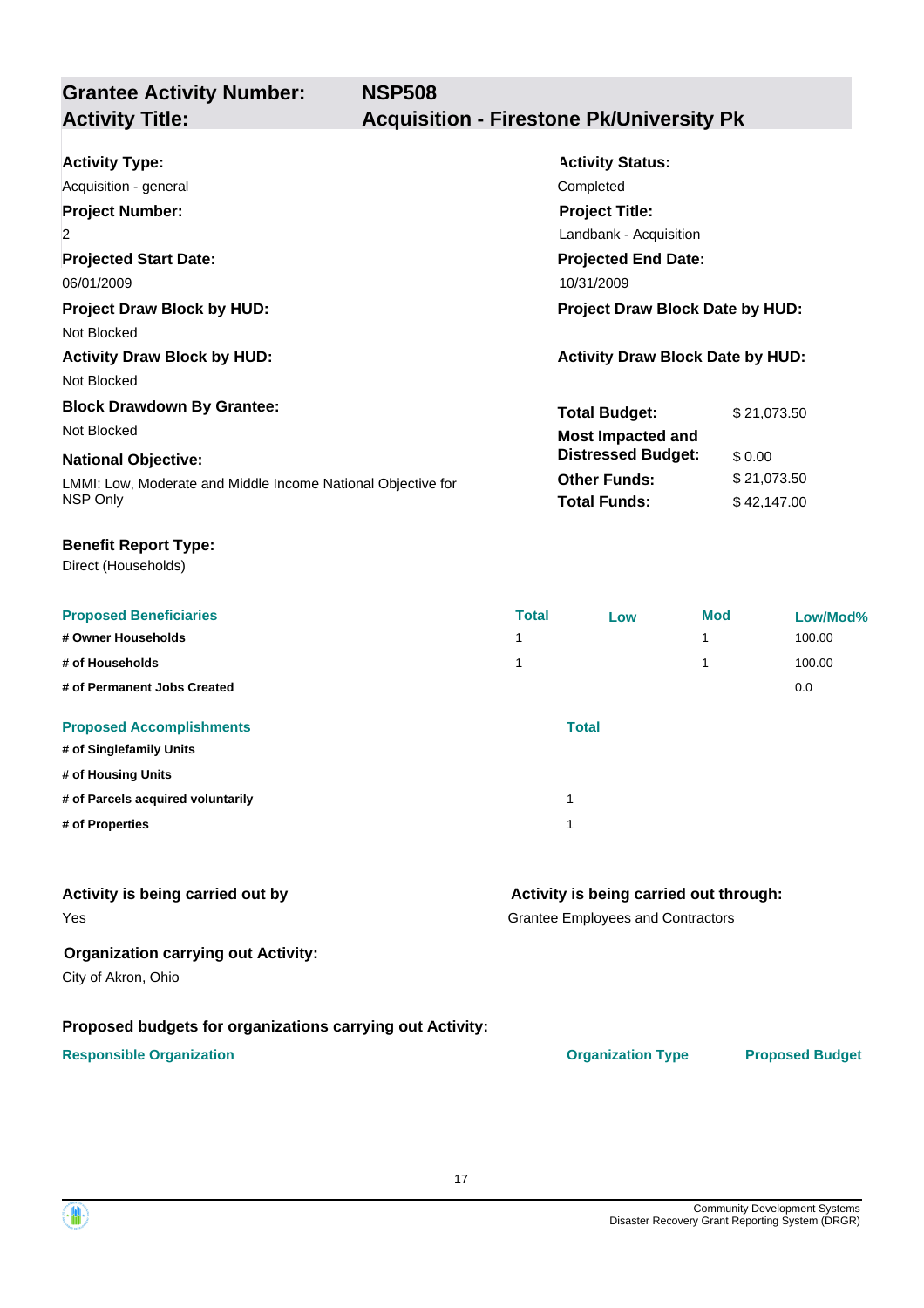| City of Akron, Ohio                       | Unknown               | \$21,073.50           |
|-------------------------------------------|-----------------------|-----------------------|
| <b>Funding Source Name</b>                | <b>Matching Funds</b> | <b>Funding Amount</b> |
| <b>Neighborhood Stabilization Program</b> | No                    | \$21,073.50           |

## **Location Description:**

Acquisition of 448 Palm Avenue under Firestone Pk/University Pk NSP Program.

#### **Activity Description:**

Acquisition of 448 Palm Avenue under Firestone Pk/University Pk NSP Program.

**Environmental Assessment:** COMPLETED

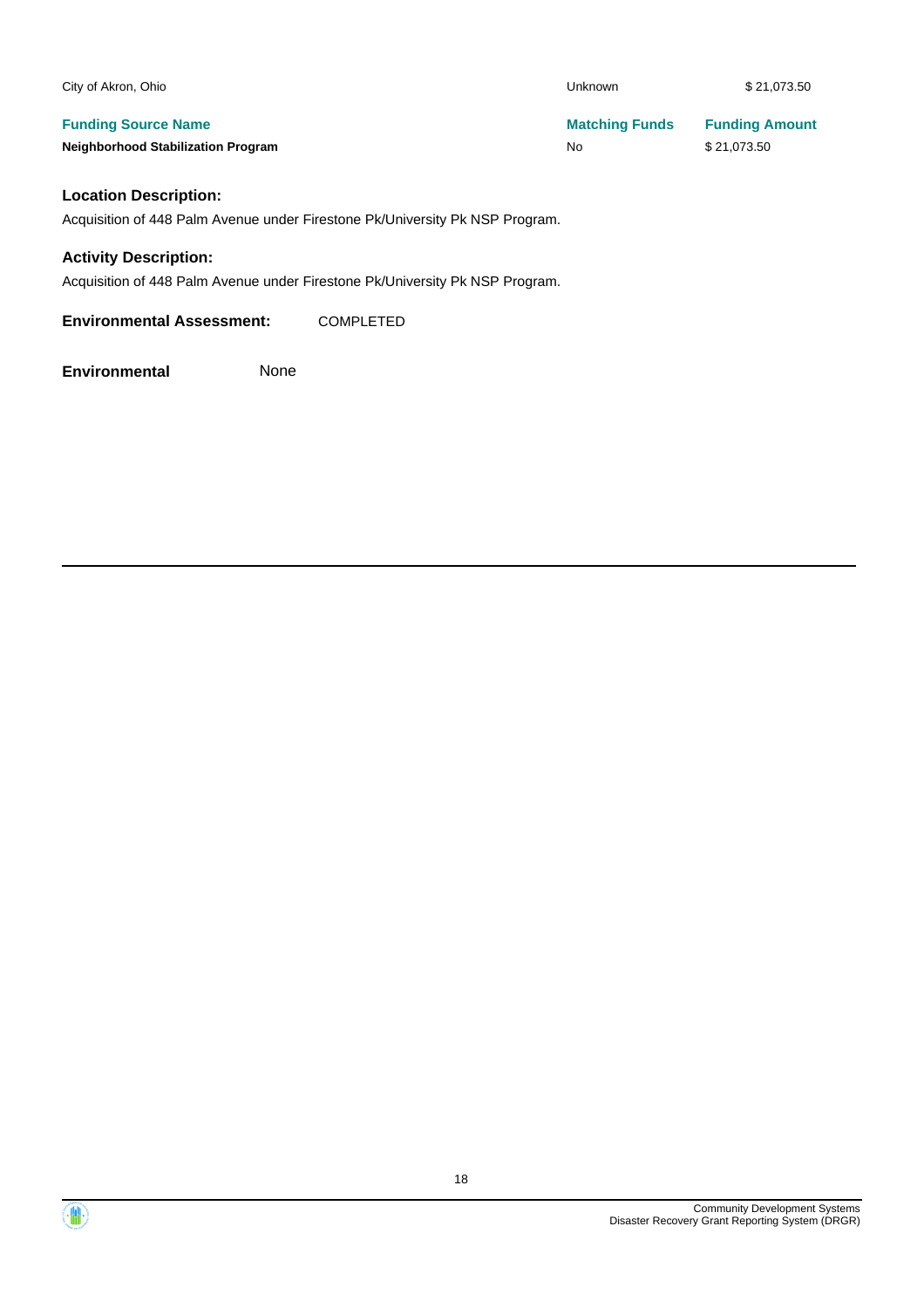**NSP521**

# **Grantee Activity Number:**

# **Activity Title: Acquisition - Firestone Pk/University Pk**

| <b>Activity Type:</b>                                        | <b>Activity Status:</b>                 |             |
|--------------------------------------------------------------|-----------------------------------------|-------------|
| Acquisition - general                                        | Completed                               |             |
| <b>Project Number:</b>                                       | <b>Project Title:</b>                   |             |
| $\overline{2}$                                               | Landbank - Acquisition                  |             |
| <b>Projected Start Date:</b>                                 | <b>Projected End Date:</b>              |             |
| 07/01/2009                                                   | 10/31/2009                              |             |
| <b>Project Draw Block by HUD:</b>                            | <b>Project Draw Block Date by HUD:</b>  |             |
| Not Blocked                                                  |                                         |             |
| <b>Activity Draw Block by HUD:</b>                           | <b>Activity Draw Block Date by HUD:</b> |             |
| Not Blocked                                                  |                                         |             |
| <b>Block Drawdown By Grantee:</b>                            | <b>Total Budget:</b>                    | \$27,633.50 |
| Not Blocked                                                  | <b>Most Impacted and</b>                |             |
| <b>National Objective:</b>                                   | <b>Distressed Budget:</b>               | \$0.00      |
| LMMI: Low, Moderate and Middle Income National Objective for | <b>Other Funds:</b>                     | \$27,633.50 |
| NSP Only                                                     | <b>Total Funds:</b>                     | \$55,267.00 |

#### **Benefit Report Type:**

Direct (Households)

| <b>Proposed Beneficiaries</b>     | <b>Total</b> | Low          | <b>Mod</b> | Low/Mod% |
|-----------------------------------|--------------|--------------|------------|----------|
| # Owner Households                | 1            |              | 1          | 100.00   |
| # of Households                   |              |              | 1          | 100.00   |
| # of Permanent Jobs Created       |              |              |            | 0.0      |
| <b>Proposed Accomplishments</b>   |              | <b>Total</b> |            |          |
| # of Singlefamily Units           |              |              |            |          |
| # of Housing Units                |              |              |            |          |
| # of Parcels acquired voluntarily | 2            |              |            |          |
| # of Properties                   | 2            |              |            |          |

#### **Activity is being carried out by**

No

#### **Organization carrying out Activity:**

City of Akron, Ohio

#### **Proposed budgets for organizations carrying out Activity:**

#### **Responsible Organization Organization Type Proposed Budget**

**Activity is being carried out through:**

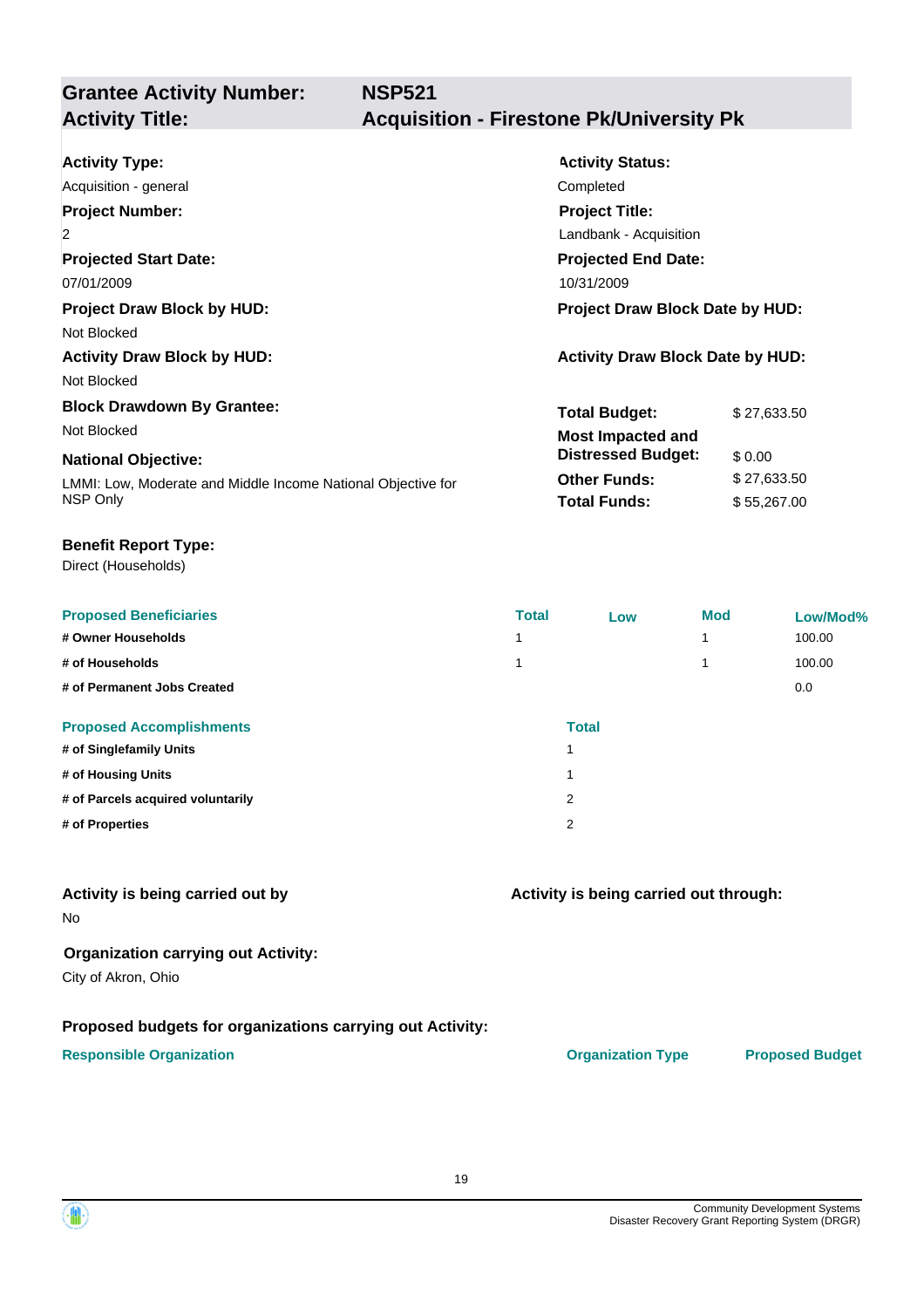| <b>Unknown</b>        | \$27,633.50           |
|-----------------------|-----------------------|
| <b>Matching Funds</b> | <b>Funding Amount</b> |
| No                    | \$27,633.50           |
|                       |                       |
|                       |                       |

#### **Location Description:**

Acquisition of 909 Georgia Avenue under Firestone Pk/University Pk NSP Program.

#### **Activity Description:**

Acquisition of 909 Georgia Avenue under Firestone Pk/University Pk NSP Program.

**Environmental Assessment:** COMPLETED

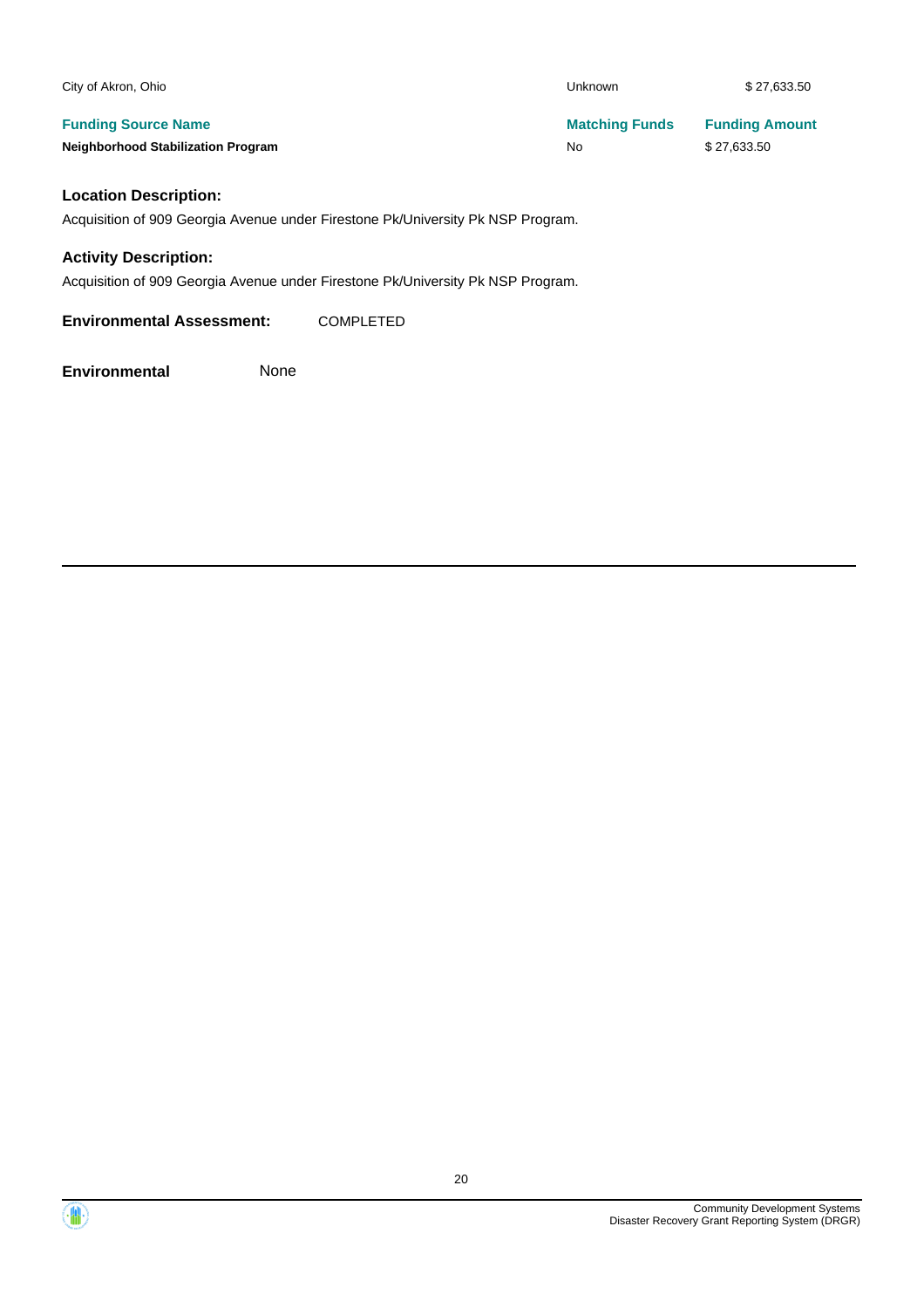**Grantee Activity Number: Activity Title: Goodyear / Ellet**

**NSP533**

| <b>Activity Type:</b>                                        | <b>Activity Status:</b>                 |             |  |  |
|--------------------------------------------------------------|-----------------------------------------|-------------|--|--|
| Acquisition - general                                        | Completed                               |             |  |  |
| <b>Project Number:</b>                                       | <b>Project Title:</b>                   |             |  |  |
| 2                                                            | Landbank - Acquisition                  |             |  |  |
| <b>Projected Start Date:</b>                                 | <b>Projected End Date:</b>              |             |  |  |
| 08/01/2009                                                   | 12/01/2009                              |             |  |  |
| <b>Project Draw Block by HUD:</b>                            | <b>Project Draw Block Date by HUD:</b>  |             |  |  |
| Not Blocked                                                  |                                         |             |  |  |
| <b>Activity Draw Block by HUD:</b>                           | <b>Activity Draw Block Date by HUD:</b> |             |  |  |
| Not Blocked                                                  |                                         |             |  |  |
| <b>Block Drawdown By Grantee:</b>                            | <b>Total Budget:</b>                    | \$28,631.50 |  |  |
| Not Blocked                                                  | <b>Most Impacted and</b>                |             |  |  |
| <b>National Objective:</b>                                   | <b>Distressed Budget:</b>               | \$0.00      |  |  |
| LMMI: Low, Moderate and Middle Income National Objective for | <b>Other Funds:</b>                     | \$28,631.50 |  |  |
| NSP Only                                                     | <b>Total Funds:</b>                     | \$57,263.00 |  |  |

#### **Benefit Report Type:**

Direct (Households)

| <b>Proposed Beneficiaries</b>     | <b>Total</b> | Low          | <b>Mod</b> | Low/Mod% |
|-----------------------------------|--------------|--------------|------------|----------|
| # Owner Households                | 1            |              | 1          | 100.00   |
| # of Households                   | 1            |              | 4          | 100.00   |
| # of Permanent Jobs Created       |              |              |            | 0.0      |
| <b>Proposed Accomplishments</b>   |              | <b>Total</b> |            |          |
| # of Singlefamily Units           | 2            |              |            |          |
| # of Housing Units                | 2            |              |            |          |
| # of Parcels acquired voluntarily |              |              |            |          |
| # of Properties                   |              |              |            |          |

#### **Activity is being carried out by**

No

#### **Organization carrying out Activity:**

City of Akron, Ohio

#### **Proposed budgets for organizations carrying out Activity:**

#### **Responsible Organization CONSERVIRGHT ACCORDING THE CONSERVIRGHT ORGANIZATION Type Proposed Budget**

**Activity is being carried out through:**

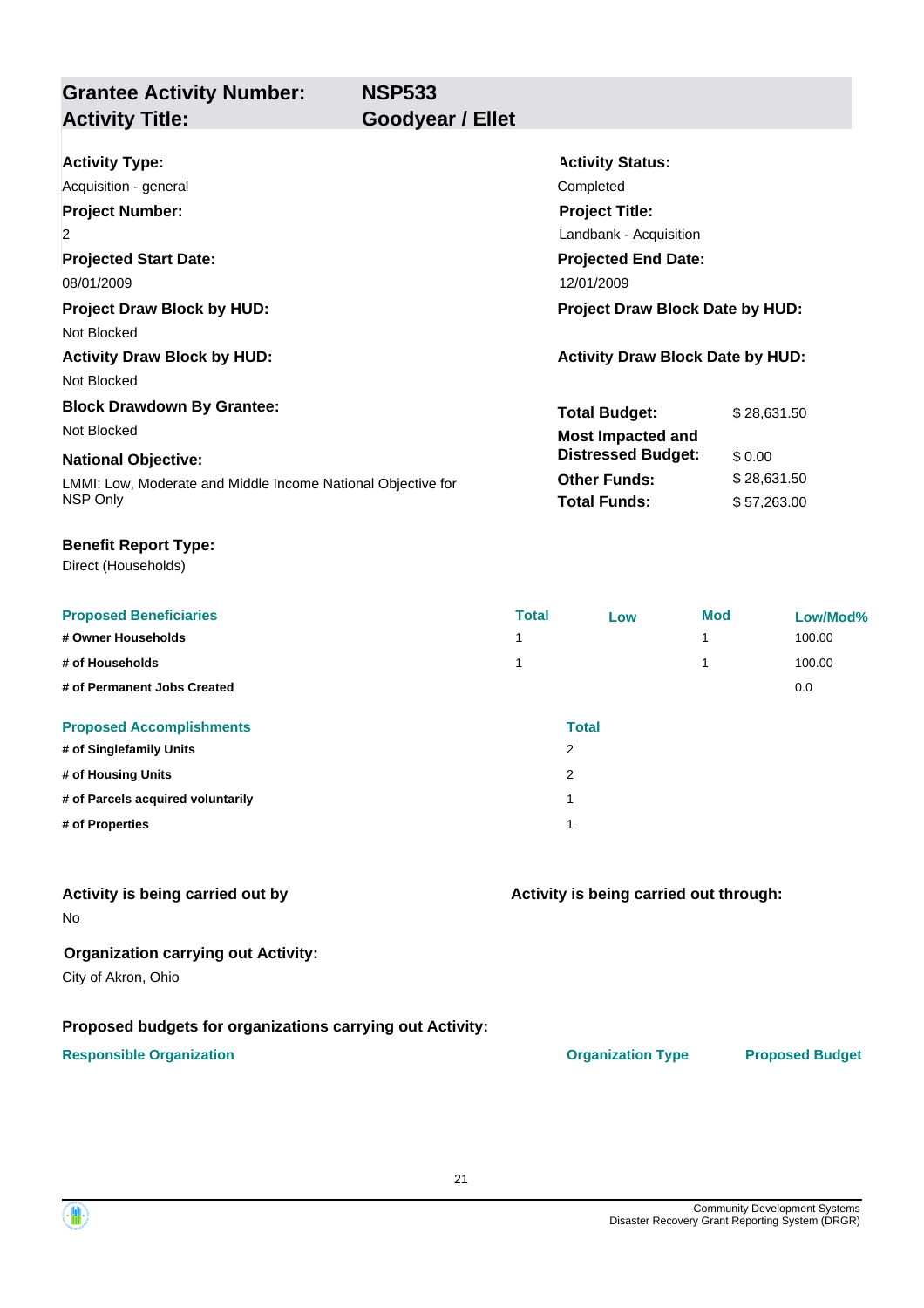| City of Akron, Ohio                                         | Unknown               | \$28,631.50           |
|-------------------------------------------------------------|-----------------------|-----------------------|
| <b>Funding Source Name</b>                                  | <b>Matching Funds</b> | <b>Funding Amount</b> |
| <b>Neighborhood Stabilization Program</b>                   | No                    | \$28,631.50           |
| <b>Location Description:</b>                                |                       |                       |
| Acquisition of 331 Baldwin Road under Goodyear / Ellet NSP. |                       |                       |
| <b>Activity Description:</b>                                |                       |                       |
| Acquisition of 331 Baldwin Road under Goodyear / Ellet NSP. |                       |                       |
| <b>Environmental Assessment:</b><br><b>COMPLETED</b>        |                       |                       |

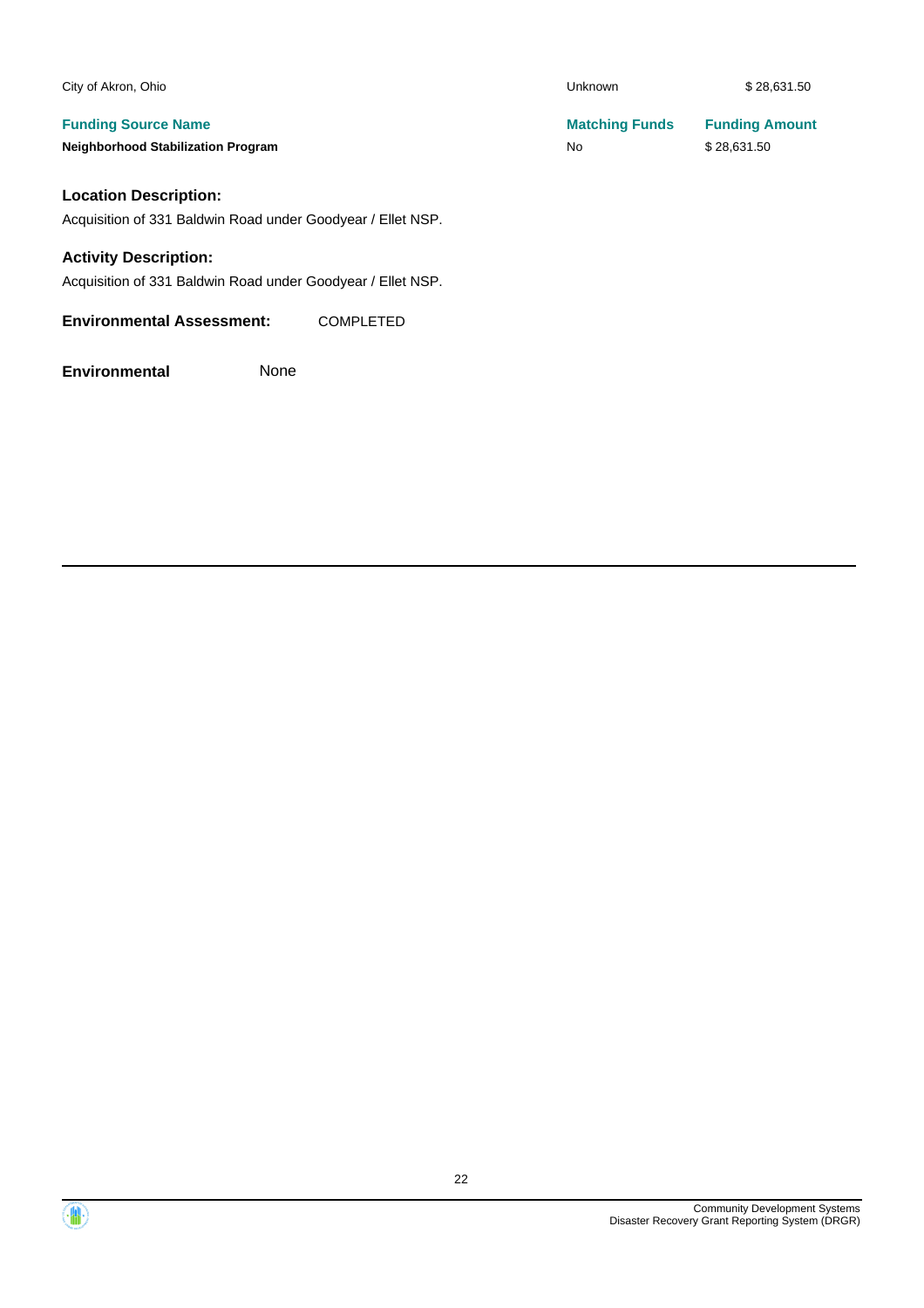**Grantee Activity Number:**

# **NSP539 Activity Title: ACQUISITION - GOODYEAR / ELLET**

| <b>Activity Type:</b><br>Acquisition - general<br><b>Project Number:</b>       | <b>Activity Status:</b><br>Completed<br><b>Project Title:</b>                                          |  |  |
|--------------------------------------------------------------------------------|--------------------------------------------------------------------------------------------------------|--|--|
| $\overline{2}$<br><b>Projected Start Date:</b>                                 | Landbank - Acquisition<br><b>Projected End Date:</b>                                                   |  |  |
| 08/01/2009<br><b>Project Draw Block by HUD:</b><br>Not Blocked                 | 12/01/2009<br><b>Project Draw Block Date by HUD:</b>                                                   |  |  |
| <b>Activity Draw Block by HUD:</b><br>Not Blocked                              | <b>Activity Draw Block Date by HUD:</b>                                                                |  |  |
| <b>Block Drawdown By Grantee:</b><br>Not Blocked<br><b>National Objective:</b> | <b>Total Budget:</b><br>\$25,661.50<br><b>Most Impacted and</b><br><b>Distressed Budget:</b><br>\$0.00 |  |  |
| LMMI: Low, Moderate and Middle Income National Objective for<br>NSP Only       | <b>Other Funds:</b><br>\$25,661.50<br><b>Total Funds:</b><br>\$51,323.00                               |  |  |

#### **Benefit Report Type:**

Direct (Households)

| <b>Proposed Beneficiaries</b>     | <b>Total</b> | Low          | <b>Mod</b> | Low/Mod% |
|-----------------------------------|--------------|--------------|------------|----------|
| # Owner Households                |              |              |            | 100.00   |
| # of Households                   |              |              |            | 100.00   |
| # of Permanent Jobs Created       |              |              |            | 0.0      |
| <b>Proposed Accomplishments</b>   |              | <b>Total</b> |            |          |
| # of Singlefamily Units           |              | 1            |            |          |
| # of Housing Units                |              | 1            |            |          |
| # of Parcels acquired voluntarily |              | 1            |            |          |
| # of Properties                   |              | 1            |            |          |

#### **Activity is being carried out by**

#### **Activity is being carried out through:**

Grantee Employees and Contractors

#### **Organization carrying out Activity:**

City of Akron, Ohio

Yes

#### **Proposed budgets for organizations carrying out Activity:**

#### **Responsible Organization CONSERVIRGHT ACCORDING THE CONSERVIRGHT ORGANIZATION Type Proposed Budget**

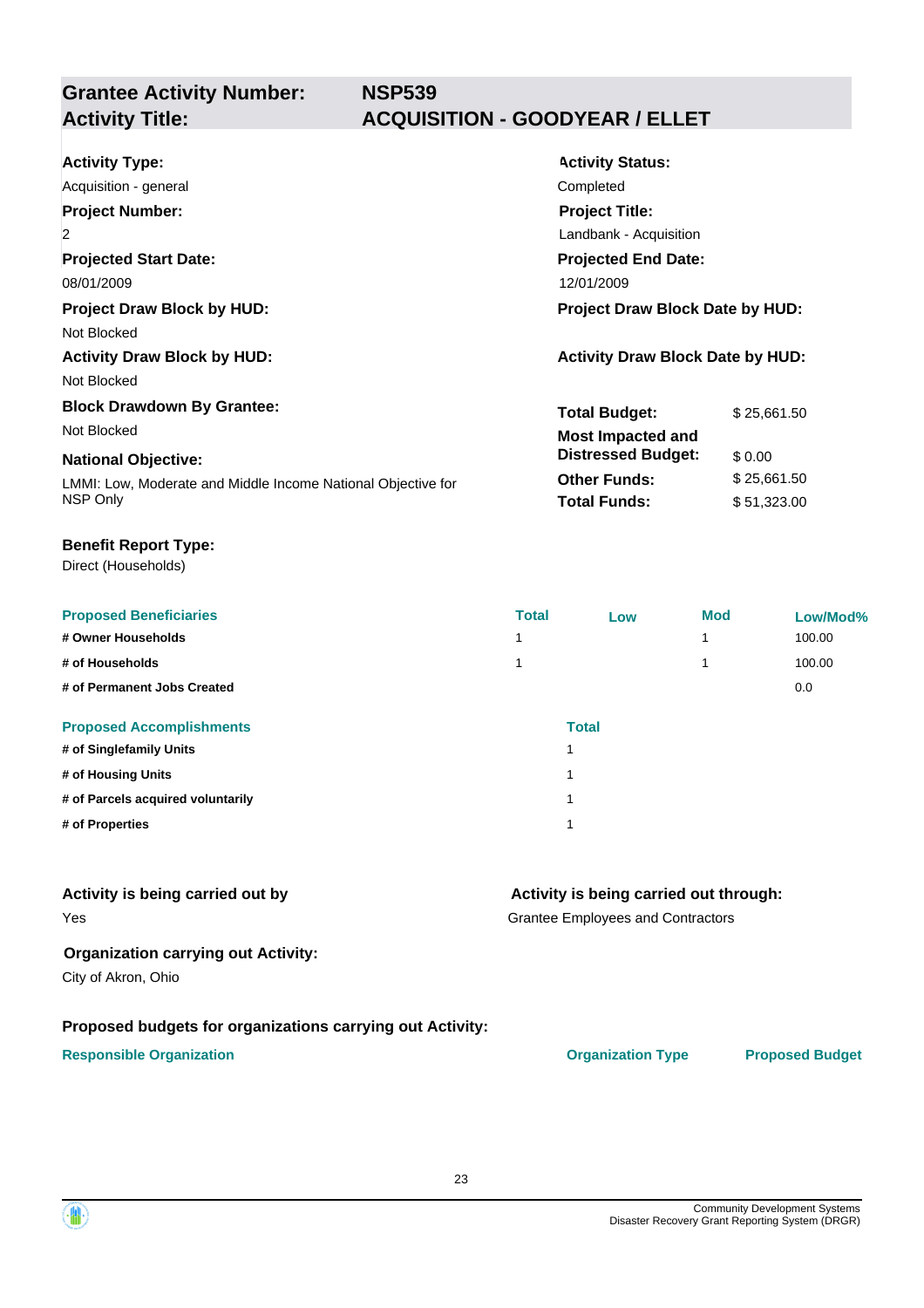| City of Akron, Ohio                       | <b>Unknown</b>        | \$25,661.50           |
|-------------------------------------------|-----------------------|-----------------------|
| <b>Funding Source Name</b>                | <b>Matching Funds</b> | <b>Funding Amount</b> |
| <b>Neighborhood Stabilization Program</b> | No                    | \$25,661.50           |
| Location Description:                     |                       |                       |

#### **Location Description:**

Acquisition of 312 Morningview Avenue under Goodyear / Ellet NSP.

#### **Activity Description:**

Acquisition of 312 Morningview Avenue under Goodyear / Ellet NSP.

**Environmental Assessment:** COMPLETED

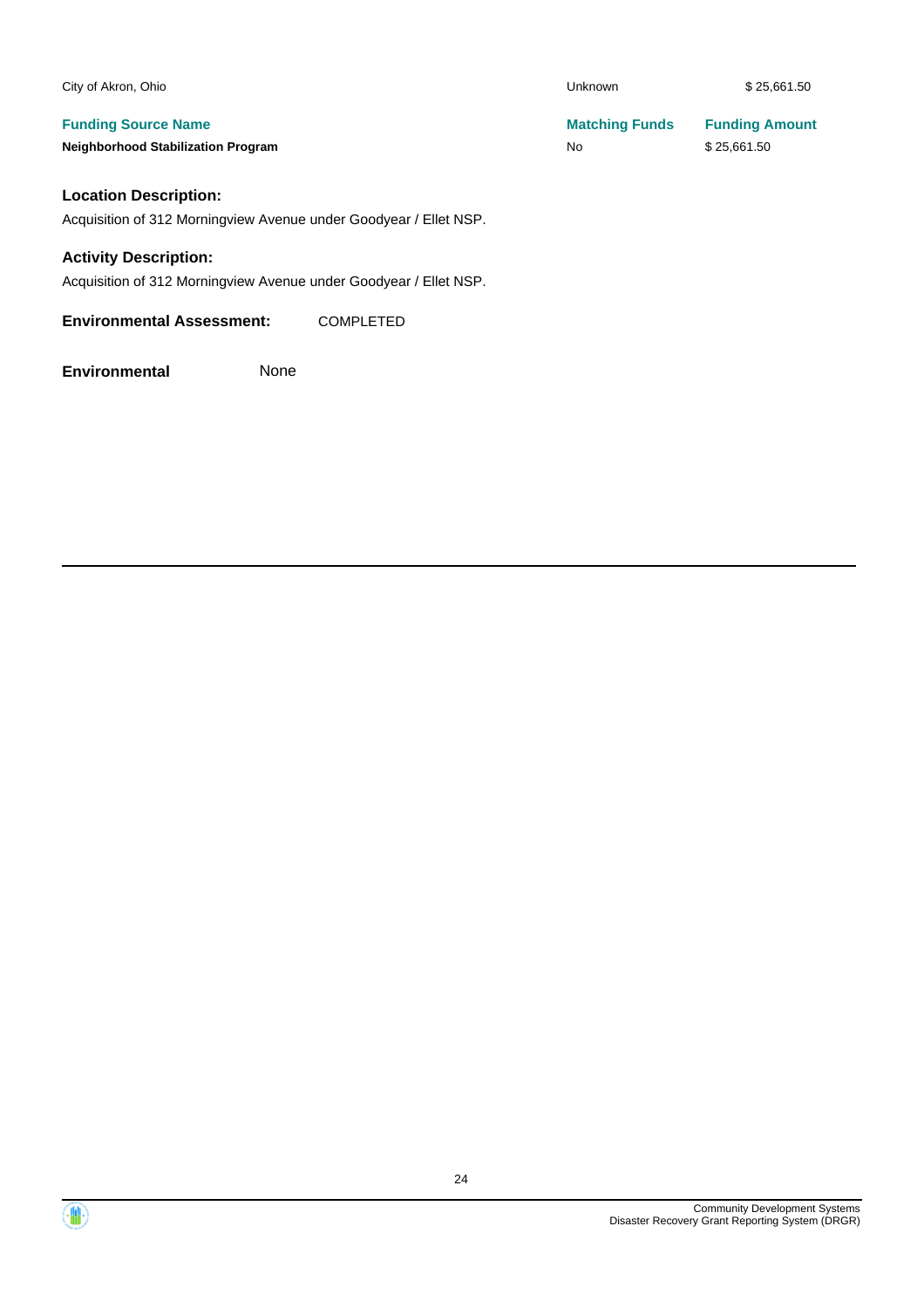**Grantee Activity Number:**

# **NSP540 Activity Title: ACQUISITION - GOODYEAR / ELLET**

| <b>Activity Type:</b>                                        | <b>Activity Status:</b>                 |  |  |
|--------------------------------------------------------------|-----------------------------------------|--|--|
| Acquisition - general                                        | Completed                               |  |  |
| <b>Project Number:</b>                                       | <b>Project Title:</b>                   |  |  |
| $\overline{2}$                                               | Landbank - Acquisition                  |  |  |
| <b>Projected Start Date:</b>                                 | <b>Projected End Date:</b>              |  |  |
| 08/01/2009                                                   | 12/01/2009                              |  |  |
| <b>Project Draw Block by HUD:</b>                            | <b>Project Draw Block Date by HUD:</b>  |  |  |
| Not Blocked                                                  |                                         |  |  |
| <b>Activity Draw Block by HUD:</b>                           | <b>Activity Draw Block Date by HUD:</b> |  |  |
| Not Blocked                                                  |                                         |  |  |
| <b>Block Drawdown By Grantee:</b>                            | <b>Total Budget:</b><br>\$13,436.50     |  |  |
| Not Blocked                                                  | <b>Most Impacted and</b>                |  |  |
| <b>National Objective:</b>                                   | <b>Distressed Budget:</b><br>\$0.00     |  |  |
| LMMI: Low, Moderate and Middle Income National Objective for | <b>Other Funds:</b><br>\$13,436.50      |  |  |
| NSP Only                                                     | <b>Total Funds:</b><br>\$26,873.00      |  |  |

#### **Benefit Report Type:**

Direct (Households)

| <b>Proposed Beneficiaries</b>     | <b>Total</b> | Low          | <b>Mod</b> | Low/Mod% |
|-----------------------------------|--------------|--------------|------------|----------|
| # Owner Households                |              |              |            | 100.00   |
| # of Households                   |              |              |            | 100.00   |
| # of Permanent Jobs Created       |              |              |            | 0.0      |
| <b>Proposed Accomplishments</b>   |              | <b>Total</b> |            |          |
| # of Singlefamily Units           |              | 1            |            |          |
| # of Housing Units                |              | 1            |            |          |
| # of Parcels acquired voluntarily |              | 1            |            |          |
| # of Properties                   |              | 1            |            |          |

#### **Activity is being carried out by**

#### **Activity is being carried out through:**

Grantee Employees and Contractors

#### **Organization carrying out Activity:**

City of Akron, Ohio

Yes

#### **Proposed budgets for organizations carrying out Activity:**

#### **Responsible Organization CONSERVIRGHT ACCORDING THE CONSERVIRGHT ORGANIZATION Type Proposed Budget**



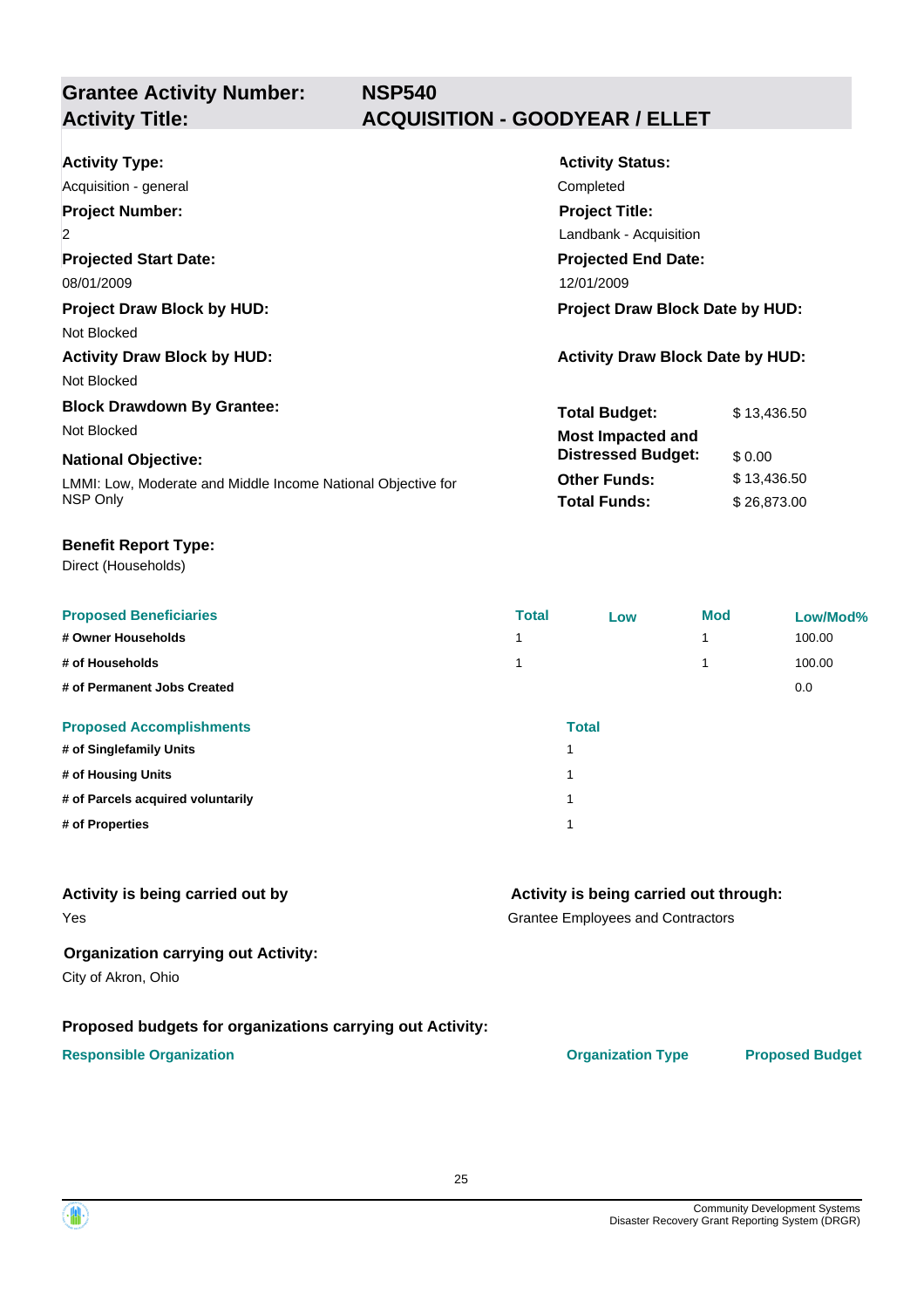| City of Akron, Ohio                                           | <b>Unknown</b>        | \$13,236.50           |
|---------------------------------------------------------------|-----------------------|-----------------------|
| <b>Funding Source Name</b>                                    | <b>Matching Funds</b> | <b>Funding Amount</b> |
| <b>Neighborhood Stabilization Program</b>                     | No                    | \$13,436.50           |
| <b>Location Description:</b>                                  |                       |                       |
| Acquisition of 521 Lindell Street under Goodyear / Ellet NSP. |                       |                       |
| <b>Activity Description:</b>                                  |                       |                       |

Acquisition of 521 Lindell Street under Goodyear / Ellet NSP.

**Environmental Assessment:** COMPLETED



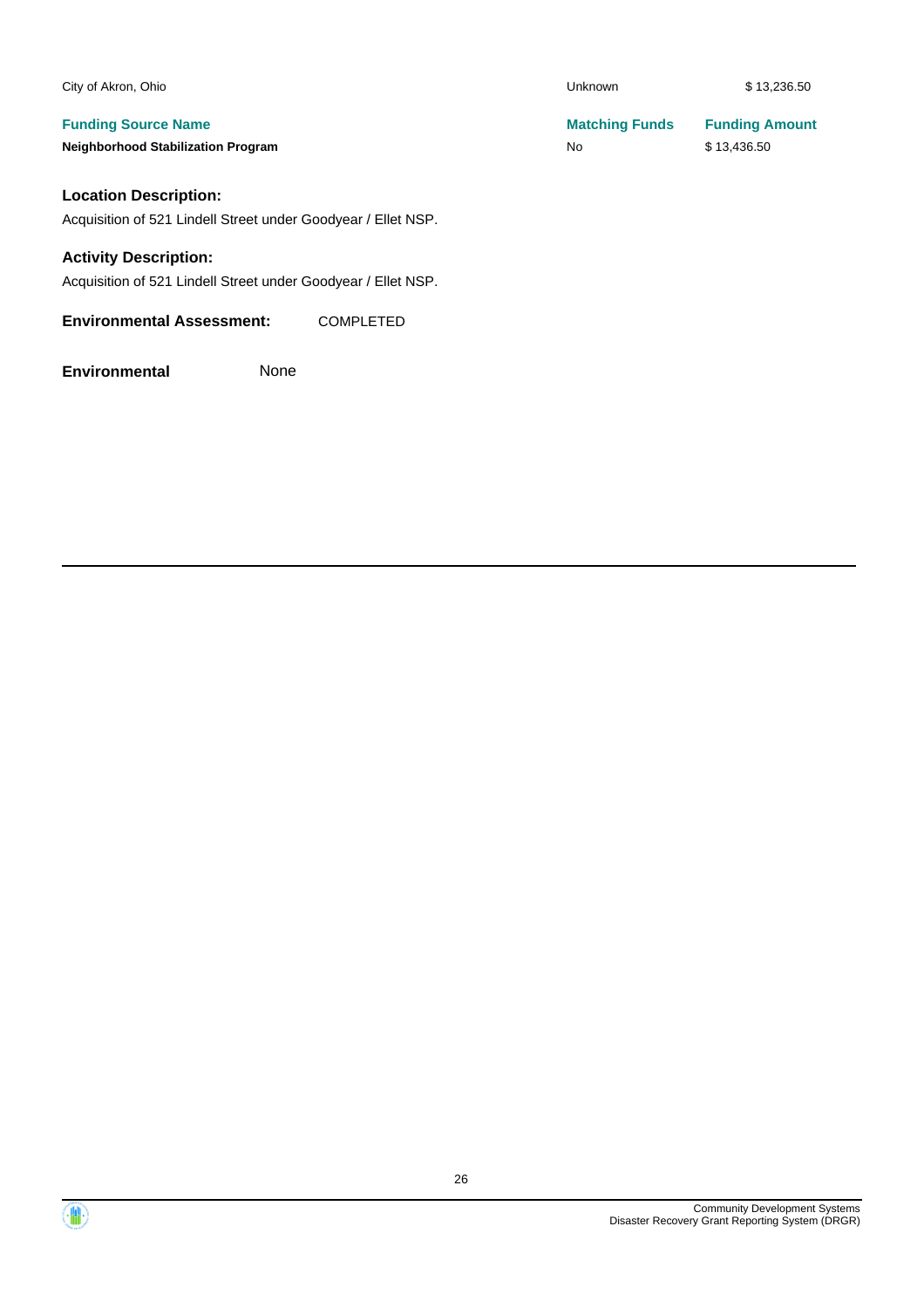**Grantee Activity Number:**

# **NSP541 Activity Title: ACQUISITION - GOODYEAR / ELLET**

| <b>Activity Type:</b>                                        | <b>Activity Status:</b>                 |             |  |
|--------------------------------------------------------------|-----------------------------------------|-------------|--|
| Acquisition - general                                        | Completed                               |             |  |
| <b>Project Number:</b>                                       | <b>Project Title:</b>                   |             |  |
| $\overline{2}$                                               | Landbank - Acquisition                  |             |  |
| <b>Projected Start Date:</b>                                 | <b>Projected End Date:</b>              |             |  |
| 08/01/2009                                                   | 11/01/2009                              |             |  |
| <b>Project Draw Block by HUD:</b>                            | Project Draw Block Date by HUD:         |             |  |
| Not Blocked                                                  |                                         |             |  |
| <b>Activity Draw Block by HUD:</b>                           | <b>Activity Draw Block Date by HUD:</b> |             |  |
| Not Blocked                                                  |                                         |             |  |
| <b>Block Drawdown By Grantee:</b>                            | <b>Total Budget:</b>                    | \$18,611.50 |  |
| Not Blocked                                                  | <b>Most Impacted and</b>                |             |  |
| <b>National Objective:</b>                                   | <b>Distressed Budget:</b>               | \$0.00      |  |
| LMMI: Low, Moderate and Middle Income National Objective for | <b>Other Funds:</b>                     | \$18,611.50 |  |
| NSP Only                                                     | <b>Total Funds:</b>                     | \$37,223.00 |  |

#### **Benefit Report Type:**

Direct (Households)

| <b>Proposed Beneficiaries</b>     | <b>Total</b>            | Low          | <b>Mod</b> | Low/Mod% |
|-----------------------------------|-------------------------|--------------|------------|----------|
| # Owner Households                |                         |              |            | 100.00   |
| # of Households                   |                         |              |            | 100.00   |
| # of Permanent Jobs Created       |                         |              |            | 0.0      |
| <b>Proposed Accomplishments</b>   |                         | <b>Total</b> |            |          |
| # of Singlefamily Units           |                         |              |            |          |
| # of Housing Units                | $\overline{\mathbf{A}}$ |              |            |          |
| # of Parcels acquired voluntarily | $\overline{\mathbf{A}}$ |              |            |          |
| # of Properties                   | $\overline{\mathbf{A}}$ |              |            |          |

#### **Activity is being carried out by**

No

#### **Organization carrying out Activity:**

City of Akron, Ohio

#### **Proposed budgets for organizations carrying out Activity:**

#### **Responsible Organization CONSERVIRGHT ACCORDING THE CONSERVIRGHT ORGANIZATION Type Proposed Budget**

**Activity is being carried out through:**

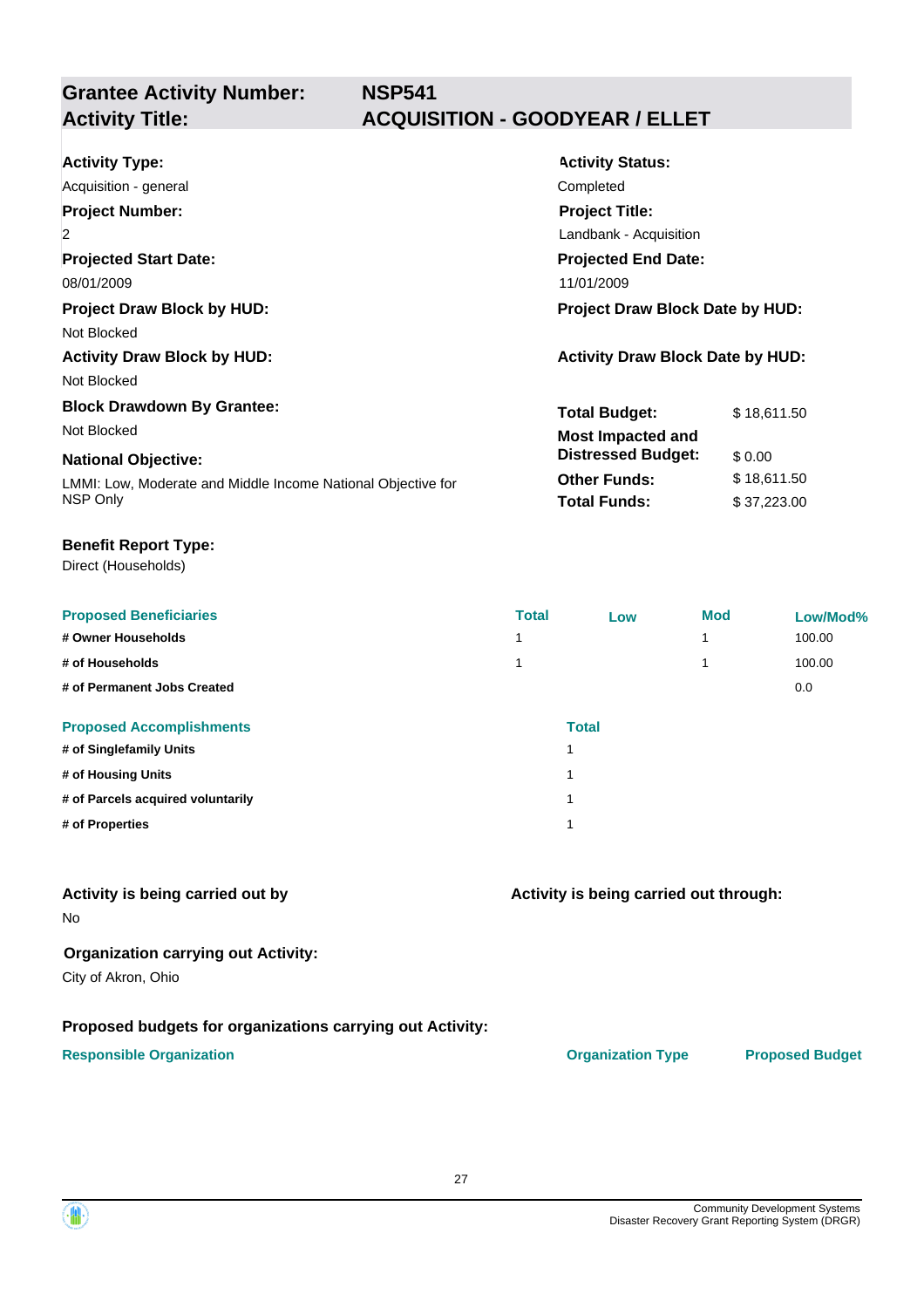| City of Akron, Ohio                                         |                  | Unknown               | \$18,611.50           |
|-------------------------------------------------------------|------------------|-----------------------|-----------------------|
| <b>Funding Source Name</b>                                  |                  | <b>Matching Funds</b> | <b>Funding Amount</b> |
| <b>Neighborhood Stabilization Program</b>                   |                  | No                    | \$18,611.50           |
| <b>Location Description:</b>                                |                  |                       |                       |
| Acquisition of 1415 Yuma Avenue under Goodyear / Ellet NSP. |                  |                       |                       |
| <b>Activity Description:</b>                                |                  |                       |                       |
| Acquisition of 1415 Yuma Avenue under Goodyear / Ellet NSP. |                  |                       |                       |
| <b>Environmental Assessment:</b>                            | <b>COMPLETED</b> |                       |                       |

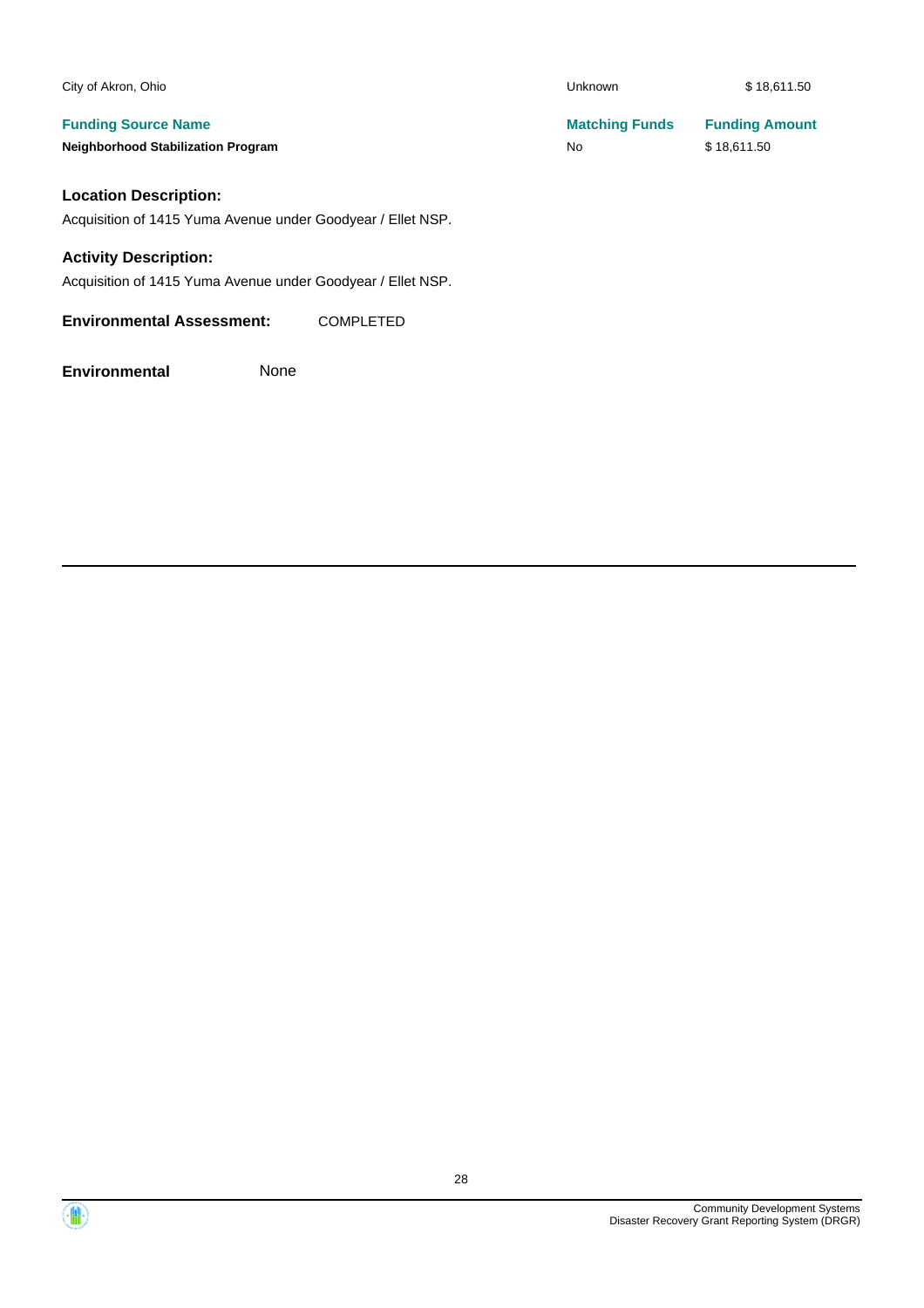**Grantee Activity Number:**

# **NSP547 Activity Title: ACQUISITION - NORTH HILL**

| <b>Activity Type:</b>                                        | <b>Activity Status:</b>                 |             |  |
|--------------------------------------------------------------|-----------------------------------------|-------------|--|
| Acquisition - general                                        | Under Way                               |             |  |
| <b>Project Number:</b>                                       | <b>Project Title:</b>                   |             |  |
| $\overline{2}$                                               | Landbank - Acquisition                  |             |  |
| <b>Projected Start Date:</b>                                 | <b>Projected End Date:</b>              |             |  |
| 08/01/2009                                                   | 12/31/2009                              |             |  |
| <b>Project Draw Block by HUD:</b>                            | <b>Project Draw Block Date by HUD:</b>  |             |  |
| Not Blocked                                                  |                                         |             |  |
| <b>Activity Draw Block by HUD:</b>                           | <b>Activity Draw Block Date by HUD:</b> |             |  |
| Not Blocked                                                  |                                         |             |  |
| <b>Block Drawdown By Grantee:</b>                            | <b>Total Budget:</b>                    | \$8,190.47  |  |
| Not Blocked                                                  | <b>Most Impacted and</b>                |             |  |
| <b>National Objective:</b>                                   | <b>Distressed Budget:</b>               | \$0.00      |  |
| LMMI: Low, Moderate and Middle Income National Objective for | <b>Other Funds:</b>                     | \$7,051.50  |  |
| NSP Only                                                     | <b>Total Funds:</b>                     | \$15,241.97 |  |

#### **Benefit Report Type:**

Direct (Households)

| <b>Proposed Beneficiaries</b>     | <b>Total</b>             | Low          | <b>Mod</b> | Low/Mod% |
|-----------------------------------|--------------------------|--------------|------------|----------|
| # Owner Households                | $\overline{\phantom{a}}$ |              |            | 100.00   |
| # of Households                   |                          |              |            | 100.00   |
| # of Permanent Jobs Created       |                          |              |            | 0.0      |
| <b>Proposed Accomplishments</b>   |                          | <b>Total</b> |            |          |
| # of Singlefamily Units           | 2                        |              |            |          |
| # of Housing Units                | 2                        |              |            |          |
| # of Parcels acquired voluntarily | 4                        |              |            |          |
| # of Properties                   |                          |              |            |          |

#### **Activity is being carried out by**

No

#### **Organization carrying out Activity:**

City of Akron, Ohio

#### **Proposed budgets for organizations carrying out Activity:**

#### **Responsible Organization CONSERVIRGHT ACCORDING THE CONSERVIRGHT ORGANIZATION Type Proposed Budget**

**Activity is being carried out through:**

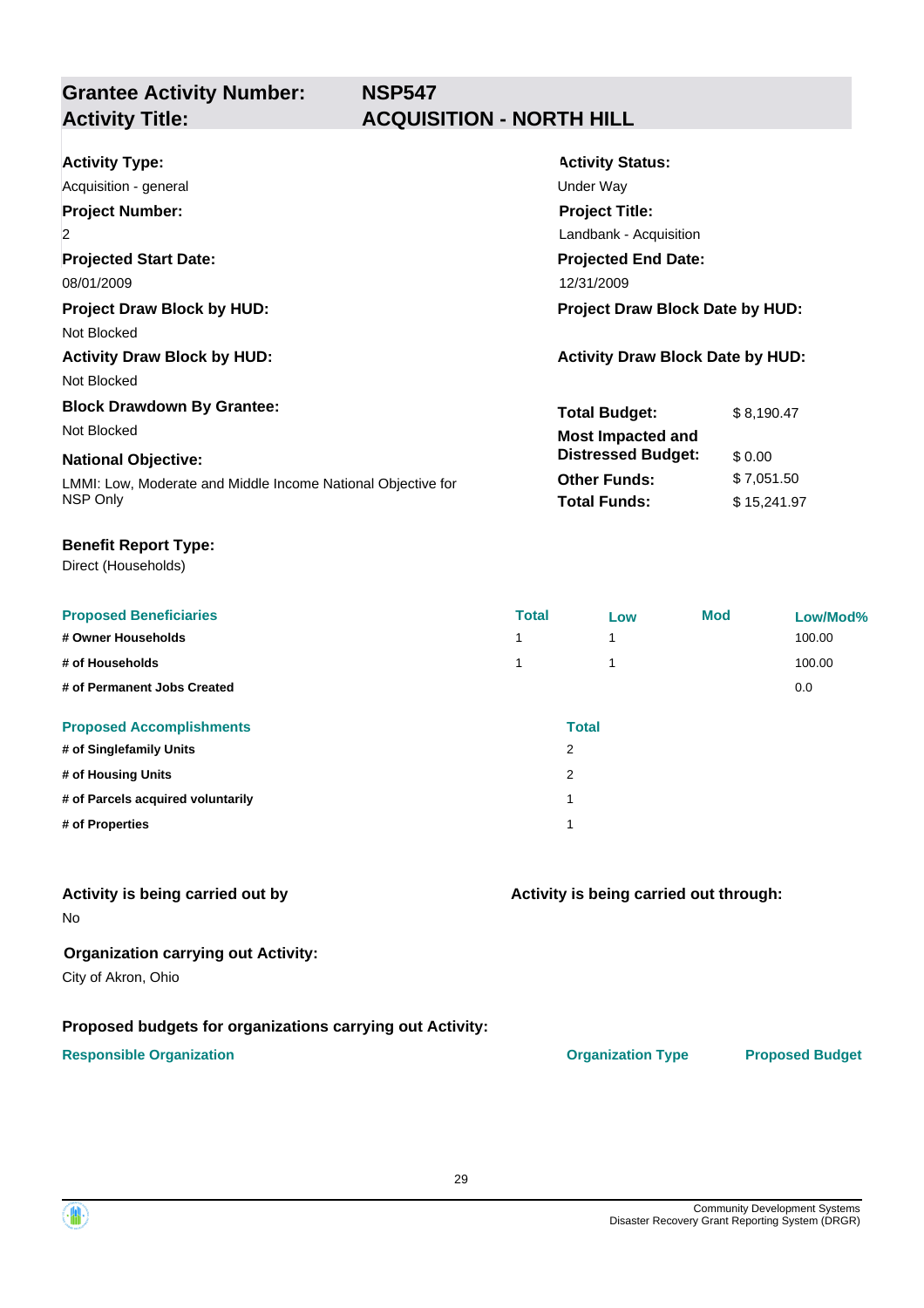| City of Akron, Ohio                                                                      | <b>Unknown</b>              | \$7,051.50                          |
|------------------------------------------------------------------------------------------|-----------------------------|-------------------------------------|
| <b>Funding Source Name</b><br><b>Neighborhood Stabilization Program</b>                  | <b>Matching Funds</b><br>No | <b>Funding Amount</b><br>\$7,051.50 |
| <b>Location Description:</b><br>Acquisition of 561 Schiller Avenue under North Hill NSP. |                             |                                     |

#### **Activity Description:**

Acquisition of 561 Schiller Avenue under North Hill NSP.

**Environmental Assessment:** COMPLETED

**Environmental** None

Community Development Systems Disaster Recovery Grant Reporting System (DRGR)

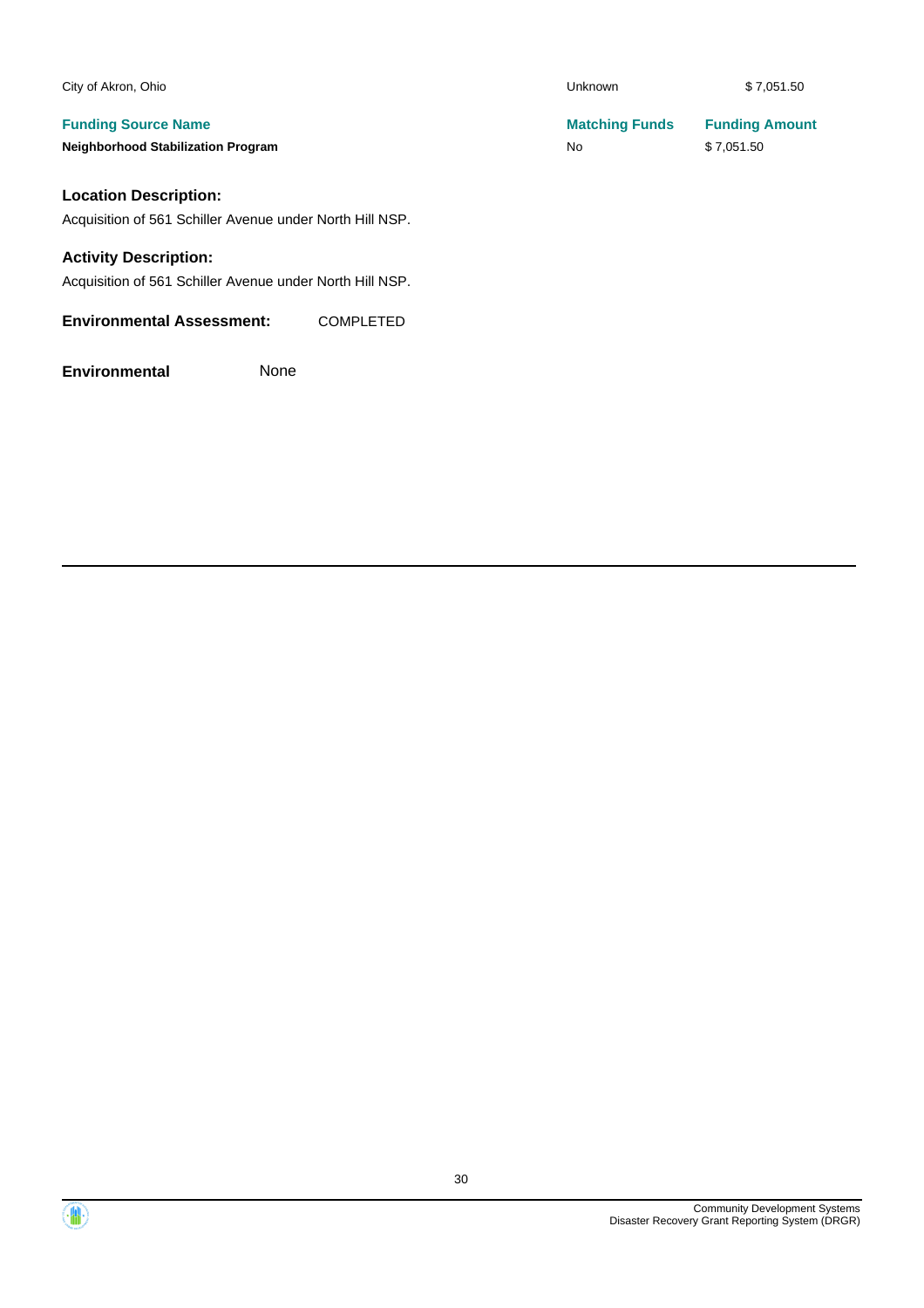**Grantee Activity Number:**

# **NSP549 Activity Title: ACQUISITION - NORTH HILL**

| <b>Activity Type:</b><br>Acquisition - general<br><b>Project Number:</b><br>$\overline{2}$<br><b>Projected Start Date:</b><br>08/01/2009                   | <b>Activity Status:</b><br>Completed<br><b>Project Title:</b><br>Landbank - Acquisition<br><b>Projected End Date:</b><br>11/30/2009                                                |  |  |
|------------------------------------------------------------------------------------------------------------------------------------------------------------|------------------------------------------------------------------------------------------------------------------------------------------------------------------------------------|--|--|
| <b>Project Draw Block by HUD:</b><br>Not Blocked<br><b>Activity Draw Block by HUD:</b><br>Not Blocked                                                      | <b>Project Draw Block Date by HUD:</b><br><b>Activity Draw Block Date by HUD:</b>                                                                                                  |  |  |
| <b>Block Drawdown By Grantee:</b><br>Not Blocked<br><b>National Objective:</b><br>LMMI: Low, Moderate and Middle Income National Objective for<br>NSP Only | <b>Total Budget:</b><br>\$10,511.50<br><b>Most Impacted and</b><br><b>Distressed Budget:</b><br>\$0.00<br><b>Other Funds:</b><br>\$10,511.50<br><b>Total Funds:</b><br>\$21,023.00 |  |  |

#### **Benefit Report Type:**

Direct (Households)

| <b>Proposed Beneficiaries</b>     | <b>Total</b>            | Low | <b>Mod</b> | Low/Mod% |
|-----------------------------------|-------------------------|-----|------------|----------|
| # Owner Households                |                         |     | 4          | 100.00   |
| # of Households                   |                         |     | 4          | 100.00   |
| # of Permanent Jobs Created       |                         |     |            | 0.0      |
| <b>Proposed Accomplishments</b>   | <b>Total</b>            |     |            |          |
| # of Singlefamily Units           | 2                       |     |            |          |
| # of Housing Units                | 2                       |     |            |          |
| # of Parcels acquired voluntarily | $\overline{\mathbf{A}}$ |     |            |          |
| # of Properties                   |                         |     |            |          |

#### **Activity is being carried out by**

#### **Activity is being carried out through:**

Grantee Employees and Contractors

#### **Organization carrying out Activity:**

City of Akron, Ohio

Yes

#### **Proposed budgets for organizations carrying out Activity:**

#### **Responsible Organization CONSERVIRGHT ACCORDING THE CONSERVIRGHT ORGANIZATION Type Proposed Budget**



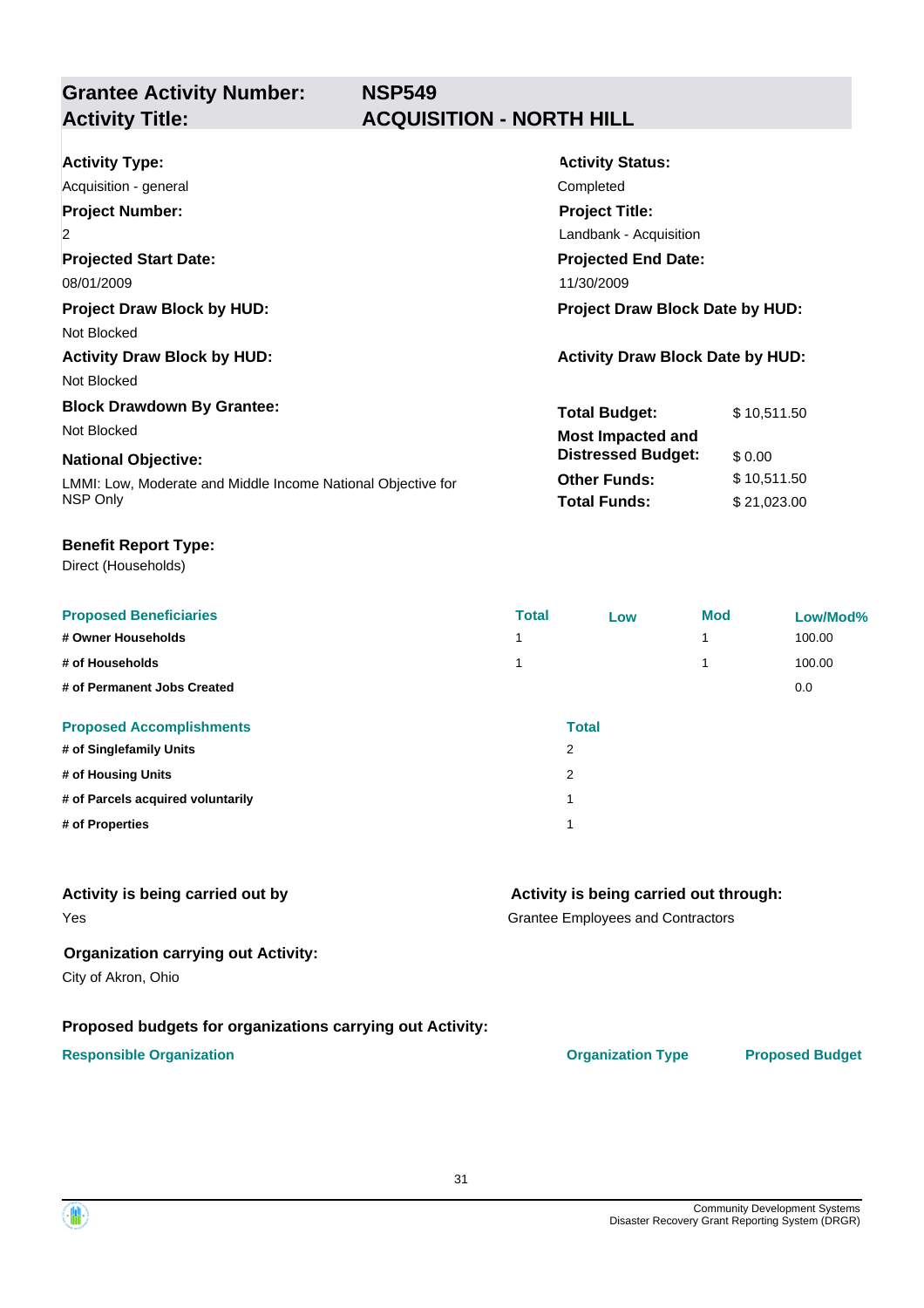| City of Akron, Ohio                                                                     | <b>Unknown</b>                     | \$11,011.50                          |
|-----------------------------------------------------------------------------------------|------------------------------------|--------------------------------------|
| <b>Funding Source Name</b><br><b>Neighborhood Stabilization Program</b>                 | <b>Matching Funds</b><br><b>No</b> | <b>Funding Amount</b><br>\$10,511.50 |
| <b>Location Description:</b><br>Acquisition of 255 E. York Street under North Hill NSP. |                                    |                                      |

#### **Activity Description:**

Acquisition of 255 E. York Street under North Hill NSP.

**Environmental Assessment:** COMPLETED

**Environmental** None

Community Development Systems Disaster Recovery Grant Reporting System (DRGR)

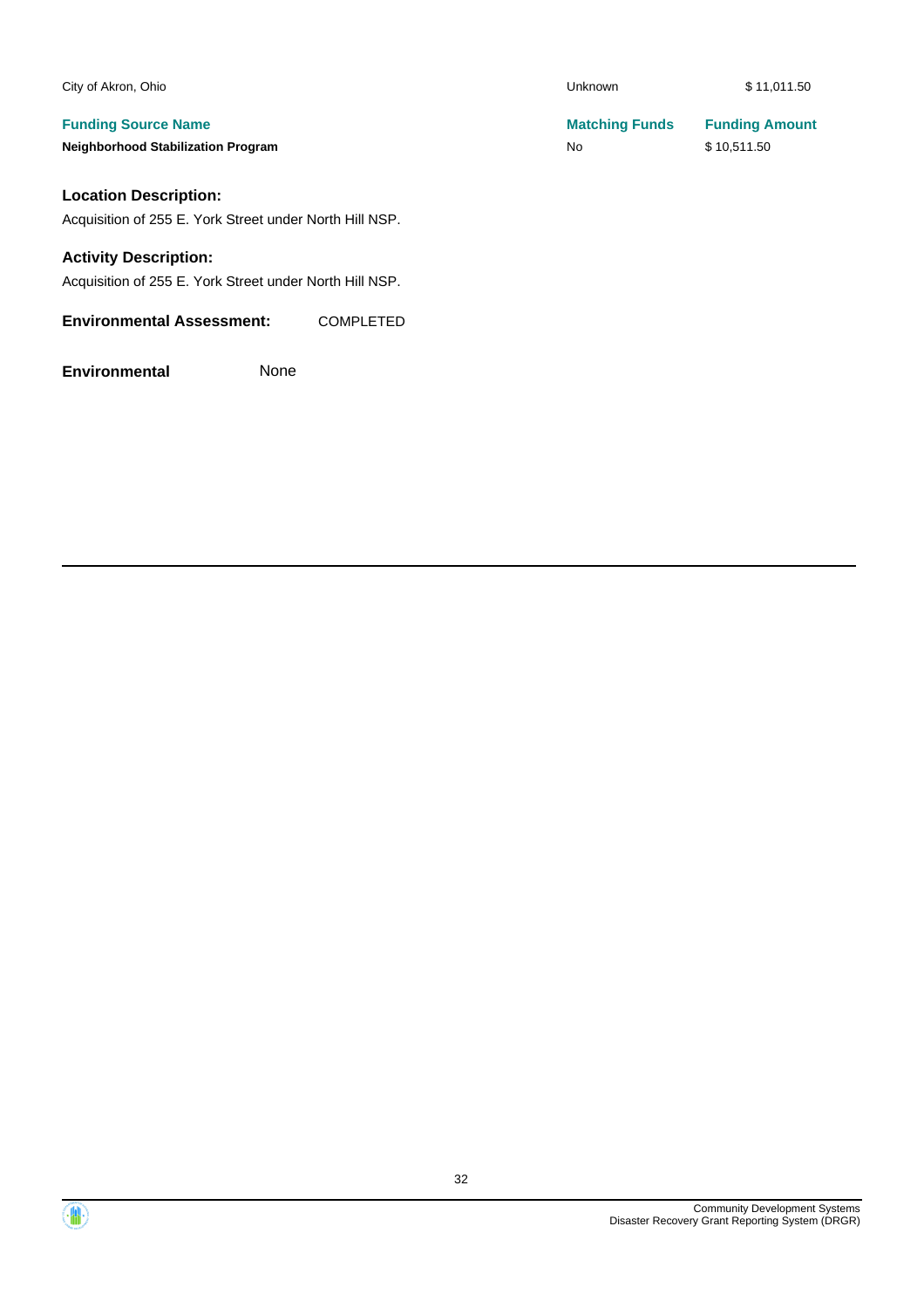**Grantee Activity Number:**

# **NSP550 Activity Title: ACQUISITION - NORTH HILL**

| <b>Activity Type:</b><br>Acquisition - general                           | <b>Activity Status:</b><br>Completed                                     |  |  |
|--------------------------------------------------------------------------|--------------------------------------------------------------------------|--|--|
| <b>Project Number:</b><br>$\overline{2}$                                 | <b>Project Title:</b>                                                    |  |  |
| <b>Projected Start Date:</b>                                             | Landbank - Acquisition<br><b>Projected End Date:</b>                     |  |  |
| 08/01/2009<br><b>Project Draw Block by HUD:</b>                          | 12/01/2009<br><b>Project Draw Block Date by HUD:</b>                     |  |  |
| Not Blocked<br><b>Activity Draw Block by HUD:</b>                        | <b>Activity Draw Block Date by HUD:</b>                                  |  |  |
| Not Blocked                                                              |                                                                          |  |  |
| <b>Block Drawdown By Grantee:</b><br>Not Blocked                         | <b>Total Budget:</b><br>\$23,103.50<br><b>Most Impacted and</b>          |  |  |
| <b>National Objective:</b>                                               | <b>Distressed Budget:</b><br>\$ 0.00                                     |  |  |
| LMMI: Low, Moderate and Middle Income National Objective for<br>NSP Only | <b>Other Funds:</b><br>\$23,103.50<br><b>Total Funds:</b><br>\$46,207.00 |  |  |

#### **Benefit Report Type:**

Direct (Households)

| <b>Proposed Beneficiaries</b>     | <b>Total</b>            | Low          | <b>Mod</b> | Low/Mod% |
|-----------------------------------|-------------------------|--------------|------------|----------|
| # Owner Households                |                         |              |            | 100.00   |
| # of Households                   |                         |              |            | 100.00   |
| # of Permanent Jobs Created       |                         |              |            | 0.0      |
| <b>Proposed Accomplishments</b>   |                         | <b>Total</b> |            |          |
| # of Singlefamily Units           | 1                       |              |            |          |
| # of Housing Units                | 1                       |              |            |          |
| # of Parcels acquired voluntarily | 1                       |              |            |          |
| # of Properties                   | $\overline{\mathbf{A}}$ |              |            |          |

#### **Activity is being carried out by**

No

#### **Organization carrying out Activity:**

City of Akron, Ohio

#### **Proposed budgets for organizations carrying out Activity:**

#### **Responsible Organization CONSERVIRGHT ACCORDING THE CONSERVIRGHT ORGANIZATION Type Proposed Budget**

**Activity is being carried out through:**

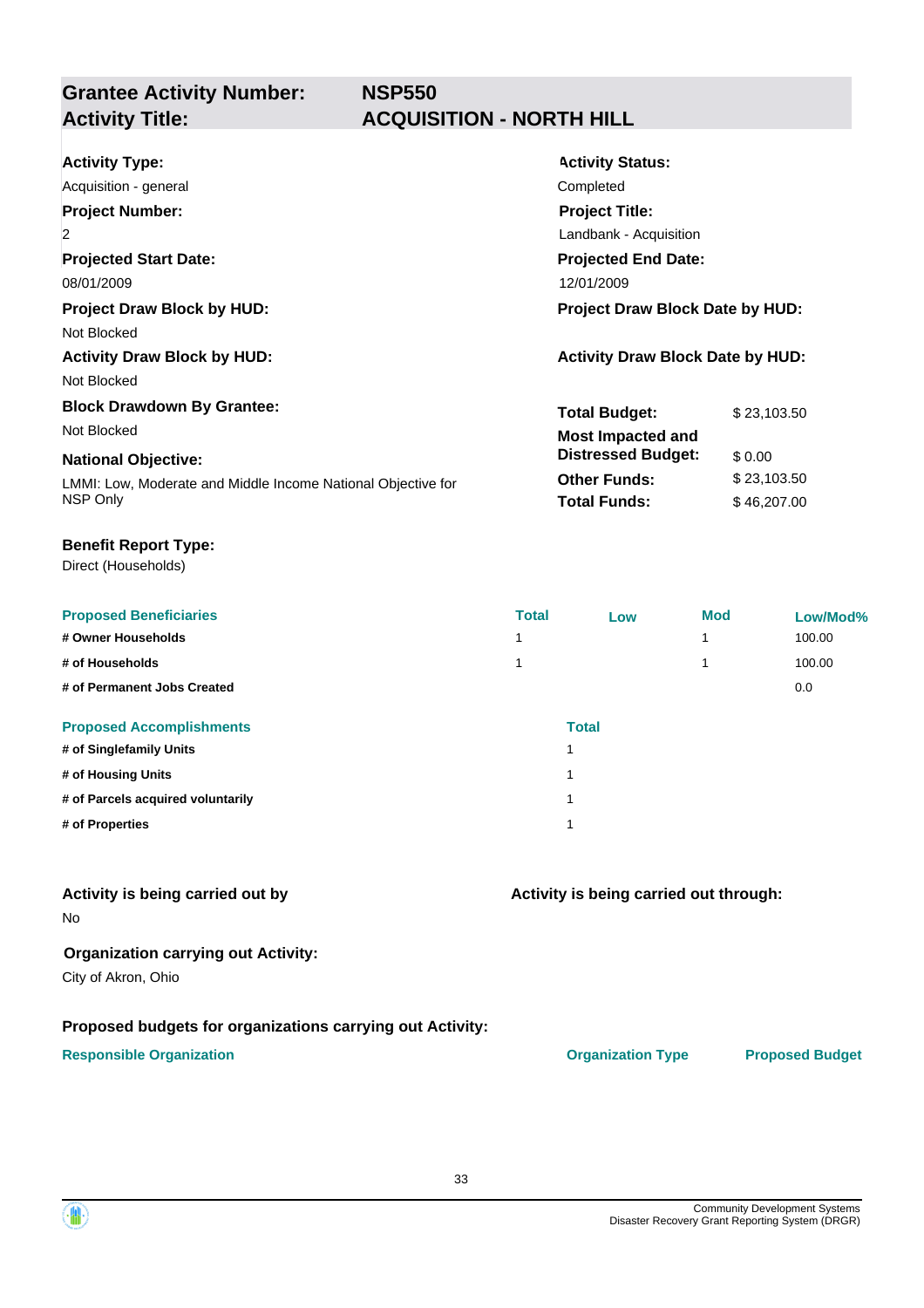| City of Akron, Ohio                                       | <b>Unknown</b>        | \$23,103.50           |
|-----------------------------------------------------------|-----------------------|-----------------------|
| <b>Funding Source Name</b>                                | <b>Matching Funds</b> | <b>Funding Amount</b> |
| <b>Neighborhood Stabilization Program</b>                 | <b>No</b>             | \$23,103.50           |
| <b>Location Description:</b>                              |                       |                       |
| Acquisition of 467 Patterson Avenue under North Hill NSP. |                       |                       |
| <b>Activity Description:</b>                              |                       |                       |

Acquisition of 467 Patterson Avenue under North Hill NSP.

**Environmental Assessment:** COMPLETED

**Environmental** None

Community Development Systems Disaster Recovery Grant Reporting System (DRGR)

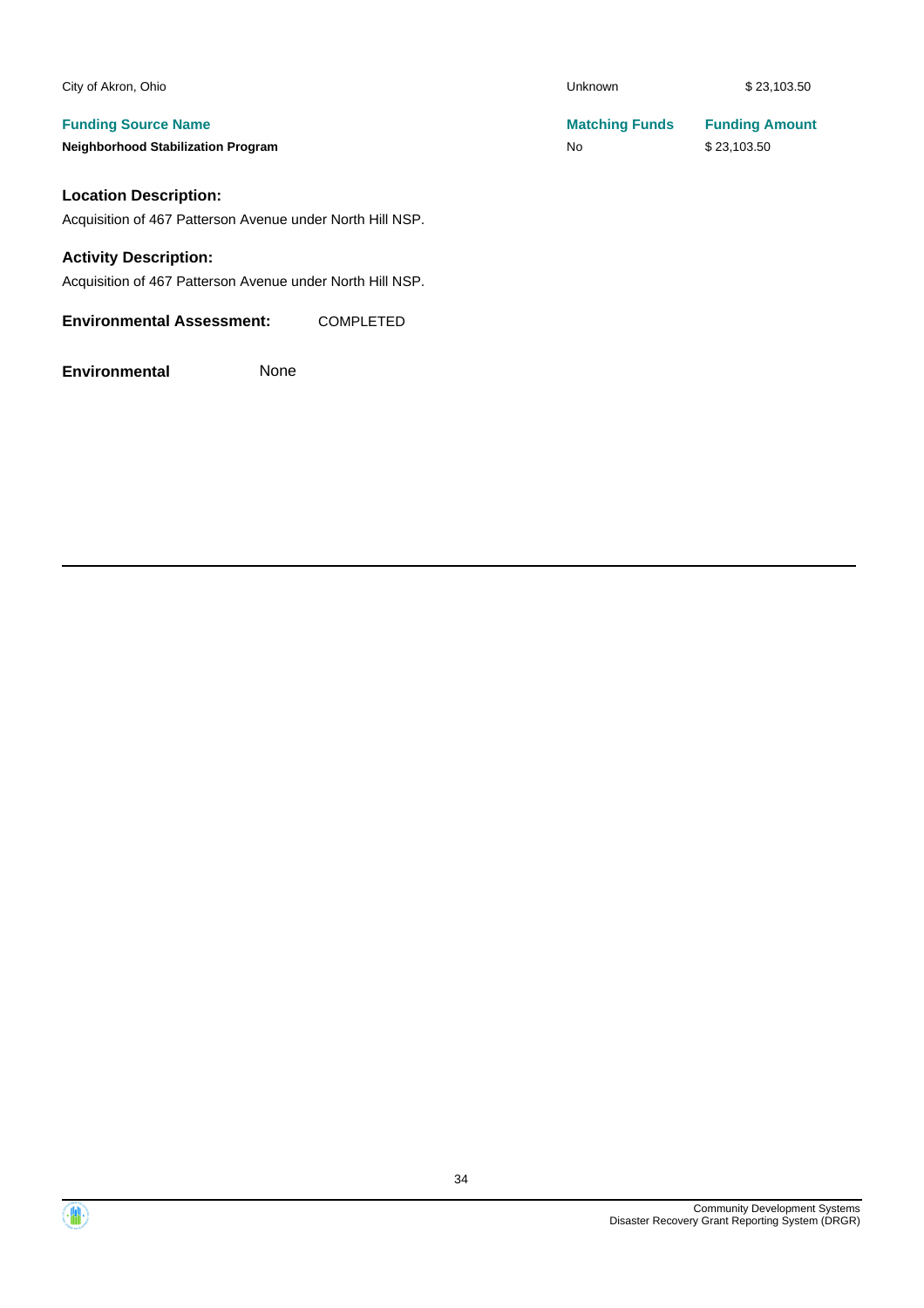**NSP556**

# **Grantee Activity Number: Activity Title: Acquisition - North Hill**

| <b>Activity Type:</b>                                        | <b>Activity Status:</b>                 |             |  |
|--------------------------------------------------------------|-----------------------------------------|-------------|--|
| Acquisition - general                                        | Completed                               |             |  |
| <b>Project Number:</b>                                       | <b>Project Title:</b>                   |             |  |
| $\overline{2}$                                               | Landbank - Acquisition                  |             |  |
| <b>Projected Start Date:</b>                                 | <b>Projected End Date:</b>              |             |  |
| 10/01/2009                                                   | 03/31/2010                              |             |  |
| <b>Project Draw Block by HUD:</b>                            | <b>Project Draw Block Date by HUD:</b>  |             |  |
| Not Blocked                                                  |                                         |             |  |
| <b>Activity Draw Block by HUD:</b>                           | <b>Activity Draw Block Date by HUD:</b> |             |  |
| Not Blocked                                                  |                                         |             |  |
| <b>Block Drawdown By Grantee:</b>                            | <b>Total Budget:</b>                    | \$30,832.00 |  |
| Not Blocked                                                  | <b>Most Impacted and</b>                |             |  |
| <b>National Objective:</b>                                   | <b>Distressed Budget:</b>               | \$0.00      |  |
| LMMI: Low, Moderate and Middle Income National Objective for | <b>Other Funds:</b>                     | \$30,832.00 |  |
| NSP Only                                                     | <b>Total Funds:</b>                     | \$61,664.00 |  |

#### **Benefit Report Type:**

Direct (Households)

| <b>Proposed Beneficiaries</b>     | <b>Total</b>            | Low          | <b>Mod</b> | Low/Mod% |
|-----------------------------------|-------------------------|--------------|------------|----------|
| # Owner Households                |                         |              |            | 100.00   |
| # of Households                   |                         |              |            | 100.00   |
| # of Permanent Jobs Created       |                         |              |            | 0.0      |
| <b>Proposed Accomplishments</b>   |                         | <b>Total</b> |            |          |
| # of Singlefamily Units           |                         |              |            |          |
| # of Housing Units                | $\overline{\mathbf{A}}$ |              |            |          |
| # of Parcels acquired voluntarily | $\overline{\mathbf{A}}$ |              |            |          |
| # of Properties                   | $\overline{\mathbf{A}}$ |              |            |          |

#### **Activity is being carried out by**

No

#### **Organization carrying out Activity:**

City of Akron, Ohio

#### **Proposed budgets for organizations carrying out Activity:**

#### **Responsible Organization CONSERVIRGHT ACCORDING THE CONSERVIRGHT ORGANIZATION Type Proposed Budget**

**Activity is being carried out through:**

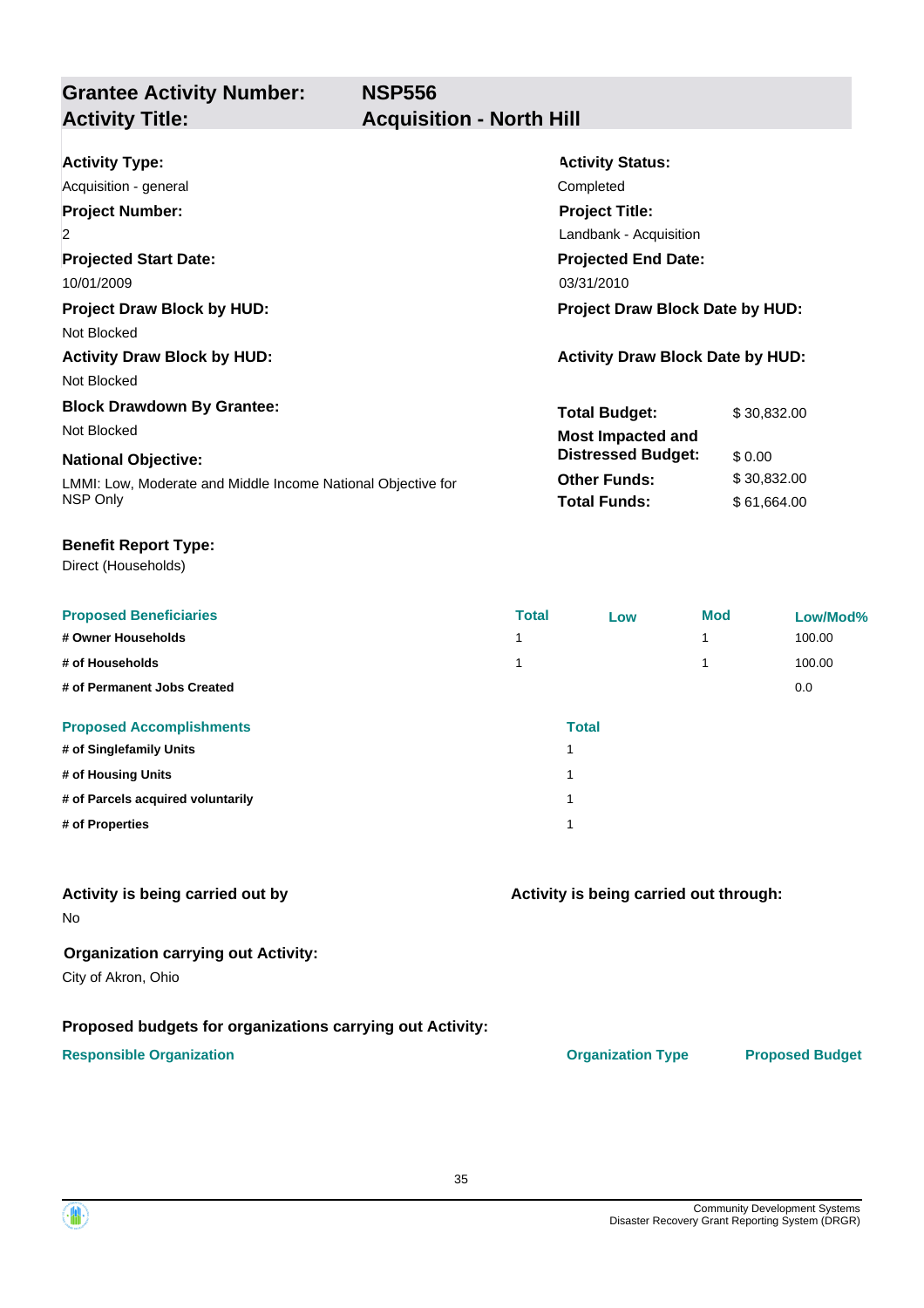| City of Akron, Ohio                       | <b>Unknown</b>        | \$30,832.00           |
|-------------------------------------------|-----------------------|-----------------------|
| <b>Funding Source Name</b>                | <b>Matching Funds</b> | <b>Funding Amount</b> |
| <b>Neighborhood Stabilization Program</b> | No                    | \$30,832.00           |
|                                           |                       |                       |

## **Location Description:**

Acquisition of 58 W. Mildred Avenue under the North Hill NSP.

#### **Activity Description:**

Acquisition of 58 W. Mildred Avenue under the North Hill NSP.

#### **Environmental Assessment:** COMPLETED

**Environmental** None



 $\langle \mathbf{w} \rangle$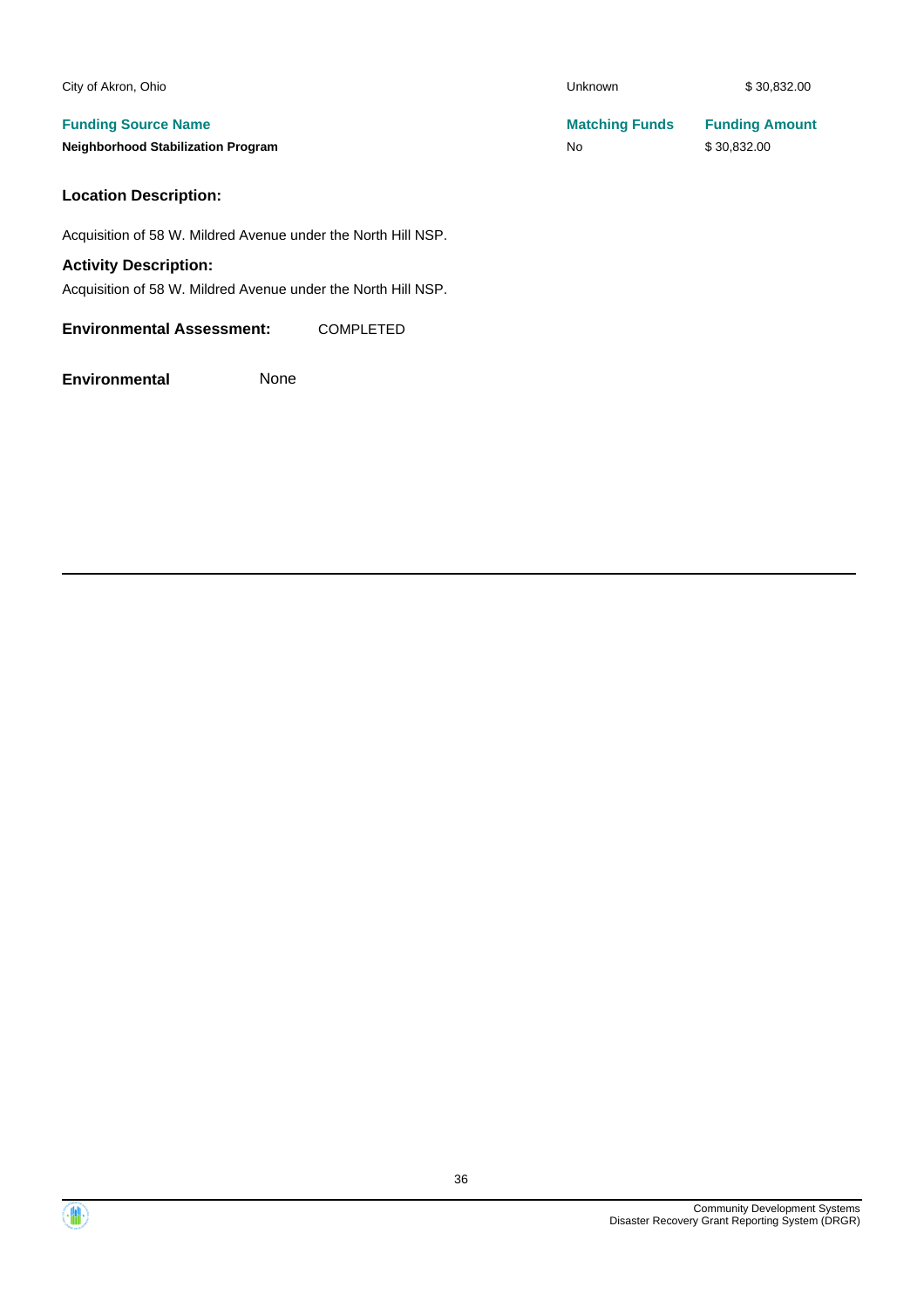**Grantee Activity Number: NSP561**

## **Activity Title: Acquisition - Kenmore/Summit Lake**

| <b>Activity Type:</b>                                        | <b>Activity Status:</b>                 |             |  |
|--------------------------------------------------------------|-----------------------------------------|-------------|--|
| Acquisition - general                                        | Completed                               |             |  |
| <b>Project Number:</b>                                       | <b>Project Title:</b>                   |             |  |
| 2                                                            | Landbank - Acquisition                  |             |  |
| <b>Projected Start Date:</b>                                 | <b>Projected End Date:</b>              |             |  |
| 11/01/2009                                                   | 02/28/2010                              |             |  |
| <b>Project Draw Block by HUD:</b>                            | <b>Project Draw Block Date by HUD:</b>  |             |  |
| Not Blocked                                                  |                                         |             |  |
| <b>Activity Draw Block by HUD:</b>                           | <b>Activity Draw Block Date by HUD:</b> |             |  |
| Not Blocked                                                  |                                         |             |  |
| <b>Block Drawdown By Grantee:</b>                            | <b>Total Budget:</b>                    | \$10,021.50 |  |
| Not Blocked                                                  | <b>Most Impacted and</b>                |             |  |
| <b>National Objective:</b>                                   | <b>Distressed Budget:</b>               | \$0.00      |  |
| LMMI: Low, Moderate and Middle Income National Objective for | <b>Other Funds:</b>                     | \$10,021.50 |  |
| NSP Only                                                     | <b>Total Funds:</b>                     | \$20,043.00 |  |

#### **Benefit Report Type:**

Direct (Households)

| <b>Proposed Beneficiaries</b>     | <b>Total</b> | Low          | <b>Mod</b> | Low/Mod% |
|-----------------------------------|--------------|--------------|------------|----------|
| # Owner Households                |              |              | 1          | 100.00   |
| # of Households                   |              |              |            | 100.00   |
| # of Permanent Jobs Created       |              |              |            | 0.0      |
| <b>Proposed Accomplishments</b>   |              | <b>Total</b> |            |          |
| # of Singlefamily Units           | 2            |              |            |          |
| # of Housing Units                | 2            |              |            |          |
| # of Parcels acquired voluntarily | -1           |              |            |          |
| # of Properties                   |              |              |            |          |

#### **Activity is being carried out by**

#### **Activity is being carried out through:**

Grantee Employees and Contractors

#### **Organization carrying out Activity:**

City of Akron, Ohio

Yes

#### **Proposed budgets for organizations carrying out Activity:**

#### **Responsible Organization CONSERVIRGHT ACCORDING THE CONSERVIRGHT ORGANIZATION Type Proposed Budget**

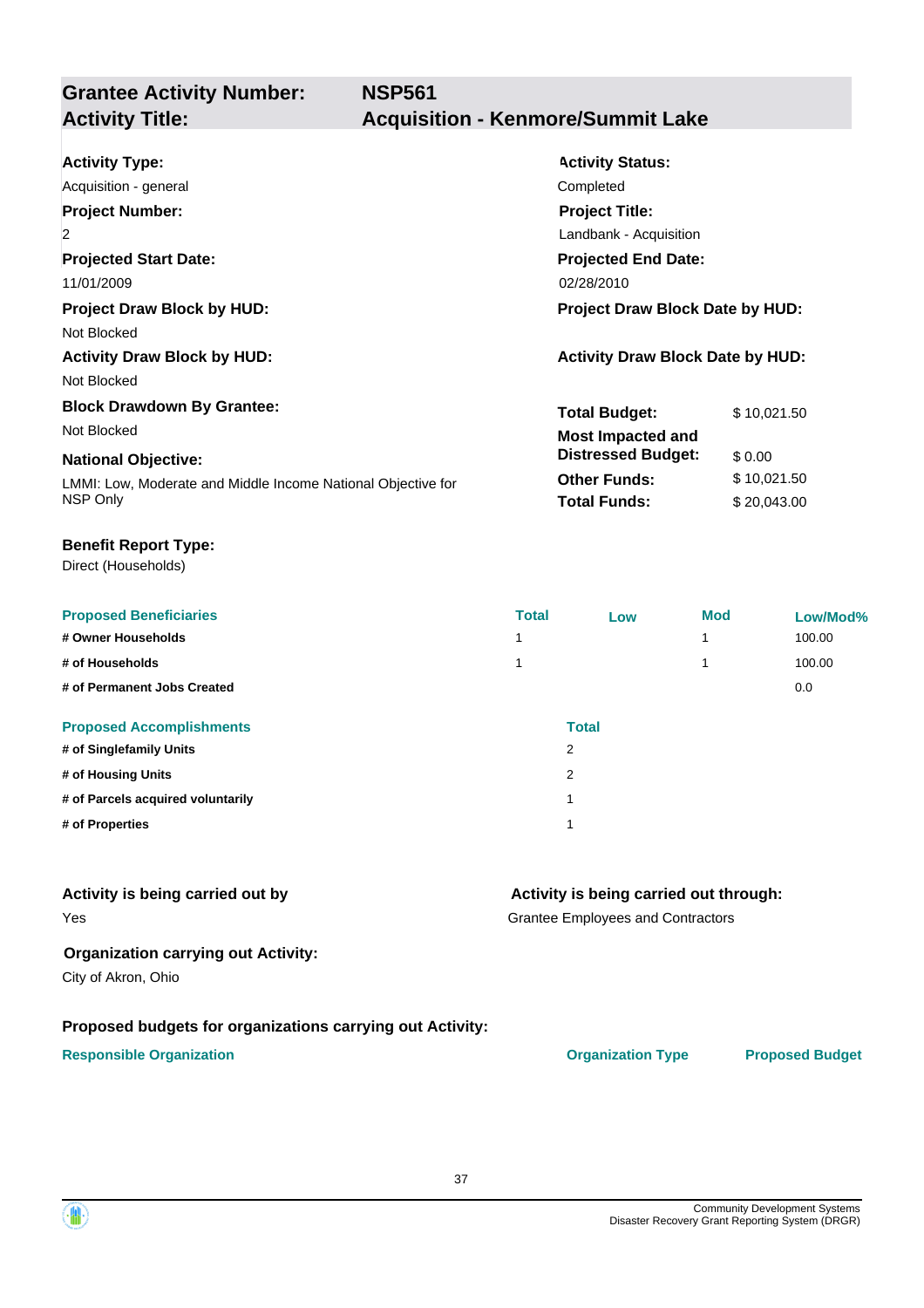| City of Akron, Ohio                       | <b>Unknown</b>        | \$10,021.50           |
|-------------------------------------------|-----------------------|-----------------------|
| <b>Funding Source Name</b>                | <b>Matching Funds</b> | <b>Funding Amount</b> |
| <b>Neighborhood Stabilization Program</b> | No                    | \$10,021.50           |

### **Location Description:**

Acquisition of 379 Beth Street under the Kenmore/Summit Lake NSP.

#### **Activity Description:**

Acquisition of 379 Beth Street under the Kenmore/Summit Lake NSP.

**Environmental Assessment:** COMPLETED

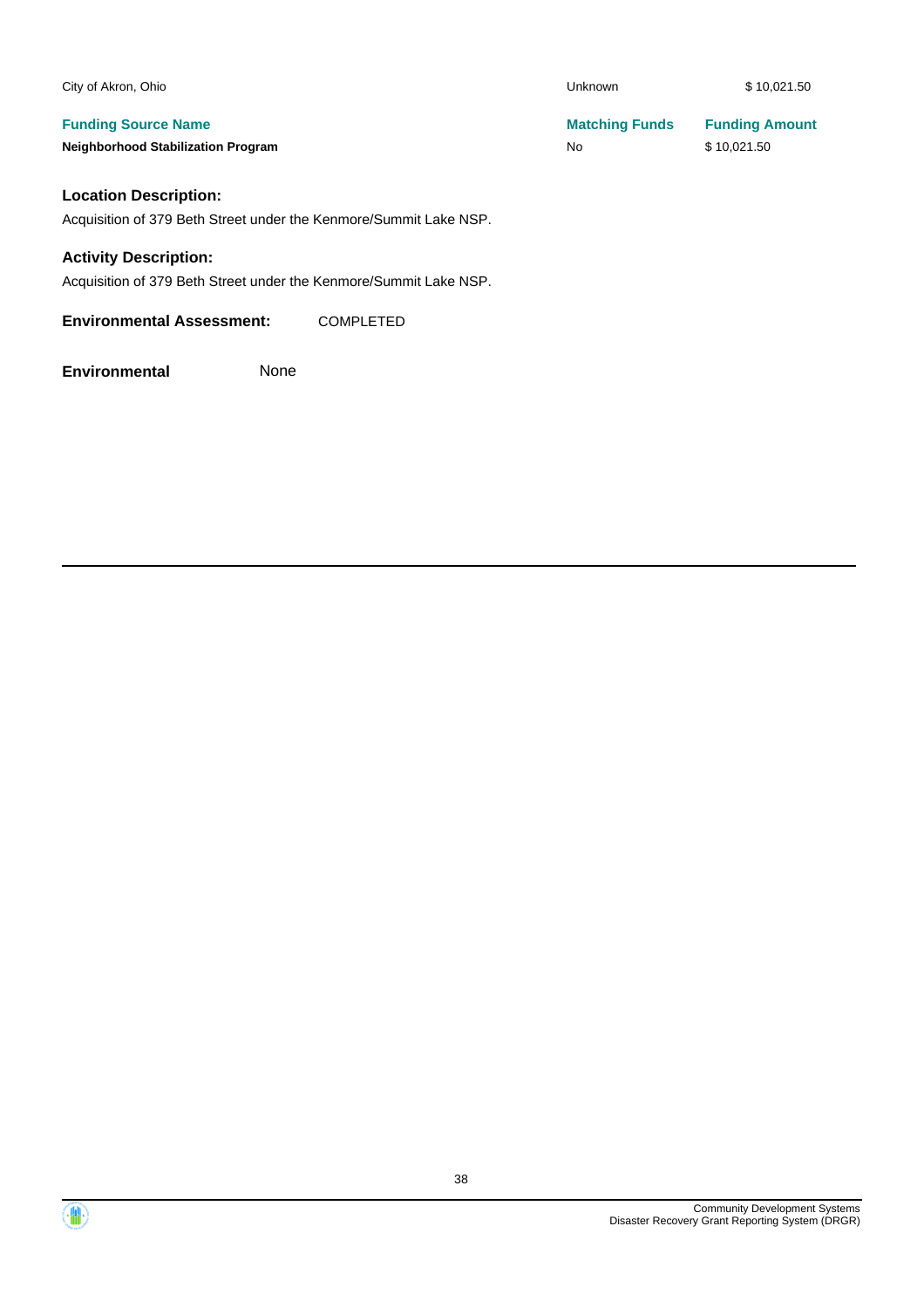## **Grantee Activity Number: Activity Title: Acquisition - North Hill**

| <b>Activity Type:</b>                                        | <b>Activity Status:</b>                 |             |  |
|--------------------------------------------------------------|-----------------------------------------|-------------|--|
| Acquisition - general                                        | Completed                               |             |  |
| <b>Project Number:</b>                                       | <b>Project Title:</b>                   |             |  |
| $\overline{2}$                                               | Landbank - Acquisition                  |             |  |
| <b>Projected Start Date:</b>                                 | <b>Projected End Date:</b>              |             |  |
| 11/01/2009                                                   | 12/31/2009                              |             |  |
| <b>Project Draw Block by HUD:</b>                            | <b>Project Draw Block Date by HUD:</b>  |             |  |
| Not Blocked                                                  |                                         |             |  |
| <b>Activity Draw Block by HUD:</b>                           | <b>Activity Draw Block Date by HUD:</b> |             |  |
| Not Blocked                                                  |                                         |             |  |
| <b>Block Drawdown By Grantee:</b>                            | <b>Total Budget:</b>                    | \$16,237.50 |  |
| Not Blocked                                                  | <b>Most Impacted and</b>                |             |  |
| <b>National Objective:</b>                                   | <b>Distressed Budget:</b>               | \$0.00      |  |
| LMMI: Low, Moderate and Middle Income National Objective for | <b>Other Funds:</b>                     | \$16,237.50 |  |
| NSP Only                                                     | <b>Total Funds:</b>                     | \$32,475.00 |  |

#### **Benefit Report Type:**

Direct (Households)

| <b>Proposed Beneficiaries</b>     | <b>Total</b> | Low | <b>Mod</b> | Low/Mod% |
|-----------------------------------|--------------|-----|------------|----------|
| # Owner Households                |              |     | и          | 100.00   |
| # of Households                   |              |     |            | 100.00   |
| # of Permanent Jobs Created       |              |     |            | 0.0      |
| <b>Proposed Accomplishments</b>   | <b>Total</b> |     |            |          |
| # of Singlefamily Units           |              |     |            |          |
| # of Housing Units                |              |     |            |          |
| # of Parcels acquired voluntarily |              |     |            |          |
| # of Properties                   |              |     |            |          |

### **Activity is being carried out by**

No

#### **Organization carrying out Activity:**

City of Akron, Ohio

#### **Proposed budgets for organizations carrying out Activity:**

#### **Responsible Organization CONSERVIRGHT ACCORDING THE CONSERVIRGHT ORGANIZATION Type Proposed Budget**

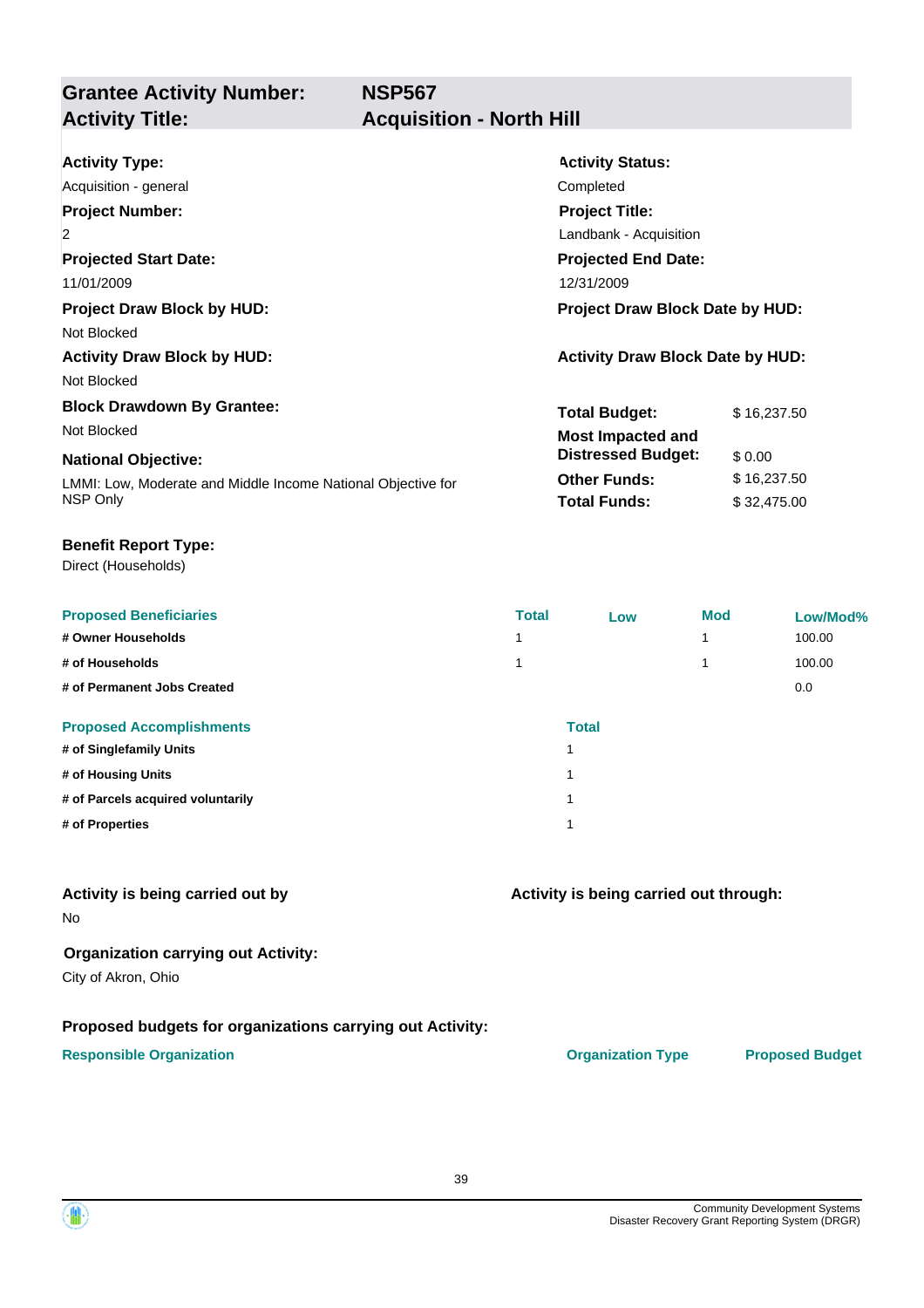| City of Akron, Ohio                       | <b>Unknown</b>        | \$15,862.50           |
|-------------------------------------------|-----------------------|-----------------------|
| <b>Funding Source Name</b>                | <b>Matching Funds</b> | <b>Funding Amount</b> |
| <b>Neighborhood Stabilization Program</b> | No                    | \$16,237.50           |
| <b>Location Description:</b>              |                       |                       |

Acquisition of 750 Aberdeen Street under the North Hill NSP Project.

#### **Activity Description:**

Acquisition of 750 Aberdeen Street under the North Hill NSP Project.

**Environmental Assessment:** COMPLETED

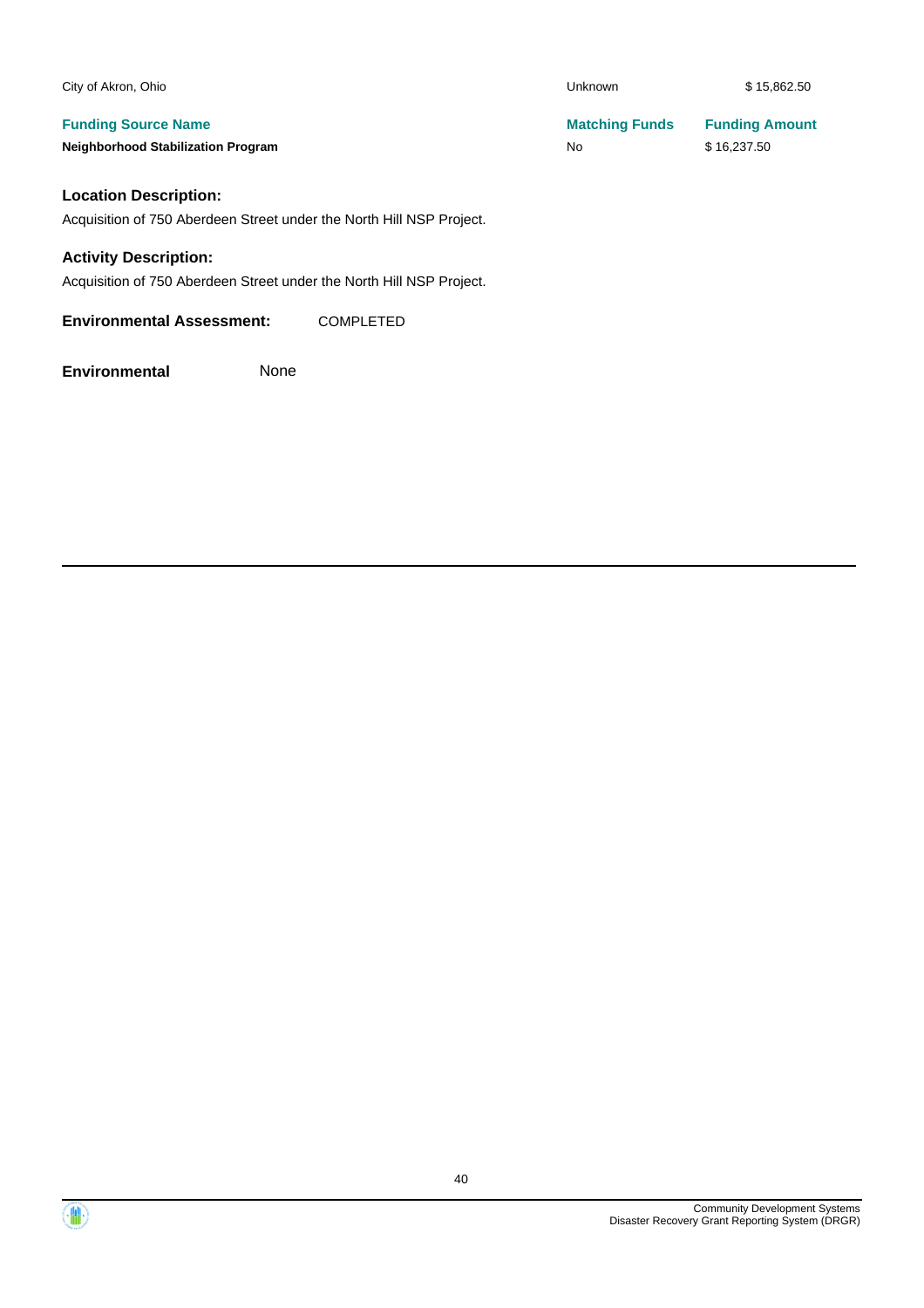# **Grantee Activity Number:**

# **Activity Title: Acquisition - Firestone Pk/University Pk**

| <b>Activity Status:</b>                 |  |  |
|-----------------------------------------|--|--|
|                                         |  |  |
|                                         |  |  |
| <b>Project Title:</b>                   |  |  |
| Landbank - Acquisition                  |  |  |
| <b>Projected End Date:</b>              |  |  |
|                                         |  |  |
| <b>Project Draw Block Date by HUD:</b>  |  |  |
|                                         |  |  |
| <b>Activity Draw Block Date by HUD:</b> |  |  |
|                                         |  |  |
| <b>Total Budget:</b><br>\$17,211.50     |  |  |
| <b>Most Impacted and</b>                |  |  |
| <b>Distressed Budget:</b><br>\$0.00     |  |  |
| <b>Other Funds:</b><br>\$16,011.50      |  |  |
| <b>Total Funds:</b><br>\$33,223.00      |  |  |
|                                         |  |  |

#### **Benefit Report Type:**

Direct (Households)

| <b>Proposed Beneficiaries</b>     | <b>Total</b>            | Low | <b>Mod</b> | Low/Mod% |
|-----------------------------------|-------------------------|-----|------------|----------|
| # Owner Households                |                         |     | 1          | 100.00   |
| # of Households                   |                         |     |            | 100.00   |
| # of Permanent Jobs Created       |                         |     |            | 0.0      |
| <b>Proposed Accomplishments</b>   | <b>Total</b>            |     |            |          |
| # of Singlefamily Units           |                         |     |            |          |
| # of Housing Units                | $\overline{\mathbf{A}}$ |     |            |          |
| # of Parcels acquired voluntarily | $\overline{\mathbf{A}}$ |     |            |          |
| # of Properties                   |                         |     |            |          |

### **Activity is being carried out by**

No

#### **Organization carrying out Activity:**

City of Akron, Ohio

#### **Proposed budgets for organizations carrying out Activity:**

#### **Responsible Organization Organization Type Proposed Budget**

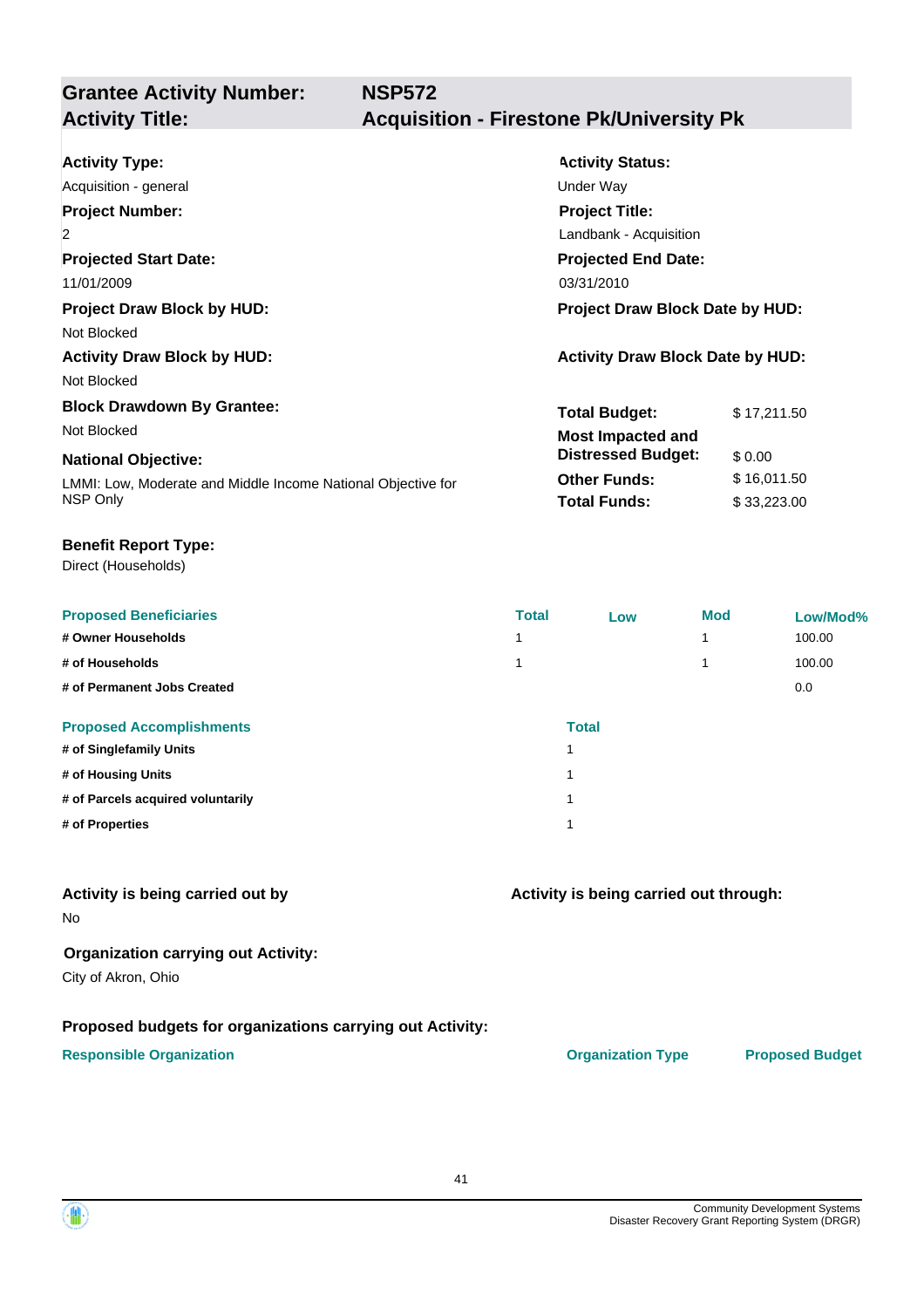| City of Akron, Ohio                       | Unknown               | \$16,011.50           |
|-------------------------------------------|-----------------------|-----------------------|
| <b>Funding Source Name</b>                | <b>Matching Funds</b> | <b>Funding Amount</b> |
| <b>Neighborhood Stabilization Program</b> | No                    | \$16,011.50           |
| Location Deccription:                     |                       |                       |

#### **Location Description:**

Acquisition of 792 Staeger Street under the Firestone Pk/University Pk NSP.

#### **Activity Description:**

Acquisition of 792 Staeger Street under the Firestone Pk/University Pk NSP.

**Environmental Assessment:** COMPLETED

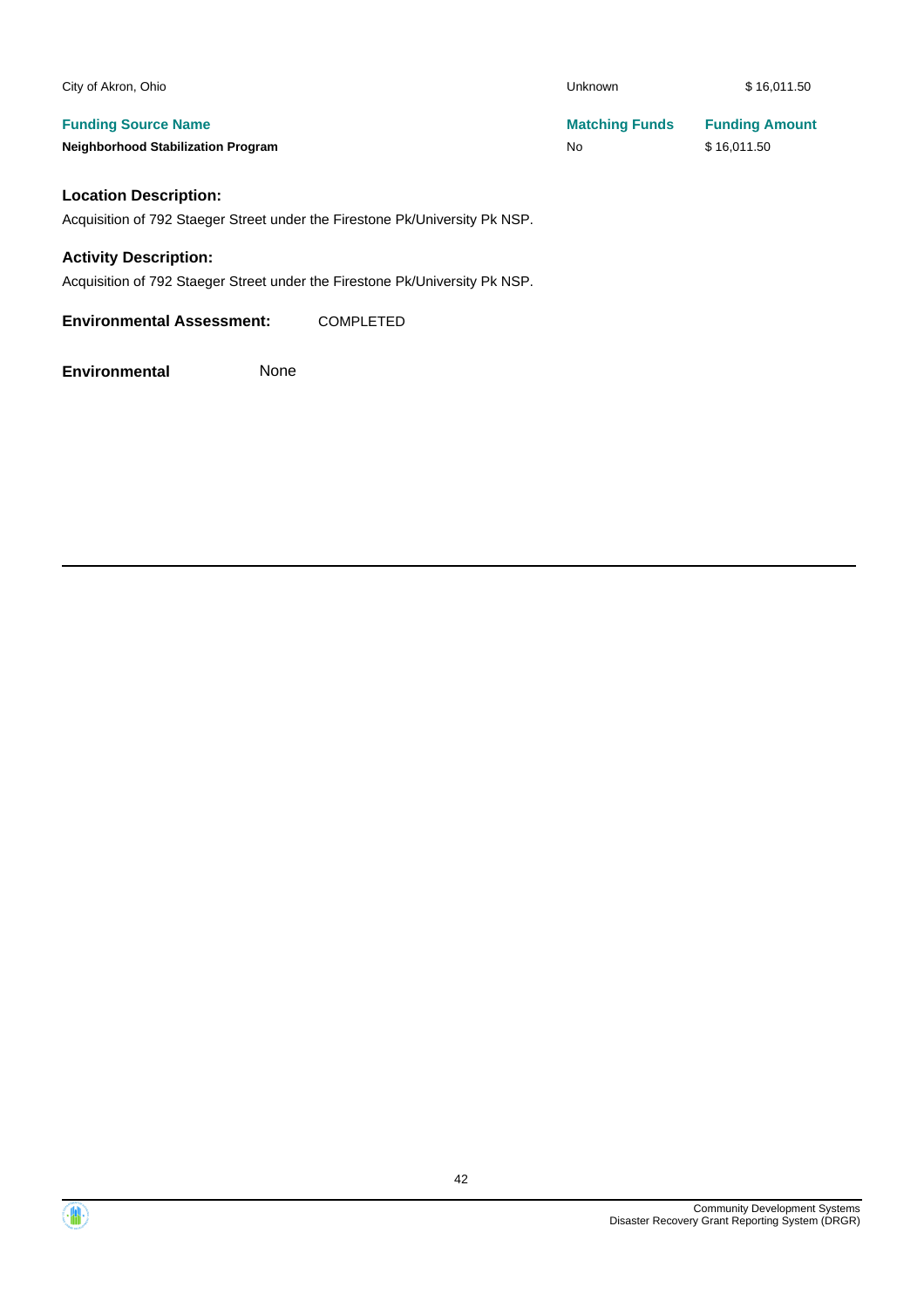**Grantee Activity Number: NSP578**

# **Activity Title: Acquisition - Kenmore/Summit Lake**

| <b>Activity Type:</b>                                        | <b>Activity Status:</b>                 |             |  |
|--------------------------------------------------------------|-----------------------------------------|-------------|--|
| Acquisition - general                                        | Completed                               |             |  |
| <b>Project Number:</b>                                       | <b>Project Title:</b>                   |             |  |
| $\overline{2}$                                               | Landbank - Acquisition                  |             |  |
| <b>Projected Start Date:</b>                                 | <b>Projected End Date:</b>              |             |  |
| 11/01/2009                                                   | 10/31/2010                              |             |  |
| <b>Project Draw Block by HUD:</b>                            | <b>Project Draw Block Date by HUD:</b>  |             |  |
| Not Blocked                                                  |                                         |             |  |
| <b>Activity Draw Block by HUD:</b>                           | <b>Activity Draw Block Date by HUD:</b> |             |  |
| Not Blocked                                                  |                                         |             |  |
| <b>Block Drawdown By Grantee:</b>                            | <b>Total Budget:</b>                    | \$7,936.00  |  |
| Not Blocked                                                  | <b>Most Impacted and</b>                |             |  |
| <b>National Objective:</b>                                   | <b>Distressed Budget:</b><br>\$0.00     |             |  |
| LMMI: Low, Moderate and Middle Income National Objective for | <b>Other Funds:</b>                     | \$7,936.00  |  |
| NSP Only                                                     | <b>Total Funds:</b>                     | \$15,872.00 |  |

#### **Benefit Report Type:**

Direct (Households)

| <b>Proposed Beneficiaries</b>     | <b>Total</b> | Low | <b>Mod</b> | Low/Mod% |
|-----------------------------------|--------------|-----|------------|----------|
| # Owner Households                |              |     |            | 100.00   |
| # of Households                   |              |     |            | 100.00   |
| # of Permanent Jobs Created       |              |     |            | 0.0      |
| <b>Proposed Accomplishments</b>   | <b>Total</b> |     |            |          |
| # of Singlefamily Units           |              |     |            |          |
| # of Housing Units                | и            |     |            |          |
| # of Parcels acquired voluntarily | 4            |     |            |          |
| # of Properties                   |              |     |            |          |

### **Activity is being carried out by**

No

## **Organization carrying out Activity:**

City of Akron, Ohio

#### **Proposed budgets for organizations carrying out Activity:**

#### **Responsible Organization CONSERVIRGHT ACCORDING THE CONSERVIRGHT ORGANIZATION Type Proposed Budget**

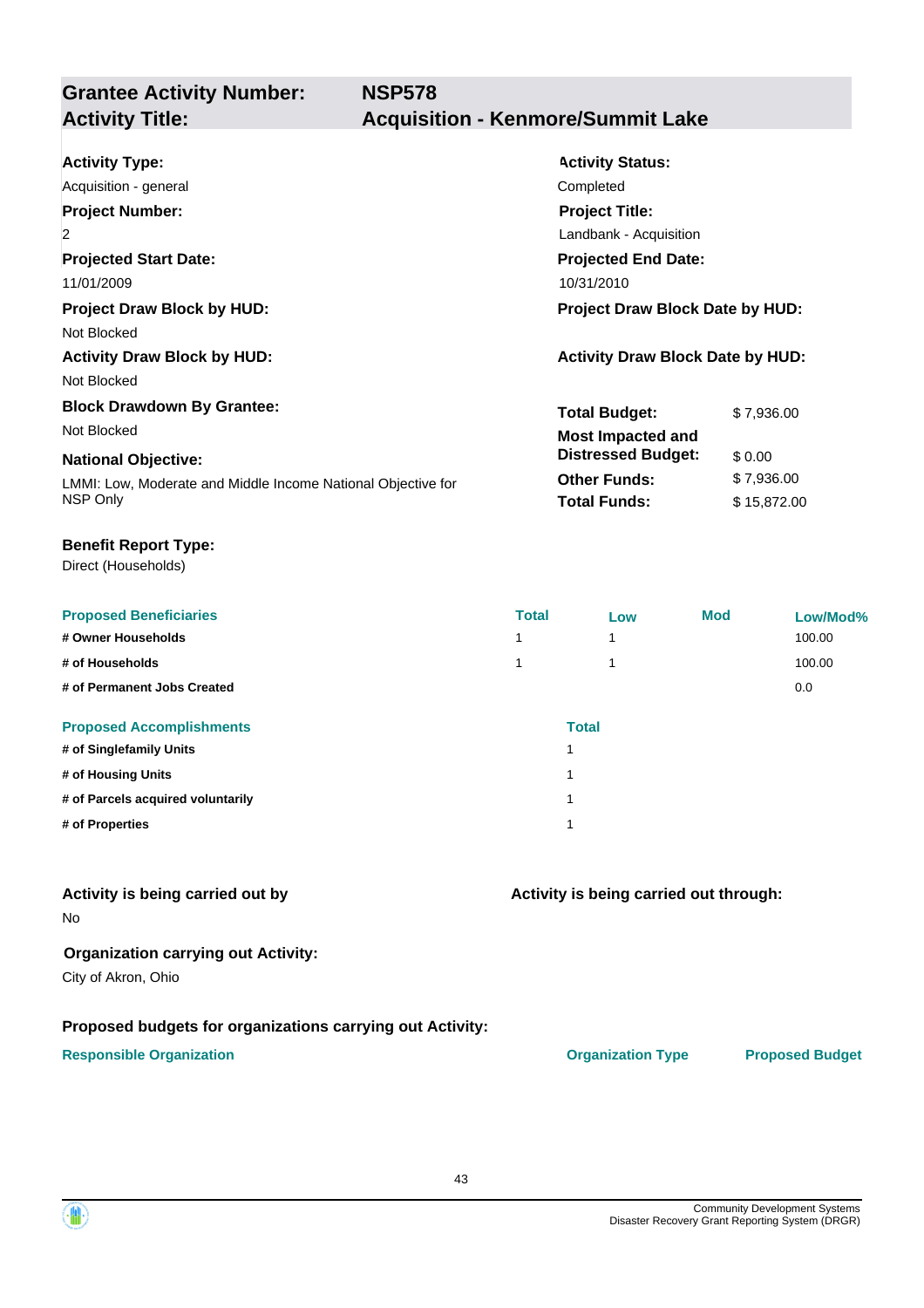| City of Akron, Ohio                       | Unknown               | \$7,936.00            |
|-------------------------------------------|-----------------------|-----------------------|
| <b>Funding Source Name</b>                | <b>Matching Funds</b> | <b>Funding Amount</b> |
| <b>Neighborhood Stabilization Program</b> | No                    | \$7.936.00            |
| Location Deceription:                     |                       |                       |

#### **Location Description:**

Acquisition of 1047 Marion Place under the Kenmore/Summit Lake NSP.

#### **Activity Description:**

Acquisition of 1047 Marion Place under the Kenmore/Summit Lake NSP.

**Environmental Assessment:** COMPLETED

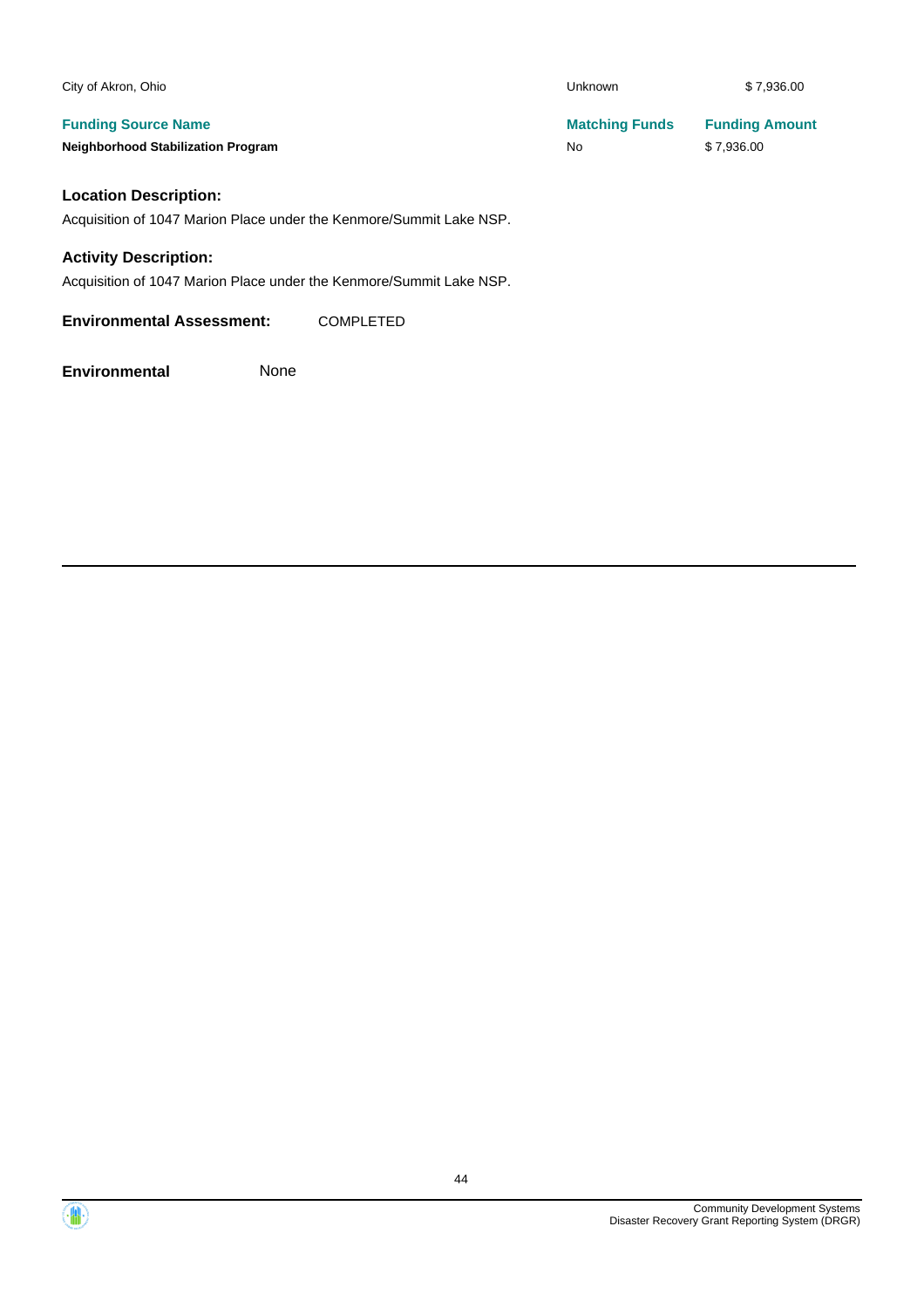# **Grantee Activity Number:**

# **Activity Title: Acquisition - Firestone Pk/University Pk**

| <b>Activity Type:</b>                                        | <b>Activity Status:</b>                 |             |  |
|--------------------------------------------------------------|-----------------------------------------|-------------|--|
| Acquisition - general                                        | Completed                               |             |  |
| <b>Project Number:</b>                                       | <b>Project Title:</b>                   |             |  |
| 2                                                            | Landbank - Acquisition                  |             |  |
| <b>Projected Start Date:</b>                                 | <b>Projected End Date:</b>              |             |  |
| 12/01/2009                                                   | 12/31/2010                              |             |  |
| <b>Project Draw Block by HUD:</b>                            | <b>Project Draw Block Date by HUD:</b>  |             |  |
| Not Blocked                                                  |                                         |             |  |
| <b>Activity Draw Block by HUD:</b>                           | <b>Activity Draw Block Date by HUD:</b> |             |  |
| Not Blocked                                                  |                                         |             |  |
| <b>Block Drawdown By Grantee:</b>                            | <b>Total Budget:</b>                    | \$17,152.00 |  |
| Not Blocked                                                  | <b>Most Impacted and</b>                |             |  |
| <b>National Objective:</b>                                   | <b>Distressed Budget:</b>               | \$ 0.00     |  |
| LMMI: Low, Moderate and Middle Income National Objective for | <b>Other Funds:</b>                     | \$17,152.00 |  |
| NSP Only                                                     | <b>Total Funds:</b>                     | \$34,304.00 |  |

#### **Benefit Report Type:**

Direct (Households)

| <b>Proposed Beneficiaries</b>     | <b>Total</b> | Low          | <b>Mod</b> | Low/Mod% |
|-----------------------------------|--------------|--------------|------------|----------|
| # Owner Households                | 1            |              |            | 100.00   |
| # of Households                   | 1            |              |            | 100.00   |
| # of Permanent Jobs Created       |              |              |            | 0.0      |
| <b>Proposed Accomplishments</b>   |              | <b>Total</b> |            |          |
| # of Singlefamily Units           |              |              |            |          |
| # of Housing Units                |              |              |            |          |
| # of Parcels acquired voluntarily |              |              |            |          |
| # of Properties                   |              |              |            |          |

#### **Activity is being carried out by**

Yes

### **Activity is being carried out through:**

Grantee Employees and Contractors

### **Organization carrying out Activity:**

City of Akron, Ohio

### **Proposed budgets for organizations carrying out Activity:**

### **Responsible Organization COVID-10 COVID-10 Organization Type Proposed Budget**

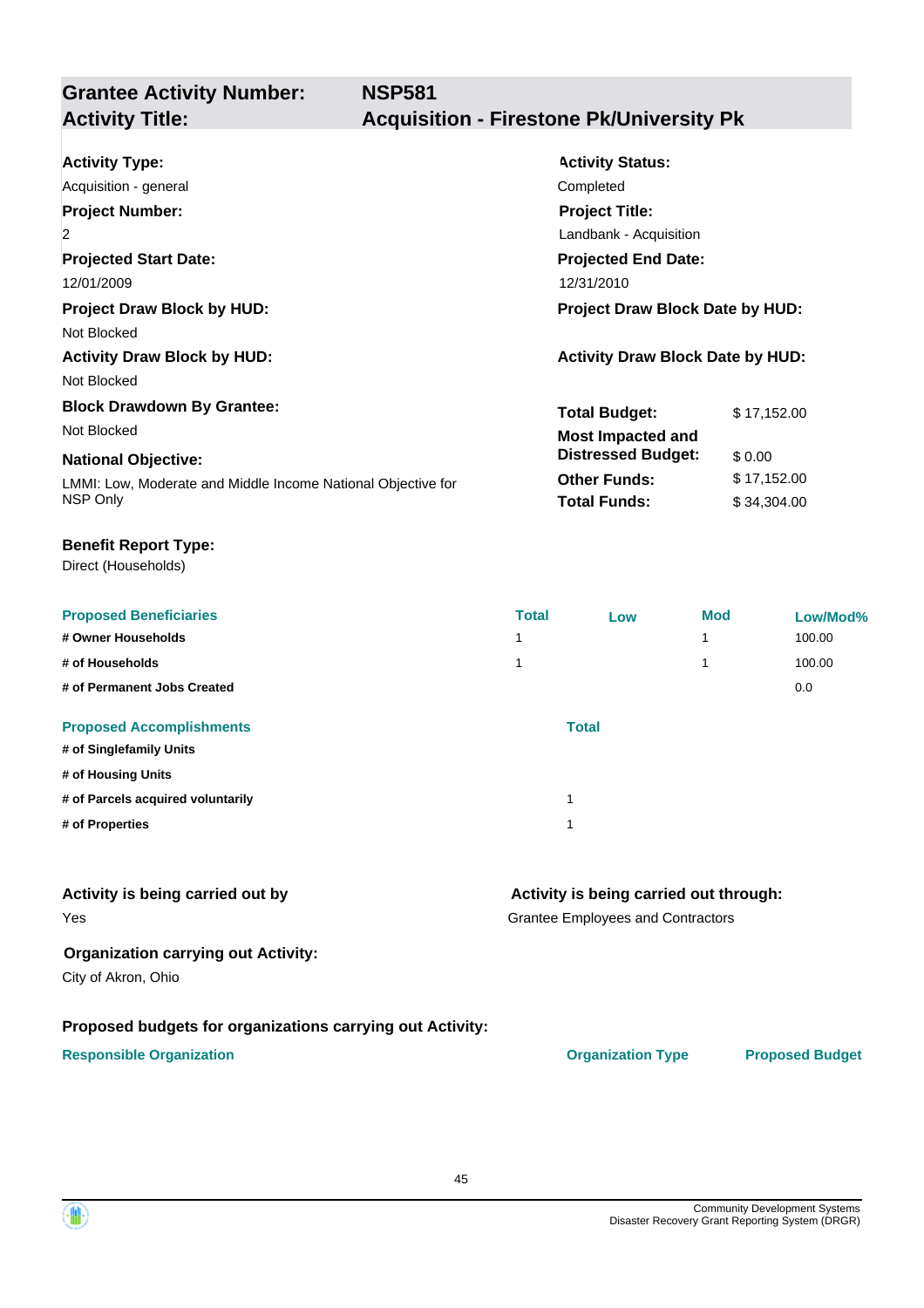| City of Akron, Ohio                       | Unknown               | \$17,152.00           |
|-------------------------------------------|-----------------------|-----------------------|
| <b>Funding Source Name</b>                | <b>Matching Funds</b> | <b>Funding Amount</b> |
| <b>Neighborhood Stabilization Program</b> | No                    | \$17.152.00           |

#### **Location Description:**

Akron, Ohio Acquisition of 729 (733) Corice Street under the Firestone Pk/University Pk NSP.

### **Activity Description:**

Acquisition of 729 (733) Corice Street under the Firestone Pk/University Pk NSP.

**Environmental Assessment:** COMPLETED

**Environmental** None

Community Development Systems Disaster Recovery Grant Reporting System (DRGR)

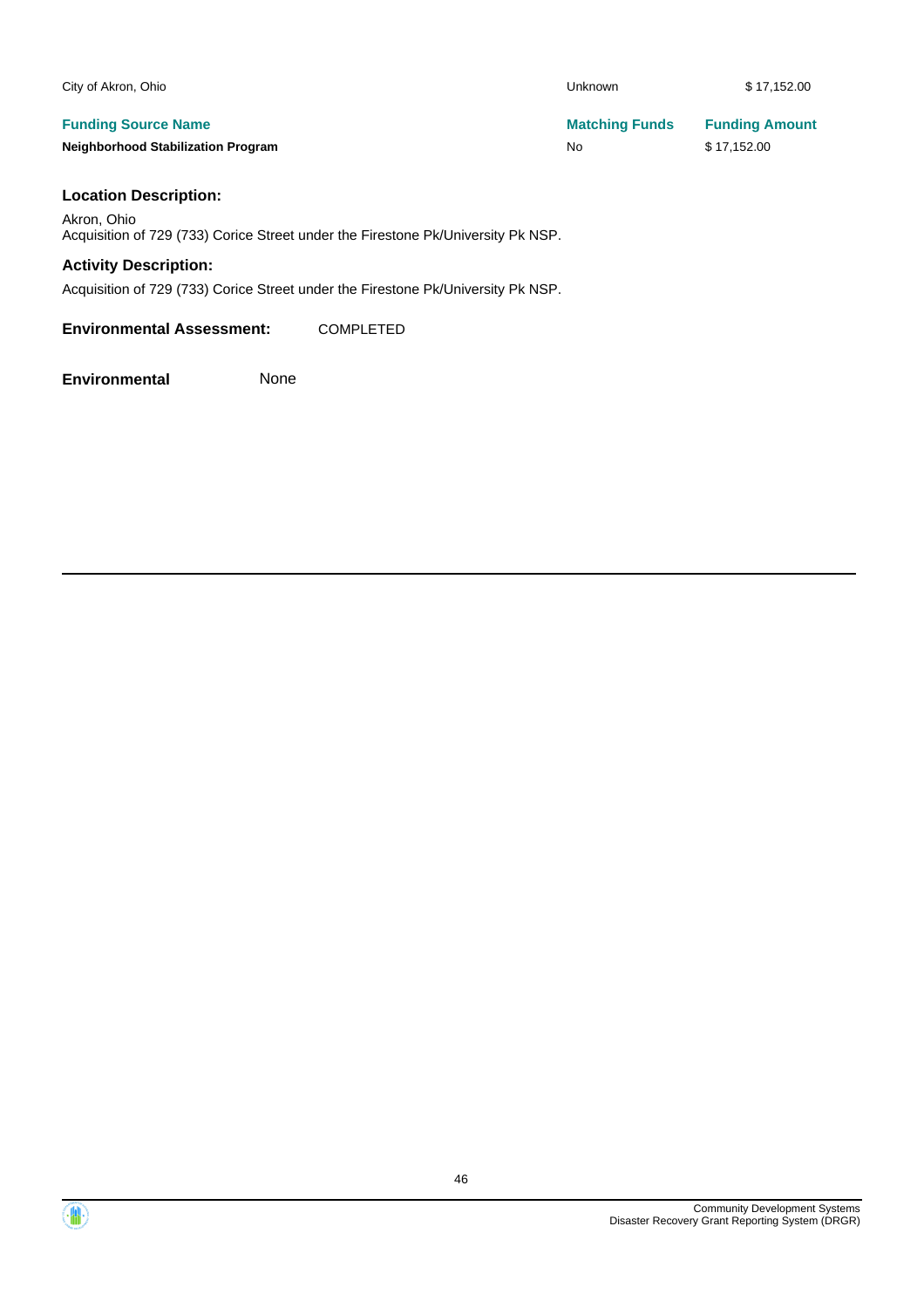**Grantee Activity Number: Activity Status: NSP582 Activity Type:** Acquisition - general Completed **Activity Title: Acquisition - Goodyear/Ellet**

| <b>Project Title:</b>      |                                                                                                 |  |  |
|----------------------------|-------------------------------------------------------------------------------------------------|--|--|
| Landbank - Acquisition     |                                                                                                 |  |  |
| <b>Projected End Date:</b> |                                                                                                 |  |  |
| 04/30/2010                 |                                                                                                 |  |  |
|                            |                                                                                                 |  |  |
|                            |                                                                                                 |  |  |
|                            |                                                                                                 |  |  |
|                            |                                                                                                 |  |  |
| <b>Total Budget:</b>       | \$22,408.00                                                                                     |  |  |
| <b>Most Impacted and</b>   |                                                                                                 |  |  |
| <b>Distressed Budget:</b>  | \$0.00                                                                                          |  |  |
| <b>Other Funds:</b>        | \$22,408.00                                                                                     |  |  |
| <b>Total Funds:</b>        | \$44.816.00                                                                                     |  |  |
|                            | <b>COLLINICIA</b><br>Project Draw Block Date by HUD:<br><b>Activity Draw Block Date by HUD:</b> |  |  |

#### **Benefit Report Type:**

Direct (Households)

| <b>Proposed Beneficiaries</b>   | <b>Total</b> | Low | <b>Mod</b> | Low/Mod% |
|---------------------------------|--------------|-----|------------|----------|
| # Owner Households              | 1            |     | 4          | 100.00   |
| # of Households                 | 1            |     | 4          | 100.00   |
| <b>Proposed Accomplishments</b> | <b>Total</b> |     |            |          |
| # of Singlefamily Units         |              |     |            |          |
| # of Housing Units              |              |     |            |          |
| # of Properties                 | 3            |     |            |          |

| Activity is being carried out by |  |  |  |  |  |  |
|----------------------------------|--|--|--|--|--|--|
|----------------------------------|--|--|--|--|--|--|

Yes

#### **Organization carrying out Activity:**

City of Akron, Ohio

### **Proposed budgets for organizations carrying out Activity:**

#### **Responsible Organization** City of Akron, Ohio

#### **Funding Source Name**

## **Activity is being carried out through:**

Grantee Employees and Contractors

| <b>Organization Type</b> | <b>Proposed Budget</b> |
|--------------------------|------------------------|
| Unknown                  | \$20.790.00            |
| <b>Matching Funds</b>    | <b>Funding Amount</b>  |

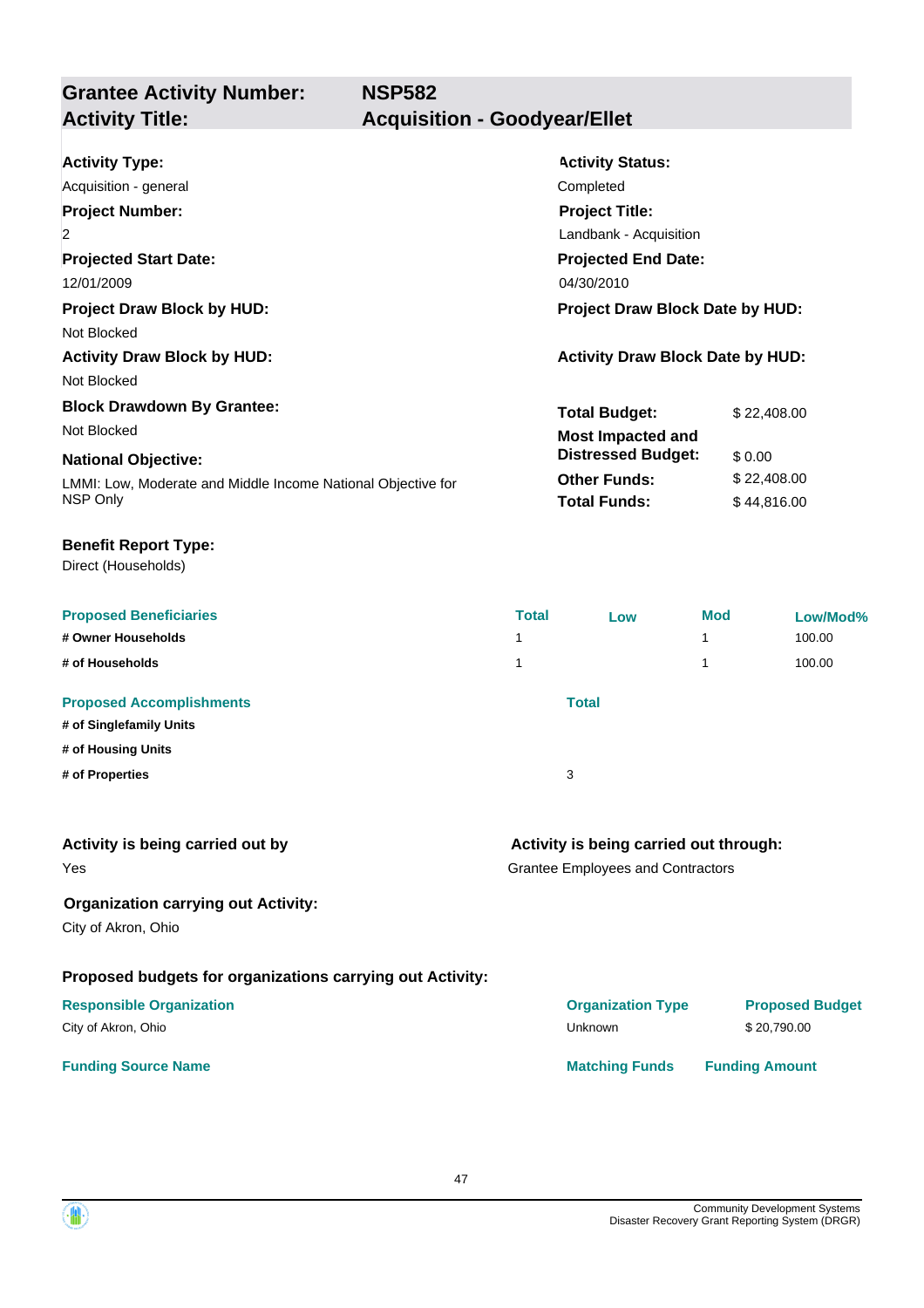#### **Neighborhood Stabilization Program No No** \$ 22,408.00

#### **Location Description:**

Akron, Ohio, 302 Eastland Avenue (Goodyear/Ellet NSP)

#### **Activity Description:**

Acquisition of 302 Eastland Avenue under the Goodyear/Ellet NSP.

**Environmental Assessment:** COMPLETED



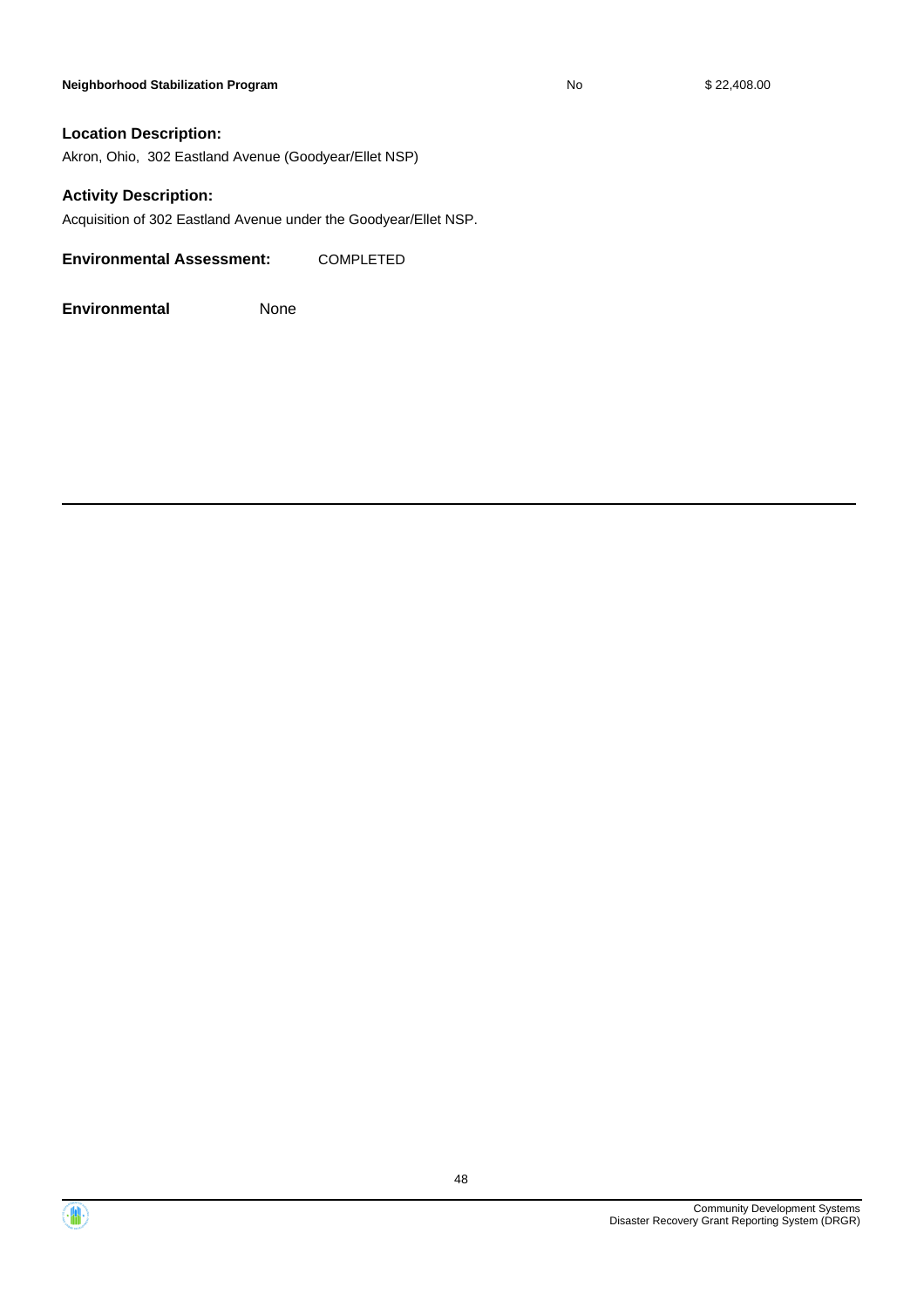# **Grantee Activity Number:**

# **Activity Title: Acquisition - Firestone Pk/University Pk**

| <b>Activity Type:</b>                                        | <b>Activity Status:</b>                 |             |  |
|--------------------------------------------------------------|-----------------------------------------|-------------|--|
| Acquisition - general                                        | Completed                               |             |  |
| <b>Project Number:</b>                                       | <b>Project Title:</b>                   |             |  |
| $\overline{2}$                                               | Landbank - Acquisition                  |             |  |
| <b>Projected Start Date:</b>                                 | <b>Projected End Date:</b>              |             |  |
| 11/01/2009                                                   | 02/28/2010                              |             |  |
| <b>Project Draw Block by HUD:</b>                            | <b>Project Draw Block Date by HUD:</b>  |             |  |
| Not Blocked                                                  |                                         |             |  |
| <b>Activity Draw Block by HUD:</b>                           | <b>Activity Draw Block Date by HUD:</b> |             |  |
| Not Blocked                                                  |                                         |             |  |
| <b>Block Drawdown By Grantee:</b>                            | <b>Total Budget:</b>                    | \$33,796.25 |  |
| Not Blocked                                                  | <b>Most Impacted and</b>                |             |  |
| <b>National Objective:</b>                                   | <b>Distressed Budget:</b><br>\$ 0.00    |             |  |
| LMMI: Low, Moderate and Middle Income National Objective for | <b>Other Funds:</b>                     | \$33,796.25 |  |
| NSP Only                                                     | <b>Total Funds:</b>                     | \$67,592.50 |  |

#### **Benefit Report Type:**

Direct (Households)

| <b>Proposed Beneficiaries</b>     | <b>Total</b> | Low          | <b>Mod</b> | Low/Mod% |
|-----------------------------------|--------------|--------------|------------|----------|
| # Owner Households                | 4            |              |            | 100.00   |
| # of Households                   |              |              |            | 100.00   |
| <b>Proposed Accomplishments</b>   |              | <b>Total</b> |            |          |
| # of Singlefamily Units           |              | и            |            |          |
| # of Housing Units                |              | и            |            |          |
| # of Parcels acquired voluntarily |              | и            |            |          |
| # of Properties                   |              | и            |            |          |
|                                   |              |              |            |          |

#### **Activity is being carried out by**

No

### **Organization carrying out Activity:**

City of Akron, Ohio

### **Proposed budgets for organizations carrying out Activity:**

| City of Akron, Ohio |  |
|---------------------|--|
|---------------------|--|

# **Activity is being carried out through:**

**Responsible Organization COVID-10 COVID-10 Organization Type Proposed Budget** City of Akron, Ohio Unknown \$ 33,796.25

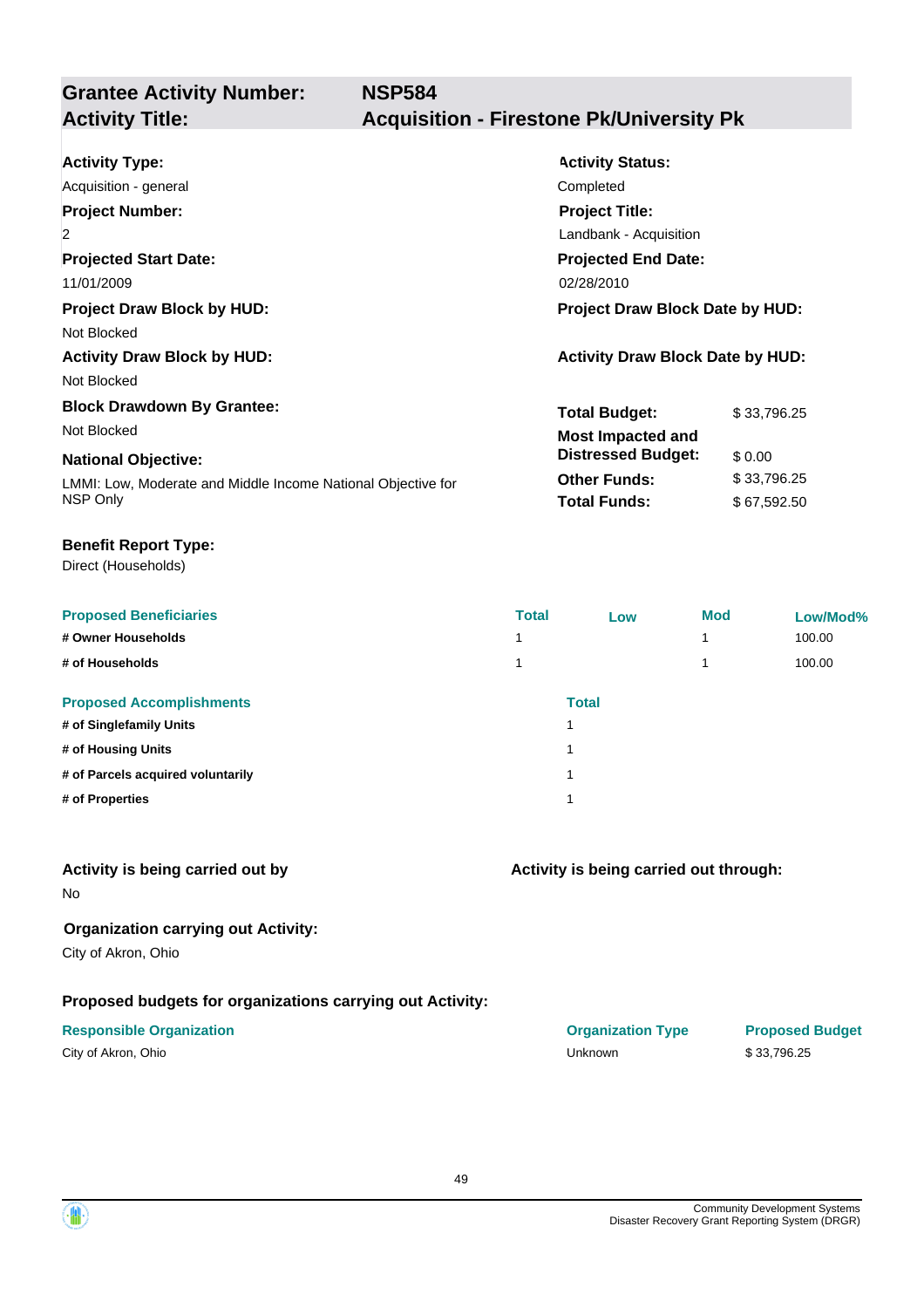**Funding Source Name Matching Funds Funding Amount Neighborhood Stabilization Program No No** \$ 33,796.25

#### **Location Description:**

Acquisition of 1530 Brown Street under the Firestone Pk/University Pk NSP.

#### **Activity Description:**

Acquisition of 1530 Brown Street under the Firestone Pk/University Pk NSP.

**Environmental Assessment:** COMPLETED



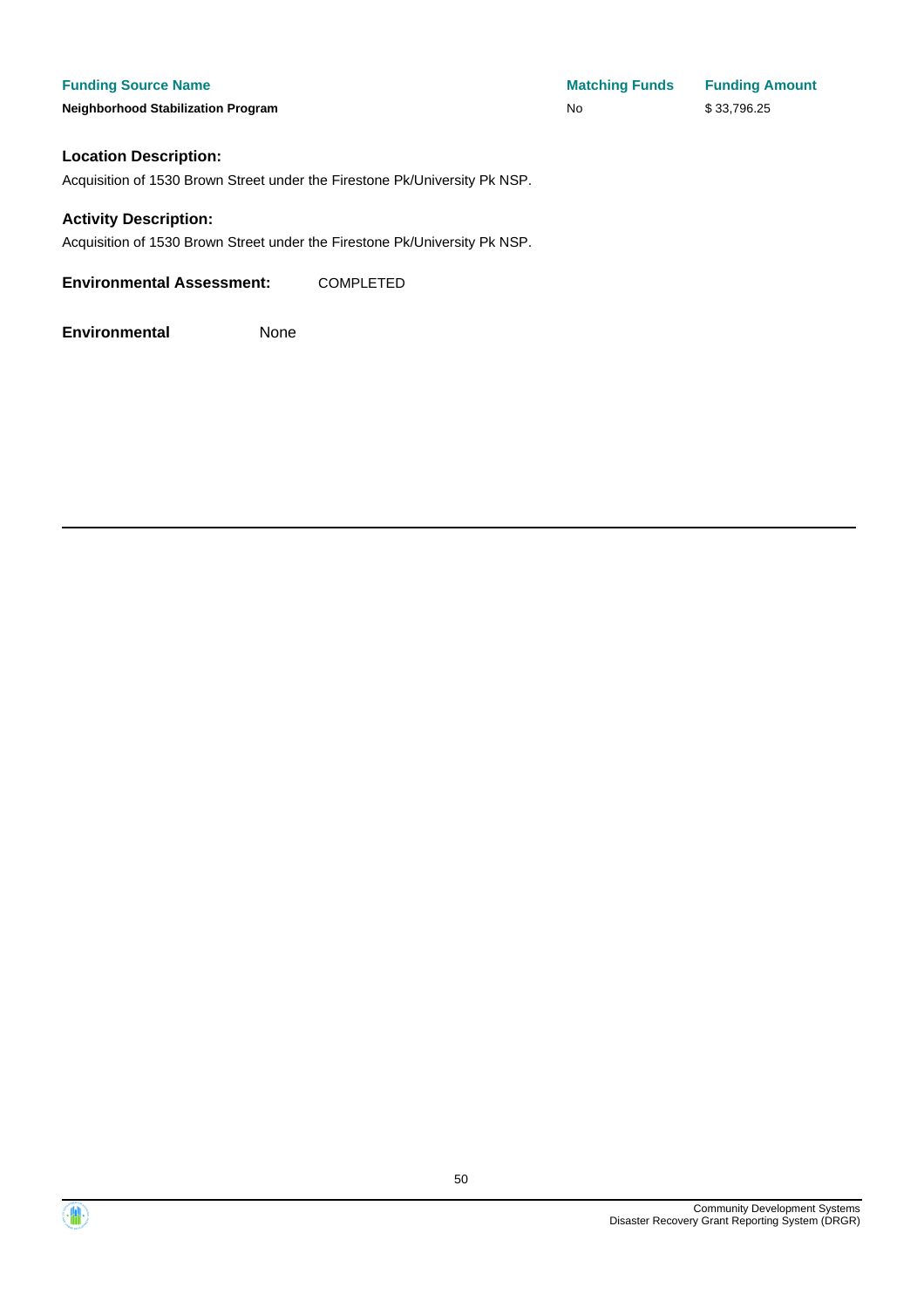**Grantee Activity Number: NSP592 Activity Title: Acquisition - Goodyear/Ellet**

| <b>Activity Type:</b>                                        | <b>Activity Status:</b>                 |  |  |
|--------------------------------------------------------------|-----------------------------------------|--|--|
| Acquisition - general                                        | Completed                               |  |  |
| <b>Project Number:</b>                                       | <b>Project Title:</b>                   |  |  |
| $\overline{2}$                                               | Landbank - Acquisition                  |  |  |
| <b>Projected Start Date:</b>                                 | <b>Projected End Date:</b>              |  |  |
| 02/28/2010                                                   | 12/31/2010                              |  |  |
| <b>Project Draw Block by HUD:</b>                            | <b>Project Draw Block Date by HUD:</b>  |  |  |
| Not Blocked                                                  |                                         |  |  |
| <b>Activity Draw Block by HUD:</b>                           | <b>Activity Draw Block Date by HUD:</b> |  |  |
| Not Blocked                                                  |                                         |  |  |
| <b>Block Drawdown By Grantee:</b>                            | <b>Total Budget:</b><br>\$21,286.50     |  |  |
| Not Blocked                                                  | <b>Most Impacted and</b>                |  |  |
| <b>National Objective:</b>                                   | <b>Distressed Budget:</b><br>\$0.00     |  |  |
| LMMI: Low, Moderate and Middle Income National Objective for | <b>Other Funds:</b><br>\$21,286.50      |  |  |
| NSP Only                                                     | <b>Total Funds:</b><br>\$42,573.00      |  |  |

#### **Benefit Report Type:**

Direct (Households)

| <b>Proposed Beneficiaries</b>     | <b>Total</b> | Low          | <b>Mod</b> | Low/Mod% |
|-----------------------------------|--------------|--------------|------------|----------|
| # Owner Households                |              |              |            | 100.00   |
| # of Households                   |              |              |            | 100.00   |
| <b>Proposed Accomplishments</b>   |              | <b>Total</b> |            |          |
| # of Singlefamily Units           |              | ٠            |            |          |
| # of Housing Units                |              | ٠            |            |          |
| # of Parcels acquired voluntarily |              | ٠            |            |          |
| # of Properties                   |              | ٠            |            |          |

### **Activity is being carried out by**

No

### **Organization carrying out Activity:**

City of Akron, Ohio

### **Proposed budgets for organizations carrying out Activity:**

| City of Akron, Ohio |  |
|---------------------|--|
|---------------------|--|

| <b>Responsible Organization</b> | <b>Organization Type</b> | <b>Proposed Budget</b> |
|---------------------------------|--------------------------|------------------------|
| City of Akron, Ohio             | Unknown                  | \$20.911.50            |

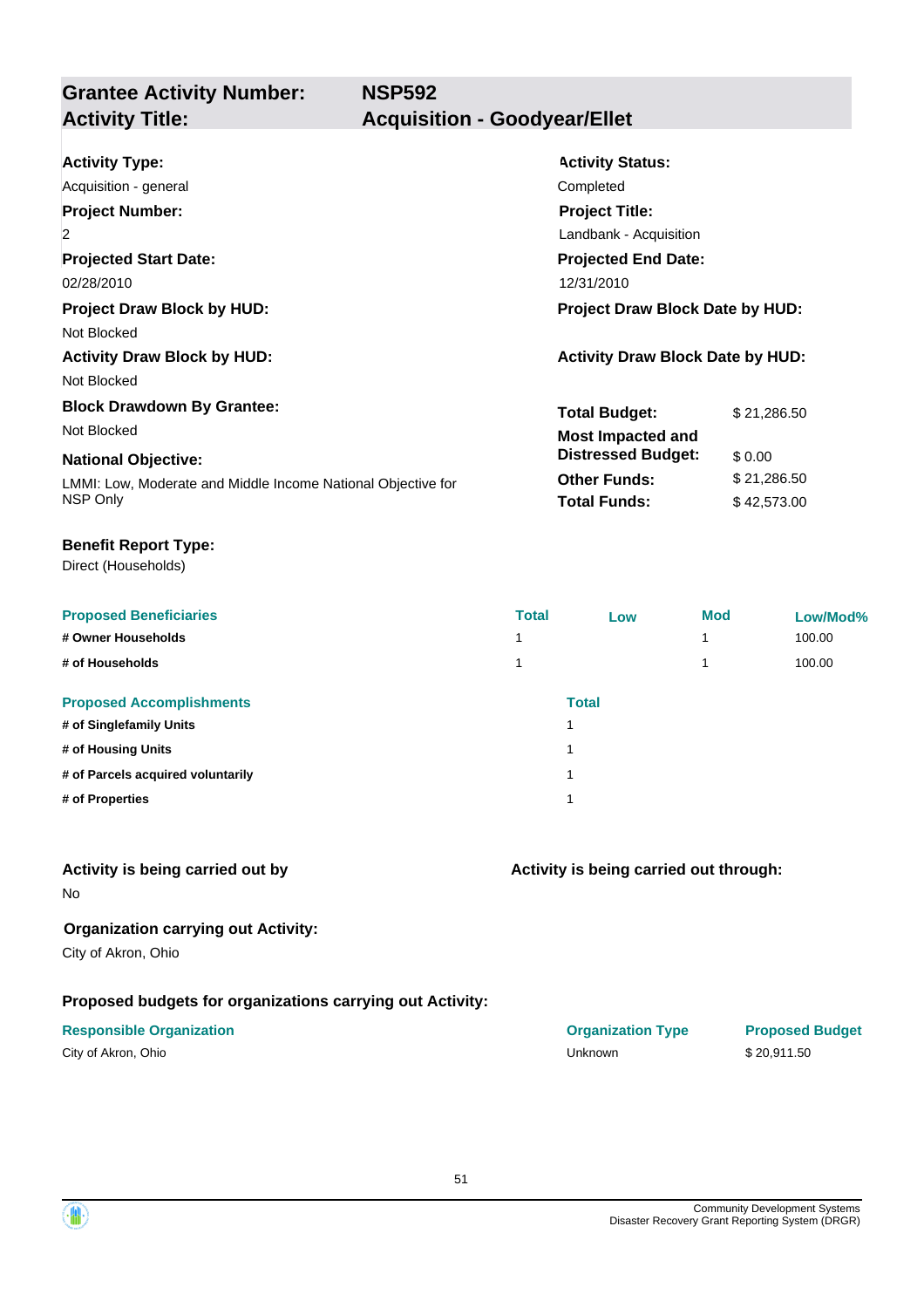#### **Funding Source Name**

**Neighborhood Stabilization Program** 

| <b>Matching Funds</b> | <b>Funding Amount</b> |
|-----------------------|-----------------------|
| No.                   | \$21,286.50           |

### **Location Description:**

Acquisition of 1730 Shaw Avenue under the Goodyear/Ellet NSP.

#### **Activity Description:**

Acquisition of 1730 Shaw Avenue under the Goodyear/Ellet NSP.

**Environmental Assessment:** COMPLETED



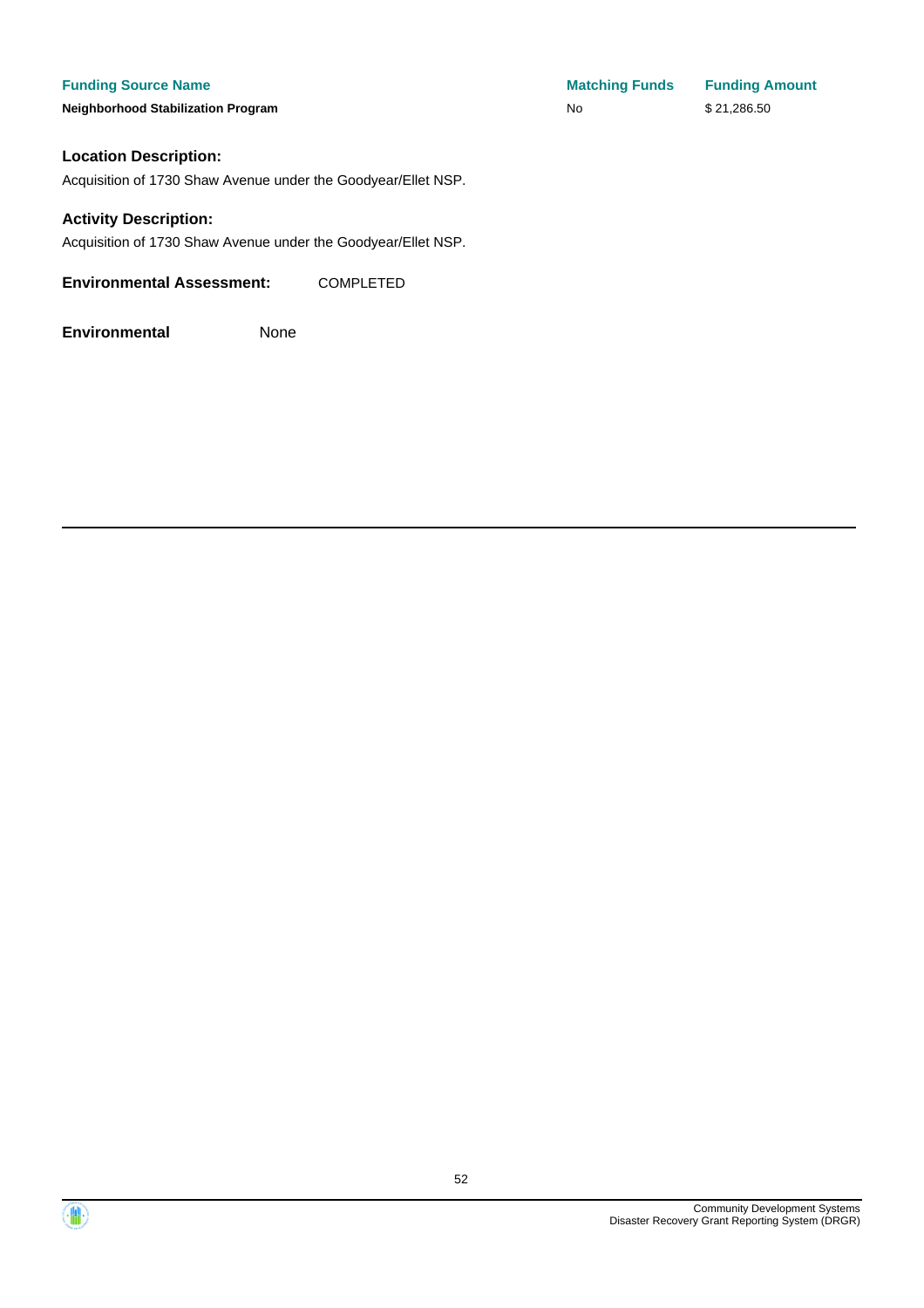**Grantee Activity Number: Projected Start Date: Activity Status: Projected End Date: NSP597 Activity Type:** Acquisition - general **Completed** Completed **Completed Activity Title: Acquisition - Goodyear/Ellet Project Number:** 2 **Project Title:** Landbank - Acquisition

07/01/2009 02/28/2010 02:00 02:00 02:00 02:00 02:00 02:00 02:00 02:00 02:00 02:00 02:00 02:00 02:00 02:00 02:0

**Project Draw Block by HUD: Project Draw Block Date by HUD:**

Not Blocked

Activity Draw Block by HUD:  $\overline{A}$  Activity Draw Block Date by HUD: Not Blocked

**Block Drawdown By Grantee:**

Not Blocked **Most Impacted and** 

#### **National Objective:**

LMMI: Low, Moderate and Middle Income National Objective for NSP Only

#### **Benefit Report Type:**

Direct (Households)

| <b>Proposed Beneficiaries</b>     | <b>Total</b> | Low          | <b>Mod</b> | Low/Mod% |
|-----------------------------------|--------------|--------------|------------|----------|
| # Owner Households                |              |              | 4          | 100.00   |
| # of Households                   |              |              | 4          | 100.00   |
| <b>Proposed Accomplishments</b>   |              | <b>Total</b> |            |          |
| # of Singlefamily Units           |              |              |            |          |
| # of Housing Units                |              |              |            |          |
| # of Parcels acquired voluntarily |              |              |            |          |
| # of Properties                   |              |              |            |          |

#### **Activity is being carried out by**

No

#### **Organization carrying out Activity:**

City of Akron, Ohio

#### **Proposed budgets for organizations carrying out Activity:**

# **Activity is being carried out through:**

**Total Budget:** \$16,484.50

**Other Funds:** \$16,484.50 **Total Funds:** \$ 32,969.00

**Distressed Budget:** \$ 0.00

**Responsible Organization COVID-10 COVID-10 Organization Type Proposed Budget** City of Akron, Ohio Unknown \$ 15,961.50

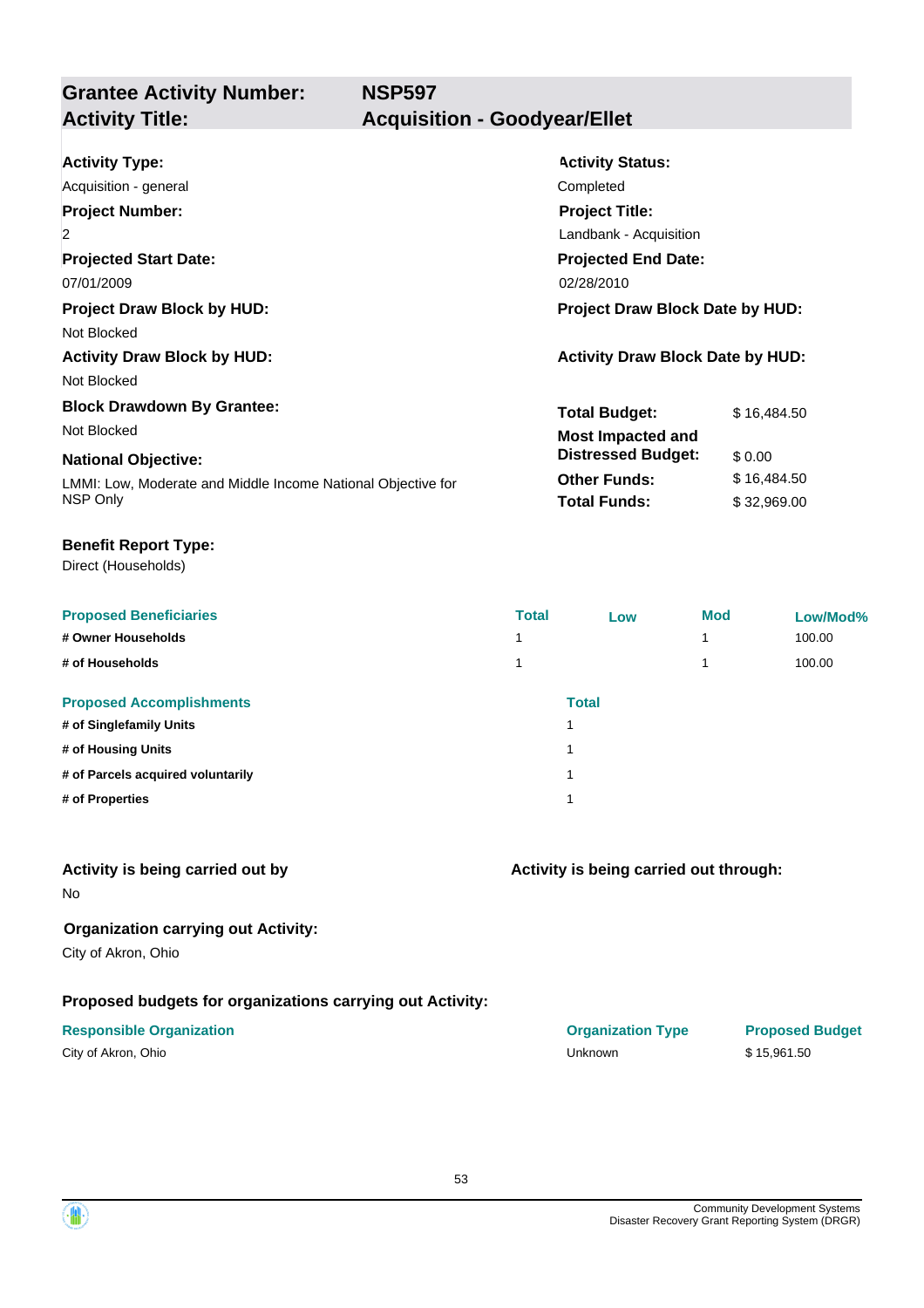#### **Funding Source Name**

**Neighborhood Stabilization Program** 

# **Location Description:**

Acquisition of 948 Brittain Road under the Goodyear/Ellet NSP.

#### **Activity Description:**

Acquisition of 948 Brittain Road under the Goodyear/Ellet NSP.

**Environmental Assessment:** COMPLETED

| <b>Matching Funds</b> | <b>Funding Amount</b> |
|-----------------------|-----------------------|
| No                    | \$16,484.50           |



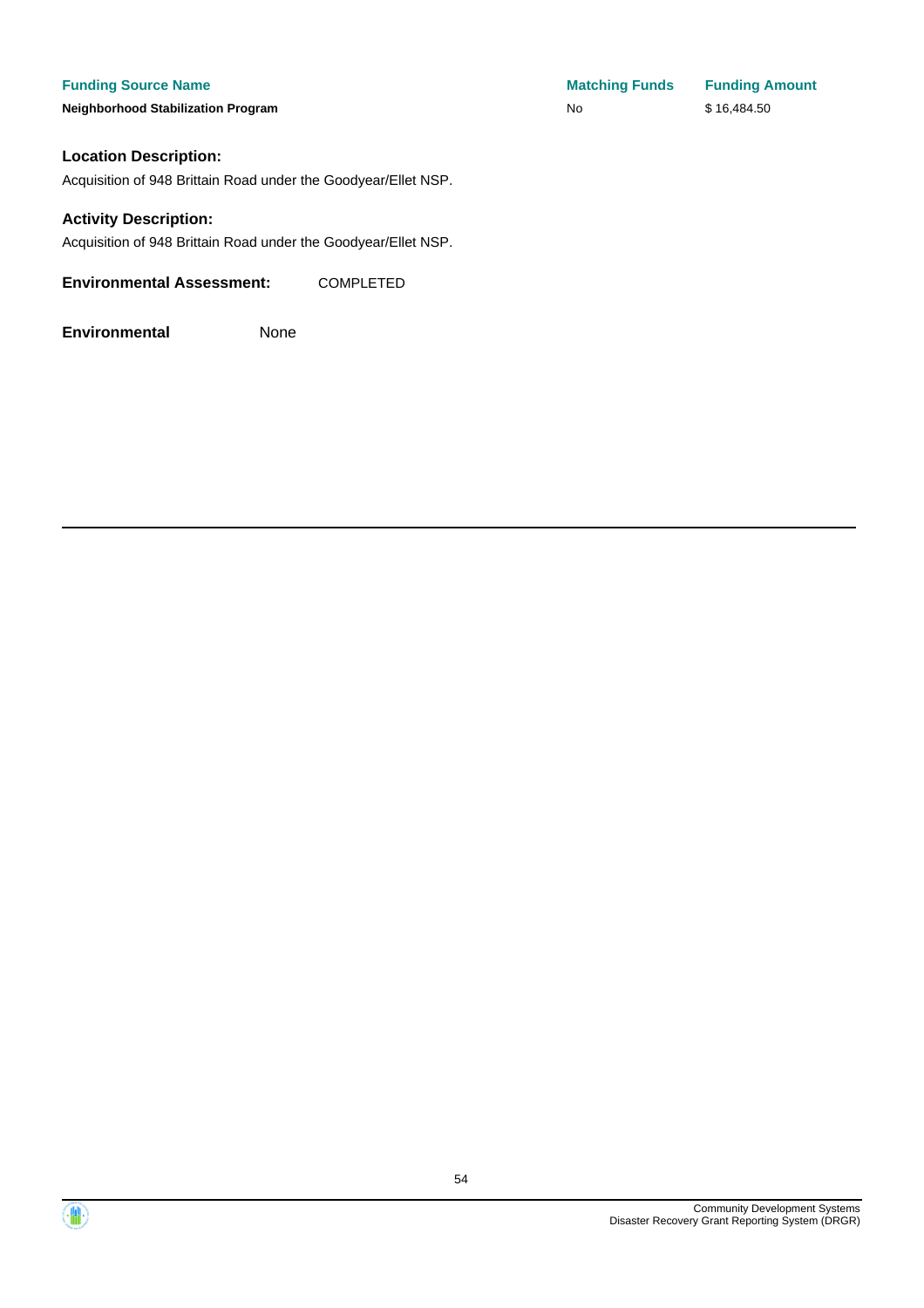**Grantee Activity Number: NSP599**

# **Activity Title: Acquisition - Firestone Pk/University Pk**

| <b>Activity Type:</b><br>Acquisition - general<br><b>Project Number:</b><br>$\overline{2}$<br><b>Projected Start Date:</b>                                 | <b>Activity Status:</b><br>Completed<br><b>Project Title:</b><br>Landbank - Acquisition<br><b>Projected End Date:</b>       |                                                     |
|------------------------------------------------------------------------------------------------------------------------------------------------------------|-----------------------------------------------------------------------------------------------------------------------------|-----------------------------------------------------|
| 11/01/2009<br><b>Project Draw Block by HUD:</b><br>Not Blocked<br><b>Activity Draw Block by HUD:</b><br>Not Blocked                                        | 02/28/2010<br>Project Draw Block Date by HUD:<br><b>Activity Draw Block Date by HUD:</b>                                    |                                                     |
| <b>Block Drawdown By Grantee:</b><br>Not Blocked<br><b>National Objective:</b><br>LMMI: Low, Moderate and Middle Income National Objective for<br>NSP Only | <b>Total Budget:</b><br><b>Most Impacted and</b><br><b>Distressed Budget:</b><br><b>Other Funds:</b><br><b>Total Funds:</b> | \$11,011.50<br>\$0.00<br>\$11,011.50<br>\$22,023.00 |

#### **Benefit Report Type:**

Direct (Households)

| <b>Proposed Beneficiaries</b>     | <b>Total</b> | Low          | <b>Mod</b> | Low/Mod% |
|-----------------------------------|--------------|--------------|------------|----------|
| # Owner Households                | 1            |              |            | 100.00   |
| # of Households                   | 1            |              |            | 100.00   |
| # of Permanent Jobs Created       |              |              |            | 0.0      |
| <b>Proposed Accomplishments</b>   |              | <b>Total</b> |            |          |
| # of Singlefamily Units           | 4            |              |            |          |
| # of Housing Units                | 1            |              |            |          |
| # of Parcels acquired voluntarily | 2            |              |            |          |
| # of Properties                   | 2            |              |            |          |

#### **Activity is being carried out by**

No

#### **Organization carrying out Activity:**

City of Akron, Ohio

#### **Proposed budgets for organizations carrying out Activity:**

#### **Responsible Organization CONSERVIRGHT ACCORDING THE CONSERVIRGHT ORGANIZATION Type Proposed Budget**

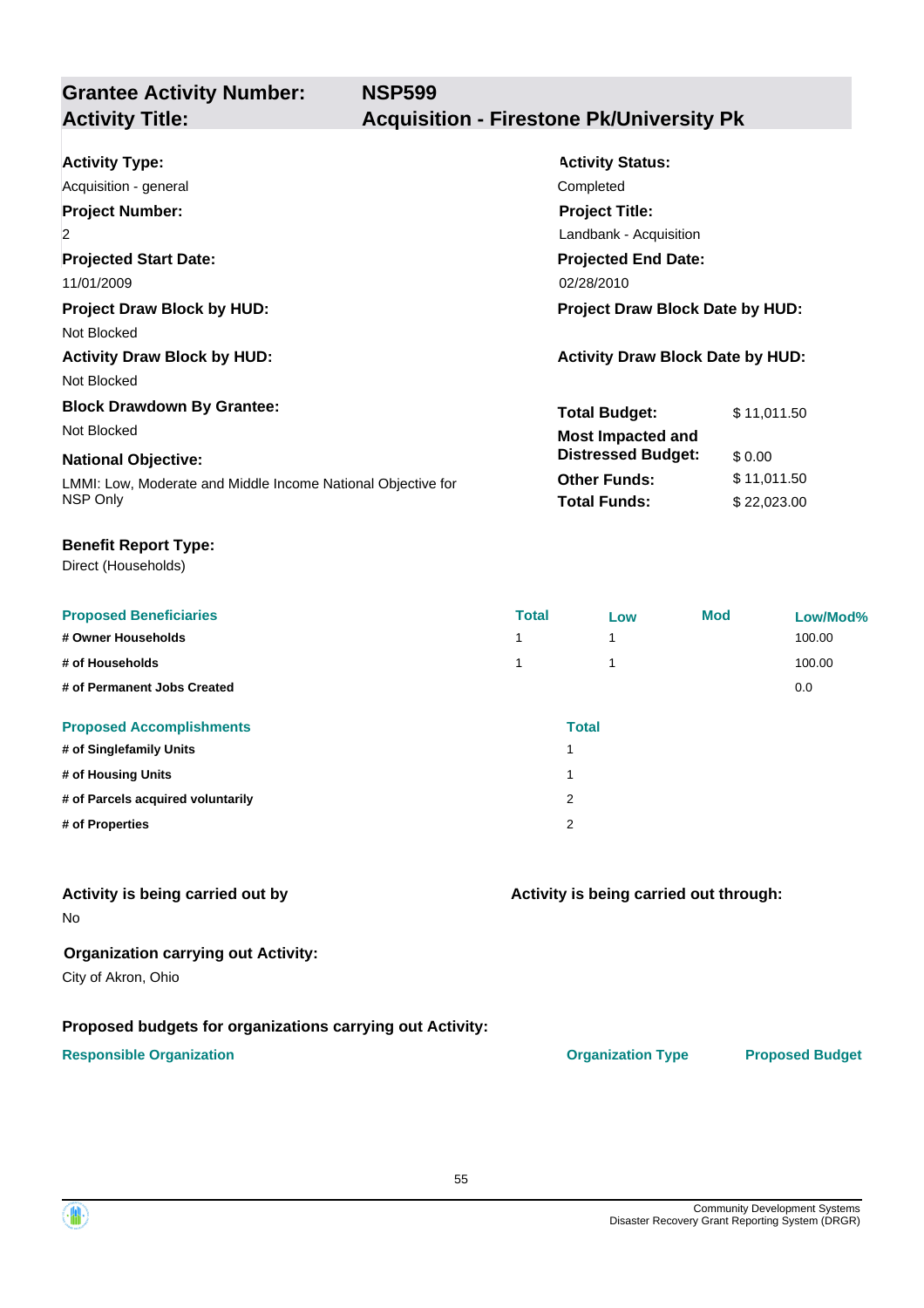| Unknown               | \$11,011.50           |
|-----------------------|-----------------------|
| <b>Matching Funds</b> | <b>Funding Amount</b> |
| No                    | \$11,011.50           |
|                       |                       |

#### **Location Description:**

Akron, Ohio, 607 Morgan Avenue (Firestone Pk/University Pk)

#### **Activity Description:**

Acquisition of 607 Morgan Avenue under the Firestone Pk/University Pk NSP.

**Environmental Assessment:** COMPLETED

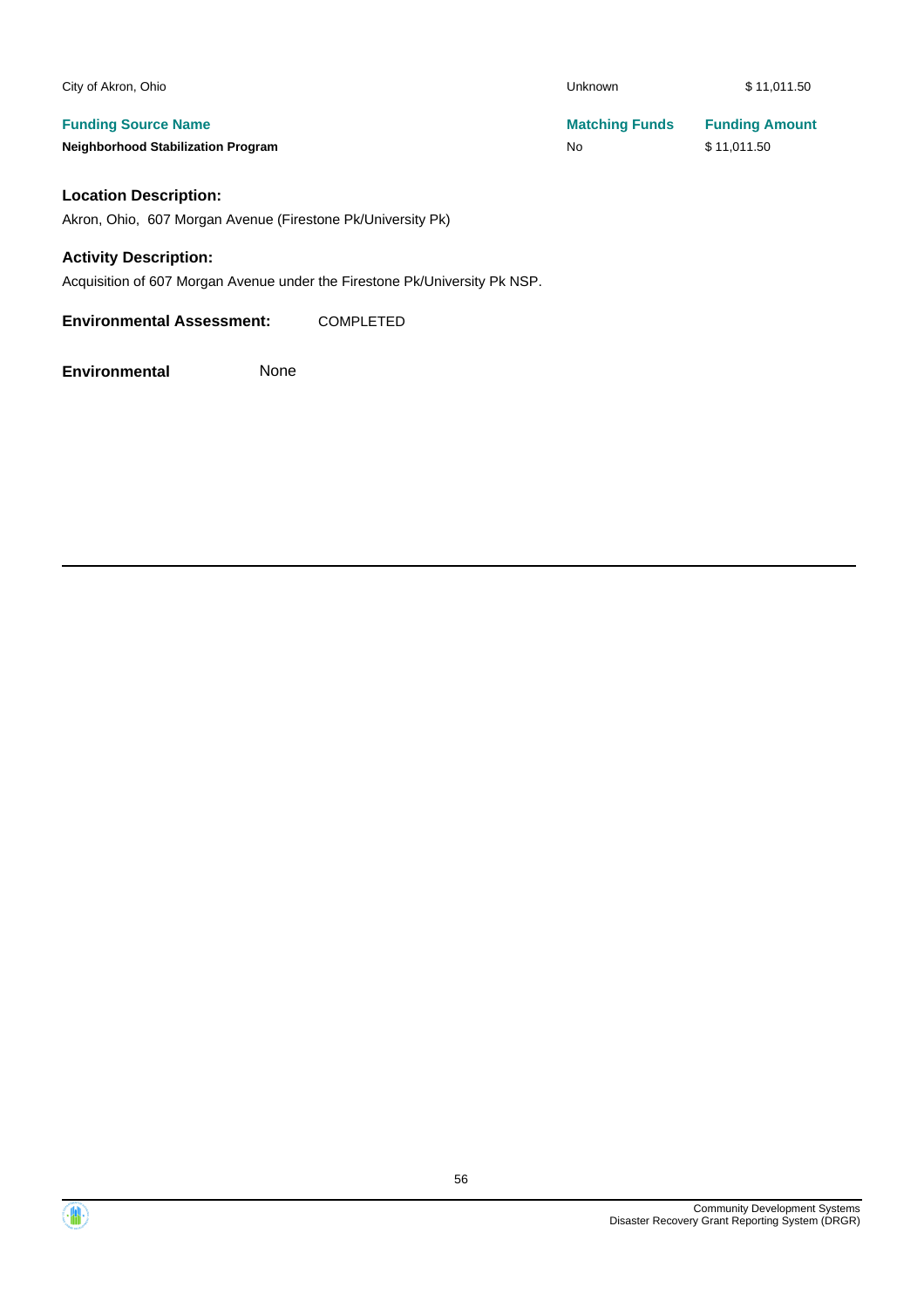**Grantee Activity Number: NSP601**

# **Activity Title: Acquisition - Firestone Pk/University Pk**

| <b>Activity Type:</b>                                        | <b>Activity Status:</b>                 |  |  |
|--------------------------------------------------------------|-----------------------------------------|--|--|
| Acquisition - general                                        | Completed                               |  |  |
| <b>Project Number:</b>                                       | <b>Project Title:</b>                   |  |  |
| $\overline{2}$                                               | Landbank - Acquisition                  |  |  |
| <b>Projected Start Date:</b>                                 | <b>Projected End Date:</b>              |  |  |
| 11/01/2009                                                   | 03/31/2010                              |  |  |
| <b>Project Draw Block by HUD:</b>                            | Project Draw Block Date by HUD:         |  |  |
| Not Blocked                                                  |                                         |  |  |
| <b>Activity Draw Block by HUD:</b>                           | <b>Activity Draw Block Date by HUD:</b> |  |  |
| Not Blocked                                                  |                                         |  |  |
| <b>Block Drawdown By Grantee:</b>                            | <b>Total Budget:</b><br>\$15,487.50     |  |  |
| Not Blocked                                                  | <b>Most Impacted and</b>                |  |  |
| <b>National Objective:</b>                                   | <b>Distressed Budget:</b><br>\$0.00     |  |  |
| LMMI: Low, Moderate and Middle Income National Objective for | <b>Other Funds:</b><br>\$15,487.50      |  |  |
| NSP Only                                                     | <b>Total Funds:</b><br>\$30,975.00      |  |  |

#### **Benefit Report Type:**

Direct (Households)

| <b>Proposed Beneficiaries</b>     | <b>Total</b>            | Low | <b>Mod</b> | Low/Mod% |
|-----------------------------------|-------------------------|-----|------------|----------|
| # Owner Households                | и                       |     | 1          | 100.00   |
| # of Households                   |                         |     | 1          | 100.00   |
| # of Permanent Jobs Created       |                         |     |            | 0.0      |
| <b>Proposed Accomplishments</b>   | <b>Total</b>            |     |            |          |
| # of Singlefamily Units           | $\overline{\mathbf{A}}$ |     |            |          |
| # of Housing Units                | $\overline{\mathbf{A}}$ |     |            |          |
| # of Parcels acquired voluntarily | $\overline{\mathbf{A}}$ |     |            |          |
| # of Properties                   | $\overline{\mathbf{A}}$ |     |            |          |

### **Activity is being carried out by**

No

#### **Organization carrying out Activity:**

City of Akron, Ohio

#### **Proposed budgets for organizations carrying out Activity:**

#### **Responsible Organization CONSERVIRGHT ACCORDING THE CONSERVIRGHT ORGANIZATION Type Proposed Budget**

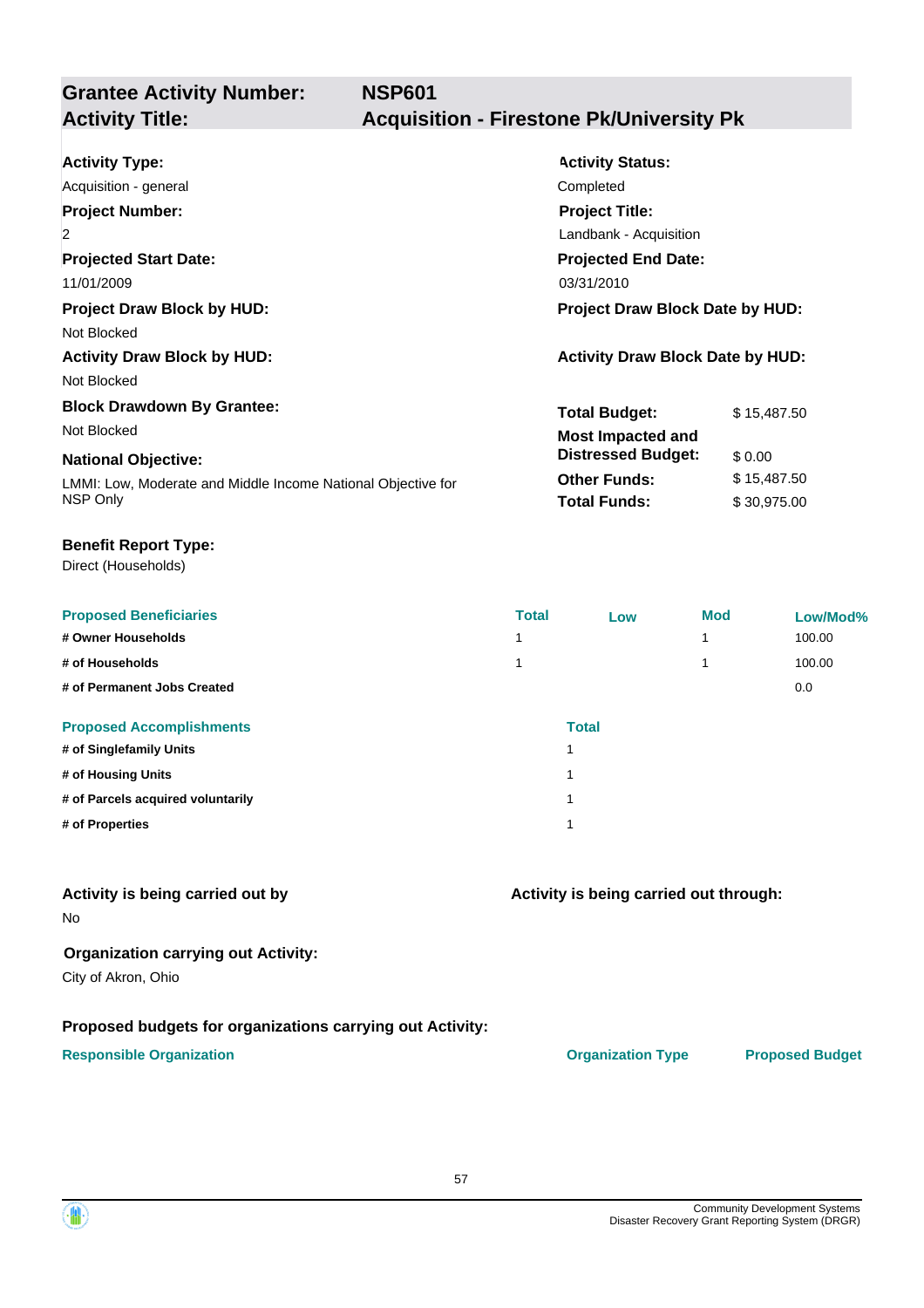| City of Akron, Ohio                                                                 | <b>Unknown</b>        | \$15,611.50           |
|-------------------------------------------------------------------------------------|-----------------------|-----------------------|
| <b>Funding Source Name</b>                                                          | <b>Matching Funds</b> | <b>Funding Amount</b> |
| <b>Neighborhood Stabilization Program</b>                                           | No                    | \$15,487.50           |
| <b>Location Description:</b>                                                        |                       |                       |
| Acquisition of 803 N. Firestone Boulevard under the Firestone Pk/University Pk NSP. |                       |                       |
| <b>Activity Description:</b>                                                        |                       |                       |

Acquisition of 803 N. Firestone Boulevard under the Firestone Pk/University Pk NSP.

**Environmental Assessment:** COMPLETED

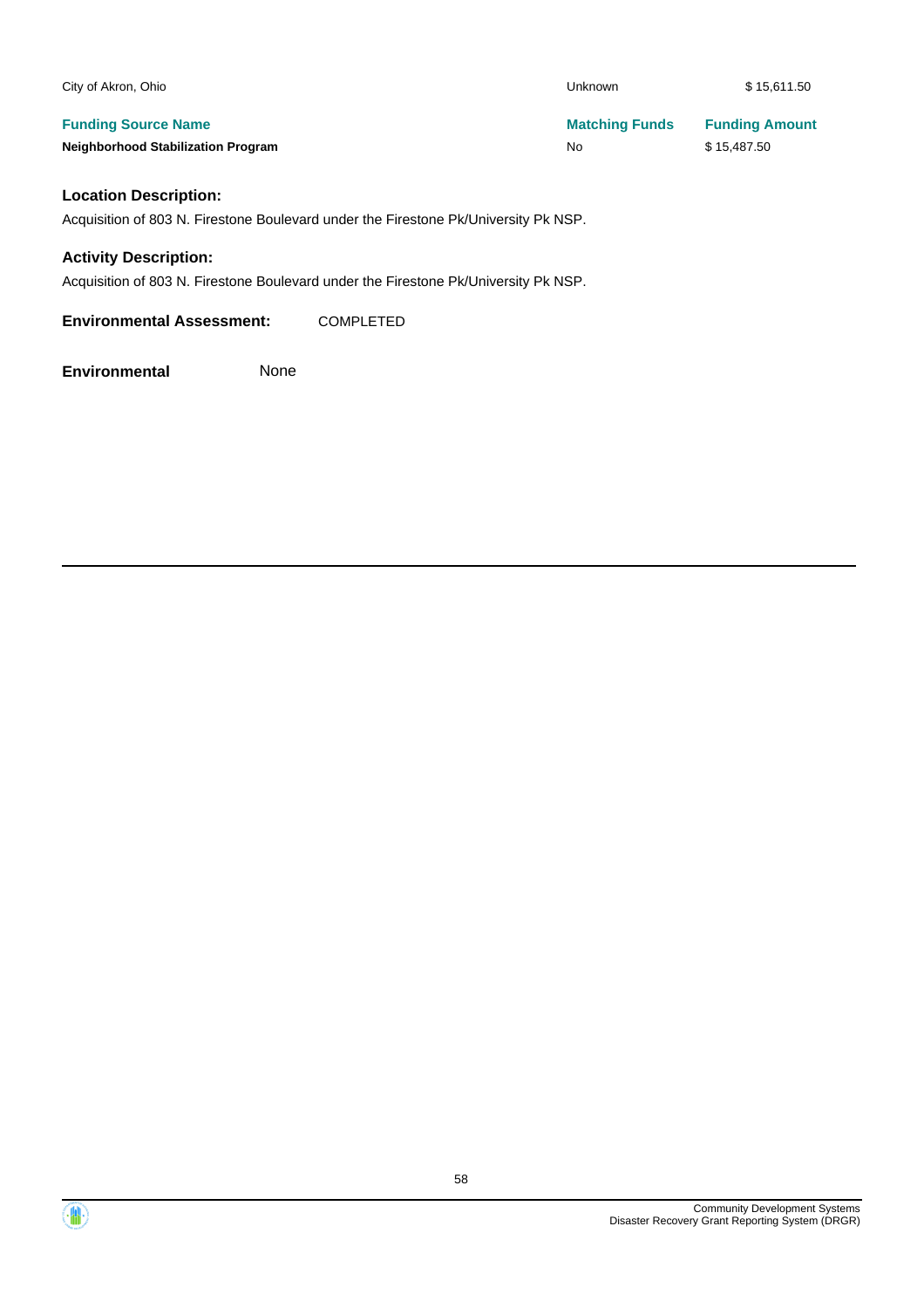**Grantee Activity Number: Projected Start Date:** LMMI: Low, Moderate and Middle Income National Objective for NSP Only **National Objective: Activity Status: Projected End Date: NSP605 Activity Type:** 02/01/2010 12/31/2010 12:00:00 12:00:00 12:00:00 12:00:00 12:00:00 12:00:00 12:00:00 12:00:00 12:00:00 12:00:0 Acquisition - general **Completed** Completed Completed **Activity Title: Acquisition - Goodyear/Ellet Project Number:** 2 **Project Title:** Landbank - Acquisition **Total Budget:** \$ 700.00 **Other Funds:** \$700.00 **Total Funds:** \$ 1,400.00 **Proposed Beneficiaries Total Low Mod Low/Mod% # Owner Households** 0.0 **# of Households** 0.0 **Proposed Accomplishments Total # of Singlefamily Units # of Housing Units # of Parcels acquired voluntarily # of Properties Proposed budgets for organizations carrying out Activity: Activity is being carried out through: Responsible Organization COVID-10 COVID-10 Organization Type Proposed Budget** No **Activity is being carried out by Organization carrying out Activity:** City of Akron, Ohio City of Akron, Ohio Unknown \$ 11,111.50 Direct (Households) **Benefit Report Type: Project Draw Block by HUD: Project Draw Block Date by HUD:** Not Blocked Activity Draw Block by HUD: **Activity Draw Block Date by HUD:** Activity Draw Block Date by HUD: Not Blocked **Block Drawdown By Grantee:** Not Blocked **Most Impacted and Distressed Budget:** \$ 0.00

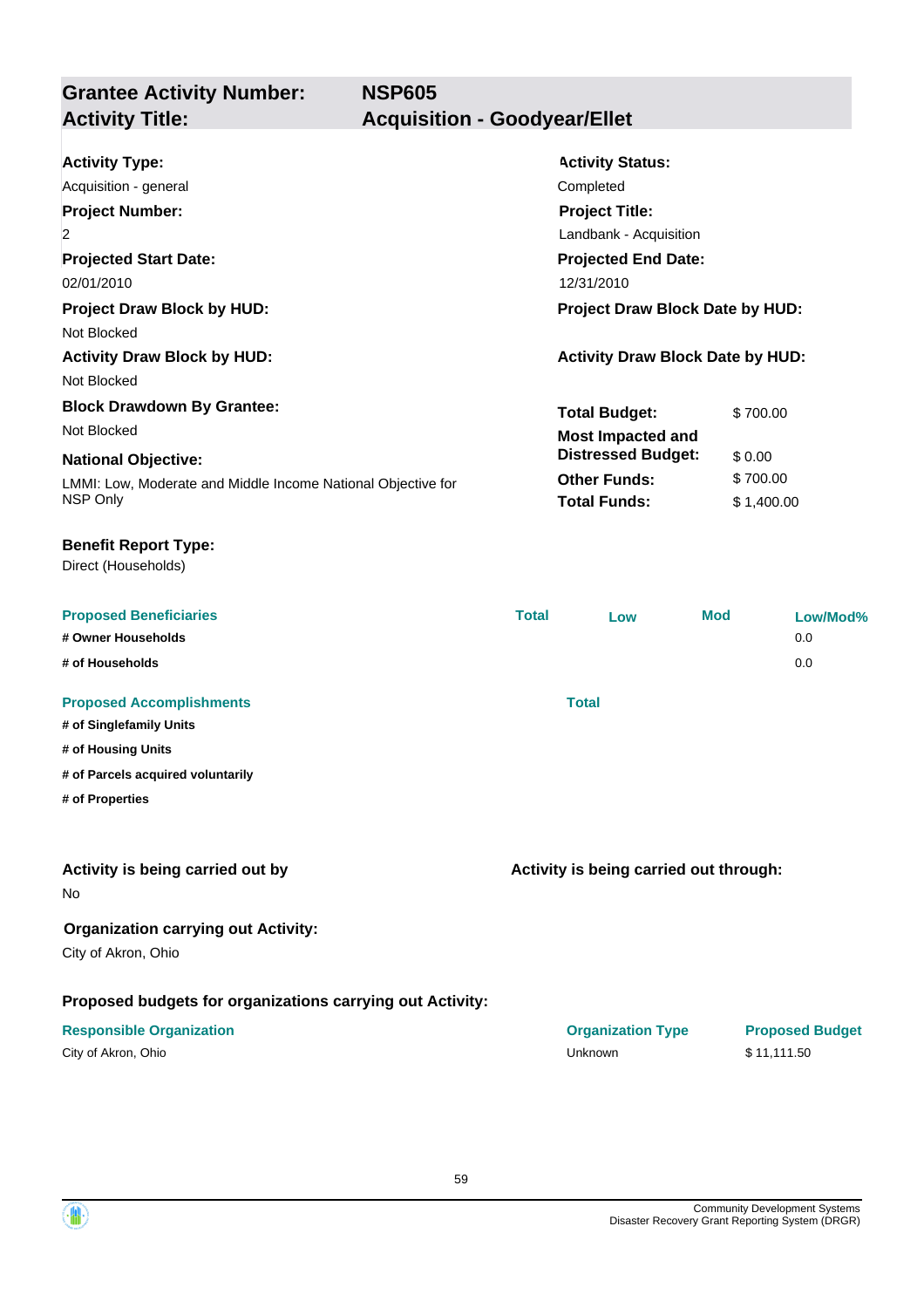| <b>Funding Source Name</b>                | <b>Matching Funds</b> | <b>Funding Amount</b> |
|-------------------------------------------|-----------------------|-----------------------|
| <b>Neighborhood Stabilization Program</b> | No                    | \$700.00              |

#### **Location Description:**

Akron, Ohio, 1024 Chinook Avenue (Goodyear/Ellet NSP)

#### **Activity Description:**

Title Search and Appraisal costs associated with planned acquisition of 1024 Chinook Avenue under the Goodyear/Ellet NSP. Property was NOT acquired due to no clear title.

**Environmental Assessment:** COMPLETED

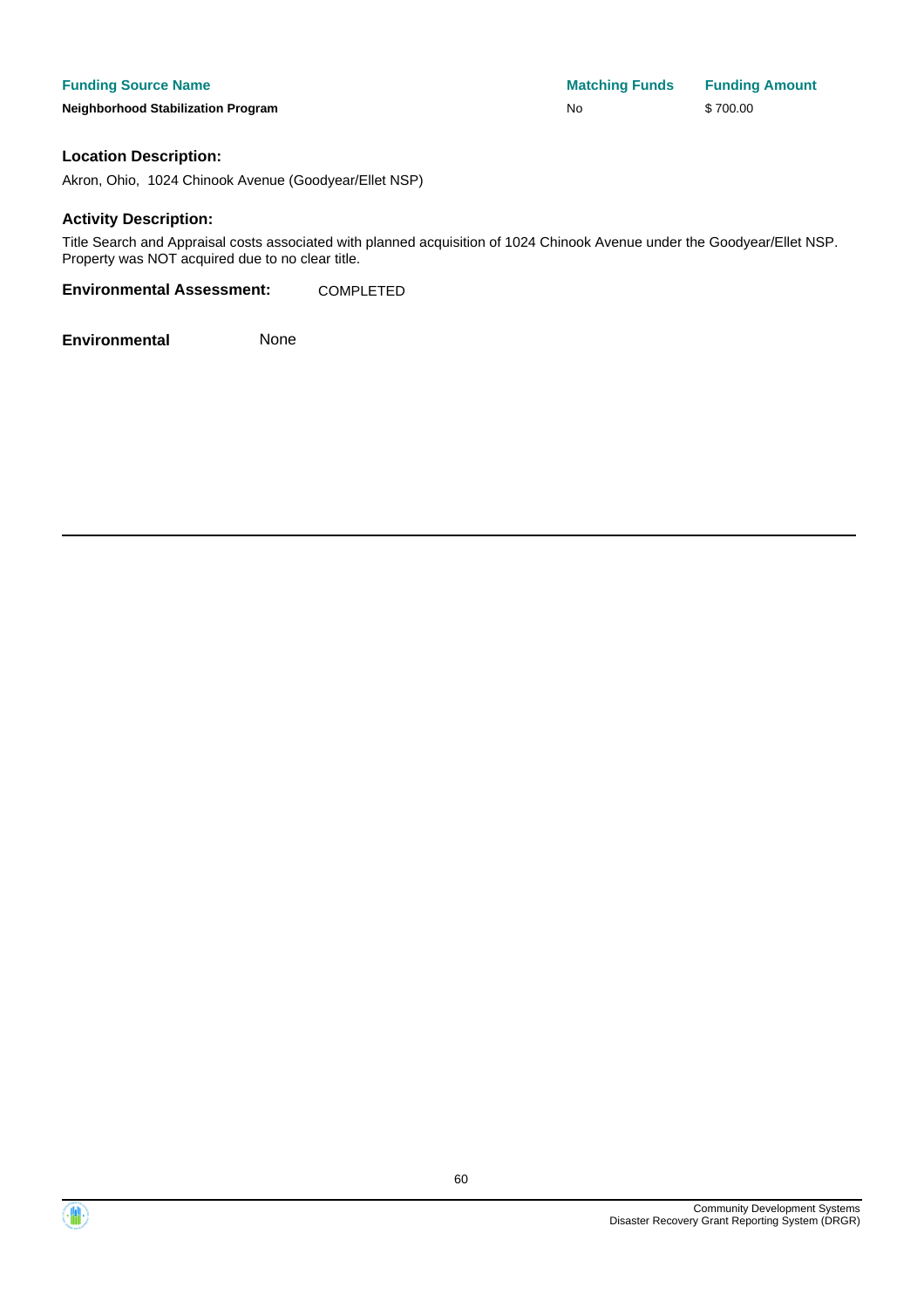## **Grantee Activity Number: Activity Title: Acquisition - North Hill**

| <b>Activity Type:</b>                                        | <b>Activity Status:</b>                 |             |  |
|--------------------------------------------------------------|-----------------------------------------|-------------|--|
| Acquisition - general                                        | Completed                               |             |  |
| <b>Project Number:</b>                                       | <b>Project Title:</b>                   |             |  |
| $\overline{2}$                                               | Landbank - Acquisition                  |             |  |
| <b>Projected Start Date:</b>                                 | <b>Projected End Date:</b>              |             |  |
| 02/01/2010                                                   | 06/01/2010                              |             |  |
| <b>Project Draw Block by HUD:</b>                            | <b>Project Draw Block Date by HUD:</b>  |             |  |
| Not Blocked                                                  |                                         |             |  |
| <b>Activity Draw Block by HUD:</b>                           | <b>Activity Draw Block Date by HUD:</b> |             |  |
| Not Blocked                                                  |                                         |             |  |
| <b>Block Drawdown By Grantee:</b>                            | <b>Total Budget:</b>                    | \$49,908.43 |  |
| Not Blocked                                                  | <b>Most Impacted and</b>                |             |  |
| <b>National Objective:</b>                                   | <b>Distressed Budget:</b>               | \$0.00      |  |
| LMMI: Low, Moderate and Middle Income National Objective for | <b>Other Funds:</b>                     | \$49,908.43 |  |
| NSP Only                                                     | <b>Total Funds:</b>                     | \$99,816.86 |  |

#### **Benefit Report Type:**

Direct (Households)

| <b>Proposed Beneficiaries</b>     | <b>Total</b> | Low   | <b>Mod</b> | Low/Mod% |
|-----------------------------------|--------------|-------|------------|----------|
| # Owner Households                |              |       |            | 100.00   |
| # of Households                   |              |       |            | 100.00   |
| <b>Proposed Accomplishments</b>   |              | Total |            |          |
| # of Singlefamily Units           |              | ٠     |            |          |
| # of Housing Units                |              | ۸     |            |          |
| # of Parcels acquired voluntarily |              | 4     |            |          |
| # of Properties                   |              | ٠     |            |          |
|                                   |              |       |            |          |

### **Activity is being carried out by**

No

# **Organization carrying out Activity:**

City of Akron, Ohio

#### **Proposed budgets for organizations carrying out Activity:**

| <b>Total</b> |  |
|--------------|--|
| 1            |  |
| 1            |  |
| 1            |  |
| 1            |  |
|              |  |

#### **Activity is being carried out through:**

**Responsible Organization COVID-10 COVID-10 Organization Type Proposed Budget** City of Akron, Ohio Unknown \$ 0.00

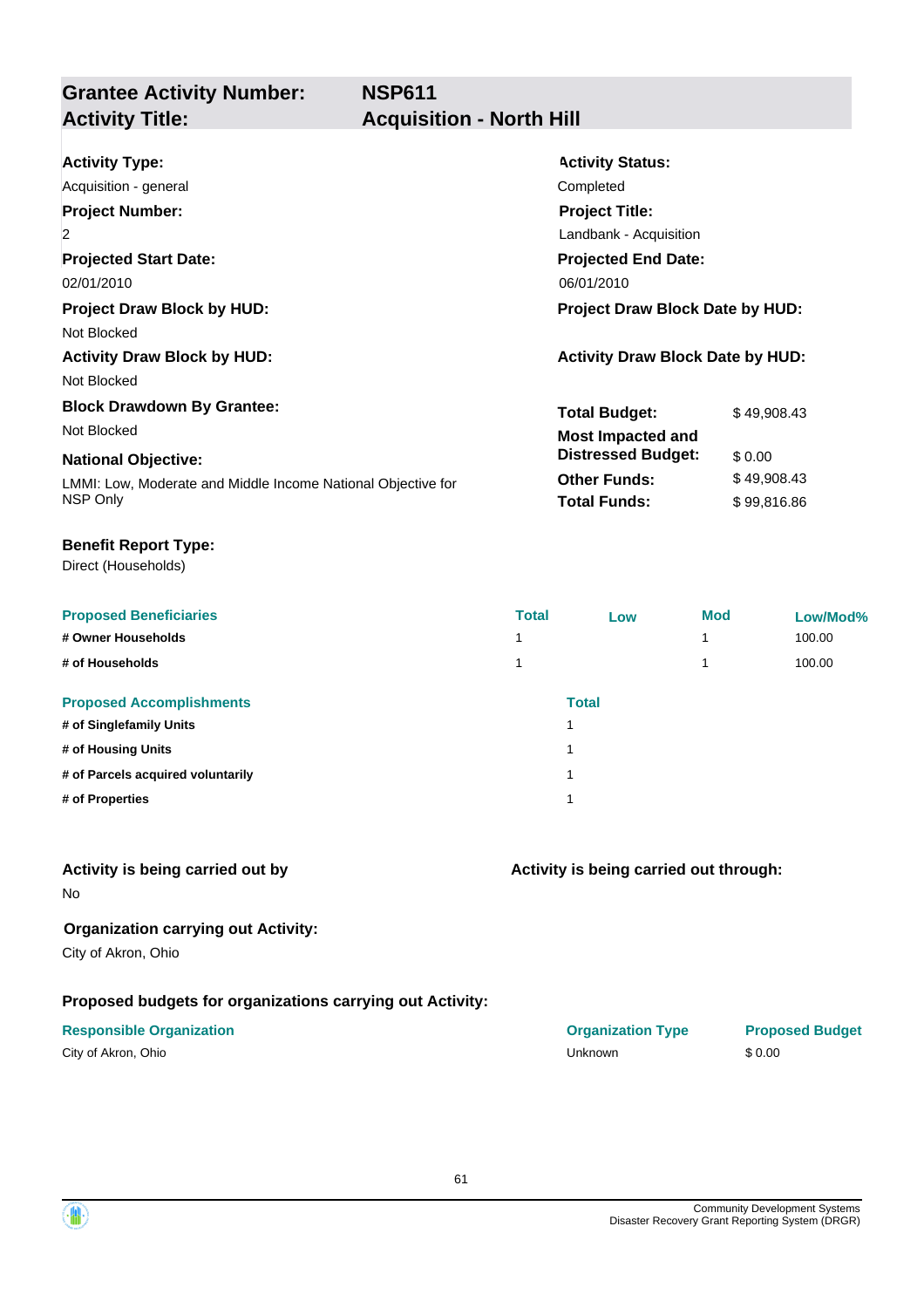**Neighborhood Stabilization Program No No** \$ 49,908.43

#### **Location Description:**

Acquisition of 1146 Pitkin Avenue under the North Hill NSP.

#### **Activity Description:**

Acquisition of 1146 Pitkin Avenue under the North Hill NSP.

**Environmental Assessment:** COMPLETED

**Environmental** None

**Funding Source Name Matching Funds Funding Amount** 



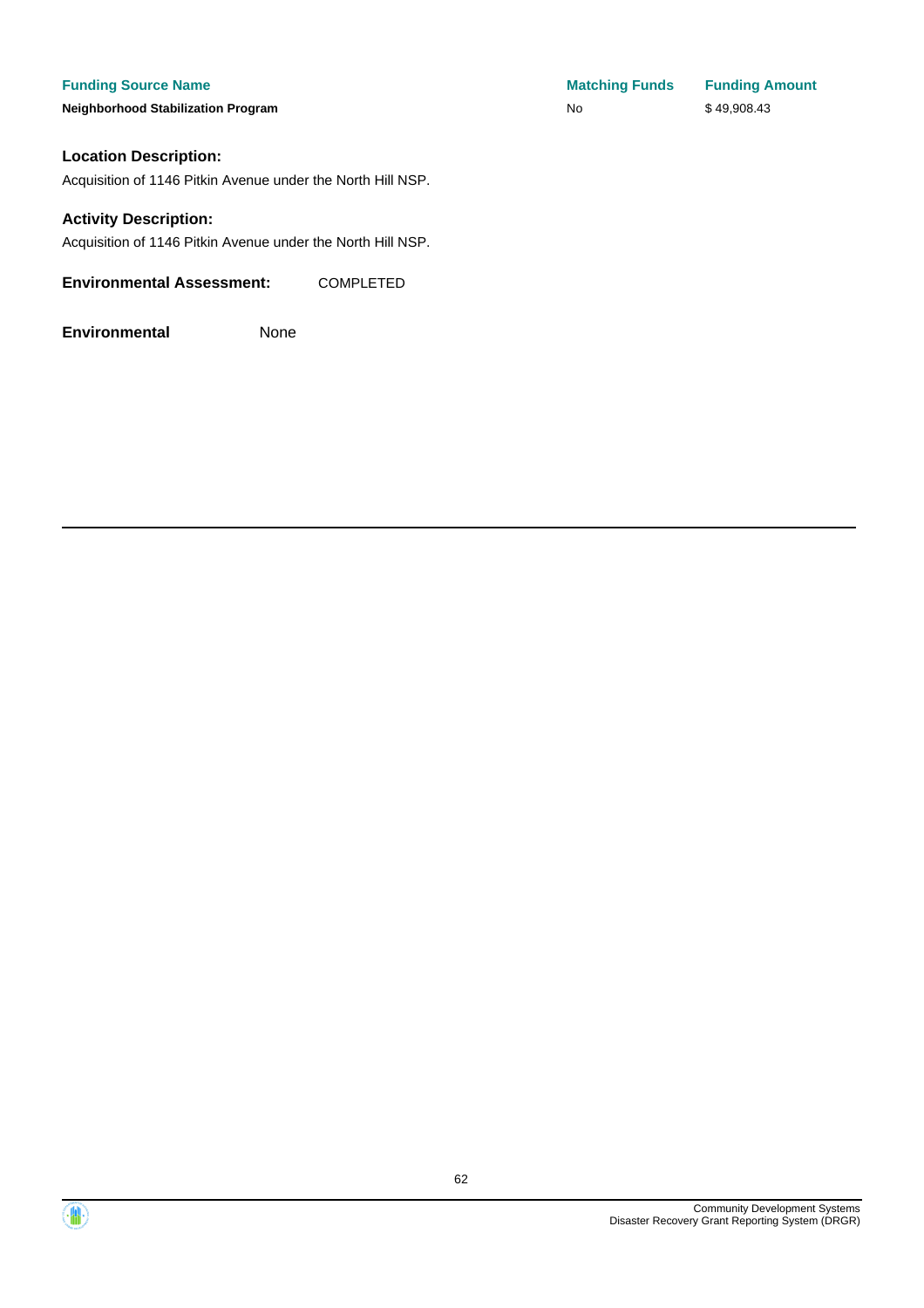# **Grantee Activity Number:**

# **Activity Title: Acquisition - Goodyear/Ellet**

| <b>Activity Type:</b>                                        | <b>Activity Status:</b>                 |             |  |
|--------------------------------------------------------------|-----------------------------------------|-------------|--|
| Acquisition - general                                        | Completed                               |             |  |
| <b>Project Number:</b>                                       | <b>Project Title:</b>                   |             |  |
| $\overline{2}$                                               | Landbank - Acquisition                  |             |  |
| <b>Projected Start Date:</b>                                 | <b>Projected End Date:</b>              |             |  |
| 02/01/2010                                                   | 03/31/2010                              |             |  |
| <b>Project Draw Block by HUD:</b>                            | <b>Project Draw Block Date by HUD:</b>  |             |  |
| Not Blocked                                                  |                                         |             |  |
| <b>Activity Draw Block by HUD:</b>                           | <b>Activity Draw Block Date by HUD:</b> |             |  |
| Not Blocked                                                  |                                         |             |  |
| <b>Block Drawdown By Grantee:</b>                            | <b>Total Budget:</b>                    | \$27,841.50 |  |
| Not Blocked                                                  | <b>Most Impacted and</b>                |             |  |
| <b>National Objective:</b>                                   | <b>Distressed Budget:</b>               | \$0.00      |  |
| LMMI: Low, Moderate and Middle Income National Objective for | <b>Other Funds:</b>                     | \$27,841.50 |  |
| NSP Only                                                     | <b>Total Funds:</b>                     | \$55,683.00 |  |
|                                                              |                                         |             |  |

#### **Benefit Report Type:**

Direct (Households)

| <b>Proposed Beneficiaries</b>     | <b>Total</b> | Low          | <b>Mod</b> | Low/Mod% |
|-----------------------------------|--------------|--------------|------------|----------|
| # Owner Households                | 4            |              |            | 100.00   |
| # of Households                   |              |              |            | 100.00   |
| <b>Proposed Accomplishments</b>   |              | <b>Total</b> |            |          |
| # of Singlefamily Units           |              | и            |            |          |
| # of Housing Units                |              | и            |            |          |
| # of Parcels acquired voluntarily |              | и            |            |          |
| # of Properties                   |              | и            |            |          |
|                                   |              |              |            |          |

#### **Activity is being carried out by**

No

### **Organization carrying out Activity:**

City of Akron, Ohio

### **Proposed budgets for organizations carrying out Activity:**

| City of Akron, Ohio |  |
|---------------------|--|
|---------------------|--|

| <b>Responsible Organization</b> | <b>Organization Type</b> | <b>Proposed Budget</b> |
|---------------------------------|--------------------------|------------------------|
| City of Akron, Ohio             | Unknown                  | \$27.841.50            |

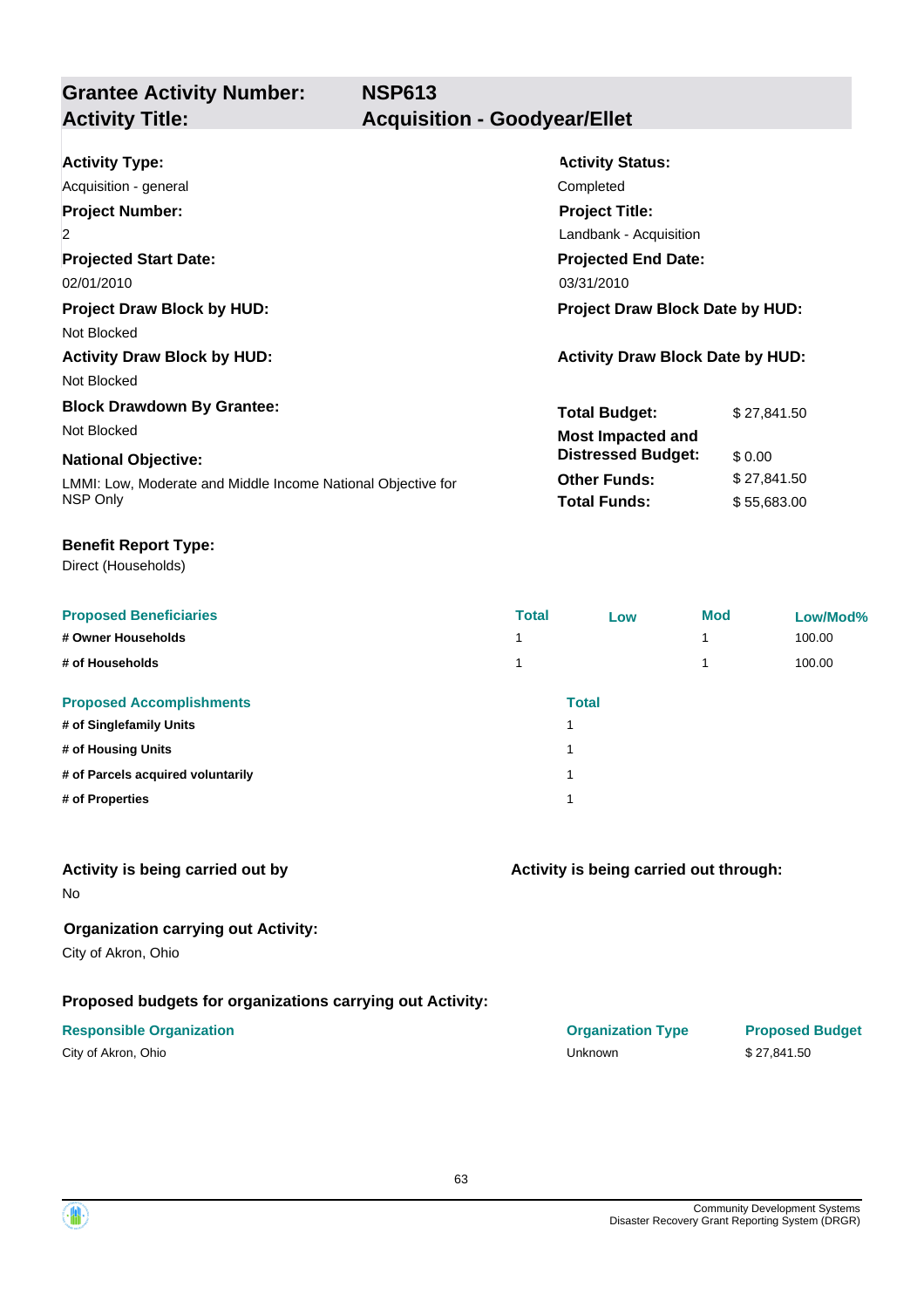#### **Funding Source Name**

**Neighborhood Stabilization Program** 

| <b>Matching Funds</b> | <b>Funding Amount</b> |
|-----------------------|-----------------------|
| No.                   | \$27,841.50           |

#### **Location Description:**

Acquisition of 465 Watson Street under the Goodyear/Ellet NSP.

#### **Activity Description:**

Acquisition of 465 Watson Street under the Goodyear/Ellet NSP.

**Environmental Assessment:** COMPLETED



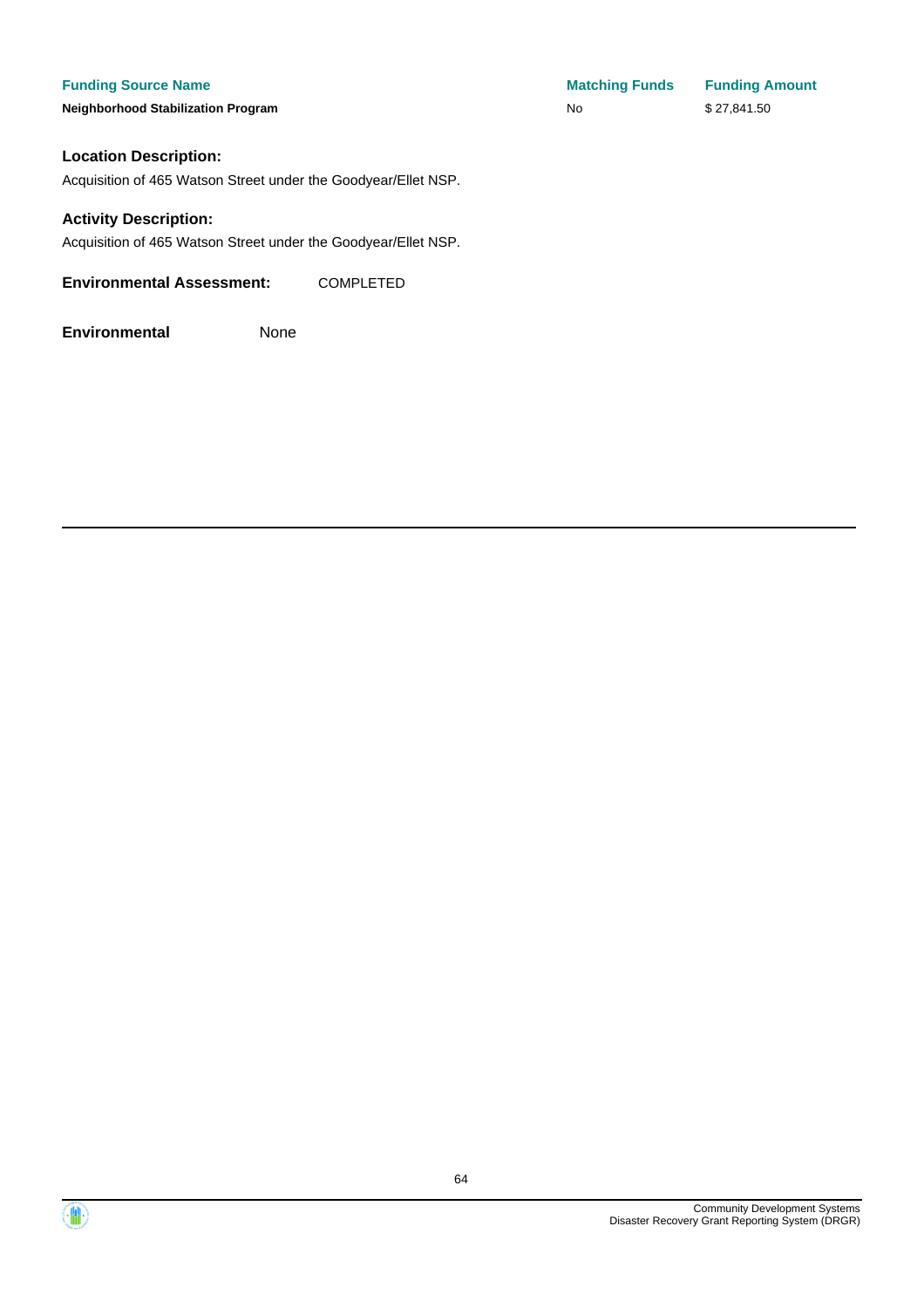## **Grantee Activity Number: Activity Title: Acquisition - North Hill**

| <b>Activity Type:</b>                                        | <b>Activity Status:</b>                 |             |  |
|--------------------------------------------------------------|-----------------------------------------|-------------|--|
| Acquisition - general                                        | Completed                               |             |  |
| <b>Project Number:</b>                                       | <b>Project Title:</b>                   |             |  |
| $\overline{2}$                                               | Landbank - Acquisition                  |             |  |
| <b>Projected Start Date:</b>                                 | <b>Projected End Date:</b>              |             |  |
| 12/01/2009                                                   | 06/30/2010                              |             |  |
| <b>Project Draw Block by HUD:</b>                            | <b>Project Draw Block Date by HUD:</b>  |             |  |
| Not Blocked                                                  |                                         |             |  |
| <b>Activity Draw Block by HUD:</b>                           | <b>Activity Draw Block Date by HUD:</b> |             |  |
| Not Blocked                                                  |                                         |             |  |
| <b>Block Drawdown By Grantee:</b>                            | <b>Total Budget:</b>                    | \$22,419.18 |  |
| Not Blocked                                                  | <b>Most Impacted and</b>                |             |  |
| <b>National Objective:</b>                                   | <b>Distressed Budget:</b>               | \$0.00      |  |
| LMMI: Low, Moderate and Middle Income National Objective for | <b>Other Funds:</b>                     | \$22,419.18 |  |
| NSP Only                                                     | <b>Total Funds:</b>                     | \$44,838.36 |  |

#### **Benefit Report Type:**

Direct (Households)

| <b>Proposed Beneficiaries</b>     | <b>Total</b> | Low          | <b>Mod</b> | Low/Mod% |
|-----------------------------------|--------------|--------------|------------|----------|
| # Owner Households                |              |              |            | 100.00   |
| # of Households                   |              |              |            | 100.00   |
| <b>Proposed Accomplishments</b>   |              | <b>Total</b> |            |          |
| # of Singlefamily Units           | и            |              |            |          |
| # of Housing Units                | и            |              |            |          |
| # of Parcels acquired voluntarily | и            |              |            |          |
| # of Properties                   | и            |              |            |          |
|                                   |              |              |            |          |

#### **Activity is being carried out by**

No

### **Organization carrying out Activity:**

City of Akron, Ohio

### **Proposed budgets for organizations carrying out Activity:**

| City of Akron, Ohio |  |
|---------------------|--|
|---------------------|--|

# **Activity is being carried out through:**

**Responsible Organization COVID-10 COVID-10 Organization Type Proposed Budget** City of Akron, Ohio Unknown \$ 22,211.50

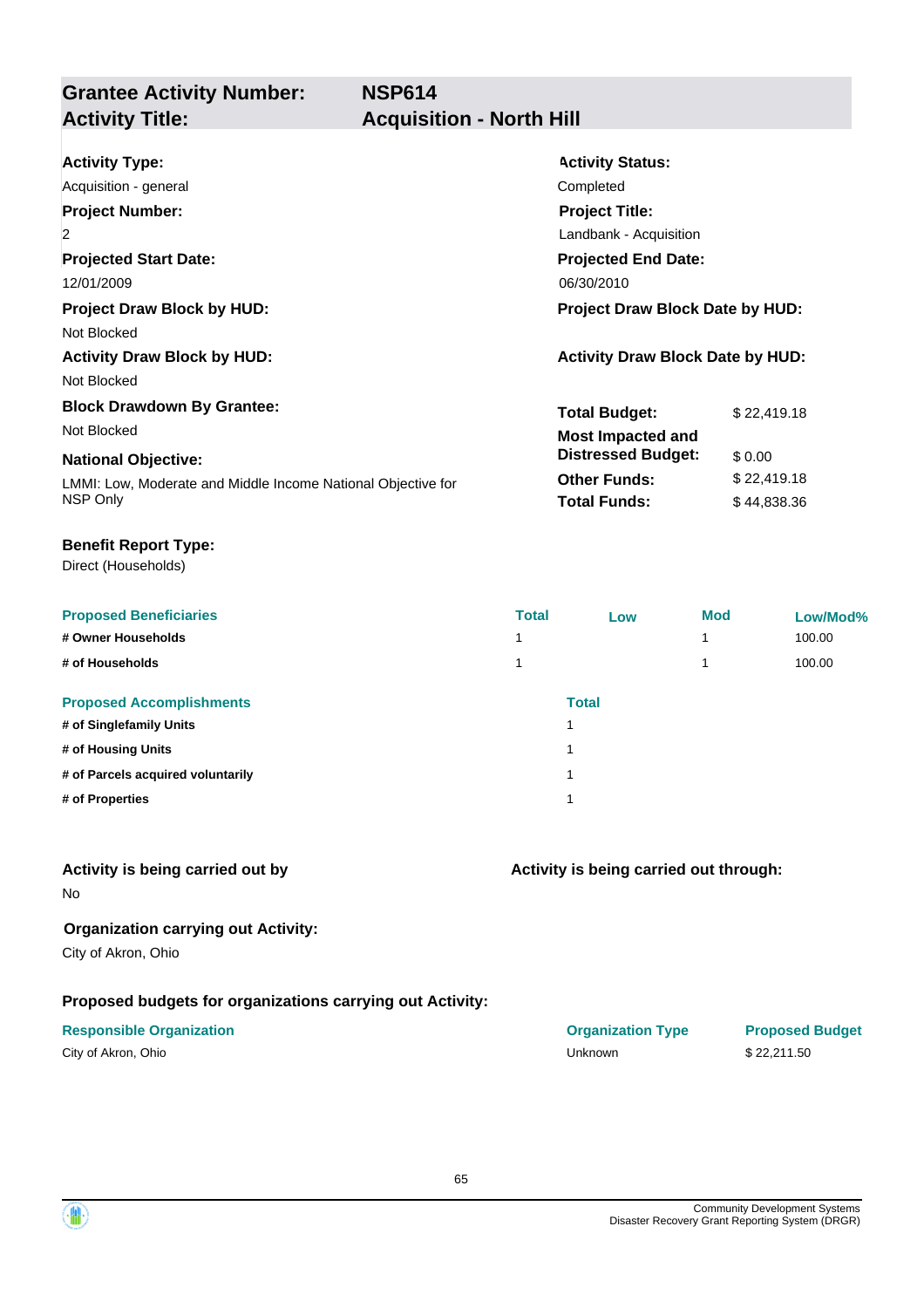#### **Funding Source Name**

**Neighborhood Stabilization Program** 

#### **Location Description:**

Acquisition of 93 W. Burns Avenue under the North Hill NSP.

#### **Activity Description:**

Acquisition of 93 W. Burns Avenue under the North Hill NSP.

**Environmental Assessment:** COMPLETED

| <b>Matching Funds</b> | <b>Funding Amount</b> |
|-----------------------|-----------------------|
| No                    | \$22,419.18           |

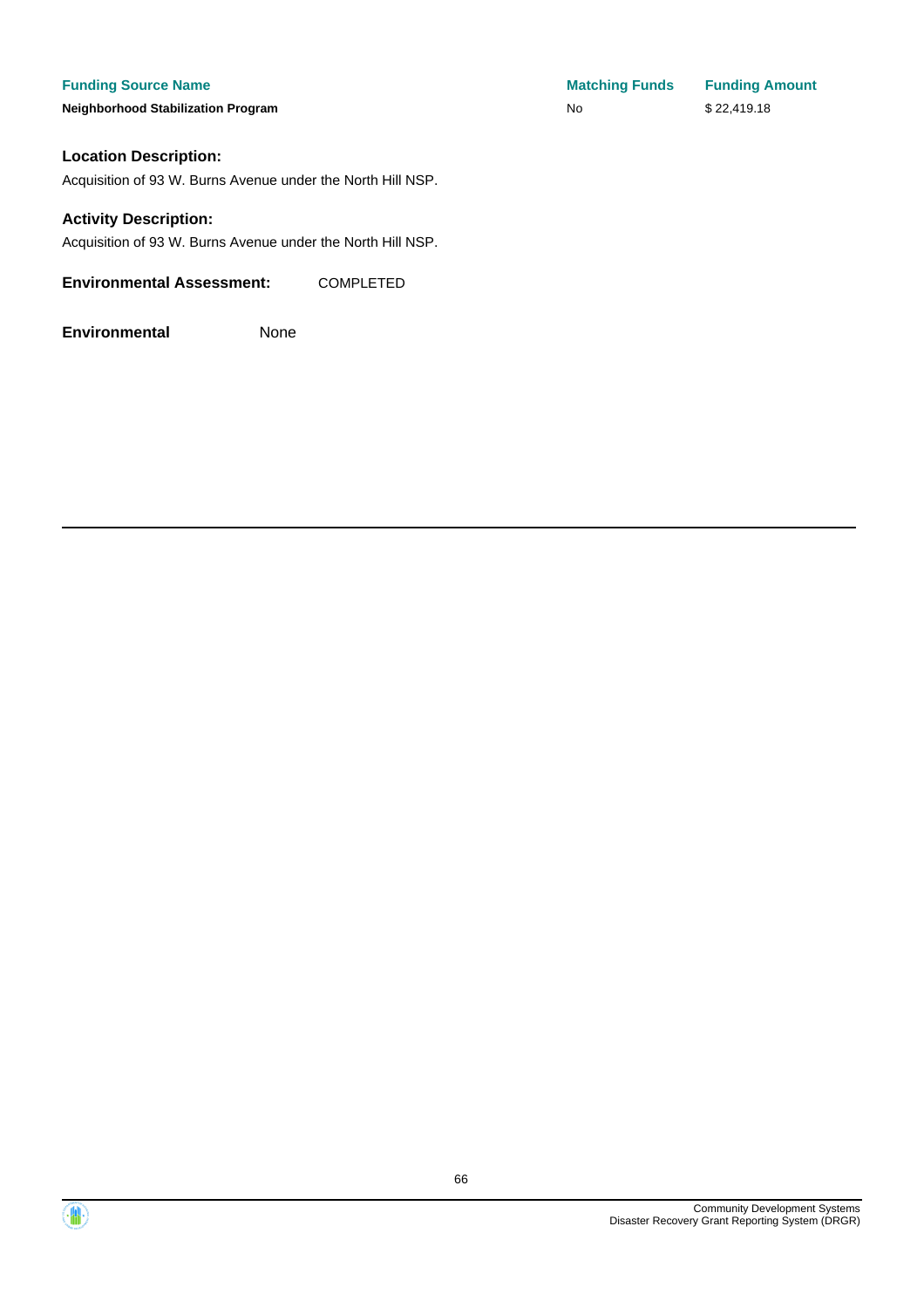# **Grantee Activity Number:**

# **Activity Title: Acquisition - Firestone Pk/University Pk**

| <b>Activity Type:</b><br>Acquisition - general<br><b>Project Number:</b><br>$\overline{2}$<br><b>Projected Start Date:</b><br>02/01/2010                   | <b>Activity Status:</b><br>Completed<br><b>Project Title:</b><br>Landbank - Acquisition<br><b>Projected End Date:</b><br>03/31/2010 |                                                     |
|------------------------------------------------------------------------------------------------------------------------------------------------------------|-------------------------------------------------------------------------------------------------------------------------------------|-----------------------------------------------------|
| <b>Project Draw Block by HUD:</b><br>Not Blocked<br><b>Activity Draw Block by HUD:</b><br>Not Blocked                                                      | Project Draw Block Date by HUD:<br><b>Activity Draw Block Date by HUD:</b>                                                          |                                                     |
| <b>Block Drawdown By Grantee:</b><br>Not Blocked<br><b>National Objective:</b><br>LMMI: Low, Moderate and Middle Income National Objective for<br>NSP Only | <b>Total Budget:</b><br><b>Most Impacted and</b><br><b>Distressed Budget:</b><br><b>Other Funds:</b><br><b>Total Funds:</b>         | \$33,111.50<br>\$0.00<br>\$33,111.50<br>\$66,223.00 |

#### **Benefit Report Type:**

Direct (Households)

| <b>Proposed Beneficiaries</b>     | <b>Total</b> | Low          | <b>Mod</b> | Low/Mod% |
|-----------------------------------|--------------|--------------|------------|----------|
| # Owner Households                | 2            |              | 2          | 100.00   |
| # of Households                   | 2            |              | 2          | 100.00   |
| <b>Proposed Accomplishments</b>   |              | <b>Total</b> |            |          |
| # of Singlefamily Units           |              |              |            |          |
| # of Housing Units                |              |              |            |          |
| # of Parcels acquired voluntarily |              | 2            |            |          |
| # of Properties                   |              | 2            |            |          |
|                                   |              |              |            |          |

#### **Activity is being carried out by**

No

### **Organization carrying out Activity:**

City of Akron, Ohio

### **Proposed budgets for organizations carrying out Activity:**

| City of Akron, Ohio |  |
|---------------------|--|
|---------------------|--|

| <b>Responsible Organization</b> | <b>Organization Type</b> | <b>Proposed Budget</b> |
|---------------------------------|--------------------------|------------------------|
| City of Akron, Ohio             | Unknown                  | \$33.111.50            |

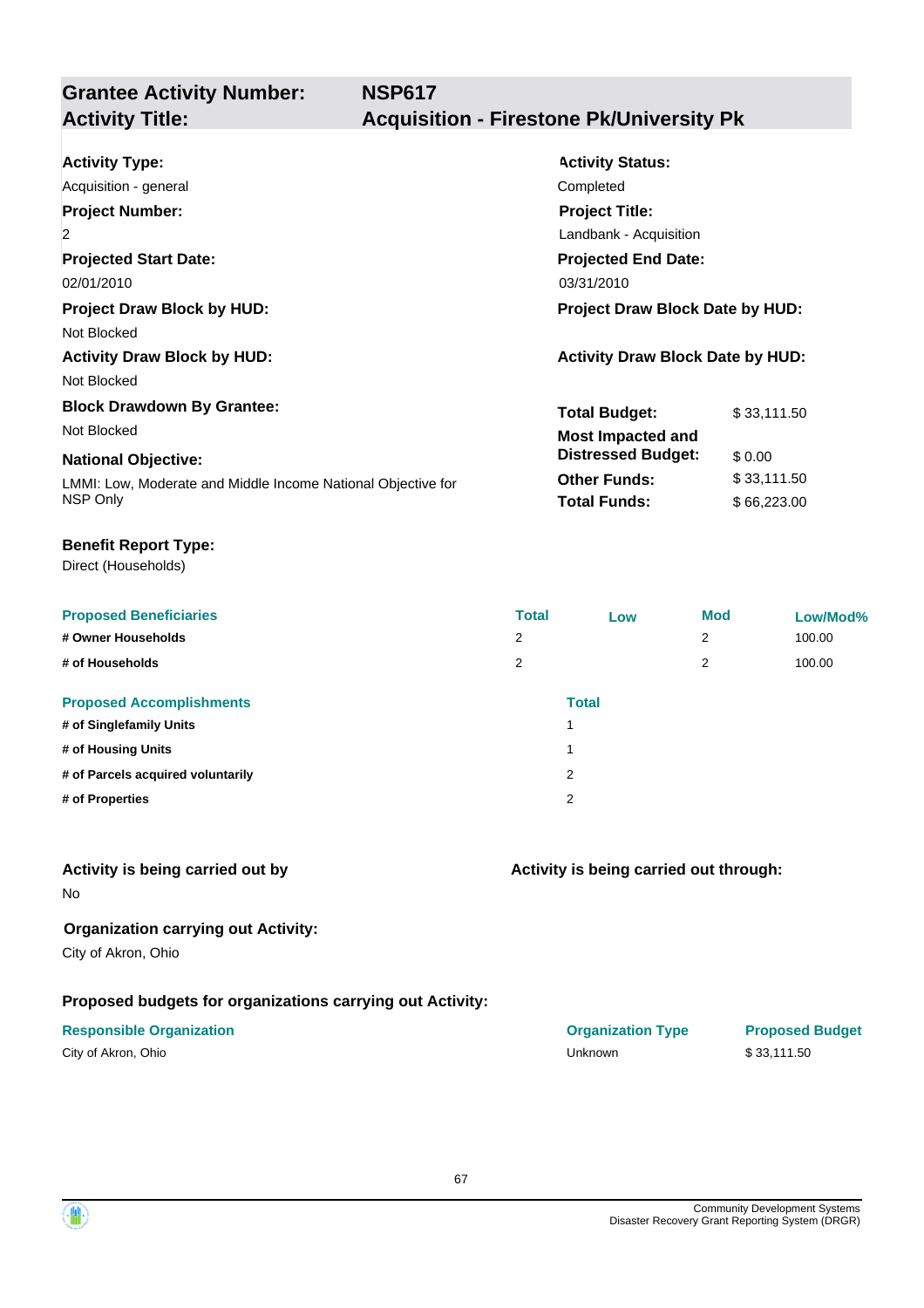**Funding Source Name Matching Funds Funding Amount Neighborhood Stabilization Program No No** \$ 33,111.50

#### **Location Description:**

Acquisition of 1392 Inman Street under the Firestone Pk/University Pk NSP.

#### **Activity Description:**

Acquisition of 1392 Inman Street under the Firestone Pk/University Pk NSP.

**Environmental Assessment:** COMPLETED



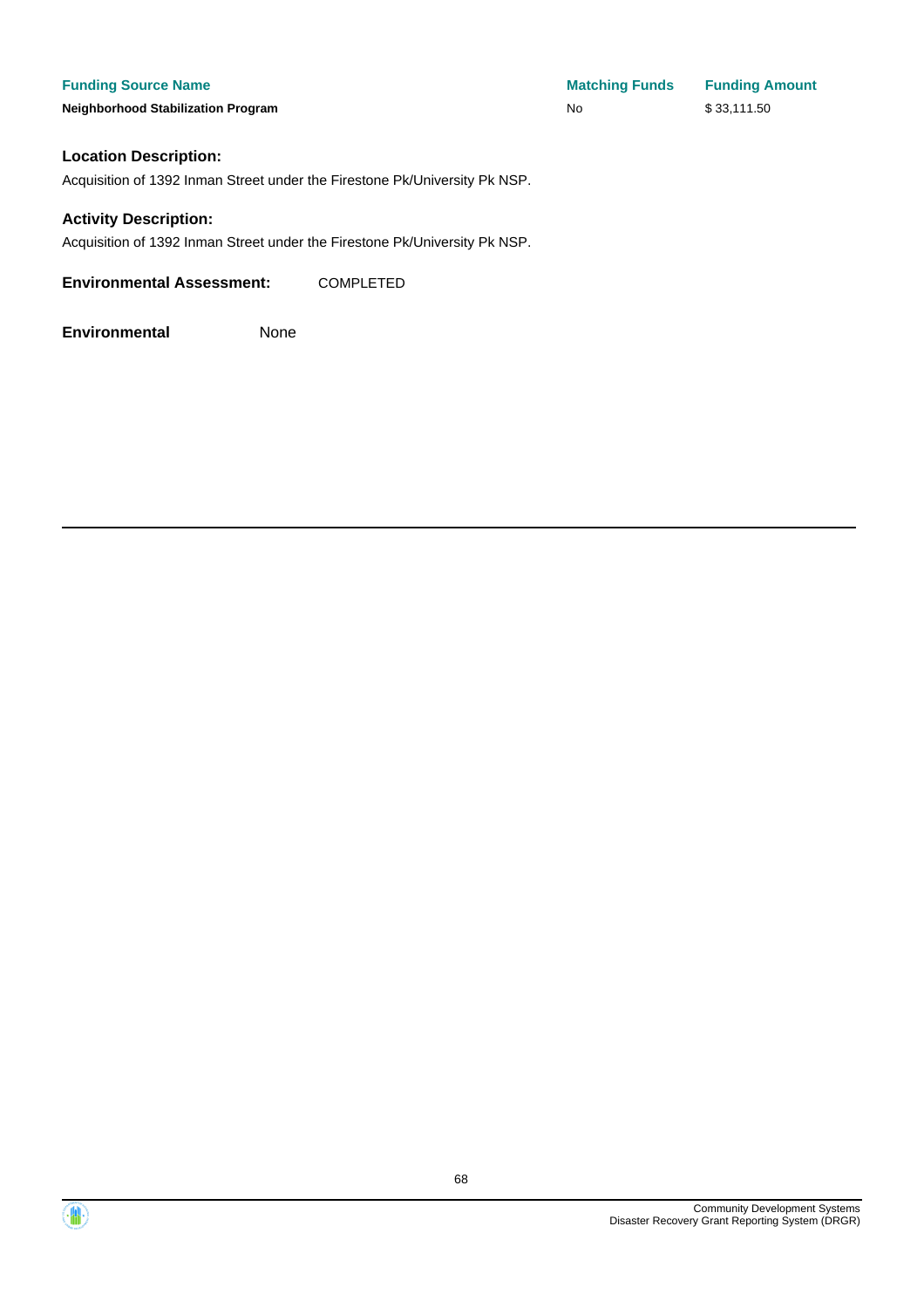# **Grantee Activity Number:**

# **Activity Title: Acquisition - Goodyear/Ellet**

| <b>Activity Type:</b>                                        | <b>Activity Status:</b>                 |             |
|--------------------------------------------------------------|-----------------------------------------|-------------|
| Acquisition - general                                        | Completed                               |             |
| <b>Project Number:</b>                                       | <b>Project Title:</b>                   |             |
| $\overline{2}$                                               | Landbank - Acquisition                  |             |
| <b>Projected Start Date:</b>                                 | <b>Projected End Date:</b>              |             |
| 02/01/2010                                                   | 05/31/2010                              |             |
| <b>Project Draw Block by HUD:</b>                            | <b>Project Draw Block Date by HUD:</b>  |             |
| Not Blocked                                                  |                                         |             |
| <b>Activity Draw Block by HUD:</b>                           | <b>Activity Draw Block Date by HUD:</b> |             |
| Not Blocked                                                  |                                         |             |
| <b>Block Drawdown By Grantee:</b>                            | <b>Total Budget:</b>                    | \$26,885.32 |
| Not Blocked                                                  | <b>Most Impacted and</b>                |             |
| <b>National Objective:</b>                                   | <b>Distressed Budget:</b>               | \$0.00      |
| LMMI: Low, Moderate and Middle Income National Objective for | <b>Other Funds:</b>                     | \$26,885.32 |
| NSP Only                                                     | <b>Total Funds:</b>                     | \$53,770.64 |
|                                                              |                                         |             |

#### **Benefit Report Type:**

Direct (Households)

| <b>Proposed Beneficiaries</b>     | <b>Total</b> | Low          | <b>Mod</b> | Low/Mod% |
|-----------------------------------|--------------|--------------|------------|----------|
| # Owner Households                |              |              |            | 100.00   |
| # of Households                   |              |              |            | 100.00   |
| # of Permanent Jobs Created       |              |              |            | 0.0      |
| <b>Proposed Accomplishments</b>   |              | <b>Total</b> |            |          |
| # of Singlefamily Units           |              |              |            |          |
| # of Housing Units                |              |              |            |          |
| # of Parcels acquired voluntarily |              |              |            |          |
| # of Properties                   |              |              |            |          |

### **Activity is being carried out by**

No

#### **Organization carrying out Activity:**

City of Akron, Ohio

#### **Proposed budgets for organizations carrying out Activity:**

#### **Responsible Organization CONSERVIRGHT ACCORDING THE CONSERVIRGHT ORGANIZATION Type Proposed Budget**

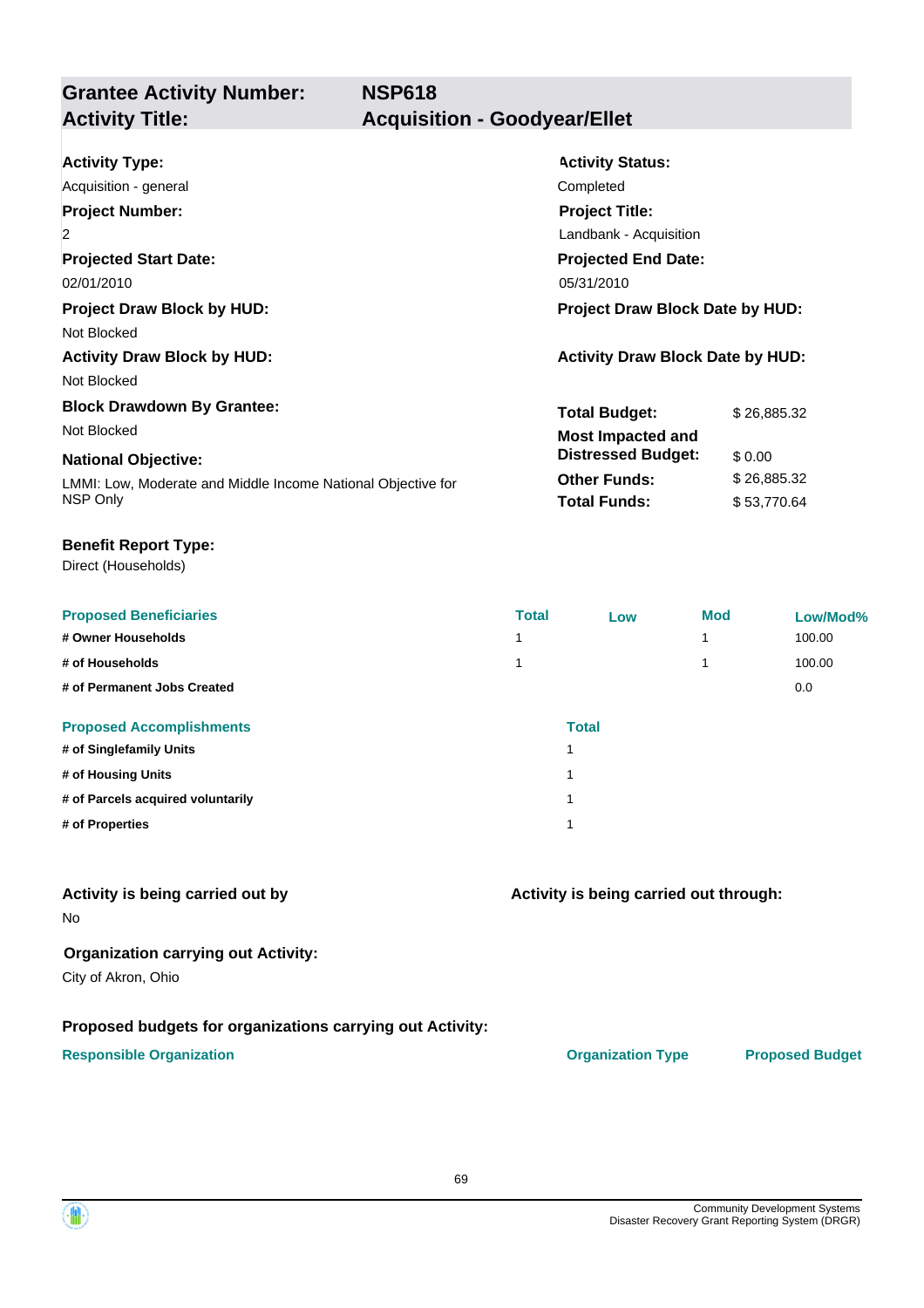| City of Akron, Ohio                                                     | <b>Unknown</b>              | \$26,111.50                          |
|-------------------------------------------------------------------------|-----------------------------|--------------------------------------|
| <b>Funding Source Name</b><br><b>Neighborhood Stabilization Program</b> | <b>Matching Funds</b><br>No | <b>Funding Amount</b><br>\$26,885.32 |
| <b>Location Description:</b>                                            |                             |                                      |

Akron, Ohio, 26 Verdun Drive (Goodyear/Ellet NSP)

#### **Activity Description:**

Acquisition of 26 Verdun Drive under the Goodyear/Ellet NSP.

**Environmental Assessment:** COMPLETED

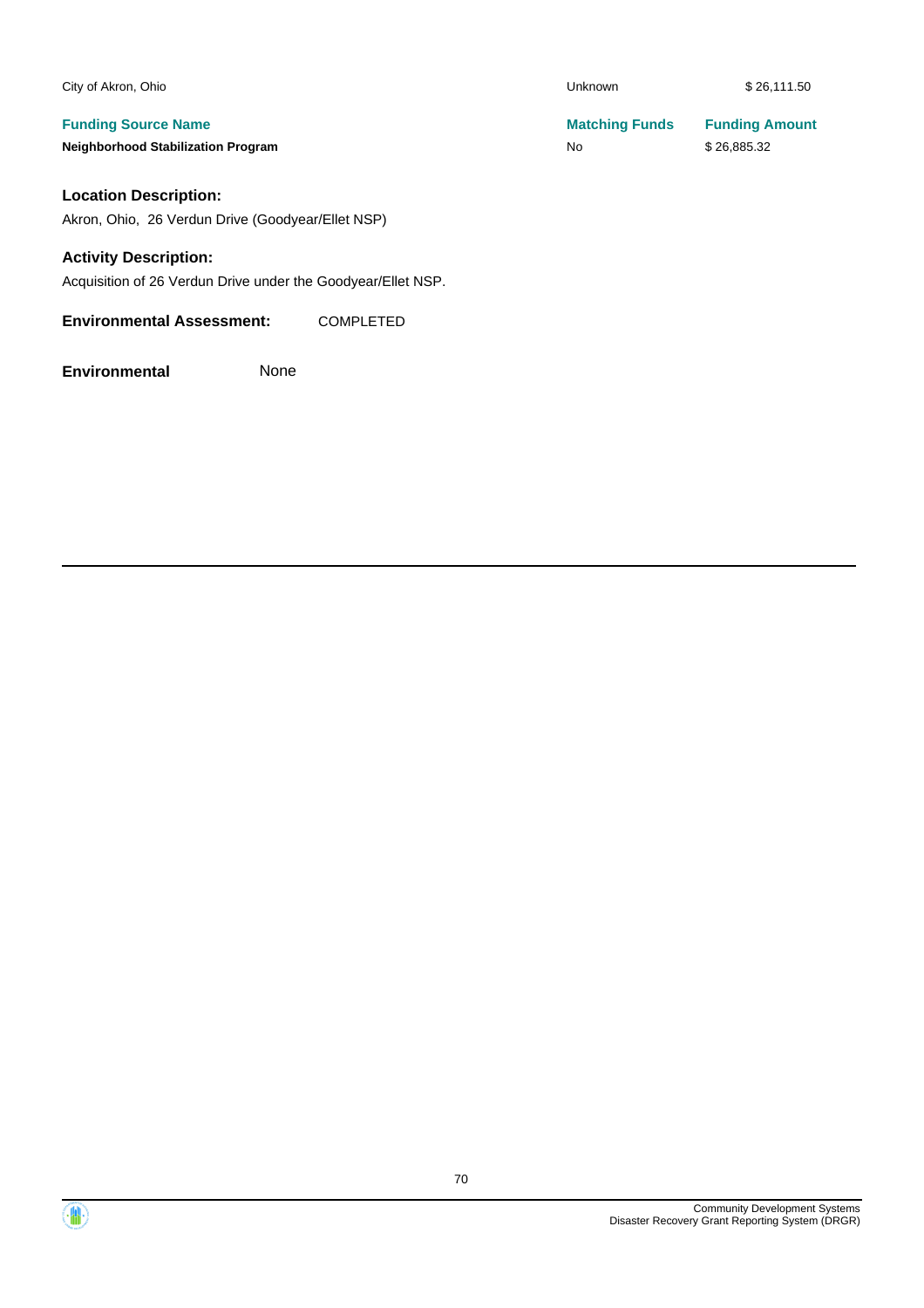**Grantee Activity Number: NSP620 Activity Title: Acquisition - Kenmore/Summit Lake**

| <b>Activity Type:</b>                                               | <b>Activity Status:</b>                 |             |  |
|---------------------------------------------------------------------|-----------------------------------------|-------------|--|
| Acquisition - general                                               | Completed                               |             |  |
| <b>Project Number:</b>                                              | <b>Project Title:</b>                   |             |  |
| 2                                                                   | Landbank - Acquisition                  |             |  |
| <b>Projected Start Date:</b>                                        | <b>Projected End Date:</b>              |             |  |
| 12/01/2009                                                          | 04/30/2010                              |             |  |
| <b>Project Draw Block by HUD:</b>                                   | <b>Project Draw Block Date by HUD:</b>  |             |  |
| Not Blocked                                                         |                                         |             |  |
| <b>Activity Draw Block by HUD:</b>                                  | <b>Activity Draw Block Date by HUD:</b> |             |  |
| Not Blocked                                                         |                                         |             |  |
| <b>Block Drawdown By Grantee:</b>                                   | <b>Total Budget:</b>                    | \$16,942.00 |  |
| Not Blocked                                                         | <b>Most Impacted and</b>                |             |  |
| <b>National Objective:</b>                                          | <b>Distressed Budget:</b>               | \$0.00      |  |
| <u>I MMI: Low Moderate and Middle Income National Objective for</u> | <b>Other Funds:</b>                     | \$16,942.00 |  |

LMMI: Low, Moderate and Middle Income National Objective for NSP Only

#### **Benefit Report Type:**

Direct (Households)

| <b>Total</b> | Low | <b>Mod</b>   | Low/Mod% |
|--------------|-----|--------------|----------|
| и            |     |              | 100.00   |
|              |     |              | 100.00   |
|              |     |              |          |
| 1            |     |              |          |
| 1            |     |              |          |
| 1            |     |              |          |
| и            |     |              |          |
|              |     | <b>Total</b> |          |

#### **Activity is being carried out by**

No

### **Organization carrying out Activity:**

City of Akron, Ohio

### **Proposed budgets for organizations carrying out Activity:**

### **Responsible Organization COVID-10 COVID-10 Organization Type Proposed Budget**

| City of Akron, Ohio |  |
|---------------------|--|
|---------------------|--|

**Total Funds:** \$33,884.00

|                     | ______         |             |
|---------------------|----------------|-------------|
| City of Akron, Ohio | <b>Unknown</b> | \$15,911.50 |
|                     |                |             |

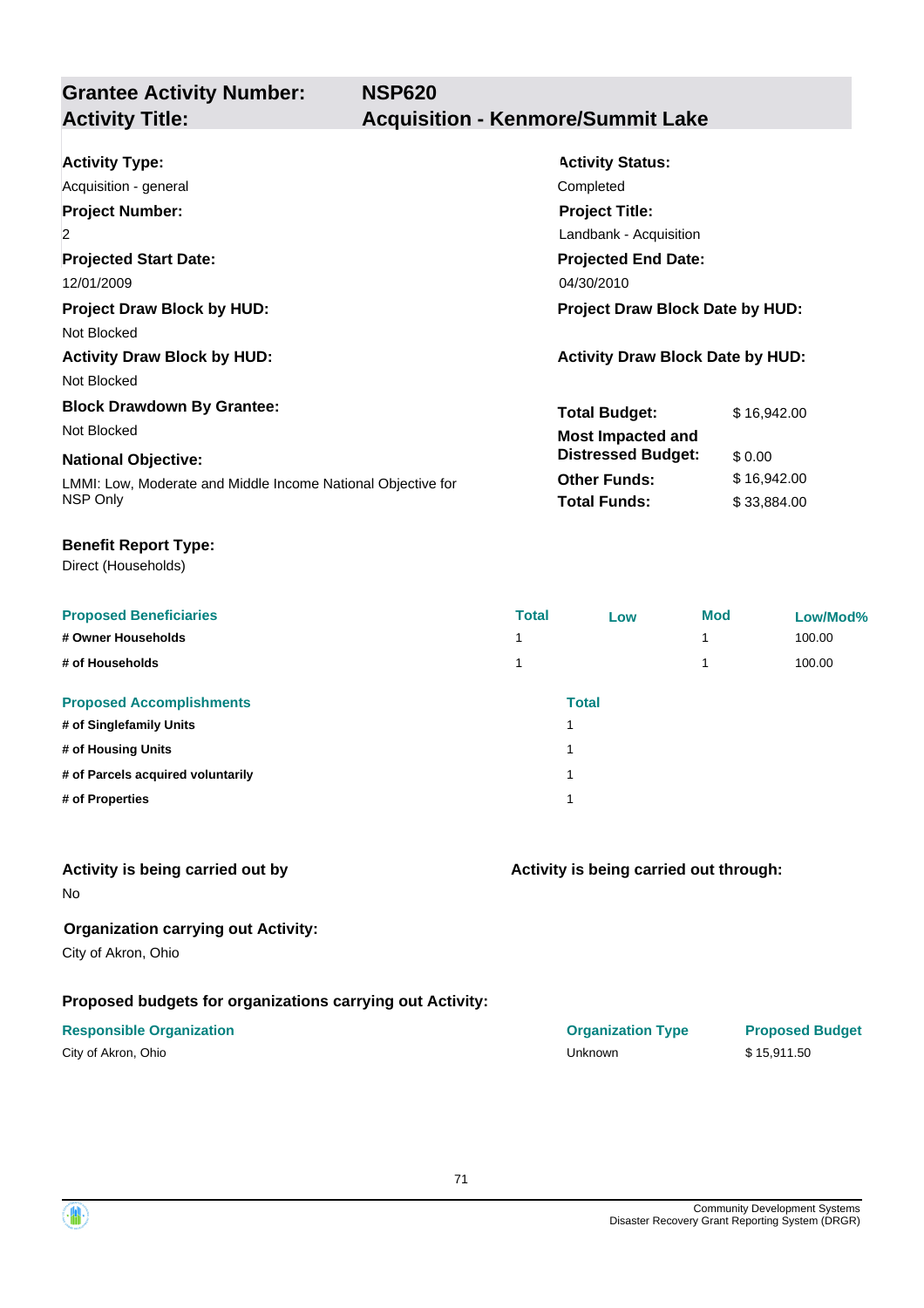**Funding Source Name Matching Funds Funding Amount Neighborhood Stabilization Program No No** \$ 16,942.00

#### **Location Description:**

Acquisition of 1216 Harpster Avenue under the Kenmore/Summit Lake NSP.

#### **Activity Description:**

Acquisition of 1216 Harpster Avenue under the Kenmore/Summit Lake NSP.

**Environmental Assessment:** COMPLETED

**Environmental** None



72

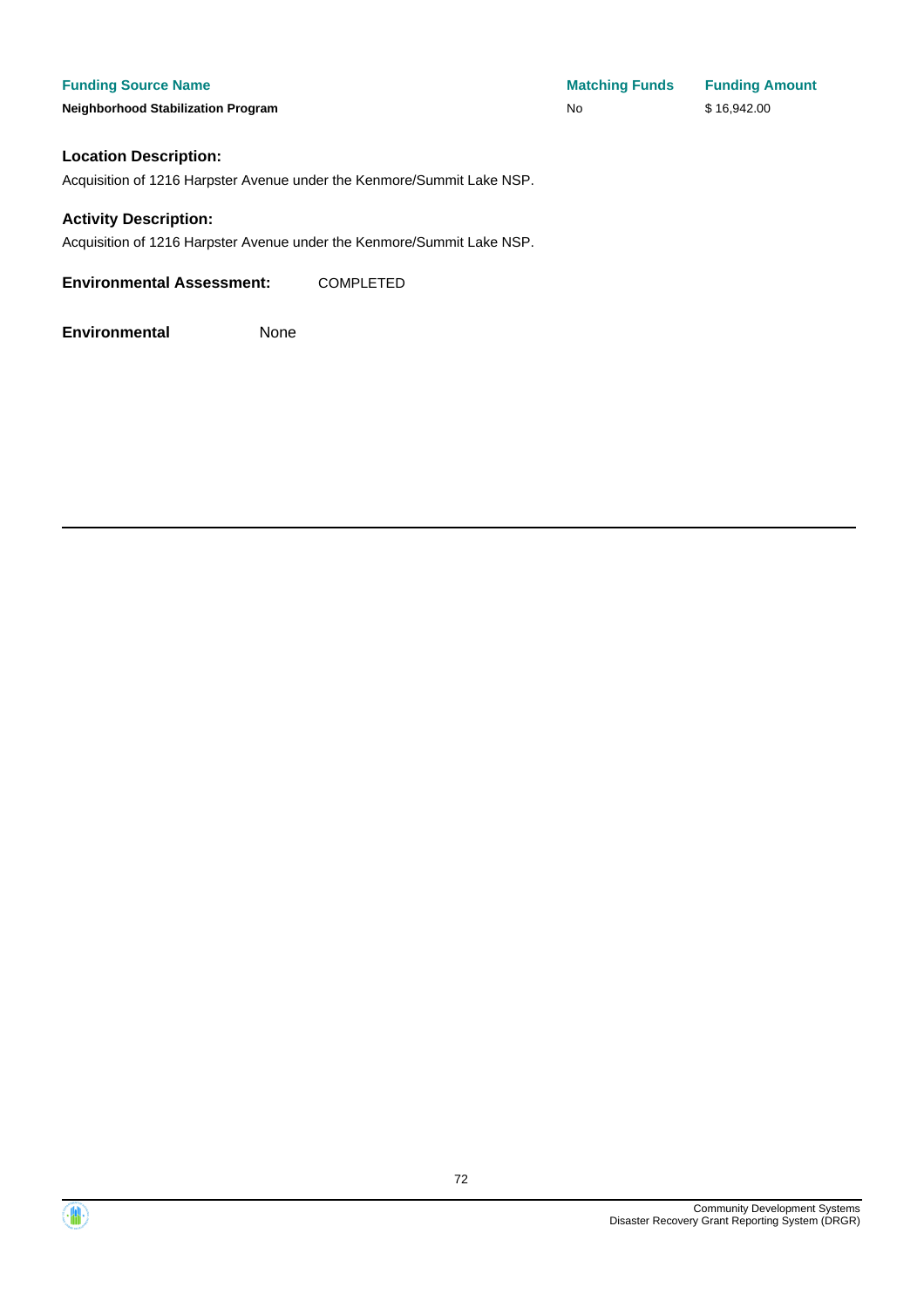**Grantee Activity Number: NSP624 Activity Title: Acquisition - Goodyear / Ellet**

| <b>Activity Type:</b>                                        | <b>Activity Status:</b>                 |             |  |
|--------------------------------------------------------------|-----------------------------------------|-------------|--|
| Acquisition - general                                        | Completed                               |             |  |
| <b>Project Number:</b>                                       | <b>Project Title:</b>                   |             |  |
| $\overline{2}$                                               | Landbank - Acquisition                  |             |  |
| <b>Projected Start Date:</b>                                 | <b>Projected End Date:</b>              |             |  |
| 12/01/2009                                                   | 06/30/2010                              |             |  |
| <b>Project Draw Block by HUD:</b>                            | <b>Project Draw Block Date by HUD:</b>  |             |  |
| Not Blocked                                                  |                                         |             |  |
| <b>Activity Draw Block by HUD:</b>                           | <b>Activity Draw Block Date by HUD:</b> |             |  |
| Not Blocked                                                  |                                         |             |  |
| <b>Block Drawdown By Grantee:</b>                            | <b>Total Budget:</b>                    | \$11,411.50 |  |
| Not Blocked                                                  | <b>Most Impacted and</b>                |             |  |
| <b>National Objective:</b>                                   | <b>Distressed Budget:</b>               | \$0.00      |  |
| LMMI: Low, Moderate and Middle Income National Objective for | <b>Other Funds:</b>                     | \$11,411.50 |  |
| NSP Only                                                     | <b>Total Funds:</b>                     | \$22,823.00 |  |
|                                                              |                                         |             |  |

### **Benefit Report Type:**

Direct (Households)

| <b>Proposed Beneficiaries</b>     | <b>Total</b> | Low          | <b>Mod</b> | Low/Mod% |
|-----------------------------------|--------------|--------------|------------|----------|
| # Owner Households                |              |              |            | 100.00   |
| # of Households                   |              |              |            | 100.00   |
| <b>Proposed Accomplishments</b>   |              | <b>Total</b> |            |          |
| # of Singlefamily Units           | 4            |              |            |          |
| # of Housing Units                | 4            |              |            |          |
| # of Parcels acquired voluntarily | и            |              |            |          |
| # of Properties                   | 4            |              |            |          |
|                                   |              |              |            |          |

### **Activity is being carried out by**

No

### **Organization carrying out Activity:**

City of Akron, Ohio

### **Proposed budgets for organizations carrying out Activity:**

| City of Akron, Ohio |  |
|---------------------|--|
|---------------------|--|

**Activity is being carried out through:**

| <b>Responsible Organization</b> | <b>Organization Type</b> | <b>Proposed Budget</b> |
|---------------------------------|--------------------------|------------------------|
| City of Akron, Ohio             | Unknown                  | \$11.411.50            |

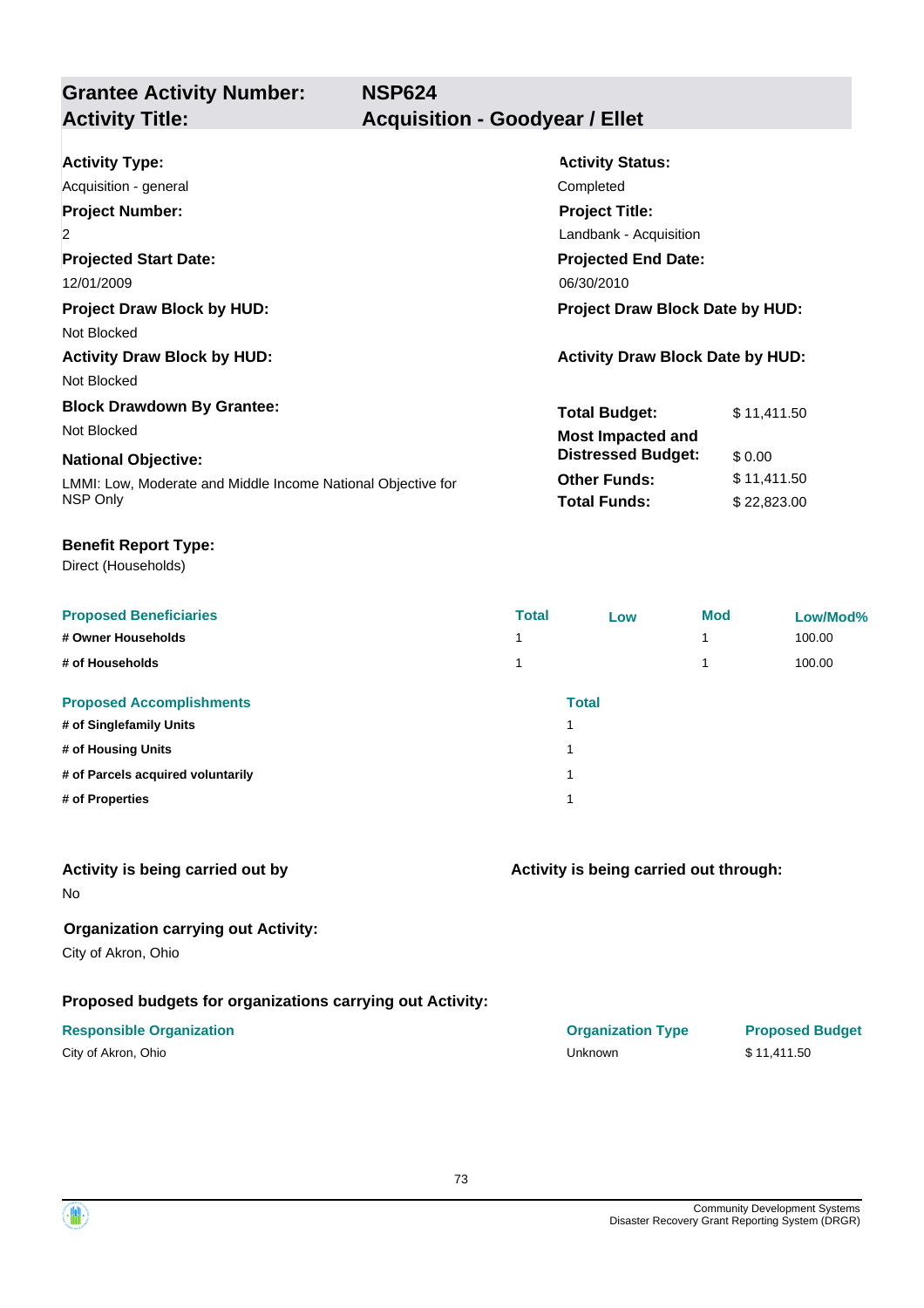**Neighborhood Stabilization Program** 

| <b>Matching Funds</b> | <b>Funding Amount</b> |
|-----------------------|-----------------------|
| No                    | \$11,411.50           |

### **Location Description:**

Acquisition of 1154 Smithfarm Avenue under the Goodyear / Ellet NSP.

### **Activity Description:**

Acquisition of 1154 Smithfarm Avenue under the Goodyear / Ellet NSP.

**Environmental Assessment:** COMPLETED



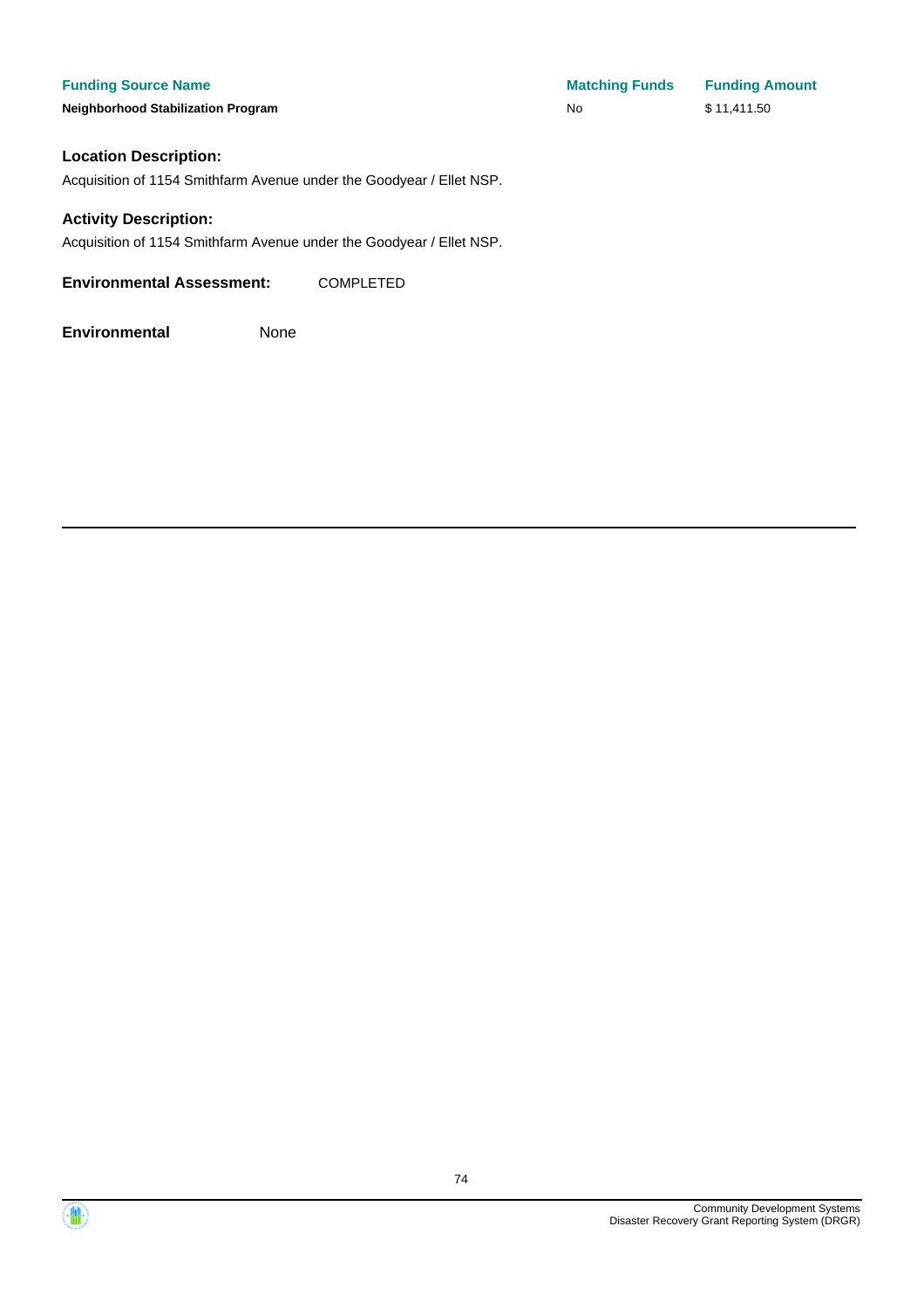# **Grantee Activity Number:**

## **Activity Title: Acquisition - Firestone Pk/University Pk**

| <b>Activity Type:</b>                                        | <b>Activity Status:</b>                 |  |  |
|--------------------------------------------------------------|-----------------------------------------|--|--|
| Acquisition - general                                        | Completed                               |  |  |
| <b>Project Number:</b>                                       | <b>Project Title:</b>                   |  |  |
| $\overline{2}$                                               | Landbank - Acquisition                  |  |  |
| <b>Projected Start Date:</b>                                 | <b>Projected End Date:</b>              |  |  |
| 02/01/2010                                                   | 03/31/2010                              |  |  |
| <b>Project Draw Block by HUD:</b>                            | <b>Project Draw Block Date by HUD:</b>  |  |  |
| Not Blocked                                                  |                                         |  |  |
| <b>Activity Draw Block by HUD:</b>                           | <b>Activity Draw Block Date by HUD:</b> |  |  |
| Not Blocked                                                  |                                         |  |  |
| <b>Block Drawdown By Grantee:</b>                            | <b>Total Budget:</b><br>\$23,881.50     |  |  |
| Not Blocked                                                  | Most Impacted and                       |  |  |
| <b>National Objective:</b>                                   | <b>Distressed Budget:</b><br>\$0.00     |  |  |
| LMMI: Low, Moderate and Middle Income National Objective for | <b>Other Funds:</b><br>\$23,881.50      |  |  |
| NSP Only                                                     | <b>Total Funds:</b><br>\$47,763.00      |  |  |

#### **Benefit Report Type:**

Direct (Households)

| <b>Proposed Beneficiaries</b>     | <b>Total</b> | Low          | <b>Mod</b> | Low/Mod% |
|-----------------------------------|--------------|--------------|------------|----------|
| # Owner Households                |              |              |            | 100.00   |
| # of Households                   |              |              |            | 100.00   |
| <b>Proposed Accomplishments</b>   |              | <b>Total</b> |            |          |
| # of Singlefamily Units           | и            |              |            |          |
| # of Housing Units                | и            |              |            |          |
| # of Parcels acquired voluntarily | и            |              |            |          |
| # of Properties                   | и            |              |            |          |
|                                   |              |              |            |          |

### **Activity is being carried out by**

No

### **Organization carrying out Activity:**

City of Akron, Ohio

## **Proposed budgets for organizations carrying out Activity:**

| City of Akron, Ohio |  |
|---------------------|--|
|---------------------|--|

### **Activity is being carried out through:**

**Responsible Organization COVID-10 COVID-10 Organization Type Proposed Budget** City of Akron, Ohio Unknown \$ 23,881.50

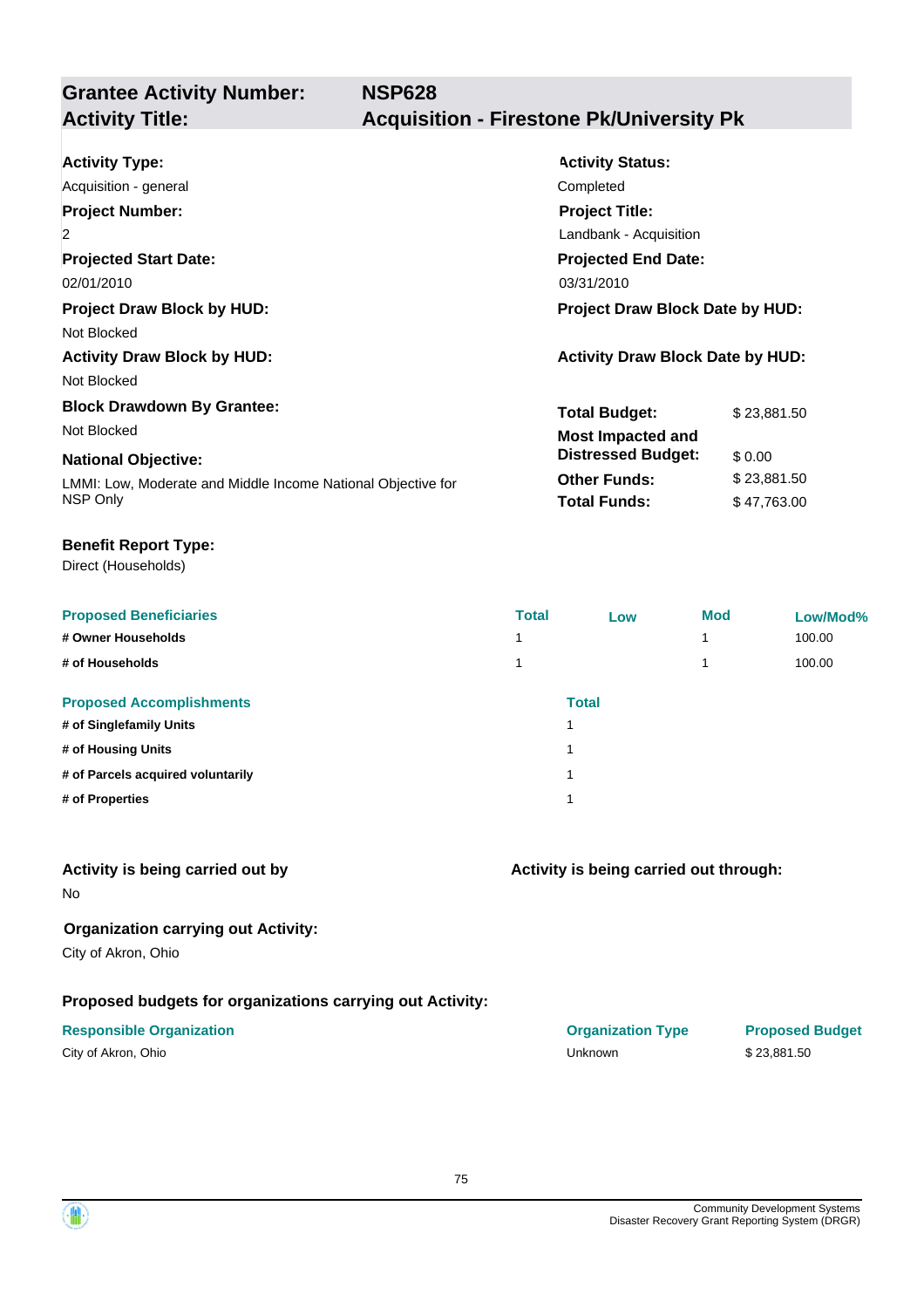**Funding Source Name Matching Funds Funding Amount Neighborhood Stabilization Program No No** \$23,881.50

### **Location Description:**

Acquisition of 942 E. Archwood Avenue under the Firestone Pk/University Pk NSP.

### **Activity Description:**

Acquisition of 942 E. Archwood Avenue under the Firestone Pk/University Pk NSP.

**Environmental Assessment:** COMPLETED

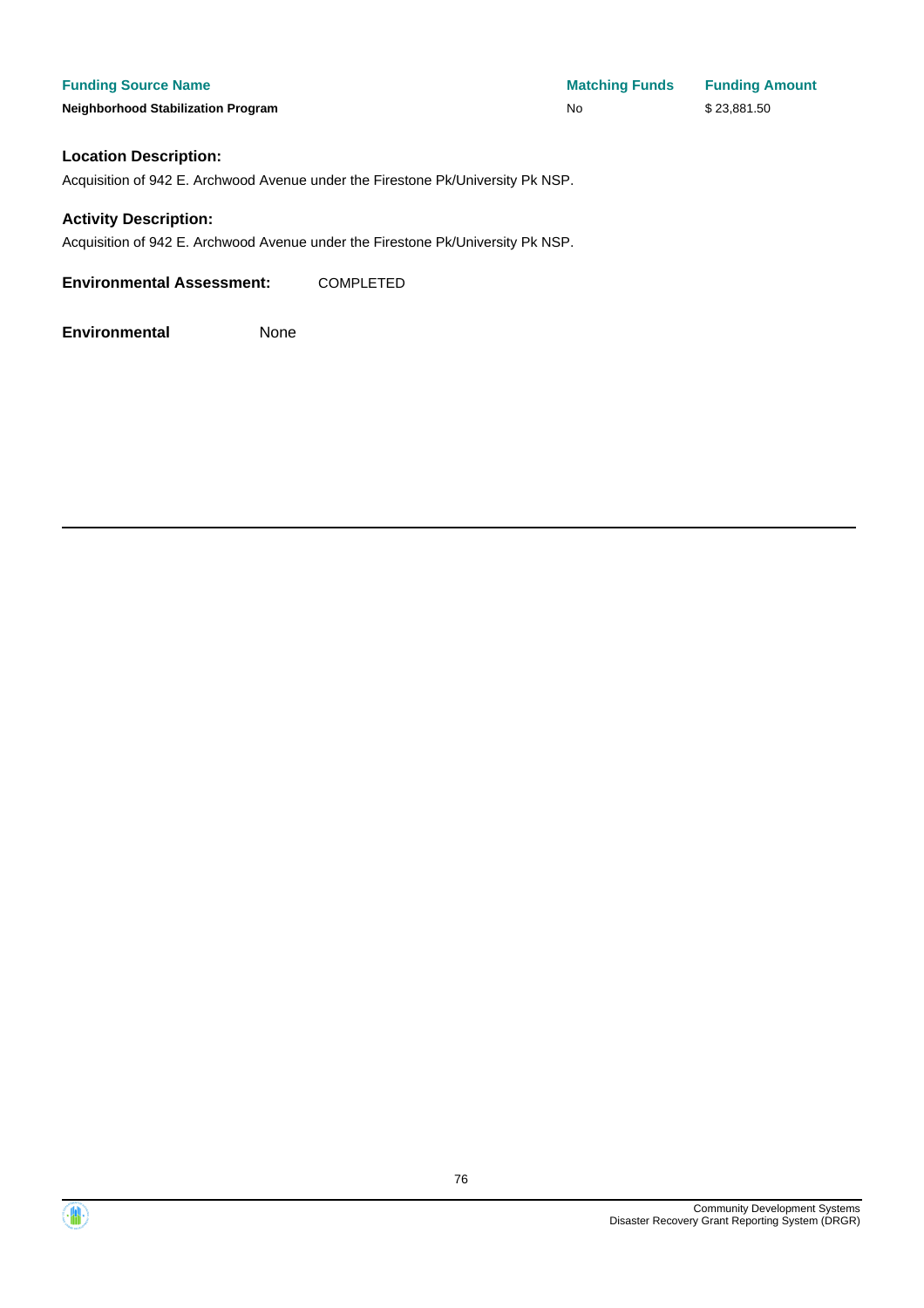**Grantee Activity Number: NSP629**

## **Activity Title: Acquisition - Firestone Pk/University Pk**

| <b>Activity Type:</b>                                        | <b>Activity Status:</b>                 |             |  |
|--------------------------------------------------------------|-----------------------------------------|-------------|--|
| Acquisition - general                                        | Completed                               |             |  |
| <b>Project Number:</b>                                       | <b>Project Title:</b>                   |             |  |
| 2                                                            | Landbank - Acquisition                  |             |  |
| <b>Projected Start Date:</b>                                 | <b>Projected End Date:</b>              |             |  |
| 02/01/2010                                                   | 04/30/2011                              |             |  |
| <b>Project Draw Block by HUD:</b>                            | <b>Project Draw Block Date by HUD:</b>  |             |  |
| Not Blocked                                                  |                                         |             |  |
| <b>Activity Draw Block by HUD:</b>                           | <b>Activity Draw Block Date by HUD:</b> |             |  |
| Not Blocked                                                  |                                         |             |  |
| <b>Block Drawdown By Grantee:</b>                            | <b>Total Budget:</b>                    | \$24,611.50 |  |
| Not Blocked                                                  | <b>Most Impacted and</b>                |             |  |
| <b>National Objective:</b>                                   | <b>Distressed Budget:</b>               | \$ 0.00     |  |
| LMMI: Low, Moderate and Middle Income National Objective for | <b>Other Funds:</b>                     | \$24,611.50 |  |
| NSP Only                                                     | <b>Total Funds:</b>                     | \$49,223.00 |  |

### **Benefit Report Type:**

Direct (Households)

| <b>Proposed Beneficiaries</b>     | <b>Total</b> | Low          | <b>Mod</b> | Low/Mod% |
|-----------------------------------|--------------|--------------|------------|----------|
| # Owner Households                |              |              |            | 100.00   |
| # of Households                   |              |              |            | 100.00   |
| <b>Proposed Accomplishments</b>   |              | <b>Total</b> |            |          |
| # of Singlefamily Units           | и            |              |            |          |
| # of Housing Units                | и            |              |            |          |
| # of Parcels acquired voluntarily | и            |              |            |          |
| # of Properties                   | и            |              |            |          |
|                                   |              |              |            |          |

### **Activity is being carried out by**

No

## **Organization carrying out Activity:**

City of Akron, Ohio

## **Proposed budgets for organizations carrying out Activity:**

| City of Akron, Ohio |  |
|---------------------|--|
|---------------------|--|

## **Activity is being carried out through:**

**Responsible Organization COVID-10 COVID-10 Organization Type Proposed Budget** City of Akron, Ohio Unknown \$ 24,611.50

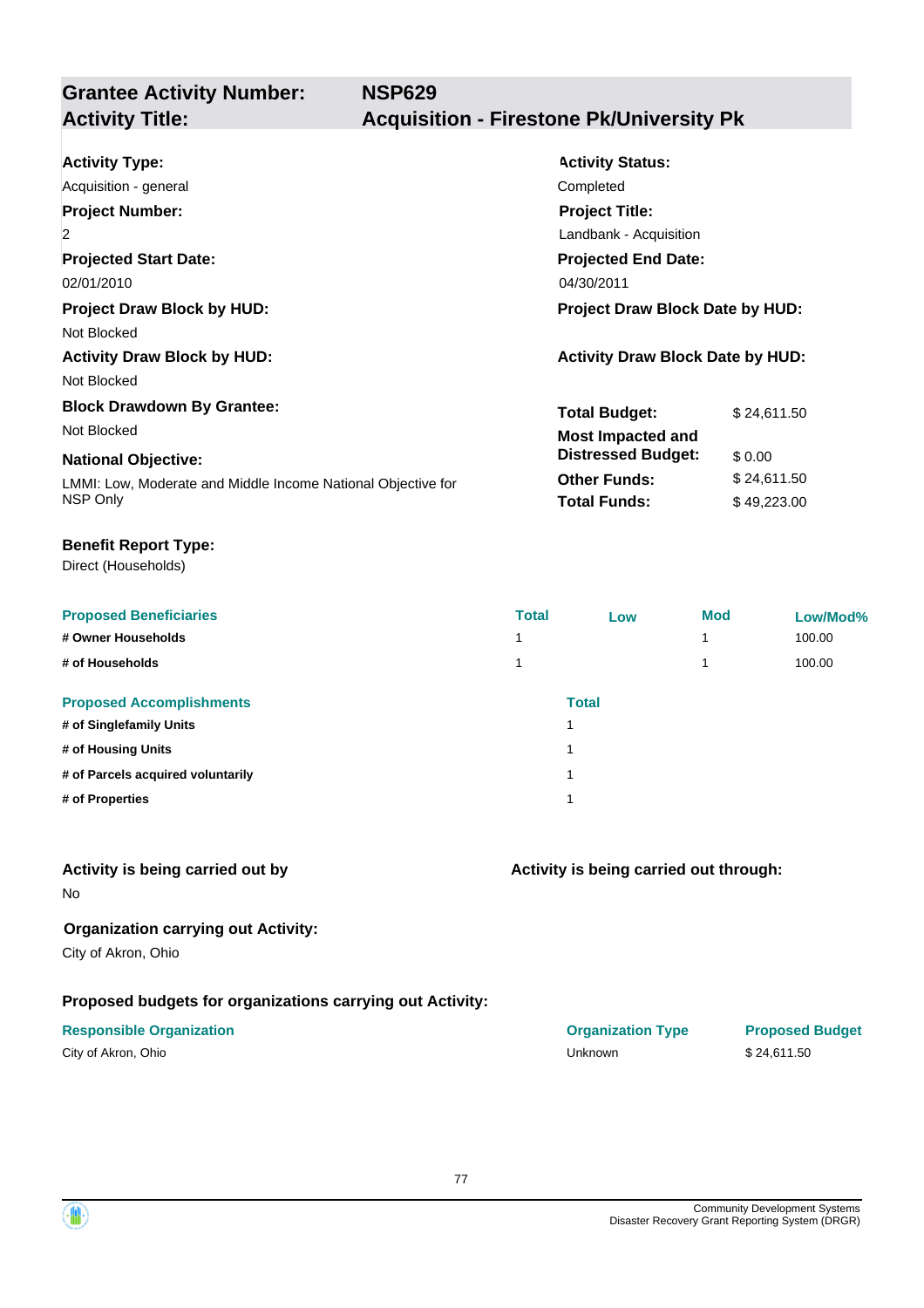### **Location Description:**

Acquisition of 1306 Hammel Street under the Firestone Pk/University Pk NSP.

#### **Activity Description:**

Acquisition of 1306 Hammel Street under the Firestone Pk/University Pk NSP.

**Environmental Assessment:** COMPLETED



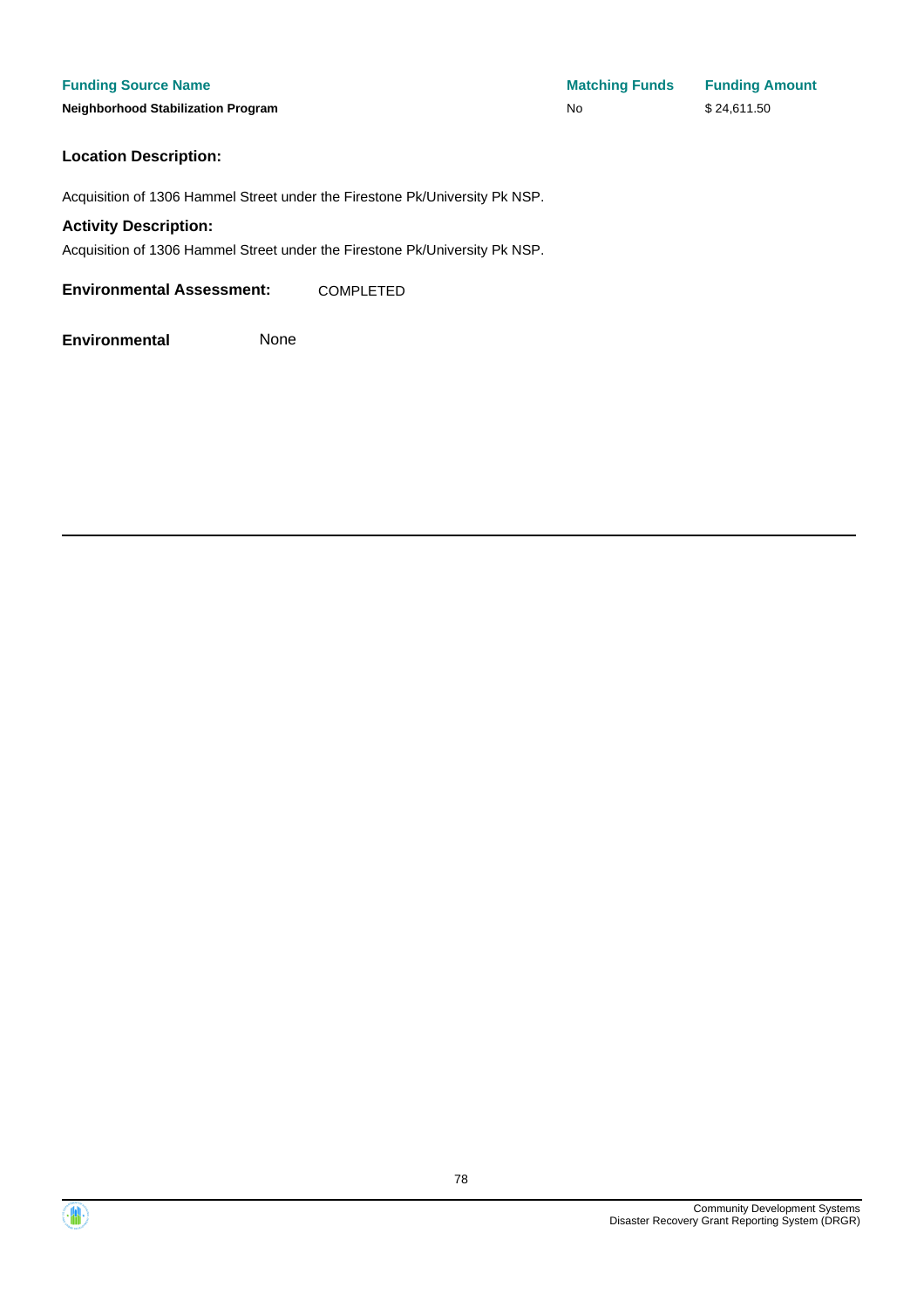**Grantee Activity Number: NSP630 Activity Title: Acquisition - Goodyear / Ellet**

| <b>Activity Type:</b>                                        | <b>Activity Status:</b>                 |             |  |
|--------------------------------------------------------------|-----------------------------------------|-------------|--|
| Acquisition - general                                        | Completed                               |             |  |
| <b>Project Number:</b>                                       | <b>Project Title:</b>                   |             |  |
| $\overline{2}$                                               | Landbank - Acquisition                  |             |  |
| <b>Projected Start Date:</b>                                 | <b>Projected End Date:</b>              |             |  |
| 12/01/2009                                                   | 04/30/2010                              |             |  |
| <b>Project Draw Block by HUD:</b>                            | <b>Project Draw Block Date by HUD:</b>  |             |  |
| Not Blocked                                                  |                                         |             |  |
| <b>Activity Draw Block by HUD:</b>                           | <b>Activity Draw Block Date by HUD:</b> |             |  |
| Not Blocked                                                  |                                         |             |  |
| <b>Block Drawdown By Grantee:</b>                            | <b>Total Budget:</b>                    | \$19,511.50 |  |
| Not Blocked                                                  | <b>Most Impacted and</b>                |             |  |
| <b>National Objective:</b>                                   | <b>Distressed Budget:</b>               | \$0.00      |  |
| LMMI: Low, Moderate and Middle Income National Objective for | <b>Other Funds:</b>                     | \$19,511.50 |  |
| NSP Only                                                     | <b>Total Funds:</b>                     | \$39,023.00 |  |
|                                                              |                                         |             |  |

### **Benefit Report Type:**

Direct (Households)

| <b>Total</b>   | Low | <b>Mod</b>   | Low/Mod% |
|----------------|-----|--------------|----------|
| $\overline{2}$ |     | 2            | 100.00   |
| 2              |     | 2            | 100.00   |
|                |     |              |          |
|                |     |              |          |
|                |     |              |          |
| 2              |     |              |          |
| 2              |     |              |          |
|                |     | <b>Total</b> |          |

### **Activity is being carried out by**

No

### **Organization carrying out Activity:**

City of Akron, Ohio

### **Proposed budgets for organizations carrying out Activity:**

|  |  | City of Akron, Ohio |  |  |
|--|--|---------------------|--|--|
|--|--|---------------------|--|--|

# **Activity is being carried out through:**

**Responsible Organization COVID-10 COVID-10 Organization Type Proposed Budget** City of Akron, Ohio Unknown \$ 19,511.50

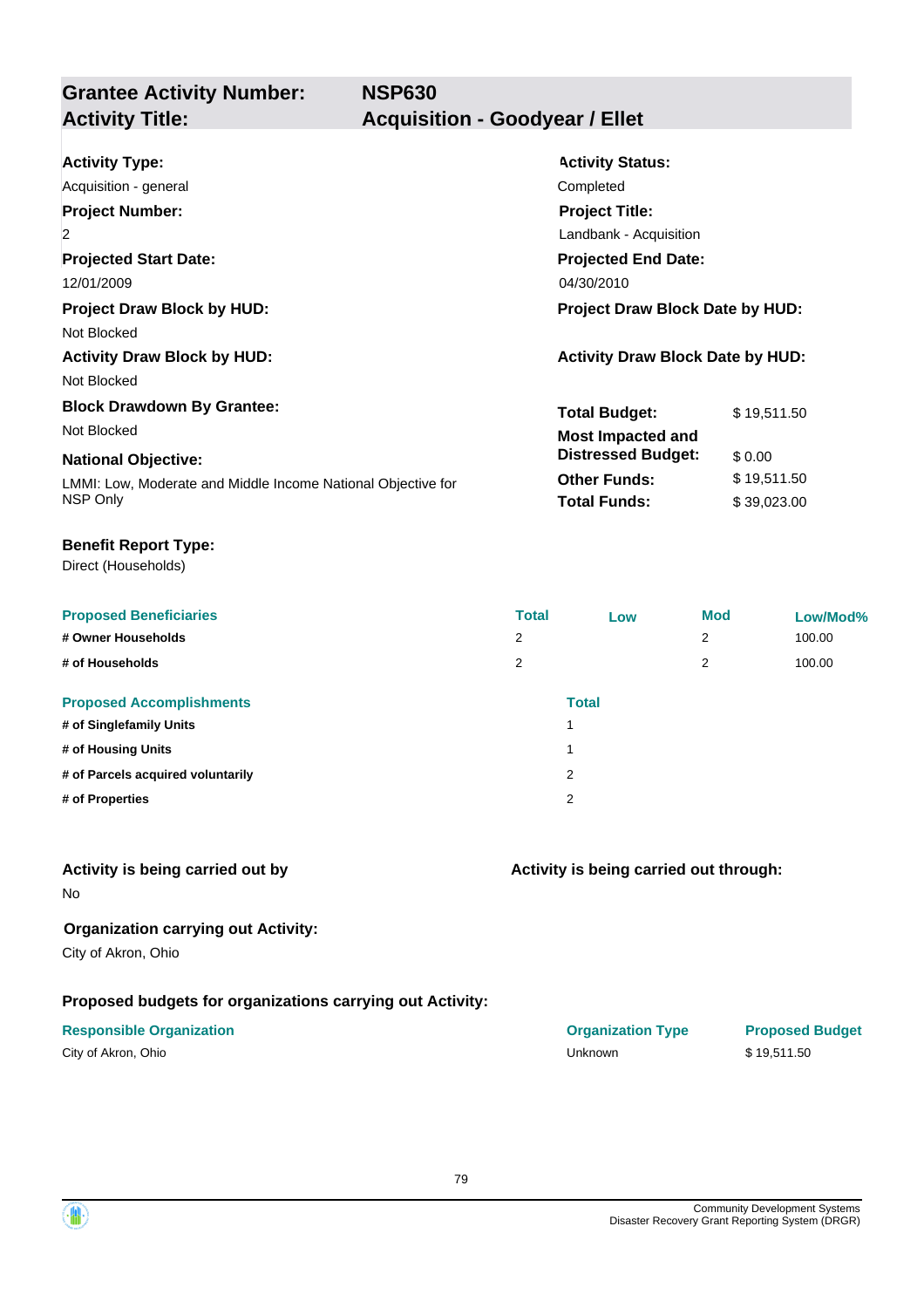**Neighborhood Stabilization Program** 

| <b>Matching Funds</b> | <b>Funding Amount</b> |
|-----------------------|-----------------------|
| <b>No</b>             | \$19,511.50           |

### **Location Description:**

Acquisition of 256 Goodview Avenue under the Goodyear / Ellet NSP.

### **Activity Description:**

Acquisition of 256 Goodview Avenue under the Goodyear / Ellet NSP.

**Environmental Assessment:** COMPLETED



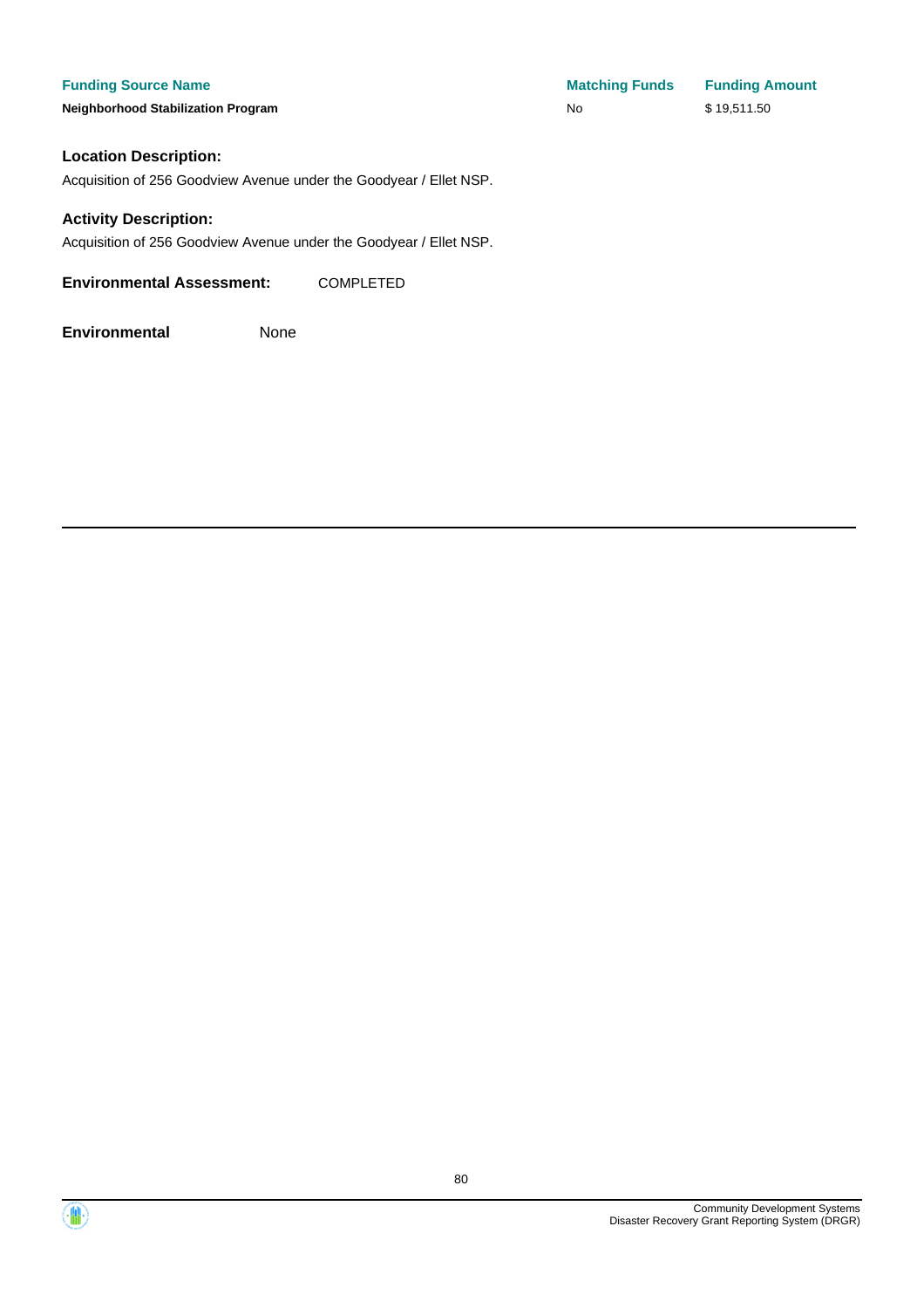# **Grantee Activity Number:**

## **Activity Title: Acquisition - Firestone Pk/University Pk**

| <b>Activity Type:</b><br>Acquisition - general               | <b>Activity Status:</b><br>Completed    |             |  |
|--------------------------------------------------------------|-----------------------------------------|-------------|--|
| <b>Project Number:</b>                                       | <b>Project Title:</b>                   |             |  |
| $\overline{2}$                                               | Landbank - Acquisition                  |             |  |
| <b>Projected Start Date:</b>                                 | <b>Projected End Date:</b>              |             |  |
| 02/01/2010                                                   | 03/31/2010                              |             |  |
| <b>Project Draw Block by HUD:</b>                            | <b>Project Draw Block Date by HUD:</b>  |             |  |
| Not Blocked                                                  |                                         |             |  |
| <b>Activity Draw Block by HUD:</b>                           | <b>Activity Draw Block Date by HUD:</b> |             |  |
| Not Blocked                                                  |                                         |             |  |
| <b>Block Drawdown By Grantee:</b>                            | <b>Total Budget:</b>                    | \$12,001.50 |  |
| Not Blocked                                                  | <b>Most Impacted and</b>                |             |  |
| <b>National Objective:</b>                                   | <b>Distressed Budget:</b>               | \$0.00      |  |
| LMMI: Low, Moderate and Middle Income National Objective for | <b>Other Funds:</b>                     | \$12,001.50 |  |
| NSP Only                                                     | <b>Total Funds:</b>                     | \$24,003.00 |  |

### **Benefit Report Type:**

Direct (Households)

| <b>Proposed Beneficiaries</b>     | <b>Total</b> | Low                     | <b>Mod</b> | Low/Mod% |
|-----------------------------------|--------------|-------------------------|------------|----------|
| # Owner Households                |              |                         |            | 100.00   |
| # of Households                   |              |                         |            | 100.00   |
| <b>Proposed Accomplishments</b>   |              | <b>Total</b>            |            |          |
| # of Singlefamily Units           |              | $\overline{\mathbf{A}}$ |            |          |
| # of Housing Units                |              | и                       |            |          |
| # of Parcels acquired voluntarily |              | и                       |            |          |
| # of Properties                   |              | и                       |            |          |
|                                   |              |                         |            |          |

### **Activity is being carried out by**

No

## **Organization carrying out Activity:**

City of Akron, Ohio

## **Proposed budgets for organizations carrying out Activity:**

| City of Akron, Ohio |  |
|---------------------|--|
|---------------------|--|

## **Activity is being carried out through:**

**Responsible Organization COVID-10 COVID-10 Organization Type Proposed Budget** City of Akron, Ohio Unknown \$ 11,501.50

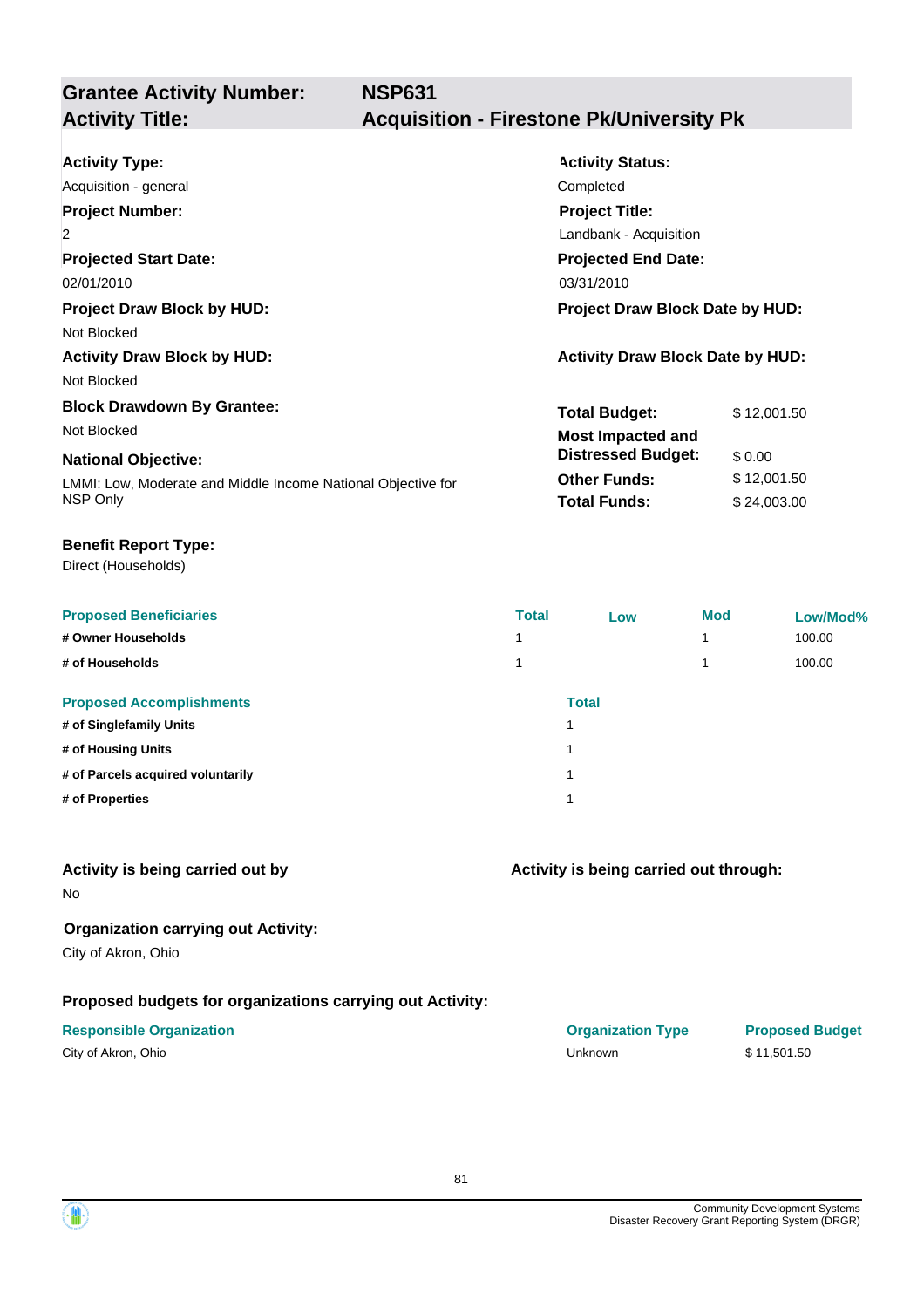**Neighborhood Stabilization Program** 

| <b>Matching Funds</b> | <b>Funding Amount</b> |
|-----------------------|-----------------------|
| No                    | \$12,001.50           |

### **Location Description:**

Acquisition of 915 Hunt Street under the Firestone Pk/University Pk NSP.

### **Activity Description:**

Acquisition of 915 Hunt Street under the Firestone Pk/University Pk NSP.

**Environmental Assessment:** COMPLETED





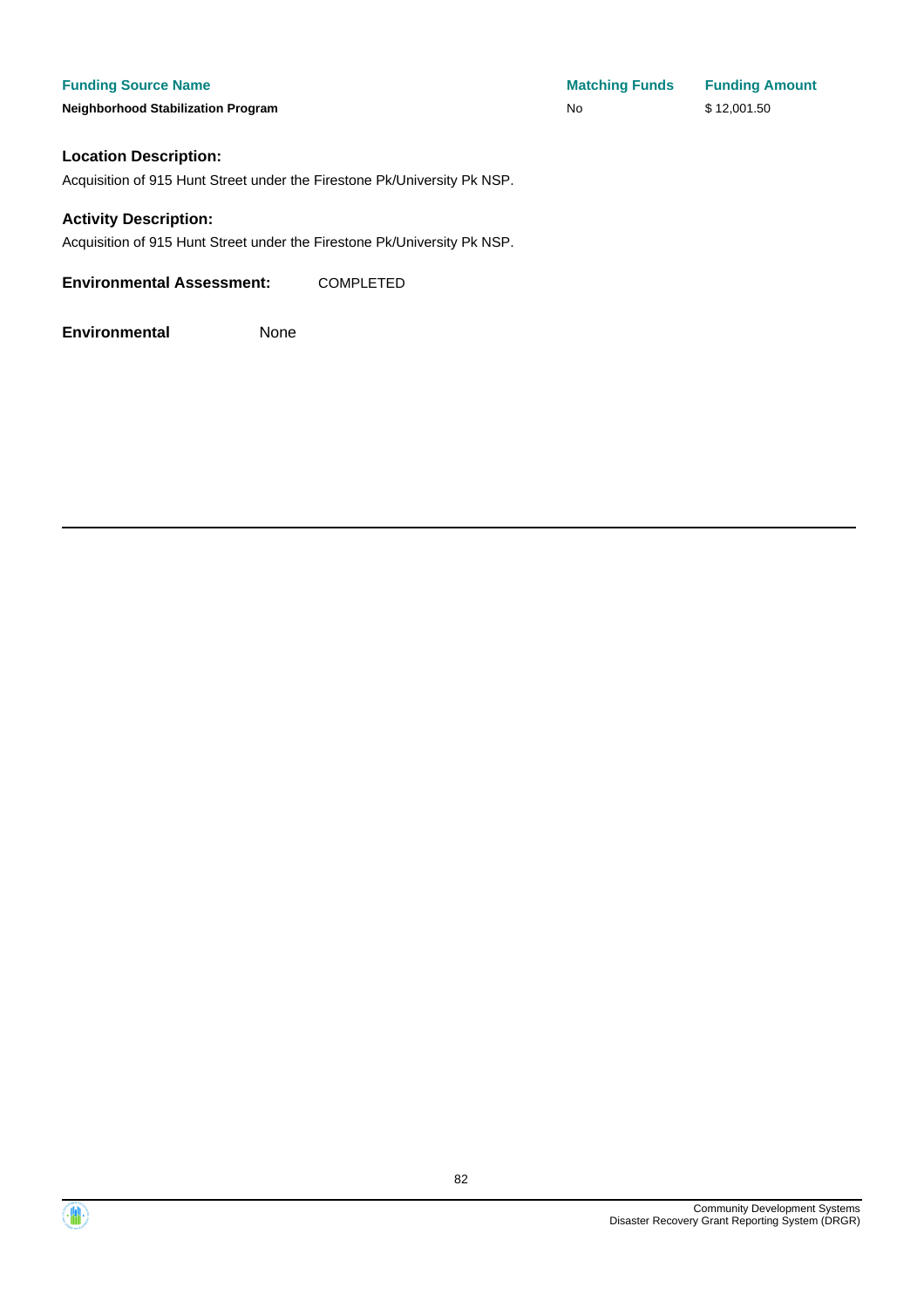# **Grantee Activity Number:**

## **Activity Title: Acquisition - Firestone Pk/University Pk**

| <b>Activity Type:</b>                                        | <b>Activity Status:</b>                 |             |  |
|--------------------------------------------------------------|-----------------------------------------|-------------|--|
| Acquisition - general                                        | Completed                               |             |  |
| <b>Project Number:</b>                                       | <b>Project Title:</b>                   |             |  |
| $\overline{2}$                                               | Landbank - Acquisition                  |             |  |
| <b>Projected Start Date:</b>                                 | <b>Projected End Date:</b>              |             |  |
| 02/01/2010                                                   | 10/31/2010                              |             |  |
| <b>Project Draw Block by HUD:</b>                            | <b>Project Draw Block Date by HUD:</b>  |             |  |
| Not Blocked                                                  |                                         |             |  |
| <b>Activity Draw Block by HUD:</b>                           | <b>Activity Draw Block Date by HUD:</b> |             |  |
| Not Blocked                                                  |                                         |             |  |
| <b>Block Drawdown By Grantee:</b>                            | <b>Total Budget:</b>                    | \$11,011.50 |  |
| Not Blocked                                                  | <b>Most Impacted and</b>                |             |  |
| <b>National Objective:</b>                                   | <b>Distressed Budget:</b>               | \$0.00      |  |
| LMMI: Low, Moderate and Middle Income National Objective for | <b>Other Funds:</b>                     | \$11,011.50 |  |
| NSP Only                                                     | <b>Total Funds:</b>                     | \$22,023.00 |  |

### **Benefit Report Type:**

Direct (Households)

| <b>Proposed Beneficiaries</b>     | <b>Total</b>            | Low          | <b>Mod</b> | Low/Mod% |
|-----------------------------------|-------------------------|--------------|------------|----------|
| # Owner Households                | 1                       |              |            | 100.00   |
| # of Households                   | 1                       |              |            | 100.00   |
| # of Permanent Jobs Created       |                         |              |            | 0.0      |
| <b>Proposed Accomplishments</b>   |                         | <b>Total</b> |            |          |
| # of Singlefamily Units           | 4                       |              |            |          |
| # of Housing Units                | 1                       |              |            |          |
| # of Parcels acquired voluntarily | $\overline{\mathbf{A}}$ |              |            |          |
| # of Properties                   |                         |              |            |          |

### **Activity is being carried out by**

No

### **Organization carrying out Activity:**

City of Akron, Ohio

### **Proposed budgets for organizations carrying out Activity:**

### **Responsible Organization CONSERVIRGHT ACCORDING THE CONSERVIRGHT ORGANIZATION Type Proposed Budget**

**Activity is being carried out through:**

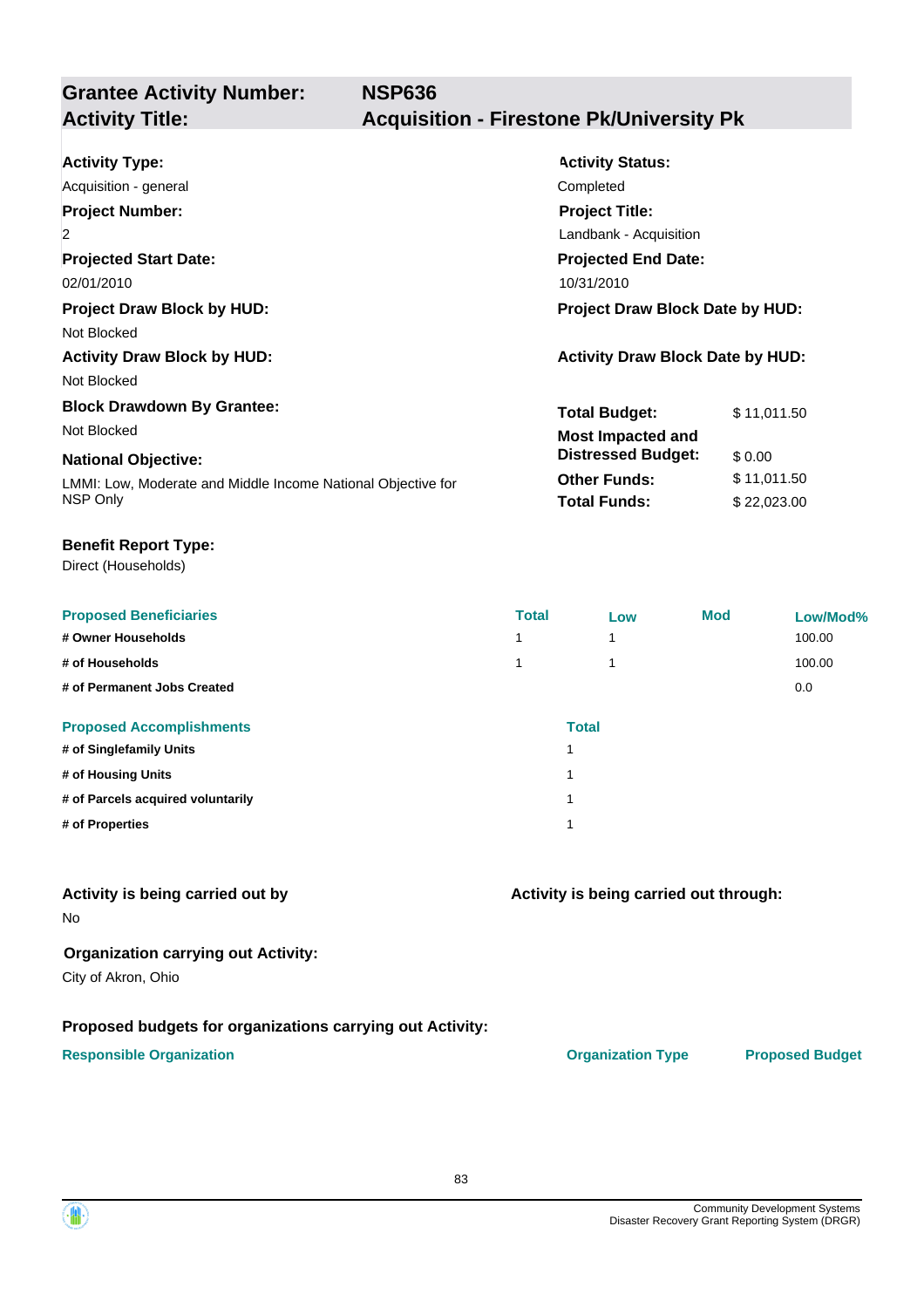| City of Akron, Ohio                       | Unknown               | \$11,011.50           |
|-------------------------------------------|-----------------------|-----------------------|
| <b>Funding Source Name</b>                | <b>Matching Funds</b> | <b>Funding Amount</b> |
| <b>Neighborhood Stabilization Program</b> | No                    | \$11.011.50           |
|                                           |                       |                       |

## **Location Description:**

Akron, Ohio, 696 Corley Street (Firestone Pk/University Pk NSP)

### **Activity Description:**

Acquisition of 696 Corley Street under the Firestone Pk/University Pk NSP.

**Environmental Assessment:** COMPLETED

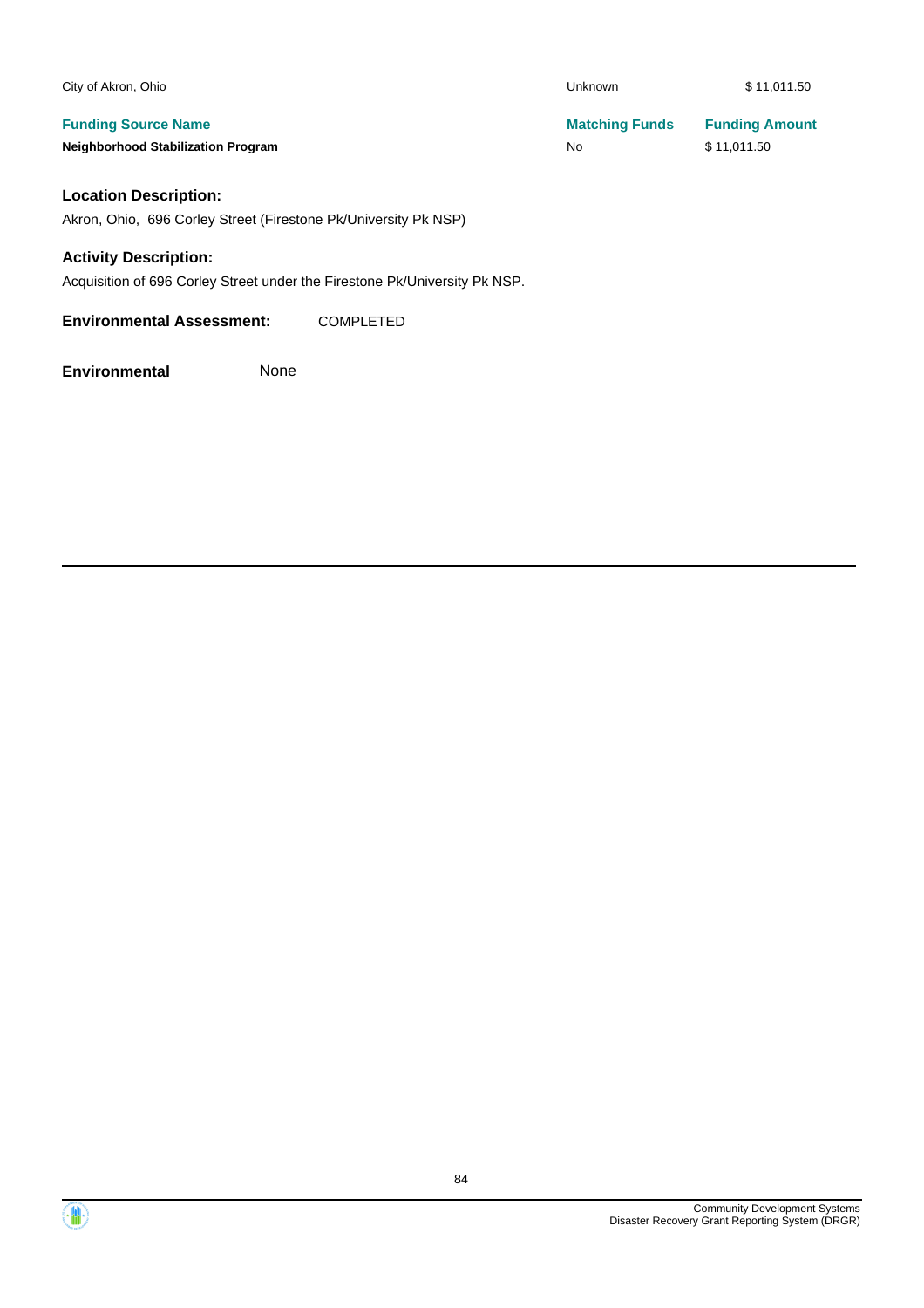**Grantee Activity Number: NSP642**

## **Activity Title: Acquisition - Kenmore/Summit Lake**

| <b>Activity Type:</b>                                        | <b>Activity Status:</b>                 |             |  |
|--------------------------------------------------------------|-----------------------------------------|-------------|--|
|                                                              |                                         |             |  |
| Acquisition - general                                        | Completed                               |             |  |
| <b>Project Number:</b>                                       | <b>Project Title:</b>                   |             |  |
| $\overline{2}$                                               | Landbank - Acquisition                  |             |  |
| <b>Projected Start Date:</b>                                 | <b>Projected End Date:</b>              |             |  |
| 02/01/2010                                                   | 04/30/2010                              |             |  |
| <b>Project Draw Block by HUD:</b>                            | <b>Project Draw Block Date by HUD:</b>  |             |  |
| Not Blocked                                                  |                                         |             |  |
| <b>Activity Draw Block by HUD:</b>                           | <b>Activity Draw Block Date by HUD:</b> |             |  |
| Not Blocked                                                  |                                         |             |  |
| <b>Block Drawdown By Grantee:</b>                            | <b>Total Budget:</b>                    | \$26,111.50 |  |
| Not Blocked                                                  | <b>Most Impacted and</b>                |             |  |
| <b>National Objective:</b>                                   | <b>Distressed Budget:</b>               | \$0.00      |  |
| LMMI: Low, Moderate and Middle Income National Objective for | <b>Other Funds:</b>                     | \$26,111.50 |  |
| NSP Only                                                     | <b>Total Funds:</b>                     | \$52,223.00 |  |
|                                                              |                                         |             |  |

### **Benefit Report Type:**

Direct (Households)

| <b>Proposed Beneficiaries</b>     | <b>Total</b> | Low          | <b>Mod</b> | Low/Mod% |
|-----------------------------------|--------------|--------------|------------|----------|
| # Owner Households                |              |              |            | 100.00   |
| # of Households                   |              |              |            | 100.00   |
| <b>Proposed Accomplishments</b>   |              | <b>Total</b> |            |          |
| # of Singlefamily Units           | и            |              |            |          |
| # of Housing Units                | и            |              |            |          |
| # of Parcels acquired voluntarily | и            |              |            |          |
| # of Properties                   | и            |              |            |          |
|                                   |              |              |            |          |

### **Activity is being carried out by**

No

### **Organization carrying out Activity:**

City of Akron, Ohio

## **Proposed budgets for organizations carrying out Activity:**

| City of Akron, Ohio |  |
|---------------------|--|
|---------------------|--|

## **Activity is being carried out through:**

**Responsible Organization COVID-10 COVID-10 Organization Type Proposed Budget** City of Akron, Ohio Unknown \$ 23,561.50

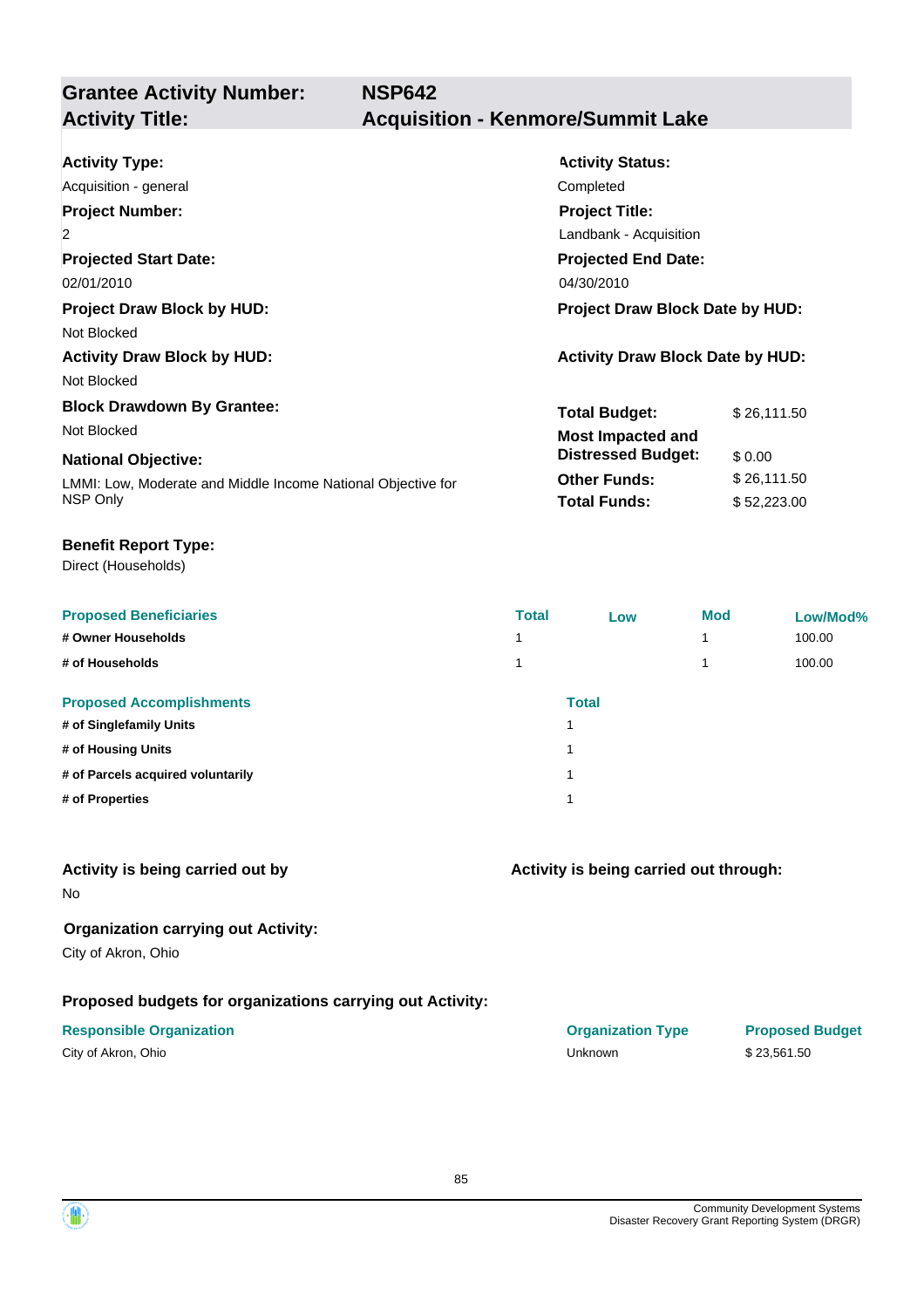**Neighborhood Stabilization Program No No** \$26,111.50

**Funding Source Name Matching Funds Funding Amount** 

### **Location Description:**

Acquisition of 1881 17th Street, SW under the Kenmore/Summit Lake NSP.

### **Activity Description:**

Acquisition of 1881 17th Street, SW under the Kenmore/Summit Lake NSP.

**Environmental Assessment:** COMPLETED



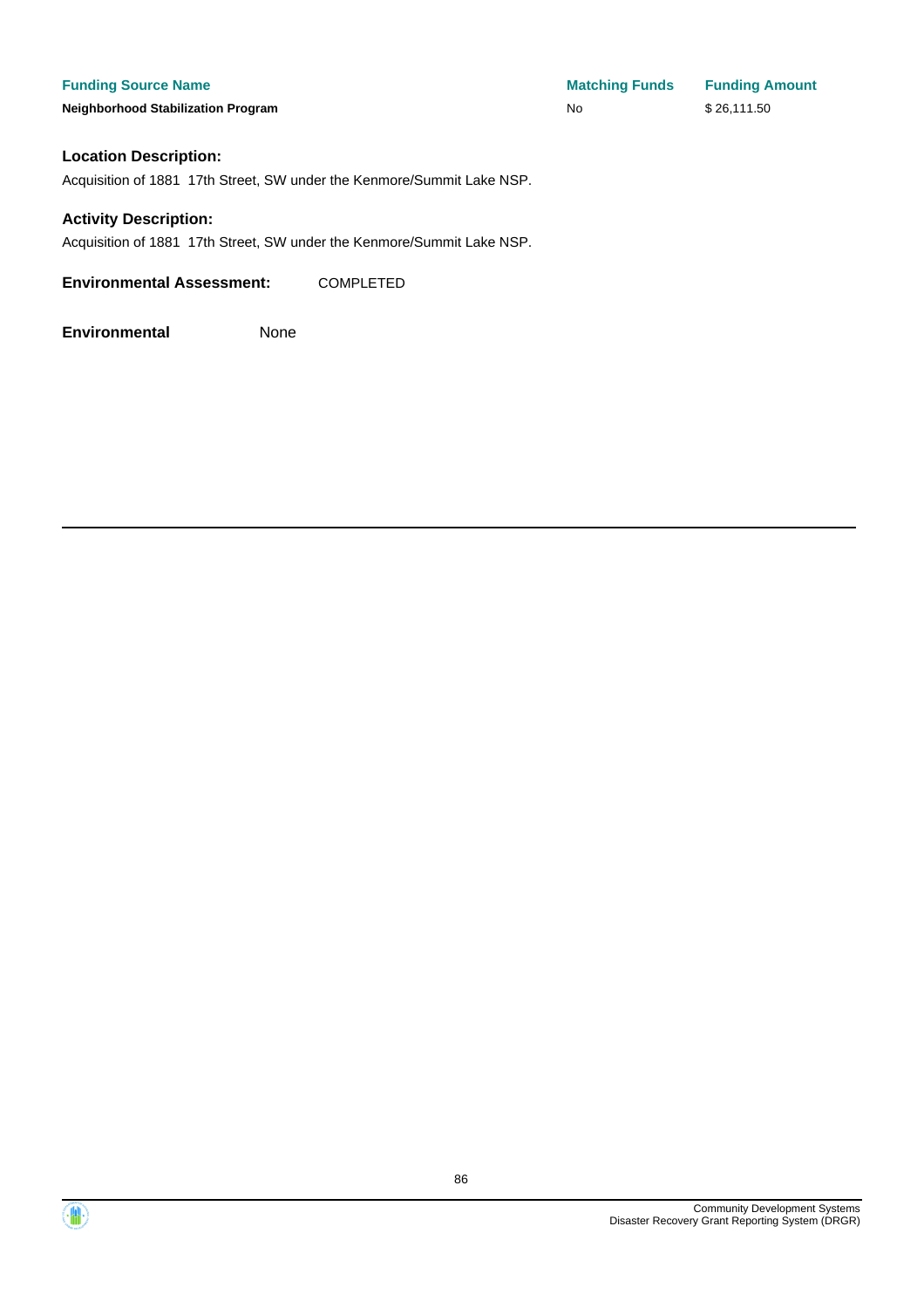# **Grantee Activity Number:**

## **Acquisition - North Hill**

| <b>Activity Type:</b>                                        | <b>Activity Status:</b>                 |             |  |  |
|--------------------------------------------------------------|-----------------------------------------|-------------|--|--|
| Acquisition - general                                        | Under Way                               |             |  |  |
| <b>Project Number:</b>                                       | <b>Project Title:</b>                   |             |  |  |
| $\overline{2}$                                               | Landbank - Acquisition                  |             |  |  |
| <b>Projected Start Date:</b>                                 | <b>Projected End Date:</b>              |             |  |  |
| 02/01/2010                                                   | 07/01/2010                              |             |  |  |
| <b>Project Draw Block by HUD:</b>                            | <b>Project Draw Block Date by HUD:</b>  |             |  |  |
| Not Blocked                                                  |                                         |             |  |  |
| <b>Activity Draw Block by HUD:</b>                           | <b>Activity Draw Block Date by HUD:</b> |             |  |  |
| Not Blocked                                                  |                                         |             |  |  |
| <b>Block Drawdown By Grantee:</b>                            | <b>Total Budget:</b>                    | \$18,606.96 |  |  |
| Not Blocked                                                  | <b>Most Impacted and</b>                |             |  |  |
| <b>National Objective:</b>                                   | <b>Distressed Budget:</b>               | \$0.00      |  |  |
| LMMI: Low, Moderate and Middle Income National Objective for | <b>Other Funds:</b>                     | \$16,811.50 |  |  |
| NSP Only                                                     | <b>Total Funds:</b>                     | \$35,418.46 |  |  |

### **Benefit Report Type:**

Direct (Households)

| <b>Proposed Beneficiaries</b>     | <b>Total</b> | Low          | <b>Mod</b> | Low/Mod% |
|-----------------------------------|--------------|--------------|------------|----------|
| # Owner Households                |              |              |            | 100.00   |
| # of Households                   |              |              |            | 100.00   |
| <b>Proposed Accomplishments</b>   |              | <b>Total</b> |            |          |
| # of Singlefamily Units           |              | 1            |            |          |
| # of Housing Units                |              | 1            |            |          |
| # of Parcels acquired voluntarily |              | 1            |            |          |
| # of Properties                   |              | 1            |            |          |

### **Activity is being carried out by**

No

## **Organization carrying out Activity:**

City of Akron, Ohio

## **Proposed budgets for organizations carrying out Activity:**

| City of Akron, Ohio |  |
|---------------------|--|
|---------------------|--|

**Activity is being carried out through:**

| <b>Responsible Organization</b> | <b>Organization Type</b> | <b>Proposed Budget</b> |
|---------------------------------|--------------------------|------------------------|
| City of Akron, Ohio             | Unknown                  | \$16.811.50            |

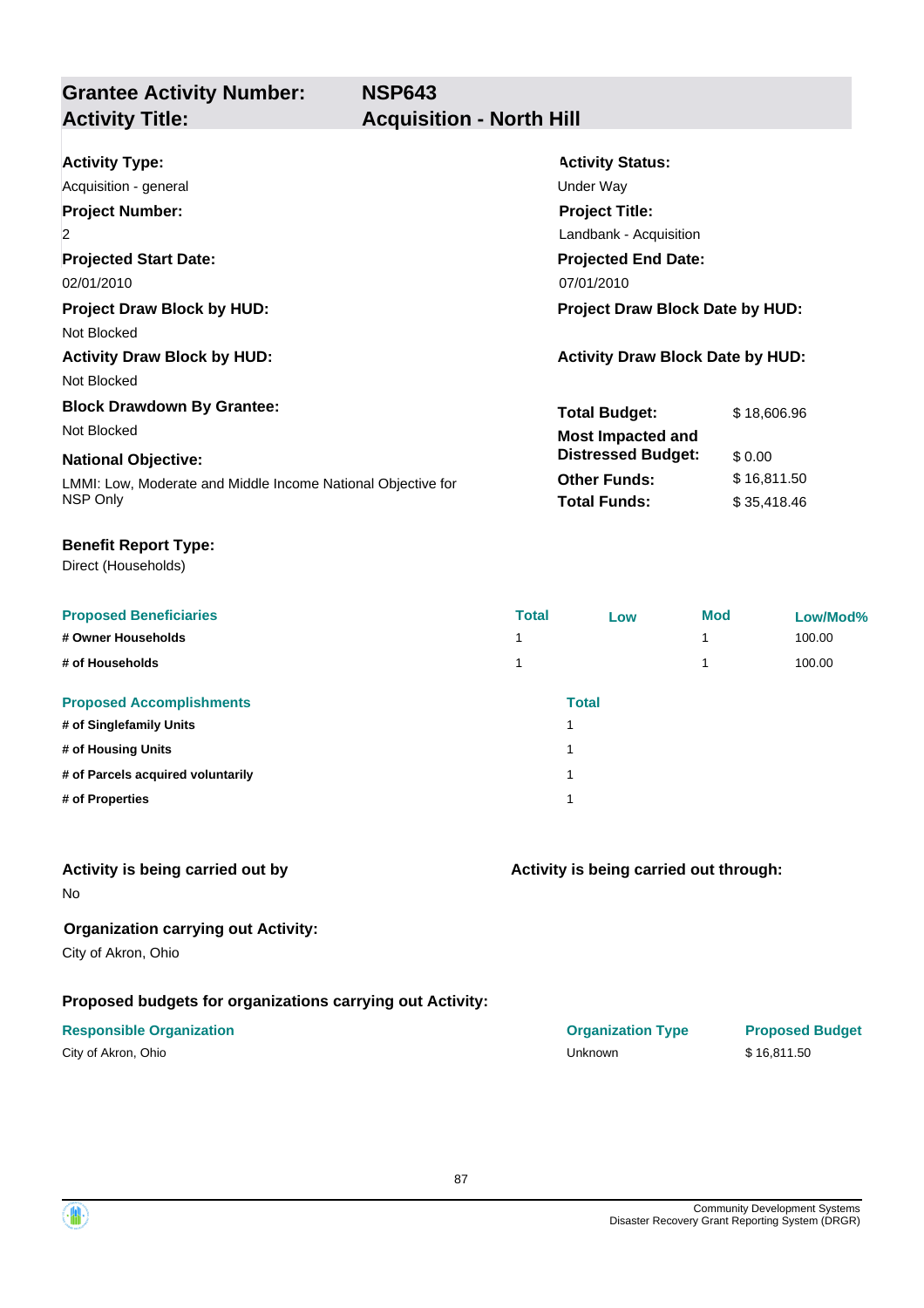**Neighborhood Stabilization Program** 

| <b>Matching Funds</b> | <b>Funding Amount</b> |
|-----------------------|-----------------------|
| No                    | \$16,811.50           |

### **Location Description:**

Acquisition of 1128 Lexington Avenue under the North Hill NSP.

### **Activity Description:**

Acquisition of 1128 Lexington Avenue under the North Hill NSP.

**Environmental Assessment:** COMPLETED

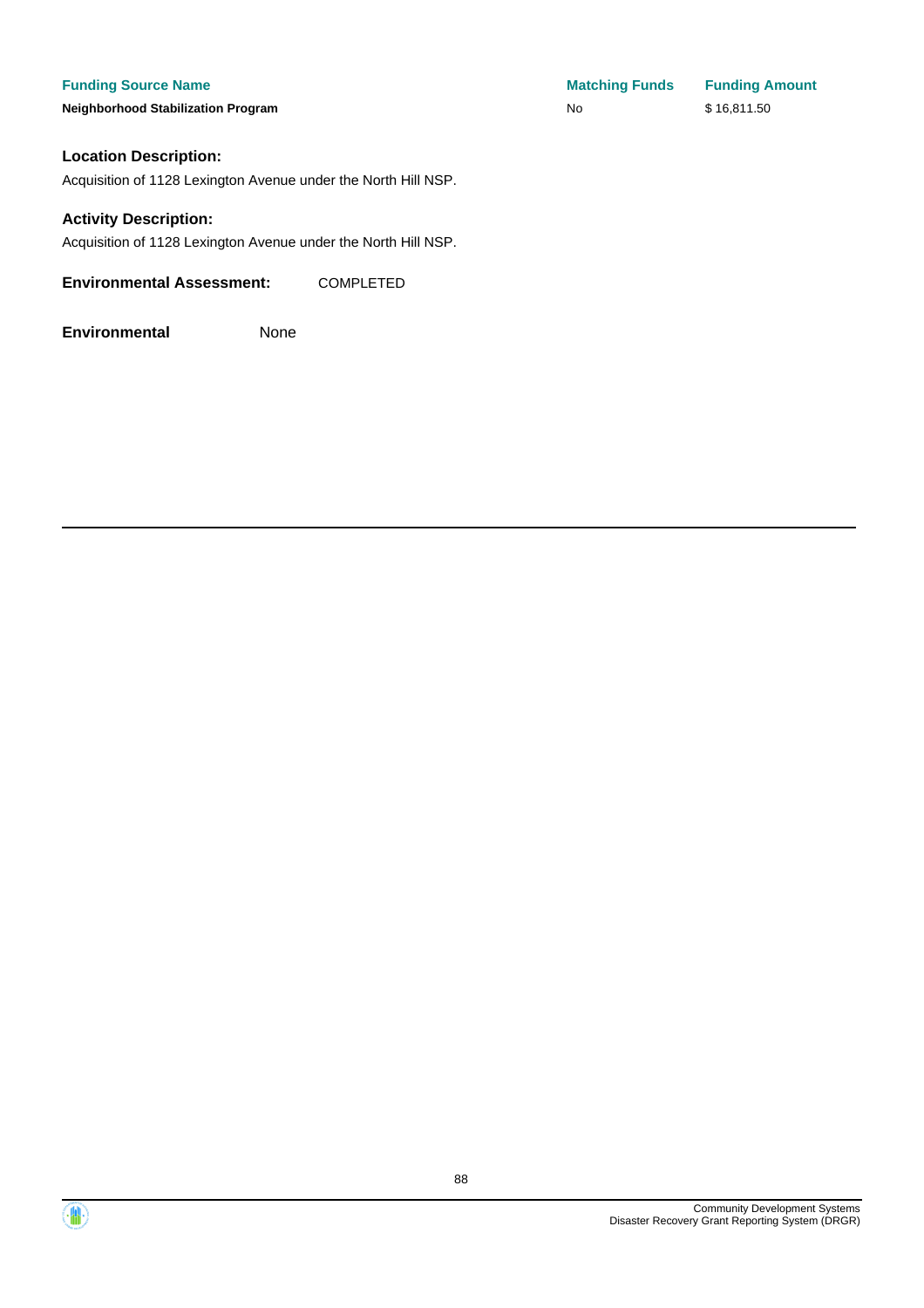# **Grantee Activity Number:**

## **Activity Title: Acquisition - Firestone Pk/University Pk**

| <b>Activity Type:</b>                                        | <b>Activity Status:</b>                 |             |  |  |
|--------------------------------------------------------------|-----------------------------------------|-------------|--|--|
| Acquisition - general                                        | Completed                               |             |  |  |
| <b>Project Number:</b>                                       | <b>Project Title:</b>                   |             |  |  |
| 2                                                            | Landbank - Acquisition                  |             |  |  |
| <b>Projected Start Date:</b>                                 | <b>Projected End Date:</b>              |             |  |  |
| 02/01/2010                                                   | 04/28/2010                              |             |  |  |
| <b>Project Draw Block by HUD:</b>                            | <b>Project Draw Block Date by HUD:</b>  |             |  |  |
| Not Blocked                                                  |                                         |             |  |  |
| <b>Activity Draw Block by HUD:</b>                           | <b>Activity Draw Block Date by HUD:</b> |             |  |  |
| Not Blocked                                                  |                                         |             |  |  |
| <b>Block Drawdown By Grantee:</b>                            | <b>Total Budget:</b>                    | \$11,411.50 |  |  |
| Not Blocked                                                  | <b>Most Impacted and</b>                |             |  |  |
| <b>National Objective:</b>                                   | <b>Distressed Budget:</b>               | \$0.00      |  |  |
| LMMI: Low, Moderate and Middle Income National Objective for | <b>Other Funds:</b>                     | \$11,411.50 |  |  |
| NSP Only                                                     | <b>Total Funds:</b>                     | \$22,823.00 |  |  |

#### **Benefit Report Type:**

Direct (Households)

| <b>Proposed Beneficiaries</b>     | <b>Total</b>            | Low | <b>Mod</b> | Low/Mod% |
|-----------------------------------|-------------------------|-----|------------|----------|
| # Owner Households                | ◢                       |     | 4          | 100.00   |
| # of Households                   |                         |     | 4          | 100.00   |
| # of Permanent Jobs Created       |                         |     |            | 0.0      |
| <b>Proposed Accomplishments</b>   | <b>Total</b>            |     |            |          |
| # of Singlefamily Units           |                         |     |            |          |
| # of Housing Units                | $\overline{\mathbf{A}}$ |     |            |          |
| # of Parcels acquired voluntarily | $\overline{\mathbf{A}}$ |     |            |          |
| # of Properties                   |                         |     |            |          |

### **Activity is being carried out by**

No

### **Organization carrying out Activity:**

City of Akron, Ohio

### **Proposed budgets for organizations carrying out Activity:**

### **Responsible Organization CONSERVIRGHT ACCORDING THE CONSERVIRGHT ORGANIZATION Type Proposed Budget**

**Activity is being carried out through:**

89

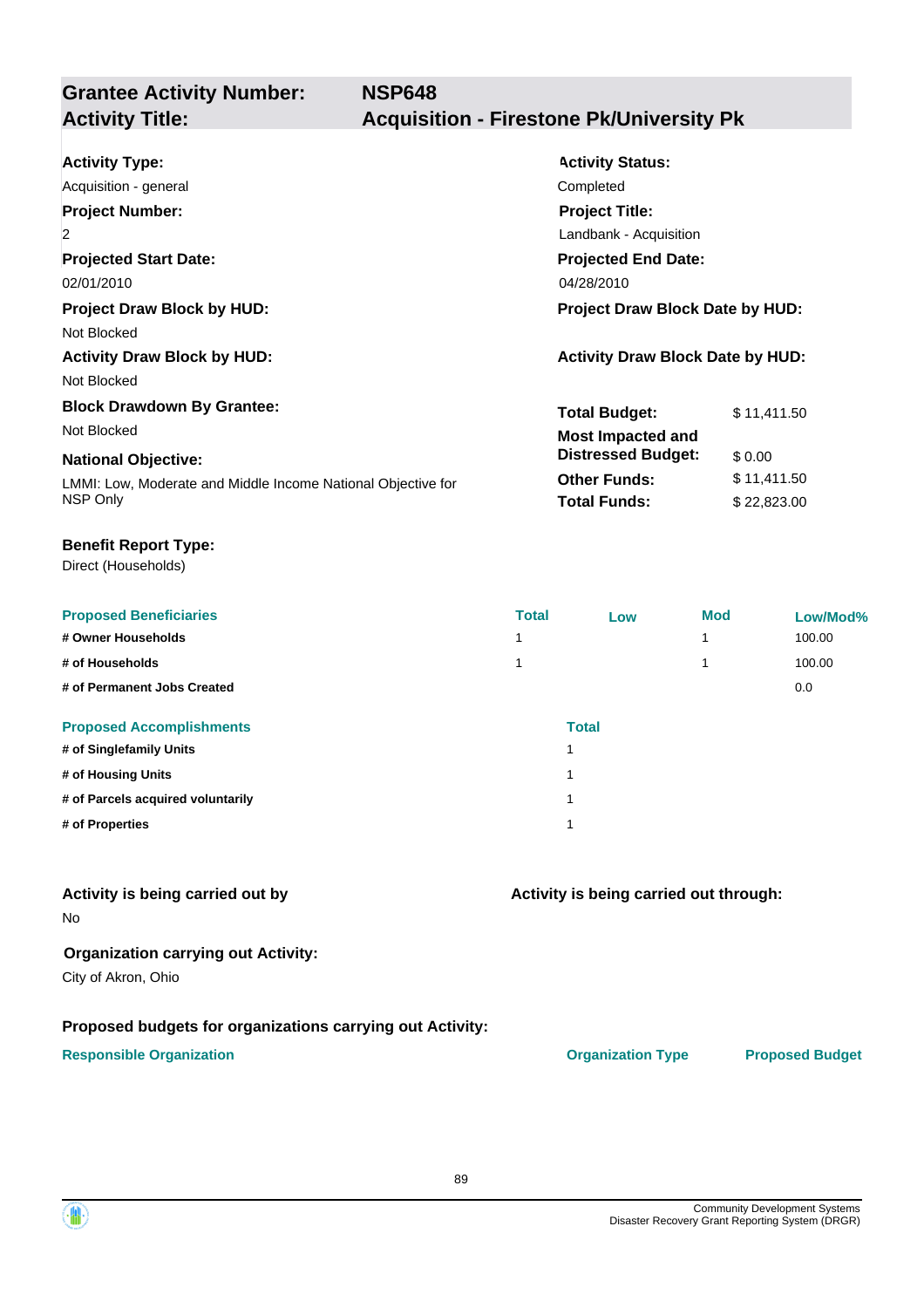| City of Akron, Ohio                       | <b>Unknown</b>        | \$11,411.50           |
|-------------------------------------------|-----------------------|-----------------------|
| <b>Funding Source Name</b>                | <b>Matching Funds</b> | <b>Funding Amount</b> |
| <b>Neighborhood Stabilization Program</b> | No                    | \$11,411.50           |
| <b>Location Description:</b>              |                       |                       |

### **Location Description:**

Akron, Ohio 1219 Girard Street (Firestone Pk/University Pk)

## **Activity Description:**

Acquisition of 1219 Girard Street under the Firestone Pk/University Pk NSP.

### **Environmental Assessment:** COMPLETED



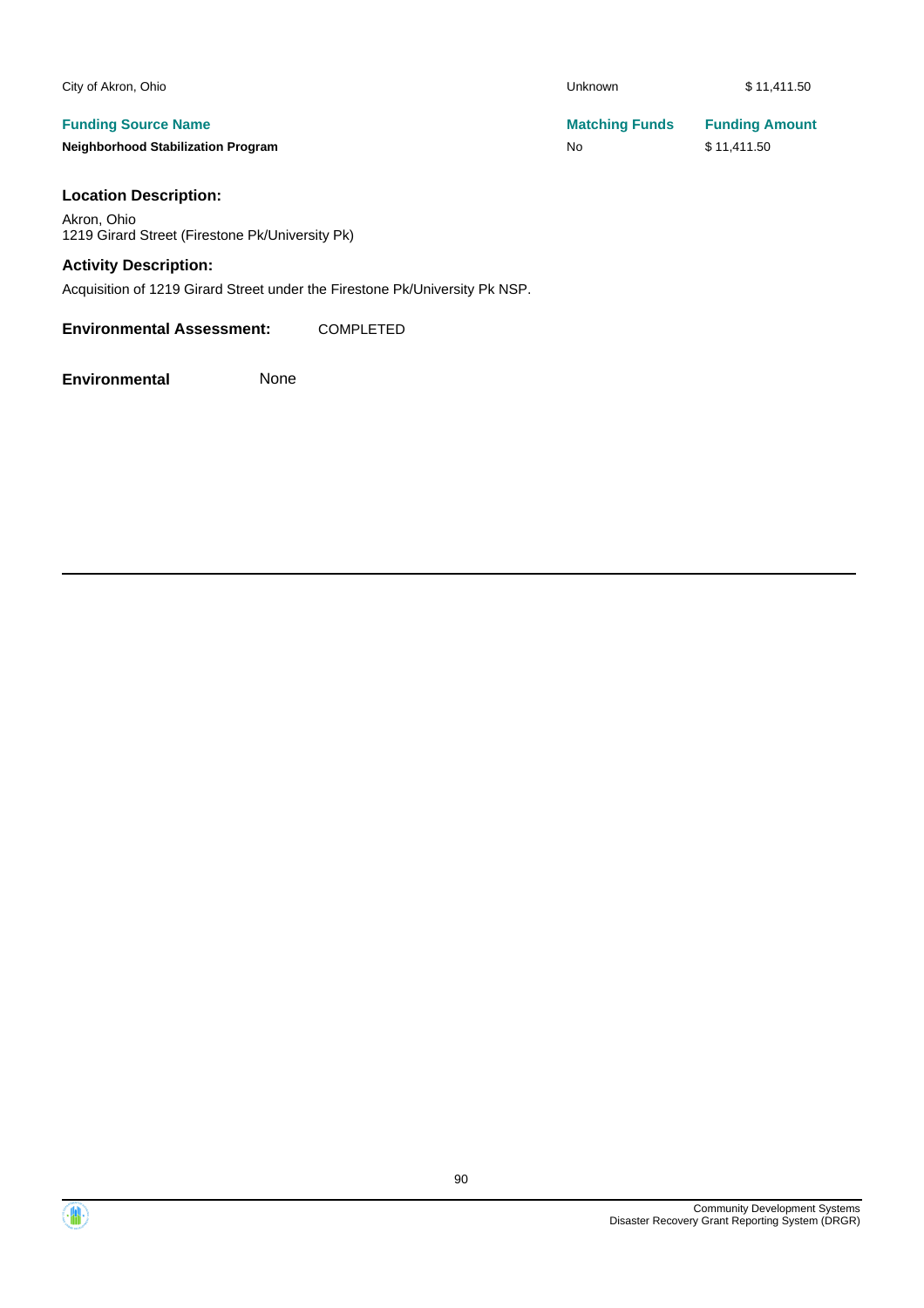# **Grantee Activity Number:**

## **Activity Title: Acquisition - Firestone Pk/University Pk**

| <b>Activity Type:</b>                                        | <b>Activity Status:</b>                 |  |  |  |
|--------------------------------------------------------------|-----------------------------------------|--|--|--|
| Acquisition - general                                        | Completed                               |  |  |  |
| <b>Project Number:</b>                                       | <b>Project Title:</b>                   |  |  |  |
| $\overline{2}$                                               | Landbank - Acquisition                  |  |  |  |
| <b>Projected Start Date:</b>                                 | <b>Projected End Date:</b>              |  |  |  |
| 02/01/2010                                                   | 12/31/2010                              |  |  |  |
| <b>Project Draw Block by HUD:</b>                            | <b>Project Draw Block Date by HUD:</b>  |  |  |  |
| Not Blocked                                                  |                                         |  |  |  |
| <b>Activity Draw Block by HUD:</b>                           | <b>Activity Draw Block Date by HUD:</b> |  |  |  |
| Not Blocked                                                  |                                         |  |  |  |
| <b>Block Drawdown By Grantee:</b>                            | <b>Total Budget:</b><br>\$22,886.50     |  |  |  |
| Not Blocked                                                  | <b>Most Impacted and</b>                |  |  |  |
| <b>National Objective:</b>                                   | <b>Distressed Budget:</b><br>\$0.00     |  |  |  |
| LMMI: Low, Moderate and Middle Income National Objective for | <b>Other Funds:</b><br>\$22,886.50      |  |  |  |
| NSP Only                                                     | <b>Total Funds:</b><br>\$45,773.00      |  |  |  |

#### **Benefit Report Type:**

Direct (Households)

| <b>Proposed Beneficiaries</b>     | <b>Total</b> | Low          | <b>Mod</b> | Low/Mod% |
|-----------------------------------|--------------|--------------|------------|----------|
| # Owner Households                |              |              | 4          | 100.00   |
| # of Households                   |              |              |            | 100.00   |
| <b>Proposed Accomplishments</b>   |              | <b>Total</b> |            |          |
| # of Singlefamily Units           |              |              |            |          |
| # of Housing Units                |              |              |            |          |
| # of Parcels acquired voluntarily |              |              |            |          |
| # of Properties                   |              |              |            |          |
|                                   |              |              |            |          |

### **Activity is being carried out by**

No

## **Organization carrying out Activity:**

City of Akron, Ohio

## **Proposed budgets for organizations carrying out Activity:**

| City of Akron, Ohio |  |
|---------------------|--|
|---------------------|--|

## **Activity is being carried out through:**

**Responsible Organization COVID-10 COVID-10 Organization Type Proposed Budget** City of Akron, Ohio Unknown \$ 23,011.50

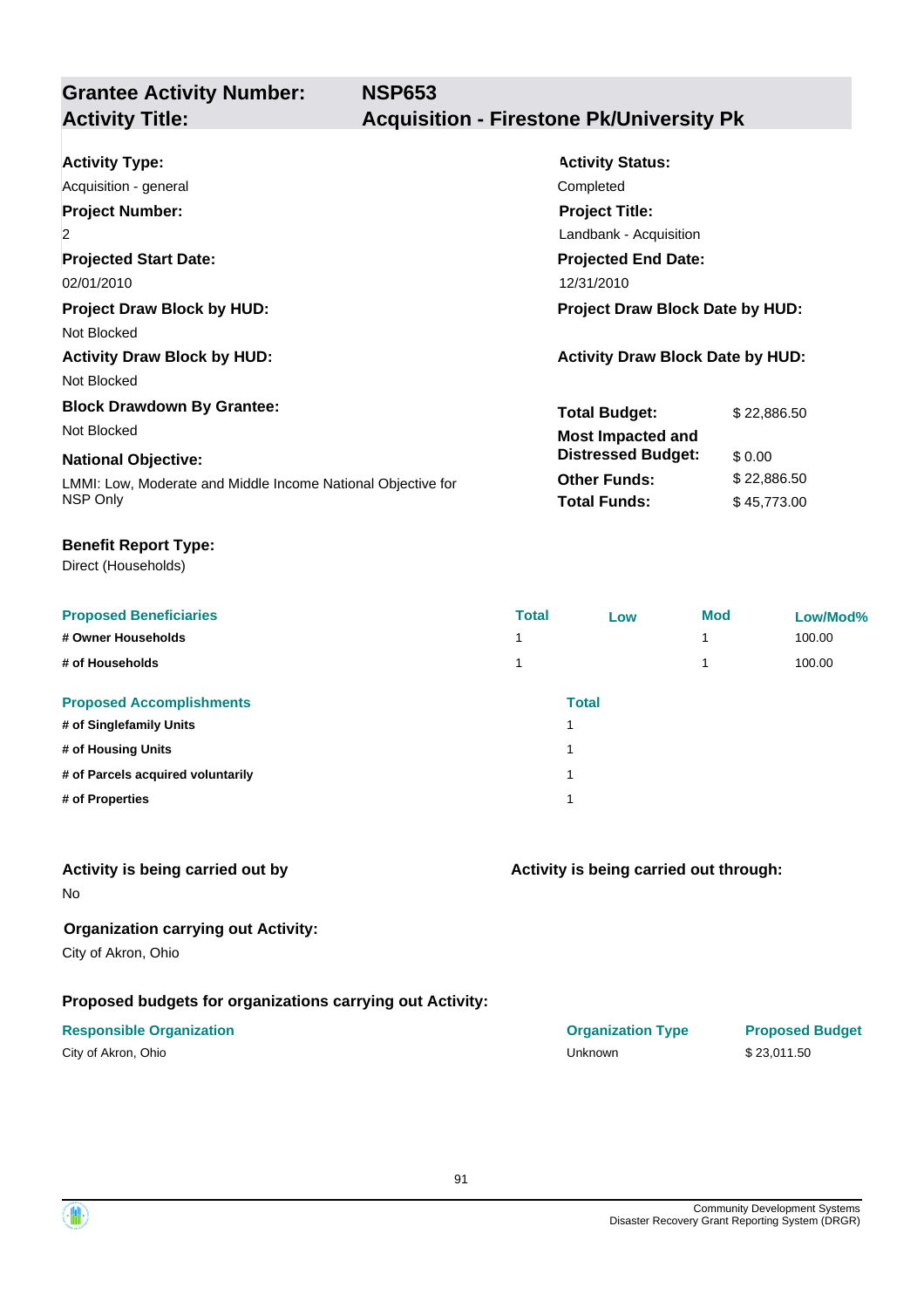**Funding Source Name Matching Funds Funding Amount Neighborhood Stabilization Program No No** \$ 22,886.50

### **Location Description:**

Acquisition of 790 Ardella Avenue under the Firestone Pk/University Pk NSP.

### **Activity Description:**

Acquisition of 790 Ardella Avenue under the Firestone Pk/University Pk NSP.

**Environmental Assessment:** COMPLETED



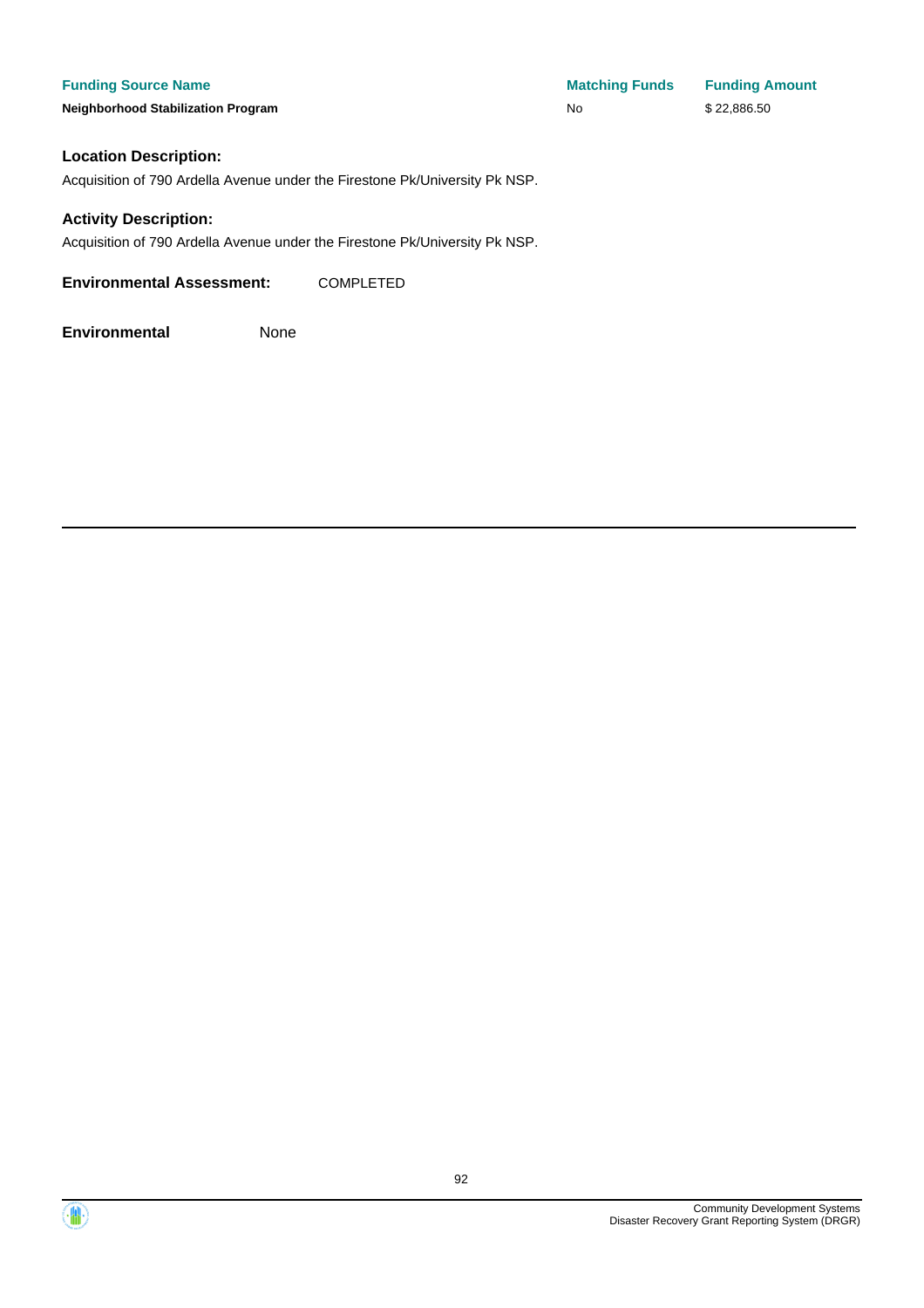**Grantee Activity Number: NSP655 Activity Title: Acquisition - Kenmore/Summit Lake**

| <b>Activity Type:</b>                                        | <b>Activity Status:</b>                 |             |  |
|--------------------------------------------------------------|-----------------------------------------|-------------|--|
| Acquisition - general                                        | Completed                               |             |  |
| <b>Project Number:</b>                                       | <b>Project Title:</b>                   |             |  |
| $\overline{2}$                                               | Landbank - Acquisition                  |             |  |
| <b>Projected Start Date:</b>                                 | <b>Projected End Date:</b>              |             |  |
| 02/01/2010                                                   | 04/30/2010                              |             |  |
| <b>Project Draw Block by HUD:</b>                            | <b>Project Draw Block Date by HUD:</b>  |             |  |
| Not Blocked                                                  |                                         |             |  |
| <b>Activity Draw Block by HUD:</b>                           | <b>Activity Draw Block Date by HUD:</b> |             |  |
| Not Blocked                                                  |                                         |             |  |
| <b>Block Drawdown By Grantee:</b>                            | <b>Total Budget:</b>                    | \$32.794.75 |  |
| Not Blocked                                                  | <b>Most Impacted and</b>                |             |  |
| <b>National Objective:</b>                                   | <b>Distressed Budget:</b>               | \$0.00      |  |
| LMMI: Low, Moderate and Middle Income National Objective for | <b>Other Funds:</b>                     | \$32,794.75 |  |
| NSP Only                                                     | <b>Total Funds:</b>                     | \$65,589.50 |  |
|                                                              |                                         |             |  |

### **Benefit Report Type:**

Direct (Households)

| <b>Total</b> | Low | <b>Mod</b>                  | Low/Mod% |
|--------------|-----|-----------------------------|----------|
|              |     |                             | 100.00   |
|              |     |                             | 100.00   |
|              |     |                             |          |
|              |     |                             |          |
|              |     |                             |          |
|              |     |                             |          |
|              |     |                             |          |
|              |     | <b>Total</b><br>и<br>٠<br>٠ |          |

### **Activity is being carried out by**

No

### **Organization carrying out Activity:**

City of Akron, Ohio

## **Proposed budgets for organizations carrying out Activity:**

| City of Akron, Ohio |  |
|---------------------|--|
|---------------------|--|

# **Activity is being carried out through:**

**Responsible Organization COVID-10 COVID-10 Organization Type Proposed Budget** City of Akron, Ohio Unknown \$ 32,794.75

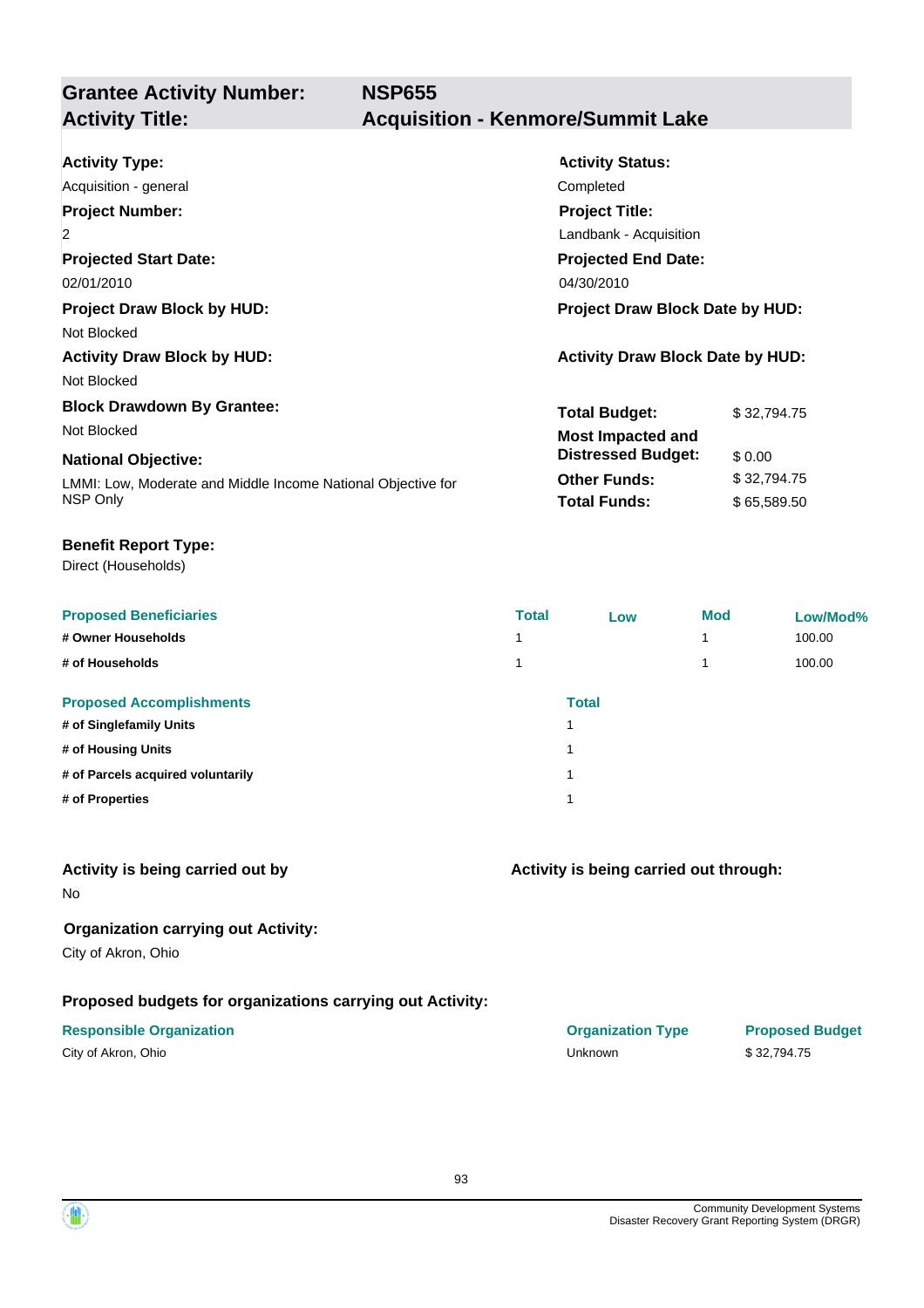**Neighborhood Stabilization Program** 

| <b>Matching Funds</b> | <b>Funding Amount</b> |
|-----------------------|-----------------------|
| No                    | \$32,794.75           |

### **Location Description:**

Acquisition of 780 Jason Avenue under the Kenmore/Summit Lake NSP.

### **Activity Description:**

Acquisition of 780 Jason Avenue under the Kenmore/Summit Lake NSP.

**Environmental Assessment:** COMPLETED



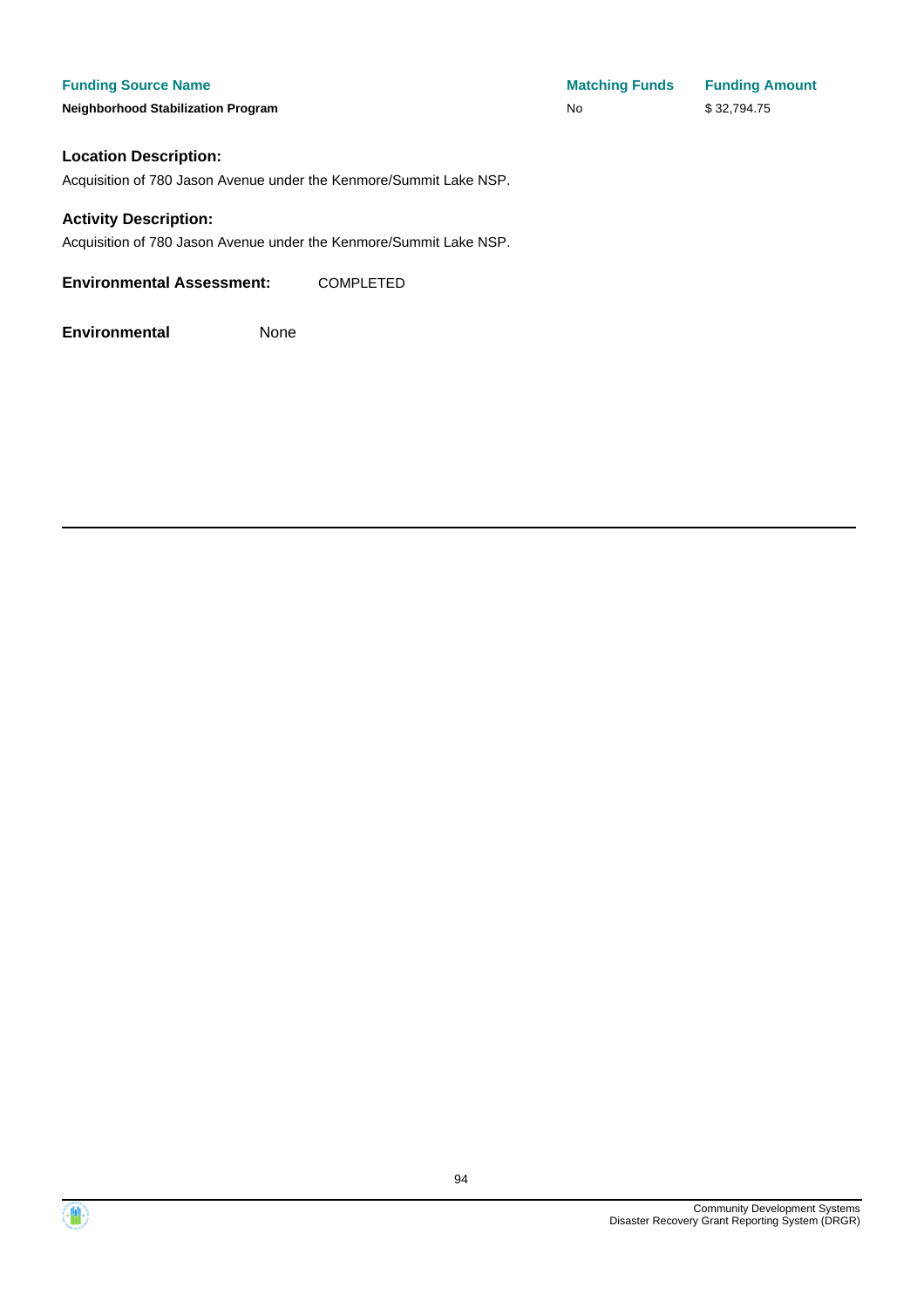# **Grantee Activity Number:**

## **Activity Title: Acquisition - Firestone Pk/University Pk**

| <b>Activity Type:</b><br>Acquisition - general<br><b>Project Number:</b><br>$\overline{2}$<br><b>Projected Start Date:</b><br>02/01/2010<br><b>Project Draw Block by HUD:</b> | <b>Activity Status:</b><br>Completed<br><b>Project Title:</b><br>Landbank - Acquisition<br><b>Projected End Date:</b><br>04/30/2010<br><b>Project Draw Block Date by HUD:</b> |  |  |
|-------------------------------------------------------------------------------------------------------------------------------------------------------------------------------|-------------------------------------------------------------------------------------------------------------------------------------------------------------------------------|--|--|
| Not Blocked<br><b>Activity Draw Block by HUD:</b><br>Not Blocked<br><b>Block Drawdown By Grantee:</b>                                                                         | <b>Activity Draw Block Date by HUD:</b><br><b>Total Budget:</b><br>\$20,825.00                                                                                                |  |  |
| Not Blocked<br><b>National Objective:</b><br>LMMI: Low, Moderate and Middle Income National Objective for<br>NSP Only                                                         | <b>Most Impacted and</b><br><b>Distressed Budget:</b><br>\$0.00<br><b>Other Funds:</b><br>\$20,825.00<br><b>Total Funds:</b><br>\$41,650.00                                   |  |  |

#### **Benefit Report Type:**

Direct (Households)

| <b>Proposed Beneficiaries</b>     | <b>Total</b> | Low          | <b>Mod</b> | Low/Mod% |
|-----------------------------------|--------------|--------------|------------|----------|
| # Owner Households                |              |              |            | 100.00   |
| # of Households                   |              |              |            | 100.00   |
| <b>Proposed Accomplishments</b>   |              | <b>Total</b> |            |          |
| # of Singlefamily Units           | и            |              |            |          |
| # of Housing Units                | и            |              |            |          |
| # of Parcels acquired voluntarily | и            |              |            |          |
| # of Properties                   | и            |              |            |          |
|                                   |              |              |            |          |

### **Activity is being carried out by**

No

## **Organization carrying out Activity:**

City of Akron, Ohio

## **Proposed budgets for organizations carrying out Activity:**

| City of Akron, Ohio |  |
|---------------------|--|
|---------------------|--|

# **Activity is being carried out through:**

**Responsible Organization COVID-10 COVID-10 Organization Type Proposed Budget** City of Akron, Ohio Unknown \$ 20,825.00

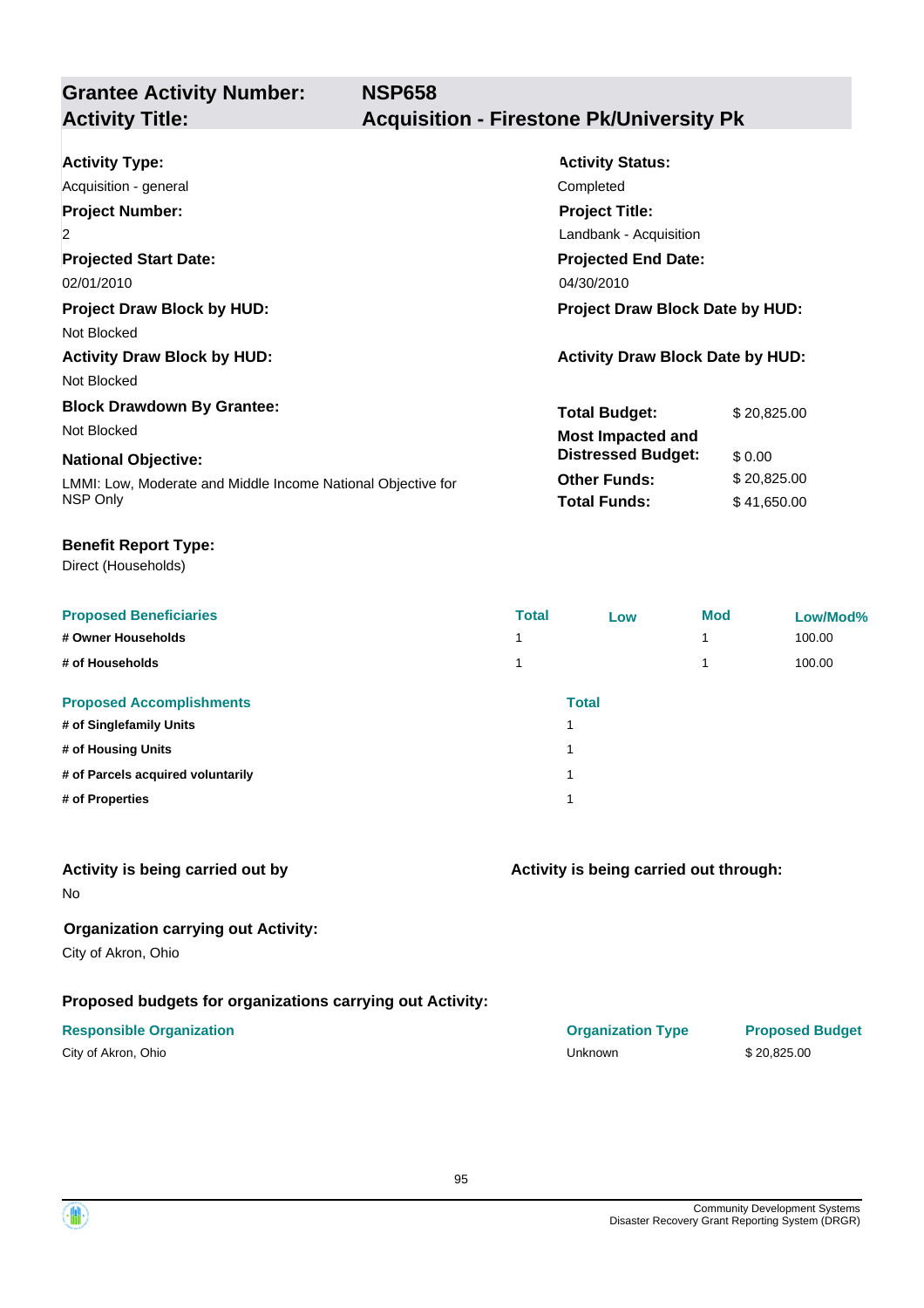**Funding Source Name Matching Funds Funding Amount Neighborhood Stabilization Program No No** \$20,825.00

### **Location Description:**

Acquisition of 831 Wyley Avenue under the Firestone Pk/University Pk NSP.

### **Activity Description:**

Acquisition of 831 Wyley Avenue under the Firestone Pk/University Pk NSP.

**Environmental Assessment:** COMPLETED



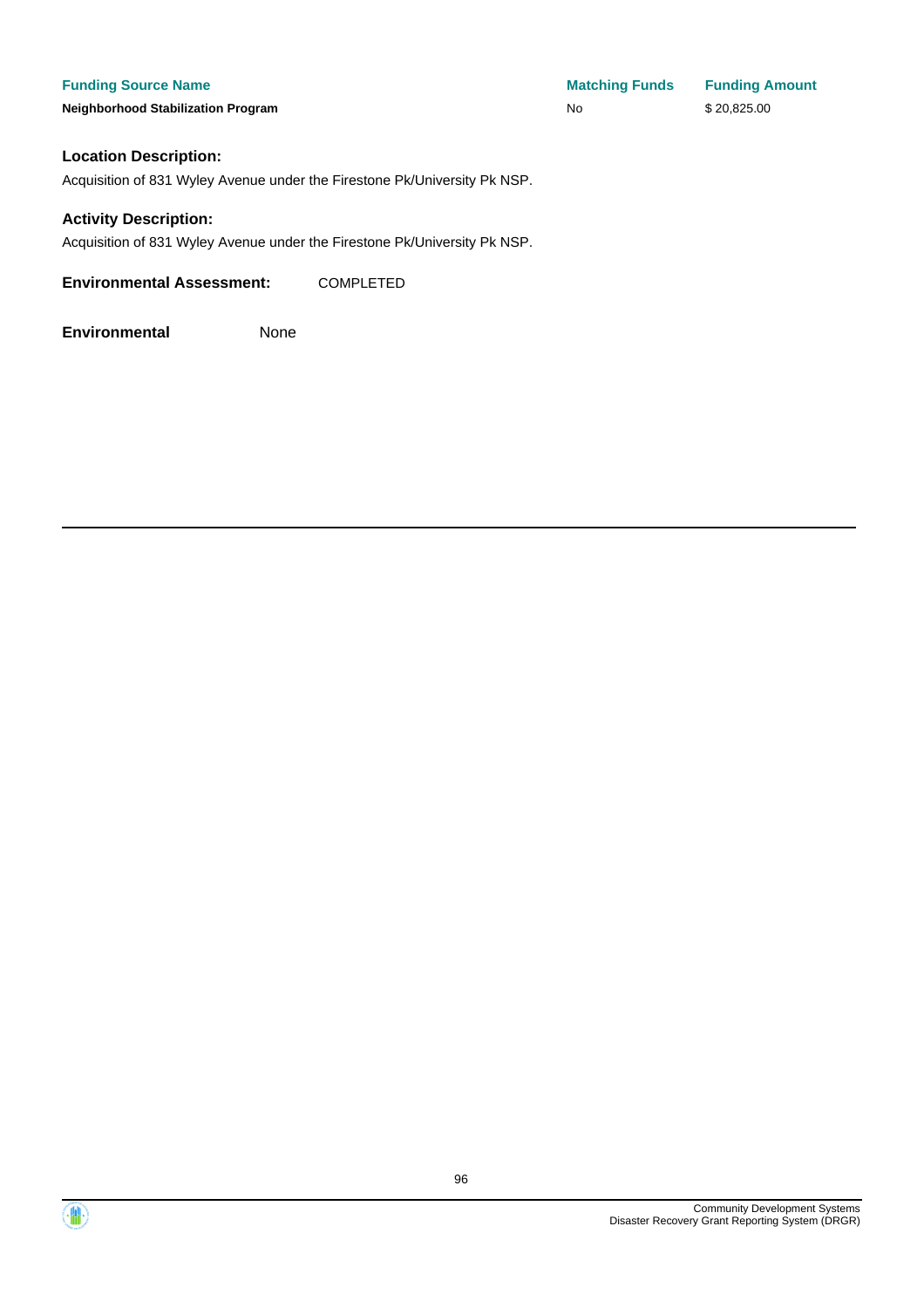**Grantee Activity Number: NSP659**

## **Activity Title: Acquisition - Firestone Pk/University Pk**

| <b>Activity Type:</b><br>Acquisition - general<br><b>Project Number:</b><br>$\overline{2}$<br><b>Projected Start Date:</b>                                 | <b>Activity Status:</b><br>Completed<br><b>Project Title:</b><br>Landbank - Acquisition<br><b>Projected End Date:</b>       |                                                   |
|------------------------------------------------------------------------------------------------------------------------------------------------------------|-----------------------------------------------------------------------------------------------------------------------------|---------------------------------------------------|
| 01/02/2010<br><b>Project Draw Block by HUD:</b><br>Not Blocked<br><b>Activity Draw Block by HUD:</b><br>Not Blocked                                        | 04/30/2010<br><b>Project Draw Block Date by HUD:</b><br><b>Activity Draw Block Date by HUD:</b>                             |                                                   |
| <b>Block Drawdown By Grantee:</b><br>Not Blocked<br><b>National Objective:</b><br>LMMI: Low, Moderate and Middle Income National Objective for<br>NSP Only | <b>Total Budget:</b><br><b>Most Impacted and</b><br><b>Distressed Budget:</b><br><b>Other Funds:</b><br><b>Total Funds:</b> | \$9,546.50<br>\$0.00<br>\$9,546.50<br>\$19,093.00 |

### **Benefit Report Type:**

Direct (Households)

| <b>Proposed Beneficiaries</b>     | <b>Total</b> | Low          | <b>Mod</b>               | Low/Mod% |
|-----------------------------------|--------------|--------------|--------------------------|----------|
| # Owner Households                | и            |              | $\overline{\phantom{a}}$ | 100.00   |
| # of Households                   | и            |              | 4                        | 100.00   |
| <b>Proposed Accomplishments</b>   |              | <b>Total</b> |                          |          |
| # of Singlefamily Units           |              |              |                          |          |
| # of Housing Units                |              |              |                          |          |
| # of Parcels acquired voluntarily |              |              |                          |          |
| # of Properties                   |              |              |                          |          |

### **Activity is being carried out by**

No

## **Organization carrying out Activity:**

City of Akron, Ohio

## **Proposed budgets for organizations carrying out Activity:**

| City of Akron, Ohio |  |
|---------------------|--|
|---------------------|--|

# **Activity is being carried out through:**

**Responsible Organization COVID-10 COVID-10 Organization Type Proposed Budget** City of Akron, Ohio Unknown \$ 9,546.50

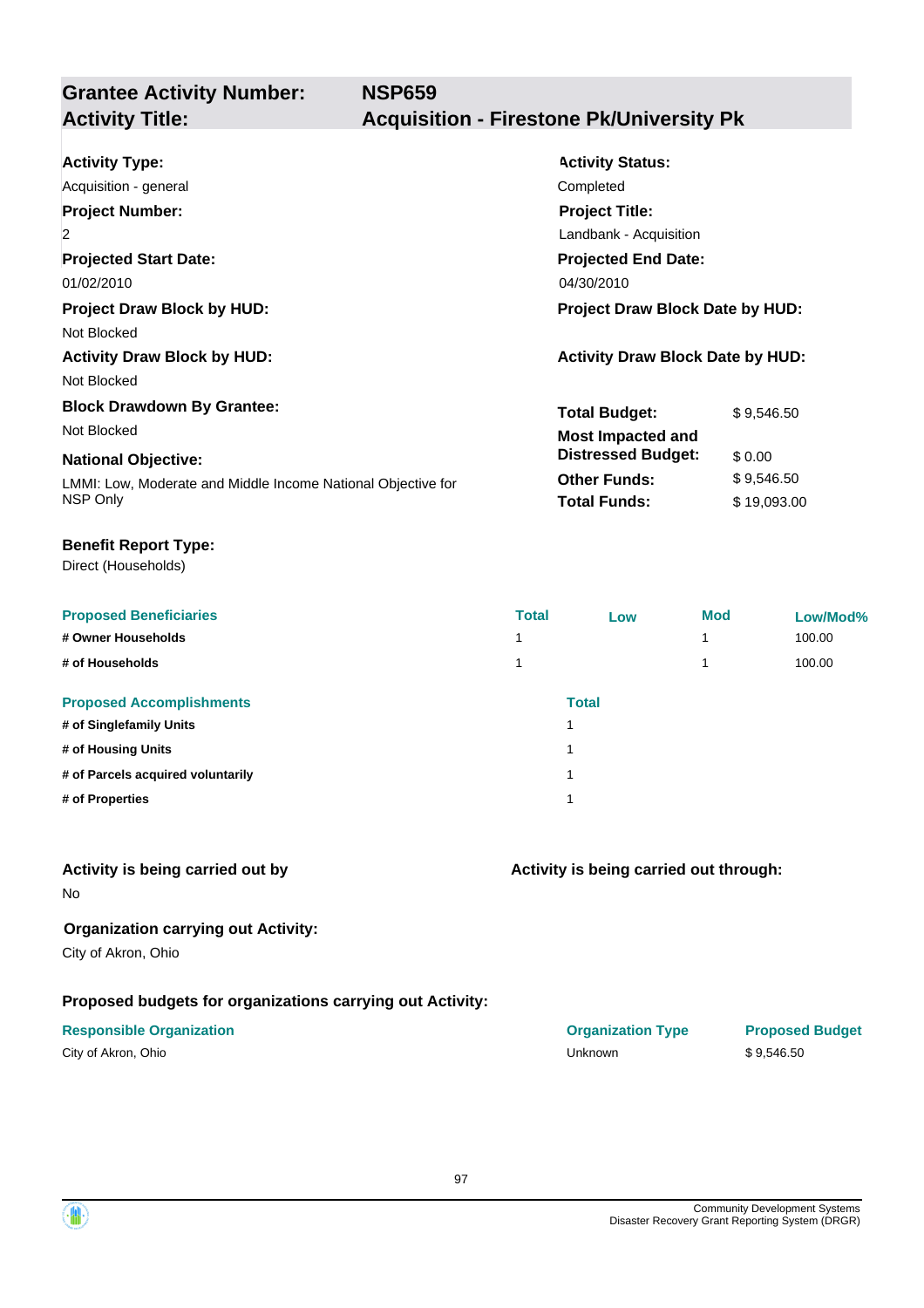**Neighborhood Stabilization Program** No \$ 9,546.500 No \$ 9,546.500 No \$ 9,546.500 No \$ 9,546.500 No \$ 9,546.500 N

| <b>Matching Funds</b> | <b>Funding Amount</b> |
|-----------------------|-----------------------|
| No                    | \$9,546.50            |

### **Location Description:**

Akron, Ohio 780 Kling Street (Firestone Pk/University Pk)

### **Activity Description:**

Acquisition of 780 Kling Street under the Firestone Pk/University Pk NSP.

**Environmental Assessment:** COMPLETED



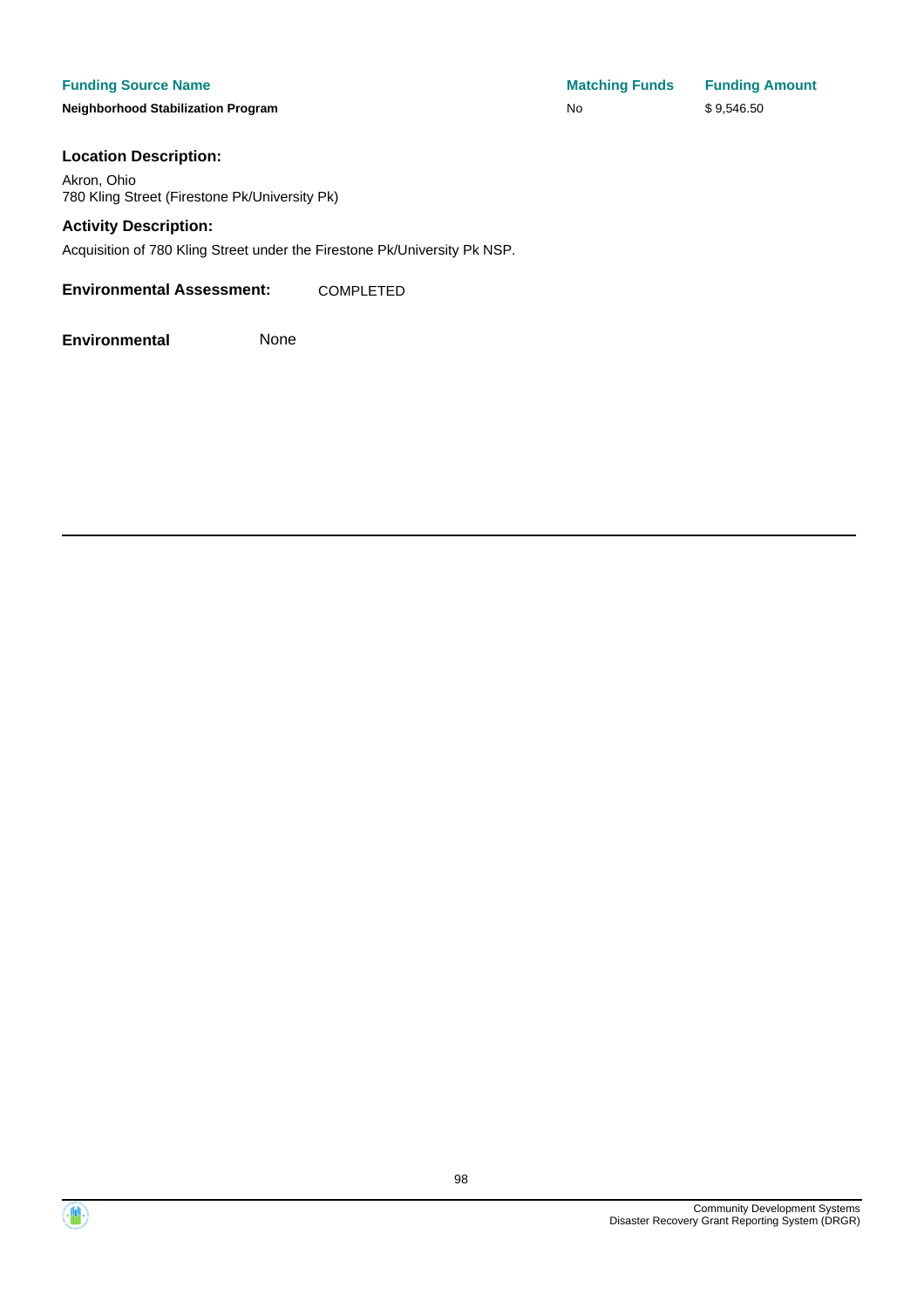**Grantee Activity Number: NSP660 Activity Title: Acquisition - Firestone Pk/University Pk**

| <b>Activity Type:</b>                                        | <b>Activity Status:</b>                 |             |  |
|--------------------------------------------------------------|-----------------------------------------|-------------|--|
| Acquisition - general                                        | Completed                               |             |  |
| <b>Project Number:</b>                                       | <b>Project Title:</b>                   |             |  |
| $\overline{2}$                                               | Landbank - Acquisition                  |             |  |
| <b>Projected Start Date:</b>                                 | <b>Projected End Date:</b>              |             |  |
| 01/02/2010                                                   | 04/30/2010                              |             |  |
| <b>Project Draw Block by HUD:</b>                            | <b>Project Draw Block Date by HUD:</b>  |             |  |
| Not Blocked                                                  |                                         |             |  |
| <b>Activity Draw Block by HUD:</b>                           | <b>Activity Draw Block Date by HUD:</b> |             |  |
| Not Blocked                                                  |                                         |             |  |
| <b>Block Drawdown By Grantee:</b>                            | <b>Total Budget:</b>                    | \$16,435.12 |  |
| Not Blocked                                                  | <b>Most Impacted and</b>                |             |  |
| <b>National Objective:</b>                                   | <b>Distressed Budget:</b>               | \$0.00      |  |
| LMMI: Low, Moderate and Middle Income National Objective for | <b>Other Funds:</b>                     | \$15,635.12 |  |
| NSP Only                                                     | <b>Total Funds:</b>                     | \$32,070.24 |  |
|                                                              |                                         |             |  |

### **Benefit Report Type:**

Direct (Households)

| <b>Proposed Beneficiaries</b>     | <b>Total</b> | Low          | <b>Mod</b> | Low/Mod% |
|-----------------------------------|--------------|--------------|------------|----------|
| # Owner Households                |              |              |            | 100.00   |
| # of Households                   |              |              |            | 100.00   |
| <b>Proposed Accomplishments</b>   |              | <b>Total</b> |            |          |
| # of Singlefamily Units           | 1            |              |            |          |
| # of Housing Units                | 1            |              |            |          |
| # of Parcels acquired voluntarily | 1            |              |            |          |
| # of Properties                   | 1            |              |            |          |
|                                   |              |              |            |          |

### **Activity is being carried out by**

No

### **Organization carrying out Activity:**

City of Akron, Ohio

### **Proposed budgets for organizations carrying out Activity:**

| City of Akron, Ohio |  |
|---------------------|--|
|---------------------|--|

| Activity is being carried out through: |  |
|----------------------------------------|--|

**Responsible Organization COVID-10 COVID-10 Organization Type Proposed Budget** City of Akron, Ohio Unknown \$ 14,496.00

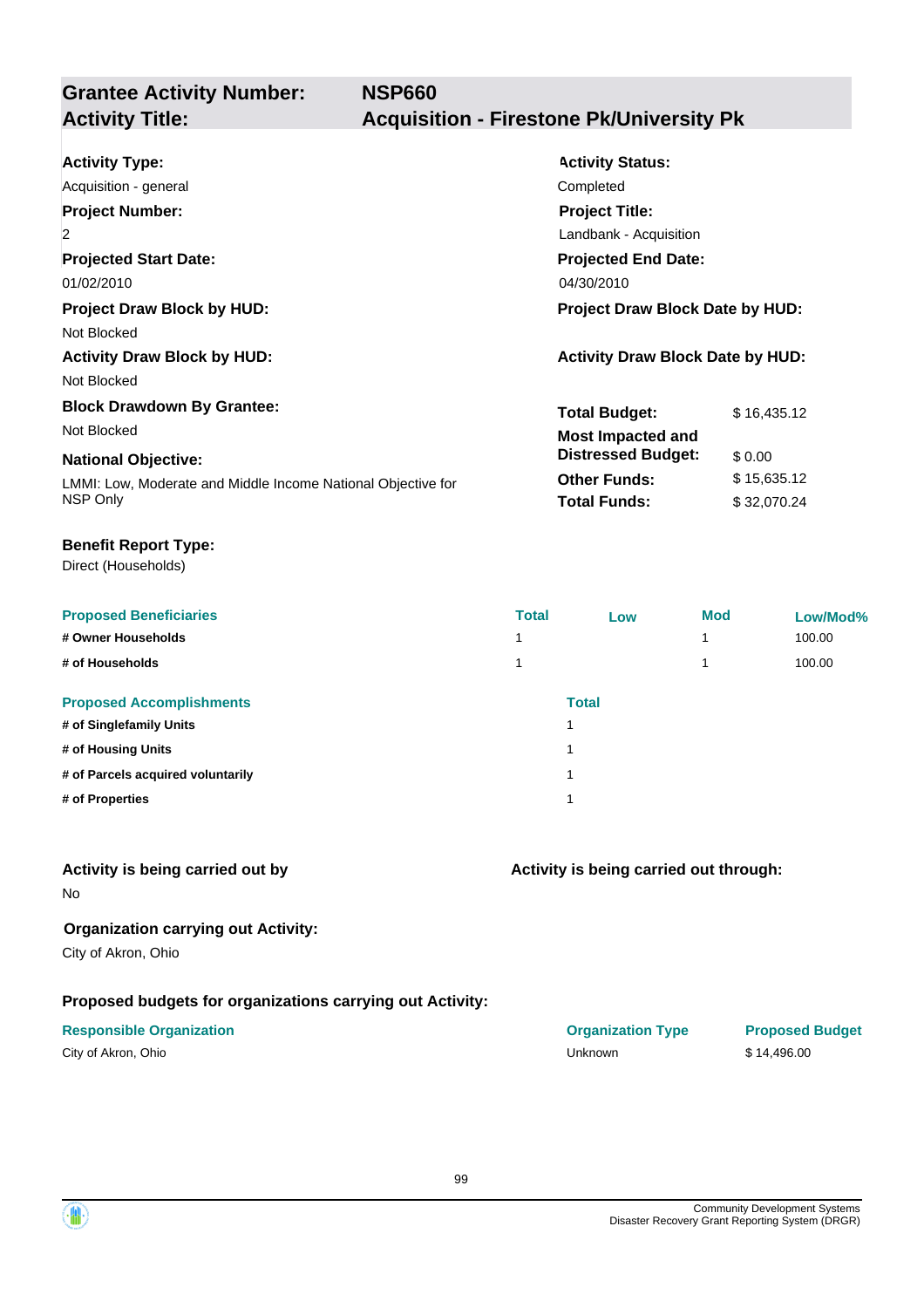### **Funding Source Name Matching Funding Source Name**

**Neighborhood Stabilization Program** No \$ 15,635.12

| <b>Matching Funds</b> | <b>Funding Amount</b> |
|-----------------------|-----------------------|
| N٥                    | \$15,635.12           |

### **Location Description:**

Akron, Ohio 781 Kling Street (Firestone Pk/University Pk)

### **Activity Description:**

Acquisition of 781 Kling Street under the Firestone Pk/University Pk NSP.

**Environmental Assessment:** COMPLETED





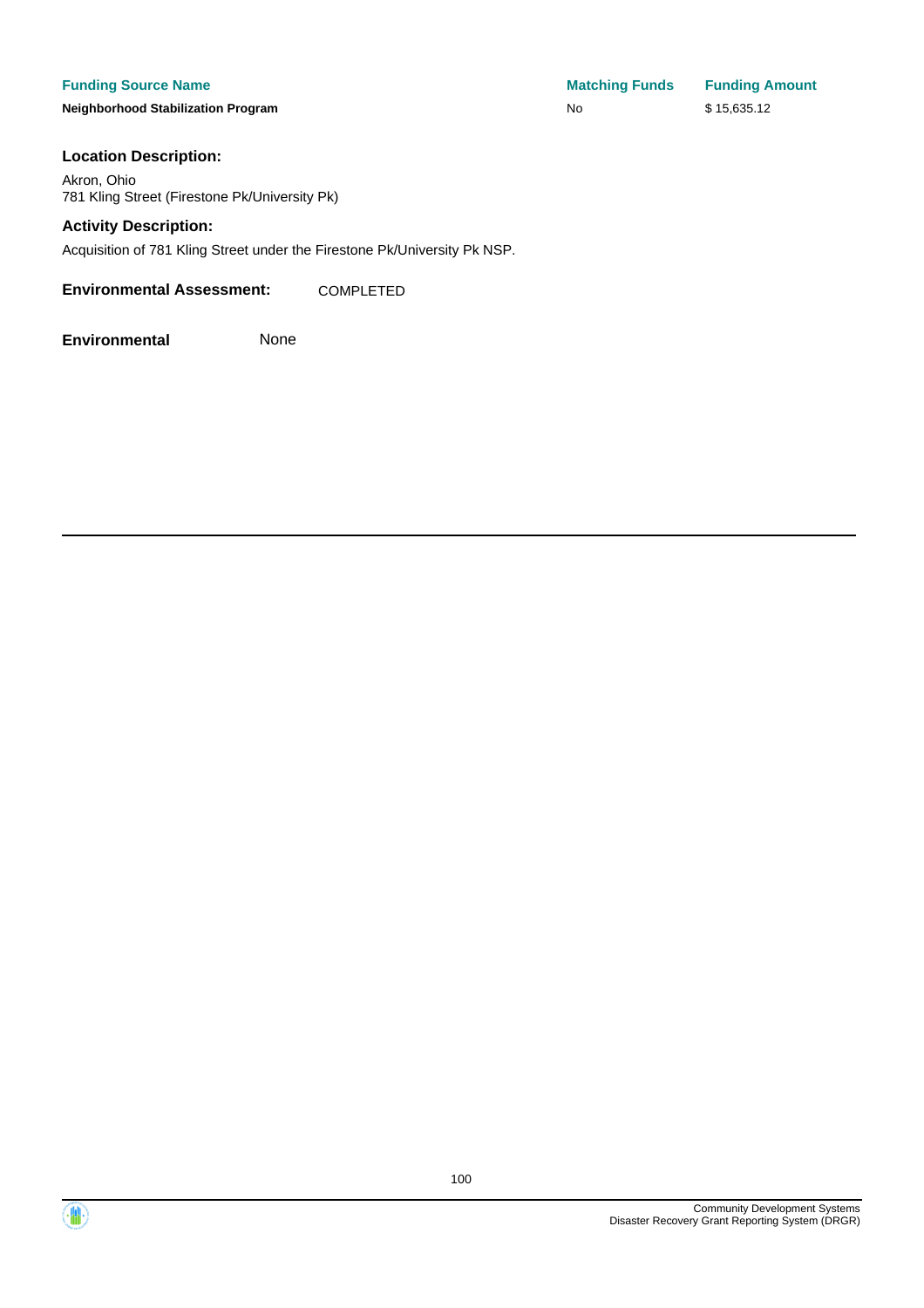## **Grantee Activity Number: Activity Title: Acquisition - North Hill**

| <b>Activity Type:</b>                                        | <b>Activity Status:</b>                 |             |  |
|--------------------------------------------------------------|-----------------------------------------|-------------|--|
| Acquisition - general                                        | Under Way                               |             |  |
| <b>Project Number:</b>                                       | <b>Project Title:</b>                   |             |  |
| $\overline{2}$                                               | Landbank - Acquisition                  |             |  |
| <b>Projected Start Date:</b>                                 | <b>Projected End Date:</b>              |             |  |
| 03/01/2010                                                   | 07/01/2010                              |             |  |
| <b>Project Draw Block by HUD:</b>                            | <b>Project Draw Block Date by HUD:</b>  |             |  |
| Not Blocked                                                  |                                         |             |  |
| <b>Activity Draw Block by HUD:</b>                           | <b>Activity Draw Block Date by HUD:</b> |             |  |
| Not Blocked                                                  |                                         |             |  |
| <b>Block Drawdown By Grantee:</b>                            | <b>Total Budget:</b>                    | \$23,309.84 |  |
| Not Blocked                                                  | <b>Most Impacted and</b>                |             |  |
| <b>National Objective:</b>                                   | <b>Distressed Budget:</b>               | \$0.00      |  |
| LMMI: Low, Moderate and Middle Income National Objective for | <b>Other Funds:</b>                     | \$22,536.50 |  |
| NSP Only                                                     | <b>Total Funds:</b>                     | \$45,846.34 |  |

#### **Benefit Report Type:**

Direct (Households)

| <b>Proposed Beneficiaries</b>     | <b>Total</b>            | Low | <b>Mod</b> | Low/Mod% |
|-----------------------------------|-------------------------|-----|------------|----------|
| # Owner Households                |                         |     | 1          | 100.00   |
| # of Households                   |                         |     |            | 100.00   |
| # of Permanent Jobs Created       |                         |     |            | 0.0      |
| <b>Proposed Accomplishments</b>   | <b>Total</b>            |     |            |          |
| # of Singlefamily Units           |                         |     |            |          |
| # of Housing Units                | $\overline{\mathbf{A}}$ |     |            |          |
| # of Parcels acquired voluntarily | $\overline{\mathbf{A}}$ |     |            |          |
| # of Properties                   |                         |     |            |          |

### **Activity is being carried out by**

No

### **Organization carrying out Activity:**

City of Akron, Ohio

### **Proposed budgets for organizations carrying out Activity:**

### **Responsible Organization CONSERVIRGHT ACCORDING THE CONSERVIRGHT ORGANIZATION Type Proposed Budget**

**Activity is being carried out through:**

101

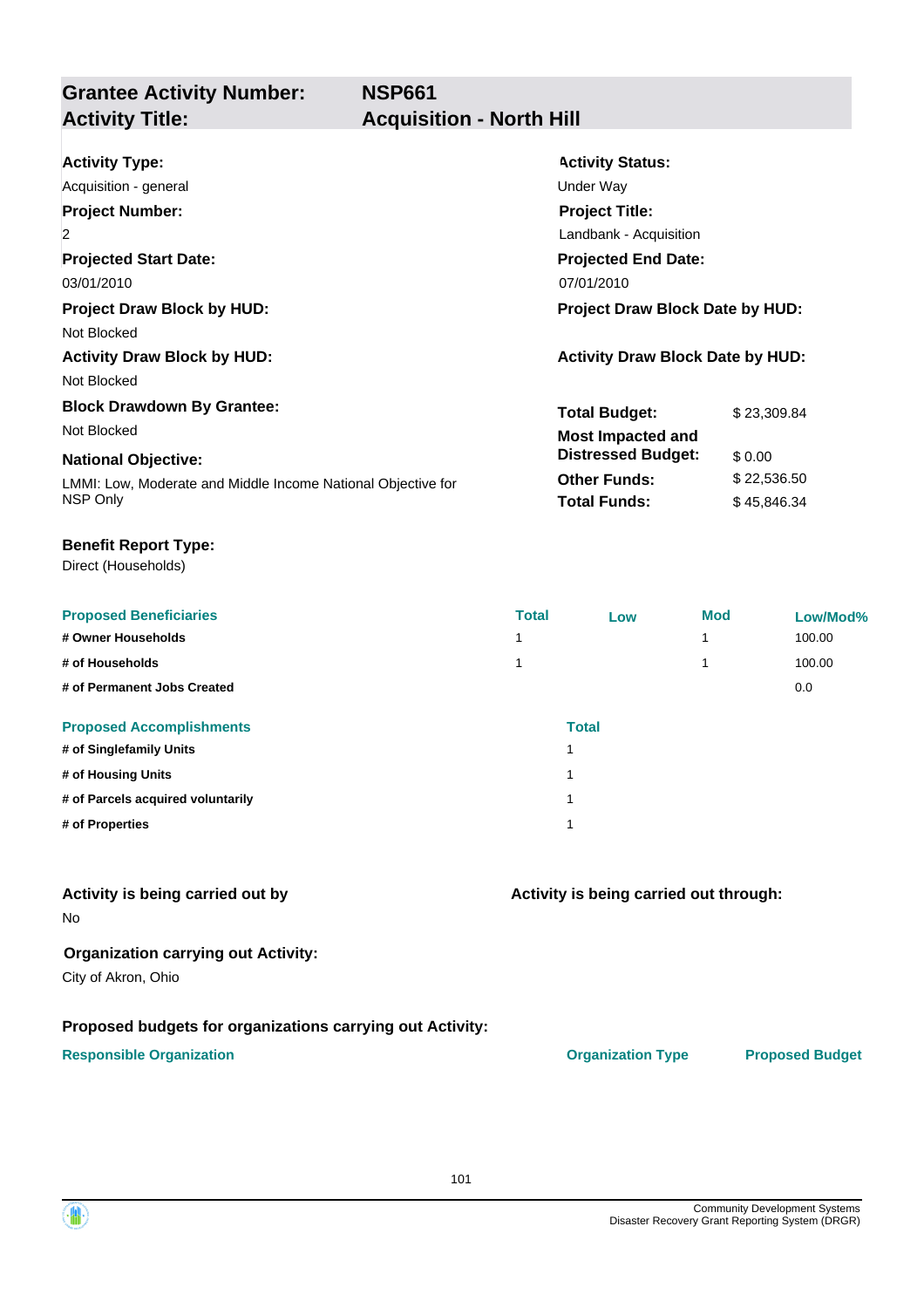| City of Akron, Ohio                              | <b>Unknown</b>        | \$23,036.50           |
|--------------------------------------------------|-----------------------|-----------------------|
| <b>Funding Source Name</b>                       | <b>Matching Funds</b> | <b>Funding Amount</b> |
| <b>Neighborhood Stabilization Program</b>        | No                    | \$22,536.50           |
| <b>Location Description:</b>                     |                       |                       |
| Akron, Ohio, 1093 Berwin Street (North Hill NSP) |                       |                       |
| <b>Activity Description:</b>                     |                       |                       |
|                                                  |                       |                       |

Acquisition of 1093 Berwin Street under the North Hill NSP.

**Environmental Assessment:** COMPLETED



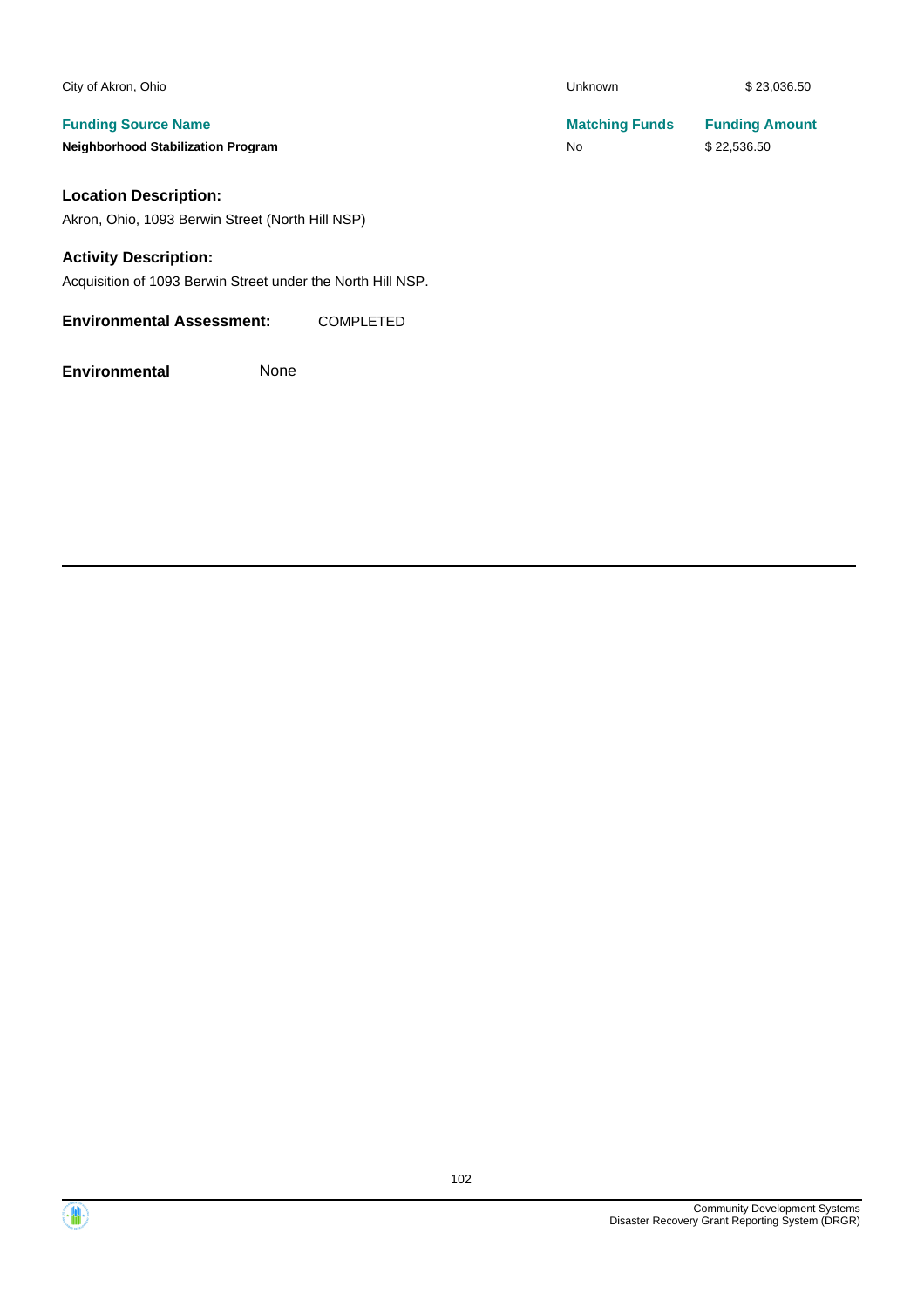**Grantee Activity Number: NSP663 Activity Title: Acquisition - Goodyear/Ellet**

| <b>Activity Type:</b>                                        | <b>Activity Status:</b>                 |  |  |
|--------------------------------------------------------------|-----------------------------------------|--|--|
| Acquisition - general                                        | Completed                               |  |  |
| <b>Project Number:</b>                                       | <b>Project Title:</b>                   |  |  |
| $\overline{2}$                                               | Landbank - Acquisition                  |  |  |
| <b>Projected Start Date:</b>                                 | <b>Projected End Date:</b>              |  |  |
| 02/01/2010                                                   | 12/31/2010                              |  |  |
| <b>Project Draw Block by HUD:</b>                            | <b>Project Draw Block Date by HUD:</b>  |  |  |
| Not Blocked                                                  |                                         |  |  |
| <b>Activity Draw Block by HUD:</b>                           | <b>Activity Draw Block Date by HUD:</b> |  |  |
| Not Blocked                                                  |                                         |  |  |
| <b>Block Drawdown By Grantee:</b>                            | <b>Total Budget:</b><br>\$32,032.75     |  |  |
| Not Blocked                                                  | <b>Most Impacted and</b>                |  |  |
| <b>National Objective:</b>                                   | <b>Distressed Budget:</b><br>\$0.00     |  |  |
| LMMI: Low, Moderate and Middle Income National Objective for | <b>Other Funds:</b><br>\$32,032.75      |  |  |
| NSP Only                                                     | <b>Total Funds:</b><br>\$64,065.50      |  |  |

### **Benefit Report Type:**

Direct (Households)

| <b>Proposed Beneficiaries</b>     | <b>Total</b> | Low          | <b>Mod</b> | Low/Mod% |
|-----------------------------------|--------------|--------------|------------|----------|
| # Owner Households                |              |              |            | 100.00   |
| # of Households                   |              |              |            | 100.00   |
| <b>Proposed Accomplishments</b>   |              | <b>Total</b> |            |          |
| # of Singlefamily Units           | 4            |              |            |          |
| # of Housing Units                | 4            |              |            |          |
| # of Parcels acquired voluntarily | и            |              |            |          |
| # of Properties                   | 4            |              |            |          |
|                                   |              |              |            |          |

### **Activity is being carried out by**

No

### **Organization carrying out Activity:**

City of Akron, Ohio

### **Proposed budgets for organizations carrying out Activity:**

### **Responsible Organization CONSERVIRGHT CONSERVIRGHT CONSERVIRGHT CONSERVIRGHT CONSERVIRGHT CONSERVIRGHT CONSERVIRGHT CONSERVIRGHT CONSERVIRGHT CONSERVIRGHT CONSERVIRGHT CONSERVIRGHT CONSERVIRGHT CONSERVIRGHT CONSERVIRGHT**

| \$32,072.75<br>Unknown |
|------------------------|
|                        |

**Activity is being carried out through:**

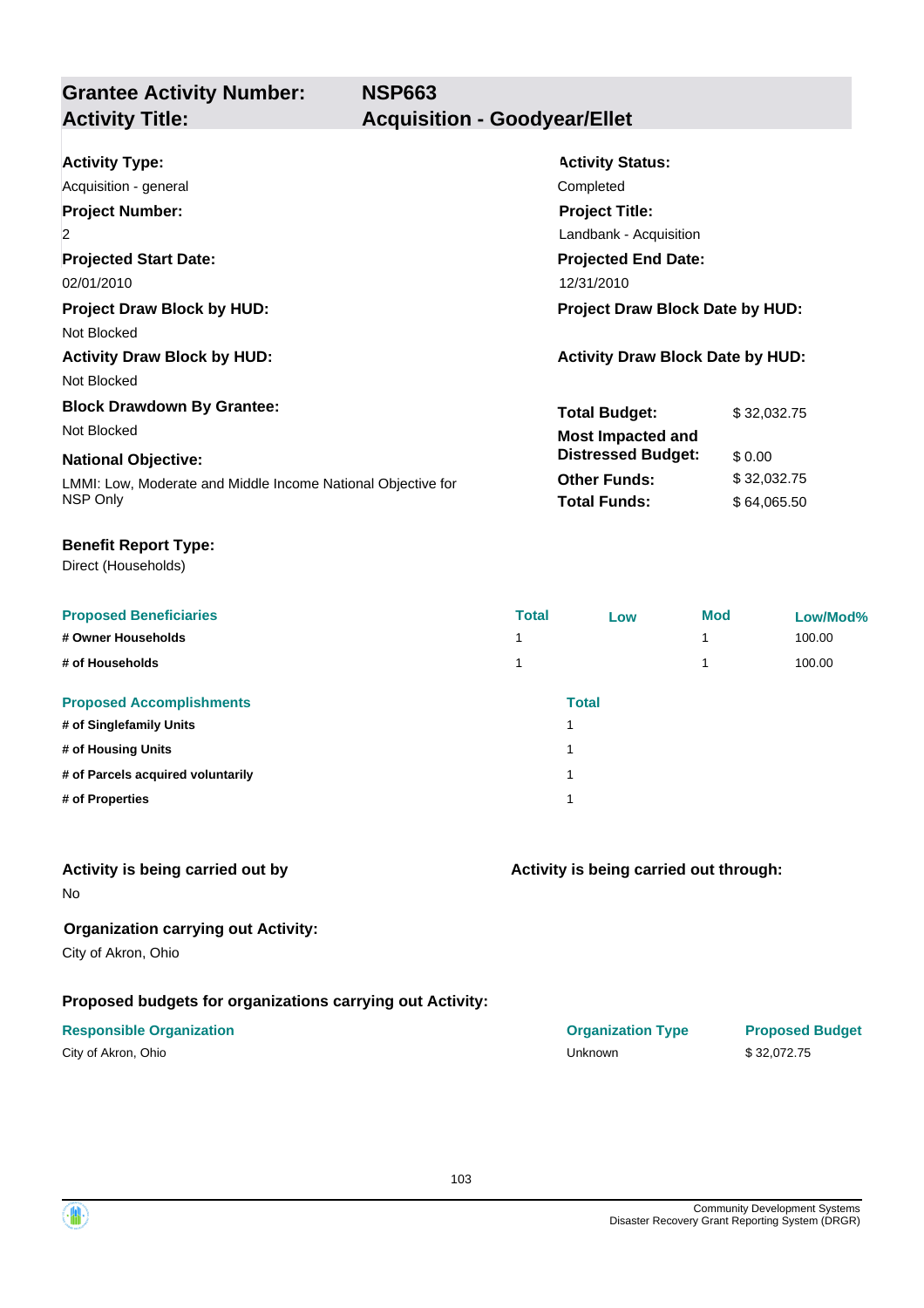**Neighborhood Stabilization Program** 

| <b>Matching Funds</b> | <b>Funding Amount</b> |
|-----------------------|-----------------------|
| No                    | \$32,032.75           |

### **Location Description:**

Acquisition of 1779 Preston Avenue under the Goodyear/Ellet NSP.

### **Activity Description:**

Acquisition of 1779 Preston Avenue under the Goodyear/Ellet NSP.

**Environmental Assessment:** COMPLETED



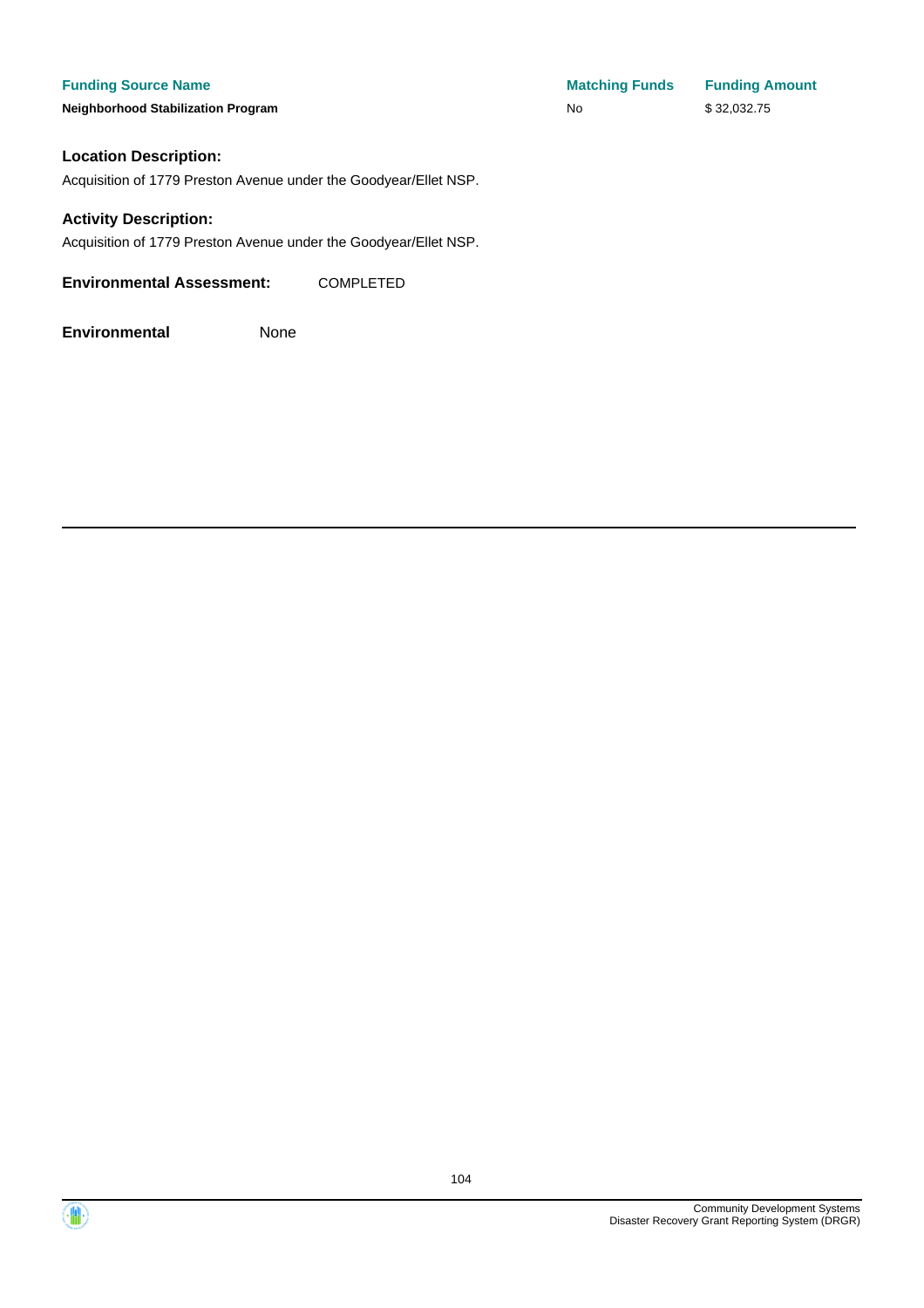**Grantee Activity Number: NSP664 Activity Title: Acquisition - Goodyear/Ellet**

| <b>Activity Type:</b>                                        | <b>Activity Status:</b>                 |             |  |
|--------------------------------------------------------------|-----------------------------------------|-------------|--|
| Acquisition - general                                        | Completed                               |             |  |
| <b>Project Number:</b>                                       | <b>Project Title:</b>                   |             |  |
| $\overline{2}$                                               | Landbank - Acquisition                  |             |  |
| <b>Projected Start Date:</b>                                 | <b>Projected End Date:</b>              |             |  |
| 02/01/2010                                                   | 05/31/2010                              |             |  |
| <b>Project Draw Block by HUD:</b>                            | <b>Project Draw Block Date by HUD:</b>  |             |  |
| Not Blocked                                                  |                                         |             |  |
| <b>Activity Draw Block by HUD:</b>                           | <b>Activity Draw Block Date by HUD:</b> |             |  |
| Not Blocked                                                  |                                         |             |  |
| <b>Block Drawdown By Grantee:</b>                            | <b>Total Budget:</b>                    | \$8,606.50  |  |
| Not Blocked                                                  | <b>Most Impacted and</b>                |             |  |
| <b>National Objective:</b>                                   | <b>Distressed Budget:</b>               | \$0.00      |  |
| LMMI: Low, Moderate and Middle Income National Objective for | <b>Other Funds:</b>                     | \$8,606.50  |  |
| NSP Only                                                     | <b>Total Funds:</b>                     | \$17,213.00 |  |

### **Benefit Report Type:**

Direct (Households)

| <b>Proposed Beneficiaries</b>     | <b>Total</b> | Low                     | <b>Mod</b> | Low/Mod% |
|-----------------------------------|--------------|-------------------------|------------|----------|
| # Owner Households                |              |                         |            | 100.00   |
| # of Households                   |              |                         |            | 100.00   |
| <b>Proposed Accomplishments</b>   |              | <b>Total</b>            |            |          |
| # of Singlefamily Units           |              | $\overline{\mathbf{A}}$ |            |          |
| # of Housing Units                |              | и                       |            |          |
| # of Parcels acquired voluntarily |              | и                       |            |          |
| # of Properties                   |              | и                       |            |          |
|                                   |              |                         |            |          |

### **Activity is being carried out by**

No

## **Organization carrying out Activity:**

City of Akron, Ohio

## **Proposed budgets for organizations carrying out Activity:**

| City of Akron, Ohio |  |
|---------------------|--|
|---------------------|--|

# **Activity is being carried out through:**

| <b>Responsible Organization</b> | <b>Organization Type</b> | <b>Proposed Budget</b> |
|---------------------------------|--------------------------|------------------------|
| City of Akron, Ohio             | Unknown                  | \$8.646.50             |

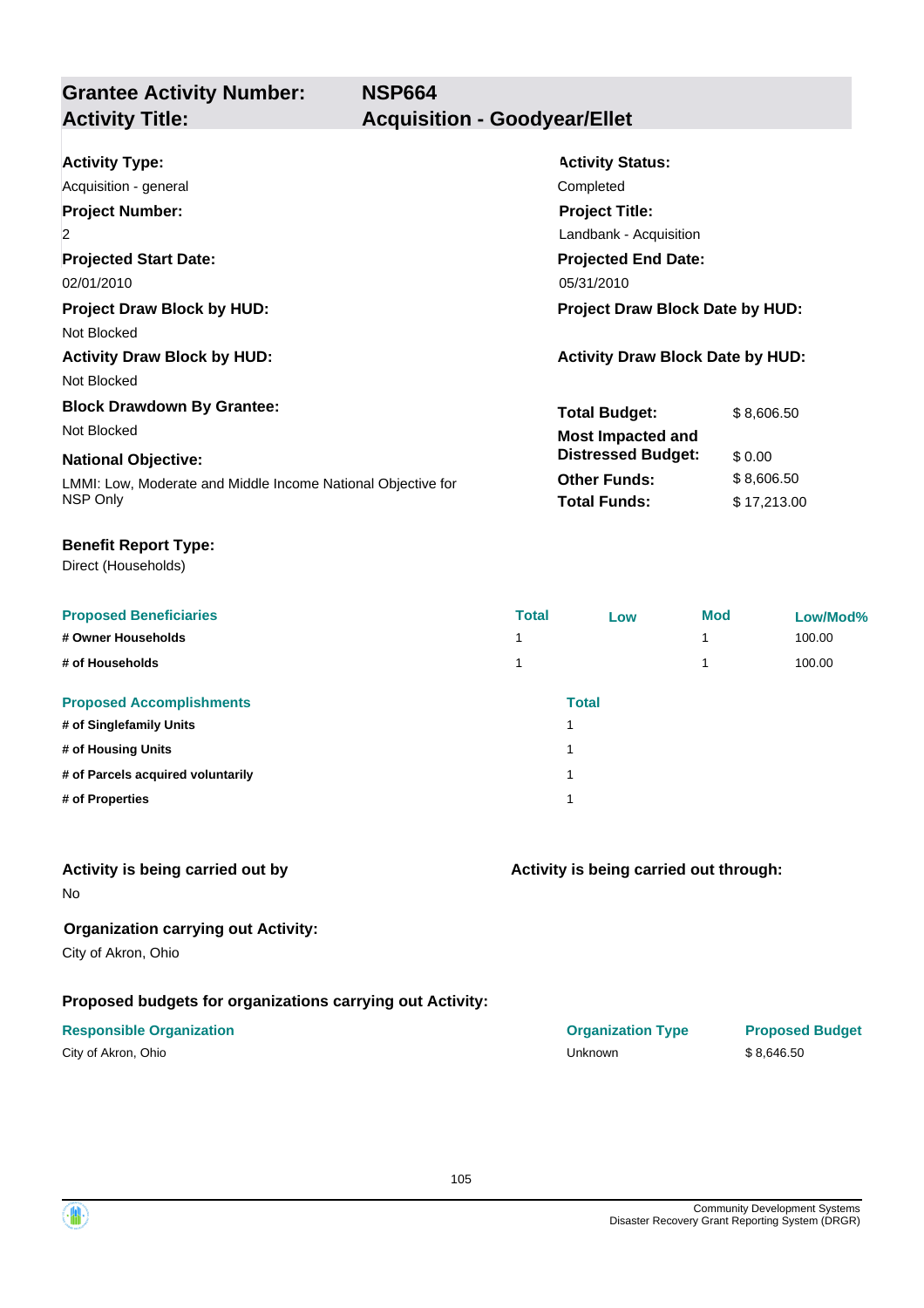**Neighborhood Stabilization Program** 

| <b>Matching Funds</b> | <b>Funding Amount</b> |
|-----------------------|-----------------------|
| No                    | \$8,606.50            |

### **Location Description:**

Acquisition of 60 Elinor Avenue under the Goodyear/Ellet NSP.

### **Activity Description:**

Acquisition of 60 Elinor Avenue under the Goodyear/Ellet NSP.

**Environmental Assessment:** COMPLETED



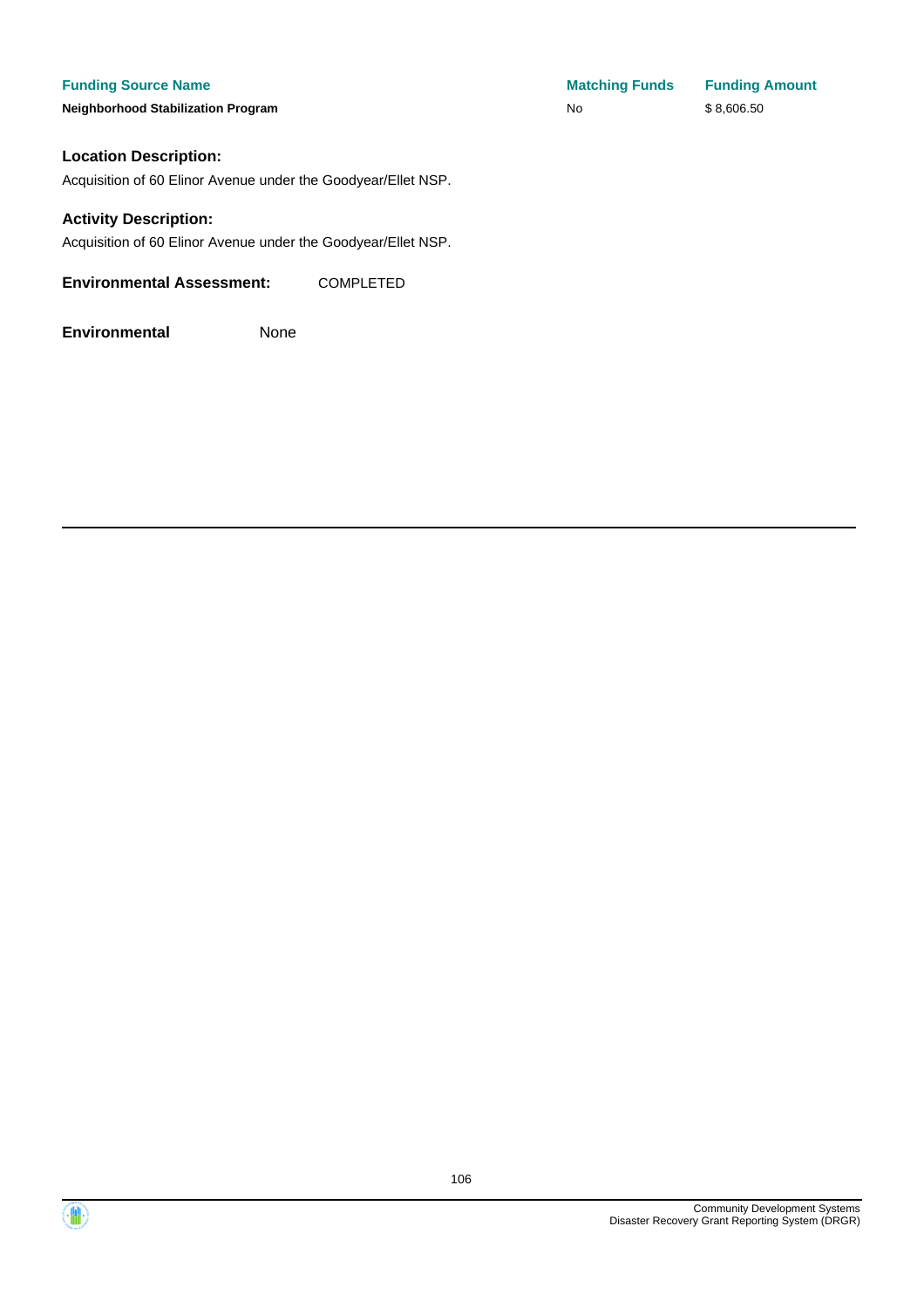**Grantee Activity Number: NSP668 Activity Title: Acquisition - Kenmore/Summit Lake**

| <b>Activity Type:</b>                                        | <b>Activity Status:</b>                 |             |  |
|--------------------------------------------------------------|-----------------------------------------|-------------|--|
| Acquisition - general                                        | Completed                               |             |  |
| <b>Project Number:</b>                                       | <b>Project Title:</b>                   |             |  |
| $\overline{2}$                                               | Landbank - Acquisition                  |             |  |
| <b>Projected Start Date:</b>                                 | <b>Projected End Date:</b>              |             |  |
| 03/01/2010                                                   | 10/31/2010                              |             |  |
| <b>Project Draw Block by HUD:</b>                            | <b>Project Draw Block Date by HUD:</b>  |             |  |
| Not Blocked                                                  |                                         |             |  |
| <b>Activity Draw Block by HUD:</b>                           | <b>Activity Draw Block Date by HUD:</b> |             |  |
| Not Blocked                                                  |                                         |             |  |
| <b>Block Drawdown By Grantee:</b>                            | <b>Total Budget:</b>                    | \$18,506.50 |  |
| Not Blocked                                                  | <b>Most Impacted and</b>                |             |  |
| <b>National Objective:</b>                                   | <b>Distressed Budget:</b>               | \$0.00      |  |
| LMMI: Low, Moderate and Middle Income National Objective for | <b>Other Funds:</b>                     | \$18,506.50 |  |
| NSP Only                                                     | <b>Total Funds:</b>                     | \$37,013.00 |  |
|                                                              |                                         |             |  |

### **Benefit Report Type:**

Direct (Households)

| <b>Proposed Beneficiaries</b>     | <b>Total</b> | Low | <b>Mod</b> | Low/Mod% |
|-----------------------------------|--------------|-----|------------|----------|
| # Owner Households                | 1            | 1   |            | 100.00   |
| # of Households                   | 4            | ۸   |            | 100.00   |
| <b>Proposed Accomplishments</b>   | <b>Total</b> |     |            |          |
| # of Singlefamily Units           |              |     |            |          |
| # of Housing Units                |              |     |            |          |
| # of Parcels acquired voluntarily |              |     |            |          |
| # of Properties                   |              |     |            |          |

### **Activity is being carried out by**

No

## **Organization carrying out Activity:**

City of Akron, Ohio

## **Proposed budgets for organizations carrying out Activity:**

| City of Akron, Ohio |  |
|---------------------|--|
|---------------------|--|

## **Activity is being carried out through:**

**Responsible Organization COVID-10 COVID-10 Organization Type Proposed Budget** City of Akron, Ohio Unknown \$ 18,506.50

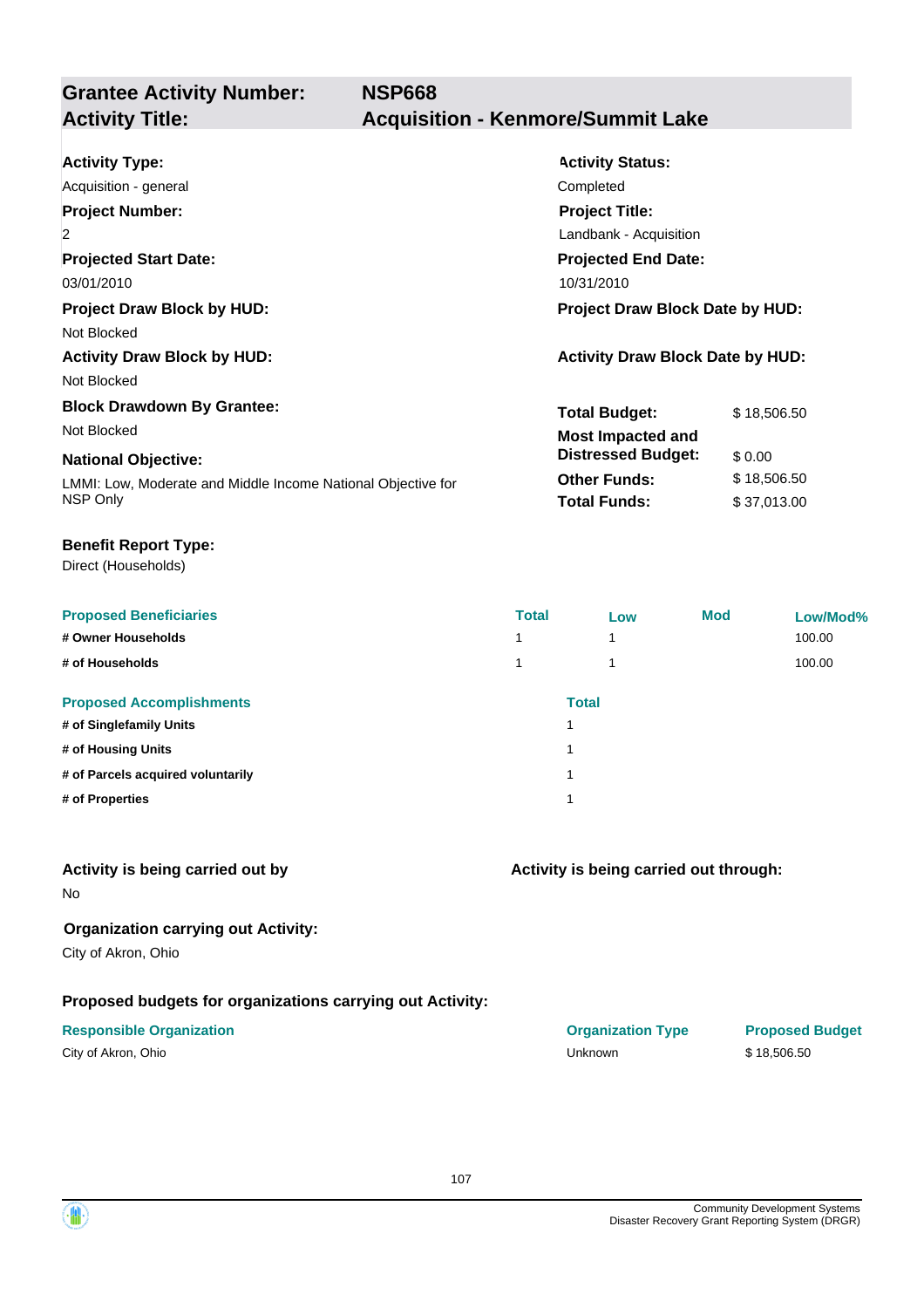**Neighborhood Stabilization Program** 

| <b>Matching Funds</b> | <b>Funding Amount</b> |
|-----------------------|-----------------------|
| No                    | \$18,506.50           |

### **Location Description:**

Acquisition of 2267 6th Street, SW under the Kenmore/Summit Lake NSP.

### **Activity Description:**

Acquisition of 2267 6th Street, SW under the Kenmore/Summit Lake NSP.

**Environmental Assessment:** COMPLETED



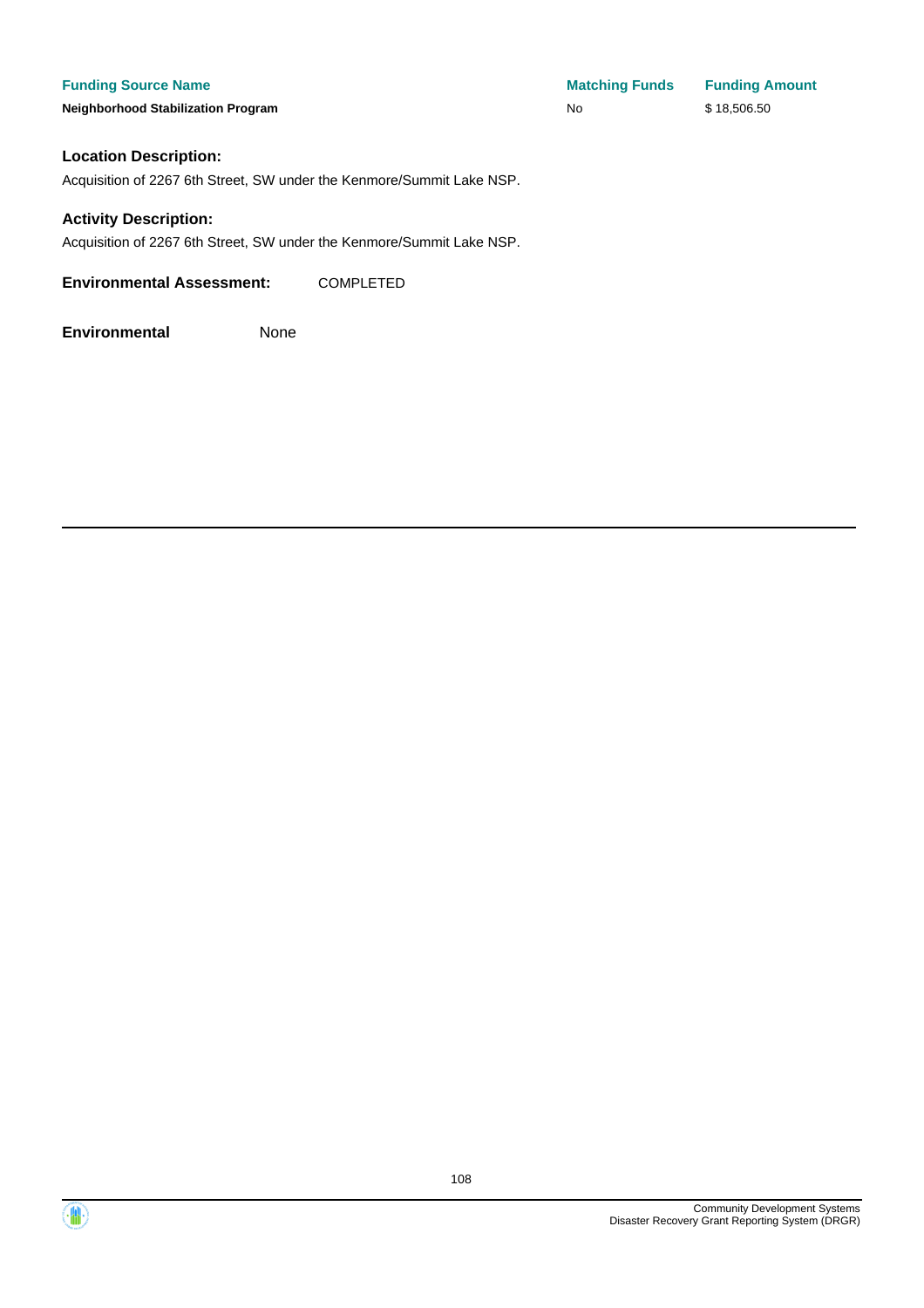**NSP671**

# **Grantee Activity Number:**

## **Activity Title: Acquisition - Firestone Pk/University Pk**

| <b>Activity Type:</b>                                        | <b>Activity Status:</b>                 |             |  |
|--------------------------------------------------------------|-----------------------------------------|-------------|--|
| Acquisition - general<br><b>Project Number:</b>              | Completed<br><b>Project Title:</b>      |             |  |
| $\overline{2}$                                               | Landbank - Acquisition                  |             |  |
| <b>Projected Start Date:</b>                                 | <b>Projected End Date:</b>              |             |  |
| 03/01/2010                                                   | 12/31/2010                              |             |  |
| <b>Project Draw Block by HUD:</b>                            | Project Draw Block Date by HUD:         |             |  |
| Not Blocked                                                  |                                         |             |  |
| <b>Activity Draw Block by HUD:</b>                           | <b>Activity Draw Block Date by HUD:</b> |             |  |
| Not Blocked                                                  |                                         |             |  |
| <b>Block Drawdown By Grantee:</b>                            | <b>Total Budget:</b>                    | \$25,511.50 |  |
| Not Blocked                                                  | <b>Most Impacted and</b>                |             |  |
| <b>National Objective:</b>                                   | <b>Distressed Budget:</b>               | \$0.00      |  |
| LMMI: Low, Moderate and Middle Income National Objective for | <b>Other Funds:</b>                     | \$25,511.50 |  |
| NSP Only                                                     | <b>Total Funds:</b>                     | \$51,023.00 |  |

#### **Benefit Report Type:**

Direct (Households)

| <b>Proposed Beneficiaries</b>     | <b>Total</b> | Low          | <b>Mod</b> | Low/Mod% |
|-----------------------------------|--------------|--------------|------------|----------|
| # Owner Households                | 1            | ۸            |            | 100.00   |
| # of Households                   |              | ٠            |            | 100.00   |
| <b>Proposed Accomplishments</b>   |              | <b>Total</b> |            |          |
| # of Singlefamily Units           |              |              |            |          |
| # of Housing Units                |              |              |            |          |
| # of Parcels acquired voluntarily |              |              |            |          |
| # of Properties                   |              |              |            |          |

#### **Activity is being carried out by**

No

### **Organization carrying out Activity:**

City of Akron, Ohio

### **Proposed budgets for organizations carrying out Activity:**

| City of Akron, Ohio |  |
|---------------------|--|
|---------------------|--|

#### **Activity is being carried out through:**

**Responsible Organization COVID-10 COVID-10 Organization Type Proposed Budget** City of Akron, Ohio Unknown \$ 25,511.50

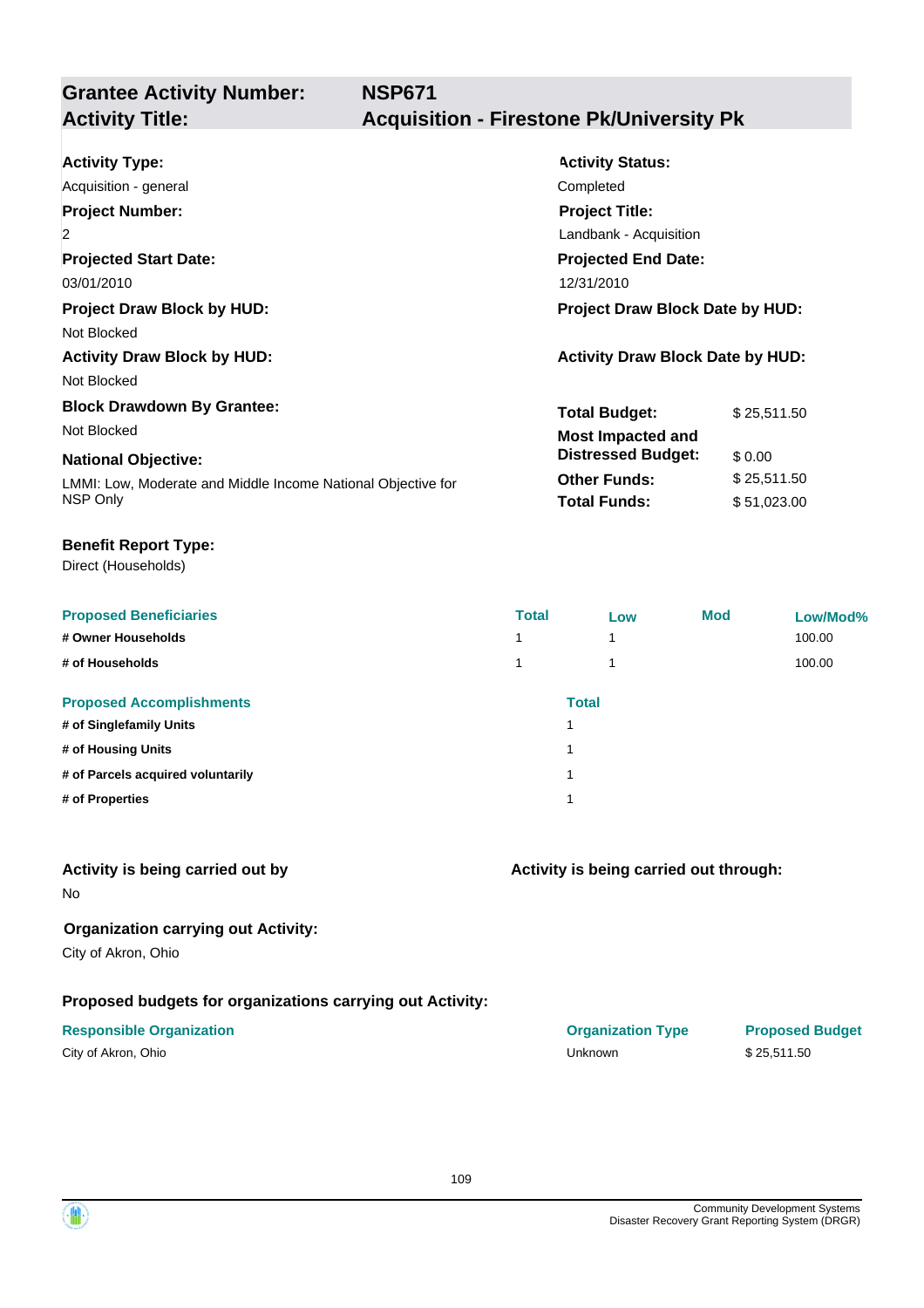#### **Funding Source Name**

**Neighborhood Stabilization Program** 

| <b>Matching Funds</b> | <b>Funding Amount</b> |
|-----------------------|-----------------------|
| No                    | \$25,511.50           |

#### **Location Description:**

Akron, Ohio 295 E. Archwood Avenue (Firestone Pk/University Pk)

#### **Activity Description:**

Acquisition of 295 E. Archwood Avenue under the Firestone Pk/University Pk NSP.

**Environmental Assessment:** COMPLETED

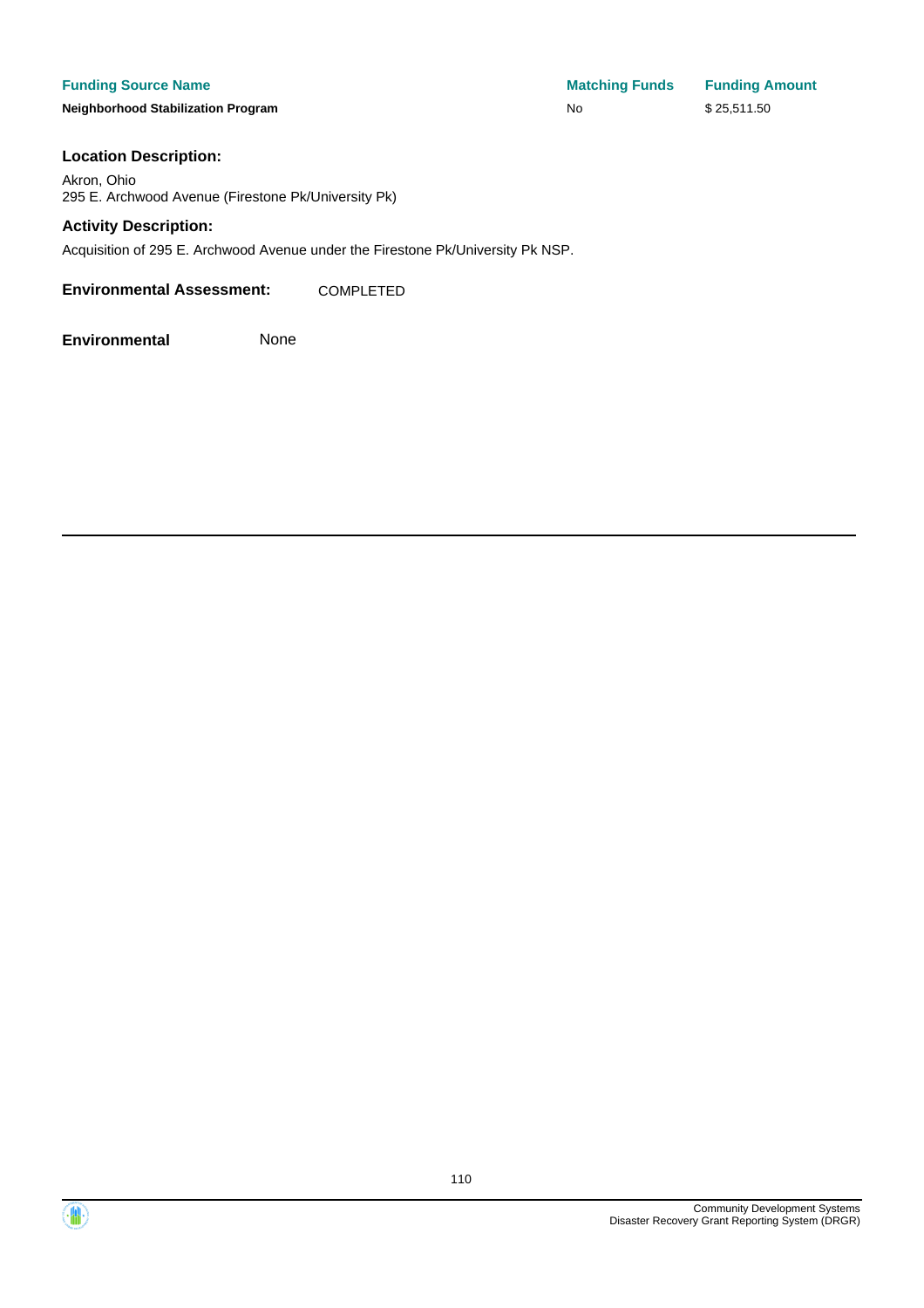**Grantee Activity Number: NSP685 Activity Title: Acquisition - Kenmore/Summit Lake**

| <b>Activity Type:</b>                                        | <b>Activity Status:</b>                 |             |  |
|--------------------------------------------------------------|-----------------------------------------|-------------|--|
| Acquisition - general                                        | Completed                               |             |  |
| <b>Project Number:</b>                                       | <b>Project Title:</b>                   |             |  |
| $\overline{2}$                                               | Landbank - Acquisition                  |             |  |
| <b>Projected Start Date:</b>                                 | <b>Projected End Date:</b>              |             |  |
| 03/01/2010                                                   | 12/31/2010                              |             |  |
| <b>Project Draw Block by HUD:</b>                            | <b>Project Draw Block Date by HUD:</b>  |             |  |
| Not Blocked                                                  |                                         |             |  |
| <b>Activity Draw Block by HUD:</b>                           | <b>Activity Draw Block Date by HUD:</b> |             |  |
| Not Blocked                                                  |                                         |             |  |
| <b>Block Drawdown By Grantee:</b>                            | <b>Total Budget:</b>                    | \$23,870.00 |  |
| Not Blocked                                                  | <b>Most Impacted and</b>                |             |  |
| <b>National Objective:</b>                                   | <b>Distressed Budget:</b>               | \$0.00      |  |
| LMMI: Low, Moderate and Middle Income National Objective for | <b>Other Funds:</b>                     | \$23,870.00 |  |
| NSP Only                                                     | <b>Total Funds:</b>                     | \$47,740.00 |  |

#### **Benefit Report Type:**

Direct (Households)

| <b>Proposed Beneficiaries</b>     | <b>Total</b> | Low          | <b>Mod</b> | Low/Mod% |
|-----------------------------------|--------------|--------------|------------|----------|
| # Owner Households                | и            |              |            | 100.00   |
| # of Households                   |              |              |            | 100.00   |
| <b>Proposed Accomplishments</b>   |              | <b>Total</b> |            |          |
| # of Singlefamily Units           |              | 1            |            |          |
| # of Housing Units                |              | и            |            |          |
| # of Parcels acquired voluntarily |              | и            |            |          |
| # of Properties                   | и            |              |            |          |
|                                   |              |              |            |          |

#### **Activity is being carried out by**

No

### **Organization carrying out Activity:**

City of Akron, Ohio

### **Proposed budgets for organizations carrying out Activity:**

| City of Akron, Ohio |  |
|---------------------|--|
|---------------------|--|

# **Activity is being carried out through:**

**Responsible Organization COVID-10 COVID-10 Organization Type Proposed Budget** City of Akron, Ohio Unknown \$ 23,910.00

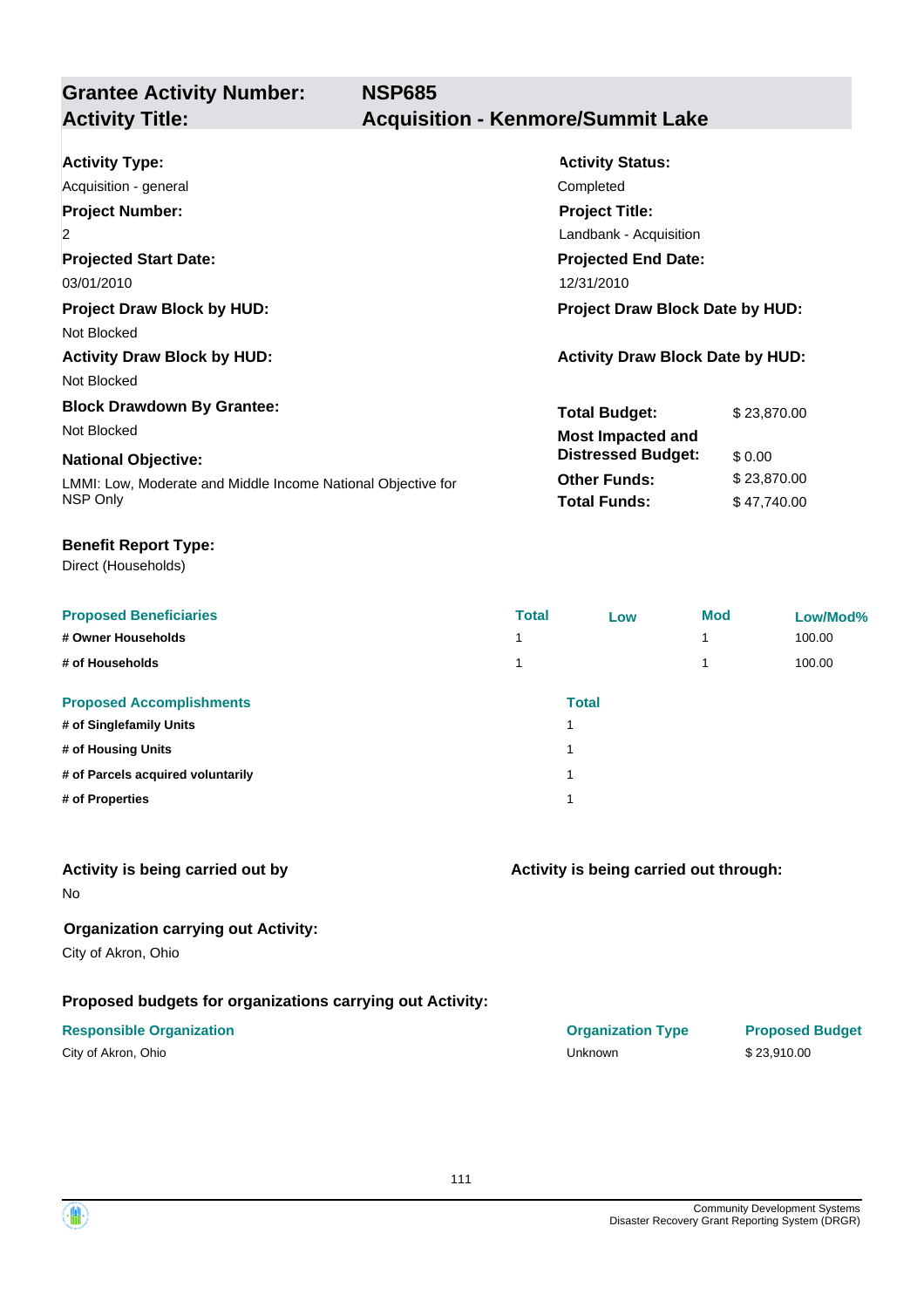#### **Funding Source Name**

**Neighborhood Stabilization Program** 

| <b>Matching Funds</b> | <b>Funding Amount</b> |
|-----------------------|-----------------------|
| N٥                    | \$23,870.00           |

#### **Location Description:**

Acquisition of 848 Chester Avenue under the Kenmore/Summit Lake NSP.

#### **Activity Description:**

Acquisition of 848 Chester Avenue under the Kenmore/Summit Lake NSP.

**Environmental Assessment:** COMPLETED





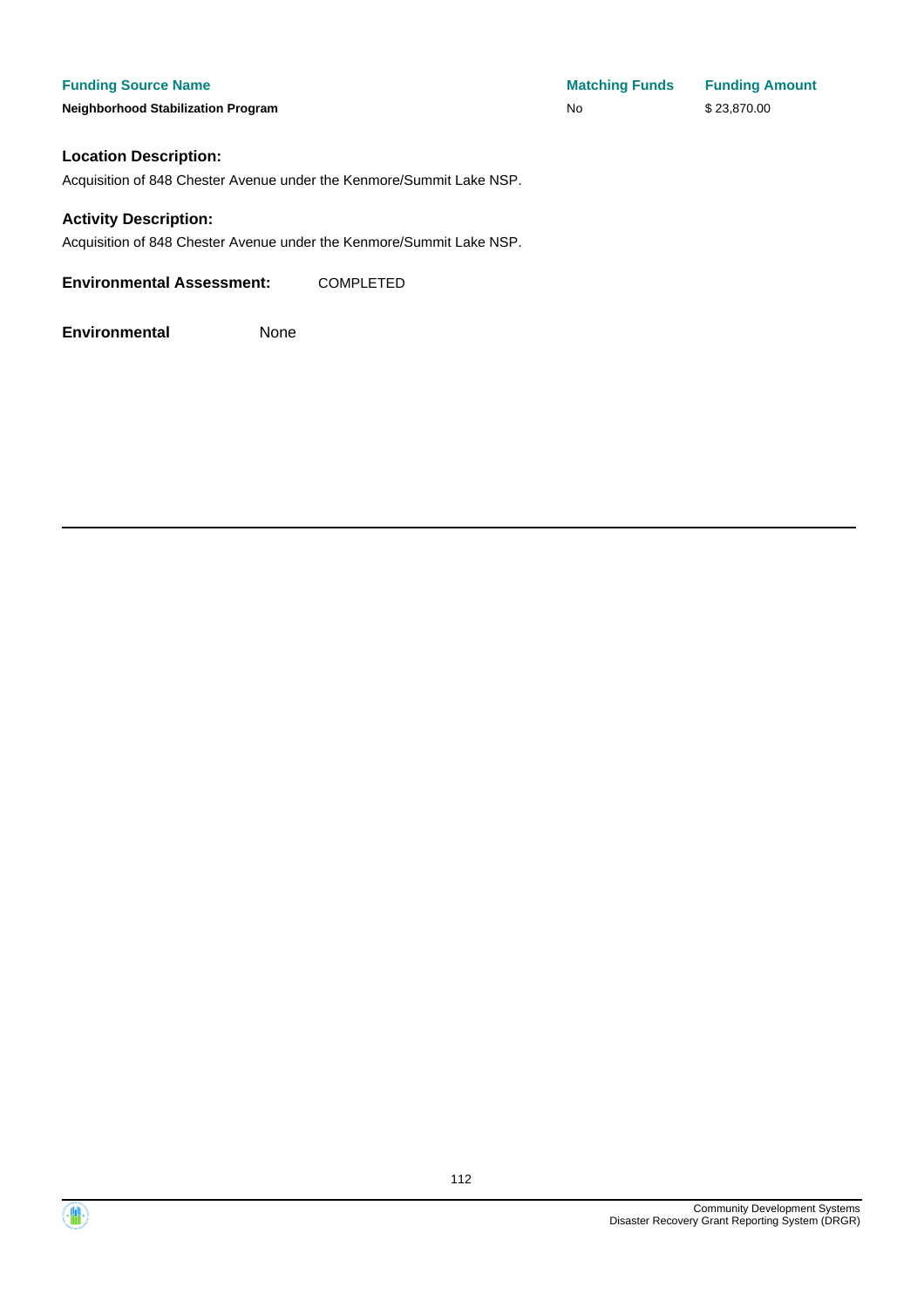**Grantee Activity Number: NSP689 Activity Title: Acquisition - Firestone Pk/University Pk**

| <b>Activity Type:</b>                                        | <b>Activity Status:</b>                 |             |  |
|--------------------------------------------------------------|-----------------------------------------|-------------|--|
| Acquisition - general                                        | Completed                               |             |  |
| <b>Project Number:</b>                                       | <b>Project Title:</b>                   |             |  |
| $\overline{2}$                                               | Landbank - Acquisition                  |             |  |
| <b>Projected Start Date:</b>                                 | <b>Projected End Date:</b>              |             |  |
| 05/01/2010                                                   | 06/30/2010                              |             |  |
| <b>Project Draw Block by HUD:</b>                            | <b>Project Draw Block Date by HUD:</b>  |             |  |
| Not Blocked                                                  |                                         |             |  |
| <b>Activity Draw Block by HUD:</b>                           | <b>Activity Draw Block Date by HUD:</b> |             |  |
| Not Blocked                                                  |                                         |             |  |
| <b>Block Drawdown By Grantee:</b>                            | <b>Total Budget:</b>                    | \$15,511.50 |  |
| Not Blocked                                                  | <b>Most Impacted and</b>                |             |  |
| <b>National Objective:</b>                                   | <b>Distressed Budget:</b>               | \$0.00      |  |
| LMMI: Low, Moderate and Middle Income National Objective for | <b>Other Funds:</b>                     | \$15,511.50 |  |
| NSP Only                                                     | <b>Total Funds:</b>                     | \$31,023.00 |  |

#### **Benefit Report Type:**

Direct (Households)

| <b>Proposed Beneficiaries</b>     | <b>Total</b> | Low          | <b>Mod</b> | Low/Mod% |
|-----------------------------------|--------------|--------------|------------|----------|
| # Owner Households                |              |              |            | 100.00   |
| # of Households                   |              |              |            | 100.00   |
| <b>Proposed Accomplishments</b>   |              | <b>Total</b> |            |          |
| # of Singlefamily Units           | 1            |              |            |          |
| # of Housing Units                | 1            |              |            |          |
| # of Parcels acquired voluntarily | 1            |              |            |          |
| # of Properties                   | 1            |              |            |          |
|                                   |              |              |            |          |

### **Activity is being carried out by**

No

### **Organization carrying out Activity:**

City of Akron, Ohio

### **Proposed budgets for organizations carrying out Activity:**

# **Activity is being carried out through:**

**Responsible Organization COVID-10 COVID-10 Organization Type Proposed Budget** City of Akron, Ohio Unknown \$ 15,511.50

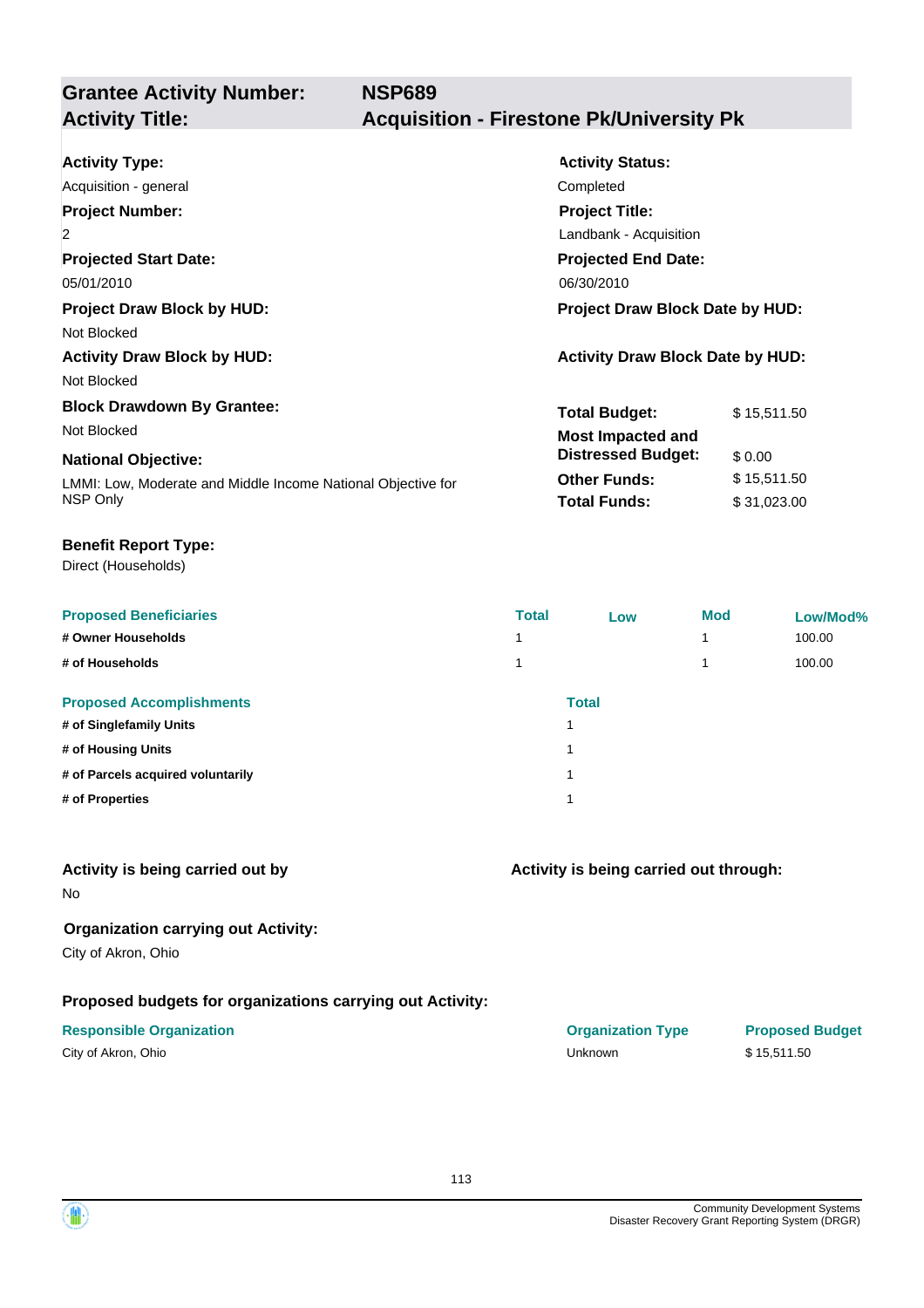**Neighborhood Stabilization Program No No** \$ 15,511.50

#### **Location Description:**

Akron, Ohio

942 Lovers Lane (Firestone Pk/University Pk)

#### **Activity Description:**

Acquisition of 942 Lovers Lane under the Firestone Pk/University Pk NSP.

**Environmental Assessment:** COMPLETED

**Environmental** None

**Funding Source Name Matching Funds Funding Amount** 



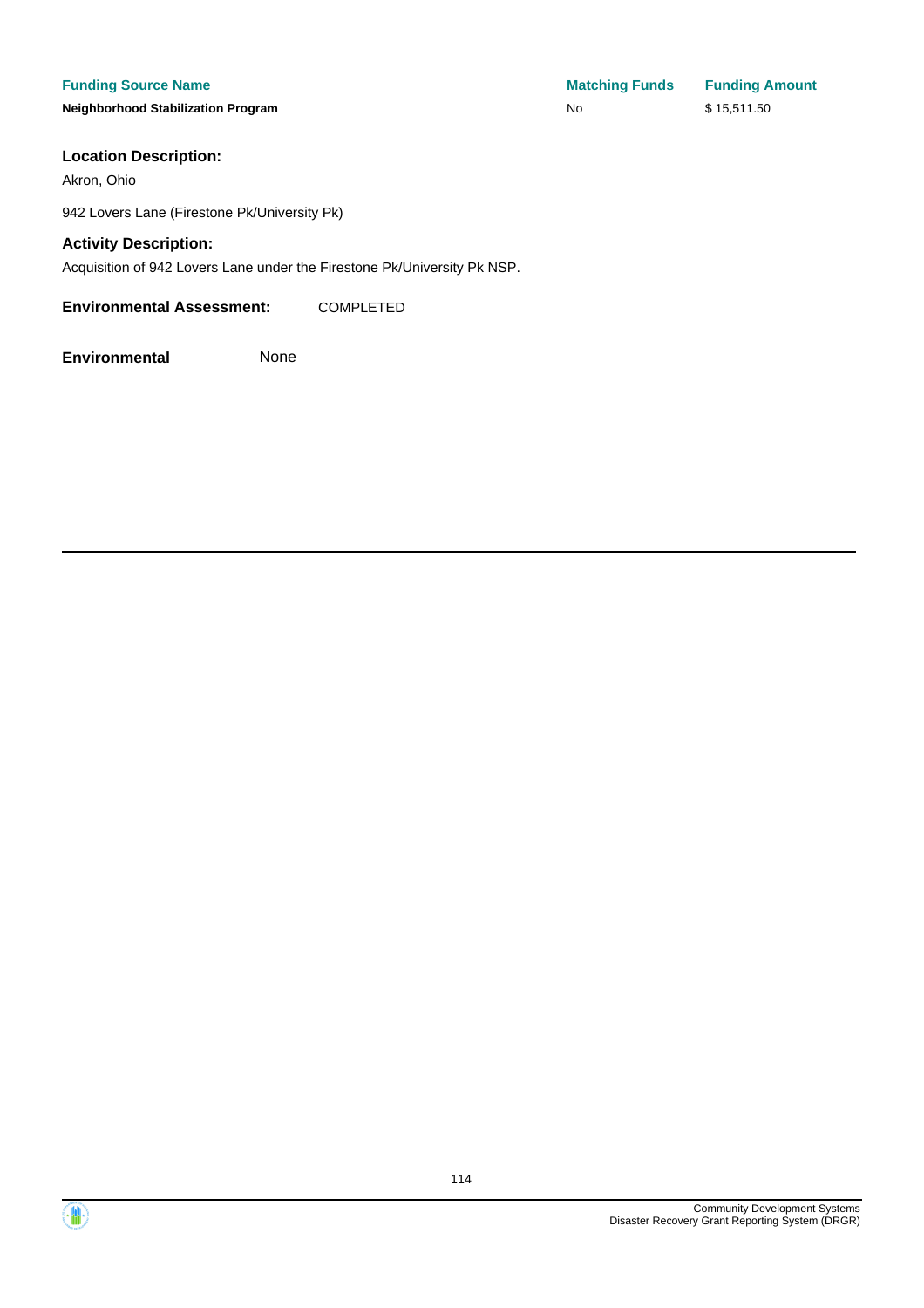**NSP691**

# **Grantee Activity Number:**

## **Activity Title: Acquisition - Firestone Pk/University Pk**

| <b>Activity Type:</b><br>Acquisition - general<br><b>Project Number:</b><br>$\overline{2}$<br><b>Projected Start Date:</b><br>03/01/2010<br><b>Project Draw Block by HUD:</b><br>Not Blocked<br><b>Activity Draw Block by HUD:</b> | <b>Activity Status:</b><br>Completed<br><b>Project Title:</b><br>Landbank - Acquisition<br><b>Projected End Date:</b><br>05/31/2010<br><b>Project Draw Block Date by HUD:</b><br><b>Activity Draw Block Date by HUD:</b> |                                      |  |
|------------------------------------------------------------------------------------------------------------------------------------------------------------------------------------------------------------------------------------|--------------------------------------------------------------------------------------------------------------------------------------------------------------------------------------------------------------------------|--------------------------------------|--|
| Not Blocked                                                                                                                                                                                                                        |                                                                                                                                                                                                                          |                                      |  |
| <b>Block Drawdown By Grantee:</b><br>Not Blocked<br><b>National Objective:</b>                                                                                                                                                     | <b>Total Budget:</b><br><b>Most Impacted and</b><br><b>Distressed Budget:</b><br><b>Other Funds:</b>                                                                                                                     | \$17,570.00<br>\$0.00<br>\$17,570.00 |  |
| LMMI: Low, Moderate and Middle Income National Objective for<br>NSP Only                                                                                                                                                           | <b>Total Funds:</b>                                                                                                                                                                                                      | \$35,140.00                          |  |

#### **Benefit Report Type:**

Direct (Households)

| <b>Total</b> | Low | <b>Mod</b>   | Low/Mod% |
|--------------|-----|--------------|----------|
| 4            |     |              | 100.00   |
|              |     |              | 100.00   |
|              |     |              |          |
| и            |     |              |          |
| и            |     |              |          |
| и            |     |              |          |
|              |     |              |          |
|              |     | <b>Total</b> |          |

#### **Activity is being carried out by**

No

### **Organization carrying out Activity:**

City of Akron, Ohio

#### **Proposed budgets for organizations carrying out Activity:**

| City of Akron, Ohio |  |
|---------------------|--|
|---------------------|--|

| <b>Responsible Organization</b> | <b>Organization Type</b> | <b>Proposed Budget</b> |
|---------------------------------|--------------------------|------------------------|
| City of Akron, Ohio             | <b>Jnknown</b>           | \$17.610.00            |

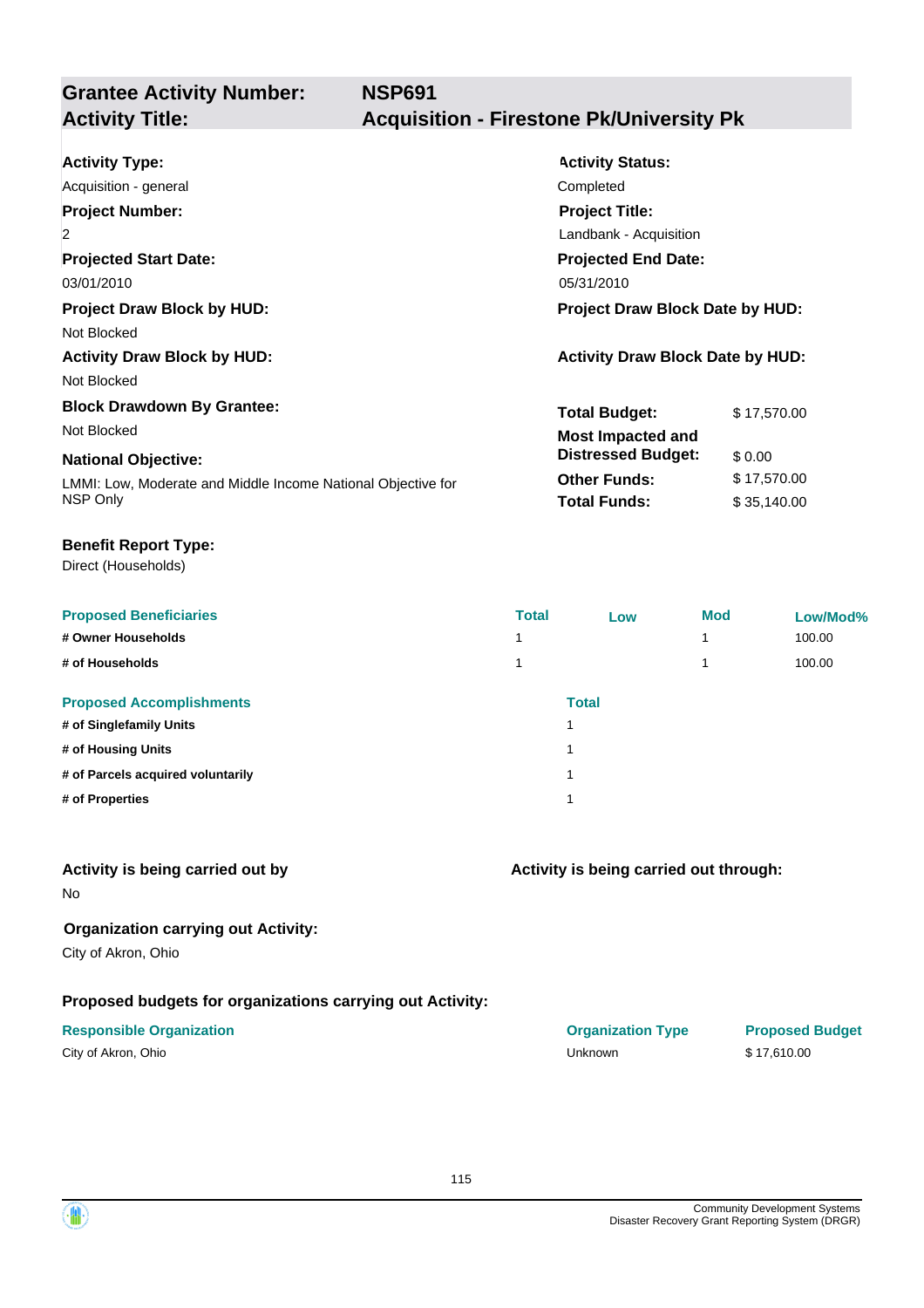**Neighborhood Stabilization Program No No** \$ 17,570.00

#### **Location Description:**

Akron, Ohio 792 Georgia Avenue (Firestone Pk/University Pk)

#### **Activity Description:**

Acquisition of 792 Georgia Avenue under the Firestone Pk/University Pk NSP.

**Environmental Assessment:** COMPLETED

**Environmental** None

**Funding Source Name Matching Funds Funding Amount** 

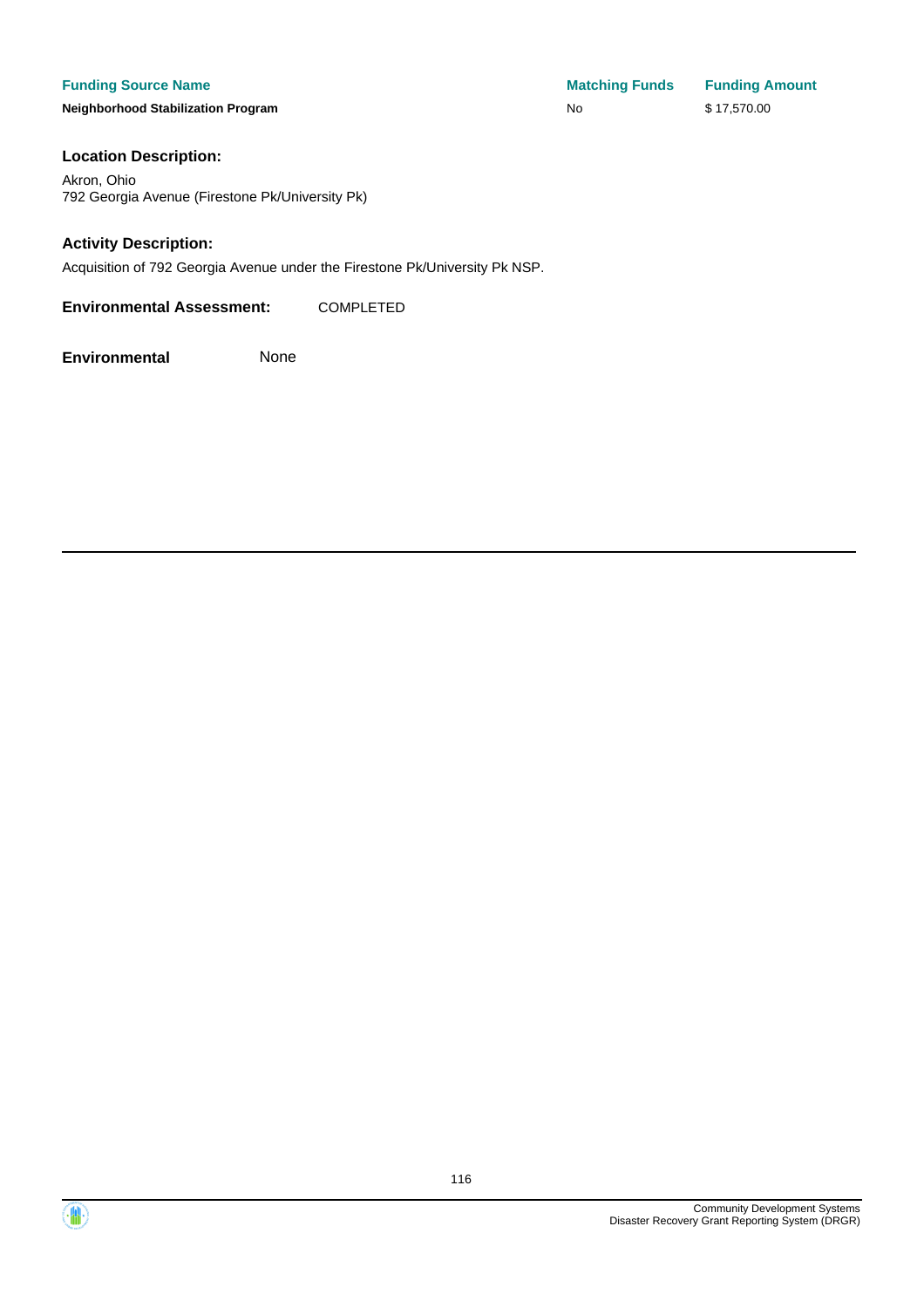**NSP695**

# **Grantee Activity Number:**

## **Activity Title: Acquisition - Firestone Pk/University Pk**

| <b>Activity Type:</b>                                        | <b>Activity Status:</b>                 |             |  |
|--------------------------------------------------------------|-----------------------------------------|-------------|--|
| Acquisition - general                                        | Completed                               |             |  |
| <b>Project Number:</b>                                       | <b>Project Title:</b>                   |             |  |
| $\overline{2}$                                               | Landbank - Acquisition                  |             |  |
| <b>Projected Start Date:</b>                                 | <b>Projected End Date:</b>              |             |  |
| 03/01/2010                                                   | 07/01/2010                              |             |  |
| <b>Project Draw Block by HUD:</b>                            | Project Draw Block Date by HUD:         |             |  |
| Not Blocked                                                  |                                         |             |  |
| <b>Activity Draw Block by HUD:</b>                           | <b>Activity Draw Block Date by HUD:</b> |             |  |
| Not Blocked                                                  |                                         |             |  |
| <b>Block Drawdown By Grantee:</b>                            | <b>Total Budget:</b>                    | \$9,136.50  |  |
| Not Blocked                                                  | <b>Most Impacted and</b>                |             |  |
| <b>National Objective:</b>                                   | <b>Distressed Budget:</b>               | \$0.00      |  |
| LMMI: Low, Moderate and Middle Income National Objective for | <b>Other Funds:</b>                     | \$9,136.50  |  |
| NSP Only                                                     | <b>Total Funds:</b>                     | \$18,273.00 |  |

#### **Benefit Report Type:**

Direct (Households)

| <b>Proposed Beneficiaries</b>     | <b>Total</b>   | Low                     | <b>Mod</b>     | Low/Mod% |
|-----------------------------------|----------------|-------------------------|----------------|----------|
| # Owner Households                | $\overline{2}$ |                         | $\overline{2}$ | 100.00   |
| # of Households                   | 2              |                         | 2              | 100.00   |
| <b>Proposed Accomplishments</b>   |                | <b>Total</b>            |                |          |
| # of Singlefamily Units           |                |                         |                |          |
| # of Housing Units                |                | $\overline{\mathbf{A}}$ |                |          |
| # of Parcels acquired voluntarily |                | 2                       |                |          |
| # of Properties                   |                | 2                       |                |          |

#### **Activity is being carried out by**

Yes

#### **Activity is being carried out through:**

Grantee Employees and Contractors

#### **Organization carrying out Activity:**

City of Akron, Ohio

#### **Proposed budgets for organizations carrying out Activity:**

| <b>Responsible Organization</b> | <b>Organization Type</b> | <b>Proposed Budget</b> |
|---------------------------------|--------------------------|------------------------|
| City of Akron, Ohio             | Unknown                  | \$8.936.50             |

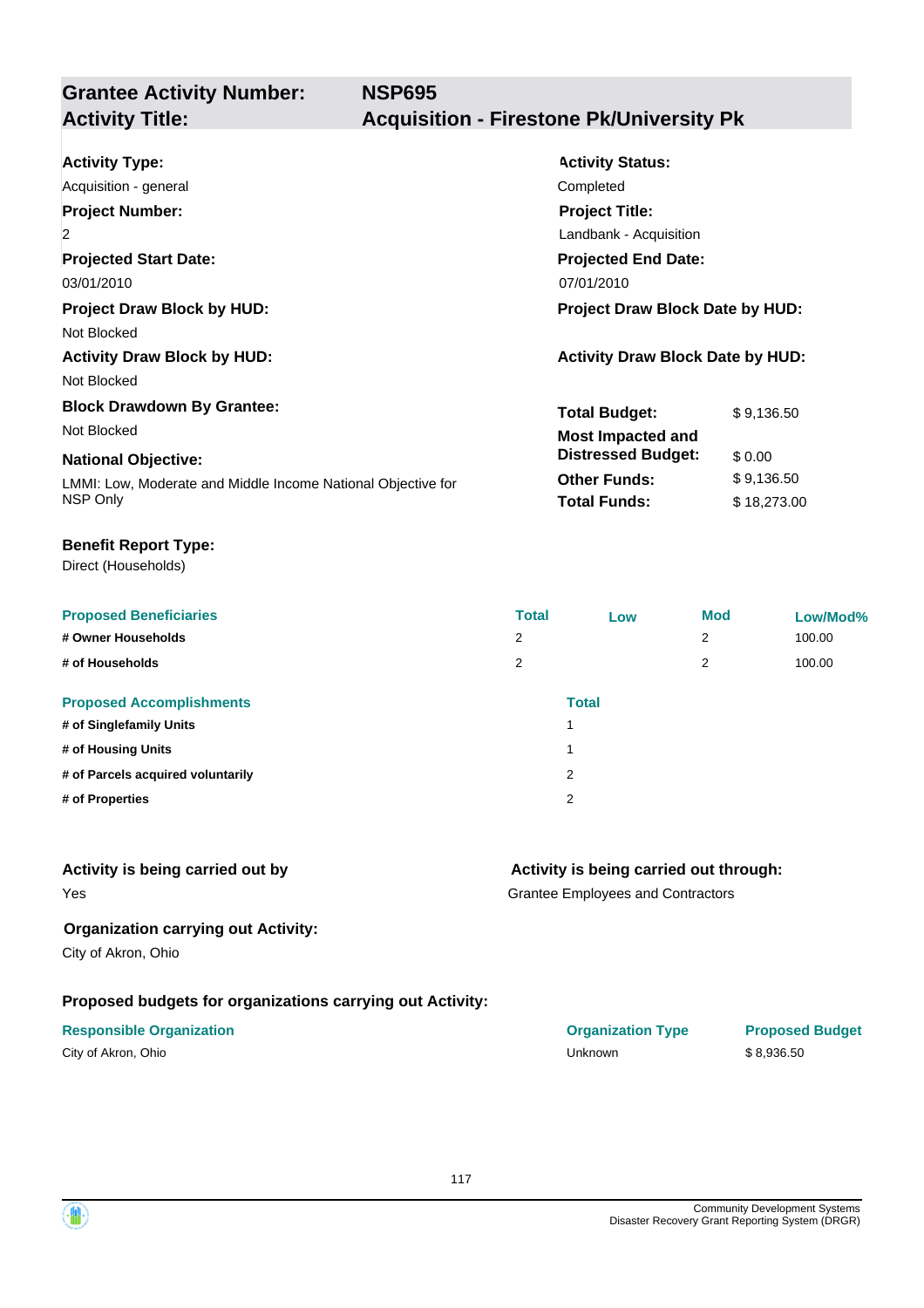**Neighborhood Stabilization Program No No** \$ 9,136.50

#### **Location Description:**

Akron, Ohio, 868 Hunt Street (Firestone Pk/University Pk NSP)

#### **Activity Description:**

Acquisition of 868 Hunt Street under the Firestone Pk/University Pk NSP.

**Environmental Assessment:** COMPLETED



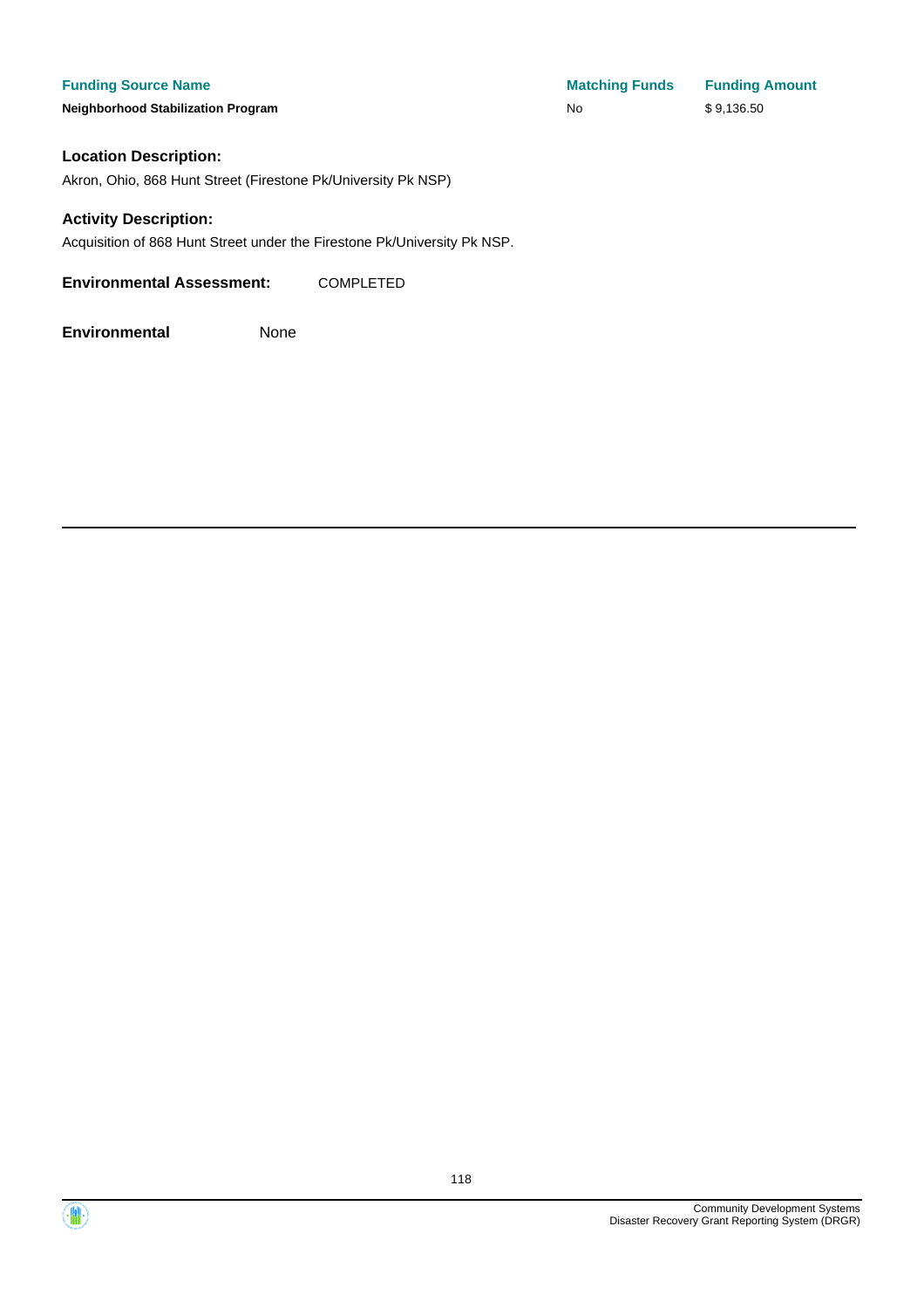**Grantee Activity Number: NSP699 Activity Title: Acquisition - Firestone Pk/University Pk**

| <b>Activity Type:</b>                                        | <b>Activity Status:</b>                 |             |
|--------------------------------------------------------------|-----------------------------------------|-------------|
| Acquisition - general                                        | Completed                               |             |
| <b>Project Number:</b>                                       | <b>Project Title:</b>                   |             |
| 2                                                            | Landbank - Acquisition                  |             |
| <b>Projected Start Date:</b>                                 | <b>Projected End Date:</b>              |             |
| 04/01/2010                                                   | 09/17/2018                              |             |
| <b>Project Draw Block by HUD:</b>                            | <b>Project Draw Block Date by HUD:</b>  |             |
| Not Blocked                                                  |                                         |             |
| <b>Activity Draw Block by HUD:</b>                           | <b>Activity Draw Block Date by HUD:</b> |             |
| Not Blocked                                                  |                                         |             |
| <b>Block Drawdown By Grantee:</b>                            | <b>Total Budget:</b>                    | \$19,506.50 |
| Not Blocked                                                  | <b>Most Impacted and</b>                |             |
| <b>National Objective:</b>                                   | <b>Distressed Budget:</b>               | \$0.00      |
| LMMI: Low, Moderate and Middle Income National Objective for | <b>Other Funds:</b>                     | \$19,506.50 |
| NSP Only                                                     | <b>Total Funds:</b>                     | \$39,013.00 |

#### **Benefit Report Type:**

Direct (Households)

| <b>Proposed Beneficiaries</b>     | <b>Total</b> | Low | <b>Mod</b> | Low/Mod% |
|-----------------------------------|--------------|-----|------------|----------|
| # Owner Households                | 1            |     |            | 0.00     |
| # of Households                   | 1            |     |            | 0.00     |
| # of Permanent Jobs Created       |              |     |            | 0.0      |
| <b>Proposed Accomplishments</b>   | <b>Total</b> |     |            |          |
| # of Singlefamily Units           | и            |     |            |          |
| # of Housing Units                |              |     |            |          |
| # of Parcels acquired voluntarily | и            |     |            |          |
| # of Properties                   |              |     |            |          |

#### **Activity is being carried out by**

No

#### **Organization carrying out Activity:**

City of Akron, Ohio

#### **Proposed budgets for organizations carrying out Activity:**

#### **Responsible Organization CONSERVIRGHT ACCORDING THE CONSERVIRGHT ORGANIZATION Type Proposed Budget**

**Activity is being carried out through:**

119

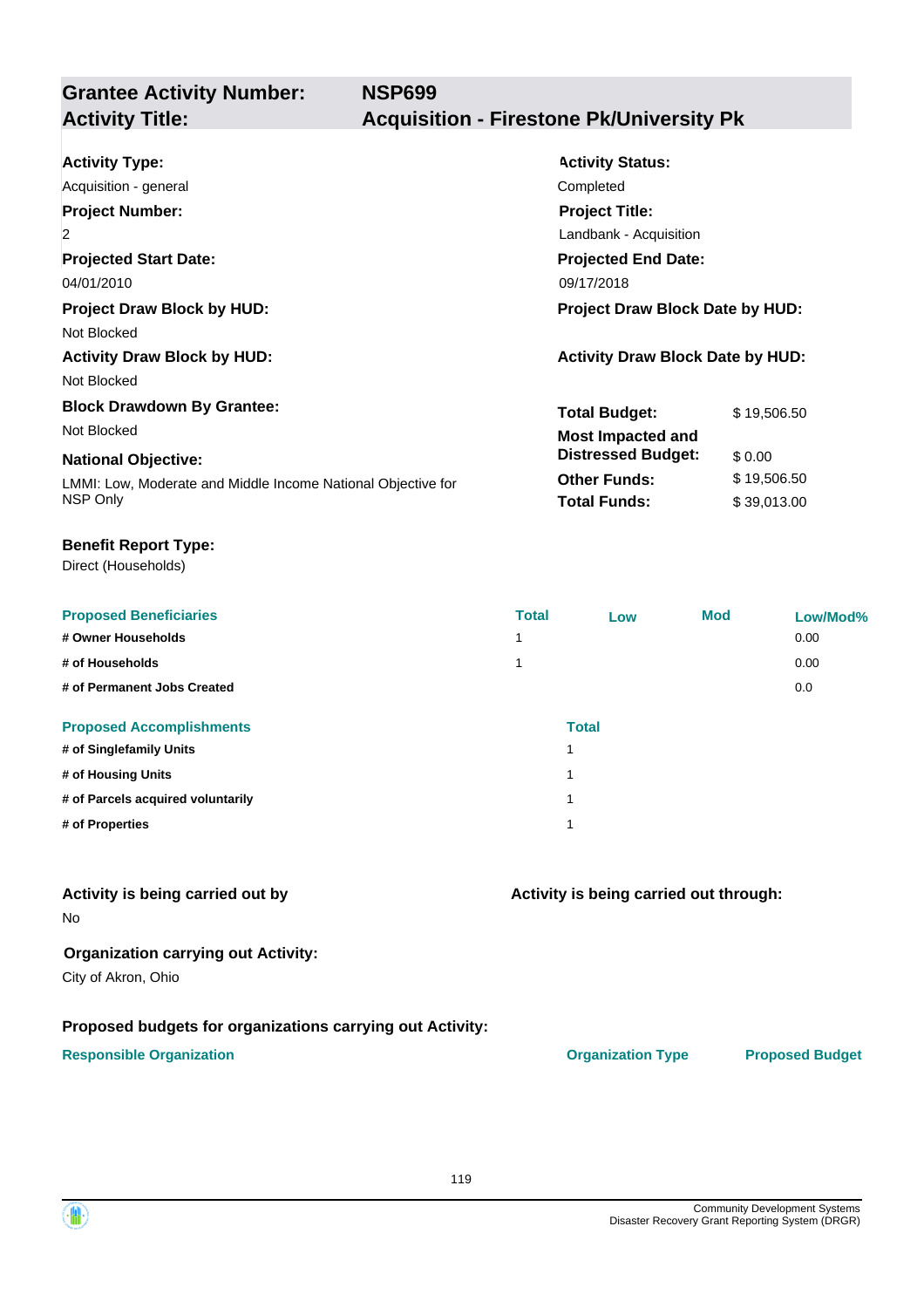| City of Akron, Ohio                       | <b>Unknown</b>        | \$19,506.50           |
|-------------------------------------------|-----------------------|-----------------------|
| <b>Funding Source Name</b>                | <b>Matching Funds</b> | <b>Funding Amount</b> |
| <b>Neighborhood Stabilization Program</b> | No                    | \$19,506.50           |
|                                           |                       |                       |

### **Location Description:**

Akron, Ohio, 918 Concord Avenue (Firestone Pk/University Pk)

#### **Activity Description:**

Acquisition of 918 Concord Avenue under the Firestone Pk/University Pk NSP.

**Environmental Assessment:** COMPLETED

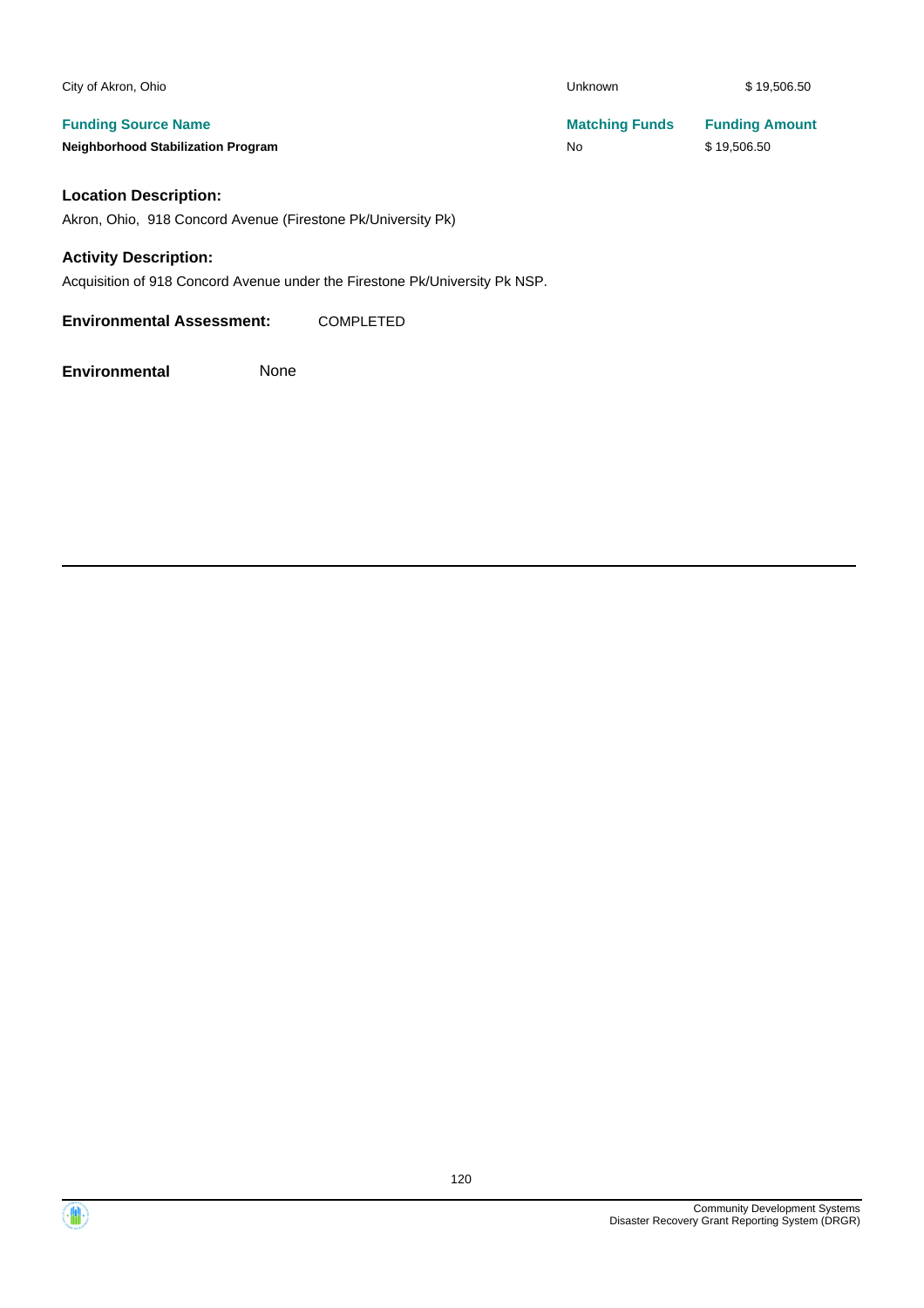**Grantee Activity Number: NSP701**

### **Acquisition - Kenmore/Summit Lake**

| <b>Activity Type:</b>                                        | <b>Activity Status:</b>                 |             |  |
|--------------------------------------------------------------|-----------------------------------------|-------------|--|
| Acquisition - general                                        | Completed                               |             |  |
| <b>Project Number:</b>                                       | <b>Project Title:</b>                   |             |  |
| $\overline{2}$                                               | Landbank - Acquisition                  |             |  |
| <b>Projected Start Date:</b>                                 | <b>Projected End Date:</b>              |             |  |
| 02/01/2010                                                   | 12/31/2010                              |             |  |
| <b>Project Draw Block by HUD:</b>                            | <b>Project Draw Block Date by HUD:</b>  |             |  |
| Not Blocked                                                  |                                         |             |  |
| <b>Activity Draw Block by HUD:</b>                           | <b>Activity Draw Block Date by HUD:</b> |             |  |
| Not Blocked                                                  |                                         |             |  |
| <b>Block Drawdown By Grantee:</b>                            | <b>Total Budget:</b>                    | \$21,322.00 |  |
| Not Blocked                                                  | <b>Most Impacted and</b>                |             |  |
| <b>National Objective:</b>                                   | <b>Distressed Budget:</b>               | \$0.00      |  |
| LMMI: Low, Moderate and Middle Income National Objective for | <b>Other Funds:</b>                     | \$21,322.00 |  |
| NSP Only                                                     | <b>Total Funds:</b>                     | \$42,644.00 |  |
|                                                              |                                         |             |  |

#### **Benefit Report Type:**

Direct (Households)

| <b>Proposed Beneficiaries</b>     | <b>Total</b> | Low          | <b>Mod</b> | Low/Mod% |
|-----------------------------------|--------------|--------------|------------|----------|
| # Renter Households               |              | ۸            |            | 100.00   |
| # of Households                   |              | ۸            |            | 100.00   |
| <b>Proposed Accomplishments</b>   |              | <b>Total</b> |            |          |
| # of Singlefamily Units           |              |              |            |          |
| # of Housing Units                |              |              |            |          |
| # of Parcels acquired voluntarily |              |              |            |          |
| # of Properties                   | и            |              |            |          |

#### **Activity is being carried out by**

No

### **Organization carrying out Activity:**

City of Akron, Ohio

### **Proposed budgets for organizations carrying out Activity:**

| City of Akron, Ohio |  |
|---------------------|--|
|---------------------|--|

| <b>Responsible Organization</b> | <b>Organization Type</b> | <b>Proposed Budget</b> |
|---------------------------------|--------------------------|------------------------|
| City of Akron, Ohio             | Unknown                  | \$21.322.00            |

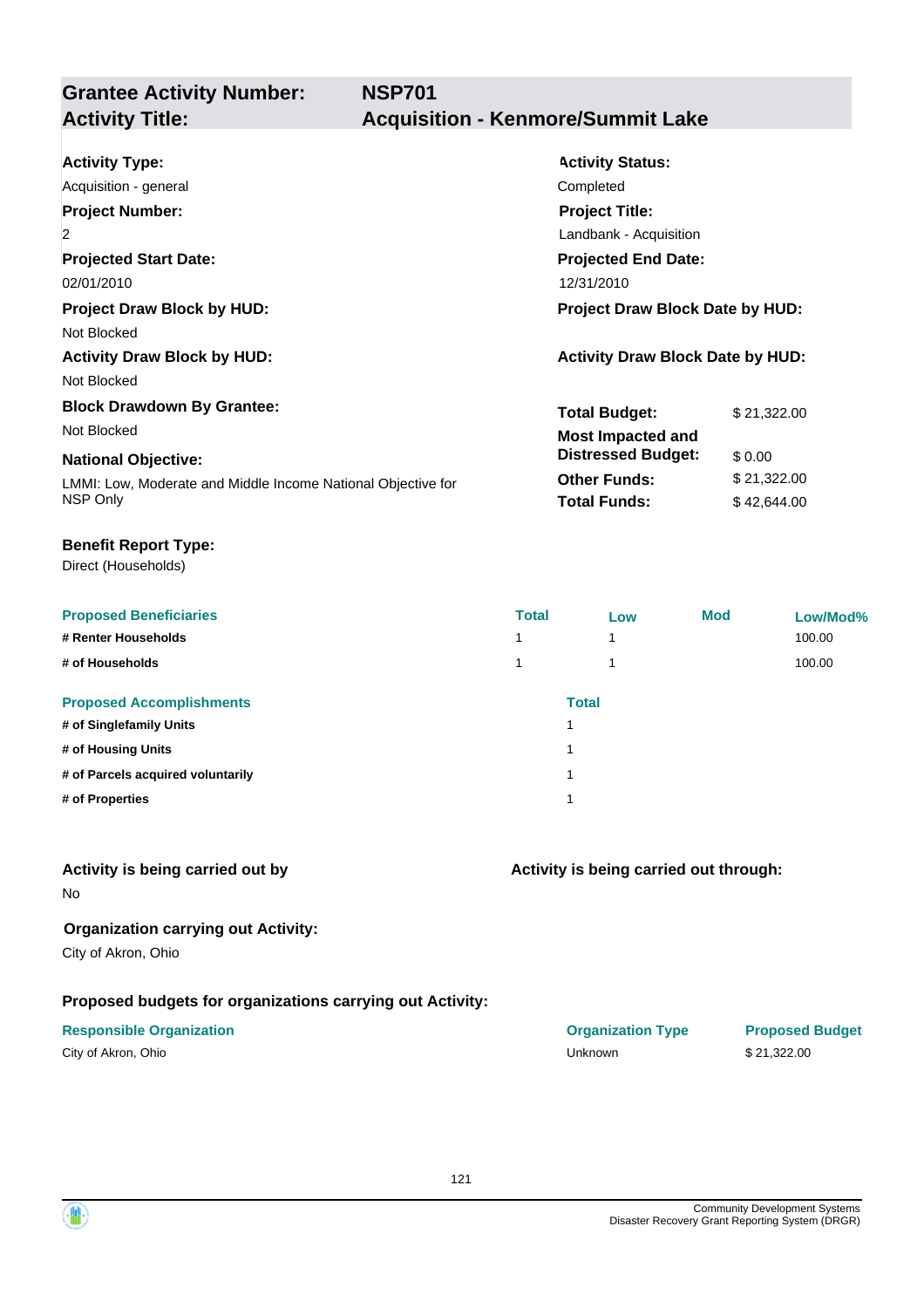**Neighborhood Stabilization Program No No** \$ 21,322.00

**Funding Source Name Matching Funds Funding Amount** 

#### **Location Description:**

Akron, Ohio 2269 10th Street, SW (Kenmore/Summit Lake)

#### **Activity Description:**

Acquisition of 2269 10th Street, SW under the Kenmore/Summit Lake NSP.

**Environmental Assessment:** COMPLETED



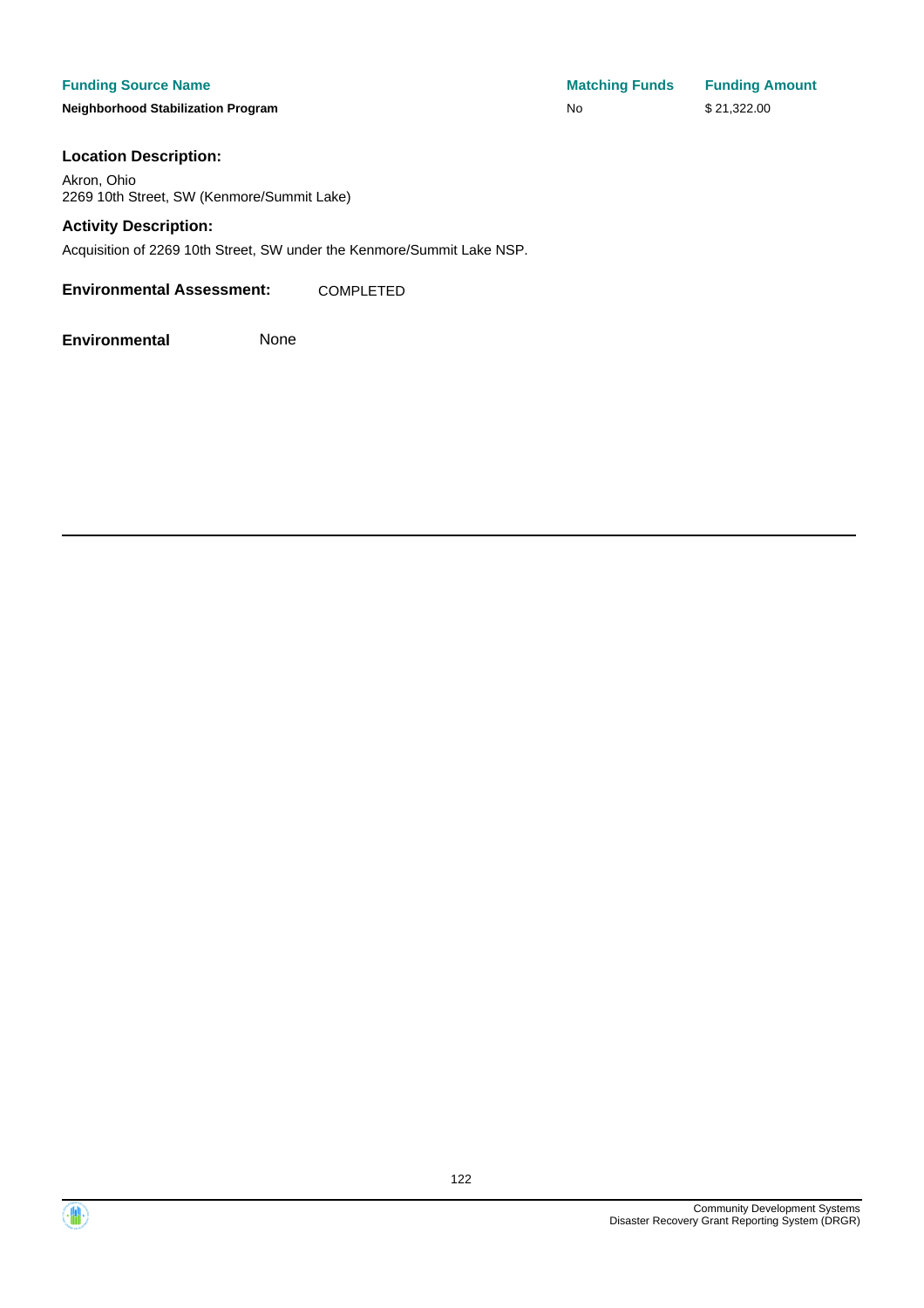**Grantee Activity Number:**

| <b>Activity Status:</b>                 |             |  |
|-----------------------------------------|-------------|--|
| Completed                               |             |  |
| <b>Project Title:</b>                   |             |  |
| Landbank - Acquisition                  |             |  |
| <b>Projected End Date:</b>              |             |  |
| 06/01/2010                              |             |  |
| <b>Project Draw Block Date by HUD:</b>  |             |  |
|                                         |             |  |
| <b>Activity Draw Block Date by HUD:</b> |             |  |
|                                         |             |  |
| <b>Total Budget:</b>                    | \$41,061.50 |  |
| <b>Most Impacted and</b>                |             |  |
| <b>Distressed Budget:</b>               | \$0.00      |  |
| <b>Other Funds:</b>                     | \$41,061.50 |  |
| <b>Total Funds:</b>                     | \$82,123.00 |  |
|                                         |             |  |

#### **Benefit Report Type:**

Direct (Households)

| <b>Proposed Beneficiaries</b>     | <b>Total</b> | Low          | <b>Mod</b> | Low/Mod% |
|-----------------------------------|--------------|--------------|------------|----------|
| # Owner Households                |              |              |            | 100.00   |
| # of Households                   |              |              |            | 100.00   |
| <b>Proposed Accomplishments</b>   |              | <b>Total</b> |            |          |
| # of Singlefamily Units           |              | 4            |            |          |
| # of Housing Units                |              | 4            |            |          |
| # of Parcels acquired voluntarily |              | ۸            |            |          |
| # of Properties                   |              | ۸            |            |          |

#### **Activity is being carried out by**

Yes

### **Activity is being carried out through:**

Grantee Employees and Contractors

#### **Organization carrying out Activity:**

City of Akron, Ohio

### **Proposed budgets for organizations carrying out Activity:**

### **Responsible Organization COVID-10 COVID-10 Organization Type Proposed Budget** City of Akron, Ohio **Sand Contract City of Akron, Ohio** State of Akron, Ohio **State City of Akron, Ohio State City of Akron, Ohio State City of Akron, Ohio State City of Akron**, Ohio **State City of Akronic City of Ak**

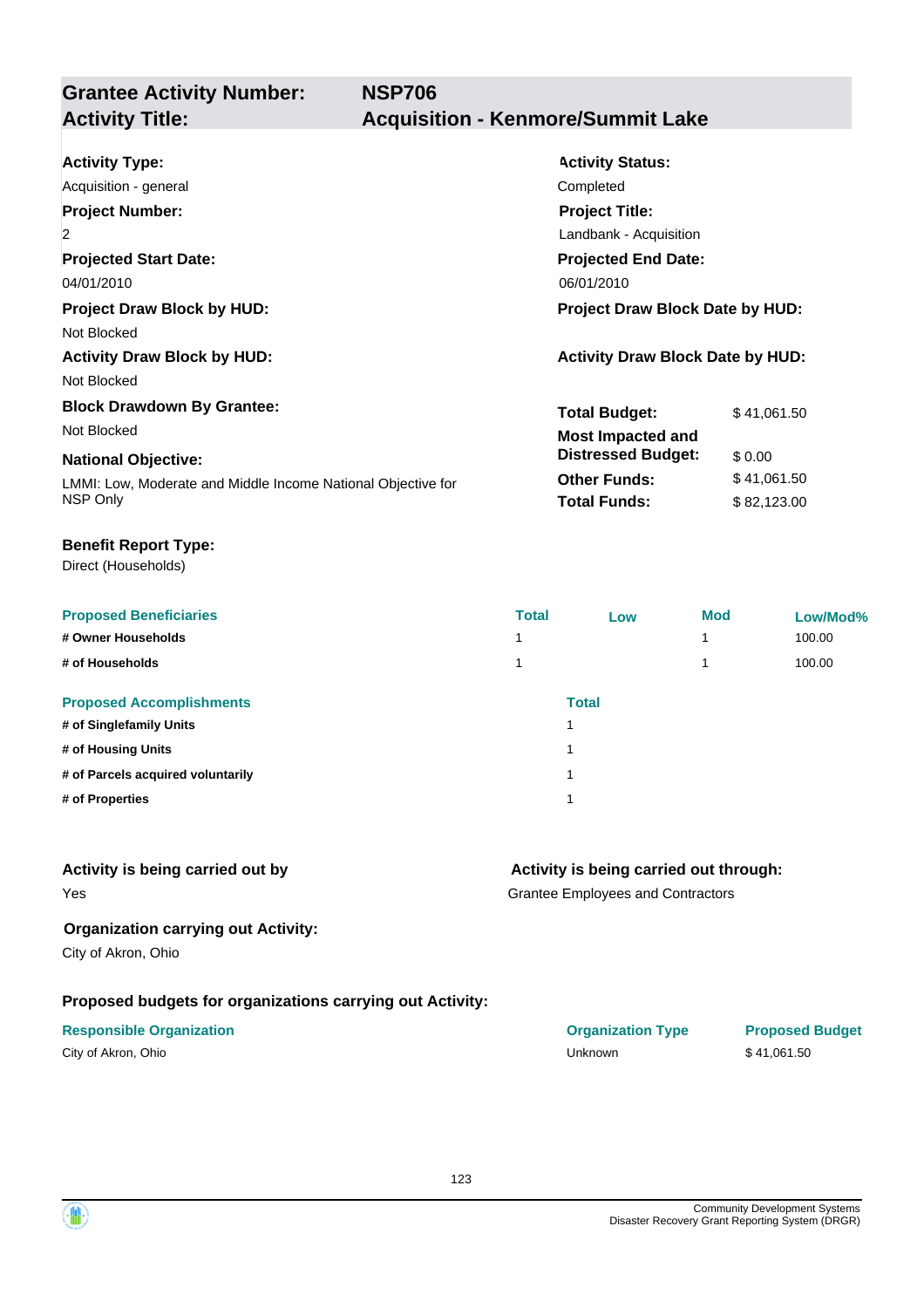**Neighborhood Stabilization Program No No** \$ 41,061.50

**Funding Source Name Matching Funds Funding Amount** 

#### **Location Description:**

Akron, Ohio 825 Silvercrest Avenue (Kenmore/Summit Lake NSP)

#### **Activity Description:**

Acquisition of 825 Silvercrest Avenue under the Kenmore/Summit Lake NSP.

**Environmental Assessment:** COMPLETED



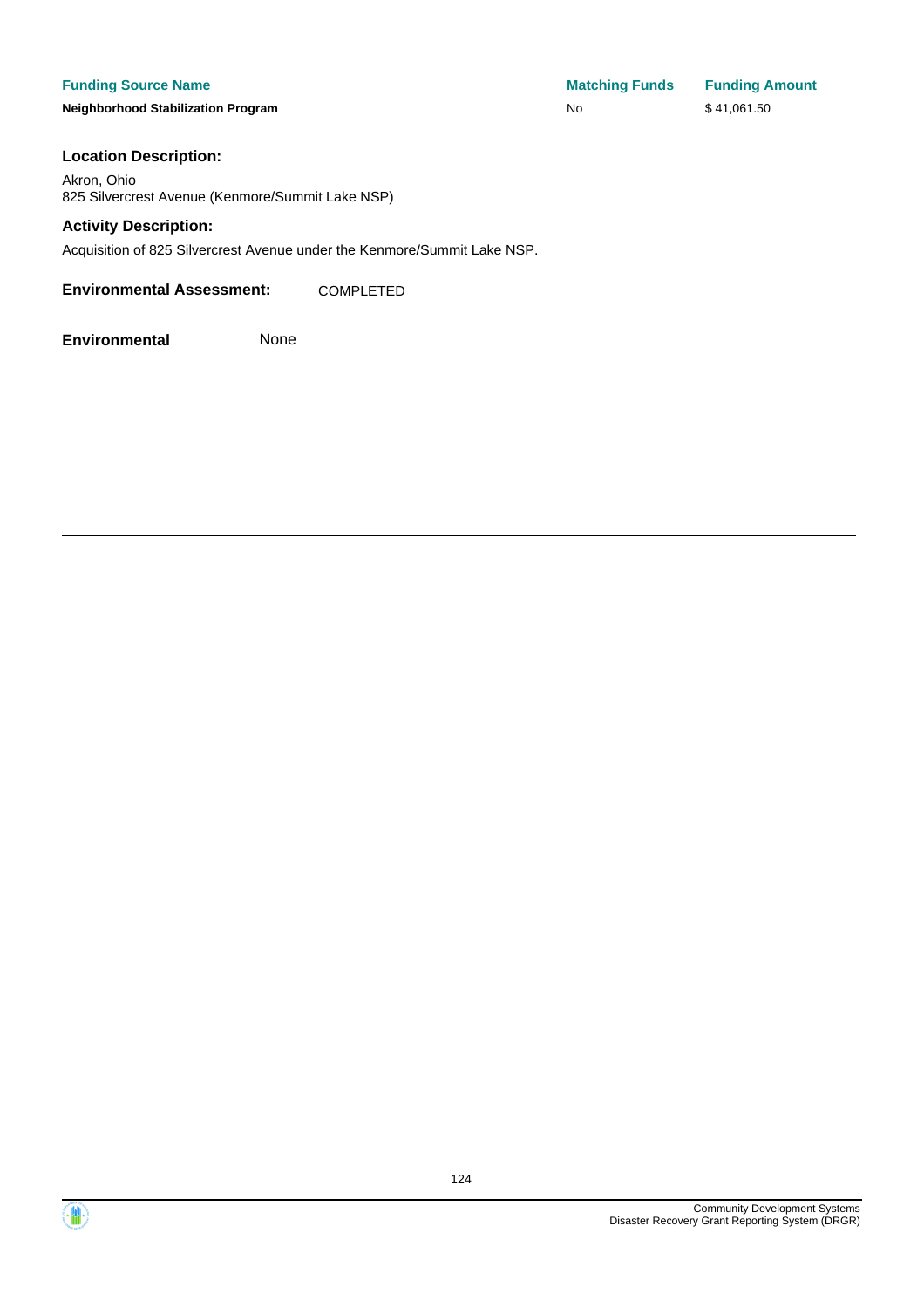**Grantee Activity Number: NSP720 Activity Title: Acquisition - Goodyear/Ellet**

| <b>Activity Type:</b>                                        | <b>Activity Status:</b>                 |             |  |
|--------------------------------------------------------------|-----------------------------------------|-------------|--|
| Acquisition - general                                        | Under Way                               |             |  |
| <b>Project Number:</b>                                       | <b>Project Title:</b>                   |             |  |
| $\overline{2}$                                               | Landbank - Acquisition                  |             |  |
| <b>Projected Start Date:</b>                                 | <b>Projected End Date:</b>              |             |  |
| 05/01/2010                                                   | 06/30/2010                              |             |  |
| <b>Project Draw Block by HUD:</b>                            | <b>Project Draw Block Date by HUD:</b>  |             |  |
| Not Blocked                                                  |                                         |             |  |
| <b>Activity Draw Block by HUD:</b>                           | <b>Activity Draw Block Date by HUD:</b> |             |  |
| Not Blocked                                                  |                                         |             |  |
| <b>Block Drawdown By Grantee:</b>                            | <b>Total Budget:</b>                    | \$26,158.50 |  |
| Not Blocked                                                  | <b>Most Impacted and</b>                |             |  |
| <b>National Objective:</b>                                   | <b>Distressed Budget:</b>               | \$0.00      |  |
| LMMI: Low, Moderate and Middle Income National Objective for | <b>Other Funds:</b>                     | \$25,031.50 |  |
| NSP Only                                                     | <b>Total Funds:</b>                     | \$51,190.00 |  |
|                                                              |                                         |             |  |

#### **Benefit Report Type:**

Direct (Households)

| <b>Proposed Beneficiaries</b>     | <b>Total</b>            | Low          | <b>Mod</b> | Low/Mod% |
|-----------------------------------|-------------------------|--------------|------------|----------|
| # Owner Households                |                         |              |            | 100.00   |
| # of Households                   |                         |              |            | 100.00   |
| # of Permanent Jobs Created       |                         |              |            | 0.0      |
| <b>Proposed Accomplishments</b>   |                         | <b>Total</b> |            |          |
| # of Singlefamily Units           |                         |              |            |          |
| # of Housing Units                | $\overline{\mathbf{A}}$ |              |            |          |
| # of Parcels acquired voluntarily | $\overline{\mathbf{A}}$ |              |            |          |
| # of Properties                   | $\overline{\mathbf{A}}$ |              |            |          |

### **Activity is being carried out by**

No

#### **Organization carrying out Activity:**

City of Akron, Ohio

#### **Proposed budgets for organizations carrying out Activity:**

#### **Responsible Organization CONSERVIRGHT ACCORDING THE CONSERVIRGHT ORGANIZATION Type Proposed Budget**

**Activity is being carried out through:**

125

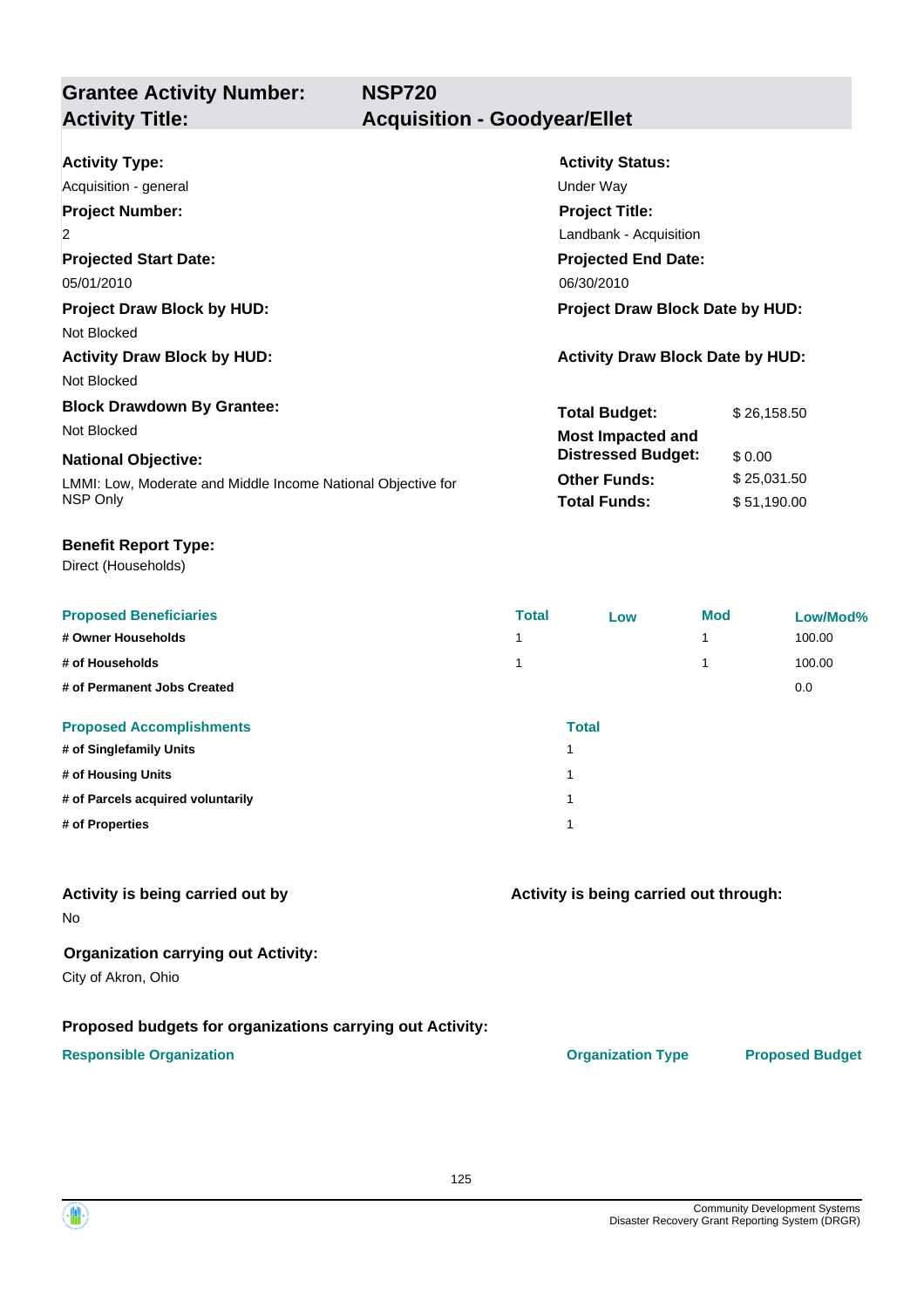| City of Akron, Ohio                       | <b>Unknown</b>        | \$25,031.50           |
|-------------------------------------------|-----------------------|-----------------------|
| <b>Funding Source Name</b>                | <b>Matching Funds</b> | <b>Funding Amount</b> |
| <b>Neighborhood Stabilization Program</b> | No                    | \$25.031.50           |
| <b>Location Description:</b>              |                       |                       |

#### **Location Description:**

Akron, Ohio 1427 Sara Avenue (Goodyear/Ellet)

### **Activity Description:**

Acquisition of 1427 Sara Avenue under the Goodyear/Ellet NSP.

#### **Environmental Assessment:** COMPLETED

**Environmental** None

Community Development Systems Disaster Recovery Grant Reporting System (DRGR)

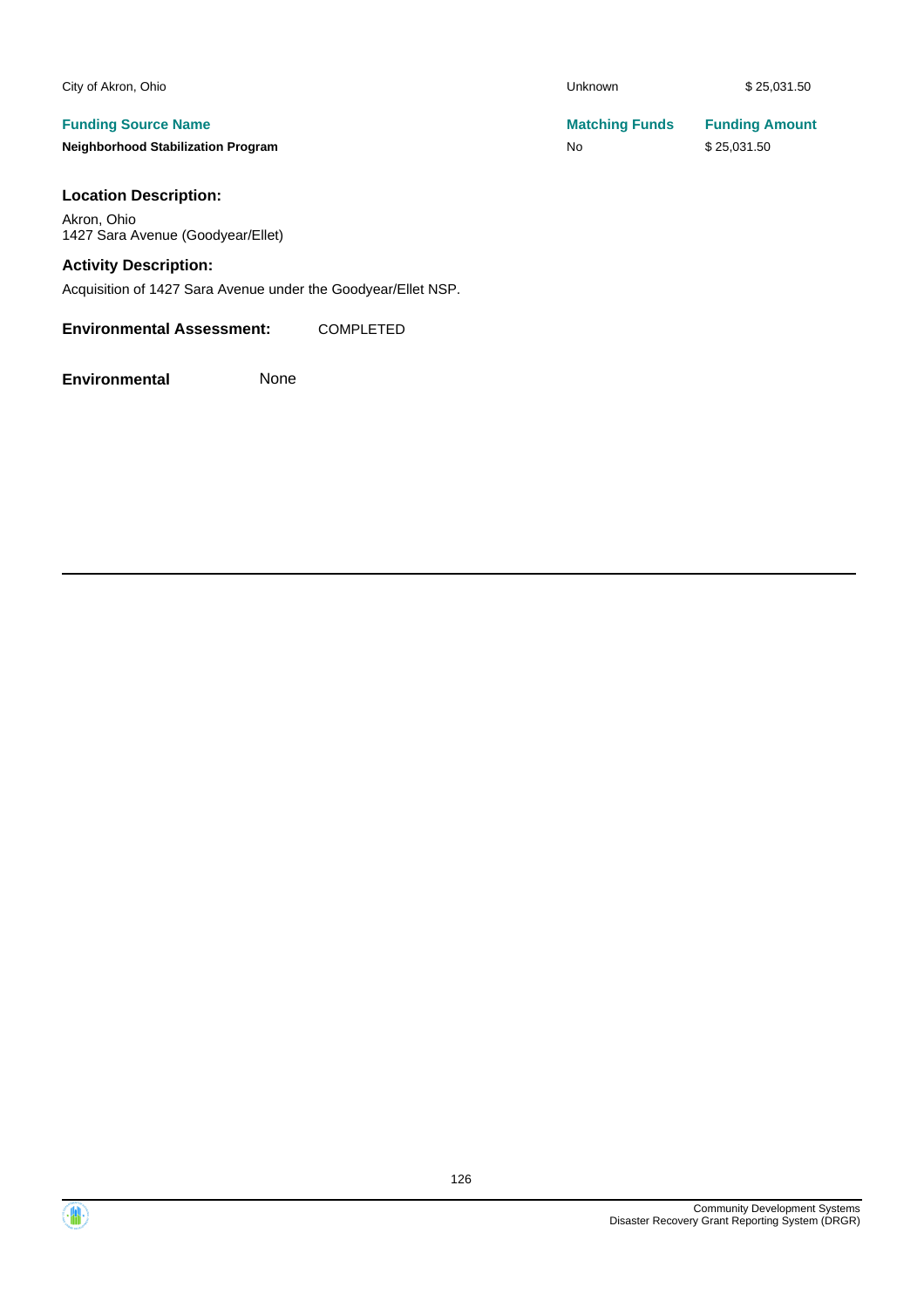**Grantee Activity Number:**

| <b>Activity Type:</b>                                        | <b>Activity Status:</b>                 |  |  |
|--------------------------------------------------------------|-----------------------------------------|--|--|
| Acquisition - general                                        | Completed                               |  |  |
| <b>Project Number:</b>                                       | <b>Project Title:</b>                   |  |  |
| $\overline{2}$                                               | Landbank - Acquisition                  |  |  |
| <b>Projected Start Date:</b>                                 | <b>Projected End Date:</b>              |  |  |
| 04/01/2010                                                   | 06/01/2010                              |  |  |
| <b>Project Draw Block by HUD:</b>                            | <b>Project Draw Block Date by HUD:</b>  |  |  |
| Not Blocked                                                  |                                         |  |  |
| <b>Activity Draw Block by HUD:</b>                           | <b>Activity Draw Block Date by HUD:</b> |  |  |
| Not Blocked                                                  |                                         |  |  |
| <b>Block Drawdown By Grantee:</b>                            | <b>Total Budget:</b><br>\$10,431.50     |  |  |
| Not Blocked                                                  | <b>Most Impacted and</b>                |  |  |
| <b>National Objective:</b>                                   | <b>Distressed Budget:</b><br>\$0.00     |  |  |
| LMMI: Low, Moderate and Middle Income National Objective for | <b>Other Funds:</b><br>\$10,431.50      |  |  |
| NSP Only                                                     | <b>Total Funds:</b><br>\$20,863.00      |  |  |

**NSP722**

#### **Benefit Report Type:**

Direct (Households)

| <b>Proposed Beneficiaries</b>     | <b>Total</b> | Low          | <b>Mod</b> | Low/Mod% |
|-----------------------------------|--------------|--------------|------------|----------|
| # Owner Households                |              | 1            |            | 100.00   |
| # of Households                   |              |              |            | 100.00   |
| <b>Proposed Accomplishments</b>   |              | <b>Total</b> |            |          |
| # of Singlefamily Units           |              |              |            |          |
| # of Housing Units                |              |              |            |          |
| # of Parcels acquired voluntarily |              |              |            |          |
| # of Properties                   |              |              |            |          |

### **Activity is being carried out by**

No

### **Organization carrying out Activity:**

City of Akron, Ohio

### **Proposed budgets for organizations carrying out Activity:**

| City of Akron, Ohio |  |
|---------------------|--|
|---------------------|--|

| <b>Responsible Organization</b> | <b>Organization Type</b> | <b>Proposed Budget</b> |
|---------------------------------|--------------------------|------------------------|
| City of Akron, Ohio             | Unknown                  | \$10.432.00            |

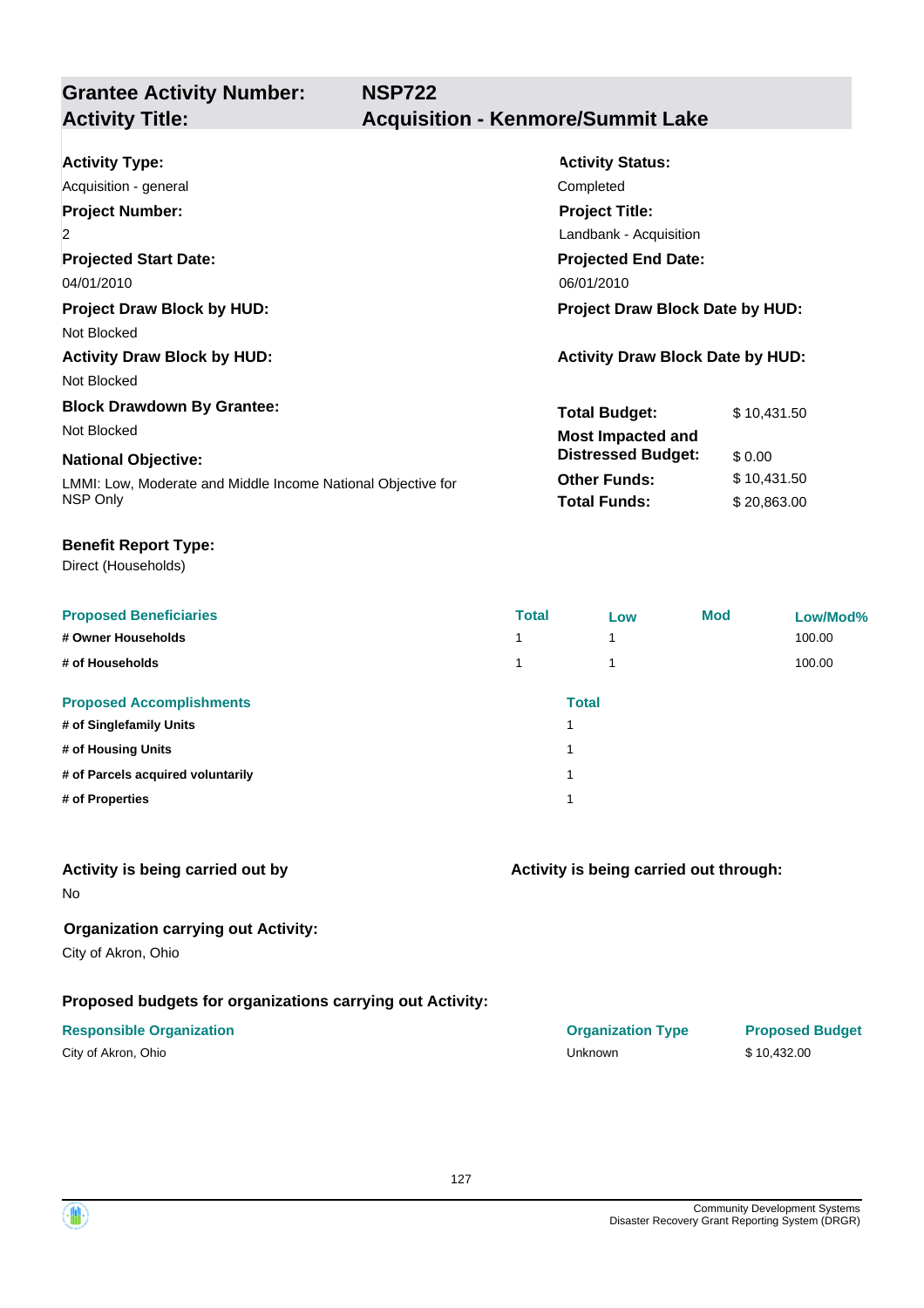**Neighborhood Stabilization Program No No** \$ 10,431.50

**Funding Source Name Matching Funds Funding Amount** 

#### **Location Description:**

Akron, Ohio 1031 Marion Place (Kenmore/Summit Lake)

#### **Activity Description:**

Acquisition of 1031 Marion Place under the Kenmore/Summit Lake NSP.

**Environmental Assessment:** COMPLETED



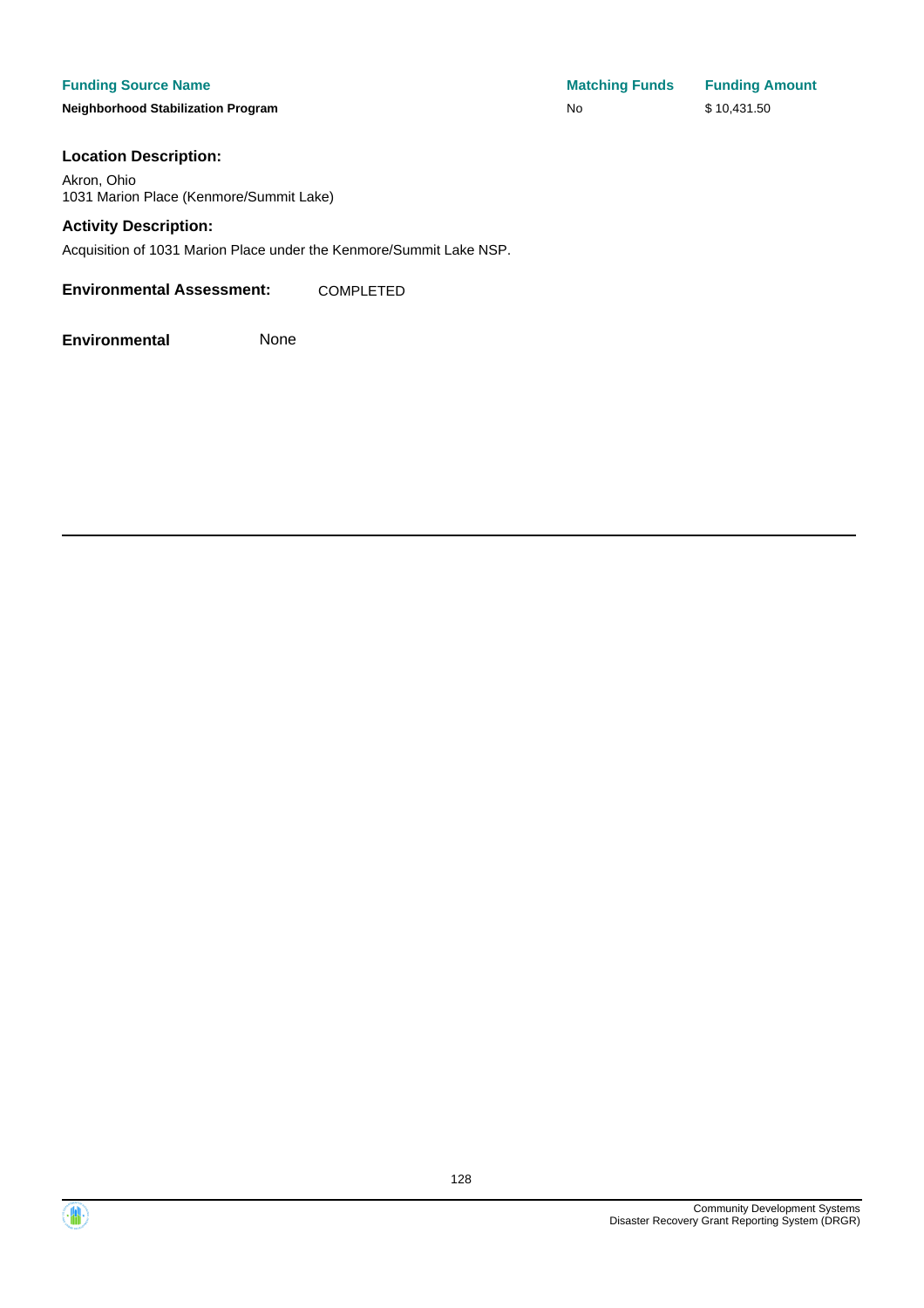**Grantee Activity Number:**

| <b>Activity Status:</b>                 |  |  |
|-----------------------------------------|--|--|
| Completed                               |  |  |
| <b>Project Title:</b>                   |  |  |
| Landbank - Acquisition                  |  |  |
| <b>Projected End Date:</b>              |  |  |
| 06/30/2010                              |  |  |
| <b>Project Draw Block Date by HUD:</b>  |  |  |
|                                         |  |  |
| <b>Activity Draw Block Date by HUD:</b> |  |  |
|                                         |  |  |
| <b>Total Budget:</b><br>\$20,826.50     |  |  |
| <b>Most Impacted and</b>                |  |  |
| <b>Distressed Budget:</b><br>\$0.00     |  |  |
| <b>Other Funds:</b><br>\$20,826.50      |  |  |
| <b>Total Funds:</b><br>\$41,653.00      |  |  |
|                                         |  |  |

#### **Benefit Report Type:**

Direct (Households)

| <b>Proposed Beneficiaries</b>     | <b>Total</b> | Low          | <b>Mod</b> | Low/Mod% |
|-----------------------------------|--------------|--------------|------------|----------|
| # Owner Households                |              |              |            | 100.00   |
| # of Households                   |              |              |            | 100.00   |
| <b>Proposed Accomplishments</b>   |              | <b>Total</b> |            |          |
| # of Singlefamily Units           |              |              |            |          |
| # of Housing Units                | ٠            |              |            |          |
| # of Parcels acquired voluntarily | и            |              |            |          |
| # of Properties                   | ٠            |              |            |          |
|                                   |              |              |            |          |

### **Activity is being carried out by**

No

### **Organization carrying out Activity:**

City of Akron, Ohio

### **Proposed budgets for organizations carrying out Activity:**

| City of Akron, Ohio |  |
|---------------------|--|
|---------------------|--|

# **Activity is being carried out through:**

**Responsible Organization COVID-10 COVID-10 Organization Type Proposed Budget** City of Akron, Ohio Unknown \$ 20,826.50

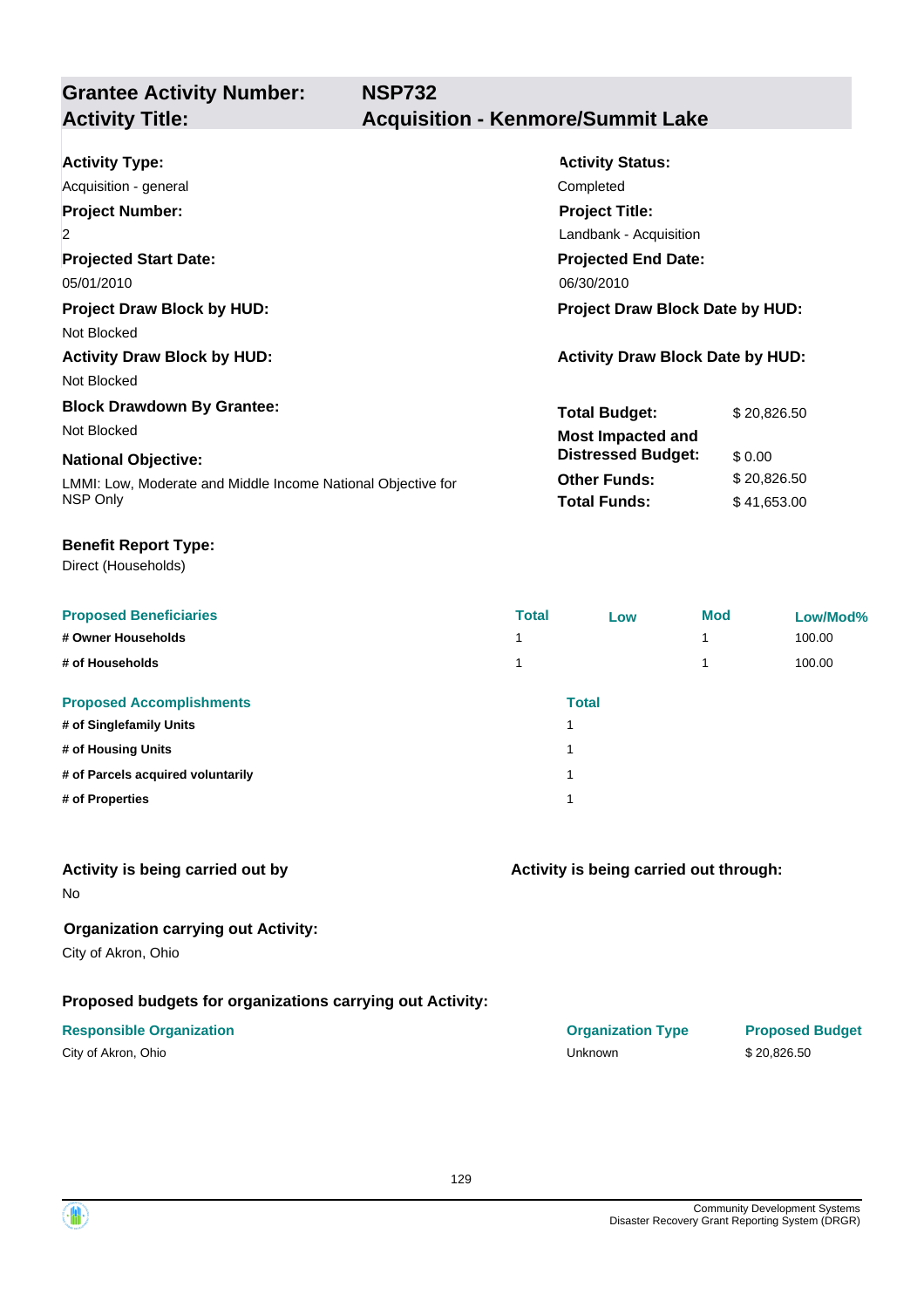**Neighborhood Stabilization Program No No** \$ 20,826.50

**Funding Source Name Matching Funds Funding Amount** 

#### **Location Description:**

Akron, Ohio 2345 16th Street, SW (Kenmore/Summit Lake)

#### **Activity Description:**

Acquisition of 2345 16th Street, SW under the Kenmore/Summit Lake NSP.

**Environmental Assessment:** COMPLETED

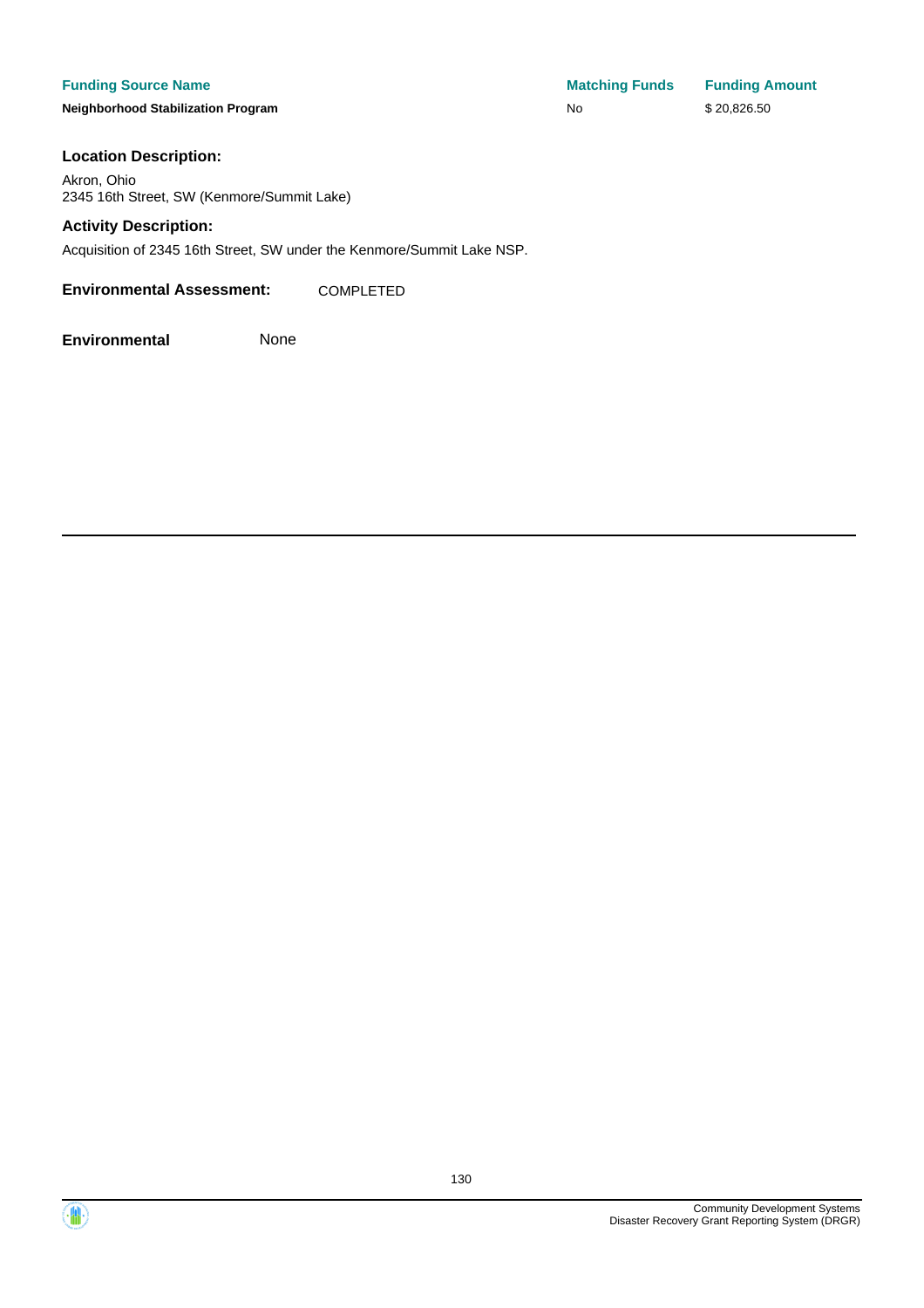**NSP735**

# **Grantee Activity Number:**

# **Activity Title: Acquisition - Firestone Pk/University Pk**

| <b>Activity Type:</b>                                        | <b>Activity Status:</b>                 |             |  |
|--------------------------------------------------------------|-----------------------------------------|-------------|--|
| Acquisition - general                                        | Completed                               |             |  |
| <b>Project Number:</b>                                       | <b>Project Title:</b>                   |             |  |
| $\overline{2}$                                               | Landbank - Acquisition                  |             |  |
| <b>Projected Start Date:</b>                                 | <b>Projected End Date:</b>              |             |  |
| 06/01/2010                                                   | 07/31/2010                              |             |  |
| <b>Project Draw Block by HUD:</b>                            | <b>Project Draw Block Date by HUD:</b>  |             |  |
| Not Blocked                                                  |                                         |             |  |
| <b>Activity Draw Block by HUD:</b>                           | <b>Activity Draw Block Date by HUD:</b> |             |  |
| Not Blocked                                                  |                                         |             |  |
| <b>Block Drawdown By Grantee:</b>                            | <b>Total Budget:</b>                    | \$15,257.50 |  |
| Not Blocked                                                  | <b>Most Impacted and</b>                |             |  |
| <b>National Objective:</b>                                   | <b>Distressed Budget:</b>               | \$0.00      |  |
| LMMI: Low, Moderate and Middle Income National Objective for | <b>Other Funds:</b>                     | \$15,257.50 |  |
| NSP Only                                                     | <b>Total Funds:</b>                     | \$30,515.00 |  |

#### **Benefit Report Type:**

Direct (Households)

| <b>Proposed Beneficiaries</b>     | <b>Total</b> | Low          | <b>Mod</b> | Low/Mod% |
|-----------------------------------|--------------|--------------|------------|----------|
| # Owner Households                |              |              |            | 100.00   |
| # of Households                   |              |              |            | 100.00   |
| <b>Proposed Accomplishments</b>   |              | <b>Total</b> |            |          |
| # of Singlefamily Units           | и            |              |            |          |
| # of Housing Units                | и            |              |            |          |
| # of Parcels acquired voluntarily | и            |              |            |          |
| # of Properties                   | и            |              |            |          |
|                                   |              |              |            |          |

#### **Activity is being carried out by**

No

### **Organization carrying out Activity:**

City of Akron, Ohio

### **Proposed budgets for organizations carrying out Activity:**

| City of Akron, Ohio |  |
|---------------------|--|
|---------------------|--|

| <b>Responsible Organization</b> | <b>Organization Type</b> | <b>Proposed Budget</b> |
|---------------------------------|--------------------------|------------------------|
| City of Akron, Ohio             | Unknown                  | \$15,257.50            |

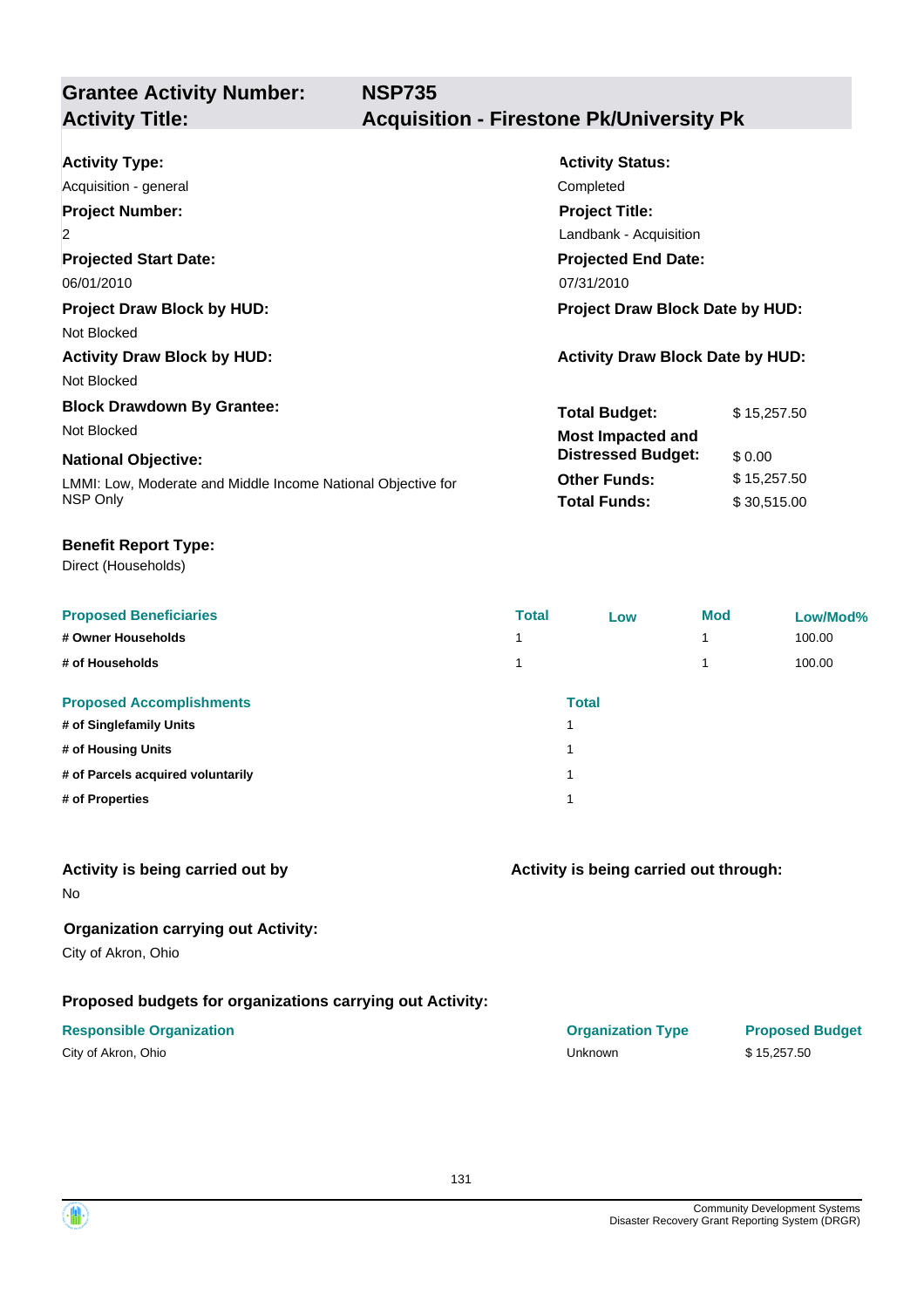#### **Funding Source Name**

**Neighborhood Stabilization Program** 

| <b>Matching Funds</b> | <b>Funding Amount</b> |
|-----------------------|-----------------------|
| <b>No</b>             | \$15,257.50           |

#### **Location Description:**

Akron, Ohio 746 Roselawn Avenue (Firestone Pk/University Pk)

#### **Activity Description:**

Acquisition of 746 Roselawn Avenue under the Firestone Pk/University Pk NSP.

**Environmental Assessment:** COMPLETED



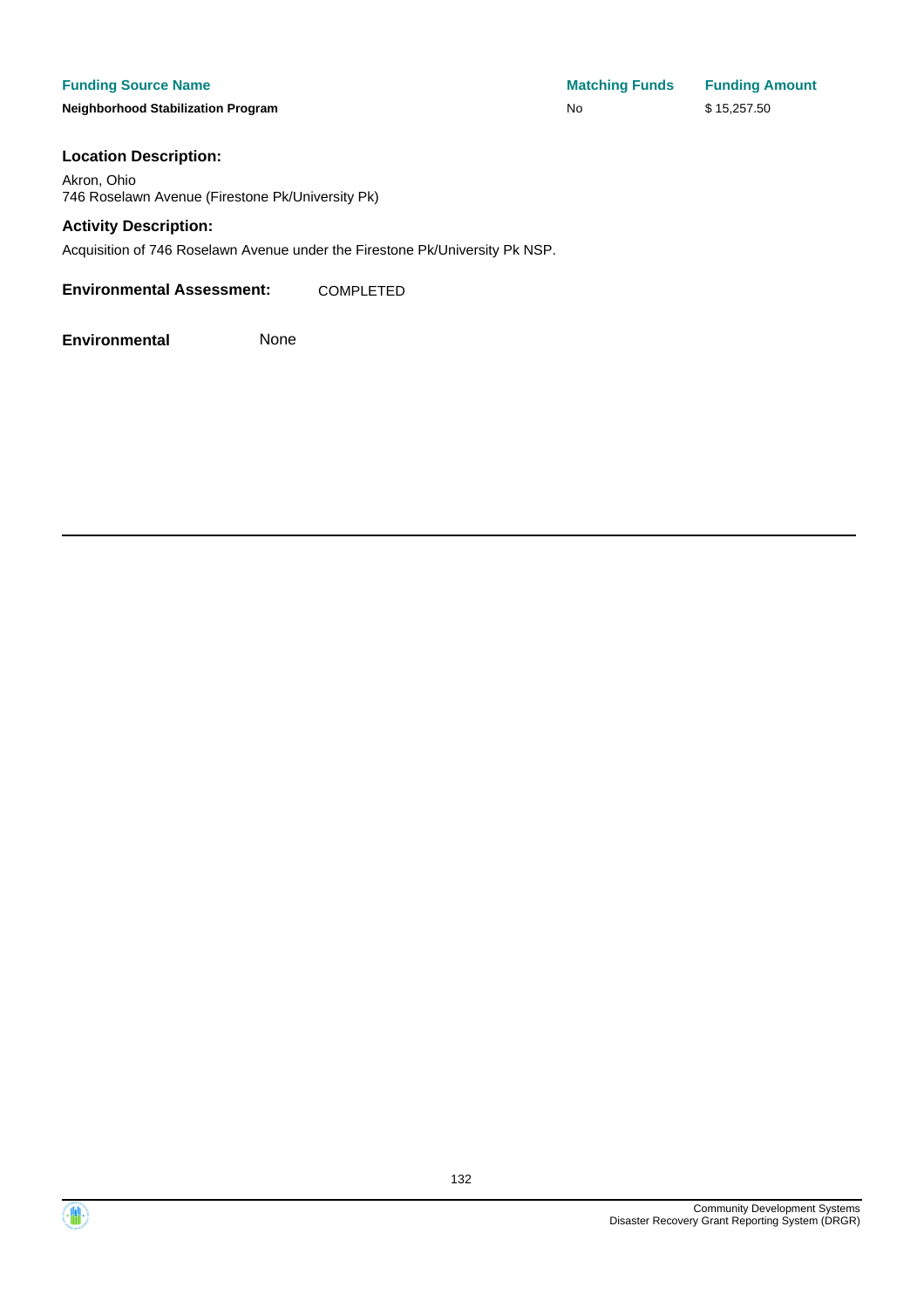**NSP736**

### **Grantee Activity Number: Activity Title: Acquisition - North Hill**

| <b>Activity Type:</b>                                        | <b>Activity Status:</b>                 |             |  |  |
|--------------------------------------------------------------|-----------------------------------------|-------------|--|--|
| Acquisition - general                                        | Completed                               |             |  |  |
| <b>Project Number:</b>                                       | <b>Project Title:</b>                   |             |  |  |
| $\overline{2}$                                               | Landbank - Acquisition                  |             |  |  |
| <b>Projected Start Date:</b>                                 | <b>Projected End Date:</b>              |             |  |  |
| 07/01/2010                                                   | 09/30/2010                              |             |  |  |
| <b>Project Draw Block by HUD:</b>                            | <b>Project Draw Block Date by HUD:</b>  |             |  |  |
| Not Blocked                                                  |                                         |             |  |  |
| <b>Activity Draw Block by HUD:</b>                           | <b>Activity Draw Block Date by HUD:</b> |             |  |  |
| Not Blocked                                                  |                                         |             |  |  |
| <b>Block Drawdown By Grantee:</b>                            | <b>Total Budget:</b>                    | \$17,262.50 |  |  |
| Not Blocked                                                  | <b>Most Impacted and</b>                |             |  |  |
| <b>National Objective:</b>                                   | <b>Distressed Budget:</b>               | \$0.00      |  |  |
| LMMI: Low, Moderate and Middle Income National Objective for | <b>Other Funds:</b>                     | \$17,262.50 |  |  |
| NSP Only                                                     | <b>Total Funds:</b>                     | \$34,525.00 |  |  |

#### **Benefit Report Type:**

Direct (Households)

| <b>Proposed Beneficiaries</b>     | <b>Total</b> | Low          | <b>Mod</b> | Low/Mod% |
|-----------------------------------|--------------|--------------|------------|----------|
| # Owner Households                | 4            |              |            | 100.00   |
| # of Households                   |              |              |            | 100.00   |
| <b>Proposed Accomplishments</b>   |              | <b>Total</b> |            |          |
| # of Singlefamily Units           |              | и            |            |          |
| # of Housing Units                |              | и            |            |          |
| # of Parcels acquired voluntarily |              | и            |            |          |
| # of Properties                   |              | и            |            |          |
|                                   |              |              |            |          |

#### **Activity is being carried out by**

No

### **Organization carrying out Activity:**

City of Akron, Ohio

### **Proposed budgets for organizations carrying out Activity:**

## **Activity is being carried out through:**

**Responsible Organization CONSERVIRGHT CONSERVIRGHT CONSERVIRGHT CONSERVIRGHT CONSERVIRGHT CONSERVIRGHT CONSERVIRGHT CONSERVIRGHT CONSERVIRGHT CONSERVIRGHT CONSERVIRGHT CONSERVIRGHT CONSERVIRGHT CONSERVIRGHT CONSERVIRGHT** City of Akron, Ohio Unknown \$ 17,262.50

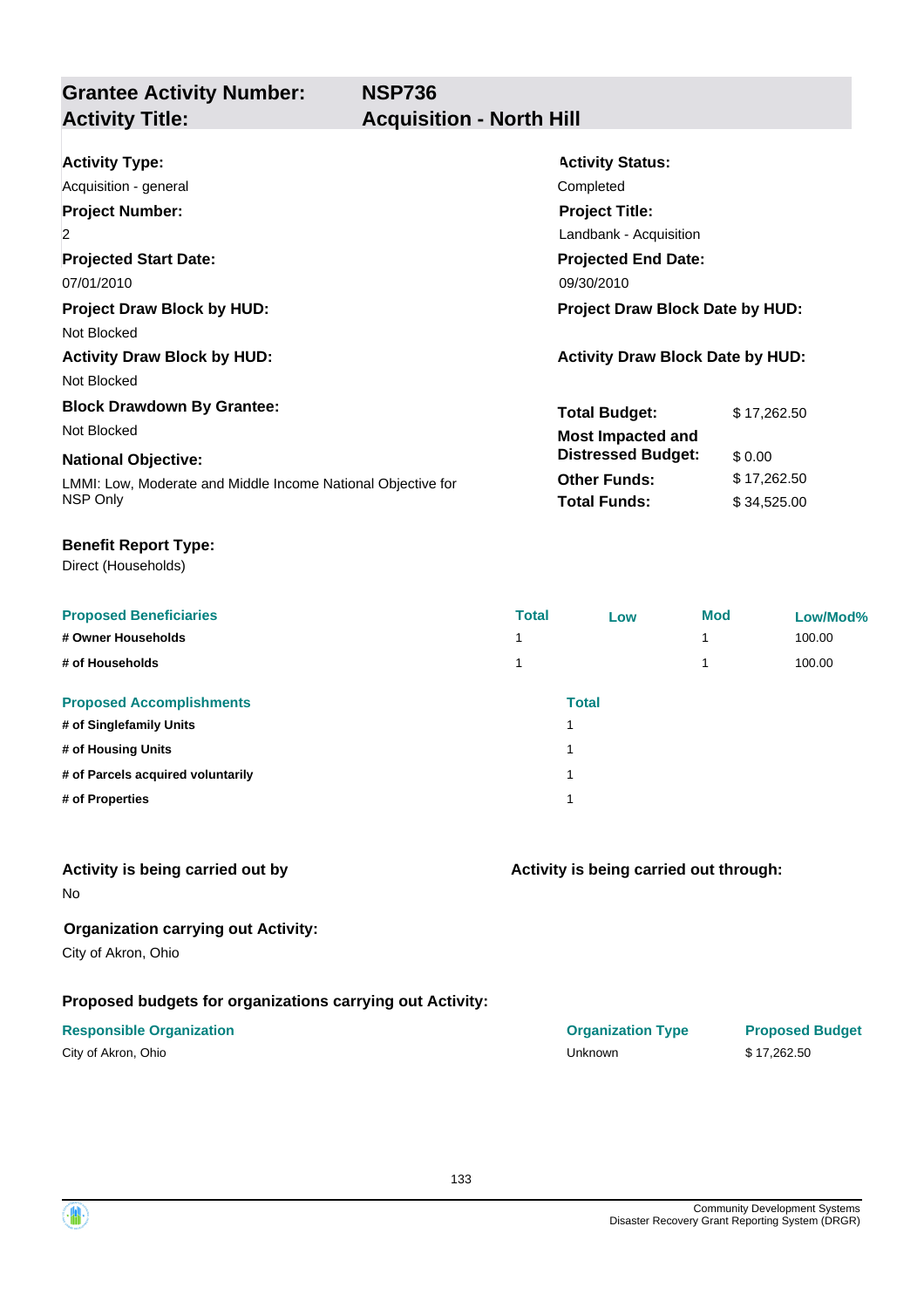#### **Funding Source Name**

**Neighborhood Stabilization Program** 

### **Location Description:**

Akron, Ohio; 680 Garfield Street (North Hill)

#### **Activity Description:**

Acquisition of 680 Garfield Street under the North Hill NSP.

#### **Environmental Assessment:** COMPLETED

| <b>Matching Funds</b> | <b>Funding Amount</b> |
|-----------------------|-----------------------|
| No                    | \$17,262.50           |



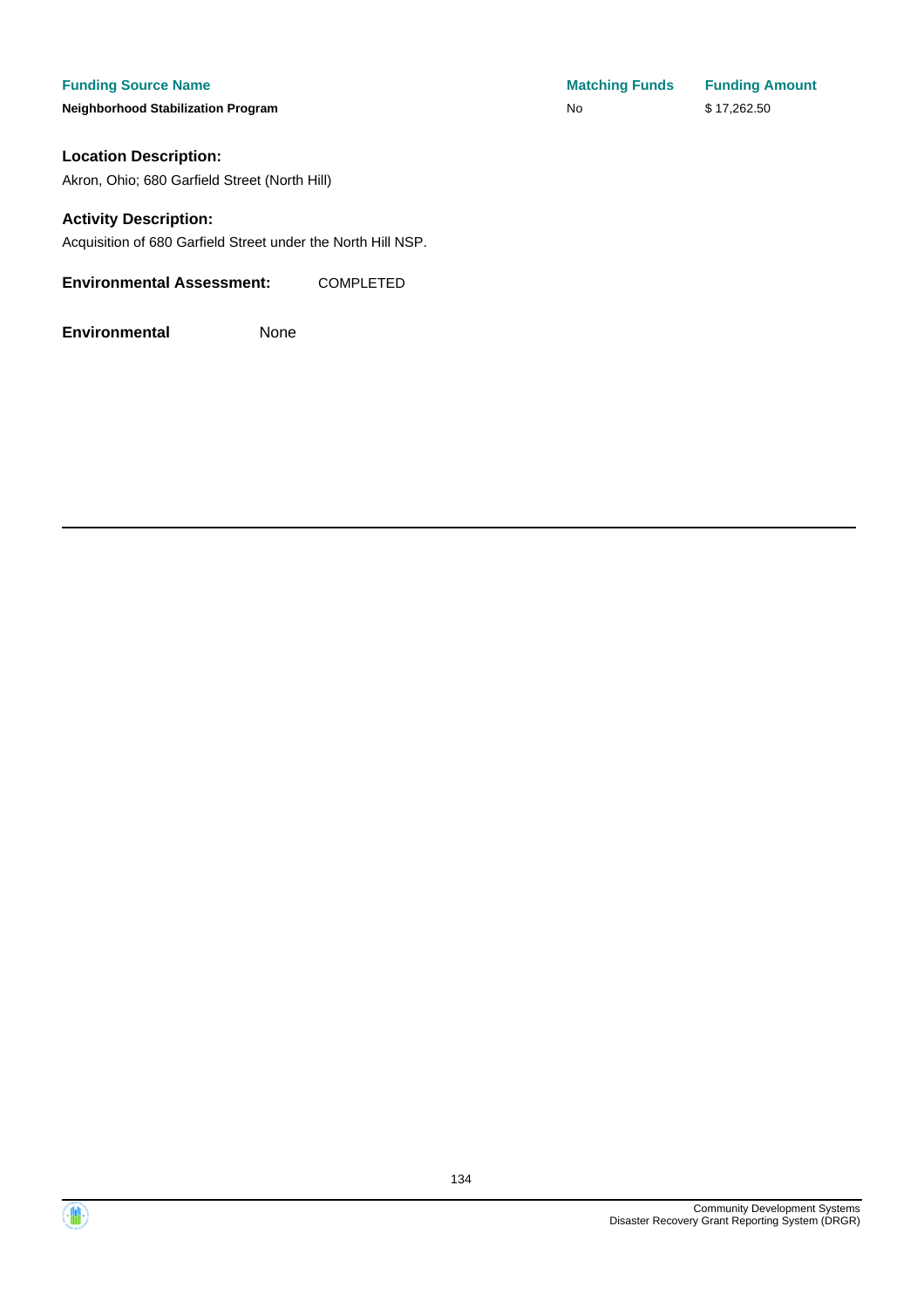**NSP744**

# **Grantee Activity Number:**

| <b>Activity Type:</b><br>Acquisition - general                                 | <b>Activity Status:</b><br>Completed                                                                    |  |  |
|--------------------------------------------------------------------------------|---------------------------------------------------------------------------------------------------------|--|--|
| <b>Project Number:</b><br>$\overline{2}$<br><b>Projected Start Date:</b>       | <b>Project Title:</b><br>Landbank - Acquisition<br><b>Projected End Date:</b>                           |  |  |
| 06/01/2010<br><b>Project Draw Block by HUD:</b><br>Not Blocked                 | 09/30/2010<br><b>Project Draw Block Date by HUD:</b>                                                    |  |  |
| <b>Activity Draw Block by HUD:</b><br>Not Blocked                              | <b>Activity Draw Block Date by HUD:</b>                                                                 |  |  |
| <b>Block Drawdown By Grantee:</b><br>Not Blocked<br><b>National Objective:</b> | <b>Total Budget:</b><br>\$14,451.44<br><b>Most Impacted and</b><br><b>Distressed Budget:</b><br>\$ 0.00 |  |  |
| LMMI: Low, Moderate and Middle Income National Objective for<br>NSP Only       | <b>Other Funds:</b><br>\$14,451.44<br><b>Total Funds:</b><br>\$28,902.88                                |  |  |

#### **Benefit Report Type:**

Direct (Households)

| <b>Proposed Beneficiaries</b>     | <b>Total</b> | Low          | <b>Mod</b> | Low/Mod% |
|-----------------------------------|--------------|--------------|------------|----------|
| # Owner Households                | 4            |              |            | 100.00   |
| # of Households                   |              |              |            | 100.00   |
| <b>Proposed Accomplishments</b>   |              | <b>Total</b> |            |          |
| # of Singlefamily Units           |              | и            |            |          |
| # of Housing Units                |              | и            |            |          |
| # of Parcels acquired voluntarily |              | и            |            |          |
| # of Properties                   |              | и            |            |          |
|                                   |              |              |            |          |

#### **Activity is being carried out by**

No

### **Organization carrying out Activity:**

City of Akron, Ohio

### **Proposed budgets for organizations carrying out Activity:**

| City of Akron, Ohio |  |
|---------------------|--|
|---------------------|--|

| <b>Responsible Organization</b> | <b>Organization Type</b> | <b>Proposed Budget</b> |
|---------------------------------|--------------------------|------------------------|
| City of Akron, Ohio             | Unknown                  | \$14,451.44            |

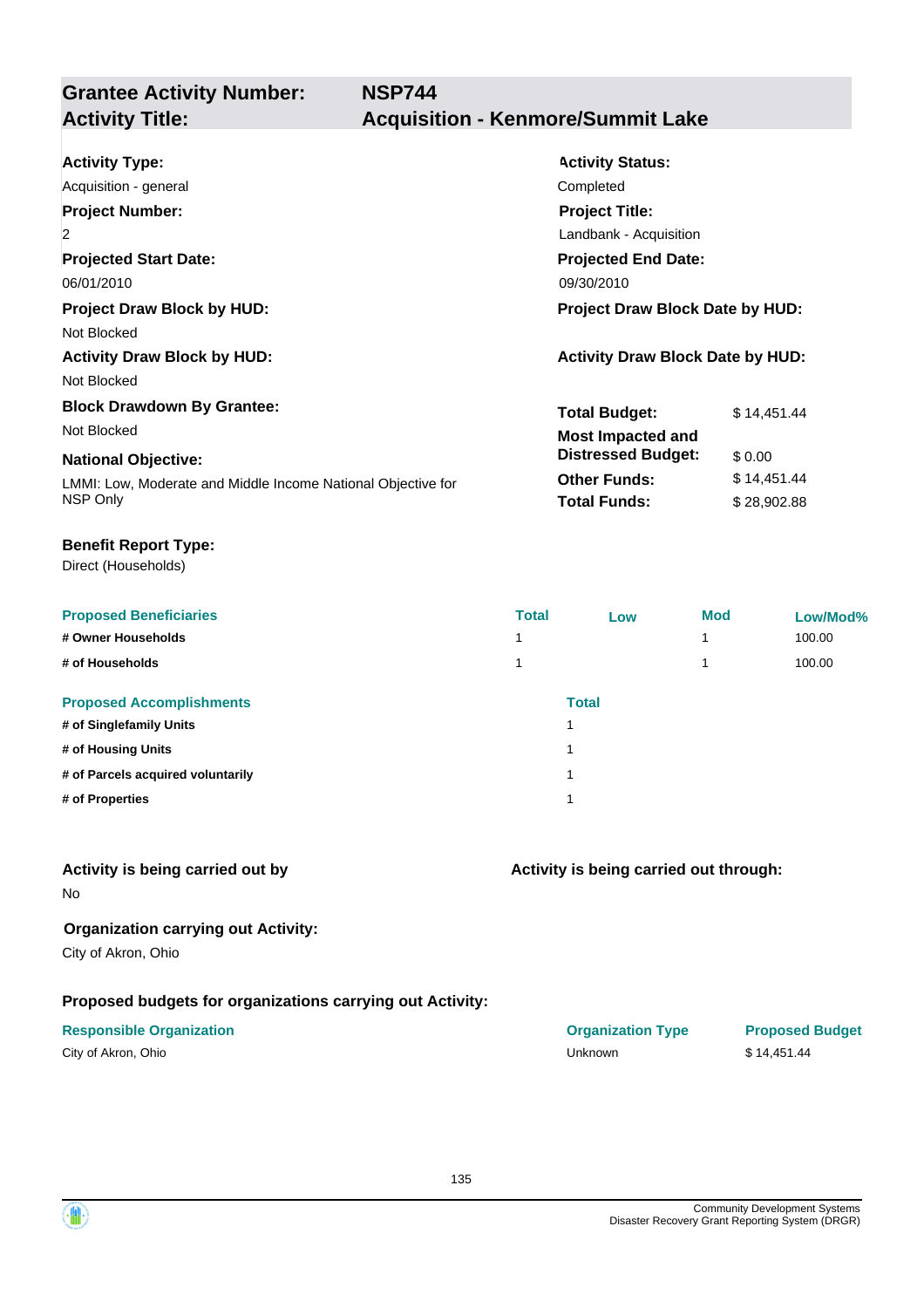**Neighborhood Stabilization Program No No** \$ 14,451.44

#### **Location Description:**

Akron, Ohio; 1358 California Avenue (Kenmore/Summit Lake)

#### **Activity Description:**

Acquisition of 1358 California Avenue under the Kenmore/Summit Lake NSP.

**Environmental Assessment:** COMPLETED

**Environmental** None



136

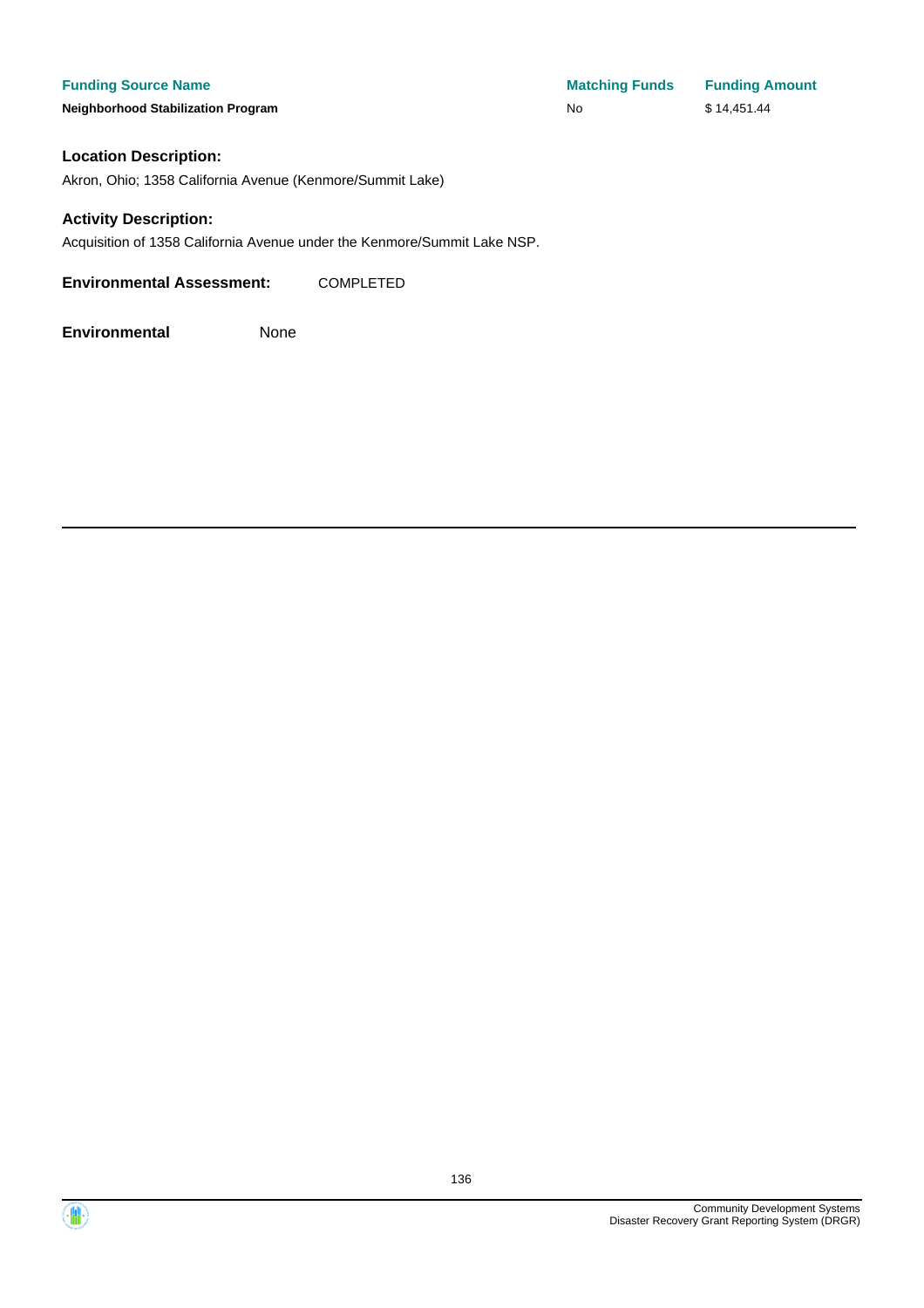**Grantee Activity Number:**

| <b>Activity Type:</b>                                        | <b>Activity Status:</b>                 |
|--------------------------------------------------------------|-----------------------------------------|
| Acquisition - general                                        | Completed                               |
| <b>Project Number:</b>                                       | <b>Project Title:</b>                   |
| $\overline{2}$                                               | Landbank - Acquisition                  |
| <b>Projected Start Date:</b>                                 | <b>Projected End Date:</b>              |
| 06/01/2010                                                   | 07/31/2010                              |
| <b>Project Draw Block by HUD:</b>                            | <b>Project Draw Block Date by HUD:</b>  |
| Not Blocked                                                  |                                         |
| <b>Activity Draw Block by HUD:</b>                           | <b>Activity Draw Block Date by HUD:</b> |
| Not Blocked                                                  |                                         |
| <b>Block Drawdown By Grantee:</b>                            | <b>Total Budget:</b><br>\$22,082.18     |
| Not Blocked                                                  | <b>Most Impacted and</b>                |
| <b>National Objective:</b>                                   | <b>Distressed Budget:</b><br>\$0.00     |
| LMMI: Low, Moderate and Middle Income National Objective for | <b>Other Funds:</b><br>\$22,082.18      |
| NSP Only                                                     | <b>Total Funds:</b><br>\$44,164.36      |

#### **Benefit Report Type:**

Direct (Households)

| <b>Proposed Beneficiaries</b>     | <b>Total</b>   | Low          | <b>Mod</b> | Low/Mod% |
|-----------------------------------|----------------|--------------|------------|----------|
| # Owner Households                |                |              |            | 100.00   |
| # of Households                   |                |              |            | 100.00   |
| <b>Proposed Accomplishments</b>   |                | <b>Total</b> |            |          |
| # of Singlefamily Units           | $\overline{2}$ |              |            |          |
| # of Housing Units                | $\overline{2}$ |              |            |          |
| # of Parcels acquired voluntarily | и              |              |            |          |
| # of Properties                   | 1              |              |            |          |
|                                   |                |              |            |          |

#### **Activity is being carried out by**

No

#### **Organization carrying out Activity:**

City of Akron, Ohio

### **Proposed budgets for organizations carrying out Activity:**

| City of Akron, Ohio |  |
|---------------------|--|
|---------------------|--|

| <b>Responsible Organization</b> | <b>Organization Type</b> | <b>Proposed Budget</b> |
|---------------------------------|--------------------------|------------------------|
| City of Akron, Ohio             | <b>Jnknown</b>           | \$20.531.50            |

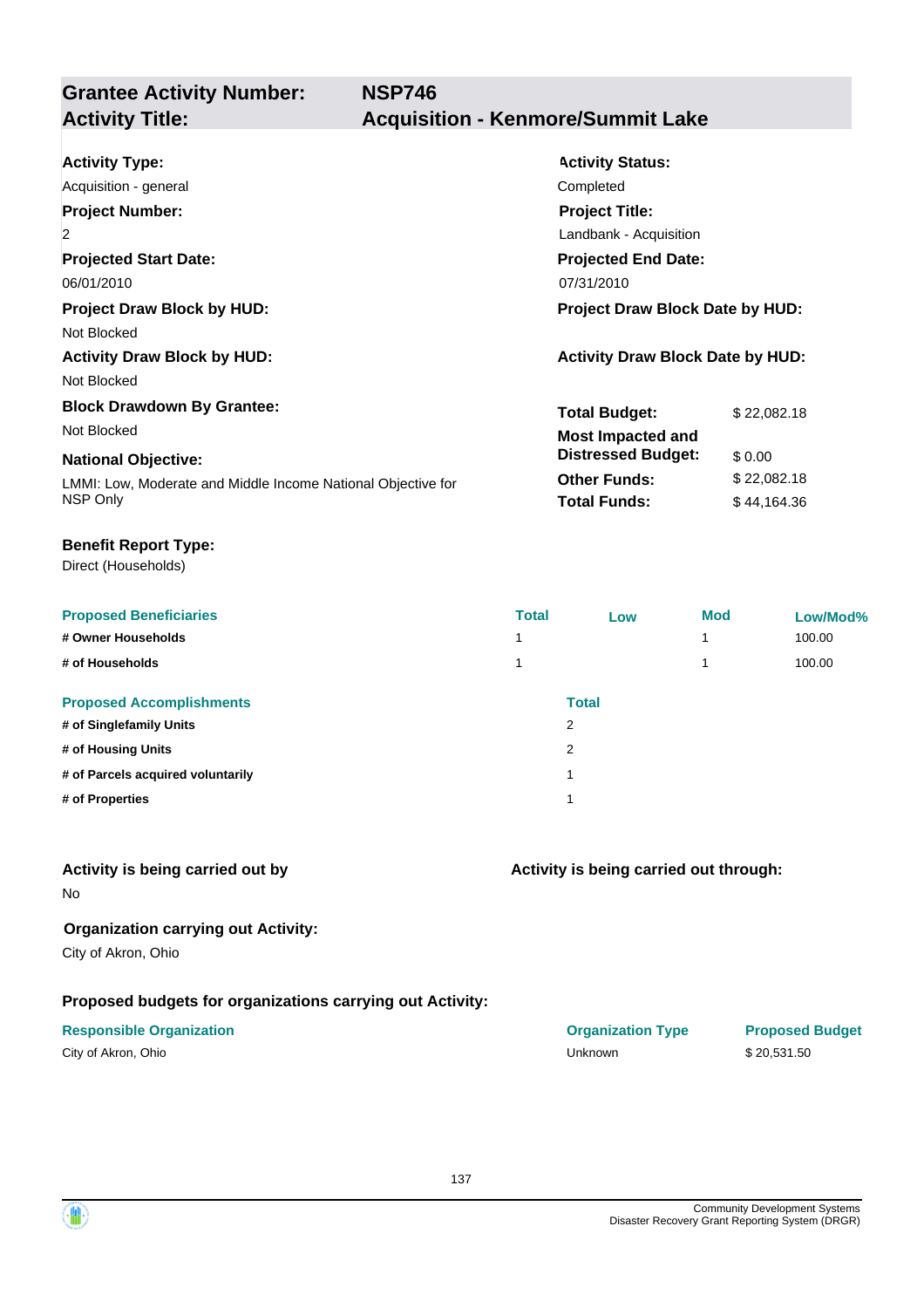#### **Funding Source Name**

**Neighborhood Stabilization Program** 

| <b>Matching Funds</b> | <b>Funding Amount</b> |
|-----------------------|-----------------------|
| No                    | \$22,082.18           |

#### **Location Description:**

Akron, Ohio, 1213 Kenmore Boulevard (Kenmore/Summit Lake NSP area)

#### **Activity Description:**

Acquisition of 1213 Kenmore Boulevard under the Kenmore/Summit Lake NSP.

**Environmental Assessment:** COMPLETED



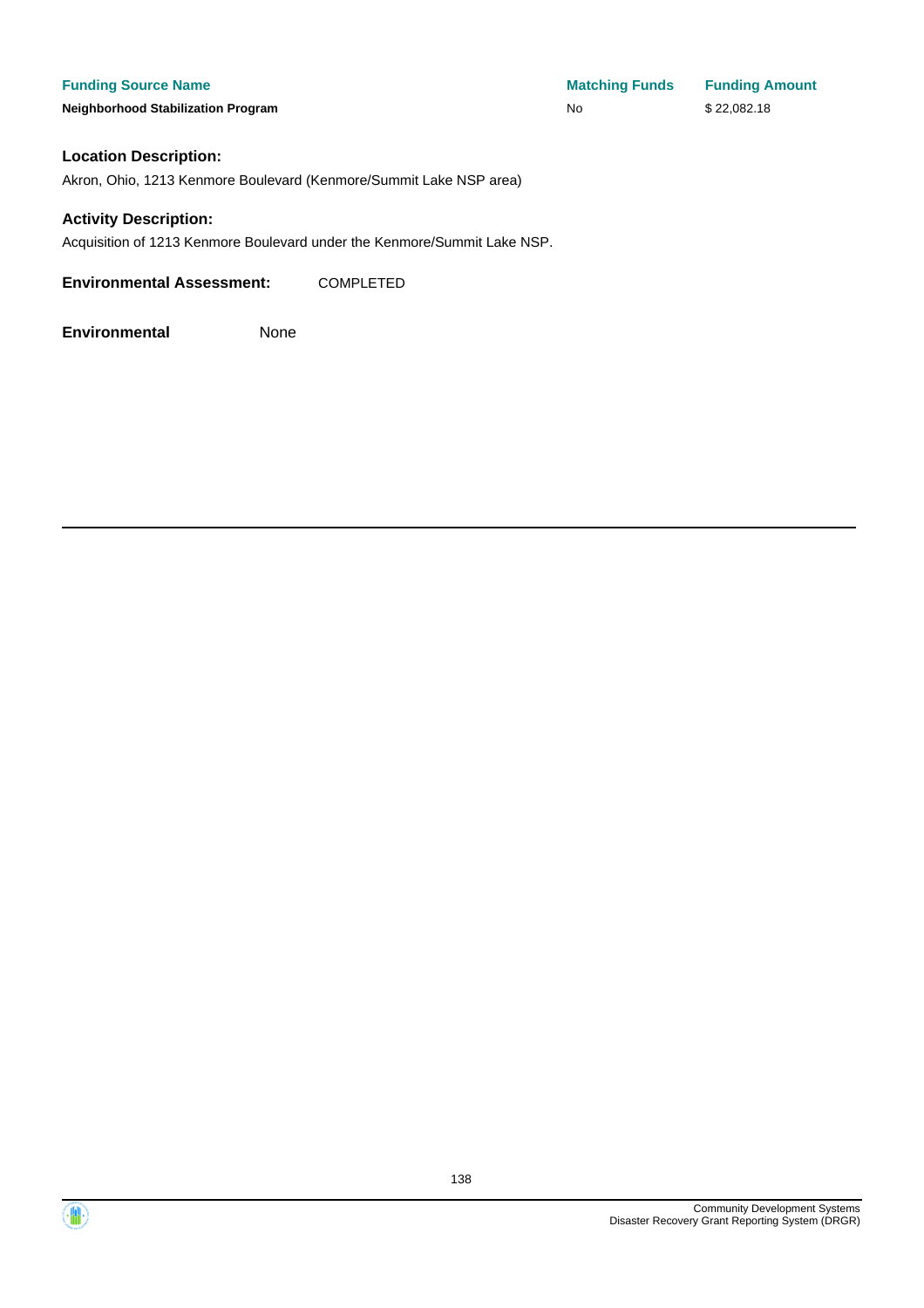**Grantee Activity Number:**

| <b>Activity Type:</b>                                        | <b>Activity Status:</b>                 |
|--------------------------------------------------------------|-----------------------------------------|
| Acquisition - general                                        | Completed                               |
| <b>Project Number:</b>                                       | <b>Project Title:</b>                   |
| $\overline{2}$                                               | Landbank - Acquisition                  |
| <b>Projected Start Date:</b>                                 | <b>Projected End Date:</b>              |
| 06/01/2010                                                   | 08/31/2010                              |
| <b>Project Draw Block by HUD:</b>                            | <b>Project Draw Block Date by HUD:</b>  |
| Not Blocked                                                  |                                         |
| <b>Activity Draw Block by HUD:</b>                           | <b>Activity Draw Block Date by HUD:</b> |
| Not Blocked                                                  |                                         |
| <b>Block Drawdown By Grantee:</b>                            | <b>Total Budget:</b><br>\$47,521.02     |
| Not Blocked                                                  | <b>Most Impacted and</b>                |
| <b>National Objective:</b>                                   | <b>Distressed Budget:</b><br>\$0.00     |
| LMMI: Low, Moderate and Middle Income National Objective for | <b>Other Funds:</b><br>\$47,521.02      |
| NSP Only                                                     | <b>Total Funds:</b><br>\$95,042.04      |

#### **Benefit Report Type:**

Direct (Households)

| <b>Proposed Beneficiaries</b>     | <b>Total</b> | Low          | <b>Mod</b> | Low/Mod% |
|-----------------------------------|--------------|--------------|------------|----------|
| # Owner Households                |              |              |            | 100.00   |
| # of Households                   |              |              |            | 100.00   |
| <b>Proposed Accomplishments</b>   |              | <b>Total</b> |            |          |
| # of Singlefamily Units           | 1            |              |            |          |
| # of Housing Units                | 1            |              |            |          |
| # of Parcels acquired voluntarily | 1            |              |            |          |
| # of Properties                   | 1            |              |            |          |
|                                   |              |              |            |          |

#### **Activity is being carried out by**

No

### **Organization carrying out Activity:**

City of Akron, Ohio

### **Proposed budgets for organizations carrying out Activity:**

| City of Akron, Ohio |  |
|---------------------|--|
|---------------------|--|

| <b>Responsible Organization</b> | <b>Organization Type</b> | <b>Proposed Budget</b> |
|---------------------------------|--------------------------|------------------------|
| City of Akron, Ohio             | Unknown                  | \$0.00                 |

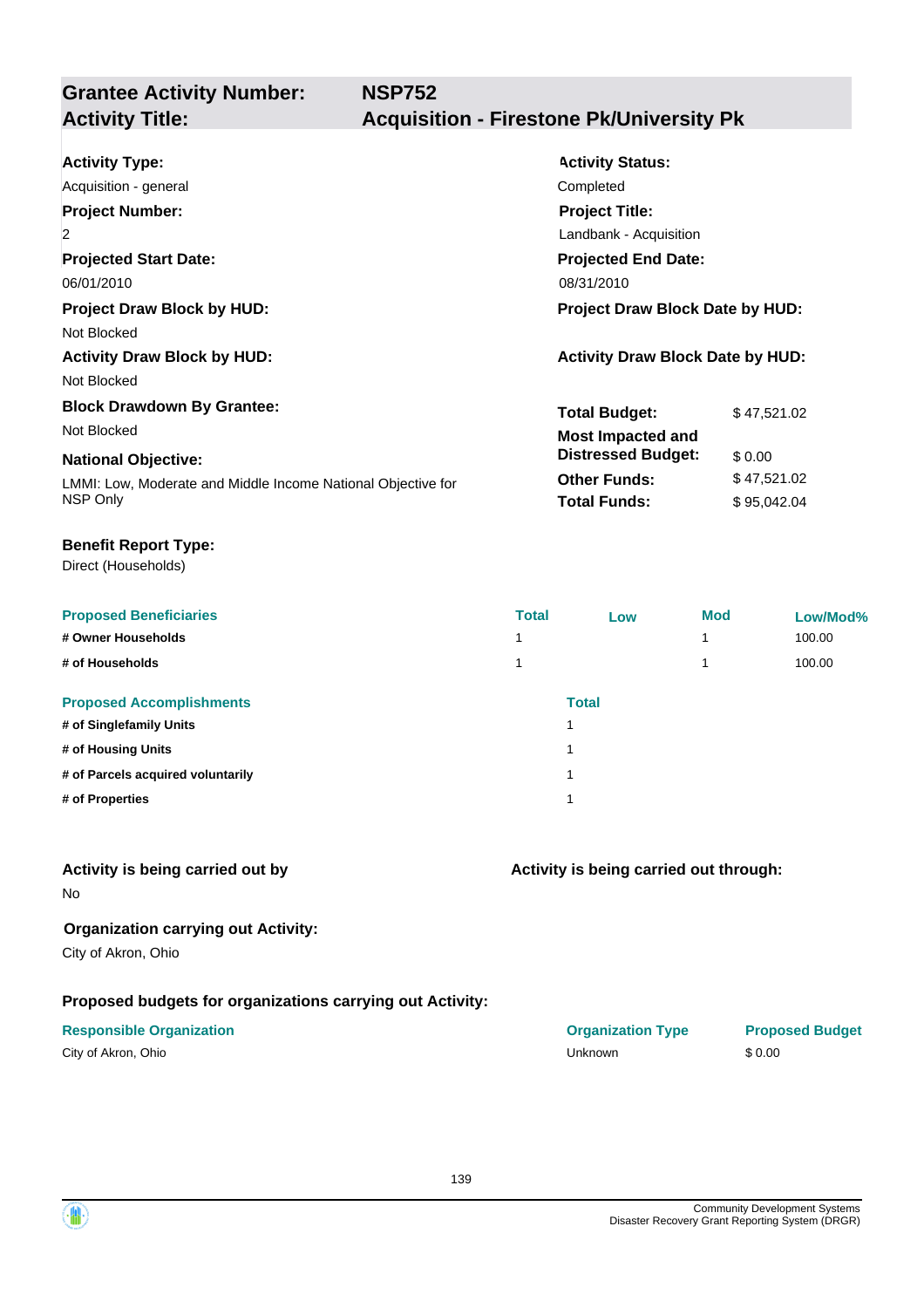#### **Funding Source Name**

**Neighborhood Stabilization Program** 

| <b>Matching Funds</b> | <b>Funding Amount</b> |
|-----------------------|-----------------------|
| <b>No</b>             | \$47,521.02           |

#### **Location Description:**

Akron, Ohio 1295 Georgia Avenue (Firestone Pk/University Pk)

#### **Activity Description:**

Acquisition of 1295 Georgia Avenue under the Firestone Pk/University Pk NSP.

**Environmental Assessment:** COMPLETED

**Environmental** None



140

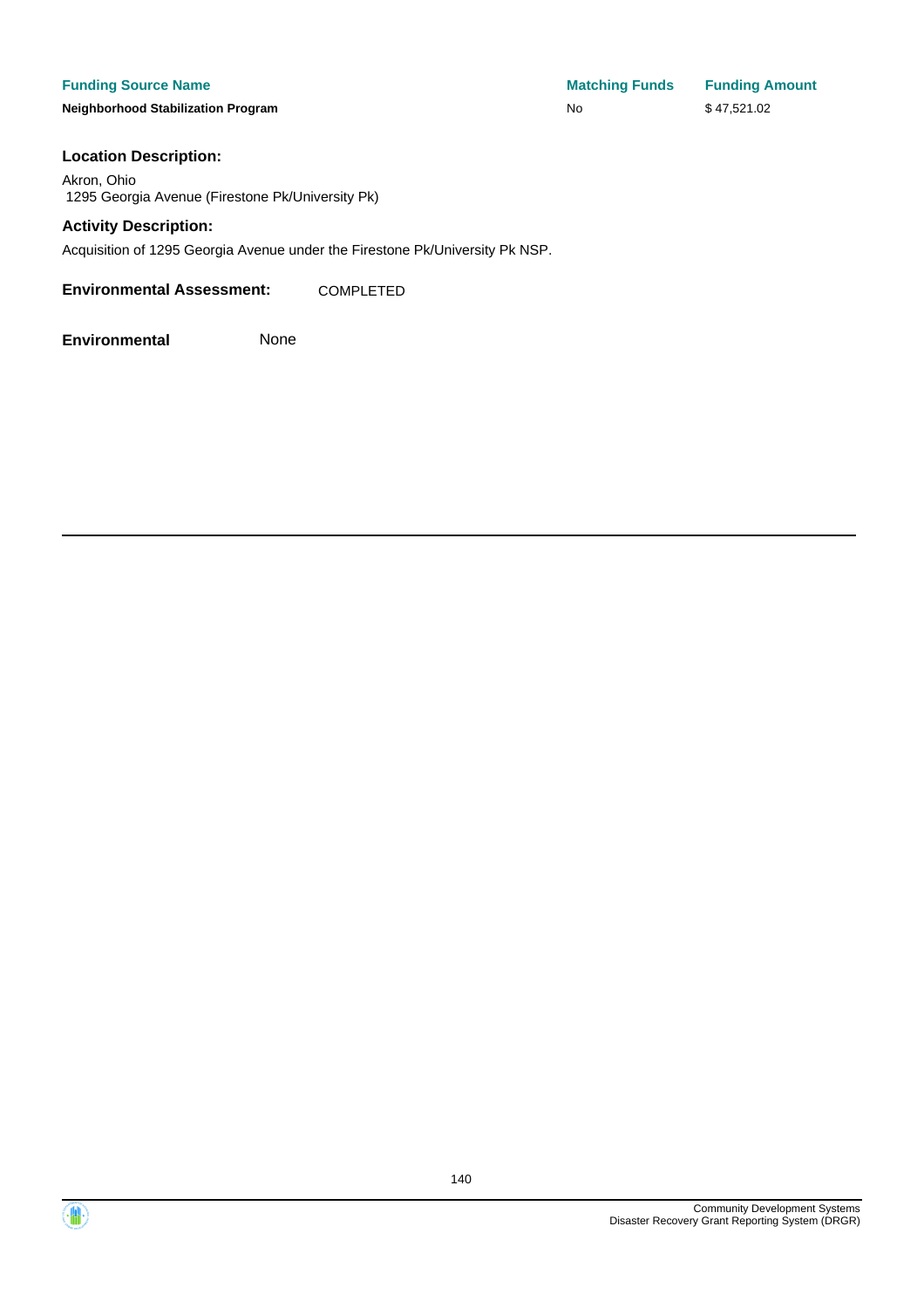**Grantee Activity Number:**

## **Activity Title: Acquisition - Firestone Pk/University Pk**

| <b>Activity Type:</b>                                        | <b>Activity Status:</b>                 |  |  |
|--------------------------------------------------------------|-----------------------------------------|--|--|
| Acquisition - general                                        | Completed                               |  |  |
| <b>Project Number:</b>                                       | <b>Project Title:</b>                   |  |  |
| $\overline{2}$                                               | Landbank - Acquisition                  |  |  |
| <b>Projected Start Date:</b>                                 | <b>Projected End Date:</b>              |  |  |
| 06/01/2010                                                   | 12/31/2010                              |  |  |
| <b>Project Draw Block by HUD:</b>                            | <b>Project Draw Block Date by HUD:</b>  |  |  |
| Not Blocked                                                  |                                         |  |  |
| <b>Activity Draw Block by HUD:</b>                           | <b>Activity Draw Block Date by HUD:</b> |  |  |
| Not Blocked                                                  |                                         |  |  |
| <b>Block Drawdown By Grantee:</b>                            | <b>Total Budget:</b><br>\$13,900.00     |  |  |
| Not Blocked                                                  | Most Impacted and                       |  |  |
| <b>National Objective:</b>                                   | <b>Distressed Budget:</b><br>\$0.00     |  |  |
| LMMI: Low, Moderate and Middle Income National Objective for | <b>Other Funds:</b><br>\$0.00           |  |  |
| NSP Only                                                     | <b>Total Funds:</b><br>\$13,900.00      |  |  |

**NSP753**

#### **Benefit Report Type:**

Direct (Households)

| <b>Proposed Beneficiaries</b>   | <b>Total</b> | Low          | <b>Mod</b> | Low/Mod% |
|---------------------------------|--------------|--------------|------------|----------|
| # Owner Households              |              |              |            | 100.00   |
| # of Households                 |              |              |            | 100.00   |
| # of Permanent Jobs Created     |              |              |            | 0.0      |
| <b>Proposed Accomplishments</b> |              | <b>Total</b> |            |          |
| # of Singlefamily Units         | и            |              |            |          |
| # of Housing Units              | ٠            |              |            |          |
| # of Properties                 | и            |              |            |          |

### **Activity is being carried out by**

No

### **Organization carrying out Activity:**

City of Akron, Ohio

### **Proposed budgets for organizations carrying out Activity:**

| City of Akron, Ohio |  |
|---------------------|--|
|---------------------|--|

# **Activity is being carried out through:**

**Responsible Organization COVID-10 COVID-10 Organization Type Proposed Budget** City of Akron, Ohio Unknown \$ 13,900.00

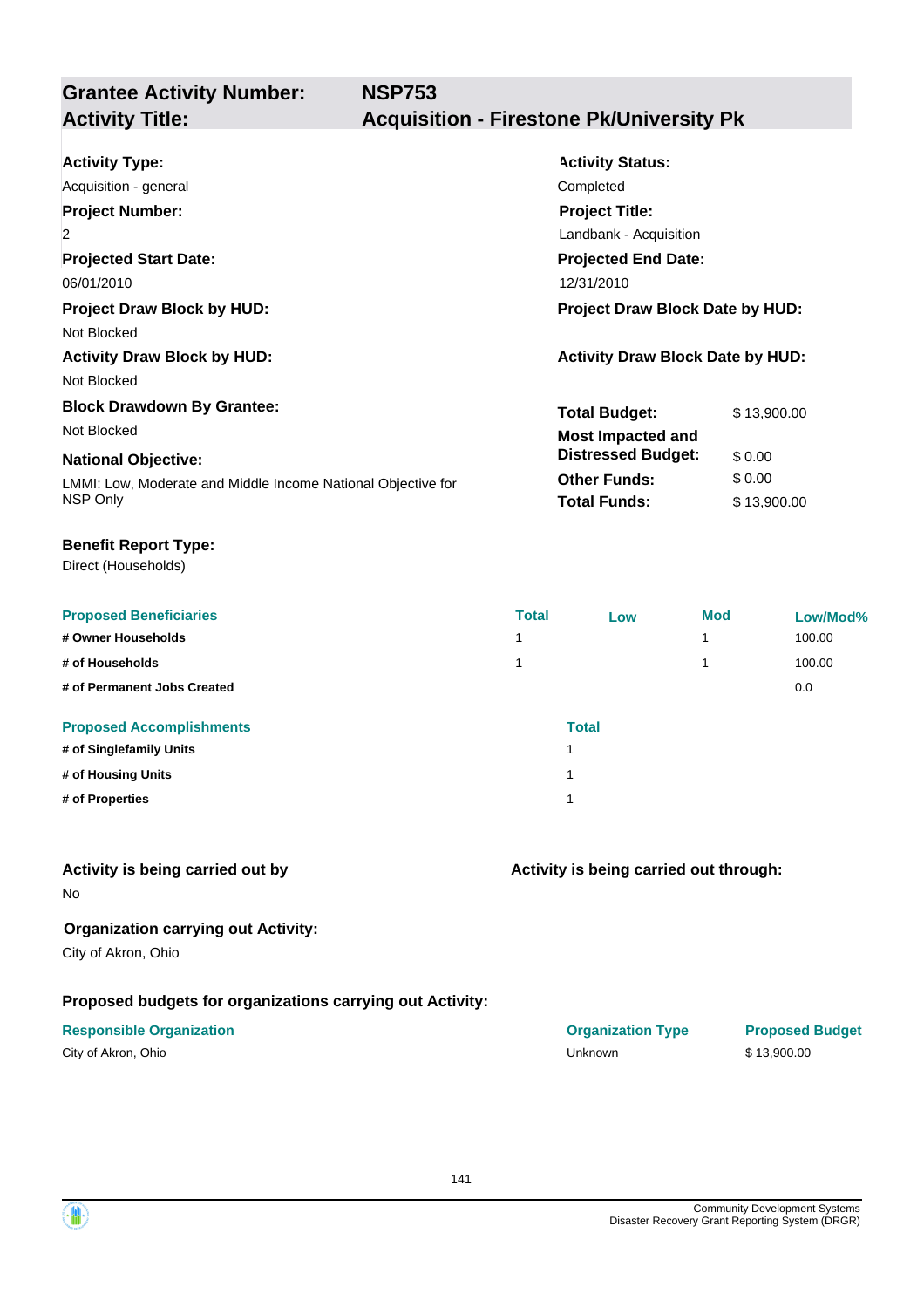#### **Funding Source Name**

**Neighborhood Stabilization Program** 

#### **Location Description:**

Akron, Ohio, 885 Brown St (Firestone Pk/University Pk)

#### **Activity Description:**

885 Brown St in the Firestone Pk/University Pk NSP Area

#### **Environmental Assessment:** COMPLETED

| <b>Matching Funds</b> | <b>Funding Amount</b> |
|-----------------------|-----------------------|
| No                    | \$0.00                |



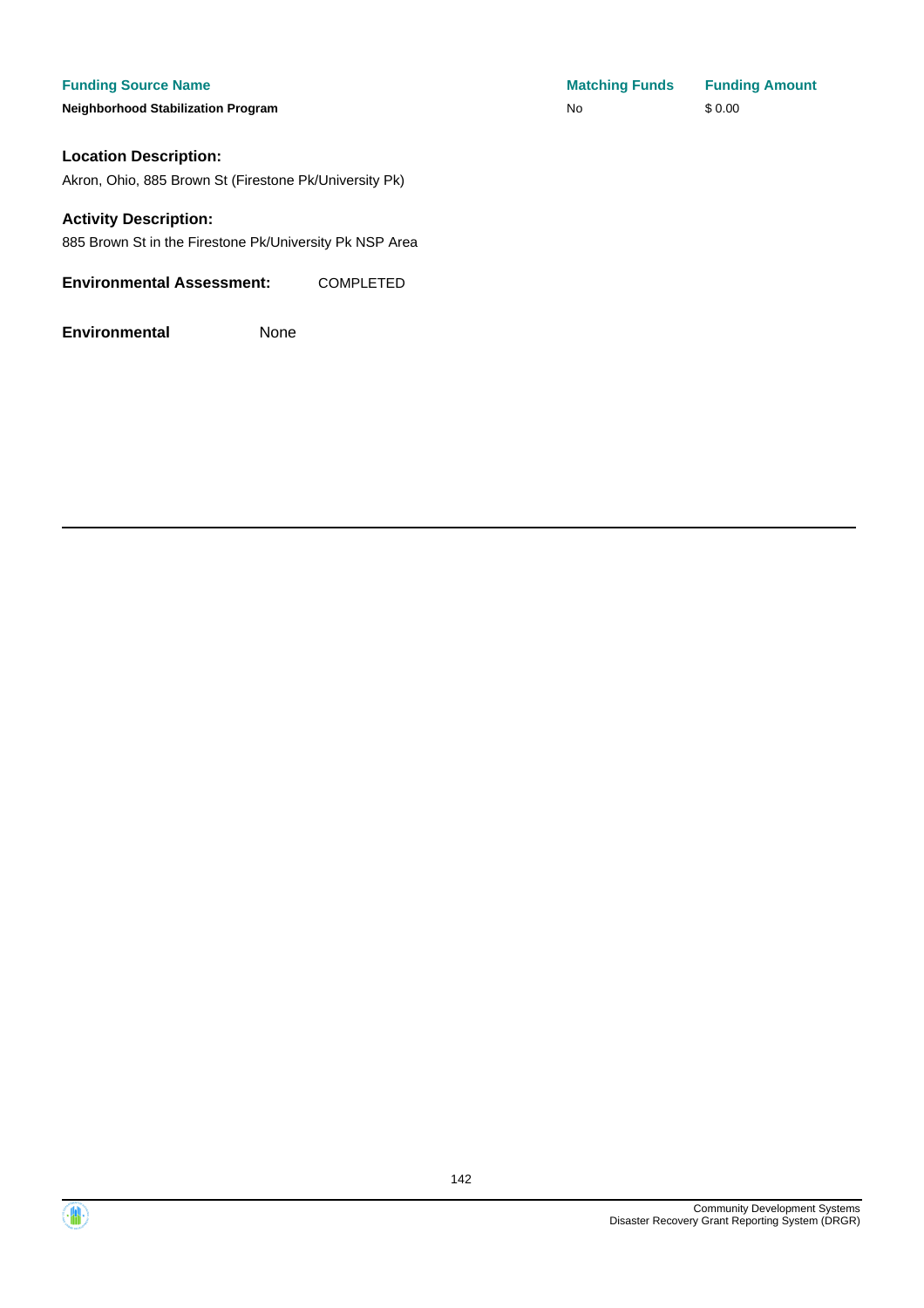**Grantee Activity Number: NSP756**

| <b>Activity Type:</b>                                        | <b>Activity Status:</b>                 |             |  |
|--------------------------------------------------------------|-----------------------------------------|-------------|--|
| Acquisition - general                                        | Completed                               |             |  |
| <b>Project Number:</b>                                       | <b>Project Title:</b>                   |             |  |
| $\overline{2}$                                               | Landbank - Acquisition                  |             |  |
| <b>Projected Start Date:</b>                                 | <b>Projected End Date:</b>              |             |  |
| 07/01/2010                                                   | 08/31/2010                              |             |  |
| <b>Project Draw Block by HUD:</b>                            | <b>Project Draw Block Date by HUD:</b>  |             |  |
| Not Blocked                                                  |                                         |             |  |
| <b>Activity Draw Block by HUD:</b>                           | <b>Activity Draw Block Date by HUD:</b> |             |  |
| Not Blocked                                                  |                                         |             |  |
| <b>Block Drawdown By Grantee:</b>                            | <b>Total Budget:</b>                    | \$27,761.50 |  |
| Not Blocked                                                  | <b>Most Impacted and</b>                |             |  |
| <b>National Objective:</b>                                   | <b>Distressed Budget:</b>               | \$0.00      |  |
| LMMI: Low, Moderate and Middle Income National Objective for | <b>Other Funds:</b>                     | \$27,761.50 |  |
| NSP Only                                                     | <b>Total Funds:</b>                     | \$55,523.00 |  |

#### **Benefit Report Type:**

Direct (Households)

| <b>Proposed Beneficiaries</b>     | <b>Total</b> | Low          | <b>Mod</b> | Low/Mod% |
|-----------------------------------|--------------|--------------|------------|----------|
| # Owner Households                | и            |              |            | 100.00   |
| # of Households                   | 4            |              |            | 100.00   |
| <b>Proposed Accomplishments</b>   |              | <b>Total</b> |            |          |
| # of Singlefamily Units           |              | и            |            |          |
| # of Housing Units                |              | и            |            |          |
| # of Parcels acquired voluntarily |              | 1            |            |          |
| # of Properties                   |              | и            |            |          |

### **Activity is being carried out by**

No

### **Organization carrying out Activity:**

City of Akron, Ohio

### **Proposed budgets for organizations carrying out Activity:**

| City of Akron, Ohio |  |
|---------------------|--|
|---------------------|--|

| <b>Responsible Organization</b> | <b>Organization Type</b> | <b>Proposed Budget</b> |
|---------------------------------|--------------------------|------------------------|
| City of Akron, Ohio             | Unknown                  | \$0.00                 |

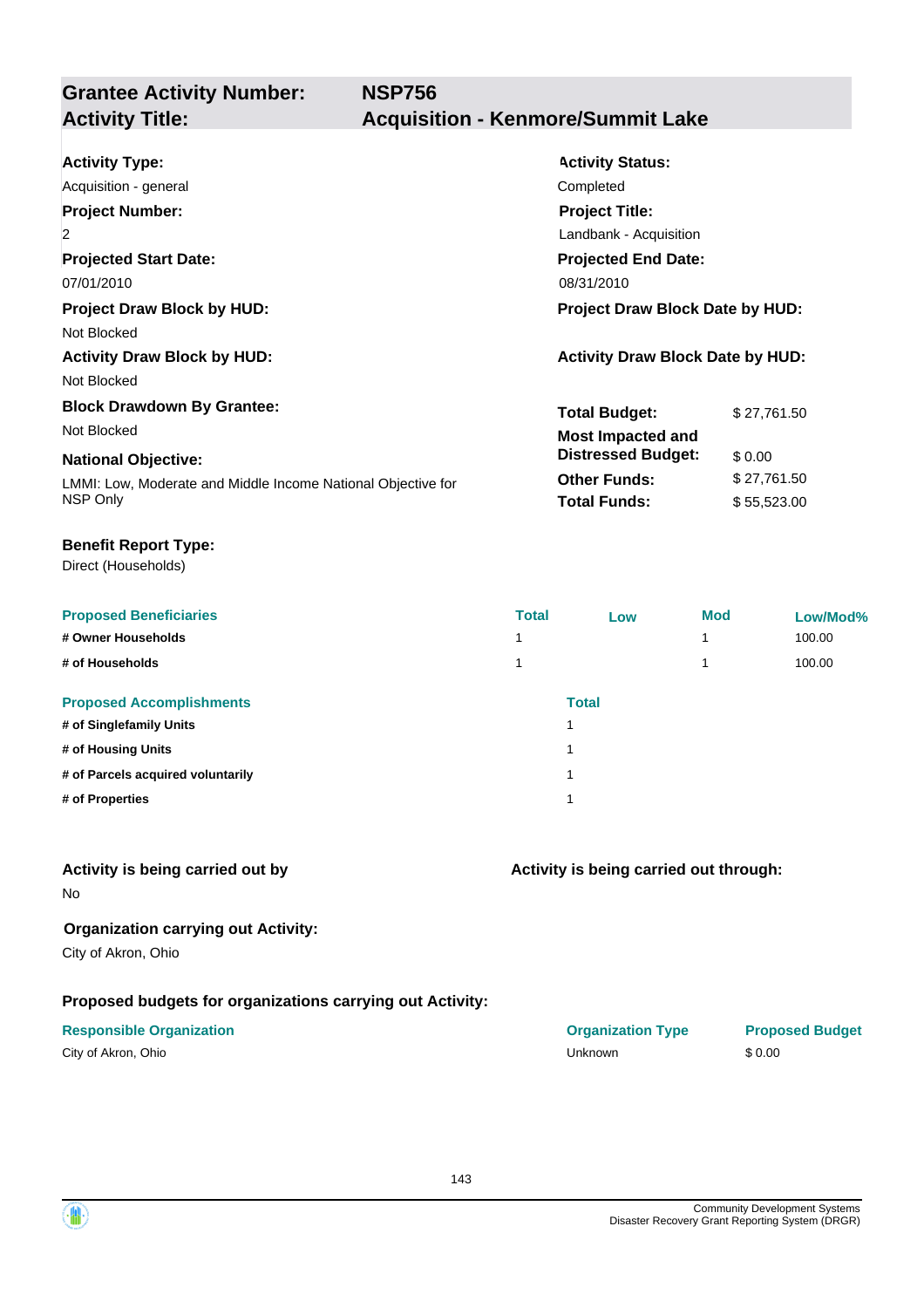**Neighborhood Stabilization Program No No** \$ 27,761.50

**Funding Source Name Matching Funds Funding Amount** 

### **Location Description:**

Akron, Ohio 2055 6th Street, SW (Kenmore/Summit Lake)

#### **Activity Description:**

Acquisition of 2055 6th Street, SW under the Kenmore/Summit Lake NSP.

### **Environmental Assessment:**





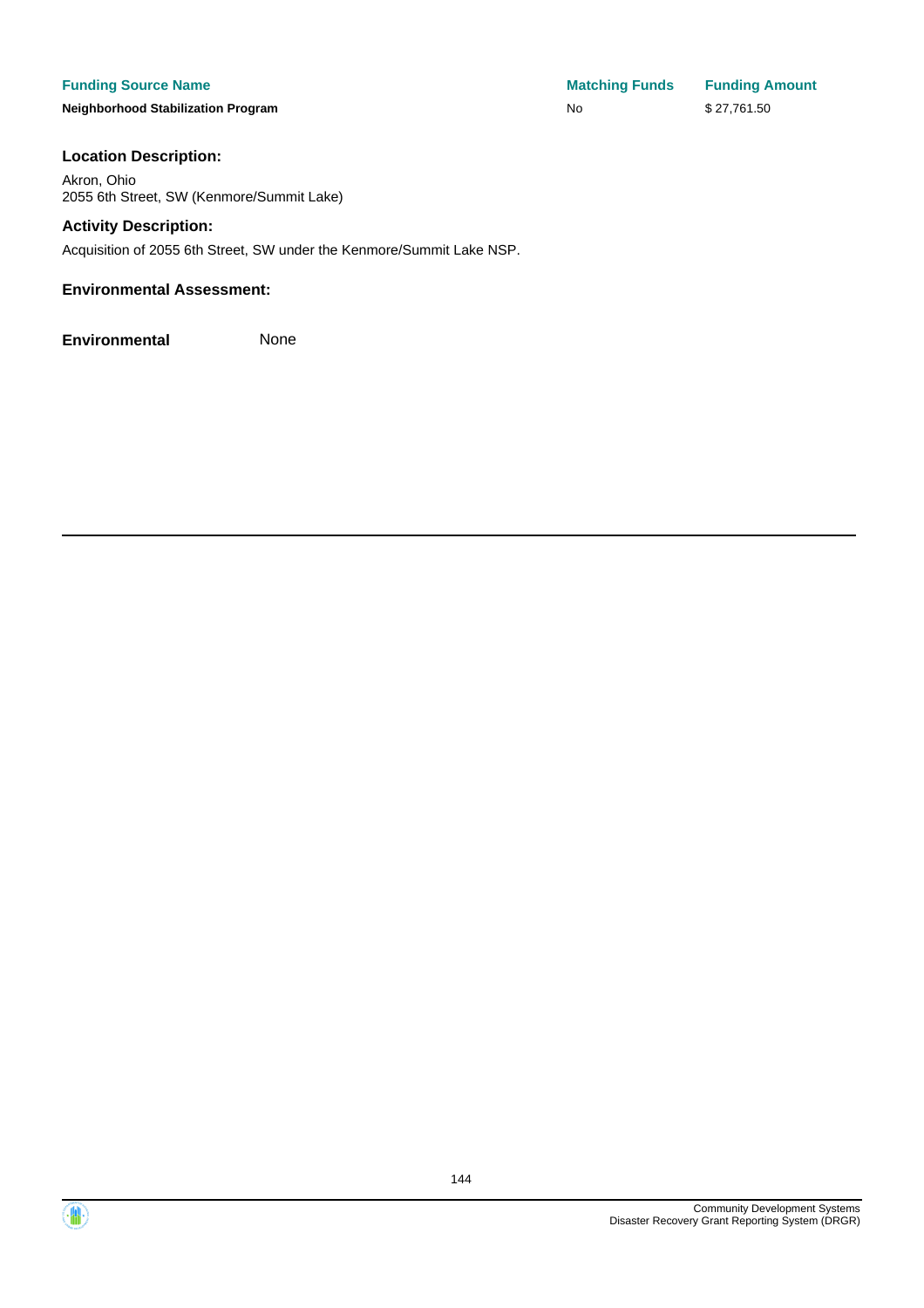**NSP757**

# **Grantee Activity Number:**

## **Acquisition - North Hill**

| <b>Activity Type:</b>                                        | <b>Activity Status:</b>                 |             |  |
|--------------------------------------------------------------|-----------------------------------------|-------------|--|
| Acquisition - general                                        | Completed                               |             |  |
| <b>Project Number:</b>                                       | <b>Project Title:</b>                   |             |  |
| $\overline{2}$                                               | Landbank - Acquisition                  |             |  |
| <b>Projected Start Date:</b>                                 | <b>Projected End Date:</b>              |             |  |
| 06/01/2010                                                   | 07/31/2010                              |             |  |
| <b>Project Draw Block by HUD:</b>                            | <b>Project Draw Block Date by HUD:</b>  |             |  |
| Not Blocked                                                  |                                         |             |  |
| <b>Activity Draw Block by HUD:</b>                           | <b>Activity Draw Block Date by HUD:</b> |             |  |
| Not Blocked                                                  |                                         |             |  |
| <b>Block Drawdown By Grantee:</b>                            | <b>Total Budget:</b>                    | \$13,698.50 |  |
| Not Blocked                                                  | <b>Most Impacted and</b>                |             |  |
| <b>National Objective:</b>                                   | <b>Distressed Budget:</b>               | \$0.00      |  |
| LMMI: Low, Moderate and Middle Income National Objective for | <b>Other Funds:</b>                     | \$13,698.50 |  |
| NSP Only                                                     | <b>Total Funds:</b>                     | \$27,397.00 |  |

#### **Benefit Report Type:**

Direct (Households)

| <b>Proposed Beneficiaries</b>     | <b>Total</b> | Low          | <b>Mod</b> | Low/Mod% |
|-----------------------------------|--------------|--------------|------------|----------|
| # Owner Households                |              |              |            | 100.00   |
| # of Households                   |              |              |            | 100.00   |
| <b>Proposed Accomplishments</b>   |              | <b>Total</b> |            |          |
| # of Singlefamily Units           |              | 1            |            |          |
| # of Housing Units                |              | 1            |            |          |
| # of Parcels acquired voluntarily |              | 1            |            |          |
| # of Properties                   |              | 1            |            |          |

### **Activity is being carried out by**

No

### **Organization carrying out Activity:**

City of Akron, Ohio

### **Proposed budgets for organizations carrying out Activity:**

| City of Akron, Ohio |  |
|---------------------|--|
|---------------------|--|

**Activity is being carried out through:**

| <b>Responsible Organization</b> | <b>Organization Type</b> | <b>Proposed Budget</b> |
|---------------------------------|--------------------------|------------------------|
| City of Akron, Ohio             | Unknown                  | \$0.00                 |

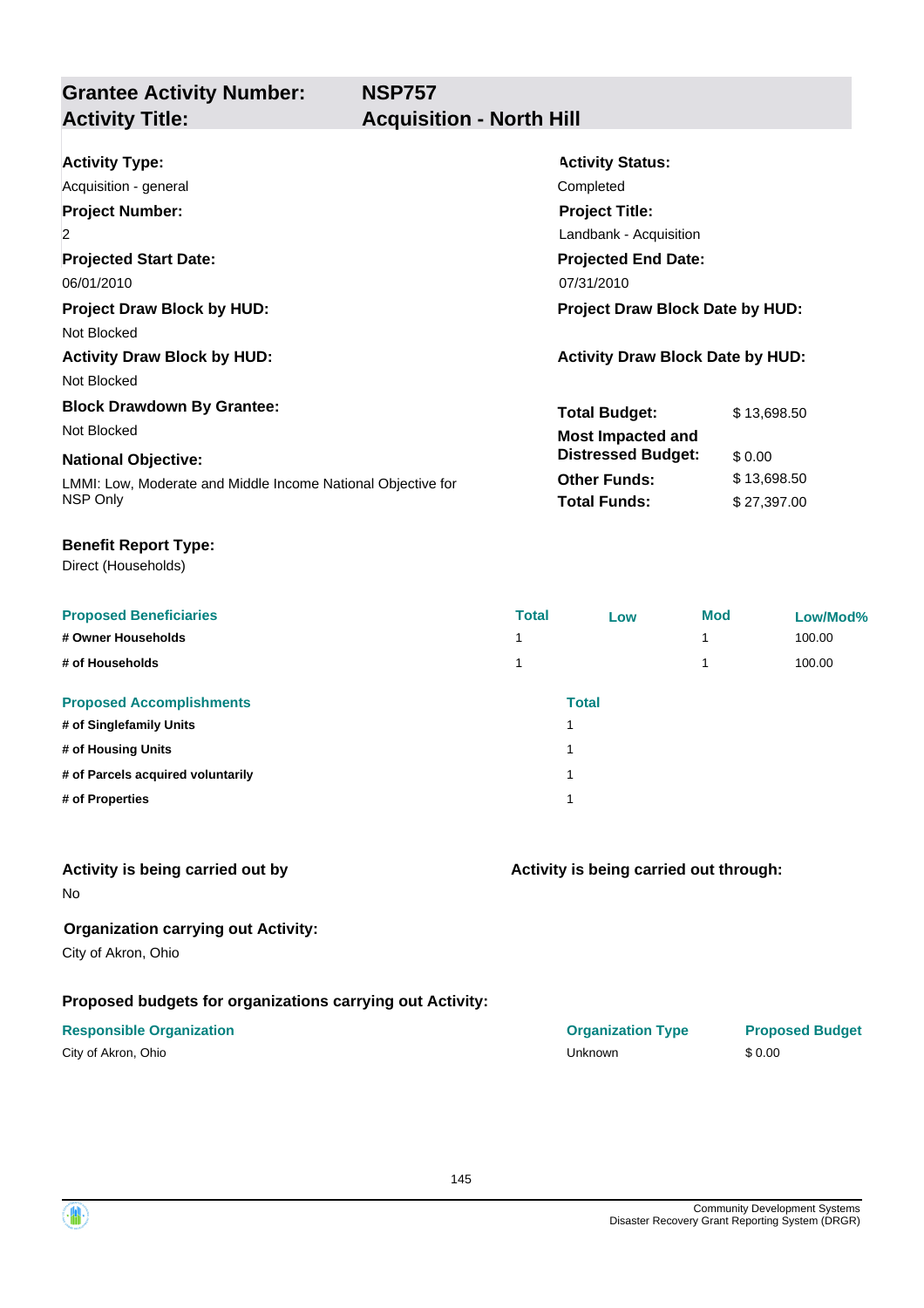#### **Funding Source Name**

**Neighborhood Stabilization Program** 

#### **Location Description:**

Akron, Ohio 384 Cuyahoga Street (North Hill)

#### **Activity Description:**

Acquisition of 384 Cuyahoga Street under the North Hill NSP.

**Environmental Assessment:** COMPLETED

| <b>Matching Funds</b> | <b>Funding Amount</b> |
|-----------------------|-----------------------|
| No                    | \$13,698.50           |



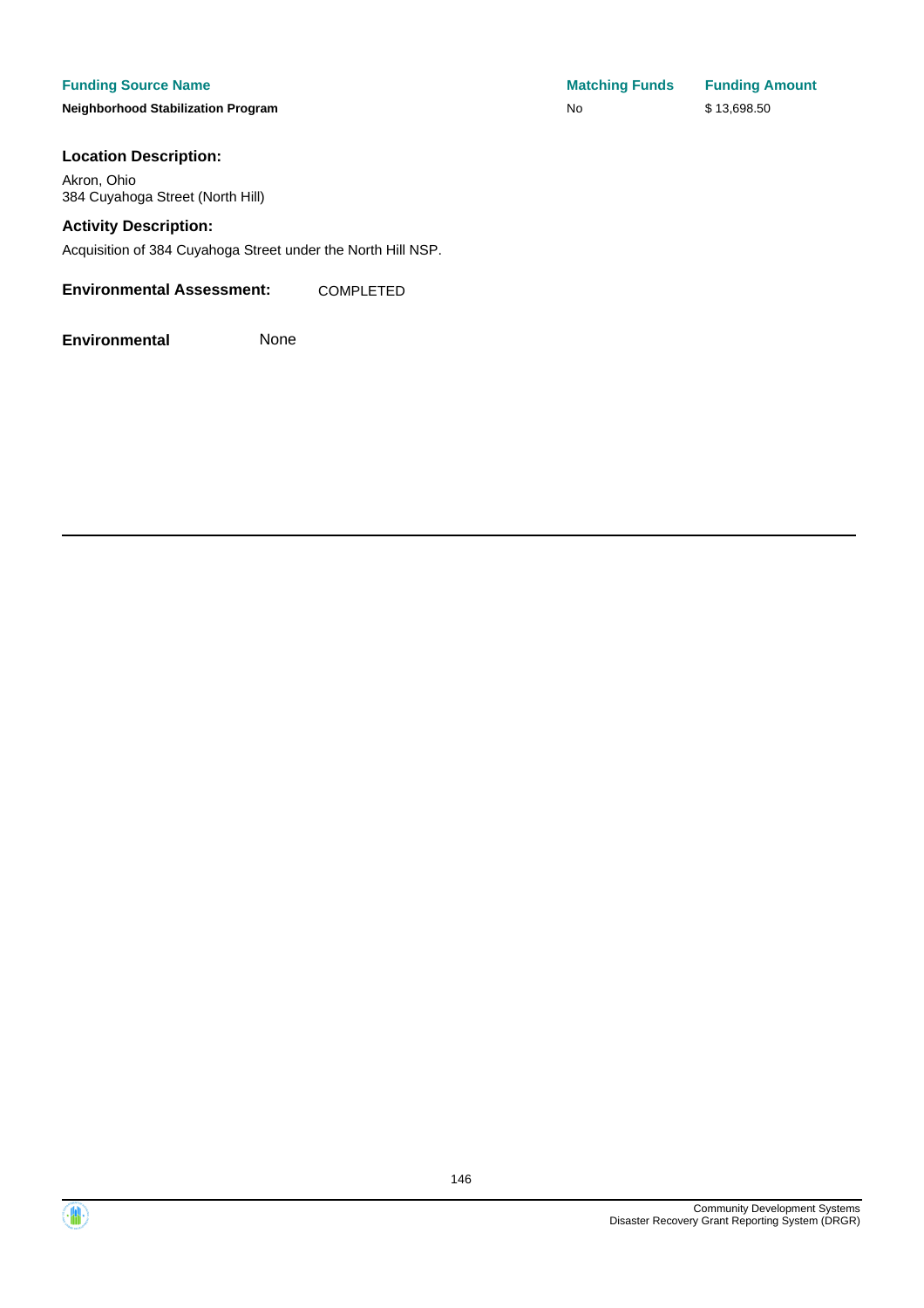**NSP758**

## **Grantee Activity Number: Activity Title: Acquisition - North Hill**

| <b>Activity Type:</b>                                        | <b>Activity Status:</b>                 |             |  |  |
|--------------------------------------------------------------|-----------------------------------------|-------------|--|--|
| Acquisition - general                                        | Completed                               |             |  |  |
| <b>Project Number:</b>                                       | <b>Project Title:</b>                   |             |  |  |
| $\overline{2}$                                               | Landbank - Acquisition                  |             |  |  |
| <b>Projected Start Date:</b>                                 | <b>Projected End Date:</b>              |             |  |  |
| 06/01/2010                                                   | 09/30/2010                              |             |  |  |
| <b>Project Draw Block by HUD:</b>                            | <b>Project Draw Block Date by HUD:</b>  |             |  |  |
| Not Blocked                                                  |                                         |             |  |  |
| <b>Activity Draw Block by HUD:</b>                           | <b>Activity Draw Block Date by HUD:</b> |             |  |  |
| Not Blocked                                                  |                                         |             |  |  |
| <b>Block Drawdown By Grantee:</b>                            | <b>Total Budget:</b>                    | \$15,752.43 |  |  |
| Not Blocked                                                  | <b>Most Impacted and</b>                |             |  |  |
| <b>National Objective:</b>                                   | <b>Distressed Budget:</b>               | \$0.00      |  |  |
| LMMI: Low, Moderate and Middle Income National Objective for | <b>Other Funds:</b>                     | \$10,951.50 |  |  |
| NSP Only                                                     | <b>Total Funds:</b>                     | \$26,703.93 |  |  |

#### **Benefit Report Type:**

Direct (Households)

| <b>Proposed Beneficiaries</b>     | <b>Total</b> | Low          | <b>Mod</b> | Low/Mod% |
|-----------------------------------|--------------|--------------|------------|----------|
| # Owner Households                | 1            |              |            | 0.00     |
| # of Households                   | 1            |              |            | 0.00     |
| # of Permanent Jobs Created       |              |              |            | 0.0      |
| <b>Proposed Accomplishments</b>   |              | <b>Total</b> |            |          |
| # of Singlefamily Units           |              |              |            |          |
| # of Housing Units                |              |              |            |          |
| # of Parcels acquired voluntarily |              |              |            |          |
| # of Properties                   |              |              |            |          |

### **Activity is being carried out by**

No

#### **Organization carrying out Activity:**

City of Akron, Ohio

#### **Proposed budgets for organizations carrying out Activity:**

#### **Responsible Organization CONSERVIRGHT ACCORDING THE CONSERVIRGHT ORGANIZATION Type Proposed Budget**

**Activity is being carried out through:**

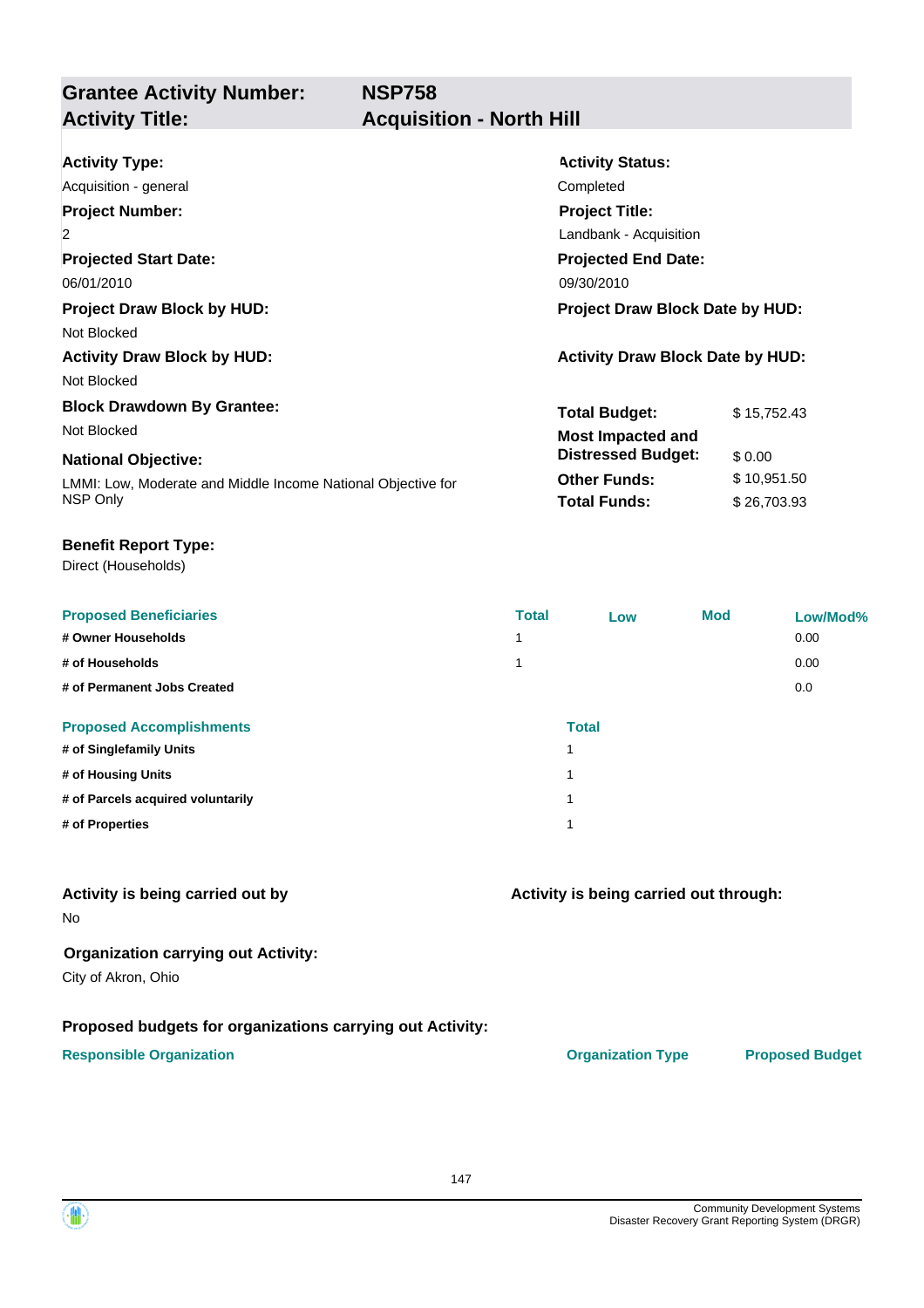| City of Akron, Ohio                                     | Unknown               | \$0.00                |
|---------------------------------------------------------|-----------------------|-----------------------|
| <b>Funding Source Name</b>                              | <b>Matching Funds</b> | <b>Funding Amount</b> |
| <b>Neighborhood Stabilization Program</b>               | No                    | \$10,951.50           |
| <b>Location Description:</b>                            |                       |                       |
| Akron, Ohio; 860 Abderdeen Street (North Hill NSP area) |                       |                       |
| <b>Activity Description:</b>                            |                       |                       |

Acquisition of 860 Aberdeen Street under the North Hill NSP.

**Environmental Assessment:** COMPLETED



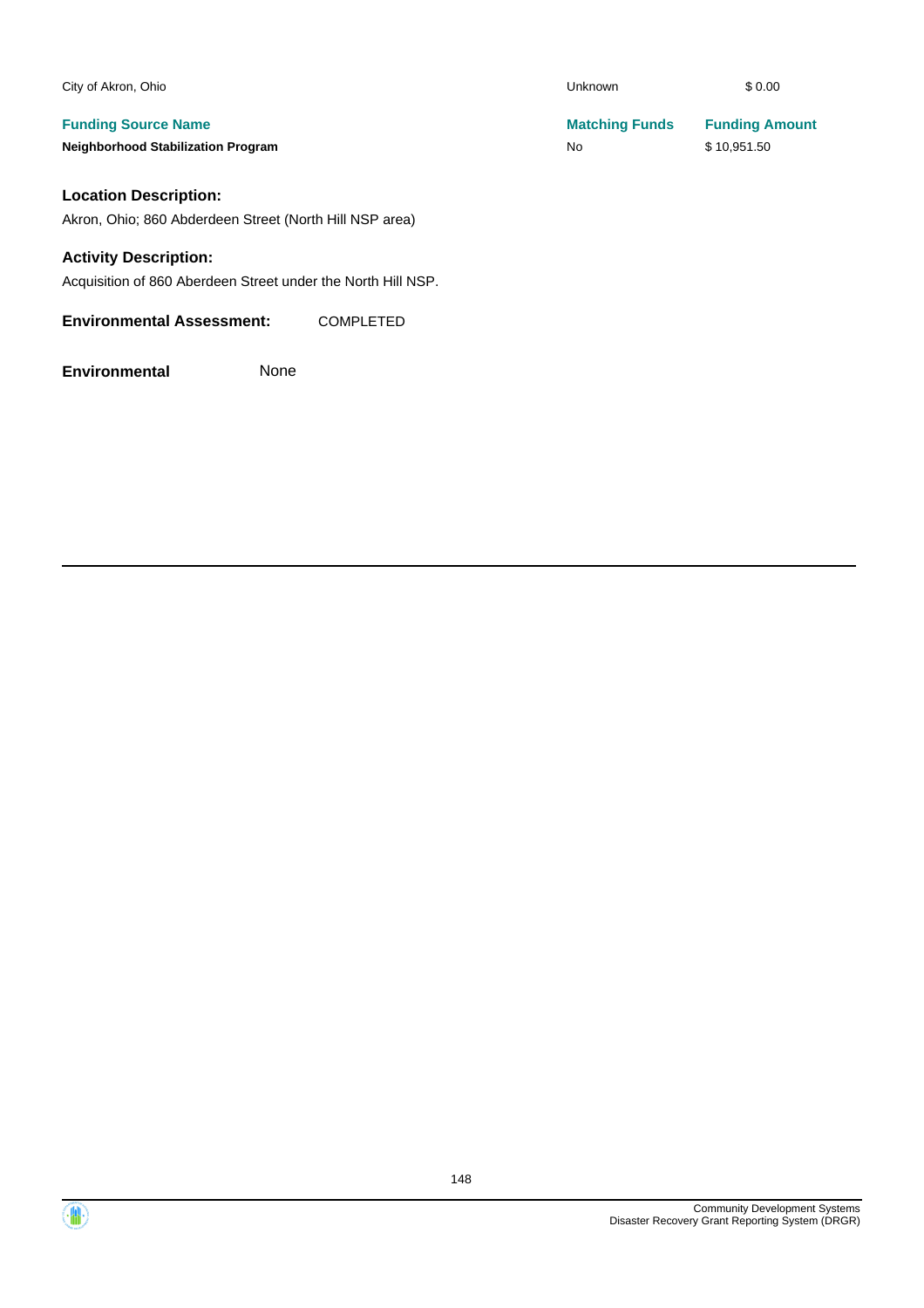**NSP764**

# **Grantee Activity Number:**

# **Activity Title: Acquisition - Firestone Pk/University Pk**

| <b>Activity Type:</b>                                        | <b>Activity Status:</b>                 |             |  |
|--------------------------------------------------------------|-----------------------------------------|-------------|--|
| Acquisition - general                                        | Completed                               |             |  |
| <b>Project Number:</b>                                       | <b>Project Title:</b>                   |             |  |
| $\overline{2}$                                               | Landbank - Acquisition                  |             |  |
| <b>Projected Start Date:</b>                                 | <b>Projected End Date:</b>              |             |  |
| 07/01/2010                                                   | 09/30/2010                              |             |  |
| <b>Project Draw Block by HUD:</b>                            | <b>Project Draw Block Date by HUD:</b>  |             |  |
| Not Blocked                                                  |                                         |             |  |
| <b>Activity Draw Block by HUD:</b>                           | <b>Activity Draw Block Date by HUD:</b> |             |  |
| Not Blocked                                                  |                                         |             |  |
| <b>Block Drawdown By Grantee:</b>                            | <b>Total Budget:</b>                    | \$7,256.50  |  |
| Not Blocked                                                  | <b>Most Impacted and</b>                |             |  |
| <b>National Objective:</b>                                   | <b>Distressed Budget:</b>               | \$0.00      |  |
| LMMI: Low, Moderate and Middle Income National Objective for | <b>Other Funds:</b>                     | \$7,256.50  |  |
| NSP Only                                                     | <b>Total Funds:</b>                     | \$14,513.00 |  |

#### **Benefit Report Type:**

Direct (Households)

| <b>Proposed Beneficiaries</b>     | <b>Total</b> | Low          | <b>Mod</b> | Low/Mod% |
|-----------------------------------|--------------|--------------|------------|----------|
| # Owner Households                | 4            |              |            | 100.00   |
| # of Households                   |              |              |            | 100.00   |
| <b>Proposed Accomplishments</b>   |              | <b>Total</b> |            |          |
| # of Singlefamily Units           |              | и            |            |          |
| # of Housing Units                |              | и            |            |          |
| # of Parcels acquired voluntarily |              | и            |            |          |
| # of Properties                   |              | и            |            |          |
|                                   |              |              |            |          |

#### **Activity is being carried out by**

No

### **Organization carrying out Activity:**

City of Akron, Ohio

### **Proposed budgets for organizations carrying out Activity:**

| City of Akron, Ohio |  |
|---------------------|--|
|---------------------|--|

# **Activity is being carried out through:**

**Responsible Organization COVID-10 COVID-10 Organization Type Proposed Budget** City of Akron, Ohio Unknown \$ 0.00

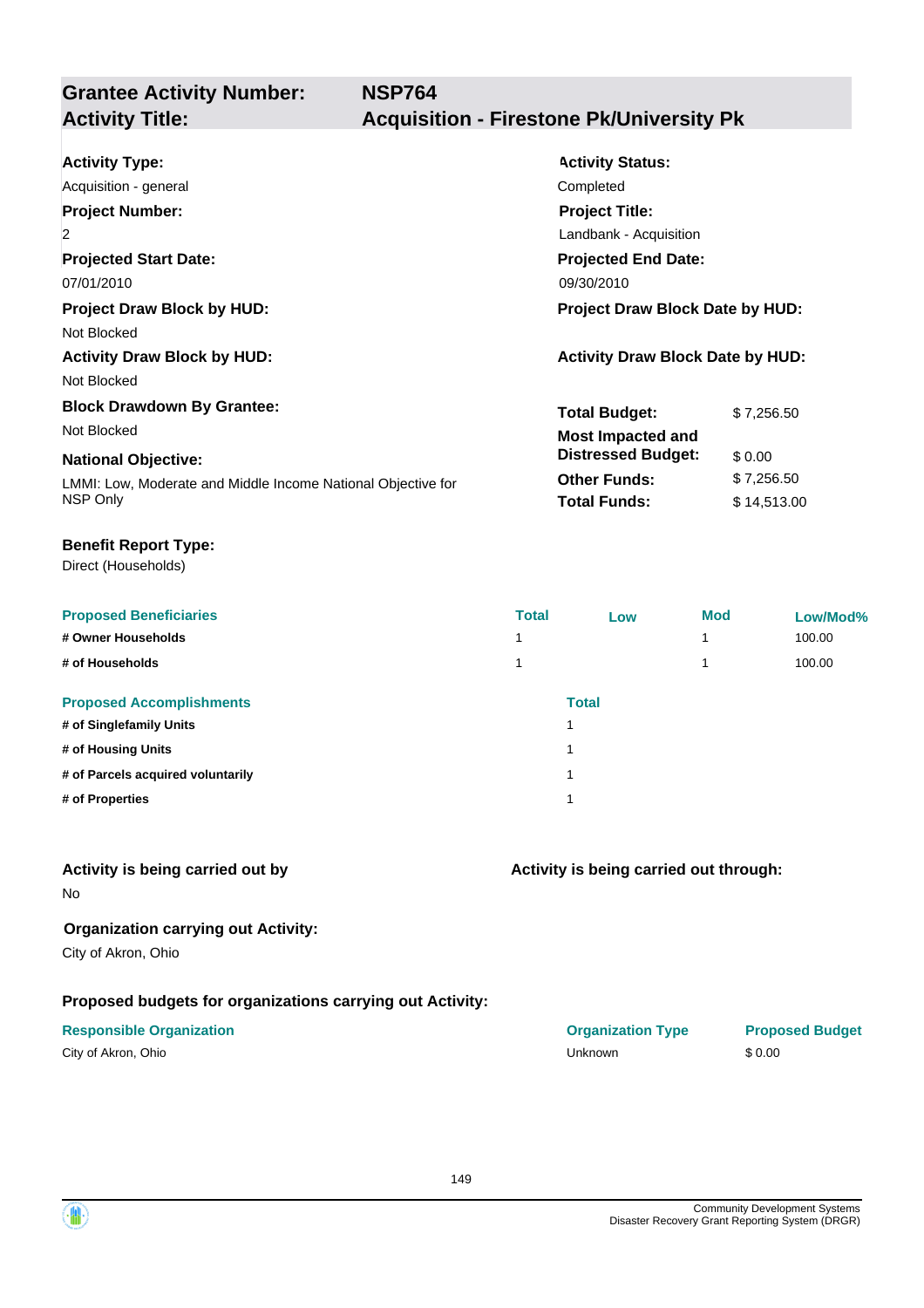**Neighborhood Stabilization Program No No** \$ 7,256.50

### **Location Description:**

Akron, Ohio

949 Hunt Street (Firestone Pk/University Pk)

### **Activity Description:**

Acquisition of 949 Hunt Street under the Firestone Pk/University Pk NSP.

**Environmental Assessment:** COMPLETED

**Environmental** None

**Funding Source Name Matching Funds Funding Amount** 



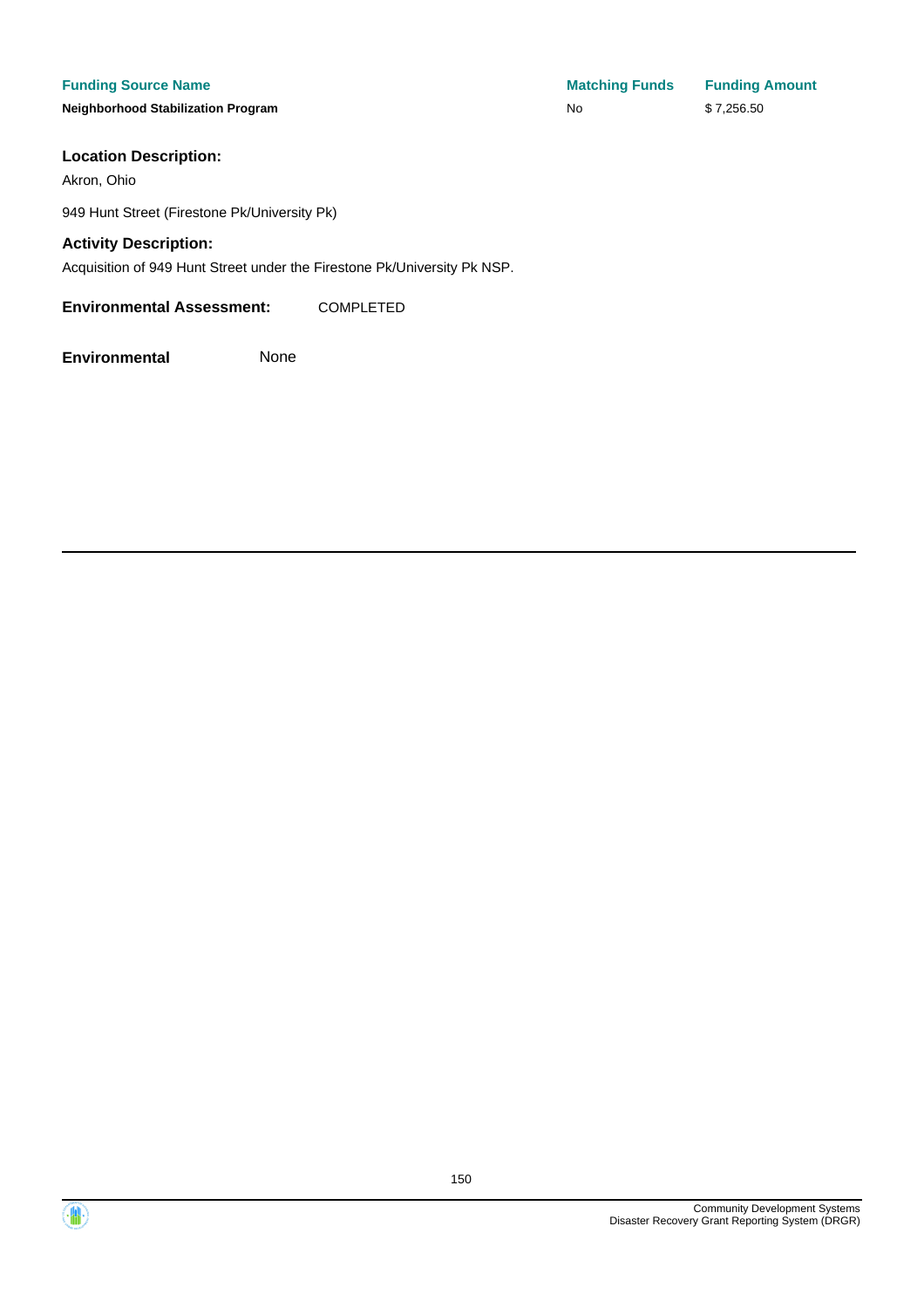## **Acquisition - Kenmore/Summit Lake**

| <b>Activity Type:</b>                                        | <b>Activity Status:</b>                 |             |  |
|--------------------------------------------------------------|-----------------------------------------|-------------|--|
| Acquisition - general                                        | Completed                               |             |  |
| <b>Project Number:</b>                                       | <b>Project Title:</b>                   |             |  |
| $\overline{2}$                                               | Landbank - Acquisition                  |             |  |
| <b>Projected Start Date:</b>                                 | <b>Projected End Date:</b>              |             |  |
| 07/01/2010                                                   | 09/30/2010                              |             |  |
| <b>Project Draw Block by HUD:</b>                            | <b>Project Draw Block Date by HUD:</b>  |             |  |
| Not Blocked                                                  |                                         |             |  |
| <b>Activity Draw Block by HUD:</b>                           | <b>Activity Draw Block Date by HUD:</b> |             |  |
| Not Blocked                                                  |                                         |             |  |
| <b>Block Drawdown By Grantee:</b>                            | <b>Total Budget:</b>                    | \$23,906.50 |  |
| Not Blocked                                                  | <b>Most Impacted and</b>                |             |  |
| <b>National Objective:</b>                                   | <b>Distressed Budget:</b>               | \$0.00      |  |
| LMMI: Low, Moderate and Middle Income National Objective for | <b>Other Funds:</b>                     | \$23,906.50 |  |
| NSP Only                                                     | <b>Total Funds:</b>                     | \$47,813.00 |  |
|                                                              |                                         |             |  |

#### **Benefit Report Type:**

Direct (Households)

| <b>Proposed Beneficiaries</b>     | <b>Total</b> | Low          | <b>Mod</b> | Low/Mod% |
|-----------------------------------|--------------|--------------|------------|----------|
| # Owner Households                |              |              | 4          | 100.00   |
| # of Households                   |              |              |            | 100.00   |
| <b>Proposed Accomplishments</b>   |              | <b>Total</b> |            |          |
| # of Singlefamily Units           |              |              |            |          |
| # of Housing Units                |              |              |            |          |
| # of Parcels acquired voluntarily |              |              |            |          |
| # of Properties                   |              |              |            |          |
|                                   |              |              |            |          |

#### **Activity is being carried out by**

No

### **Organization carrying out Activity:**

City of Akron, Ohio

### **Proposed budgets for organizations carrying out Activity:**

|  | City of Akron, Ohio |  |
|--|---------------------|--|
|--|---------------------|--|

| 1              |  |  |
|----------------|--|--|
| $1 -$          |  |  |
| $1 \quad$      |  |  |
| $\overline{1}$ |  |  |
|                |  |  |

### **Activity is being carried out through:**

| <b>Responsible Organization</b> | <b>Organization Type</b> | <b>Proposed Budget</b> |
|---------------------------------|--------------------------|------------------------|
| City of Akron, Ohio             | <b>Jnknown</b>           | \$23.906.50            |

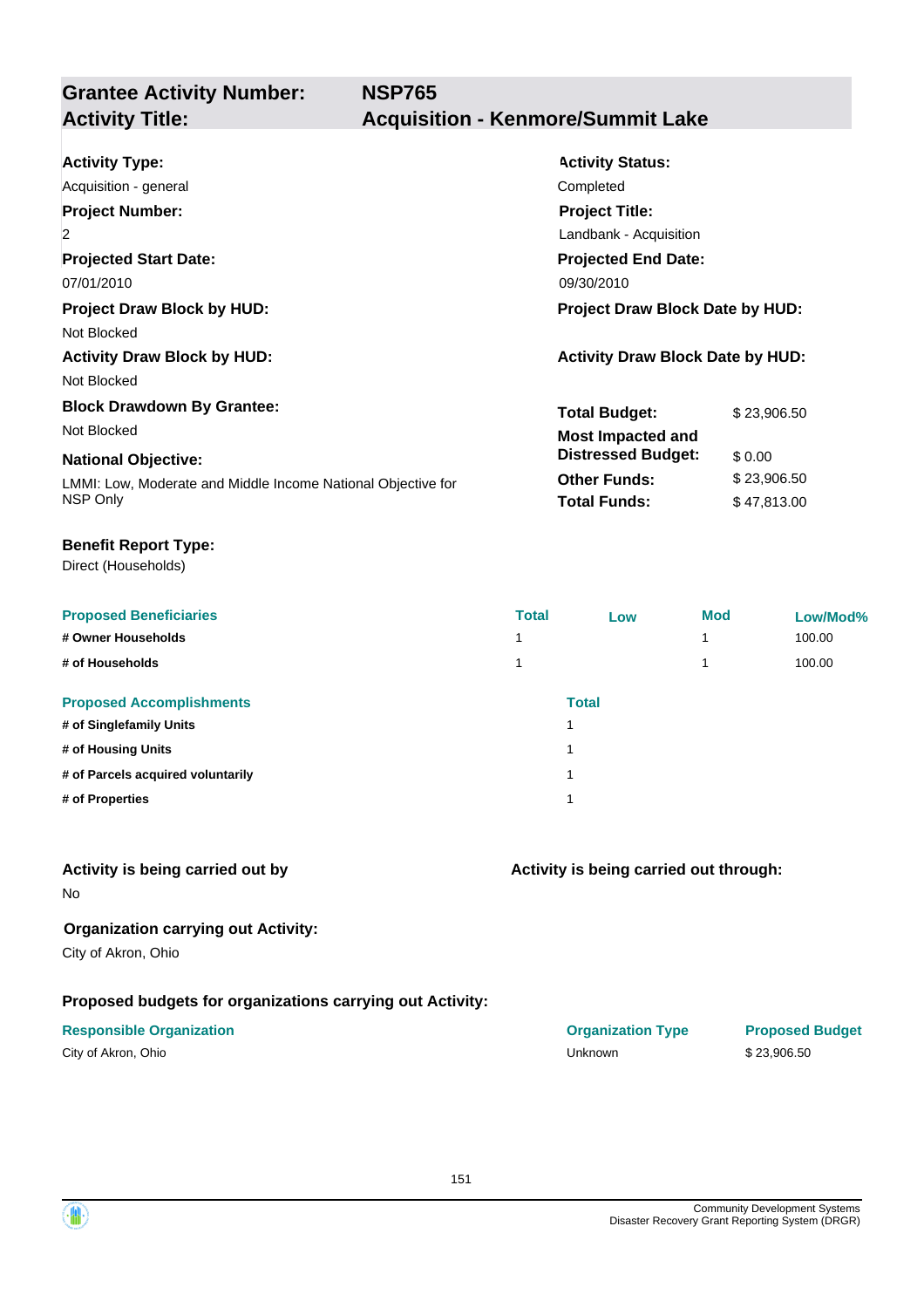**Neighborhood Stabilization Program No No** \$ 23,906.50

**Funding Source Name Matching Funds Funding Amount** 

#### **Location Description:**

Akron, Ohio 2199 20th Street, SW (Kenmore/Summit Lake)

#### **Activity Description:**

Acquisition of 2199 20th Street, SW under the Kenmore/Summit Lake NSP.

**Environmental Assessment:** COMPLETED

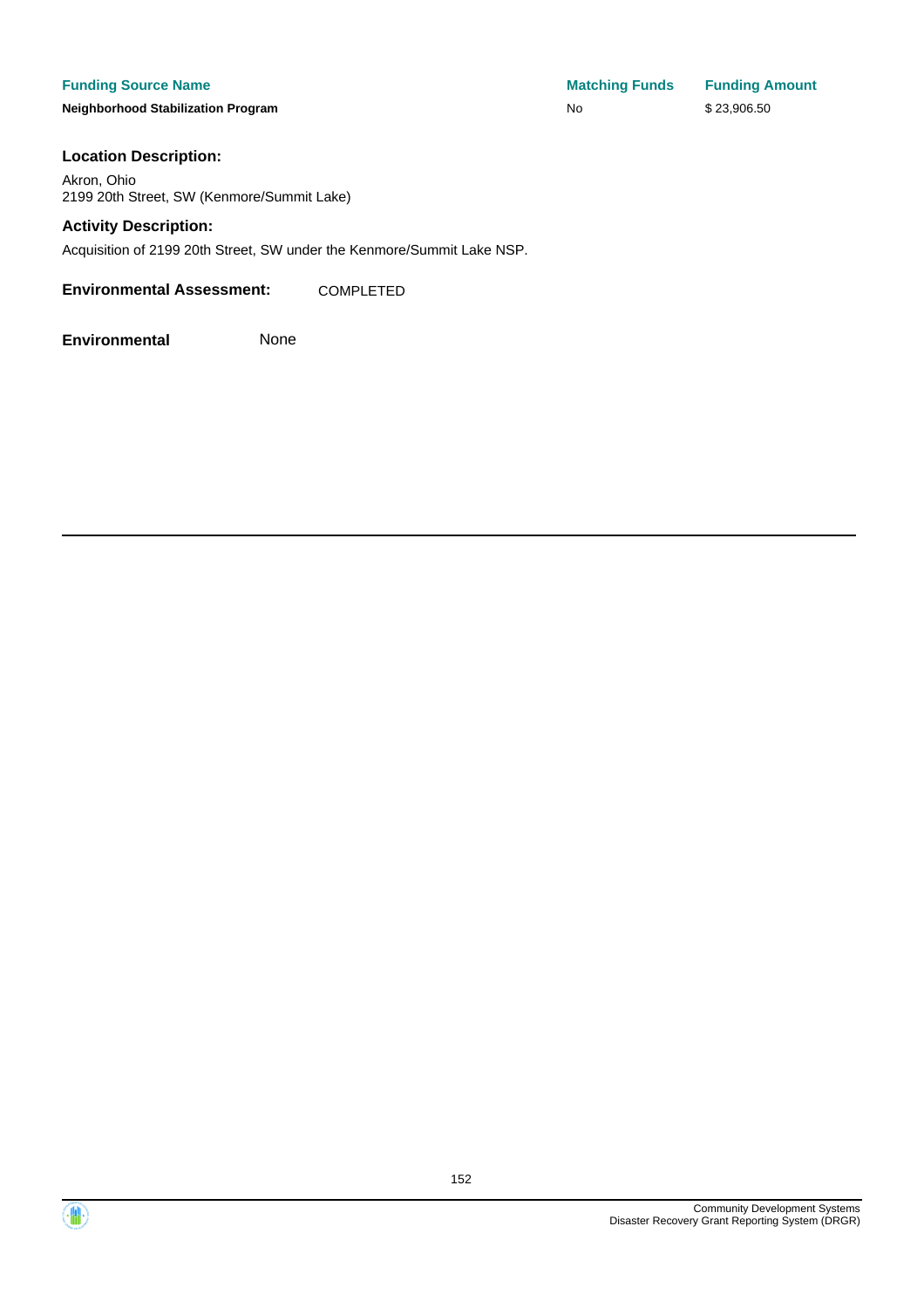**Grantee Activity Number: NSP767 Activity Title: Acquisition - Kenmore/Summit Lake**

| <b>Activity Type:</b>                                        | <b>Activity Status:</b>                 |             |  |  |
|--------------------------------------------------------------|-----------------------------------------|-------------|--|--|
| Acquisition - general                                        | Under Way                               |             |  |  |
| <b>Project Number:</b>                                       | <b>Project Title:</b>                   |             |  |  |
| $\overline{2}$                                               | Landbank - Acquisition                  |             |  |  |
| <b>Projected Start Date:</b>                                 | <b>Projected End Date:</b>              |             |  |  |
| 08/01/2010                                                   | 06/30/2017                              |             |  |  |
| <b>Project Draw Block by HUD:</b>                            | Project Draw Block Date by HUD:         |             |  |  |
| Not Blocked                                                  |                                         |             |  |  |
| <b>Activity Draw Block by HUD:</b>                           | <b>Activity Draw Block Date by HUD:</b> |             |  |  |
| Not Blocked                                                  |                                         |             |  |  |
| <b>Block Drawdown By Grantee:</b>                            | <b>Total Budget:</b>                    | \$22,569.00 |  |  |
| Not Blocked                                                  | <b>Most Impacted and</b>                |             |  |  |
| <b>National Objective:</b>                                   | <b>Distressed Budget:</b>               | \$0.00      |  |  |
| LMMI: Low, Moderate and Middle Income National Objective for | <b>Other Funds:</b>                     | \$0.00      |  |  |
| NSP Only                                                     | <b>Total Funds:</b>                     | \$22,569.00 |  |  |
|                                                              |                                         |             |  |  |

#### **Benefit Report Type:**

Direct (Households)

| <b>Proposed Beneficiaries</b>     | <b>Total</b> | Low          | <b>Mod</b> | Low/Mod% |
|-----------------------------------|--------------|--------------|------------|----------|
| # Owner Households                | ◢            |              |            | 100.00   |
| # of Households                   |              |              |            | 100.00   |
| # of Permanent Jobs Created       |              |              |            | 0.0      |
| <b>Proposed Accomplishments</b>   |              | <b>Total</b> |            |          |
| # of Singlefamily Units           |              |              |            |          |
| # of Housing Units                |              |              |            |          |
| # of Parcels acquired voluntarily |              |              |            |          |
| # of Properties                   |              |              |            |          |

#### **Activity is being carried out by**

No

#### **Organization carrying out Activity:**

City of Akron, Ohio

#### **Proposed budgets for organizations carrying out Activity:**

#### **Responsible Organization CONSERVIRGHT ACCORDING THE CONSERVIRGHT ORGANIZATION Type Proposed Budget**

**Activity is being carried out through:**

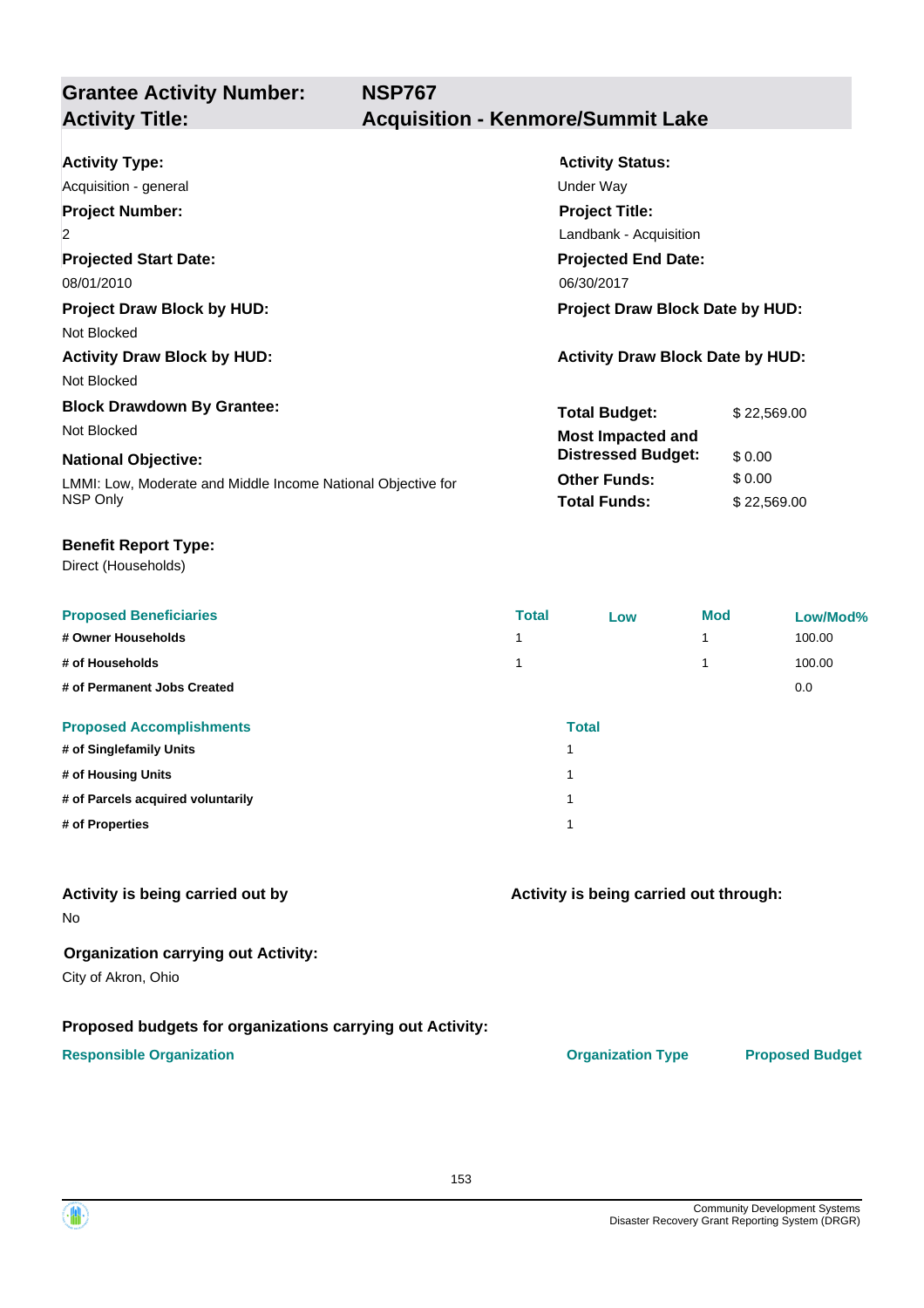| City of Akron, Ohio                       | Unknown               | \$22,569.00           |
|-------------------------------------------|-----------------------|-----------------------|
| <b>Funding Source Name</b>                | <b>Matching Funds</b> | <b>Funding Amount</b> |
| <b>Neighborhood Stabilization Program</b> | No                    | \$0.00                |

#### **Location Description:**

Akron, Ohio, 905 Jason Av (Kenmore/Summit Lake)

#### **Activity Description:**

Acquisition of 905 Jason Av in the Kenmore/Summit Lake NSP area.

**Environmental Assessment:** COMPLETED

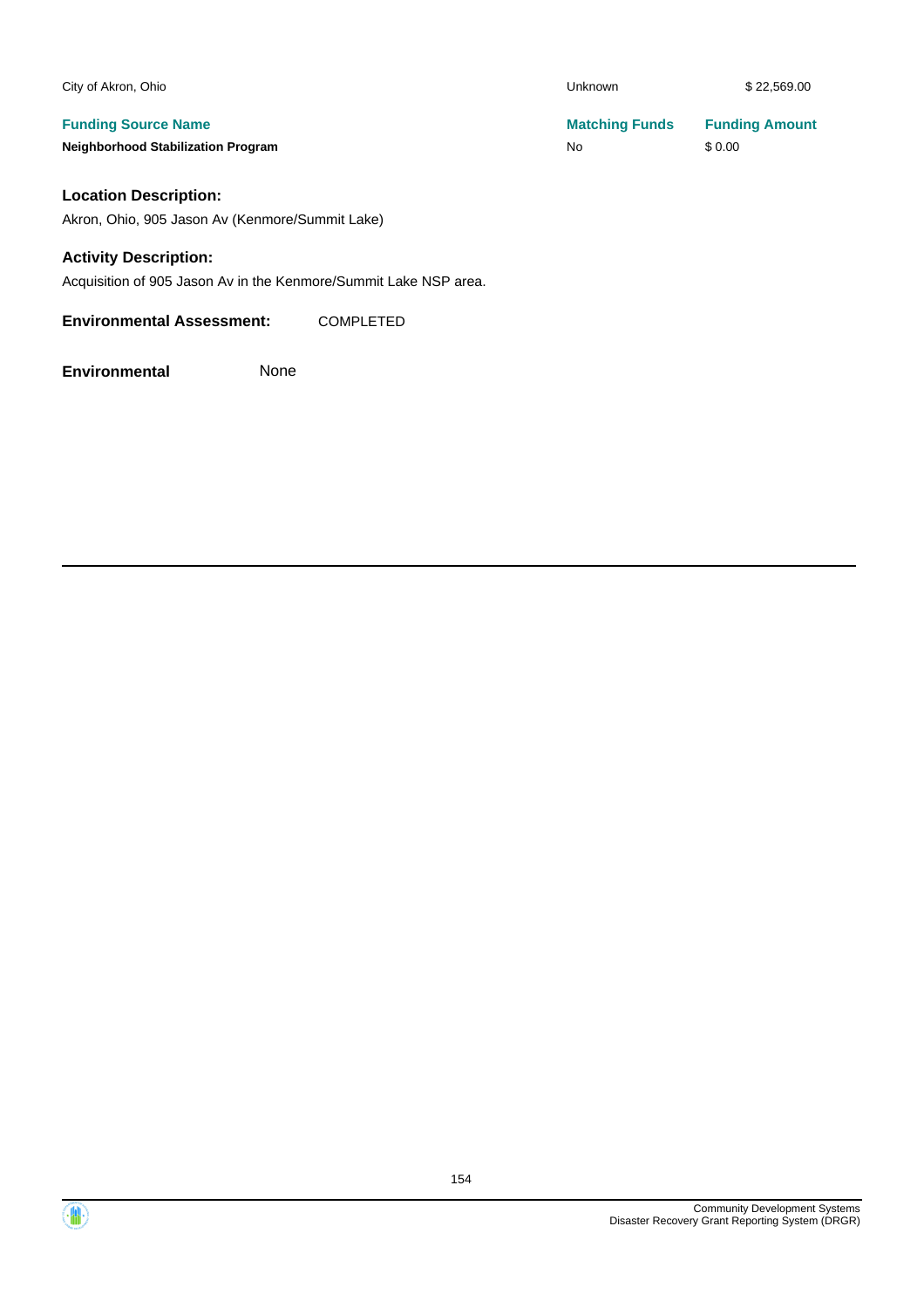**Grantee Activity Number: NSP768 Activity Title: Acquisition - Goodyear/Ellet**

| <b>Activity Type:</b>                                        | <b>Activity Status:</b>                 |             |
|--------------------------------------------------------------|-----------------------------------------|-------------|
| Acquisition - general                                        | Completed                               |             |
| <b>Project Number:</b>                                       | <b>Project Title:</b>                   |             |
| 2                                                            | Landbank - Acquisition                  |             |
| <b>Projected Start Date:</b>                                 | <b>Projected End Date:</b>              |             |
| 07/01/2010                                                   | 09/30/2010                              |             |
| <b>Project Draw Block by HUD:</b>                            | <b>Project Draw Block Date by HUD:</b>  |             |
| Not Blocked                                                  |                                         |             |
| <b>Activity Draw Block by HUD:</b>                           | <b>Activity Draw Block Date by HUD:</b> |             |
| Not Blocked                                                  |                                         |             |
| <b>Block Drawdown By Grantee:</b>                            | <b>Total Budget:</b>                    | \$23,006.50 |
| Not Blocked                                                  | <b>Most Impacted and</b>                |             |
| <b>National Objective:</b>                                   | <b>Distressed Budget:</b>               | \$0.00      |
| LMMI: Low, Moderate and Middle Income National Objective for | <b>Other Funds:</b>                     | \$23,006.50 |
| NSP Only                                                     | <b>Total Funds:</b>                     | \$46,013.00 |
|                                                              |                                         |             |

#### **Benefit Report Type:**

Direct (Households)

| <b>Proposed Beneficiaries</b>     | <b>Total</b> | Low   | <b>Mod</b> | Low/Mod% |
|-----------------------------------|--------------|-------|------------|----------|
| # Owner Households                |              |       |            | 100.00   |
| # of Households                   |              |       |            | 100.00   |
| <b>Proposed Accomplishments</b>   |              | Total |            |          |
| # of Singlefamily Units           |              | ٠     |            |          |
| # of Housing Units                |              | ۸     |            |          |
| # of Parcels acquired voluntarily |              | 4     |            |          |
| # of Properties                   |              | ٠     |            |          |
|                                   |              |       |            |          |

### **Activity is being carried out by**

No

### **Organization carrying out Activity:**

City of Akron, Ohio

### **Proposed budgets for organizations carrying out Activity:**

### **Responsible Organization COVID-10 COVID-10 Organization Type Proposed Budget**

| City of Akron, Ohio |  |
|---------------------|--|
|---------------------|--|

| Activity is being carried out through: |  |
|----------------------------------------|--|
|                                        |  |
|                                        |  |

| Responsible Organization | <b>Organization Type</b> | <b>Prop</b> |
|--------------------------|--------------------------|-------------|
| City of Akron, Ohio      | Unknown                  | \$0.00      |

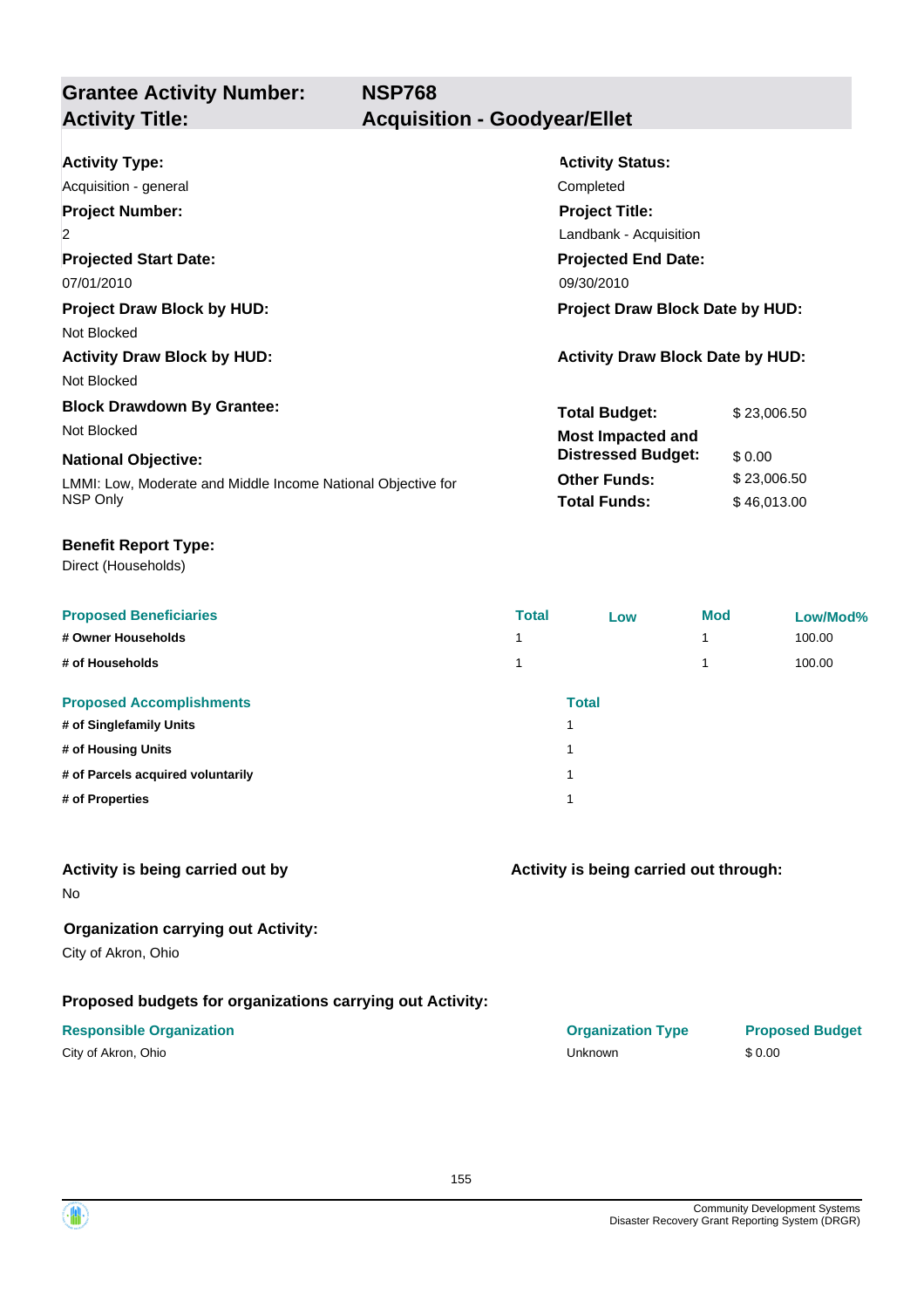#### **Funding Source Name**

**Neighborhood Stabilization Program** 

### **Location Description:**

Akron, Ohio

#### **Activity Description:**

Acquisition of 182 Cutler Parkway under the Goodyear/Ellet NSP.

#### **Environmental Assessment:** COMPLETED

| <b>Matching Funds</b> | <b>Funding Amount</b> |
|-----------------------|-----------------------|
| No                    | \$23,006.50           |



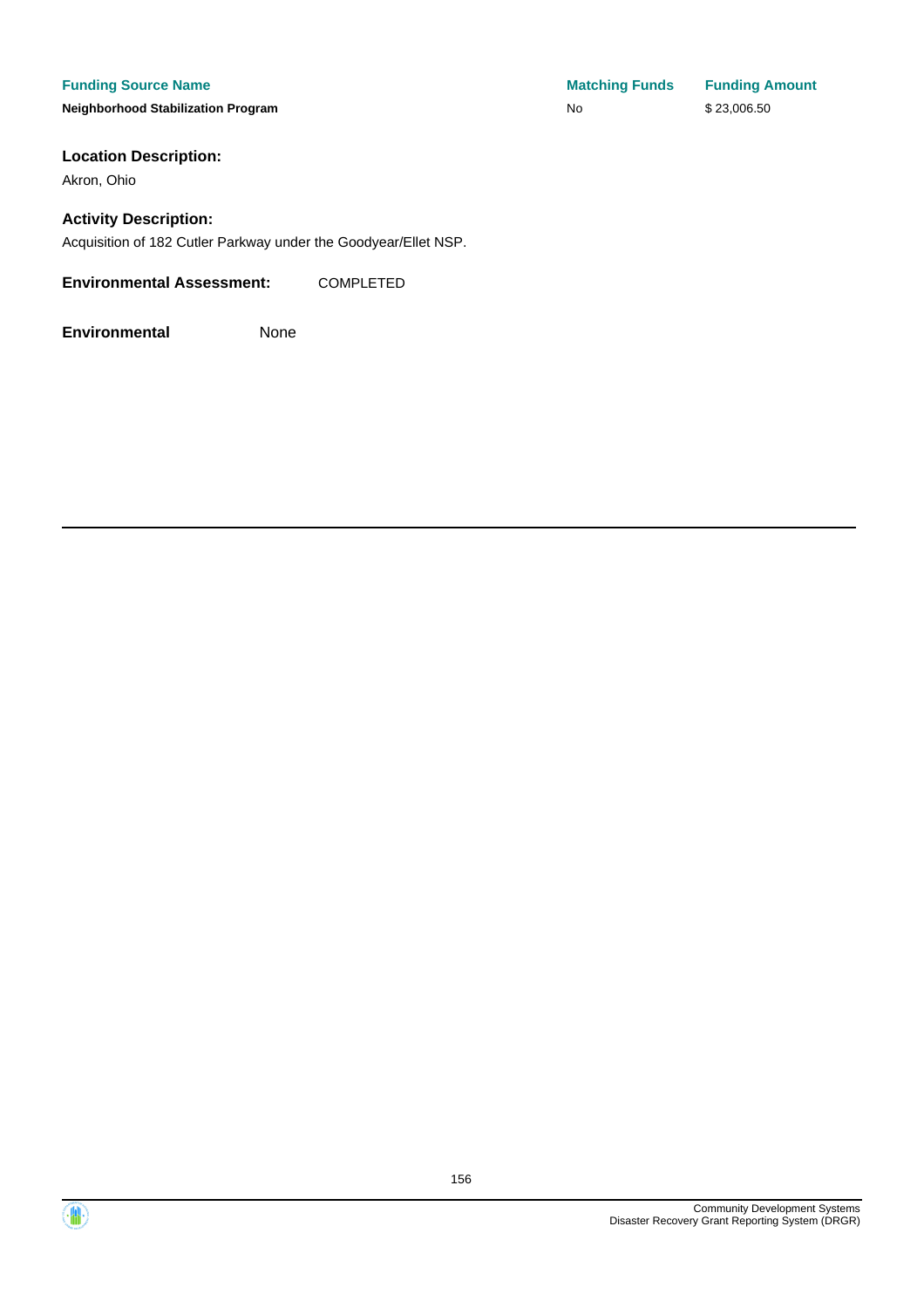**NSP769**

# **Grantee Activity Number:**

## **Activity Title: Acquisition - North Hill**

| <b>Activity Type:</b>                                        | <b>Activity Status:</b>                 |             |  |  |
|--------------------------------------------------------------|-----------------------------------------|-------------|--|--|
| Acquisition - general                                        | Under Way                               |             |  |  |
| <b>Project Number:</b>                                       | <b>Project Title:</b>                   |             |  |  |
| $\overline{2}$                                               | Landbank - Acquisition                  |             |  |  |
| <b>Projected Start Date:</b>                                 | <b>Projected End Date:</b>              |             |  |  |
| 07/01/2010                                                   | 10/31/2010                              |             |  |  |
| <b>Project Draw Block by HUD:</b>                            | <b>Project Draw Block Date by HUD:</b>  |             |  |  |
| Not Blocked                                                  |                                         |             |  |  |
| <b>Activity Draw Block by HUD:</b>                           | <b>Activity Draw Block Date by HUD:</b> |             |  |  |
| Not Blocked                                                  |                                         |             |  |  |
| <b>Block Drawdown By Grantee:</b>                            | <b>Total Budget:</b>                    | \$24,032.50 |  |  |
| Not Blocked                                                  | <b>Most Impacted and</b>                |             |  |  |
| <b>National Objective:</b>                                   | <b>Distressed Budget:</b>               | \$0.00      |  |  |
| LMMI: Low, Moderate and Middle Income National Objective for | <b>Other Funds:</b>                     | \$23,006.50 |  |  |
| NSP Only                                                     | <b>Total Funds:</b>                     | \$47,039.00 |  |  |

#### **Benefit Report Type:**

Direct (Households)

| <b>Proposed Beneficiaries</b>     | <b>Total</b> | Low          | <b>Mod</b> | Low/Mod% |
|-----------------------------------|--------------|--------------|------------|----------|
| # Owner Households                |              |              |            | 100.00   |
| # of Households                   |              |              |            | 100.00   |
| <b>Proposed Accomplishments</b>   |              | <b>Total</b> |            |          |
| # of Singlefamily Units           |              | ٠            |            |          |
| # of Housing Units                |              | ٠            |            |          |
| # of Parcels acquired voluntarily |              |              |            |          |
| # of Properties                   |              | и            |            |          |

#### **Activity is being carried out by**

No

### **Organization carrying out Activity:**

City of Akron, Ohio

### **Proposed budgets for organizations carrying out Activity:**

| City of Akron, Ohio |  |
|---------------------|--|
|---------------------|--|

# **Activity is being carried out through:**

**Responsible Organization COVID-10 COVID-10 Organization Type Proposed Budget** City of Akron, Ohio Unknown \$ 23,006.50

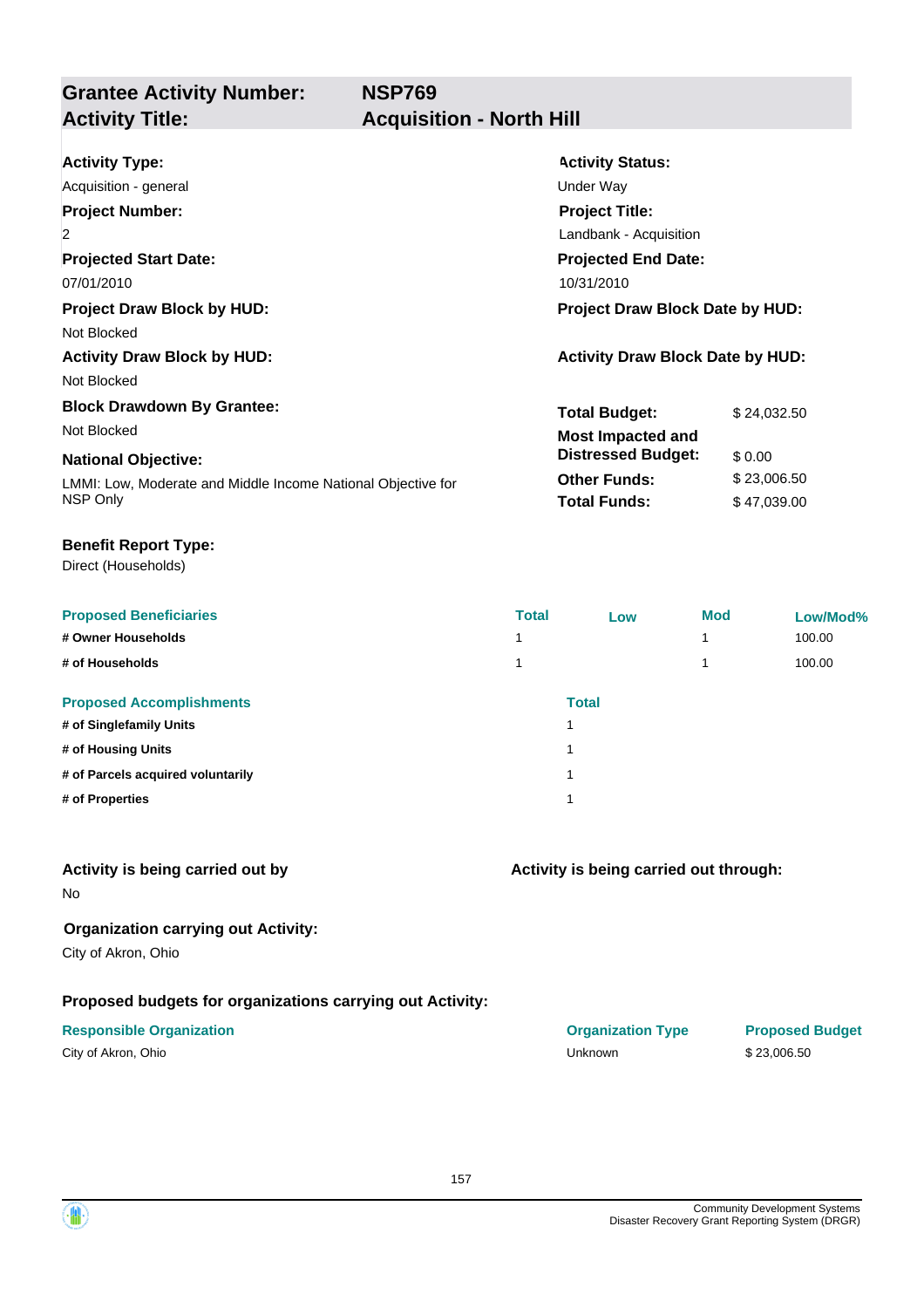**Neighborhood Stabilization Program No No** \$ 23,006.50

#### **Location Description:**

Akron, Ohio

1074 Big Falls Avenue (North Hill)

#### **Activity Description:**

Acquisition of 1074 Big Falls Avenue under the North Hill NSP.

#### **Environmental Assessment:** COMPLETED

**Environmental** None

**Funding Source Name Matching Funds Funding Amount** 



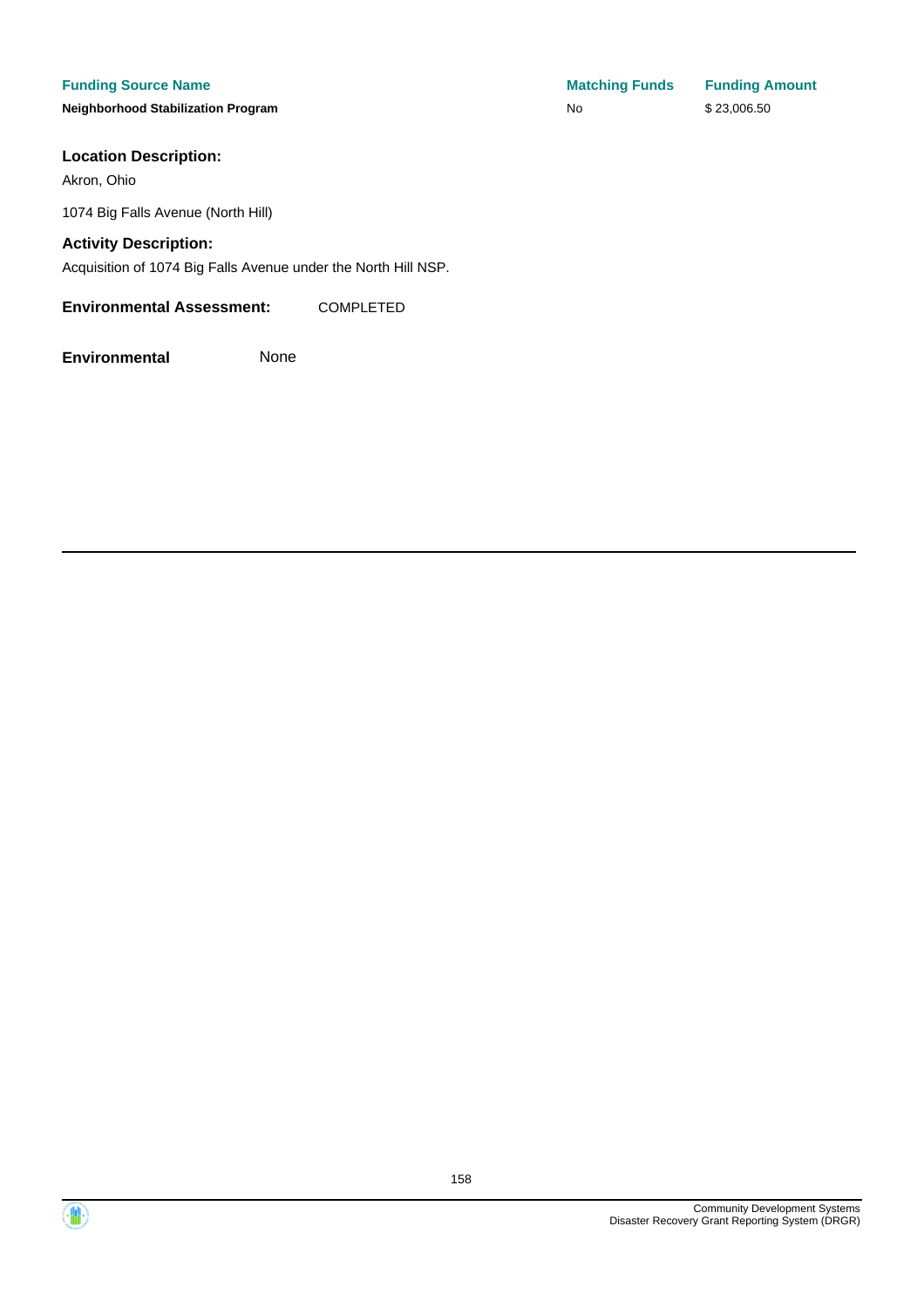| <b>Activity Type:</b>                                        | <b>Activity Status:</b>                 |             |  |
|--------------------------------------------------------------|-----------------------------------------|-------------|--|
| Acquisition - general                                        | Completed                               |             |  |
| <b>Project Number:</b>                                       | <b>Project Title:</b>                   |             |  |
| $\overline{2}$                                               | Landbank - Acquisition                  |             |  |
| <b>Projected Start Date:</b>                                 | <b>Projected End Date:</b>              |             |  |
| 02/01/2011                                                   | 04/30/2011                              |             |  |
| <b>Project Draw Block by HUD:</b>                            | <b>Project Draw Block Date by HUD:</b>  |             |  |
| Not Blocked                                                  |                                         |             |  |
| <b>Activity Draw Block by HUD:</b>                           | <b>Activity Draw Block Date by HUD:</b> |             |  |
| Not Blocked                                                  |                                         |             |  |
| <b>Block Drawdown By Grantee:</b>                            | <b>Total Budget:</b>                    | \$24,571.50 |  |
| Not Blocked                                                  | <b>Most Impacted and</b>                |             |  |
| <b>National Objective:</b>                                   | <b>Distressed Budget:</b>               | \$0.00      |  |
| LMMI: Low, Moderate and Middle Income National Objective for | <b>Other Funds:</b>                     | \$0.00      |  |
| NSP Only                                                     | <b>Total Funds:</b>                     | \$24,571.50 |  |

#### **Benefit Report Type:**

Direct (Households)

| <b>Proposed Beneficiaries</b>         | <b>Total</b> | Low          | <b>Mod</b> | Low/Mod% |
|---------------------------------------|--------------|--------------|------------|----------|
| # Owner Households                    |              |              |            | 100.00   |
| # of Households                       |              |              |            | 100.00   |
| # of Permanent Jobs Created           |              |              |            | 0.0      |
| <b>Proposed Accomplishments</b>       |              | <b>Total</b> |            |          |
| # of Singlefamily Units               |              |              |            |          |
| # of Housing Units                    |              |              |            |          |
| # of Parcels acquired voluntarily     |              | 1            |            |          |
| # of Parcels acquired by condemnation |              |              |            |          |
| # of buildings (non-residential)      |              | 1            |            |          |
| # of Properties                       |              |              |            |          |
|                                       |              |              |            |          |

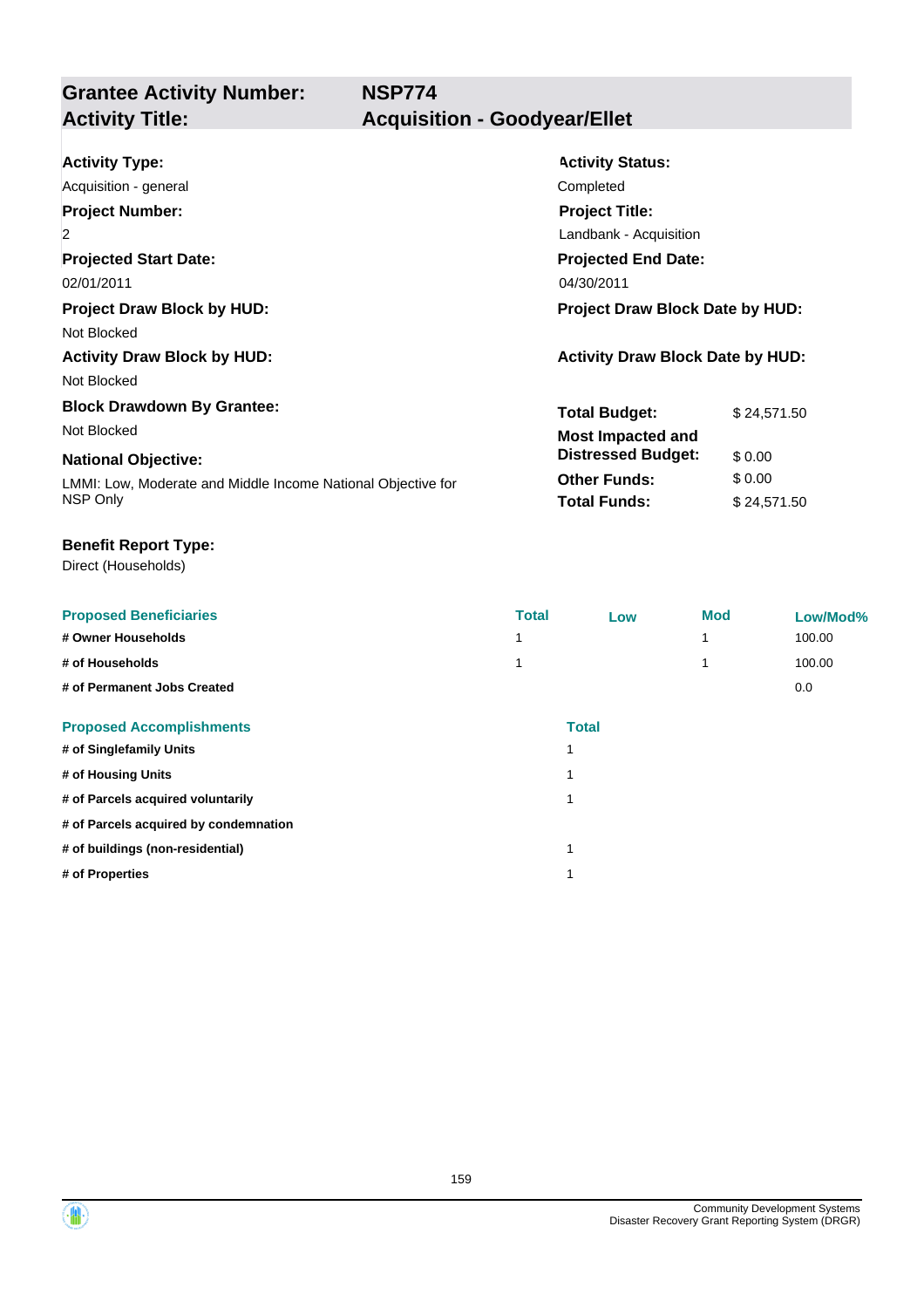#### **Activity is being carried out by**

No

#### **Organization carrying out Activity:**

City of Akron, Ohio

#### **Proposed budgets for organizations carrying out Activity:**

# **Neighborhood Stabilization Program No** \$ 0.00

#### **Location Description:**

Akron, Ohio, 330 Massillon Road (Goodyear/Ellet NSP)

#### **Activity Description:**

Acquisition of 330 Massillon Road under the Goodyear/Ellet NSP.

**Environmental Assessment:** COMPLETED

**Environmental** None

**Funding Source Name <b>Matching Funds Funding Amount Matching Funds Funding Amount Responsible Organization COVID-10 COVID-10 Organization Type Proposed Budget** City of Akron, Ohio Unknown \$ 0.00

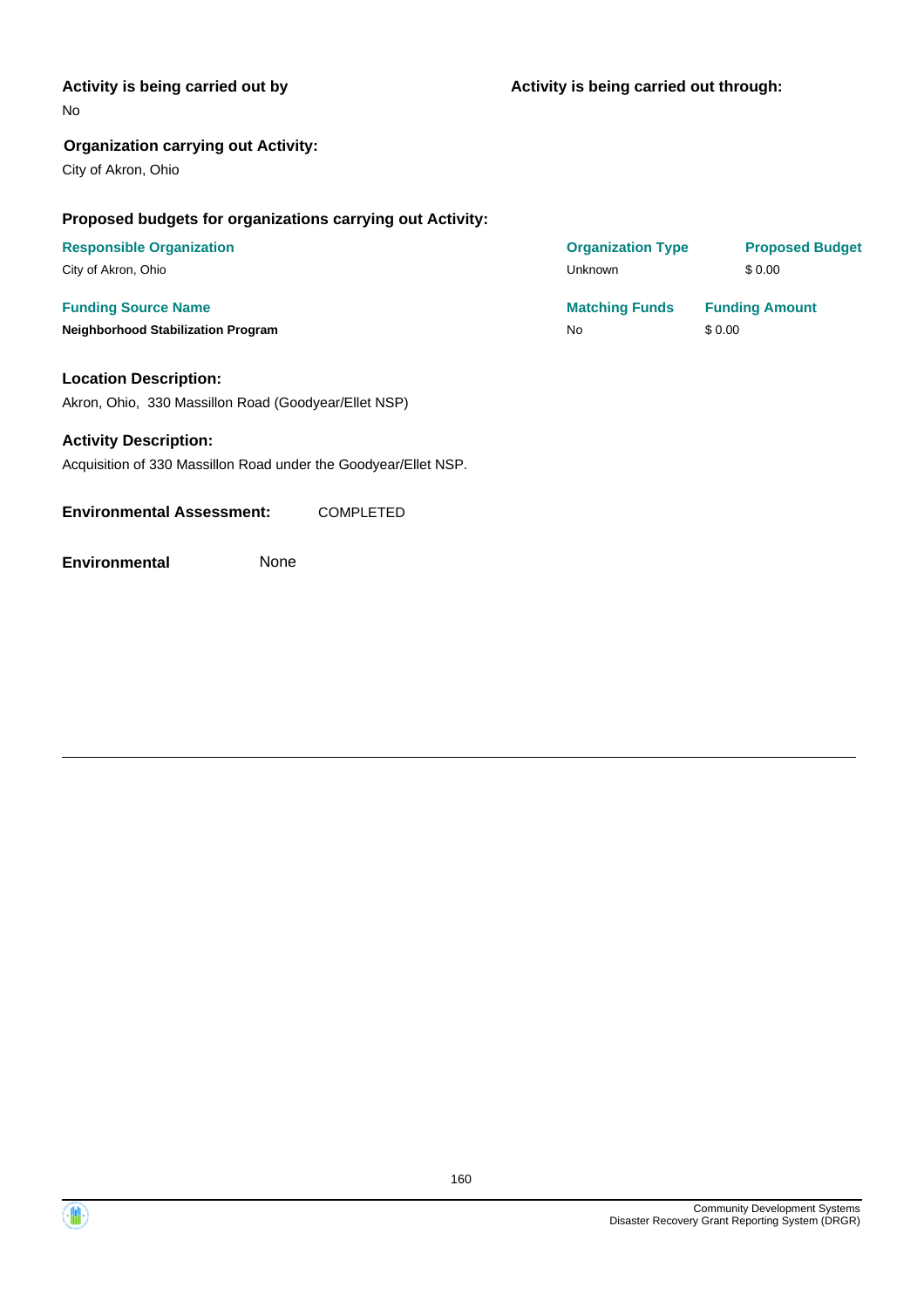| <b>Activity Type:</b>                                        | <b>Activity Status:</b>                 |            |  |
|--------------------------------------------------------------|-----------------------------------------|------------|--|
| Acquisition - general                                        | Completed                               |            |  |
| <b>Project Number:</b>                                       | <b>Project Title:</b>                   |            |  |
| $\overline{2}$                                               | Landbank - Acquisition                  |            |  |
| <b>Projected Start Date:</b>                                 | <b>Projected End Date:</b>              |            |  |
| 01/01/2011                                                   | 06/30/2011                              |            |  |
| <b>Project Draw Block by HUD:</b>                            | <b>Project Draw Block Date by HUD:</b>  |            |  |
| Not Blocked                                                  |                                         |            |  |
| <b>Activity Draw Block by HUD:</b>                           | <b>Activity Draw Block Date by HUD:</b> |            |  |
| Not Blocked                                                  |                                         |            |  |
| <b>Block Drawdown By Grantee:</b>                            | <b>Total Budget:</b>                    | \$6,521.50 |  |
| Not Blocked                                                  | <b>Most Impacted and</b>                |            |  |
| <b>National Objective:</b>                                   | <b>Distressed Budget:</b>               | \$0.00     |  |
| LMMI: Low, Moderate and Middle Income National Objective for | <b>Other Funds:</b>                     | \$40.00    |  |
| NSP Only                                                     | <b>Total Funds:</b>                     | \$6,561.50 |  |

#### **Benefit Report Type:**

Direct (Households)

| <b>Proposed Beneficiaries</b>     | <b>Total</b> | Low | <b>Mod</b> | Low/Mod% |
|-----------------------------------|--------------|-----|------------|----------|
| # Owner Households                |              |     | и          | 100.00   |
| # of Households                   |              |     |            | 100.00   |
| # of Permanent Jobs Created       |              |     |            | 0.0      |
| <b>Proposed Accomplishments</b>   | <b>Total</b> |     |            |          |
| # of Singlefamily Units           |              |     |            |          |
| # of Housing Units                |              |     |            |          |
| # of Parcels acquired voluntarily |              |     |            |          |
| # of Properties                   |              |     |            |          |

#### **Activity is being carried out by**

No

#### **Organization carrying out Activity:**

City of Akron, Ohio

#### **Proposed budgets for organizations carrying out Activity:**

#### **Responsible Organization CONSERVIRGHT ACCORDING THE CONSERVIRGHT ORGANIZATION Type Proposed Budget**

**Activity is being carried out through:**

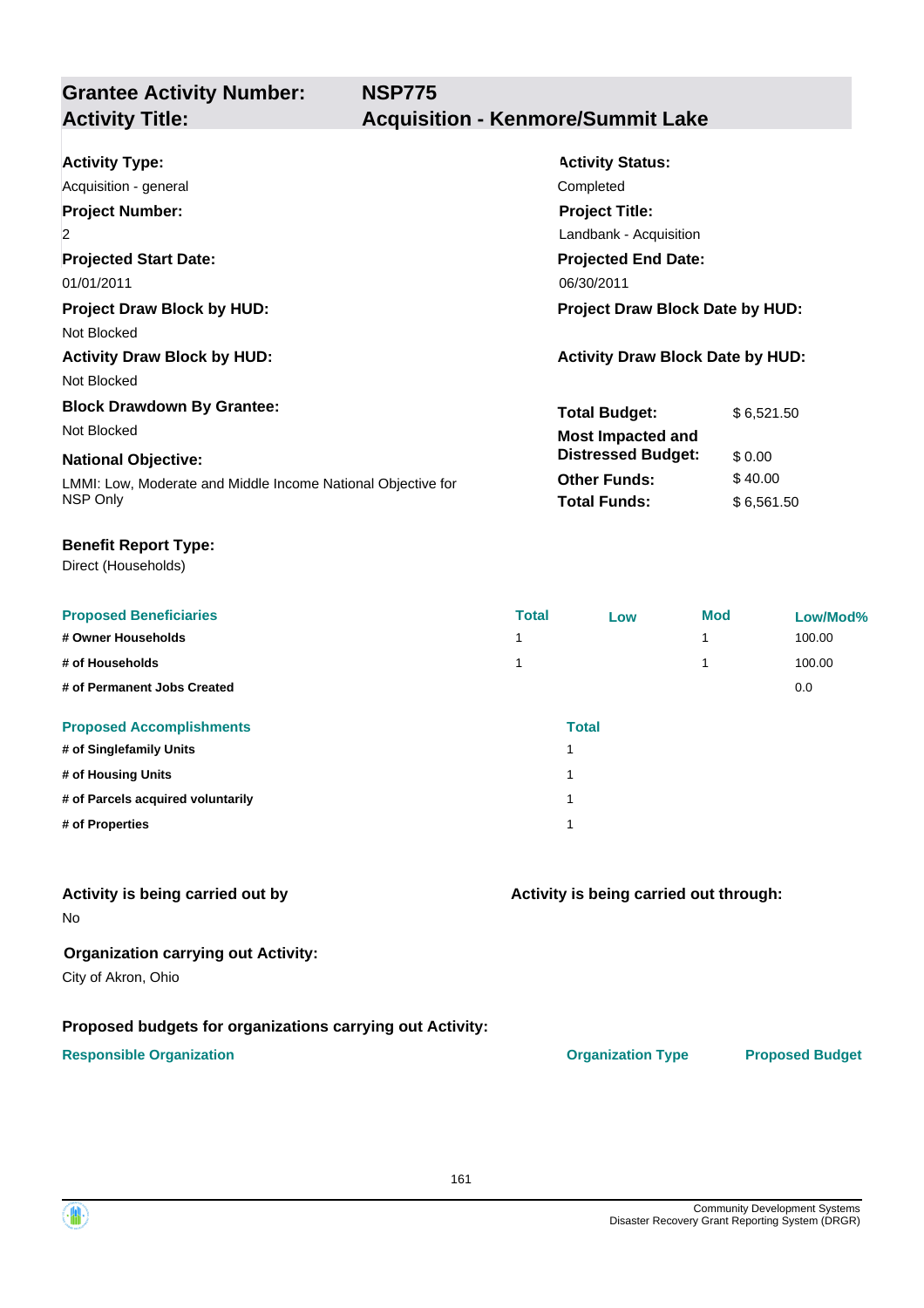| City of Akron, Ohio                       | <b>Unknown</b>        | \$6.521.50            |
|-------------------------------------------|-----------------------|-----------------------|
| <b>Funding Source Name</b>                | <b>Matching Funds</b> | <b>Funding Amount</b> |
| <b>Neighborhood Stabilization Program</b> | No                    | \$40.00               |

### **Location Description:**

Akron, Ohio, 93 Lake St (Kenmore/Summit Lake)

#### **Activity Description:**

Acquisition of 93 Lake St in the Kenmore/Summit Lake NSP Area.

**Environmental Assessment:** COMPLETED

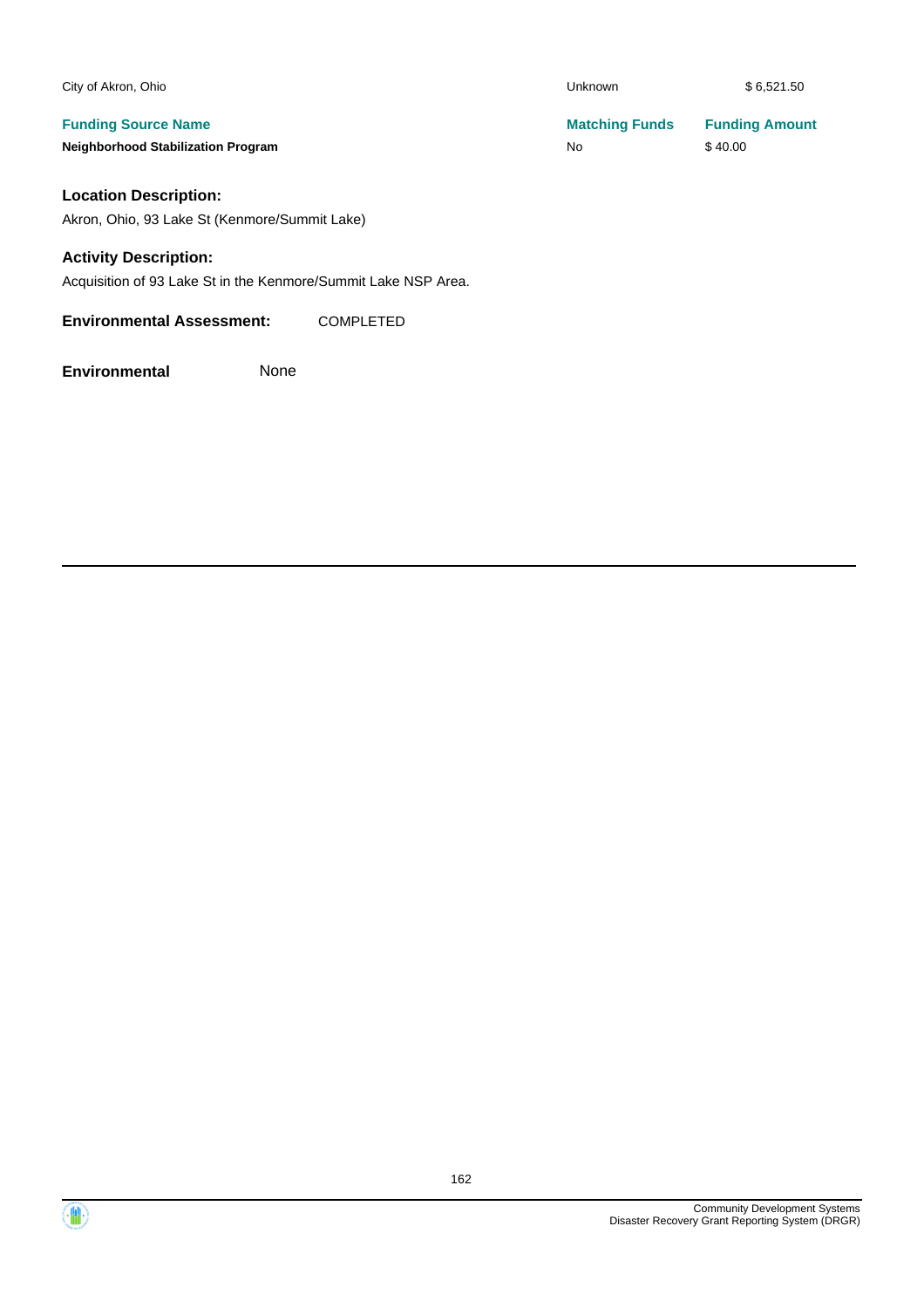| <b>Activity Type:</b>                                        | <b>Activity Status:</b>                 |  |  |
|--------------------------------------------------------------|-----------------------------------------|--|--|
| Acquisition - general                                        | Completed                               |  |  |
| <b>Project Number:</b>                                       | <b>Project Title:</b>                   |  |  |
| $\overline{2}$                                               | Landbank - Acquisition                  |  |  |
| <b>Projected Start Date:</b>                                 | <b>Projected End Date:</b>              |  |  |
| 03/01/2011                                                   | 06/30/2011                              |  |  |
| <b>Project Draw Block by HUD:</b>                            | <b>Project Draw Block Date by HUD:</b>  |  |  |
| Not Blocked                                                  |                                         |  |  |
| <b>Activity Draw Block by HUD:</b>                           | <b>Activity Draw Block Date by HUD:</b> |  |  |
| Not Blocked                                                  |                                         |  |  |
| <b>Block Drawdown By Grantee:</b>                            | <b>Total Budget:</b><br>\$3,171.50      |  |  |
| Not Blocked                                                  | <b>Most Impacted and</b>                |  |  |
| <b>National Objective:</b>                                   | <b>Distressed Budget:</b><br>\$0.00     |  |  |
| LMMI: Low, Moderate and Middle Income National Objective for | <b>Other Funds:</b><br>\$0.00           |  |  |
| NSP Only                                                     | <b>Total Funds:</b><br>\$3,171.50       |  |  |

#### **Benefit Report Type:**

Direct (Households)

| <b>Proposed Beneficiaries</b>     | <b>Total</b> | Low          | <b>Mod</b> | Low/Mod% |
|-----------------------------------|--------------|--------------|------------|----------|
| # Owner Households                |              |              | 1          | 100.00   |
| # of Households                   |              |              | 1          | 100.00   |
| # of Permanent Jobs Created       |              |              |            | 0.0      |
| <b>Proposed Accomplishments</b>   |              | <b>Total</b> |            |          |
| # of Singlefamily Units           |              |              |            |          |
| # of Multifamily Units            |              |              |            |          |
| # of Housing Units                |              | и            |            |          |
| # of Parcels acquired voluntarily |              |              |            |          |
| # of Properties                   |              |              |            |          |
|                                   |              |              |            |          |

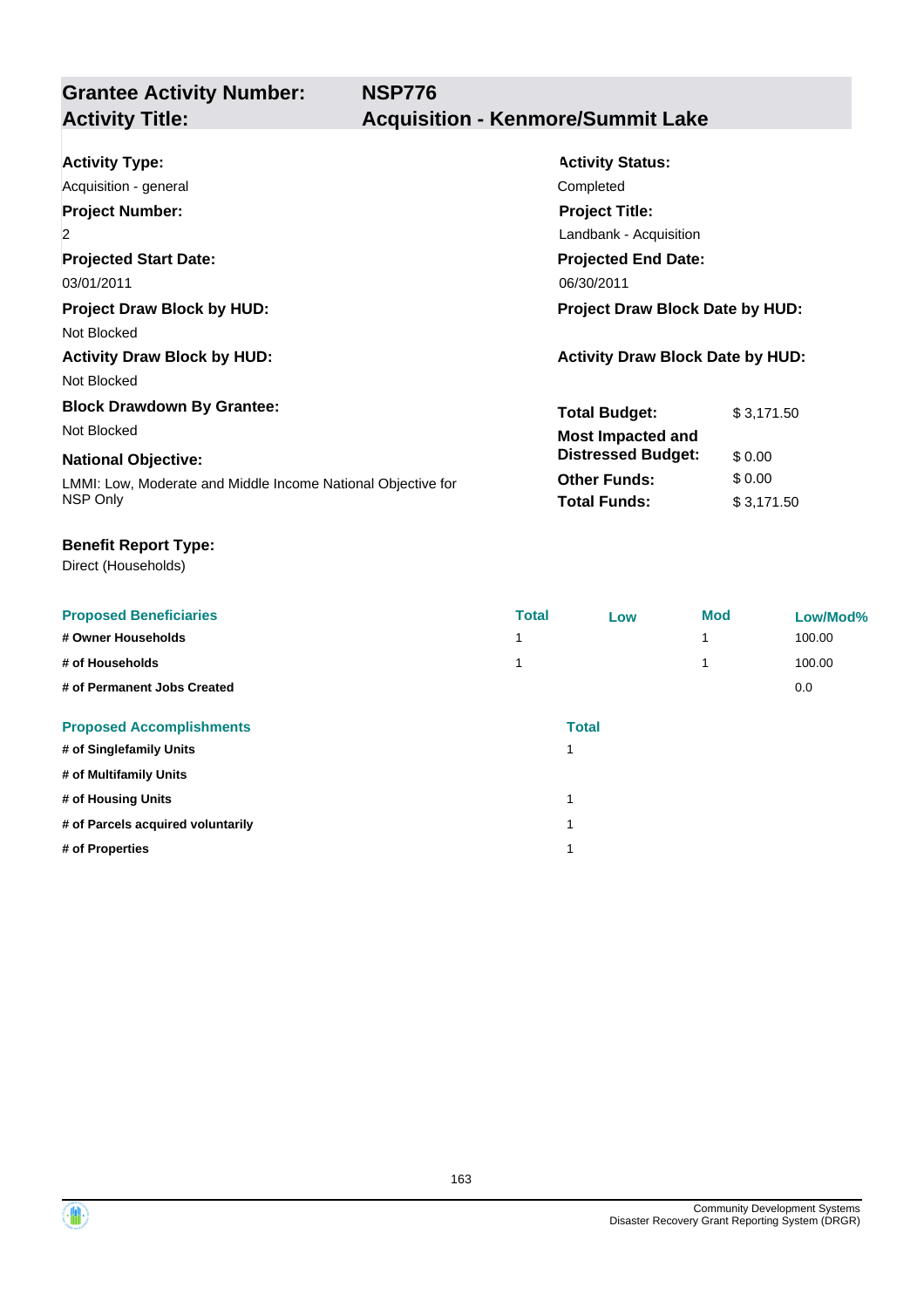#### **Activity is being carried out by**

#### No

#### **Organization carrying out Activity:**

City of Akron, Ohio

#### **Proposed budgets for organizations carrying out Activity:**

| <b>Responsible Organization</b>           | <b>Organization Type</b> | <b>Proposed Budget</b> |
|-------------------------------------------|--------------------------|------------------------|
| City of Akron, Ohio                       | Unknown                  | \$3.171.50             |
| <b>Funding Source Name</b>                | <b>Matching Funds</b>    | <b>Funding Amount</b>  |
| <b>Neighborhood Stabilization Program</b> | No                       | \$0.00                 |

**Location Description:** Akron, Ohio, 229 W. Miller Av (Kenmore/Summit Lake)

#### **Activity Description:**

Acquisition of 229 W. Miller Av in the Kenmore/Summit Lake NSP Area.

**Environmental Assessment:** COMPLETED

**Environmental** None

# **Project # / 3 / Redevelopment - New Construction**

| <b>Grantee Activity Number:</b><br><b>Activity Title:</b> | NSP502-CONST<br><b>New Construction - North Hill</b> |  |  |
|-----------------------------------------------------------|------------------------------------------------------|--|--|
| <b>Activity Type:</b>                                     | <b>Activity Status:</b>                              |  |  |
| Construction of new housing                               | Completed                                            |  |  |
| <b>Project Number:</b>                                    | <b>Project Title:</b>                                |  |  |
| 3                                                         | Redevelopment - New Construction                     |  |  |
| <b>Projected Start Date:</b>                              | <b>Projected End Date:</b>                           |  |  |
| 07/01/2010                                                | 03/31/2011                                           |  |  |
| <b>Project Draw Block by HUD:</b>                         | <b>Project Draw Block Date by HUD:</b>               |  |  |
| Not Blocked                                               |                                                      |  |  |
| <b>Activity Draw Block by HUD:</b><br>Not Blocked         | <b>Activity Draw Block Date by HUD:</b>              |  |  |

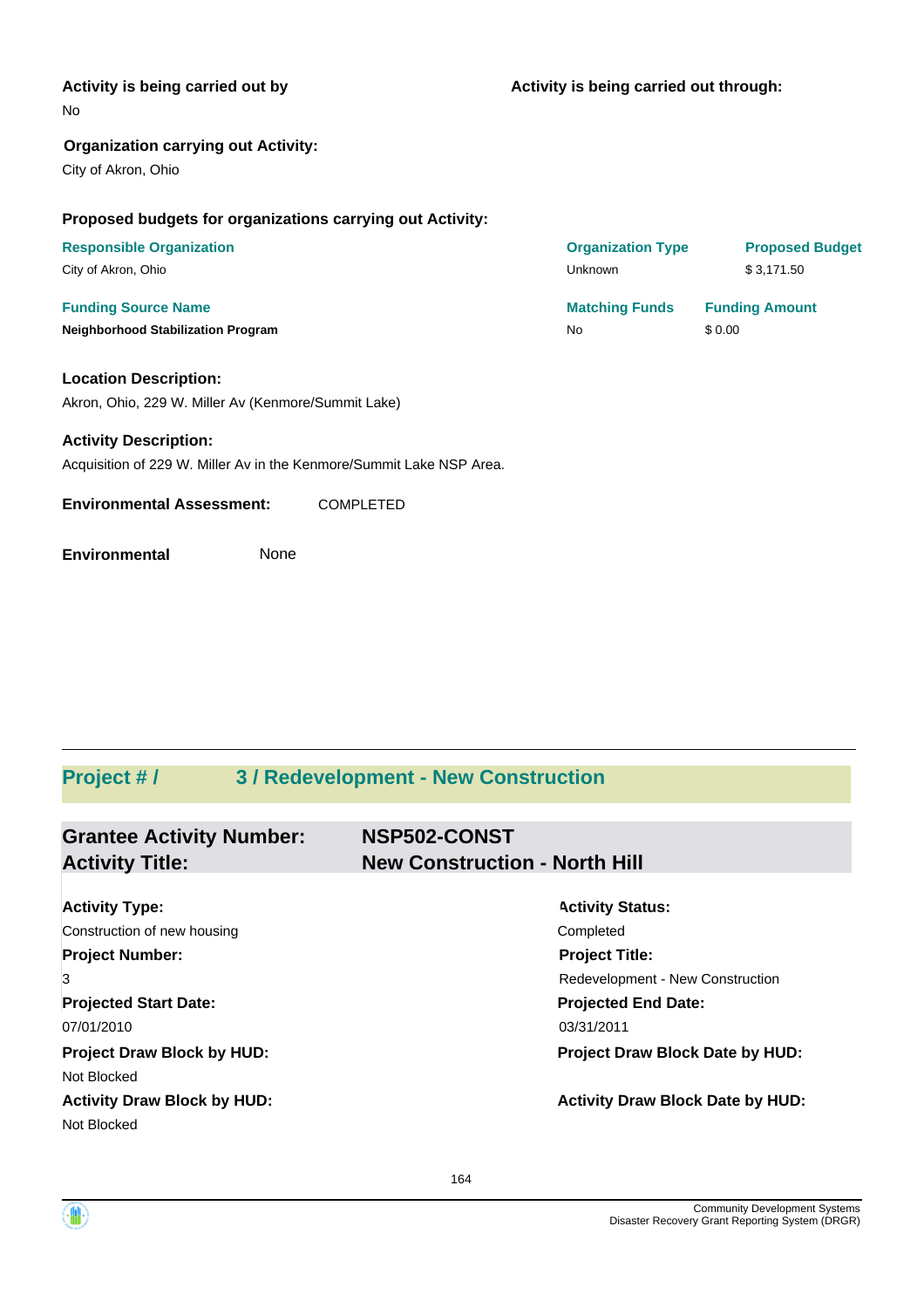| <b>Block Drawdown By Grantee:</b>                            | <b>Total Budget:</b>      | \$136,091.18 |
|--------------------------------------------------------------|---------------------------|--------------|
| Not Blocked                                                  | <b>Most Impacted and</b>  |              |
| <b>National Objective:</b>                                   | <b>Distressed Budget:</b> | \$0.00       |
| LMMI: Low, Moderate and Middle Income National Objective for | <b>Other Funds:</b>       | \$136,091.18 |
| NSP Only                                                     | <b>Total Funds:</b>       | \$272.182.36 |

#### **Benefit Report Type:**

Direct (Households)

| <b>Proposed Beneficiaries</b>   | <b>Total</b> |              | Low | <b>Mod</b> | Low/Mod% |
|---------------------------------|--------------|--------------|-----|------------|----------|
| # Owner Households              | 1            |              |     |            | 0.00     |
| # of Households                 | 1            |              |     |            | 0.00     |
| <b>Proposed Accomplishments</b> |              | <b>Total</b> |     |            |          |
| # of Singlefamily Units         |              |              |     |            |          |
| # of Housing Units              |              |              |     |            |          |
| #Units ¿ other green            |              | 1            |     |            |          |
| #Sites re-used                  |              |              |     |            |          |
| #Units exceeding Energy Star    |              | 1            |     |            |          |
| #Units with bus/rail access     |              |              |     |            |          |
| #Low flow showerheads           |              |              |     |            |          |
| #Low flow toilets               |              | 1            |     |            |          |
| #Units with solar panels        |              |              |     |            |          |

#### **Activity is being carried out by**

No

#### **Organization carrying out Activity:**

City of Akron, Ohio

#### **Proposed budgets for organizations carrying out Activity:**

| <b>Responsible Organization</b>           | <b>Organization Type</b> | <b>Proposed Budget</b> |
|-------------------------------------------|--------------------------|------------------------|
| City of Akron, Ohio                       | <b>Unknown</b>           | \$ 0.00                |
| <b>Funding Source Name</b>                | <b>Matching Funds</b>    | <b>Funding Amount</b>  |
| <b>Neighborhood Stabilization Program</b> | No.                      | \$136,091.18           |

#### **Location Description:**

Akron, Ohio, 1151 Pitkin Avenue (North Hill)

#### **Activity Description:**

Redevelopment / New Construction of a Single-Family Dwelling at 1151 Pitkin Avenue under the North Hill NSP. 8/25/10 Email - Cost: \$131,384.00

**Activity is being carried out through:**

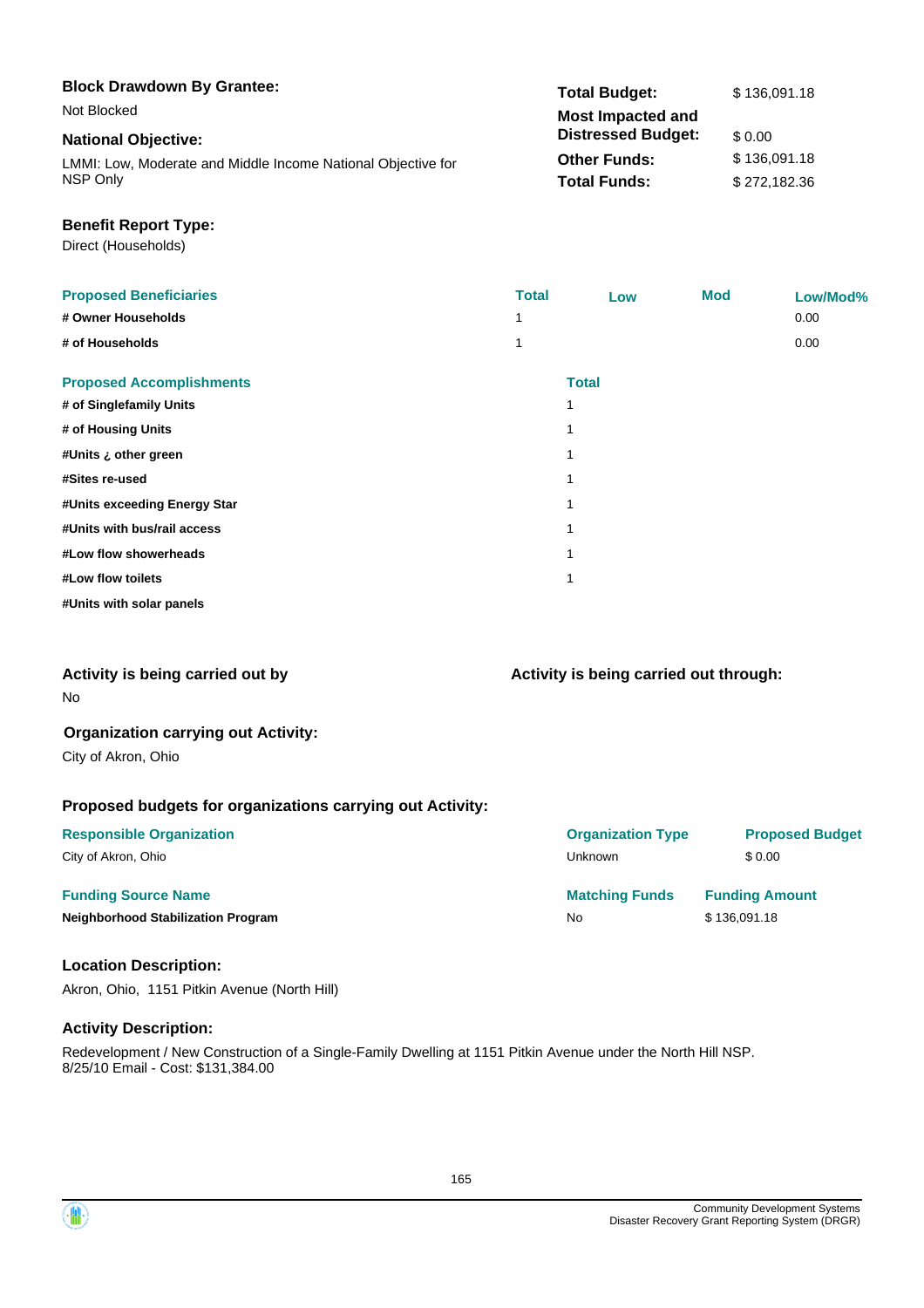**Environmental Assessment:** COMPLETED



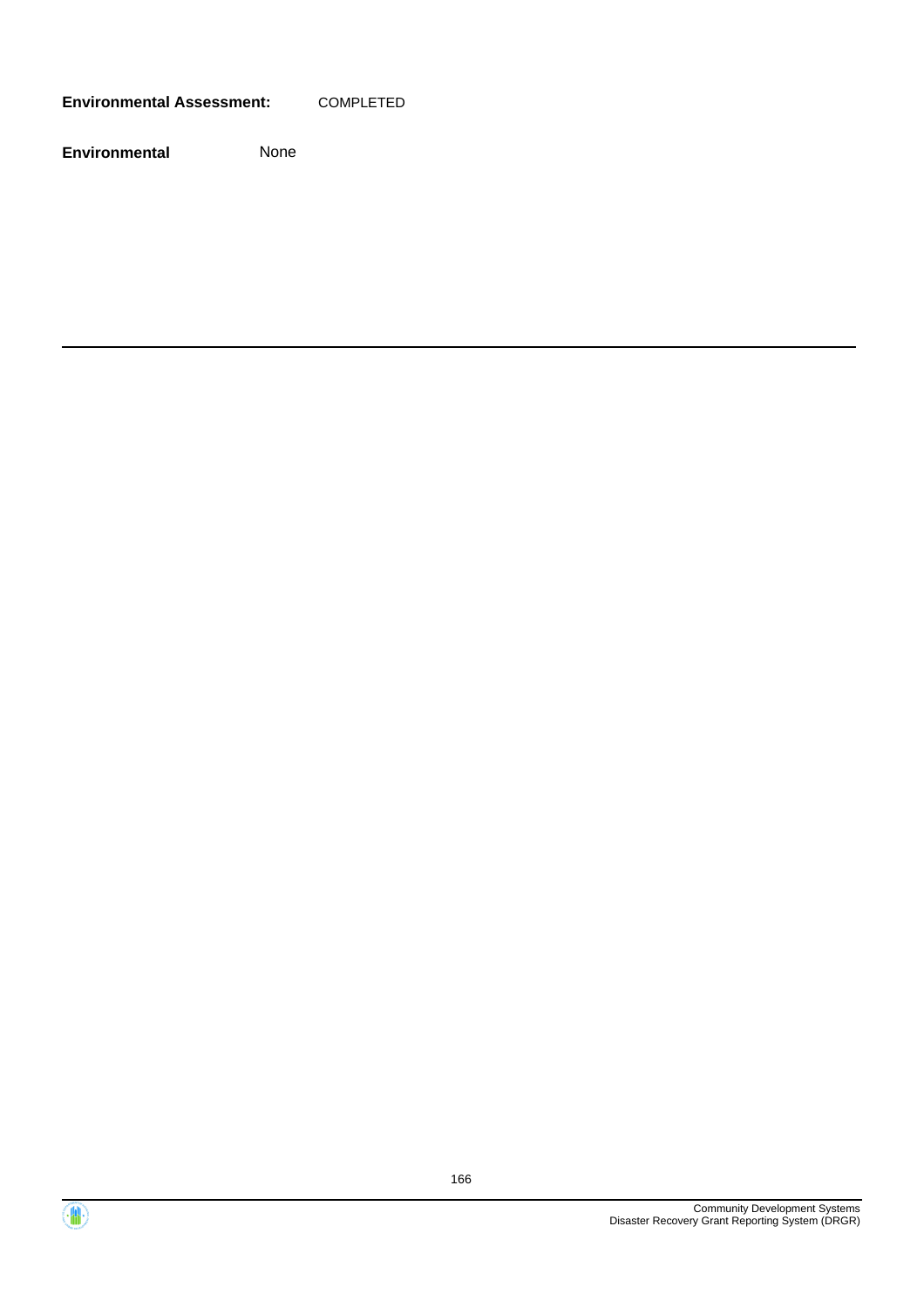**NSP506-CONST New Construction - Goodyear/Ellet** 

| <b>Activity Type:</b>                                        | <b>Activity Status:</b>                 |              |  |
|--------------------------------------------------------------|-----------------------------------------|--------------|--|
| Construction of new housing                                  | Completed                               |              |  |
| <b>Project Number:</b>                                       | <b>Project Title:</b>                   |              |  |
| 3                                                            | <b>Redevelopment - New Construction</b> |              |  |
| <b>Projected Start Date:</b>                                 | <b>Projected End Date:</b>              |              |  |
| 04/01/2010                                                   | 01/30/2012                              |              |  |
| <b>Project Draw Block by HUD:</b>                            | <b>Project Draw Block Date by HUD:</b>  |              |  |
| Not Blocked                                                  |                                         |              |  |
| <b>Activity Draw Block by HUD:</b>                           | <b>Activity Draw Block Date by HUD:</b> |              |  |
| Not Blocked                                                  |                                         |              |  |
| <b>Block Drawdown By Grantee:</b>                            | <b>Total Budget:</b>                    | \$120,800.00 |  |
| Not Blocked                                                  | <b>Most Impacted and</b>                |              |  |
| <b>National Objective:</b>                                   | <b>Distressed Budget:</b>               | \$0.00       |  |
| LMMI: Low, Moderate and Middle Income National Objective for | <b>Other Funds:</b>                     | \$120,800.00 |  |
| NSP Only                                                     | <b>Total Funds:</b>                     | \$241,600.00 |  |

#### **Benefit Report Type:**

Direct (Households)

| <b>Proposed Beneficiaries</b>   | <b>Total</b> | Low          | <b>Mod</b> | Low/Mod% |
|---------------------------------|--------------|--------------|------------|----------|
| # Owner Households              |              |              |            | 0.00     |
| # of Households                 | 1            |              |            | 0.00     |
| <b>Proposed Accomplishments</b> |              | <b>Total</b> |            |          |
| # of Singlefamily Units         |              |              |            |          |
| # of Housing Units              |              |              |            |          |
| #Units ¿ other green            |              |              |            |          |
| #Sites re-used                  |              |              |            |          |
| #Units exceeding Energy Star    |              |              |            |          |
| #Units with bus/rail access     |              |              |            |          |
| #Low flow showerheads           |              |              |            |          |
| #Low flow toilets               |              |              |            |          |
| #Units with solar panels        |              |              |            |          |

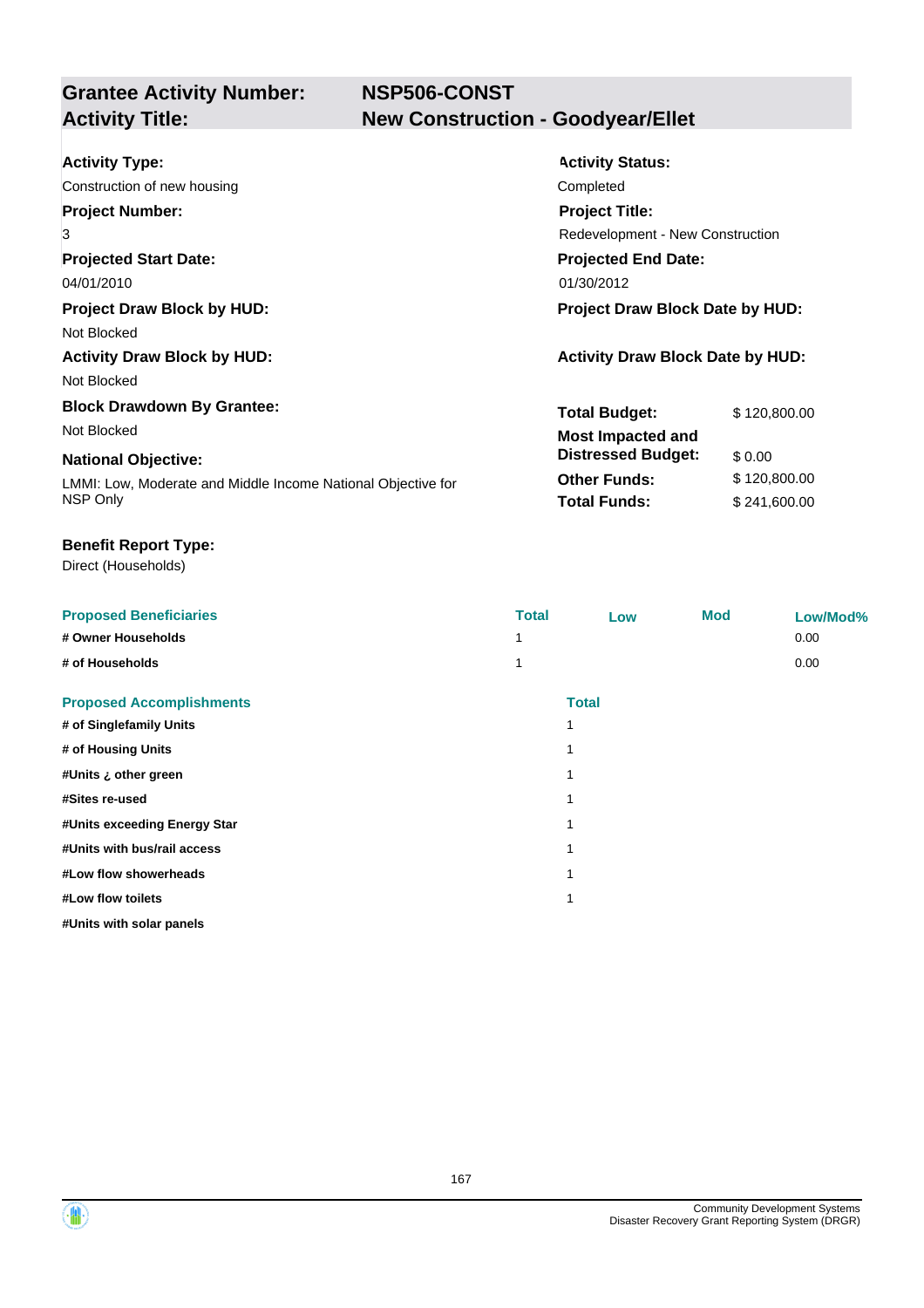#### **Activity is being carried out by**

No

#### **Organization carrying out Activity:**

City of Akron, Ohio

#### **Proposed budgets for organizations carrying out Activity:**

| <b>Responsible Organization</b>           | <b>Organization Type</b> | <b>Proposed Budget</b> |
|-------------------------------------------|--------------------------|------------------------|
| City of Akron, Ohio                       | Unknown                  | \$0.00                 |
| <b>Funding Source Name</b>                | <b>Matching Funds</b>    | <b>Funding Amount</b>  |
| <b>Neighborhood Stabilization Program</b> | No                       | \$120,800.00           |

#### **Location Description:**

Akron, Ohio; 163 Malacca Street (Goodyear/Ellet)

#### **Activity Description:**

Redevelopment / New Construction of a Single-Family Dwelling at 163 Malacca Street under the Goodyear/Ellet NSP.

**Environmental Assessment:** COMPLETED

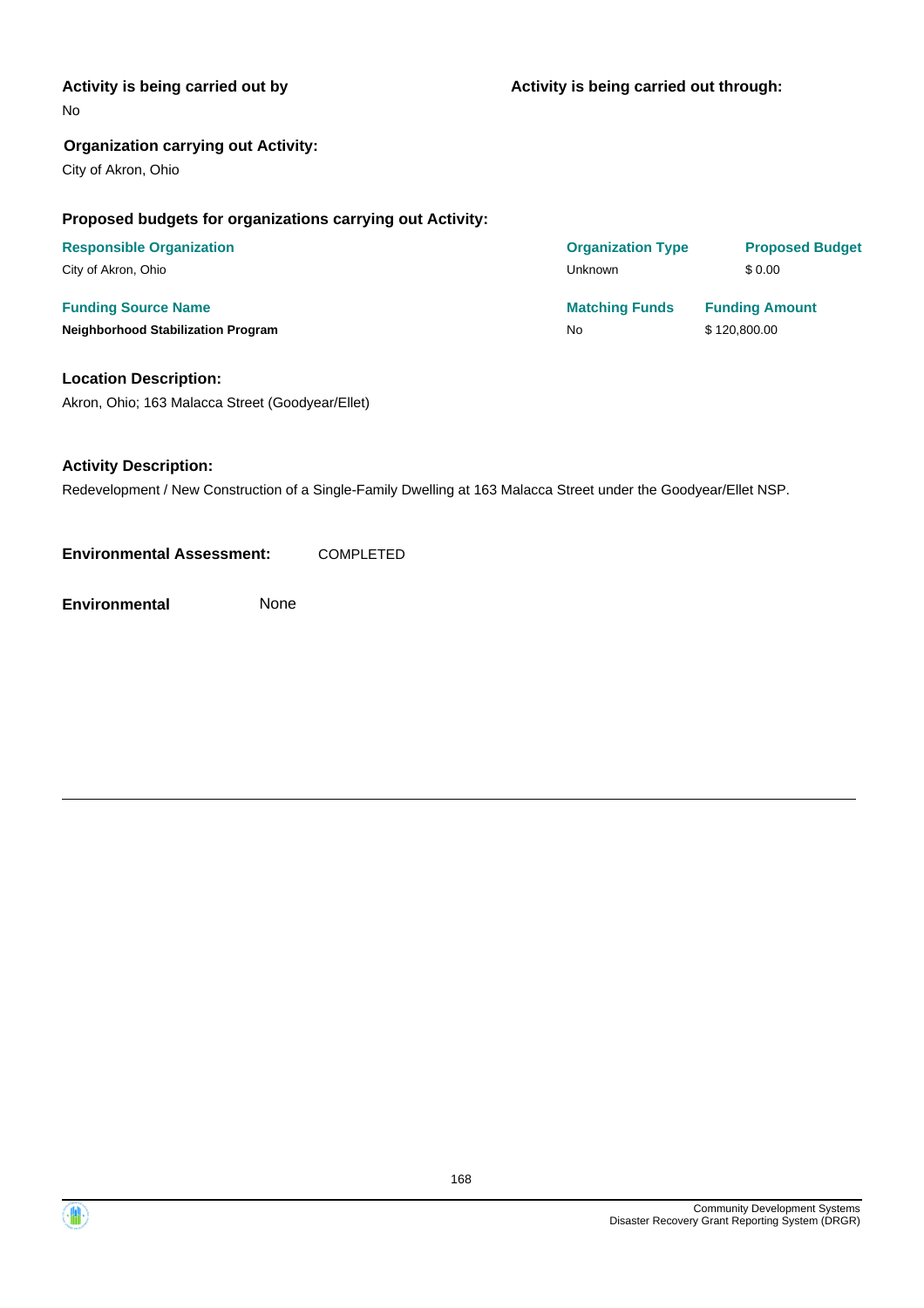## **NSP578-CONST Activity Title: New Construction - Kenmore/Summit Lake**

| <b>Activity Type:</b>                                        | <b>Activity Status:</b>                 |              |  |  |
|--------------------------------------------------------------|-----------------------------------------|--------------|--|--|
| Construction of new housing                                  | Completed                               |              |  |  |
| <b>Project Number:</b>                                       | <b>Project Title:</b>                   |              |  |  |
| 3                                                            | <b>Redevelopment - New Construction</b> |              |  |  |
| <b>Projected Start Date:</b>                                 | <b>Projected End Date:</b>              |              |  |  |
| 06/01/2010                                                   | 12/01/2010                              |              |  |  |
| <b>Project Draw Block by HUD:</b>                            | Project Draw Block Date by HUD:         |              |  |  |
| Not Blocked                                                  |                                         |              |  |  |
| <b>Activity Draw Block by HUD:</b>                           | <b>Activity Draw Block Date by HUD:</b> |              |  |  |
| Not Blocked                                                  |                                         |              |  |  |
| <b>Block Drawdown By Grantee:</b>                            | <b>Total Budget:</b>                    | \$100,850.00 |  |  |
| Not Blocked                                                  | <b>Most Impacted and</b>                |              |  |  |
| <b>National Objective:</b>                                   | <b>Distressed Budget:</b>               | \$0.00       |  |  |
| LMMI: Low, Moderate and Middle Income National Objective for | <b>Other Funds:</b>                     | \$100,850.00 |  |  |
| NSP Only                                                     | <b>Total Funds:</b>                     | \$201,700.00 |  |  |

#### **Benefit Report Type:**

Direct (Households)

| <b>Proposed Beneficiaries</b>   | <b>Total</b> | Low | <b>Mod</b> | Low/Mod% |
|---------------------------------|--------------|-----|------------|----------|
| # Owner Households              |              | 4   |            | 100.00   |
| # of Households                 |              |     |            | 100.00   |
| <b>Proposed Accomplishments</b> | <b>Total</b> |     |            |          |
| # of Singlefamily Units         |              |     |            |          |
| # of Housing Units              |              |     |            |          |
| # ELI Households (0-30% AMI)    |              |     |            |          |

| Activity is being carried out by |  |
|----------------------------------|--|
|----------------------------------|--|

No

### **Organization carrying out Activity:**

City of Akron, Ohio

### **Proposed budgets for organizations carrying out Activity:**

#### **Responsible Organization COVID-10 COVID-10 Organization Type Proposed Budget** City of Akron, Ohio \$100,850.00

**Activity is being carried out through:**

**Funding Source Name Matching Funds Funding Amount** 

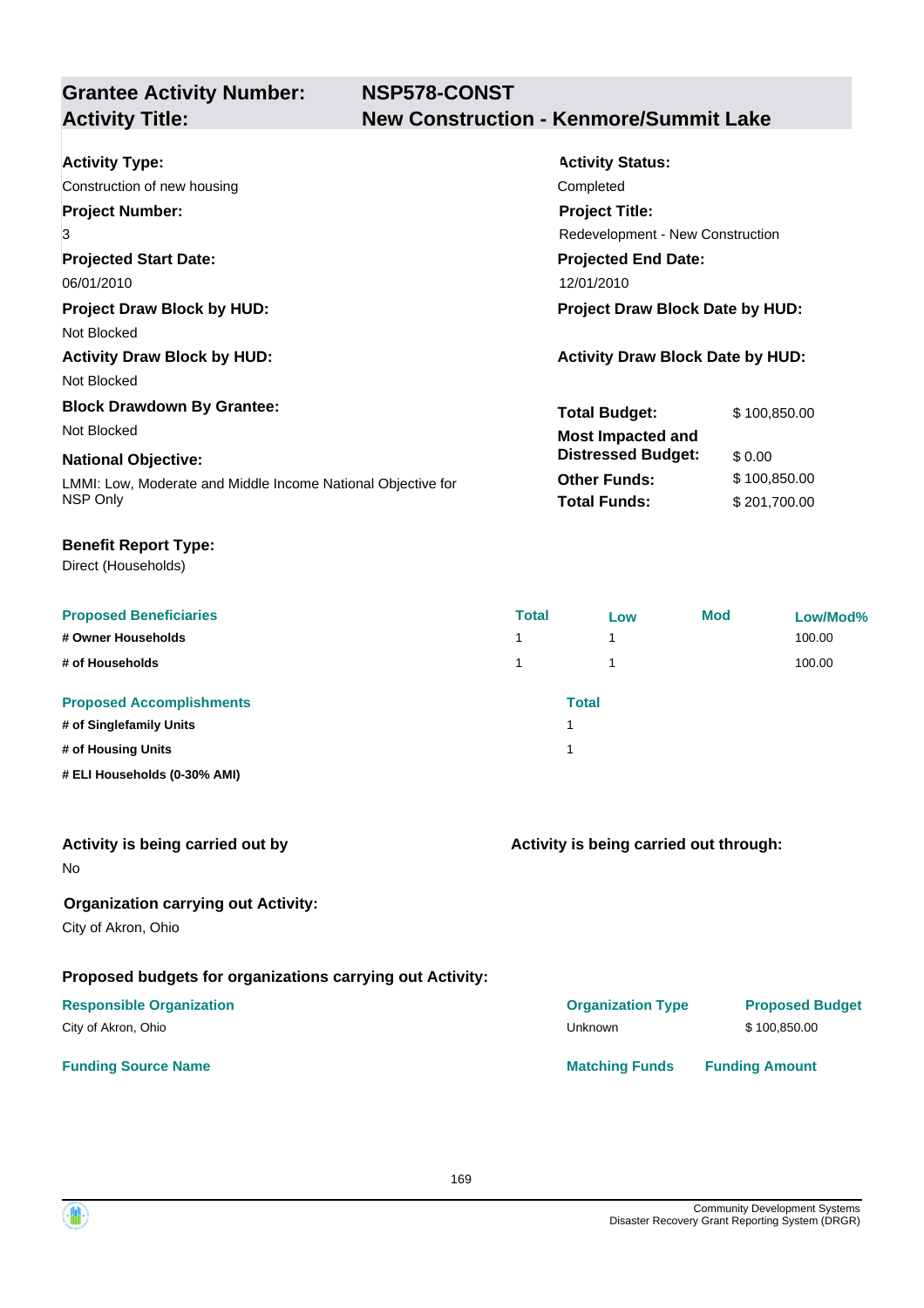#### **Neighborhood Stabilization Program No No** \$ 100,850.00

#### **Location Description:**

Akron, Ohio 1047 Marion Place (Kenmore/Summit Lake)

#### **Activity Description:**

Redevelopment / New Construction of a Single-Family Dwelling at 1047 Marion Place under the Kenmore/Summit Lake NSP. Under Contract

**Environmental Assessment:** COMPLETED



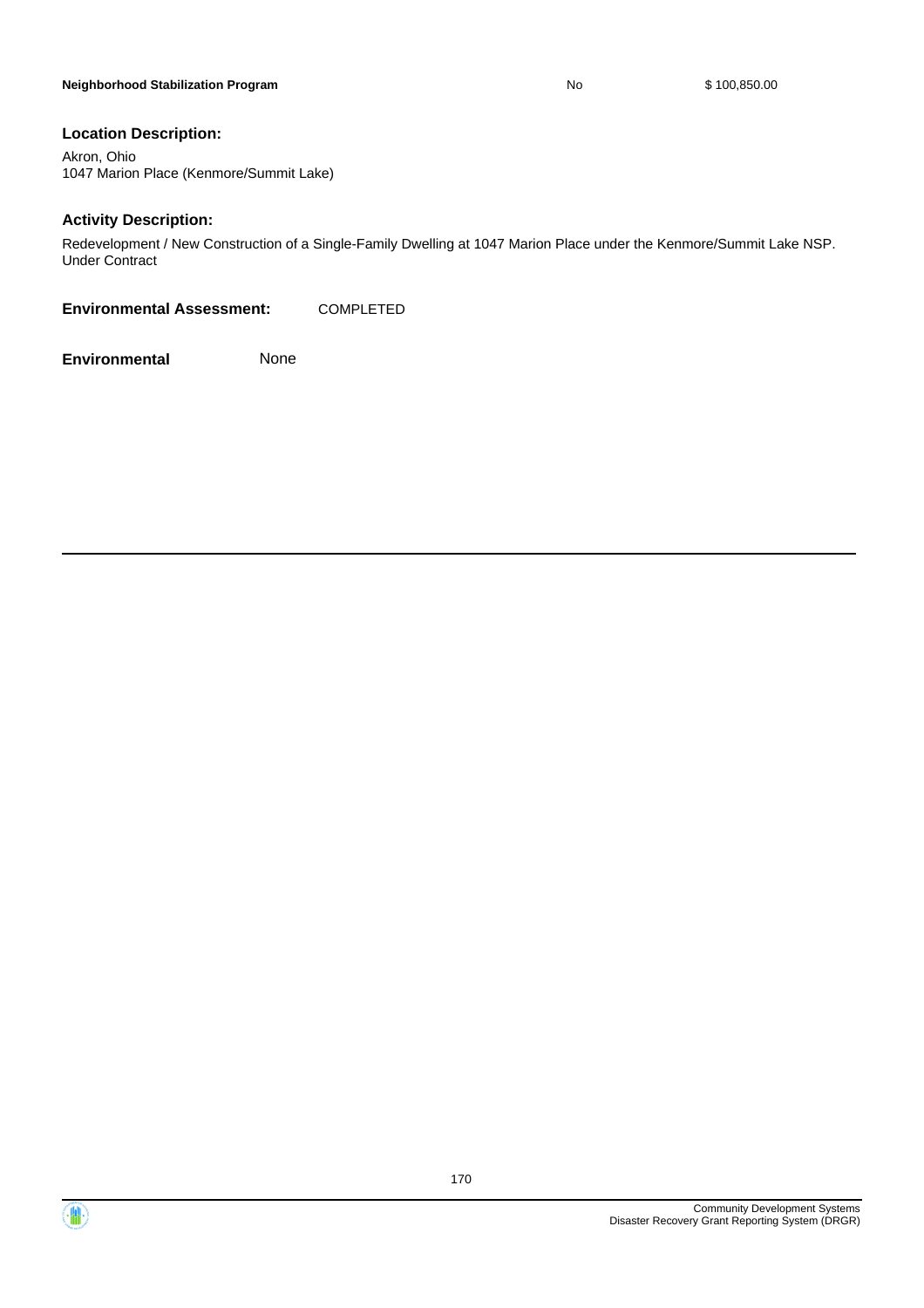| <b>Activity Type:</b>                                        | <b>Activity Status:</b>                 |              |  |  |
|--------------------------------------------------------------|-----------------------------------------|--------------|--|--|
| Construction of new housing                                  | Completed                               |              |  |  |
| <b>Project Number:</b>                                       | <b>Project Title:</b>                   |              |  |  |
| 3                                                            | Redevelopment - New Construction        |              |  |  |
| <b>Projected Start Date:</b>                                 | <b>Projected End Date:</b>              |              |  |  |
| 04/01/2010                                                   | 12/31/2014                              |              |  |  |
| <b>Project Draw Block by HUD:</b>                            | <b>Project Draw Block Date by HUD:</b>  |              |  |  |
| Not Blocked                                                  |                                         |              |  |  |
| <b>Activity Draw Block by HUD:</b>                           | <b>Activity Draw Block Date by HUD:</b> |              |  |  |
| Not Blocked                                                  |                                         |              |  |  |
| <b>Block Drawdown By Grantee:</b>                            | <b>Total Budget:</b>                    | \$134,029.45 |  |  |
| Not Blocked                                                  | <b>Most Impacted and</b>                |              |  |  |
| <b>National Objective:</b>                                   | <b>Distressed Budget:</b>               | \$0.00       |  |  |
| LMMI: Low, Moderate and Middle Income National Objective for | <b>Other Funds:</b>                     | \$134,029.45 |  |  |
| NSP Only                                                     | <b>Total Funds:</b>                     | \$268,058.90 |  |  |
|                                                              |                                         |              |  |  |

#### **Benefit Report Type:**

Direct (Households)

| <b>Proposed Beneficiaries</b><br># Owner Households<br># of Households | <b>Total</b> | Low          | <b>Mod</b> | Low/Mod%<br>0.0<br>0.0 |
|------------------------------------------------------------------------|--------------|--------------|------------|------------------------|
| <b>Proposed Accomplishments</b>                                        |              | <b>Total</b> |            |                        |
| # of Singlefamily Units                                                |              | 1            |            |                        |
| # of Housing Units                                                     |              | -1           |            |                        |
| #Units ¿ other green                                                   |              |              |            |                        |
| #Sites re-used                                                         |              | 1            |            |                        |
| #Units exceeding Energy Star                                           |              |              |            |                        |
| #Units with bus/rail access                                            |              | 1            |            |                        |
| #Low flow showerheads                                                  |              |              |            |                        |
| #Low flow toilets                                                      |              | 1            |            |                        |
| #Units with solar panels                                               |              |              |            |                        |

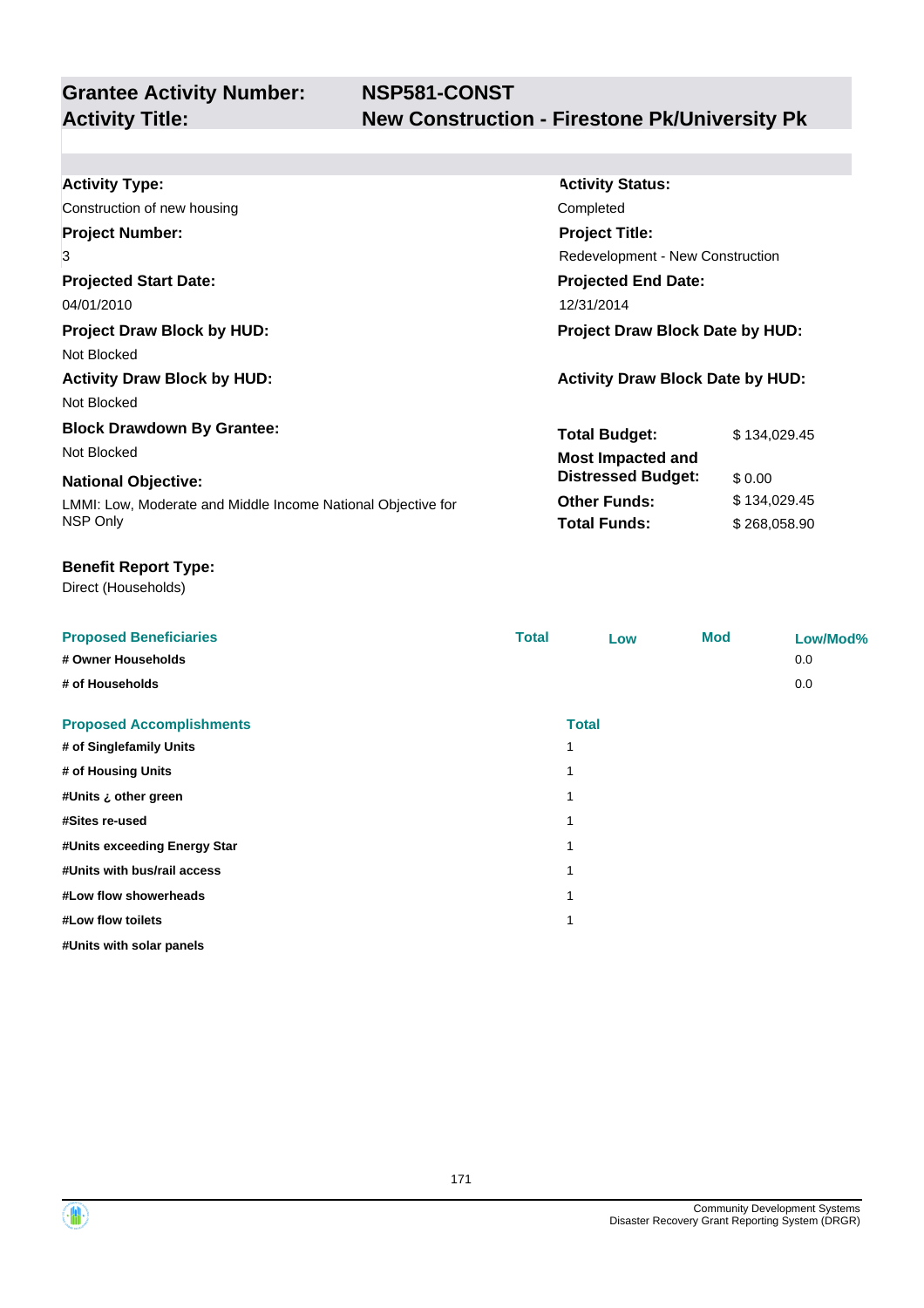#### **Activity is being carried out by**

No

#### **Organization carrying out Activity:**

City of Akron, Ohio

#### **Proposed budgets for organizations carrying out Activity:**

| <b>Responsible Organization</b>           | <b>Organization Type</b> | <b>Proposed Budget</b> |
|-------------------------------------------|--------------------------|------------------------|
| City of Akron, Ohio                       | Unknown                  | \$130,000.00           |
| <b>Funding Source Name</b>                | <b>Matching Funds</b>    | <b>Funding Amount</b>  |
| <b>Neighborhood Stabilization Program</b> | No                       | \$134,029.45           |

#### **Location Description:**

Akron, Ohio 729 Corice Street (Firestone Pk/University Pk NSP) 9/7/10-Originally addressed as 733 Corice Street.

#### **Activity Description:**

Redevelopment / New Construction of a Single-Family Dwelling at 729 Corice Street under the Firestone Pk/University Pk NSP.

**Environmental Assessment:** COMPLETED



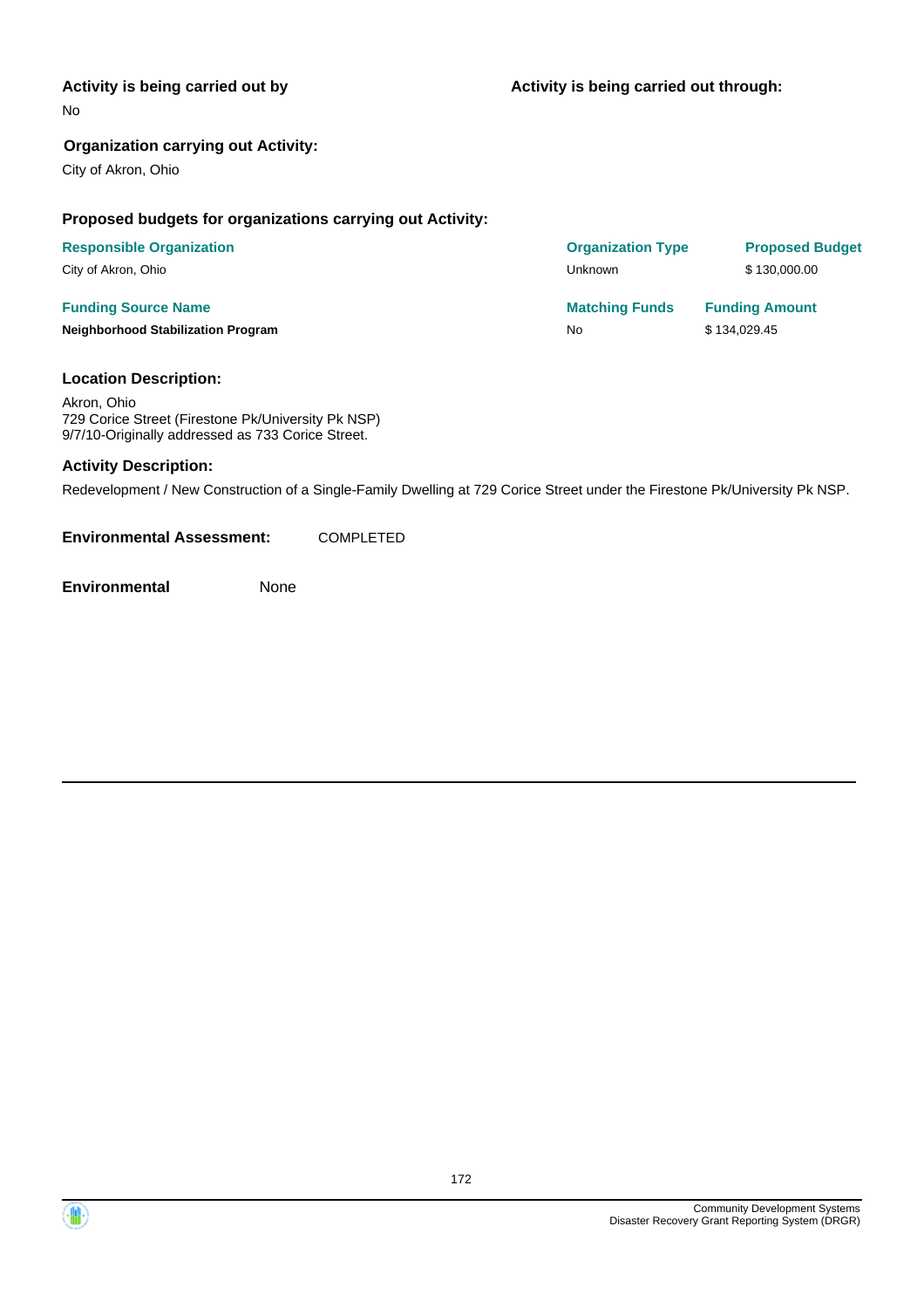| <b>Activity Type:</b>                                        | <b>Activity Status:</b>                 |              |  |
|--------------------------------------------------------------|-----------------------------------------|--------------|--|
| Construction of new housing                                  | Completed                               |              |  |
| <b>Project Number:</b>                                       | <b>Project Title:</b>                   |              |  |
| 3                                                            | Redevelopment - New Construction        |              |  |
| <b>Projected Start Date:</b>                                 | <b>Projected End Date:</b>              |              |  |
| 06/01/2010                                                   | 12/31/2010                              |              |  |
| <b>Project Draw Block by HUD:</b>                            | <b>Project Draw Block Date by HUD:</b>  |              |  |
| Not Blocked                                                  |                                         |              |  |
| <b>Activity Draw Block by HUD:</b>                           | <b>Activity Draw Block Date by HUD:</b> |              |  |
| Not Blocked                                                  |                                         |              |  |
| <b>Block Drawdown By Grantee:</b>                            | <b>Total Budget:</b>                    | \$100,850.00 |  |
| Not Blocked                                                  | <b>Most Impacted and</b>                |              |  |
| <b>National Objective:</b>                                   | <b>Distressed Budget:</b>               | \$0.00       |  |
| LMMI: Low, Moderate and Middle Income National Objective for | <b>Other Funds:</b>                     | \$100,850.00 |  |
| NSP Only                                                     | <b>Total Funds:</b>                     | \$201,700.00 |  |

Direct (Households)

| <b>Proposed Beneficiaries</b>   | <b>Total</b> | Low | <b>Mod</b> | Low/Mod% |
|---------------------------------|--------------|-----|------------|----------|
| # Owner Households              | 1            | 4   |            | 100.00   |
| # of Households                 |              |     |            | 100.00   |
| <b>Proposed Accomplishments</b> | <b>Total</b> |     |            |          |
| # of Singlefamily Units         |              |     |            |          |
| # of Housing Units              |              |     |            |          |
| # ELI Households (0-30% AMI)    |              |     |            |          |

#### **Activity is being carried out by**

No

#### **Organization carrying out Activity:**

City of Akron, Ohio

### **Proposed budgets for organizations carrying out Activity:**

|  |  | City of Akron, Ohio |  |
|--|--|---------------------|--|
|--|--|---------------------|--|

#### **Activity is being carried out through:**

**Responsible Organization CONSERVIRGHT ACCORDING THE CONSERVIRGHT ORGANIZATION Type Proposed Budget** City of Akron, Ohio Unknown \$ 100,850.00

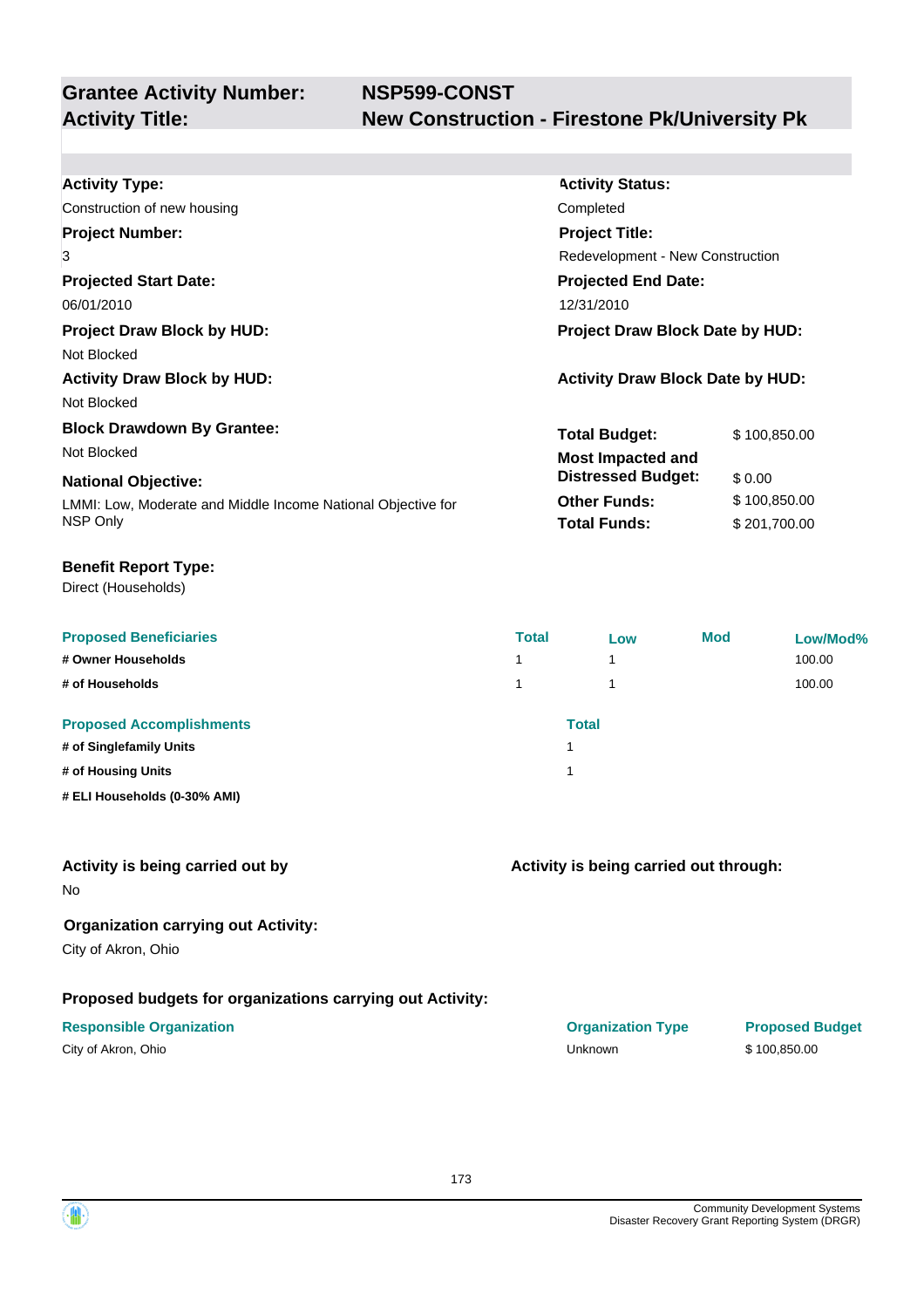**Neighborhood Stabilization Program No No** \$ 100,850.00

#### **Location Description:**

Akron, Ohio; 607 Morgan Avenue (Firestone Pk/University Pk)

#### **Activity Description:**

Redevelopment / New Construction of a Single-Family Dwelling at 607 Morgan Avenue under the Firestone Pk/University Pk NSP.

**Environmental Assessment:** COMPLETED



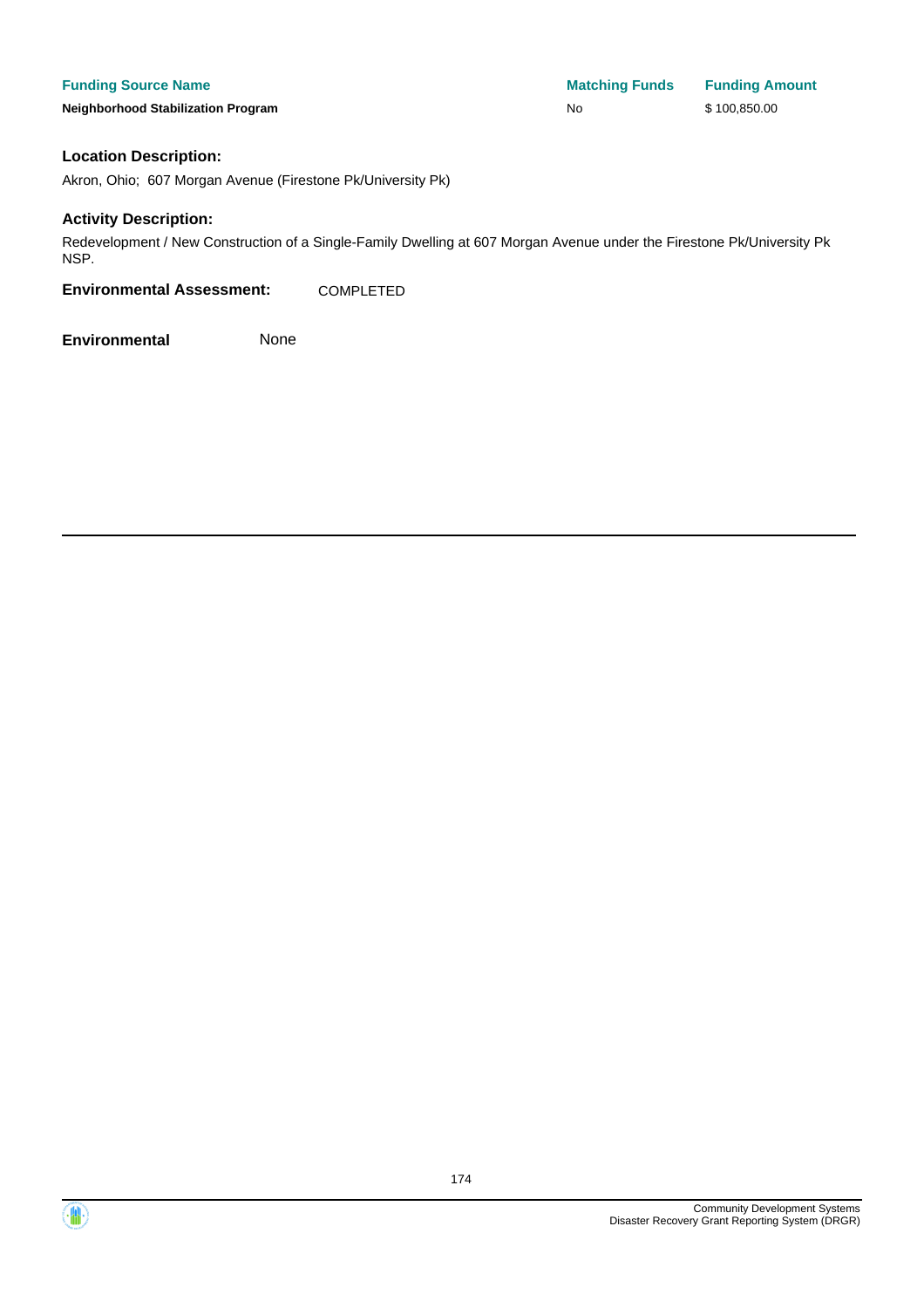| <b>Activity Type:</b>                                        | <b>Activity Status:</b>                 |              |  |
|--------------------------------------------------------------|-----------------------------------------|--------------|--|
| Construction of new housing                                  | Completed                               |              |  |
| <b>Project Number:</b>                                       | <b>Project Title:</b>                   |              |  |
| 3                                                            | Redevelopment - New Construction        |              |  |
| <b>Projected Start Date:</b>                                 | <b>Projected End Date:</b>              |              |  |
| 06/01/2010                                                   | 01/30/2012                              |              |  |
| <b>Project Draw Block by HUD:</b>                            | <b>Project Draw Block Date by HUD:</b>  |              |  |
| Not Blocked                                                  |                                         |              |  |
| <b>Activity Draw Block by HUD:</b>                           | <b>Activity Draw Block Date by HUD:</b> |              |  |
| Not Blocked                                                  |                                         |              |  |
| <b>Block Drawdown By Grantee:</b>                            | <b>Total Budget:</b>                    | \$100,850.00 |  |
| Not Blocked                                                  | <b>Most Impacted and</b>                |              |  |
| <b>National Objective:</b>                                   | <b>Distressed Budget:</b>               | \$0.00       |  |
| LMMI: Low, Moderate and Middle Income National Objective for | <b>Other Funds:</b>                     | \$100,850.00 |  |
| NSP Only                                                     | <b>Total Funds:</b>                     | \$201,700.00 |  |

### **Benefit Report Type:**

Direct (Households)

| <b>Proposed Beneficiaries</b><br># Owner Households<br># of Households | <b>Total</b><br>1 |              | Low<br>1<br>1 | <b>Mod</b> | Low/Mod%<br>100.00<br>100.00 |
|------------------------------------------------------------------------|-------------------|--------------|---------------|------------|------------------------------|
| <b>Proposed Accomplishments</b>                                        |                   | <b>Total</b> |               |            |                              |
| # of Singlefamily Units                                                |                   | 1            |               |            |                              |
| # of Housing Units                                                     |                   | 1            |               |            |                              |
| # ELI Households (0-30% AMI)                                           |                   |              |               |            |                              |
| #Units ¿ other green                                                   |                   | 1            |               |            |                              |
| #Sites re-used                                                         |                   | 1            |               |            |                              |
| #Units with bus/rail access                                            |                   | 1            |               |            |                              |
| #Low flow showerheads                                                  |                   |              |               |            |                              |
| #Low flow toilets                                                      |                   | 1            |               |            |                              |
| #Units with solar panels                                               |                   |              |               |            |                              |

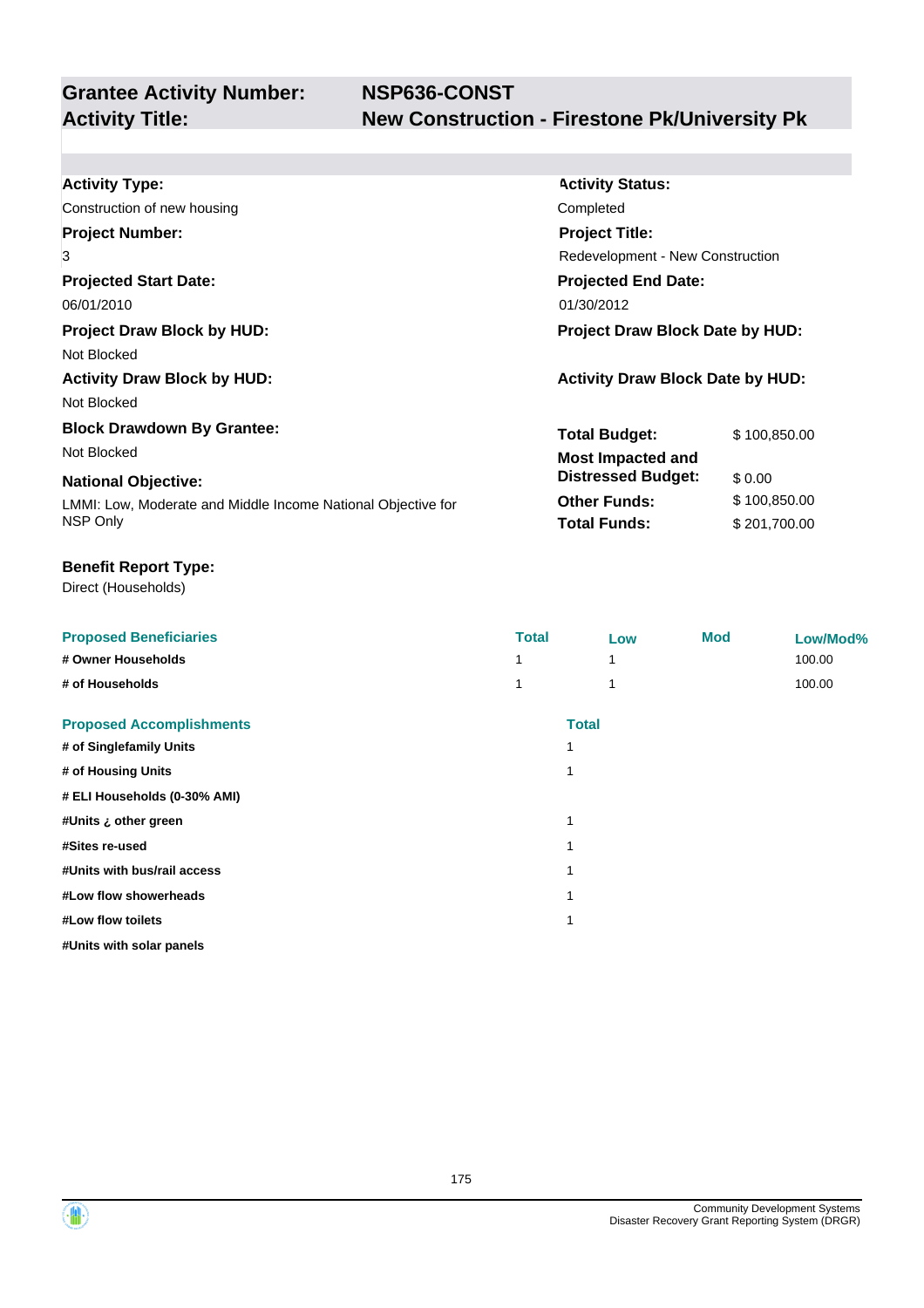#### **Activity is being carried out by**

No

#### **Organization carrying out Activity:**

City of Akron, Ohio

#### **Proposed budgets for organizations carrying out Activity:**

| <b>Responsible Organization</b>           | <b>Organization Type</b> | <b>Proposed Budget</b> |
|-------------------------------------------|--------------------------|------------------------|
| City of Akron, Ohio                       | Unknown                  | \$100.850.00           |
| <b>Funding Source Name</b>                | <b>Matching Funds</b>    | <b>Funding Amount</b>  |
| <b>Neighborhood Stabilization Program</b> | No                       | \$100,850.00           |

#### **Location Description:**

Akron, Ohio; 696 Corley Street (Firestone Pk/University Pk)

#### **Activity Description:**

Redevelopment / New Construction of a Single-Family Dwelling at 696 Corley Street under the Firestone Pk/University Pk NSP.

**Environmental Assessment:** COMPLETED

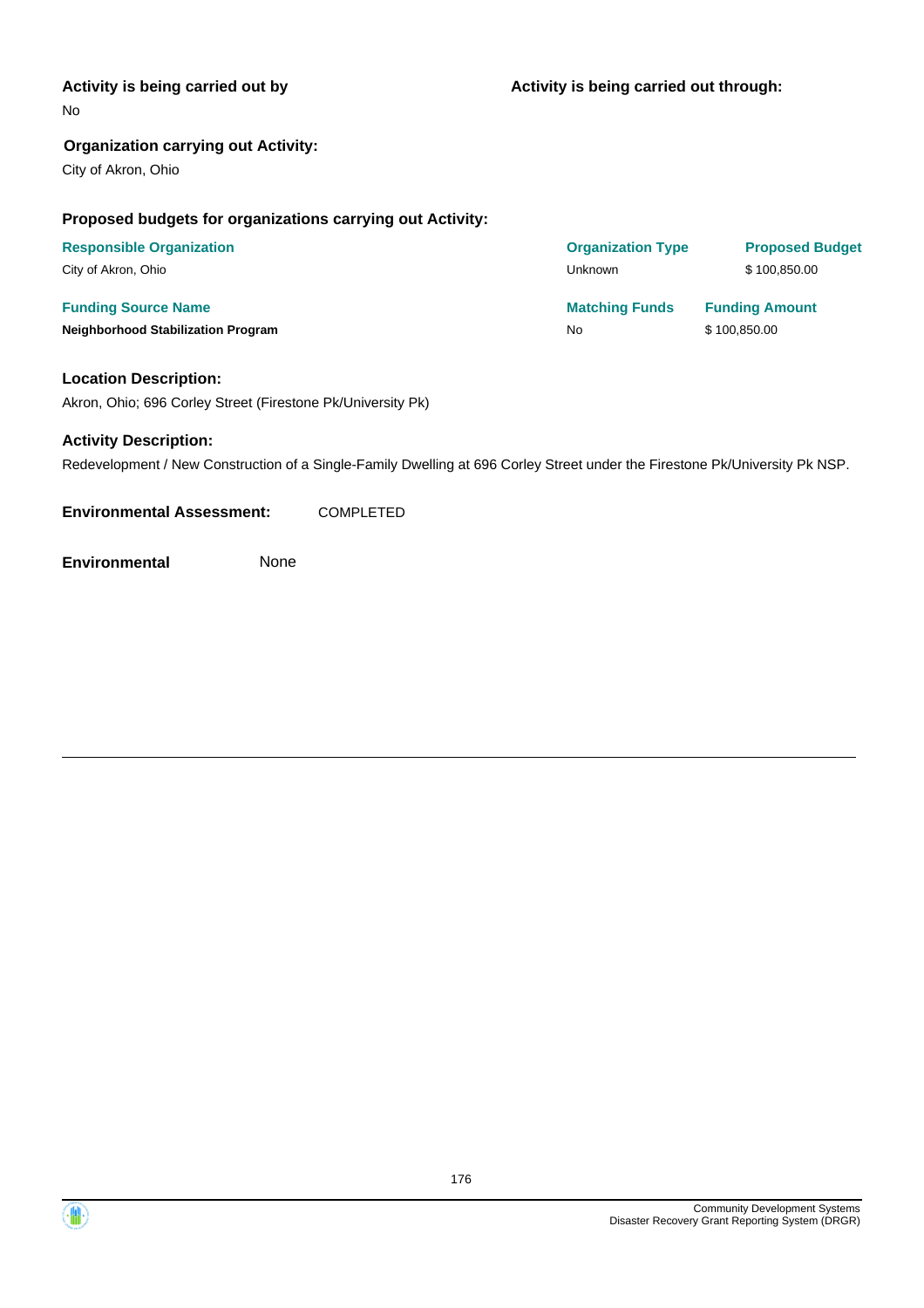**NSP661-CONST**

## **Grantee Activity Number: Activity Title: New Construction - North Hill**

| <b>Activity Type:</b>                                        | <b>Activity Status:</b>                 |              |  |
|--------------------------------------------------------------|-----------------------------------------|--------------|--|
| Construction of new housing                                  | Under Way                               |              |  |
| <b>Project Number:</b>                                       | <b>Project Title:</b>                   |              |  |
| 3                                                            | Redevelopment - New Construction        |              |  |
| <b>Projected Start Date:</b>                                 | <b>Projected End Date:</b>              |              |  |
| 07/01/2010                                                   | 12/31/2010                              |              |  |
| <b>Project Draw Block by HUD:</b>                            | Project Draw Block Date by HUD:         |              |  |
| Not Blocked                                                  |                                         |              |  |
| <b>Activity Draw Block by HUD:</b>                           | <b>Activity Draw Block Date by HUD:</b> |              |  |
| Not Blocked                                                  |                                         |              |  |
| <b>Block Drawdown By Grantee:</b>                            | <b>Total Budget:</b>                    | \$54,000.00  |  |
| Not Blocked                                                  | <b>Most Impacted and</b>                |              |  |
| <b>National Objective:</b>                                   | <b>Distressed Budget:</b>               | \$0.00       |  |
| LMMI: Low, Moderate and Middle Income National Objective for | <b>Other Funds:</b>                     | \$54,000.00  |  |
| NSP Only                                                     | <b>Total Funds:</b>                     | \$108,000.00 |  |

#### **Benefit Report Type:**

Direct (Households)

| <b>Proposed Beneficiaries</b>   | <b>Total</b> | Low | <b>Mod</b> | Low/Mod% |
|---------------------------------|--------------|-----|------------|----------|
| # Renter Households             |              | 4   |            | 100.00   |
| # of Households                 |              |     |            | 100.00   |
| <b>Proposed Accomplishments</b> | <b>Total</b> |     |            |          |
| # of Singlefamily Units         |              |     |            |          |
| # of Housing Units              |              |     |            |          |
| # ELI Households (0-30% AMI)    |              |     |            |          |

| Activity is being carried out by |
|----------------------------------|
|----------------------------------|

No

### **Organization carrying out Activity:**

City of Akron, Ohio

### **Proposed budgets for organizations carrying out Activity:**

**Activity is being carried out through:**

**Funding Source Name Matching Funds Funding Amount Responsible Organization COVID-10 COVID-10 Organization Type Proposed Budget** City of Akron, Ohio \$54,000.00

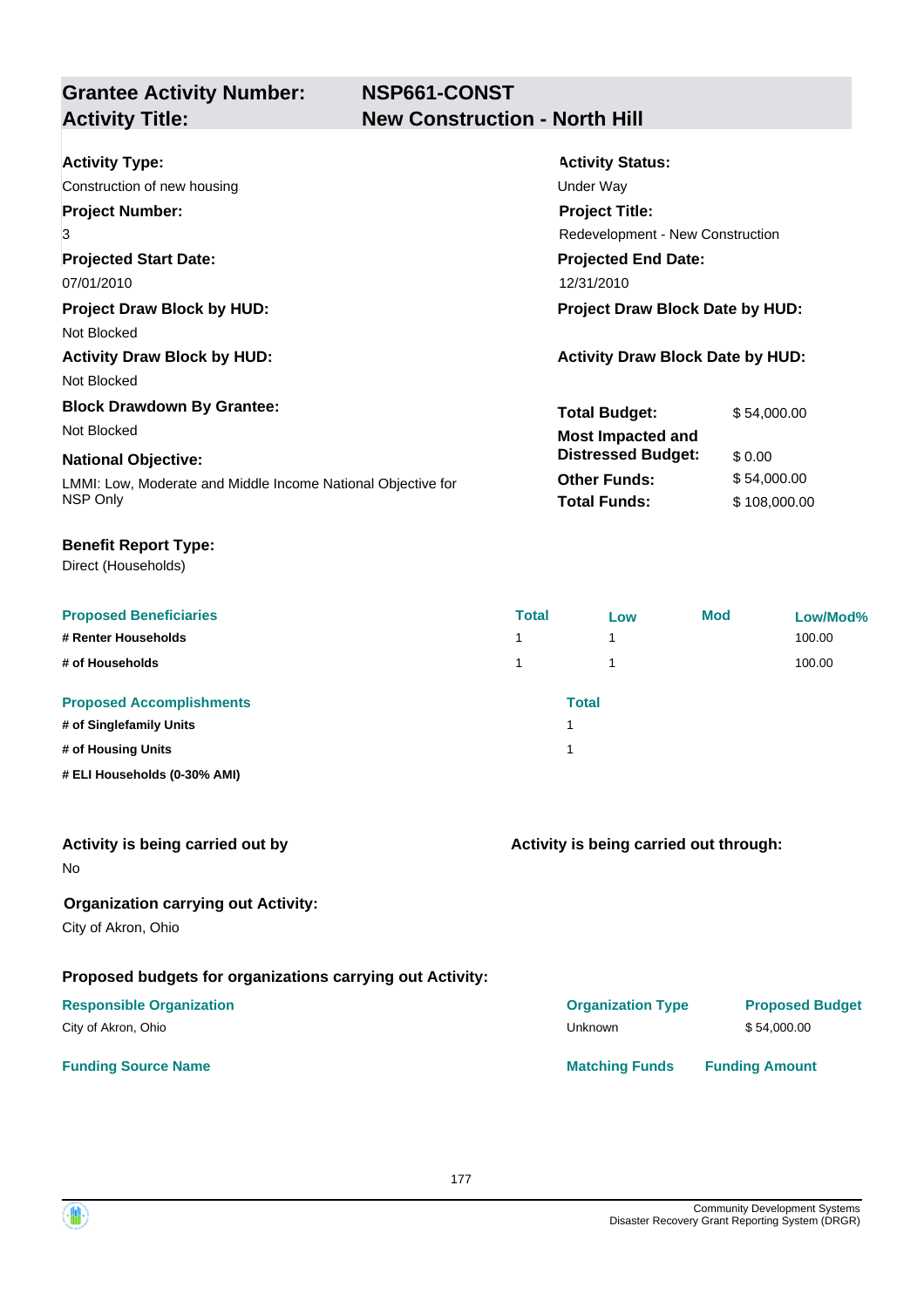#### **Location Description:**

Akron, Ohio; 1093 Berwin St

#### **Activity Description:**

Redevelopment / New Construction of a Single-Family Dwelling at 1093 Berwin Street under the North Hill NSP. Under Contract

**Environmental Assessment:** COMPLETED



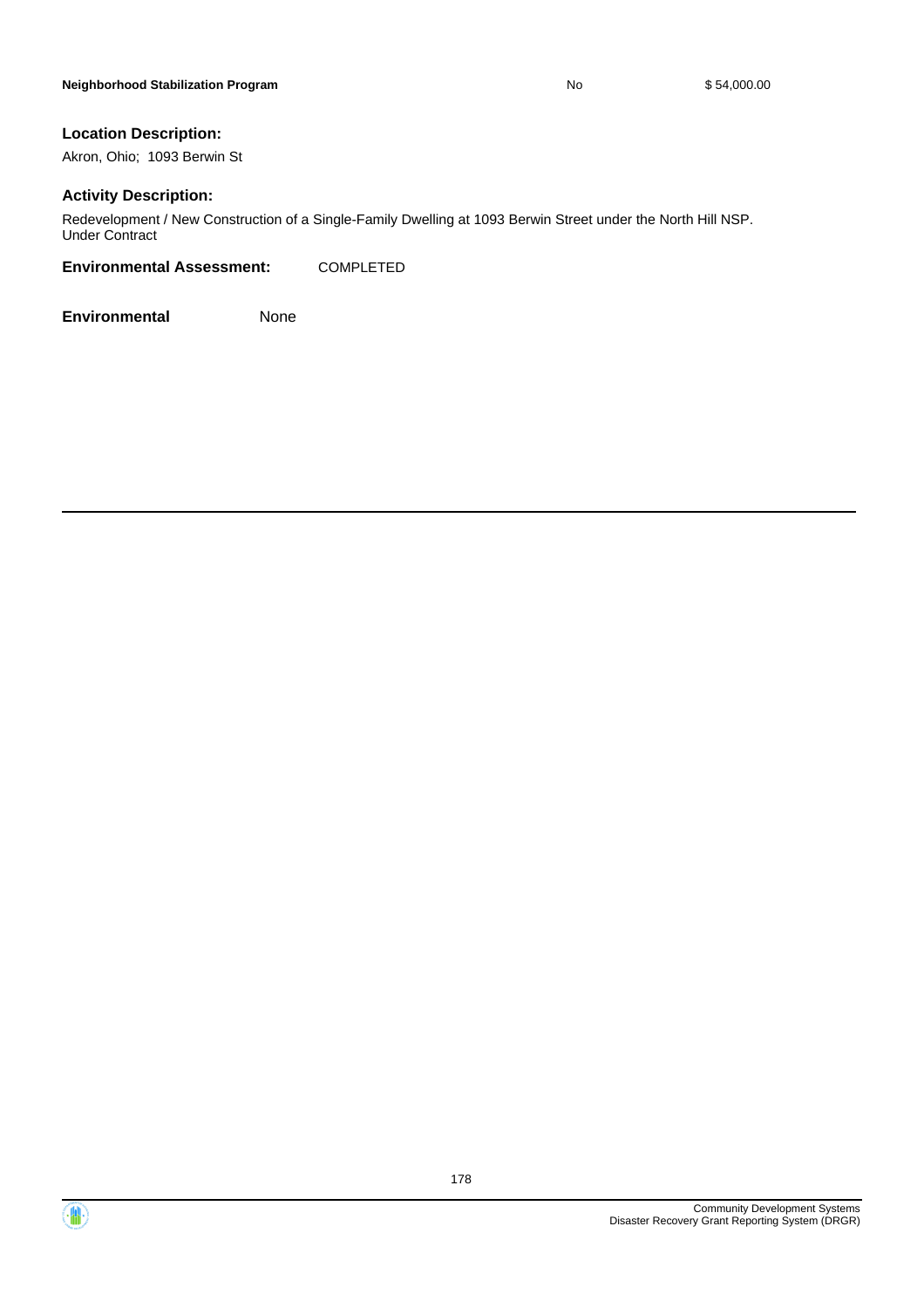## **NSP668-CONST Activity Title: New Construction - Kenmore/Summit Lake**

| <b>Activity Type:</b>                                        | <b>Activity Status:</b>                 |              |  |
|--------------------------------------------------------------|-----------------------------------------|--------------|--|
| Construction of new housing                                  | Completed                               |              |  |
| <b>Project Number:</b>                                       | <b>Project Title:</b>                   |              |  |
| 3                                                            | Redevelopment - New Construction        |              |  |
| <b>Projected Start Date:</b>                                 | <b>Projected End Date:</b>              |              |  |
| 06/01/2010                                                   | 12/31/2011                              |              |  |
| <b>Project Draw Block by HUD:</b>                            | Project Draw Block Date by HUD:         |              |  |
| Not Blocked                                                  |                                         |              |  |
| <b>Activity Draw Block by HUD:</b>                           | <b>Activity Draw Block Date by HUD:</b> |              |  |
| Not Blocked                                                  |                                         |              |  |
| <b>Block Drawdown By Grantee:</b>                            | <b>Total Budget:</b>                    | \$85,850.00  |  |
| Not Blocked                                                  | <b>Most Impacted and</b>                |              |  |
| <b>National Objective:</b>                                   | <b>Distressed Budget:</b>               | \$0.00       |  |
| LMMI: Low, Moderate and Middle Income National Objective for | <b>Other Funds:</b>                     | \$85,850.00  |  |
| NSP Only                                                     | <b>Total Funds:</b>                     | \$171,700.00 |  |

#### **Benefit Report Type:**

Direct (Households)

| <b>Proposed Beneficiaries</b>               | <b>Total</b> | Low          | <b>Mod</b> | Low/Mod% |
|---------------------------------------------|--------------|--------------|------------|----------|
| # Owner Households                          |              | 1            |            | 100.00   |
| # of Households                             | 1            | 1            |            | 100.00   |
| <b>Proposed Accomplishments</b>             |              | <b>Total</b> |            |          |
| # of Singlefamily Units                     | 1            |              |            |          |
| # of Housing Units                          | 1            |              |            |          |
| # ELI Households (0-30% AMI)                |              |              |            |          |
| Activity funds eligible for DREF (Ike Only) |              |              |            |          |
| #Units ¿ other green                        | 1            |              |            |          |
| #Sites re-used                              | 1            |              |            |          |
| #Units exceeding Energy Star                |              |              |            |          |
| #Units with bus/rail access                 | 1            |              |            |          |
| #Low flow showerheads                       |              |              |            |          |
| #Low flow toilets                           |              |              |            |          |
| #Units with solar panels                    |              |              |            |          |

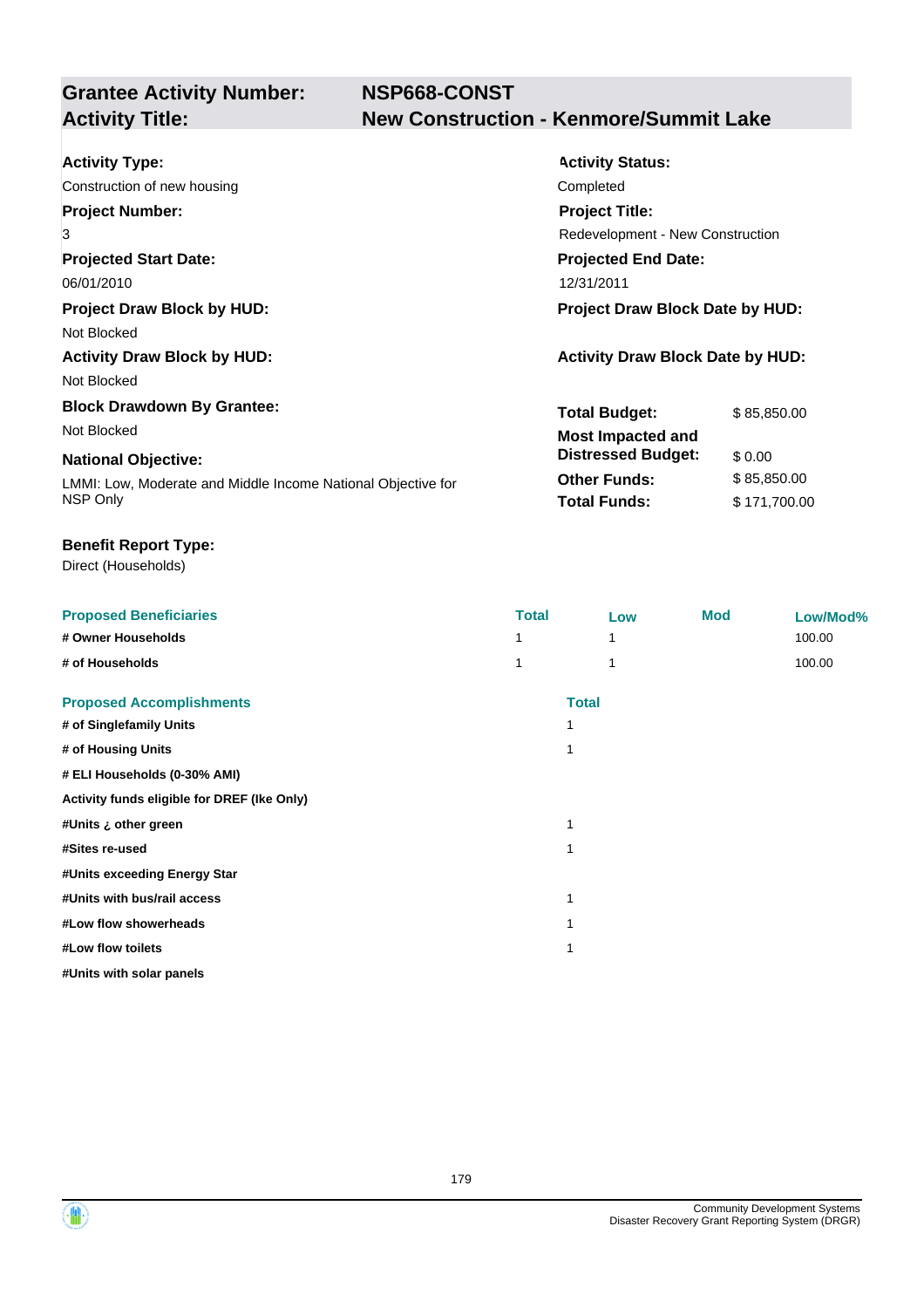#### **Activity is being carried out by**

No

#### **Organization carrying out Activity:**

City of Akron, Ohio

#### **Proposed budgets for organizations carrying out Activity:**

| <b>Responsible Organization</b>           | <b>Organization Type</b> | <b>Proposed Budget</b> |
|-------------------------------------------|--------------------------|------------------------|
| City of Akron, Ohio                       | Unknown                  | \$85.850.00            |
| <b>Funding Source Name</b>                | <b>Matching Funds</b>    | <b>Funding Amount</b>  |
| <b>Neighborhood Stabilization Program</b> | No                       | \$85,850.00            |

#### **Location Description:**

Akron, Ohio; 2267 6th Street, S.W. (Kenmore/Summit Lake)

#### **Activity Description:**

Redevelopment / New Construction of a Single-Family Dwelling at 2267 6th Street, S.W. under the Kenmore/Summit Lake NSP.

**Environmental Assessment:** COMPLETED



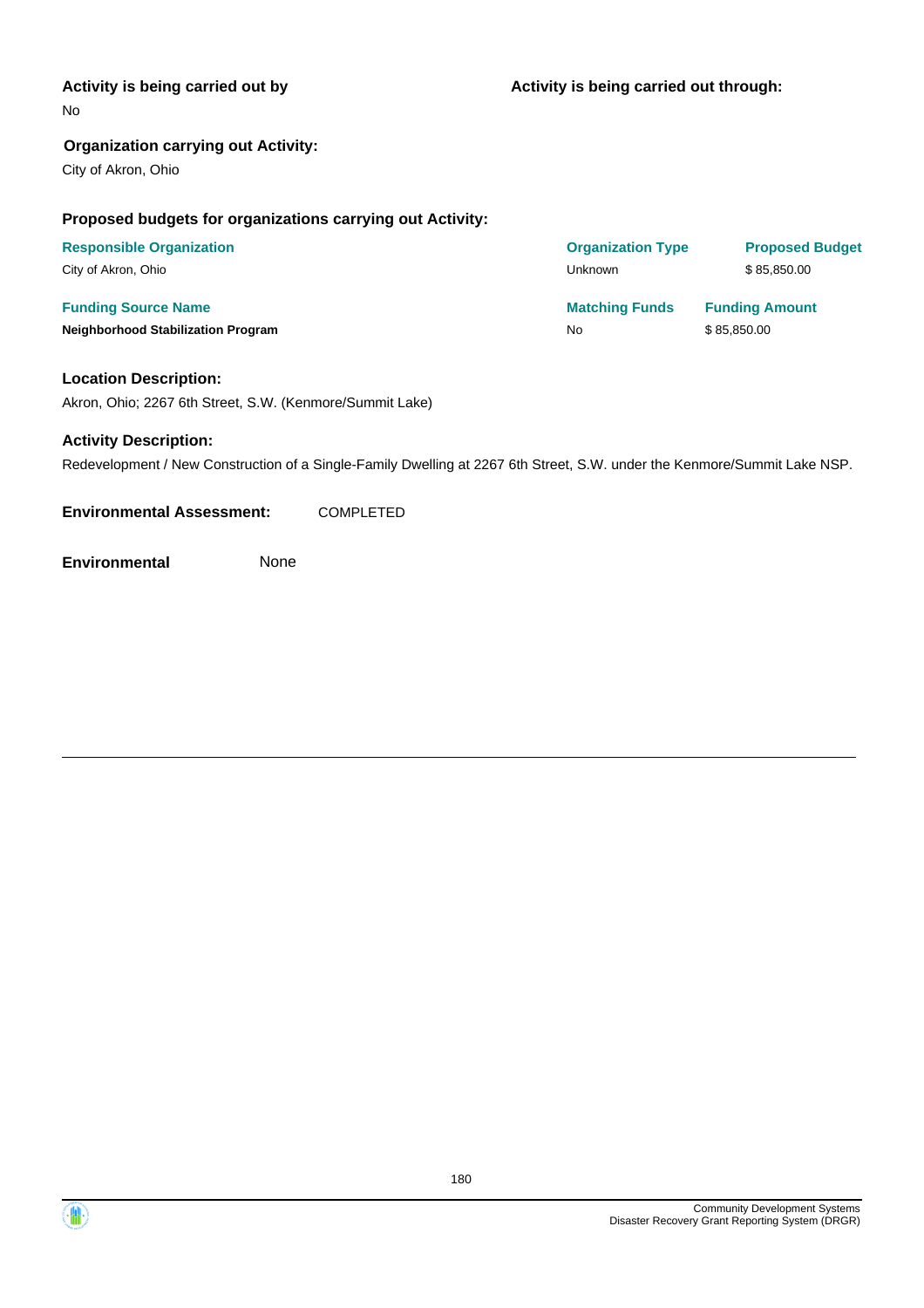## **NSP677-CONST New Construction - Goodyear/Ellet**

| <b>Activity Type:</b>                                        | <b>Activity Status:</b>                 |              |  |
|--------------------------------------------------------------|-----------------------------------------|--------------|--|
| Construction of new housing                                  | Under Way                               |              |  |
| <b>Project Number:</b>                                       | <b>Project Title:</b>                   |              |  |
| 3                                                            | Redevelopment - New Construction        |              |  |
| <b>Projected Start Date:</b>                                 | <b>Projected End Date:</b>              |              |  |
| 03/01/2010                                                   | 03/31/2011                              |              |  |
| <b>Project Draw Block by HUD:</b>                            | <b>Project Draw Block Date by HUD:</b>  |              |  |
| Not Blocked                                                  |                                         |              |  |
| <b>Activity Draw Block by HUD:</b>                           | <b>Activity Draw Block Date by HUD:</b> |              |  |
| Not Blocked                                                  |                                         |              |  |
| <b>Block Drawdown By Grantee:</b>                            | <b>Total Budget:</b>                    | \$129,353.57 |  |
| Not Blocked                                                  | <b>Most Impacted and</b>                |              |  |
| <b>National Objective:</b>                                   | <b>Distressed Budget:</b>               | \$0.00       |  |
| LMMI: Low, Moderate and Middle Income National Objective for | <b>Other Funds:</b>                     | \$127,297.00 |  |
| NSP Only                                                     | <b>Total Funds:</b>                     | \$256,650.57 |  |

## **Benefit Report Type:**

Direct (Households)

| <b>Proposed Beneficiaries</b>   | <b>Total</b> |              | Low | <b>Mod</b> | Low/Mod% |
|---------------------------------|--------------|--------------|-----|------------|----------|
| # Owner Households              |              |              |     |            | 100.00   |
| # of Households                 |              |              |     |            | 100.00   |
| <b>Proposed Accomplishments</b> |              | <b>Total</b> |     |            |          |
| # of Singlefamily Units         |              | 1            |     |            |          |
| # of Housing Units              |              |              |     |            |          |
| #Units ¿ other green            |              | 1            |     |            |          |
| #Sites re-used                  |              | 1            |     |            |          |
| #Units exceeding Energy Star    |              | 1            |     |            |          |
| #Units with bus/rail access     |              | 1            |     |            |          |
| #Low flow showerheads           |              |              |     |            |          |
| #Low flow toilets               |              | 1            |     |            |          |
| #Units with solar panels        |              |              |     |            |          |

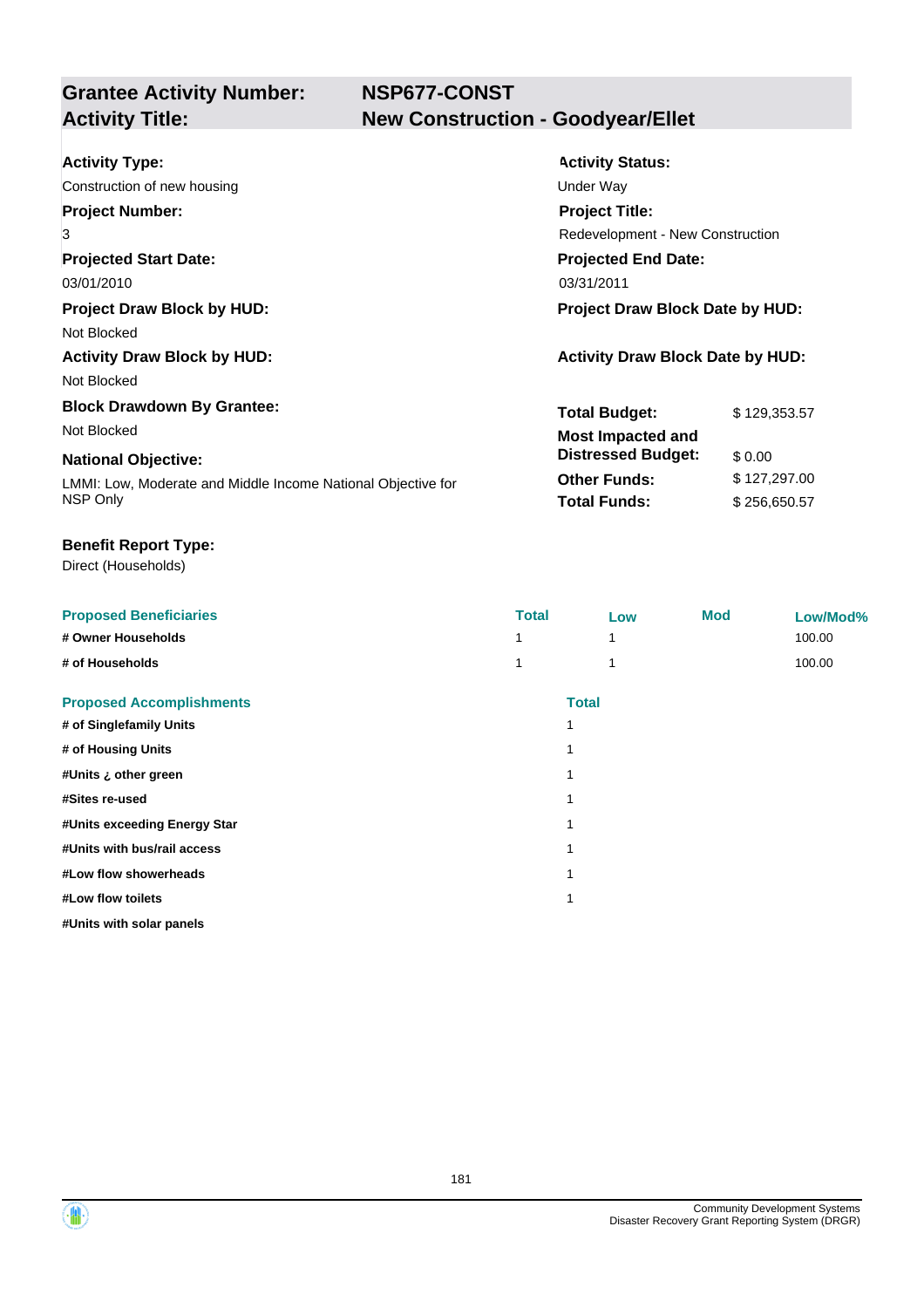## **Activity is being carried out by**

No

## **Organization carrying out Activity:**

City of Akron, Ohio

## **Proposed budgets for organizations carrying out Activity:**

| <b>Responsible Organization</b>           | <b>Organization Type</b> | <b>Proposed Budget</b> |
|-------------------------------------------|--------------------------|------------------------|
| City of Akron, Ohio                       | Unknown                  | \$130,000,00           |
| <b>Funding Source Name</b>                | <b>Matching Funds</b>    | <b>Funding Amount</b>  |
| <b>Neighborhood Stabilization Program</b> | No                       | \$127,297.00           |

## **Location Description:**

Redevelopment / New Construction of a Single-Family Dwelling at 345 Eastland Avenue under the Goodyear/Ellet NSP.

## **Activity Description:**

Redevelopment / New Construction of a Single-Family Dwelling at 345 Eastland Avenue under the Goodyear/Ellet NSP. 8/10/10-Contract adjustment - New Costs: \$127,297.00

**Environmental Assessment:** COMPLETED

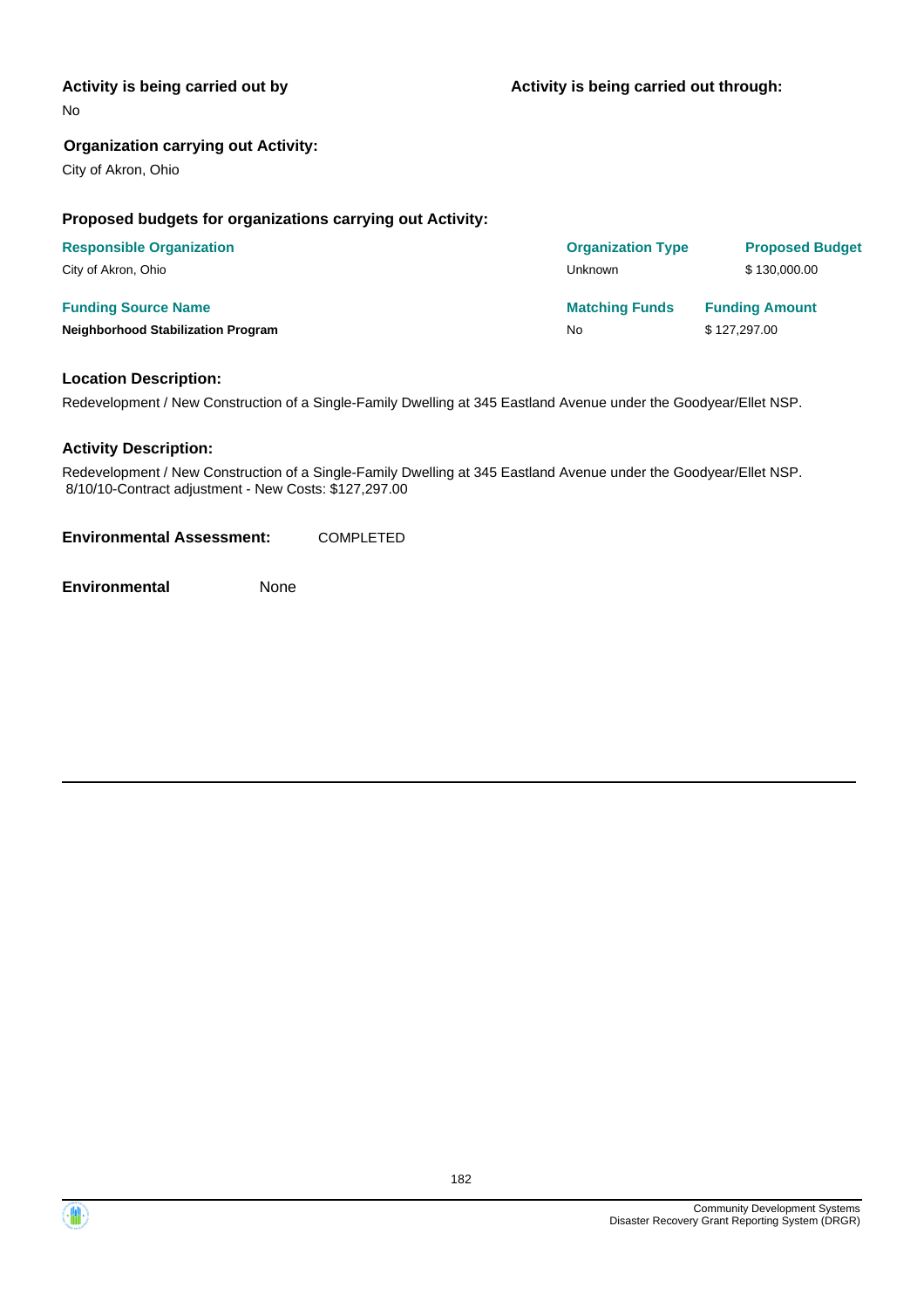| <b>Activity Type:</b>                                        | <b>Activity Status:</b>                 |                                         |  |  |
|--------------------------------------------------------------|-----------------------------------------|-----------------------------------------|--|--|
| Construction of new housing                                  | Completed                               |                                         |  |  |
| <b>Project Number:</b>                                       | <b>Project Title:</b>                   |                                         |  |  |
| 3                                                            |                                         | <b>Redevelopment - New Construction</b> |  |  |
| <b>Projected Start Date:</b>                                 | <b>Projected End Date:</b>              |                                         |  |  |
| 03/01/2010                                                   | 01/30/2012                              |                                         |  |  |
| <b>Project Draw Block by HUD:</b>                            | <b>Project Draw Block Date by HUD:</b>  |                                         |  |  |
| Not Blocked                                                  |                                         |                                         |  |  |
| <b>Activity Draw Block by HUD:</b>                           | <b>Activity Draw Block Date by HUD:</b> |                                         |  |  |
| Not Blocked                                                  |                                         |                                         |  |  |
| <b>Block Drawdown By Grantee:</b>                            | <b>Total Budget:</b>                    | \$133,335.52                            |  |  |
| Not Blocked                                                  | <b>Most Impacted and</b>                |                                         |  |  |
| <b>National Objective:</b>                                   | <b>Distressed Budget:</b>               | \$0.00                                  |  |  |
| LMMI: Low, Moderate and Middle Income National Objective for | <b>Other Funds:</b>                     | \$133,335.52                            |  |  |
| NSP Only                                                     | <b>Total Funds:</b>                     | \$266,671.04                            |  |  |

## **Benefit Report Type:**

Direct (Households)

| <b>Proposed Beneficiaries</b>   | <b>Total</b> | Low          | Mod | Low/Mod% |
|---------------------------------|--------------|--------------|-----|----------|
| # Owner Households              | 1            |              |     | 0.00     |
| # of Households                 | 1            |              |     | 0.00     |
| <b>Proposed Accomplishments</b> |              | <b>Total</b> |     |          |
| # of Singlefamily Units         |              |              |     |          |
| # of Housing Units              |              |              |     |          |
| #Units ¿ other green            |              |              |     |          |
| #Sites re-used                  |              |              |     |          |
| #Units exceeding Energy Star    |              |              |     |          |
| #Units with bus/rail access     |              |              |     |          |
| #Low flow showerheads           |              |              |     |          |
| #Low flow toilets               |              |              |     |          |
| #Units with solar panels        |              |              |     |          |
|                                 |              |              |     |          |

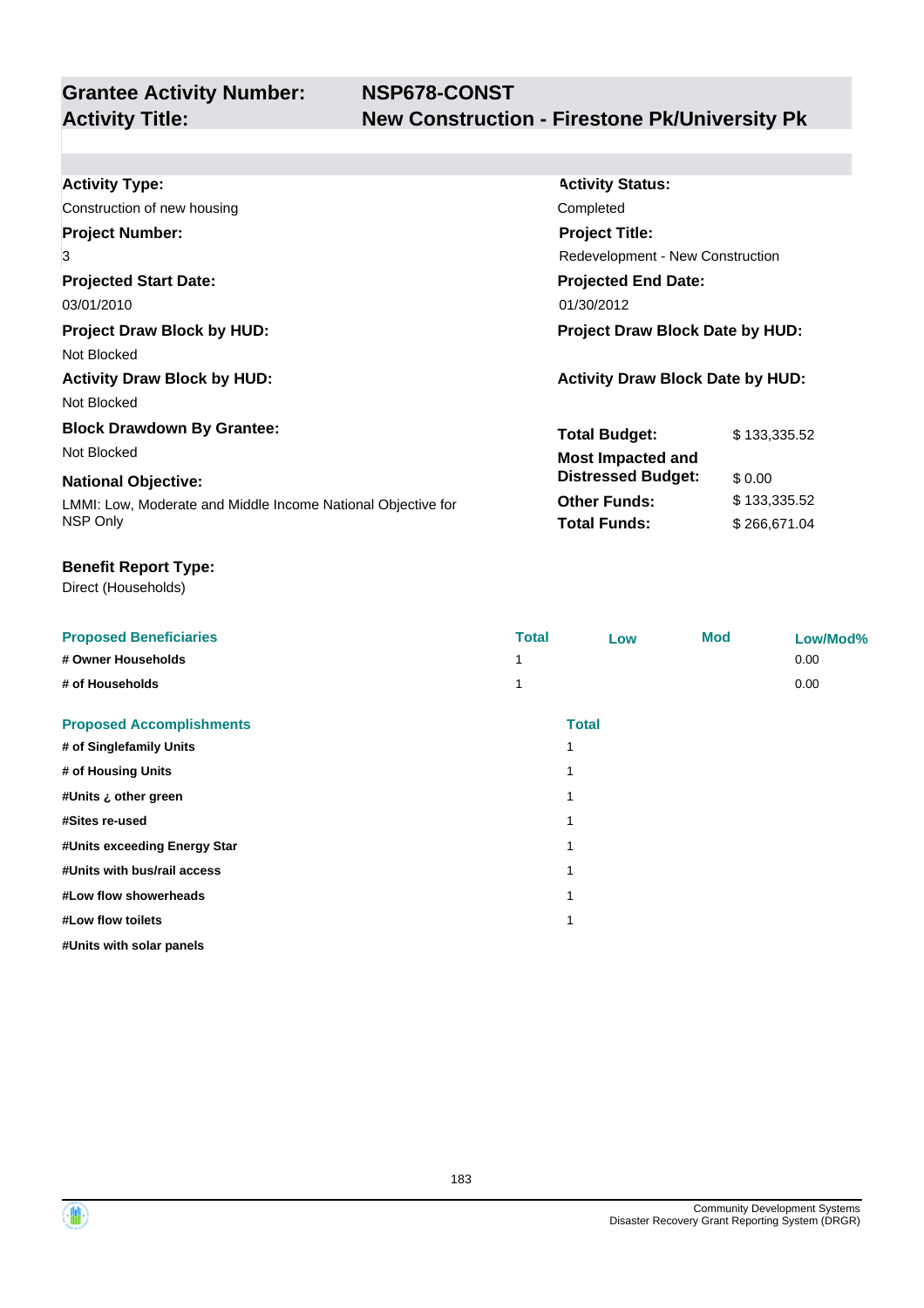## **Activity is being carried out by**

No

## **Organization carrying out Activity:**

City of Akron, Ohio

## **Proposed budgets for organizations carrying out Activity:**

| <b>Responsible Organization</b>           | <b>Organization Type</b> | <b>Proposed Budget</b> |
|-------------------------------------------|--------------------------|------------------------|
| City of Akron, Ohio                       | Unknown                  | \$130,000,00           |
| <b>Funding Source Name</b>                | <b>Matching Funds</b>    | <b>Funding Amount</b>  |
| <b>Neighborhood Stabilization Program</b> | No                       | \$133,335.52           |

## **Location Description:**

Akron, Ohio; 779 McKinley Avenue

## **Activity Description:**

Redevelopment / New Construction of a Single-Family Dwelling at 779 McKinley Avenue under the Firestone Pk/University Pk NSP. 8/10/10-Contract adjustment - New Costs: \$130,313.32

**Environmental Assessment:** COMPLETED

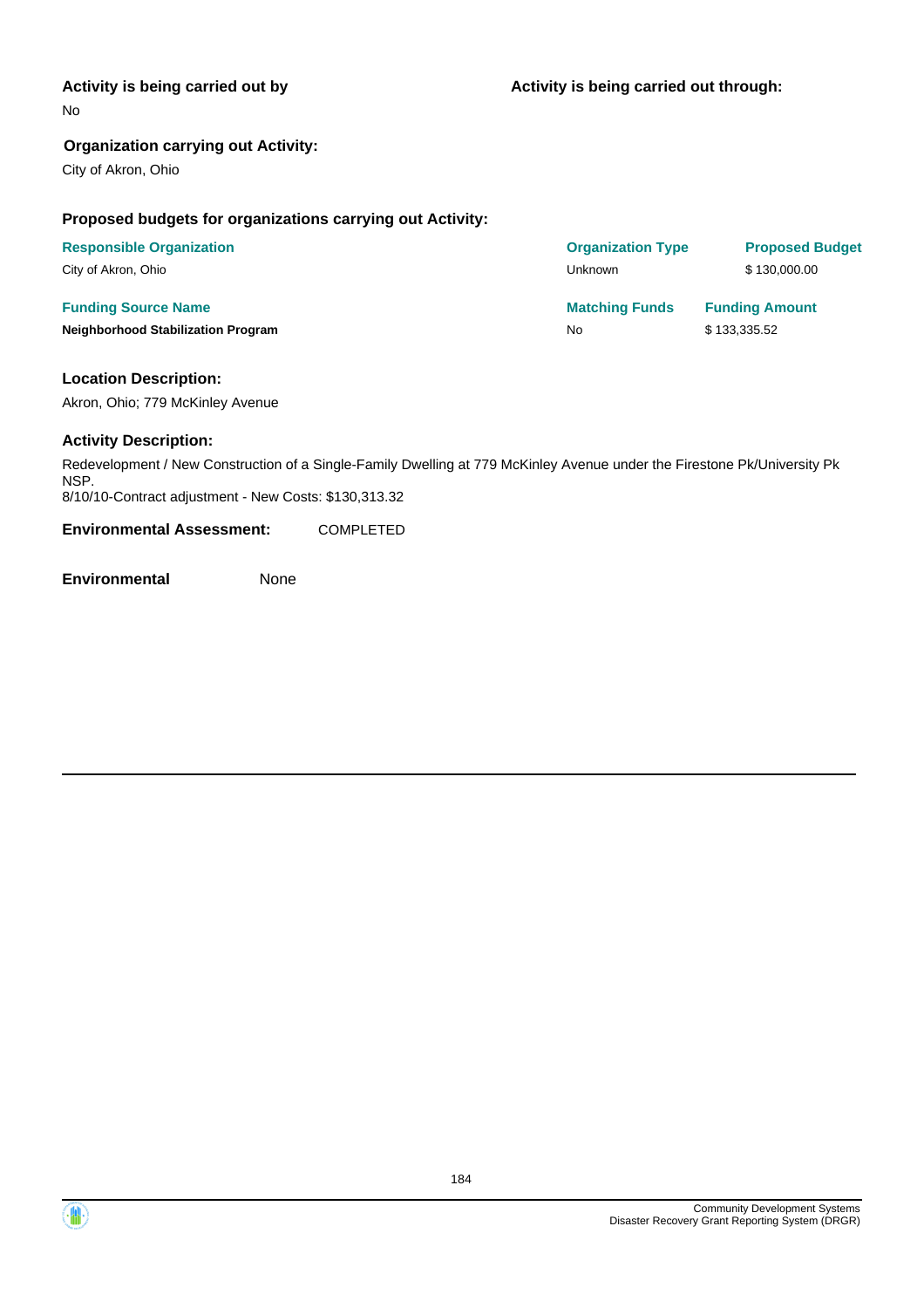**NSP694-CONST New Construction - Goodyear/Ellet** 

| <b>Activity Type:</b>                                        | <b>Activity Status:</b>                 |              |  |
|--------------------------------------------------------------|-----------------------------------------|--------------|--|
| Construction of new housing                                  | Under Way                               |              |  |
| <b>Project Number:</b>                                       | <b>Project Title:</b>                   |              |  |
| 3                                                            | Redevelopment - New Construction        |              |  |
| <b>Projected Start Date:</b>                                 | <b>Projected End Date:</b>              |              |  |
| 03/01/2010                                                   | 12/31/2010                              |              |  |
| <b>Project Draw Block by HUD:</b>                            | <b>Project Draw Block Date by HUD:</b>  |              |  |
| Not Blocked                                                  |                                         |              |  |
| <b>Activity Draw Block by HUD:</b>                           | <b>Activity Draw Block Date by HUD:</b> |              |  |
| Not Blocked                                                  |                                         |              |  |
| <b>Block Drawdown By Grantee:</b>                            | <b>Total Budget:</b>                    | \$139,402.36 |  |
| Not Blocked                                                  | <b>Most Impacted and</b>                |              |  |
| <b>National Objective:</b>                                   | <b>Distressed Budget:</b>               | \$0.00       |  |
| LMMI: Low, Moderate and Middle Income National Objective for | <b>Other Funds:</b>                     | \$139,401.86 |  |
| NSP Only                                                     | <b>Total Funds:</b>                     | \$278,804.22 |  |

## **Benefit Report Type:**

Direct (Households)

| <b>Proposed Beneficiaries</b>   | <b>Total</b> | Low          | <b>Mod</b> | Low/Mod% |
|---------------------------------|--------------|--------------|------------|----------|
| # Owner Households              |              |              |            | 0.00     |
| # of Households                 |              |              |            | 0.00     |
| <b>Proposed Accomplishments</b> |              | <b>Total</b> |            |          |
| # of Singlefamily Units         |              |              |            |          |
| # of Housing Units              |              |              |            |          |
| #Units ¿ other green            |              |              |            |          |
| #Sites re-used                  |              |              |            |          |
| #Units exceeding Energy Star    |              |              |            |          |
| #Units with bus/rail access     |              |              |            |          |
| #Low flow showerheads           |              |              |            |          |
| #Low flow toilets               |              |              |            |          |
| #Units with solar panels        |              |              |            |          |



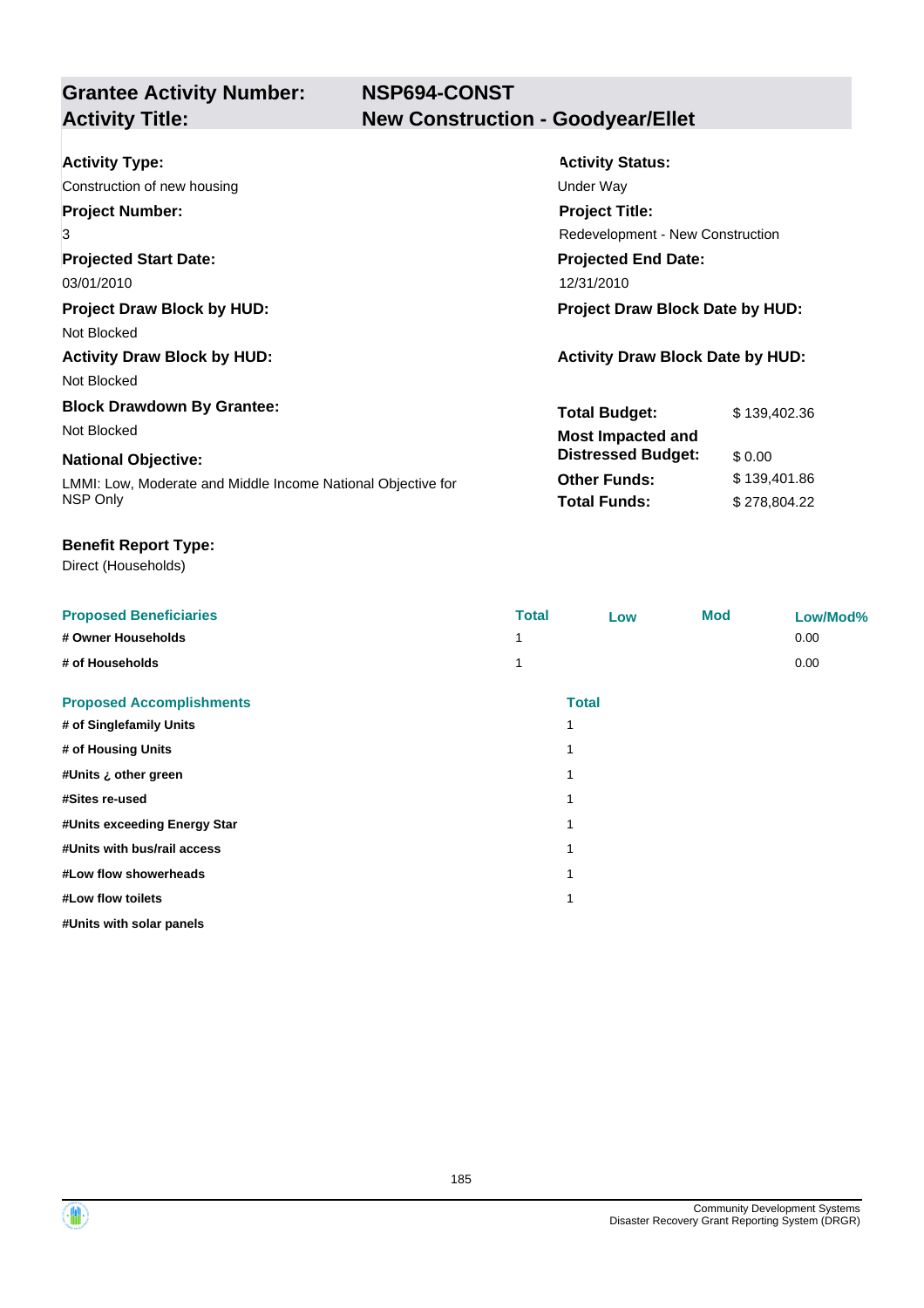## **Activity is being carried out by**

No

## **Organization carrying out Activity:**

City of Akron, Ohio

## **Proposed budgets for organizations carrying out Activity:**

| <b>Responsible Organization</b>           | <b>Organization Type</b> | <b>Proposed Budget</b> |
|-------------------------------------------|--------------------------|------------------------|
| City of Akron, Ohio                       | Unknown                  | \$139,402.36           |
| <b>Funding Source Name</b>                | <b>Matching Funds</b>    | <b>Funding Amount</b>  |
| <b>Neighborhood Stabilization Program</b> | No                       | \$139,401.86           |

## **Location Description:**

Redevelopment / New Construction of a Single-Family Dwelling at 442 Iroquois Avenue under the Goodyear/Ellet NSP.

## **Activity Description:**

Redevelopment / New Construction of a Single-Family Dwelling at 442 Iroquois Avenue under the Goodyear/Ellet NSP. 8/10/10-Contract adjustment - New Costs: \$133,719.69

**Environmental Assessment:** COMPLETED

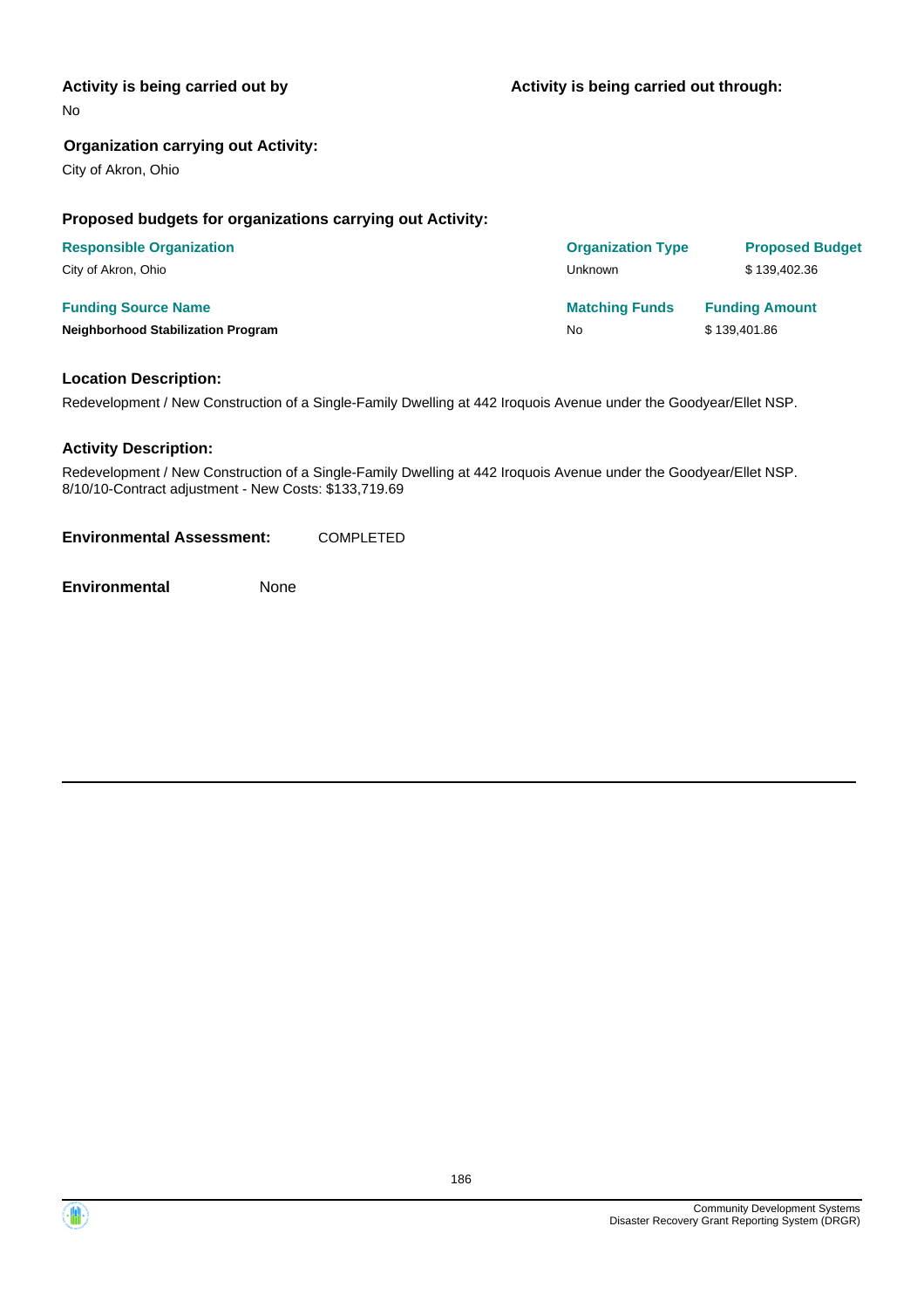**NSP709-CONST New Construction - Goodyear/Ellet** 

| <b>Activity Type:</b>                                        | <b>Activity Status:</b>                 |              |  |
|--------------------------------------------------------------|-----------------------------------------|--------------|--|
| Construction of new housing                                  | Completed                               |              |  |
| <b>Project Number:</b>                                       | <b>Project Title:</b>                   |              |  |
| 3                                                            | Redevelopment - New Construction        |              |  |
| <b>Projected Start Date:</b>                                 | <b>Projected End Date:</b>              |              |  |
| 04/01/2010                                                   | 12/31/2010                              |              |  |
| <b>Project Draw Block by HUD:</b>                            | Project Draw Block Date by HUD:         |              |  |
| Not Blocked                                                  |                                         |              |  |
| <b>Activity Draw Block by HUD:</b>                           | <b>Activity Draw Block Date by HUD:</b> |              |  |
| Not Blocked                                                  |                                         |              |  |
| <b>Block Drawdown By Grantee:</b>                            | <b>Total Budget:</b>                    | \$123,359.74 |  |
| Not Blocked                                                  | <b>Most Impacted and</b>                |              |  |
| <b>National Objective:</b>                                   | <b>Distressed Budget:</b>               | \$0.00       |  |
| LMMI: Low, Moderate and Middle Income National Objective for | <b>Other Funds:</b>                     | \$123,359.74 |  |
| NSP Only                                                     | <b>Total Funds:</b>                     | \$246,719.48 |  |

## **Benefit Report Type:**

Direct (Households)

| <b>Proposed Beneficiaries</b>   | <b>Total</b> | Low   | <b>Mod</b> | Low/Mod% |
|---------------------------------|--------------|-------|------------|----------|
| # Owner Households              |              |       |            | 0.00     |
| # of Households                 |              |       |            | 0.00     |
| <b>Proposed Accomplishments</b> |              | Total |            |          |
| # of Singlefamily Units         | 1            |       |            |          |
| # of Housing Units              | 1            |       |            |          |
| #Units ¿ other green            | 1            |       |            |          |
| #Sites re-used                  | 1            |       |            |          |
| #Units exceeding Energy Star    | 1            |       |            |          |
| #Units with bus/rail access     | 1            |       |            |          |
| #Low flow showerheads           | 1            |       |            |          |
| #Low flow toilets               | 1            |       |            |          |
| #Units with solar panels        |              |       |            |          |

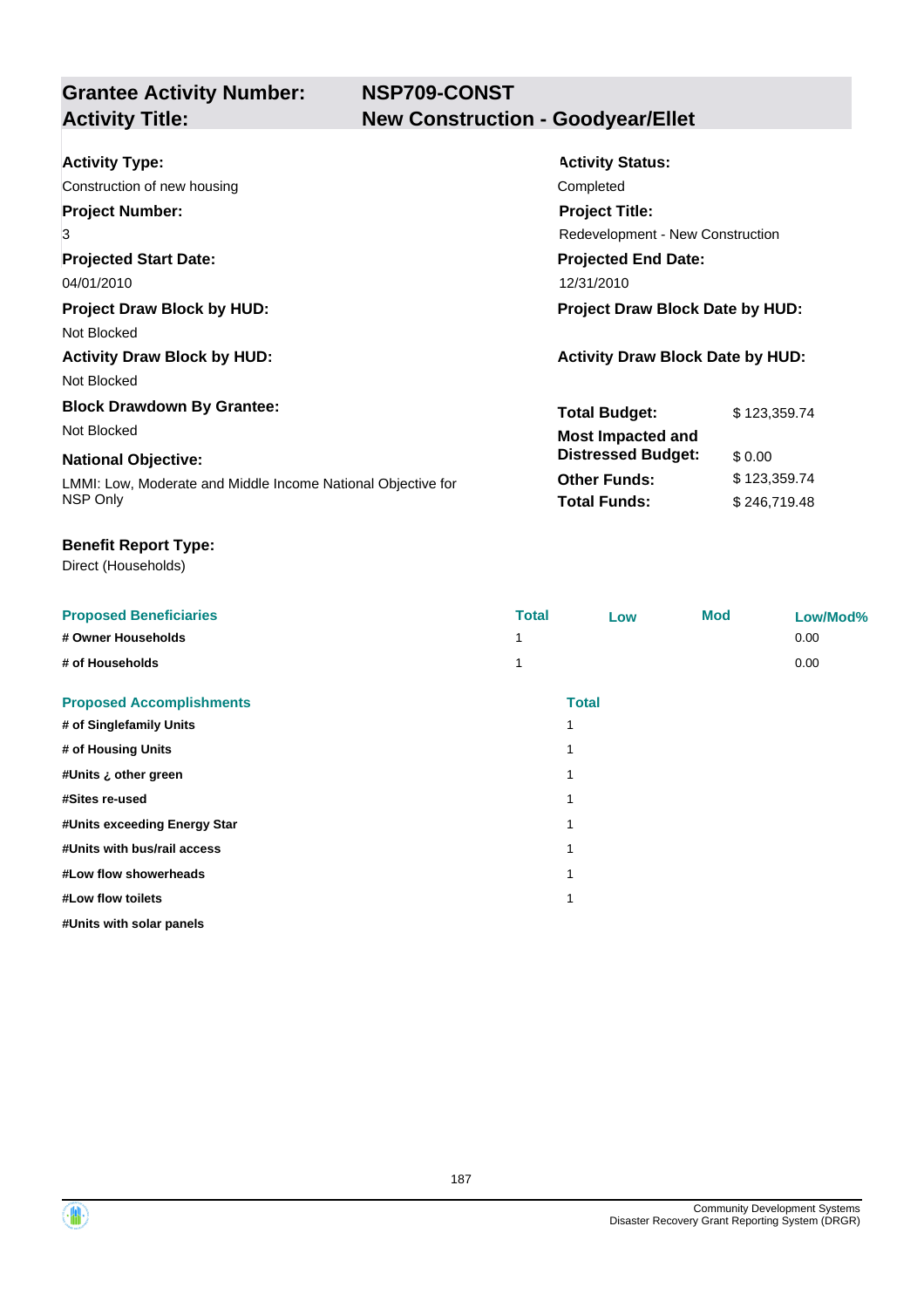## **Activity is being carried out by**

No

## **Organization carrying out Activity:**

City of Akron, Ohio

## **Proposed budgets for organizations carrying out Activity:**

| <b>Responsible Organization</b>           | <b>Organization Type</b> | <b>Proposed Budget</b> |
|-------------------------------------------|--------------------------|------------------------|
| City of Akron, Ohio                       | Unknown                  | \$130,000,00           |
| <b>Funding Source Name</b>                | <b>Matching Funds</b>    | <b>Funding Amount</b>  |
| <b>Neighborhood Stabilization Program</b> | No                       | \$123,359.74           |

#### **Location Description:**

Akron, Ohio 1120 Arnold Avenue (Goodyear/Ellet)

## **Activity Description:**

Redevelopment / New Construction of a Single-Family Dwelling at 1120 Arnold Avenue under the Goodyear/Ellet NSP.

**Environmental Assessment:** COMPLETED

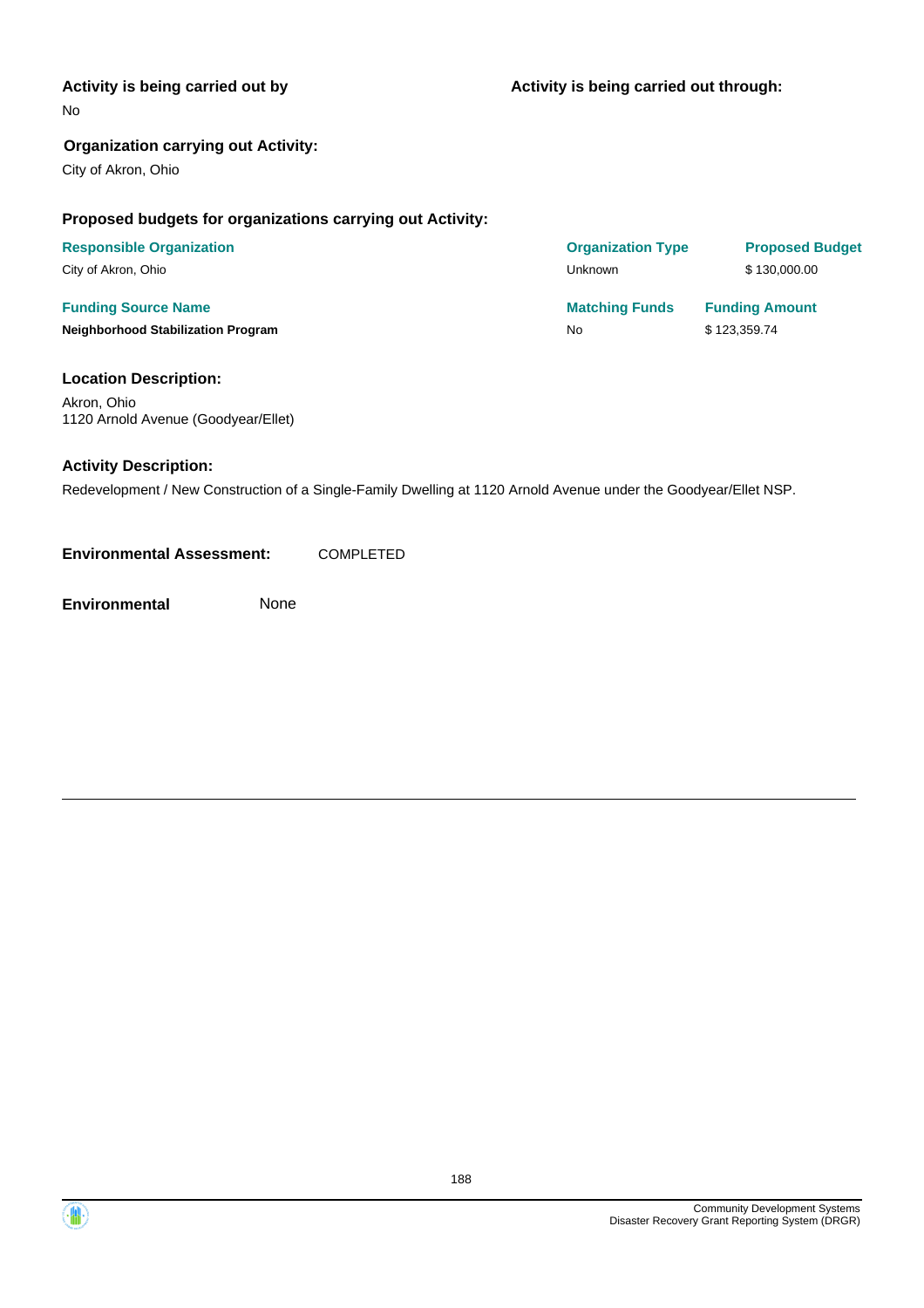**NSP722-CONST Activity Title: New Construction - Kenmore/Summit Lake**

| <b>Activity Type:</b>                                        | <b>Activity Status:</b>                 |              |
|--------------------------------------------------------------|-----------------------------------------|--------------|
| Construction of new housing                                  | Completed                               |              |
| <b>Project Number:</b>                                       | <b>Project Title:</b>                   |              |
| 3                                                            | Redevelopment - New Construction        |              |
| <b>Projected Start Date:</b>                                 | <b>Projected End Date:</b>              |              |
| 06/01/2010                                                   | 12/31/2010                              |              |
| <b>Project Draw Block by HUD:</b>                            | <b>Project Draw Block Date by HUD:</b>  |              |
| Not Blocked                                                  |                                         |              |
| <b>Activity Draw Block by HUD:</b>                           | <b>Activity Draw Block Date by HUD:</b> |              |
| Not Blocked                                                  |                                         |              |
| <b>Block Drawdown By Grantee:</b>                            | <b>Total Budget:</b>                    | \$85,850.00  |
| Not Blocked                                                  | <b>Most Impacted and</b>                |              |
| <b>National Objective:</b>                                   | <b>Distressed Budget:</b>               | \$0.00       |
| LMMI: Low, Moderate and Middle Income National Objective for | <b>Other Funds:</b>                     | \$100,850.00 |
| NSP Only                                                     | <b>Total Funds:</b>                     | \$186,700.00 |
| <b>Benefit Report Type:</b><br>Direct (Households)           |                                         |              |

| <b>Proposed Beneficiaries</b>   | <b>Total</b> | Low   | <b>Mod</b> | Low/Mod% |
|---------------------------------|--------------|-------|------------|----------|
| # Owner Households              |              |       |            | 0.0      |
| # of Households                 |              |       |            | 0.0      |
|                                 |              |       |            |          |
| <b>Proposed Accomplishments</b> |              | Total |            |          |
| # of Singlefamily Units         |              |       |            |          |

- **# of Housing Units**
- **# ELI Households (0-30% AMI)**

|  | Activity is being carried out by |  |
|--|----------------------------------|--|
|--|----------------------------------|--|

No

## **Organization carrying out Activity:**

City of Akron, Ohio

## **Proposed budgets for organizations carrying out Activity:**

## **Responsible Organization COVID-10 COVID-10 Organization Type Proposed Budget** City of Akron, Ohio \$100,850.00

## **Funding Source Name Matching Funds Funding Amount**

**Activity is being carried out through:**

189

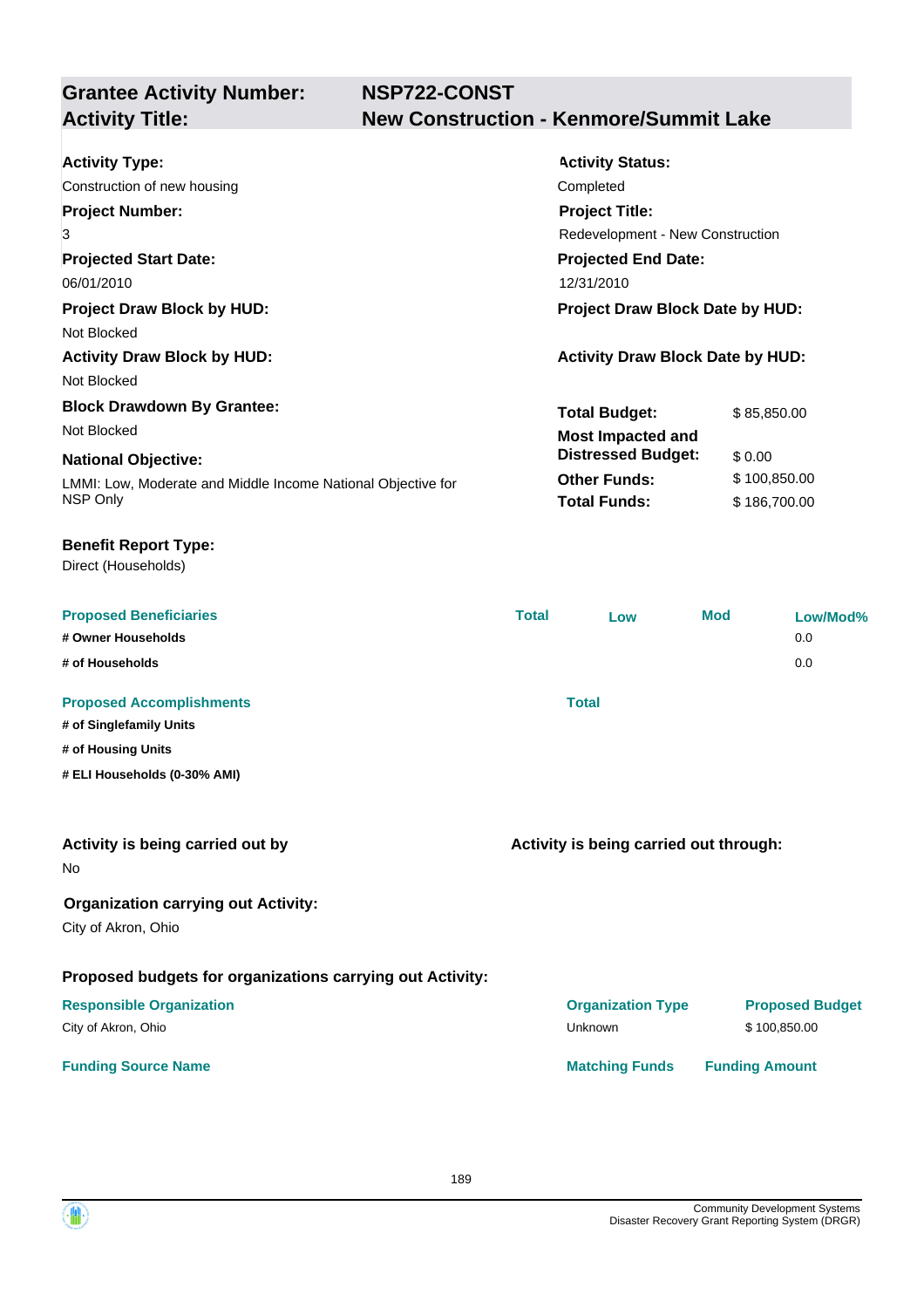#### **Neighborhood Stabilization Program No No** \$ 100,850.00

#### **Location Description:**

Akron, Ohio 1031 Marion Place (Kenmore/Summit Lake)

## **Activity Description:**

Redevelopment / New Construction of a Single-Family Dwelling at 1031 Marion Place under the Kenmore/Summit Lake NSP. Under Contract

**Environmental Assessment:** COMPLETED

**Environmental** None

## **Project # / 4 / Demolition**

| <b>Grantee Activity Number:</b><br><b>Activity Title:</b>     | NSP-DEMO 25%<br><b>Demolition 25%</b> |                                         |              |
|---------------------------------------------------------------|---------------------------------------|-----------------------------------------|--------------|
|                                                               |                                       |                                         |              |
| <b>Activity Type:</b>                                         |                                       | <b>Activity Status:</b>                 |              |
| Clearance and Demolition                                      |                                       | Under Way                               |              |
| <b>Project Number:</b>                                        |                                       | <b>Project Title:</b>                   |              |
| 4                                                             |                                       | Demolition                              |              |
| <b>Projected Start Date:</b>                                  |                                       | <b>Projected End Date:</b>              |              |
| 05/01/2010                                                    |                                       | 12/31/2017                              |              |
| <b>Project Draw Block by HUD:</b>                             |                                       | <b>Project Draw Block Date by HUD:</b>  |              |
| Not Blocked                                                   |                                       |                                         |              |
| <b>Activity Draw Block by HUD:</b>                            |                                       | <b>Activity Draw Block Date by HUD:</b> |              |
| Not Blocked                                                   |                                       |                                         |              |
| <b>Block Drawdown By Grantee:</b>                             |                                       | <b>Total Budget:</b>                    | \$94,199.55  |
| Not Blocked                                                   |                                       | <b>Most Impacted and</b>                |              |
| <b>National Objective:</b>                                    |                                       | <b>Distressed Budget:</b>               | \$0.00       |
| LH25: Funds targeted for housing for households whose incomes |                                       | <b>Other Funds:</b>                     | \$80,159.23  |
| are at or under 50% Area Median Income.                       |                                       | <b>Total Funds:</b>                     | \$174,358.78 |

**Benefit Report Type:**

NA



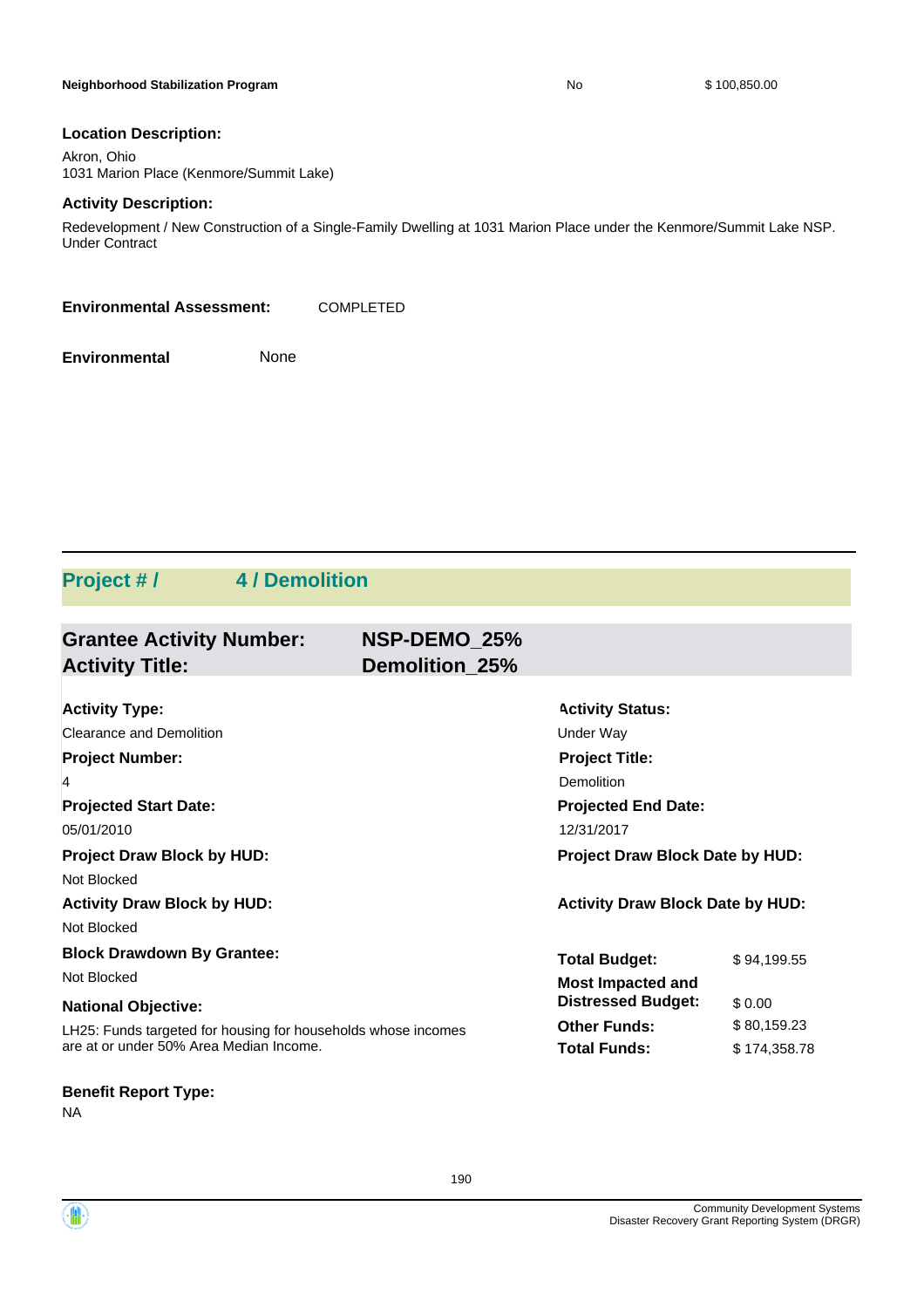| <b>Proposed Accomplishments</b> | <b>Total</b> |
|---------------------------------|--------------|
| # of Singlefamily Units         | 22           |
| # of Housing Units              | 22           |
| # of Properties                 | 22           |

**Activity is being carried out by**

**Activity is being carried out through:**

No

## **Organization carrying out Activity:**

City of Akron, Ohio

## **Proposed budgets for organizations carrying out Activity:**

| <b>Responsible Organization</b>           | <b>Organization Type</b> | <b>Proposed Budget</b> |
|-------------------------------------------|--------------------------|------------------------|
| City of Akron, Ohio                       | Unknown                  | \$94.199.55            |
| <b>Funding Source Name</b>                | <b>Matching Funds</b>    | <b>Funding Amount</b>  |
| <b>Neighborhood Stabilization Program</b> | No                       | \$80,159.23            |

## **Location Description:**

Akron, Ohio

1031 Marion Place (Kenmore/Summit Lake), 1047 Marion Place (Kenmore/Summit Lake), 35 Royal Place (North Hill), 37 Vesper St. (North Hill), 561 Schiller Av. (North Hill), 696 Corley St. (Firestone Pk/University Pk), 568 Inman St. (Firestone Pk/University Pk), 607 Morgan Av. (Firestone Pk/University Pk), 1077 Dietz Av. (Firestone Pk/University Pk), 2343 18th St., SW (Kenmore/Summit Lake), 2267 6th St., SW (Kenmore/Summit Lake), 185 E. York St. (North Hill), 698 Corice St. (Firestone Pk/University Pk), 2269 10th St., SW (Kenmore/Summit Lake), 2246 12th St., SW (Kenmore/Summit Lake), 918 Concord Av. (Firestone Pk/University Pk), 388 Cross St. (Firestone Pk/University Pk), 295 E. Archwood Av. (Firestone Pk/University Pk), 166 E. Archwood Av. (Firestone Pk/University Pk), 679 Hammel St. (Firestone Pk/University Pk), 743 Roscoe Av. (Firestone Pk/University Pk), 1192 Kenmore Blvd. (Kenmore/Summit Lake).

## **Activity Description:**

Demolition costs for 22 properties that meet 25% set-aside under the NSP Program. Total Draws: \$119,044.51 (Including Program Income (P.I.) used) 12/13/10 \$10,557.00 Transferred (to this activity) 12/13/10 \$11,569.13 Drawn 1/5/11 \$17,595.00 Drawn (P.I. used) 2/16/11 \$3,519 Drawn (P.I. used) 4/8/11 \$52,183.51 Drawn (P.I. used)

## **Environmental Assessment:** COMPLETED

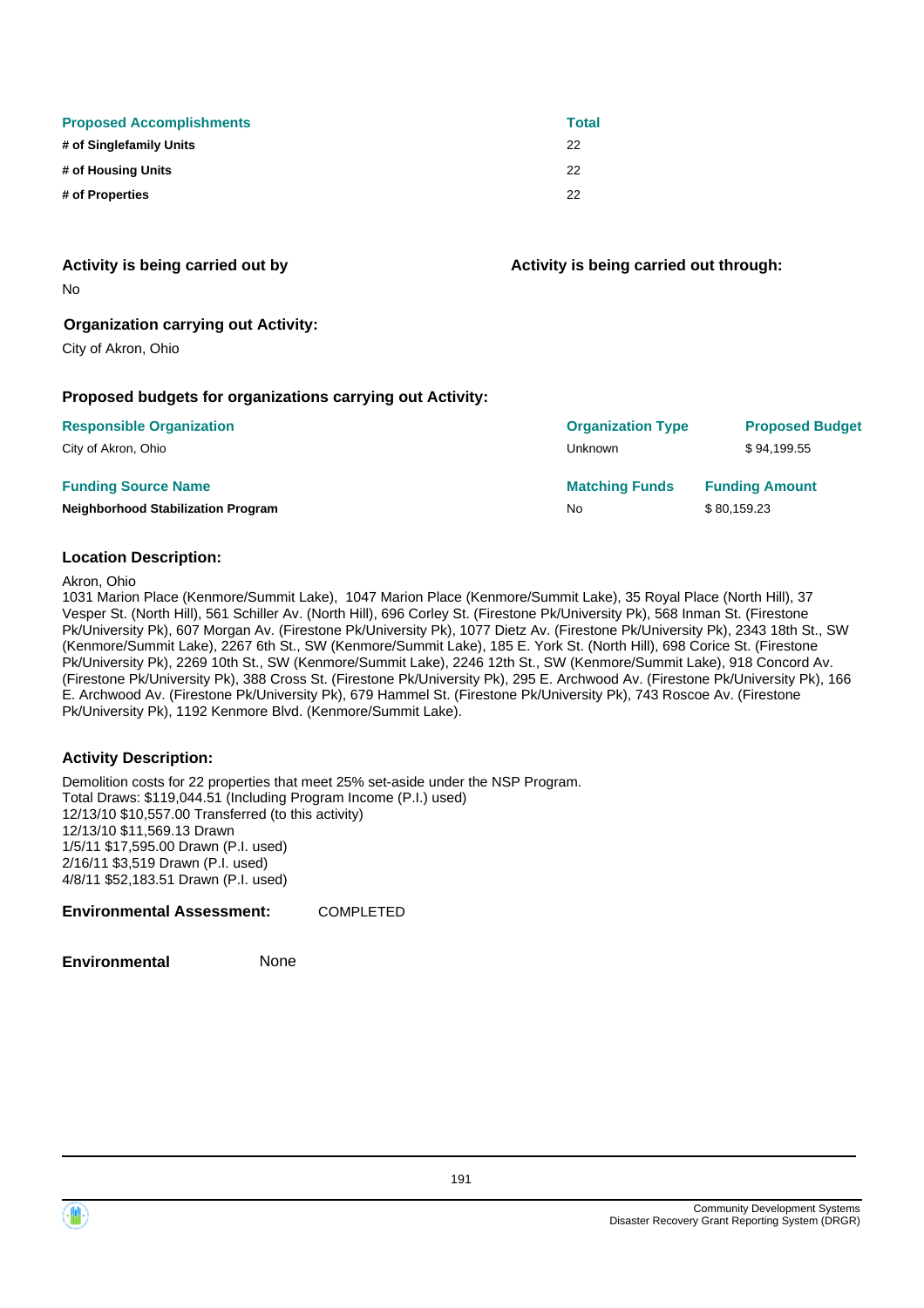| <b>Activity Type:</b>                                        | <b>Activity Status:</b>                 |              |
|--------------------------------------------------------------|-----------------------------------------|--------------|
| Clearance and Demolition                                     | Under Way                               |              |
| <b>Project Number:</b>                                       | <b>Project Title:</b>                   |              |
| 4                                                            | Demolition                              |              |
| <b>Projected Start Date:</b>                                 | <b>Projected End Date:</b>              |              |
| 04/01/2011                                                   | 12/31/2011                              |              |
| <b>Project Draw Block by HUD:</b>                            | <b>Project Draw Block Date by HUD:</b>  |              |
| Not Blocked                                                  |                                         |              |
| <b>Activity Draw Block by HUD:</b>                           | <b>Activity Draw Block Date by HUD:</b> |              |
| Not Blocked                                                  |                                         |              |
| <b>Block Drawdown By Grantee:</b>                            | <b>Total Budget:</b>                    | \$314,226.60 |
| Not Blocked                                                  | <b>Most Impacted and</b>                |              |
| <b>National Objective:</b>                                   | <b>Distressed Budget:</b>               | \$0.00       |
| LMMI: Low, Moderate and Middle Income National Objective for | <b>Other Funds:</b>                     | \$314,226.60 |
| NSP Only                                                     | <b>Total Funds:</b>                     | \$628,453.20 |

## **Benefit Report Type:**

Direct (Households)

| <b>Proposed Beneficiaries</b>   | <b>Total</b> | Low          | <b>Mod</b> | Low/Mod% |
|---------------------------------|--------------|--------------|------------|----------|
| # of Households                 | 22           |              | 22         | 100.00   |
| <b>Proposed Accomplishments</b> |              | <b>Total</b> |            |          |
| # of Singlefamily Units         |              | 22           |            |          |
| # of Multifamily Units          |              | 16           |            |          |
| # of Housing Units              |              | 38           |            |          |
| # of Properties                 |              | 22           |            |          |

| Activity is being carried out by<br>N <sub>o</sub>                | Activity is being carried out through: |                        |
|-------------------------------------------------------------------|----------------------------------------|------------------------|
| <b>Organization carrying out Activity:</b><br>City of Akron, Ohio |                                        |                        |
| Proposed budgets for organizations carrying out Activity:         |                                        |                        |
| <b>Responsible Organization</b>                                   | <b>Organization Type</b>               | <b>Proposed Budget</b> |
| City of Akron, Ohio                                               | Unknown                                | \$314,226,60           |
| <b>Funding Source Name</b>                                        | <b>Matching Funds</b>                  | <b>Funding Amount</b>  |

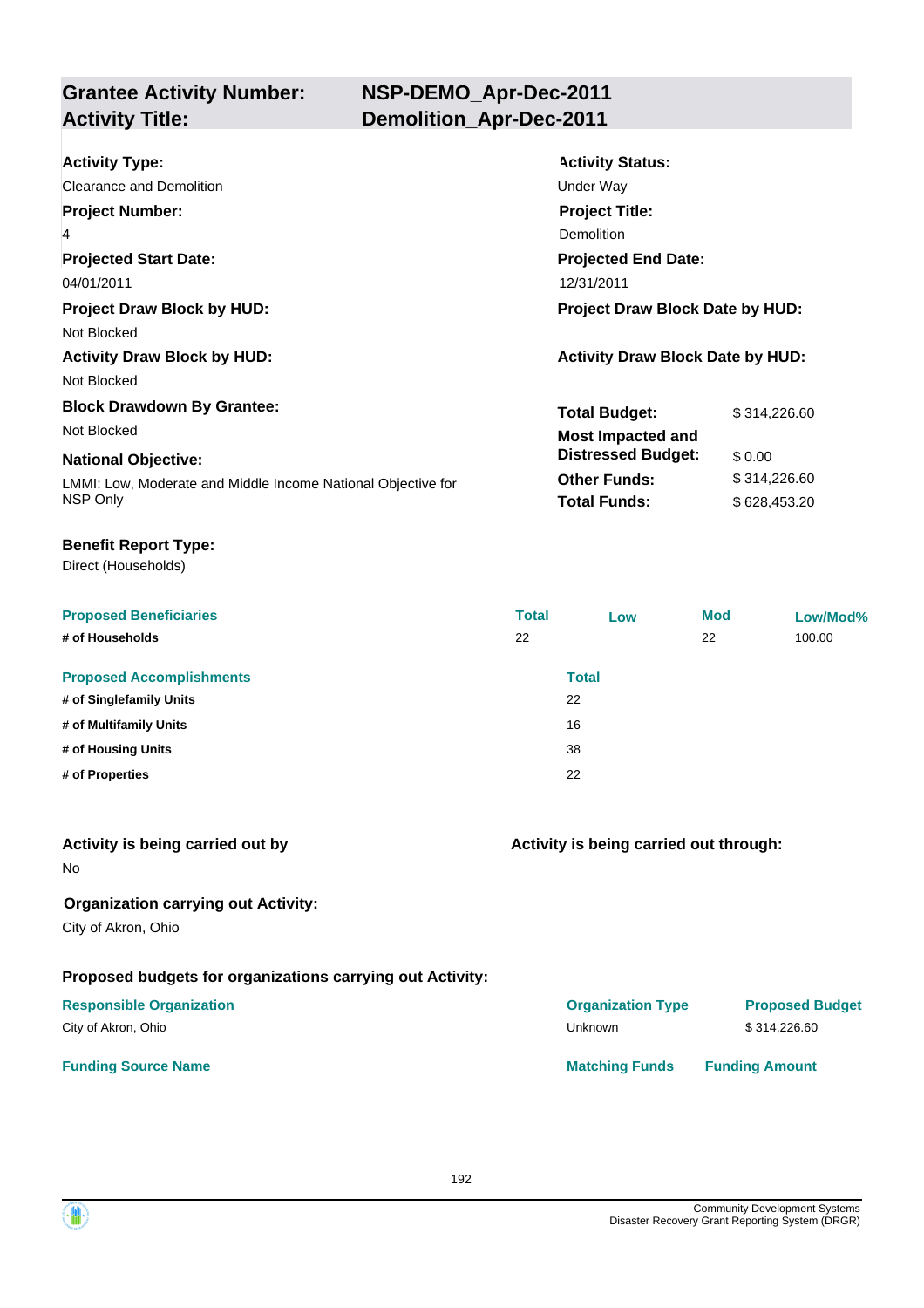Akron, Ohio

Goodyear/Ellet: 1779 Preston Av, 123 Berkley St, 1467 Malasia Rd, 122 Willard St, 122-½ Willard St Firestone Pk/University Pk: 876 Carroll St, 69 S. Adolph St, 275 Kelly Av, 1219 Girard St, 872 Carroll St, 1244-1254 Moore St, 1265 Laird St, 326 Lease St, 564 Inman St, 371 Fuller St, 1013 Dietz Av, 755 Johnston St, 769 Johnston St, 997 Johnston St, 1321 8th Av, 1319 8th Av Kenmore/Summit Lake: 1213 Kenmore Blvd, 1358 California Av, 2055 6th St SW, 955 Victory St, 135 Ira Av, 153 Lake St, 815 Amherst St, 2137 8th St SW

North Hill: 1195 Pitkin Av, 1179 Mount Vernon Av

## **Activity Description:**

Total: \$188,811.64 (No funds available at this time, will use Program Income when available) -Asbestos Assessment of 6 properties. Asbestos Abatement of 6 properties. Demolition of 22 properties.

April, 2011: \$14,165 - Asbestos Assessment of 5 properties. Asbestos Abatement of 4 properties.

May, 2011: \$82,058.64 - Asbestos Abatement of 2 properties. Demolition of 15 properties.

June, 2011: \$22,588. - Asbestos Assessment of 1 property. Demolition of 7 properties.

#### **Environmental Assessment:** COMPLETED

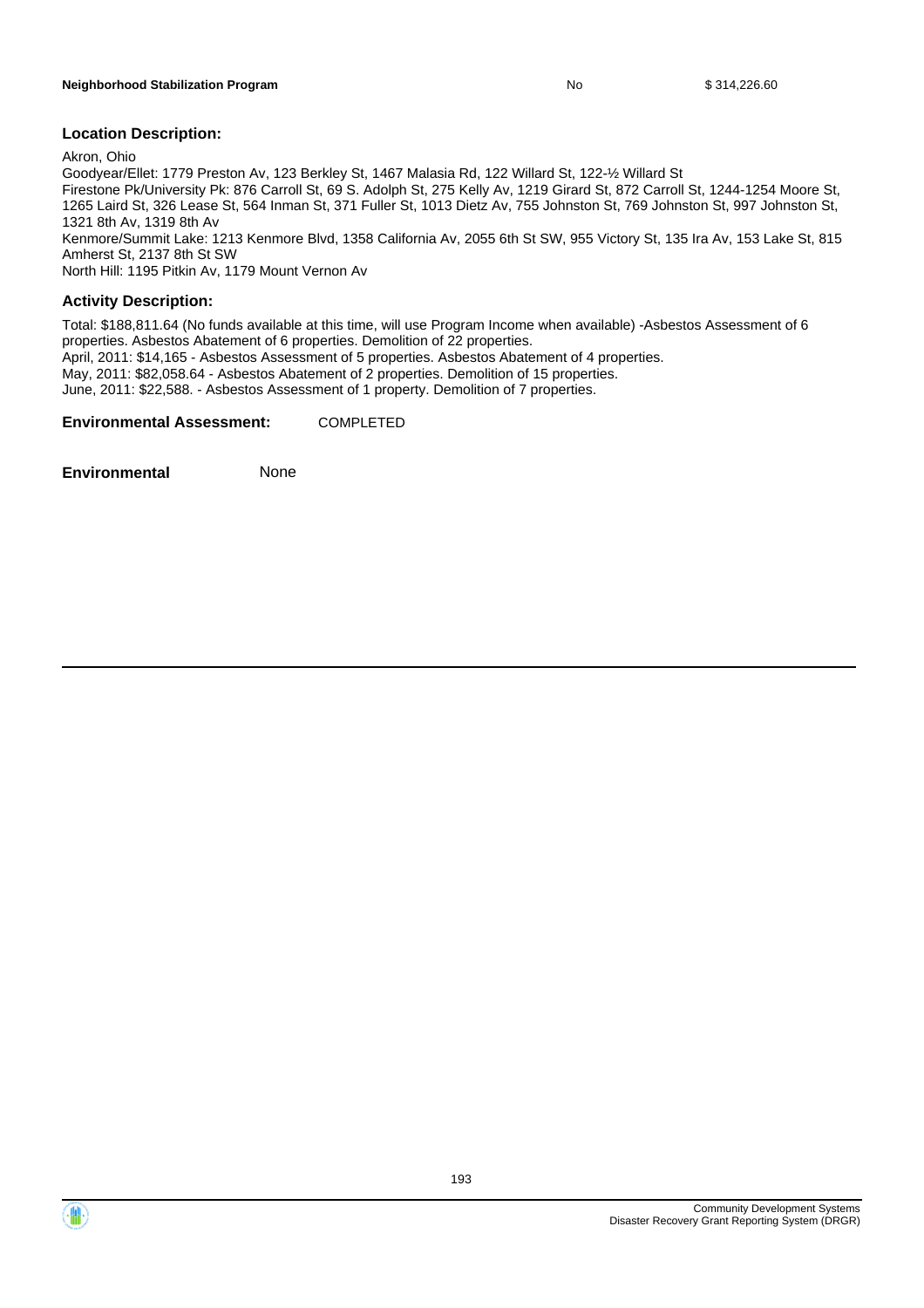## **NSP-DEMO\_Apr-May-2010 Activity Title: Demolition\_Apr-May-2010**

| <b>Activity Type:</b>                                        | <b>Activity Status:</b>                 |              |
|--------------------------------------------------------------|-----------------------------------------|--------------|
| Clearance and Demolition                                     | Completed                               |              |
| <b>Project Number:</b>                                       | <b>Project Title:</b>                   |              |
| 4                                                            | Demolition                              |              |
| <b>Projected Start Date:</b>                                 | <b>Projected End Date:</b>              |              |
| 04/01/2010                                                   | 05/31/2010                              |              |
| <b>Project Draw Block by HUD:</b>                            | <b>Project Draw Block Date by HUD:</b>  |              |
| Not Blocked                                                  |                                         |              |
| <b>Activity Draw Block by HUD:</b>                           | <b>Activity Draw Block Date by HUD:</b> |              |
| Not Blocked                                                  |                                         |              |
| <b>Block Drawdown By Grantee:</b>                            | <b>Total Budget:</b>                    | \$141,491.94 |
| Not Blocked                                                  | <b>Most Impacted and</b>                |              |
| <b>National Objective:</b>                                   | <b>Distressed Budget:</b>               | \$0.00       |
| LMMI: Low, Moderate and Middle Income National Objective for | <b>Other Funds:</b>                     | \$141,491.94 |
| NSP Only                                                     | <b>Total Funds:</b>                     | \$282,983.88 |
|                                                              |                                         |              |

## **Benefit Report Type:**

NA

| <b>Proposed Accomplishments</b> | <b>Total</b> |
|---------------------------------|--------------|
| # of Singlefamily Units         | 42           |
| # of Housing Units              | 42           |
| # of Properties                 | 42           |

| Activity is being carried out by           | Activity is being carried out through: |
|--------------------------------------------|----------------------------------------|
| No.                                        |                                        |
| <b>Organization carrying out Activity:</b> |                                        |

City of Akron, Ohio

## **Proposed budgets for organizations carrying out Activity:**

## **Responsible Organization**

City of Akron, Ohio

## **Funding Source Name**

**Neighborhood Stabilization Program** 

| <b>Organization Type</b>    | <b>Proposed Budget</b>                |
|-----------------------------|---------------------------------------|
| Unknown                     | \$141,491.94                          |
| <b>Matching Funds</b><br>N٥ | <b>Funding Amount</b><br>\$141.491.94 |
|                             |                                       |

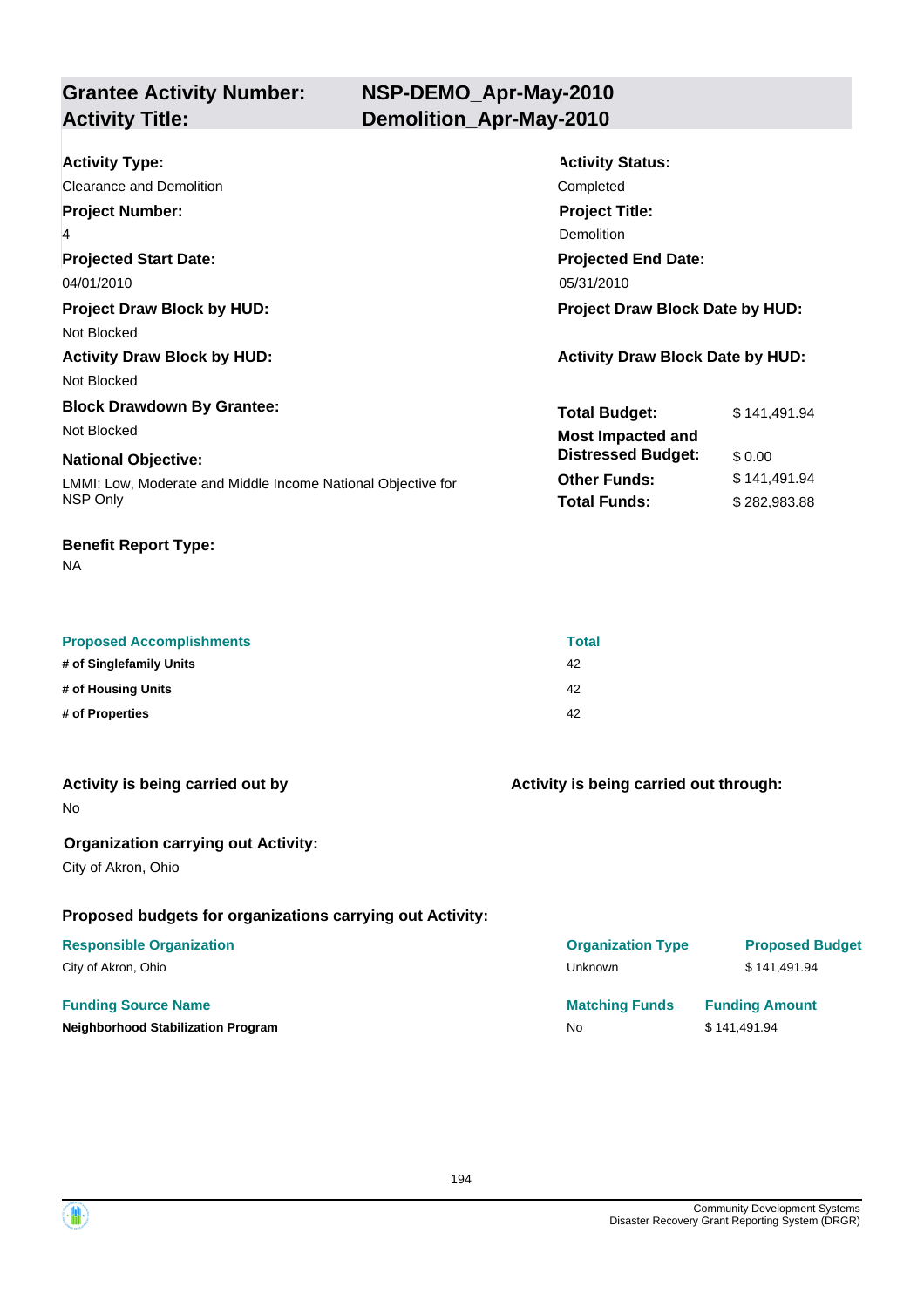Akron, Ohio

Goodyear/Ellet: 328 Arch, 420 Arnold, 157 Fulton, 573 Talbot, 1144 McKinley; 1244 High, 381 Pioneer. Firestone Pk/University Pk: 1378 Burkhardt, 1204 Grant, 520 Gridley, 367 Beaver, 716 Excelsior, 537 Gage; 130 N. Arlington, 1002 5th St, 374 Talbot, 717 Upson, 501 Nash, 588 Whitney, 516 Gridley, 299 E. Voris, 924 Clement, 741 Crouse. Kenmore/Summit Lake: 1268 W. Wilbeth, 699 Sharon, 1107 Florida, 264 W. Miller, 1768 Manchester, 1271 Kellogg, 983 Victory, 229 W. Miller; 924 Clearview, 2246 6th St SW, 1913 Manchester. North Hill: 169 E. Lods, 813 Thayer, 54 Royal; 1151 Pitkin Av., 806 Springdale, 847 Berwin, 484 Marview, 957 Woodward.

## **Activity Description:**

22x\$3019.=\$66,418 + 20x\$3019.=\$60,380 + \$15,313. = \$142,111. Demolition of 42 (20+22) properties under the NSP Program. Abestos Assessment for 2 properties: 1103 Chandler Av., K/SL (\$442.50) & 163 Malacca St. (Goodyear/Ellet, \$1075.94) Asbestos Abatement of 2 properties: 1151 Pitkin Av. (North Hill, \$9,218.00) & 588 Whitney Av. (Firestone Pk/University Pk, \$4,400.00) 4/29/10-Draw \$66,418. 6/3/10-Draw \$60,380. 7/13-Draw \$15,313.

**Environmental Assessment:** COMPLETED

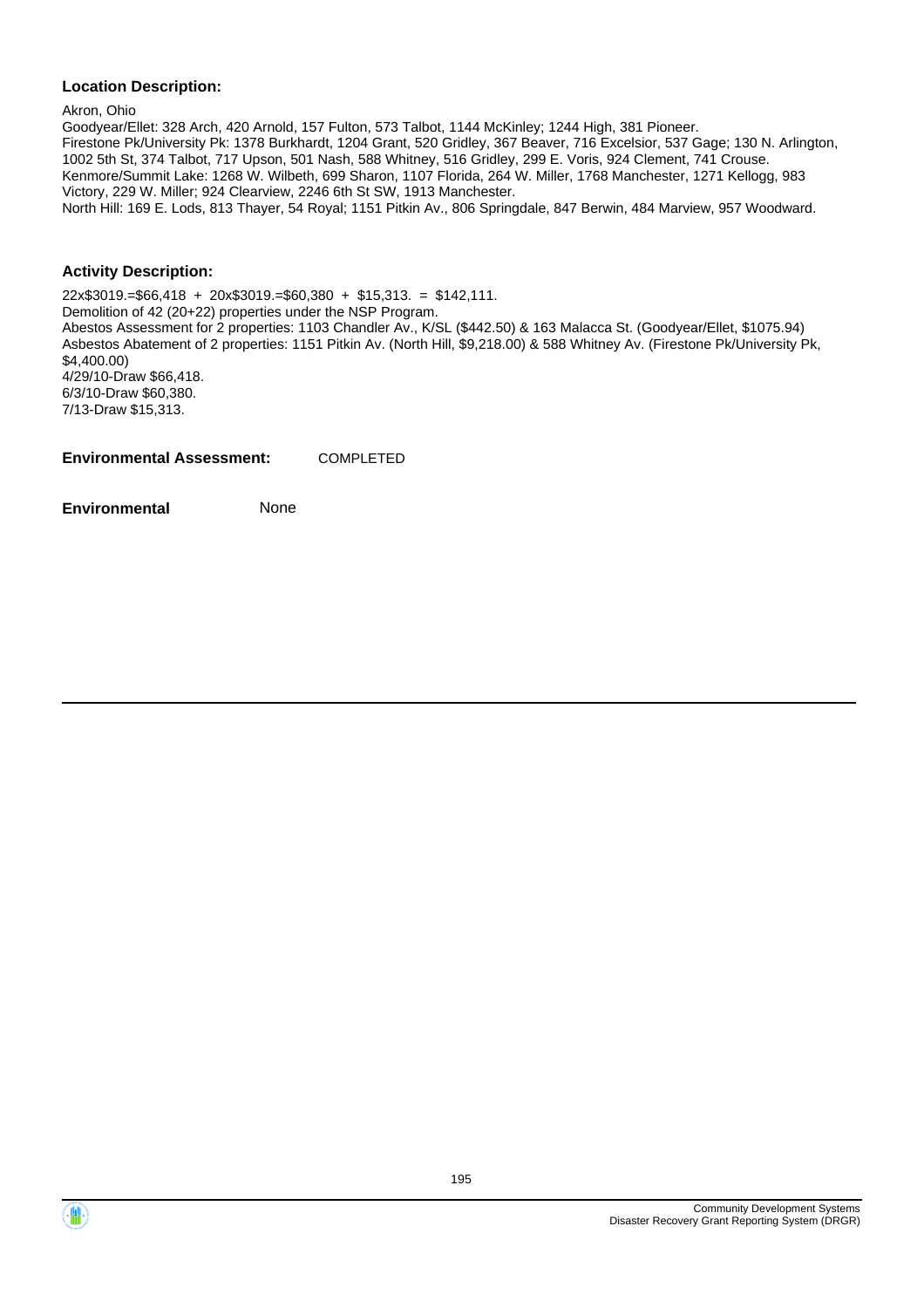**Grantee Activity Number: Activity Title: Demolition\_Aug-2010**

| <b>Activity Type:</b>                                                       | <b>Activity Status:</b>                 |  |  |
|-----------------------------------------------------------------------------|-----------------------------------------|--|--|
| Clearance and Demolition                                                    | Completed                               |  |  |
| <b>Project Number:</b>                                                      | <b>Project Title:</b>                   |  |  |
| 4                                                                           | Demolition                              |  |  |
| <b>Projected Start Date:</b>                                                | <b>Projected End Date:</b>              |  |  |
| 08/01/2010                                                                  | 08/31/2010                              |  |  |
| <b>Project Draw Block Date by HUD:</b><br><b>Project Draw Block by HUD:</b> |                                         |  |  |
| Not Blocked                                                                 |                                         |  |  |
| <b>Activity Draw Block by HUD:</b>                                          | <b>Activity Draw Block Date by HUD:</b> |  |  |
| Not Blocked                                                                 |                                         |  |  |
| <b>Block Drawdown By Grantee:</b>                                           | <b>Total Budget:</b><br>\$24,512.15     |  |  |
| Not Blocked                                                                 | <b>Most Impacted and</b>                |  |  |
| <b>National Objective:</b>                                                  | <b>Distressed Budget:</b><br>\$0.00     |  |  |
| LMMI: Low, Moderate and Middle Income National Objective for                | <b>Other Funds:</b><br>\$24,512.15      |  |  |
| NSP Only                                                                    | <b>Total Funds:</b><br>\$49,024.30      |  |  |
|                                                                             |                                         |  |  |

## **Benefit Report Type:**

NA

| <b>Proposed Accomplishments</b> | <b>Total</b> |
|---------------------------------|--------------|
| # of Singlefamily Units         | 4            |
| # of Housing Units              | 4            |
| # of Properties                 |              |

| Activity is being carried out by | Activity is being carried out through: |
|----------------------------------|----------------------------------------|
| N٥                               |                                        |
|                                  |                                        |

## **Organization carrying out Activity:**

City of Akron, Ohio

## **Proposed budgets for organizations carrying out Activity:**

## **Responsible Organization**

|  |  | City of Akron, Ohic |  |
|--|--|---------------------|--|
|--|--|---------------------|--|

## **Funding Source Name**

| <b>Responsible Organization</b>    | <b>Organization Type</b> | <b>Proposed Budget</b> |
|------------------------------------|--------------------------|------------------------|
| City of Akron, Ohio                | Unknown                  | \$24.512.15            |
| <b>Funding Source Name</b>         | <b>Matching Funds</b>    | <b>Funding Amount</b>  |
| Neighborhood Stabilization Program | <b>No</b>                | \$24.512.15            |
|                                    |                          |                        |

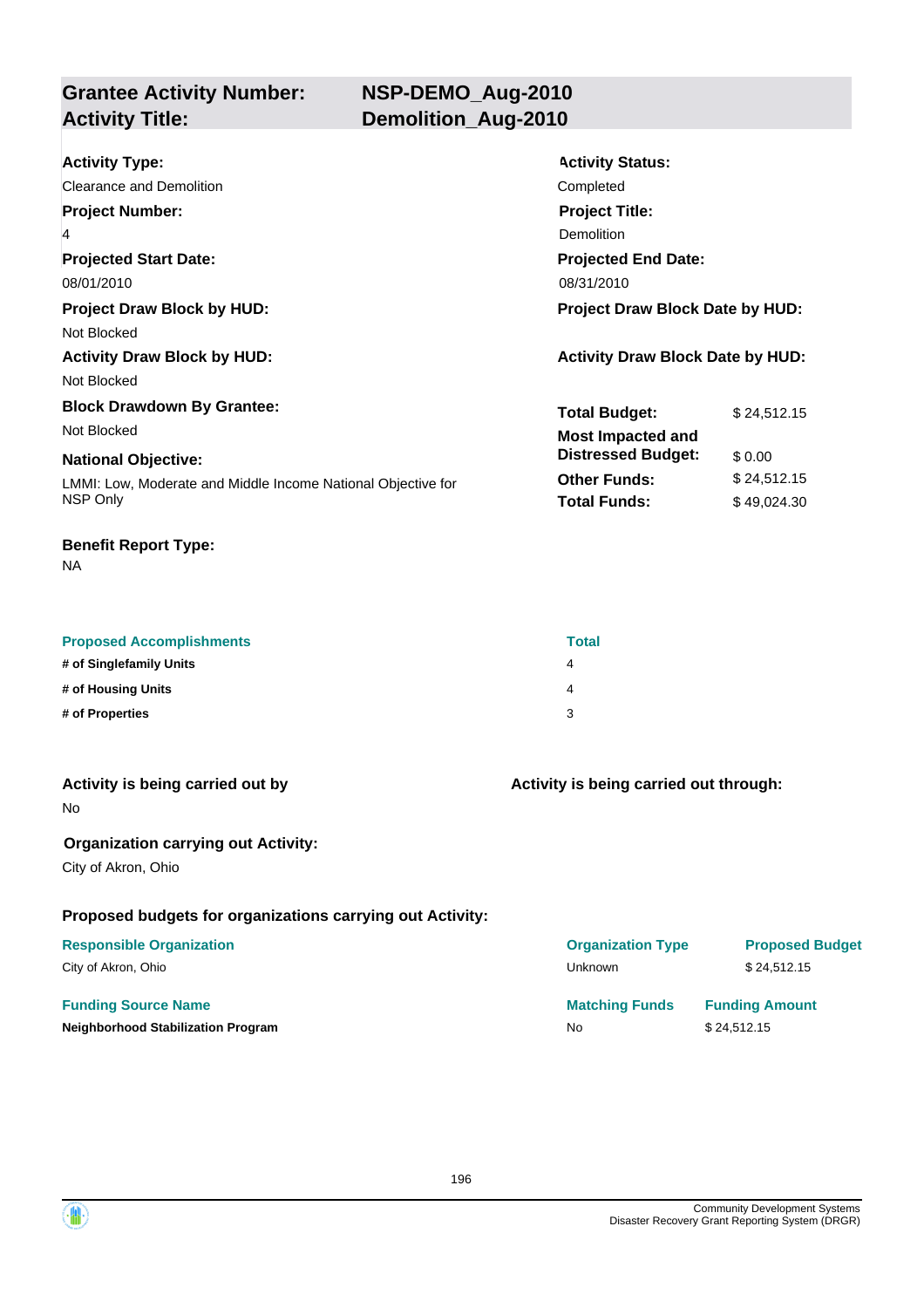Akron, Ohio Goodyear/Ellet: 317 Kryder Av. Firestone Pk/University Pk: 206 W. Long St., 73-75 W. Long St. (2-units) Kenmore/Summit Lake: 1060 Silvercrest Av., 1103 Chandler Av.

## **Activity Description:**

Asbestos Assessment of, Asbestos Abatement for, and Demolition of the following: Demolition of 5 properties, 6 SF units (\$20,541.15): Goodyear/Ellet: 317 Kryder Av. (\$3519) Firestone Pk/University Pk: 206 W. Long St. (\$3519), 73-75 W. Long St (\$4465.15) Kenmore/Summit Lake: 1060 Silvercrest Av. (\$3519), 1103 Chandler Av (\$3519) Additional Demolition costs for 4 properties: Firestone Pk/University Pk: 316 Beaver St. (\$500), 741 Crouse St. (\$500), 716 Excelsior Av (\$500) North Hill: 1151 Pitkin Av. (\$500) Asbestos Abatement for 3 properties: Goodyear/Ellet: 948 Brittain Rd. (\$3,425.), 256 Goodview Av. (\$1200.) 371 E. South St. (1,480.)

**Environmental Assessment:** COMPLETED

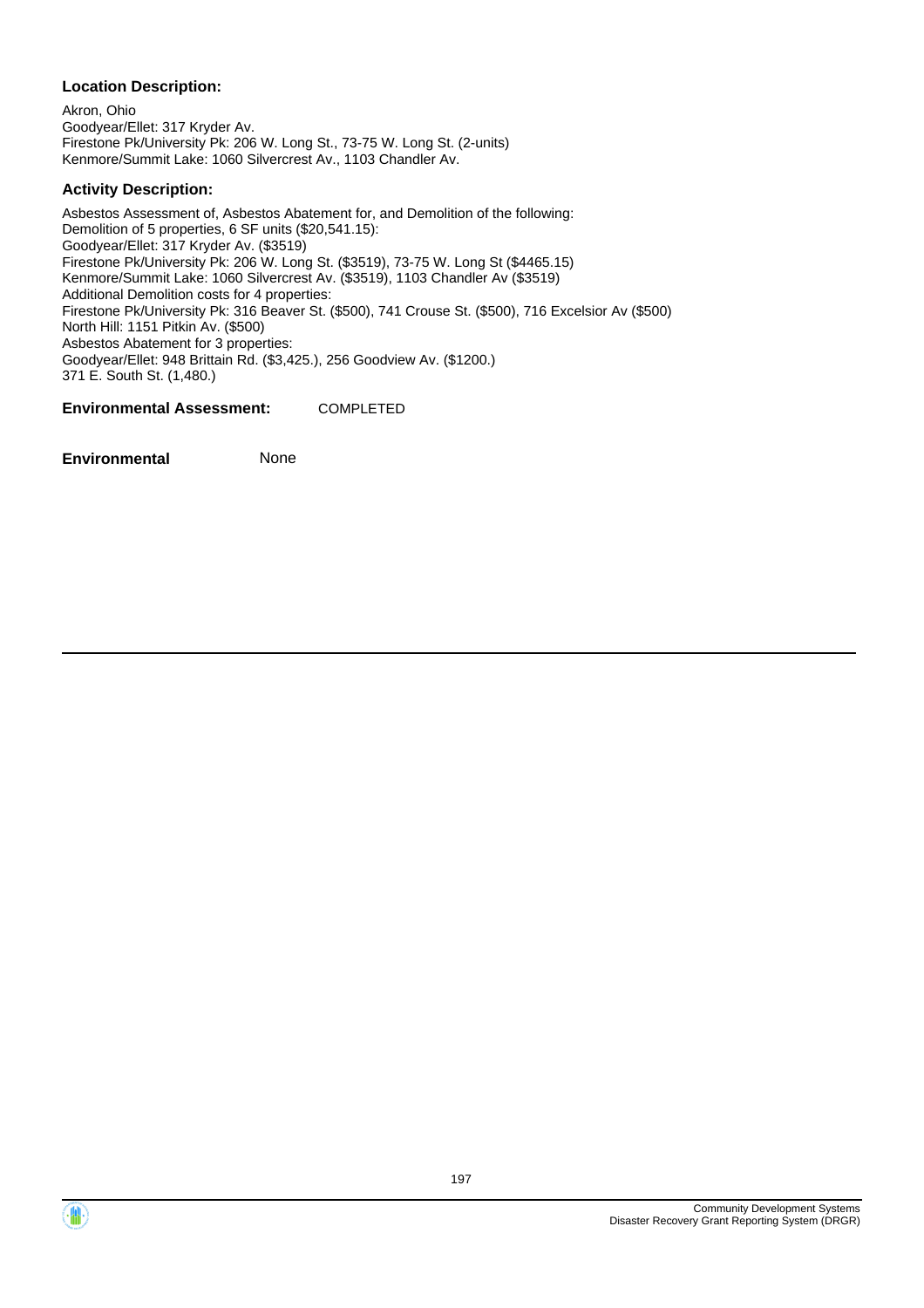## **NSP-DEMO\_Aug-Dec-2009 Activity Title: Demolition\_Aug-Dec-2009**

| <b>Activity Type:</b>                                        | <b>Activity Status:</b>                 |              |  |
|--------------------------------------------------------------|-----------------------------------------|--------------|--|
| Clearance and Demolition                                     | Completed                               |              |  |
| <b>Project Number:</b>                                       | <b>Project Title:</b>                   |              |  |
| 4                                                            | Demolition                              |              |  |
| <b>Projected Start Date:</b>                                 | <b>Projected End Date:</b>              |              |  |
| 08/01/2009                                                   | 12/31/2010                              |              |  |
| <b>Project Draw Block by HUD:</b>                            | <b>Project Draw Block Date by HUD:</b>  |              |  |
| Not Blocked                                                  |                                         |              |  |
| <b>Activity Draw Block by HUD:</b>                           | <b>Activity Draw Block Date by HUD:</b> |              |  |
| Not Blocked                                                  |                                         |              |  |
| <b>Block Drawdown By Grantee:</b>                            | <b>Total Budget:</b>                    | \$123,446.93 |  |
| Not Blocked                                                  | <b>Most Impacted and</b>                |              |  |
| <b>National Objective:</b>                                   | <b>Distressed Budget:</b>               | \$0.00       |  |
| LMMI: Low, Moderate and Middle Income National Objective for | <b>Other Funds:</b>                     | \$123,446.93 |  |
| NSP Only                                                     | <b>Total Funds:</b>                     | \$246,893.86 |  |
|                                                              |                                         |              |  |

## **Benefit Report Type:**

Direct (Person)

| <b>Proposed Beneficiaries</b>   | <b>Total</b> | Low | <b>Mod</b> | Low/Mod% |
|---------------------------------|--------------|-----|------------|----------|
| # of Persons                    |              |     |            | 0.0      |
| <b>Proposed Accomplishments</b> | <b>Total</b> |     |            |          |
| # of Singlefamily Units         | 34           |     |            |          |
| # of Housing Units              | 34           |     |            |          |
| # of Properties                 | 32           |     |            |          |

|  |  |  | Activity is being carried out by |  |  |
|--|--|--|----------------------------------|--|--|
|--|--|--|----------------------------------|--|--|

No

## **Organization carrying out Activity:**

City of Akron, Ohio

## **Proposed budgets for organizations carrying out Activity:**

## **Responsible Organization**

City of Akron, Ohio

## **Funding Source Name**

**Neighborhood Stabilization Program** 

## **Activity is being carried out through:**

| <b>Organization Type</b> | <b>Proposed Budget</b> |
|--------------------------|------------------------|
| Unknown                  | \$108,176.93           |
| <b>Matching Funds</b>    | <b>Funding Amount</b>  |
| N٥                       | \$123,446.93           |

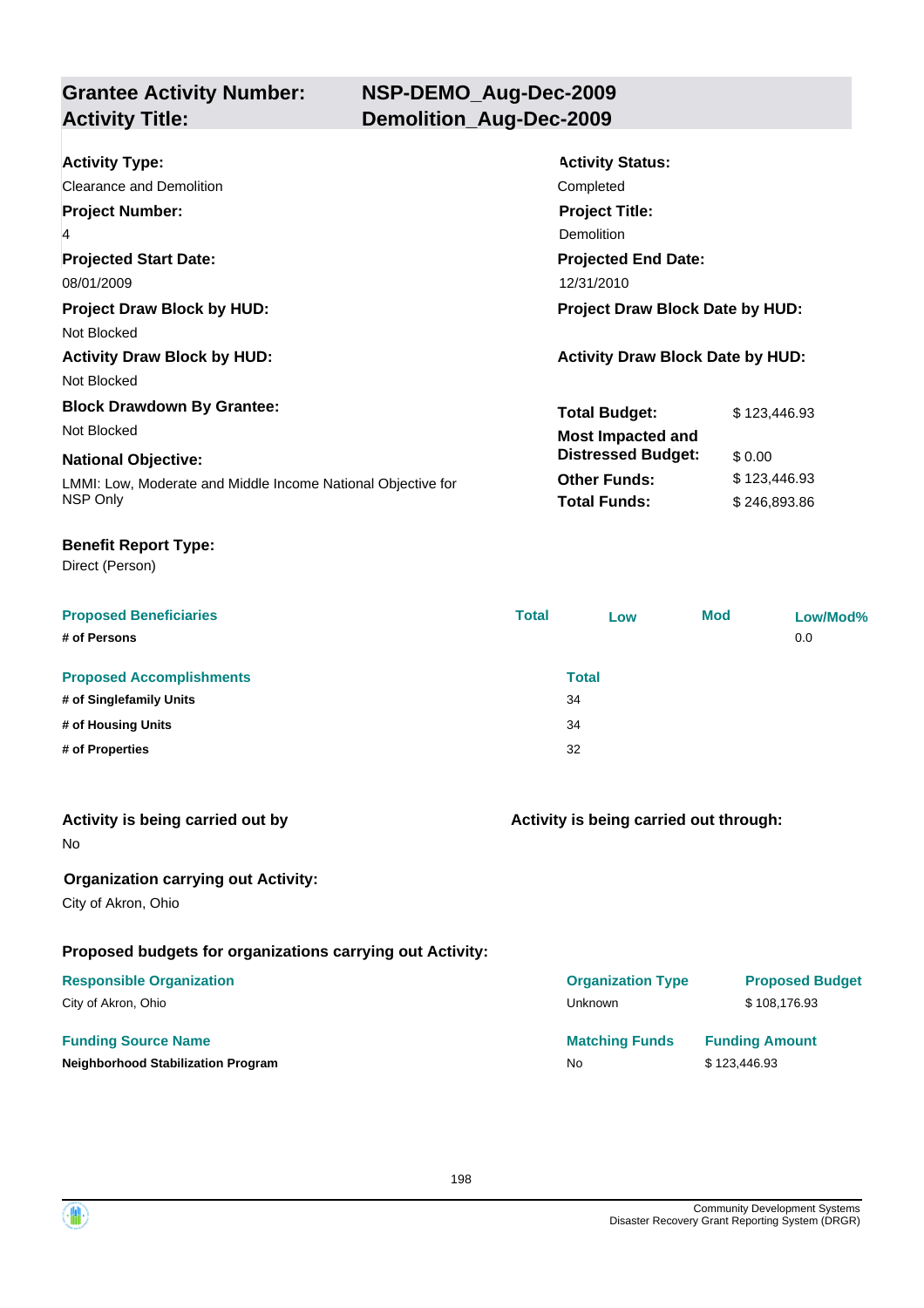Akron, Ohio Goodyear/Ellet: 1233 Laird, 1900 Hillside Terrace, 68 Dudley, 1142 Laird, 96-98 Willard, 860 Flint, 325 Frazier Firestone Pk/University Pk: 423 Manton, 697 Corice, 716 Upson, 446 McGowan, 1155 Allendale, 796 Roscoe, 756 Ravenswood, 367 E. South St, 282 Lockert, 461 E. South St, 835 Lee. Kenmore/Summit Lake: 300 Lake, 1248 Lakeshore Blvd, 340 Theodore, 138 Bachtel, 160 Ira, 1203 Kenmore, 1191 W. Wilbeth Rd, 1089 Princeton, 1468 Rockaway North Hill: 70 W. Glenwood Av., 691 Blaine, 760 Chalker, 671 N. Howard, 495 N. Howard St.

## **Activity Description:**

Demolition costs for 32 properties, Asbestos Assessment for 2 properties (501 Nash St and 1151 Pitkin Av), and Asbestos Abatement for 1 property (501 Nash St.) under the NSP Program.

**Environmental Assessment:** COMPLETED

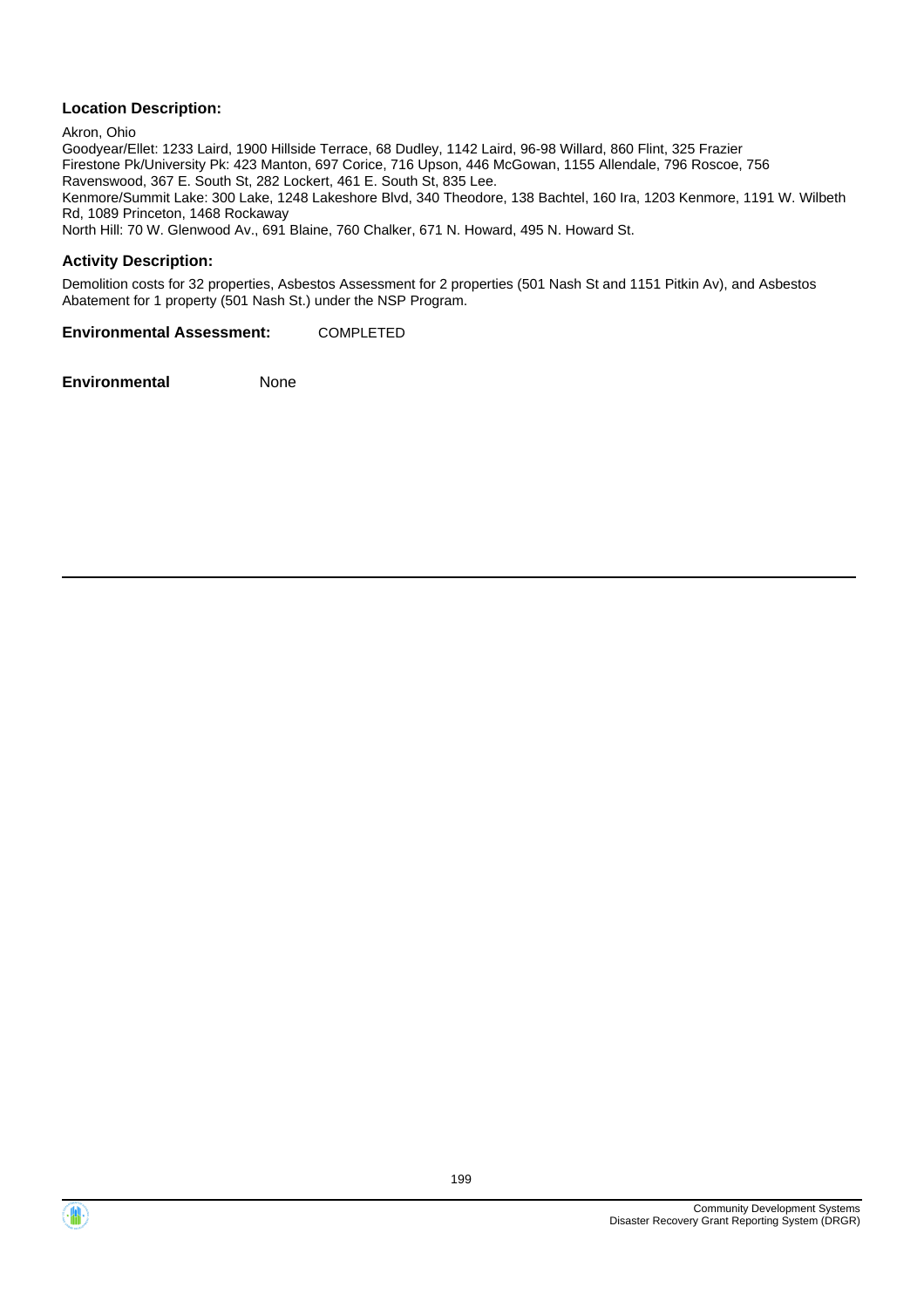#### **Grantee Activity Number: Activity Status: NSP-DEMO\_Jan-2012-Dec-2020 Activity Type:** Clearance and Demolition **Under Way Activity Title: Demolition\_Jan-2012-Dec-2020 Project Number:** 4 **Project Title:** Demolition

**Projected Start Date:** LMMI: Low, Moderate and Middle Income National Objective for NSP Only **National Objective: Projected End Date:** 01/01/2012 12/31/2020 **Total Budget:** \$149,839.30 **Other Funds:** \$141,804.30 **Total Funds:** \$291,643.60 **Project Draw Block by HUD: Project Draw Block Date by HUD:** Not Blocked Activity Draw Block by HUD: **Activity Draw Block Date by HUD:** Activity Draw Block Date by HUD: Not Blocked **Block Drawdown By Grantee:** Not Blocked **Most Impacted and Distressed Budget:** \$ 0.00

## **Benefit Report Type:**

Area Benefit (Census)

| <b>Proposed Accomplishments</b> | <b>Total</b> |
|---------------------------------|--------------|
| # of Singlefamily Units         | 22           |
| # of Multifamily Units<br>2     |              |
| # of Housing Units              | 24           |
| # of public facilities          |              |
| # of Properties                 | 23           |
|                                 |              |

**LMI%:** 38.35

## **Activity is being carried out by**

No

## **Organization carrying out Activity:**

City of Akron, Ohio

## **Proposed budgets for organizations carrying out Activity:**

## **Responsible Organization Organization Type Proposed Budget**

City of Akron, Ohio Unknown \$ 149,839.30

#### **Funding Source Name <b>Matching Funds Funding Amount Matching Funds Funding Amount**

**Activity is being carried out through:**

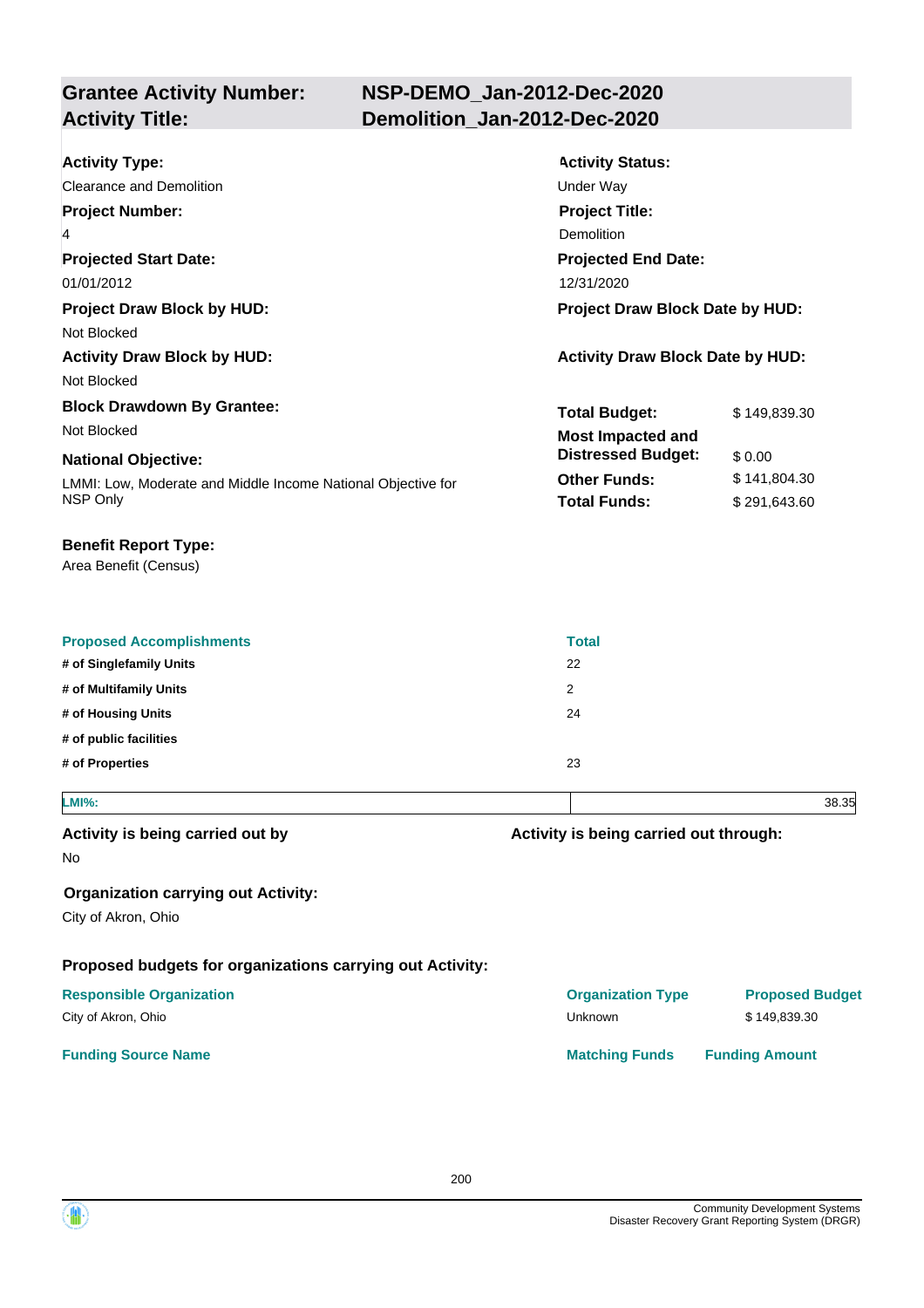Demolition of 2 properties in the Goodyear/Ellet NSP area. Demolition of 7 properties in theFirestone Pk/University Pk NSP area. Demolition of 7 properties in theKenmore/Summit Lake NSP area. Demolition of 7 properties in theNorth Hill NSP area.

#### **Activity Description:**

Demolition of 23 properties. Asbestos Assessment and Abatement activities on 7 properties.

**Environmental Assessment:** COMPLETED



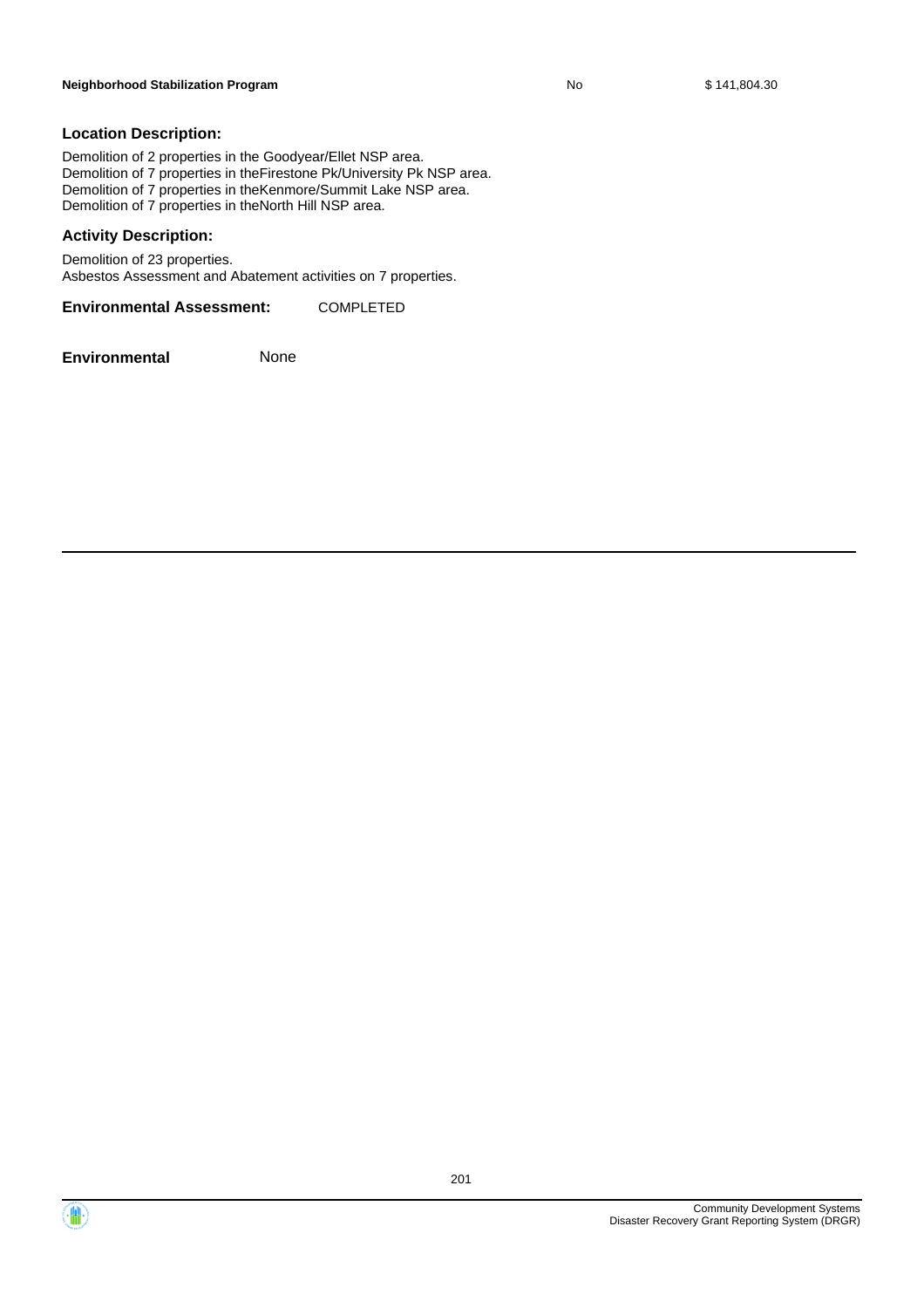## **NSP-DEMO\_Jan-Feb-2010 Activity Title: Demolition\_Jan-Feb-2010**

| <b>Activity Type:</b>                                        | <b>Activity Status:</b>                 |             |  |
|--------------------------------------------------------------|-----------------------------------------|-------------|--|
| Clearance and Demolition                                     | Completed                               |             |  |
| <b>Project Number:</b>                                       | <b>Project Title:</b>                   |             |  |
| 4                                                            | Demolition                              |             |  |
| <b>Projected Start Date:</b>                                 | <b>Projected End Date:</b>              |             |  |
| 01/02/2010                                                   | 02/28/2010                              |             |  |
| <b>Project Draw Block by HUD:</b>                            | Project Draw Block Date by HUD:         |             |  |
| Not Blocked                                                  |                                         |             |  |
| <b>Activity Draw Block by HUD:</b>                           | <b>Activity Draw Block Date by HUD:</b> |             |  |
| Not Blocked                                                  |                                         |             |  |
| <b>Block Drawdown By Grantee:</b>                            | <b>Total Budget:</b>                    | \$17,610.00 |  |
| Not Blocked                                                  | <b>Most Impacted and</b>                |             |  |
| <b>National Objective:</b>                                   | <b>Distressed Budget:</b>               | \$0.00      |  |
| LMMI: Low, Moderate and Middle Income National Objective for | <b>Other Funds:</b>                     | \$17,610.00 |  |
| NSP Only                                                     | <b>Total Funds:</b>                     | \$35,220.00 |  |
|                                                              |                                         |             |  |

## **Benefit Report Type:**

NA

| <b>Proposed Accomplishments</b> | Total |
|---------------------------------|-------|
| # of Singlefamily Units         | 5     |
| # of Housing Units              | 5     |
| # of Properties                 | 5     |

| Activity is being carried out by           | Activity is being carried out through: |
|--------------------------------------------|----------------------------------------|
| N٥                                         |                                        |
| <b>Organization carrying out Activity:</b> |                                        |

City of Akron, Ohio

## **Proposed budgets for organizations carrying out Activity:**

## **Funding Source Name**

| <b>Responsible Organization</b>           | <b>Organization Type</b> | <b>Proposed Budget</b> |
|-------------------------------------------|--------------------------|------------------------|
| City of Akron, Ohio                       | <b>Unknown</b>           | \$16,010,00            |
| <b>Funding Source Name</b>                | <b>Matching Funds</b>    | <b>Funding Amount</b>  |
| <b>Neighborhood Stabilization Program</b> | No.                      | \$17.610.00            |
|                                           |                          |                        |

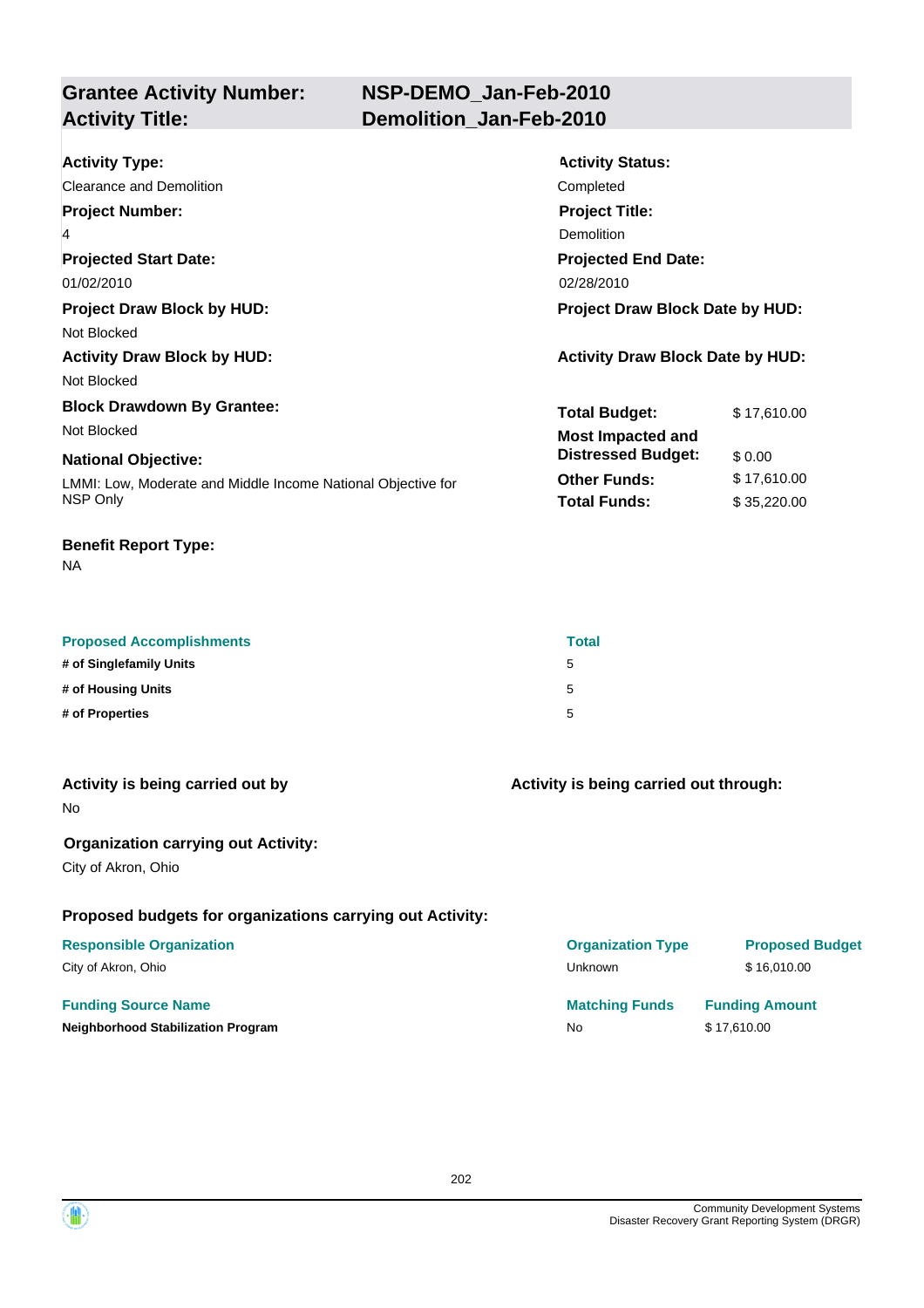Demolition of 5 properties located at: Firestone Pk/University Pk: 316 Beaver St., 1044 Kling St., 1270 7th Av. Kenmore/Summit Lake: 118 W. Crosier St. Goodyear/Ellet: 1140 Tonawanda Av

## **Activity Description:**

Demolition of 5 properties and Asbestos Assessment for 1 property (588 Whitney Av.) under the NSP Program. Draw 3/10/2010 - \$16,010.00

**Environmental Assessment:** COMPLETED



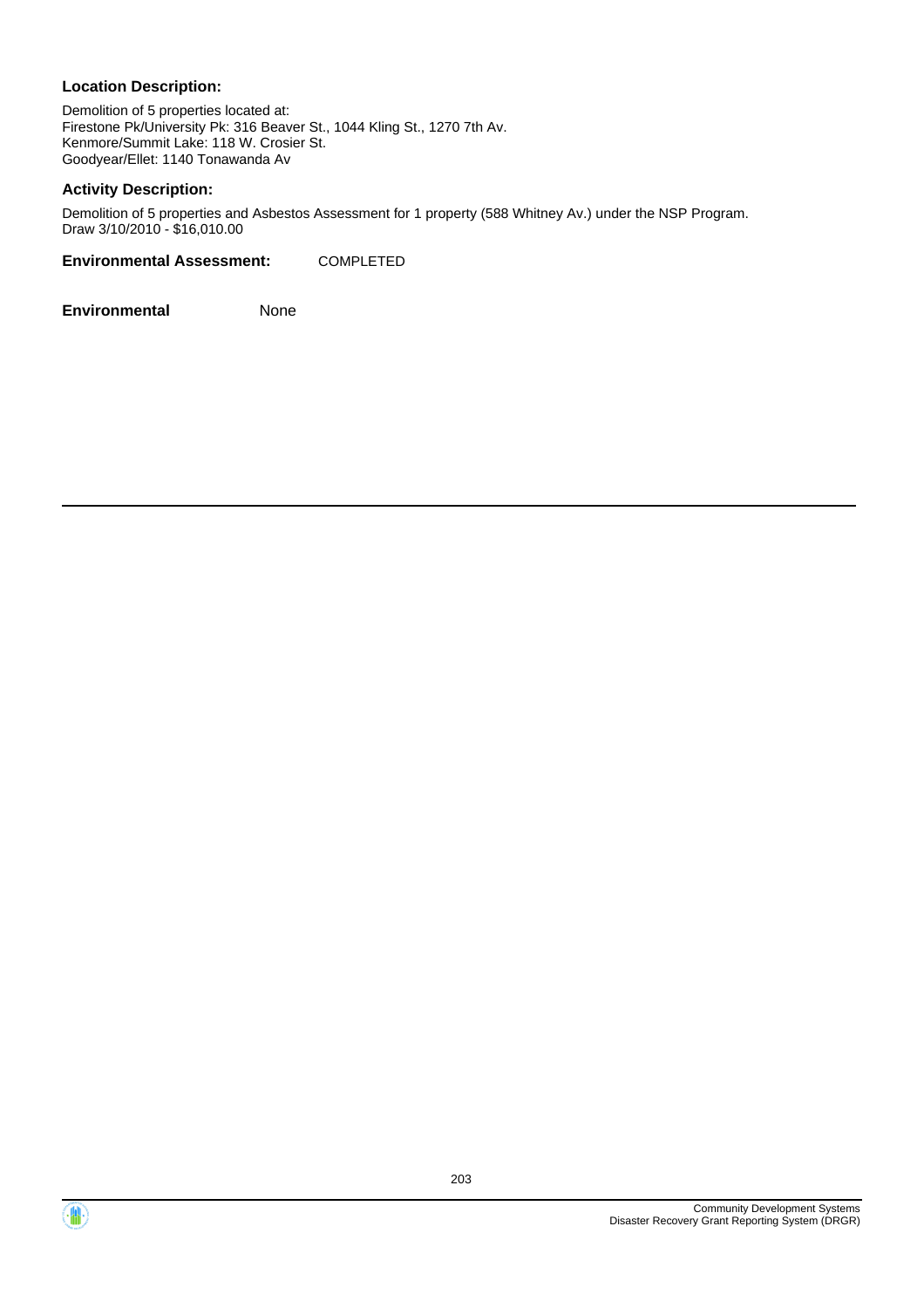**Grantee Activity Number: Activity Title: Demolition\_July-2010**

| <b>Activity Type:</b>                                        | <b>Activity Status:</b>                 |             |  |
|--------------------------------------------------------------|-----------------------------------------|-------------|--|
| Clearance and Demolition                                     | Under Way                               |             |  |
| <b>Project Number:</b>                                       | <b>Project Title:</b>                   |             |  |
| $\overline{4}$                                               | Demolition                              |             |  |
| <b>Projected Start Date:</b>                                 | <b>Projected End Date:</b>              |             |  |
| 07/01/2010                                                   | 07/31/2010                              |             |  |
| <b>Project Draw Block by HUD:</b>                            | <b>Project Draw Block Date by HUD:</b>  |             |  |
| Not Blocked                                                  |                                         |             |  |
| <b>Activity Draw Block by HUD:</b>                           | <b>Activity Draw Block Date by HUD:</b> |             |  |
| Not Blocked                                                  |                                         |             |  |
| <b>Block Drawdown By Grantee:</b>                            | <b>Total Budget:</b>                    | \$12,966.13 |  |
| Not Blocked                                                  | <b>Most Impacted and</b>                |             |  |
| <b>National Objective:</b>                                   | <b>Distressed Budget:</b>               | \$0.00      |  |
| LMMI: Low, Moderate and Middle Income National Objective for | <b>Other Funds:</b>                     | \$11,261.44 |  |
| NSP Only                                                     | <b>Total Funds:</b>                     | \$24,227.57 |  |
|                                                              |                                         |             |  |

## **Benefit Report Type:**

NA

| <b>Proposed Accomplishments</b> | <b>Total</b> |
|---------------------------------|--------------|
| # of Singlefamily Units         |              |
| # of Housing Units              |              |
| # of Properties                 |              |

| Activity is being carried out by |  |  |  |
|----------------------------------|--|--|--|

Yes

## **Organization carrying out Activity:**

City of Akron, Ohio

## **Proposed budgets for organizations carrying out Activity:**

## **Responsible Organization**

City of Akron, Ohio

## **Funding Source Name**

**Neighborhood Stabilization Program** 

## **Activity is being carried out through:**

Grantee Employees and Contractors

| <b>Organization Type</b> | <b>Proposed Budget</b> |
|--------------------------|------------------------|
| Unknown                  | \$12.966.13            |
| <b>Matching Funds</b>    | <b>Funding Amount</b>  |
| N٥                       | \$11,261.44            |

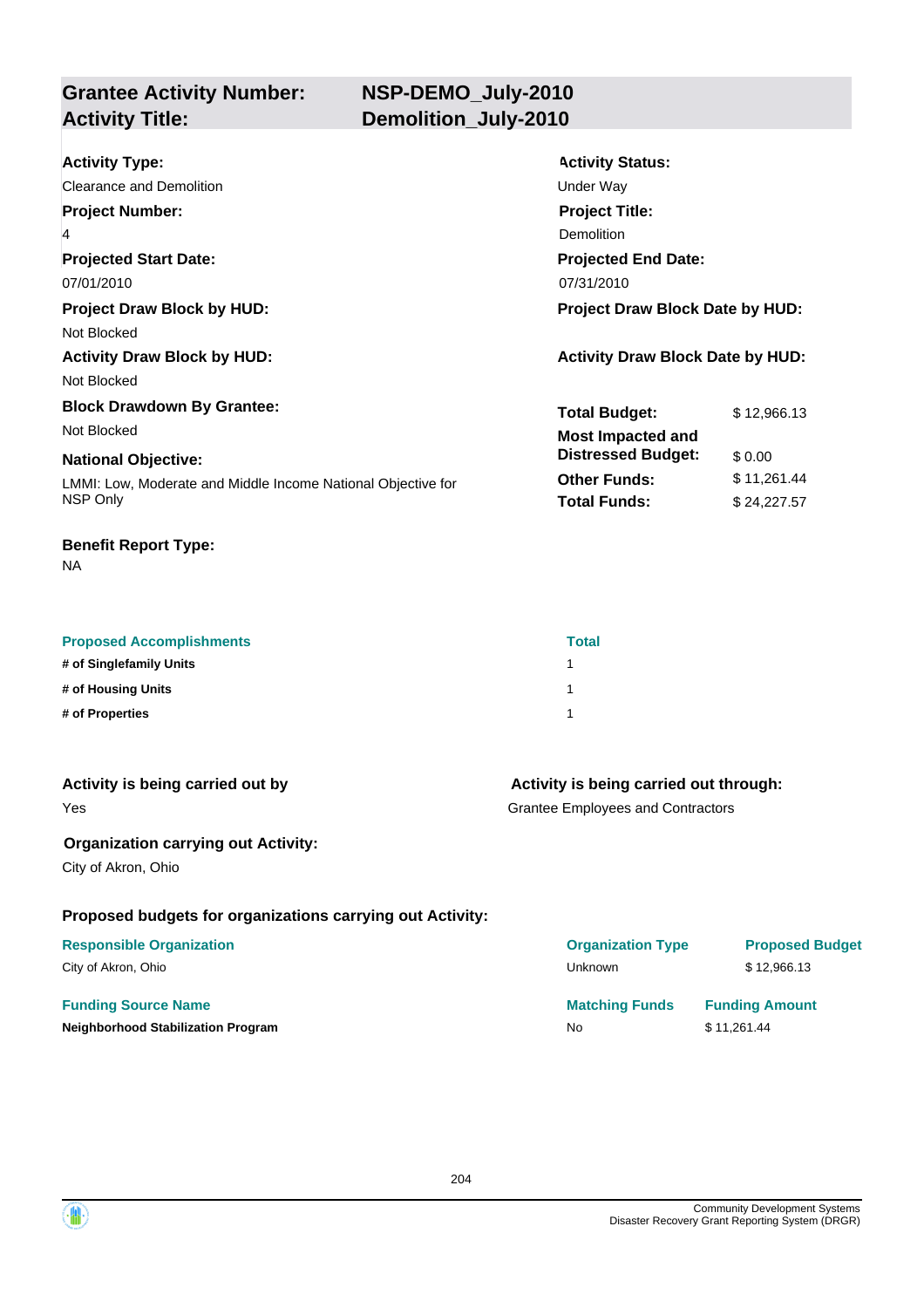Akron, Ohio Additional demolition costs for 11 properties: Goodyear/Ellet: 325 Frazier Av. (\$500), 1140 Tonawanda Av. (\$500) Firestone Pk/University Pk: 717 Upson St. (\$500), 1044 Kling St. (\$500), 299 E. Voris St. (\$500), 1270 7th Av. (\$500), 160 Ira Av. (\$500), 118 W. Crosier St. (\$500), 138 Bachtel Av. (\$500) North Hill: 957 Woodward Av. (\$500), 806 Springdale St. (\$500) Abestos Assessment for 4 properties: Goodyear/Ellet: 256 Goodview Av. (\$382.50), 948 Brittain Rd. (\$342.50) Firestone Pk/University Pk: 61-63 Brighton Dr. (\$1,600), 371 E. South Street (\$1236.44) Asbestos Abatement for 1 property: Kenmore/Summit Lake: 1103 Chandler Av. (\$1700)

## **Activity Description:**

Additional demolition costs for 11 properties: Goodyear/Ellet: 325 Frazier Av. (\$500), 1140 Tonawanda Av. (\$500) Firestone Pk/University Pk: 717 Upson St. (\$500), 1044 Kling St. (\$500), 299 E. Voris St. (\$500), 1270 7th Av. (\$500), 160 Ira Av. (\$500), 118 W. Crosier St. (\$500), 138 Bachtel Av. (\$500) North Hill: 957 Woodward Av. (\$500), 806 Springdale St. (\$500) Abestos Assessment for 4 properties: Goodyear/Ellet: 256 Goodview Av. (\$382.50), 948 Brittain Rd. (\$342.50) Firestone Pk/University Pk: 61-63 Brighton Dr. (\$1,600), 371 E. South Street (\$1236.44) Asbestos Abatement for 1 property: Kenmore/Summit Lake: 1103 Chandler Av. (\$1700)

**Environmental Assessment:** COMPLETED

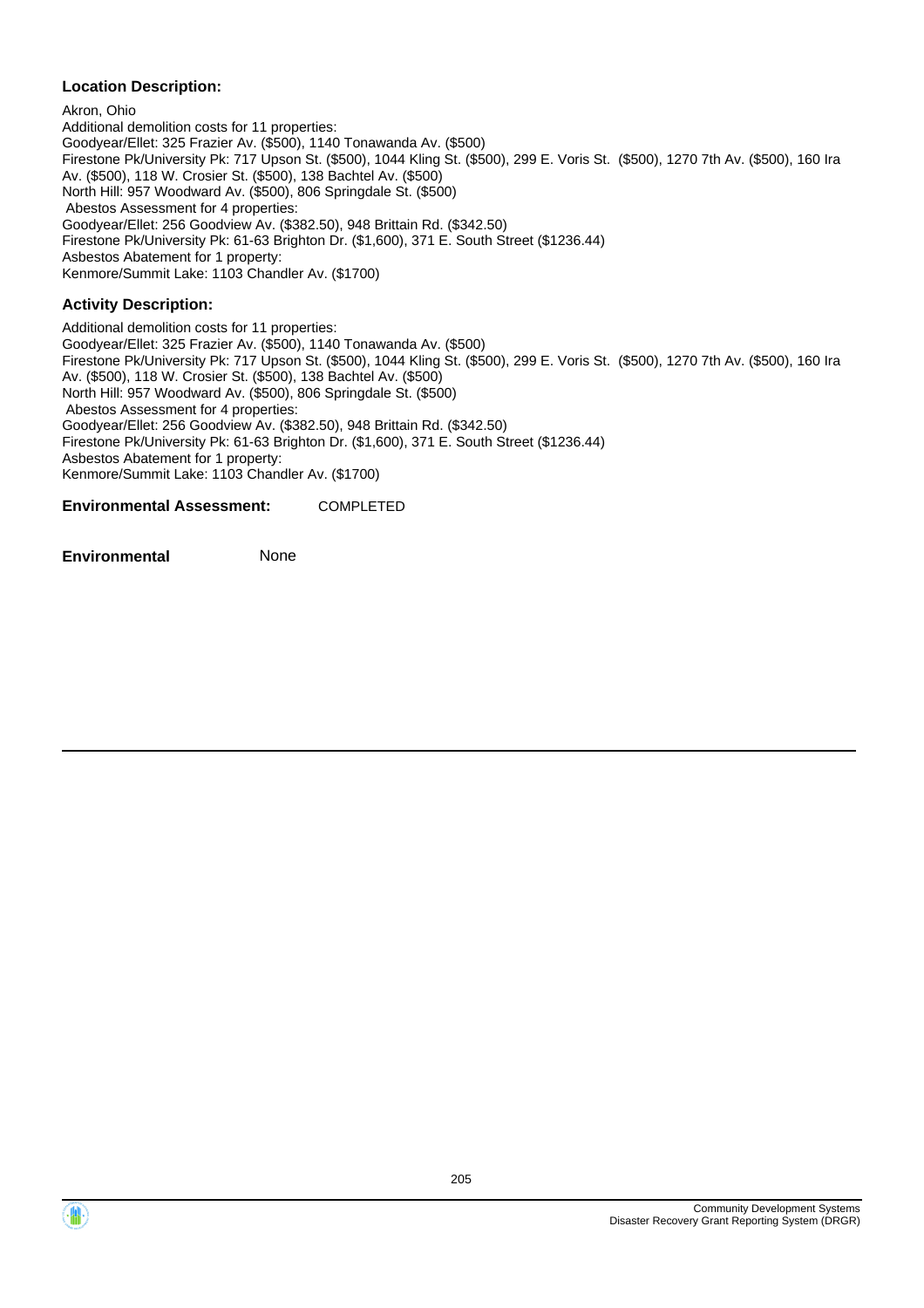**Grantee Activity Number: Activity Title: Demolition\_June-2010**

| <b>Total</b><br>654                                                         | Low<br>323<br><b>Total</b><br>1<br>1<br>1 | <b>Mod</b><br>139                                                                                                                                                    | 70.64<br>70.64                                                       |            |  |  |  |
|-----------------------------------------------------------------------------|-------------------------------------------|----------------------------------------------------------------------------------------------------------------------------------------------------------------------|----------------------------------------------------------------------|------------|--|--|--|
|                                                                             |                                           |                                                                                                                                                                      |                                                                      |            |  |  |  |
|                                                                             |                                           |                                                                                                                                                                      |                                                                      |            |  |  |  |
|                                                                             |                                           |                                                                                                                                                                      | Low/Mod%                                                             |            |  |  |  |
|                                                                             |                                           |                                                                                                                                                                      |                                                                      |            |  |  |  |
|                                                                             |                                           |                                                                                                                                                                      |                                                                      |            |  |  |  |
|                                                                             |                                           |                                                                                                                                                                      |                                                                      |            |  |  |  |
|                                                                             |                                           |                                                                                                                                                                      |                                                                      |            |  |  |  |
|                                                                             |                                           |                                                                                                                                                                      |                                                                      |            |  |  |  |
|                                                                             |                                           | \$5,974.32                                                                                                                                                           |                                                                      |            |  |  |  |
| <b>Other Funds:</b>                                                         |                                           | \$0.00<br>\$2,659.44                                                                                                                                                 |                                                                      |            |  |  |  |
|                                                                             |                                           |                                                                                                                                                                      |                                                                      | \$3,314.88 |  |  |  |
|                                                                             |                                           |                                                                                                                                                                      |                                                                      |            |  |  |  |
|                                                                             |                                           |                                                                                                                                                                      |                                                                      |            |  |  |  |
|                                                                             |                                           |                                                                                                                                                                      |                                                                      |            |  |  |  |
| <b>Projected End Date:</b><br>06/30/2010<br>Project Draw Block Date by HUD: |                                           |                                                                                                                                                                      |                                                                      |            |  |  |  |
|                                                                             |                                           |                                                                                                                                                                      |                                                                      |            |  |  |  |
|                                                                             |                                           |                                                                                                                                                                      |                                                                      |            |  |  |  |
|                                                                             |                                           |                                                                                                                                                                      |                                                                      |            |  |  |  |
|                                                                             |                                           | <b>Activity Status:</b><br><b>Under Way</b><br><b>Project Title:</b><br><b>Demolition</b><br><b>Total Budget:</b><br><b>Most Impacted and</b><br><b>Total Funds:</b> | <b>Activity Draw Block Date by HUD:</b><br><b>Distressed Budget:</b> |            |  |  |  |

**Organization carrying out Activity:**

City of Akron, Ohio

**Proposed budgets for organizations carrying out Activity:**

## **Responsible Organization**

City of Akron, Ohio

## **Funding Source Name**

**Neighborhood Stabilization Program** 

| <b>Organization Type</b> | <b>Proposed Budget</b> |
|--------------------------|------------------------|
| Unknown                  | \$3,314.88             |
| <b>Matching Funds</b>    | <b>Funding Amount</b>  |
| No                       | \$2,659.44             |

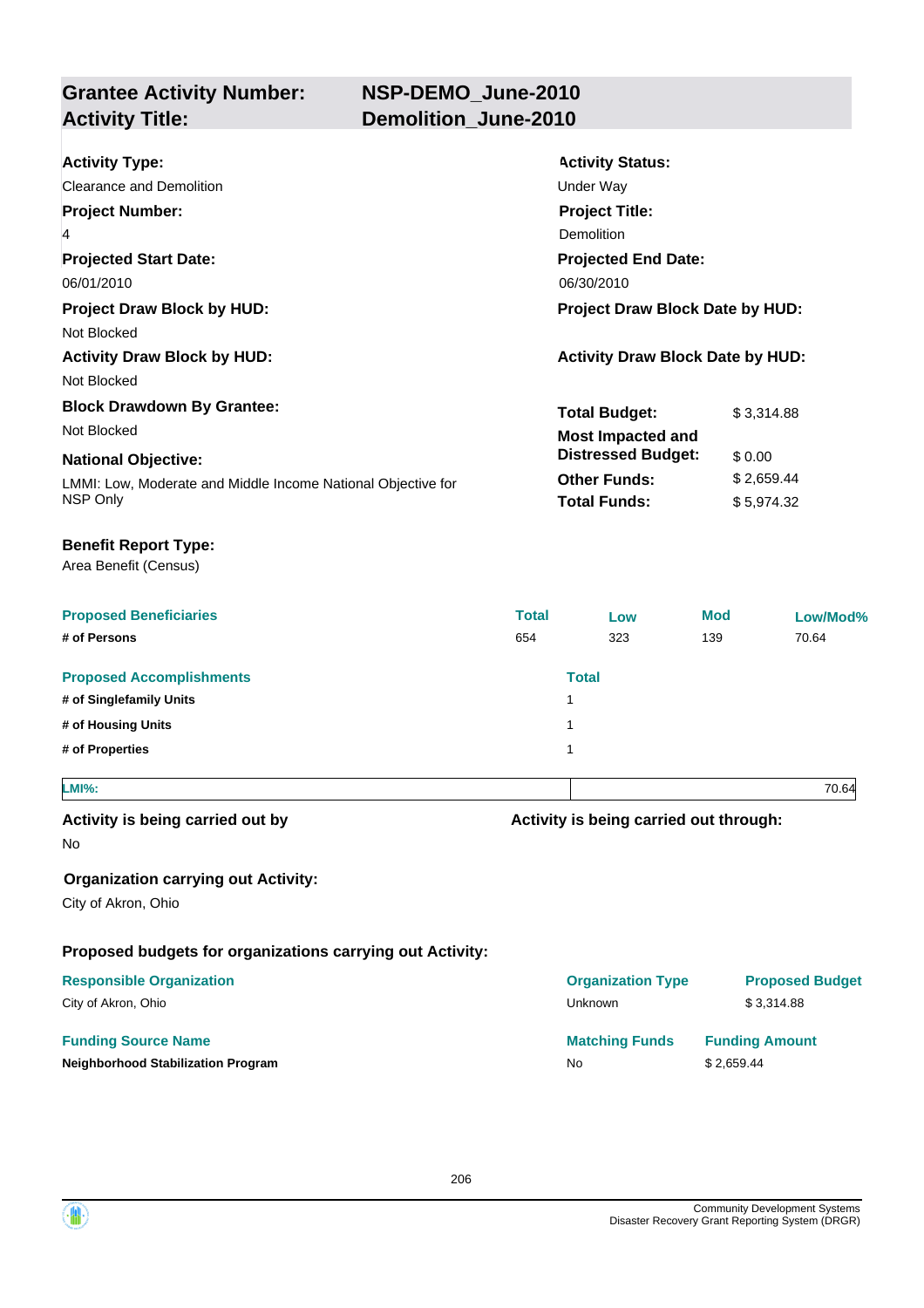Akron, Ohio Firestone Pk/University Pk: 349-353 E. South St. (2 units) Kenmore/Summit Lake: 379 Beth St. Goodyear/Ellet: 163 Malacca St.

## **Activity Description:**

Asbestos Assessment for 1 property (379 Beth St., K/SL, \$759.44), Asbestos Abatement for 1 property (163 Malacca St., G/E, \$1,400.), and Addititional demo costs for 349-353 E. South St. (FP/UP \$500., previously reported in Mar-2010). 7/12/10-Draw \$3314.88

**Environmental Assessment:** COMPLETED



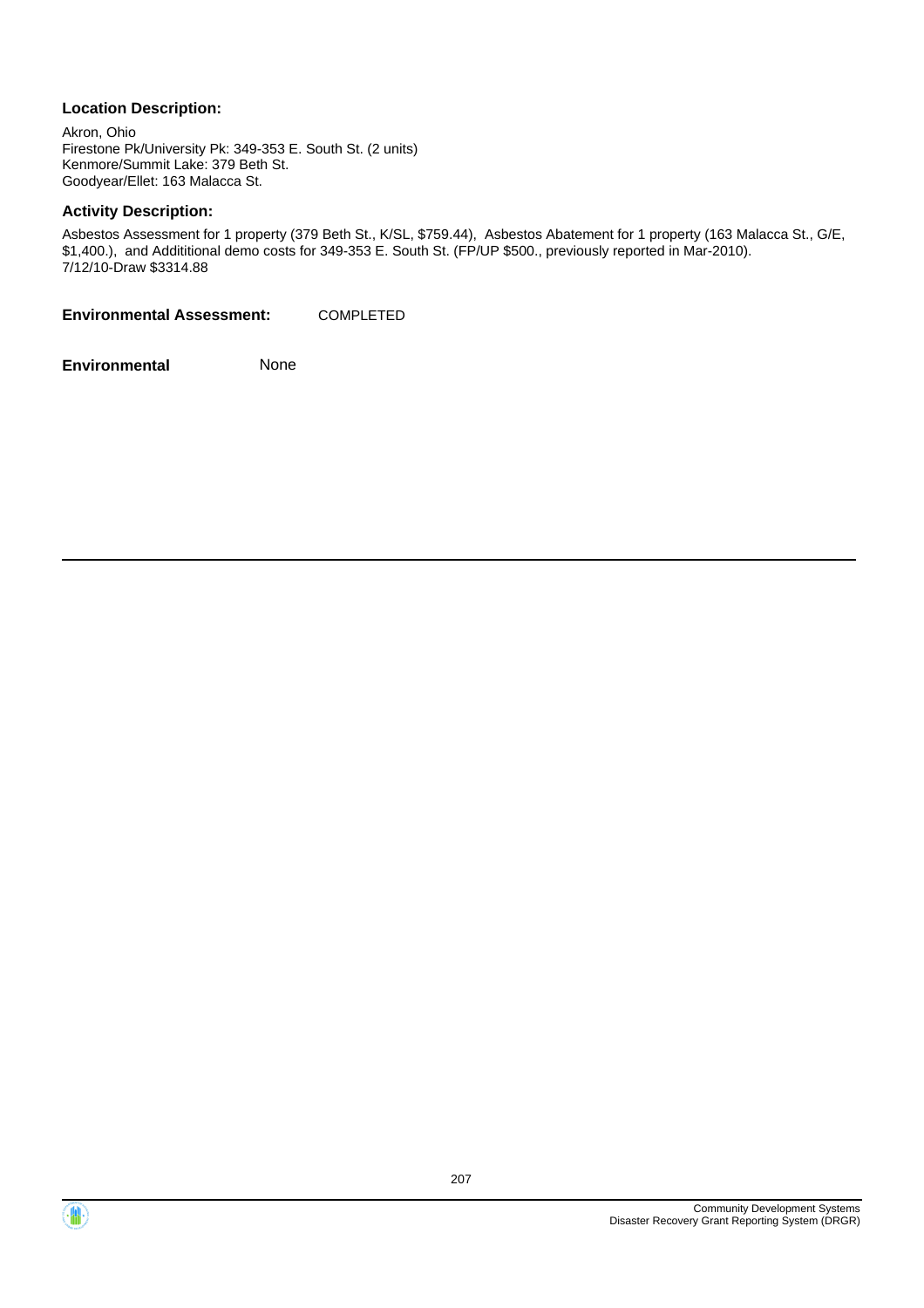**Grantee Activity Number: Activity Title: Demolition\_Mar-2010**

| <b>Activity Type:</b>                                                       | <b>Activity Status:</b>                 |
|-----------------------------------------------------------------------------|-----------------------------------------|
| Clearance and Demolition                                                    | Completed                               |
| <b>Project Number:</b>                                                      | <b>Project Title:</b>                   |
| 4                                                                           | Demolition                              |
| <b>Projected Start Date:</b>                                                | <b>Projected End Date:</b>              |
| 03/01/2010<br>03/31/2010                                                    |                                         |
| <b>Project Draw Block by HUD:</b><br><b>Project Draw Block Date by HUD:</b> |                                         |
| Not Blocked                                                                 |                                         |
| <b>Activity Draw Block by HUD:</b>                                          | <b>Activity Draw Block Date by HUD:</b> |
| Not Blocked                                                                 |                                         |
| <b>Block Drawdown By Grantee:</b>                                           | <b>Total Budget:</b><br>\$22,272.40     |
| Not Blocked                                                                 | <b>Most Impacted and</b>                |
| <b>National Objective:</b>                                                  | <b>Distressed Budget:</b><br>\$0.00     |
| LMMI: Low, Moderate and Middle Income National Objective for                | <b>Other Funds:</b><br>\$22,272.40      |
| NSP Only                                                                    | <b>Total Funds:</b><br>\$44,544.80      |

## **Benefit Report Type:**

Direct (Households)

| <b>Proposed Beneficiaries</b>   | <b>Total</b> | Low          | <b>Mod</b> | Low/Mod% |
|---------------------------------|--------------|--------------|------------|----------|
| # of Households                 | 2            |              |            | 0.00     |
|                                 |              |              |            |          |
| <b>Proposed Accomplishments</b> |              | <b>Total</b> |            |          |
| # of Singlefamily Units         |              | 2            |            |          |
| # of Housing Units              |              | 2            |            |          |
| # of Properties                 |              | 2            |            |          |

| Activity is being carried out by |  |  |  |  |  |
|----------------------------------|--|--|--|--|--|
|----------------------------------|--|--|--|--|--|

No

## **Organization carrying out Activity:**

City of Akron, Ohio

## **Proposed budgets for organizations carrying out Activity:**

## **Responsible Organization**

City of Akron, Ohio

## **Funding Source Name**

**Neighborhood Stabilization Program** 

## **Activity is being carried out through:**

| <b>Proposed Budget</b> |
|------------------------|
| \$14,922.40            |
| <b>Funding Amount</b>  |
| \$22,272.40            |
|                        |

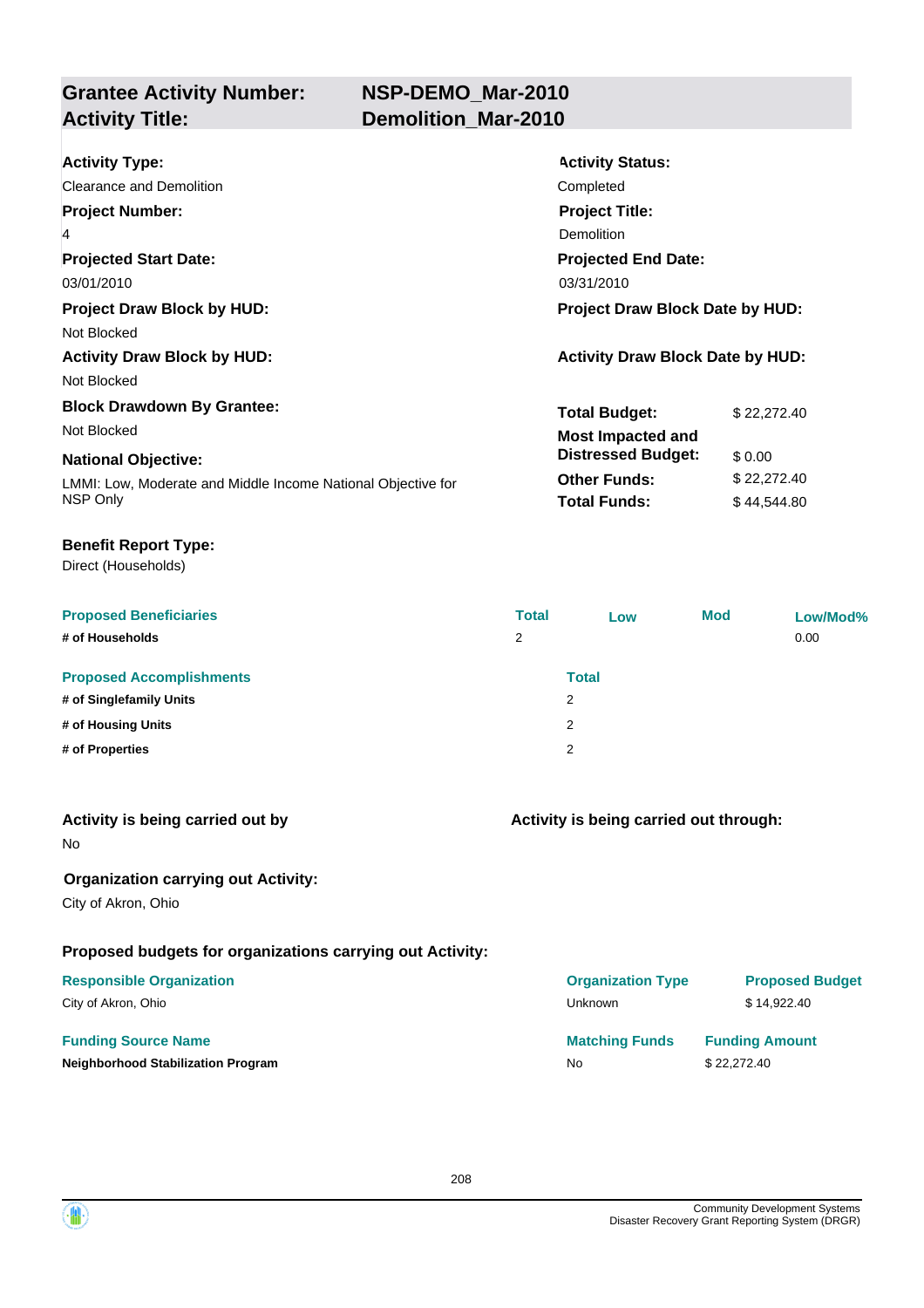Akron, Ohio Firestone Pk/University Pk: 349-353 E. South St. (2-units)

## **Activity Description:**

Demolition and Asbestos Aessssment & Asbestos Abatement of 1 property (349-353 E. South St.) under the Firestone Pk/University Pk NSP Program. 4/15/2010-Draw \$14,922.40

**Environmental Assessment:** COMPLETED



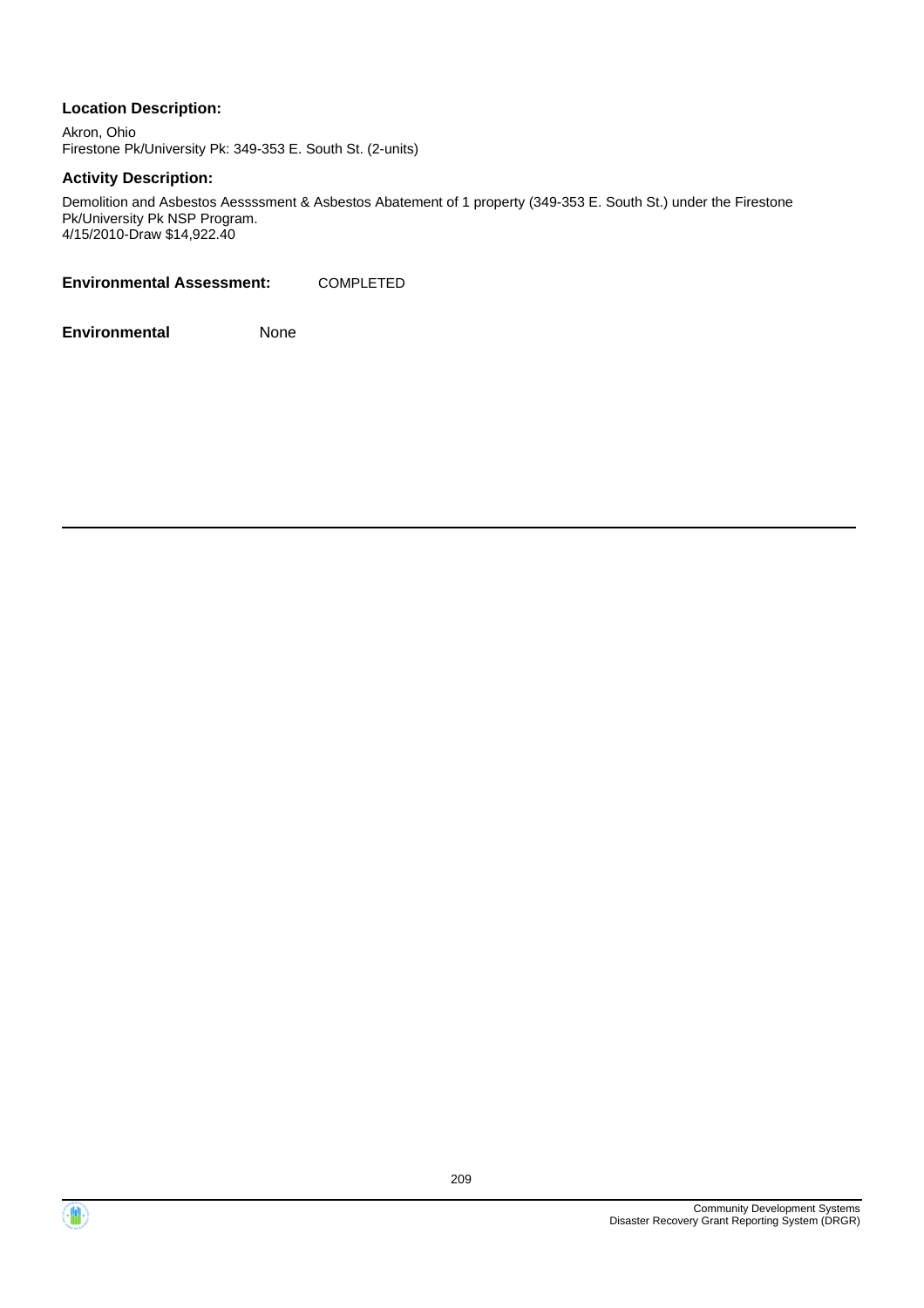## **NSP-DEMO\_Sept-2010-Mar-2011 Activity Title: Demolition\_Sept-2010-Mar-2011**

| <b>Activity Type:</b><br>Clearance and Demolition            | <b>Activity Status:</b>                 |                |  |
|--------------------------------------------------------------|-----------------------------------------|----------------|--|
| <b>Project Number:</b>                                       | Under Way<br><b>Project Title:</b>      |                |  |
| 4                                                            | Demolition                              |                |  |
| <b>Projected Start Date:</b>                                 | <b>Projected End Date:</b>              |                |  |
| 09/01/2010                                                   | 03/31/2011                              |                |  |
| <b>Project Draw Block by HUD:</b>                            | <b>Project Draw Block Date by HUD:</b>  |                |  |
| Not Blocked                                                  |                                         |                |  |
| <b>Activity Draw Block by HUD:</b>                           | <b>Activity Draw Block Date by HUD:</b> |                |  |
| Not Blocked                                                  |                                         |                |  |
| <b>Block Drawdown By Grantee:</b>                            | <b>Total Budget:</b>                    | \$773,893.12   |  |
| Not Blocked                                                  | <b>Most Impacted and</b>                |                |  |
| <b>National Objective:</b>                                   | <b>Distressed Budget:</b>               | \$0.00         |  |
| LMMI: Low, Moderate and Middle Income National Objective for | <b>Other Funds:</b>                     | \$773,893.12   |  |
| NSP Only                                                     | <b>Total Funds:</b>                     | \$1,547,786.24 |  |

## **Benefit Report Type:**

Direct (Households)

| <b>Proposed Beneficiaries</b>   | <b>Total</b> | Low   | <b>Mod</b> | Low/Mod% |
|---------------------------------|--------------|-------|------------|----------|
| # of Households                 | 89           | 89    |            | 100.00   |
| <b>Proposed Accomplishments</b> |              | Total |            |          |
| # of Singlefamily Units         | 89           |       |            |          |
| # of Housing Units              | 89           |       |            |          |
| # of Properties                 | 89           |       |            |          |

| Activity is being carried out by |  |  |  |  |  |
|----------------------------------|--|--|--|--|--|
|----------------------------------|--|--|--|--|--|

No

## **Organization carrying out Activity:**

City of Akron, Ohio

## **Proposed budgets for organizations carrying out Activity:**

## **Responsible Organization**

City of Akron, Ohio

## **Funding Source Name**

**Neighborhood Stabilization Program** No **No \$ 773,893.12 No \$ 773,893.12 No \$ 773,893** 

## **Activity is being carried out through:**

| <b>Organization Type</b> | <b>Proposed Budget</b> |
|--------------------------|------------------------|
| Unknown                  | \$773.893.12           |
| <b>Matching Funds</b>    | <b>Funding Amount</b>  |
| No                       | \$773,893.12           |

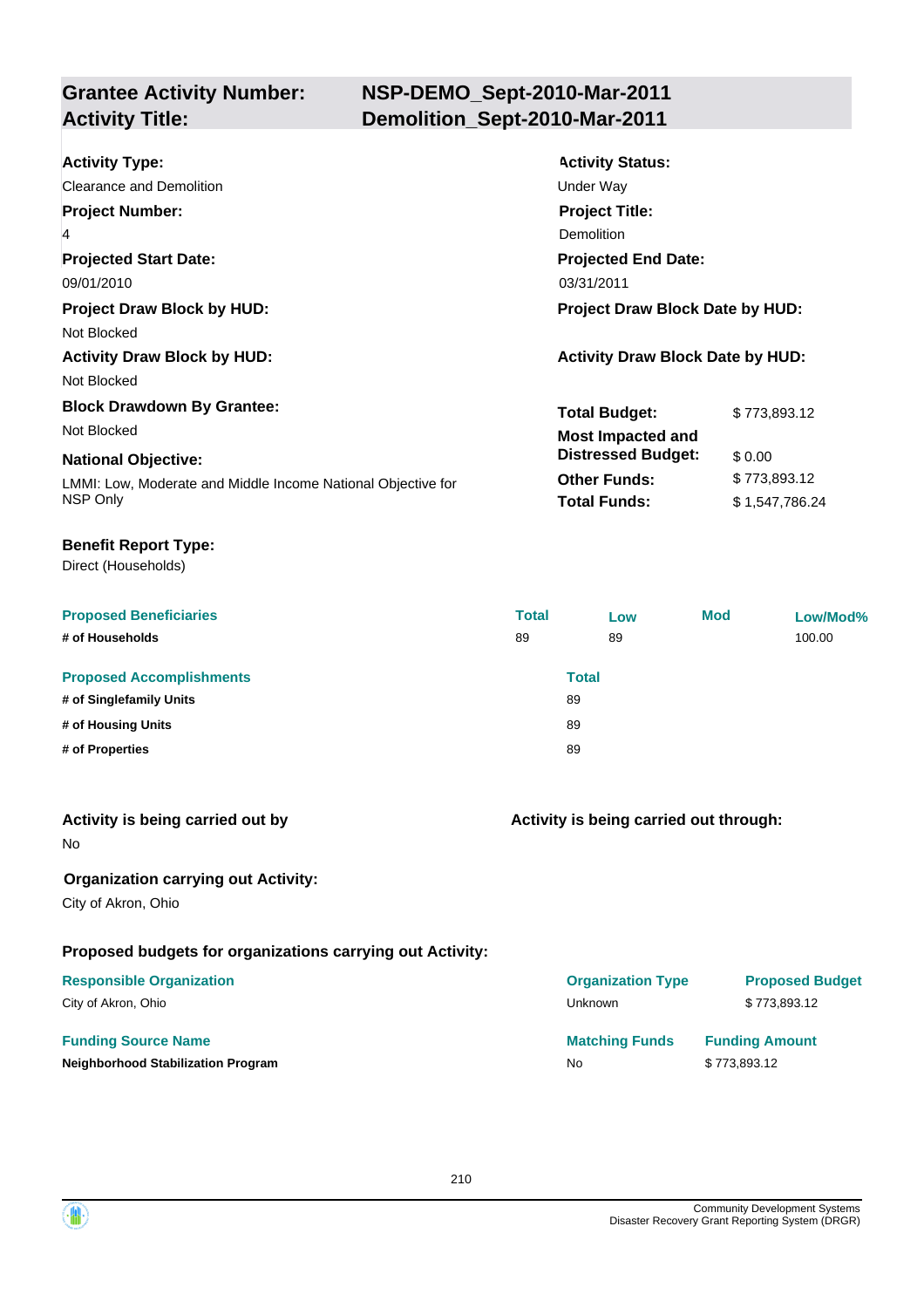Akron, Ohio

Demolition of 89 properties: 41 in Goodyear/Ellet, 21 in FirestonePk/University Pk, 21 in Kenmore/Summit Lake, & 6 in North Hill NSP areas.

1128 Laird St 1161 Laird St 1179 Laird St 1197 Laird St 1200 Laird St 1204 Laird St 1208 Laird St 1222 Laird St 1236 Laird St 123 Roger Av 141 Roger Av 163 Malacca St 256 Goodview Av 1339 Brandon Av 1267 Newton St 371 E. South St 369 E. Thornton St 678 Corice St 284 Lake St 275 Russell Av 201 W. Miller Av 143 Bachtel Av 292 Lloyd St 194 Paris Av 703 Schiller Av 1599 Bauer Blvd 646 Hazel St 804 Hazel St 88 N. Arlington St 90 N. Arlington St 494 Alexander St 61-63 Brighton Dr 609 Lovers Ln 619 Merton Av 242 W. Miller Av 2155 8th St, SW 379 Beth St 864 Avon St 948 Brittain Rd 45 Fulton St 82 Willard Av 1199 Laird St 107 Roger Av 79 Fulton St 1111 Laird St 1265 Laird St 1079-1081 Laird St 121 Fulton St 126 Roger Av 1191 Laird St 131 Roger Av 1141 Laird St 1143 Laird St 111 Roger Av 60 Elinor Av 1427 Sara Av 1490 Preston Av 1653 Hampton Rd 63 Dudley St 1149 Laird St

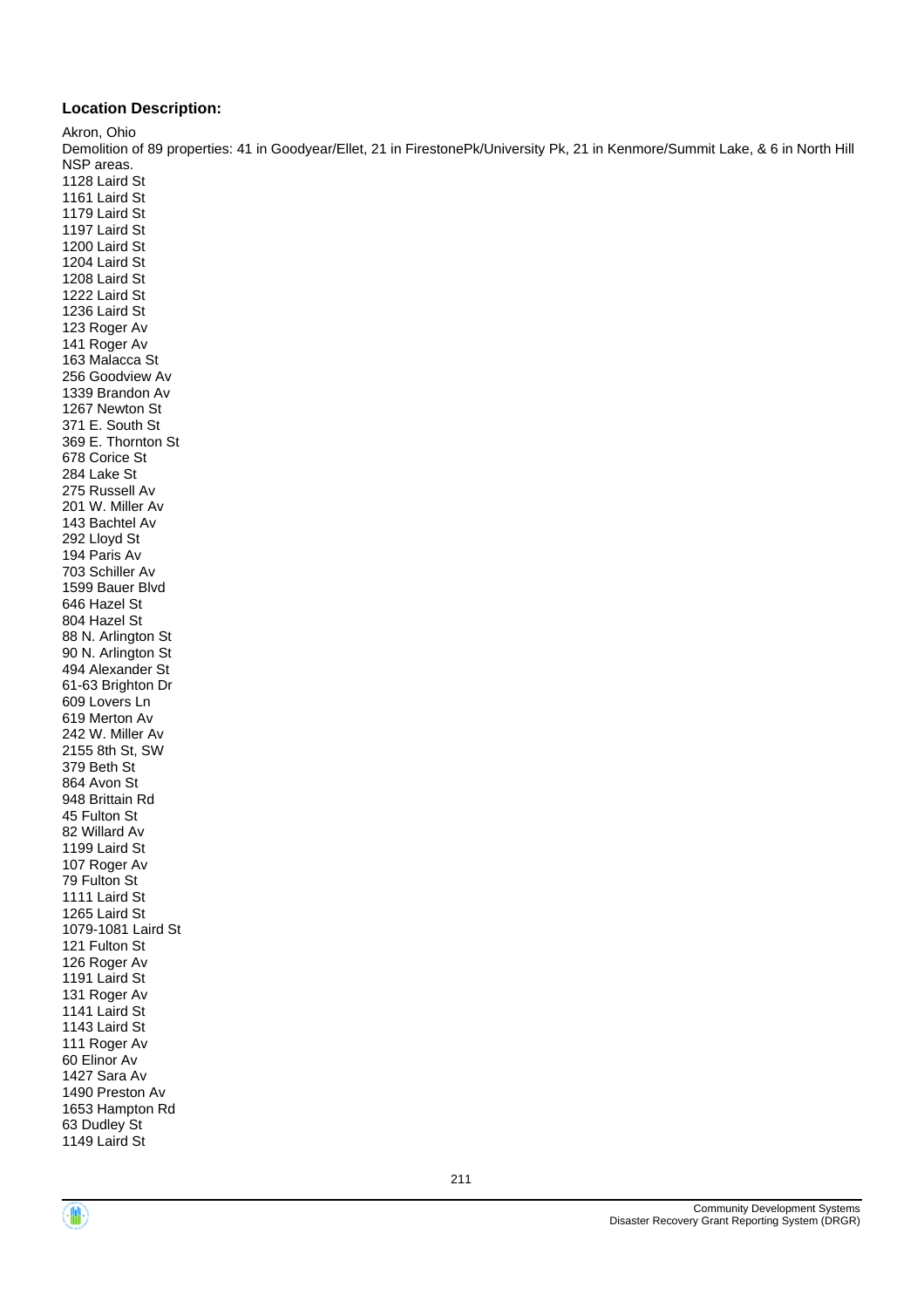104 Roger Av 793-795 Johnston St 360 Stanton St 868 Hunt St 915 Hunt St 847 Brown St 98 Brighton Dr 417 E. South St 107 Lake St 297 Lake St 126 W. Long St 209 Ira Av 96 Shaefer St 854 Florida Av 226 Lake St 294 Lake St 67 Shaefer St 1097 Princeton St 221-223 Ira Av 151 Carter Terrace 587 Dayton St 862 Berwin St 878 Berwin St 1281 Sherman St 430 Tyner St 778 Sumner St 353 E. Crosier St 559 McKinley Av 1463 Hite St

## **Activity Description:**

Demolition of 89 properties, Asbestos Assessment of 92 Properties and Asbestos Abatement of 87 properties, and Additional demo costs for 34 properties. Total Draws: \$742,986.44, including Program Income (P.I.)

**Environmental Assessment:** COMPLETED

**Environmental** None

## **Project # / 5 / Rehabilitation**

| <b>Grantee Activity Number:</b> | <b>NSP-REHAB</b>                         |  |  |
|---------------------------------|------------------------------------------|--|--|
| <b>Activity Title:</b>          | <b>Rehabilitation - Project Delivery</b> |  |  |
| <b>Activity Type:</b>           | <b>Activity Status:</b>                  |  |  |
| <b>Disposition</b>              | Under Way                                |  |  |
| <b>Project Number:</b>          | <b>Project Title:</b>                    |  |  |
| 5                               | Rehabilitation                           |  |  |

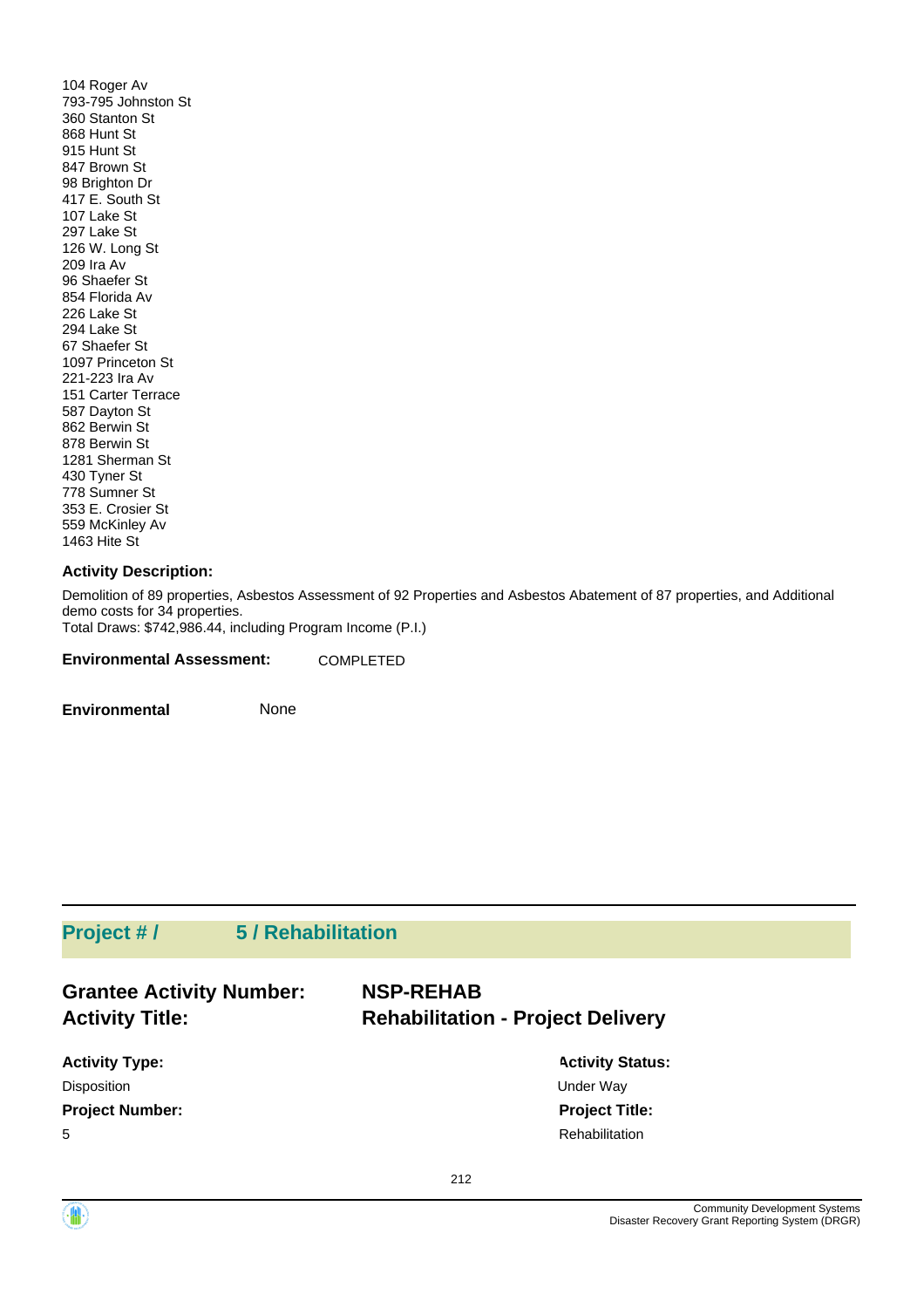| <b>Projected Start Date:</b>                                 |                                 | <b>Projected End Date:</b>              |            |                       |                        |
|--------------------------------------------------------------|---------------------------------|-----------------------------------------|------------|-----------------------|------------------------|
| 01/01/2009<br>03/01/2013                                     |                                 |                                         |            |                       |                        |
| <b>Project Draw Block by HUD:</b>                            | Project Draw Block Date by HUD: |                                         |            |                       |                        |
| Not Blocked                                                  |                                 |                                         |            |                       |                        |
| <b>Activity Draw Block by HUD:</b>                           |                                 | <b>Activity Draw Block Date by HUD:</b> |            |                       |                        |
| Not Blocked                                                  |                                 |                                         |            |                       |                        |
| <b>Block Drawdown By Grantee:</b>                            |                                 | <b>Total Budget:</b>                    |            | \$99,247.29           |                        |
| Not Blocked                                                  |                                 | <b>Most Impacted and</b>                |            |                       |                        |
| <b>National Objective:</b>                                   |                                 | <b>Distressed Budget:</b>               |            | \$0.00                |                        |
| LMMI: Low, Moderate and Middle Income National Objective for |                                 | <b>Other Funds:</b>                     |            | \$103,000.00          |                        |
| NSP Only                                                     |                                 | <b>Total Funds:</b>                     |            | \$202,247.29          |                        |
| <b>Benefit Report Type:</b>                                  |                                 |                                         |            |                       |                        |
| Direct (Households)                                          |                                 |                                         |            |                       |                        |
| <b>Proposed Beneficiaries</b>                                | <b>Total</b>                    | Low                                     | <b>Mod</b> |                       | Low/Mod%               |
| # of Households                                              |                                 |                                         |            |                       | 0.0                    |
| <b>Proposed Accomplishments</b>                              |                                 | <b>Total</b>                            |            |                       |                        |
| # of Housing Units                                           |                                 |                                         |            |                       |                        |
| # of Properties                                              |                                 | 40                                      |            |                       |                        |
| Activity is being carried out by                             |                                 | Activity is being carried out through:  |            |                       |                        |
| No                                                           |                                 |                                         |            |                       |                        |
| <b>Organization carrying out Activity:</b>                   |                                 |                                         |            |                       |                        |
| City of Akron, Ohio                                          |                                 |                                         |            |                       |                        |
| Proposed budgets for organizations carrying out Activity:    |                                 |                                         |            |                       |                        |
| <b>Responsible Organization</b>                              |                                 | <b>Organization Type</b>                |            |                       | <b>Proposed Budget</b> |
| City of Akron, Ohio                                          |                                 | Unknown                                 |            | \$99,247.29           |                        |
| <b>Funding Source Name</b>                                   |                                 | <b>Matching Funds</b>                   |            | <b>Funding Amount</b> |                        |
| <b>Neighborhood Stabilization Program</b>                    |                                 | No                                      |            | \$103,000.00          |                        |

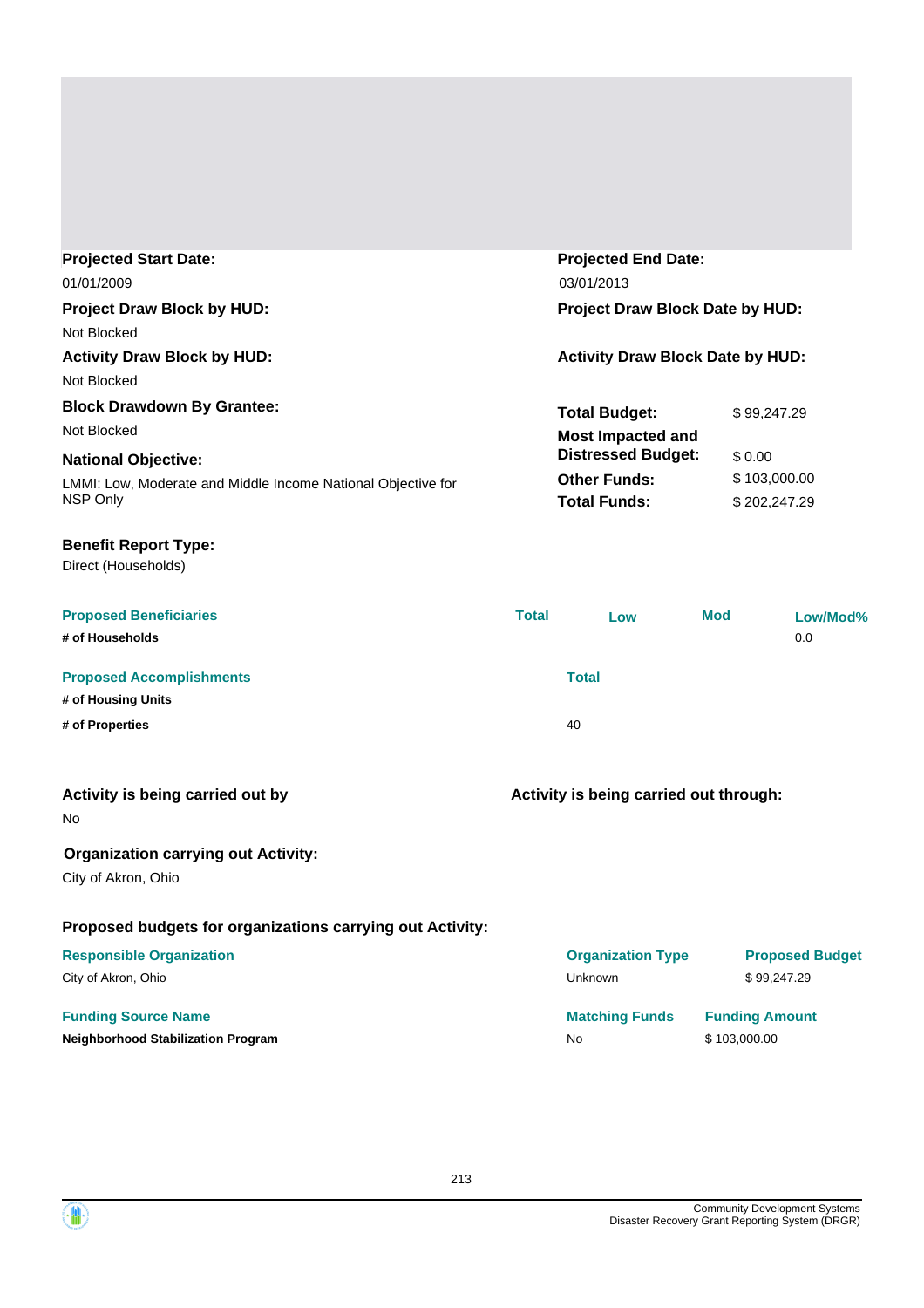Akron, Ohio Project delivery costs for rehabilitation and property management staff.

## **Activity Description:**

Project delivery costs for rehabilitation and property management staff.

**Environmental Assessment:** EXEMPT



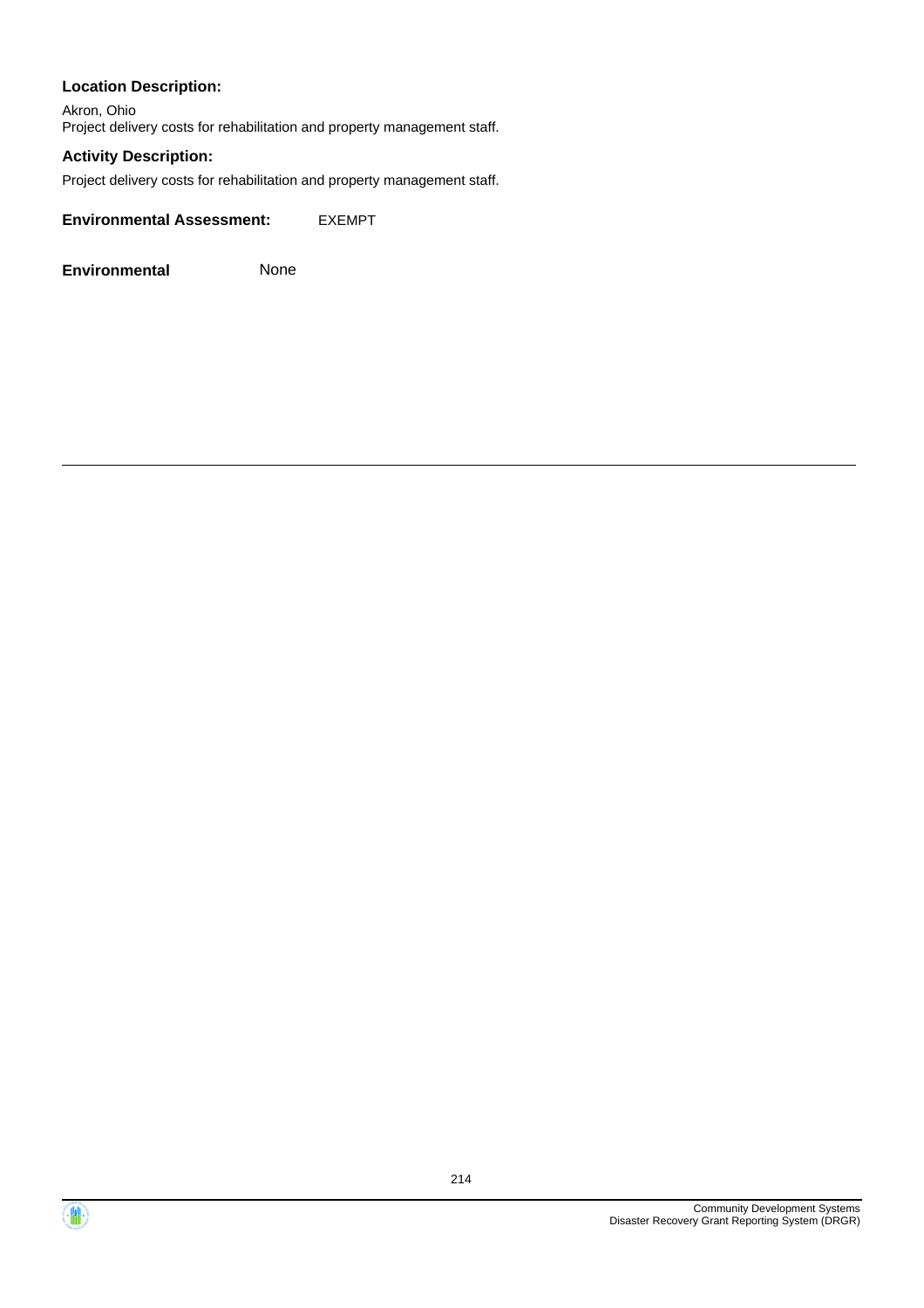| <b>Activity Type:</b>                                        | <b>Activity Status:</b>                 |              |  |
|--------------------------------------------------------------|-----------------------------------------|--------------|--|
| Rehabilitation/reconstruction of residential structures      | Completed                               |              |  |
| <b>Project Number:</b>                                       | <b>Project Title:</b>                   |              |  |
| 5                                                            | Rehabilitation                          |              |  |
| <b>Projected Start Date:</b>                                 | <b>Projected End Date:</b>              |              |  |
| 11/01/2009                                                   | 12/31/2010                              |              |  |
| <b>Project Draw Block by HUD:</b>                            | Project Draw Block Date by HUD:         |              |  |
| Not Blocked                                                  |                                         |              |  |
| <b>Activity Draw Block by HUD:</b>                           | <b>Activity Draw Block Date by HUD:</b> |              |  |
| Not Blocked                                                  |                                         |              |  |
| <b>Block Drawdown By Grantee:</b>                            | <b>Total Budget:</b>                    | \$59,836.00  |  |
| Not Blocked                                                  | <b>Most Impacted and</b>                |              |  |
| <b>National Objective:</b>                                   | <b>Distressed Budget:</b>               | \$0.00       |  |
| LMMI: Low, Moderate and Middle Income National Objective for | <b>Other Funds:</b>                     | \$59,836.00  |  |
| NSP Only                                                     | <b>Total Funds:</b>                     | \$119,672.00 |  |
|                                                              |                                         |              |  |

## **Benefit Report Type:**

Direct (Households)

| <b>Proposed Beneficiaries</b>   | <b>Total</b> | Low          | <b>Mod</b> | Low/Mod% |
|---------------------------------|--------------|--------------|------------|----------|
| # Owner Households              | 4            |              |            | 0.00     |
| # of Households                 |              |              |            | 0.00     |
| <b>Proposed Accomplishments</b> |              | <b>Total</b> |            |          |
| # of Singlefamily Units         | 1            |              |            |          |
| # of Housing Units              | 1            |              |            |          |
| # of Properties                 | и            |              |            |          |

| Activity is being carried out by<br><b>No</b>                     | Activity is being carried out through: |                        |  |
|-------------------------------------------------------------------|----------------------------------------|------------------------|--|
| <b>Organization carrying out Activity:</b><br>City of Akron, Ohio |                                        |                        |  |
| Proposed budgets for organizations carrying out Activity:         |                                        |                        |  |
| <b>Responsible Organization</b>                                   | <b>Organization Type</b>               | <b>Proposed Budget</b> |  |
| City of Akron, Ohio                                               | Unknown                                | \$50,145.00            |  |
| <b>Funding Source Name</b>                                        | <b>Matching Funds</b>                  | <b>Funding Amount</b>  |  |
|                                                                   |                                        |                        |  |

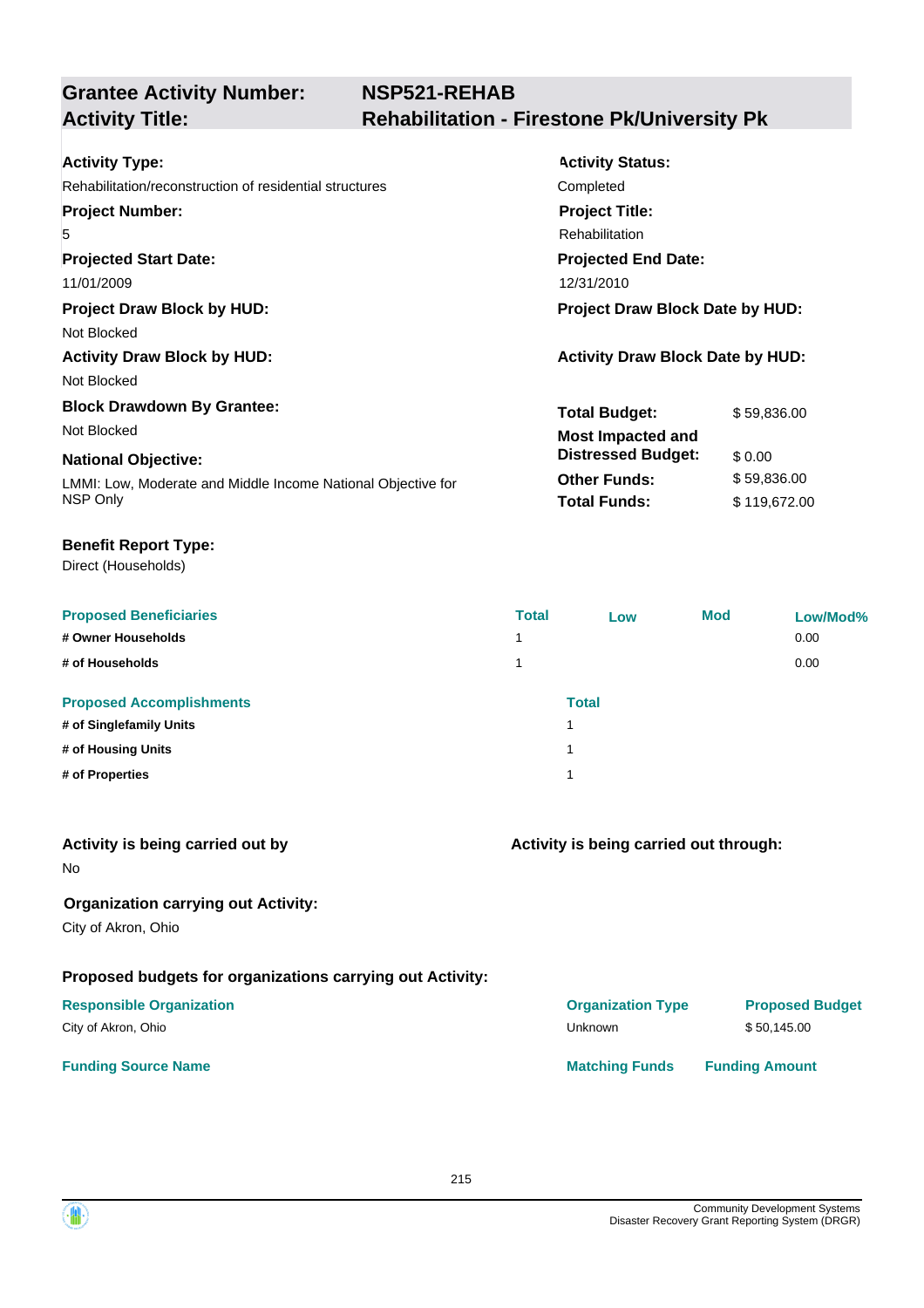Rehabilitation of 909 Georgia Avenue under the Firestone Pk/University Pk NSP Program.

## **Activity Description:**

Rehabilitation of 909 Georgia Avenue under the Firestone Pk/University Pk NSP Program.

**Environmental Assessment:** COMPLETED



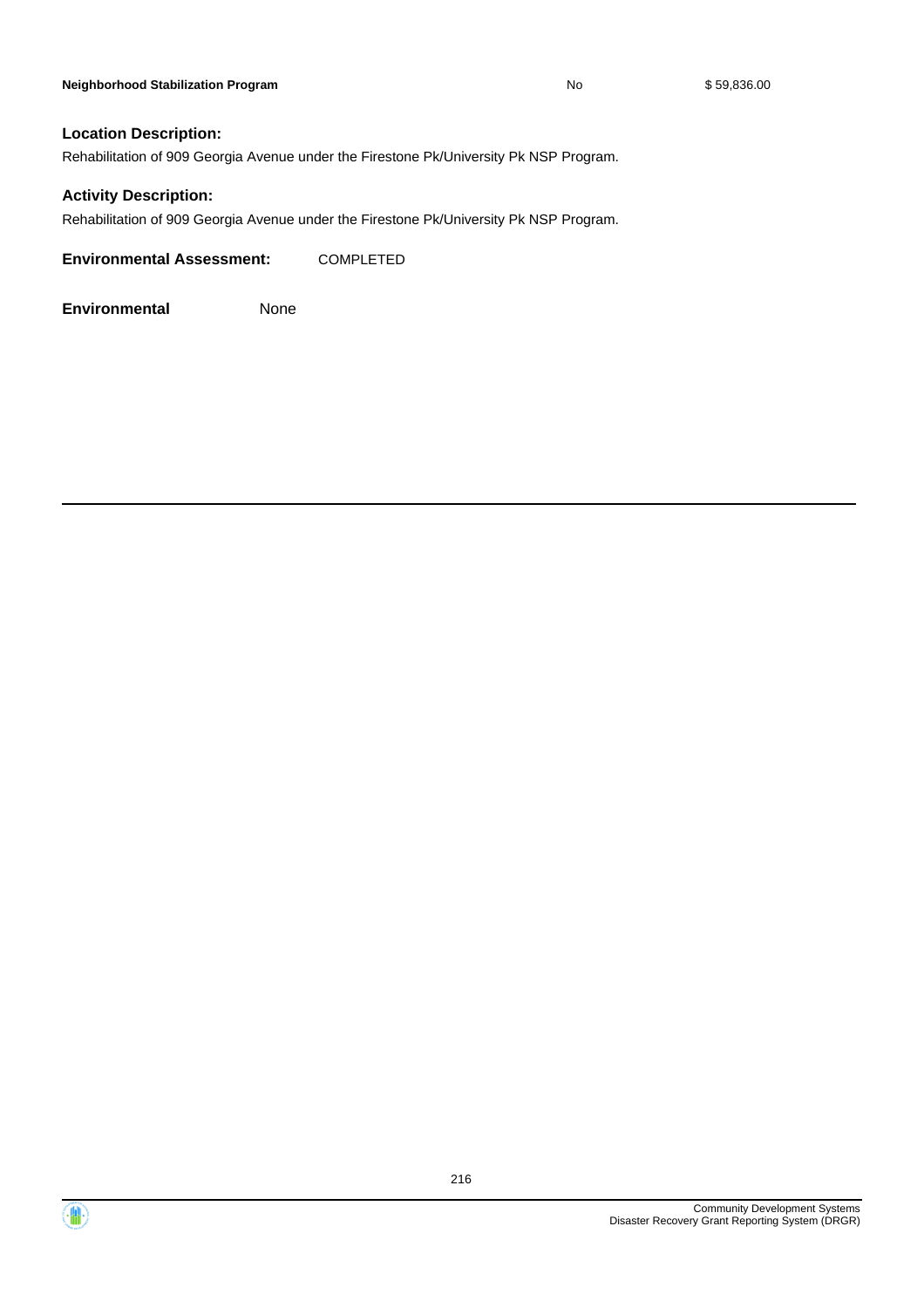| <b>Activity Type:</b>                                        | <b>Activity Status:</b>                 |  |  |
|--------------------------------------------------------------|-----------------------------------------|--|--|
| Rehabilitation/reconstruction of residential structures      | Completed                               |  |  |
| <b>Project Number:</b>                                       | <b>Project Title:</b>                   |  |  |
| 5                                                            | Rehabilitation                          |  |  |
| <b>Projected Start Date:</b>                                 | <b>Projected End Date:</b>              |  |  |
| 11/01/2009                                                   | 12/31/2010                              |  |  |
| <b>Project Draw Block by HUD:</b>                            | <b>Project Draw Block Date by HUD:</b>  |  |  |
| Not Blocked                                                  |                                         |  |  |
| <b>Activity Draw Block by HUD:</b>                           | <b>Activity Draw Block Date by HUD:</b> |  |  |
| Not Blocked                                                  |                                         |  |  |
| <b>Block Drawdown By Grantee:</b>                            | <b>Total Budget:</b><br>\$82,097.00     |  |  |
| Not Blocked                                                  | <b>Most Impacted and</b>                |  |  |
| <b>National Objective:</b>                                   | <b>Distressed Budget:</b><br>\$0.00     |  |  |
| LMMI: Low, Moderate and Middle Income National Objective for | <b>Other Funds:</b><br>\$82,097.00      |  |  |
| NSP Only                                                     | <b>Total Funds:</b><br>\$164,194.00     |  |  |

#### **Benefit Report Type:**

| <b>Proposed Beneficiaries</b>   | <b>Total</b> | Low          | <b>Mod</b> | Low/Mod% |
|---------------------------------|--------------|--------------|------------|----------|
| # Owner Households              | 1.           |              |            | 0.00     |
| # of Households                 |              |              |            | 0.00     |
| <b>Proposed Accomplishments</b> |              | <b>Total</b> |            |          |
| # of Singlefamily Units         | 1            |              |            |          |
| # of Housing Units              | 1            |              |            |          |
| # of Properties                 | и            |              |            |          |
|                                 |              |              |            |          |

| Activity is being carried out by<br>No.                           | Activity is being carried out through: |                        |  |
|-------------------------------------------------------------------|----------------------------------------|------------------------|--|
| <b>Organization carrying out Activity:</b><br>City of Akron, Ohio |                                        |                        |  |
| Proposed budgets for organizations carrying out Activity:         |                                        |                        |  |
| <b>Responsible Organization</b>                                   | <b>Organization Type</b>               | <b>Proposed Budget</b> |  |
| City of Akron, Ohio                                               | <b>Unknown</b>                         | \$66,357.00            |  |
| <b>Funding Source Name</b>                                        | <b>Matching Funds</b>                  | <b>Funding Amount</b>  |  |

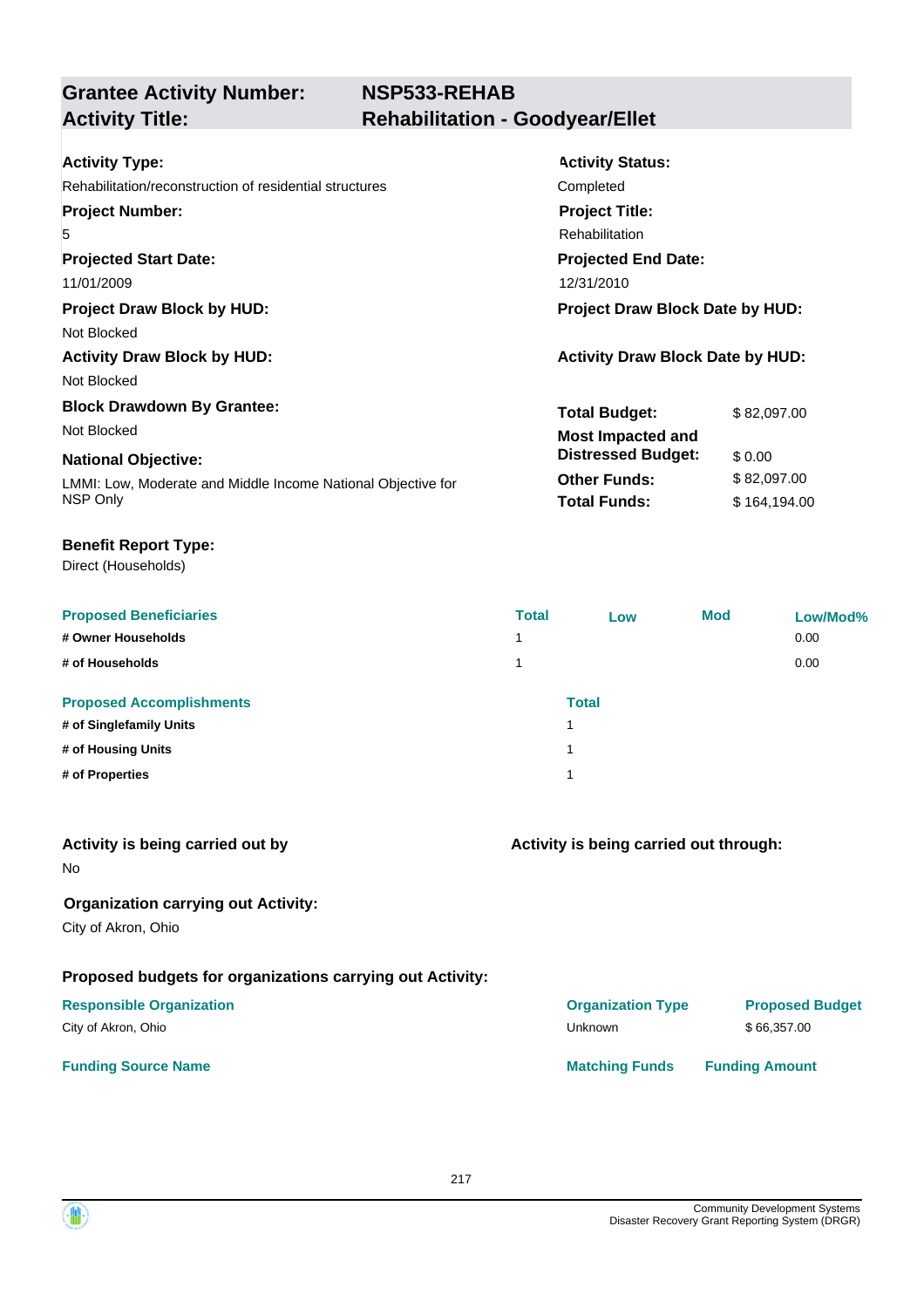#### **Neighborhood Stabilization Program No No** \$ 82,097.00

#### **Location Description:**

Rehabilitation of 331 Baldwin Road under the Goodyear/Ellet NSP.

#### **Activity Description:**

Rehabilitation of 331 Baldwin Road under the Goodyear/Ellet NSP.

**Environmental Assessment:** COMPLETED



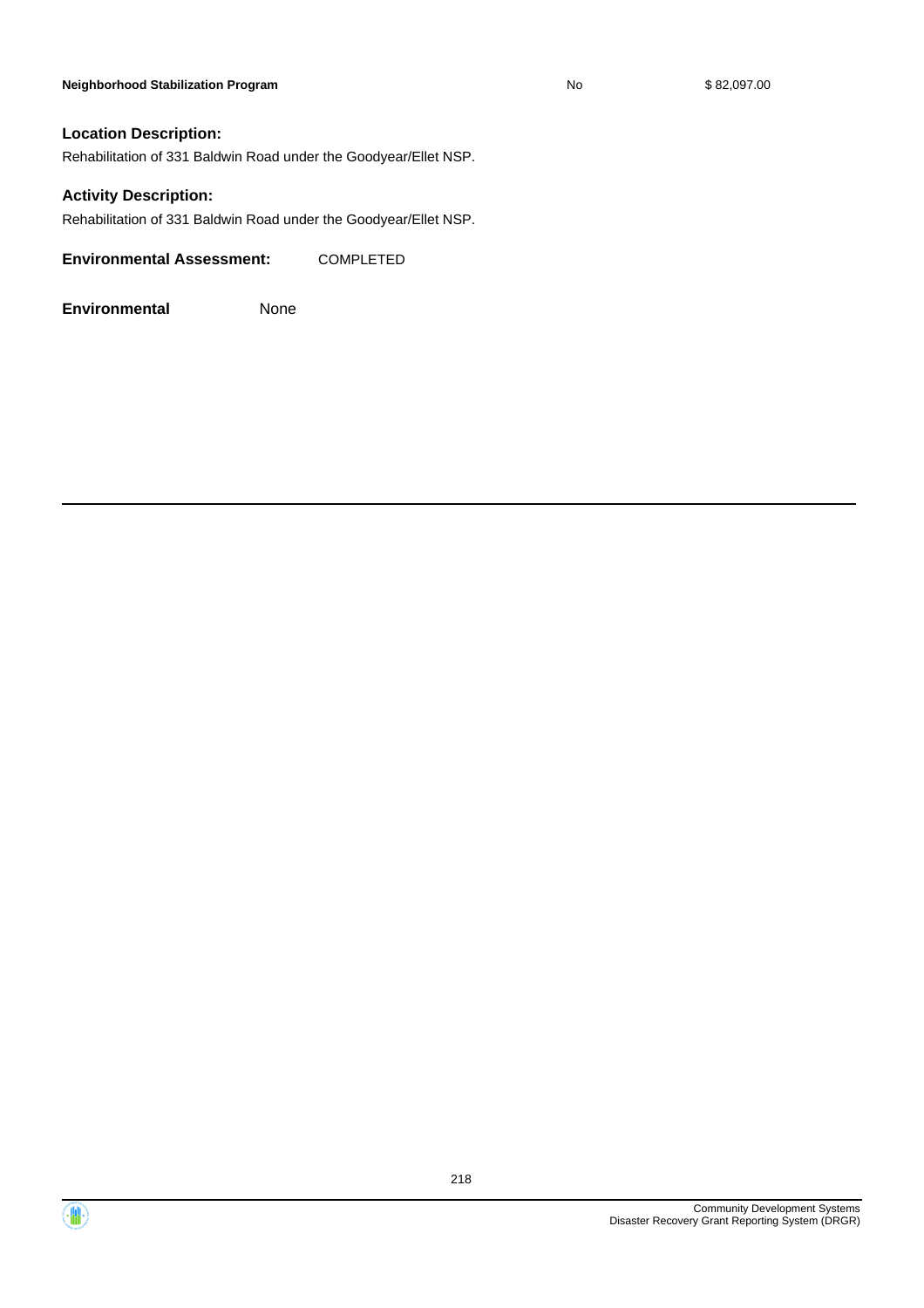| <b>Activity Type:</b>                                        | <b>Activity Status:</b>                 |             |  |
|--------------------------------------------------------------|-----------------------------------------|-------------|--|
| Rehabilitation/reconstruction of residential structures      | Under Way                               |             |  |
| <b>Project Number:</b>                                       | <b>Project Title:</b>                   |             |  |
| 5                                                            | Rehabilitation                          |             |  |
| <b>Projected Start Date:</b>                                 | <b>Projected End Date:</b>              |             |  |
| 09/01/2009                                                   | 12/31/2010                              |             |  |
| <b>Project Draw Block by HUD:</b>                            | <b>Project Draw Block Date by HUD:</b>  |             |  |
| Not Blocked                                                  |                                         |             |  |
| <b>Activity Draw Block by HUD:</b>                           | <b>Activity Draw Block Date by HUD:</b> |             |  |
| Not Blocked                                                  |                                         |             |  |
| <b>Block Drawdown By Grantee:</b>                            | <b>Total Budget:</b>                    | \$95,000.00 |  |
| Not Blocked                                                  | <b>Most Impacted and</b>                |             |  |
| <b>National Objective:</b>                                   | <b>Distressed Budget:</b>               | \$0.00      |  |
| LMMI: Low, Moderate and Middle Income National Objective for | <b>Other Funds:</b>                     | \$0.00      |  |
| NSP Only                                                     | <b>Total Funds:</b>                     | \$95,000.00 |  |
|                                                              |                                         |             |  |

#### **Benefit Report Type:**

| <b>Proposed Beneficiaries</b>   | <b>Total</b>            | Low          | <b>Mod</b> | Low/Mod% |
|---------------------------------|-------------------------|--------------|------------|----------|
| # Renter Households             | 1.                      |              |            | 0.00     |
| # of Households                 |                         |              |            | 0.00     |
| <b>Proposed Accomplishments</b> |                         | <b>Total</b> |            |          |
| # of Singlefamily Units         | $\overline{\mathbf{A}}$ |              |            |          |
| # of Housing Units              |                         |              |            |          |
| # of Properties                 | и                       |              |            |          |

| Activity is being carried out by<br>No.                           | Activity is being carried out through: |                        |  |
|-------------------------------------------------------------------|----------------------------------------|------------------------|--|
| <b>Organization carrying out Activity:</b><br>City of Akron, Ohio |                                        |                        |  |
| Proposed budgets for organizations carrying out Activity:         |                                        |                        |  |
| <b>Responsible Organization</b>                                   | <b>Organization Type</b>               | <b>Proposed Budget</b> |  |
| City of Akron, Ohio                                               | Unknown                                | \$95,000.00            |  |
| <b>Funding Source Name</b>                                        | <b>Matching Funds</b>                  | <b>Funding Amount</b>  |  |

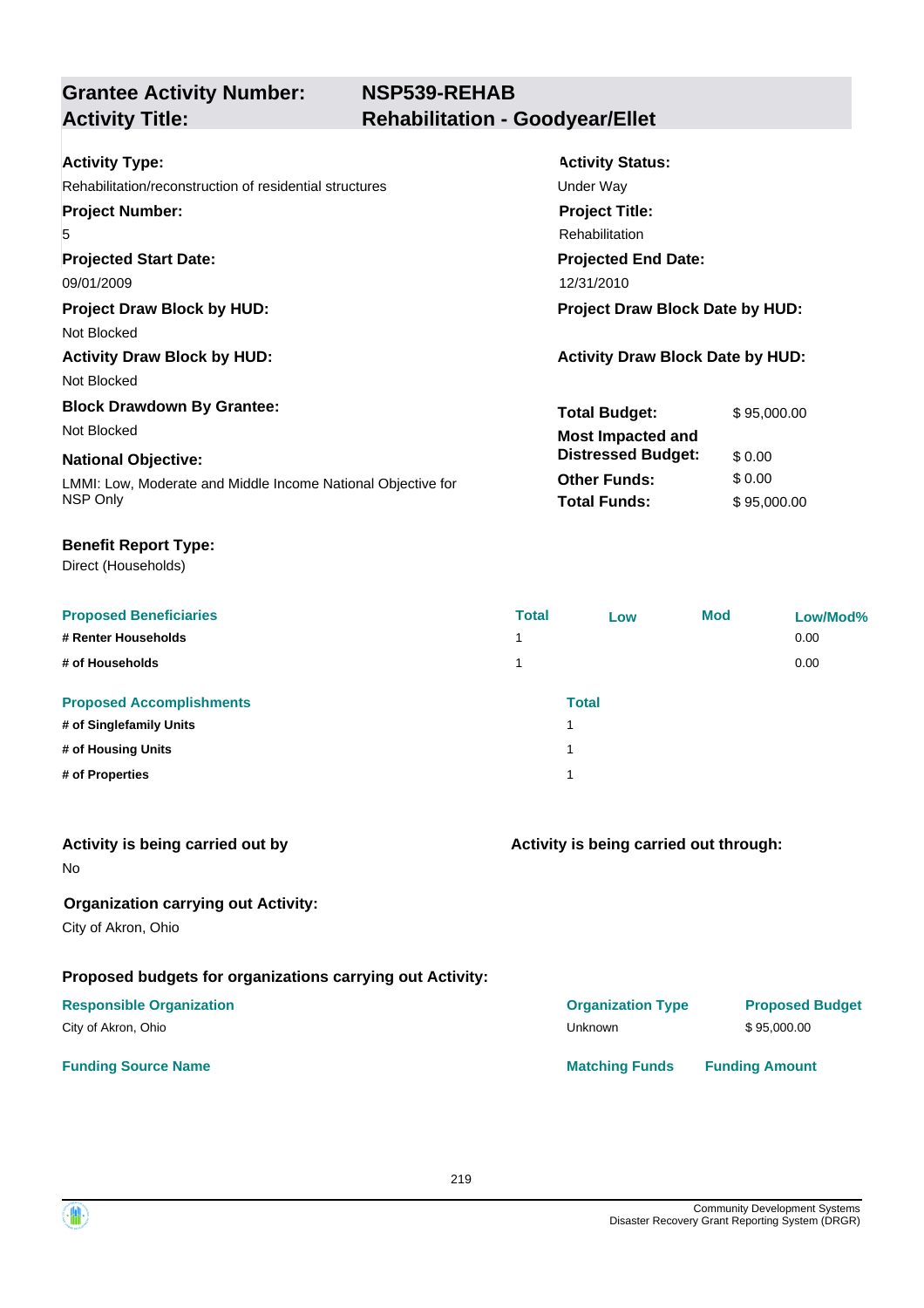#### **Neighborhood Stabilization Program No** \$ 0.00

#### **Location Description:**

Rehabilitation of 312 Morningview Avenue under the Goodyear/Ellet NSP.

#### **Activity Description:**

Rehabilitation of 312 Morningview Avenue under the Goodyear/Ellet NSP.

**Environmental Assessment:** COMPLETED

**Environmental** None



 $\langle \mathbf{m} \rangle$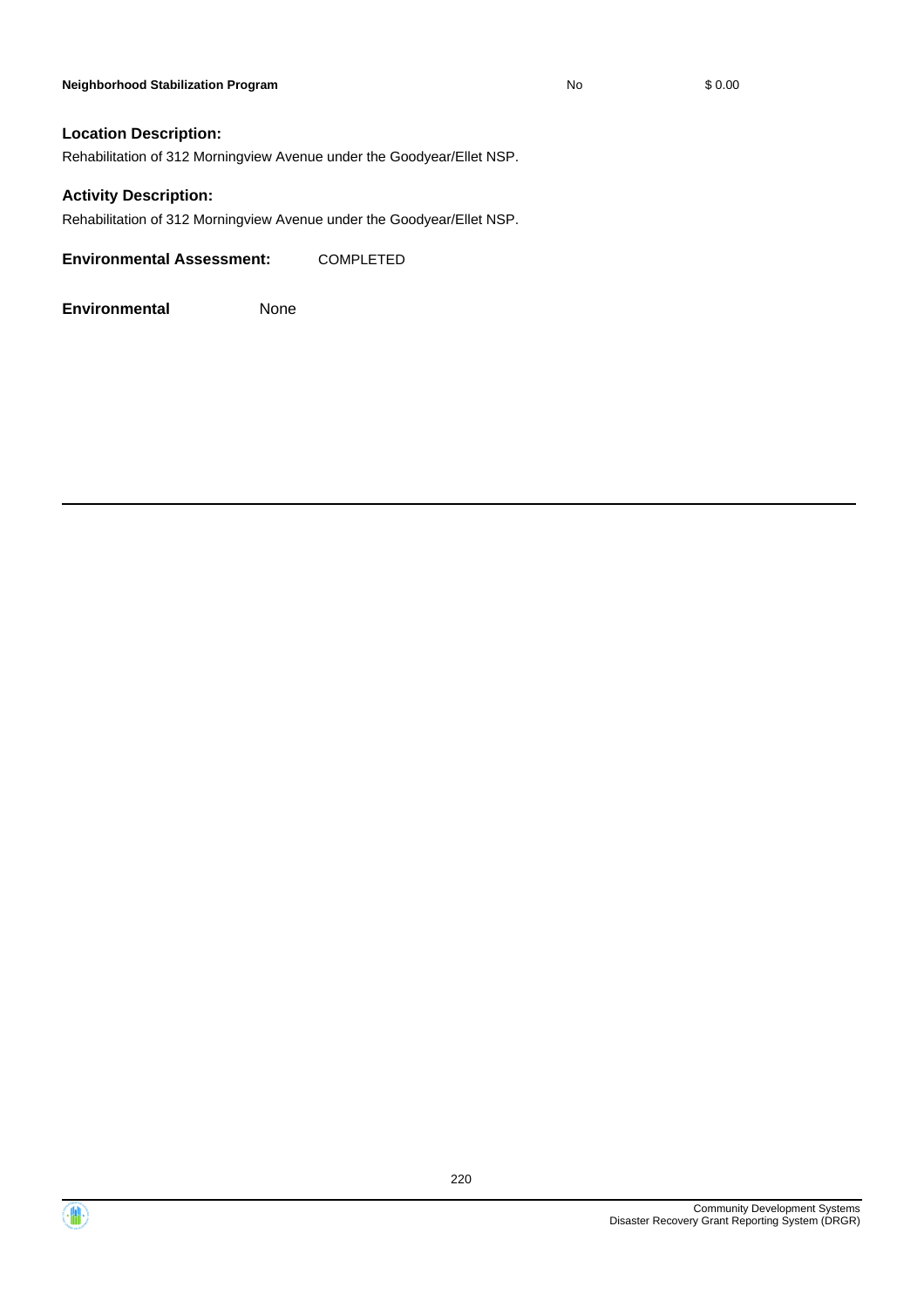| <b>Activity Type:</b>                                        | <b>Activity Status:</b>                 |  |  |
|--------------------------------------------------------------|-----------------------------------------|--|--|
| Rehabilitation/reconstruction of residential structures      | Planned                                 |  |  |
| <b>Project Number:</b>                                       | <b>Project Title:</b>                   |  |  |
| 5                                                            | <b>Rehabilitation</b>                   |  |  |
| <b>Projected Start Date:</b>                                 | <b>Projected End Date:</b>              |  |  |
| 11/01/2009                                                   | 12/31/2010                              |  |  |
| <b>Project Draw Block by HUD:</b>                            | <b>Project Draw Block Date by HUD:</b>  |  |  |
| Not Blocked                                                  |                                         |  |  |
| <b>Activity Draw Block by HUD:</b>                           | <b>Activity Draw Block Date by HUD:</b> |  |  |
| Not Blocked                                                  |                                         |  |  |
| <b>Block Drawdown By Grantee:</b>                            | <b>Total Budget:</b><br>\$0.00          |  |  |
| Not Blocked                                                  | <b>Most Impacted and</b>                |  |  |
| <b>National Objective:</b>                                   | <b>Distressed Budget:</b><br>\$0.00     |  |  |
| LMMI: Low, Moderate and Middle Income National Objective for | <b>Other Funds:</b><br>\$0.00           |  |  |
| NSP Only                                                     | <b>Total Funds:</b><br>\$0.00           |  |  |
|                                                              |                                         |  |  |

#### **Benefit Report Type:**

| <b>Proposed Beneficiaries</b>   | <b>Total</b> | Low          | <b>Mod</b> | Low/Mod% |
|---------------------------------|--------------|--------------|------------|----------|
| # Owner Households              | 1            |              |            | 0.00     |
| # of Households                 | 1            |              |            | 0.00     |
| <b>Proposed Accomplishments</b> |              | <b>Total</b> |            |          |
| # of Singlefamily Units         |              |              |            |          |
| # of Housing Units              | и            |              |            |          |
| # of Properties                 | и            |              |            |          |

| Activity is being carried out by<br>Yes                   | Activity is being carried out through:<br>Contractors |                        |  |
|-----------------------------------------------------------|-------------------------------------------------------|------------------------|--|
| <b>Organization carrying out Activity:</b>                |                                                       |                        |  |
| City of Akron, Ohio                                       |                                                       |                        |  |
| Proposed budgets for organizations carrying out Activity: |                                                       |                        |  |
| <b>Responsible Organization</b>                           | <b>Organization Type</b>                              | <b>Proposed Budget</b> |  |
| City of Akron, Ohio                                       | Unknown                                               | \$78,500.00            |  |
| <b>Funding Source Name</b>                                | <b>Matching Funds</b>                                 | <b>Funding Amount</b>  |  |

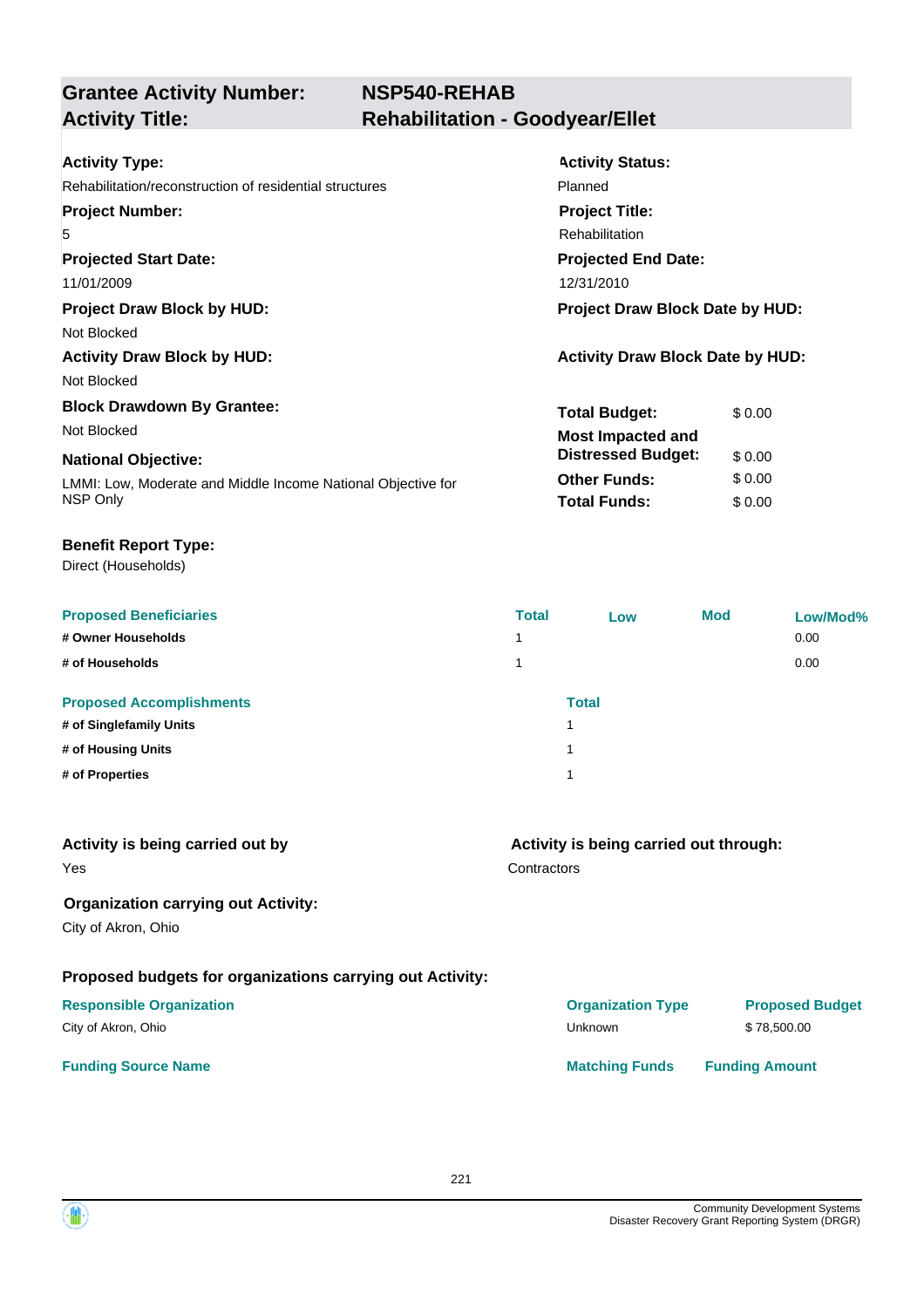#### **Location Description:**

8/6/10-Deobligated-On Hold Akron, Ohio 521 Lindell Avenue (Goodyear/Ellet)

#### **Activity Description:**

Rehabilitation of 521 Lindell Avenue under the Goodyear/Ellet NSP.

**Environmental Assessment:** COMPLETED



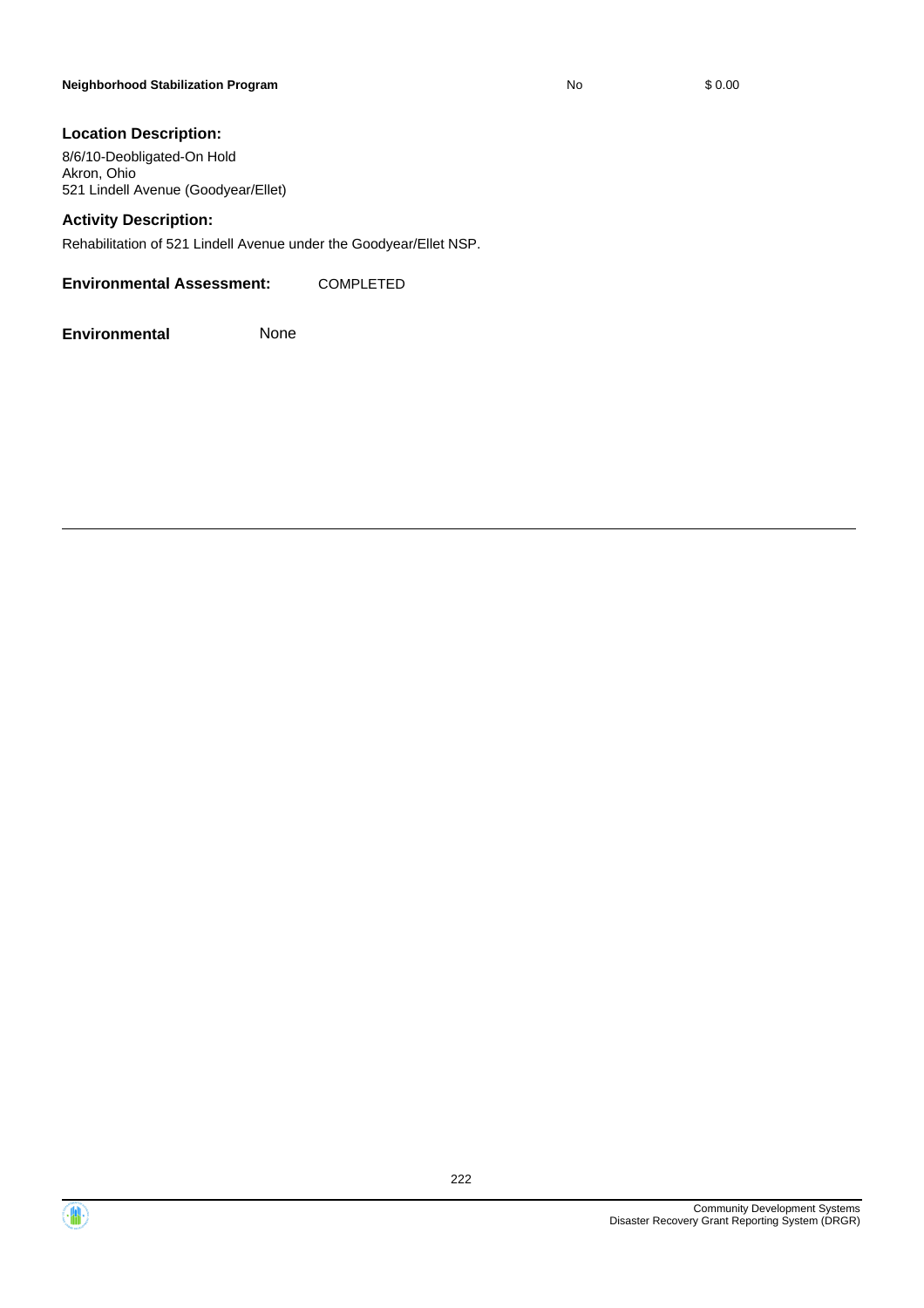| <b>Activity Type:</b>                                        | <b>Activity Status:</b>                 |  |  |
|--------------------------------------------------------------|-----------------------------------------|--|--|
| Rehabilitation/reconstruction of residential structures      | Completed                               |  |  |
| <b>Project Number:</b>                                       | <b>Project Title:</b>                   |  |  |
| 5                                                            | <b>Rehabilitation</b>                   |  |  |
| <b>Projected Start Date:</b>                                 | <b>Projected End Date:</b>              |  |  |
| 11/01/2009                                                   | 12/31/2010                              |  |  |
| <b>Project Draw Block by HUD:</b>                            | <b>Project Draw Block Date by HUD:</b>  |  |  |
| Not Blocked                                                  |                                         |  |  |
| <b>Activity Draw Block by HUD:</b>                           | <b>Activity Draw Block Date by HUD:</b> |  |  |
| Not Blocked                                                  |                                         |  |  |
| <b>Block Drawdown By Grantee:</b>                            | <b>Total Budget:</b><br>\$70,596.00     |  |  |
| Not Blocked                                                  | <b>Most Impacted and</b>                |  |  |
| <b>National Objective:</b>                                   | <b>Distressed Budget:</b><br>\$ 0.00    |  |  |
| LMMI: Low, Moderate and Middle Income National Objective for | <b>Other Funds:</b><br>\$70,596.00      |  |  |
| NSP Only                                                     | <b>Total Funds:</b><br>\$141,192.00     |  |  |

#### **Benefit Report Type:**

| <b>Proposed Beneficiaries</b>   | <b>Total</b> | Low          | <b>Mod</b> | Low/Mod% |
|---------------------------------|--------------|--------------|------------|----------|
| # Owner Households              | 4            |              |            | 0.00     |
| # of Households                 |              |              |            | 0.00     |
| <b>Proposed Accomplishments</b> |              | <b>Total</b> |            |          |
| # of Singlefamily Units         | 1            |              |            |          |
| # of Housing Units              | и            |              |            |          |
| # of Properties                 | 1            |              |            |          |

| Activity is being carried out through: |                        |  |
|----------------------------------------|------------------------|--|
|                                        |                        |  |
|                                        |                        |  |
| <b>Organization Type</b>               | <b>Proposed Budget</b> |  |
| Unknown                                | \$56,068.00            |  |
| <b>Matching Funds</b>                  | <b>Funding Amount</b>  |  |
|                                        |                        |  |

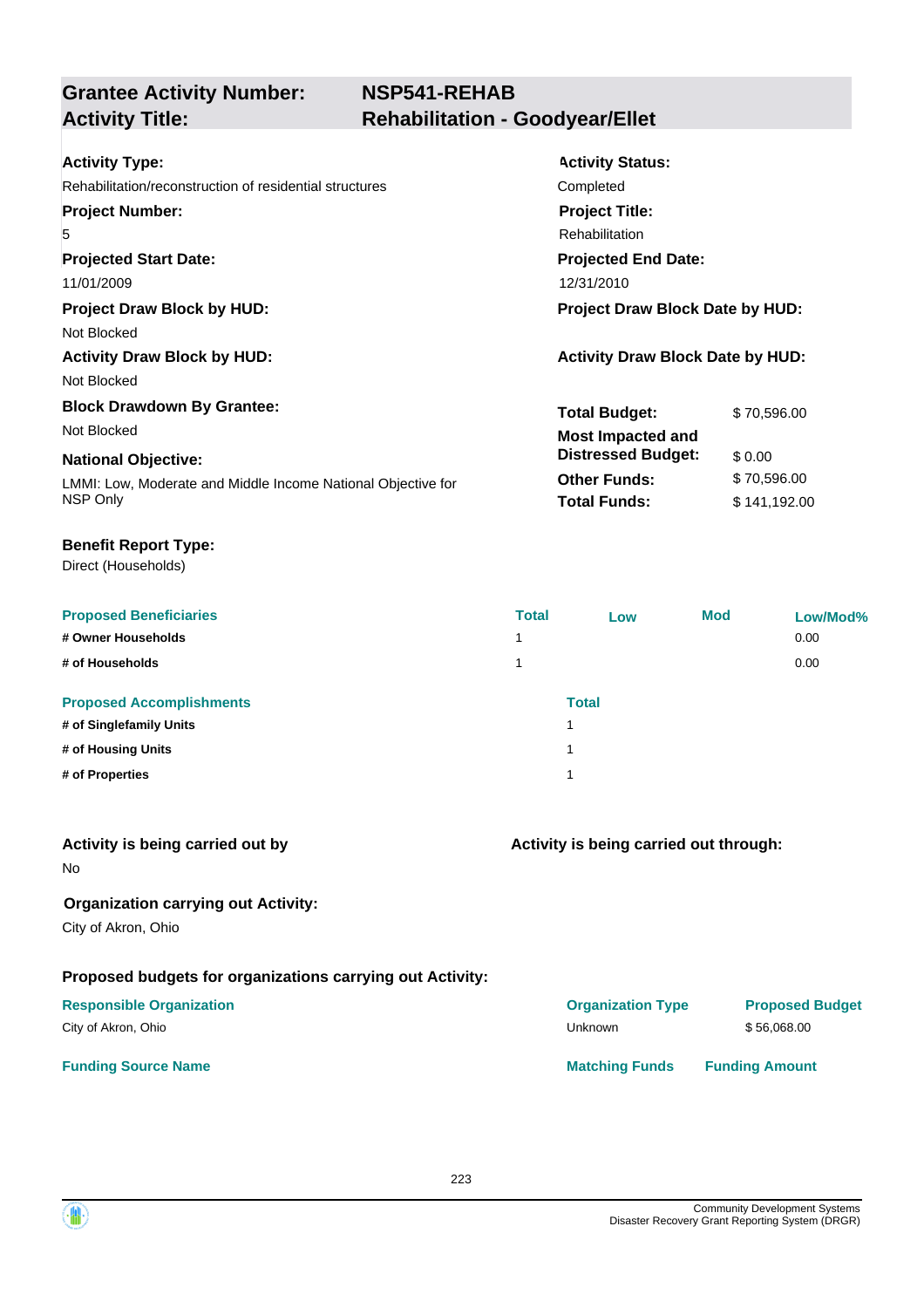#### **Neighborhood Stabilization Program No No** \$ 70,596.00

#### **Location Description:**

Akron, Ohio 1415 Yuma Avenue (Goodyear/Ellet)

#### **Activity Description:**

Rehabilitation of 1415 Yuma Avenue under the Goodyear/Ellet NSP.

**Environmental Assessment:** COMPLETED



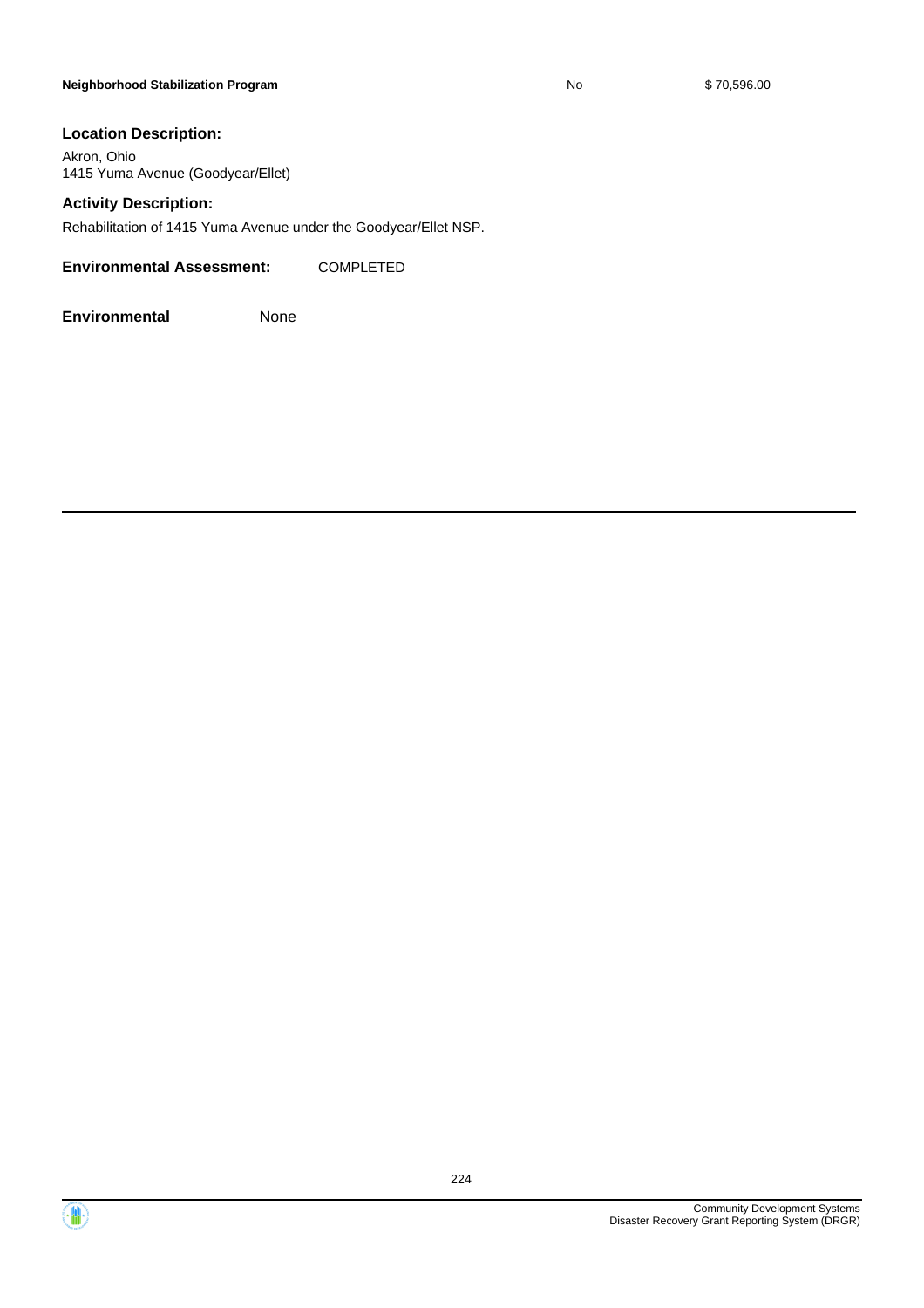# **NSP550-REHAB Activity Title: Rehabilitation - North Hill**

| <b>Activity Type:</b>                                        | <b>Activity Status:</b>                 |  |  |
|--------------------------------------------------------------|-----------------------------------------|--|--|
| Rehabilitation/reconstruction of residential structures      | Completed                               |  |  |
| <b>Project Number:</b>                                       | <b>Project Title:</b>                   |  |  |
| 5                                                            | Rehabilitation                          |  |  |
| <b>Projected Start Date:</b>                                 | <b>Projected End Date:</b>              |  |  |
| 06/14/2010                                                   | 12/31/2010                              |  |  |
| <b>Project Draw Block by HUD:</b>                            | <b>Project Draw Block Date by HUD:</b>  |  |  |
| Not Blocked                                                  |                                         |  |  |
| <b>Activity Draw Block by HUD:</b>                           | <b>Activity Draw Block Date by HUD:</b> |  |  |
| Not Blocked                                                  |                                         |  |  |
| <b>Block Drawdown By Grantee:</b>                            | <b>Total Budget:</b><br>\$72,365.00     |  |  |
| Not Blocked                                                  | <b>Most Impacted and</b>                |  |  |
| <b>National Objective:</b>                                   | <b>Distressed Budget:</b><br>\$0.00     |  |  |
| LMMI: Low, Moderate and Middle Income National Objective for | <b>Other Funds:</b><br>\$72,365.00      |  |  |
| NSP Only                                                     | <b>Total Funds:</b><br>\$144,730.00     |  |  |

#### **Benefit Report Type:**

| <b>Proposed Beneficiaries</b>               | <b>Total</b> | Low          | <b>Mod</b> | Low/Mod% |
|---------------------------------------------|--------------|--------------|------------|----------|
| # Owner Households                          | 1            |              |            | 0.00     |
| # of Households                             | 1            |              |            | 0.00     |
| <b>Proposed Accomplishments</b>             |              | <b>Total</b> |            |          |
| # of Singlefamily Units                     | 1            |              |            |          |
| # of Housing Units                          | $\mathbf 1$  |              |            |          |
| Activity funds eligible for DREF (Ike Only) |              |              |            |          |
| #Units ¿ other green                        | 7            |              |            |          |
| #Units deconstructed                        |              |              |            |          |
| #Sites re-used                              | $\mathbf 1$  |              |            |          |
| #Units exceeding Energy Star                |              |              |            |          |
| #Units with bus/rail access                 | $\mathbf 1$  |              |            |          |
| #Low flow showerheads                       |              |              |            |          |
| #Low flow toilets                           |              |              |            |          |
| #Units with solar panels                    |              |              |            |          |
| #Dishwashers replaced                       |              |              |            |          |
| #Clothes washers replaced                   |              |              |            |          |
| #Refrigerators replaced                     | 1            |              |            |          |
|                                             |              |              |            |          |



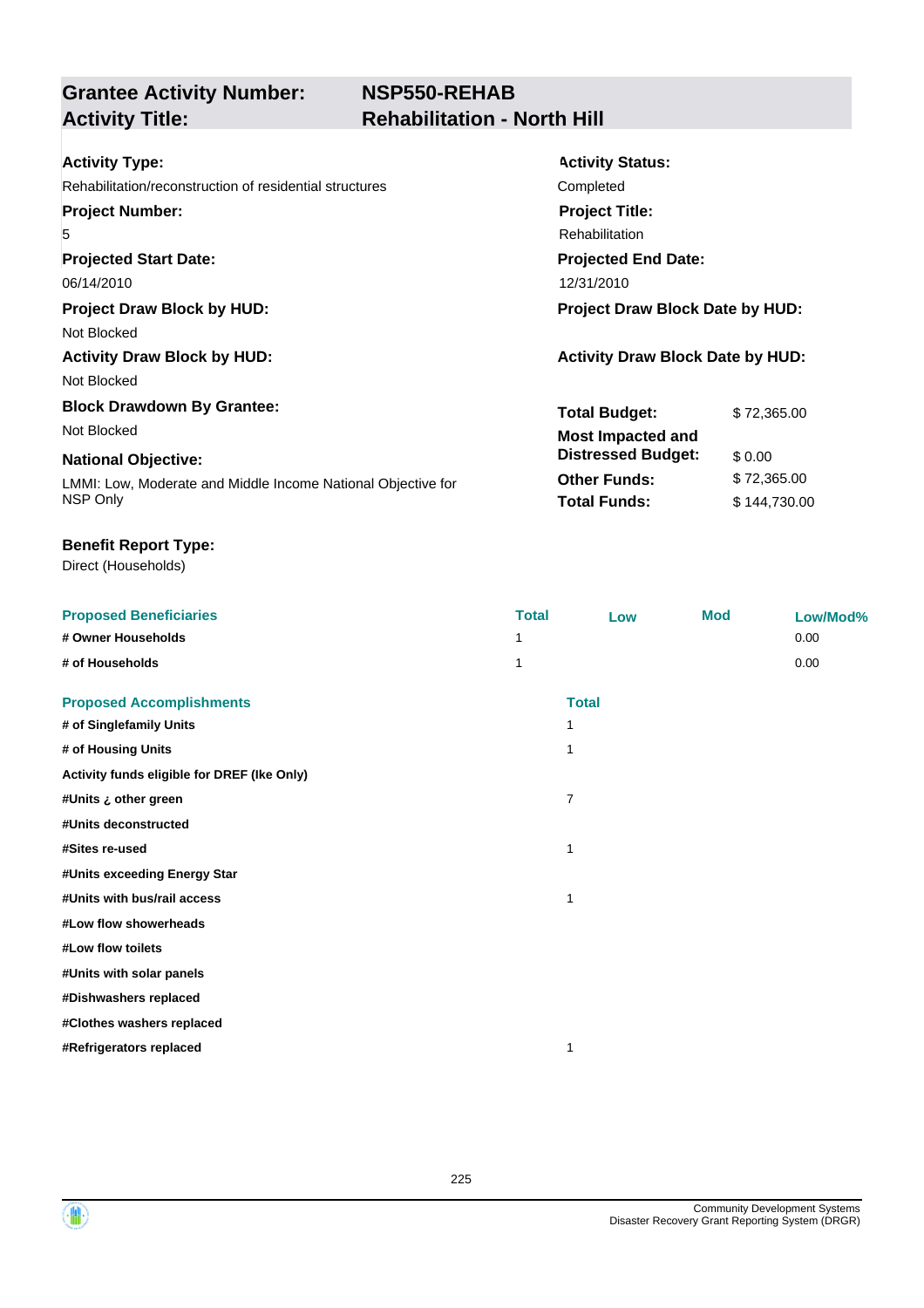| #Light fixtures (outdoors) replaced | 3  |
|-------------------------------------|----|
| #Light Fixtures (indoors) replaced  |    |
| <b>#Replaced hot water heaters</b>  | 1  |
| <b>#Replaced thermostats</b>        | 1  |
| #Efficient AC added/replaced        | 1  |
| #High efficiency heating plants     | 1  |
| #Additional Attic/Roof Insulation   |    |
| #Energy Star Replacement Windows    | 21 |
| # of Properties                     | 1  |

| Activity is being carried out by |  |  |  |
|----------------------------------|--|--|--|
| No                               |  |  |  |

**Activity is being carried out through:**

## **Organization carrying out Activity:**

City of Akron, Ohio

## **Proposed budgets for organizations carrying out Activity:**

#### **Location Description:**

Akron, Ohio; 467 Patterson Avenue (North Hill)

#### **Activity Description:**

Rehabilitation of 467 Patterson Avenue under the North Hill NSP.

#### **Environmental Assessment:** COMPLETED

**Environmental** None

**Funding Source Name <b>Matching Funds Funding Amount Matching Funds Funding Amount Neighborhood Stabilization Program No \$ 72,365.00 Responsible Organization Organization Type Proposed Budget** City of Akron, Ohio Unknown \$ 61,150.00

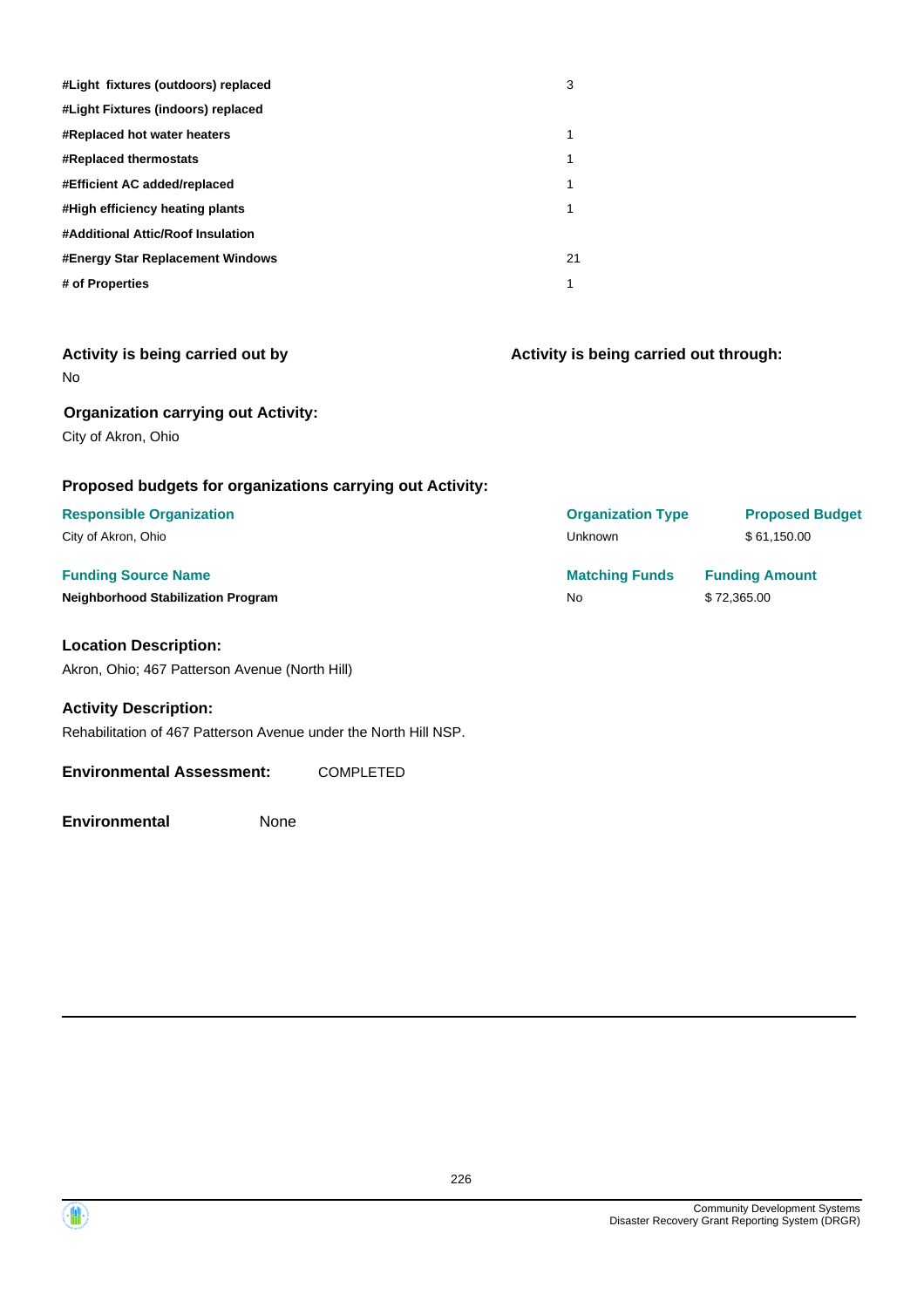| <b>Activity Type:</b>                                        | <b>Activity Status:</b>                 |              |  |
|--------------------------------------------------------------|-----------------------------------------|--------------|--|
| Rehabilitation/reconstruction of residential structures      | Completed                               |              |  |
| <b>Project Number:</b>                                       | <b>Project Title:</b>                   |              |  |
| 5                                                            | Rehabilitation                          |              |  |
| <b>Projected Start Date:</b>                                 | <b>Projected End Date:</b>              |              |  |
| 10/01/2009                                                   | 12/31/2010                              |              |  |
| <b>Project Draw Block by HUD:</b>                            | Project Draw Block Date by HUD:         |              |  |
| Not Blocked                                                  |                                         |              |  |
| <b>Activity Draw Block by HUD:</b>                           | <b>Activity Draw Block Date by HUD:</b> |              |  |
| Not Blocked                                                  |                                         |              |  |
| <b>Block Drawdown By Grantee:</b>                            | <b>Total Budget:</b>                    | \$108,671.00 |  |
| Not Blocked                                                  | <b>Most Impacted and</b>                |              |  |
| <b>National Objective:</b>                                   | <b>Distressed Budget:</b><br>\$0.00     |              |  |
| LMMI: Low, Moderate and Middle Income National Objective for | <b>Other Funds:</b>                     | \$108,671.00 |  |
| NSP Only                                                     | <b>Total Funds:</b>                     | \$217,342.00 |  |
|                                                              |                                         |              |  |

#### **Benefit Report Type:**

| <b>Proposed Beneficiaries</b>   | <b>Total</b> | Low          | <b>Mod</b> | Low/Mod% |
|---------------------------------|--------------|--------------|------------|----------|
| # Owner Households              | 1            |              |            | 0.00     |
| # of Households                 | 1            |              |            | 0.00     |
| <b>Proposed Accomplishments</b> |              | <b>Total</b> |            |          |
| # of Singlefamily Units         |              |              |            |          |
| # of Housing Units              |              |              |            |          |
| # of Properties                 |              |              |            |          |
|                                 |              |              |            |          |

| Activity is being carried out by<br><b>No</b>                     | Activity is being carried out through: |                        |
|-------------------------------------------------------------------|----------------------------------------|------------------------|
| <b>Organization carrying out Activity:</b><br>City of Akron, Ohio |                                        |                        |
| Proposed budgets for organizations carrying out Activity:         |                                        |                        |
| <b>Responsible Organization</b>                                   | <b>Organization Type</b>               | <b>Proposed Budget</b> |
| City of Akron, Ohio                                               | Unknown                                | \$50,000.00            |
| <b>Funding Source Name</b>                                        | <b>Matching Funds</b>                  | <b>Funding Amount</b>  |

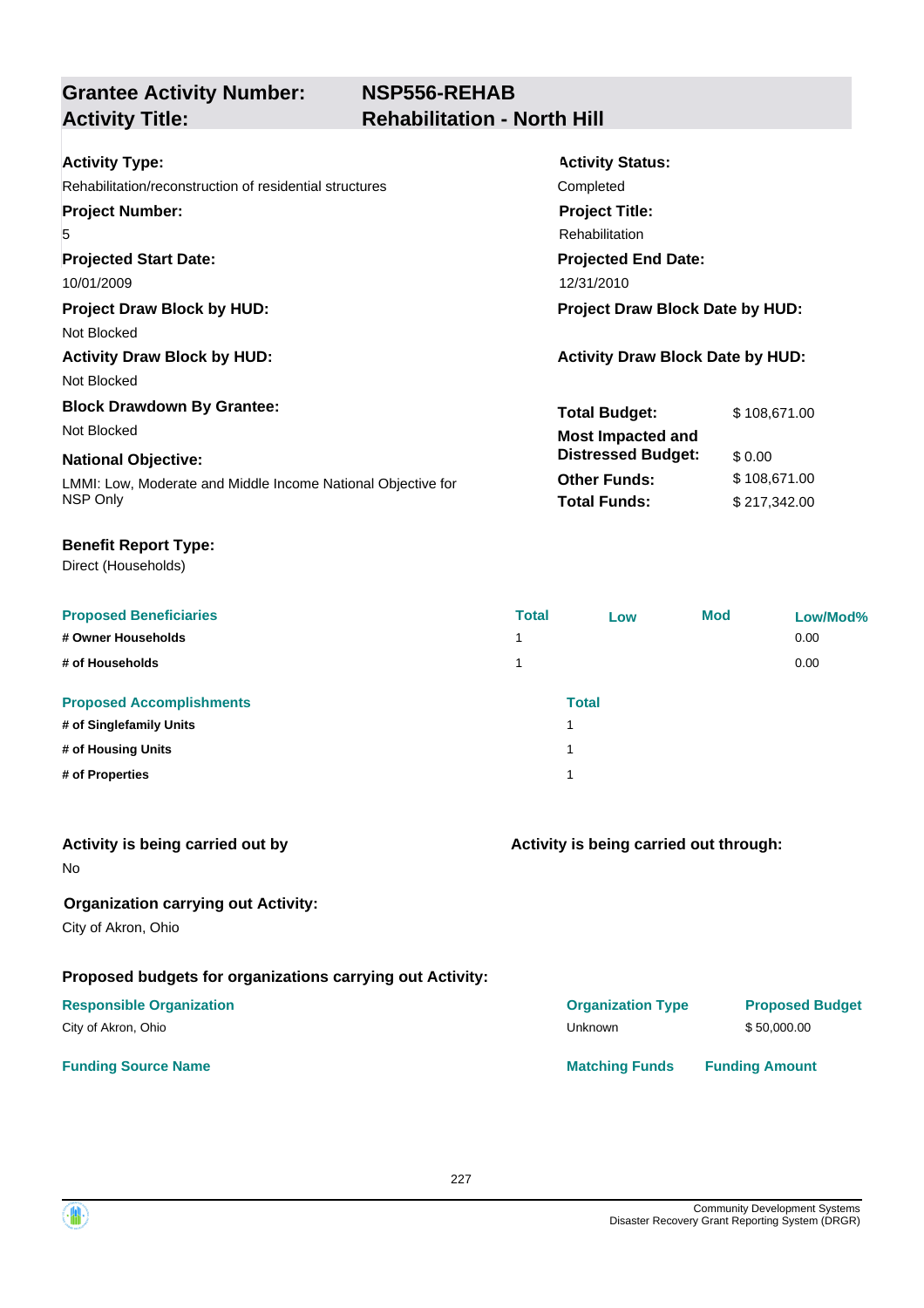#### **Neighborhood Stabilization Program No No** \$ 108,671.00

#### **Location Description:**

Rehabilitation of 58 W. Mildred Avenue under the North Hill NSP.

#### **Activity Description:**

Rehabilitation of 58 W. Mildred Avenue under the North Hill NSP.

**Environmental Assessment:** COMPLETED



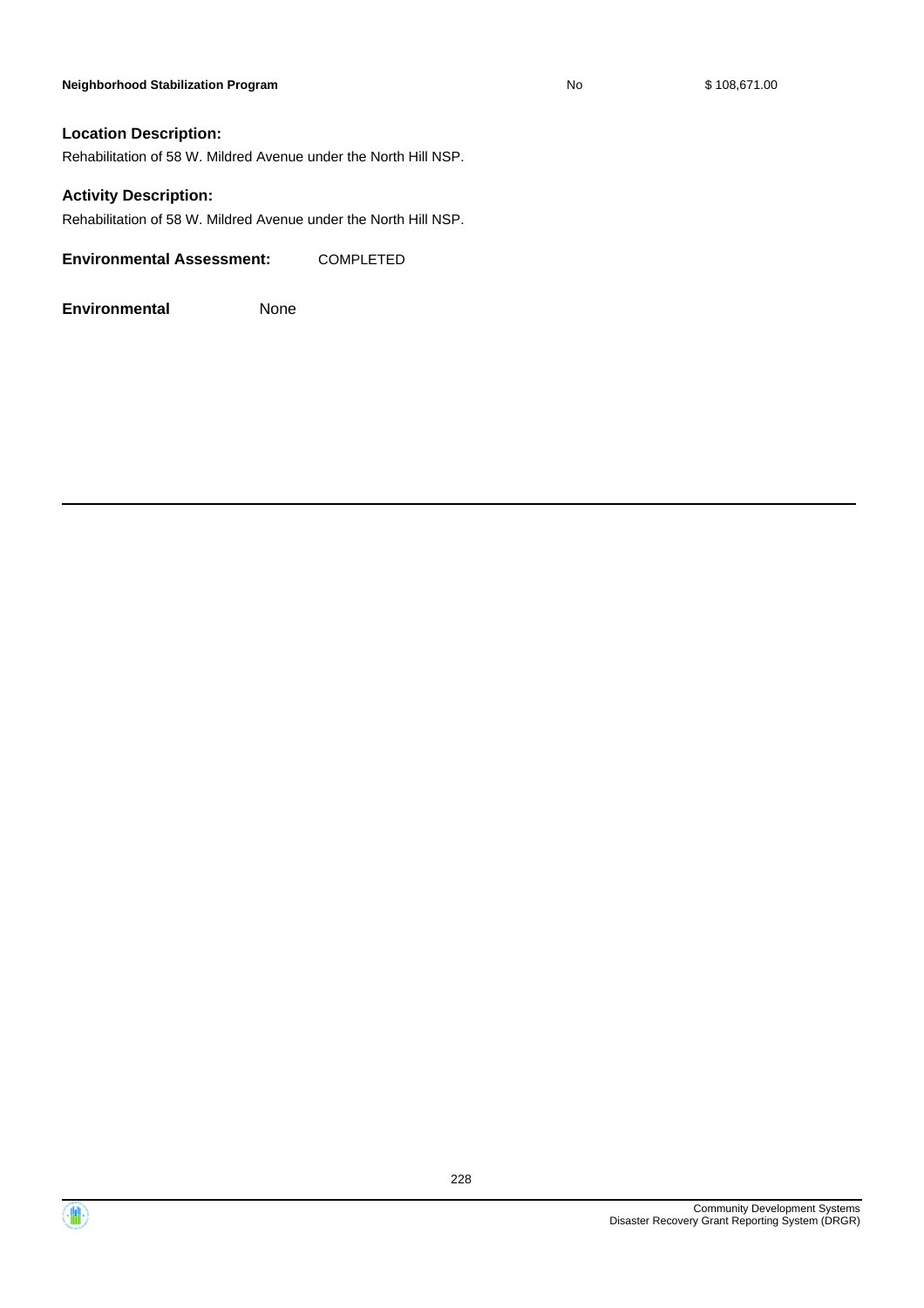# **NSP567-REHAB Activity Title: Rehabilitation - North Hill**

| <b>Activity Type:</b>                                        | <b>Activity Status:</b>                 |  |
|--------------------------------------------------------------|-----------------------------------------|--|
| Rehabilitation/reconstruction of residential structures      | Completed                               |  |
| <b>Project Number:</b>                                       | <b>Project Title:</b>                   |  |
| 5                                                            | Rehabilitation                          |  |
| <b>Projected Start Date:</b>                                 | <b>Projected End Date:</b>              |  |
| 10/18/2010                                                   | 12/31/2010                              |  |
| <b>Project Draw Block by HUD:</b>                            | <b>Project Draw Block Date by HUD:</b>  |  |
| Not Blocked                                                  |                                         |  |
| <b>Activity Draw Block by HUD:</b>                           | <b>Activity Draw Block Date by HUD:</b> |  |
| Not Blocked                                                  |                                         |  |
| <b>Block Drawdown By Grantee:</b>                            | <b>Total Budget:</b><br>\$95,894.00     |  |
| Not Blocked                                                  | <b>Most Impacted and</b>                |  |
| <b>National Objective:</b>                                   | <b>Distressed Budget:</b><br>\$0.00     |  |
| LMMI: Low, Moderate and Middle Income National Objective for | <b>Other Funds:</b><br>\$95,894.00      |  |
| NSP Only                                                     | <b>Total Funds:</b><br>\$191,788.00     |  |

#### **Benefit Report Type:**

| <b>Proposed Beneficiaries</b>               | <b>Total</b> | Low          | <b>Mod</b> | Low/Mod% |
|---------------------------------------------|--------------|--------------|------------|----------|
| # Owner Households                          |              |              |            | 0.00     |
| # of Households                             | 1            |              |            | 0.00     |
| <b>Proposed Accomplishments</b>             |              | <b>Total</b> |            |          |
| # of Singlefamily Units                     | 1            |              |            |          |
| # of Housing Units                          | 1            |              |            |          |
| Activity funds eligible for DREF (Ike Only) |              |              |            |          |
| #Units ¿ other green                        | 13           |              |            |          |
| #Units deconstructed                        |              |              |            |          |
| #Sites re-used                              | 1            |              |            |          |
| #Units exceeding Energy Star                |              |              |            |          |
| #Units with bus/rail access                 | 1            |              |            |          |
| #Low flow showerheads                       |              |              |            |          |
| #Low flow toilets                           |              |              |            |          |
| #Units with solar panels                    |              |              |            |          |
| #Dishwashers replaced                       | 1            |              |            |          |
| #Clothes washers replaced                   |              |              |            |          |
| #Refrigerators replaced                     | 1            |              |            |          |

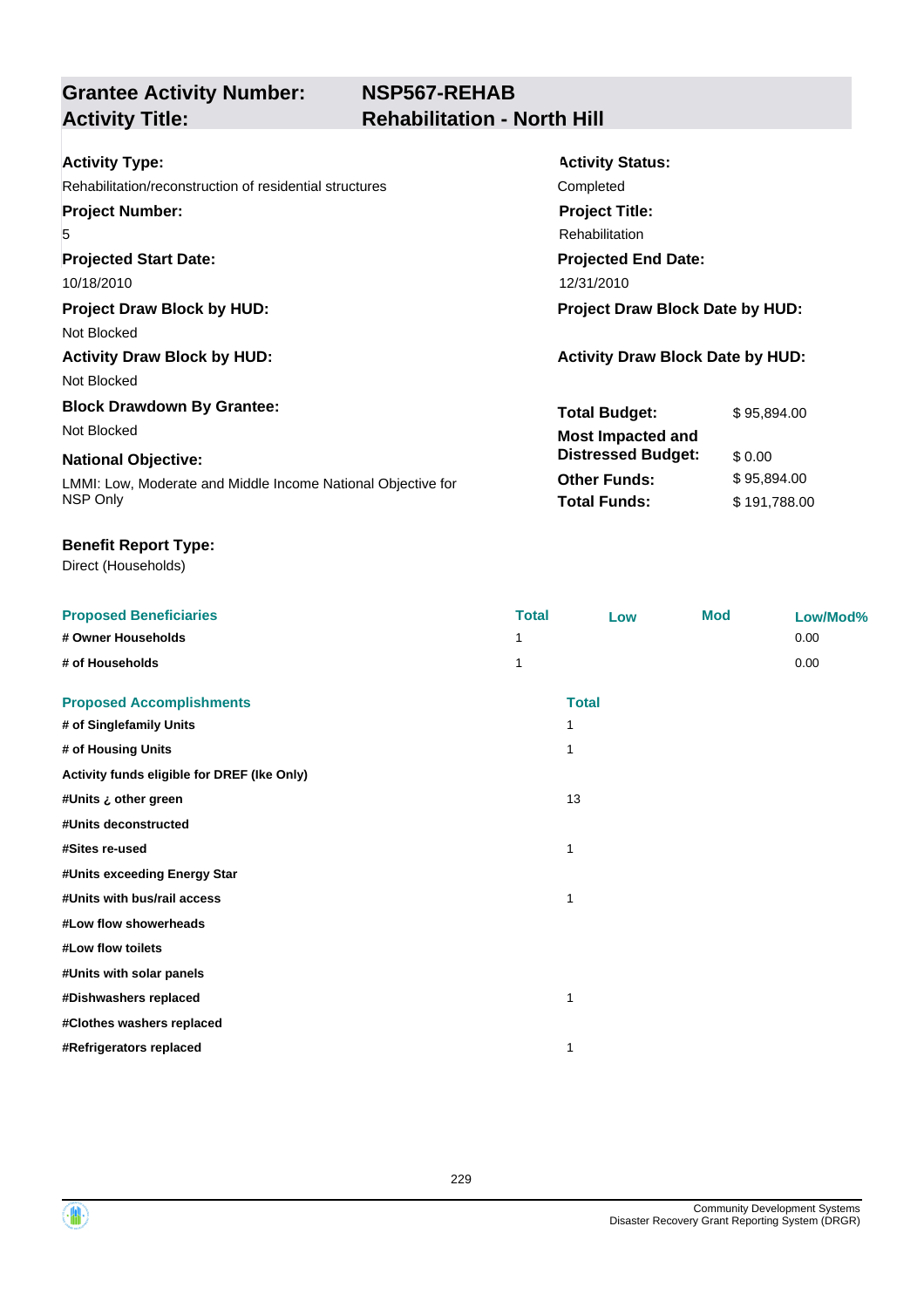| #Light fixtures (outdoors) replaced | 2  |
|-------------------------------------|----|
| #Light Fixtures (indoors) replaced  |    |
| #Replaced hot water heaters         | 1  |
| <b>#Replaced thermostats</b>        | 1  |
| #Efficient AC added/replaced        | 1  |
| #High efficiency heating plants     | 1  |
| #Additional Attic/Roof Insulation   |    |
| #Energy Star Replacement Windows    | 15 |
| # of Properties                     | 1  |

| Activity is being carried out by |  |  |  |
|----------------------------------|--|--|--|
| No                               |  |  |  |

**Activity is being carried out through:**

#### **Organization carrying out Activity:**

City of Akron, Ohio

## **Proposed budgets for organizations carrying out Activity:**

#### **Location Description:**

Rehabilitation of 750 Aberdeen Street under the North Hill NSP.

#### **Activity Description:**

Rehabilitation of 750 Aberdeen Street under the North Hill NSP.

#### **Environmental Assessment:** COMPLETED

**Environmental** None

**Funding Source Name <b>Matching Funds Funding Amount Matching Funds Funding Amount Neighborhood Stabilization Program No No** \$ 95,894.00 **Responsible Organization Organization Type Proposed Budget** City of Akron, Ohio **60,905.00** City of Akron, Ohio **60,905.00** City of Akron, Ohio **60,905.00** 

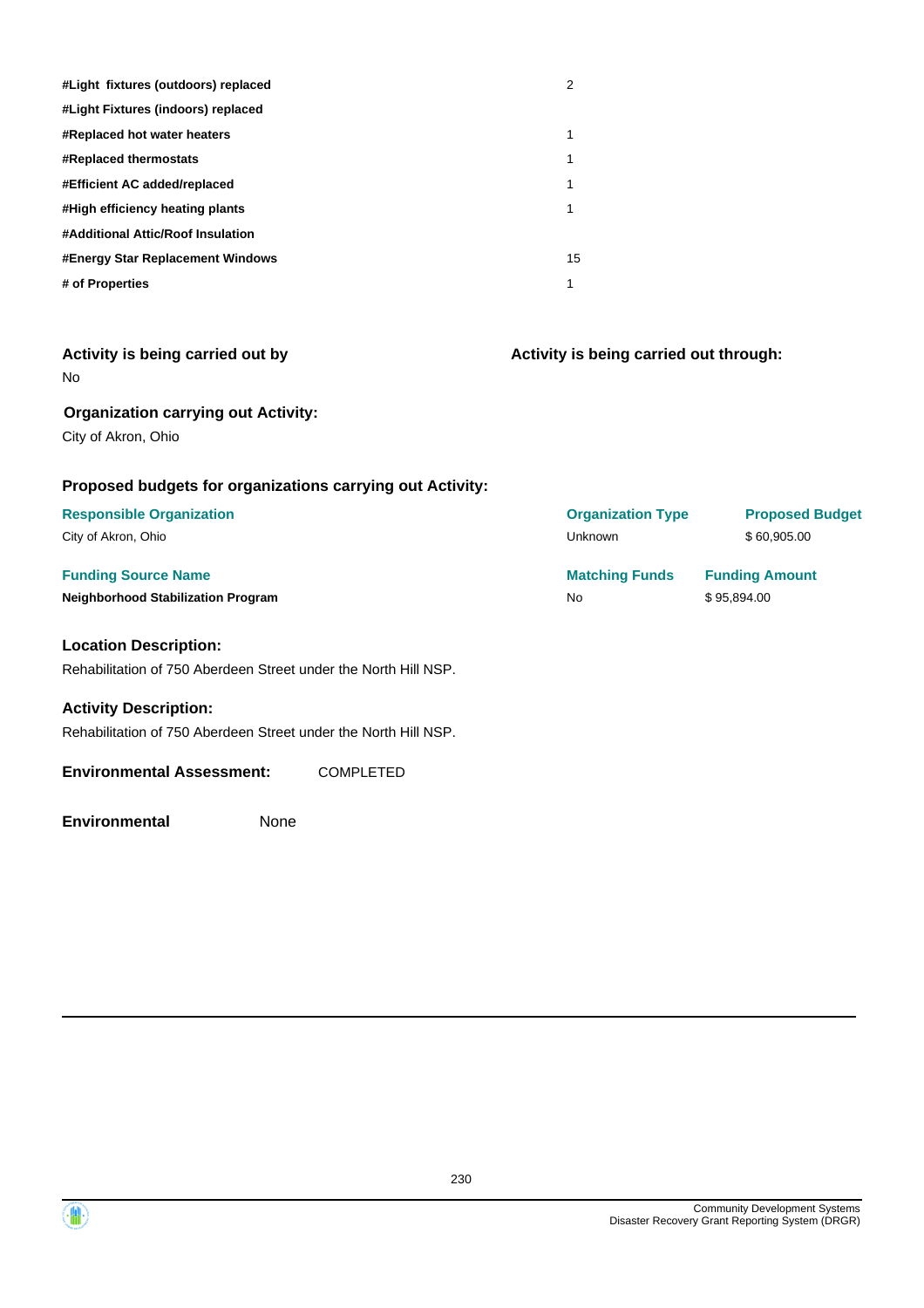| <b>Activity Type:</b>                                        | <b>Activity Status:</b>                 |  |  |
|--------------------------------------------------------------|-----------------------------------------|--|--|
| Rehabilitation/reconstruction of residential structures      | Completed                               |  |  |
| <b>Project Number:</b>                                       | <b>Project Title:</b>                   |  |  |
| 5                                                            | <b>Rehabilitation</b>                   |  |  |
| <b>Projected Start Date:</b>                                 | <b>Projected End Date:</b>              |  |  |
| 12/01/2009                                                   | 12/31/2010                              |  |  |
| <b>Project Draw Block by HUD:</b>                            | Project Draw Block Date by HUD:         |  |  |
| Not Blocked                                                  |                                         |  |  |
| <b>Activity Draw Block by HUD:</b>                           | <b>Activity Draw Block Date by HUD:</b> |  |  |
| Not Blocked                                                  |                                         |  |  |
| <b>Block Drawdown By Grantee:</b>                            | <b>Total Budget:</b><br>\$93.735.42     |  |  |
| Not Blocked                                                  | <b>Most Impacted and</b>                |  |  |
| <b>National Objective:</b>                                   | <b>Distressed Budget:</b><br>\$0.00     |  |  |
| LMMI: Low, Moderate and Middle Income National Objective for | <b>Other Funds:</b><br>\$93,735.42      |  |  |
| NSP Only                                                     | <b>Total Funds:</b><br>\$187,470.84     |  |  |

#### **Benefit Report Type:**

| <b>Proposed Beneficiaries</b>   | <b>Total</b> | Low          | <b>Mod</b> | Low/Mod% |
|---------------------------------|--------------|--------------|------------|----------|
| # Owner Households              | 1            |              |            | 0.00     |
| # of Households                 | 1            |              |            | 0.00     |
| <b>Proposed Accomplishments</b> |              | <b>Total</b> |            |          |
| # of Singlefamily Units         |              |              |            |          |
| # of Housing Units              |              |              |            |          |
| # of Properties                 |              |              |            |          |
|                                 |              |              |            |          |

| Activity is being carried out by<br><b>No</b>                     | Activity is being carried out through: |                        |  |
|-------------------------------------------------------------------|----------------------------------------|------------------------|--|
| <b>Organization carrying out Activity:</b><br>City of Akron, Ohio |                                        |                        |  |
| Proposed budgets for organizations carrying out Activity:         |                                        |                        |  |
| <b>Responsible Organization</b>                                   | <b>Organization Type</b>               | <b>Proposed Budget</b> |  |
| City of Akron, Ohio                                               | Unknown                                | \$55.950.00            |  |
| <b>Funding Source Name</b>                                        | <b>Matching Funds</b>                  | <b>Funding Amount</b>  |  |

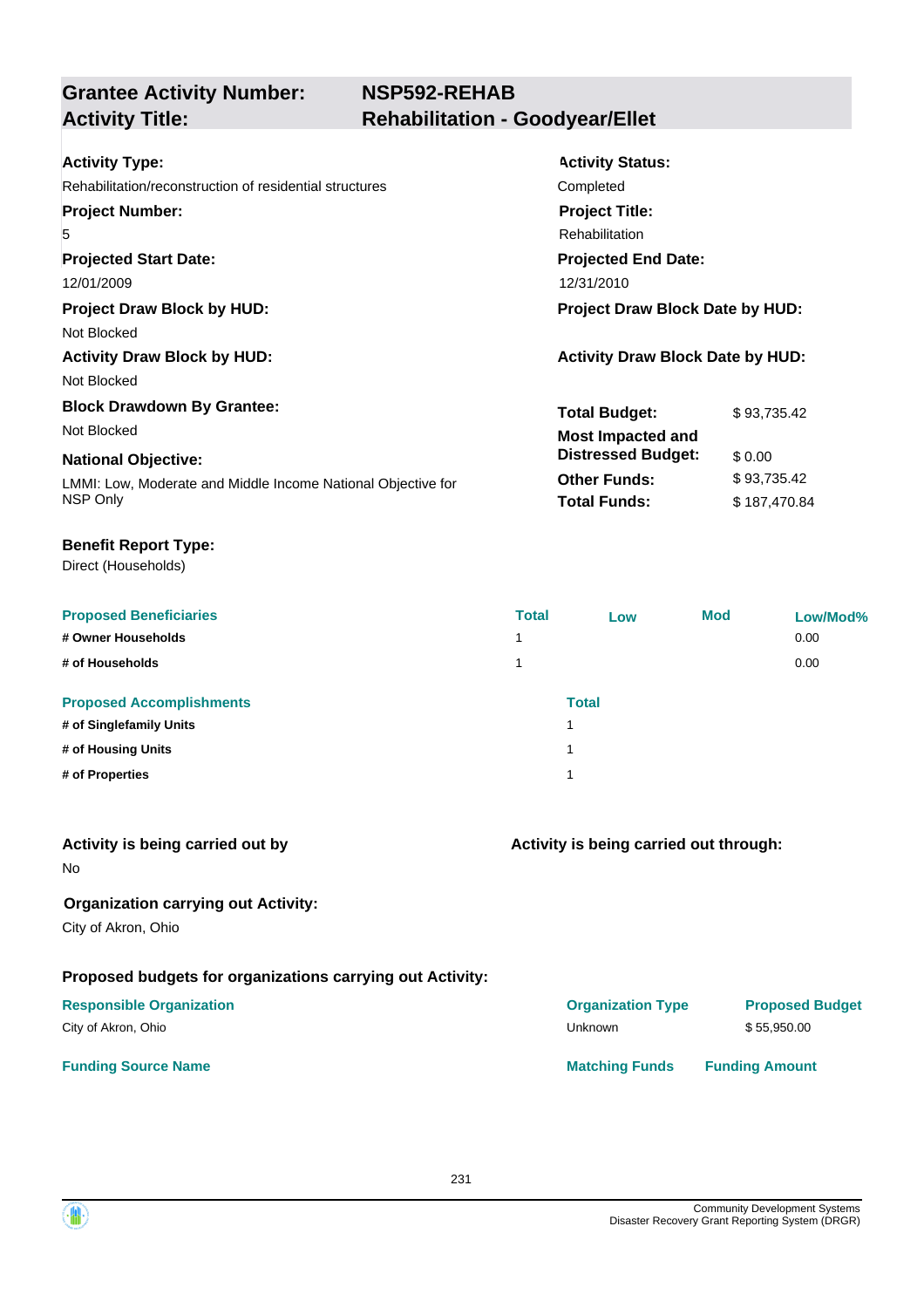#### **Neighborhood Stabilization Program No No** \$ 93,735.42

#### **Location Description:**

Akron, Ohio 1730 Shaw Avenue (Goodyear/Ellet)

#### **Activity Description:**

Rehabilitation of 1730 Shaw Avenue under the Goodyear/Ellet NSP.

**Environmental Assessment:** COMPLETED



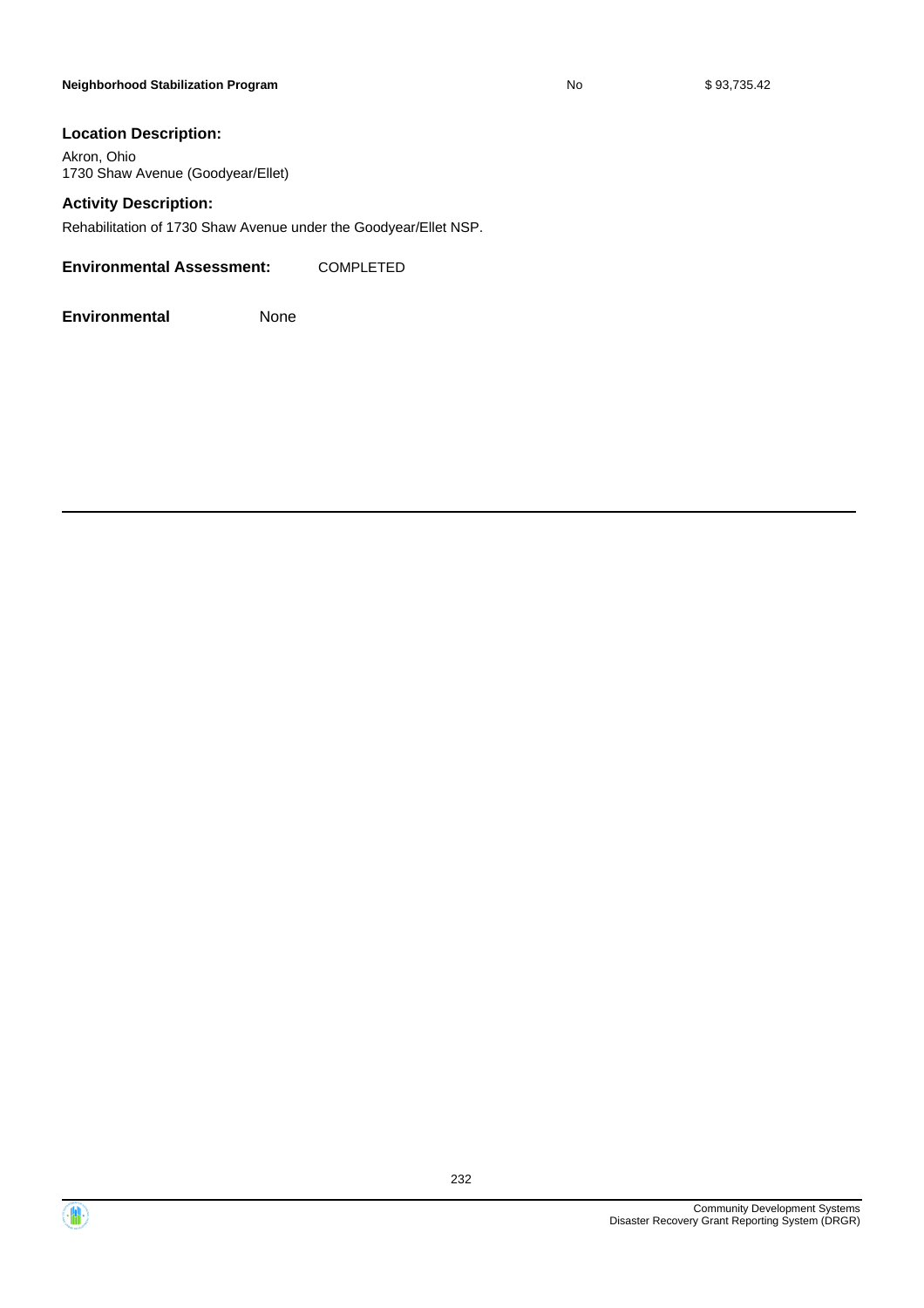| <b>Activity Type:</b>                                        | <b>Activity Status:</b>                 |              |  |
|--------------------------------------------------------------|-----------------------------------------|--------------|--|
| Rehabilitation/reconstruction of residential structures      | Completed                               |              |  |
| <b>Project Number:</b>                                       | <b>Project Title:</b>                   |              |  |
| 5                                                            | Rehabilitation                          |              |  |
| <b>Projected Start Date:</b>                                 | <b>Projected End Date:</b>              |              |  |
| 11/01/2009                                                   | 12/31/2010                              |              |  |
| <b>Project Draw Block by HUD:</b>                            | <b>Project Draw Block Date by HUD:</b>  |              |  |
| Not Blocked                                                  |                                         |              |  |
| <b>Activity Draw Block by HUD:</b>                           | <b>Activity Draw Block Date by HUD:</b> |              |  |
| Not Blocked                                                  |                                         |              |  |
| <b>Block Drawdown By Grantee:</b>                            | <b>Total Budget:</b>                    | \$84,260.00  |  |
| Not Blocked                                                  | <b>Most Impacted and</b>                |              |  |
| <b>National Objective:</b>                                   | <b>Distressed Budget:</b>               | \$0.00       |  |
| LMMI: Low, Moderate and Middle Income National Objective for | <b>Other Funds:</b>                     | \$84,260.00  |  |
| NSP Only                                                     | <b>Total Funds:</b>                     | \$168,520.00 |  |
|                                                              |                                         |              |  |

#### **Benefit Report Type:**

| <b>Proposed Beneficiaries</b>   | <b>Total</b> | Low          | <b>Mod</b> | Low/Mod% |
|---------------------------------|--------------|--------------|------------|----------|
| # Owner Households              | 1            |              |            | 0.00     |
| # of Households                 | 1            |              |            | 0.00     |
| <b>Proposed Accomplishments</b> |              | <b>Total</b> |            |          |
| # of Singlefamily Units         |              |              |            |          |
| # of Housing Units              |              |              |            |          |
| # of Properties                 |              |              |            |          |
|                                 |              |              |            |          |

| Activity is being carried out by<br><b>No</b>                     | Activity is being carried out through: |                        |  |
|-------------------------------------------------------------------|----------------------------------------|------------------------|--|
| <b>Organization carrying out Activity:</b><br>City of Akron, Ohio |                                        |                        |  |
| Proposed budgets for organizations carrying out Activity:         |                                        |                        |  |
| <b>Responsible Organization</b>                                   | <b>Organization Type</b>               | <b>Proposed Budget</b> |  |
| City of Akron, Ohio                                               | Unknown                                | \$76,205.00            |  |
| <b>Funding Source Name</b>                                        | <b>Matching Funds</b>                  | <b>Funding Amount</b>  |  |

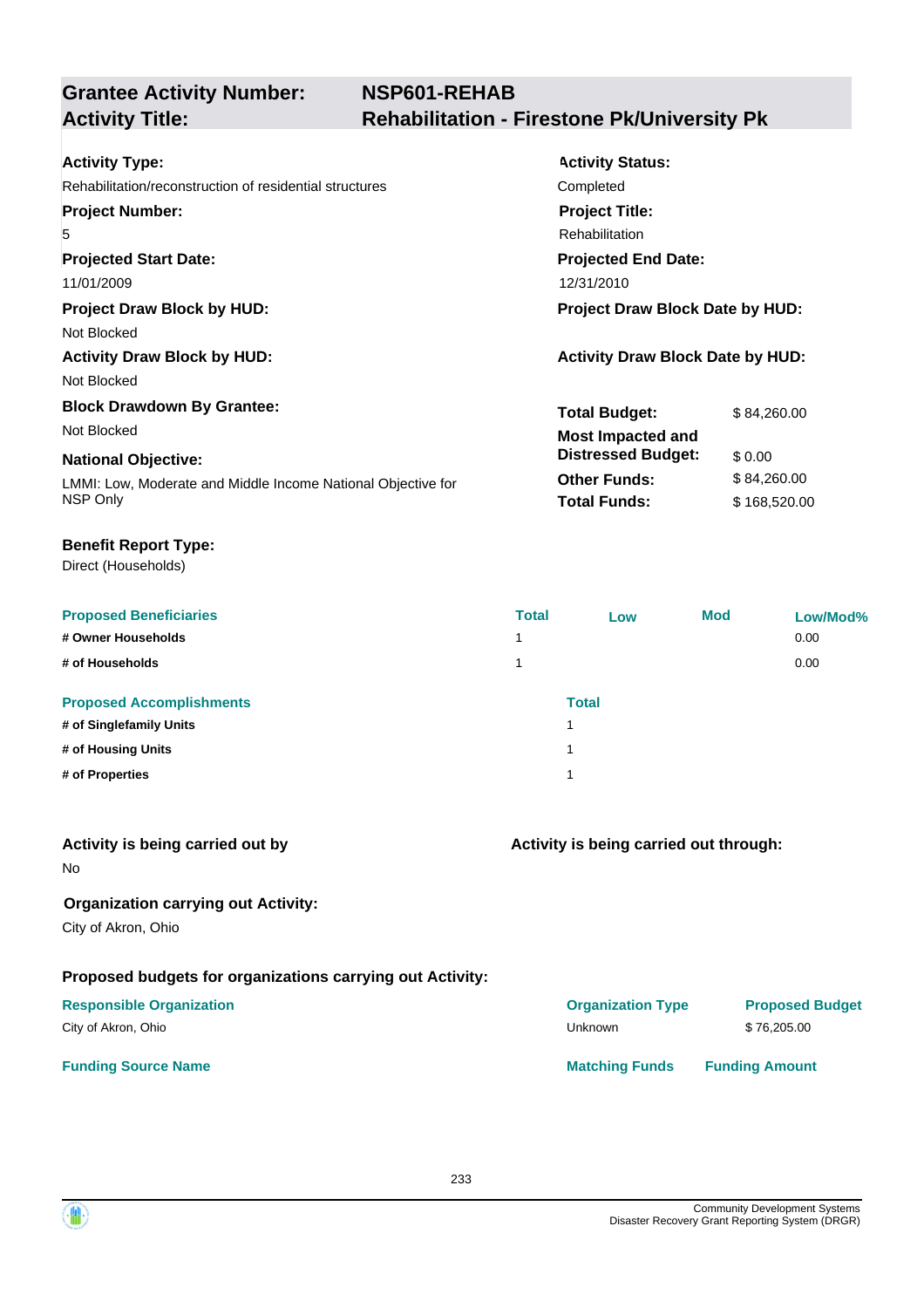#### **Location Description:**

Rehabilitation of 803 N. Firestone Boulevard under the Firestone Pk/University Pk NSP.

#### **Activity Description:**

Rehabilitation of 803 N. Firestone Boulevard under the Firestone Pk/University Pk NSP.

**Environmental Assessment:** COMPLETED





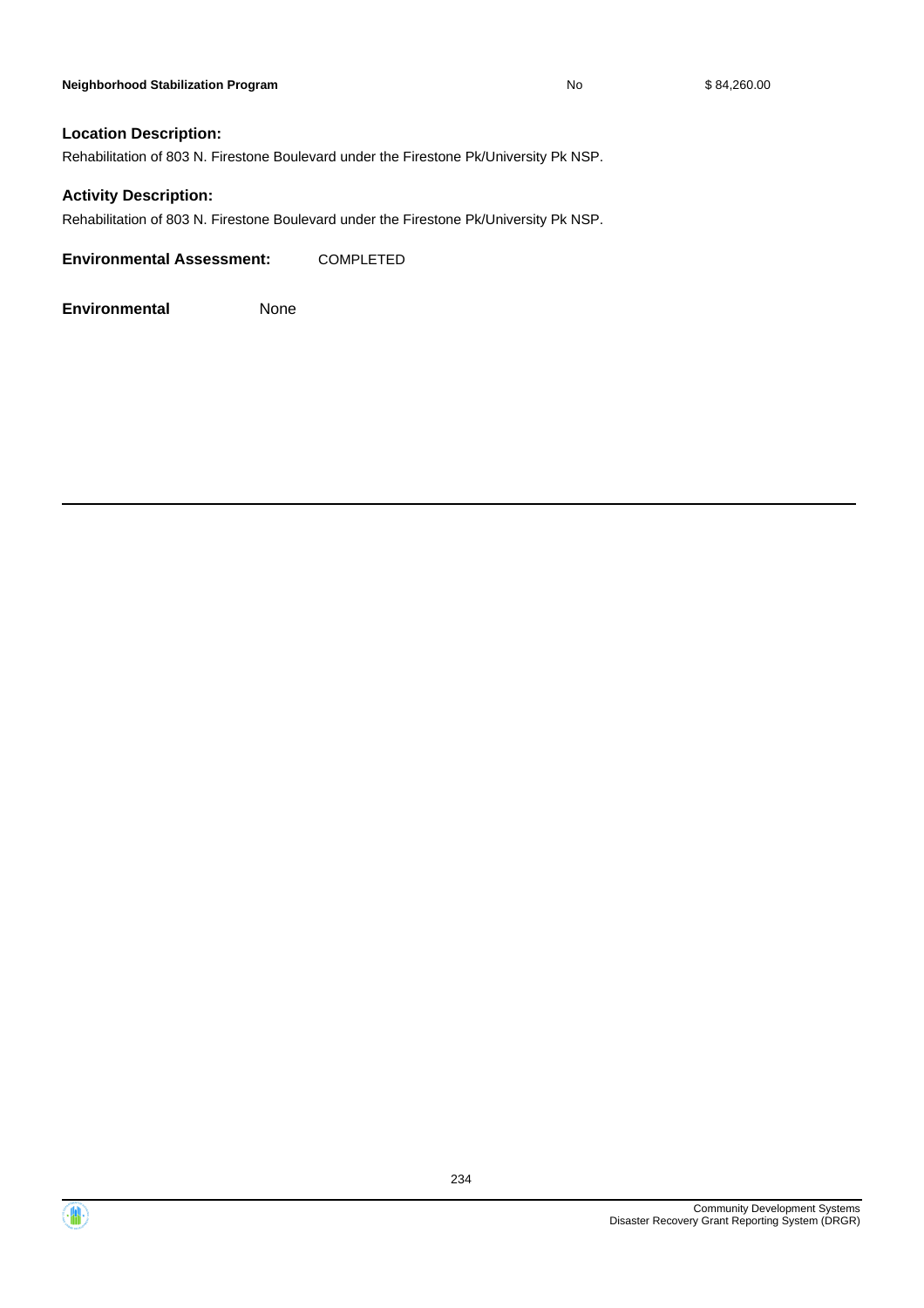# **NSP611-REHAB Activity Title: Rehabilitation - North Hill**

| <b>Activity Type:</b>                                        | <b>Activity Status:</b>                 |  |  |
|--------------------------------------------------------------|-----------------------------------------|--|--|
| Rehabilitation/reconstruction of residential structures      | Completed                               |  |  |
| <b>Project Number:</b>                                       | <b>Project Title:</b>                   |  |  |
| 5                                                            | <b>Rehabilitation</b>                   |  |  |
| <b>Projected Start Date:</b>                                 | <b>Projected End Date:</b>              |  |  |
| 09/24/2010                                                   | 12/01/2010                              |  |  |
| <b>Project Draw Block by HUD:</b>                            | <b>Project Draw Block Date by HUD:</b>  |  |  |
| Not Blocked                                                  |                                         |  |  |
| <b>Activity Draw Block by HUD:</b>                           | <b>Activity Draw Block Date by HUD:</b> |  |  |
| Not Blocked                                                  |                                         |  |  |
| <b>Block Drawdown By Grantee:</b>                            | <b>Total Budget:</b><br>\$54,571.00     |  |  |
| Not Blocked                                                  | <b>Most Impacted and</b>                |  |  |
| <b>National Objective:</b>                                   | <b>Distressed Budget:</b><br>\$ 0.00    |  |  |
| LMMI: Low, Moderate and Middle Income National Objective for | <b>Other Funds:</b><br>\$54,571.00      |  |  |
| NSP Only                                                     | <b>Total Funds:</b><br>\$109,142.00     |  |  |

#### **Benefit Report Type:**

| <b>Proposed Beneficiaries</b>               | <b>Total</b> | Low          | <b>Mod</b> | Low/Mod% |
|---------------------------------------------|--------------|--------------|------------|----------|
| # Owner Households                          | 1            |              |            | 0.00     |
| # of Households                             | 1            |              |            | 0.00     |
| <b>Proposed Accomplishments</b>             |              | <b>Total</b> |            |          |
| # of Singlefamily Units                     | 1            |              |            |          |
| # of Housing Units                          | 1            |              |            |          |
| Activity funds eligible for DREF (Ike Only) |              |              |            |          |
| #Units ¿ other green                        | 5            |              |            |          |
| #Units deconstructed                        |              |              |            |          |
| #Sites re-used                              | 1            |              |            |          |
| #Units exceeding Energy Star                |              |              |            |          |
| #Units with bus/rail access                 | 1            |              |            |          |
| #Low flow showerheads                       |              |              |            |          |
| #Low flow toilets                           |              |              |            |          |
| #Units with solar panels                    |              |              |            |          |
| #Dishwashers replaced                       |              |              |            |          |
| #Clothes washers replaced                   |              |              |            |          |
| #Refrigerators replaced                     | 1            |              |            |          |
|                                             |              |              |            |          |



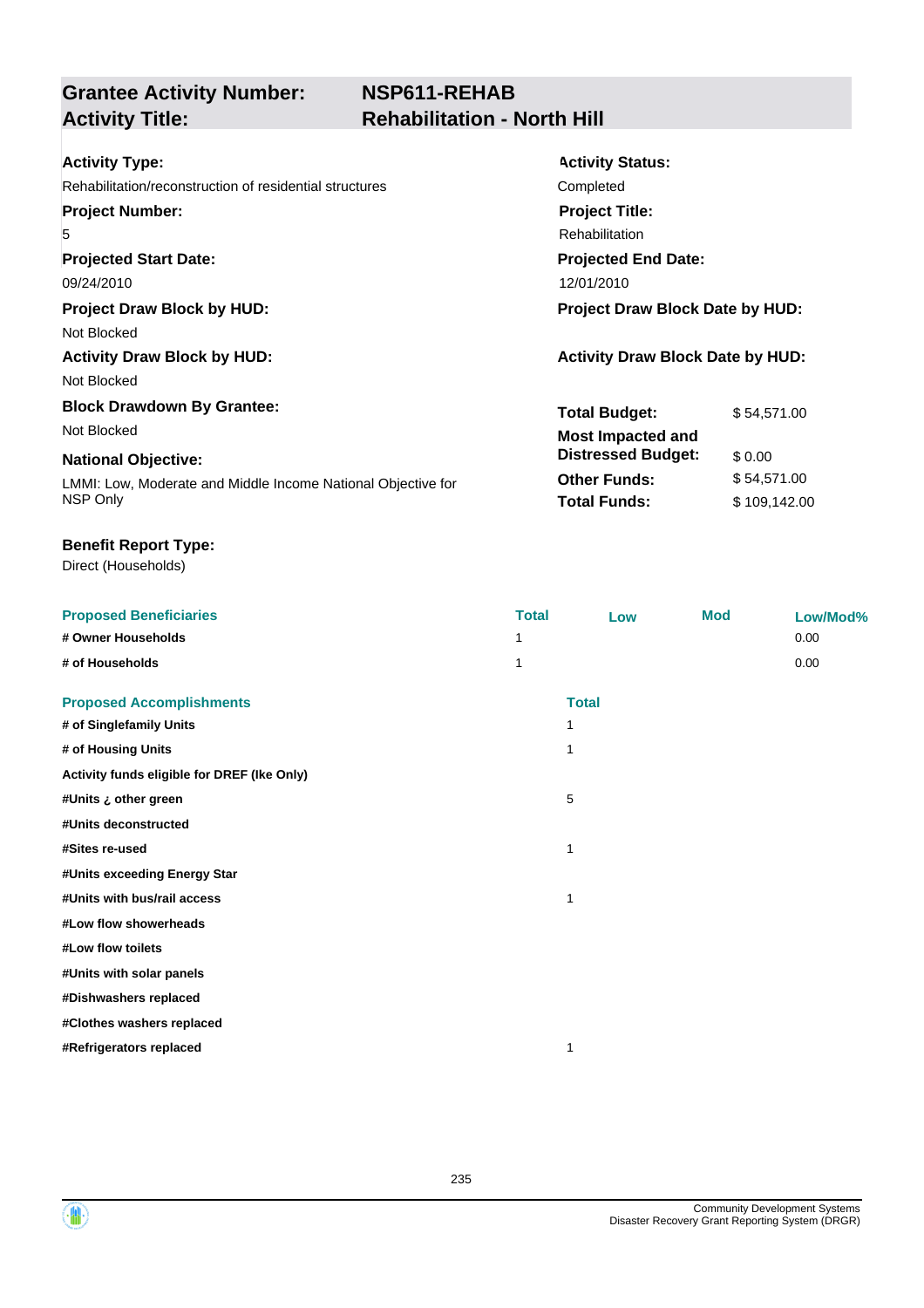| #Light fixtures (outdoors) replaced |     |
|-------------------------------------|-----|
| #Light Fixtures (indoors) replaced  |     |
| <b>#Replaced hot water heaters</b>  | 1   |
| <b>#Replaced thermostats</b>        | 1   |
| #Efficient AC added/replaced        |     |
| #High efficiency heating plants     |     |
| #Additional Attic/Roof Insulation   | 800 |
| #Energy Star Replacement Windows    | 7   |
| # of Properties                     |     |

| Activity is being carried out by |  |  |  |  |  |
|----------------------------------|--|--|--|--|--|
|----------------------------------|--|--|--|--|--|

No

#### **Organization carrying out Activity:**

City of Akron, Ohio

#### **Proposed budgets for organizations carrying out Activity:**

## **Funding Source Name**

#### **Location Description:**

Akron, Ohio 1146 Pitkin Avenue (North Hill)

#### **Activity Description:**

Rehabilitation of 1146 Pitkin Avenue under the North Hill NSP. Rehab completed 12/01/2010

#### **Environmental Assessment:** COMPLETED

**Environmental** None

**Activity is being carried out through:**

| <b>Responsible Organization</b>           | <b>Organization Type</b> | <b>Proposed Budget</b> |
|-------------------------------------------|--------------------------|------------------------|
| City of Akron, Ohio                       | Unknown                  | \$80.725.00            |
|                                           |                          |                        |
| <b>Funding Source Name</b>                | <b>Matching Funds</b>    | <b>Funding Amount</b>  |
| <b>Neighborhood Stabilization Program</b> | No.                      | \$54.571.00            |

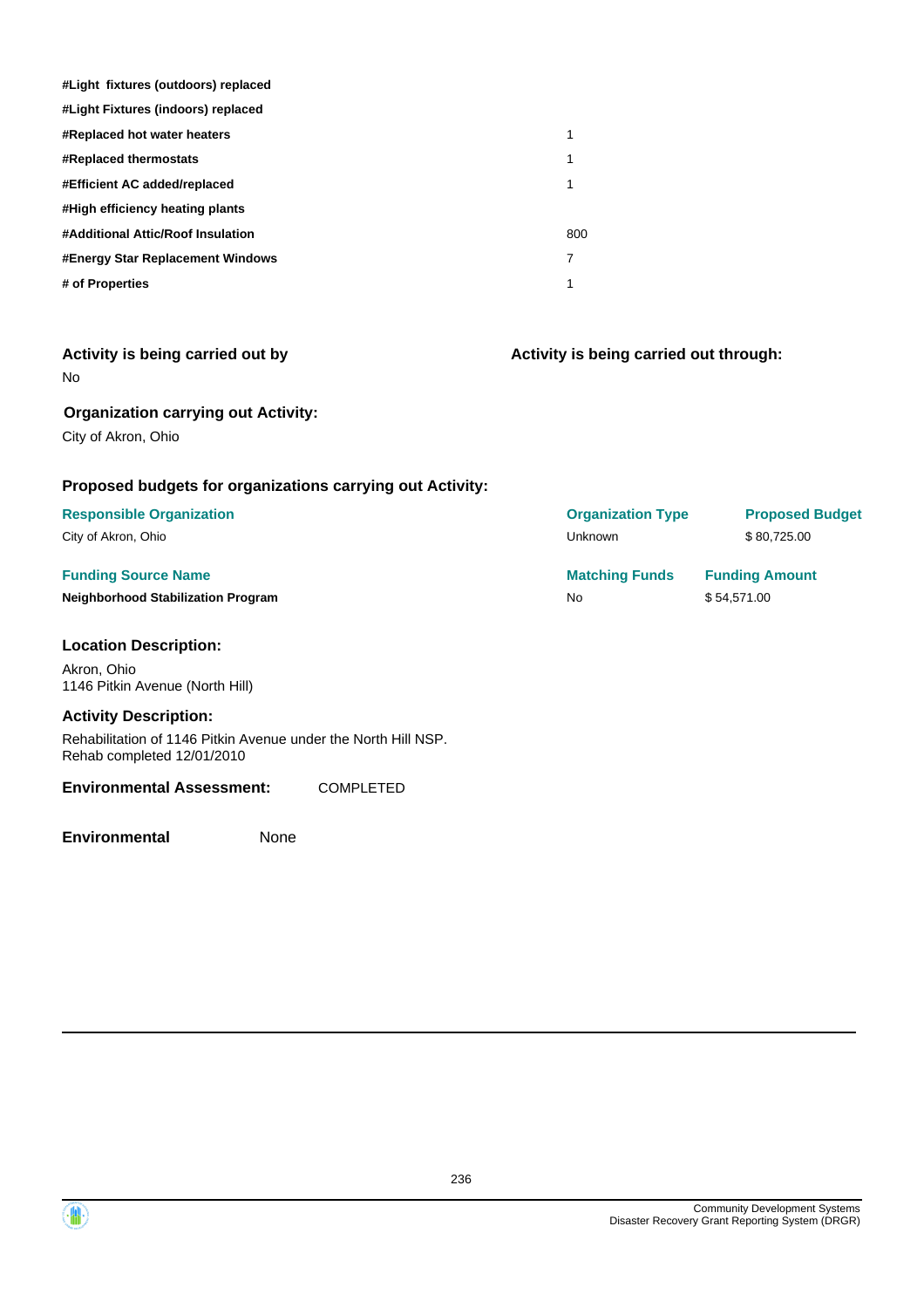# **NSP613-REHAB Activity Title: Rehabilitation - Goodyear/Ellet**

| <b>Activity Type:</b>                                        | <b>Activity Status:</b>                 |              |  |
|--------------------------------------------------------------|-----------------------------------------|--------------|--|
| Rehabilitation/reconstruction of residential structures      | Completed                               |              |  |
| <b>Project Number:</b>                                       | <b>Project Title:</b>                   |              |  |
| 5                                                            | <b>Rehabilitation</b>                   |              |  |
| <b>Projected Start Date:</b>                                 | <b>Projected End Date:</b>              |              |  |
| 02/01/2010                                                   | 10/12/2018                              |              |  |
| <b>Project Draw Block by HUD:</b>                            | <b>Project Draw Block Date by HUD:</b>  |              |  |
| Not Blocked                                                  |                                         |              |  |
| <b>Activity Draw Block by HUD:</b>                           | <b>Activity Draw Block Date by HUD:</b> |              |  |
| Not Blocked                                                  |                                         |              |  |
| <b>Block Drawdown By Grantee:</b>                            | <b>Total Budget:</b>                    | \$103,391.18 |  |
| Not Blocked                                                  | <b>Most Impacted and</b>                |              |  |
| <b>National Objective:</b>                                   | <b>Distressed Budget:</b>               | \$0.00       |  |
| LMMI: Low, Moderate and Middle Income National Objective for | <b>Other Funds:</b>                     | \$0.00       |  |
| NSP Only                                                     | <b>Total Funds:</b>                     | \$103,391.18 |  |

#### **Benefit Report Type:**

| <b>Proposed Beneficiaries</b>               | <b>Total</b> | Low          | <b>Mod</b> | Low/Mod% |
|---------------------------------------------|--------------|--------------|------------|----------|
| # Owner Households                          | 1            |              |            | 0.00     |
| # of Households                             | 1            |              |            | 0.00     |
| <b>Proposed Accomplishments</b>             |              | <b>Total</b> |            |          |
| # of Singlefamily Units                     | 1            |              |            |          |
| # of Housing Units                          | 1            |              |            |          |
| # of Elevated Structures                    |              |              |            |          |
| # of Substantially Rehabilitated Units      | 1            |              |            |          |
| # ELI Households (0-30% AMI)                |              |              |            |          |
| Activity funds eligible for DREF (Ike Only) |              |              |            |          |
| #Units ¿ other green                        |              |              |            |          |
| #Units deconstructed                        |              |              |            |          |
| #Sites re-used                              |              |              |            |          |
| #Units exceeding Energy Star                | 10           |              |            |          |
| #Units with bus/rail access                 |              |              |            |          |
| #Low flow showerheads                       | 1            |              |            |          |
| #Low flow toilets                           | 1            |              |            |          |
| #Units with solar panels                    |              |              |            |          |
|                                             |              |              |            |          |

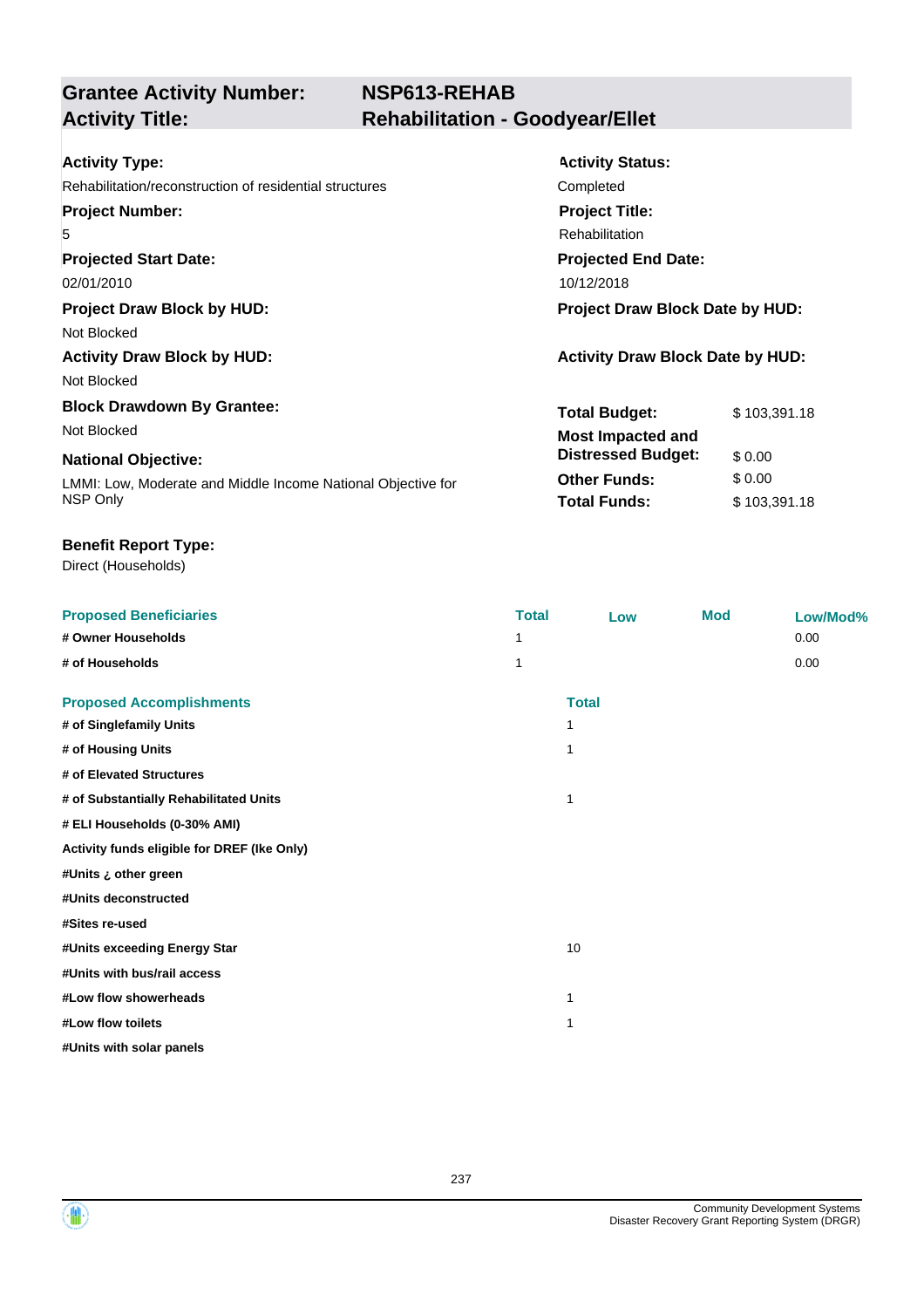| #Dishwashers replaced               |   |
|-------------------------------------|---|
| #Clothes washers replaced           |   |
| #Refrigerators replaced             |   |
| #Light fixtures (outdoors) replaced | 1 |
| #Light Fixtures (indoors) replaced  | 8 |
| <b>#Replaced hot water heaters</b>  | 1 |
| #Replaced thermostats               | 1 |
| #Efficient AC added/replaced        | 1 |
| #High efficiency heating plants     | 1 |
| #Additional Attic/Roof Insulation   |   |
| #Energy Star Replacement Windows    | 1 |
| # of Properties                     | 1 |

| Activity is being carried out by |  |  |  |  |  |
|----------------------------------|--|--|--|--|--|
|----------------------------------|--|--|--|--|--|

**Activity is being carried out through:**

#### **Organization carrying out Activity:**

City of Akron, Ohio

No

## **Proposed budgets for organizations carrying out Activity:**

| <b>Responsible Organization</b>                                   | <b>Organization Type</b> | <b>Proposed Budget</b> |
|-------------------------------------------------------------------|--------------------------|------------------------|
| City of Akron, Ohio                                               | Unknown                  | \$103,391.18           |
| <b>Funding Source Name</b>                                        | <b>Matching Funds</b>    | <b>Funding Amount</b>  |
| <b>Neighborhood Stabilization Program</b>                         | No.                      | \$0.00                 |
| <b>Location Description:</b>                                      |                          |                        |
| Rehabilitation of 465 Watson Street under the Goodyear/Ellet NSP. |                          |                        |
| <b>Activity Description:</b>                                      |                          |                        |

Rehabilitation of 465 Watson Street under the Goodyear/Ellet NSP.

**Environmental Assessment:** COMPLETED

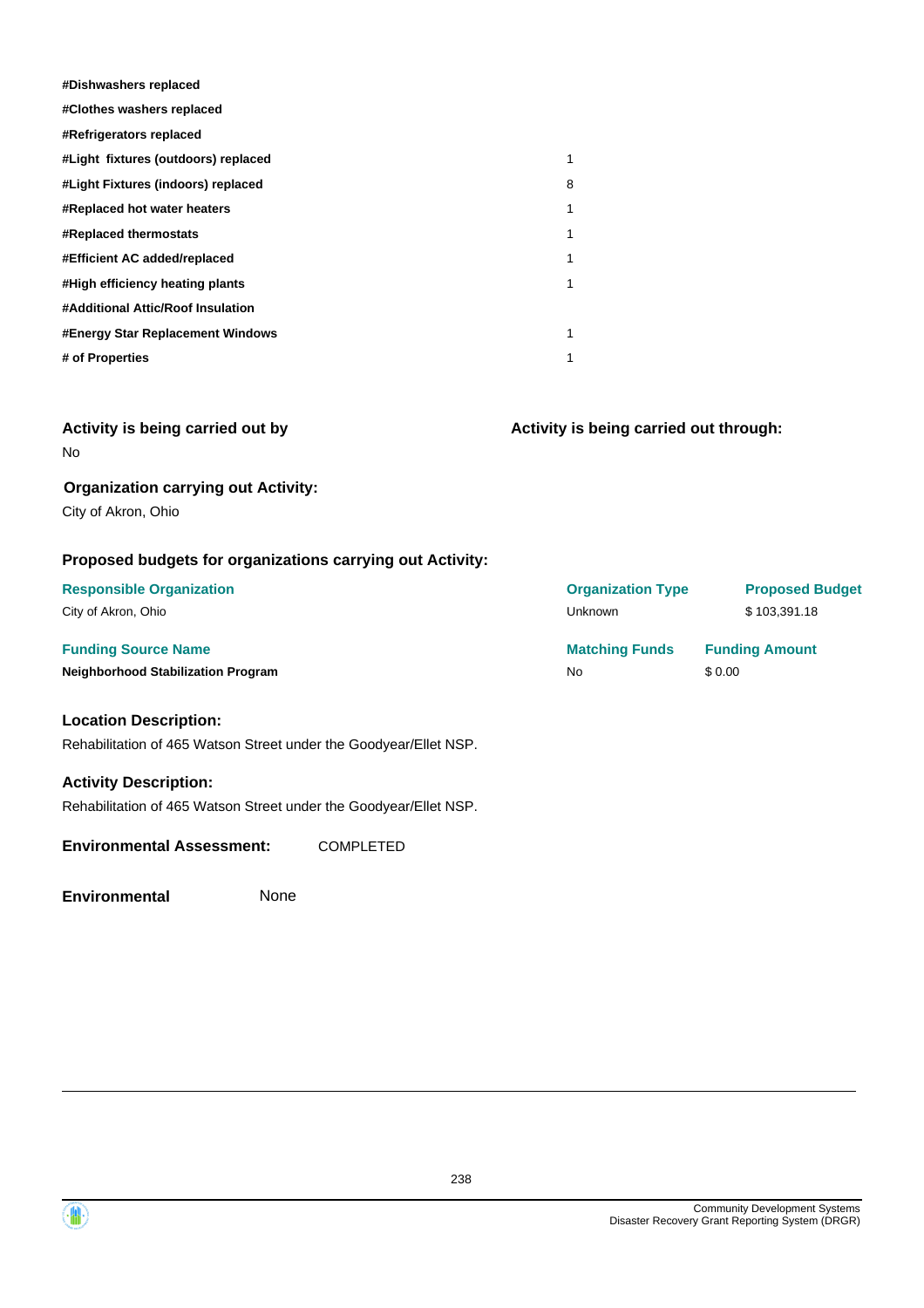# **NSP614-REHAB Activity Title: Rehabilitation - North Hill**

| <b>Activity Type:</b>                                        | <b>Activity Status:</b>                 |
|--------------------------------------------------------------|-----------------------------------------|
| Rehabilitation/reconstruction of residential structures      | Completed                               |
| <b>Project Number:</b>                                       | <b>Project Title:</b>                   |
| 5                                                            | Rehabilitation                          |
| <b>Projected Start Date:</b>                                 | <b>Projected End Date:</b>              |
| 08/18/2010                                                   | 12/31/2010                              |
| <b>Project Draw Block by HUD:</b>                            | <b>Project Draw Block Date by HUD:</b>  |
| Not Blocked                                                  |                                         |
| <b>Activity Draw Block by HUD:</b>                           | <b>Activity Draw Block Date by HUD:</b> |
| Not Blocked                                                  |                                         |
| <b>Block Drawdown By Grantee:</b>                            | <b>Total Budget:</b><br>\$67,373.68     |
| Not Blocked                                                  | <b>Most Impacted and</b>                |
| <b>National Objective:</b>                                   | <b>Distressed Budget:</b><br>\$0.00     |
| LMMI: Low, Moderate and Middle Income National Objective for | <b>Other Funds:</b><br>\$67,373.68      |
| NSP Only                                                     | <b>Total Funds:</b><br>\$134,747.36     |

#### **Benefit Report Type:**

| <b>Proposed Beneficiaries</b>               | <b>Total</b> | Low          | <b>Mod</b> | Low/Mod% |
|---------------------------------------------|--------------|--------------|------------|----------|
| # Owner Households                          | 1            |              |            | 0.00     |
| # of Households                             | 1            |              |            | 0.00     |
| <b>Proposed Accomplishments</b>             |              | <b>Total</b> |            |          |
| # of Singlefamily Units                     | 1            |              |            |          |
| # of Housing Units                          | $\mathbf 1$  |              |            |          |
| Activity funds eligible for DREF (Ike Only) |              |              |            |          |
| #Units ¿ other green                        | 10           |              |            |          |
| #Units deconstructed                        |              |              |            |          |
| #Sites re-used                              | $\mathbf 1$  |              |            |          |
| #Units exceeding Energy Star                |              |              |            |          |
| #Units with bus/rail access                 | 1            |              |            |          |
| #Low flow showerheads                       |              |              |            |          |
| #Low flow toilets                           | 2            |              |            |          |
| #Units with solar panels                    |              |              |            |          |
| #Dishwashers replaced                       |              |              |            |          |
| #Clothes washers replaced                   |              |              |            |          |
| #Refrigerators replaced                     | 1            |              |            |          |
|                                             |              |              |            |          |
|                                             |              |              |            |          |

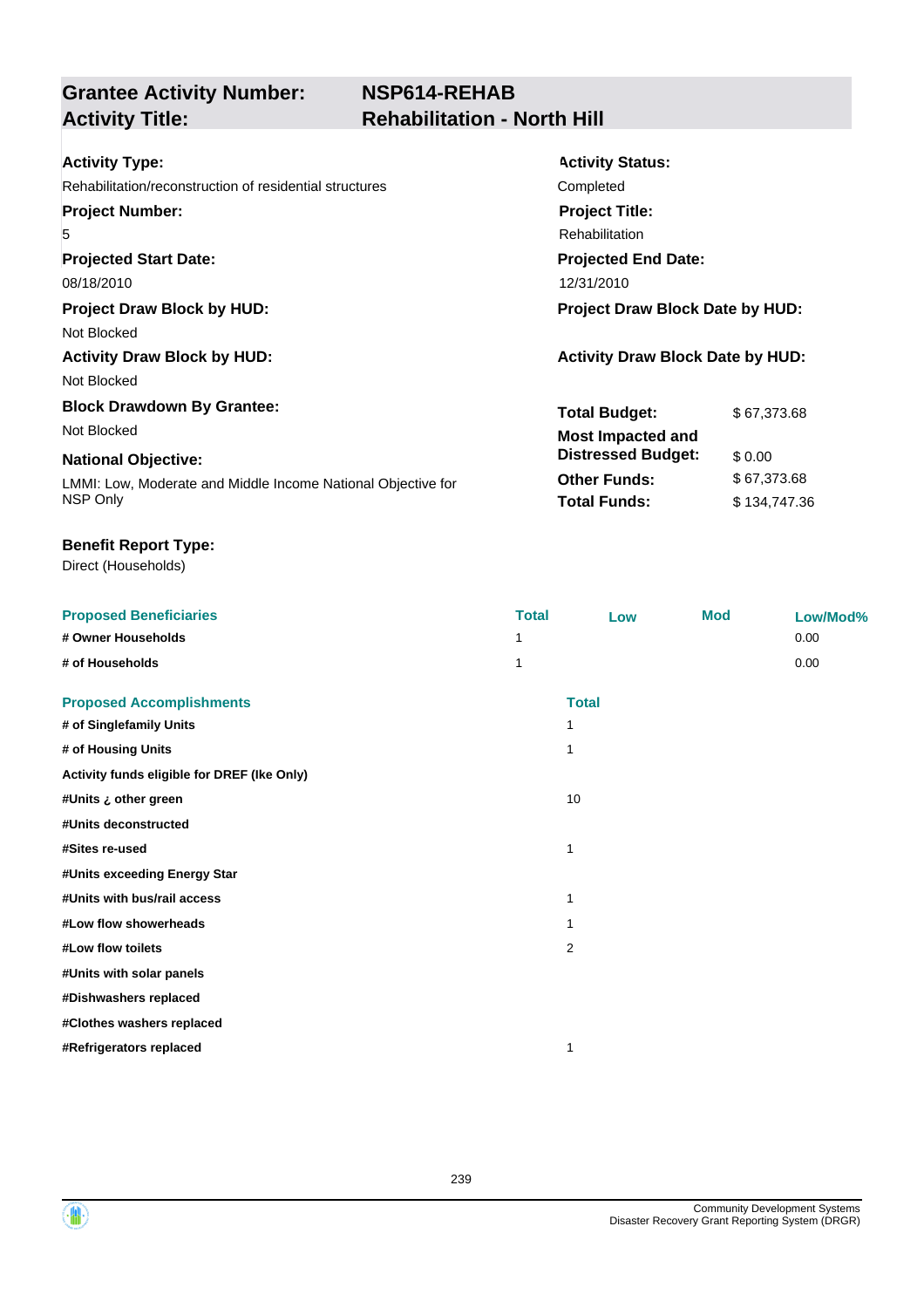| #Light fixtures (outdoors) replaced |      |
|-------------------------------------|------|
| #Light Fixtures (indoors) replaced  |      |
| <b>#Replaced hot water heaters</b>  | 1    |
| <b>#Replaced thermostats</b>        | 1    |
| #Efficient AC added/replaced        | 1    |
| #High efficiency heating plants     | 1    |
| #Additional Attic/Roof Insulation   | 2170 |
| #Energy Star Replacement Windows    | 13   |
| # of Properties                     | 1    |

| Activity is being carried out by |  |  |  |
|----------------------------------|--|--|--|
|                                  |  |  |  |

No

## **Organization carrying out Activity:**

City of Akron, Ohio

## **Proposed budgets for organizations carrying out Activity:**

#### **Location Description:**

Rehabilitation of 93 W. Burns Avenue under the North Hill NSP.

#### **Activity Description:**

Rehabilitation of 93 W. Burns Avenue under the North Hill NSP.

#### **Environmental Assessment:** COMPLETED

**Environmental** None

**Funding Source Name <b>Matching Funds Funding Amount Matching Funds Funding Amount Neighborhood Stabilization Program No No** \$ 67,373.68 **Responsible Organization Organization Type Proposed Budget** City of Akron, Ohio Unknown \$ 59,000.00

**Activity is being carried out through:**

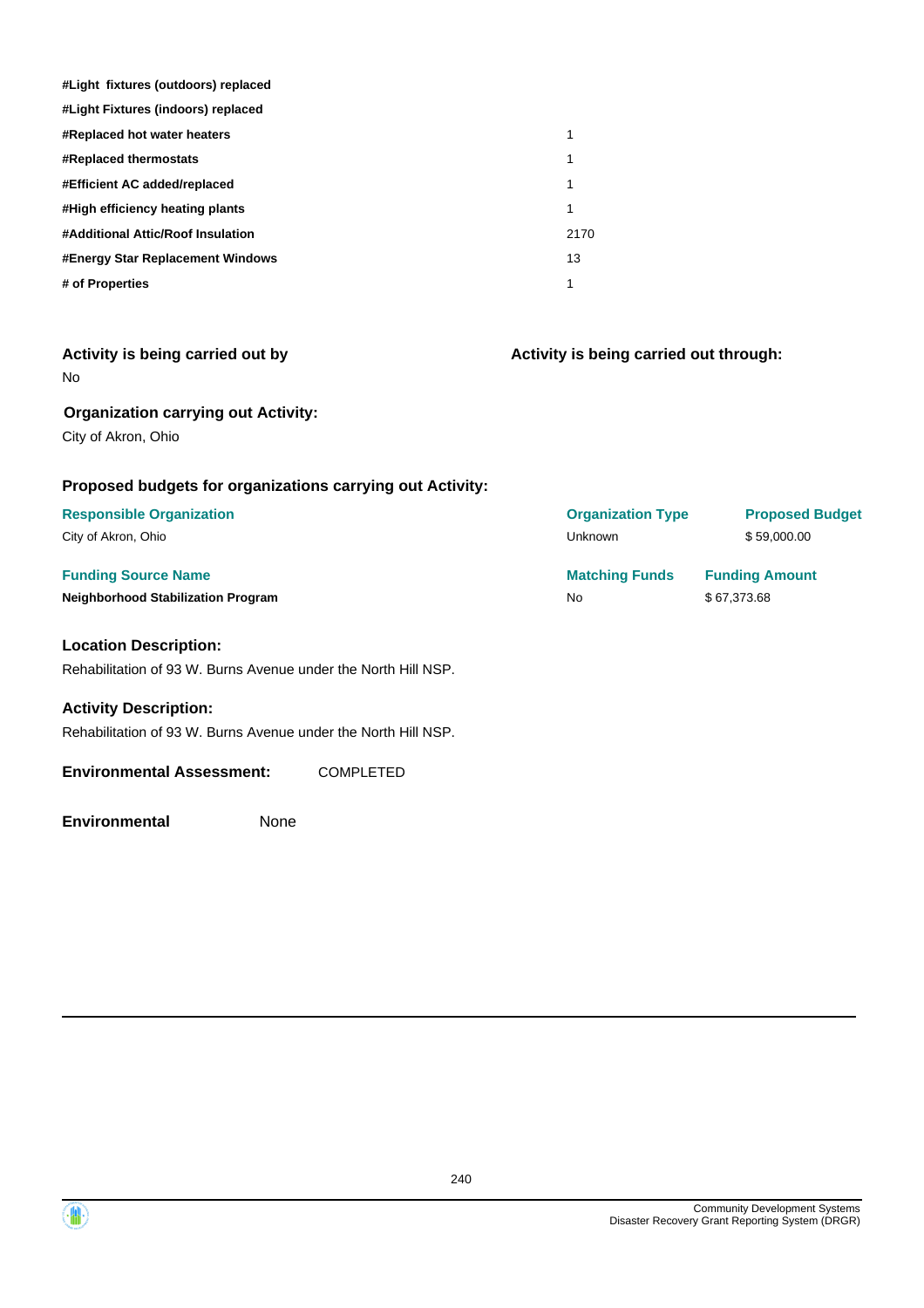| <b>Activity Type:</b>                                        | <b>Activity Status:</b>                 |  |
|--------------------------------------------------------------|-----------------------------------------|--|
| Rehabilitation/reconstruction of residential structures      | Under Way                               |  |
| <b>Project Number:</b>                                       | <b>Project Title:</b>                   |  |
| 5                                                            | <b>Rehabilitation</b>                   |  |
| <b>Projected Start Date:</b>                                 | <b>Projected End Date:</b>              |  |
| 02/01/2010                                                   | 12/31/2017                              |  |
| <b>Project Draw Block by HUD:</b>                            | <b>Project Draw Block Date by HUD:</b>  |  |
| Not Blocked                                                  |                                         |  |
| <b>Activity Draw Block by HUD:</b>                           | <b>Activity Draw Block Date by HUD:</b> |  |
| Not Blocked                                                  |                                         |  |
| <b>Block Drawdown By Grantee:</b>                            | <b>Total Budget:</b><br>\$86,907.00     |  |
| Not Blocked                                                  | <b>Most Impacted and</b>                |  |
| <b>National Objective:</b>                                   | <b>Distressed Budget:</b><br>\$0.00     |  |
| LMMI: Low, Moderate and Middle Income National Objective for | \$86,907.00<br><b>Other Funds:</b>      |  |
| NSP Only                                                     | <b>Total Funds:</b><br>\$173,814.00     |  |
|                                                              |                                         |  |

#### **Benefit Report Type:**

Direct (Households)

| <b>Proposed Beneficiaries</b>   | <b>Total</b> | Low          | <b>Mod</b> | Low/Mod% |
|---------------------------------|--------------|--------------|------------|----------|
| # Renter Households             | 1            |              |            | 0.00     |
| # of Households                 | 1            |              |            | 0.00     |
| <b>Proposed Accomplishments</b> |              | <b>Total</b> |            |          |
| # of Singlefamily Units         |              |              |            |          |
| # of Housing Units              |              |              |            |          |
| # ELI Households (0-30% AMI)    |              |              |            |          |
| #Sites re-used                  |              |              |            |          |
| # of Properties                 |              |              |            |          |

#### **Contractors Activity is being carried out through:** Yes **Activity is being carried out by Organization carrying out Activity:** City of Akron, Ohio

## **Proposed budgets for organizations carrying out Activity:**

#### **Responsible Organization CONSERVIRGHT ACCORDING THE CONSERVIRGHT ORGANIZATION Type Proposed Budget**

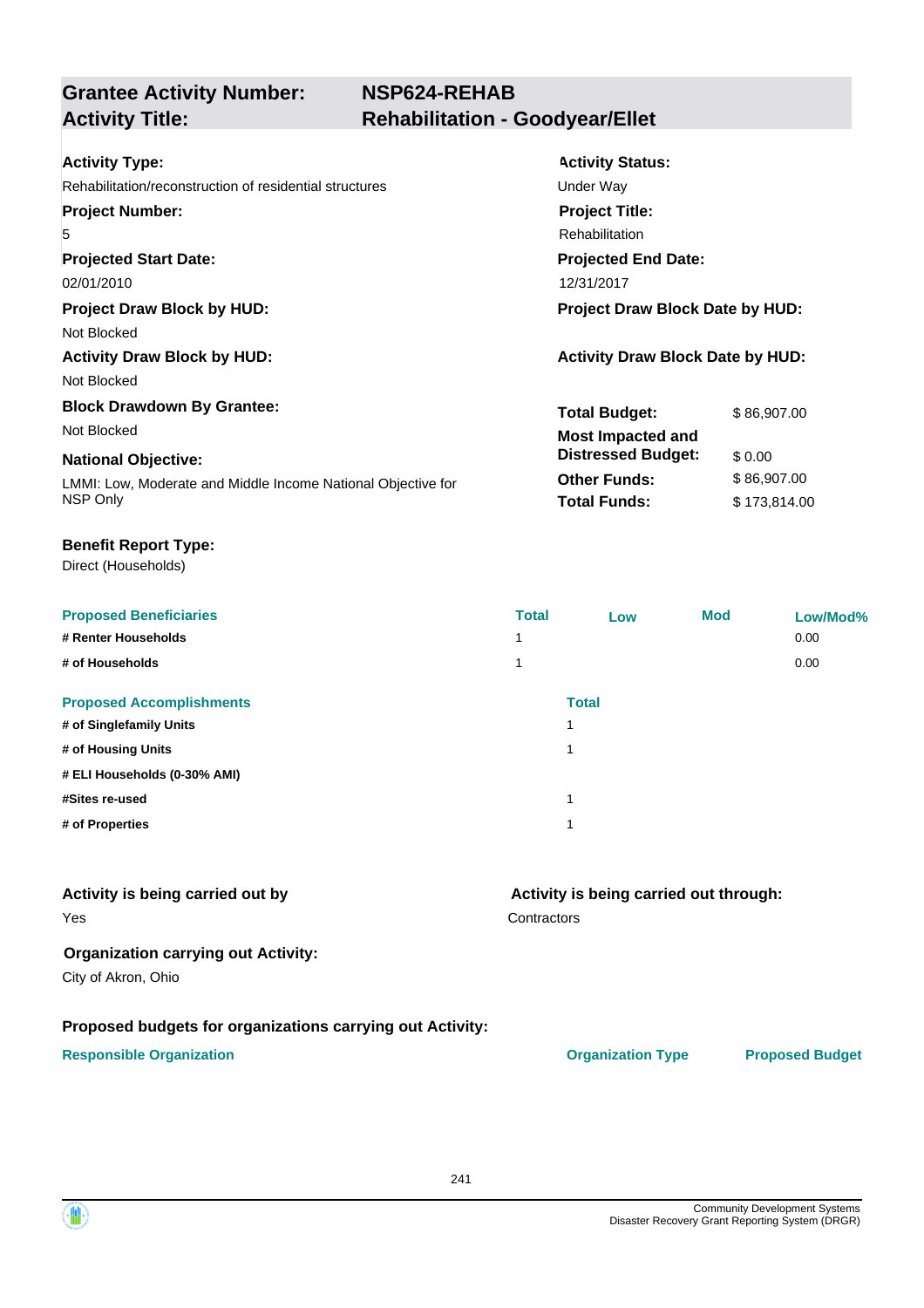| City of Akron, Ohio                       | Unknown               | \$86,907.00           |
|-------------------------------------------|-----------------------|-----------------------|
| <b>Funding Source Name</b>                | <b>Matching Funds</b> | <b>Funding Amount</b> |
| <b>Neighborhood Stabilization Program</b> | <b>No</b>             | \$86.907.00           |
|                                           |                       |                       |

#### **Location Description:**

Rehabilitation of 1154 Smithfarm Avenue under the Goodyear/Ellet NSP.

#### **Activity Description:**

Rehabilitation of 1154 Smithfarm Avenue under the Goodyear/Ellet NSP. For Lease to a Low-Income Family.

**Environmental Assessment:** COMPLETED

**Environmental** None

242

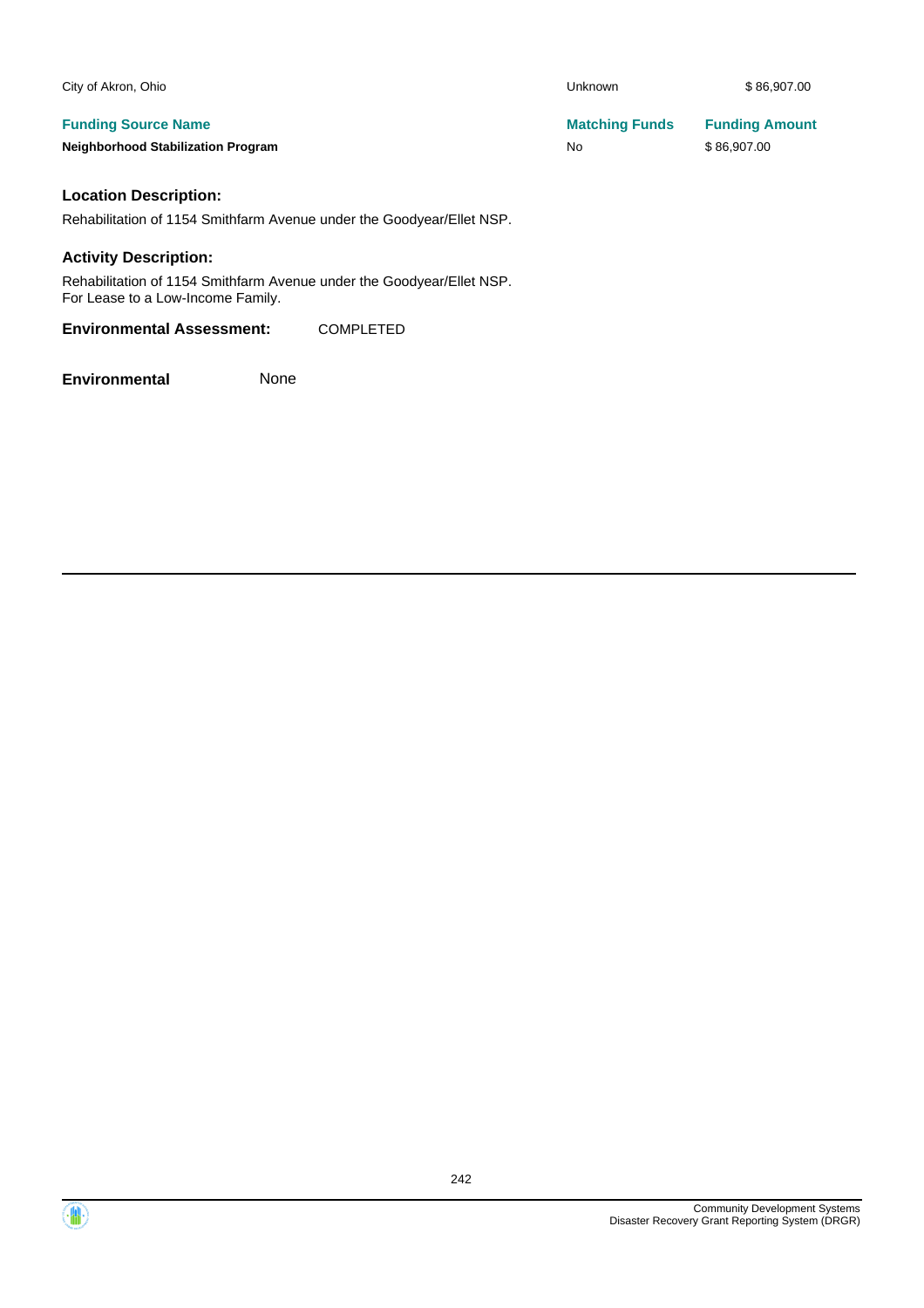| <b>Activity Type:</b>                                        | <b>Activity Status:</b>                 |              |  |
|--------------------------------------------------------------|-----------------------------------------|--------------|--|
| Rehabilitation/reconstruction of residential structures      | Completed                               |              |  |
| <b>Project Number:</b>                                       | <b>Project Title:</b>                   |              |  |
| 5                                                            | <b>Rehabilitation</b>                   |              |  |
| <b>Projected Start Date:</b>                                 | <b>Projected End Date:</b>              |              |  |
| 07/01/2010                                                   | 12/31/2010                              |              |  |
| <b>Project Draw Block by HUD:</b>                            | Project Draw Block Date by HUD:         |              |  |
| Not Blocked                                                  |                                         |              |  |
| <b>Activity Draw Block by HUD:</b>                           | <b>Activity Draw Block Date by HUD:</b> |              |  |
| Not Blocked                                                  |                                         |              |  |
| <b>Block Drawdown By Grantee:</b>                            | <b>Total Budget:</b>                    | \$92,585.00  |  |
| Not Blocked                                                  | <b>Most Impacted and</b>                |              |  |
| <b>National Objective:</b>                                   | <b>Distressed Budget:</b>               | \$ 0.00      |  |
| LMMI: Low, Moderate and Middle Income National Objective for | <b>Other Funds:</b>                     | \$92,585.00  |  |
| NSP Only                                                     | <b>Total Funds:</b>                     | \$185,170.00 |  |
|                                                              |                                         |              |  |

#### **Benefit Report Type:**

| <b>Proposed Beneficiaries</b>   | <b>Total</b> | Low          | <b>Mod</b> | Low/Mod% |
|---------------------------------|--------------|--------------|------------|----------|
| # Owner Households              | 1            |              |            | 0.00     |
| # of Households                 | 1            |              |            | 0.00     |
| <b>Proposed Accomplishments</b> |              | <b>Total</b> |            |          |
| # of Singlefamily Units         |              |              |            |          |
| # of Housing Units              |              |              |            |          |
| # of Properties                 |              |              |            |          |
|                                 |              |              |            |          |

| Activity is being carried out by<br><b>No</b>                     | Activity is being carried out through: |                        |  |
|-------------------------------------------------------------------|----------------------------------------|------------------------|--|
| <b>Organization carrying out Activity:</b><br>City of Akron, Ohio |                                        |                        |  |
| Proposed budgets for organizations carrying out Activity:         |                                        |                        |  |
| <b>Responsible Organization</b>                                   | <b>Organization Type</b>               | <b>Proposed Budget</b> |  |
| City of Akron, Ohio                                               | Unknown                                | \$83,322.00            |  |
| <b>Funding Source Name</b>                                        | <b>Matching Funds</b>                  | <b>Funding Amount</b>  |  |

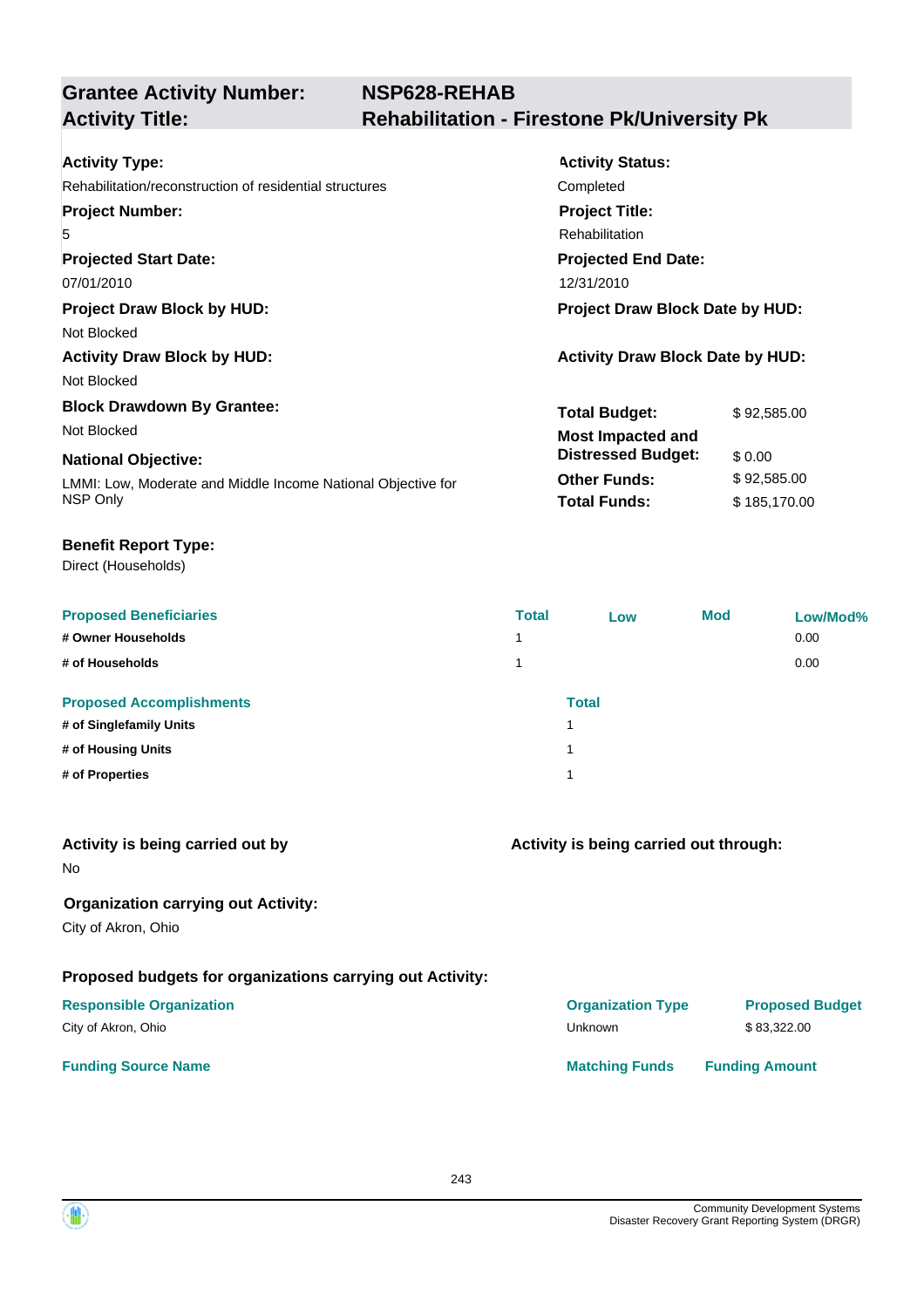#### **Neighborhood Stabilization Program No No** \$ 92,585.00

#### **Location Description:**

Akron, Ohio 942 E. Archwood Avenue (Firestone Pk/University Pk)

#### **Activity Description:**

Rehabilitation of 942 E. Archwood Avenue under the Firestone Pk/University Pk NSP.

**Environmental Assessment:** COMPLETED

**Environmental** None



244

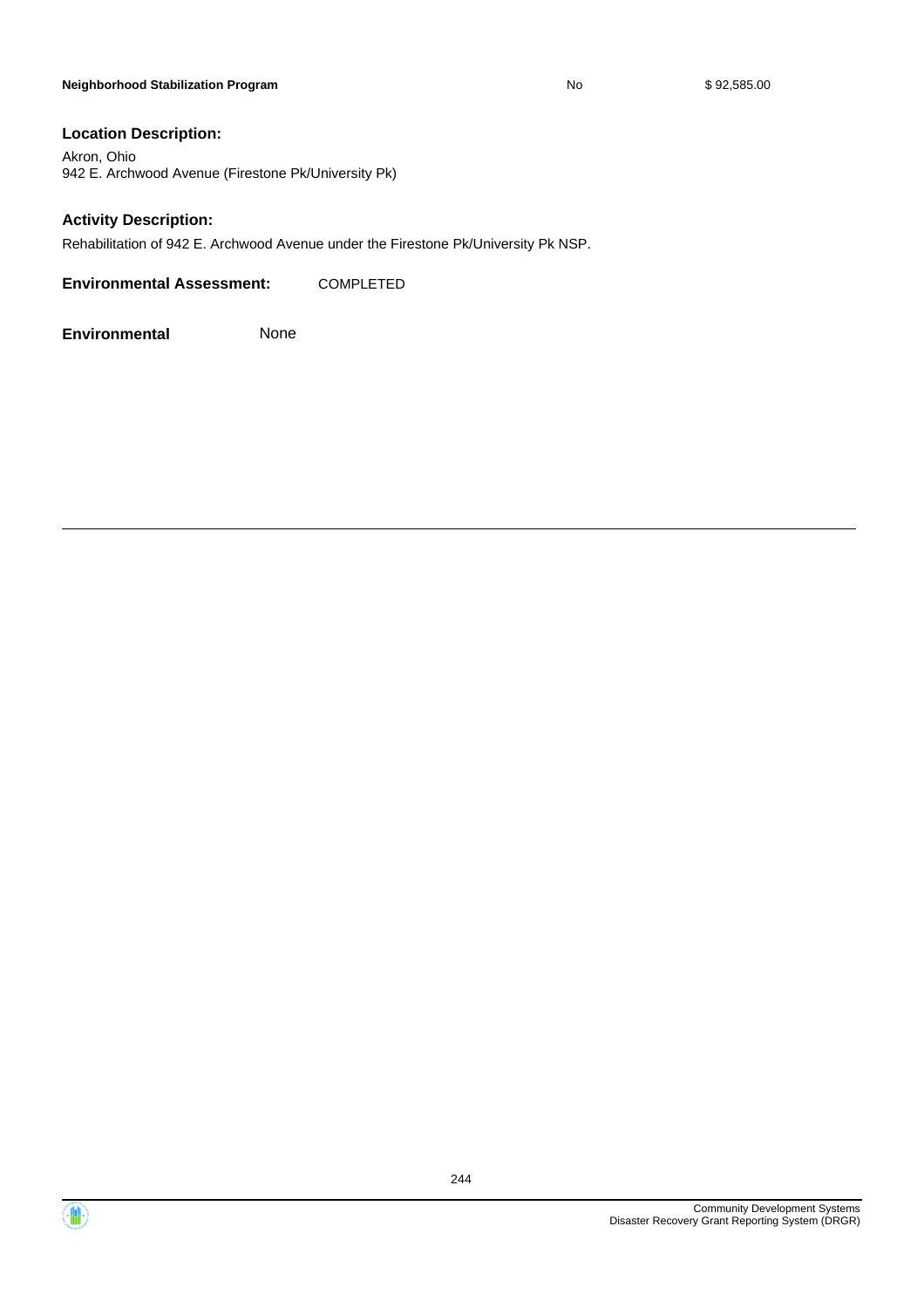| <b>Activity Type:</b>                                        | <b>Activity Status:</b>                 |              |  |
|--------------------------------------------------------------|-----------------------------------------|--------------|--|
| Rehabilitation/reconstruction of residential structures      | Under Way                               |              |  |
| <b>Project Number:</b>                                       | <b>Project Title:</b>                   |              |  |
| 5                                                            | Rehabilitation                          |              |  |
| <b>Projected Start Date:</b>                                 | <b>Projected End Date:</b>              |              |  |
| 02/01/2010                                                   | 12/31/2010                              |              |  |
| <b>Project Draw Block by HUD:</b>                            | Project Draw Block Date by HUD:         |              |  |
| Not Blocked                                                  |                                         |              |  |
| <b>Activity Draw Block by HUD:</b>                           | <b>Activity Draw Block Date by HUD:</b> |              |  |
| Not Blocked                                                  |                                         |              |  |
| <b>Block Drawdown By Grantee:</b>                            | <b>Total Budget:</b>                    | \$68,664.00  |  |
| Not Blocked                                                  | <b>Most Impacted and</b>                |              |  |
| <b>National Objective:</b>                                   | <b>Distressed Budget:</b>               | \$ 0.00      |  |
| LMMI: Low, Moderate and Middle Income National Objective for | <b>Other Funds:</b>                     | \$68,664.00  |  |
| NSP Only                                                     | <b>Total Funds:</b>                     | \$137,328.00 |  |
|                                                              |                                         |              |  |

#### **Benefit Report Type:**

| <b>Proposed Beneficiaries</b>   | <b>Total</b> | Low          | <b>Mod</b> | Low/Mod% |
|---------------------------------|--------------|--------------|------------|----------|
| # Owner Households              | 4            |              |            | 0.00     |
| # of Households                 |              |              |            | 0.00     |
| <b>Proposed Accomplishments</b> |              | <b>Total</b> |            |          |
| # of Singlefamily Units         | 1            |              |            |          |
| # of Housing Units              | и            |              |            |          |
| # of Properties                 | 1            |              |            |          |

| Activity is being carried out by<br>No.                           | Activity is being carried out through: |                        |  |
|-------------------------------------------------------------------|----------------------------------------|------------------------|--|
| <b>Organization carrying out Activity:</b><br>City of Akron, Ohio |                                        |                        |  |
| Proposed budgets for organizations carrying out Activity:         |                                        |                        |  |
| <b>Responsible Organization</b>                                   | <b>Organization Type</b>               | <b>Proposed Budget</b> |  |
| City of Akron, Ohio                                               | <b>Unknown</b>                         | \$45,218,00            |  |
| <b>Funding Source Name</b>                                        | <b>Matching Funds</b>                  | <b>Funding Amount</b>  |  |
|                                                                   |                                        |                        |  |

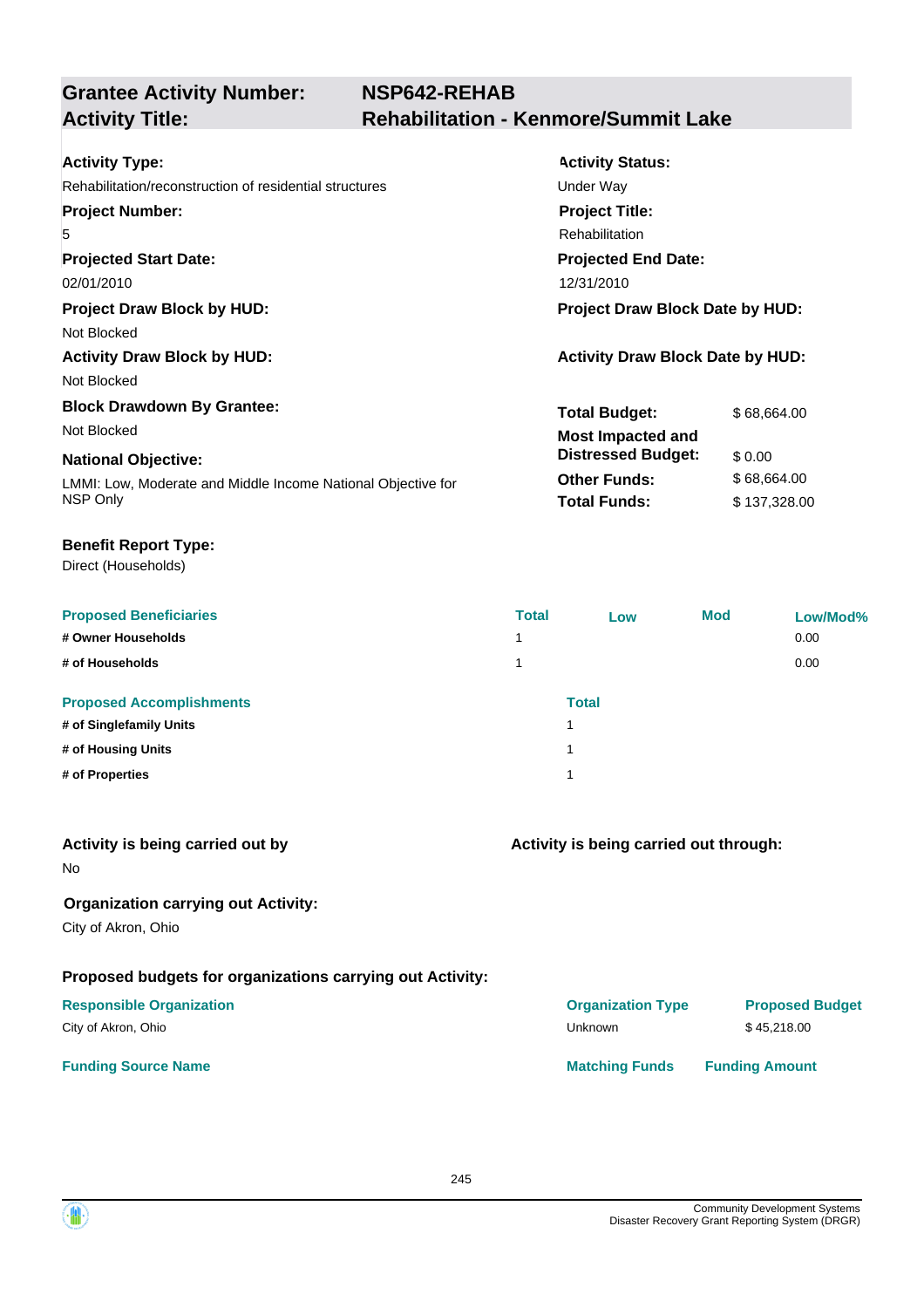#### **Neighborhood Stabilization Program No No** \$ 68,664.00

#### **Location Description:**

Rehabilitation of 1881 17th Street, SW under the Kenmore/Summit Lake NSP.

#### **Activity Description:**

Rehabilitation of 1881 17th Street, SW under the Kenmore/Summit Lake NSP.

**Environmental Assessment:** COMPLETED



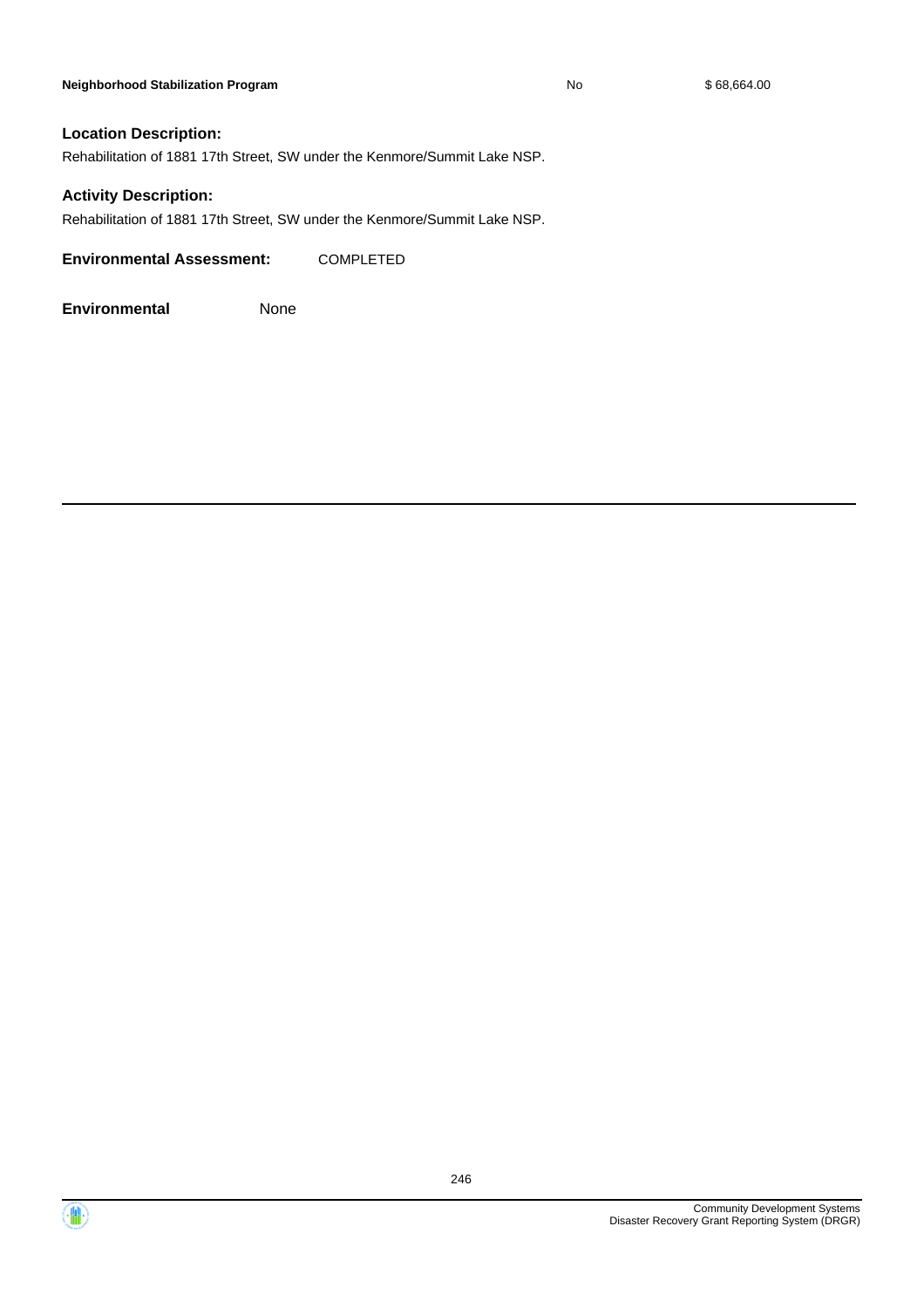# **NSP653-REHAB Activity Title: Rehabilitation - Firestone Pk/University Pk**

| <b>Activity Type:</b>                                        | <b>Activity Status:</b>                 |              |  |
|--------------------------------------------------------------|-----------------------------------------|--------------|--|
| Rehabilitation/reconstruction of residential structures      | Completed                               |              |  |
| <b>Project Number:</b>                                       | <b>Project Title:</b>                   |              |  |
| 5                                                            | Rehabilitation                          |              |  |
| <b>Projected Start Date:</b>                                 | <b>Projected End Date:</b>              |              |  |
| 08/18/2010                                                   | 01/19/2011                              |              |  |
| <b>Project Draw Block by HUD:</b>                            | Project Draw Block Date by HUD:         |              |  |
| Not Blocked                                                  |                                         |              |  |
| <b>Activity Draw Block by HUD:</b>                           | <b>Activity Draw Block Date by HUD:</b> |              |  |
| Not Blocked                                                  |                                         |              |  |
| <b>Block Drawdown By Grantee:</b>                            | <b>Total Budget:</b>                    | \$67,881.00  |  |
| Not Blocked                                                  | <b>Most Impacted and</b>                |              |  |
| <b>National Objective:</b>                                   | <b>Distressed Budget:</b>               | \$0.00       |  |
| LMMI: Low, Moderate and Middle Income National Objective for | <b>Other Funds:</b>                     | \$67,881.00  |  |
| NSP Only                                                     | <b>Total Funds:</b>                     | \$135,762.00 |  |

#### **Benefit Report Type:**

| <b>Proposed Beneficiaries</b>               | <b>Total</b> | Low          | <b>Mod</b> | Low/Mod% |
|---------------------------------------------|--------------|--------------|------------|----------|
| # Owner Households                          | 1            |              |            | 0.00     |
| # of Households                             | 1            |              |            | 0.00     |
| <b>Proposed Accomplishments</b>             |              | <b>Total</b> |            |          |
| # of Singlefamily Units                     | 1            |              |            |          |
| # of Housing Units                          | 1            |              |            |          |
| Activity funds eligible for DREF (Ike Only) |              |              |            |          |
| #Units ¿ other green                        | 7            |              |            |          |
| #Units deconstructed                        |              |              |            |          |
| #Sites re-used                              | 1            |              |            |          |
| #Units exceeding Energy Star                |              |              |            |          |
| #Units with bus/rail access                 | 1            |              |            |          |
| #Low flow showerheads                       |              |              |            |          |
| #Low flow toilets                           | 1            |              |            |          |
| #Units with solar panels                    |              |              |            |          |
| #Dishwashers replaced                       |              |              |            |          |
| #Clothes washers replaced                   |              |              |            |          |
| #Refrigerators replaced                     | 1            |              |            |          |



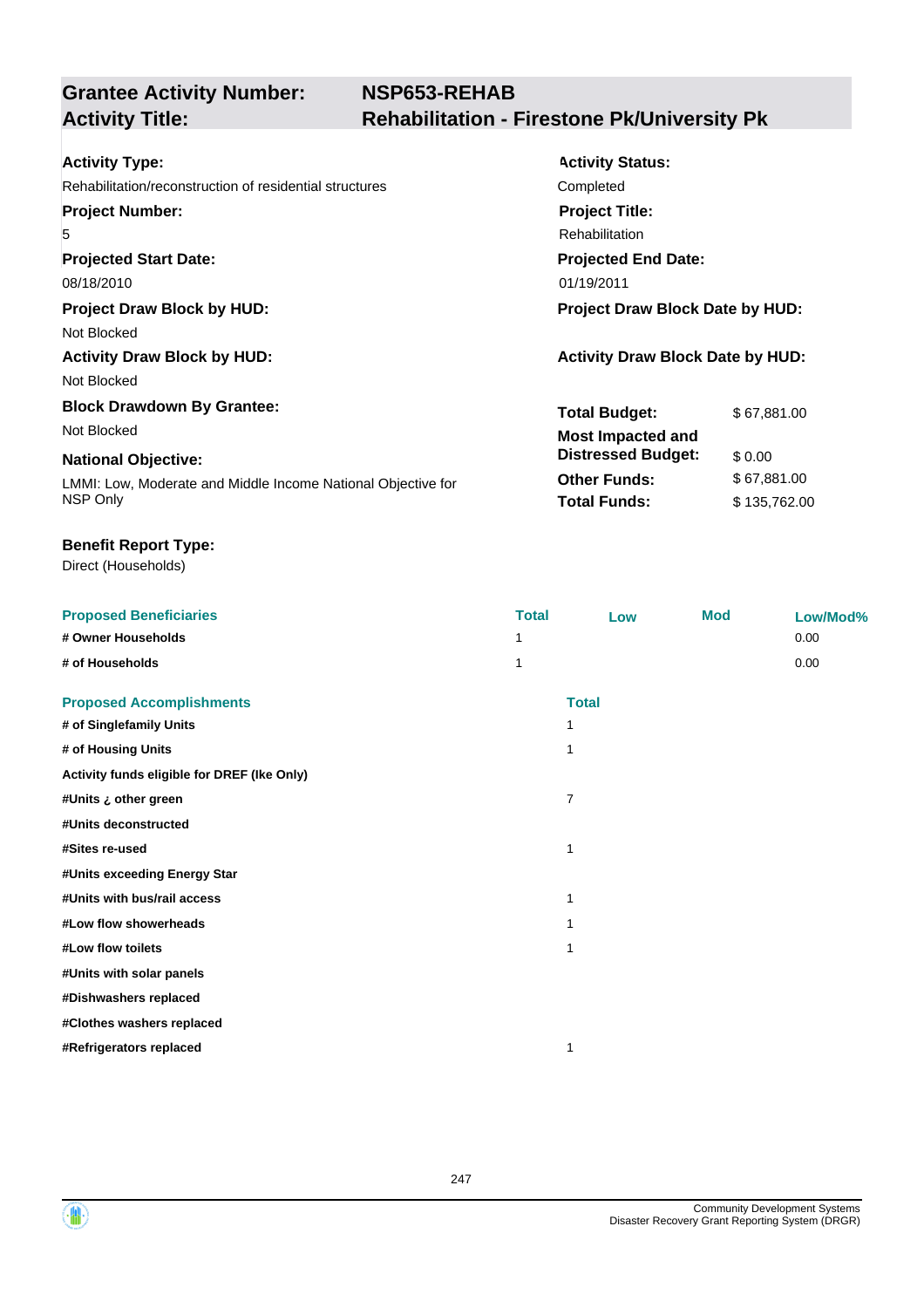| #Light fixtures (outdoors) replaced |      |
|-------------------------------------|------|
| #Light Fixtures (indoors) replaced  |      |
| #Replaced hot water heaters         | 1    |
| <b>#Replaced thermostats</b>        | 1    |
| #Efficient AC added/replaced        | 1    |
| #High efficiency heating plants     | 1    |
| #Additional Attic/Roof Insulation   | 2110 |
| #Energy Star Replacement Windows    | 6    |
| # of Properties                     |      |

| Activity is being carried out by<br>No.                   | Activity is being carried out through: |                        |  |
|-----------------------------------------------------------|----------------------------------------|------------------------|--|
| <b>Organization carrying out Activity:</b>                |                                        |                        |  |
| City of Akron, Ohio                                       |                                        |                        |  |
| Proposed budgets for organizations carrying out Activity: |                                        |                        |  |
| <b>Responsible Organization</b>                           | <b>Organization Type</b>               | <b>Proposed Budget</b> |  |
| City of Akron, Ohio                                       | Unknown                                | \$0.00                 |  |
| <b>Funding Source Name</b>                                | <b>Matching Funds</b>                  | <b>Funding Amount</b>  |  |
| <b>Neighborhood Stabilization Program</b>                 | <b>No</b>                              | \$67,881.00            |  |
| <b>Location Description:</b>                              |                                        |                        |  |
| Akron, Ohio                                               |                                        |                        |  |
| 790 Ardella Avenue (Firestone Pk/University Pk)           |                                        |                        |  |

**Activity Description:** Rehabilitation of 790 Ardella Avenue under the Firestone Pk/University Pk NSP.

#### **Environmental Assessment:** COMPLETED



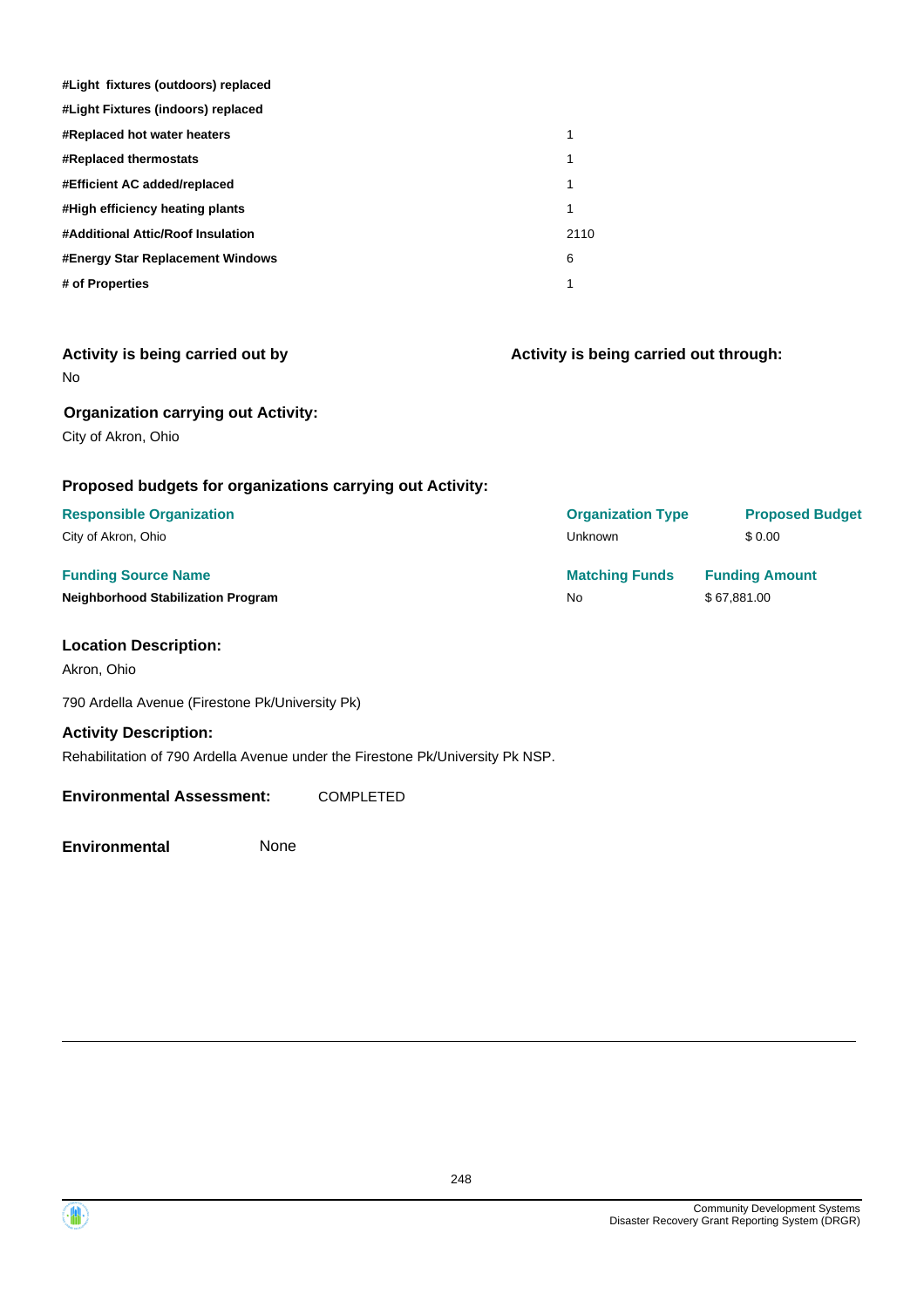| <b>Activity Type:</b>                                        | <b>Activity Status:</b>                 |              |  |
|--------------------------------------------------------------|-----------------------------------------|--------------|--|
| Rehabilitation/reconstruction of residential structures      | Completed                               |              |  |
| <b>Project Number:</b>                                       | <b>Project Title:</b>                   |              |  |
| 5                                                            | <b>Rehabilitation</b>                   |              |  |
| <b>Projected Start Date:</b>                                 | <b>Projected End Date:</b>              |              |  |
| 08/18/2010                                                   | 12/31/2010                              |              |  |
| <b>Project Draw Block by HUD:</b>                            | Project Draw Block Date by HUD:         |              |  |
| Not Blocked                                                  |                                         |              |  |
| <b>Activity Draw Block by HUD:</b>                           | <b>Activity Draw Block Date by HUD:</b> |              |  |
| Not Blocked                                                  |                                         |              |  |
| <b>Block Drawdown By Grantee:</b>                            | <b>Total Budget:</b>                    | \$82,003.00  |  |
| Not Blocked                                                  | <b>Most Impacted and</b>                |              |  |
| <b>National Objective:</b>                                   | <b>Distressed Budget:</b>               | \$0.00       |  |
| LMMI: Low, Moderate and Middle Income National Objective for | <b>Other Funds:</b>                     | \$82,003.00  |  |
| NSP Only                                                     | <b>Total Funds:</b>                     | \$164,006.00 |  |
|                                                              |                                         |              |  |

#### **Benefit Report Type:**

| <b>Proposed Beneficiaries</b>               | <b>Total</b> | Low          | <b>Mod</b> | Low/Mod% |
|---------------------------------------------|--------------|--------------|------------|----------|
| # Owner Households                          | 1            |              |            | 0.00     |
| # of Households                             | 1            |              |            | 0.00     |
| <b>Proposed Accomplishments</b>             |              | <b>Total</b> |            |          |
| # of Singlefamily Units                     |              |              |            |          |
| # of Housing Units                          | 1            |              |            |          |
| Activity funds eligible for DREF (Ike Only) |              |              |            |          |
| #Units ¿ other green                        |              | 8            |            |          |
| #Units deconstructed                        |              |              |            |          |
| #Sites re-used                              | 1            |              |            |          |
| #Units exceeding Energy Star                |              |              |            |          |
| #Units with bus/rail access                 | 1            |              |            |          |
| #Low flow showerheads                       |              |              |            |          |
| #Low flow toilets                           | 1            |              |            |          |
| #Units with solar panels                    |              |              |            |          |
| #Dishwashers replaced                       | 1            |              |            |          |
| #Clothes washers replaced                   |              |              |            |          |
| #Refrigerators replaced                     | 1            |              |            |          |

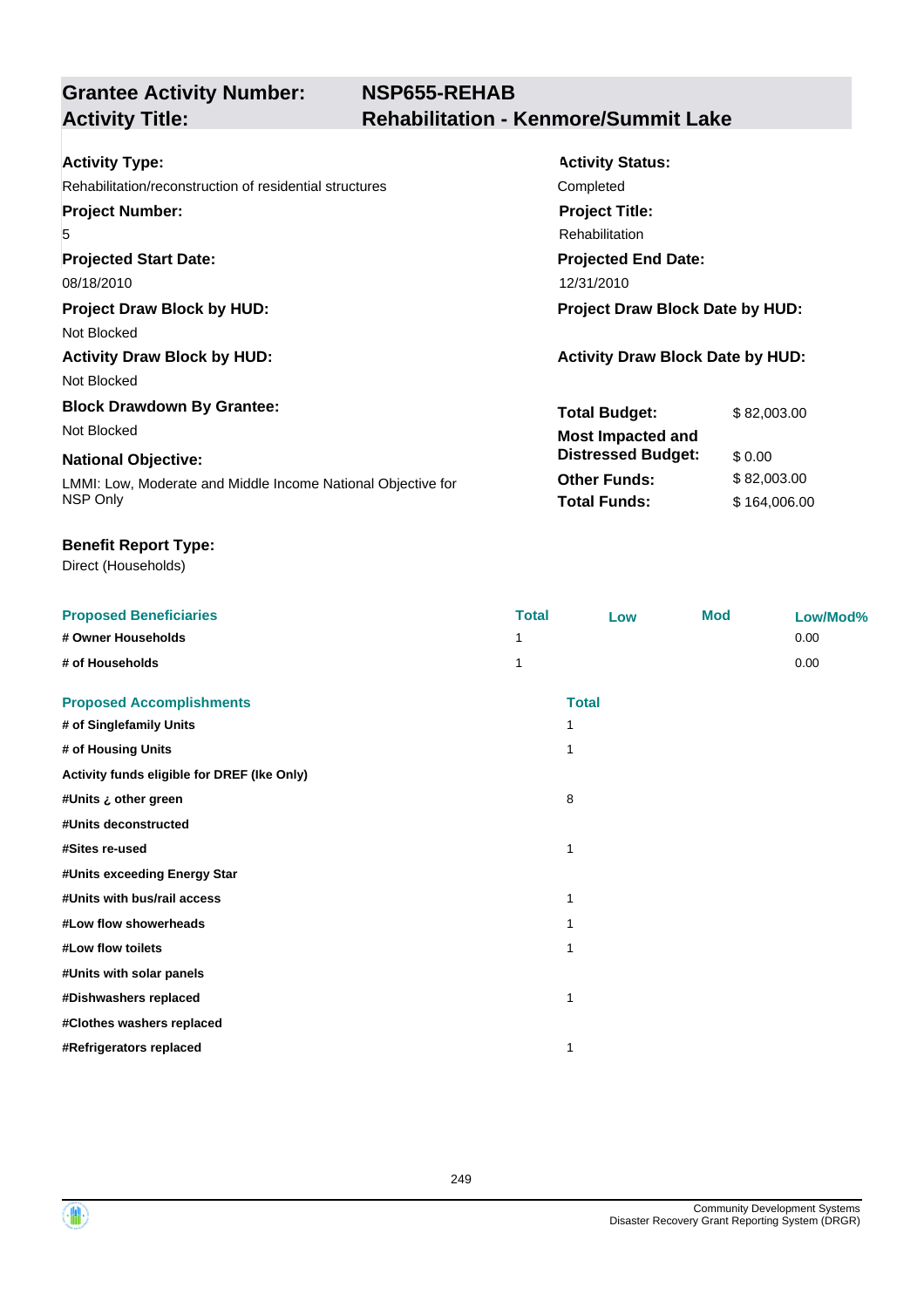| #Light fixtures (outdoors) replaced |    |
|-------------------------------------|----|
| #Light Fixtures (indoors) replaced  | 4  |
| #Replaced hot water heaters         |    |
| <b>#Replaced thermostats</b>        | 1  |
| #Efficient AC added/replaced        |    |
| #High efficiency heating plants     | 1  |
| #Additional Attic/Roof Insulation   |    |
| #Energy Star Replacement Windows    | 11 |
| # of Properties                     | 1  |

| Activity is being carried out by |  |  |  |
|----------------------------------|--|--|--|
| No                               |  |  |  |

**Organization carrying out Activity:**

City of Akron, Ohio

#### **Proposed budgets for organizations carrying out Activity:**

# **Responsible Organization Organization Type Proposed Budget**

City of Akron, Ohio

#### **Funding Source Name Neighborhood Stabilization Program**

#### **Location Description:**

Akron, Ohio 780 Jason Avenue (Kenmore/Summit Lake)

#### **Activity Description:**

Rehabilitation of 780 Jason Avenue under the Kenmore/Summit Lake NSP.

#### **Environmental Assessment:** COMPLETED

**Environmental** None

**Activity is being carried out through:**

| <b>UI YAHILAHUH TYPE</b> | <b>FIUDUSEU DUUYEL</b> |
|--------------------------|------------------------|
| Unknown                  | \$58,900.00            |
| <b>Matching Funds</b>    | <b>Funding Amount</b>  |
| No                       | \$82,003.00            |
|                          |                        |

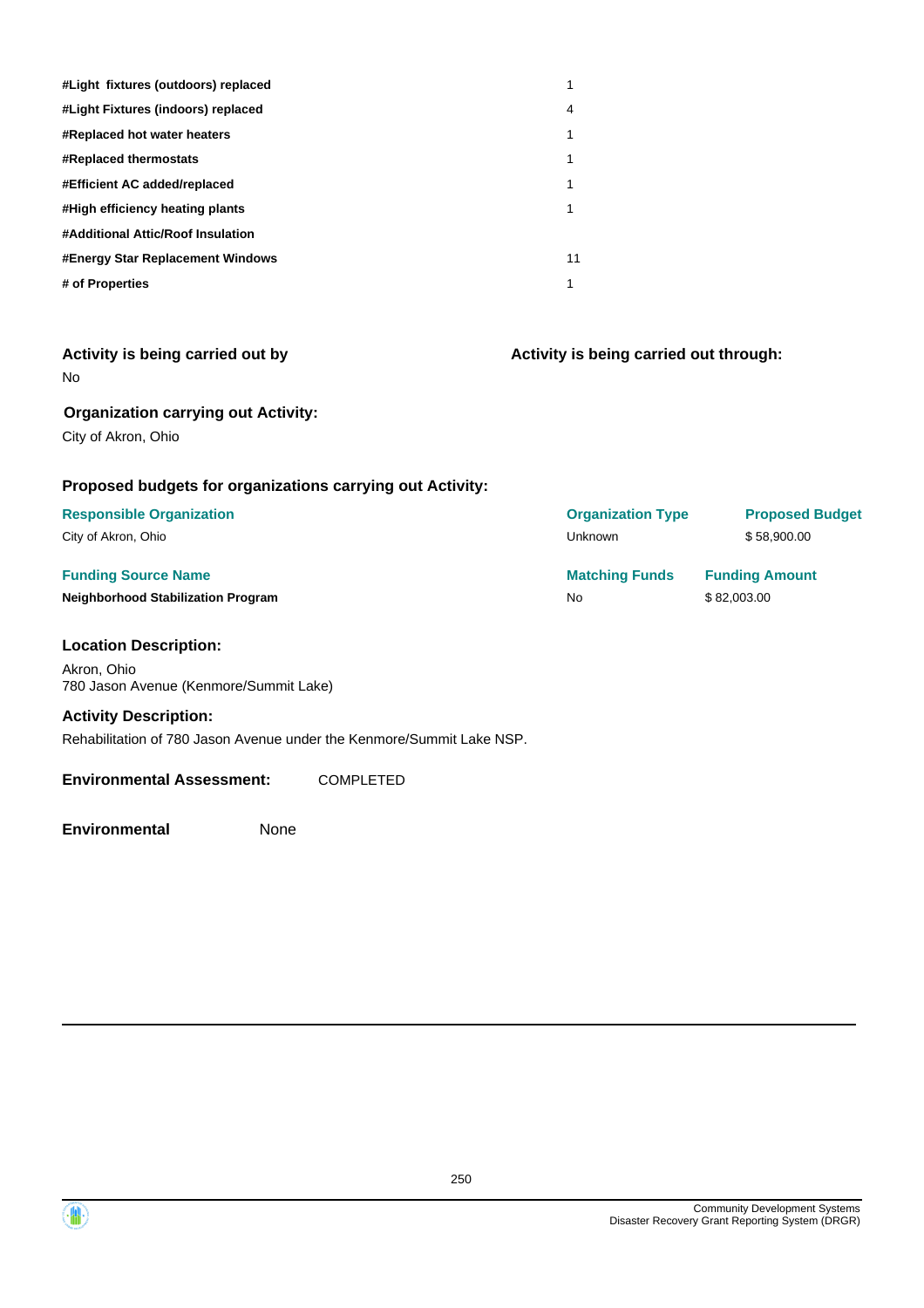| <b>Activity Type:</b>                                        | <b>Activity Status:</b>                 |              |
|--------------------------------------------------------------|-----------------------------------------|--------------|
| Rehabilitation/reconstruction of residential structures      | Under Way                               |              |
| <b>Project Number:</b>                                       | <b>Project Title:</b>                   |              |
| 5                                                            | Rehabilitation                          |              |
| <b>Projected Start Date:</b>                                 | <b>Projected End Date:</b>              |              |
| 06/01/2010                                                   | 12/31/2010                              |              |
| <b>Project Draw Block by HUD:</b>                            | Project Draw Block Date by HUD:         |              |
| Not Blocked                                                  |                                         |              |
| <b>Activity Draw Block by HUD:</b>                           | <b>Activity Draw Block Date by HUD:</b> |              |
| Not Blocked                                                  |                                         |              |
| <b>Block Drawdown By Grantee:</b>                            | <b>Total Budget:</b>                    | \$102,960.00 |
| Not Blocked                                                  | <b>Most Impacted and</b>                |              |
| <b>National Objective:</b>                                   | <b>Distressed Budget:</b>               | \$0.00       |
| LMMI: Low, Moderate and Middle Income National Objective for | <b>Other Funds:</b>                     | \$80,000.00  |
| NSP Only                                                     | <b>Total Funds:</b>                     | \$182,960.00 |
|                                                              |                                         |              |

#### **Benefit Report Type:**

Direct (Households)

| <b>Proposed Beneficiaries</b>   | <b>Total</b> | Low                     | <b>Mod</b> | Low/Mod% |
|---------------------------------|--------------|-------------------------|------------|----------|
| # Renter Households             | 4            | 1                       |            | 100.00   |
| # of Households                 | 1            | $\overline{\mathbf{A}}$ |            | 100.00   |
| <b>Proposed Accomplishments</b> |              | <b>Total</b>            |            |          |
| # of Singlefamily Units         |              |                         |            |          |
| # of Housing Units              |              |                         |            |          |
| # ELI Households (0-30% AMI)    |              |                         |            |          |
| # of Properties                 |              |                         |            |          |

## **Activity is being carried out by**

No

#### **Organization carrying out Activity:**

City of Akron, Ohio

## **Proposed budgets for organizations carrying out Activity:**

| City of Akron, Ohio |  |
|---------------------|--|
|---------------------|--|

## **Activity is being carried out through:**

| <b>Responsible Organization</b> | <b>Organization Type</b> | <b>Proposed Budget</b> |
|---------------------------------|--------------------------|------------------------|
| City of Akron, Ohio             | Unknown                  | \$102,960,00           |

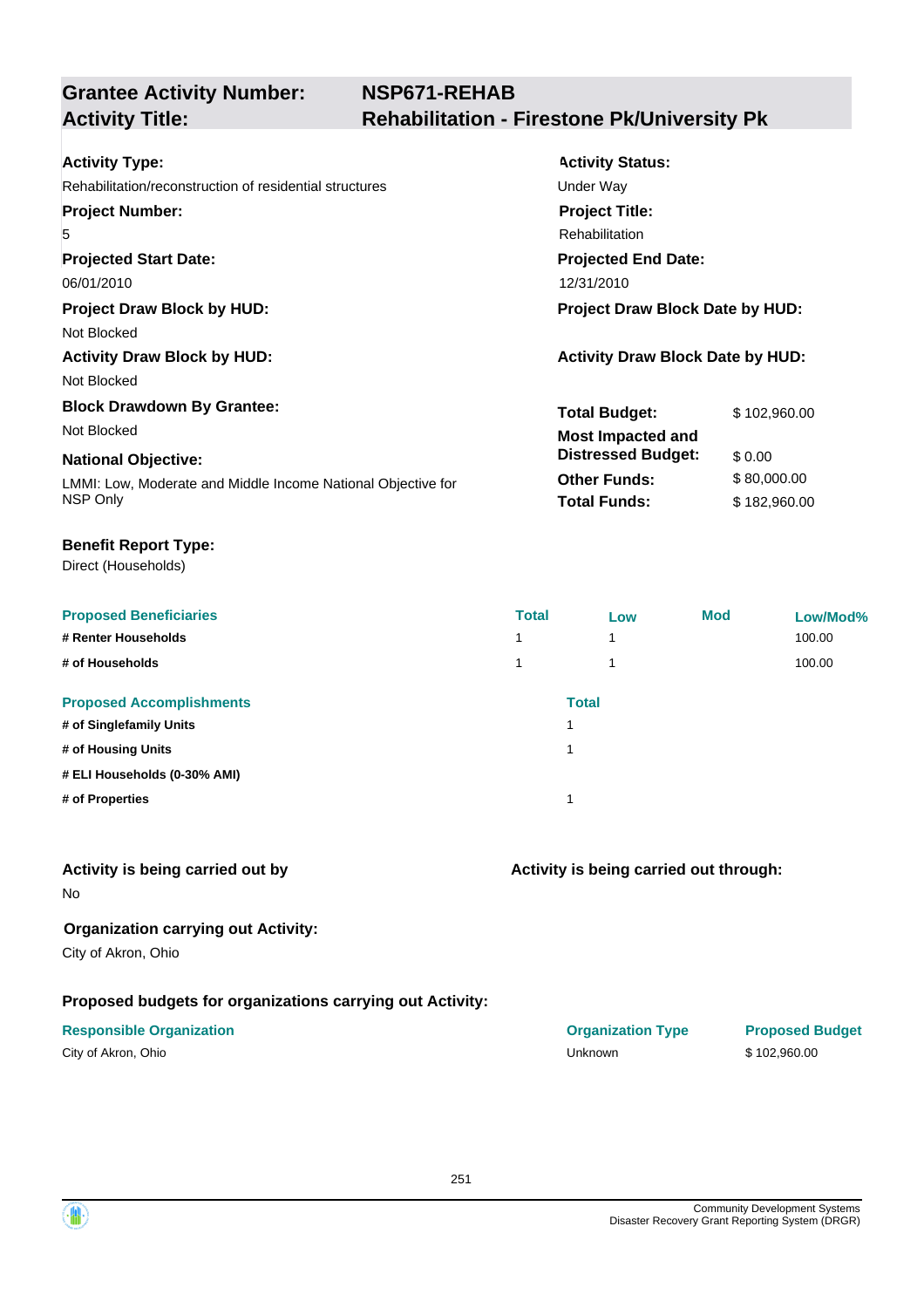#### **Funding Source Name**

**Neighborhood Stabilization Program** 

| <b>Matching Funds</b> | <b>Funding Amount</b> |
|-----------------------|-----------------------|
| No                    | \$80,000.00           |

#### **Location Description:**

Akron, Ohio 295 E. Archwood Avenue (Firestone Pk/University Pk)

#### **Activity Description:**

Rehabilitation of 295 E. Archwood Avenue under the Firestone Pk/University Pk NSP. Under Contract

#### **Environmental Assessment:** COMPLETED



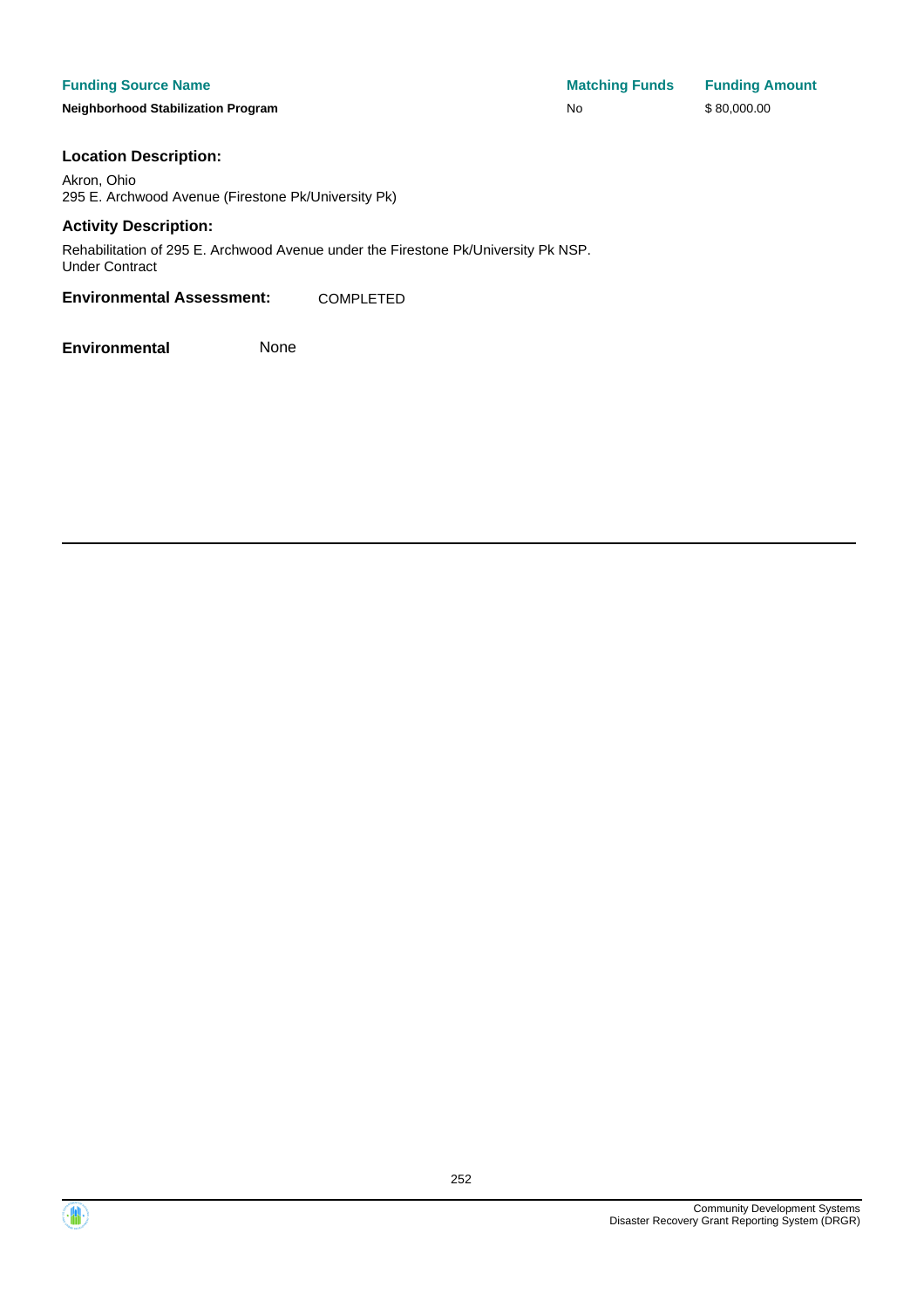| <b>Activity Type:</b>                                        | <b>Activity Status:</b>                 |              |
|--------------------------------------------------------------|-----------------------------------------|--------------|
| Rehabilitation/reconstruction of residential structures      | Completed                               |              |
| <b>Project Number:</b>                                       | <b>Project Title:</b>                   |              |
| 5                                                            | Rehabilitation                          |              |
| <b>Projected Start Date:</b>                                 | <b>Projected End Date:</b>              |              |
| 06/01/2010                                                   | 12/31/2010                              |              |
| <b>Project Draw Block by HUD:</b>                            | Project Draw Block Date by HUD:         |              |
| Not Blocked                                                  |                                         |              |
| <b>Activity Draw Block by HUD:</b>                           | <b>Activity Draw Block Date by HUD:</b> |              |
| Not Blocked                                                  |                                         |              |
| <b>Block Drawdown By Grantee:</b>                            | <b>Total Budget:</b>                    | \$98,852.00  |
| Not Blocked                                                  | <b>Most Impacted and</b>                |              |
| <b>National Objective:</b>                                   | <b>Distressed Budget:</b>               | \$ 0.00      |
| LMMI: Low, Moderate and Middle Income National Objective for | <b>Other Funds:</b>                     | \$98,852.00  |
| NSP Only                                                     | <b>Total Funds:</b>                     | \$197,704.00 |
|                                                              |                                         |              |

#### **Benefit Report Type:**

| <b>Proposed Beneficiaries</b>   | <b>Total</b> | Low          | <b>Mod</b> | Low/Mod% |
|---------------------------------|--------------|--------------|------------|----------|
| # Owner Households              | 1            |              |            | 0.00     |
| # of Households                 | 1            |              |            | 0.00     |
| <b>Proposed Accomplishments</b> |              | <b>Total</b> |            |          |
| # of Singlefamily Units         |              |              |            |          |
| # of Housing Units              |              |              |            |          |
| # of Properties                 |              |              |            |          |
|                                 |              |              |            |          |

| Activity is being carried out by<br><b>No</b>                     | Activity is being carried out through: |                        |  |  |
|-------------------------------------------------------------------|----------------------------------------|------------------------|--|--|
| <b>Organization carrying out Activity:</b><br>City of Akron, Ohio |                                        |                        |  |  |
| Proposed budgets for organizations carrying out Activity:         |                                        |                        |  |  |
| <b>Responsible Organization</b>                                   | <b>Organization Type</b>               | <b>Proposed Budget</b> |  |  |
| City of Akron, Ohio                                               | Unknown                                | \$0.00                 |  |  |
| <b>Funding Source Name</b>                                        | <b>Matching Funds</b>                  | <b>Funding Amount</b>  |  |  |

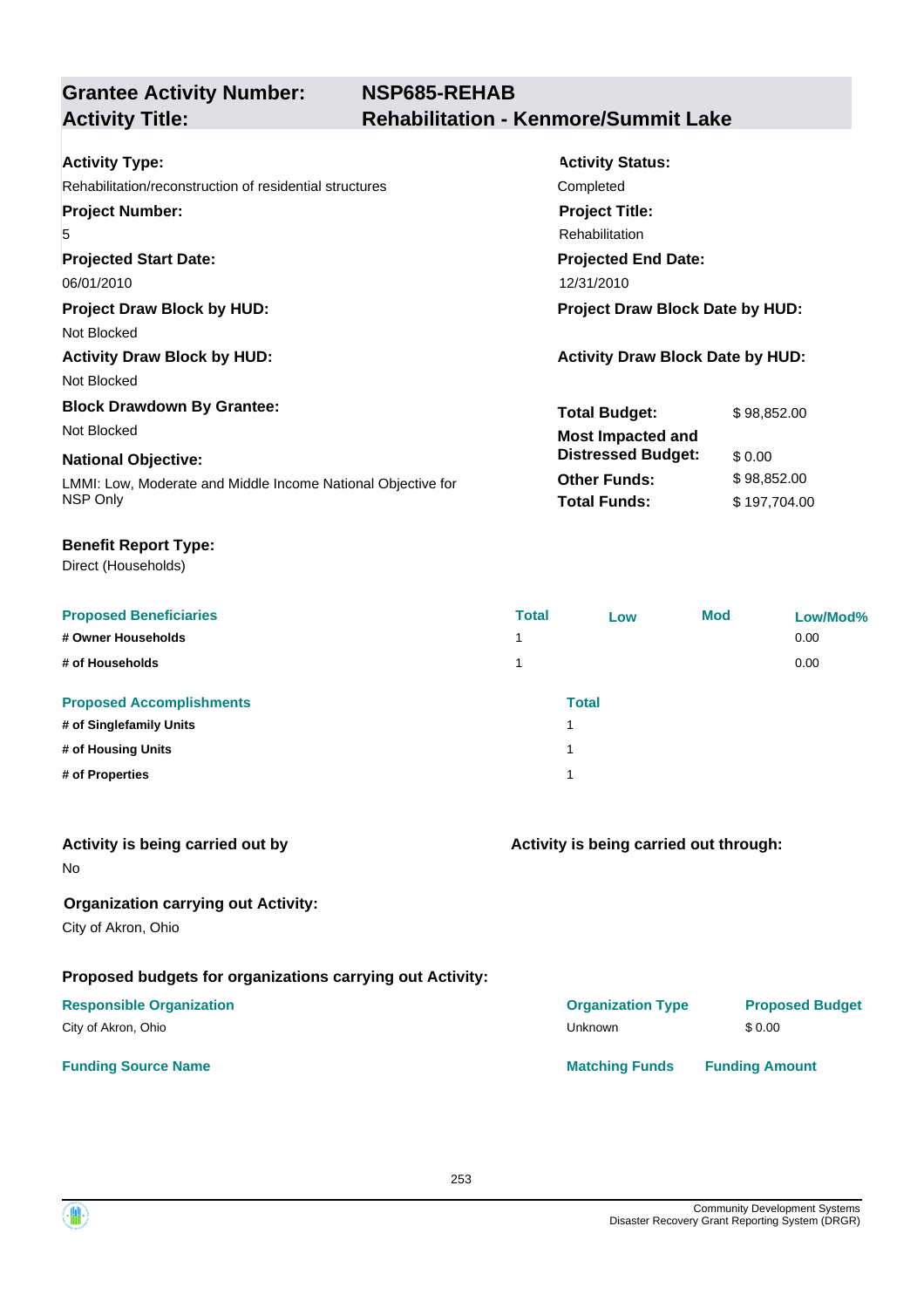#### **Neighborhood Stabilization Program No No** \$ 98,852.00

#### **Location Description:**

Akron, Ohio 848 Chester Avenue (Kenmore/Summit Lake)

#### **Activity Description:**

Rehabilitation of 848 Chester Avenue under the Kenmore/Summit Lake NSP.

**Environmental Assessment:** COMPLETED



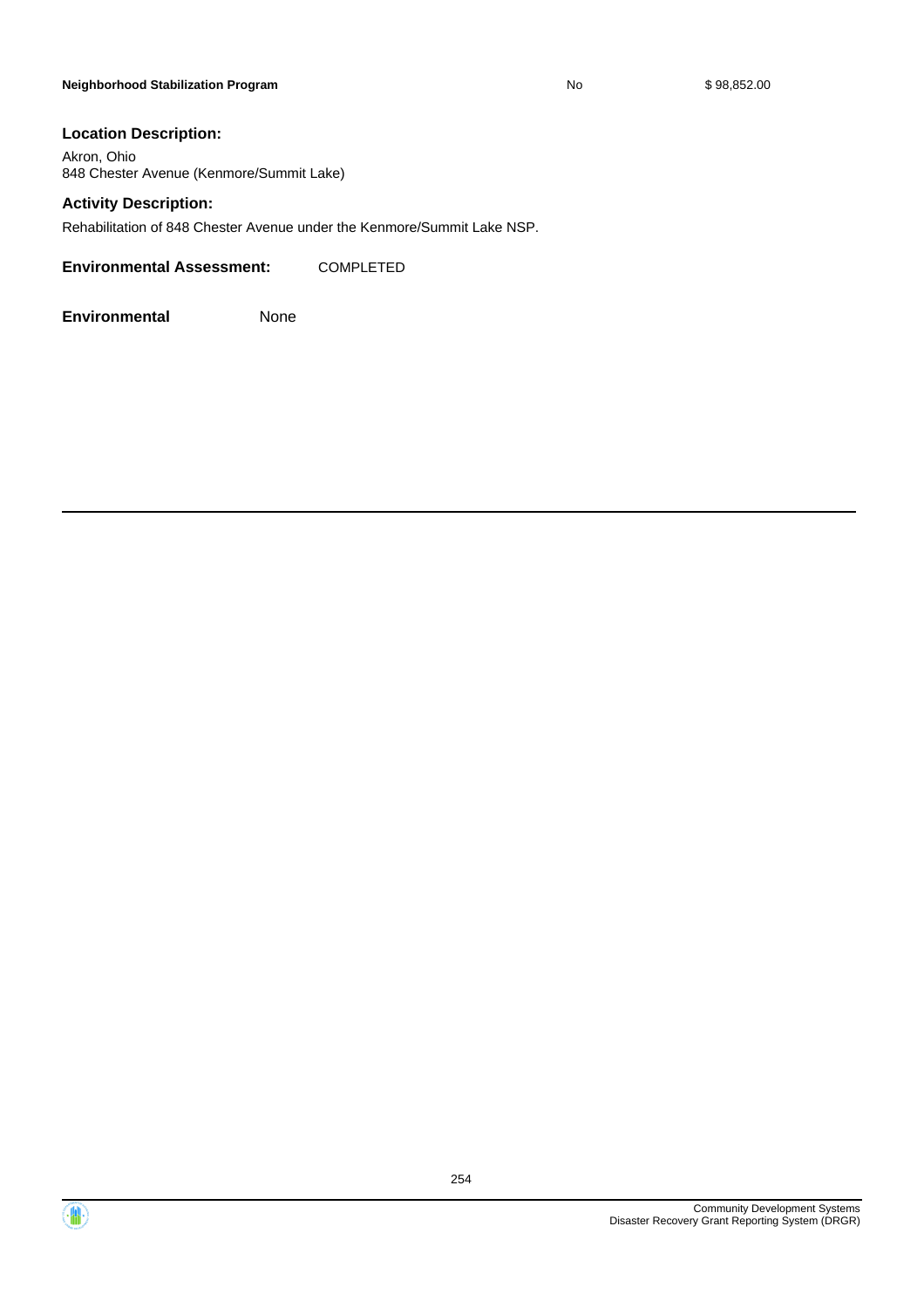| <b>Activity Type:</b>                                        | <b>Activity Status:</b>                 |              |  |
|--------------------------------------------------------------|-----------------------------------------|--------------|--|
| Rehabilitation/reconstruction of residential structures      | Under Way                               |              |  |
| <b>Project Number:</b>                                       | <b>Project Title:</b>                   |              |  |
| 5                                                            | Rehabilitation                          |              |  |
| <b>Projected Start Date:</b>                                 | <b>Projected End Date:</b>              |              |  |
| 02/01/2014                                                   | 12/31/2014                              |              |  |
| <b>Project Draw Block by HUD:</b>                            | Project Draw Block Date by HUD:         |              |  |
| Not Blocked                                                  |                                         |              |  |
| <b>Activity Draw Block by HUD:</b>                           | <b>Activity Draw Block Date by HUD:</b> |              |  |
| Not Blocked                                                  |                                         |              |  |
| <b>Block Drawdown By Grantee:</b>                            | <b>Total Budget:</b>                    | \$101,500.00 |  |
| Not Blocked                                                  | <b>Most Impacted and</b>                |              |  |
| <b>National Objective:</b>                                   | <b>Distressed Budget:</b>               | \$0.00       |  |
| LMMI: Low, Moderate and Middle Income National Objective for | <b>Other Funds:</b>                     | \$0.00       |  |
| NSP Only                                                     | <b>Total Funds:</b>                     | \$101,500.00 |  |
|                                                              |                                         |              |  |

#### **Benefit Report Type:**

Direct (Households)

| <b>Proposed Beneficiaries</b>   | <b>Total</b> | Low          | <b>Mod</b> | Low/Mod% |
|---------------------------------|--------------|--------------|------------|----------|
| # Owner Households              | и            |              |            | 0.00     |
| # of Households                 |              |              |            | 0.00     |
| <b>Proposed Accomplishments</b> |              | <b>Total</b> |            |          |
| # of Singlefamily Units         | 1            |              |            |          |
| # of Housing Units              | 1            |              |            |          |
| #Sites re-used                  | 1            |              |            |          |
| #Units with bus/rail access     | 1            |              |            |          |
| # of Properties                 | 1            |              |            |          |

### **Activity is being carried out by**

No

#### **Organization carrying out Activity:**

City of Akron, Ohio

#### **Proposed budgets for organizations carrying out Activity:**

#### **Responsible Organization Organization Type Proposed Budget**

**Activity is being carried out through:**

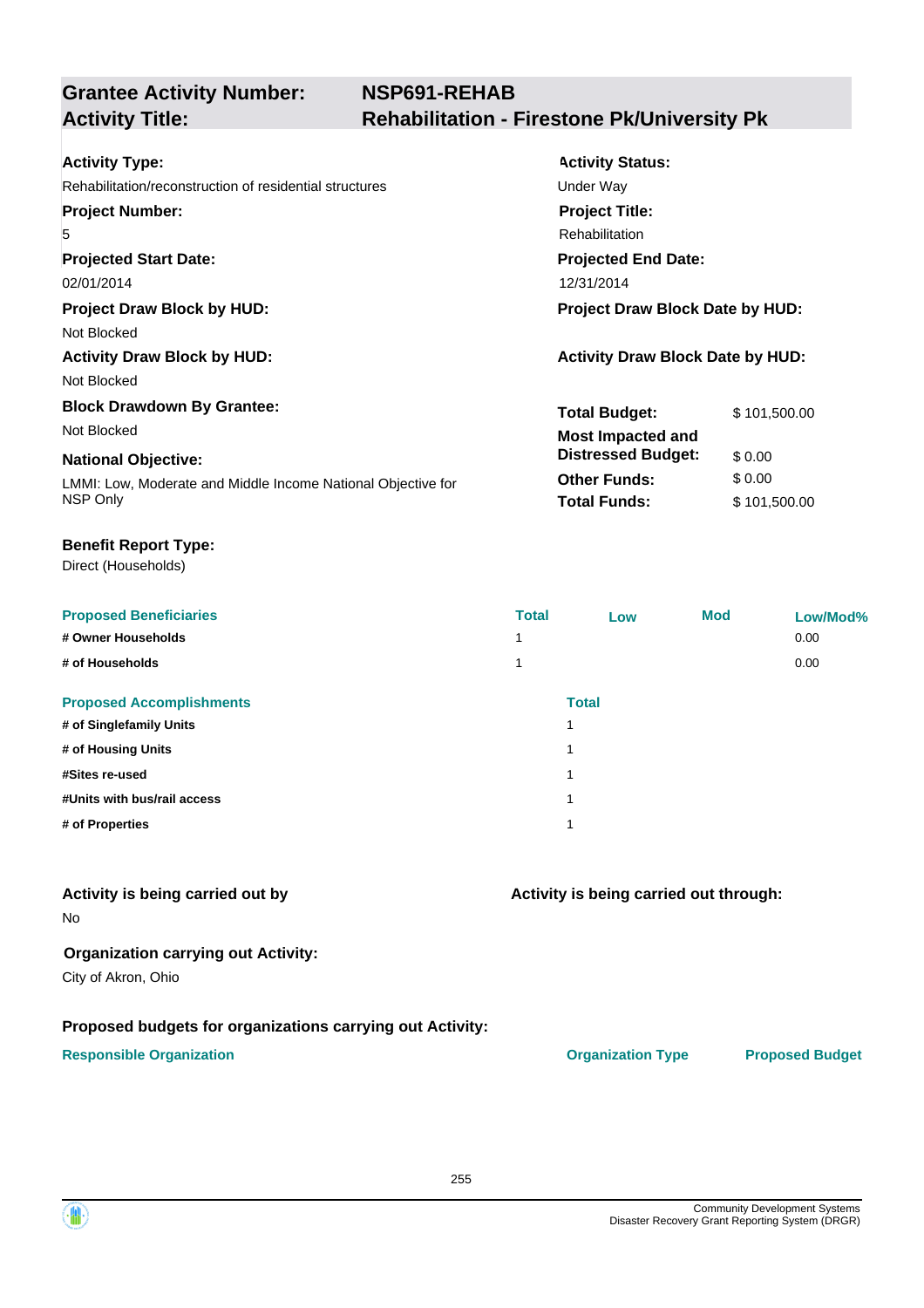#### **Location Description:**

Rehabilitation of 792 Georgia Avenue in the Firestone Park/University Park NSP Area.

#### **Activity Description:**

Rehabilitation of a Single-Family Residence.

**Environmental Assessment:** COMPLETED

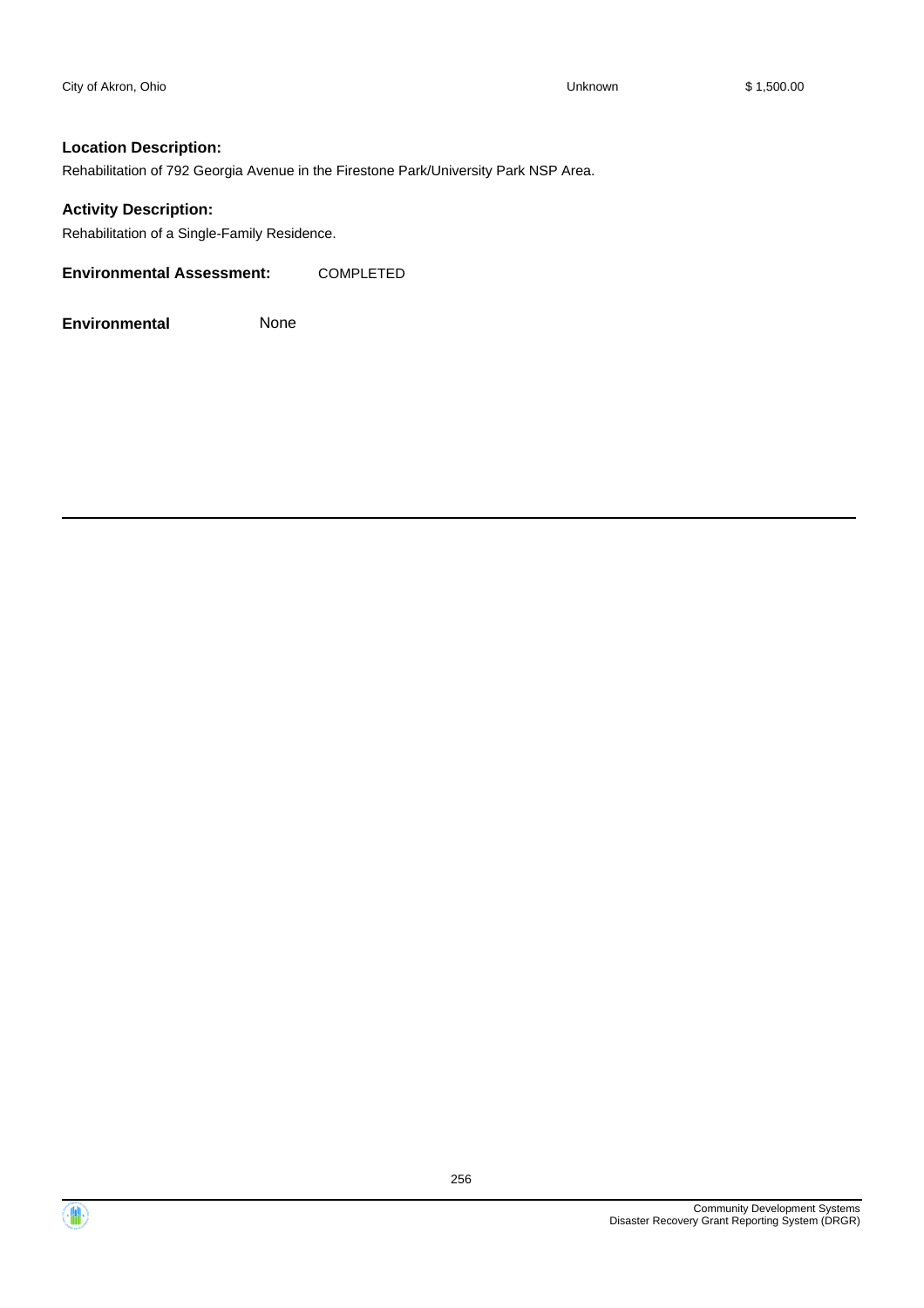| <b>Activity Type:</b>                                        | <b>Activity Status:</b>                 |              |
|--------------------------------------------------------------|-----------------------------------------|--------------|
| Rehabilitation/reconstruction of residential structures      | Under Way                               |              |
| <b>Project Number:</b>                                       | <b>Project Title:</b>                   |              |
| 5                                                            | Rehabilitation                          |              |
| <b>Projected Start Date:</b>                                 | <b>Projected End Date:</b>              |              |
| 06/01/2010                                                   | 12/01/2017                              |              |
| <b>Project Draw Block by HUD:</b>                            | Project Draw Block Date by HUD:         |              |
| Not Blocked                                                  |                                         |              |
| <b>Activity Draw Block by HUD:</b>                           | <b>Activity Draw Block Date by HUD:</b> |              |
| Not Blocked                                                  |                                         |              |
| <b>Block Drawdown By Grantee:</b>                            | <b>Total Budget:</b>                    | \$85,020.00  |
| Not Blocked                                                  | <b>Most Impacted and</b>                |              |
| <b>National Objective:</b>                                   | <b>Distressed Budget:</b>               | \$0.00       |
| LMMI: Low, Moderate and Middle Income National Objective for | <b>Other Funds:</b>                     | \$85,020.00  |
| NSP Only                                                     | <b>Total Funds:</b>                     | \$170,040.00 |
|                                                              |                                         |              |

#### **Benefit Report Type:**

Direct (Households)

| <b>Proposed Beneficiaries</b>   | <b>Total</b> | Low          | <b>Mod</b> | Low/Mod% |
|---------------------------------|--------------|--------------|------------|----------|
| # Owner Households              | 1            | 1            |            | 100.00   |
| # of Households                 |              | ۸            |            | 100.00   |
| <b>Proposed Accomplishments</b> |              | <b>Total</b> |            |          |
| # of Singlefamily Units         |              |              |            |          |
| # of Housing Units              | и            |              |            |          |
| # ELI Households (0-30% AMI)    |              |              |            |          |
| # of Properties                 |              |              |            |          |

#### **Activity is being carried out by**

No

#### **Organization carrying out Activity:**

City of Akron, Ohio

#### **Proposed budgets for organizations carrying out Activity:**

| City of Akron, Ohio |  |
|---------------------|--|
|---------------------|--|

## **Activity is being carried out through:**

**Responsible Organization COVID-10 COVID-10 Organization Type Proposed Budget** City of Akron, Ohio Unknown \$ 85,020.00

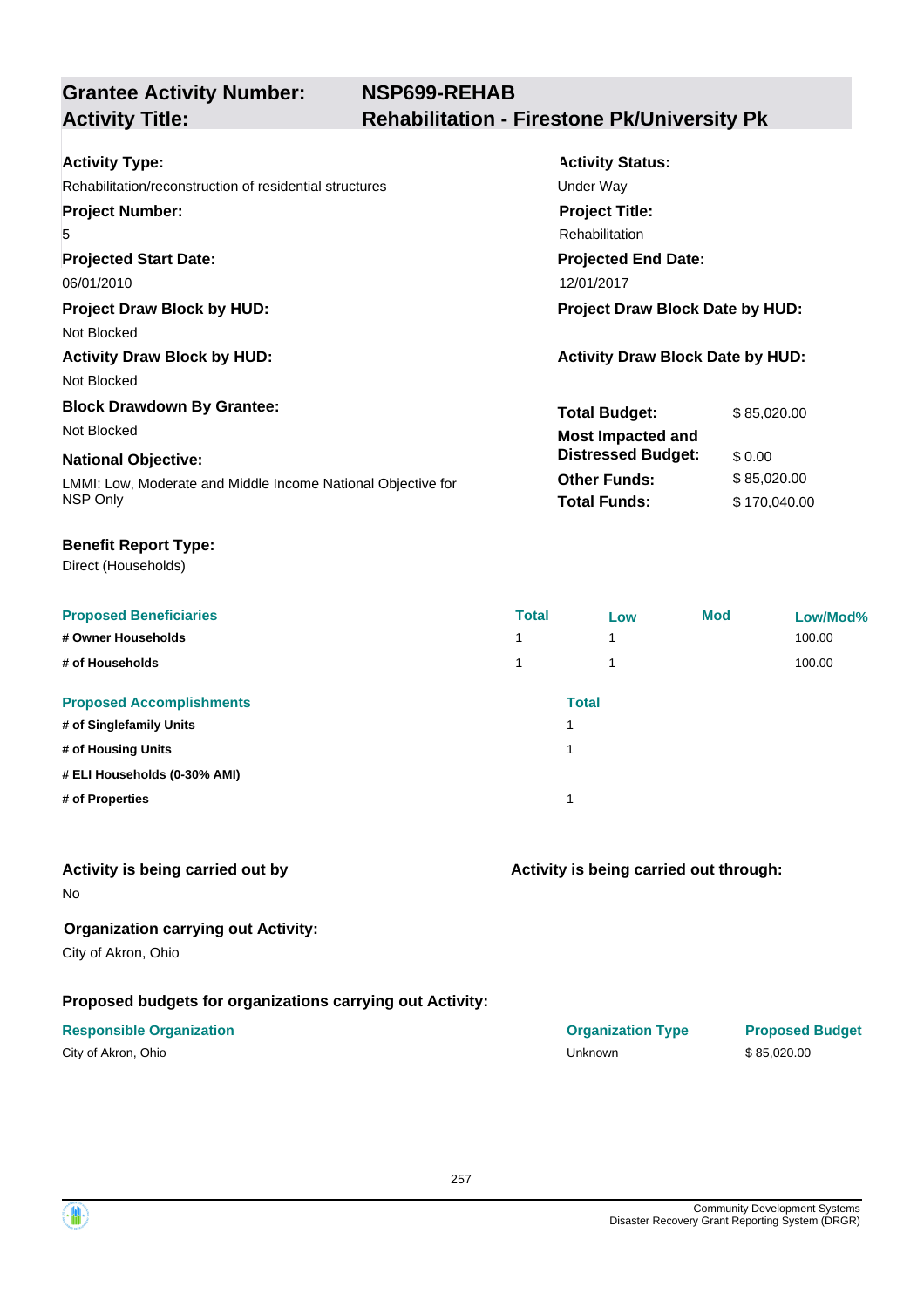**Neighborhood Stabilization Program** 

| <b>Matching Funds</b> | <b>Funding Amount</b> |
|-----------------------|-----------------------|
| No                    | \$85,020.00           |

#### **Location Description:**

Akron, Ohio

918 Concord Avenue (Firestone Pk/University Pk NSP)

#### **Activity Description:**

Rehabilitation of 918 Concord Avenue under the Firestone Pk/University Pk NSP. Under Contract

**Environmental Assessment:** COMPLETED

**Environmental** None

 $\langle \mathbf{m} \rangle$ 

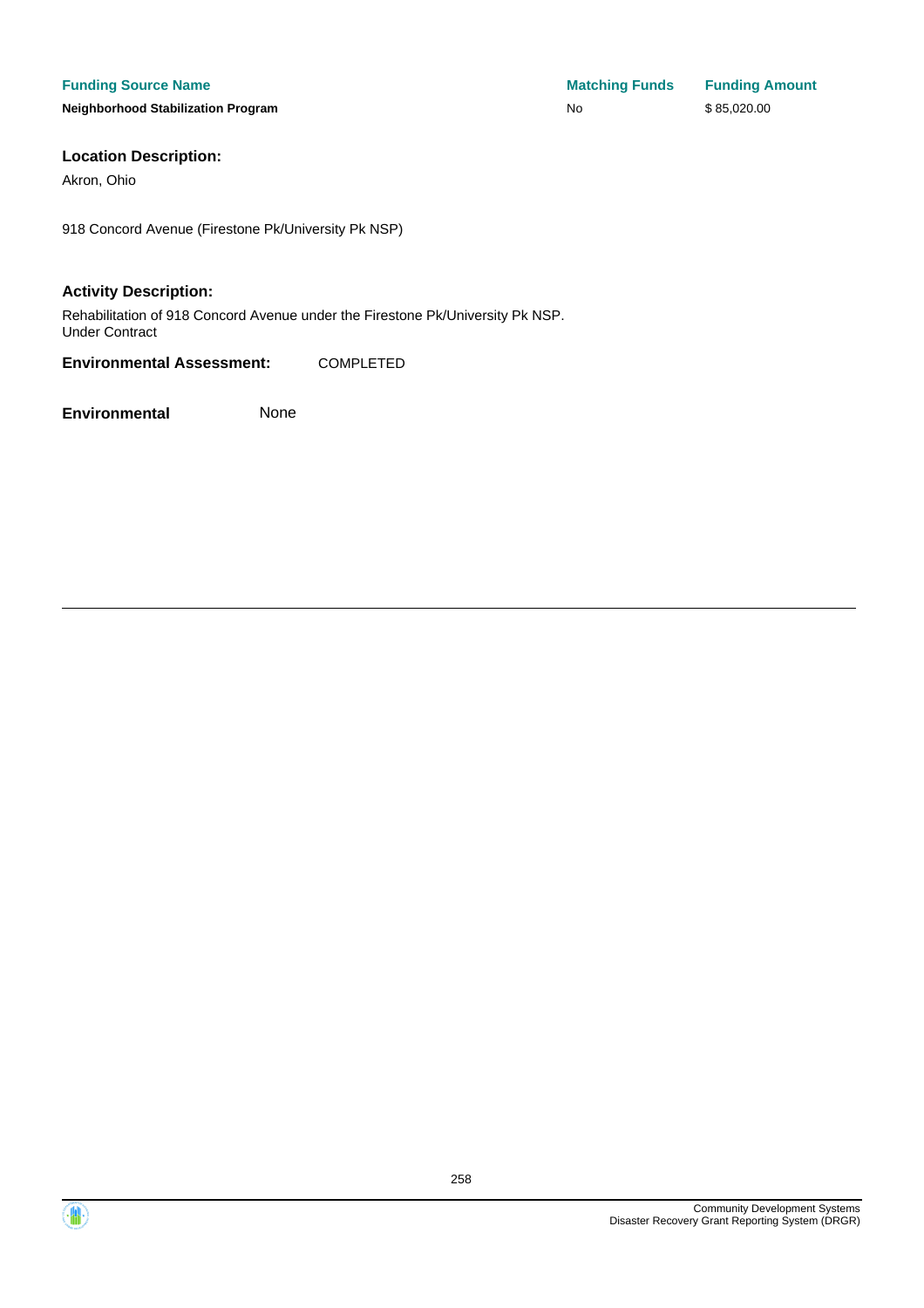| <b>Activity Type:</b>                                        | <b>Activity Status:</b>                 |              |
|--------------------------------------------------------------|-----------------------------------------|--------------|
| Rehabilitation/reconstruction of residential structures      | Completed                               |              |
| <b>Project Number:</b>                                       | <b>Project Title:</b>                   |              |
| 5                                                            | <b>Rehabilitation</b>                   |              |
| <b>Projected Start Date:</b>                                 | <b>Projected End Date:</b>              |              |
| 06/01/2010                                                   | 12/31/2014                              |              |
| <b>Project Draw Block by HUD:</b>                            | Project Draw Block Date by HUD:         |              |
| Not Blocked                                                  |                                         |              |
| <b>Activity Draw Block by HUD:</b>                           | <b>Activity Draw Block Date by HUD:</b> |              |
| Not Blocked                                                  |                                         |              |
| <b>Block Drawdown By Grantee:</b>                            | <b>Total Budget:</b>                    | \$82,755,00  |
| Not Blocked                                                  | <b>Most Impacted and</b>                |              |
| <b>National Objective:</b>                                   | <b>Distressed Budget:</b>               | \$0.00       |
| LMMI: Low, Moderate and Middle Income National Objective for | <b>Other Funds:</b>                     | \$82,755.00  |
| NSP Only                                                     | <b>Total Funds:</b>                     | \$165,510.00 |
|                                                              |                                         |              |

#### **Benefit Report Type:**

Direct (Households)

| <b>Proposed Beneficiaries</b>   | <b>Total</b> | Low          | <b>Mod</b> | Low/Mod% |
|---------------------------------|--------------|--------------|------------|----------|
| # Renter Households             |              | 1            |            | 100.00   |
| # of Households                 |              | 4            |            | 100.00   |
| <b>Proposed Accomplishments</b> |              | <b>Total</b> |            |          |
| # of Singlefamily Units         |              |              |            |          |
| # of Housing Units              |              |              |            |          |
| # ELI Households (0-30% AMI)    |              |              |            |          |
| # of Properties                 |              |              |            |          |

#### **Activity is being carried out by**

No

#### **Organization carrying out Activity:**

City of Akron, Ohio

#### **Proposed budgets for organizations carrying out Activity:**

| City of Akron, Ohio |  |
|---------------------|--|
|---------------------|--|

## **Activity is being carried out through:**

**Responsible Organization COVID-10 COVID-10 Organization Type Proposed Budget** City of Akron, Ohio Unknown \$ 82,755.00

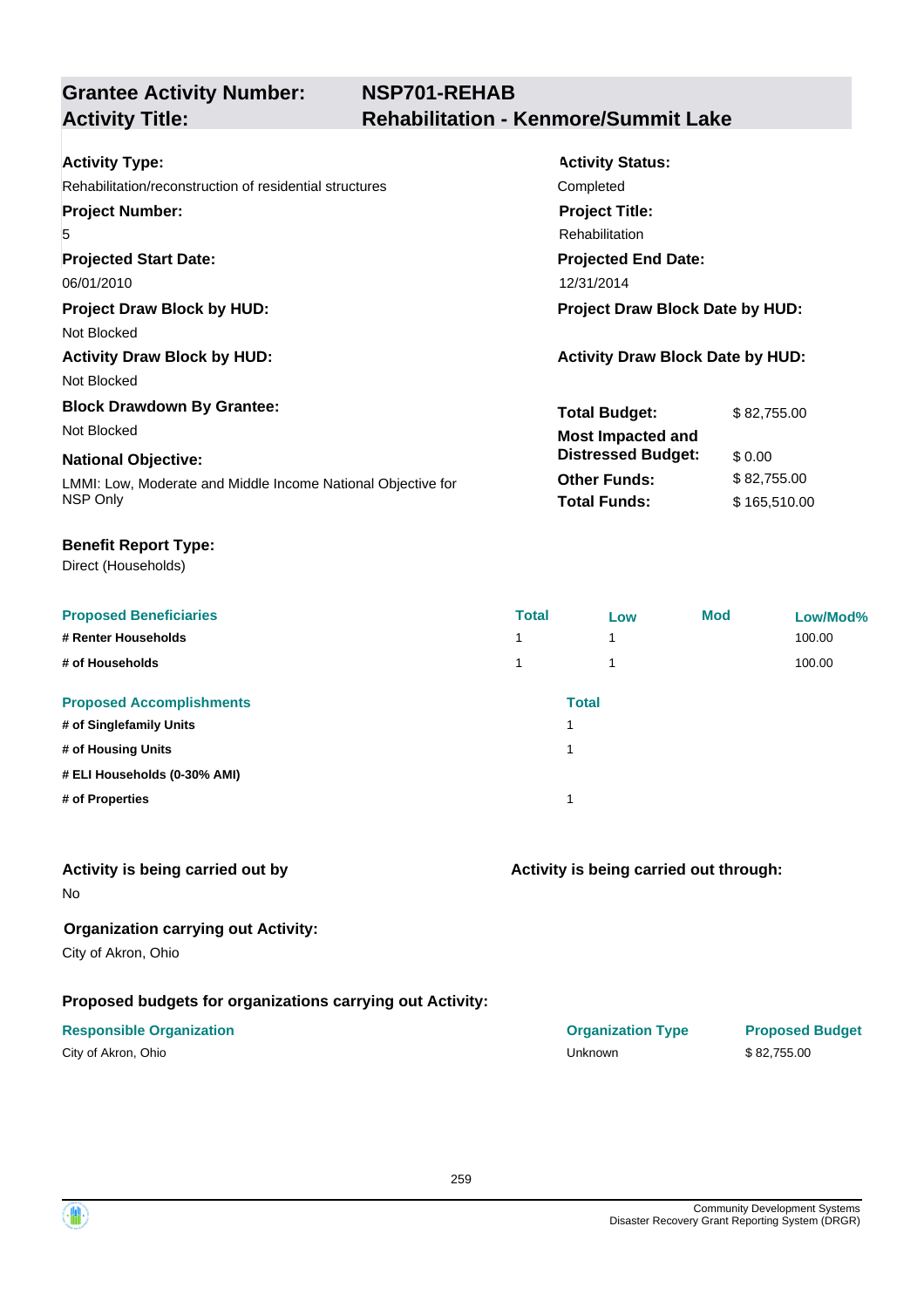#### **Funding Source Name**

**Neighborhood Stabilization Program No \$ 82,855.000 Stabilization Program** No \$ 82,755.000 No \$ 82,755.000 No \$ 82,755

| <b>Matching Funds</b> | <b>Funding Amount</b> |
|-----------------------|-----------------------|
| N٥                    | \$82,755.00           |

#### **Location Description:**

Akron, Ohio 2269 10th Street, SW (Kenmore/Summit Lake NSP)

#### **Activity Description:**

Rehabilitation of 2269 10th Street, SW under the Kenmore/Summit Lake NSP. Utilized as a Rental for a Very Low or Low Income Family.

**Environmental Assessment:** COMPLETED

**Environmental** None

### **Project # / 6 / Redevelopment - 25% setaside**

| <b>Grantee Activity Number:</b><br><b>Activity Title:</b>     | AUX-ACQ 25%<br><b>Acquisition-Disposition Costs_25%</b> |                                 |  |
|---------------------------------------------------------------|---------------------------------------------------------|---------------------------------|--|
|                                                               |                                                         |                                 |  |
| <b>Activity Type:</b>                                         | <b>Activity Status:</b>                                 |                                 |  |
| Land Banking - Acquisition (NSP Only)                         | <b>Under Way</b>                                        |                                 |  |
| <b>Project Number:</b>                                        | <b>Project Title:</b>                                   |                                 |  |
| 6                                                             | Redevelopment - 25% setaside                            |                                 |  |
| <b>Projected Start Date:</b>                                  | <b>Projected End Date:</b>                              |                                 |  |
| 06/01/2009                                                    | 12/31/2019                                              |                                 |  |
| <b>Project Draw Block by HUD:</b>                             |                                                         | Project Draw Block Date by HUD: |  |
| Not Blocked                                                   |                                                         |                                 |  |
| <b>Activity Draw Block by HUD:</b>                            | <b>Activity Draw Block Date by HUD:</b>                 |                                 |  |
| Not Blocked                                                   |                                                         |                                 |  |
| <b>Block Drawdown By Grantee:</b>                             | <b>Total Budget:</b>                                    | \$20,049.94                     |  |
| Not Blocked                                                   | <b>Most Impacted and</b>                                |                                 |  |
| <b>National Objective:</b>                                    | <b>Distressed Budget:</b>                               | \$0.00                          |  |
| LH25: Funds targeted for housing for households whose incomes | <b>Other Funds:</b>                                     | \$20,049.94                     |  |
| are at or under 50% Area Median Income.                       | <b>Total Funds:</b>                                     | \$40,099.88                     |  |

Area Benefit (Census) **Benefit Report Type:**

260

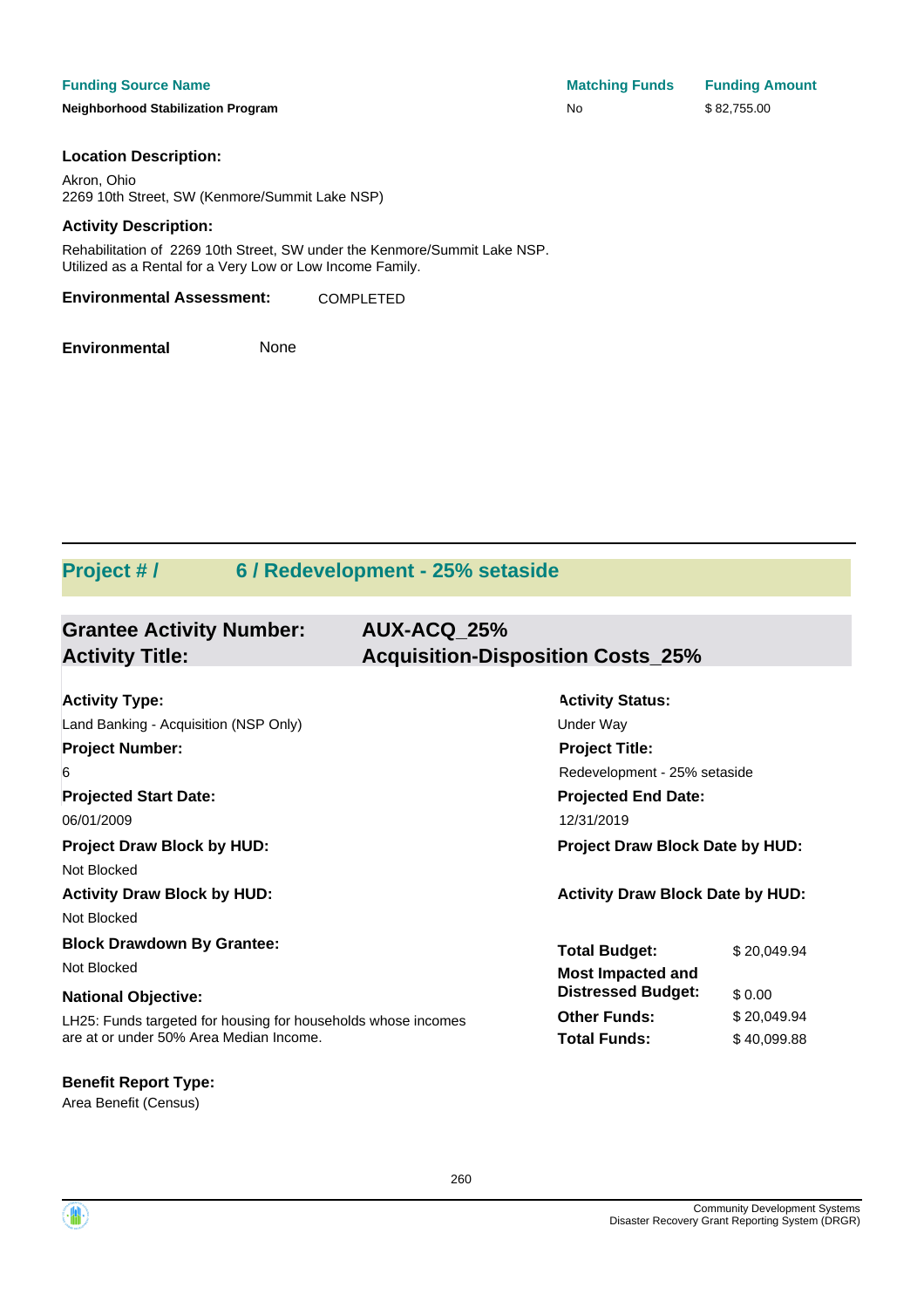| <b>Proposed Accomplishments</b>                                                            |    | <b>Total</b>                           |                        |
|--------------------------------------------------------------------------------------------|----|----------------------------------------|------------------------|
| # of Singlefamily Units                                                                    |    |                                        |                        |
| # of Multifamily Units                                                                     |    |                                        |                        |
| # of Housing Units                                                                         |    |                                        |                        |
| # of Properties                                                                            |    |                                        |                        |
| <b>LMI%:</b>                                                                               |    |                                        |                        |
| Activity is being carried out by                                                           |    | Activity is being carried out through: |                        |
| No                                                                                         |    |                                        |                        |
| <b>Organization carrying out Activity:</b>                                                 |    |                                        |                        |
| City of Akron, Ohio                                                                        |    |                                        |                        |
| Proposed budgets for organizations carrying out Activity:                                  |    |                                        |                        |
| <b>Responsible Organization</b>                                                            |    | <b>Organization Type</b>               | <b>Proposed Budget</b> |
| City of Akron, Ohio                                                                        |    | Unknown                                | \$20,049.94            |
| <b>Funding Source Name</b>                                                                 |    | <b>Matching Funds</b>                  | <b>Funding Amount</b>  |
| <b>Neighborhood Stabilization Program</b>                                                  | No |                                        | \$20,049.94            |
| <b>Location Description:</b>                                                               |    |                                        |                        |
| Akron, Ohio                                                                                |    |                                        |                        |
| <b>Activity Description:</b>                                                               |    |                                        |                        |
| Miscellaneous Acquisition and Disposition costs under the NSP for 25/50 set-aside Project. |    |                                        |                        |
| <b>Environmental Assessment:</b><br><b>COMPLETED</b>                                       |    |                                        |                        |
| None<br><b>Environmental</b>                                                               |    |                                        |                        |

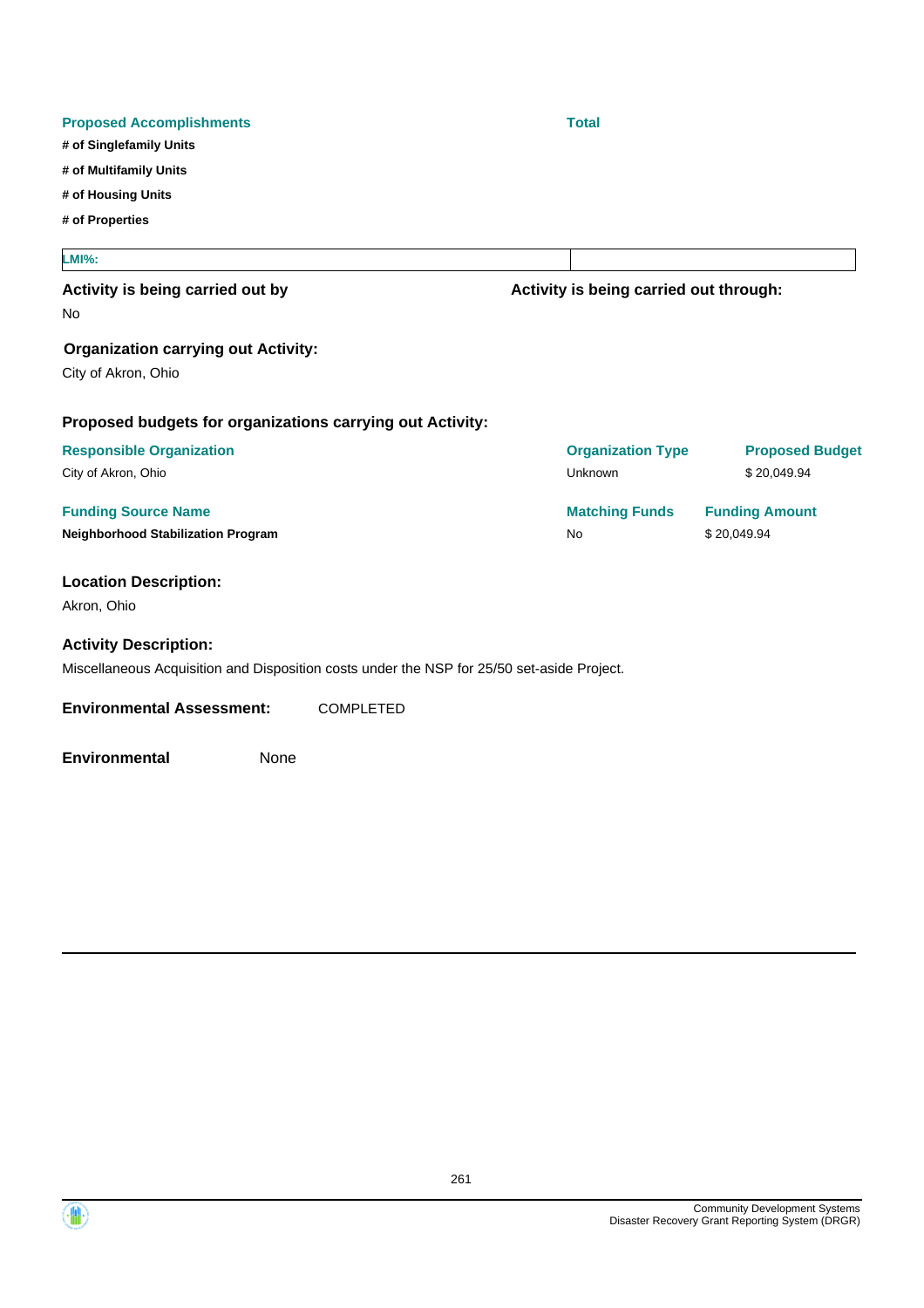### **NSP-1\_MINOR REHABS\_25% Activity Title: Rehabilitation - West Akron**

| <b>Activity Type:</b>                                         | <b>Activity Status:</b>                 |             |  |
|---------------------------------------------------------------|-----------------------------------------|-------------|--|
| Rehabilitation/reconstruction of residential structures       | Completed                               |             |  |
| <b>Project Number:</b>                                        | <b>Project Title:</b>                   |             |  |
| 6                                                             | Redevelopment - 25% setaside            |             |  |
| <b>Projected Start Date:</b>                                  | <b>Projected End Date:</b>              |             |  |
| 10/01/2014                                                    | 03/31/2015                              |             |  |
| <b>Project Draw Block by HUD:</b>                             | <b>Project Draw Block Date by HUD:</b>  |             |  |
| Not Blocked                                                   |                                         |             |  |
| <b>Activity Draw Block by HUD:</b>                            | <b>Activity Draw Block Date by HUD:</b> |             |  |
| Not Blocked                                                   |                                         |             |  |
| <b>Block Drawdown By Grantee:</b>                             | <b>Total Budget:</b>                    | \$13,500.00 |  |
| Not Blocked                                                   | <b>Most Impacted and</b>                |             |  |
| <b>National Objective:</b>                                    | <b>Distressed Budget:</b>               | \$0.00      |  |
| LH25: Funds targeted for housing for households whose incomes | <b>Other Funds:</b>                     | \$0.00      |  |
| are at or under 50% Area Median Income.                       | <b>Total Funds:</b>                     | \$13,500.00 |  |

#### **Benefit Report Type:**

Direct (Households)

| <b>Proposed Beneficiaries</b>   | <b>Total</b> | Low          | <b>Mod</b> | Low/Mod% |
|---------------------------------|--------------|--------------|------------|----------|
| # Renter Households             | 2            |              | 2          | 100.00   |
| # of Households                 | 2            |              | 2          | 100.00   |
| <b>Proposed Accomplishments</b> |              | <b>Total</b> |            |          |
| # of Singlefamily Units         |              | 3            |            |          |
| # of Housing Units              |              | 3            |            |          |
| #Units ¿ other green            |              |              |            |          |
| # of Properties                 |              | 3            |            |          |
|                                 |              |              |            |          |

### **Activity is being carried out by**

No

**Organization carrying out Activity:**

City of Akron, Ohio

### **Proposed budgets for organizations carrying out Activity:**

| City of Akron, Ohio |  |  |  |  |
|---------------------|--|--|--|--|
|---------------------|--|--|--|--|

# **Activity is being carried out through:**

| <b>Responsible Organization</b> | <b>Organization Type</b> | <b>Proposed Budget</b> |
|---------------------------------|--------------------------|------------------------|
| City of Akron, Ohio             | Unknown                  | \$13.500.00            |

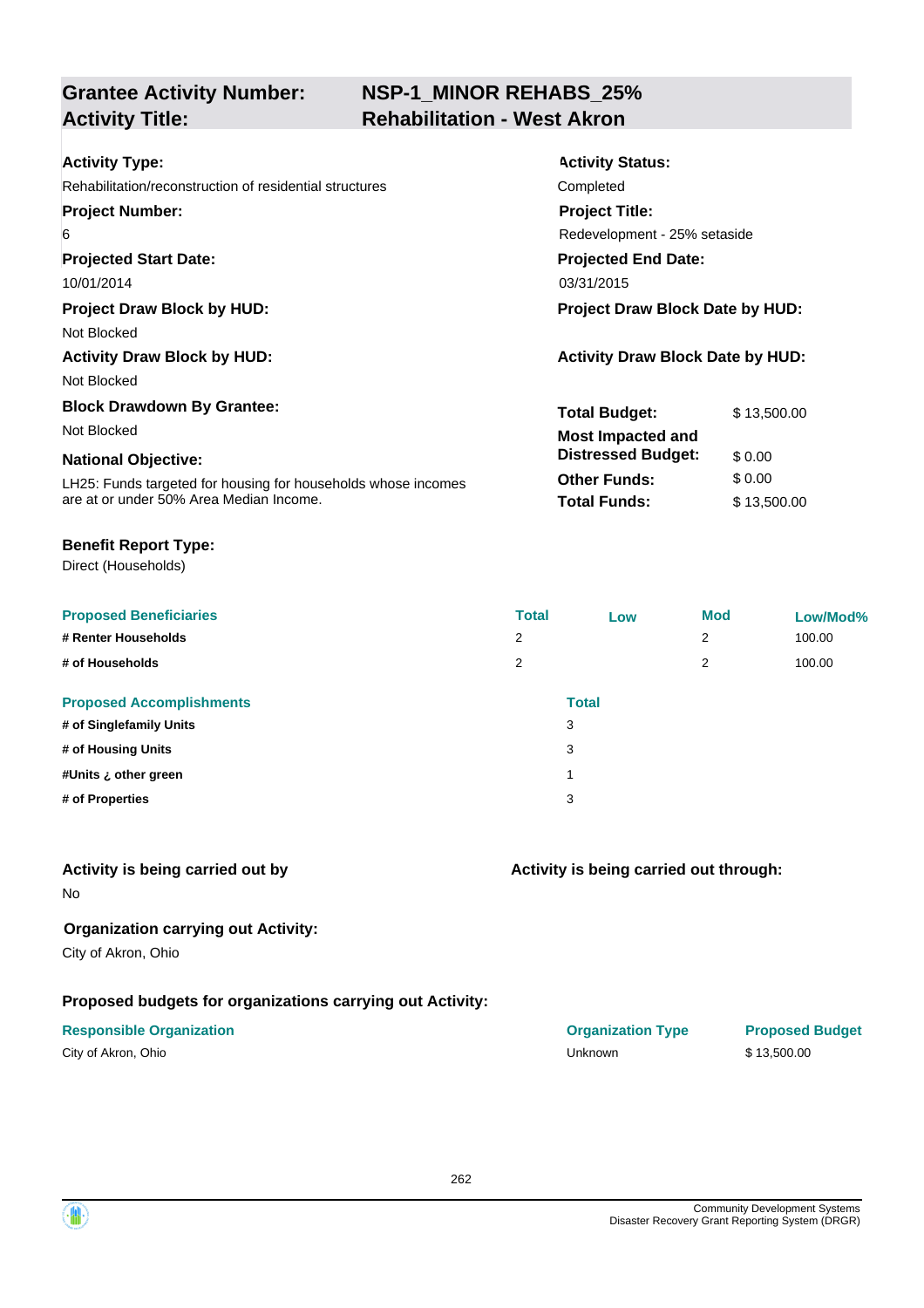#### **Location Description:**

Three (3) properties in West Akron: NSP626 - 1040 Mercer Av. NSP688 - 459 Madison Av. NSP708 - 1238 Nome Av.

#### **Activity Description:**

Minor Repairs/Rehabilitation Work on three (3) Single-Family Homes in the West Akron NSP area.

| <b>Environmental Assessment:</b> | COMPLETED |
|----------------------------------|-----------|
|                                  |           |



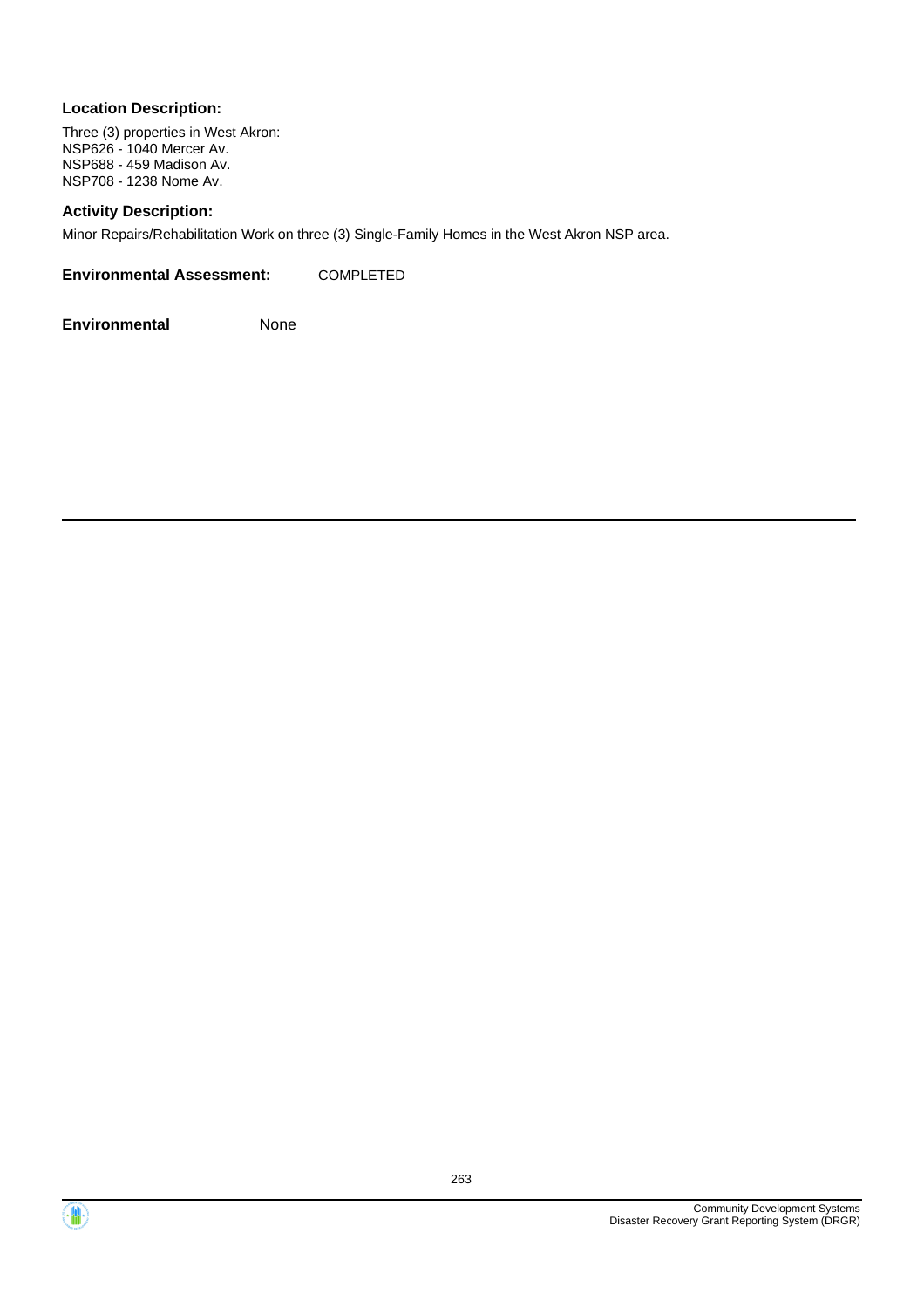| <b>Activity Type:</b>                                         | <b>Activity Status:</b>                 |              |  |
|---------------------------------------------------------------|-----------------------------------------|--------------|--|
| Rehabilitation/reconstruction of residential structures       | Completed                               |              |  |
| <b>Project Number:</b>                                        | <b>Project Title:</b>                   |              |  |
| 6                                                             | Redevelopment - 25% setaside            |              |  |
| <b>Projected Start Date:</b>                                  | <b>Projected End Date:</b>              |              |  |
| 11/01/2009                                                    | 01/31/2015                              |              |  |
| <b>Project Draw Block by HUD:</b>                             | Project Draw Block Date by HUD:         |              |  |
| Not Blocked                                                   |                                         |              |  |
| <b>Activity Draw Block by HUD:</b>                            | <b>Activity Draw Block Date by HUD:</b> |              |  |
| Not Blocked                                                   |                                         |              |  |
| <b>Block Drawdown By Grantee:</b>                             | <b>Total Budget:</b>                    | \$90,776.00  |  |
| Not Blocked                                                   | <b>Most Impacted and</b>                |              |  |
| <b>National Objective:</b>                                    | <b>Distressed Budget:</b>               | \$0.00       |  |
| LH25: Funds targeted for housing for households whose incomes | <b>Other Funds:</b>                     | \$90,776.00  |  |
| are at or under 50% Area Median Income.                       | <b>Total Funds:</b>                     | \$181,552.00 |  |
|                                                               |                                         |              |  |

#### **Benefit Report Type:**

| <b>Proposed Beneficiaries</b>   | <b>Total</b>   | Low          | <b>Mod</b> | Low/Mod% |
|---------------------------------|----------------|--------------|------------|----------|
| # Renter Households             | $\overline{ }$ |              |            | 0.00     |
| # of Households                 |                |              |            | 0.00     |
| <b>Proposed Accomplishments</b> |                | <b>Total</b> |            |          |
| # of Singlefamily Units         |                |              |            |          |
| # of Housing Units              |                |              |            |          |
| # of Properties                 |                |              |            |          |

| Activity is being carried out by<br>Yes                   | Activity is being carried out through:<br>Contractors |                        |  |
|-----------------------------------------------------------|-------------------------------------------------------|------------------------|--|
| <b>Organization carrying out Activity:</b>                |                                                       |                        |  |
| City of Akron, Ohio                                       |                                                       |                        |  |
| Proposed budgets for organizations carrying out Activity: |                                                       |                        |  |
| <b>Responsible Organization</b>                           | <b>Organization Type</b>                              | <b>Proposed Budget</b> |  |
| City of Akron, Ohio                                       | Unknown                                               | \$90.776.00            |  |
| <b>Funding Source Name</b>                                | <b>Matching Funds</b>                                 | <b>Funding Amount</b>  |  |

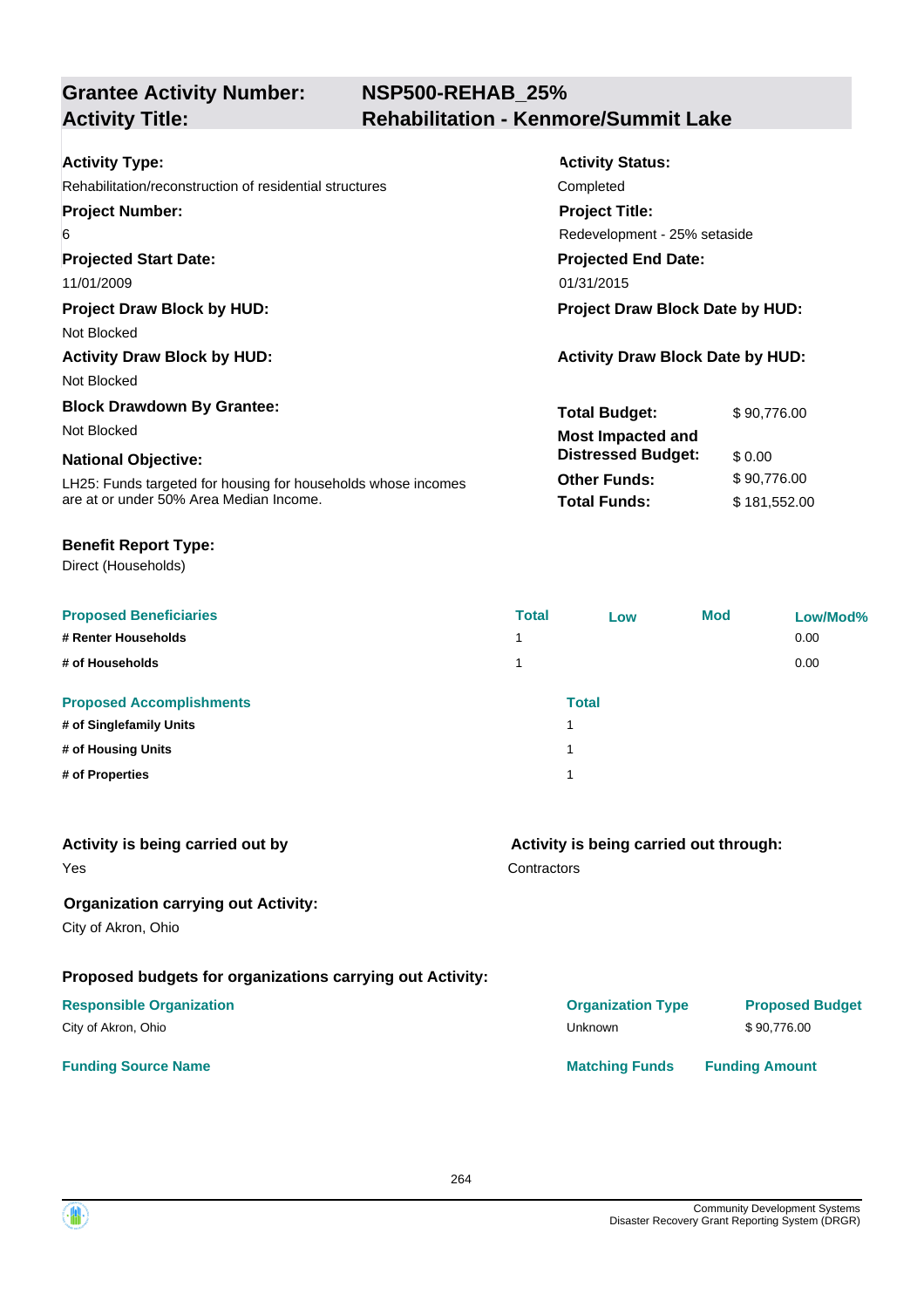#### **Location Description:**

Rehabilitation of 1545 Rockaway Street under the Kenmore/Summit Lake NSP.

#### **Activity Description:**

Rehabilitation of 1545 Rockaway Street under the Kenmore/Summit Lake NSP. Utilized as a Rental for a Very Low or Low Income Family.

**Environmental Assessment:** COMPLETED



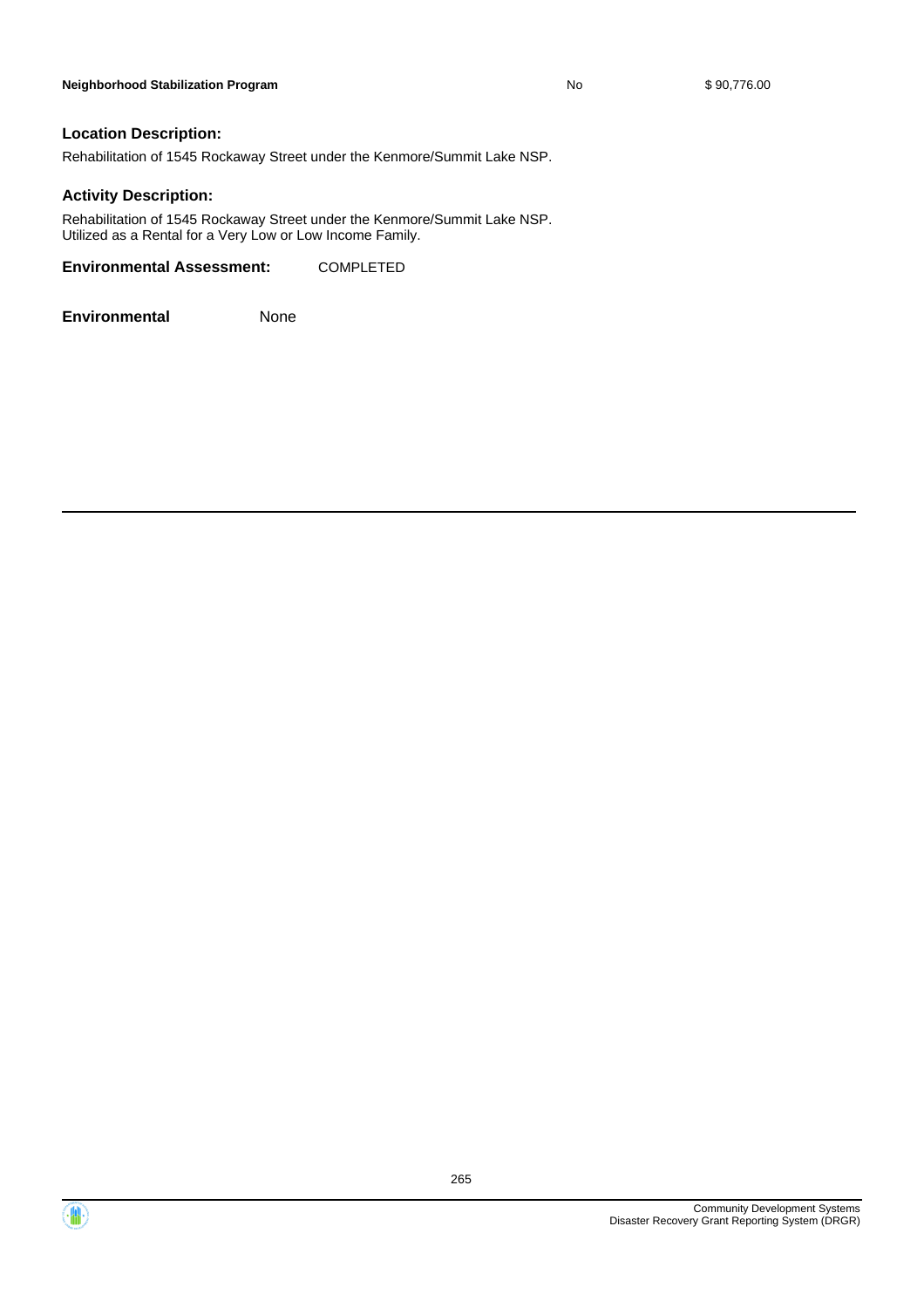| <b>Activity Type:</b>                                         | <b>Activity Status:</b>                 |             |  |
|---------------------------------------------------------------|-----------------------------------------|-------------|--|
| Acquisition - general                                         | Completed                               |             |  |
| <b>Project Number:</b>                                        | <b>Project Title:</b>                   |             |  |
| 6                                                             | Redevelopment - 25% setaside            |             |  |
| <b>Projected Start Date:</b>                                  | <b>Projected End Date:</b>              |             |  |
| 06/01/2009                                                    | 10/30/2009                              |             |  |
| <b>Project Draw Block by HUD:</b>                             | <b>Project Draw Block Date by HUD:</b>  |             |  |
| Not Blocked                                                   |                                         |             |  |
| <b>Activity Draw Block by HUD:</b>                            | <b>Activity Draw Block Date by HUD:</b> |             |  |
| Not Blocked                                                   |                                         |             |  |
| <b>Block Drawdown By Grantee:</b>                             | <b>Total Budget:</b>                    | \$15,060.75 |  |
| Not Blocked                                                   | <b>Most Impacted and</b>                |             |  |
| <b>National Objective:</b>                                    | <b>Distressed Budget:</b>               | \$0.00      |  |
| LH25: Funds targeted for housing for households whose incomes | <b>Other Funds:</b>                     | \$14,425.00 |  |
| are at or under 50% Area Median Income.                       | <b>Total Funds:</b>                     | \$29,485.75 |  |

#### **Benefit Report Type:**

Direct (Households)

| <b>Proposed Beneficiaries</b>     | <b>Total</b> | Low          | <b>Mod</b> | Low/Mod% |
|-----------------------------------|--------------|--------------|------------|----------|
| # Renter Households               |              |              | 1          | 100.00   |
| # of Households                   |              |              | 1          | 100.00   |
| # of Permanent Jobs Created       |              |              |            | 0.0      |
| <b>Proposed Accomplishments</b>   |              | <b>Total</b> |            |          |
| # of Singlefamily Units           |              |              |            |          |
| # of Housing Units                |              |              |            |          |
| # of Parcels acquired voluntarily |              |              |            |          |
| # of Properties                   |              |              |            |          |

#### **Activity is being carried out by**

No

#### **Organization carrying out Activity:**

City of Akron, Ohio

#### **Proposed budgets for organizations carrying out Activity:**

#### **Responsible Organization CONSERVIRGHT ACCORDING THE CONSERVIRGHT ORGANIZATION Type Proposed Budget**

**Activity is being carried out through:**

266

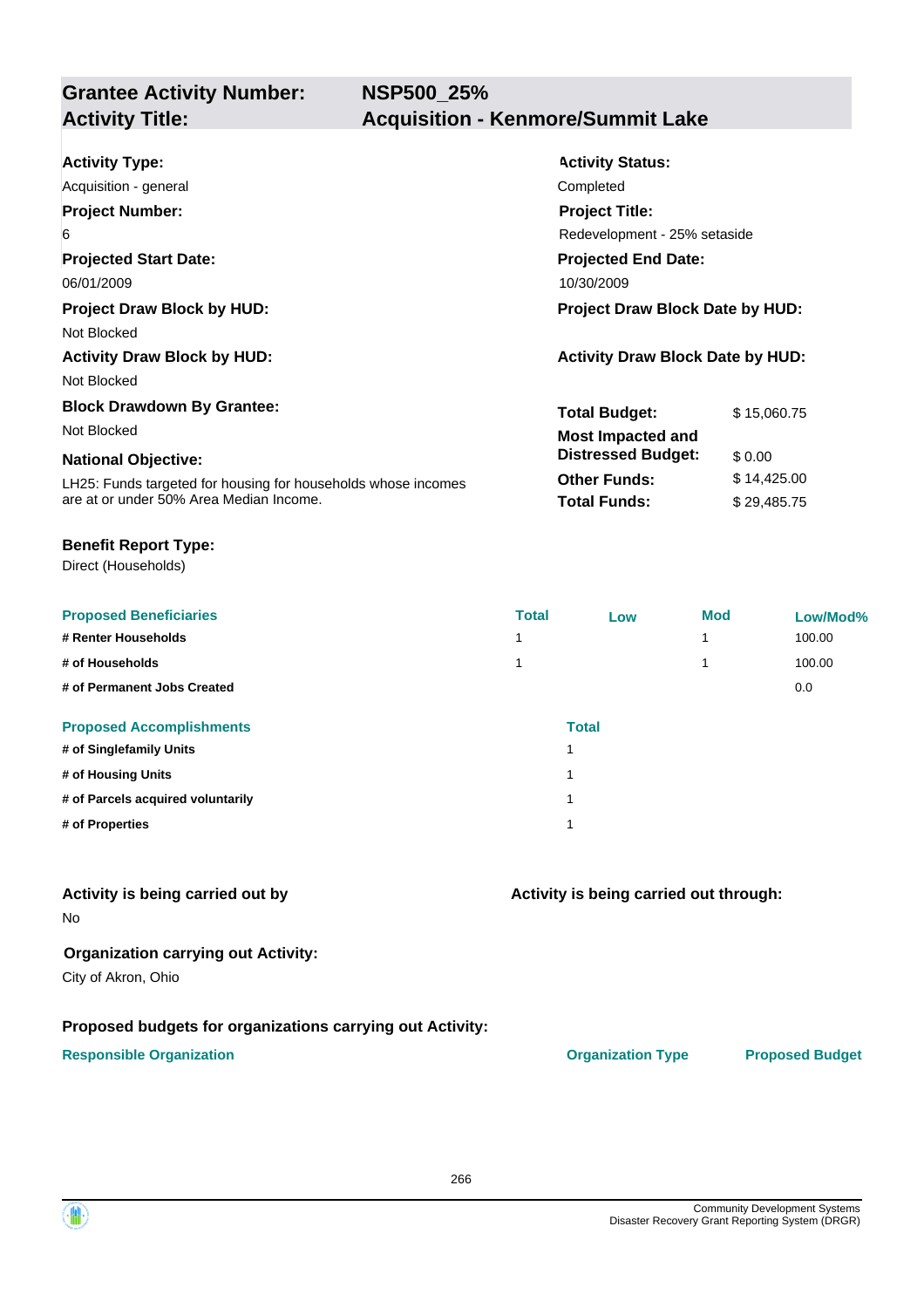| City of Akron, Ohio                                                     | <b>Unknown</b>              | \$200,000.00                         |
|-------------------------------------------------------------------------|-----------------------------|--------------------------------------|
| <b>Funding Source Name</b><br><b>Neighborhood Stabilization Program</b> | <b>Matching Funds</b><br>No | <b>Funding Amount</b><br>\$14,425.00 |
| <b>Location Description:</b>                                            |                             |                                      |

Acquisition of 1545 Rockaway Street under the Kenmore / Summit Lake NSP Project.

#### **Activity Description:**

Acquisition of 1545 Rockaway Street under the Kenmore / Summit Lake NSP Project.

**Environmental Assessment:** COMPLETED

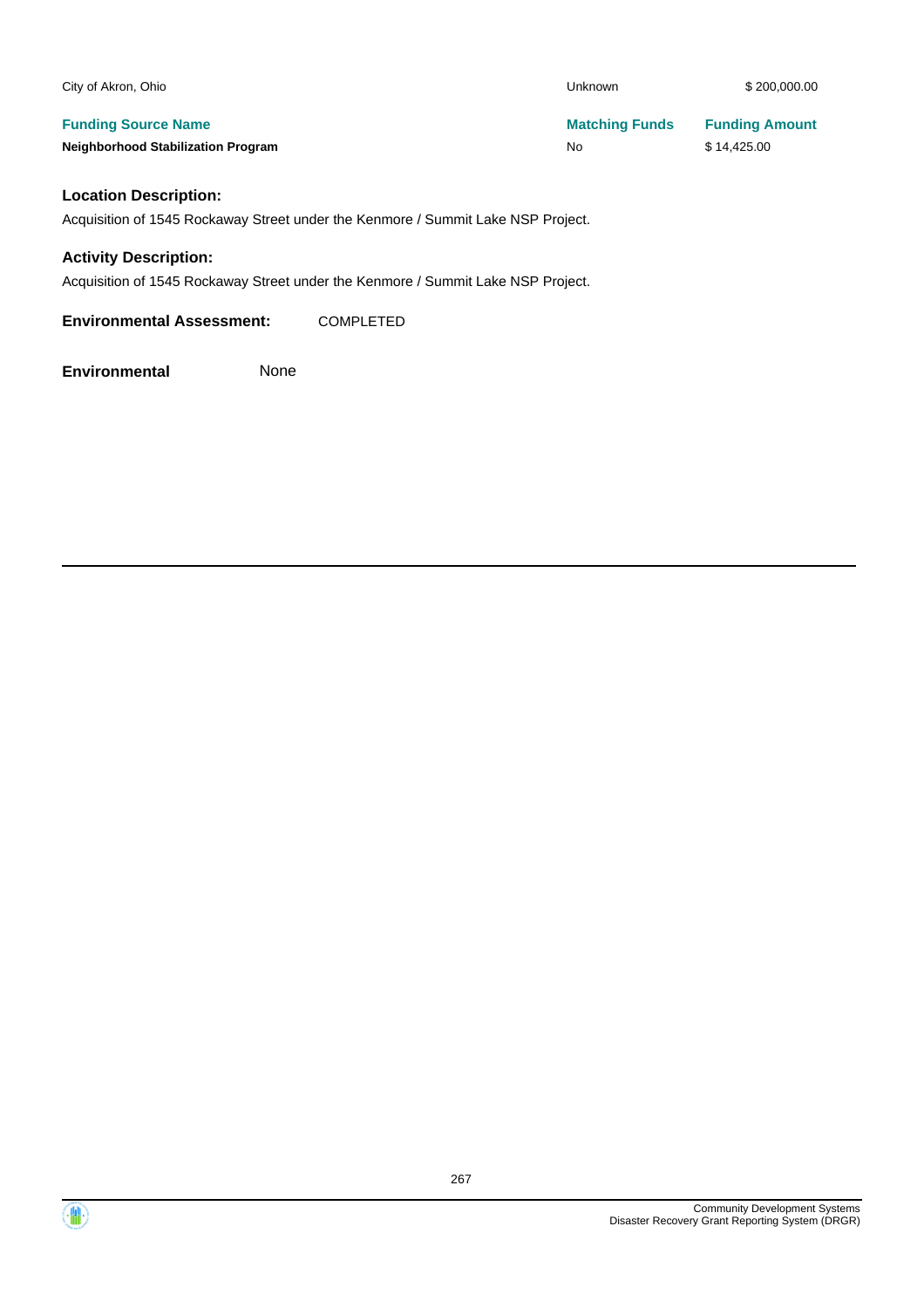### **NSP519-REHAB\_25% Activity Title: Rehabilitation - Kenmore/Summit Lake**

| <b>Activity Type:</b>                                         | <b>Activity Status:</b>                 |              |  |
|---------------------------------------------------------------|-----------------------------------------|--------------|--|
| Rehabilitation/reconstruction of residential structures       | Under Way                               |              |  |
| <b>Project Number:</b>                                        | <b>Project Title:</b>                   |              |  |
| 6                                                             | Redevelopment - 25% setaside            |              |  |
| <b>Projected Start Date:</b>                                  | <b>Projected End Date:</b>              |              |  |
| 06/11/2010                                                    | 03/31/2015                              |              |  |
| <b>Project Draw Block by HUD:</b>                             | <b>Project Draw Block Date by HUD:</b>  |              |  |
| Not Blocked                                                   |                                         |              |  |
| <b>Activity Draw Block by HUD:</b>                            | <b>Activity Draw Block Date by HUD:</b> |              |  |
| Not Blocked                                                   |                                         |              |  |
| <b>Block Drawdown By Grantee:</b>                             | <b>Total Budget:</b>                    | \$99,682.00  |  |
| Not Blocked                                                   | <b>Most Impacted and</b>                |              |  |
| <b>National Objective:</b>                                    | <b>Distressed Budget:</b>               | \$0.00       |  |
| LH25: Funds targeted for housing for households whose incomes | <b>Other Funds:</b>                     | \$89,682.00  |  |
| are at or under 50% Area Median Income.                       | <b>Total Funds:</b>                     | \$189,364.00 |  |

#### **Benefit Report Type:**

| <b>Proposed Beneficiaries</b>               | <b>Total</b> | Low          | <b>Mod</b> | Low/Mod% |
|---------------------------------------------|--------------|--------------|------------|----------|
| # Renter Households                         |              |              |            | 0.00     |
| # of Households                             | 1            |              |            | 0.00     |
| <b>Proposed Accomplishments</b>             |              | <b>Total</b> |            |          |
| # of Singlefamily Units                     | 1            |              |            |          |
| # of Housing Units                          | 1            |              |            |          |
| Activity funds eligible for DREF (Ike Only) |              |              |            |          |
| #Units ¿ other green                        | 9            |              |            |          |
| #Units deconstructed                        |              |              |            |          |
| #Sites re-used                              | 1            |              |            |          |
| #Units exceeding Energy Star                |              |              |            |          |
| #Units with bus/rail access                 | 1            |              |            |          |
| #Low flow showerheads                       |              |              |            |          |
| #Low flow toilets                           | 1            |              |            |          |
| #Units with solar panels                    |              |              |            |          |
| #Dishwashers replaced                       | 1            |              |            |          |
| #Clothes washers replaced                   |              |              |            |          |
| #Refrigerators replaced                     | 1            |              |            |          |

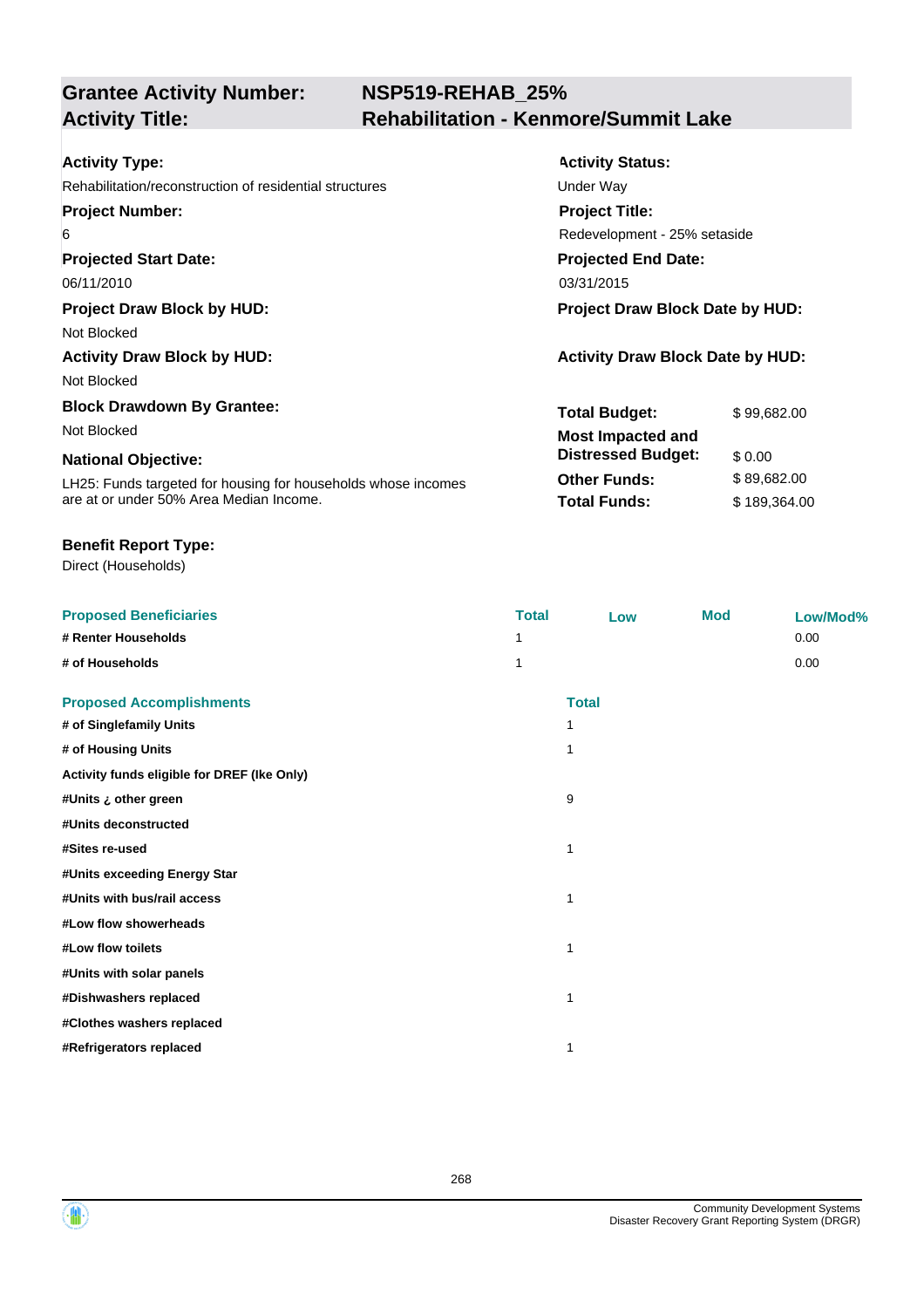| #Light fixtures (outdoors) replaced |    |
|-------------------------------------|----|
| #Light Fixtures (indoors) replaced  |    |
| #Replaced hot water heaters         | 1  |
| <b>#Replaced thermostats</b>        |    |
| #Efficient AC added/replaced        |    |
| #High efficiency heating plants     |    |
| #Additional Attic/Roof Insulation   |    |
| #Energy Star Replacement Windows    | 22 |
| # of Properties                     | 1  |

| Activity is being carried out by                          | Activity is being carried out through: |                        |  |  |
|-----------------------------------------------------------|----------------------------------------|------------------------|--|--|
| <b>Yes</b>                                                | Contractors                            |                        |  |  |
| <b>Organization carrying out Activity:</b>                |                                        |                        |  |  |
| City of Akron, Ohio                                       |                                        |                        |  |  |
| Proposed budgets for organizations carrying out Activity: |                                        |                        |  |  |
| <b>Responsible Organization</b>                           | <b>Organization Type</b>               | <b>Proposed Budget</b> |  |  |
| City of Akron, Ohio                                       | <b>Unknown</b>                         | \$99,682.00            |  |  |
| <b>Funding Source Name</b>                                | <b>Matching Funds</b>                  | <b>Funding Amount</b>  |  |  |
| <b>Neighborhood Stabilization Program</b>                 | <b>No</b>                              | \$89,682.00            |  |  |
| <b>Location Description:</b>                              |                                        |                        |  |  |
|                                                           |                                        |                        |  |  |

Rehabilitation of 1446 Hite Street under the Kenmore/Summt Lake NSP.

#### **Activity Description:**

Rehabilitation of 1446 Hite Street under the Kenmore/Summt Lake NSP. Rehab completed 11/19/2010. Additional Rehab work in 2014.

#### **Environmental Assessment:** COMPLETED

**Environmental** None

 $\left( \mathbf{M} \right)$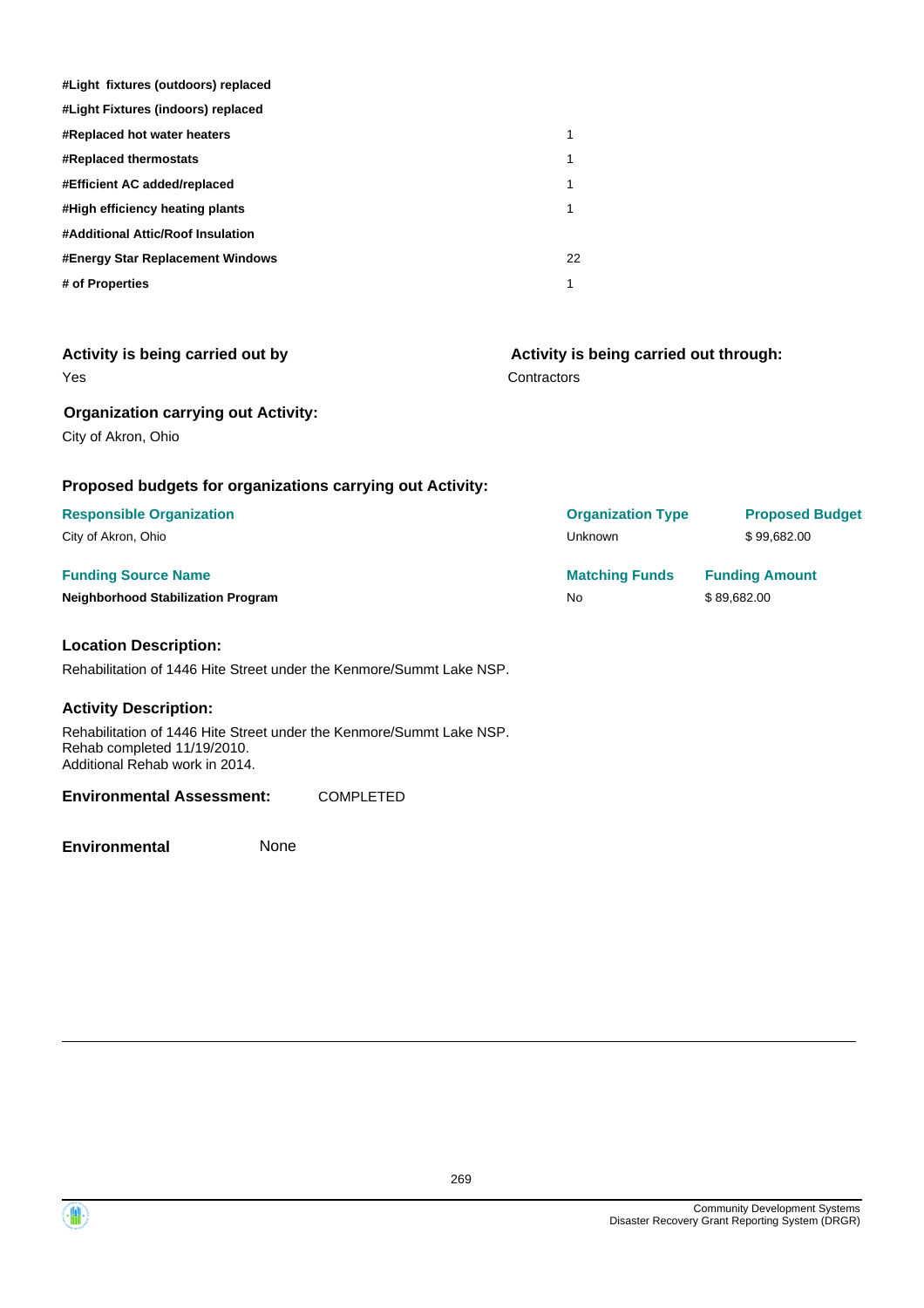| <b>Activity Type:</b>                                         | <b>Activity Status:</b>                 |             |  |
|---------------------------------------------------------------|-----------------------------------------|-------------|--|
| Acquisition - general                                         | Completed                               |             |  |
| <b>Project Number:</b>                                        | <b>Project Title:</b>                   |             |  |
| 6                                                             | Redevelopment - 25% setaside            |             |  |
| <b>Projected Start Date:</b>                                  | <b>Projected End Date:</b>              |             |  |
| 07/01/2009                                                    | 10/30/2009                              |             |  |
| <b>Project Draw Block by HUD:</b>                             | <b>Project Draw Block Date by HUD:</b>  |             |  |
| Not Blocked                                                   |                                         |             |  |
| <b>Activity Draw Block by HUD:</b>                            | <b>Activity Draw Block Date by HUD:</b> |             |  |
| Not Blocked                                                   |                                         |             |  |
| <b>Block Drawdown By Grantee:</b>                             | <b>Total Budget:</b>                    | \$17,608.75 |  |
| Not Blocked                                                   | <b>Most Impacted and</b>                |             |  |
| <b>National Objective:</b>                                    | <b>Distressed Budget:</b>               | \$0.00      |  |
| LH25: Funds targeted for housing for households whose incomes | <b>Other Funds:</b>                     | \$17,053.50 |  |
| are at or under 50% Area Median Income.                       | <b>Total Funds:</b>                     | \$34,662.25 |  |

#### **Benefit Report Type:**

Direct (Households)

| <b>Proposed Beneficiaries</b>     | <b>Total</b> | Low          | <b>Mod</b> | Low/Mod% |
|-----------------------------------|--------------|--------------|------------|----------|
| # Renter Households               |              |              | 1          | 100.00   |
| # of Households                   |              |              | 1          | 100.00   |
| # of Permanent Jobs Created       |              |              |            | 0.0      |
| <b>Proposed Accomplishments</b>   |              | <b>Total</b> |            |          |
| # of Singlefamily Units           |              |              |            |          |
| # of Housing Units                |              |              |            |          |
| # of Parcels acquired voluntarily |              |              |            |          |
| # of Properties                   |              |              |            |          |

#### **Activity is being carried out by**

No

#### **Organization carrying out Activity:**

City of Akron, Ohio

#### **Proposed budgets for organizations carrying out Activity:**

#### **Responsible Organization CONSERVIRGHT ACCORDING THE CONSERVIRGHT ORGANIZATION Type Proposed Budget**

**Activity is being carried out through:**

270

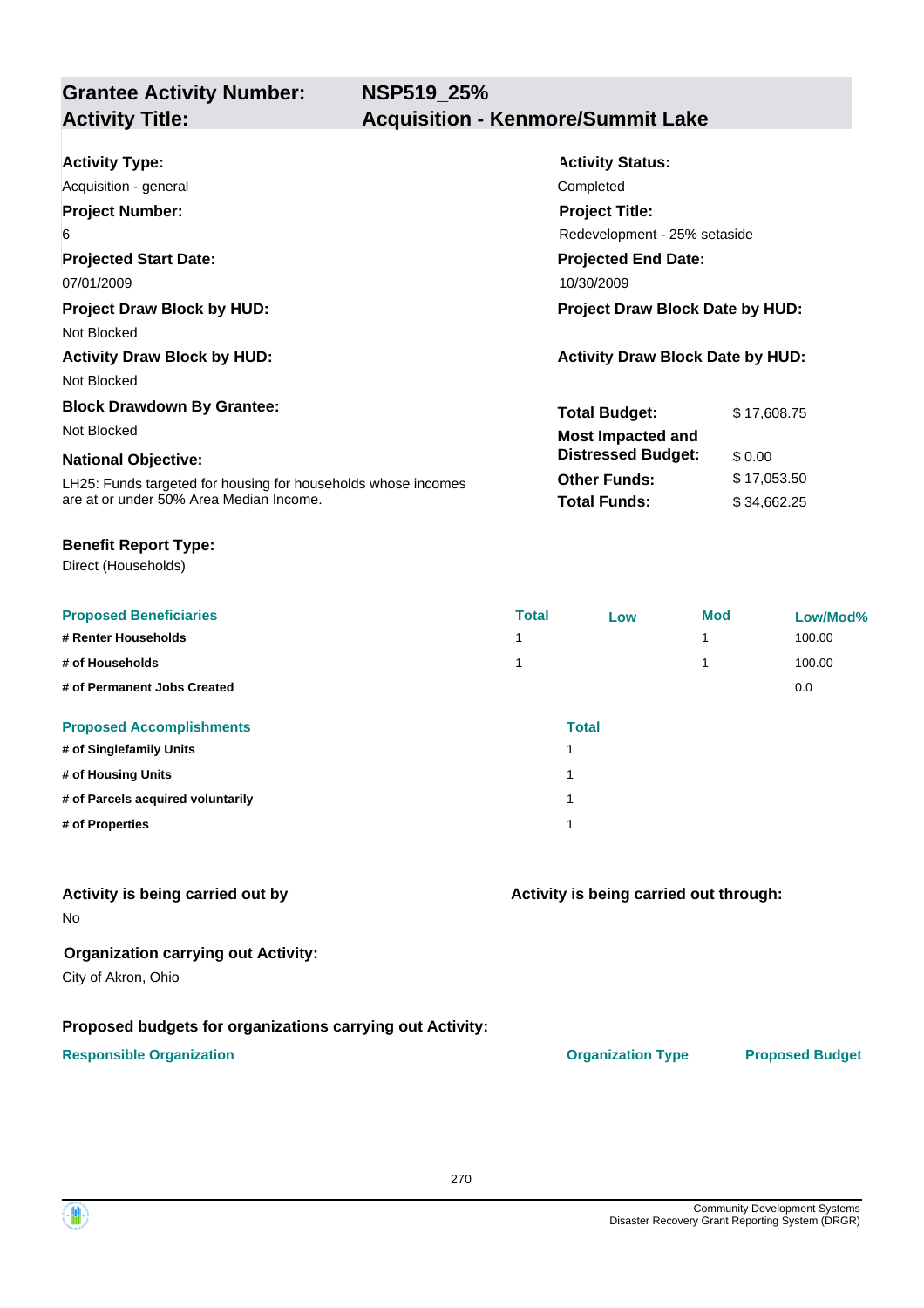| City of Akron, Ohio                       | <b>Unknown</b>        | \$17,053.50           |
|-------------------------------------------|-----------------------|-----------------------|
| <b>Funding Source Name</b>                | <b>Matching Funds</b> | <b>Funding Amount</b> |
| <b>Neighborhood Stabilization Program</b> | No                    | \$17,053.50           |

### **Location Description:**

Acquisition of 1446 Hite Street under the Kenmore/Summit Lake NSP Project.

#### **Activity Description:**

Acquisition of 1446 Hite Street under the Kenmore/Summit Lake NSP Project.

**Environmental Assessment:** COMPLETED

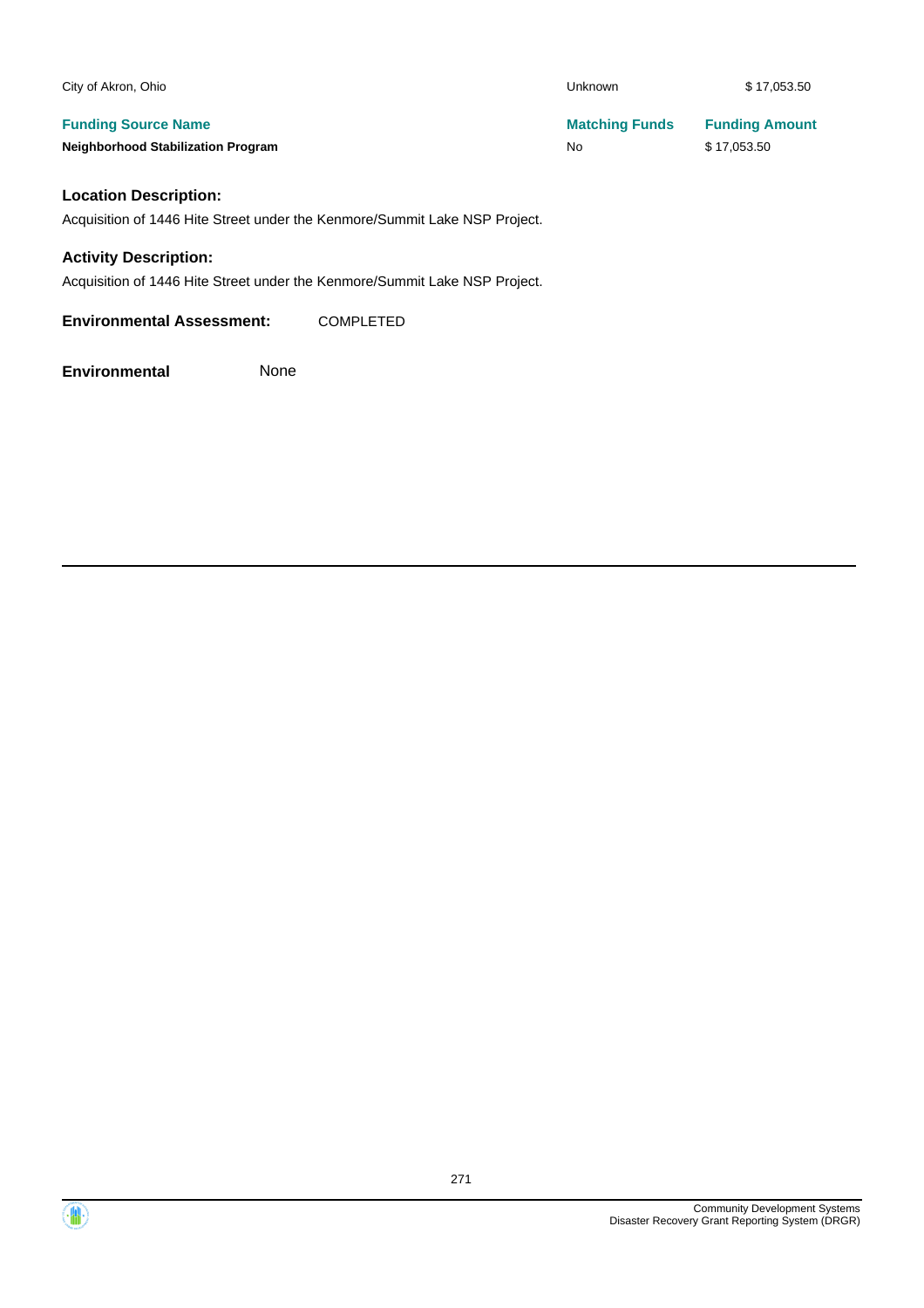## **NSP525-CONST\_25% Activity Title: New Construction - Kenmore/Summit Lake**

| <b>Activity Type:</b>                                         | <b>Activity Status:</b>                 |              |  |
|---------------------------------------------------------------|-----------------------------------------|--------------|--|
| Construction of new housing                                   | Completed                               |              |  |
| <b>Project Number:</b>                                        | <b>Project Title:</b>                   |              |  |
| 6                                                             | Redevelopment - 25% setaside            |              |  |
| <b>Projected Start Date:</b>                                  | <b>Projected End Date:</b>              |              |  |
| 05/01/2010                                                    | 12/31/2011                              |              |  |
| <b>Project Draw Block by HUD:</b>                             | Project Draw Block Date by HUD:         |              |  |
| Not Blocked                                                   |                                         |              |  |
| <b>Activity Draw Block by HUD:</b>                            | <b>Activity Draw Block Date by HUD:</b> |              |  |
| Not Blocked                                                   |                                         |              |  |
| <b>Block Drawdown By Grantee:</b>                             | <b>Total Budget:</b>                    | \$131,134.39 |  |
| Not Blocked                                                   | <b>Most Impacted and</b>                |              |  |
| <b>National Objective:</b>                                    | <b>Distressed Budget:</b>               | \$ 0.00      |  |
| LH25: Funds targeted for housing for households whose incomes | <b>Other Funds:</b>                     | \$131,134.39 |  |
| are at or under 50% Area Median Income.                       | <b>Total Funds:</b>                     | \$262,268.78 |  |

#### **Benefit Report Type:**

| <b>Proposed Beneficiaries</b>   | <b>Total</b> | Low          | <b>Mod</b> | Low/Mod% |
|---------------------------------|--------------|--------------|------------|----------|
| # Owner Households              |              |              |            | 0.00     |
| # of Households                 |              |              |            | 0.00     |
| <b>Proposed Accomplishments</b> |              | <b>Total</b> |            |          |
| # of Singlefamily Units         |              | 1            |            |          |
| # of Housing Units              |              |              |            |          |
| #Units ¿ other green            |              | 1            |            |          |
| #Sites re-used                  |              | 1            |            |          |
| #Units exceeding Energy Star    |              | 1            |            |          |
| #Units with bus/rail access     |              | 1            |            |          |
| #Low flow showerheads           |              | 1            |            |          |
| #Low flow toilets               |              | 1            |            |          |
| #Units with solar panels        |              |              |            |          |



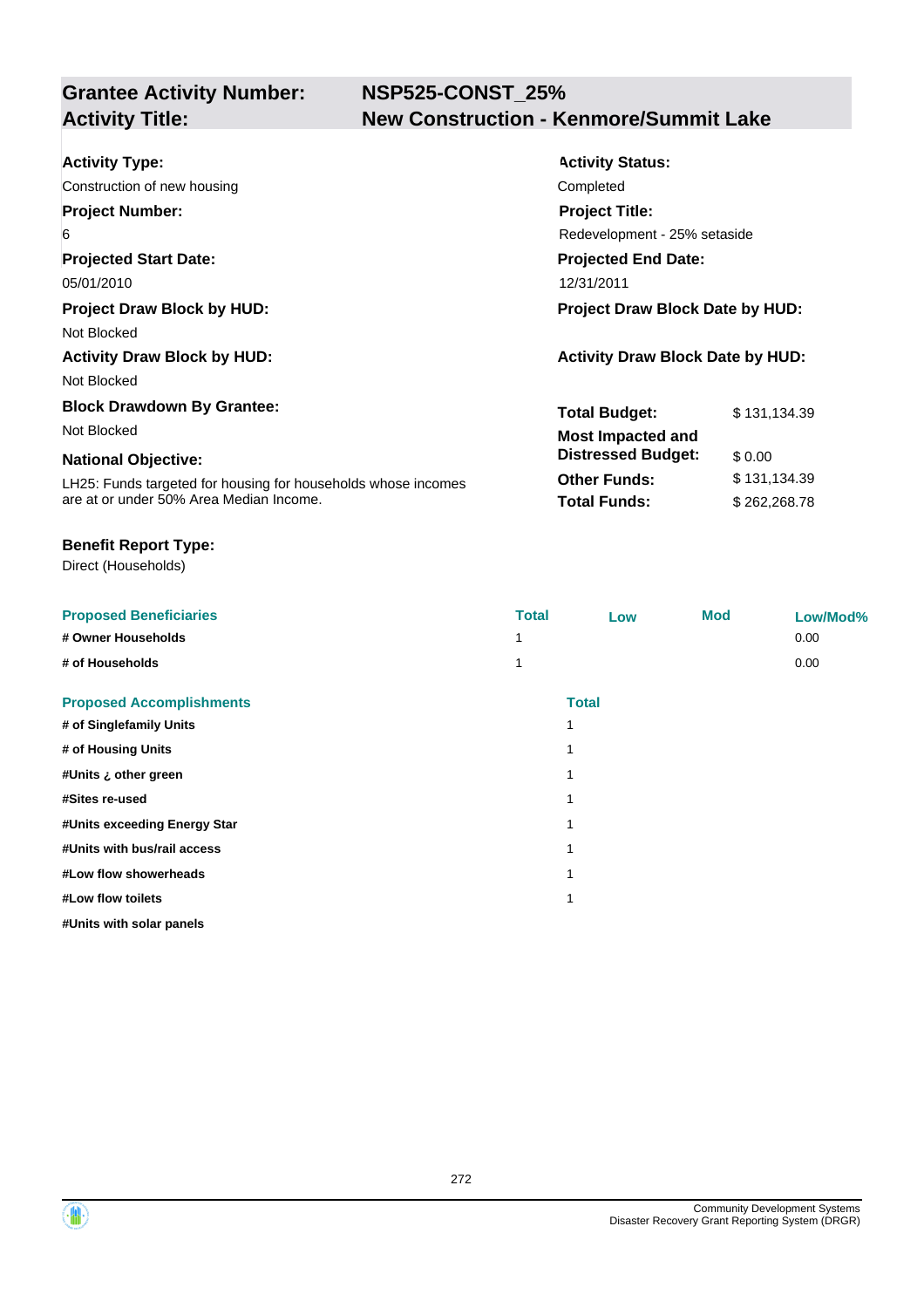#### **Activity is being carried out by**

No

#### **Organization carrying out Activity:**

City of Akron, Ohio

#### **Proposed budgets for organizations carrying out Activity:**

| <b>Responsible Organization</b>           | <b>Organization Type</b> | <b>Proposed Budget</b> |
|-------------------------------------------|--------------------------|------------------------|
| City of Akron, Ohio                       | Unknown                  | \$0.00                 |
| <b>Funding Source Name</b>                | <b>Matching Funds</b>    | <b>Funding Amount</b>  |
| <b>Neighborhood Stabilization Program</b> | No                       | \$131,134.39           |

#### **Location Description:**

Akron, Ohio; 1103 Chandler Avenue (Kenmore/Summit Lake NSP).

#### **Activity Description:**

Redevelopment / New Construction of a Single-Family Dwelling at 1103 Chandler Avenue under the Kenmore/Summit Lake NSP. \$127,530.

**Environmental Assessment:** COMPLETED

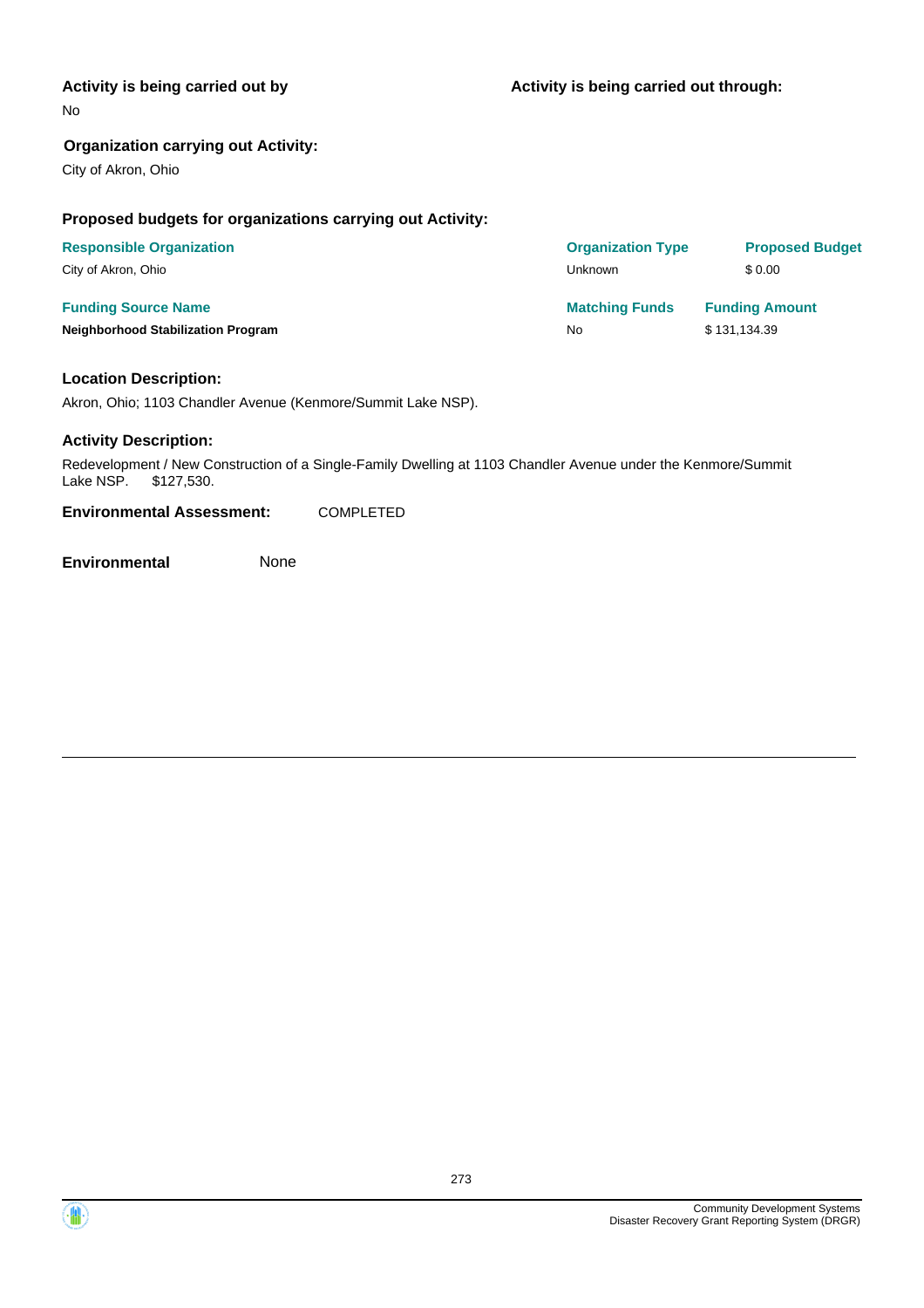| <b>Activity Type:</b>                                         | <b>Activity Status:</b>                 |             |  |
|---------------------------------------------------------------|-----------------------------------------|-------------|--|
| Acquisition - general                                         | Completed                               |             |  |
| <b>Project Number:</b>                                        | <b>Project Title:</b>                   |             |  |
| 6                                                             | Redevelopment - 25% setaside            |             |  |
| <b>Projected Start Date:</b>                                  | <b>Projected End Date:</b>              |             |  |
| 07/01/2009                                                    | 10/30/2009                              |             |  |
| <b>Project Draw Block by HUD:</b>                             | Project Draw Block Date by HUD:         |             |  |
| Not Blocked                                                   |                                         |             |  |
| <b>Activity Draw Block by HUD:</b>                            | <b>Activity Draw Block Date by HUD:</b> |             |  |
| Not Blocked                                                   |                                         |             |  |
| <b>Block Drawdown By Grantee:</b>                             | <b>Total Budget:</b>                    | \$18,423.50 |  |
| Not Blocked                                                   | <b>Most Impacted and</b>                |             |  |
| <b>National Objective:</b>                                    | <b>Distressed Budget:</b>               | \$0.00      |  |
| LH25: Funds targeted for housing for households whose incomes | <b>Other Funds:</b>                     | \$18,423.50 |  |
| are at or under 50% Area Median Income.                       | <b>Total Funds:</b>                     | \$36,847.00 |  |

#### **Benefit Report Type:**

Direct (Households)

| <b>Proposed Beneficiaries</b>     | <b>Total</b> | Low          | <b>Mod</b> | Low/Mod% |
|-----------------------------------|--------------|--------------|------------|----------|
| # Owner Households                | 4            |              | 1          | 100.00   |
| # of Households                   | 4            |              | 1          | 100.00   |
| # of Permanent Jobs Created       |              |              |            | 0.0      |
| <b>Proposed Accomplishments</b>   |              | <b>Total</b> |            |          |
| # of Singlefamily Units           | 1            |              |            |          |
| # of Housing Units                | 1            |              |            |          |
| # of Parcels acquired voluntarily | 1            |              |            |          |
| # of Properties                   | 1            |              |            |          |

#### **Activity is being carried out by**

No

#### **Organization carrying out Activity:**

City of Akron, Ohio

#### **Proposed budgets for organizations carrying out Activity:**

#### **Responsible Organization CONSERVIRGHT ACCORDING THE CONSERVIRGHT ORGANIZATION Type Proposed Budget**

**Activity is being carried out through:**

274

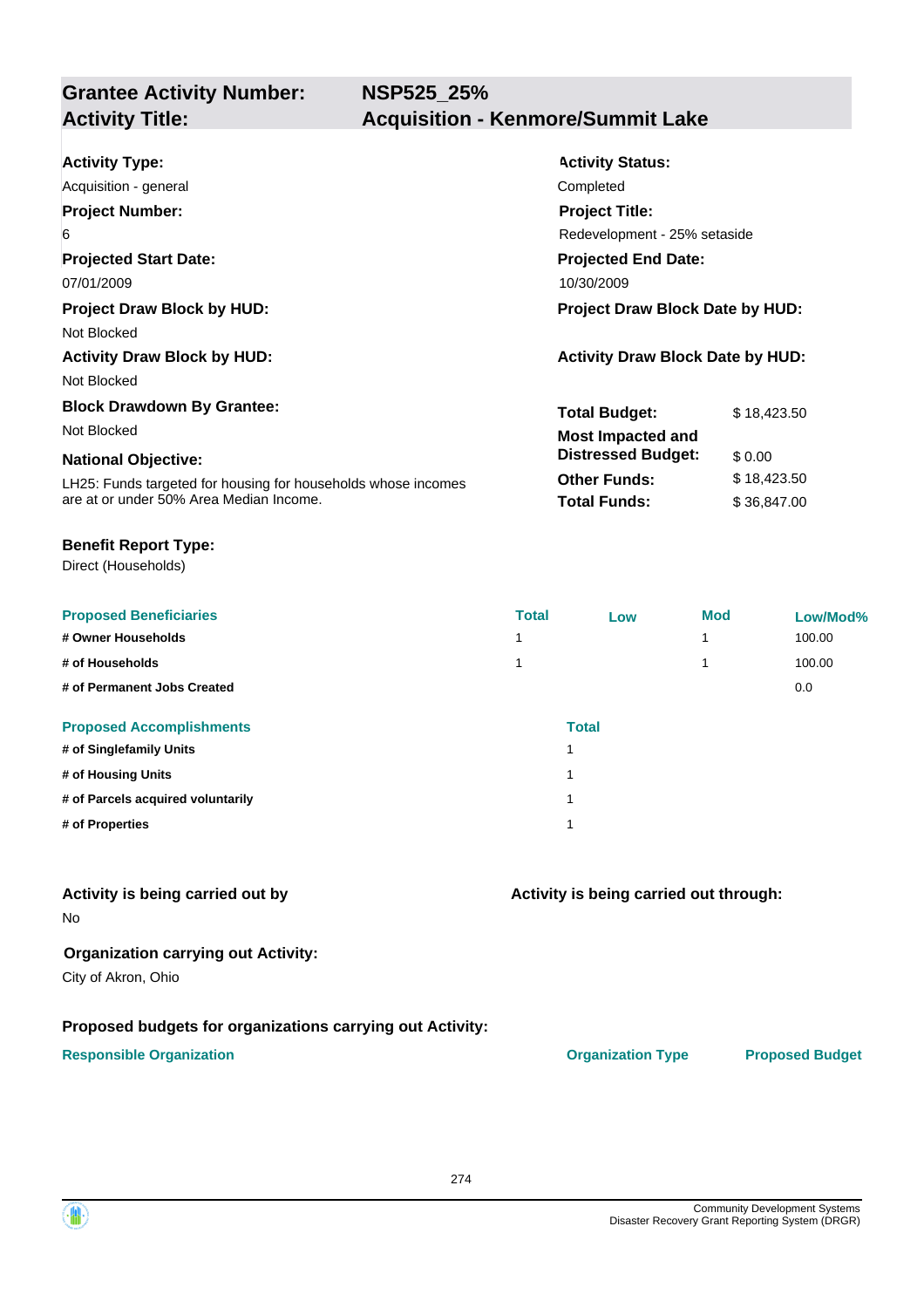| City of Akron, Ohio                       | Unknown               | \$18,423.50           |
|-------------------------------------------|-----------------------|-----------------------|
| <b>Funding Source Name</b>                | <b>Matching Funds</b> | <b>Funding Amount</b> |
| <b>Neighborhood Stabilization Program</b> | No                    | \$18,423.50           |
|                                           |                       |                       |

#### **Location Description:**

Acquisition of 1103 Chandler Avenue under the Kenmore/Summit Lake NSP Project.

#### **Activity Description:**

Acquisition of 1103 Chandler Avenue under the Kenmore/Summit Lake NSP Project.

**Environmental Assessment:** COMPLETED

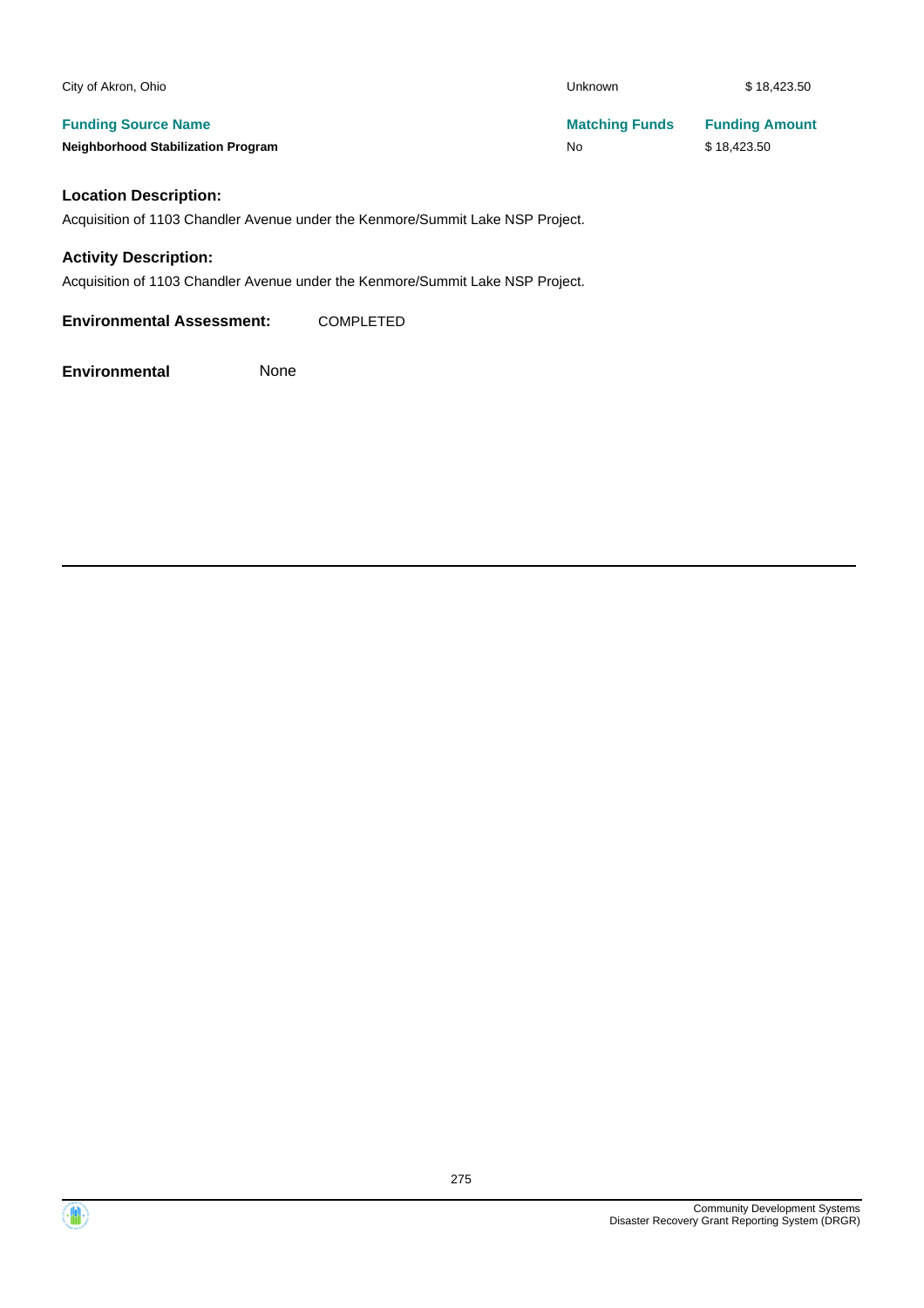### **NSP544-REHAB\_25% Activity Title: Rehabilitation - North Hill**

| <b>Activity Type:</b>                                         | <b>Activity Status:</b>                 |              |  |
|---------------------------------------------------------------|-----------------------------------------|--------------|--|
| Rehabilitation/reconstruction of residential structures       | Completed                               |              |  |
| <b>Project Number:</b>                                        | <b>Project Title:</b>                   |              |  |
| 6                                                             | Redevelopment - 25% setaside            |              |  |
| <b>Projected Start Date:</b>                                  | <b>Projected End Date:</b>              |              |  |
| 05/05/2010                                                    | 01/30/2012                              |              |  |
| <b>Project Draw Block by HUD:</b>                             | <b>Project Draw Block Date by HUD:</b>  |              |  |
| Not Blocked                                                   |                                         |              |  |
| <b>Activity Draw Block by HUD:</b>                            | <b>Activity Draw Block Date by HUD:</b> |              |  |
| Not Blocked                                                   |                                         |              |  |
| <b>Block Drawdown By Grantee:</b>                             | <b>Total Budget:</b>                    | \$107,989.00 |  |
| Not Blocked                                                   | <b>Most Impacted and</b>                |              |  |
| <b>National Objective:</b>                                    | <b>Distressed Budget:</b>               | \$0.00       |  |
| LH25: Funds targeted for housing for households whose incomes | <b>Other Funds:</b>                     | \$107,989.00 |  |
| are at or under 50% Area Median Income.                       | <b>Total Funds:</b>                     | \$215,978.00 |  |

#### **Benefit Report Type:**

| <b>Proposed Beneficiaries</b>               | <b>Total</b> | Low          | <b>Mod</b> | Low/Mod% |
|---------------------------------------------|--------------|--------------|------------|----------|
| # Owner Households                          |              |              |            | 0.00     |
| # of Households                             | 1            |              |            | 0.00     |
| <b>Proposed Accomplishments</b>             |              | <b>Total</b> |            |          |
| # of Singlefamily Units                     |              |              |            |          |
| # of Housing Units                          | 1            |              |            |          |
| Activity funds eligible for DREF (Ike Only) |              |              |            |          |
| #Units ¿ other green                        | 1            |              |            |          |
| #Units deconstructed                        |              |              |            |          |
| #Sites re-used                              | 1            |              |            |          |
| #Units exceeding Energy Star                |              |              |            |          |
| #Units with bus/rail access                 | 1            |              |            |          |
| #Low flow showerheads                       |              |              |            |          |
| #Low flow toilets                           | 1            |              |            |          |
| #Units with solar panels                    |              |              |            |          |
| #Dishwashers replaced                       | 1            |              |            |          |
| #Clothes washers replaced                   |              |              |            |          |
| #Refrigerators replaced                     |              |              |            |          |



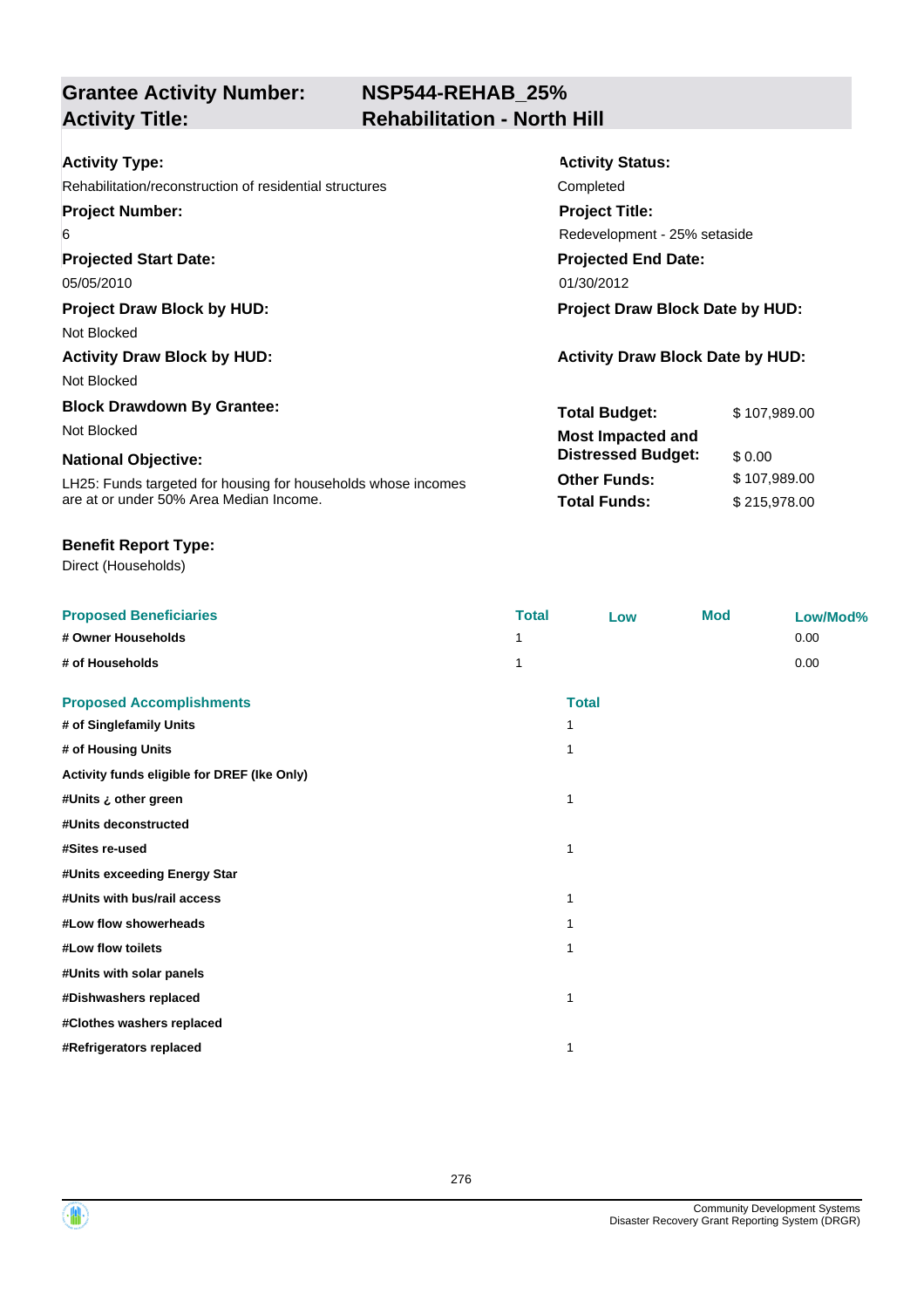| #Light fixtures (outdoors) replaced |   |
|-------------------------------------|---|
| #Light Fixtures (indoors) replaced  |   |
| <b>#Replaced hot water heaters</b>  | 1 |
| <b>#Replaced thermostats</b>        | 1 |
| #Efficient AC added/replaced        | 1 |
| #High efficiency heating plants     | 1 |
| #Additional Attic/Roof Insulation   | 1 |
| #Energy Star Replacement Windows    | 1 |
| # of Properties                     | 1 |

| Activity is being carried out by |  |  |
|----------------------------------|--|--|
| No                               |  |  |

#### **Organization carrying out Activity:**

City of Akron, Ohio

#### **Proposed budgets for organizations carrying out Activity:**

#### **Responsible Organization** City of Akron, Ohio

#### **Funding Source Name Neighborhood Stabilization Program**

#### **Location Description:**

Akron Ohio; 464 Delmar Avenue (North Hill)

#### **Activity Description:**

Rehabilitation of 464 Delmar Avenue under the North Hill NSP.

#### **Environmental Assessment:** COMPLETED

**Environmental** None

**Activity is being carried out through:**

| <b>Proposed Budget</b> |
|------------------------|
| \$85,666,00            |
| <b>Funding Amount</b>  |
|                        |
|                        |

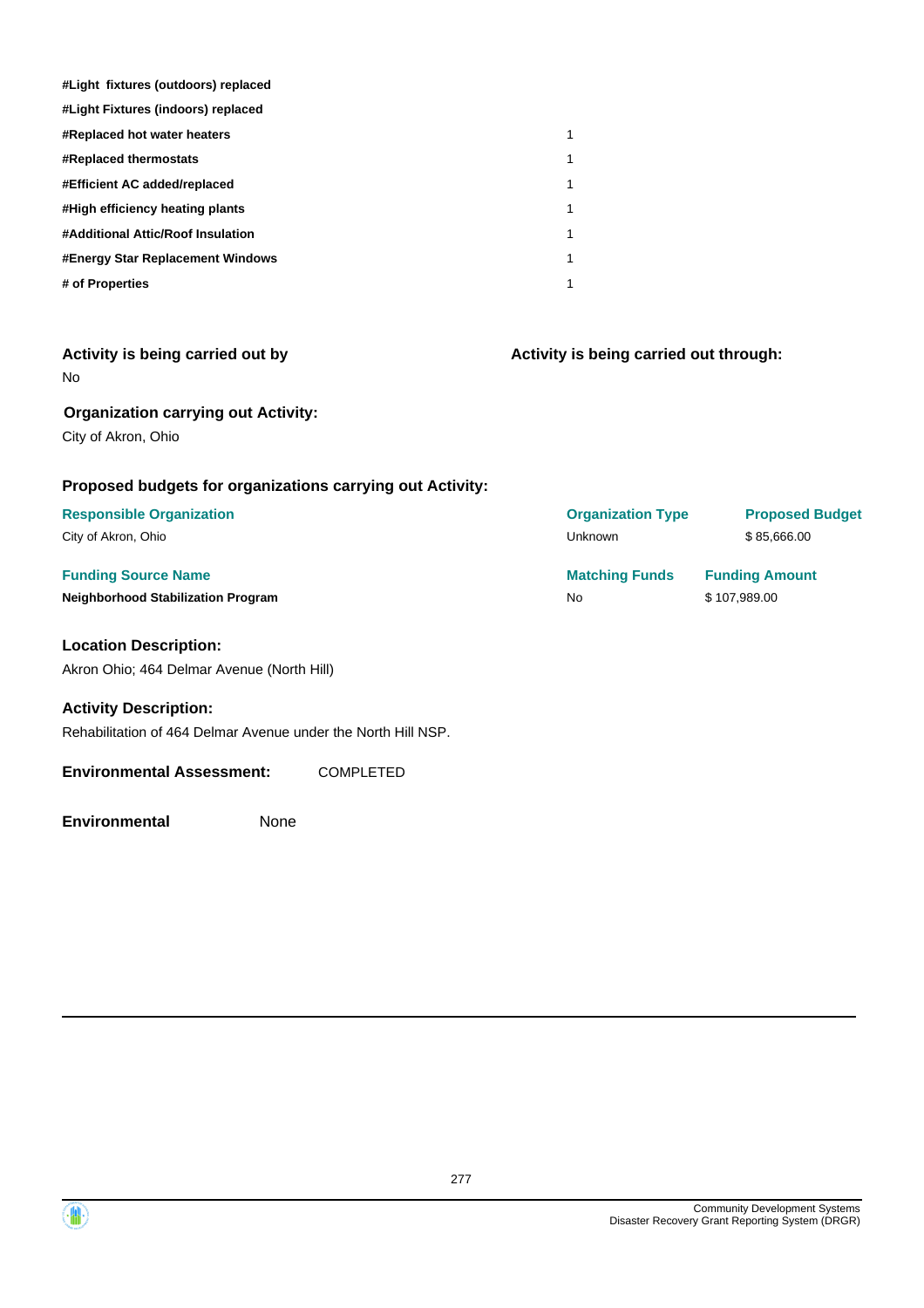| <b>Activity Type:</b>                                         | <b>Activity Status:</b>                 |                              |  |  |
|---------------------------------------------------------------|-----------------------------------------|------------------------------|--|--|
| Acquisition - general                                         | Completed                               |                              |  |  |
| <b>Project Number:</b>                                        | <b>Project Title:</b>                   |                              |  |  |
| 6                                                             |                                         | Redevelopment - 25% setaside |  |  |
| <b>Projected Start Date:</b>                                  | <b>Projected End Date:</b>              |                              |  |  |
| 08/01/2009                                                    | 12/01/2009                              |                              |  |  |
| <b>Project Draw Block by HUD:</b>                             | <b>Project Draw Block Date by HUD:</b>  |                              |  |  |
| Not Blocked                                                   |                                         |                              |  |  |
| <b>Activity Draw Block by HUD:</b>                            | <b>Activity Draw Block Date by HUD:</b> |                              |  |  |
| Not Blocked                                                   |                                         |                              |  |  |
| <b>Block Drawdown By Grantee:</b>                             | <b>Total Budget:</b>                    | \$10,511.50                  |  |  |
| Not Blocked                                                   | <b>Most Impacted and</b>                |                              |  |  |
| <b>National Objective:</b>                                    | <b>Distressed Budget:</b>               | \$0.00                       |  |  |
| LH25: Funds targeted for housing for households whose incomes | <b>Other Funds:</b>                     | \$10,511.50                  |  |  |
| are at or under 50% Area Median Income.                       | <b>Total Funds:</b>                     | \$21,023.00                  |  |  |
|                                                               |                                         |                              |  |  |

#### **Benefit Report Type:**

Direct (Households)

| <b>Proposed Beneficiaries</b>     | <b>Total</b> | Low          | <b>Mod</b> | Low/Mod% |
|-----------------------------------|--------------|--------------|------------|----------|
| # Owner Households                | 1            |              | 1          | 100.00   |
| # of Households                   | 1            |              | 1          | 100.00   |
| # of Permanent Jobs Created       |              |              |            | 0.0      |
| <b>Proposed Accomplishments</b>   |              | <b>Total</b> |            |          |
| # of Singlefamily Units           |              |              |            |          |
| # of Housing Units                |              |              |            |          |
| # of Parcels acquired voluntarily |              |              |            |          |
| # of Properties                   |              |              |            |          |

#### **Activity is being carried out by**

No

#### **Organization carrying out Activity:**

City of Akron, Ohio

#### **Proposed budgets for organizations carrying out Activity:**

#### **Responsible Organization CONSERVIRGHT ACCORDING THE CONSERVIRGHT ORGANIZATION Type Proposed Budget**

**Activity is being carried out through:**

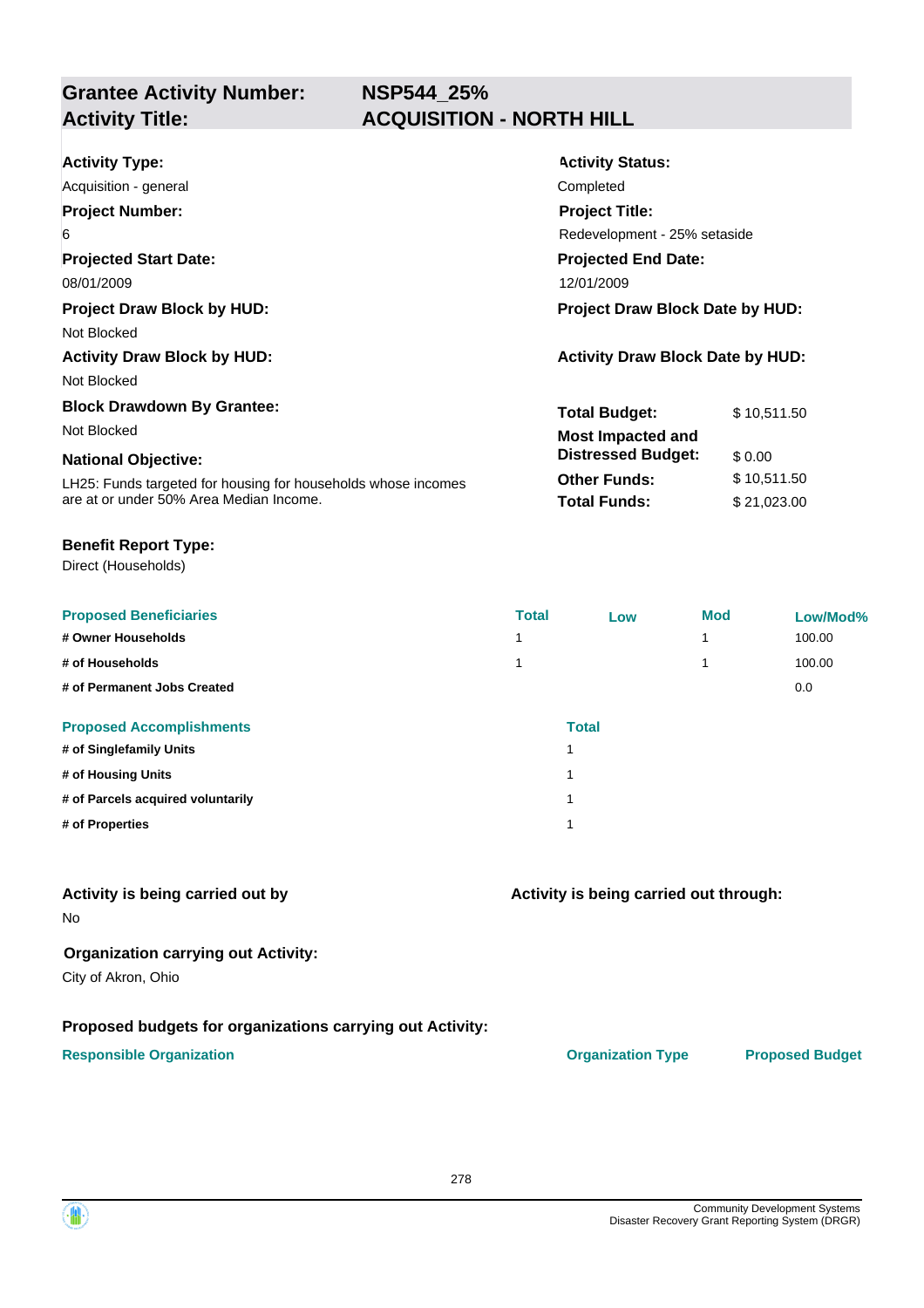| City of Akron, Ohio                                    | <b>Unknown</b>        | \$10,511.50           |
|--------------------------------------------------------|-----------------------|-----------------------|
| <b>Funding Source Name</b>                             | <b>Matching Funds</b> | <b>Funding Amount</b> |
| <b>Neighborhood Stabilization Program</b>              | <b>No</b>             | \$10,511.50           |
| <b>Location Description:</b>                           |                       |                       |
| Acquisition of 464 Delmar Avenue under North Hill NSP. |                       |                       |

#### **Activity Description:**

Acquisition of 464 Delmar Avenue under North Hill NSP.

**Environmental Assessment:** COMPLETED

**Environmental** None

Community Development Systems Disaster Recovery Grant Reporting System (DRGR)

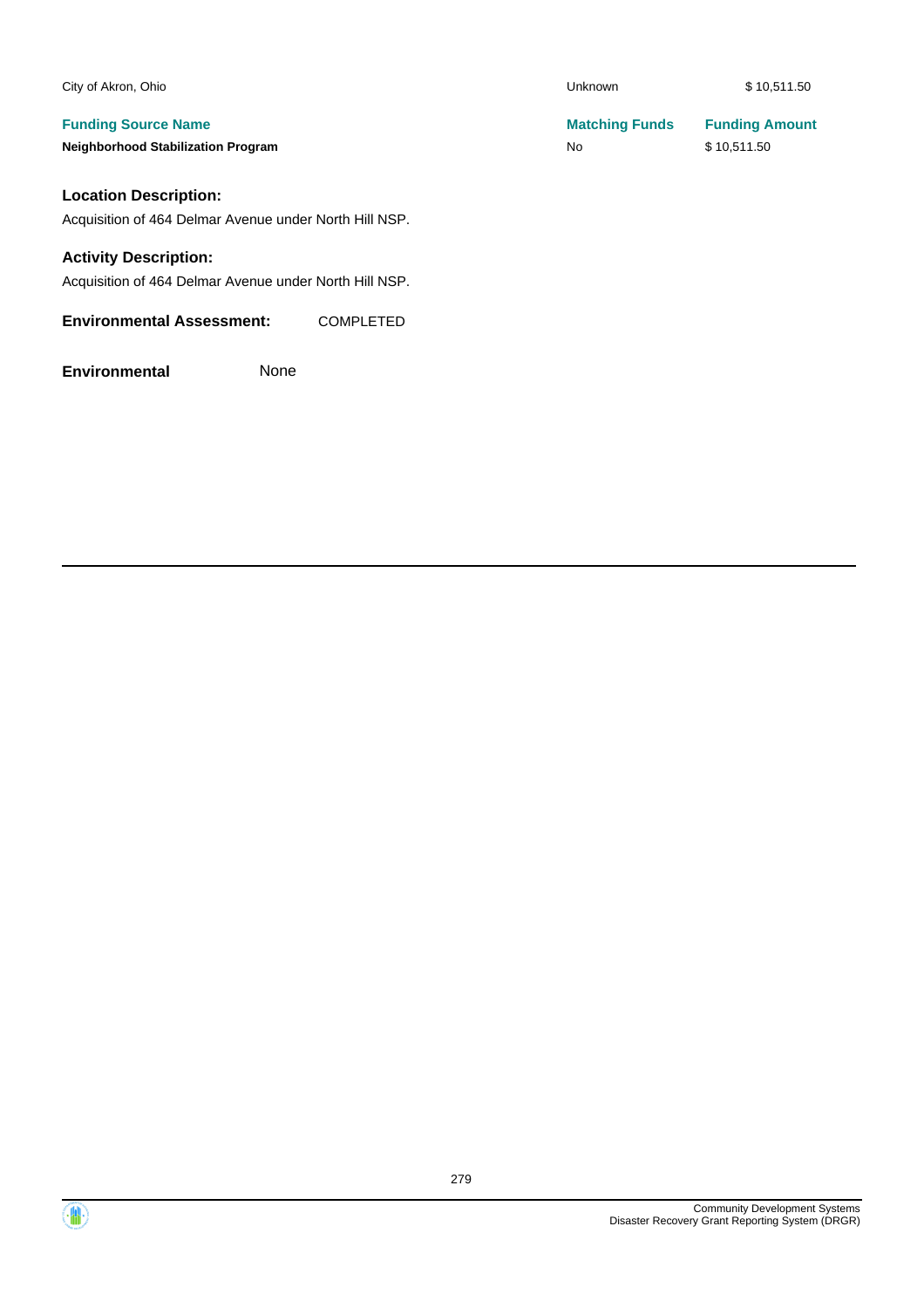## **NSP553-REHAB\_25% Activity Title: Rehabilitation - Firestone Pk/University Pk**

| <b>Activity Type:</b>                                         | <b>Activity Status:</b>                 |             |  |
|---------------------------------------------------------------|-----------------------------------------|-------------|--|
| Rehabilitation/reconstruction of residential structures       | Completed                               |             |  |
| <b>Project Number:</b>                                        | <b>Project Title:</b>                   |             |  |
| 6                                                             | Redevelopment - 25% setaside            |             |  |
| <b>Projected Start Date:</b>                                  | <b>Projected End Date:</b>              |             |  |
| 06/14/2010                                                    | 10/08/2010                              |             |  |
| <b>Project Draw Block by HUD:</b>                             | Project Draw Block Date by HUD:         |             |  |
| Not Blocked                                                   |                                         |             |  |
| <b>Activity Draw Block by HUD:</b>                            | <b>Activity Draw Block Date by HUD:</b> |             |  |
| Not Blocked                                                   |                                         |             |  |
| <b>Block Drawdown By Grantee:</b>                             | <b>Total Budget:</b>                    | \$76,430.00 |  |
| Not Blocked                                                   | <b>Most Impacted and</b>                |             |  |
| <b>National Objective:</b>                                    | <b>Distressed Budget:</b>               | \$0.00      |  |
| LH25: Funds targeted for housing for households whose incomes | <b>Other Funds:</b>                     | \$0.00      |  |
| are at or under 50% Area Median Income.                       | <b>Total Funds:</b>                     | \$76,430.00 |  |

#### **Benefit Report Type:**

| <b>Proposed Beneficiaries</b>               | <b>Total</b>            | Low          | <b>Mod</b> | Low/Mod% |
|---------------------------------------------|-------------------------|--------------|------------|----------|
| # Owner Households                          | 1                       |              |            | 0.00     |
| # of Households                             | 1                       |              |            | 0.00     |
| <b>Proposed Accomplishments</b>             |                         | <b>Total</b> |            |          |
| # of Singlefamily Units                     | 1                       |              |            |          |
| # of Housing Units                          | $\mathbf 1$             |              |            |          |
| Activity funds eligible for DREF (Ike Only) |                         |              |            |          |
| #Units ¿ other green                        | 3                       |              |            |          |
| #Units deconstructed                        |                         |              |            |          |
| #Sites re-used                              | 1                       |              |            |          |
| #Units exceeding Energy Star                |                         |              |            |          |
| #Units with bus/rail access                 | 1                       |              |            |          |
| #Low flow showerheads                       |                         |              |            |          |
| #Low flow toilets                           | $\overline{\mathbf{c}}$ |              |            |          |
| #Units with solar panels                    |                         |              |            |          |
| #Dishwashers replaced                       | 1                       |              |            |          |
| #Clothes washers replaced                   |                         |              |            |          |
| #Refrigerators replaced                     | 1                       |              |            |          |

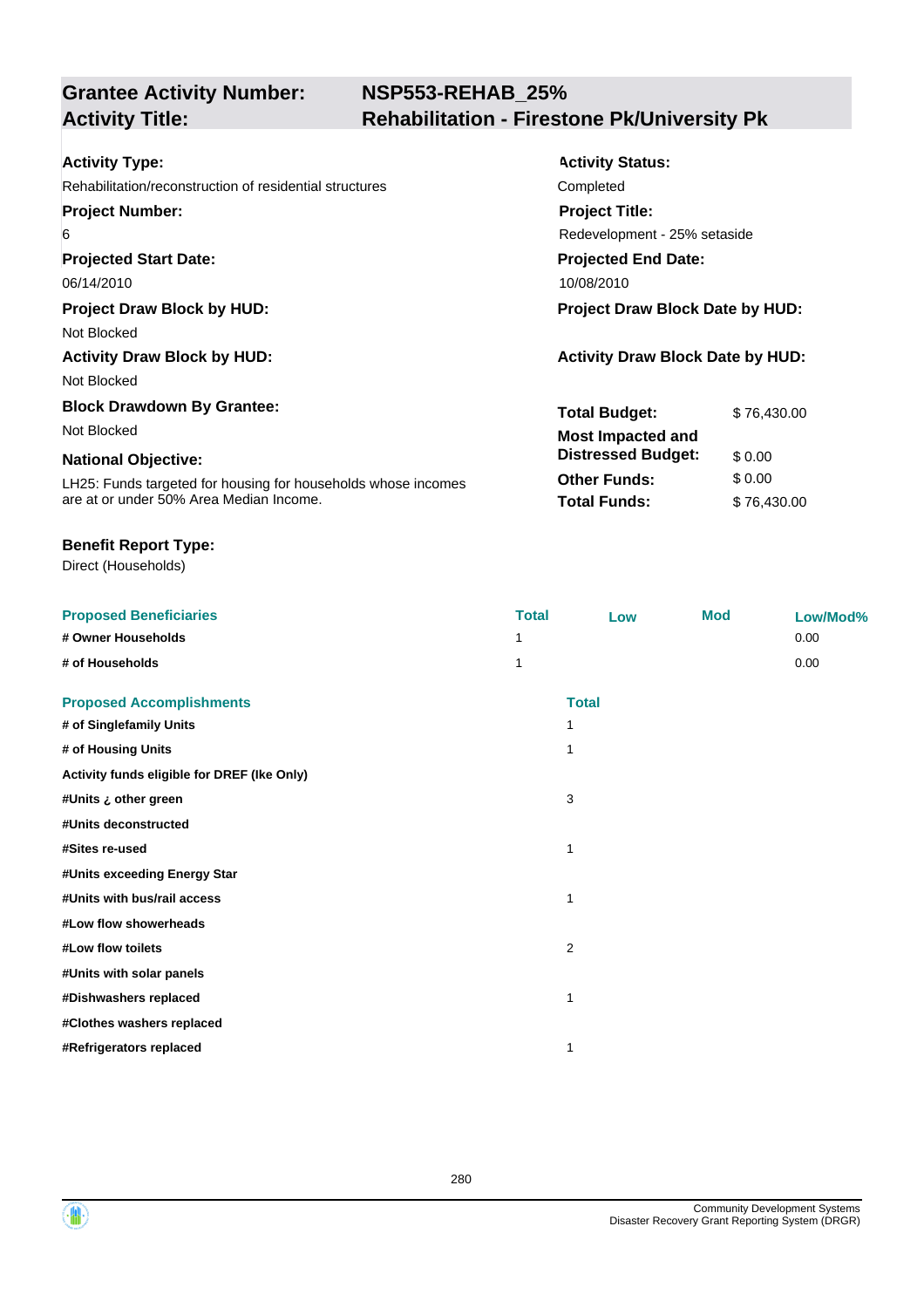| #Light fixtures (outdoors) replaced                       |                                        |                        |
|-----------------------------------------------------------|----------------------------------------|------------------------|
| #Light Fixtures (indoors) replaced                        |                                        |                        |
| #Replaced hot water heaters                               | 1                                      |                        |
| #Replaced thermostats                                     | 1                                      |                        |
| #Efficient AC added/replaced                              | $\mathbf{1}$                           |                        |
| #High efficiency heating plants                           | 1                                      |                        |
| #Additional Attic/Roof Insulation                         | 1170                                   |                        |
| #Energy Star Replacement Windows                          | 17                                     |                        |
| # of Properties                                           | 1                                      |                        |
|                                                           |                                        |                        |
| Activity is being carried out by                          | Activity is being carried out through: |                        |
| No                                                        |                                        |                        |
| <b>Organization carrying out Activity:</b>                |                                        |                        |
| City of Akron, Ohio                                       |                                        |                        |
|                                                           |                                        |                        |
| Proposed budgets for organizations carrying out Activity: |                                        |                        |
| <b>Responsible Organization</b>                           | <b>Organization Type</b>               | <b>Proposed Budget</b> |
| City of Akron, Ohio                                       | Unknown                                | \$72,579.00            |
|                                                           |                                        |                        |
| <b>Location Description:</b>                              |                                        |                        |
| Akron, Ohio                                               |                                        |                        |
|                                                           |                                        |                        |

Akron, Ohio 873 Georgia Avenue (Firestone Pk/University Pk)

#### **Activity Description:**

Rehabilitation of 873 Georgia Avenue under the Firestone Pk/University Pk NSP Project.

**Environmental Assessment:** COMPLETED

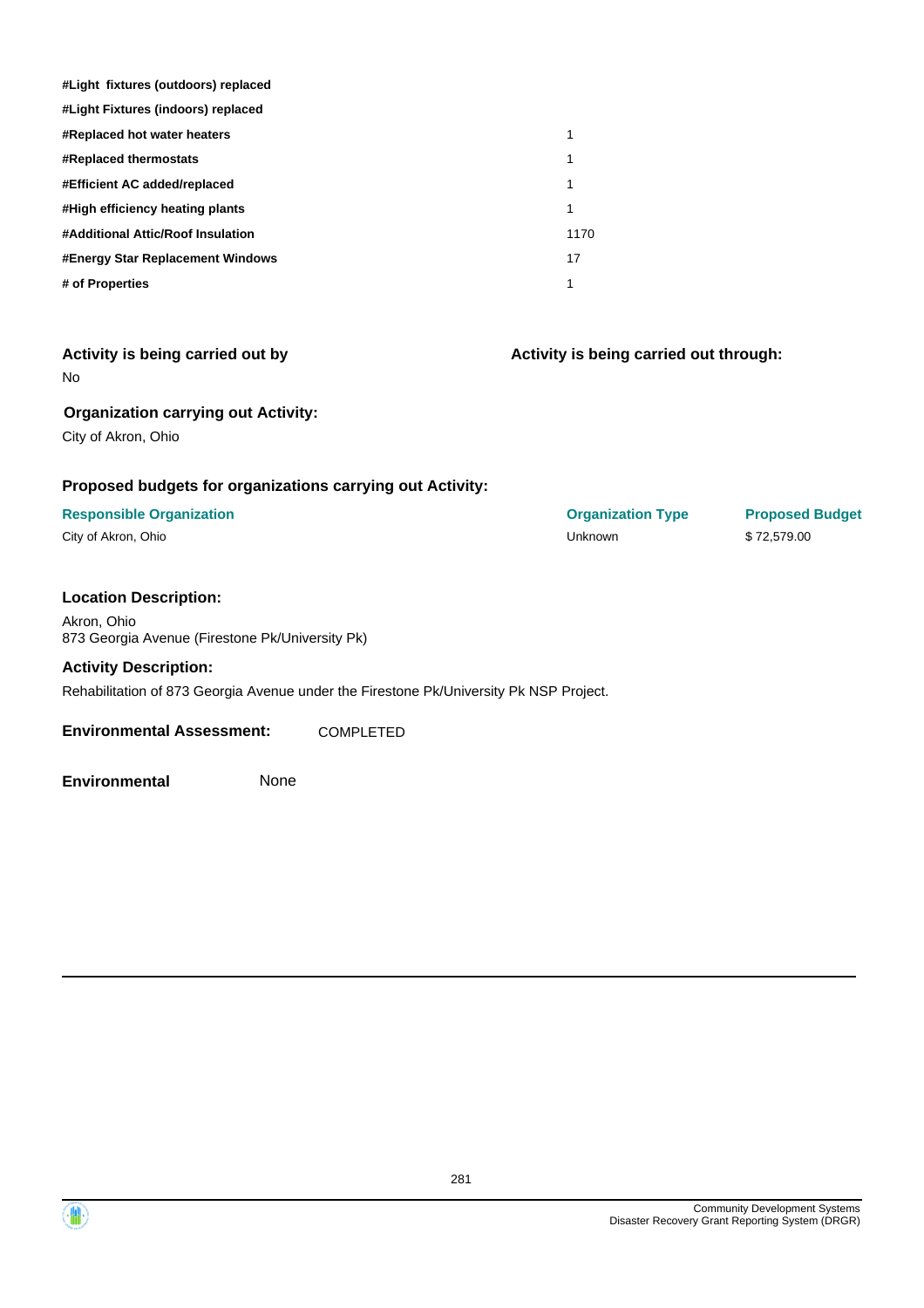| <b>Activity Type:</b>                                         | <b>Activity Status:</b>                 |             |  |
|---------------------------------------------------------------|-----------------------------------------|-------------|--|
| Acquisition - general                                         | Completed                               |             |  |
| <b>Project Number:</b>                                        | <b>Project Title:</b>                   |             |  |
| 6                                                             | Redevelopment - 25% setaside            |             |  |
| <b>Projected Start Date:</b>                                  | <b>Projected End Date:</b>              |             |  |
| 07/01/2009                                                    | 12/31/2009                              |             |  |
| <b>Project Draw Block by HUD:</b>                             | <b>Project Draw Block Date by HUD:</b>  |             |  |
| Not Blocked                                                   |                                         |             |  |
| <b>Activity Draw Block by HUD:</b>                            | <b>Activity Draw Block Date by HUD:</b> |             |  |
| Not Blocked                                                   |                                         |             |  |
| <b>Block Drawdown By Grantee:</b>                             | <b>Total Budget:</b>                    | \$25,111.50 |  |
| Not Blocked                                                   | <b>Most Impacted and</b>                |             |  |
| <b>National Objective:</b>                                    | <b>Distressed Budget:</b>               | \$0.00      |  |
| LH25: Funds targeted for housing for households whose incomes | <b>Other Funds:</b>                     | \$25,111.50 |  |
| are at or under 50% Area Median Income.                       | <b>Total Funds:</b>                     | \$50,223.00 |  |

#### **Benefit Report Type:**

Direct (Households)

| <b>Proposed Beneficiaries</b>     | <b>Total</b> | Low          | <b>Mod</b> | Low/Mod% |
|-----------------------------------|--------------|--------------|------------|----------|
| # Owner Households                |              |              | 1          | 100.00   |
| # of Households                   |              |              | 1          | 100.00   |
| # of Permanent Jobs Created       |              |              |            | 0.0      |
| <b>Proposed Accomplishments</b>   |              | <b>Total</b> |            |          |
| # of Singlefamily Units           |              |              |            |          |
| # of Housing Units                |              |              |            |          |
| # of Parcels acquired voluntarily | и            |              |            |          |
| # of Properties                   |              |              |            |          |

#### **Activity is being carried out by**

No

#### **Organization carrying out Activity:**

City of Akron, Ohio

#### **Proposed budgets for organizations carrying out Activity:**

#### **Responsible Organization CONSERVIRGHT ACCORDING THE CONSERVIRGHT ORGANIZATION Type Proposed Budget**

**Activity is being carried out through:**

282

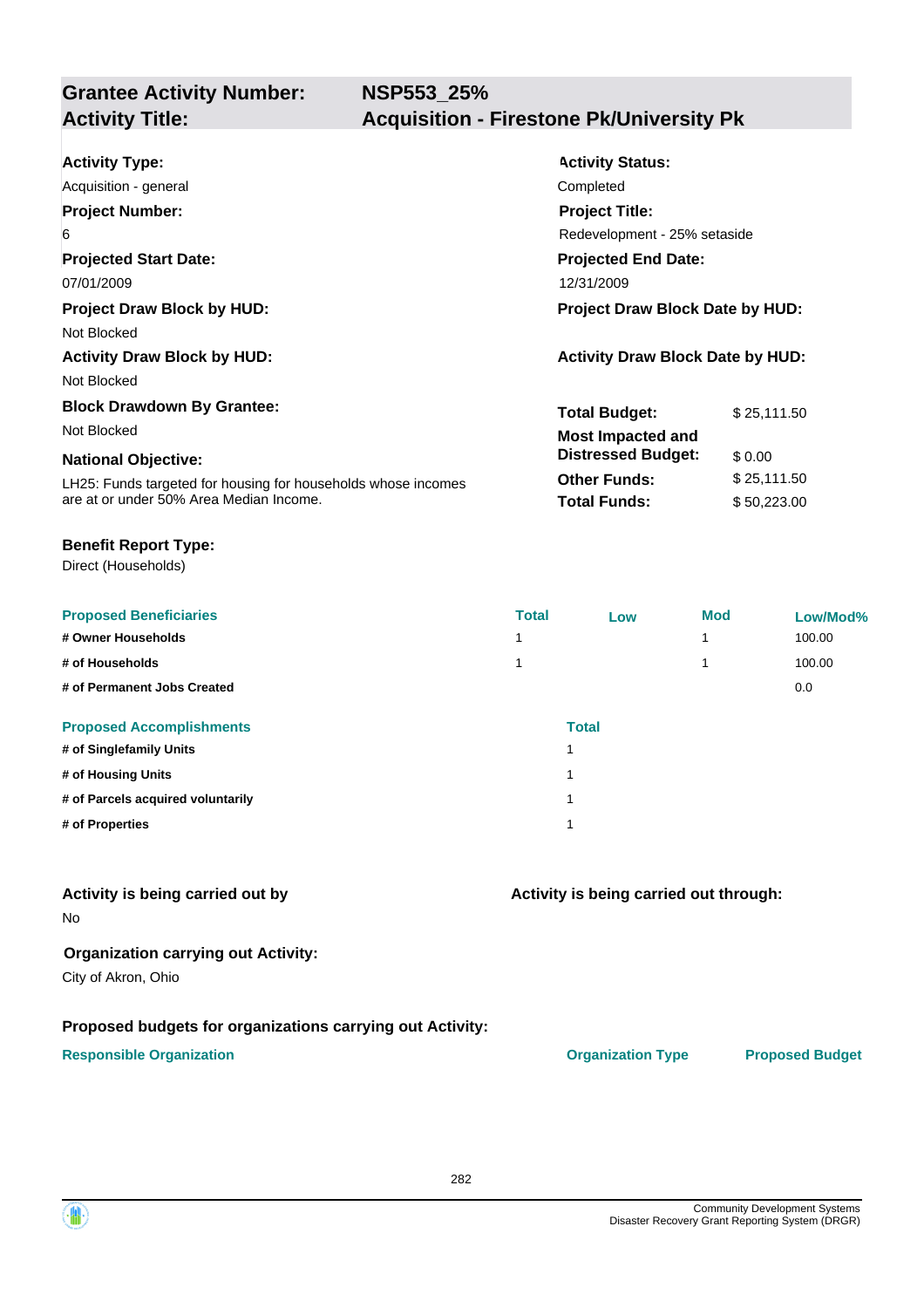| City of Akron, Ohio                       | <b>Unknown</b>        | \$25,111.50           |
|-------------------------------------------|-----------------------|-----------------------|
| <b>Funding Source Name</b>                | <b>Matching Funds</b> | <b>Funding Amount</b> |
| <b>Neighborhood Stabilization Program</b> | No                    | \$25.111.50           |

#### **Location Description:**

Acquisition of 873 Georgia Avenue under the Firestone Pk/University Pk NSP Project.

#### **Activity Description:**

Acquisition of 873 Georgia Avenue under the Firestone Pk/University Pk NSP Project.

**Environmental Assessment:** COMPLETED

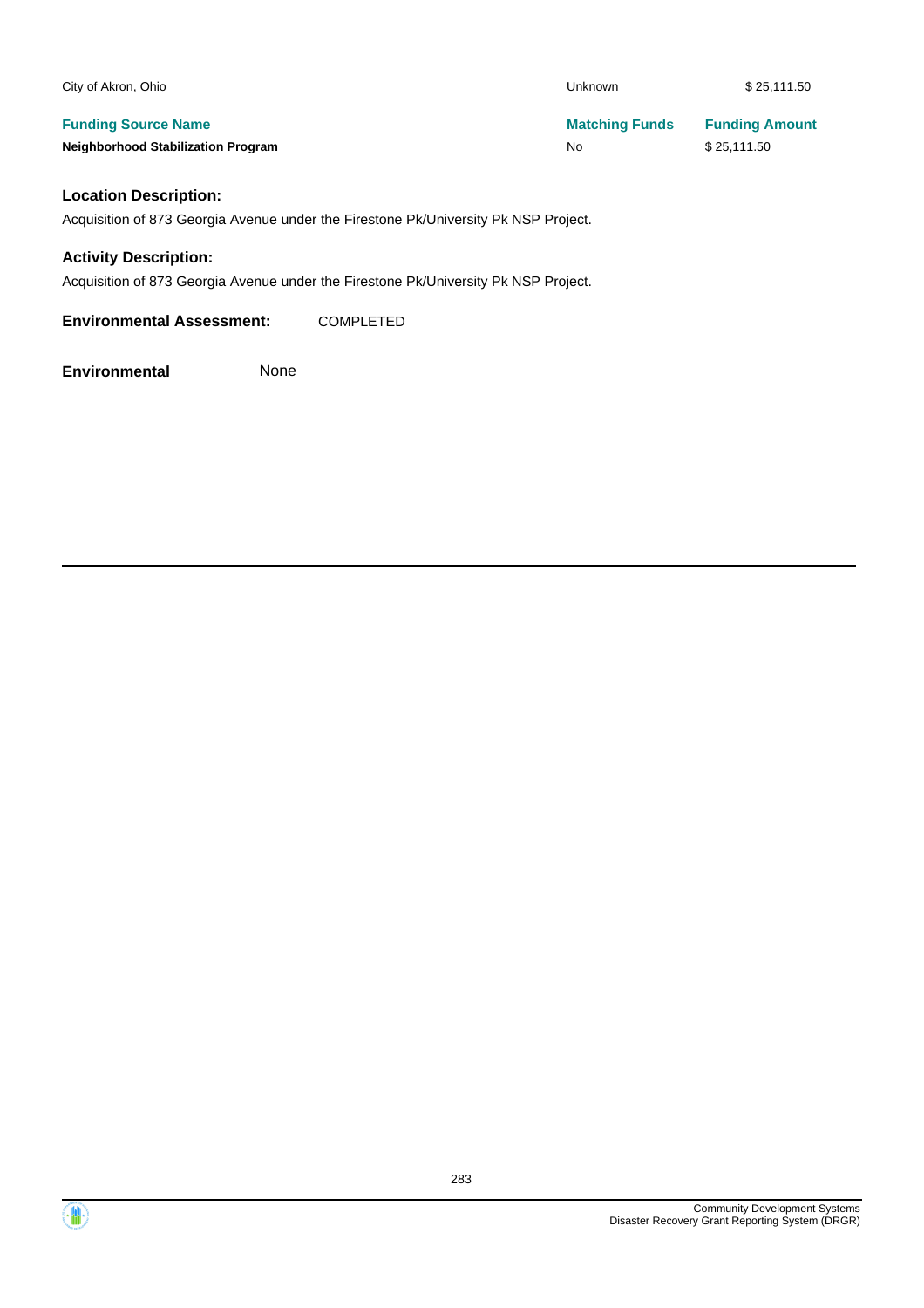## **NSP555-REHAB\_25% Activity Title: Rehabilitation - Goodyear/Ellet**

| <b>Activity Type:</b>                                         | <b>Activity Status:</b>                 |              |  |  |
|---------------------------------------------------------------|-----------------------------------------|--------------|--|--|
| Rehabilitation/reconstruction of residential structures       | Under Way                               |              |  |  |
| <b>Project Number:</b>                                        | <b>Project Title:</b>                   |              |  |  |
| 6                                                             | Redevelopment - 25% setaside            |              |  |  |
| <b>Projected Start Date:</b>                                  | <b>Projected End Date:</b>              |              |  |  |
| 05/05/2010                                                    | 03/31/2015                              |              |  |  |
| <b>Project Draw Block by HUD:</b>                             | <b>Project Draw Block Date by HUD:</b>  |              |  |  |
| Not Blocked                                                   |                                         |              |  |  |
| <b>Activity Draw Block by HUD:</b>                            | <b>Activity Draw Block Date by HUD:</b> |              |  |  |
| Not Blocked                                                   |                                         |              |  |  |
| <b>Block Drawdown By Grantee:</b>                             | <b>Total Budget:</b>                    | \$59,928.00  |  |  |
| Not Blocked                                                   | <b>Most Impacted and</b>                |              |  |  |
| <b>National Objective:</b>                                    | <b>Distressed Budget:</b>               | \$0.00       |  |  |
| LH25: Funds targeted for housing for households whose incomes | <b>Other Funds:</b>                     | \$59,928.00  |  |  |
| are at or under 50% Area Median Income.                       | <b>Total Funds:</b>                     | \$119,856.00 |  |  |

#### **Benefit Report Type:**

| <b>Proposed Beneficiaries</b>               | <b>Total</b> | Low          | <b>Mod</b> | Low/Mod% |
|---------------------------------------------|--------------|--------------|------------|----------|
| # Owner Households                          |              |              |            | 0.00     |
| # of Households                             | 1            |              |            | 0.00     |
| <b>Proposed Accomplishments</b>             |              | <b>Total</b> |            |          |
| # of Singlefamily Units                     |              |              |            |          |
| # of Housing Units                          | $\mathbf 1$  |              |            |          |
| Activity funds eligible for DREF (Ike Only) |              |              |            |          |
| #Units ¿ other green                        | 4            |              |            |          |
| #Units deconstructed                        |              |              |            |          |
| #Sites re-used                              | $\mathbf 1$  |              |            |          |
| #Units exceeding Energy Star                |              |              |            |          |
| #Units with bus/rail access                 | 1            |              |            |          |
| #Low flow showerheads                       |              |              |            |          |
| #Low flow toilets                           |              |              |            |          |
| #Units with solar panels                    |              |              |            |          |
| #Dishwashers replaced                       | 1            |              |            |          |
| #Clothes washers replaced                   |              |              |            |          |
| #Refrigerators replaced                     | 1            |              |            |          |

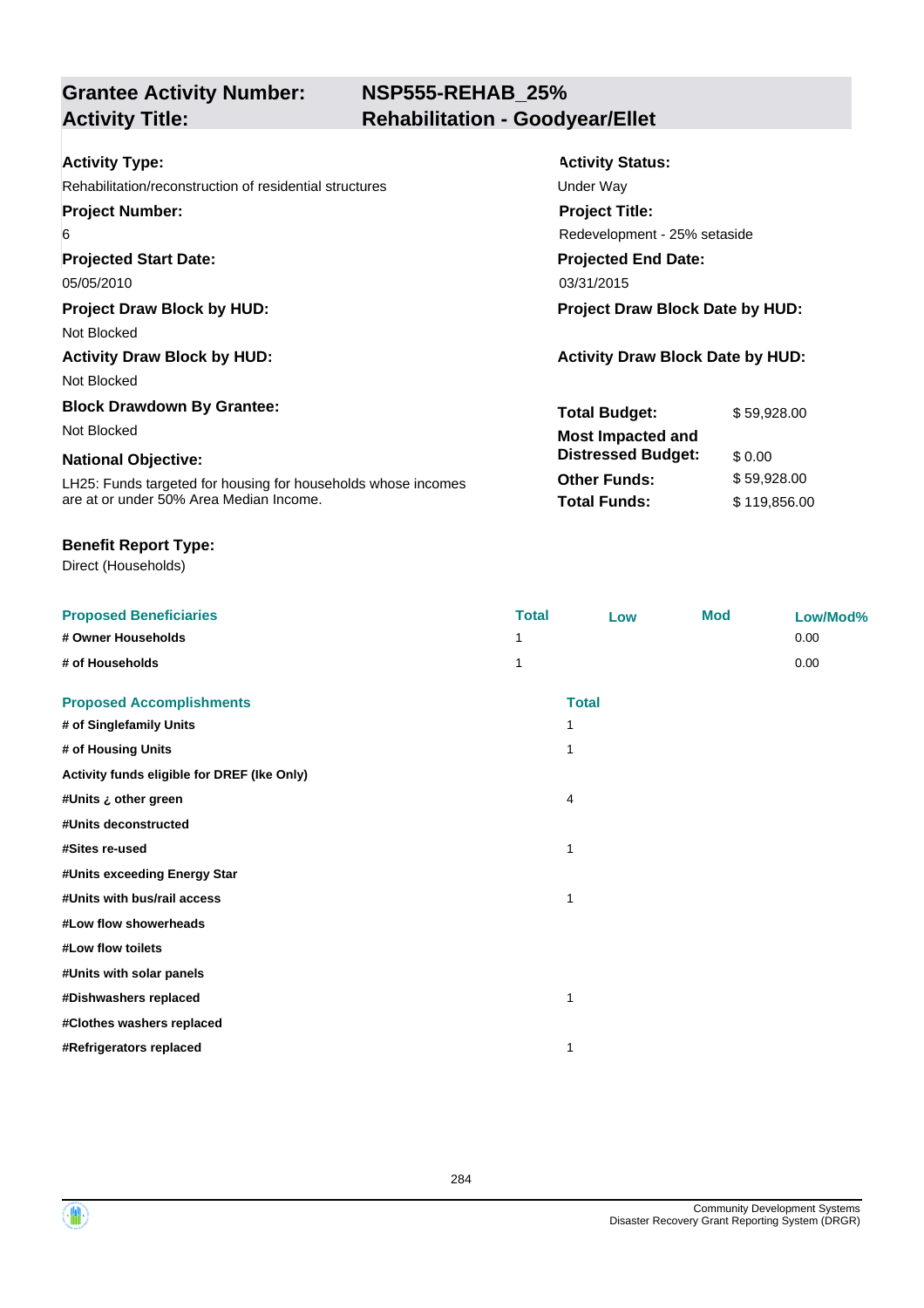| #Light fixtures (outdoors) replaced |      |
|-------------------------------------|------|
| #Light Fixtures (indoors) replaced  |      |
| #Replaced hot water heaters         | 1    |
| <b>#Replaced thermostats</b>        |      |
| #Efficient AC added/replaced        | 1    |
| #High efficiency heating plants     |      |
| #Additional Attic/Roof Insulation   | 1940 |
| #Energy Star Replacement Windows    | 14   |
| # of Properties                     | 1    |

| Activity is being carried out by |  |  |  |
|----------------------------------|--|--|--|
| No                               |  |  |  |

**Organization carrying out Activity:**

City of Akron, Ohio

#### **Proposed budgets for organizations carrying out Activity:**

## **Responsible Organization**

City of Akron, Ohio

#### **Funding Source Name Neighborhood Stabilization Program**

#### **Location Description:**

Akron, Ohio 1912 Hollis Street (Goodyear/Ellet)

#### **Activity Description:**

Rehabilitation of 1912 Hollis Street under the Goodyear/Ellet NSP.

#### **Environmental Assessment:** COMPLETED

**Environmental** None

| <b>Proposed Budget</b> |
|------------------------|
| \$59.928.00            |
| <b>Funding Amount</b>  |
| \$59.928.00            |
|                        |

**Activity is being carried out through:**



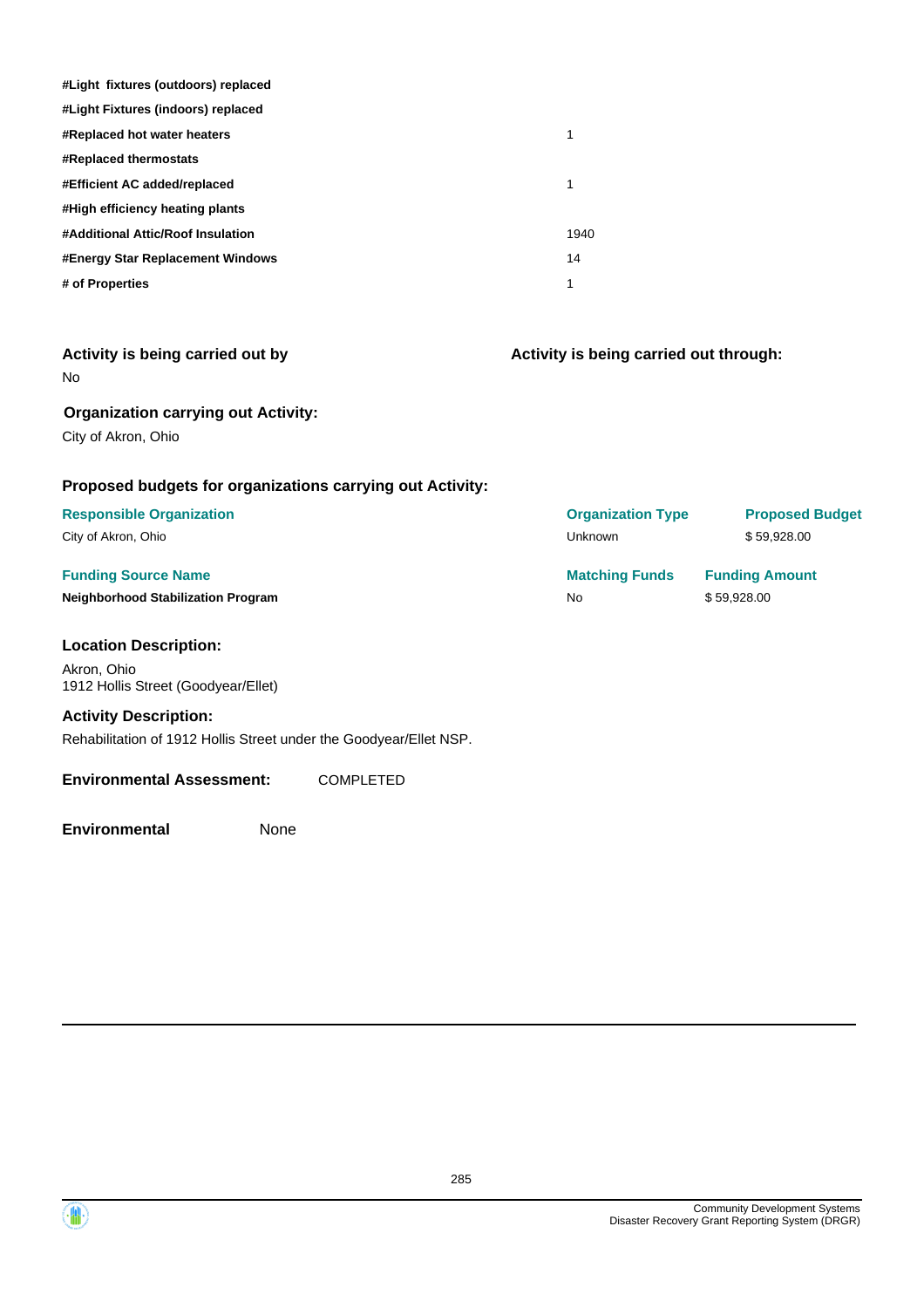**NSP555\_25%**

| <b>Activity Type:</b>                                         | <b>Activity Status:</b>                 |             |  |
|---------------------------------------------------------------|-----------------------------------------|-------------|--|
| Acquisition - general                                         | Completed                               |             |  |
| <b>Project Number:</b>                                        | <b>Project Title:</b>                   |             |  |
| 6                                                             | Redevelopment - 25% setaside            |             |  |
| <b>Projected Start Date:</b>                                  | <b>Projected End Date:</b>              |             |  |
| 10/01/2009                                                    | 12/31/2009                              |             |  |
| <b>Project Draw Block by HUD:</b>                             | <b>Project Draw Block Date by HUD:</b>  |             |  |
| Not Blocked                                                   |                                         |             |  |
| <b>Activity Draw Block by HUD:</b>                            | <b>Activity Draw Block Date by HUD:</b> |             |  |
| Not Blocked                                                   |                                         |             |  |
| <b>Block Drawdown By Grantee:</b>                             | <b>Total Budget:</b>                    | \$34,891.00 |  |
| Not Blocked                                                   | <b>Most Impacted and</b>                |             |  |
| <b>National Objective:</b>                                    | <b>Distressed Budget:</b>               | \$0.00      |  |
| LH25: Funds targeted for housing for households whose incomes | <b>Other Funds:</b>                     | \$34,891.00 |  |
| are at or under 50% Area Median Income.                       | <b>Total Funds:</b>                     | \$69,782.00 |  |

#### **Benefit Report Type:**

Direct (Households)

| <b>Proposed Beneficiaries</b>     | <b>Total</b> | Low          | <b>Mod</b> | Low/Mod% |
|-----------------------------------|--------------|--------------|------------|----------|
| # Owner Households                | и            |              | 1          | 100.00   |
| # of Households                   | 1            |              | 1          | 100.00   |
| # of Permanent Jobs Created       |              |              |            | 0.0      |
| <b>Proposed Accomplishments</b>   |              | <b>Total</b> |            |          |
| # of Singlefamily Units           | 1            |              |            |          |
| # of Housing Units                | 1            |              |            |          |
| # of Parcels acquired voluntarily | 1            |              |            |          |
| # of Properties                   | 1            |              |            |          |

#### **Activity is being carried out by**

No

#### **Organization carrying out Activity:**

City of Akron, Ohio

#### **Proposed budgets for organizations carrying out Activity:**

#### **Responsible Organization CONSERVIRGHT ACCORDING THE CONSERVIRGHT ORGANIZATION Type Proposed Budget**

**Activity is being carried out through:**

286

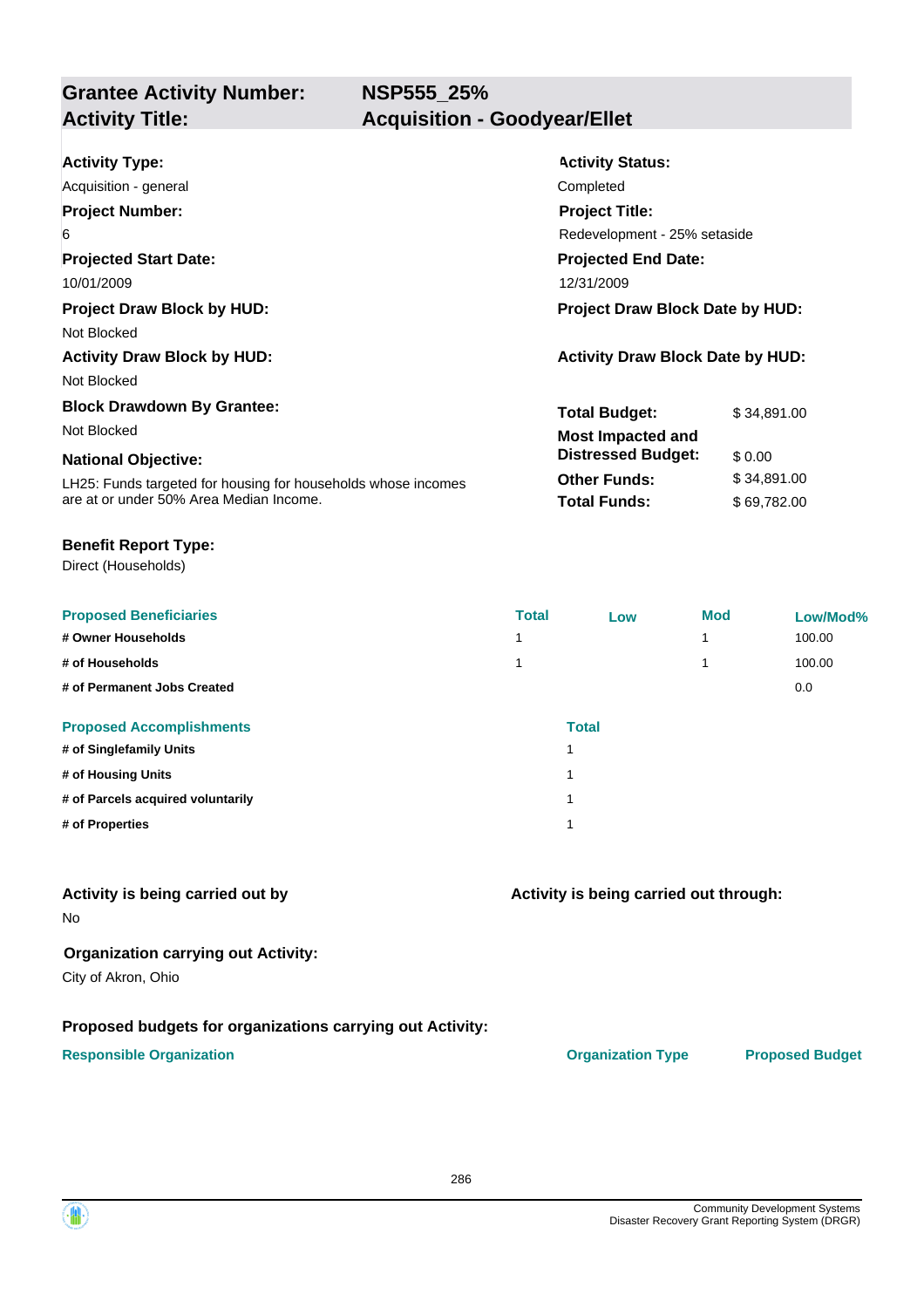| City of Akron, Ohio                                             | Unknown               | \$34,891.00           |  |
|-----------------------------------------------------------------|-----------------------|-----------------------|--|
| <b>Funding Source Name</b>                                      | <b>Matching Funds</b> | <b>Funding Amount</b> |  |
| <b>Neighborhood Stabilization Program</b>                       | No                    | \$34,891.00           |  |
| <b>Location Description:</b>                                    |                       |                       |  |
| Acquisition of 1912 Hollis Street under the Goodyear/Ellet NSP. |                       |                       |  |
| <b>Activity Description:</b>                                    |                       |                       |  |
| Acquisition of 1912 Hollis Street under the Goodyear/Ellet NSP. |                       |                       |  |
| <b>Environmental Assessment:</b><br><b>COMPLETED</b>            |                       |                       |  |

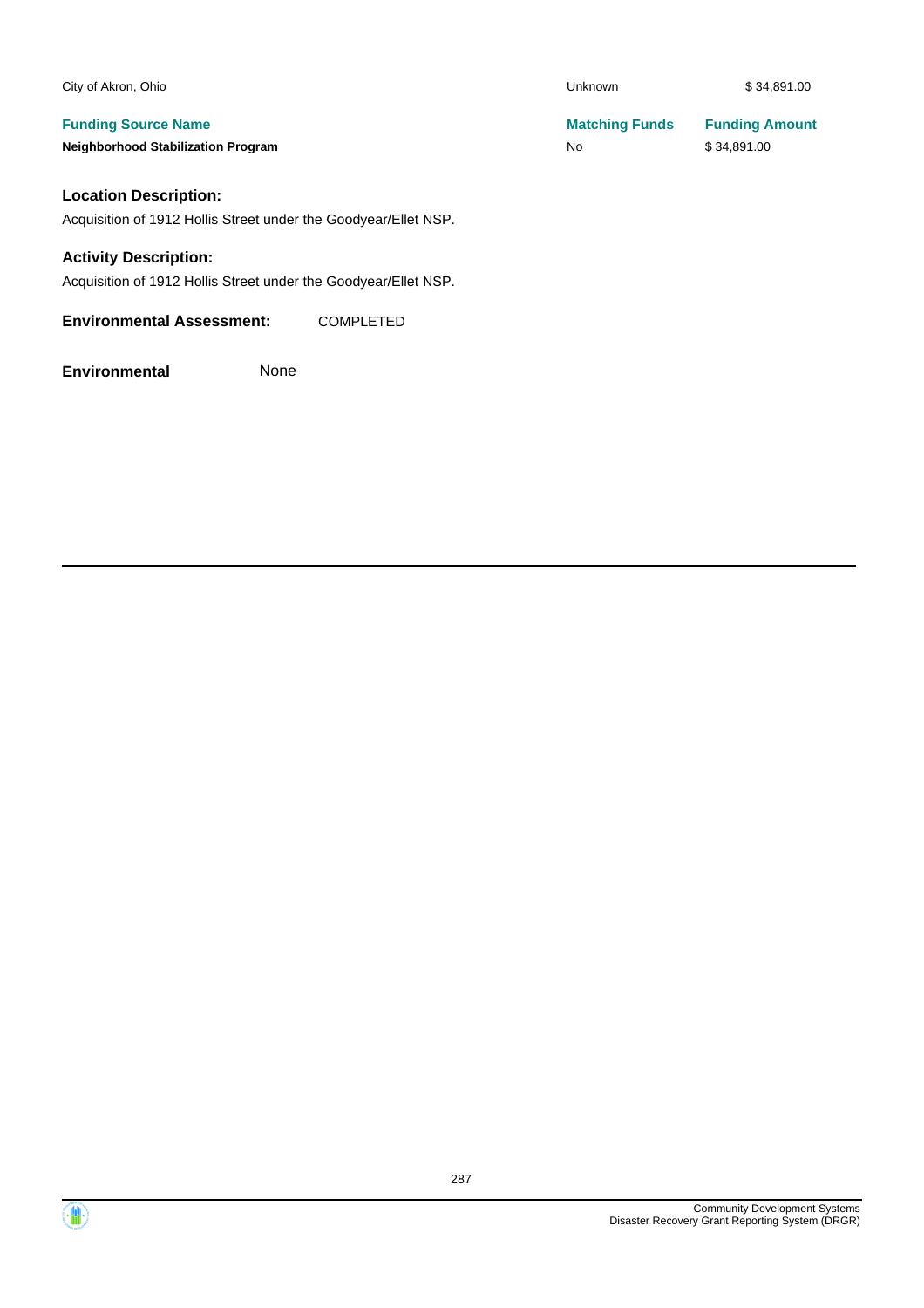### **NSP558-CONST\_25% Activity Title: New Construction - North Hill**

| <b>Activity Type:</b><br>Construction of new housing          | <b>Activity Status:</b><br>Under Way    |              |
|---------------------------------------------------------------|-----------------------------------------|--------------|
| <b>Project Number:</b>                                        | <b>Project Title:</b>                   |              |
| 6                                                             | Redevelopment - 25% setaside            |              |
| <b>Projected Start Date:</b>                                  | <b>Projected End Date:</b>              |              |
| 07/01/2010                                                    | 12/31/2010                              |              |
| <b>Project Draw Block by HUD:</b>                             | <b>Project Draw Block Date by HUD:</b>  |              |
| Not Blocked                                                   |                                         |              |
| <b>Activity Draw Block by HUD:</b>                            | <b>Activity Draw Block Date by HUD:</b> |              |
| Not Blocked                                                   |                                         |              |
| <b>Block Drawdown By Grantee:</b>                             | <b>Total Budget:</b>                    | \$54,000.00  |
| Not Blocked                                                   | <b>Most Impacted and</b>                |              |
| <b>National Objective:</b>                                    | <b>Distressed Budget:</b>               | \$0.00       |
| LH25: Funds targeted for housing for households whose incomes | <b>Other Funds:</b>                     | \$54,000.00  |
| are at or under 50% Area Median Income.                       | <b>Total Funds:</b>                     | \$108,000.00 |

#### **Benefit Report Type:**

Direct (Households)

| <b>Proposed Beneficiaries</b>   | <b>Total</b> | Low | <b>Mod</b> | Low/Mod% |
|---------------------------------|--------------|-----|------------|----------|
| # Renter Households             |              | 1   |            | 100.00   |
| # of Households                 |              |     |            | 100.00   |
| <b>Proposed Accomplishments</b> | <b>Total</b> |     |            |          |
| # of Singlefamily Units         |              |     |            |          |
| # of Housing Units              |              |     |            |          |
| # ELI Households (0-30% AMI)    |              |     |            |          |

| Activity is being carried out by |  |  |  |  |  |  |
|----------------------------------|--|--|--|--|--|--|
|----------------------------------|--|--|--|--|--|--|

No

#### **Organization carrying out Activity:**

City of Akron, Ohio

### **Proposed budgets for organizations carrying out Activity:**

#### **Responsible Organization** City of Akron, Ohio

#### **Funding Source Name**

**Activity is being carried out through:**

| <b>Organization Type</b> | <b>Proposed Budget</b> |
|--------------------------|------------------------|
| Unknown                  | \$54,000.00            |
| <b>Matching Funds</b>    | <b>Funding Amount</b>  |

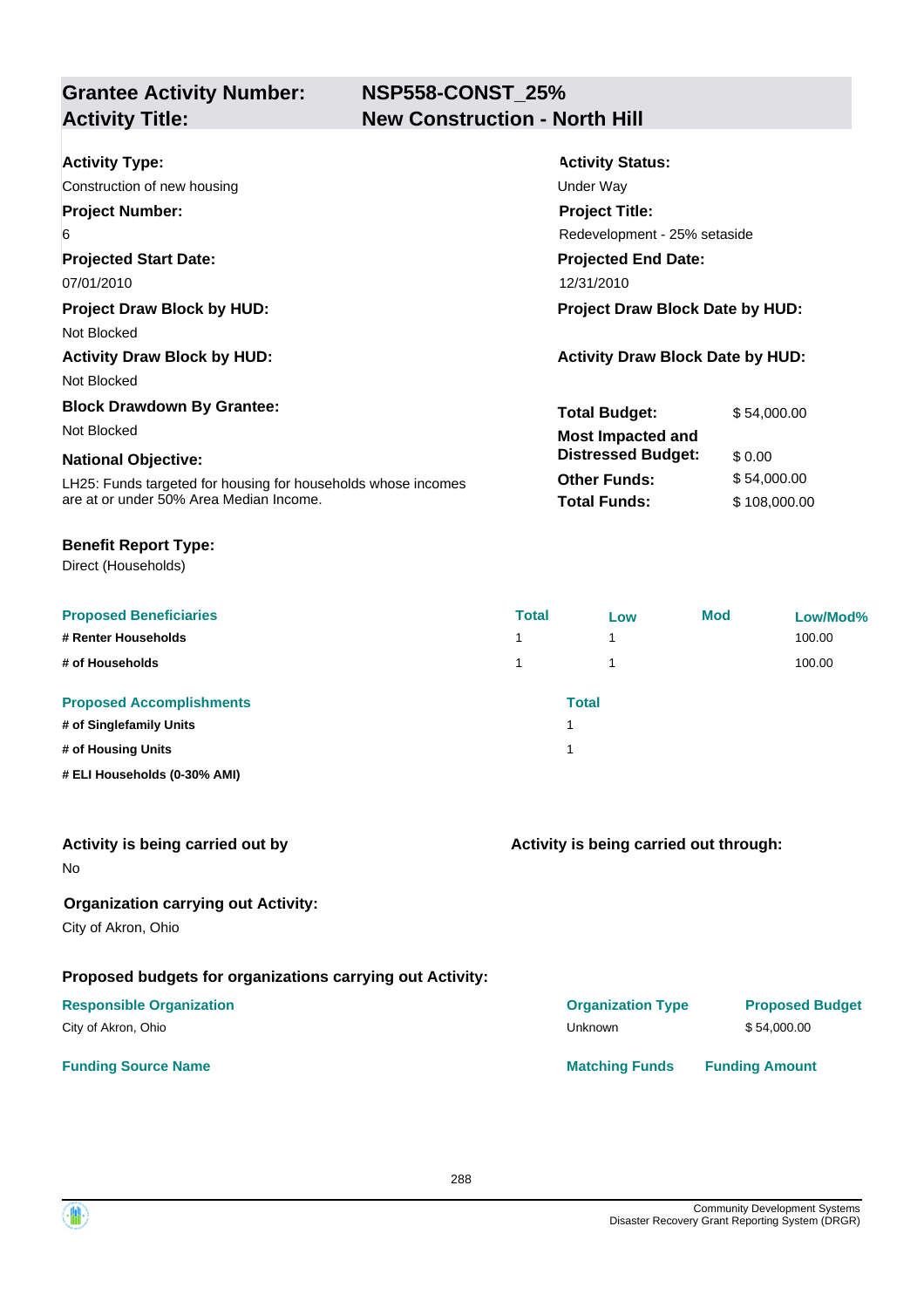#### **Location Description:**

Akron, Ohio 185 E. York Street (North Hill)

#### **Activity Description:**

Redevelopment / New Construction of a Single-Family Dwelling at 185 E. York Street under the North Hill NSP. Under Contract

#### **Environmental Assessment:** COMPLETED

**Environmental** None



 $\langle \mathbf{m} \rangle$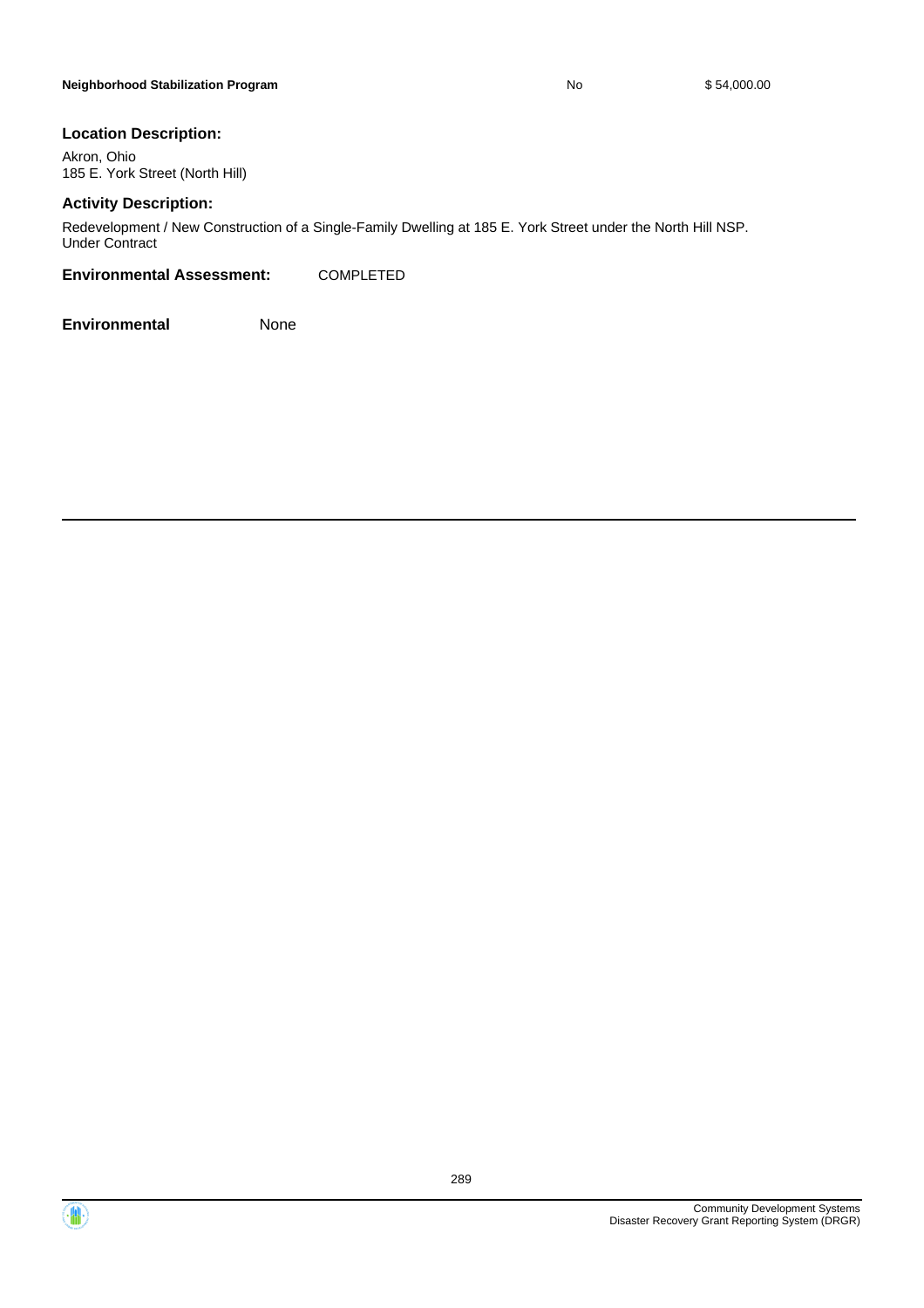**NSP558\_25%**

**Grantee Activity Number: Activity Title: Acquisition - North Hill**

| <b>Activity Type:</b>                                         | <b>Activity Status:</b>                 |             |  |
|---------------------------------------------------------------|-----------------------------------------|-------------|--|
| Acquisition - general                                         | Completed                               |             |  |
| <b>Project Number:</b>                                        | <b>Project Title:</b>                   |             |  |
| 6                                                             | Redevelopment - 25% setaside            |             |  |
| <b>Projected Start Date:</b>                                  | <b>Projected End Date:</b>              |             |  |
| 11/01/2009                                                    | 01/31/2010                              |             |  |
| <b>Project Draw Block by HUD:</b>                             | <b>Project Draw Block Date by HUD:</b>  |             |  |
| Not Blocked                                                   |                                         |             |  |
| <b>Activity Draw Block by HUD:</b>                            | <b>Activity Draw Block Date by HUD:</b> |             |  |
| Not Blocked                                                   |                                         |             |  |
| <b>Block Drawdown By Grantee:</b>                             | <b>Total Budget:</b>                    | \$15,607.74 |  |
| Not Blocked                                                   | <b>Most Impacted and</b>                |             |  |
| <b>National Objective:</b>                                    | <b>Distressed Budget:</b>               | \$0.00      |  |
| LH25: Funds targeted for housing for households whose incomes | <b>Other Funds:</b>                     | \$14,611.50 |  |
| are at or under 50% Area Median Income.                       | <b>Total Funds:</b>                     | \$30,219.24 |  |

#### **Benefit Report Type:**

Direct (Households)

| <b>Proposed Beneficiaries</b>     | <b>Total</b>             | Low | <b>Mod</b> | Low/Mod% |
|-----------------------------------|--------------------------|-----|------------|----------|
| # Owner Households                | $\overline{\phantom{a}}$ |     |            | 100.00   |
| # of Households                   | и                        |     |            | 100.00   |
| # of Permanent Jobs Created       |                          |     |            | 0.0      |
| <b>Proposed Accomplishments</b>   | <b>Total</b>             |     |            |          |
| # of Singlefamily Units           |                          |     |            |          |
| # of Housing Units                | 4                        |     |            |          |
| # of Parcels acquired voluntarily | 4                        |     |            |          |
| # of Properties                   | ۸                        |     |            |          |

#### **Activity is being carried out by**

No

#### **Organization carrying out Activity:**

City of Akron, Ohio

#### **Proposed budgets for organizations carrying out Activity:**

#### **Responsible Organization CONSERVIRGHT ACCORDING THE CONSERVIRGHT ORGANIZATION Type Proposed Budget**

**Activity is being carried out through:**

290

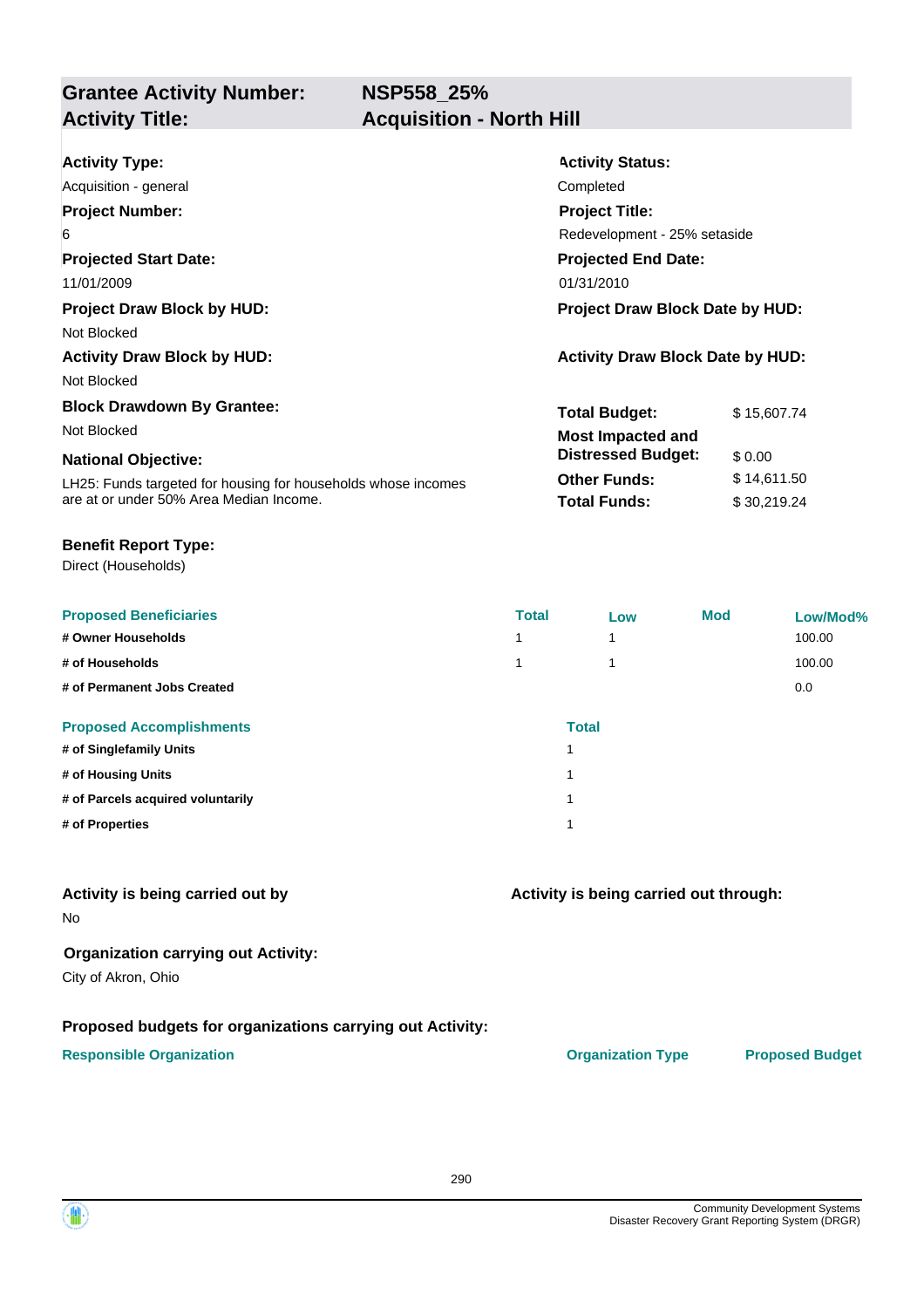| City of Akron, Ohio                       | <b>Unknown</b>        | \$13,911.50           |
|-------------------------------------------|-----------------------|-----------------------|
| <b>Funding Source Name</b>                | <b>Matching Funds</b> | <b>Funding Amount</b> |
| <b>Neighborhood Stabilization Program</b> | No                    | \$14.611.50           |
| <b>Location Description:</b>              |                       |                       |

Akron, Ohio; 185 E. York Street (North Hill)

### **Activity Description:**

Acquisition of 185 E. York Street under the Noth Hill NSP.

**Environmental Assessment:** COMPLETED

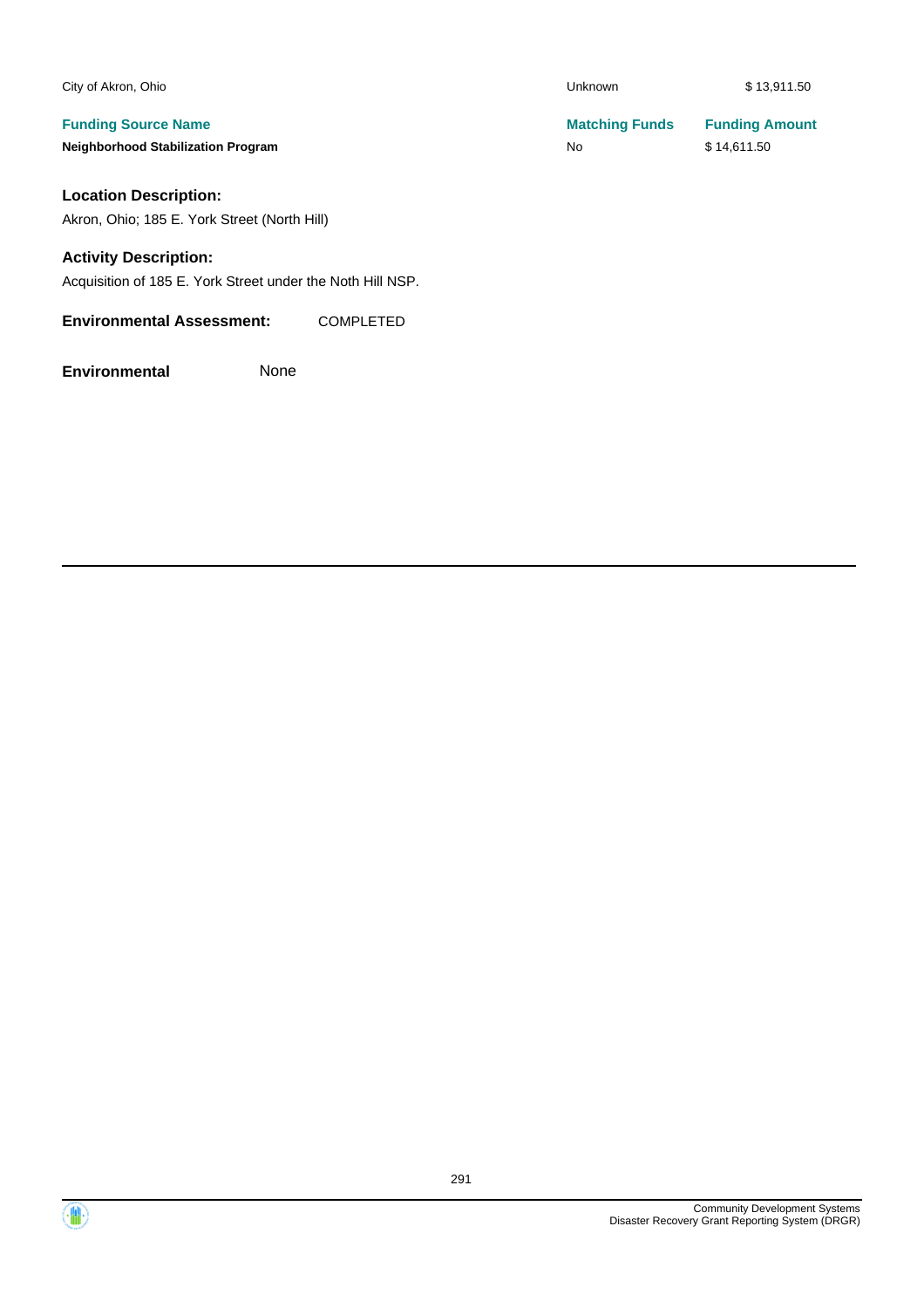## **NSP565-REHAB\_25% Activity Title: Rehabilitation - Firestone Pk/University Pk**

| <b>Activity Type:</b>                                         | <b>Activity Status:</b>                 |              |  |
|---------------------------------------------------------------|-----------------------------------------|--------------|--|
| Rehabilitation/reconstruction of residential structures       | Under Way                               |              |  |
| <b>Project Number:</b>                                        | <b>Project Title:</b>                   |              |  |
| 6                                                             | Redevelopment - 25% setaside            |              |  |
| <b>Projected Start Date:</b>                                  | <b>Projected End Date:</b>              |              |  |
| 10/01/2009                                                    | 03/31/2016                              |              |  |
| <b>Project Draw Block by HUD:</b>                             | <b>Project Draw Block Date by HUD:</b>  |              |  |
| Not Blocked                                                   |                                         |              |  |
| <b>Activity Draw Block by HUD:</b>                            | <b>Activity Draw Block Date by HUD:</b> |              |  |
| Not Blocked                                                   |                                         |              |  |
| <b>Block Drawdown By Grantee:</b>                             | <b>Total Budget:</b>                    | \$87,500.00  |  |
| Not Blocked                                                   | <b>Most Impacted and</b>                |              |  |
| <b>National Objective:</b>                                    | <b>Distressed Budget:</b>               | \$0.00       |  |
| LH25: Funds targeted for housing for households whose incomes | <b>Other Funds:</b>                     | \$80,000.00  |  |
| are at or under 50% Area Median Income.                       | <b>Total Funds:</b>                     | \$167,500.00 |  |

#### **Benefit Report Type:**

Direct (Households)

| <b>Proposed Beneficiaries</b>   | <b>Total</b> | Low          | <b>Mod</b> | Low/Mod% |
|---------------------------------|--------------|--------------|------------|----------|
| # Renter Households             | 1            | 1            |            | 100.00   |
| # of Households                 | 1            | 1            |            | 100.00   |
| <b>Proposed Accomplishments</b> |              | <b>Total</b> |            |          |
| # of Singlefamily Units         |              |              |            |          |
| # of Housing Units              |              |              |            |          |
| # ELI Households (0-30% AMI)    |              |              |            |          |
| # of Properties                 |              |              |            |          |
|                                 |              |              |            |          |

#### **Activity is being carried out by**

No

### **Organization carrying out Activity:**

City of Akron, Ohio

### **Proposed budgets for organizations carrying out Activity:**

### **Activity is being carried out through:**

**Responsible Organization COVID-10 COVID-10 Organization Type Proposed Budget** City of Akron, Ohio Unknown \$ 87,500.00

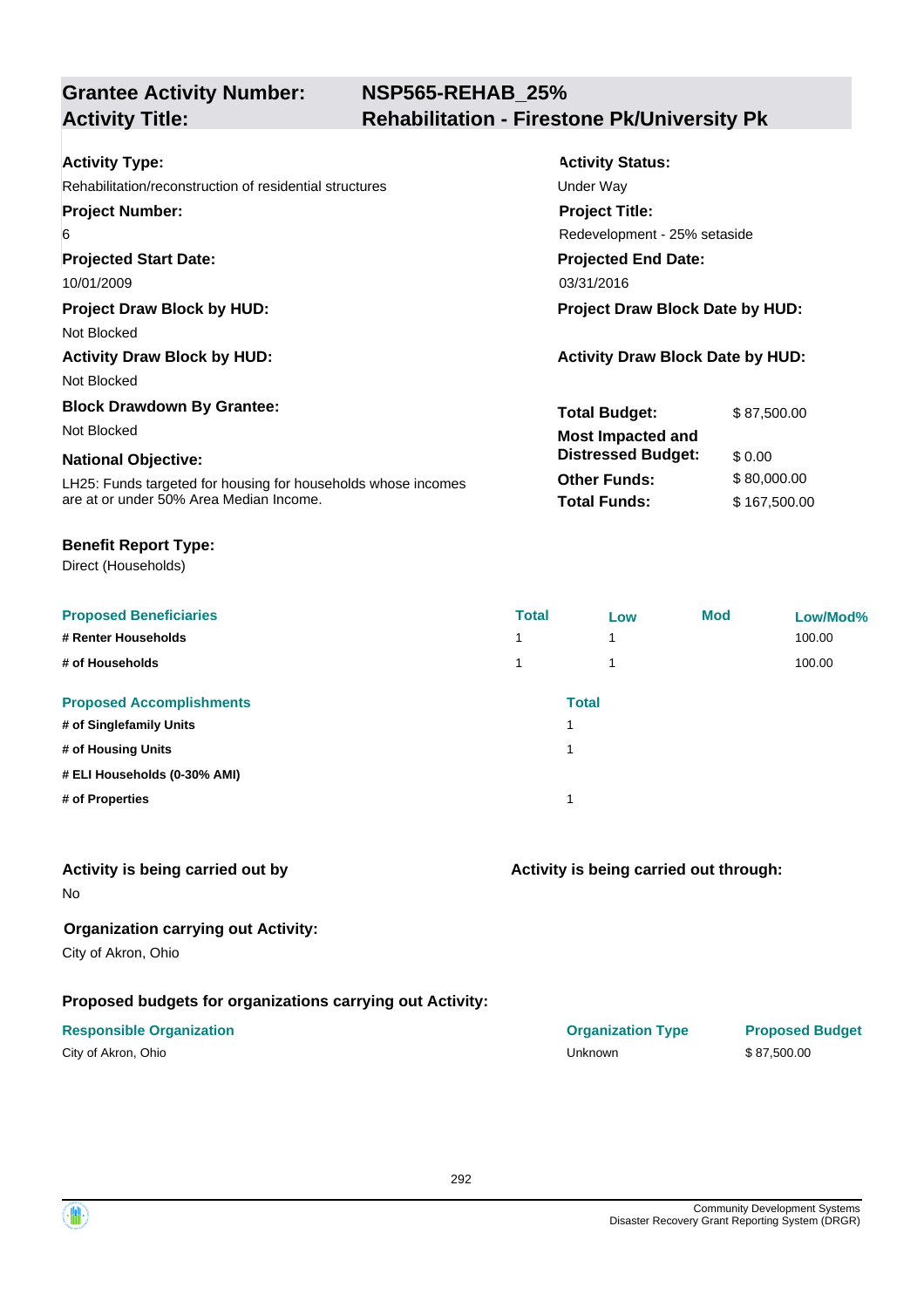#### **Funding Source Name**

**Neighborhood Stabilization Program** 

| <b>Matching Funds</b> | <b>Funding Amount</b> |
|-----------------------|-----------------------|
| No                    | \$80,000.00           |

#### **Location Description:**

Akron, Ohio 679 Hammel Street (Firestone Pk/University Pk)

#### **Activity Description:**

Rehabilitation of 679 Hammel Street under the Firestone Pk/University Pk NSP. Under Contract

#### **Environmental Assessment:** COMPLETED



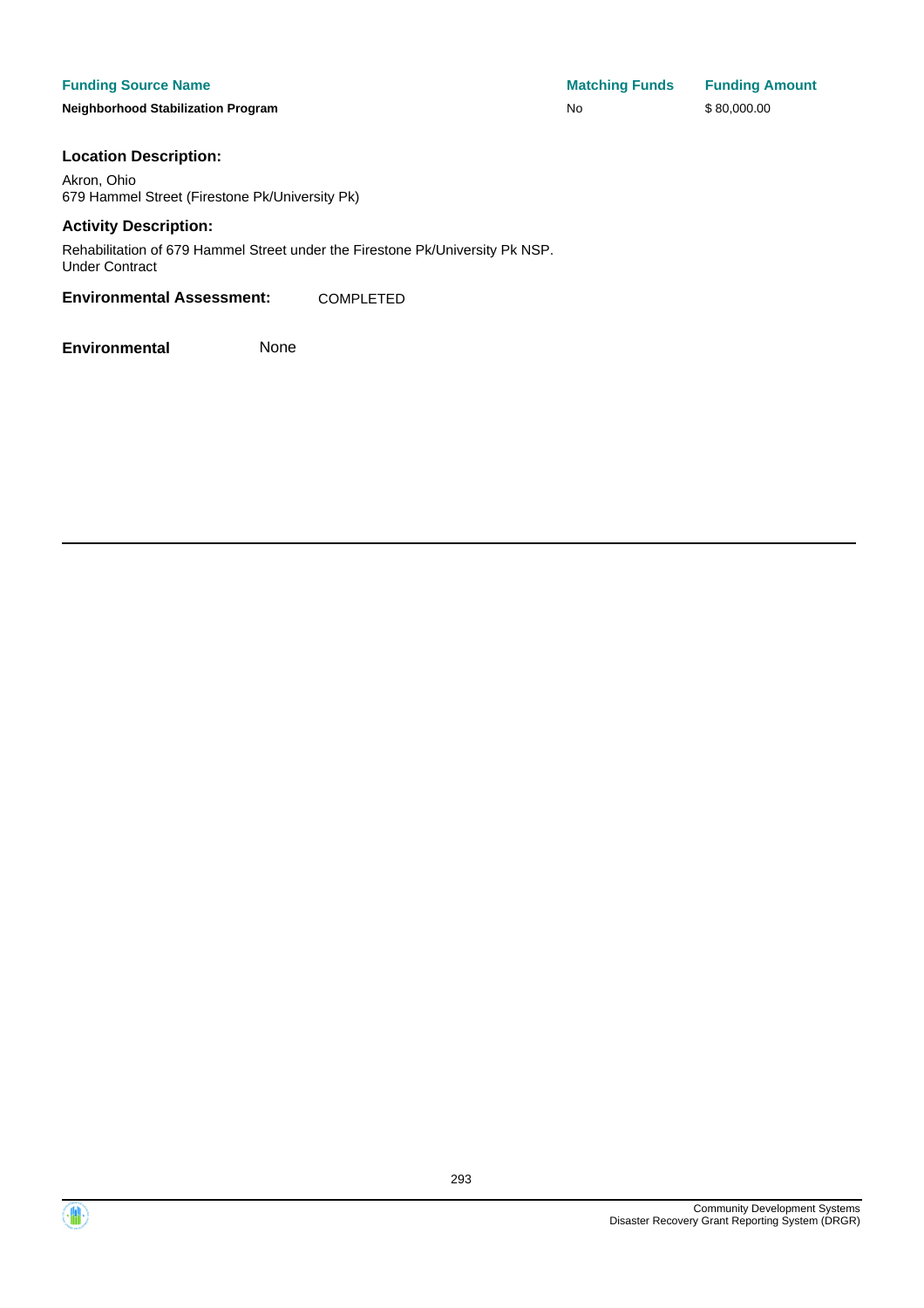| <b>Activity Type:</b>                                         | <b>Activity Status:</b>                 |             |  |
|---------------------------------------------------------------|-----------------------------------------|-------------|--|
| Acquisition - general                                         | Completed                               |             |  |
| <b>Project Number:</b>                                        | <b>Project Title:</b>                   |             |  |
| 6                                                             | Redevelopment - 25% setaside            |             |  |
| <b>Projected Start Date:</b>                                  | <b>Projected End Date:</b>              |             |  |
| 11/01/2009                                                    | 12/31/2009                              |             |  |
| <b>Project Draw Block by HUD:</b>                             | Project Draw Block Date by HUD:         |             |  |
| Not Blocked                                                   |                                         |             |  |
| <b>Activity Draw Block by HUD:</b>                            | <b>Activity Draw Block Date by HUD:</b> |             |  |
| Not Blocked                                                   |                                         |             |  |
| <b>Block Drawdown By Grantee:</b>                             | <b>Total Budget:</b>                    | \$12,991.50 |  |
| Not Blocked                                                   | <b>Most Impacted and</b>                |             |  |
| <b>National Objective:</b>                                    | <b>Distressed Budget:</b>               | \$0.00      |  |
| LH25: Funds targeted for housing for households whose incomes | <b>Other Funds:</b>                     | \$12,991.50 |  |
| are at or under 50% Area Median Income.                       | <b>Total Funds:</b>                     | \$25,983.00 |  |

#### **Benefit Report Type:**

Direct (Households)

| <b>Proposed Beneficiaries</b>     | <b>Total</b>             | Low | <b>Mod</b> | Low/Mod% |
|-----------------------------------|--------------------------|-----|------------|----------|
| # Owner Households                | $\overline{\phantom{a}}$ |     |            | 100.00   |
| # of Households                   |                          |     |            | 100.00   |
| # of Permanent Jobs Created       |                          |     |            | 0.0      |
| <b>Proposed Accomplishments</b>   | <b>Total</b>             |     |            |          |
| # of Singlefamily Units           | 4                        |     |            |          |
| # of Housing Units                | 4                        |     |            |          |
| # of Parcels acquired voluntarily | 4                        |     |            |          |
| # of Properties                   | ۸                        |     |            |          |

#### **Activity is being carried out by**

No

#### **Organization carrying out Activity:**

City of Akron, Ohio

#### **Proposed budgets for organizations carrying out Activity:**

#### **Responsible Organization CONSERVIRGHT ACCORDING THE CONSERVIRGHT ORGANIZATION Type Proposed Budget**

**Activity is being carried out through:**

294

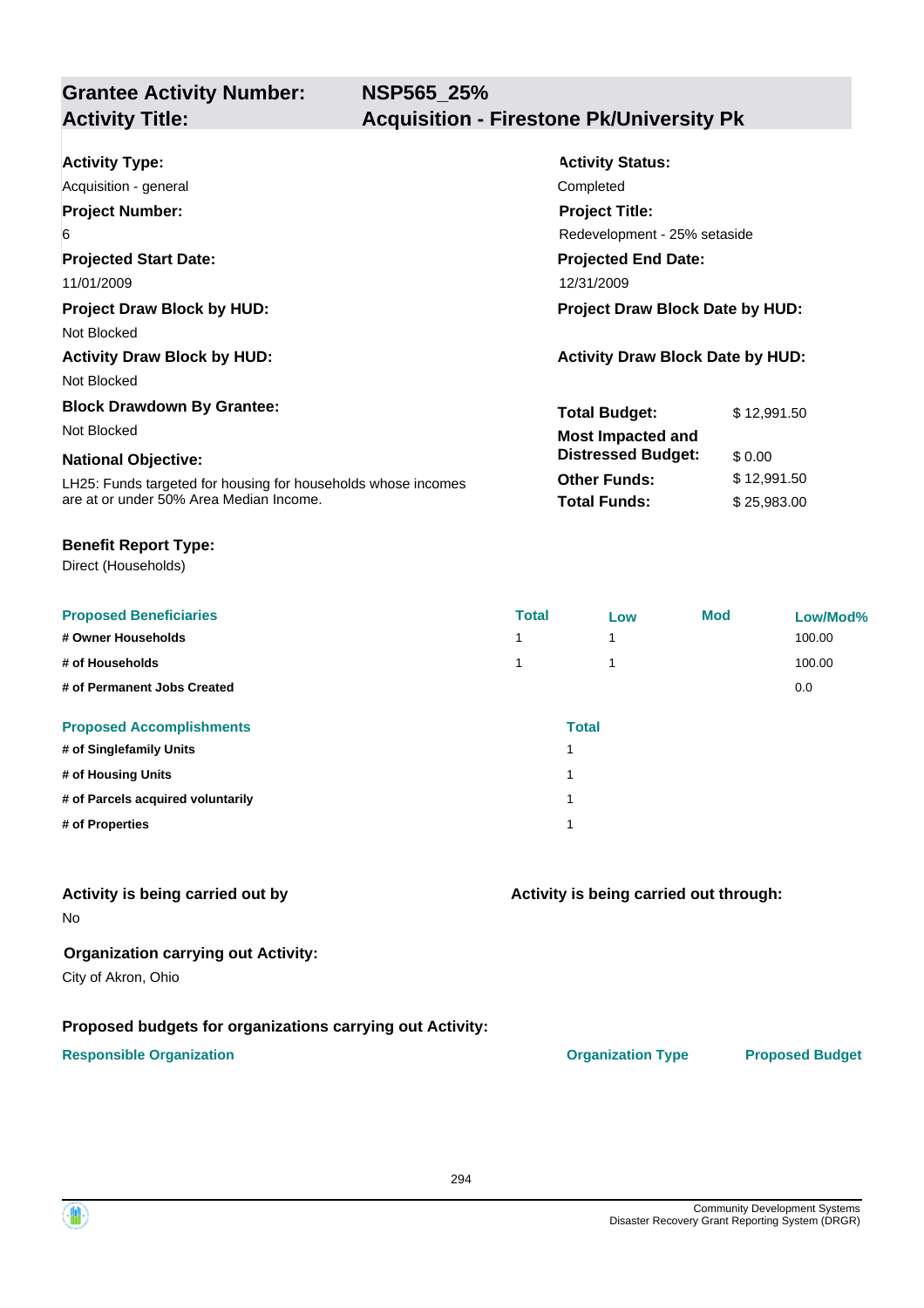| City of Akron, Ohio                                                     | <b>Unknown</b>              |  |
|-------------------------------------------------------------------------|-----------------------------|--|
| <b>Funding Source Name</b><br><b>Neighborhood Stabilization Program</b> | <b>Matching Funds</b><br>No |  |
| <b>Location Description:</b>                                            |                             |  |

Akron, Ohio 679 Hammel Street (Firestone Pk/University Pk)

### **Activity Description:**

Acquisition of 679 Hammel Street under the Firestone Pk/University Pk NSP.

**Environmental Assessment:** COMPLETED

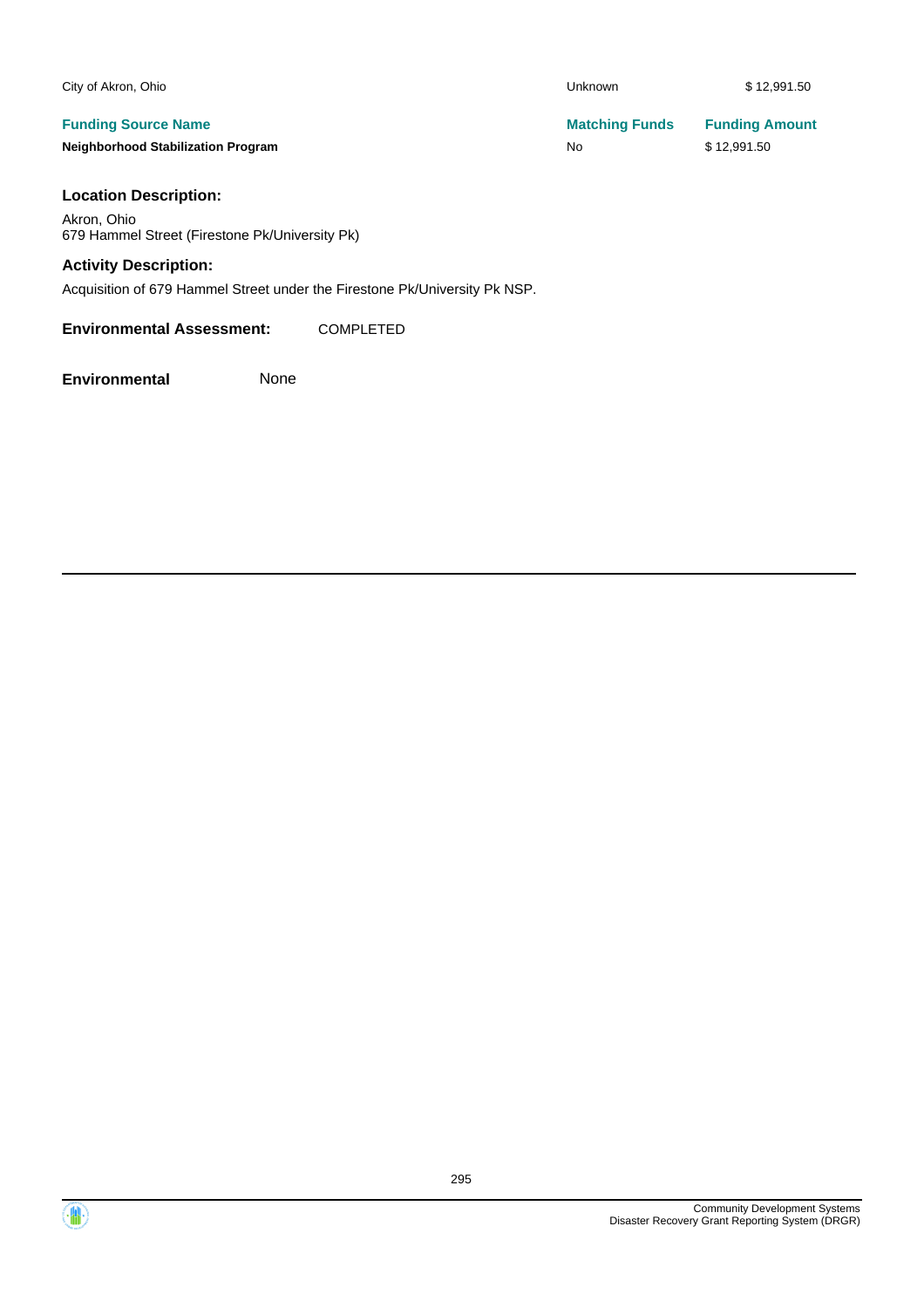| <b>Activity Type:</b>                                         | <b>Activity Status:</b>                 |              |  |  |
|---------------------------------------------------------------|-----------------------------------------|--------------|--|--|
| Construction of new housing                                   | Completed                               |              |  |  |
| <b>Project Number:</b>                                        | <b>Project Title:</b>                   |              |  |  |
| 6                                                             | Redevelopment - 25% setaside            |              |  |  |
| <b>Projected Start Date:</b>                                  | <b>Projected End Date:</b>              |              |  |  |
| 06/01/2010                                                    | 12/31/2010                              |              |  |  |
| <b>Project Draw Block by HUD:</b>                             | <b>Project Draw Block Date by HUD:</b>  |              |  |  |
| Not Blocked                                                   |                                         |              |  |  |
| <b>Activity Draw Block by HUD:</b>                            | <b>Activity Draw Block Date by HUD:</b> |              |  |  |
| Not Blocked                                                   |                                         |              |  |  |
| <b>Block Drawdown By Grantee:</b>                             | <b>Total Budget:</b>                    | \$100,850.00 |  |  |
| Not Blocked                                                   | <b>Most Impacted and</b>                |              |  |  |
| <b>National Objective:</b>                                    | <b>Distressed Budget:</b>               | \$0.00       |  |  |
| LH25: Funds targeted for housing for households whose incomes | <b>Other Funds:</b>                     | \$100,850.00 |  |  |
| are at or under 50% Area Median Income.                       | <b>Total Funds:</b>                     | \$201,700.00 |  |  |
|                                                               |                                         |              |  |  |

#### **Benefit Report Type:**

Direct (Households)

| <b>Proposed Beneficiaries</b><br># Owner Households | <b>Total</b><br>1 | Low<br>1 | Mod | Low/Mod%<br>100.00 |
|-----------------------------------------------------|-------------------|----------|-----|--------------------|
|                                                     |                   |          |     |                    |
| # of Households                                     | 1                 |          |     | 100.00             |
| <b>Proposed Accomplishments</b>                     |                   | Total    |     |                    |
| # of Singlefamily Units                             |                   |          |     |                    |
| # of Housing Units                                  |                   |          |     |                    |
| # ELI Households (0-30% AMI)                        |                   |          |     |                    |

#### **Activity is being carried out by**

No

#### **Organization carrying out Activity:**

City of Akron, Ohio

#### **Proposed budgets for organizations carrying out Activity:**

#### **Responsible Organization CONSERVIRGHT ACCORDING THE CONSERVIRGHT ORGANIZATION Type Proposed Budget**

**Activity is being carried out through:**

City of Akron, Ohio \$ 100,850.00

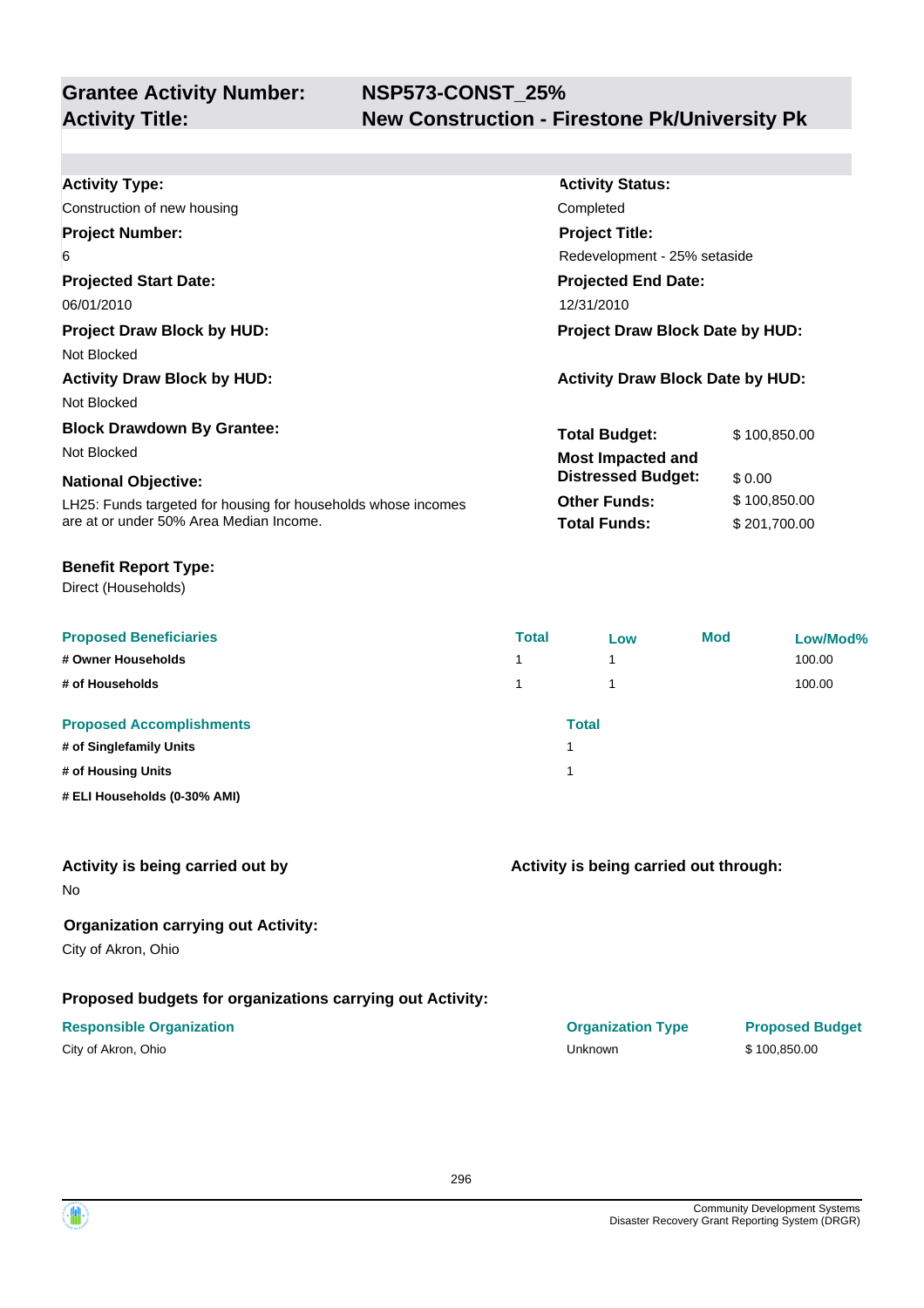#### **Funding Source Name**

**Neighborhood Stabilization Program** 

| <b>Matching Funds</b> | <b>Funding Amount</b> |
|-----------------------|-----------------------|
| No                    | \$100,850.00          |

#### **Location Description:**

Akron, Ohio 1077 Dietz Avenue (Firestone Pk/University Pk)

#### **Activity Description:**

Redevelopment / New Construction of a Single-Family Dwelling at 1077 Dietz Avenue under the Firestone Pk/University Pk NSP. Under Contract

**Environmental Assessment:** COMPLETED





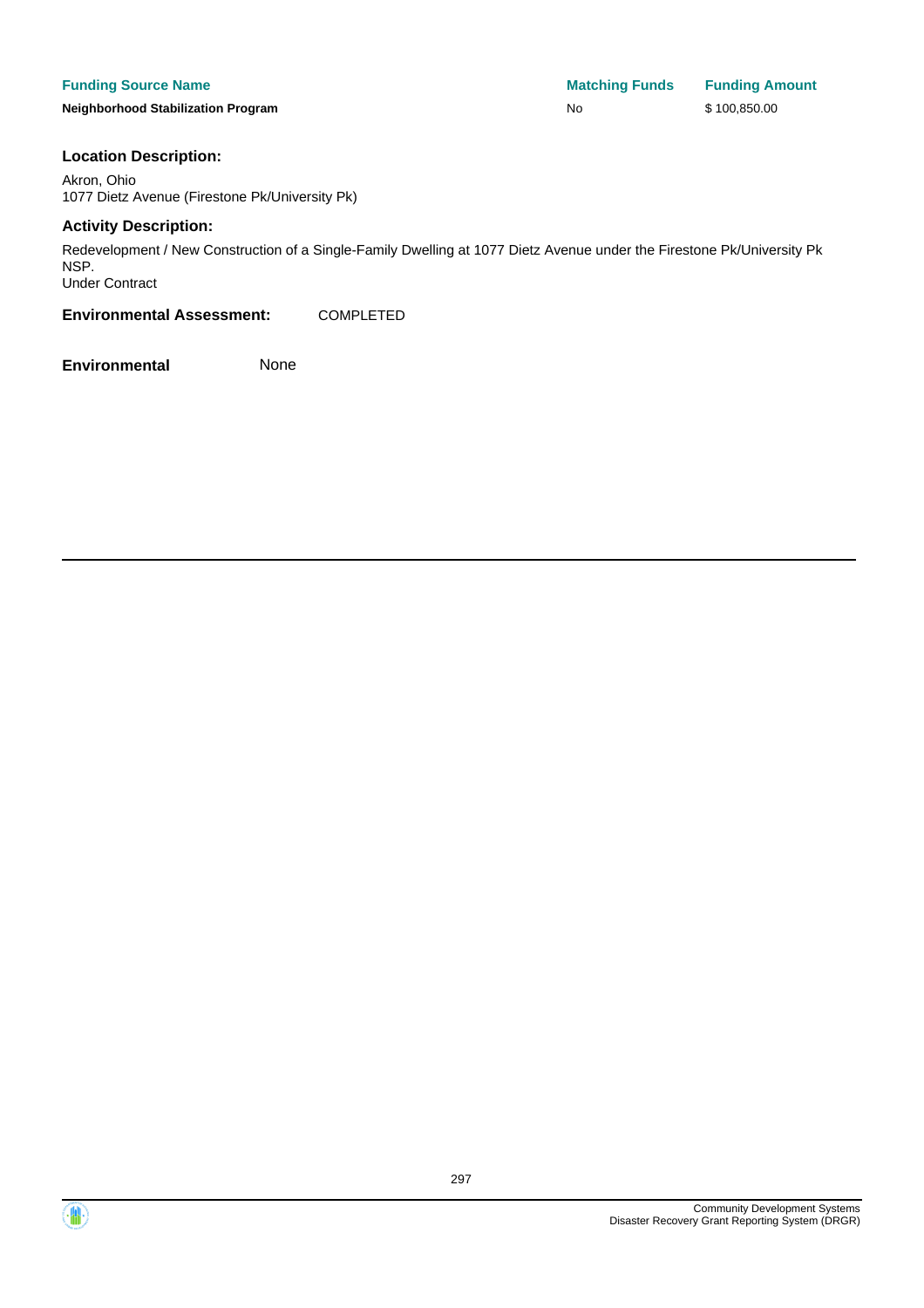| <b>Activity Type:</b>                                         | <b>Activity Status:</b>                 |             |  |
|---------------------------------------------------------------|-----------------------------------------|-------------|--|
| Acquisition - general                                         | Completed                               |             |  |
| <b>Project Number:</b>                                        | <b>Project Title:</b>                   |             |  |
| 6                                                             | Redevelopment - 25% setaside            |             |  |
| <b>Projected Start Date:</b>                                  | <b>Projected End Date:</b>              |             |  |
| 11/01/2009                                                    | 10/31/2010                              |             |  |
| <b>Project Draw Block by HUD:</b>                             | Project Draw Block Date by HUD:         |             |  |
| Not Blocked                                                   |                                         |             |  |
| <b>Activity Draw Block by HUD:</b>                            | <b>Activity Draw Block Date by HUD:</b> |             |  |
| Not Blocked                                                   |                                         |             |  |
| <b>Block Drawdown By Grantee:</b>                             | <b>Total Budget:</b>                    | \$18,161.50 |  |
| Not Blocked                                                   | <b>Most Impacted and</b>                |             |  |
| <b>National Objective:</b>                                    | <b>Distressed Budget:</b>               | \$0.00      |  |
| LH25: Funds targeted for housing for households whose incomes | <b>Other Funds:</b>                     | \$18,161.50 |  |
| are at or under 50% Area Median Income.                       | <b>Total Funds:</b>                     | \$36,323.00 |  |

#### **Benefit Report Type:**

Direct (Households)

| <b>Proposed Beneficiaries</b>     | <b>Total</b>             | Low          | <b>Mod</b> | Low/Mod% |
|-----------------------------------|--------------------------|--------------|------------|----------|
| # Owner Households                | $\overline{\phantom{a}}$ |              |            | 100.00   |
| # of Households                   |                          |              |            | 100.00   |
| # of Permanent Jobs Created       |                          |              |            | 0.0      |
| <b>Proposed Accomplishments</b>   |                          | <b>Total</b> |            |          |
| # of Singlefamily Units           | и                        |              |            |          |
| # of Housing Units                | 4                        |              |            |          |
| # of Parcels acquired voluntarily | 4                        |              |            |          |
| # of Properties                   | и                        |              |            |          |

#### **Activity is being carried out by**

No

#### **Organization carrying out Activity:**

City of Akron, Ohio

#### **Proposed budgets for organizations carrying out Activity:**

#### **Responsible Organization CONSERVIRGHT ACCORDING THE CONSERVIRGHT ORGANIZATION Type Proposed Budget**

**Activity is being carried out through:**

298

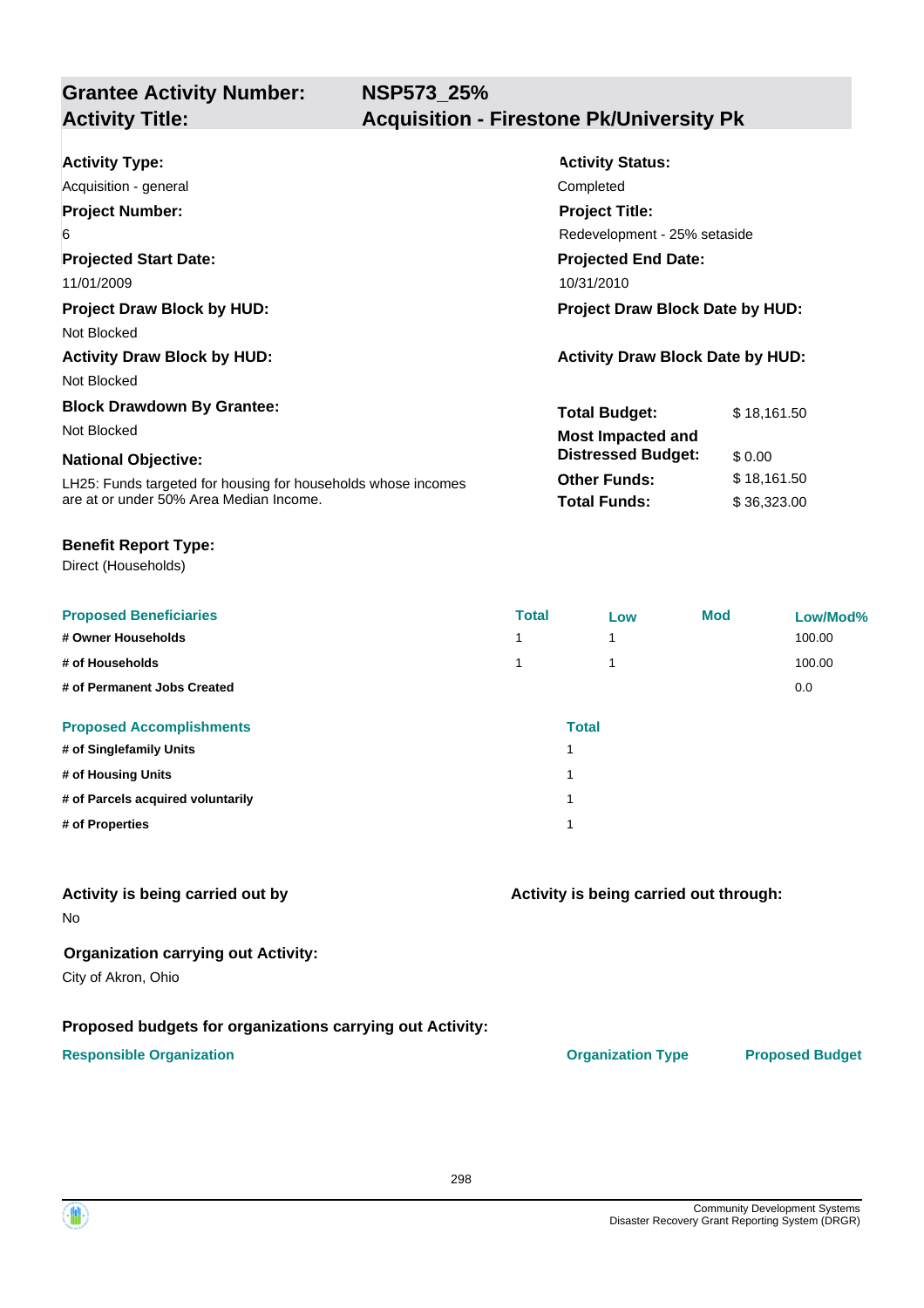| City of Akron, Ohio                       | <b>Unknown</b>        | \$18,161.50           |
|-------------------------------------------|-----------------------|-----------------------|
| <b>Funding Source Name</b>                | <b>Matching Funds</b> | <b>Funding Amount</b> |
| <b>Neighborhood Stabilization Program</b> | No                    | \$18,161.50           |
| <b>Location Description:</b>              |                       |                       |

#### **Location Description:**

Acquisition of 1077 Dietz Avenue under the Firestone Pk/University Pk NSP.

#### **Activity Description:**

Acquisition of 1077 Dietz Avenue under the Firestone Pk/University Pk NSP.

**Environmental Assessment:** COMPLETED

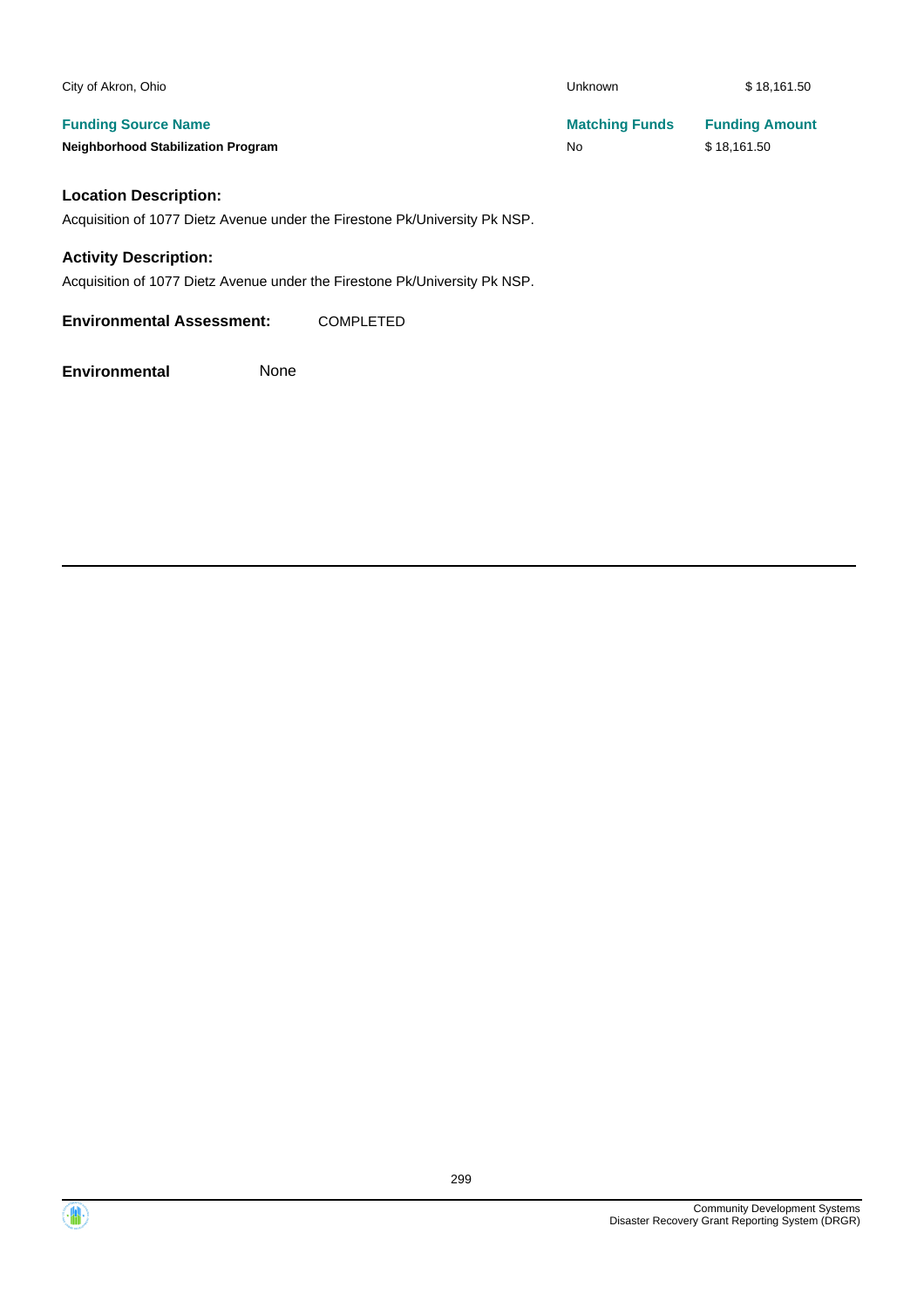## **NSP579-REHAB\_25% Activity Title: Rehabilitation - Firestone Pk/University Pk**

| <b>Activity Type:</b>                                         | <b>Activity Status:</b>                 |              |  |
|---------------------------------------------------------------|-----------------------------------------|--------------|--|
| Rehabilitation/reconstruction of residential structures       | Completed                               |              |  |
| <b>Project Number:</b>                                        | <b>Project Title:</b>                   |              |  |
| 6                                                             | Redevelopment - 25% setaside            |              |  |
| <b>Projected Start Date:</b>                                  | <b>Projected End Date:</b>              |              |  |
| 06/11/2010                                                    | 03/31/2011                              |              |  |
| <b>Project Draw Block by HUD:</b>                             | <b>Project Draw Block Date by HUD:</b>  |              |  |
| Not Blocked                                                   |                                         |              |  |
| <b>Activity Draw Block by HUD:</b>                            | <b>Activity Draw Block Date by HUD:</b> |              |  |
| Not Blocked                                                   |                                         |              |  |
| <b>Block Drawdown By Grantee:</b>                             | <b>Total Budget:</b>                    | \$57,063.00  |  |
| Not Blocked                                                   | <b>Most Impacted and</b>                |              |  |
| <b>National Objective:</b>                                    | <b>Distressed Budget:</b>               | \$0.00       |  |
| LH25: Funds targeted for housing for households whose incomes | <b>Other Funds:</b>                     | \$57,063.00  |  |
| are at or under 50% Area Median Income.                       | <b>Total Funds:</b>                     | \$114,126.00 |  |

#### **Benefit Report Type:**

Direct (Households)

| <b>Proposed Beneficiaries</b>               | <b>Total</b>   | Low          | <b>Mod</b> | Low/Mod% |
|---------------------------------------------|----------------|--------------|------------|----------|
| # Owner Households                          | 1              | 1            |            | 100.00   |
| # of Households                             | 1              | 1            |            | 100.00   |
| <b>Proposed Accomplishments</b>             |                | <b>Total</b> |            |          |
| # of Singlefamily Units                     | 1              |              |            |          |
| # of Housing Units                          | 1              |              |            |          |
| # ELI Households (0-30% AMI)                |                |              |            |          |
| Activity funds eligible for DREF (Ike Only) |                |              |            |          |
| #Units ¿ other green                        | 8              |              |            |          |
| #Units deconstructed                        |                |              |            |          |
| #Sites re-used                              | 1              |              |            |          |
| #Units exceeding Energy Star                |                |              |            |          |
| #Units with bus/rail access                 | $\mathbf 1$    |              |            |          |
| #Low flow showerheads                       |                |              |            |          |
| #Low flow toilets                           | $\overline{2}$ |              |            |          |
| #Units with solar panels                    |                |              |            |          |
| #Dishwashers replaced                       |                |              |            |          |
| #Clothes washers replaced                   |                |              |            |          |

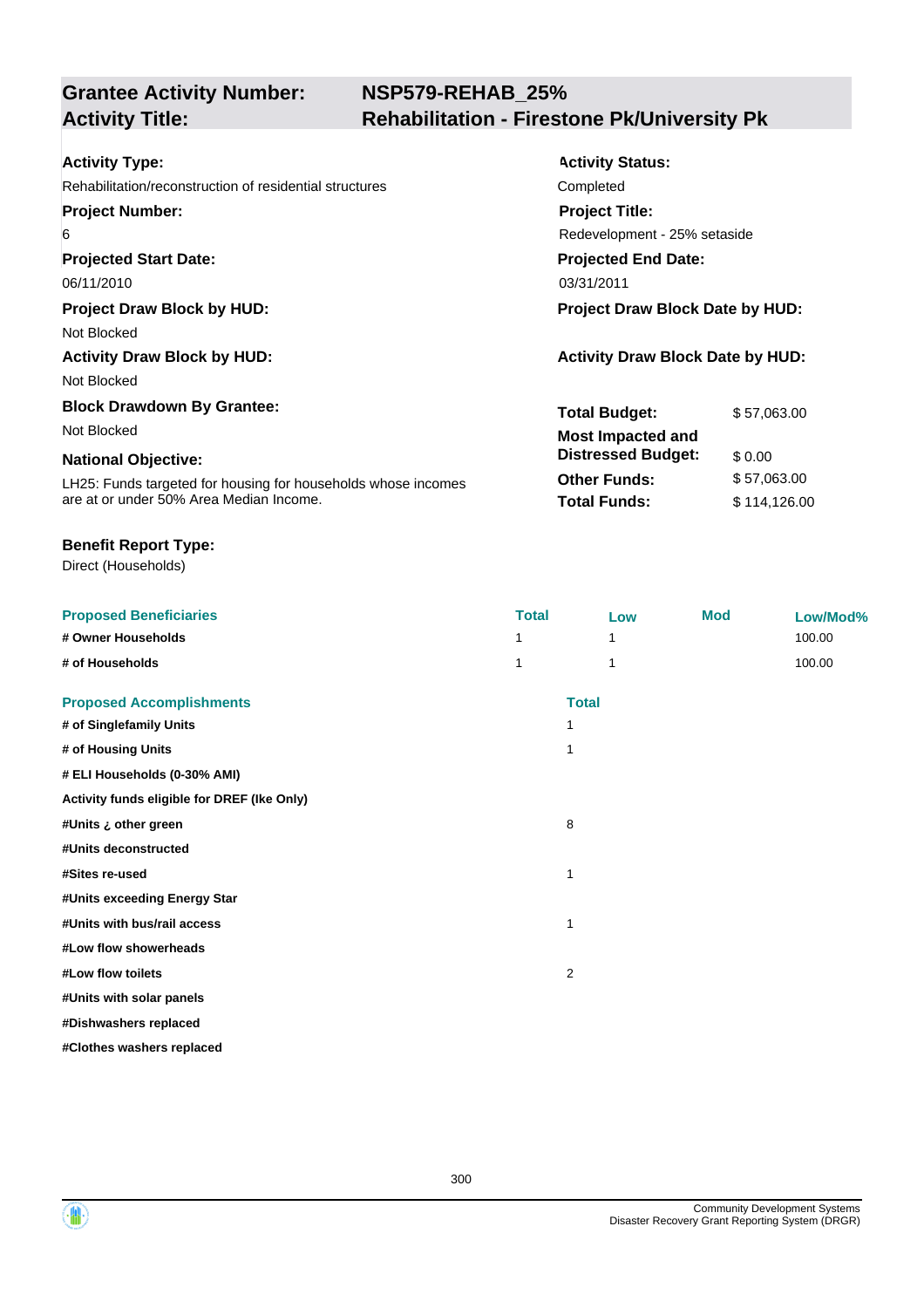| #Refrigerators replaced             |   |
|-------------------------------------|---|
| #Light fixtures (outdoors) replaced | 1 |
| #Light Fixtures (indoors) replaced  |   |
| #Replaced hot water heaters         | 1 |
| #Replaced thermostats               | 1 |
| #Efficient AC added/replaced        | 1 |
| #High efficiency heating plants     | 1 |
| #Additional Attic/Roof Insulation   |   |
| #Energy Star Replacement Windows    | 7 |
| # of Properties                     | 1 |

| Activity is being carried out by           |
|--------------------------------------------|
| N٥                                         |
| <b>Organization carrying out Activity:</b> |

**Activity is being carried out through:**

City of Akron, Ohio

#### **Proposed budgets for organizations carrying out Activity:**

| <b>Responsible Organization</b>           | <b>Organization Type</b> | <b>Proposed Budget</b> |
|-------------------------------------------|--------------------------|------------------------|
| City of Akron, Ohio                       | Unknown                  | \$57,063.00            |
| <b>Funding Source Name</b>                | <b>Matching Funds</b>    | <b>Funding Amount</b>  |
| <b>Neighborhood Stabilization Program</b> | No.                      | \$57,063.00            |

#### **Location Description:**

Akron, Ohio, 1129 Bittaker Street (Firestone Pk/University Pk)

#### **Activity Description:**

Rehabilitation of 1129 Bittaker Street under the Firestone Pk/University Pk NSP.

#### **Environmental Assessment:** COMPLETED



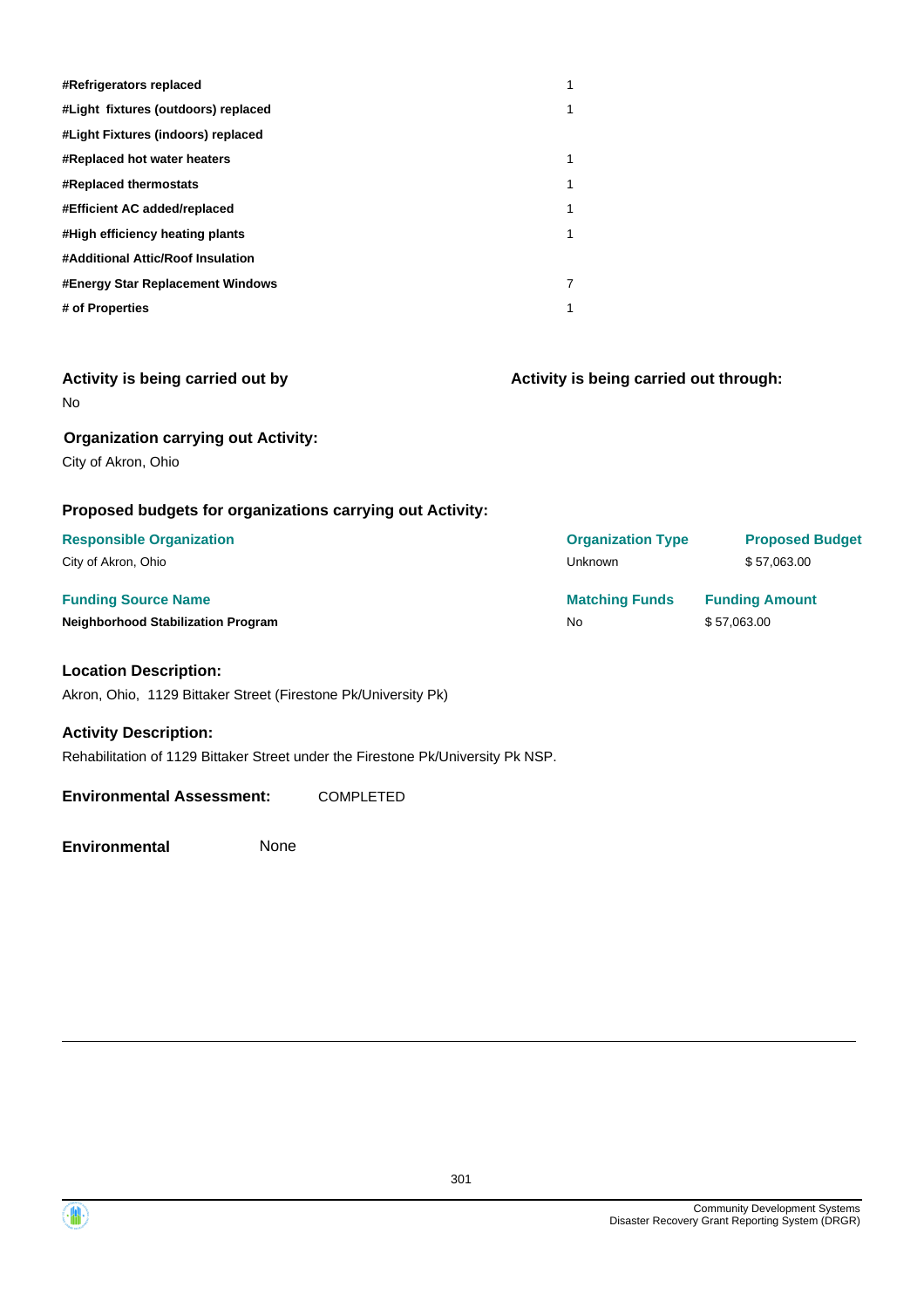| <b>Activity Type:</b>                                         | <b>Activity Status:</b>                 |             |  |
|---------------------------------------------------------------|-----------------------------------------|-------------|--|
| Acquisition - general                                         | Completed                               |             |  |
| <b>Project Number:</b>                                        | <b>Project Title:</b>                   |             |  |
| 6                                                             | Redevelopment - 25% setaside            |             |  |
| <b>Projected Start Date:</b>                                  | <b>Projected End Date:</b>              |             |  |
| 11/01/2009                                                    | 01/31/2010                              |             |  |
| <b>Project Draw Block by HUD:</b>                             | Project Draw Block Date by HUD:         |             |  |
| Not Blocked                                                   |                                         |             |  |
| <b>Activity Draw Block by HUD:</b>                            | <b>Activity Draw Block Date by HUD:</b> |             |  |
| Not Blocked                                                   |                                         |             |  |
| <b>Block Drawdown By Grantee:</b>                             | <b>Total Budget:</b>                    | \$36,783.50 |  |
| Not Blocked                                                   | <b>Most Impacted and</b>                |             |  |
| <b>National Objective:</b>                                    | <b>Distressed Budget:</b>               | \$0.00      |  |
| LH25: Funds targeted for housing for households whose incomes | <b>Other Funds:</b>                     | \$36,783.50 |  |
| are at or under 50% Area Median Income.                       | <b>Total Funds:</b>                     | \$73,567.00 |  |

#### **Benefit Report Type:**

Direct (Households)

| <b>Proposed Beneficiaries</b>     | <b>Total</b>             | Low          | <b>Mod</b> | Low/Mod% |
|-----------------------------------|--------------------------|--------------|------------|----------|
| # Owner Households                | $\overline{\phantom{a}}$ |              |            | 100.00   |
| # of Households                   |                          |              |            | 100.00   |
| # of Permanent Jobs Created       |                          |              |            | 0.0      |
| <b>Proposed Accomplishments</b>   |                          | <b>Total</b> |            |          |
| # of Singlefamily Units           | и                        |              |            |          |
| # of Housing Units                | 4                        |              |            |          |
| # of Parcels acquired voluntarily | 4                        |              |            |          |
| # of Properties                   | и                        |              |            |          |

#### **Activity is being carried out by**

No

#### **Organization carrying out Activity:**

City of Akron, Ohio

#### **Proposed budgets for organizations carrying out Activity:**

#### **Responsible Organization CONSERVIRGHT ACCORDING THE CONSERVIRGHT ORGANIZATION Type Proposed Budget**

**Activity is being carried out through:**

302

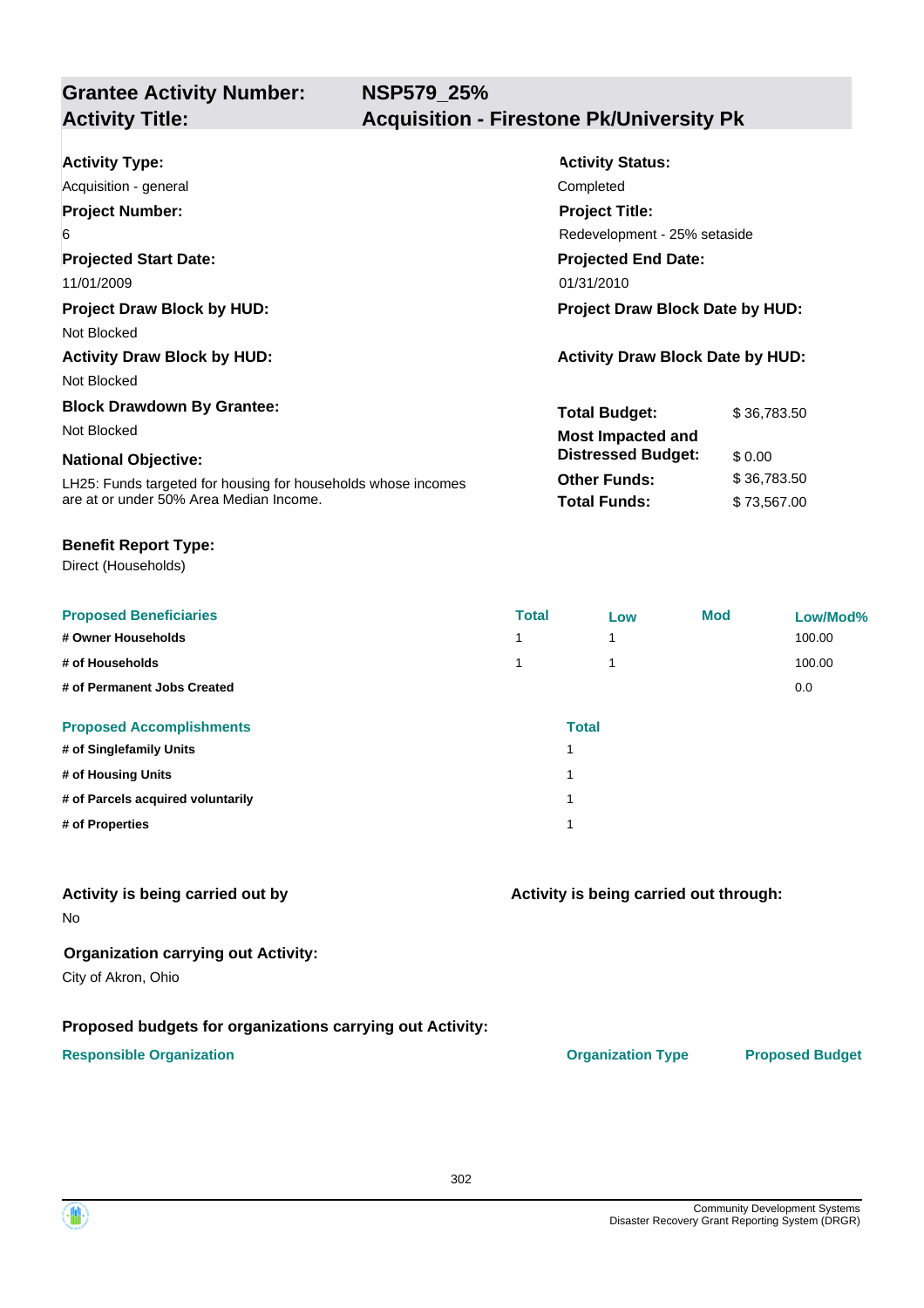| City of Akron, Ohio                       | Unknown               | \$36,783.50           |
|-------------------------------------------|-----------------------|-----------------------|
| <b>Funding Source Name</b>                | <b>Matching Funds</b> | <b>Funding Amount</b> |
| <b>Neighborhood Stabilization Program</b> | No                    | \$36,783.50           |
|                                           |                       |                       |

### **Location Description:**

Akron, Ohio, 1129 Bittaker Street (Firestone Pk/University Pk)

#### **Activity Description:**

Acquisition of 1129 Bittaker Street under the Firestone Pk/University Pk NSP.

**Environmental Assessment:** COMPLETED

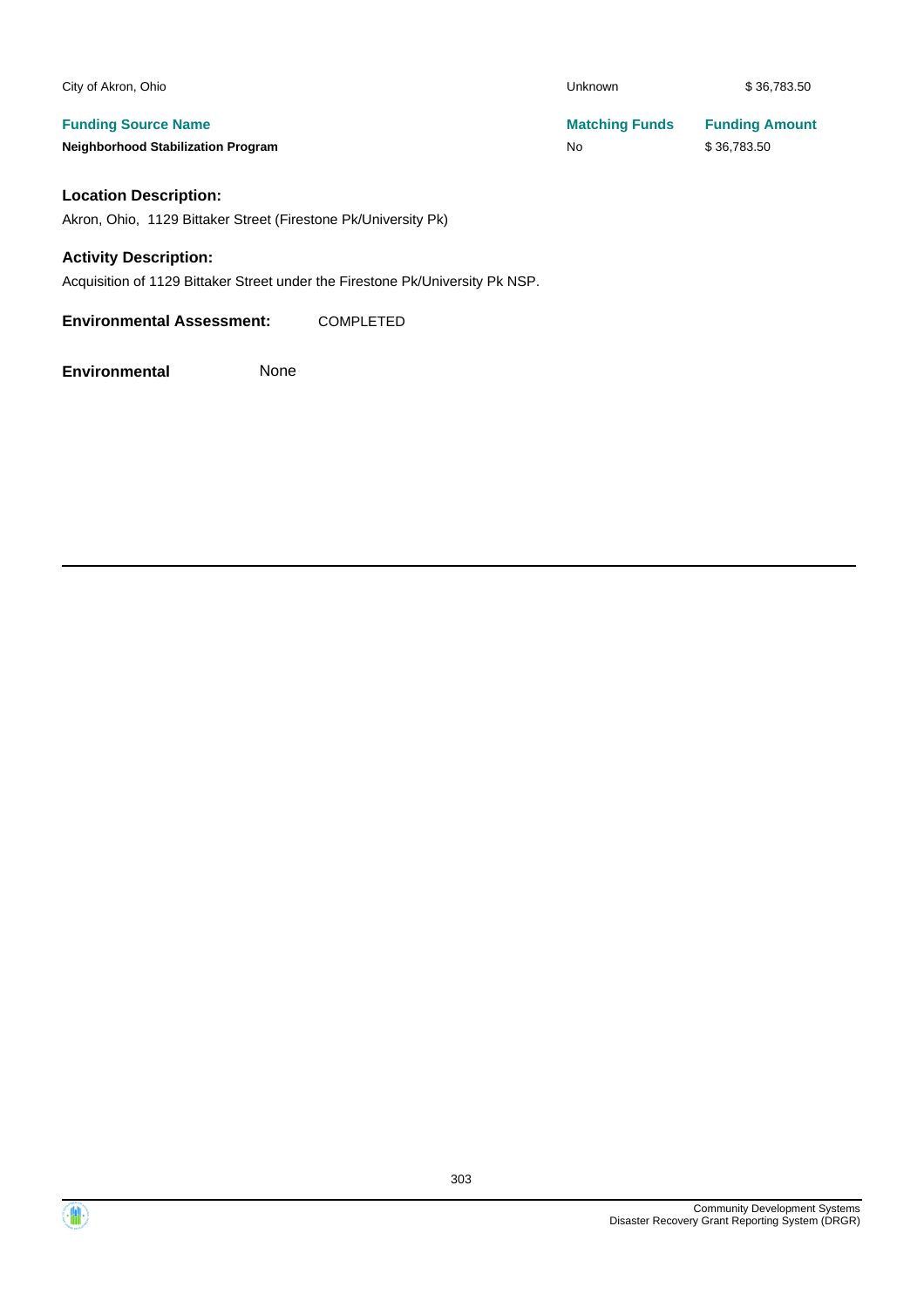## **NSP607-REHAB\_25% Activity Title: Rehabilitation - Firestone Pk/University Pk**

| <b>Activity Type:</b>                                         | <b>Activity Status:</b>                 |              |  |
|---------------------------------------------------------------|-----------------------------------------|--------------|--|
| Rehabilitation/reconstruction of residential structures       | Completed                               |              |  |
| <b>Project Number:</b>                                        | <b>Project Title:</b>                   |              |  |
| 6                                                             | Redevelopment - 25% setaside            |              |  |
| <b>Projected Start Date:</b>                                  | <b>Projected End Date:</b>              |              |  |
| 02/01/2010                                                    | 01/19/2011                              |              |  |
| <b>Project Draw Block by HUD:</b>                             | Project Draw Block Date by HUD:         |              |  |
| Not Blocked                                                   |                                         |              |  |
| <b>Activity Draw Block by HUD:</b>                            | <b>Activity Draw Block Date by HUD:</b> |              |  |
| Not Blocked                                                   |                                         |              |  |
| <b>Block Drawdown By Grantee:</b>                             | <b>Total Budget:</b>                    | \$89,975.00  |  |
| Not Blocked                                                   | <b>Most Impacted and</b>                |              |  |
| <b>National Objective:</b>                                    | <b>Distressed Budget:</b>               | \$0.00       |  |
| LH25: Funds targeted for housing for households whose incomes | <b>Other Funds:</b>                     | \$89,975.00  |  |
| are at or under 50% Area Median Income.                       | <b>Total Funds:</b>                     | \$179,950.00 |  |

#### **Benefit Report Type:**

Direct (Households)

| <b>Proposed Beneficiaries</b>               | <b>Total</b> | Low          | <b>Mod</b> | Low/Mod% |
|---------------------------------------------|--------------|--------------|------------|----------|
| # Owner Households                          |              | 1            |            | 100.00   |
| # of Households                             | 1            | 1            |            | 100.00   |
| <b>Proposed Accomplishments</b>             |              | <b>Total</b> |            |          |
| # of Singlefamily Units                     | 1            |              |            |          |
| # of Housing Units                          | 1            |              |            |          |
| Activity funds eligible for DREF (Ike Only) |              |              |            |          |
| #Units ¿ other green                        | 9            |              |            |          |
| #Units deconstructed                        |              |              |            |          |
| #Sites re-used                              | 1            |              |            |          |
| #Units exceeding Energy Star                |              |              |            |          |
| #Units with bus/rail access                 | 1            |              |            |          |
| #Low flow showerheads                       | 1            |              |            |          |
| #Low flow toilets                           | 2            |              |            |          |
| #Units with solar panels                    |              |              |            |          |
| #Dishwashers replaced                       | 1            |              |            |          |
| #Clothes washers replaced                   |              |              |            |          |
| #Refrigerators replaced                     | 1            |              |            |          |

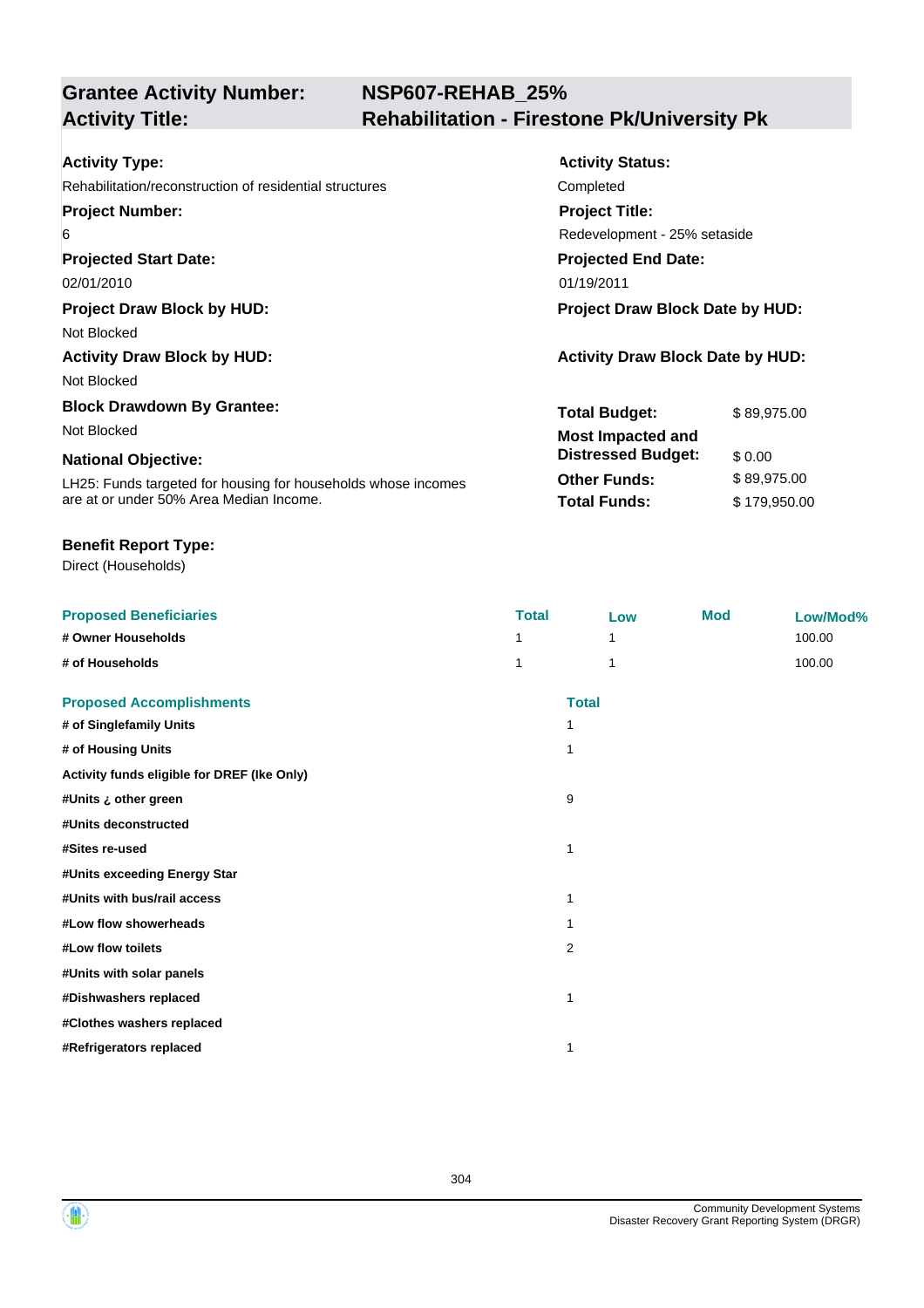| #Light fixtures (outdoors) replaced | 2  |
|-------------------------------------|----|
| #Light Fixtures (indoors) replaced  |    |
| #Replaced hot water heaters         | 1  |
| <b>#Replaced thermostats</b>        | 1  |
| #Efficient AC added/replaced        | 1  |
| #High efficiency heating plants     | 1  |
| #Additional Attic/Roof Insulation   |    |
| #Energy Star Replacement Windows    | 13 |
| # of Properties                     | 1  |

| Activity is being carried out by<br>No.                           | Activity is being carried out through: |                        |  |
|-------------------------------------------------------------------|----------------------------------------|------------------------|--|
| <b>Organization carrying out Activity:</b><br>City of Akron, Ohio |                                        |                        |  |
| Proposed budgets for organizations carrying out Activity:         |                                        |                        |  |
| <b>Responsible Organization</b>                                   | <b>Organization Type</b>               | <b>Proposed Budget</b> |  |
| City of Akron, Ohio                                               | Unknown                                | \$89,975.00            |  |
| <b>Funding Source Name</b>                                        | <b>Matching Funds</b>                  | <b>Funding Amount</b>  |  |
| <b>Neighborhood Stabilization Program</b>                         | <b>No</b>                              | \$89,975.00            |  |
| <b>Location Description:</b>                                      |                                        |                        |  |

Rehabilitation of 923 N. Firestone Boulevard under the Firestone Pk/University Pk NSP.

#### **Activity Description:**

Rehabilitation of 923 N. Firestone Boulevard under the Firestone Pk/University Pk NSP.

**Environmental Assessment:** COMPLETED

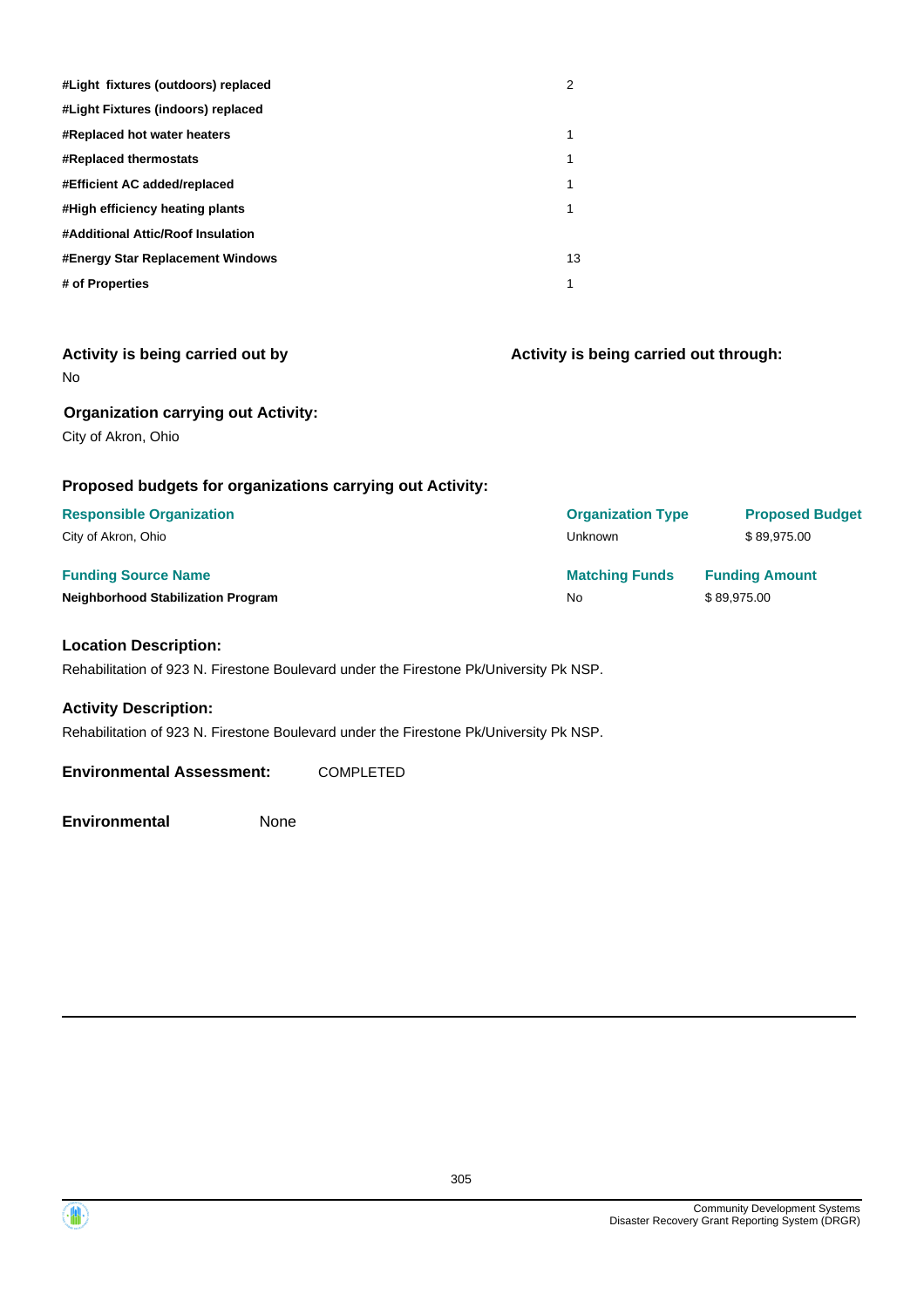| <b>Activity Type:</b>                                         | <b>Activity Status:</b>                 |             |  |
|---------------------------------------------------------------|-----------------------------------------|-------------|--|
| Acquisition - general                                         | Completed                               |             |  |
| <b>Project Number:</b>                                        | <b>Project Title:</b>                   |             |  |
| 6                                                             | Redevelopment - 25% setaside            |             |  |
| <b>Projected Start Date:</b>                                  | <b>Projected End Date:</b>              |             |  |
| 12/01/2009                                                    | 03/31/2010                              |             |  |
| <b>Project Draw Block by HUD:</b>                             | <b>Project Draw Block Date by HUD:</b>  |             |  |
| Not Blocked                                                   |                                         |             |  |
| <b>Activity Draw Block by HUD:</b>                            | <b>Activity Draw Block Date by HUD:</b> |             |  |
| Not Blocked                                                   |                                         |             |  |
| <b>Block Drawdown By Grantee:</b>                             | <b>Total Budget:</b>                    | \$35,507.00 |  |
| Not Blocked                                                   | <b>Most Impacted and</b>                |             |  |
| <b>National Objective:</b>                                    | <b>Distressed Budget:</b>               | \$0.00      |  |
| LH25: Funds targeted for housing for households whose incomes | <b>Other Funds:</b>                     | \$35,507.00 |  |
| are at or under 50% Area Median Income.                       | <b>Total Funds:</b>                     | \$71,014.00 |  |

#### **Benefit Report Type:**

Direct (Households)

| <b>Proposed Beneficiaries</b>     | <b>Total</b> | Low          | <b>Mod</b> | Low/Mod% |
|-----------------------------------|--------------|--------------|------------|----------|
| # Owner Households                |              |              | 4          | 100.00   |
| # of Households                   |              |              | 4          | 100.00   |
| <b>Proposed Accomplishments</b>   |              | <b>Total</b> |            |          |
| # of Singlefamily Units           |              |              |            |          |
| # of Housing Units                |              |              |            |          |
| # of Parcels acquired voluntarily |              |              |            |          |
| # of Properties                   |              |              |            |          |
|                                   |              |              |            |          |

#### **Activity is being carried out by**

No

### **Organization carrying out Activity:**

City of Akron, Ohio

### **Proposed budgets for organizations carrying out Activity:**

| City of Akron, Ohio |  |
|---------------------|--|
|---------------------|--|

**Activity is being carried out through:**

| <b>Responsible Organization</b> | <b>Organization Type</b> | <b>Proposed Budget</b> |
|---------------------------------|--------------------------|------------------------|
| City of Akron, Ohio             | Unknown                  | \$35.507.00            |

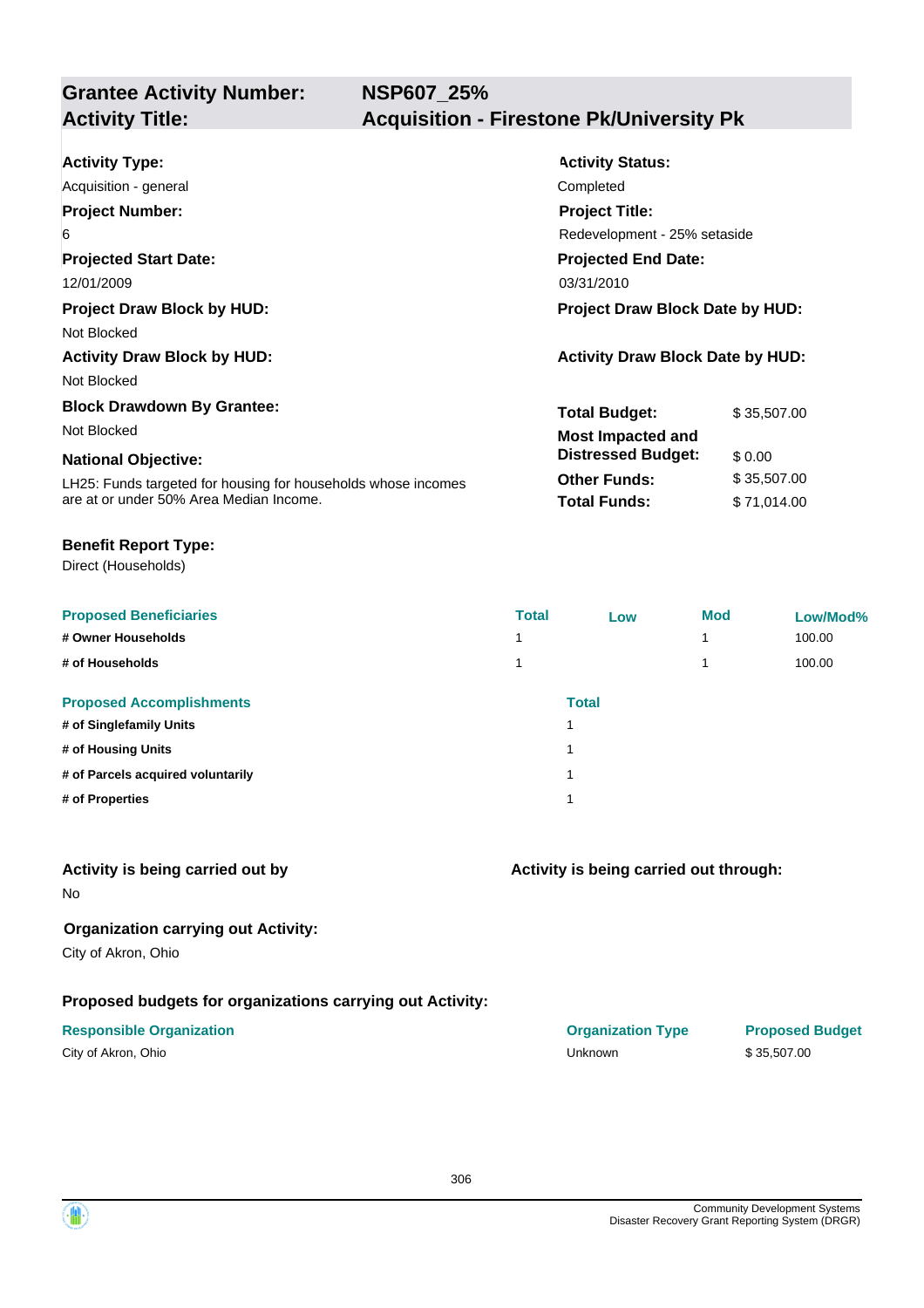#### **Location Description:**

Acquisition of 923 N. Firestone Boulevard under the Firestone Pk/University Pk NSP.

#### **Activity Description:**

Acquisition of 923 N. Firestone Boulevard under the Firestone Pk/University Pk NSP.

**Environmental Assessment:** COMPLETED

**Environmental** None



 $\langle \mathbf{w} \rangle$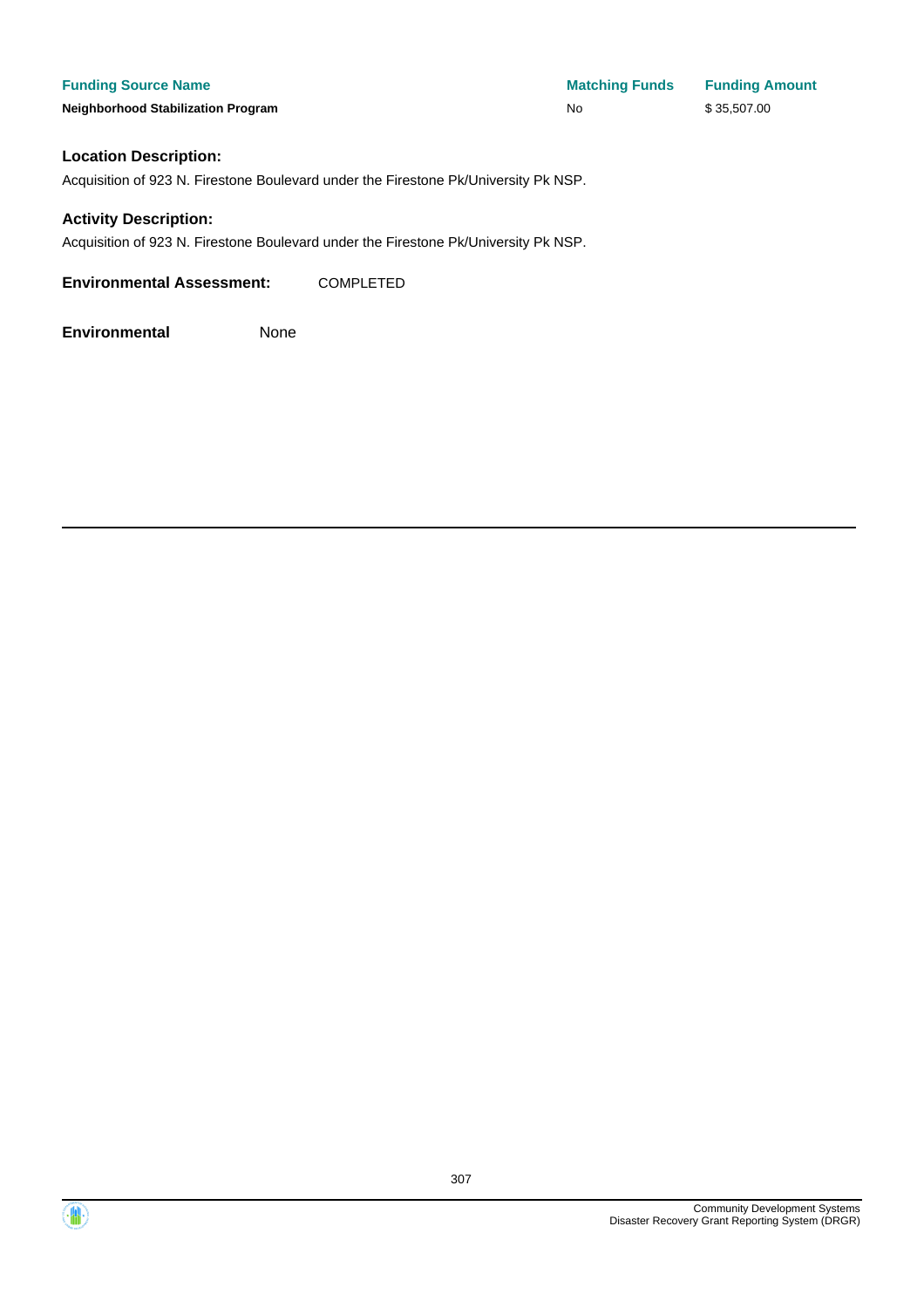## **NSP610-CONST\_25% Activity Title: New Construction - Kenmore/Summit Lake**

| <b>Activity Type:</b>                                         | <b>Activity Status:</b>                 |              |  |
|---------------------------------------------------------------|-----------------------------------------|--------------|--|
| Construction of new housing                                   | Completed                               |              |  |
| <b>Project Number:</b>                                        | <b>Project Title:</b>                   |              |  |
| 6                                                             | Redevelopment - 25% setaside            |              |  |
| <b>Projected Start Date:</b>                                  | <b>Projected End Date:</b>              |              |  |
| 06/01/2010                                                    | 11/30/2011                              |              |  |
| <b>Project Draw Block by HUD:</b>                             | Project Draw Block Date by HUD:         |              |  |
| Not Blocked                                                   |                                         |              |  |
| <b>Activity Draw Block by HUD:</b>                            | <b>Activity Draw Block Date by HUD:</b> |              |  |
| Not Blocked                                                   |                                         |              |  |
| <b>Block Drawdown By Grantee:</b>                             | <b>Total Budget:</b>                    | \$100,850.00 |  |
| Not Blocked                                                   | <b>Most Impacted and</b>                |              |  |
| <b>National Objective:</b>                                    | <b>Distressed Budget:</b>               | \$0.00       |  |
| LH25: Funds targeted for housing for households whose incomes | <b>Other Funds:</b>                     | \$100,850.00 |  |
| are at or under 50% Area Median Income.                       | <b>Total Funds:</b>                     | \$201,700.00 |  |

#### **Benefit Report Type:**

Direct (Households)

| <b>Proposed Beneficiaries</b>               | <b>Total</b> | Low          | <b>Mod</b> | Low/Mod% |
|---------------------------------------------|--------------|--------------|------------|----------|
| # Owner Households                          |              |              |            | 100.00   |
| # of Households                             |              | 1            |            | 100.00   |
| <b>Proposed Accomplishments</b>             |              | <b>Total</b> |            |          |
| # of Singlefamily Units                     | 1            |              |            |          |
| # of Housing Units                          | 1            |              |            |          |
| # ELI Households (0-30% AMI)                |              |              |            |          |
| Activity funds eligible for DREF (Ike Only) |              |              |            |          |
| #Units ¿ other green                        | 1            |              |            |          |
| #Sites re-used                              | 1            |              |            |          |
| #Units exceeding Energy Star                |              |              |            |          |
| #Units with bus/rail access                 | 1            |              |            |          |
| #Low flow showerheads                       | 1            |              |            |          |
| #Low flow toilets                           | 1            |              |            |          |
| #Units with solar panels                    |              |              |            |          |

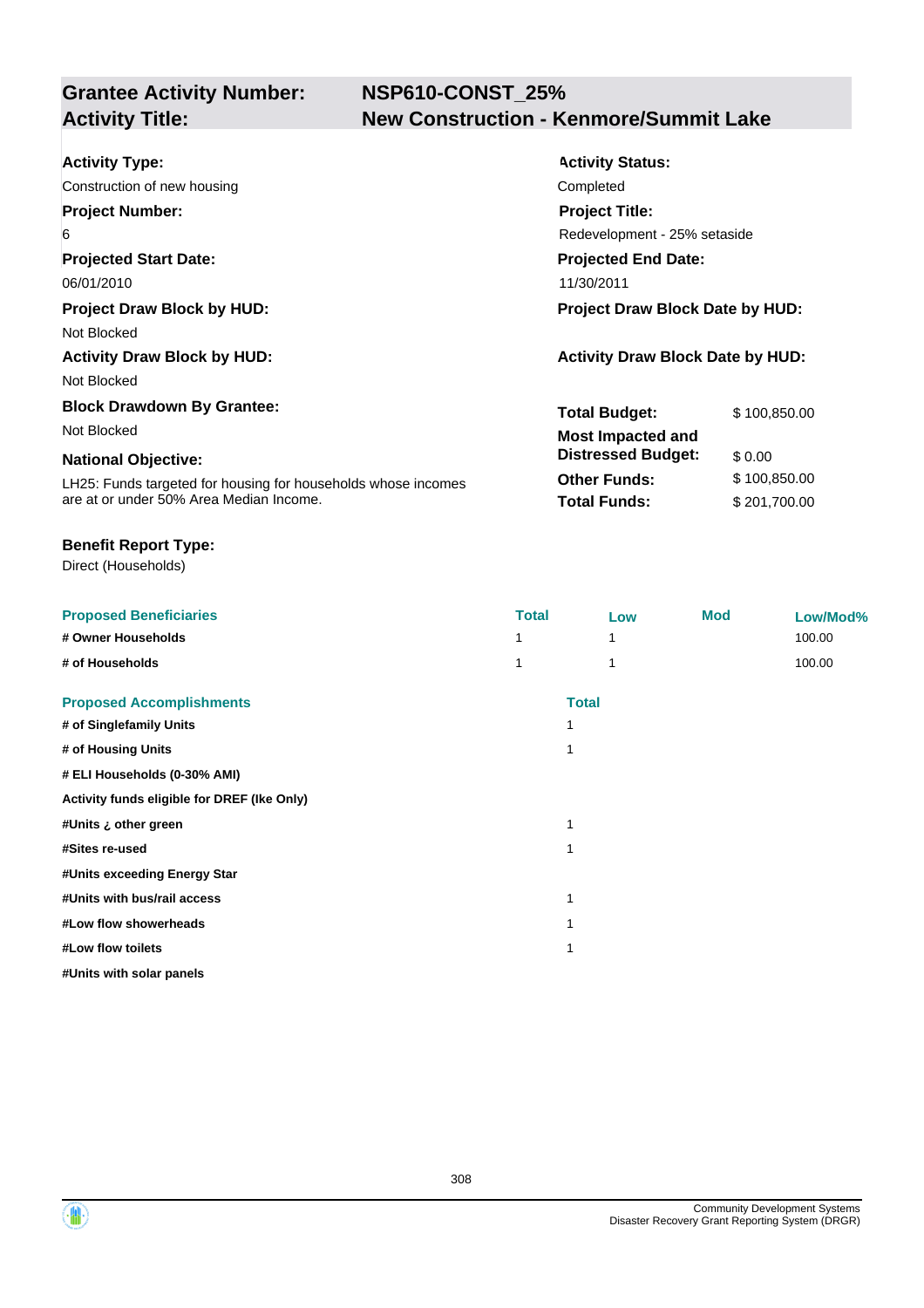#### **Activity is being carried out by**

No

#### **Organization carrying out Activity:**

City of Akron, Ohio

#### **Proposed budgets for organizations carrying out Activity:**

| <b>Responsible Organization</b>           | <b>Organization Type</b> | <b>Proposed Budget</b> |
|-------------------------------------------|--------------------------|------------------------|
| City of Akron, Ohio                       | Unknown                  | \$100.850.00           |
| <b>Funding Source Name</b>                | <b>Matching Funds</b>    | <b>Funding Amount</b>  |
| <b>Neighborhood Stabilization Program</b> | No                       | \$100,850.00           |

#### **Location Description:**

Akron, Ohio; 2343 18th Street, S.W. (Kenmore/Summit Lake)

#### **Activity Description:**

Redevelopment / New Construction of a Single-Family Dwelling at 2343 18th Street, S.W. under the Kenmore/Summit Lake NSP.

**Environmental Assessment:** COMPLETED

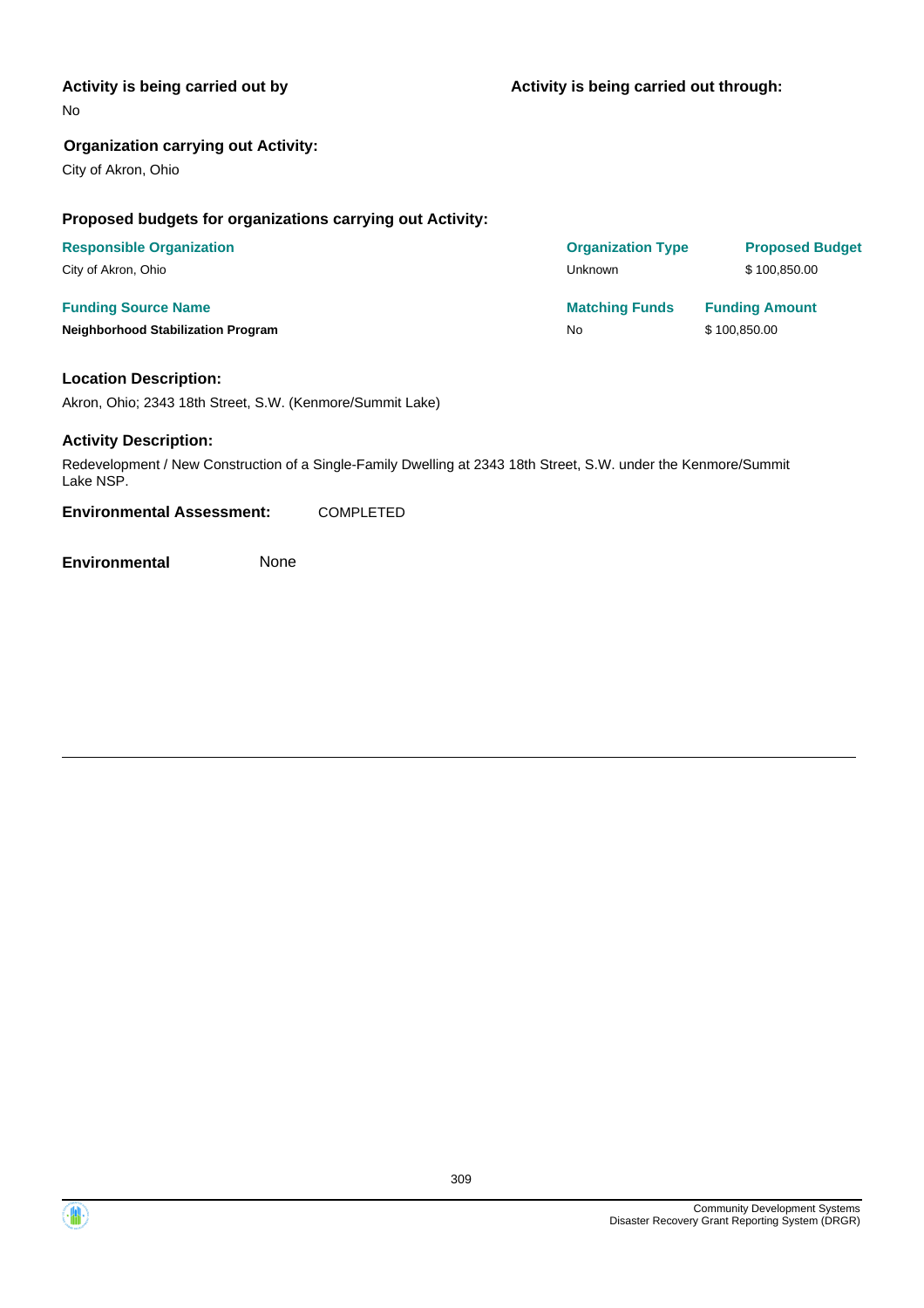| <b>Activity Type:</b>                                         | <b>Activity Status:</b>                 |             |  |
|---------------------------------------------------------------|-----------------------------------------|-------------|--|
| Acquisition - general                                         | Completed                               |             |  |
| <b>Project Number:</b>                                        | <b>Project Title:</b>                   |             |  |
| 6                                                             | Redevelopment - 25% setaside            |             |  |
| <b>Projected Start Date:</b>                                  | <b>Projected End Date:</b>              |             |  |
| 02/01/2010                                                    | 04/30/2010                              |             |  |
| <b>Project Draw Block by HUD:</b>                             | <b>Project Draw Block Date by HUD:</b>  |             |  |
| Not Blocked                                                   |                                         |             |  |
| <b>Activity Draw Block by HUD:</b>                            | <b>Activity Draw Block Date by HUD:</b> |             |  |
| Not Blocked                                                   |                                         |             |  |
| <b>Block Drawdown By Grantee:</b>                             | <b>Total Budget:</b>                    | \$24,871.50 |  |
| Not Blocked                                                   | <b>Most Impacted and</b>                |             |  |
| <b>National Objective:</b>                                    | <b>Distressed Budget:</b>               | \$0.00      |  |
| LH25: Funds targeted for housing for households whose incomes | <b>Other Funds:</b>                     | \$24,871.50 |  |
| are at or under 50% Area Median Income.                       | <b>Total Funds:</b>                     | \$49,743.00 |  |

#### **Benefit Report Type:**

Direct (Households)

| <b>Total</b> | Low                     | <b>Mod</b>   | Low/Mod% |
|--------------|-------------------------|--------------|----------|
| 4            | $\overline{\mathbf{A}}$ |              | 100.00   |
| 4            | $\overline{\mathbf{A}}$ |              | 100.00   |
|              |                         |              |          |
|              |                         |              |          |
| 1            |                         |              |          |
|              |                         |              |          |
|              |                         |              |          |
|              |                         | <b>Total</b> |          |

#### **Activity is being carried out by**

No

#### **Organization carrying out Activity:**

City of Akron, Ohio

#### **Proposed budgets for organizations carrying out Activity:**

| City of Akron, Ohio |  |
|---------------------|--|
|---------------------|--|

#### **Activity is being carried out through:**

**Responsible Organization COVID-10 COVID-10 Organization Type Proposed Budget** City of Akron, Ohio Unknown \$ 24,871.50

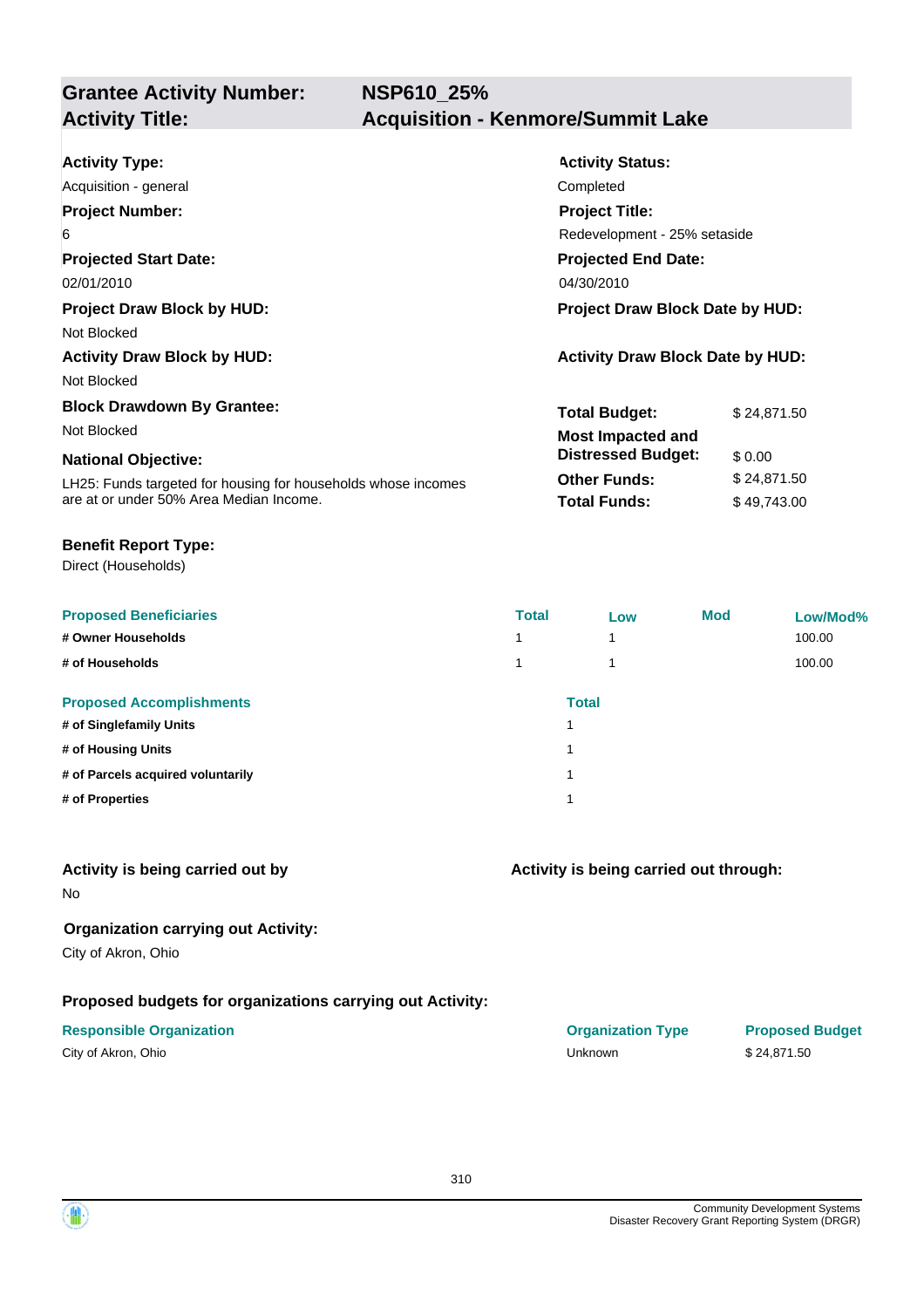**Neighborhood Stabilization Program No No** \$ 24,871.50

**Funding Source Name Matching Funds Funding Amount** 

#### **Location Description:**

Akron, Ohio, 2343 18th Street S.W. (Kenmore/Summit Lake NSP)

#### **Activity Description:**

Acquisition of 2343 18th Street S.W. under the Kenmore/Summit Lake NSP.

**Environmental Assessment:** COMPLETED



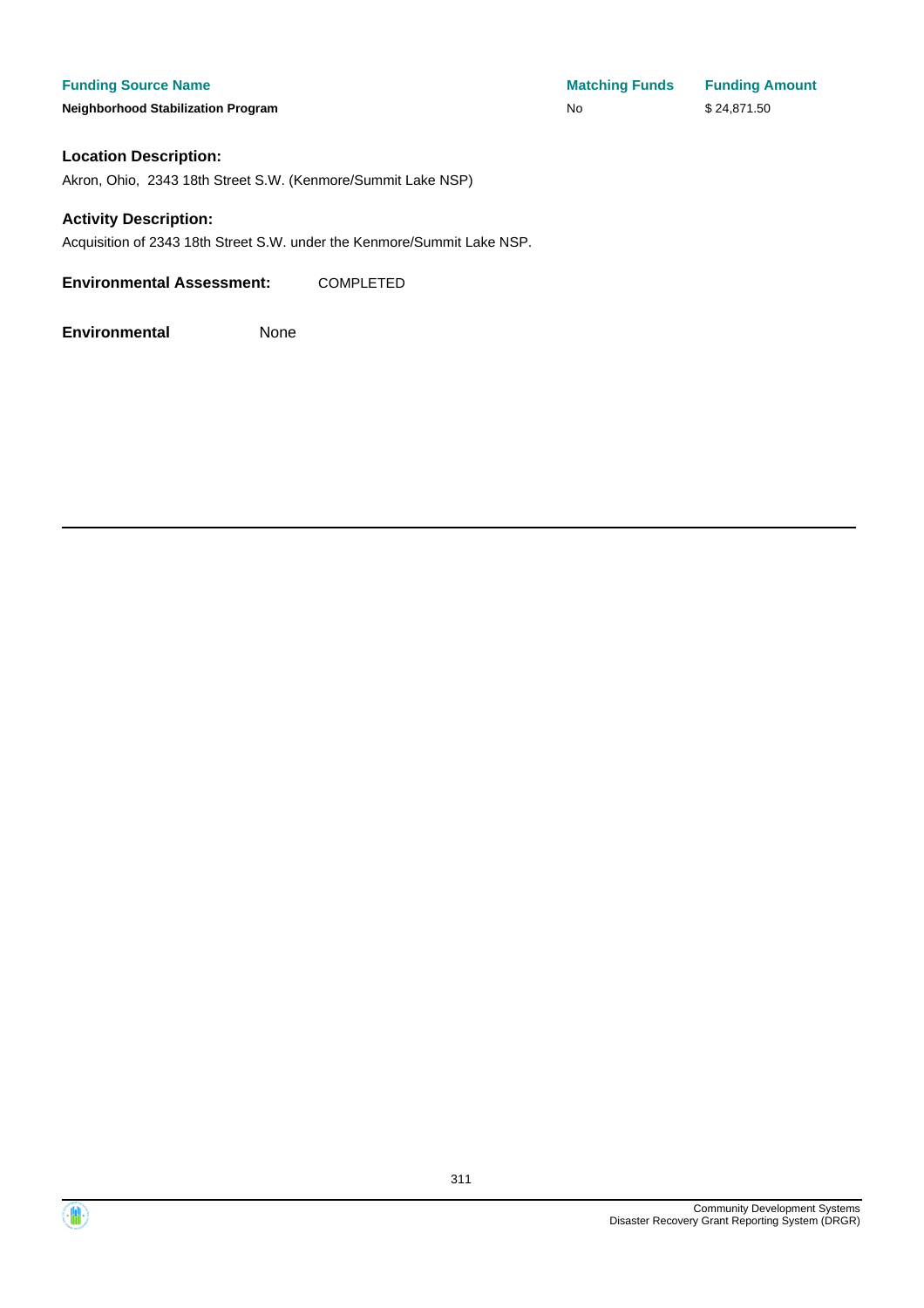## **NSP615-CONST\_25% New Construction - North Hill**

| <b>Activity Type:</b>                                         | <b>Activity Status:</b>                 |              |
|---------------------------------------------------------------|-----------------------------------------|--------------|
| Construction of new housing                                   | Under Way                               |              |
| <b>Project Number:</b>                                        | <b>Project Title:</b>                   |              |
| 6                                                             | Redevelopment - 25% setaside            |              |
| <b>Projected Start Date:</b>                                  | <b>Projected End Date:</b>              |              |
| 07/01/2010                                                    | 12/31/2010                              |              |
| <b>Project Draw Block by HUD:</b>                             | <b>Project Draw Block Date by HUD:</b>  |              |
| Not Blocked                                                   |                                         |              |
| <b>Activity Draw Block by HUD:</b>                            | <b>Activity Draw Block Date by HUD:</b> |              |
| Not Blocked                                                   |                                         |              |
| <b>Block Drawdown By Grantee:</b>                             | <b>Total Budget:</b>                    | \$54,000.00  |
| Not Blocked                                                   | Most Impacted and                       |              |
| <b>National Objective:</b>                                    | <b>Distressed Budget:</b>               | \$0.00       |
| LH25: Funds targeted for housing for households whose incomes | <b>Other Funds:</b>                     | \$54,000.00  |
| are at or under 50% Area Median Income.                       | <b>Total Funds:</b>                     | \$108,000.00 |

#### **Benefit Report Type:**

Direct (Households)

| <b>Proposed Beneficiaries</b>   | <b>Total</b> | Low | <b>Mod</b> | Low/Mod% |
|---------------------------------|--------------|-----|------------|----------|
| # Renter Households             | 1            | и   |            | 100.00   |
| # of Households                 | 1            |     |            | 100.00   |
| <b>Proposed Accomplishments</b> | <b>Total</b> |     |            |          |
| # of Singlefamily Units         |              |     |            |          |
| # of Housing Units              |              |     |            |          |
| # ELI Households (0-30% AMI)    |              |     |            |          |

| Activity is being carried out by                          | Activity is being carried out through: |                        |  |
|-----------------------------------------------------------|----------------------------------------|------------------------|--|
| Yes                                                       | Contractors                            |                        |  |
| <b>Organization carrying out Activity:</b>                |                                        |                        |  |
| City of Akron, Ohio                                       |                                        |                        |  |
| Proposed budgets for organizations carrying out Activity: |                                        |                        |  |
| <b>Responsible Organization</b>                           | <b>Organization Type</b>               | <b>Proposed Budget</b> |  |
| City of Akron, Ohio                                       | Unknown                                | \$54,000.00            |  |
| <b>Funding Source Name</b>                                | <b>Matching Funds</b>                  | <b>Funding Amount</b>  |  |

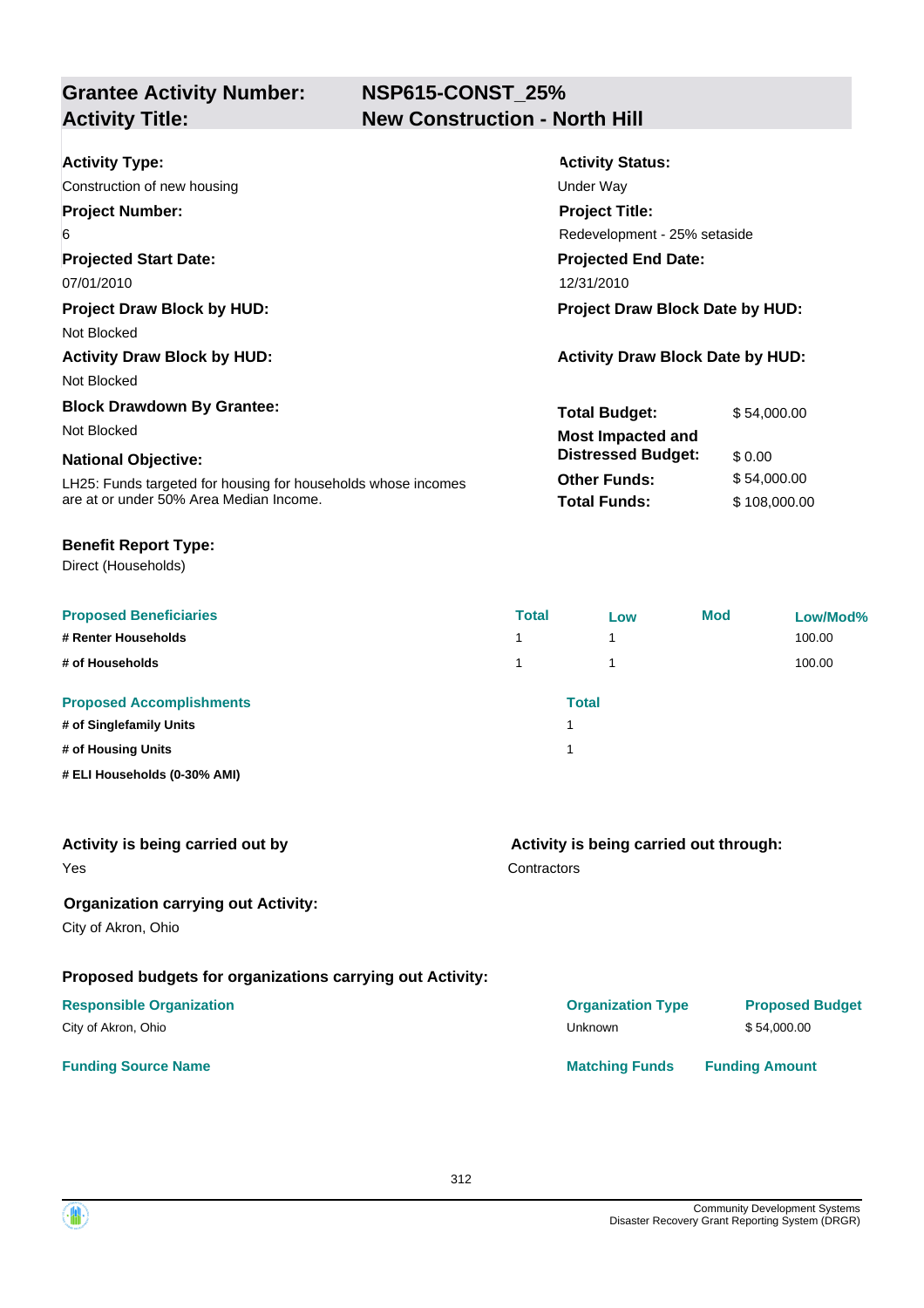#### **Location Description:**

Akron, Ohio 37 Vesper Street (North Hill)

#### **Activity Description:**

Redevelopment / New Construction of a Single-Family Dwelling at 37 Vesper Street under the North Hill NSP. Under Contract

#### **Environmental Assessment:** COMPLETED

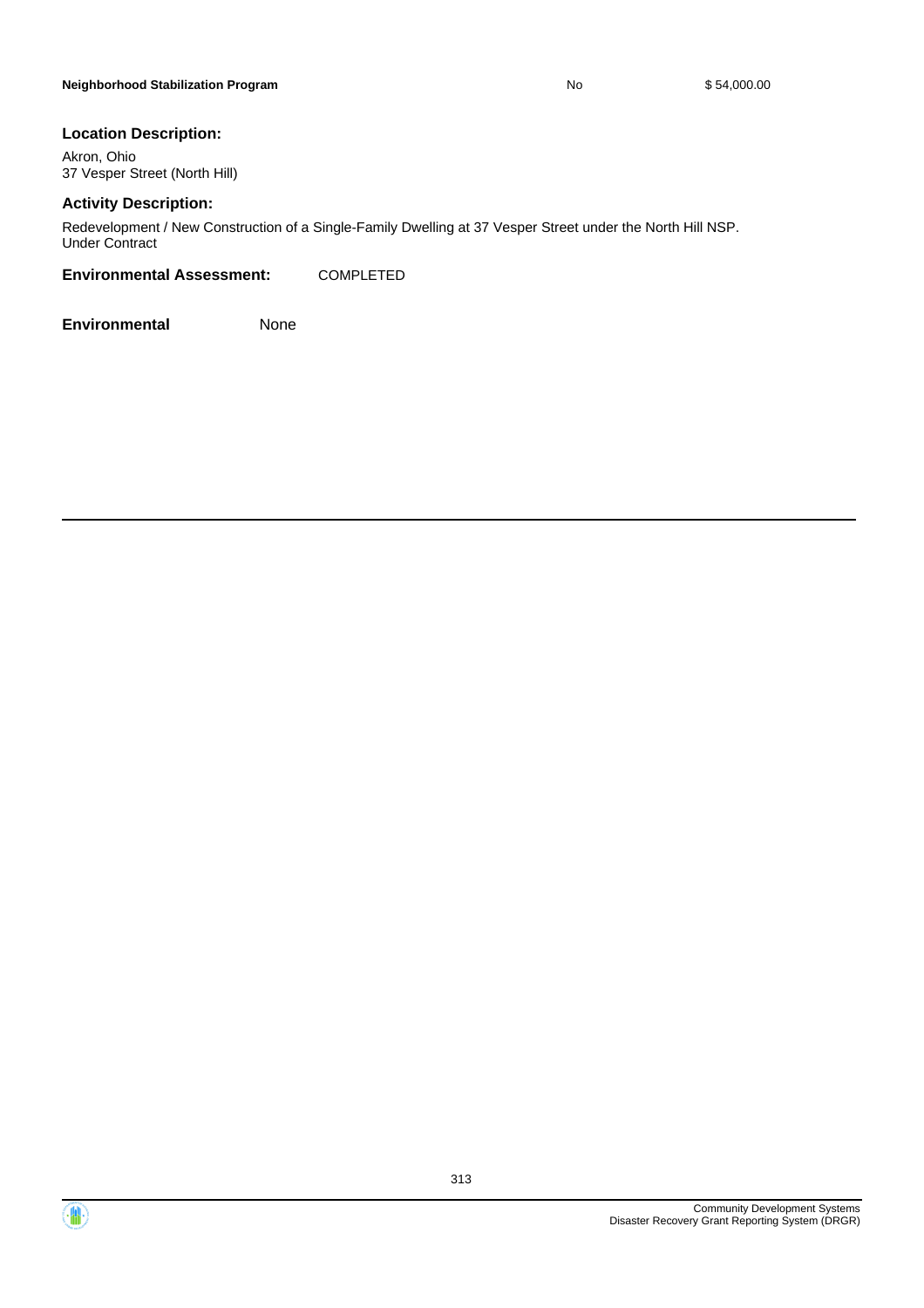**NSP615\_25%**

**Grantee Activity Number:**

## **Acquisition - North Hill**

| <b>Activity Type:</b>                                         | <b>Activity Status:</b>                 |  |  |
|---------------------------------------------------------------|-----------------------------------------|--|--|
| Acquisition - general                                         | Completed                               |  |  |
| <b>Project Number:</b>                                        | <b>Project Title:</b>                   |  |  |
| 6                                                             | Redevelopment - 25% setaside            |  |  |
| <b>Projected Start Date:</b>                                  | <b>Projected End Date:</b>              |  |  |
| 12/01/2009                                                    | 03/31/2010                              |  |  |
| <b>Project Draw Block by HUD:</b>                             | <b>Project Draw Block Date by HUD:</b>  |  |  |
| Not Blocked                                                   |                                         |  |  |
| <b>Activity Draw Block by HUD:</b>                            | <b>Activity Draw Block Date by HUD:</b> |  |  |
| Not Blocked                                                   |                                         |  |  |
| <b>Block Drawdown By Grantee:</b>                             | <b>Total Budget:</b><br>\$9,511.50      |  |  |
| Not Blocked                                                   | <b>Most Impacted and</b>                |  |  |
| <b>National Objective:</b>                                    | <b>Distressed Budget:</b><br>\$0.00     |  |  |
| LH25: Funds targeted for housing for households whose incomes | <b>Other Funds:</b><br>\$9,511.50       |  |  |
| are at or under 50% Area Median Income.                       | <b>Total Funds:</b><br>\$19,023.00      |  |  |

#### **Benefit Report Type:**

Direct (Households)

| <b>Proposed Beneficiaries</b>     | <b>Total</b> | Low                     | <b>Mod</b> | Low/Mod% |
|-----------------------------------|--------------|-------------------------|------------|----------|
| # Owner Households                | 4            | $\overline{\mathbf{A}}$ |            | 100.00   |
| # of Households                   | 1            | 1                       |            | 100.00   |
| <b>Proposed Accomplishments</b>   |              | <b>Total</b>            |            |          |
| # of Singlefamily Units           |              |                         |            |          |
| # of Housing Units                | 1            |                         |            |          |
| # of Parcels acquired voluntarily |              |                         |            |          |
| # of Properties                   | 1            |                         |            |          |

#### **Activity is being carried out by**

No

#### **Organization carrying out Activity:**

City of Akron, Ohio

#### **Proposed budgets for organizations carrying out Activity:**

| City of Akron, Ohio |  |
|---------------------|--|
|---------------------|--|

#### **Activity is being carried out through:**

**Responsible Organization COVID-10 COVID-10 Organization Type Proposed Budget** City of Akron, Ohio Unknown \$ 9,511.50

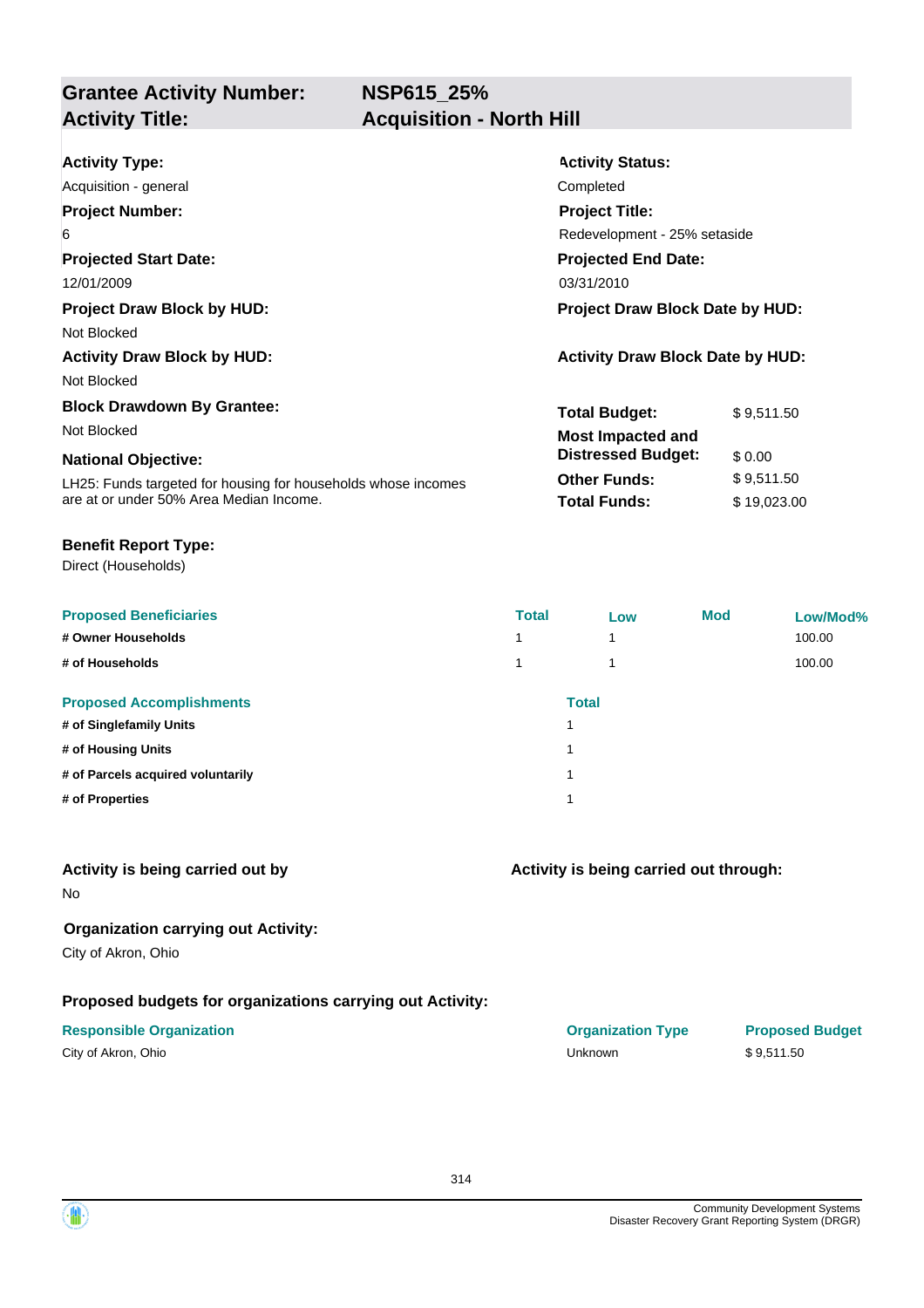#### **Funding Source Name**

**Neighborhood Stabilization Program** 

#### **Location Description:**

Acquisition of 37 Vesper Avenue under the North Hill NSP.

#### **Activity Description:**

Acquisition of 37 Vesper Avenue under the North Hill NSP.

**Environmental Assessment:** COMPLETED

| <b>Matching Funds</b> | <b>Funding Amount</b> |
|-----------------------|-----------------------|
| No                    | \$9,511.50            |



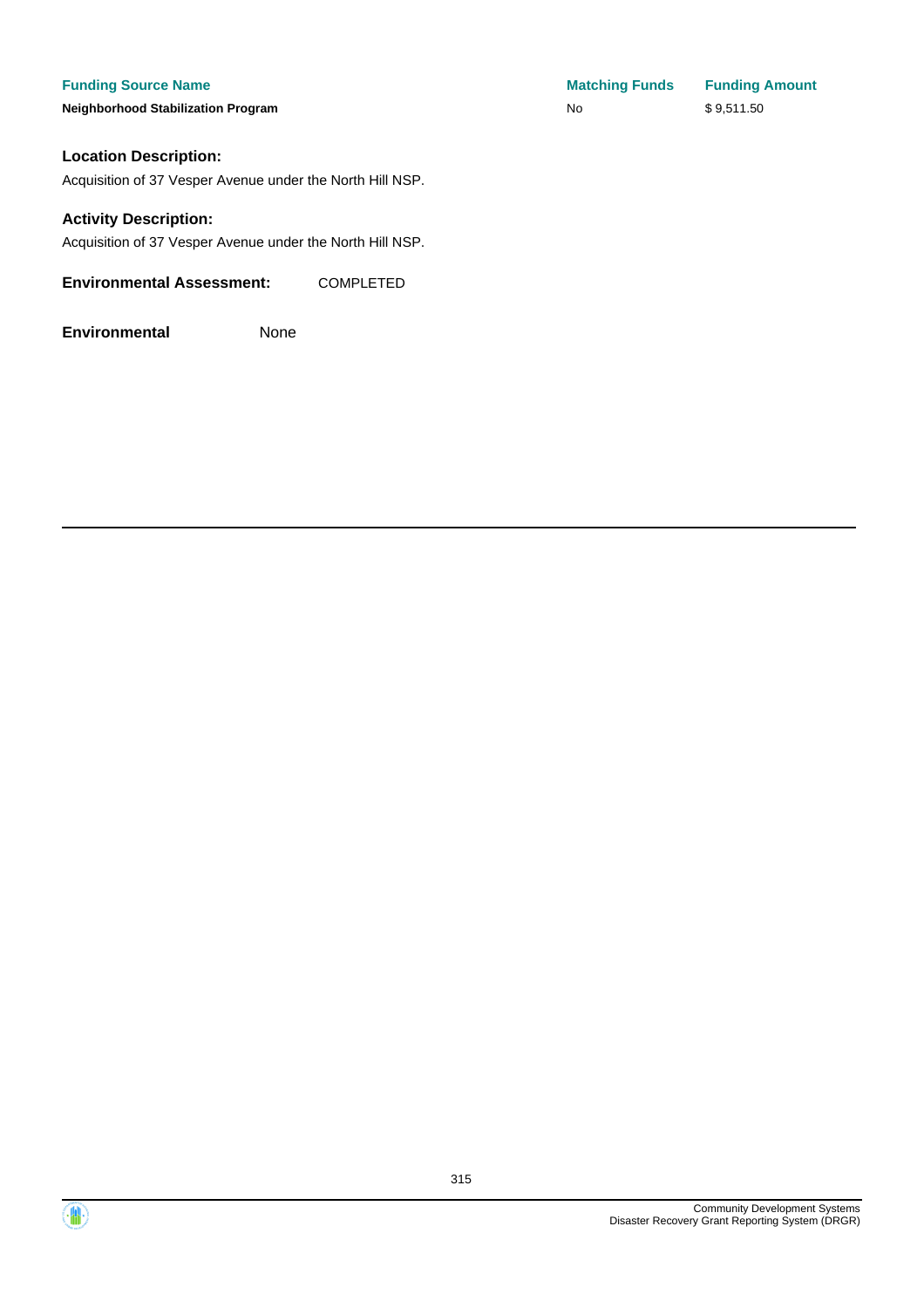### **NSP621-REHAB\_25% Activity Title: Rehabilitation - Kenmore/Summit Lake**

| <b>Activity Type:</b>                                         | <b>Activity Status:</b>                 |              |  |
|---------------------------------------------------------------|-----------------------------------------|--------------|--|
| Rehabilitation/reconstruction of residential structures       | Under Way                               |              |  |
| <b>Project Number:</b>                                        | <b>Project Title:</b>                   |              |  |
| 6                                                             | Redevelopment - 25% setaside            |              |  |
| <b>Projected Start Date:</b>                                  | <b>Projected End Date:</b>              |              |  |
| 02/01/2010                                                    | 12/31/2010                              |              |  |
| <b>Project Draw Block by HUD:</b>                             | <b>Project Draw Block Date by HUD:</b>  |              |  |
| Not Blocked                                                   |                                         |              |  |
| <b>Activity Draw Block by HUD:</b>                            | <b>Activity Draw Block Date by HUD:</b> |              |  |
| Not Blocked                                                   |                                         |              |  |
| <b>Block Drawdown By Grantee:</b>                             | <b>Total Budget:</b>                    | \$80,000.00  |  |
| Not Blocked                                                   | <b>Most Impacted and</b>                |              |  |
| <b>National Objective:</b>                                    | <b>Distressed Budget:</b>               | \$0.00       |  |
| LH25: Funds targeted for housing for households whose incomes | <b>Other Funds:</b>                     | \$80,000.00  |  |
| are at or under 50% Area Median Income.                       | <b>Total Funds:</b>                     | \$160,000.00 |  |

#### **Benefit Report Type:**

Direct (Households)

| <b>Proposed Beneficiaries</b>   | <b>Total</b> | Low          | <b>Mod</b> | Low/Mod% |
|---------------------------------|--------------|--------------|------------|----------|
| # Owner Households              |              | 1            |            | 100.00   |
| # of Households                 |              | 4            |            | 100.00   |
| <b>Proposed Accomplishments</b> |              | <b>Total</b> |            |          |
| # of Singlefamily Units         |              |              |            |          |
| # of Housing Units              |              |              |            |          |
| # ELI Households (0-30% AMI)    |              |              |            |          |
| # of Properties                 |              |              |            |          |
|                                 |              |              |            |          |

#### **Activity is being carried out by**

No

#### **Organization carrying out Activity:**

City of Akron, Ohio

### **Proposed budgets for organizations carrying out Activity:**

| City of Akron, Ohio |  |
|---------------------|--|
|---------------------|--|

### **Activity is being carried out through:**

| <b>Responsible Organization</b> | <b>Organization Type</b> | <b>Proposed Budget</b> |
|---------------------------------|--------------------------|------------------------|
| City of Akron, Ohio             | Unknown                  | \$90.958.00            |

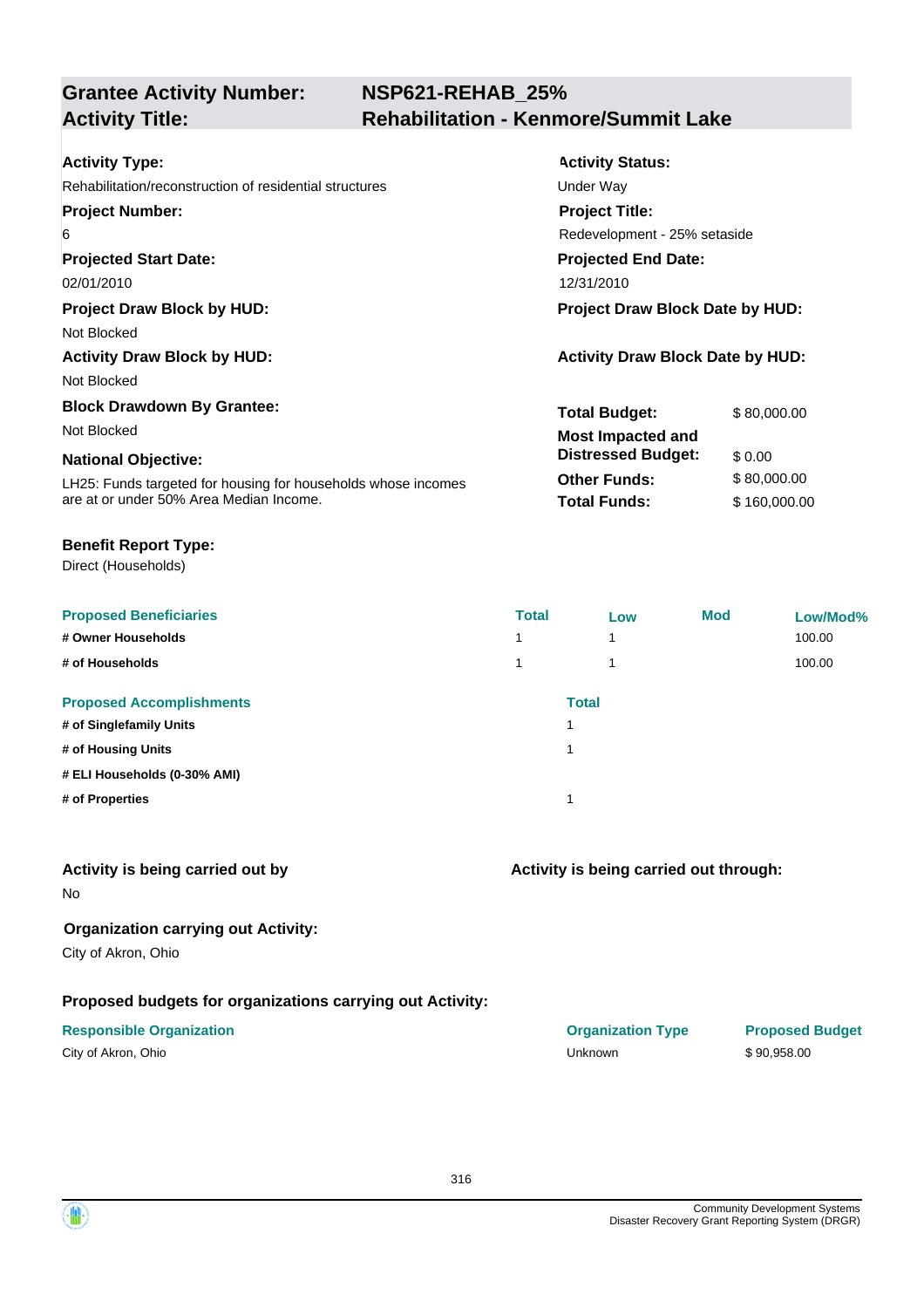**Funding Source Name Matching Funds Funding Amount Neighborhood Stabilization Program No No** \$ 80,000.00

#### **Location Description:**

Rehabilitation of 1192 Kenmore Boulevard under the Kenmore/Summit Lake NSP.

#### **Activity Description:**

Rehabilitation of 1192 Kenmore Boulevard under the Kenmore/Summit Lake NSP. Under Contract

**Environmental Assessment:** COMPLETED

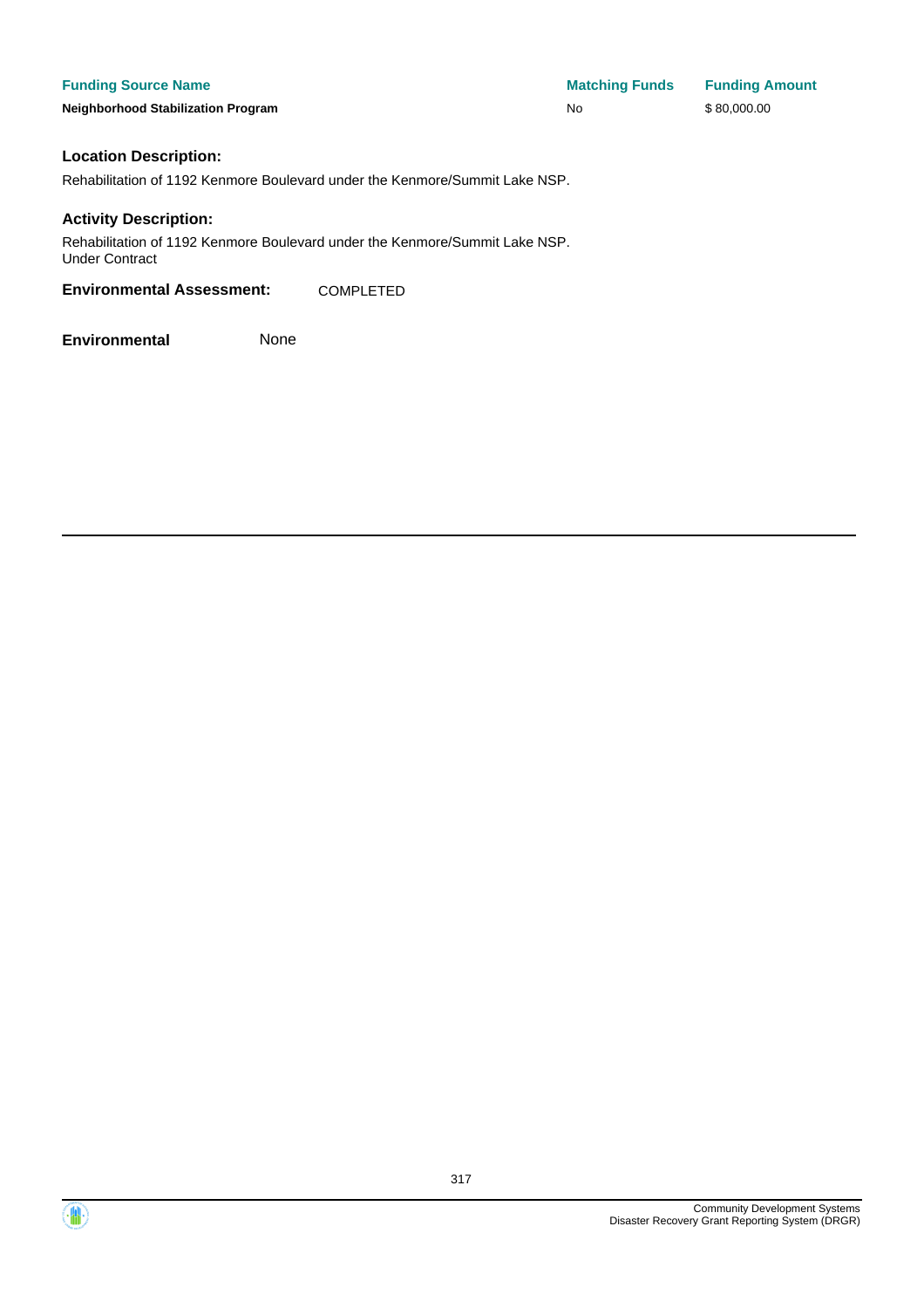| <b>Activity Type:</b>                                         | <b>Activity Status:</b>                 |             |  |
|---------------------------------------------------------------|-----------------------------------------|-------------|--|
| Acquisition - general                                         | Completed                               |             |  |
| <b>Project Number:</b>                                        | <b>Project Title:</b>                   |             |  |
| 6                                                             | Redevelopment - 25% setaside            |             |  |
| <b>Projected Start Date:</b>                                  | <b>Projected End Date:</b>              |             |  |
| 12/01/2009                                                    | 04/30/2011                              |             |  |
| <b>Project Draw Block by HUD:</b>                             | Project Draw Block Date by HUD:         |             |  |
| Not Blocked                                                   |                                         |             |  |
| <b>Activity Draw Block by HUD:</b>                            | <b>Activity Draw Block Date by HUD:</b> |             |  |
| Not Blocked                                                   |                                         |             |  |
| <b>Block Drawdown By Grantee:</b>                             | <b>Total Budget:</b>                    | \$10,278.67 |  |
| Not Blocked                                                   | <b>Most Impacted and</b>                |             |  |
| <b>National Objective:</b>                                    | <b>Distressed Budget:</b>               | \$0.00      |  |
| LH25: Funds targeted for housing for households whose incomes | <b>Other Funds:</b>                     | \$8,711.50  |  |
| are at or under 50% Area Median Income.                       | <b>Total Funds:</b>                     | \$18,990.17 |  |

#### **Benefit Report Type:**

Direct (Households)

| <b>Proposed Beneficiaries</b>     | <b>Total</b> | Low          | <b>Mod</b> | Low/Mod% |
|-----------------------------------|--------------|--------------|------------|----------|
| # Owner Households                | 1            |              |            | 100.00   |
| # of Households                   | 1            |              |            | 100.00   |
| <b>Proposed Accomplishments</b>   |              | <b>Total</b> |            |          |
| # of Singlefamily Units           |              |              |            |          |
| # of Housing Units                | 1            |              |            |          |
| # of Parcels acquired voluntarily | 1            |              |            |          |
| # of Properties                   | 1            |              |            |          |
|                                   |              |              |            |          |

#### **Activity is being carried out by**

No

### **Organization carrying out Activity:**

City of Akron, Ohio

#### **Proposed budgets for organizations carrying out Activity:**

| City of Akron, Ohio |  |
|---------------------|--|
|---------------------|--|

#### **Activity is being carried out through:**

| <b>Responsible Organization</b> | <b>Organization Type</b> | <b>Proposed Budget</b> |
|---------------------------------|--------------------------|------------------------|
| City of Akron, Ohio             | Unknown                  | \$8.711.50             |

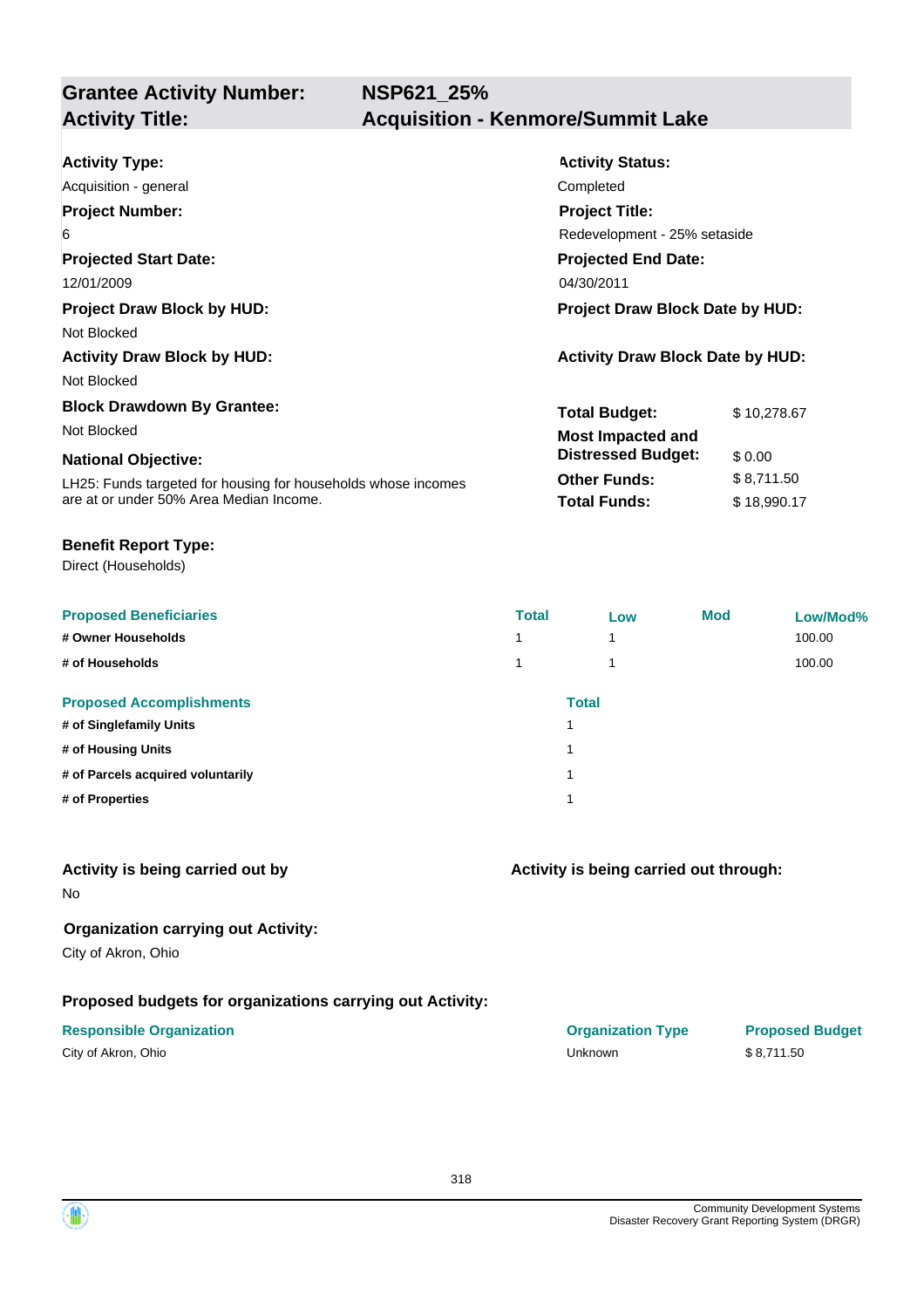**Neighborhood Stabilization Program No** \$ 8,711.50

#### **Location Description:**

Akron, Ohio; 1192 Kenmore Boulevard (Kenmore/Summit Lake)

#### **Activity Description:**

Acquisition of 1192 Kenmore Boulevard under the Kenmore/Summit Lake NSP.

**Environmental Assessment:** COMPLETED



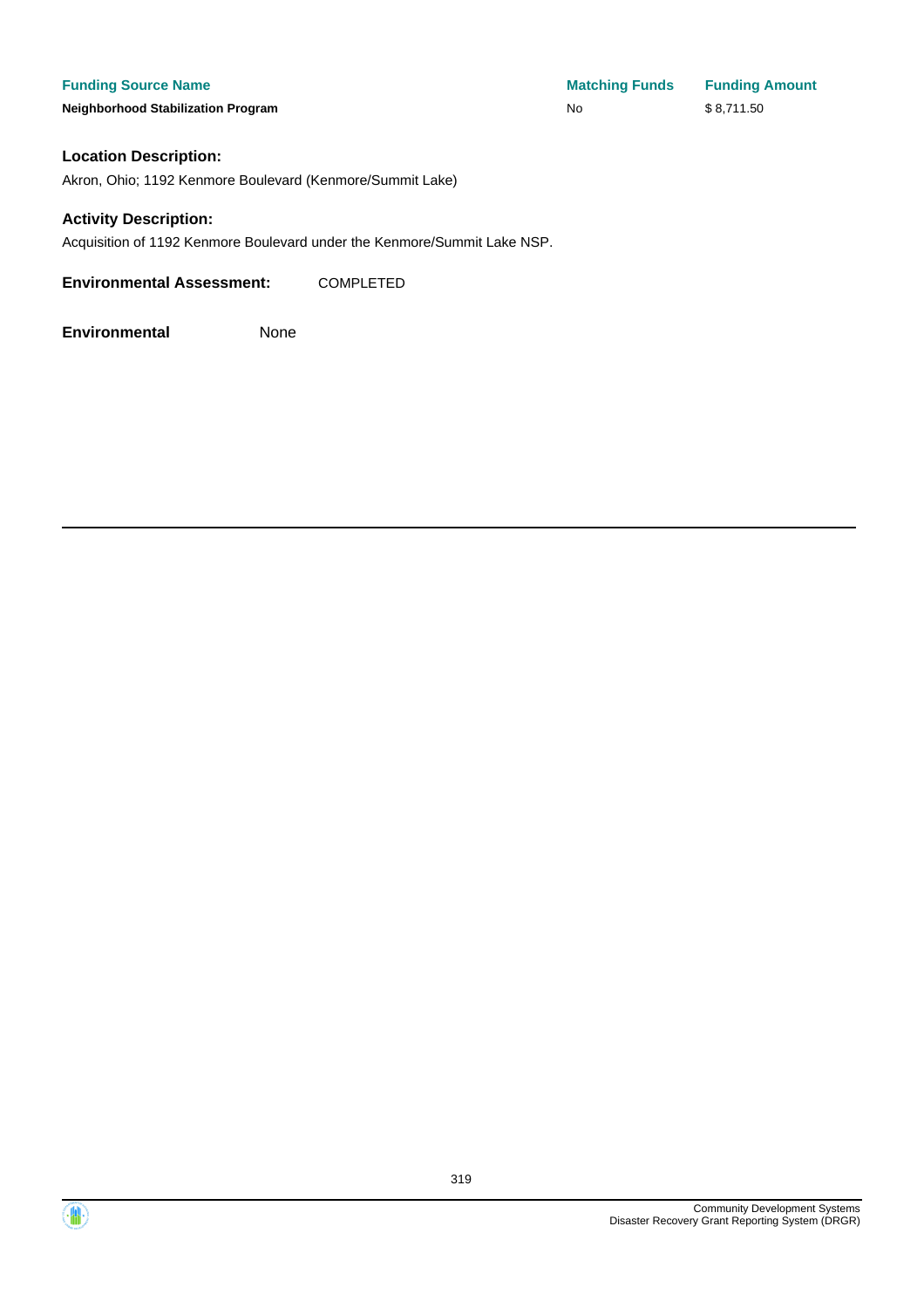## **NSP623-REHAB\_23% Activity Title: Rehabilitation - Goodyear/Ellet**

| <b>Activity Type:</b>                                         | <b>Activity Status:</b>                 |              |  |
|---------------------------------------------------------------|-----------------------------------------|--------------|--|
| Rehabilitation/reconstruction of residential structures       | Completed                               |              |  |
| <b>Project Number:</b>                                        | <b>Project Title:</b>                   |              |  |
| 6                                                             | Redevelopment - 25% setaside            |              |  |
| <b>Projected Start Date:</b>                                  | <b>Projected End Date:</b>              |              |  |
| 02/01/2010                                                    | 12/31/2018                              |              |  |
| <b>Project Draw Block by HUD:</b>                             | <b>Project Draw Block Date by HUD:</b>  |              |  |
| Not Blocked                                                   |                                         |              |  |
| <b>Activity Draw Block by HUD:</b>                            | <b>Activity Draw Block Date by HUD:</b> |              |  |
| Not Blocked                                                   |                                         |              |  |
| <b>Block Drawdown By Grantee:</b>                             | Total Budget:                           | \$103,131.88 |  |
| Not Blocked                                                   | <b>Most Impacted and</b>                |              |  |
| <b>National Objective:</b>                                    | <b>Distressed Budget:</b>               | \$0.00       |  |
| LH25: Funds targeted for housing for households whose incomes | <b>Other Funds:</b>                     | \$103,131.88 |  |
| are at or under 50% Area Median Income.                       | <b>Total Funds:</b>                     | \$206,263.76 |  |

#### **Benefit Report Type:**

Direct (Households)

| <b>Proposed Beneficiaries</b>               | <b>Total</b> | Low          | <b>Mod</b> | Low/Mod% |
|---------------------------------------------|--------------|--------------|------------|----------|
| # Owner Households                          |              |              |            | 0.00     |
| # of Households                             | 1            |              |            | 0.00     |
| <b>Proposed Accomplishments</b>             |              | <b>Total</b> |            |          |
| # of Singlefamily Units                     |              | 1            |            |          |
| # of Housing Units                          |              | 1            |            |          |
| # of Elevated Structures                    |              |              |            |          |
| # of Substantially Rehabilitated Units      |              | 1            |            |          |
| # ELI Households (0-30% AMI)                |              |              |            |          |
| Activity funds eligible for DREF (Ike Only) |              |              |            |          |
| #Units ¿ other green                        |              |              |            |          |
| #Units deconstructed                        |              |              |            |          |
| #Sites re-used                              |              |              |            |          |
| #Units exceeding Energy Star                |              | 1            |            |          |
| #Units with bus/rail access                 |              |              |            |          |
| #Low flow showerheads                       |              | 1            |            |          |
| #Low flow toilets                           |              | 1            |            |          |
| #Units with solar panels                    |              |              |            |          |

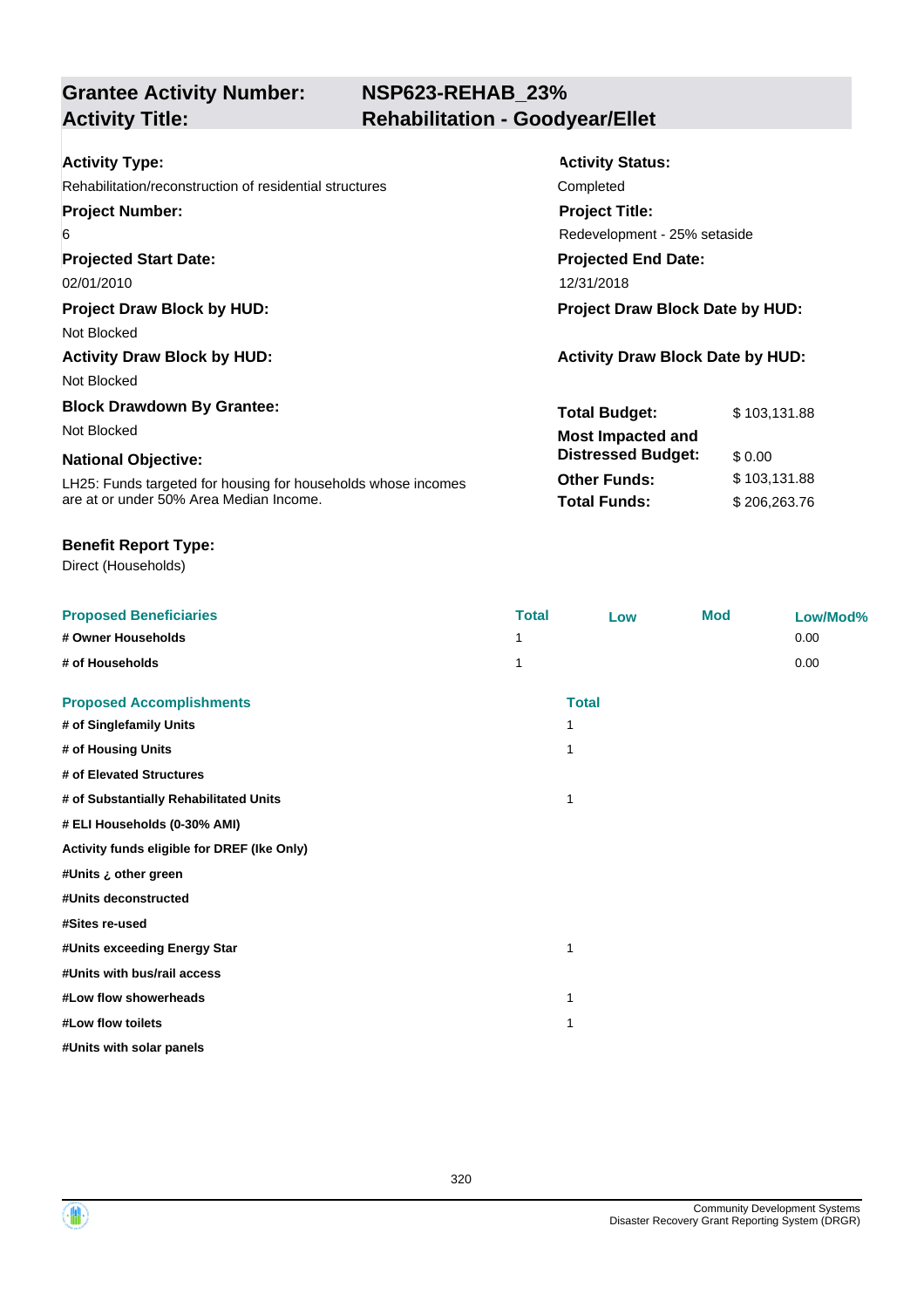| #Dishwashers replaced               |    |
|-------------------------------------|----|
| #Clothes washers replaced           |    |
| #Refrigerators replaced             |    |
| #Light fixtures (outdoors) replaced | 1  |
| #Light Fixtures (indoors) replaced  | 8  |
| #Replaced hot water heaters         | 1  |
| #Replaced thermostats               | 1  |
| #Efficient AC added/replaced        | 1  |
| #High efficiency heating plants     | 1  |
| #Additional Attic/Roof Insulation   |    |
| #Energy Star Replacement Windows    | 12 |
| # of Properties                     | 1  |

| Activity is being carried out by | Activity is being carried out through: |
|----------------------------------|----------------------------------------|
| Yes                              | Contractors                            |
|                                  |                                        |

#### **Organization carrying out Activity:**

City of Akron, Ohio

#### **Proposed budgets for organizations carrying out Activity:**

| <b>Responsible Organization</b>           | <b>Organization Type</b> | <b>Proposed Budget</b> |
|-------------------------------------------|--------------------------|------------------------|
| City of Akron, Ohio                       | Unknown                  | \$103.131.88           |
| <b>Funding Source Name</b>                | <b>Matching Funds</b>    | <b>Funding Amount</b>  |
| <b>Neighborhood Stabilization Program</b> | No                       | \$103,131.88           |

#### **Location Description:**

8/6/10-Deobligated-On Hold Akron, Ohio 272 Morningview Avenue (Goodyear/Ellet)

#### **Activity Description:**

Rehabilitation of 272 Morningview Avenue under the Goodyear/Ellet NSP.

#### **Environmental Assessment:**

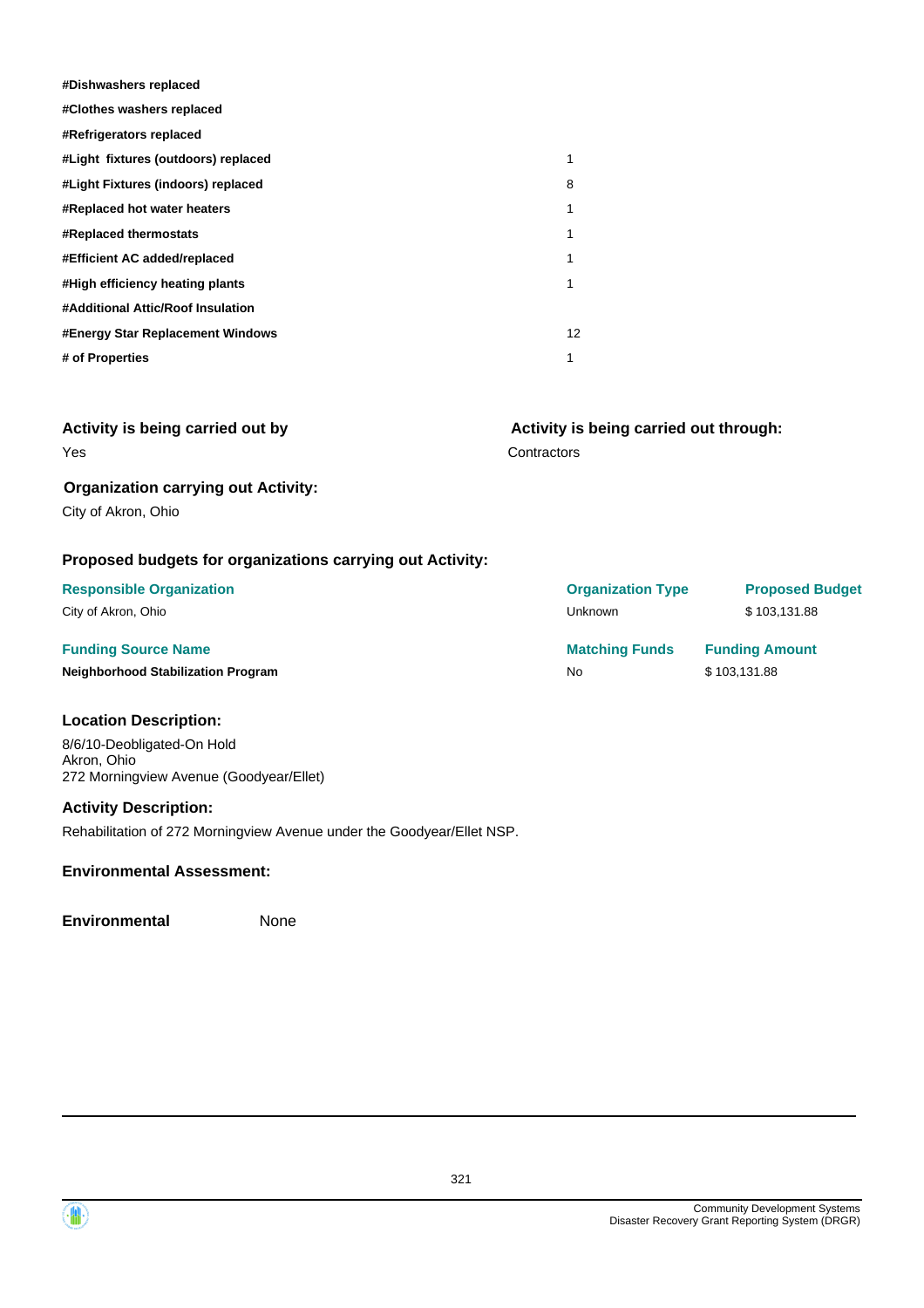**NSP623\_23%**

# **Grantee Activity Number:**

## **Activity Title: Acquisition - Goodyear/Ellet**

| <b>Activity Type:</b>                                         | <b>Activity Status:</b>                          |             |  |  |
|---------------------------------------------------------------|--------------------------------------------------|-------------|--|--|
| Acquisition - general                                         | Completed                                        |             |  |  |
| <b>Project Number:</b>                                        | <b>Project Title:</b>                            |             |  |  |
| 6                                                             | Redevelopment - 25% setaside                     |             |  |  |
| <b>Projected Start Date:</b>                                  | <b>Projected End Date:</b>                       |             |  |  |
| 02/01/2010                                                    | 03/31/2010                                       |             |  |  |
| <b>Project Draw Block by HUD:</b>                             | <b>Project Draw Block Date by HUD:</b>           |             |  |  |
| Not Blocked                                                   |                                                  |             |  |  |
| <b>Activity Draw Block by HUD:</b>                            | <b>Activity Draw Block Date by HUD:</b>          |             |  |  |
| Not Blocked                                                   |                                                  |             |  |  |
| <b>Block Drawdown By Grantee:</b>                             |                                                  | \$22,891.50 |  |  |
| Not Blocked                                                   |                                                  |             |  |  |
| <b>National Objective:</b>                                    | <b>Distressed Budget:</b>                        | \$0.00      |  |  |
|                                                               | <b>Other Funds:</b>                              | \$22,891.50 |  |  |
| are at or under 50% Area Median Income.                       | <b>Total Funds:</b>                              | \$45,783.00 |  |  |
| LH25: Funds targeted for housing for households whose incomes | <b>Total Budget:</b><br><b>Most Impacted and</b> |             |  |  |

#### **Benefit Report Type:**

Direct (Households)

| <b>Proposed Beneficiaries</b>     | <b>Total</b> | Low          | <b>Mod</b> | Low/Mod% |
|-----------------------------------|--------------|--------------|------------|----------|
| # Owner Households                |              |              | 4          | 100.00   |
| # of Households                   |              |              | 4          | 100.00   |
| <b>Proposed Accomplishments</b>   |              | <b>Total</b> |            |          |
| # of Singlefamily Units           |              |              |            |          |
| # of Housing Units                |              |              |            |          |
| # of Parcels acquired voluntarily |              |              |            |          |
| # of Properties                   |              |              |            |          |

#### **Activity is being carried out by**

No

### **Organization carrying out Activity:**

City of Akron, Ohio

#### **Proposed budgets for organizations carrying out Activity:**

| City of Akron, Ohio |  |
|---------------------|--|
|---------------------|--|

#### **Activity is being carried out through:**

**Responsible Organization COVID-10 COVID-10 Organization Type Proposed Budget** City of Akron, Ohio Unknown \$ 22,391.50

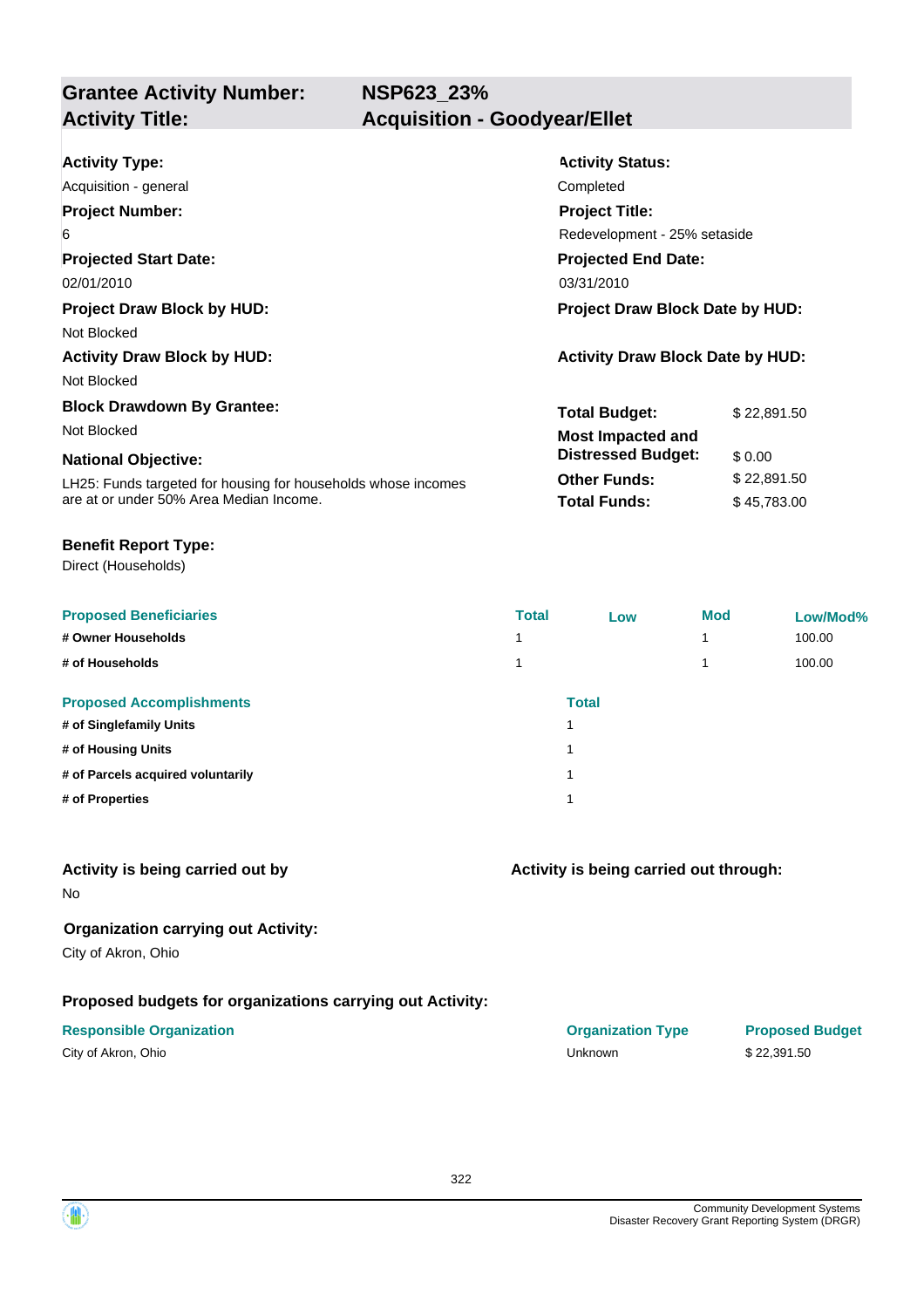#### **Funding Source Name**

**Neighborhood Stabilization Program** 

| <b>Matching Funds</b> | <b>Funding Amount</b> |
|-----------------------|-----------------------|
| No                    | \$22,891.50           |

#### **Location Description:**

Acquisition of 272 Morningview Avenue under the Goodyear/Ellet NSP.

#### **Activity Description:**

Acquisition of 272 Morningview Avenue under the Goodyear/Ellet NSP.

**Environmental Assessment:** COMPLETED

**Environmental** None



 $\langle \mathbf{w} \rangle$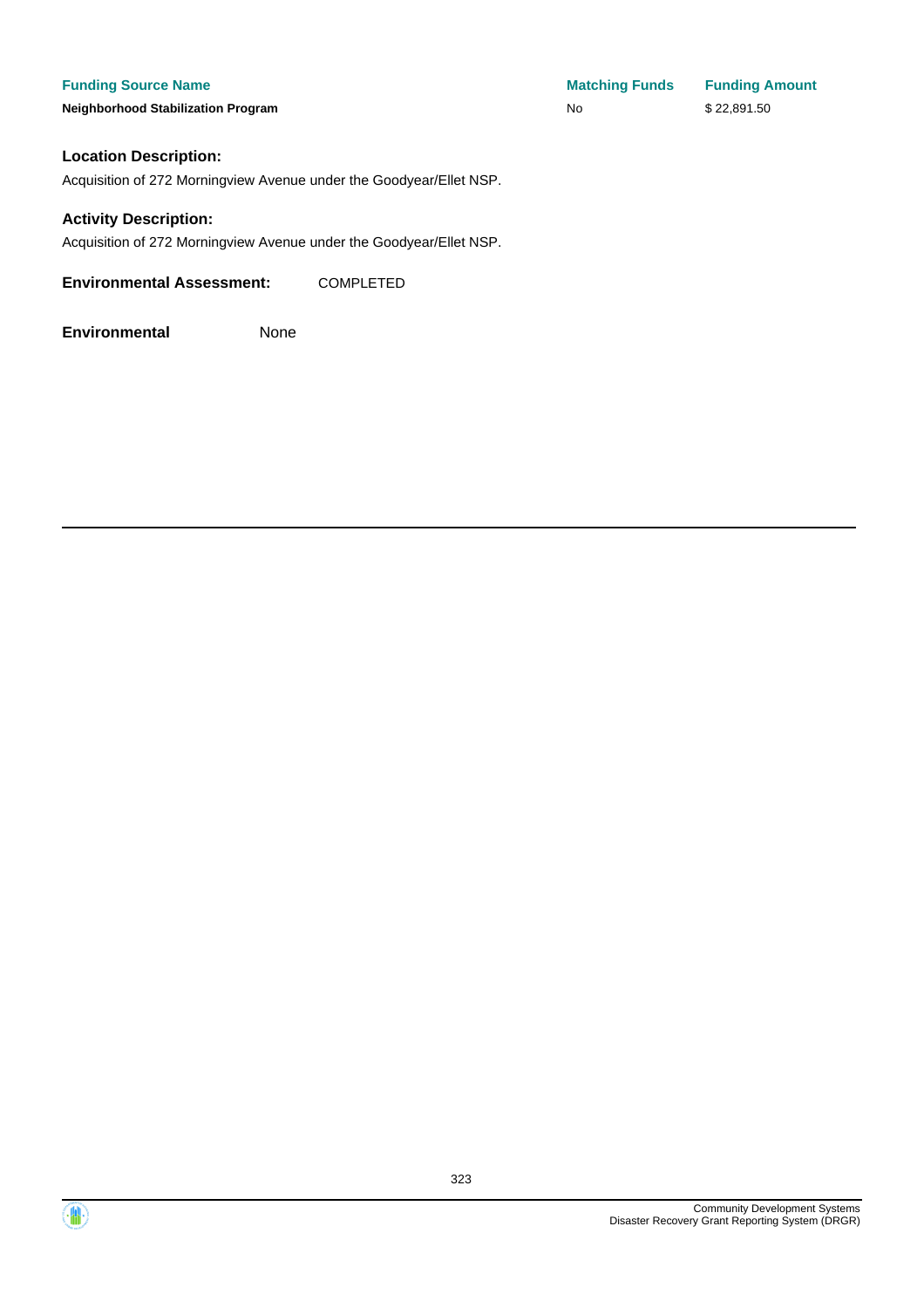## **NSP632-REHAB\_25% Activity Title: Rehabilitation - Firestone Pk/University Pk**

| <b>Activity Type:</b>                                         | <b>Activity Status:</b>                 |              |  |  |
|---------------------------------------------------------------|-----------------------------------------|--------------|--|--|
| Rehabilitation/reconstruction of residential structures       | Under Way                               |              |  |  |
| <b>Project Number:</b>                                        | <b>Project Title:</b>                   |              |  |  |
| 6                                                             | Redevelopment - 25% setaside            |              |  |  |
| <b>Projected Start Date:</b>                                  | <b>Projected End Date:</b>              |              |  |  |
| 02/01/2010                                                    | 03/31/2016                              |              |  |  |
| <b>Project Draw Block by HUD:</b>                             | <b>Project Draw Block Date by HUD:</b>  |              |  |  |
| Not Blocked                                                   |                                         |              |  |  |
| <b>Activity Draw Block by HUD:</b>                            | <b>Activity Draw Block Date by HUD:</b> |              |  |  |
| Not Blocked                                                   |                                         |              |  |  |
| <b>Block Drawdown By Grantee:</b>                             | <b>Total Budget:</b>                    | \$82,500.00  |  |  |
| Not Blocked                                                   | <b>Most Impacted and</b>                |              |  |  |
| <b>National Objective:</b>                                    | <b>Distressed Budget:</b>               | \$0.00       |  |  |
| LH25: Funds targeted for housing for households whose incomes | <b>Other Funds:</b>                     | \$82,500.00  |  |  |
| are at or under 50% Area Median Income.                       | <b>Total Funds:</b>                     | \$165,000.00 |  |  |

#### **Benefit Report Type:**

Direct (Households)

| <b>Proposed Beneficiaries</b>   | <b>Total</b> | Low          | <b>Mod</b> | Low/Mod% |
|---------------------------------|--------------|--------------|------------|----------|
| # Renter Households             |              | 1            |            | 100.00   |
| # of Households                 |              | 4            |            | 100.00   |
| <b>Proposed Accomplishments</b> |              | <b>Total</b> |            |          |
| # of Singlefamily Units         |              |              |            |          |
| # of Housing Units              |              |              |            |          |
| # ELI Households (0-30% AMI)    |              |              |            |          |
| # of Properties                 |              |              |            |          |

#### **Activity is being carried out by**

No

### **Organization carrying out Activity:**

City of Akron, Ohio

### **Proposed budgets for organizations carrying out Activity:**

| City of Akron, Ohio |  |
|---------------------|--|
|---------------------|--|

### **Activity is being carried out through:**

**Responsible Organization COVID-10 COVID-10 Organization Type Proposed Budget** City of Akron, Ohio Unknown \$ 82,500.00

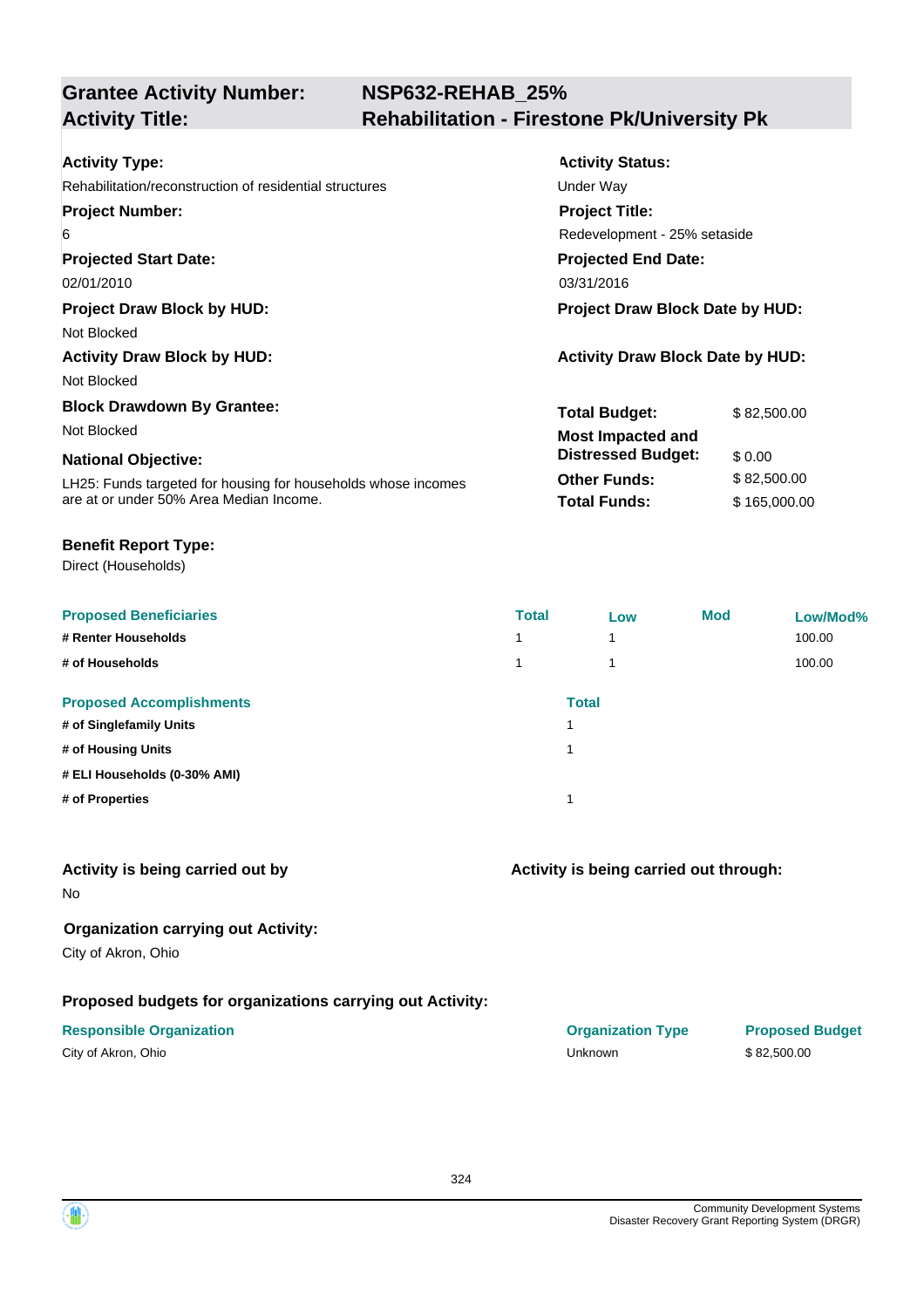**Neighborhood Stabilization Program** 

| <b>Matching Funds</b> | <b>Funding Amount</b> |
|-----------------------|-----------------------|
| No                    | \$82,500.00           |

#### **Location Description:**

Akron, Ohio 743 Roscoe Avenue (Firestone Pk/University Pk)

#### **Activity Description:**

Rehabilitation of 743 Roscoe Avenue under the Firestone Pk/University Pk NSP. Under Contract

#### **Environmental Assessment:** COMPLETED



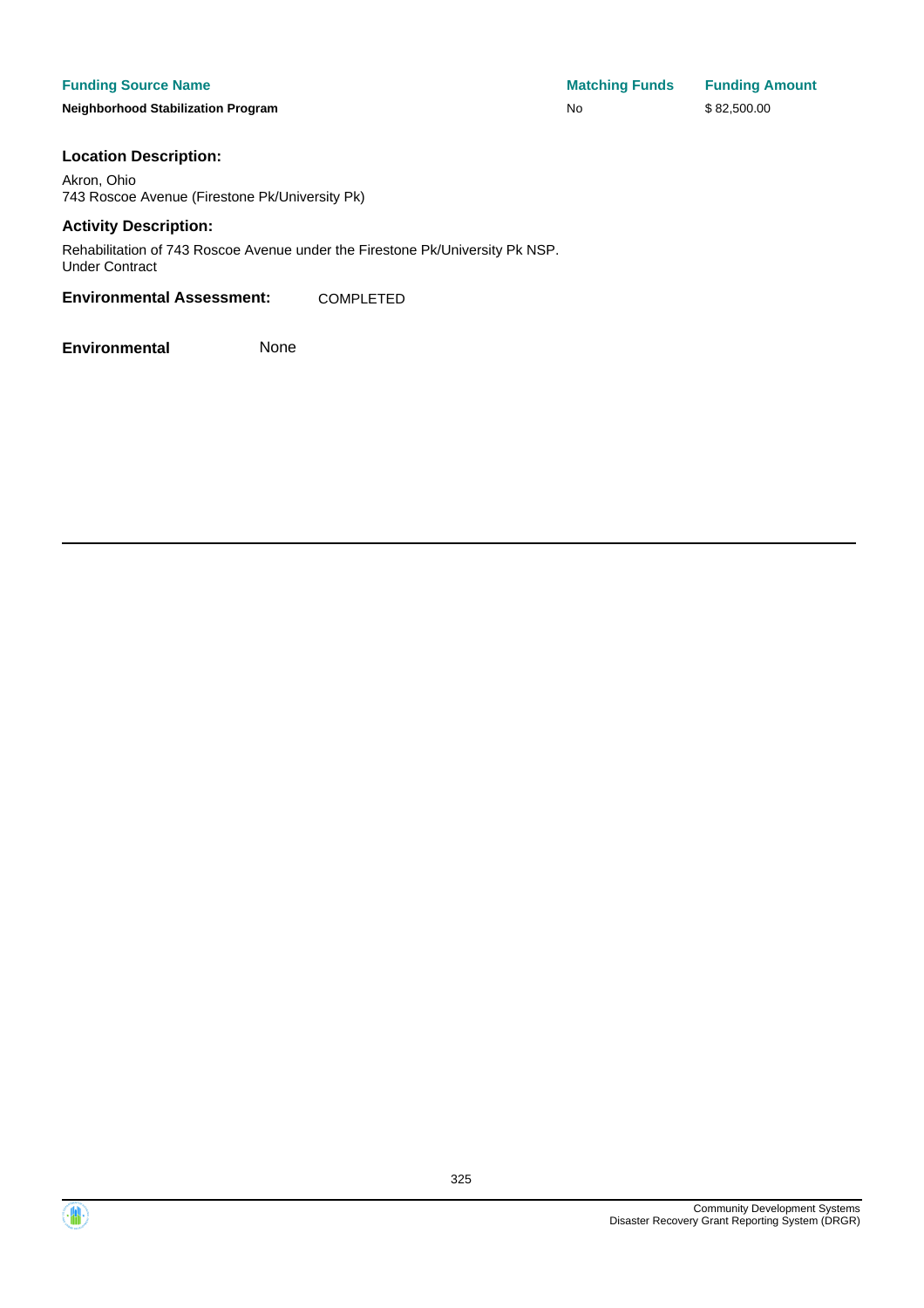| <b>Activity Type:</b>                                         | <b>Activity Status:</b>                 |  |  |
|---------------------------------------------------------------|-----------------------------------------|--|--|
| Acquisition - general                                         | Completed                               |  |  |
| <b>Project Number:</b>                                        | <b>Project Title:</b>                   |  |  |
| 6                                                             | Redevelopment - 25% setaside            |  |  |
| <b>Projected Start Date:</b>                                  | <b>Projected End Date:</b>              |  |  |
| 12/01/2009                                                    | 04/30/2010                              |  |  |
| <b>Project Draw Block by HUD:</b>                             | <b>Project Draw Block Date by HUD:</b>  |  |  |
| Not Blocked                                                   |                                         |  |  |
| <b>Activity Draw Block by HUD:</b>                            | <b>Activity Draw Block Date by HUD:</b> |  |  |
| Not Blocked                                                   |                                         |  |  |
| <b>Block Drawdown By Grantee:</b>                             | <b>Total Budget:</b><br>\$16,811.50     |  |  |
| Not Blocked                                                   | <b>Most Impacted and</b>                |  |  |
| <b>National Objective:</b>                                    | <b>Distressed Budget:</b><br>\$0.00     |  |  |
| LH25: Funds targeted for housing for households whose incomes | <b>Other Funds:</b><br>\$16,811.50      |  |  |
| are at or under 50% Area Median Income.                       | <b>Total Funds:</b><br>\$33,623.00      |  |  |

#### **Benefit Report Type:**

Direct (Households)

| <b>Proposed Beneficiaries</b>     | <b>Total</b> | Low | <b>Mod</b> | Low/Mod% |
|-----------------------------------|--------------|-----|------------|----------|
| # Owner Households                | 1            | 1   |            | 100.00   |
| # of Households                   | 1            | 1   |            | 100.00   |
| <b>Proposed Accomplishments</b>   | <b>Total</b> |     |            |          |
| # of Singlefamily Units           |              |     |            |          |
| # of Housing Units                | 1            |     |            |          |
| # of Parcels acquired voluntarily |              |     |            |          |
| # of Properties                   |              |     |            |          |
|                                   |              |     |            |          |

## **Activity is being carried out by**

No

## **Organization carrying out Activity:**

City of Akron, Ohio

### **Proposed budgets for organizations carrying out Activity:**

| City of Akron, Ohio |  |
|---------------------|--|
|---------------------|--|

## **Activity is being carried out through:**

**Responsible Organization COVID-10 COVID-10 Organization Type Proposed Budget** City of Akron, Ohio Unknown \$ 16,811.50

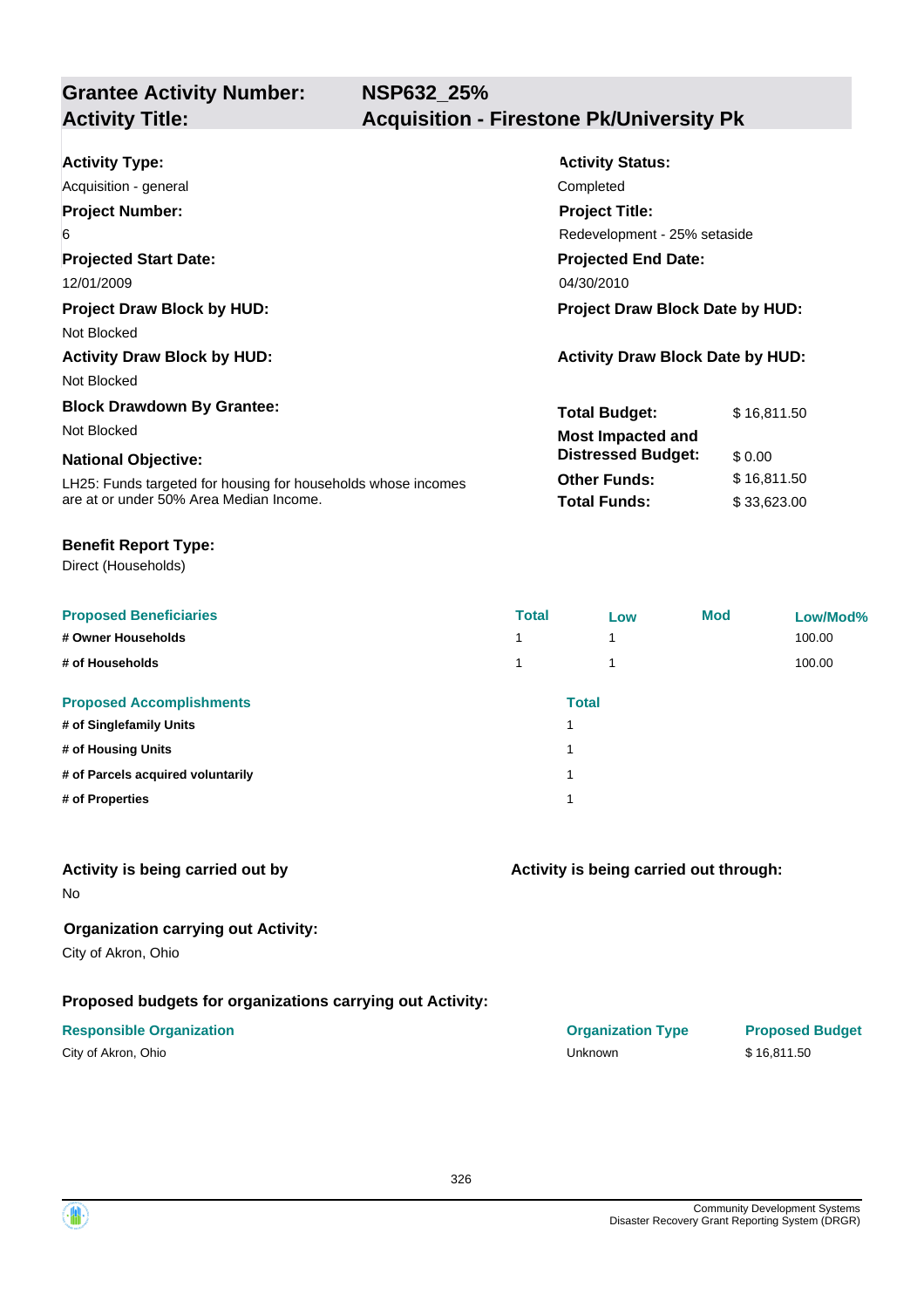**Neighborhood Stabilization Program** 

| <b>Matching Funds</b> | <b>Funding Amount</b> |
|-----------------------|-----------------------|
| No                    | \$16,811.50           |

#### **Location Description:**

Akron, Ohio 743 Roscoe Avenue (Firestone Pk/University Pk)

#### **Activity Description:**

Acquisition of 743 Roscoe Avenue under the Firestone Pk/University Pk NSP.

**Environmental Assessment:** COMPLETED



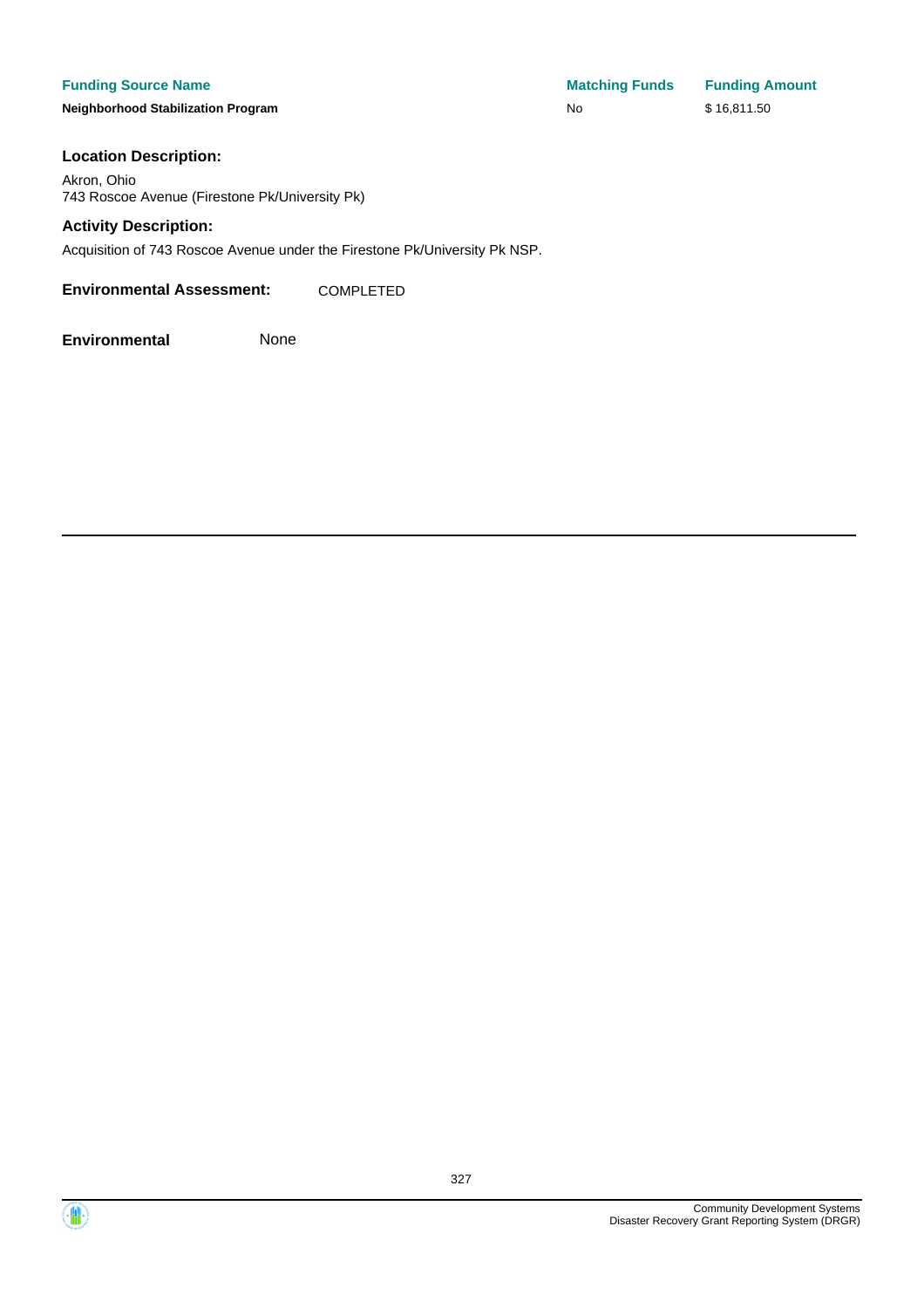# **NSP635-REHAB\_25% Activity Title: Rehabilitation - Firestone Pk/University Pk**

| <b>Activity Type:</b>                                         | <b>Activity Status:</b>                 |              |  |
|---------------------------------------------------------------|-----------------------------------------|--------------|--|
| Rehabilitation/reconstruction of residential structures       | Completed                               |              |  |
| <b>Project Number:</b>                                        | <b>Project Title:</b>                   |              |  |
| 6                                                             | Redevelopment - 25% setaside            |              |  |
| <b>Projected Start Date:</b>                                  | <b>Projected End Date:</b>              |              |  |
| 06/01/2010                                                    | 12/31/2010                              |              |  |
| <b>Project Draw Block by HUD:</b>                             | Project Draw Block Date by HUD:         |              |  |
| Not Blocked                                                   |                                         |              |  |
| <b>Activity Draw Block by HUD:</b>                            | <b>Activity Draw Block Date by HUD:</b> |              |  |
| Not Blocked                                                   |                                         |              |  |
| <b>Block Drawdown By Grantee:</b>                             | <b>Total Budget:</b>                    | \$80,000.00  |  |
| Not Blocked                                                   | <b>Most Impacted and</b>                |              |  |
| <b>National Objective:</b>                                    | <b>Distressed Budget:</b>               | \$0.00       |  |
| LH25: Funds targeted for housing for households whose incomes | <b>Other Funds:</b>                     | \$80,000.00  |  |
| are at or under 50% Area Median Income.                       | <b>Total Funds:</b>                     | \$160,000.00 |  |

#### **Benefit Report Type:**

Direct (Households)

| <b>Proposed Beneficiaries</b>   | <b>Total</b> | Low          | <b>Mod</b> | Low/Mod% |
|---------------------------------|--------------|--------------|------------|----------|
| # Owner Households              | 1            | 1            |            | 100.00   |
| # of Households                 |              | ۸            |            | 100.00   |
| <b>Proposed Accomplishments</b> |              | <b>Total</b> |            |          |
| # of Singlefamily Units         |              |              |            |          |
| # of Housing Units              |              |              |            |          |
| # ELI Households (0-30% AMI)    |              |              |            |          |
| # of Properties                 |              |              |            |          |
|                                 |              |              |            |          |

## **Activity is being carried out by**

No

# **Organization carrying out Activity:**

City of Akron, Ohio

# **Proposed budgets for organizations carrying out Activity:**

| City of Akron, Ohio |  |
|---------------------|--|
|---------------------|--|

# **Activity is being carried out through:**

**Responsible Organization COVID-10 COVID-10 Organization Type Proposed Budget** City of Akron, Ohio Unknown \$ 80,000.00

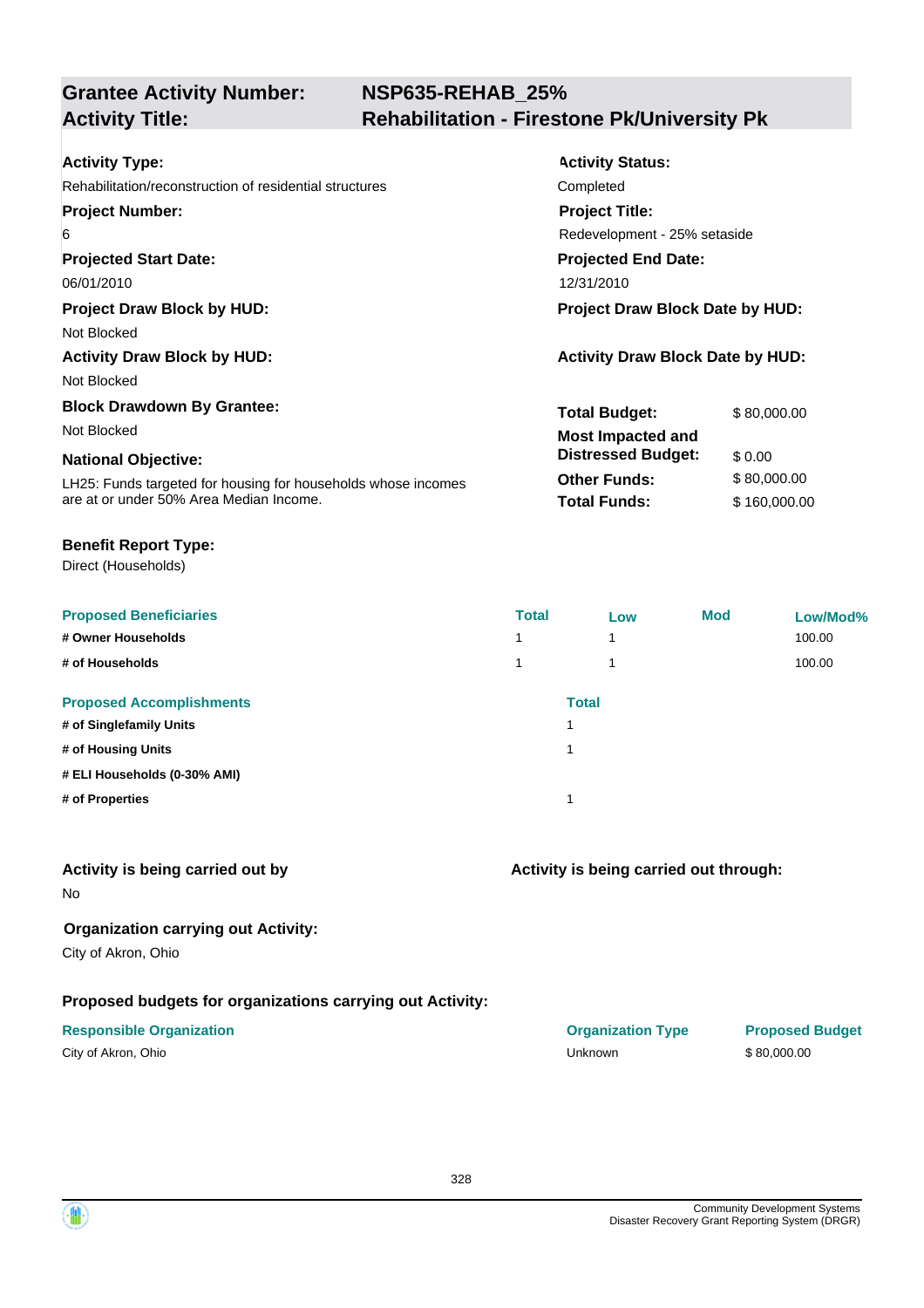**Neighborhood Stabilization Program No No** \$ 80,000.00

#### **Location Description:**

Akron, Ohio 388 Cross Street (Firestone Pk/University Pk)

#### **Activity Description:**

Rehabilitation of 388 Cross Street under the Firestone Pk/University Pk NSP. Under Contract

#### **Environmental Assessment:** COMPLETED



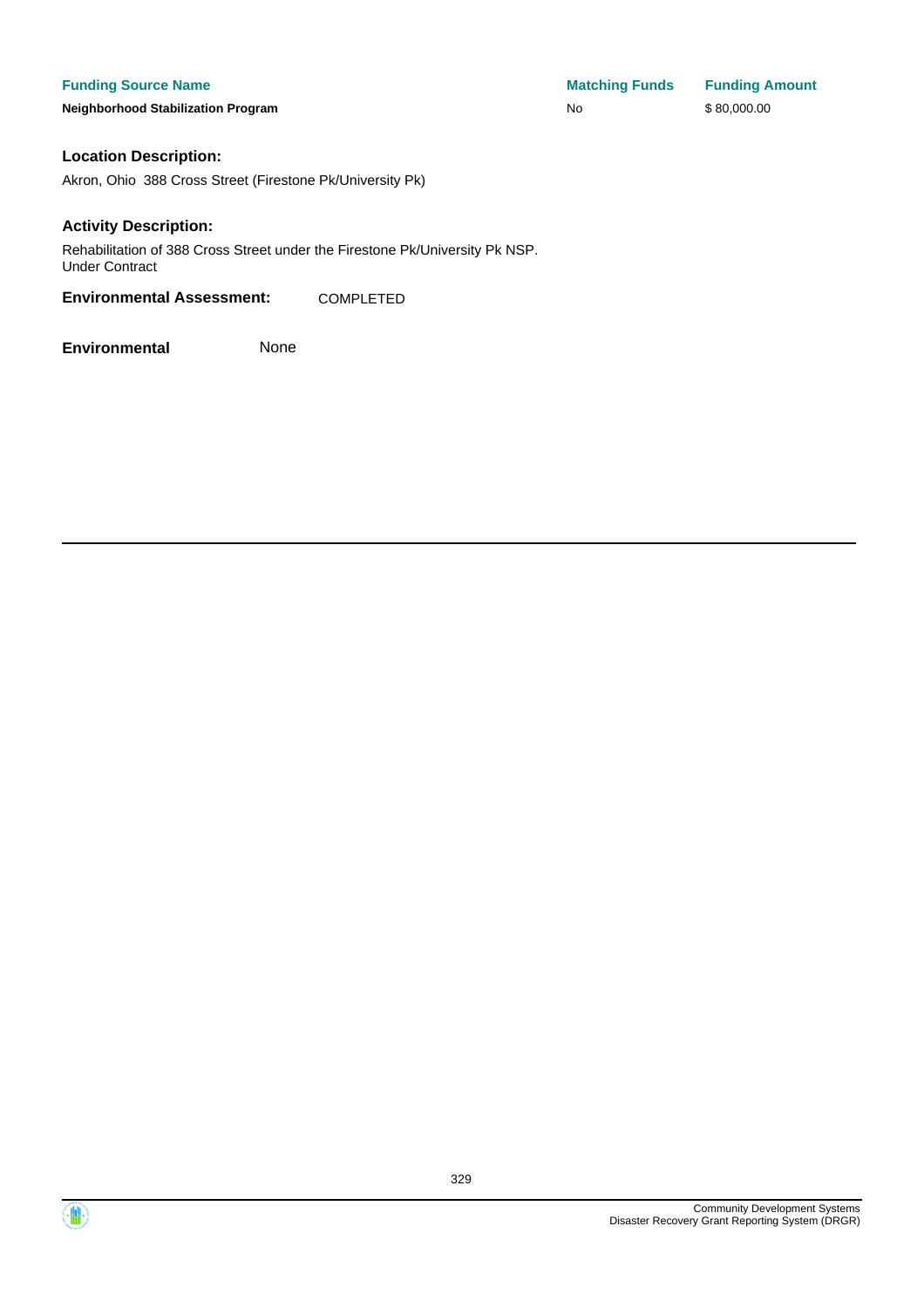| <b>Activity Type:</b>                                         | <b>Activity Status:</b>                 |             |  |
|---------------------------------------------------------------|-----------------------------------------|-------------|--|
| Acquisition - general                                         | Completed                               |             |  |
| <b>Project Number:</b>                                        | <b>Project Title:</b>                   |             |  |
| 6                                                             | Redevelopment - 25% setaside            |             |  |
| <b>Projected Start Date:</b>                                  | <b>Projected End Date:</b>              |             |  |
| 12/01/2009                                                    | 12/31/2010                              |             |  |
| <b>Project Draw Block by HUD:</b>                             | <b>Project Draw Block Date by HUD:</b>  |             |  |
| Not Blocked                                                   |                                         |             |  |
| <b>Activity Draw Block by HUD:</b>                            | <b>Activity Draw Block Date by HUD:</b> |             |  |
| Not Blocked                                                   |                                         |             |  |
| <b>Block Drawdown By Grantee:</b>                             | Total Budget:                           | \$27,377.72 |  |
| Not Blocked                                                   | <b>Most Impacted and</b>                |             |  |
| <b>National Objective:</b>                                    | <b>Distressed Budget:</b>               | \$0.00      |  |
| LH25: Funds targeted for housing for households whose incomes | <b>Other Funds:</b>                     | \$27,377.72 |  |
| are at or under 50% Area Median Income.                       | <b>Total Funds:</b>                     | \$54,755.44 |  |

#### **Benefit Report Type:**

Direct (Households)

| <b>Proposed Beneficiaries</b>     | <b>Total</b> | Low                     | <b>Mod</b> | Low/Mod% |
|-----------------------------------|--------------|-------------------------|------------|----------|
| # Owner Households                | 4            | $\overline{\mathbf{A}}$ |            | 100.00   |
| # of Households                   | 1            | и                       |            | 100.00   |
| <b>Proposed Accomplishments</b>   |              | <b>Total</b>            |            |          |
| # of Singlefamily Units           |              |                         |            |          |
| # of Housing Units                | 1            |                         |            |          |
| # of Parcels acquired voluntarily |              |                         |            |          |
| # of Properties                   |              |                         |            |          |
|                                   |              |                         |            |          |

## **Activity is being carried out by**

No

## **Organization carrying out Activity:**

City of Akron, Ohio

## **Proposed budgets for organizations carrying out Activity:**

| City of Akron, Ohio |  |
|---------------------|--|
|---------------------|--|

### **Activity is being carried out through:**

| <b>Responsible Organization</b> | <b>Organization Type</b> | <b>Proposed Budget</b> |
|---------------------------------|--------------------------|------------------------|
| City of Akron, Ohio             | <b>Jnknown</b>           | \$24.711.50            |

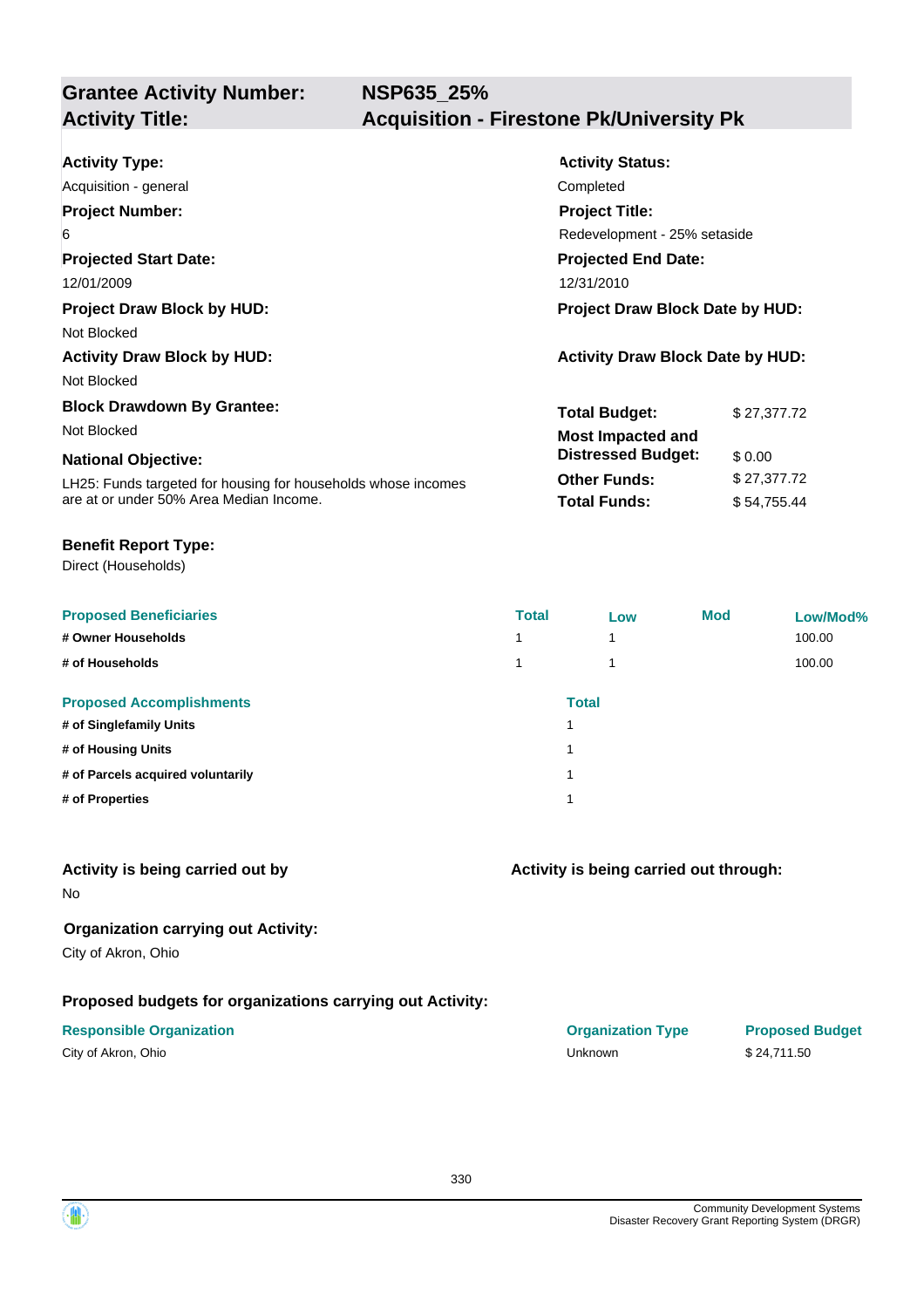**Neighborhood Stabilization Program No** No \$ 27,377.72

**Funding Source Name Matching Funds Funding Amount** 

#### **Location Description:**

Akron, Ohio 388 Cross Street (Firestone Pk/University Pk)

#### **Activity Description:**

Acquisition of 388 Cross Street under the Firestone Pk/University Pk NSP.

**Environmental Assessment:** COMPLETED



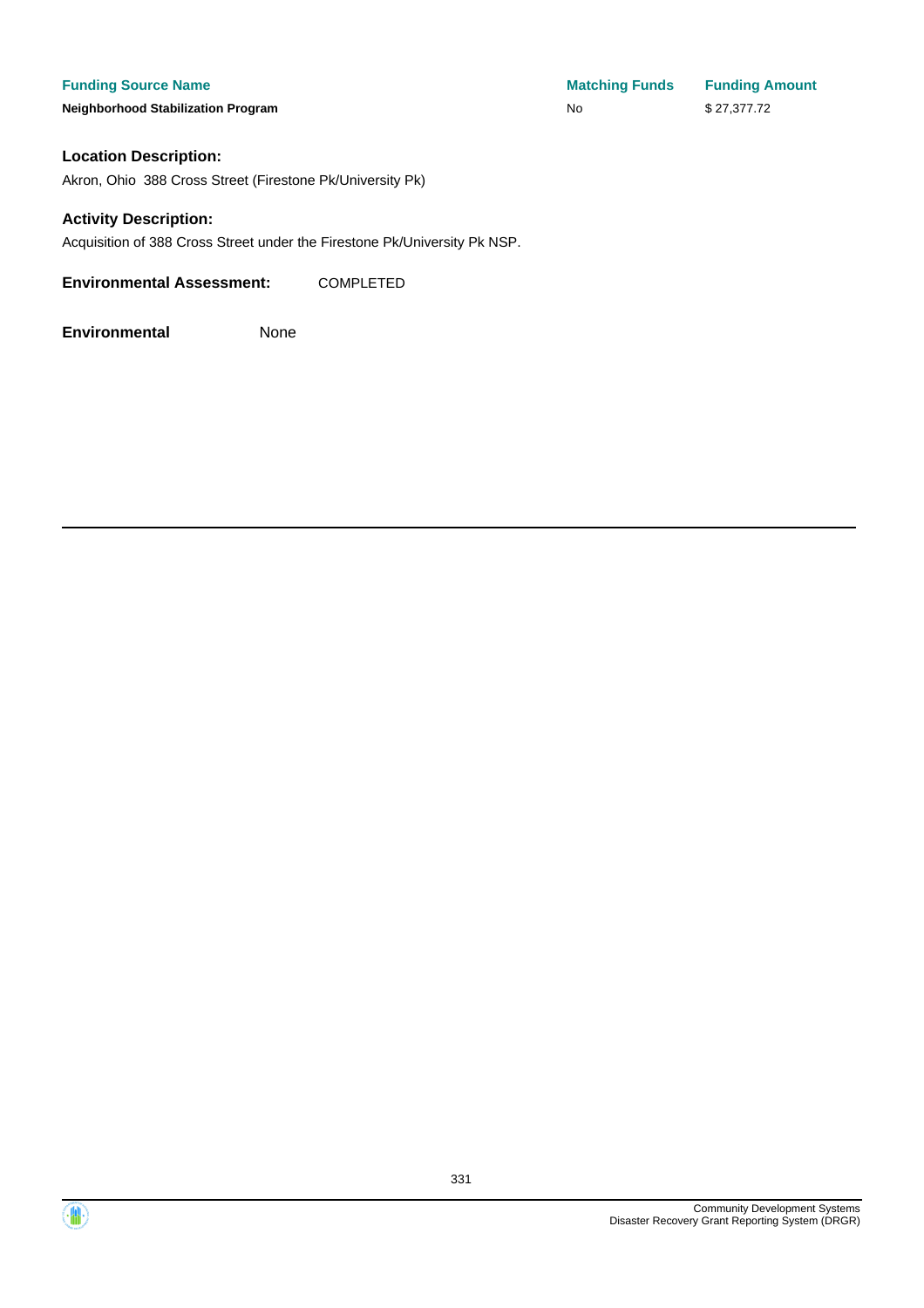# **NSP641-REHAB\_25% Activity Title: Rehabilitation - North Hill**

| <b>Activity Type:</b><br>Rehabilitation/reconstruction of residential structures | <b>Activity Status:</b><br>Completed    |              |  |
|----------------------------------------------------------------------------------|-----------------------------------------|--------------|--|
| <b>Project Number:</b>                                                           | <b>Project Title:</b>                   |              |  |
| 6                                                                                | Redevelopment - 25% setaside            |              |  |
| <b>Projected Start Date:</b>                                                     | <b>Projected End Date:</b>              |              |  |
| 02/01/2010                                                                       | 12/31/2010                              |              |  |
| <b>Project Draw Block by HUD:</b>                                                | Project Draw Block Date by HUD:         |              |  |
| Not Blocked                                                                      |                                         |              |  |
| <b>Activity Draw Block by HUD:</b>                                               | <b>Activity Draw Block Date by HUD:</b> |              |  |
| Not Blocked                                                                      |                                         |              |  |
| <b>Block Drawdown By Grantee:</b>                                                | <b>Total Budget:</b>                    | \$73,524.60  |  |
| Not Blocked                                                                      | <b>Most Impacted and</b>                |              |  |
| <b>National Objective:</b>                                                       | <b>Distressed Budget:</b>               | \$0.00       |  |
| LH25: Funds targeted for housing for households whose incomes                    | <b>Other Funds:</b>                     | \$73,524.60  |  |
| are at or under 50% Area Median Income.                                          | <b>Total Funds:</b>                     | \$147,049.20 |  |

#### **Benefit Report Type:**

Direct (Households)

| <b>Proposed Beneficiaries</b><br># Owner Households<br># of Households | <b>Total</b> | Low          | <b>Mod</b> | Low/Mod%<br>0.0<br>0.0 |
|------------------------------------------------------------------------|--------------|--------------|------------|------------------------|
| <b>Proposed Accomplishments</b>                                        |              | <b>Total</b> |            |                        |
| # of Singlefamily Units                                                | 4            |              |            |                        |
| # of Housing Units                                                     | 1            |              |            |                        |
| # of Properties                                                        | 1            |              |            |                        |

| Activity is being carried out by<br>No.                   | Activity is being carried out through: |                        |  |
|-----------------------------------------------------------|----------------------------------------|------------------------|--|
| <b>Organization carrying out Activity:</b>                |                                        |                        |  |
| City of Akron, Ohio                                       |                                        |                        |  |
| Proposed budgets for organizations carrying out Activity: |                                        |                        |  |
| <b>Responsible Organization</b>                           | <b>Organization Type</b>               | <b>Proposed Budget</b> |  |
| City of Akron, Ohio                                       | Unknown                                | \$60,000,00            |  |
| <b>Funding Source Name</b>                                | <b>Matching Funds</b>                  | <b>Funding Amount</b>  |  |

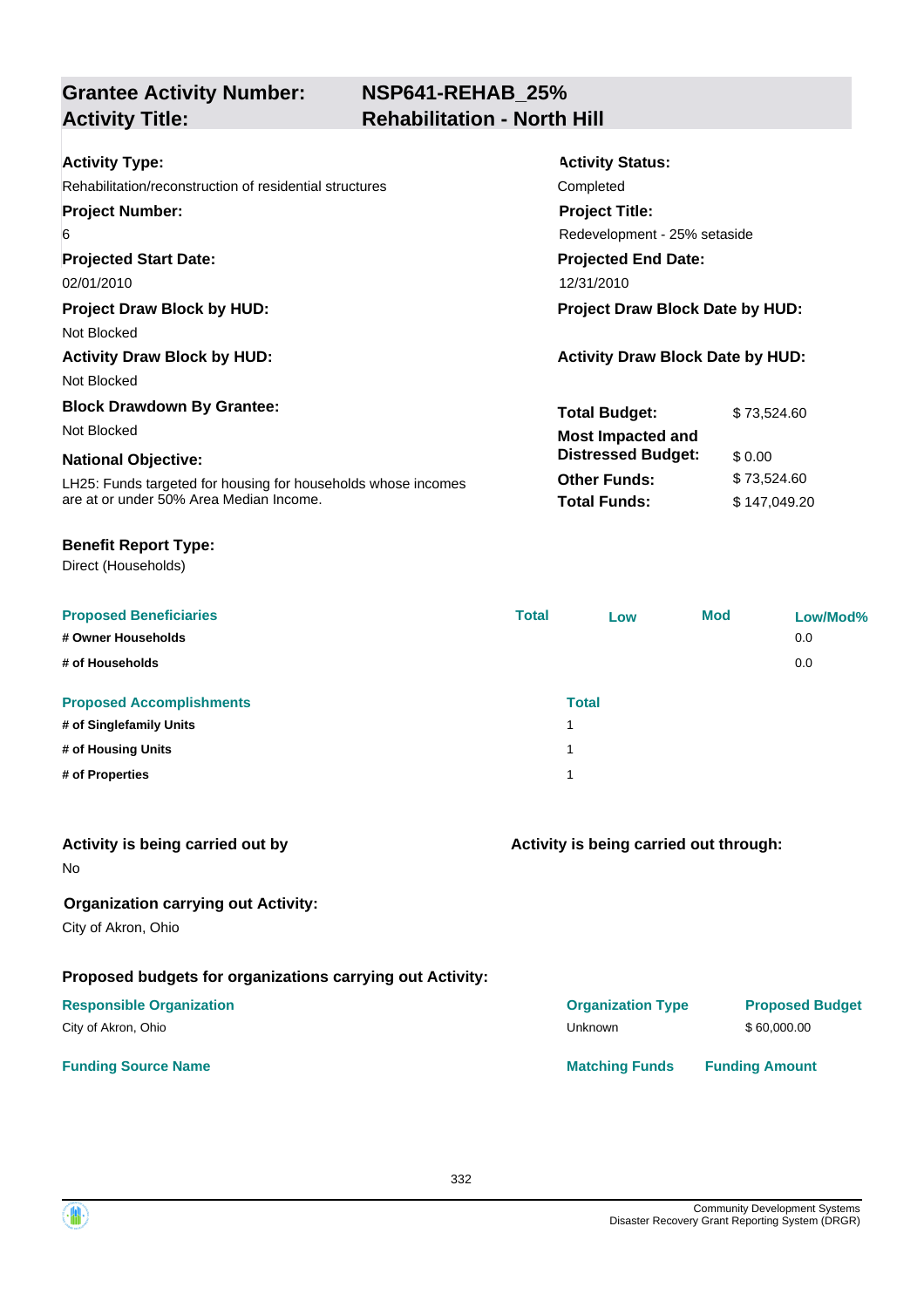#### **Neighborhood Stabilization Program No No** \$ 73,524.60

### **Location Description:**

Akron, Ohio 1199 Collinwood Avenue (North Hill)

#### **Activity Description:**

Rehabilitation of 1199 Collinwood Avenue under the North Hill NSP.

**Environmental Assessment:** COMPLETED

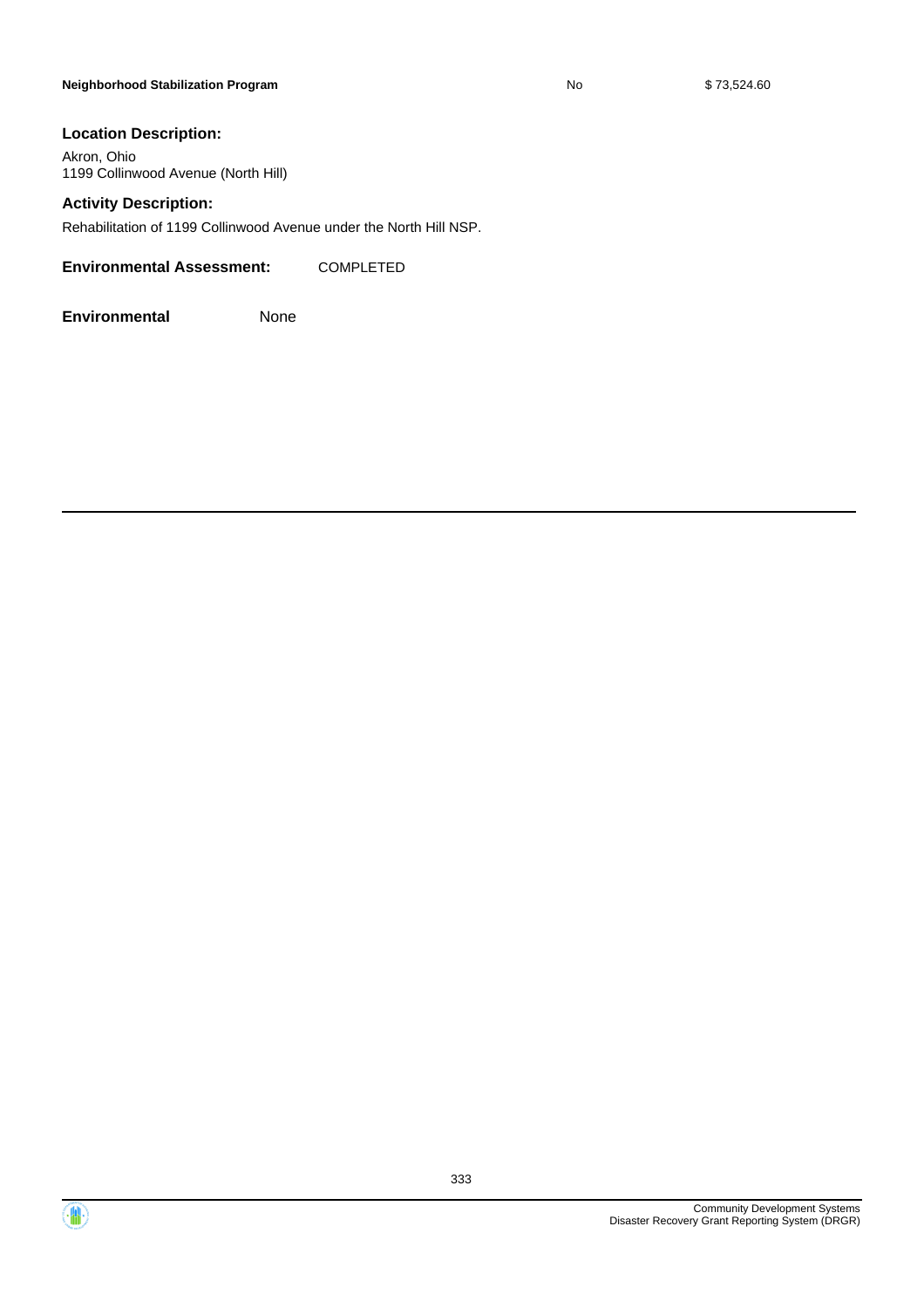**NSP641\_25%**

**Grantee Activity Number: Activity Title: Acquisition - North Hill**

| <b>Activity Status:</b>                 |             |  |
|-----------------------------------------|-------------|--|
| Completed                               |             |  |
| <b>Project Title:</b>                   |             |  |
| Redevelopment - 25% setaside            |             |  |
| <b>Projected End Date:</b>              |             |  |
| 04/30/2010                              |             |  |
| <b>Project Draw Block Date by HUD:</b>  |             |  |
|                                         |             |  |
| <b>Activity Draw Block Date by HUD:</b> |             |  |
|                                         |             |  |
| <b>Total Budget:</b>                    | \$17,711.50 |  |
| <b>Most Impacted and</b>                |             |  |
| <b>Distressed Budget:</b>               | \$0.00      |  |
| <b>Other Funds:</b>                     | \$17,711.50 |  |
| <b>Total Funds:</b>                     | \$35,423.00 |  |
|                                         |             |  |

#### **Benefit Report Type:**

Direct (Households)

| <b>Proposed Beneficiaries</b>     | <b>Total</b> | Low          | <b>Mod</b> | Low/Mod% |
|-----------------------------------|--------------|--------------|------------|----------|
| # Owner Households                |              |              | 4          | 100.00   |
| # of Households                   |              |              | 4          | 100.00   |
| <b>Proposed Accomplishments</b>   |              | <b>Total</b> |            |          |
| # of Singlefamily Units           |              |              |            |          |
| # of Housing Units                |              |              |            |          |
| # of Parcels acquired voluntarily |              |              |            |          |
| # of Properties                   |              |              |            |          |
|                                   |              |              |            |          |

## **Activity is being carried out by**

No

## **Organization carrying out Activity:**

City of Akron, Ohio

# **Proposed budgets for organizations carrying out Activity:**

# **Activity is being carried out through:**

**Responsible Organization COVID-10 COVID-10 Organization Type Proposed Budget** City of Akron, Ohio Unknown \$ 17,711.50

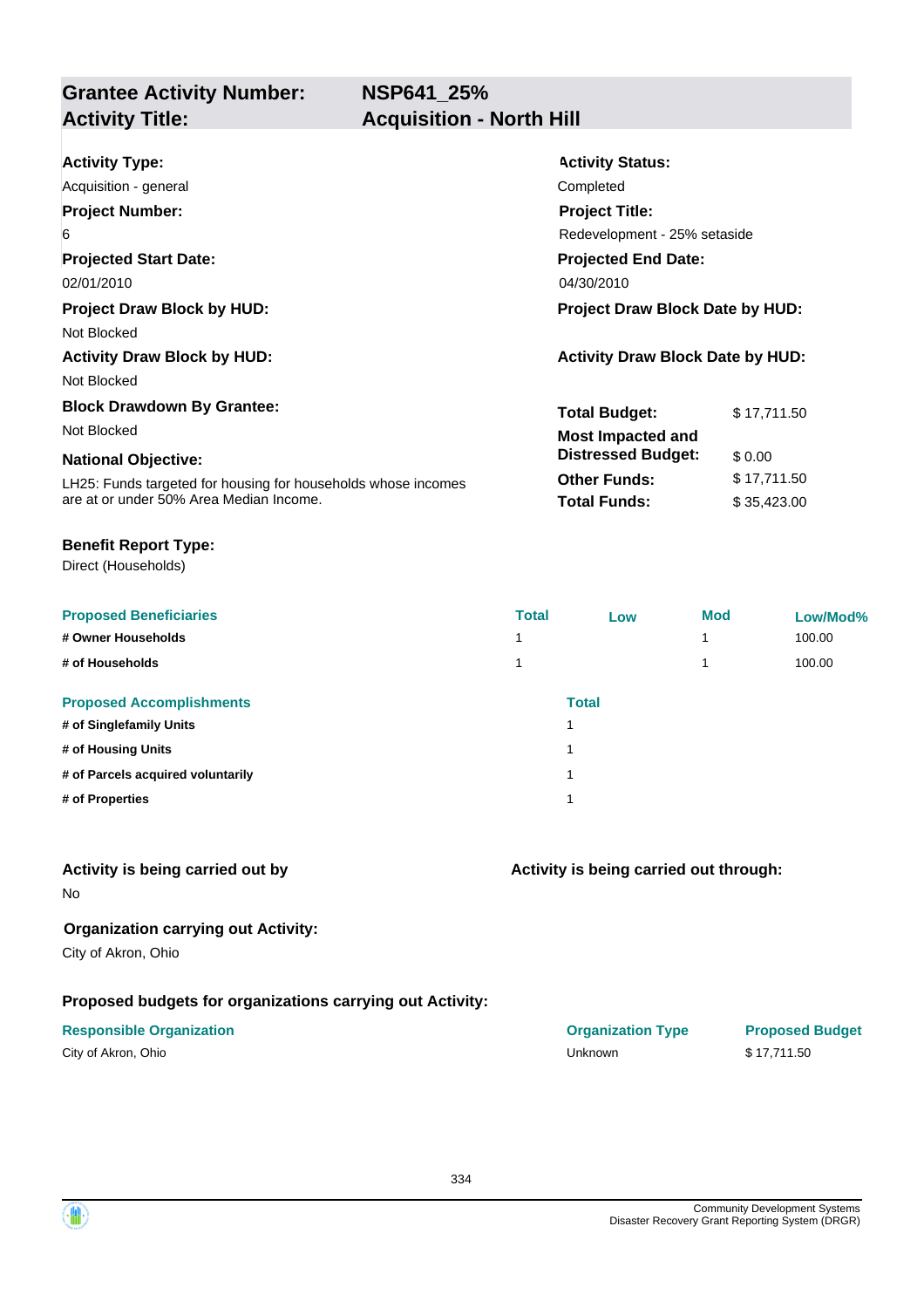**Neighborhood Stabilization Program** 

| <b>Matching Funds</b> | <b>Funding Amount</b> |
|-----------------------|-----------------------|
| No                    | \$17,711.50           |

### **Location Description:**

Acquisition of 1199 Collinwood Avenue under the North Hill NSP.

#### **Activity Description:**

Acquisition of 1199 Collinwood Avenue under the North Hill NSP.

**Environmental Assessment:** COMPLETED

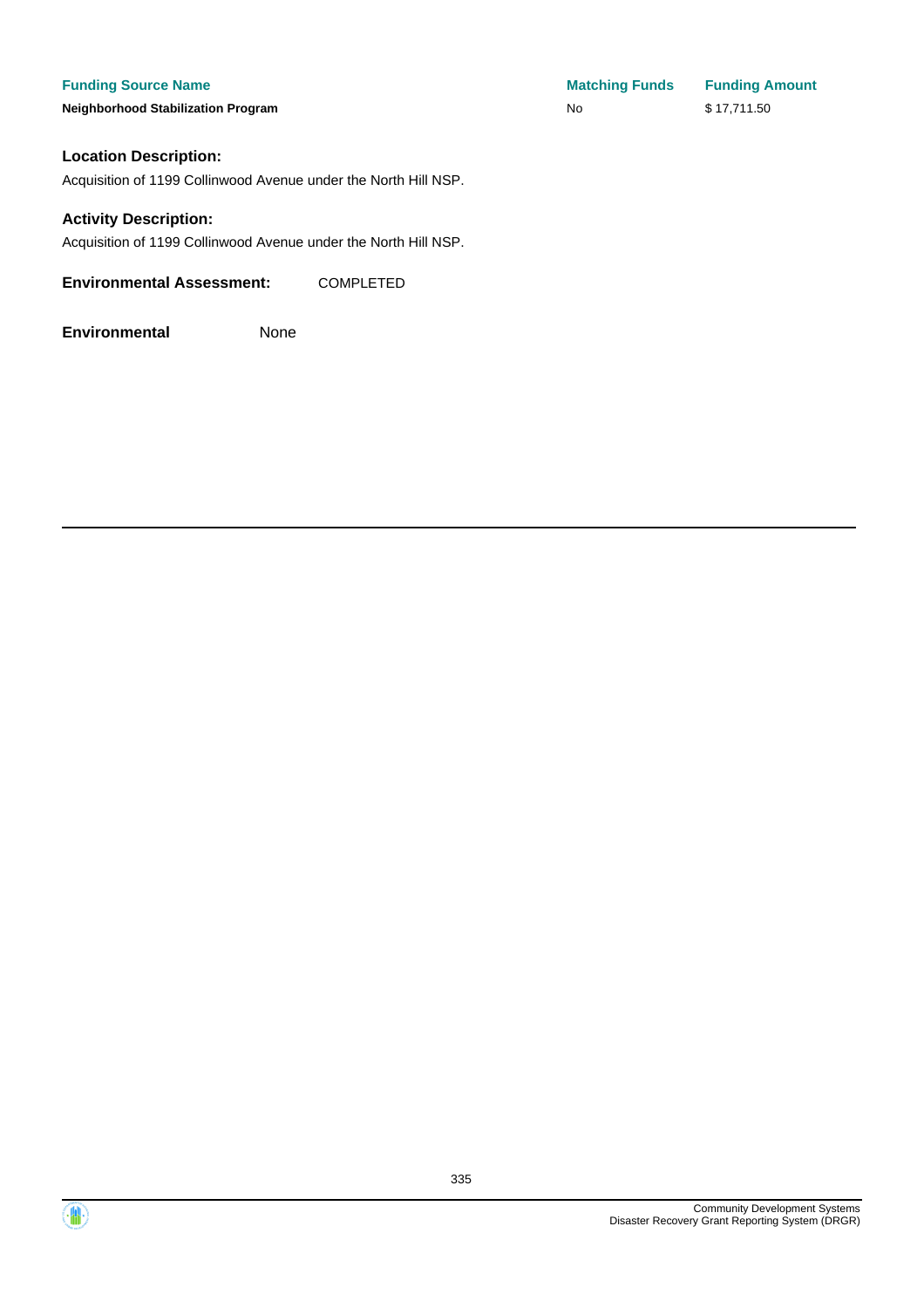| <b>Activity Type:</b>                                         | <b>Activity Status:</b>                 |              |  |
|---------------------------------------------------------------|-----------------------------------------|--------------|--|
| Construction of new housing                                   | Completed                               |              |  |
| <b>Project Number:</b>                                        | <b>Project Title:</b>                   |              |  |
| 6                                                             | Redevelopment - 25% setaside            |              |  |
| <b>Projected Start Date:</b>                                  | <b>Projected End Date:</b>              |              |  |
| 06/01/2010                                                    | 12/31/2010                              |              |  |
| <b>Project Draw Block by HUD:</b>                             | <b>Project Draw Block Date by HUD:</b>  |              |  |
| Not Blocked                                                   |                                         |              |  |
| <b>Activity Draw Block by HUD:</b>                            | <b>Activity Draw Block Date by HUD:</b> |              |  |
| Not Blocked                                                   |                                         |              |  |
| <b>Block Drawdown By Grantee:</b>                             | <b>Total Budget:</b>                    | \$100,850.00 |  |
| Not Blocked                                                   | <b>Most Impacted and</b>                |              |  |
| <b>National Objective:</b>                                    | <b>Distressed Budget:</b>               | \$0.00       |  |
| LH25: Funds targeted for housing for households whose incomes | <b>Other Funds:</b>                     | \$100,850.00 |  |
| are at or under 50% Area Median Income.                       | <b>Total Funds:</b>                     | \$201,700.00 |  |
|                                                               |                                         |              |  |

#### **Benefit Report Type:**

Direct (Households)

| <b>Proposed Beneficiaries</b><br># Owner Households | <b>Total</b><br>1 | Low<br>1 | Mod | Low/Mod%<br>100.00 |
|-----------------------------------------------------|-------------------|----------|-----|--------------------|
|                                                     |                   |          |     |                    |
| # of Households                                     | 1                 |          |     | 100.00             |
| <b>Proposed Accomplishments</b>                     |                   | Total    |     |                    |
| # of Singlefamily Units                             |                   |          |     |                    |
| # of Housing Units                                  |                   |          |     |                    |
| # ELI Households (0-30% AMI)                        |                   |          |     |                    |

#### **Activity is being carried out by**

No

### **Organization carrying out Activity:**

City of Akron, Ohio

### **Proposed budgets for organizations carrying out Activity:**

|  |  | City of Akron, Ohio |  |
|--|--|---------------------|--|
|--|--|---------------------|--|

## **Activity is being carried out through:**

**Responsible Organization CONSERVIRGHT ACCORDING THE CONSERVIRGHT ORGANIZATION Type Proposed Budget** City of Akron, Ohio Unknown \$ 100,850.00

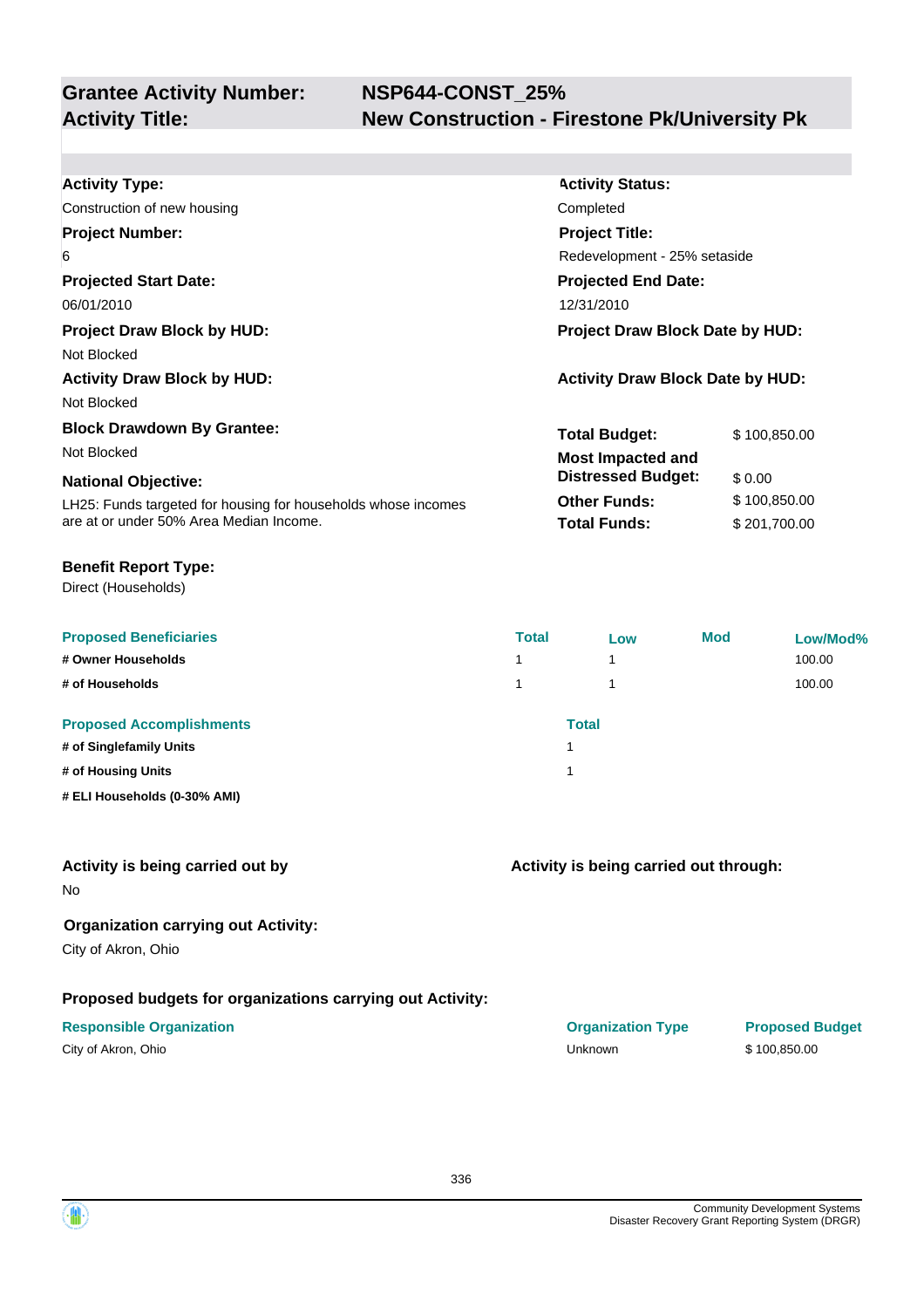**Neighborhood Stabilization Program No No** \$ 100,850.00

#### **Location Description:**

Akron, Ohio 568 Inman Street (Firestone Pk/University Pk)

#### **Activity Description:**

Redevelopment / New Construction of a Single-Family Dwelling at 568 Inman Street under the Firestone Pk/University Pk NSP. Under Contract

**Environmental Assessment:** COMPLETED

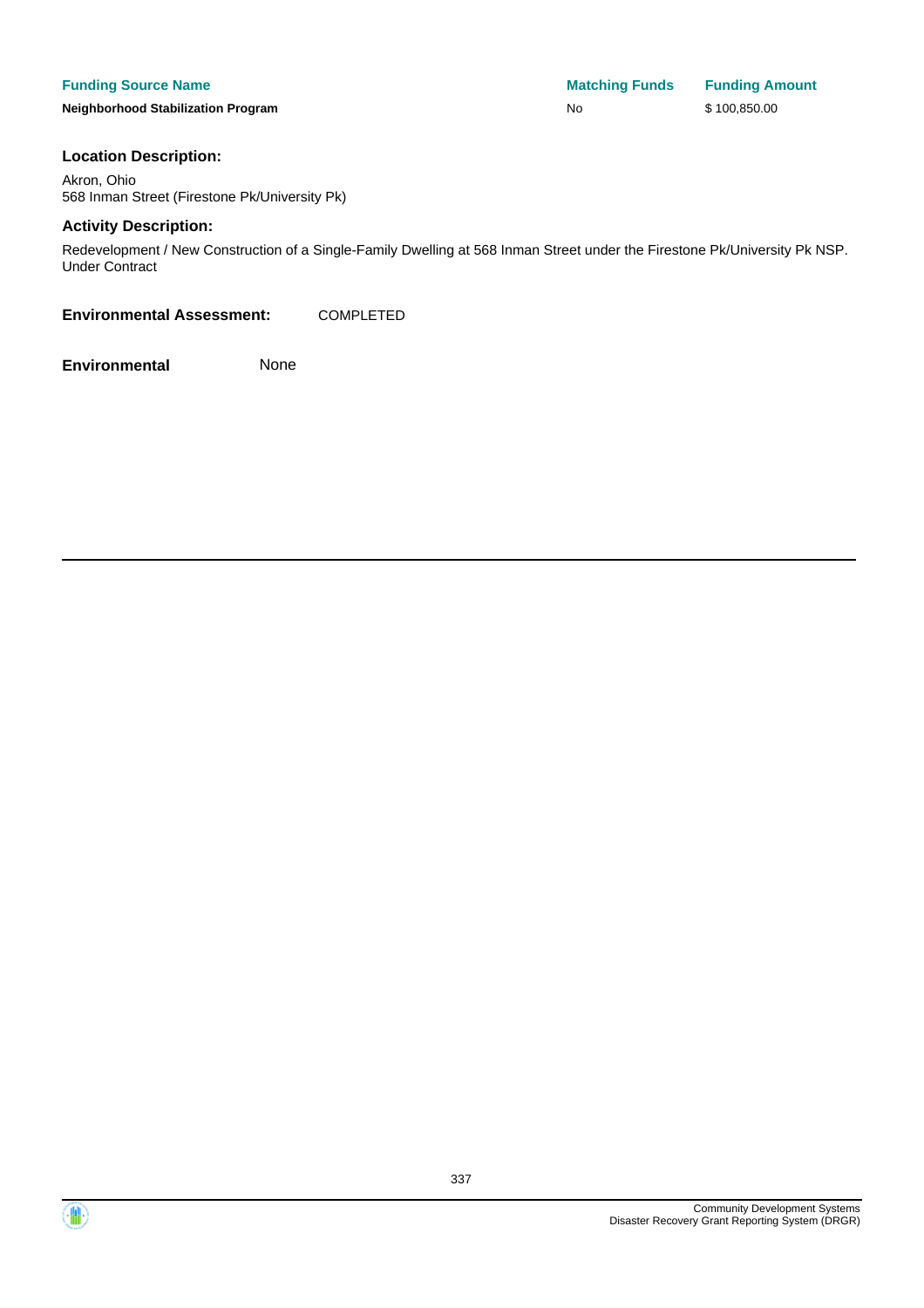| <b>Activity Type:</b>                                         | <b>Activity Status:</b>                 |             |  |
|---------------------------------------------------------------|-----------------------------------------|-------------|--|
| Acquisition - general                                         | Completed                               |             |  |
| <b>Project Number:</b>                                        | <b>Project Title:</b>                   |             |  |
| 6                                                             | Redevelopment - 25% setaside            |             |  |
| <b>Projected Start Date:</b>                                  | <b>Projected End Date:</b>              |             |  |
| 02/01/2010                                                    | 12/31/2010                              |             |  |
| <b>Project Draw Block by HUD:</b>                             | <b>Project Draw Block Date by HUD:</b>  |             |  |
| Not Blocked                                                   |                                         |             |  |
| <b>Activity Draw Block by HUD:</b>                            | <b>Activity Draw Block Date by HUD:</b> |             |  |
| Not Blocked                                                   |                                         |             |  |
| <b>Block Drawdown By Grantee:</b>                             | <b>Total Budget:</b>                    | \$7,541.50  |  |
| Not Blocked                                                   | <b>Most Impacted and</b>                |             |  |
| <b>National Objective:</b>                                    | <b>Distressed Budget:</b>               | \$0.00      |  |
| LH25: Funds targeted for housing for households whose incomes | <b>Other Funds:</b>                     | \$7,541.50  |  |
| are at or under 50% Area Median Income.                       | <b>Total Funds:</b>                     | \$15,083.00 |  |

#### **Benefit Report Type:**

Direct (Households)

| <b>Proposed Beneficiaries</b>     | <b>Total</b> | Low          | <b>Mod</b> | Low/Mod% |
|-----------------------------------|--------------|--------------|------------|----------|
| # Owner Households                | 1            |              |            | 100.00   |
| # of Households                   | 1            |              |            | 100.00   |
| <b>Proposed Accomplishments</b>   |              | <b>Total</b> |            |          |
| # of Singlefamily Units           |              |              |            |          |
| # of Housing Units                | 1            |              |            |          |
| # of Parcels acquired voluntarily | 1            |              |            |          |
| # of Properties                   | 1            |              |            |          |
|                                   |              |              |            |          |

## **Activity is being carried out by**

No

# **Organization carrying out Activity:**

City of Akron, Ohio

# **Proposed budgets for organizations carrying out Activity:**

| City of Akron, Ohio |  |
|---------------------|--|
|---------------------|--|

# **Activity is being carried out through:**

| <b>Responsible Organization</b> | <b>Organization Type</b> | <b>Proposed Budget</b> |
|---------------------------------|--------------------------|------------------------|
| City of Akron, Ohio             | Unknown                  | \$8.041.50             |

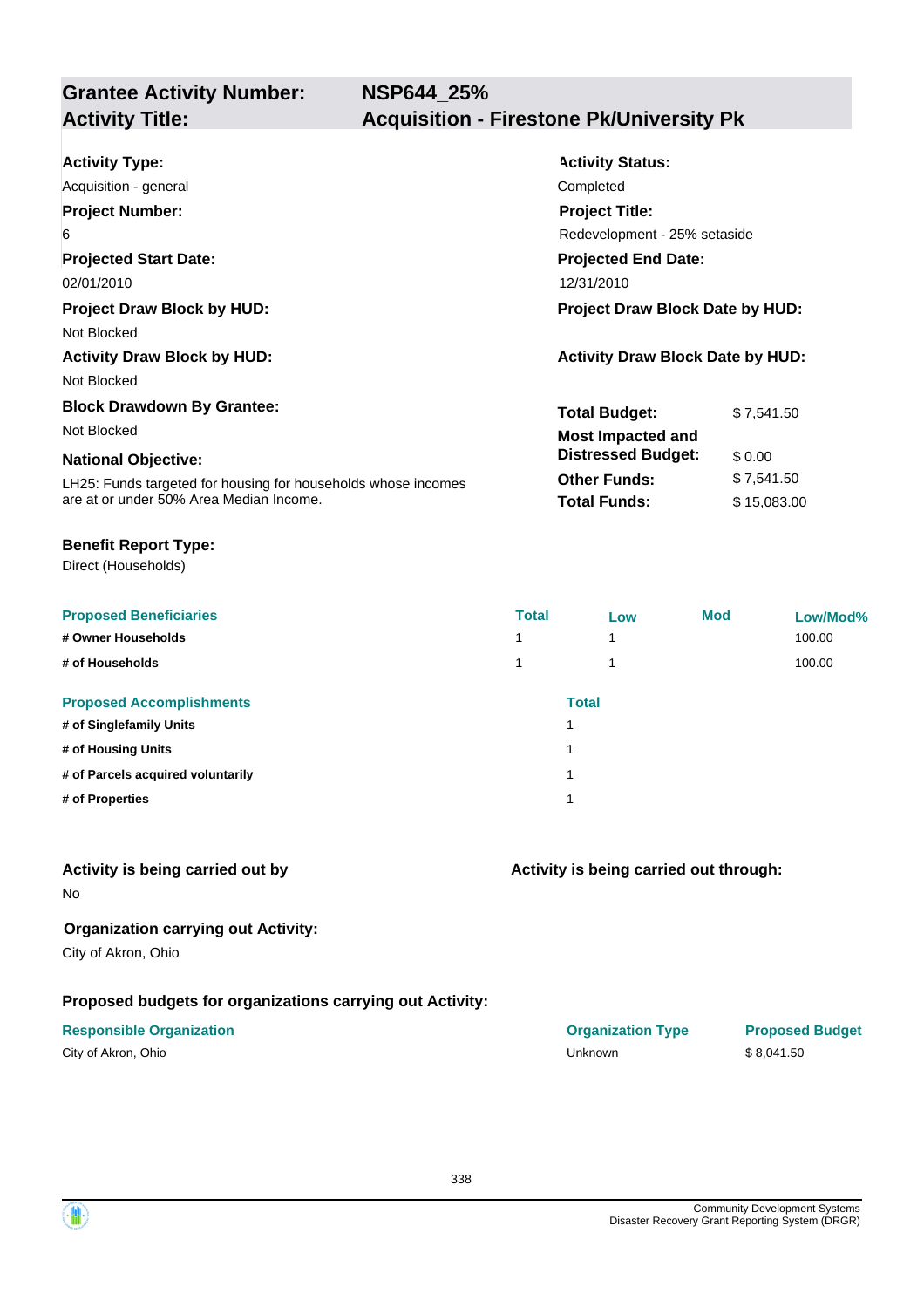**Neighborhood Stabilization Program** 

| <b>Matching Funds</b> | <b>Funding Amount</b> |
|-----------------------|-----------------------|
| No                    | \$7,541.50            |

#### **Location Description:**

Acquisition of 568 Inman Street under the Firestone Pk/University Pk NSP.

#### **Activity Description:**

Acquisition of 568 Inman Street under the Firestone Pk/University Pk NSP.

**Environmental Assessment:** COMPLETED



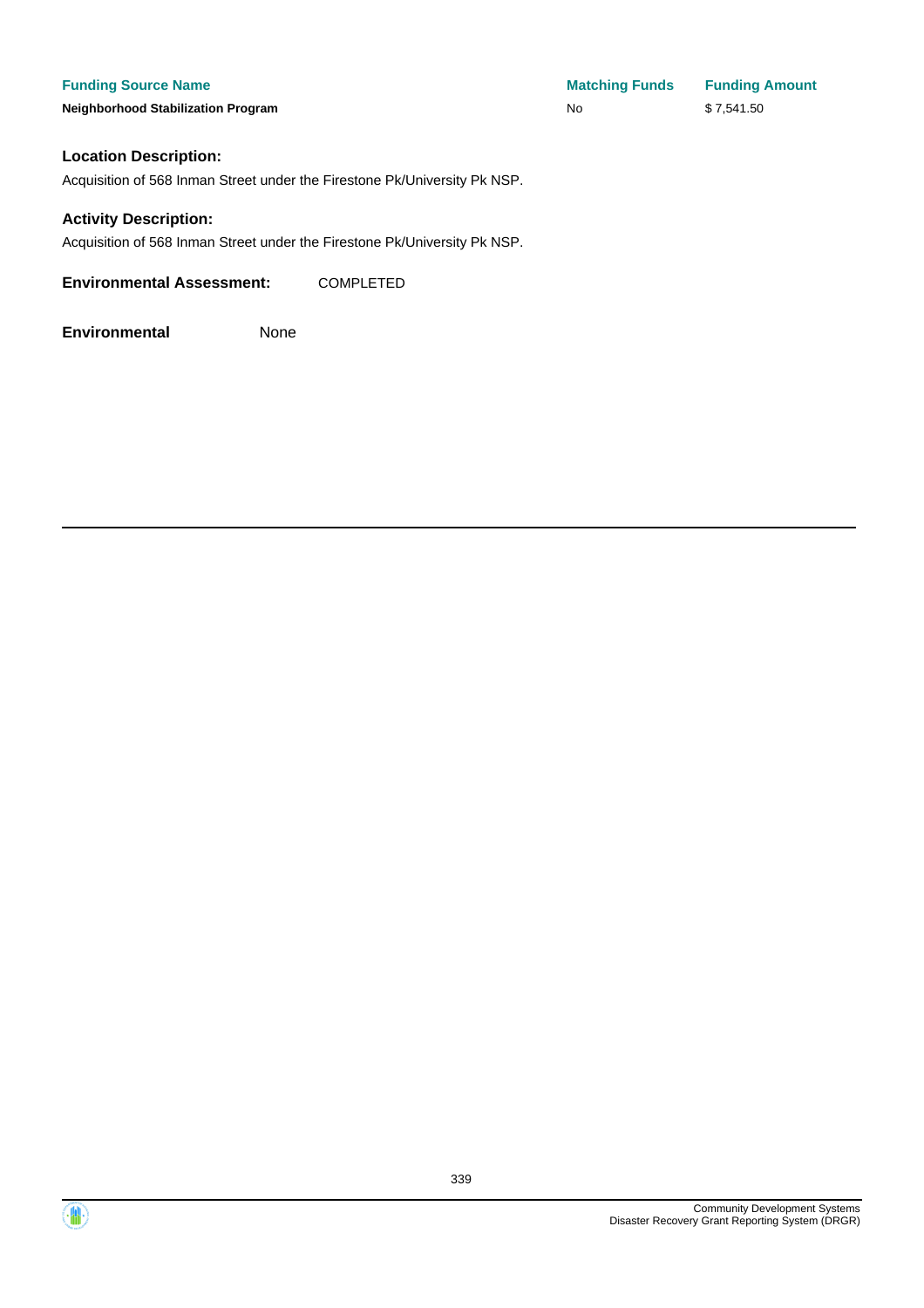# **NSP649-CONST\_25% New Construction - North Hill**

| <b>Activity Type:</b>                                         | <b>Activity Status:</b>                 |              |  |
|---------------------------------------------------------------|-----------------------------------------|--------------|--|
| Construction of new housing                                   | Completed                               |              |  |
| <b>Project Number:</b>                                        | <b>Project Title:</b>                   |              |  |
| 6                                                             | Redevelopment - 25% setaside            |              |  |
| <b>Projected Start Date:</b>                                  | <b>Projected End Date:</b>              |              |  |
| 07/01/2017                                                    | 09/17/2018                              |              |  |
| <b>Project Draw Block by HUD:</b>                             | <b>Project Draw Block Date by HUD:</b>  |              |  |
| Not Blocked                                                   |                                         |              |  |
| <b>Activity Draw Block by HUD:</b>                            | <b>Activity Draw Block Date by HUD:</b> |              |  |
| Not Blocked                                                   |                                         |              |  |
| <b>Block Drawdown By Grantee:</b>                             | <b>Total Budget:</b>                    | \$154,161.00 |  |
| Not Blocked                                                   | <b>Most Impacted and</b>                |              |  |
| <b>National Objective:</b>                                    | <b>Distressed Budget:</b>               | \$0.00       |  |
| LH25: Funds targeted for housing for households whose incomes | <b>Other Funds:</b>                     | \$154,161.00 |  |
| are at or under 50% Area Median Income.                       | <b>Total Funds:</b>                     | \$308,322.00 |  |

#### **Benefit Report Type:**

Direct (Households)

| <b>Proposed Beneficiaries</b>               | <b>Total</b>   | Low          | <b>Mod</b> | Low/Mod% |
|---------------------------------------------|----------------|--------------|------------|----------|
| # Owner Households                          |                |              |            | 100.00   |
| # of Households                             |                | 1            |            | 100.00   |
| <b>Proposed Accomplishments</b>             |                | <b>Total</b> |            |          |
| # of Singlefamily Units                     | 1              |              |            |          |
| # of Housing Units                          | 1              |              |            |          |
| # of Elevated Structures                    |                |              |            |          |
| # ELI Households (0-30% AMI)                |                |              |            |          |
| Activity funds eligible for DREF (Ike Only) |                |              |            |          |
| #Units ¿ other green                        |                |              |            |          |
| #Sites re-used                              | 1              |              |            |          |
| #Units exceeding Energy Star                | 1              |              |            |          |
| #Units with bus/rail access                 |                |              |            |          |
| #Low flow showerheads                       | $\overline{2}$ |              |            |          |
| #Low flow toilets                           | 2              |              |            |          |
| #Units with solar panels                    |                |              |            |          |

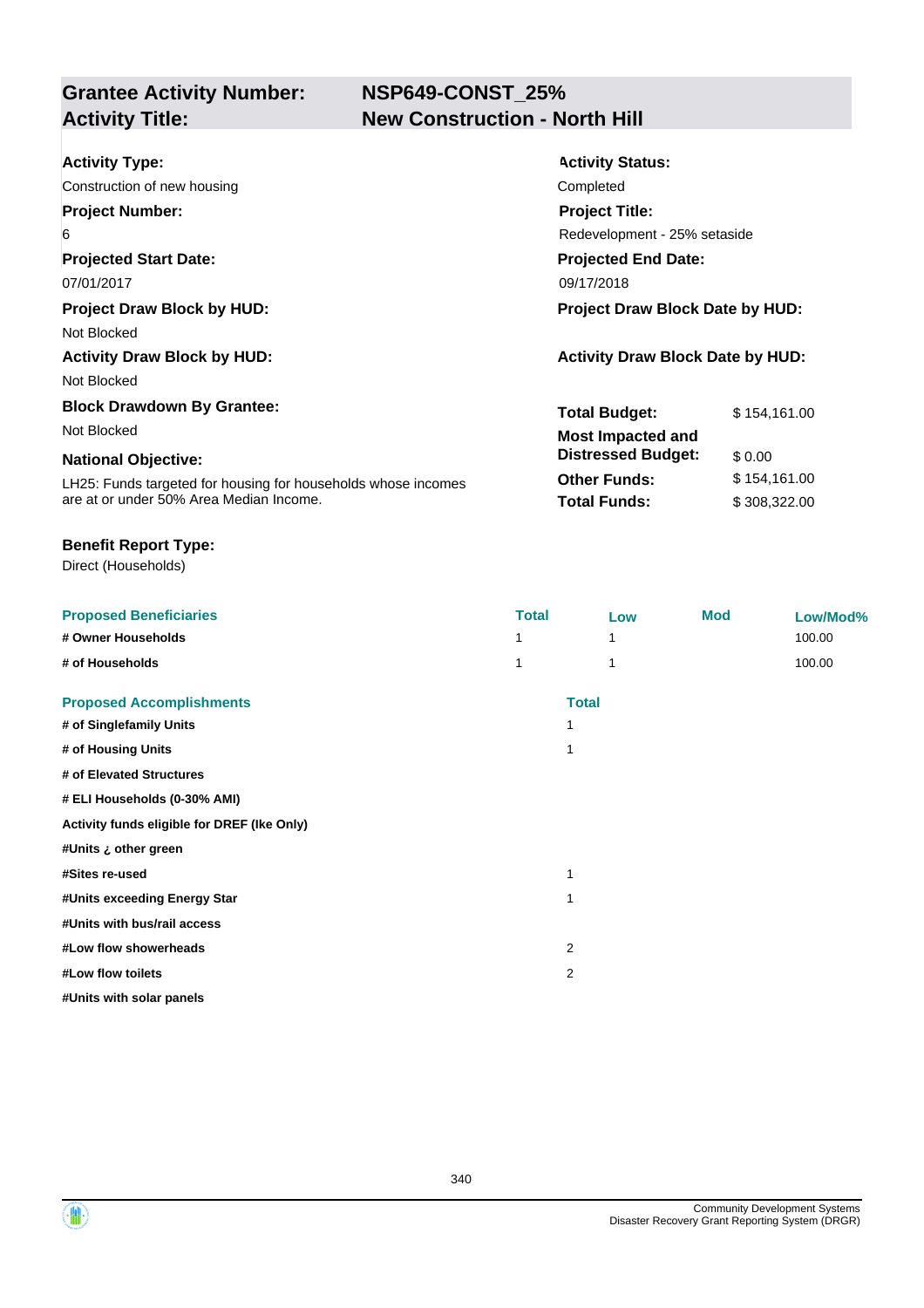#### **Activity is being carried out by**

#### No

**Organization carrying out Activity:** East Akron Neighborhood Development Corp. (EANDC)

#### **Proposed budgets for organizations carrying out Activity:**

| <b>Responsible Organization</b>                   | <b>Organization Type</b> | <b>Proposed Budget</b> |
|---------------------------------------------------|--------------------------|------------------------|
| East Akron Neighborhood Development Corp. (EANDC) | Non-Profit               | \$154.161.00           |
| <b>Funding Source Name</b>                        | <b>Matching Funds</b>    | <b>Funding Amount</b>  |
| <b>Neighborhood Stabilization Program</b>         | No                       | \$154,161.00           |

#### **Location Description:**

North Akron Homes; 1179 Mount Vernon Avenue, Akron, Ohio 44310

#### **Activity Description:**

New Construction of a new single-family home in the North Hill area of Akron; 1179 Mount Vernon Avenue. Part of project: North Akron Homes.

**Environmental Assessment:** COMPLETED

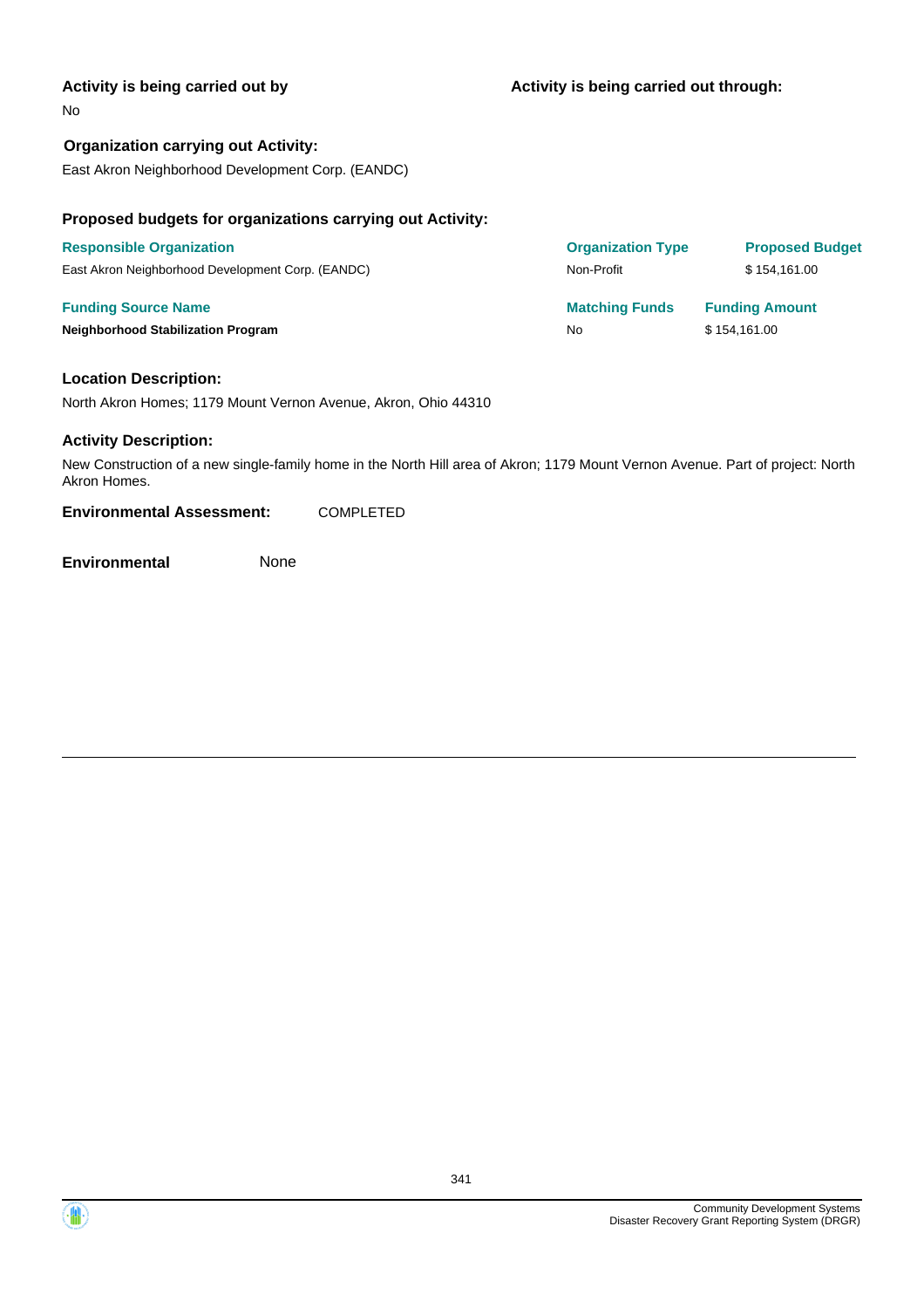**NSP649\_25%**

**Grantee Activity Number: Activity Title: Acquisition - North Hill**

| <b>Activity Type:</b><br>Acquisition - general                                                                                                                                             | <b>Activity Status:</b><br>Completed                                                                                        |                                                     |  |
|--------------------------------------------------------------------------------------------------------------------------------------------------------------------------------------------|-----------------------------------------------------------------------------------------------------------------------------|-----------------------------------------------------|--|
| <b>Project Number:</b><br>6<br><b>Projected Start Date:</b><br>03/01/2010                                                                                                                  | <b>Project Title:</b><br>Redevelopment - 25% setaside<br><b>Projected End Date:</b><br>06/30/2010                           |                                                     |  |
| <b>Project Draw Block by HUD:</b><br>Not Blocked<br><b>Activity Draw Block by HUD:</b><br>Not Blocked                                                                                      | <b>Project Draw Block Date by HUD:</b><br><b>Activity Draw Block Date by HUD:</b>                                           |                                                     |  |
| <b>Block Drawdown By Grantee:</b><br>Not Blocked<br><b>National Objective:</b><br>LH25: Funds targeted for housing for households whose incomes<br>are at or under 50% Area Median Income. | <b>Total Budget:</b><br><b>Most Impacted and</b><br><b>Distressed Budget:</b><br><b>Other Funds:</b><br><b>Total Funds:</b> | \$18,611.50<br>\$0.00<br>\$18,611.50<br>\$37,223.00 |  |

#### **Benefit Report Type:**

Direct (Households)

| <b>Proposed Beneficiaries</b>     | <b>Total</b> | Low          | <b>Mod</b> | Low/Mod% |
|-----------------------------------|--------------|--------------|------------|----------|
| # Owner Households                |              |              | 4          | 100.00   |
| # of Households                   |              |              | 4          | 100.00   |
| <b>Proposed Accomplishments</b>   |              | <b>Total</b> |            |          |
| # of Singlefamily Units           |              |              |            |          |
| # of Housing Units                |              |              |            |          |
| # of Parcels acquired voluntarily |              |              |            |          |
| # of Properties                   |              |              |            |          |
|                                   |              |              |            |          |

## **Activity is being carried out by**

No

## **Organization carrying out Activity:**

City of Akron, Ohio

### **Proposed budgets for organizations carrying out Activity:**

| City of Akron, Ohio |  |
|---------------------|--|
|---------------------|--|

# **Activity is being carried out through:**

**Responsible Organization COVID-10 COVID-10 Organization Type Proposed Budget** City of Akron, Ohio Unknown \$ 18,611.50

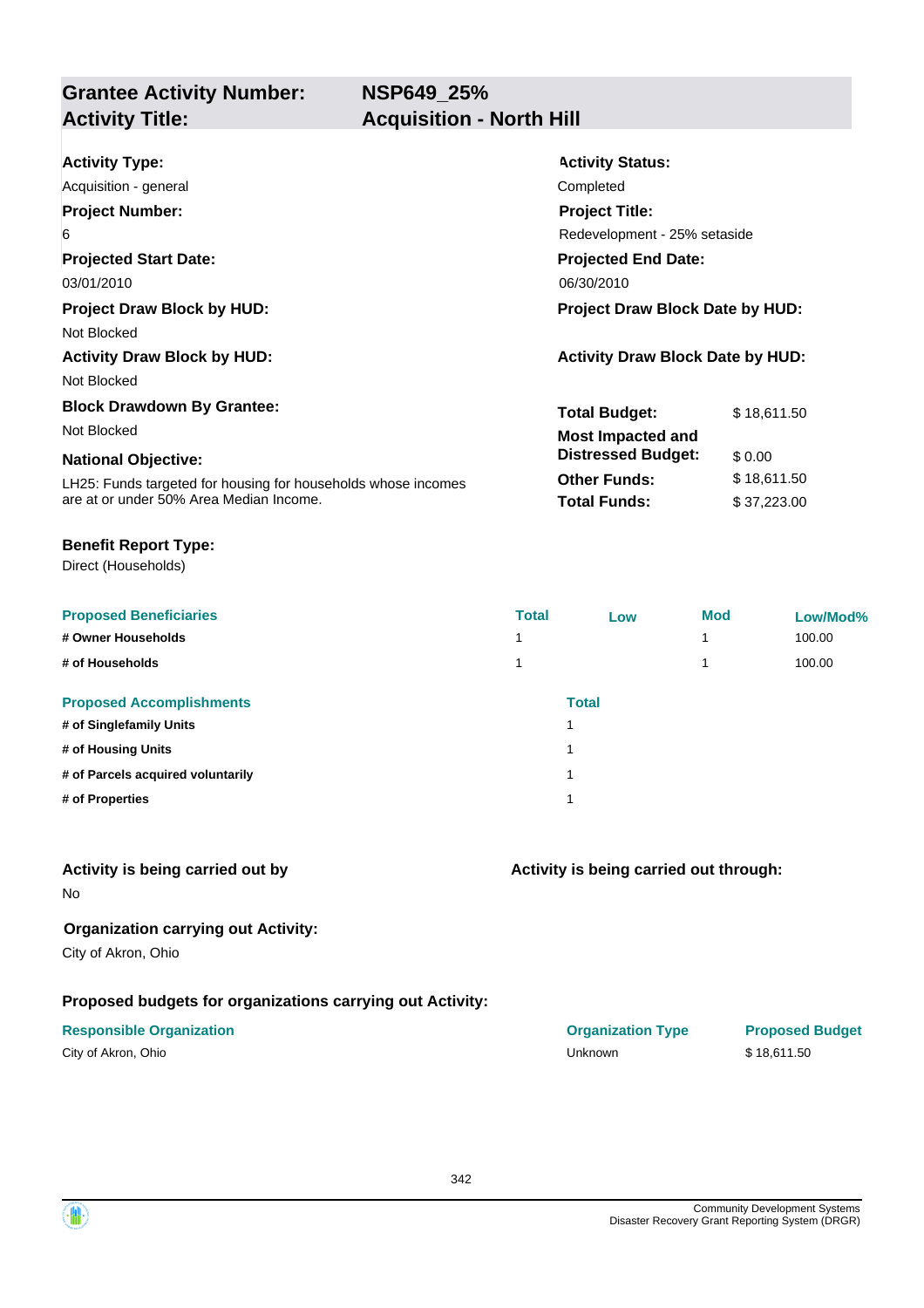**Neighborhood Stabilization Program** 

| <b>Matching Funds</b> | <b>Funding Amount</b> |
|-----------------------|-----------------------|
| No                    | \$18,611.50           |

#### **Location Description:**

Acquisition of 1179 Mount Vernon Avenue under the North Hill NSP.

#### **Activity Description:**

Acquisition of 1179 Mount Vernon Avenue under the North Hill NSP.

**Environmental Assessment:** COMPLETED

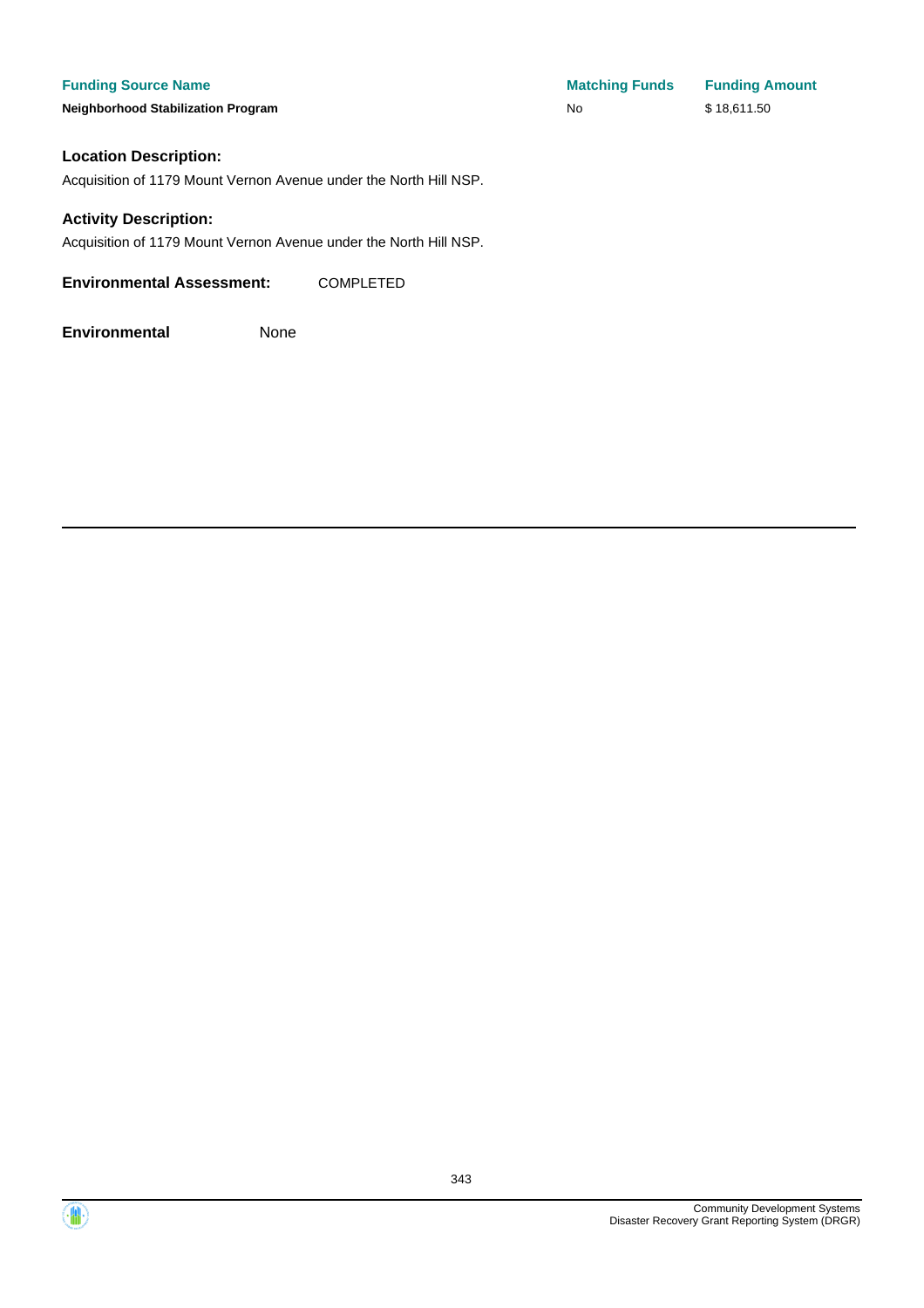# **NSP656-REHAB\_25% Activity Title: Rehabilitation - Goodyear/Ellet**

| <b>Activity Type:</b>                                         | <b>Activity Status:</b>                 |              |  |
|---------------------------------------------------------------|-----------------------------------------|--------------|--|
| Rehabilitation/reconstruction of residential structures       | Under Way                               |              |  |
| <b>Project Number:</b>                                        | <b>Project Title:</b>                   |              |  |
| 6                                                             | Redevelopment - 25% setaside            |              |  |
| <b>Projected Start Date:</b>                                  | <b>Projected End Date:</b>              |              |  |
| 12/01/2014                                                    | 12/31/2017                              |              |  |
| <b>Project Draw Block by HUD:</b>                             | <b>Project Draw Block Date by HUD:</b>  |              |  |
| Not Blocked                                                   |                                         |              |  |
| <b>Activity Draw Block by HUD:</b>                            | <b>Activity Draw Block Date by HUD:</b> |              |  |
| Not Blocked                                                   |                                         |              |  |
| <b>Block Drawdown By Grantee:</b>                             | <b>Total Budget:</b>                    | \$105,575.00 |  |
| Not Blocked                                                   | <b>Most Impacted and</b>                |              |  |
| <b>National Objective:</b>                                    | <b>Distressed Budget:</b>               | \$0.00       |  |
| LH25: Funds targeted for housing for households whose incomes | <b>Other Funds:</b>                     | \$105,575.00 |  |
| are at or under 50% Area Median Income.                       | <b>Total Funds:</b>                     | \$211,150.00 |  |

#### **Benefit Report Type:**

Direct (Households)

| <b>Proposed Beneficiaries</b>   | <b>Total</b> | Low          | <b>Mod</b> | Low/Mod% |
|---------------------------------|--------------|--------------|------------|----------|
| # Renter Households             |              |              |            | 0.0      |
| # of Households                 |              |              |            | 0.0      |
| <b>Proposed Accomplishments</b> |              | <b>Total</b> |            |          |
| # of Singlefamily Units         | 1            |              |            |          |
| # of Multifamily Units          |              |              |            |          |
| # of Housing Units              | 1            |              |            |          |
| # of Properties                 | 4            |              |            |          |
|                                 |              |              |            |          |

| Activity is being carried out by |  |  |  |  |
|----------------------------------|--|--|--|--|
|----------------------------------|--|--|--|--|

No

### **Organization carrying out Activity:**

City of Akron, Ohio

### **Proposed budgets for organizations carrying out Activity:**

| City of Akron, Ohio |  |
|---------------------|--|
|---------------------|--|

### **Activity is being carried out through:**

**Responsible Organization COVID-10 COVID-10 Organization Type Proposed Budget** City of Akron, Ohio Unknown \$ 105,575.00

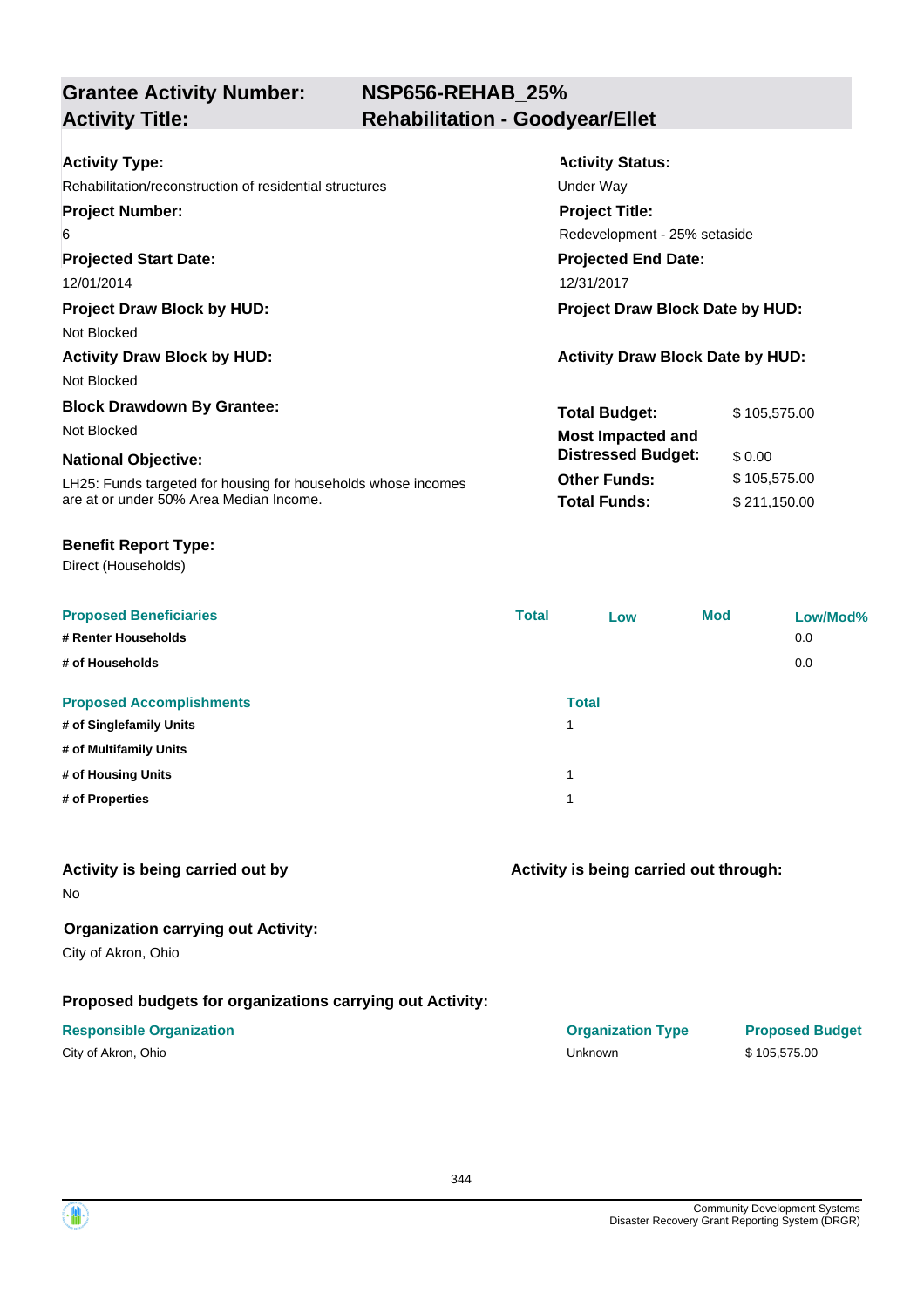**Neighborhood Stabilization Program** 

#### **Location Description:**

436 Watson St (Goodyear/Ellet), Akron, Ohio

#### **Activity Description:**

Rehabilitation of a Single-Family Home at 436 Waston St.

### **Environmental Assessment:** COMPLETED

| <b>Matching Funds</b> | <b>Funding Amount</b> |
|-----------------------|-----------------------|
| No                    | \$105,575.00          |



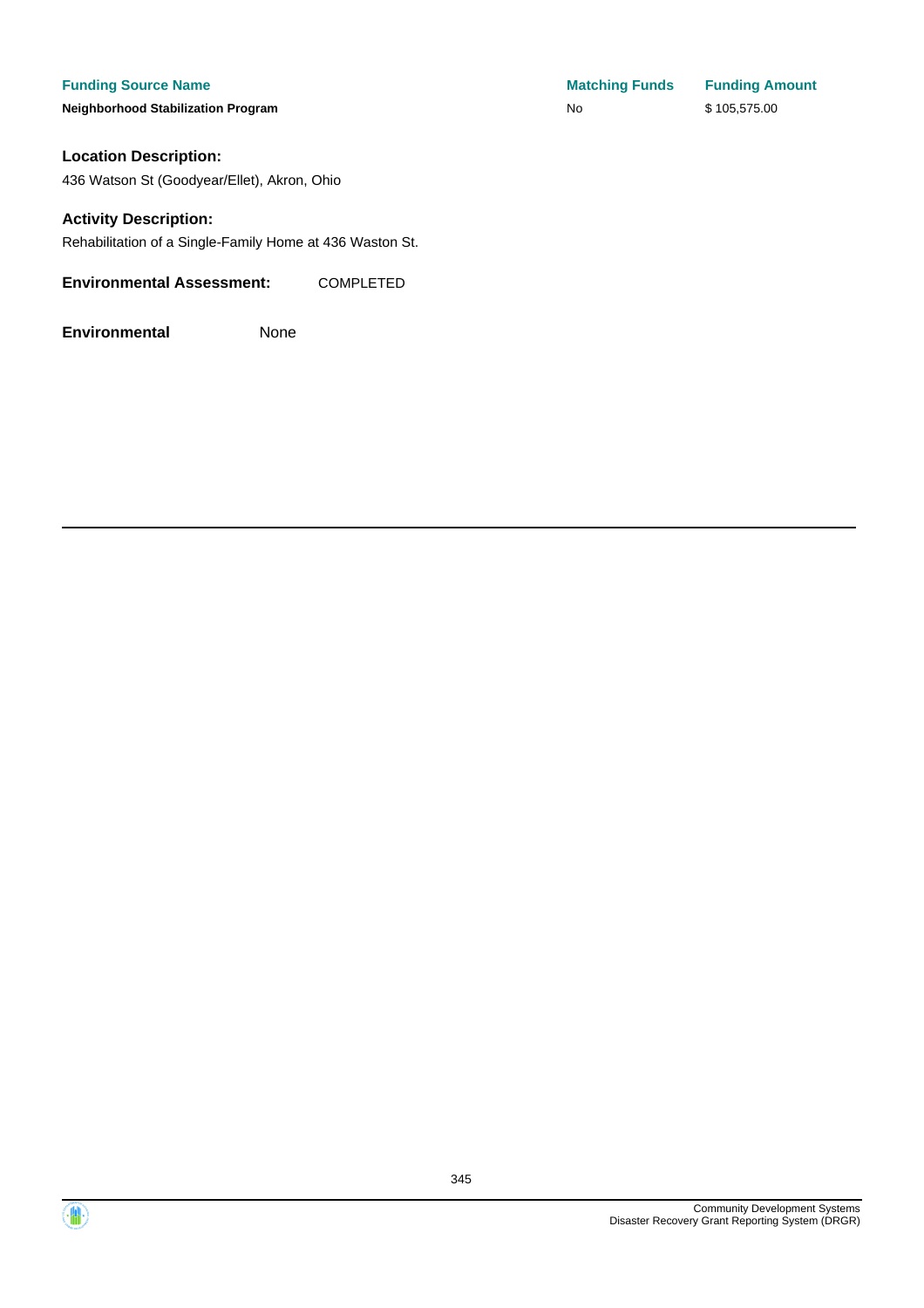**NSP656\_25%**

| <b>Activity Type:</b>                                         | <b>Activity Status:</b>                 |             |  |  |
|---------------------------------------------------------------|-----------------------------------------|-------------|--|--|
| Acquisition - general                                         | Completed                               |             |  |  |
| <b>Project Number:</b>                                        | <b>Project Title:</b>                   |             |  |  |
| 6                                                             | Redevelopment - 25% setaside            |             |  |  |
| <b>Projected Start Date:</b>                                  | <b>Projected End Date:</b>              |             |  |  |
| 02/01/2010                                                    | 04/30/2010                              |             |  |  |
| <b>Project Draw Block by HUD:</b>                             | <b>Project Draw Block Date by HUD:</b>  |             |  |  |
| Not Blocked                                                   |                                         |             |  |  |
| <b>Activity Draw Block by HUD:</b>                            | <b>Activity Draw Block Date by HUD:</b> |             |  |  |
| Not Blocked                                                   |                                         |             |  |  |
| <b>Block Drawdown By Grantee:</b>                             | <b>Total Budget:</b>                    | \$31,315.00 |  |  |
| Not Blocked                                                   | <b>Most Impacted and</b>                |             |  |  |
| <b>National Objective:</b>                                    | <b>Distressed Budget:</b>               | \$0.00      |  |  |
| LH25: Funds targeted for housing for households whose incomes | <b>Other Funds:</b>                     | \$31,315.00 |  |  |
| are at or under 50% Area Median Income.                       | <b>Total Funds:</b>                     | \$62,630.00 |  |  |
|                                                               |                                         |             |  |  |

#### **Benefit Report Type:**

Direct (Households)

| <b>Proposed Beneficiaries</b>     | <b>Total</b> | Low          | <b>Mod</b> | Low/Mod% |
|-----------------------------------|--------------|--------------|------------|----------|
| # Owner Households                |              |              | 4          | 100.00   |
| # of Households                   |              |              | 4          | 100.00   |
| <b>Proposed Accomplishments</b>   |              | <b>Total</b> |            |          |
| # of Singlefamily Units           |              |              |            |          |
| # of Housing Units                |              |              |            |          |
| # of Parcels acquired voluntarily |              |              |            |          |
| # of Properties                   |              |              |            |          |
|                                   |              |              |            |          |

## **Activity is being carried out by**

No

## **Organization carrying out Activity:**

City of Akron, Ohio

### **Proposed budgets for organizations carrying out Activity:**

| City of Akron, Ohio |  |
|---------------------|--|
|---------------------|--|

# **Activity is being carried out through:**

**Responsible Organization COVID-10 COVID-10 Organization Type Proposed Budget** City of Akron, Ohio Unknown \$ 30,815.00

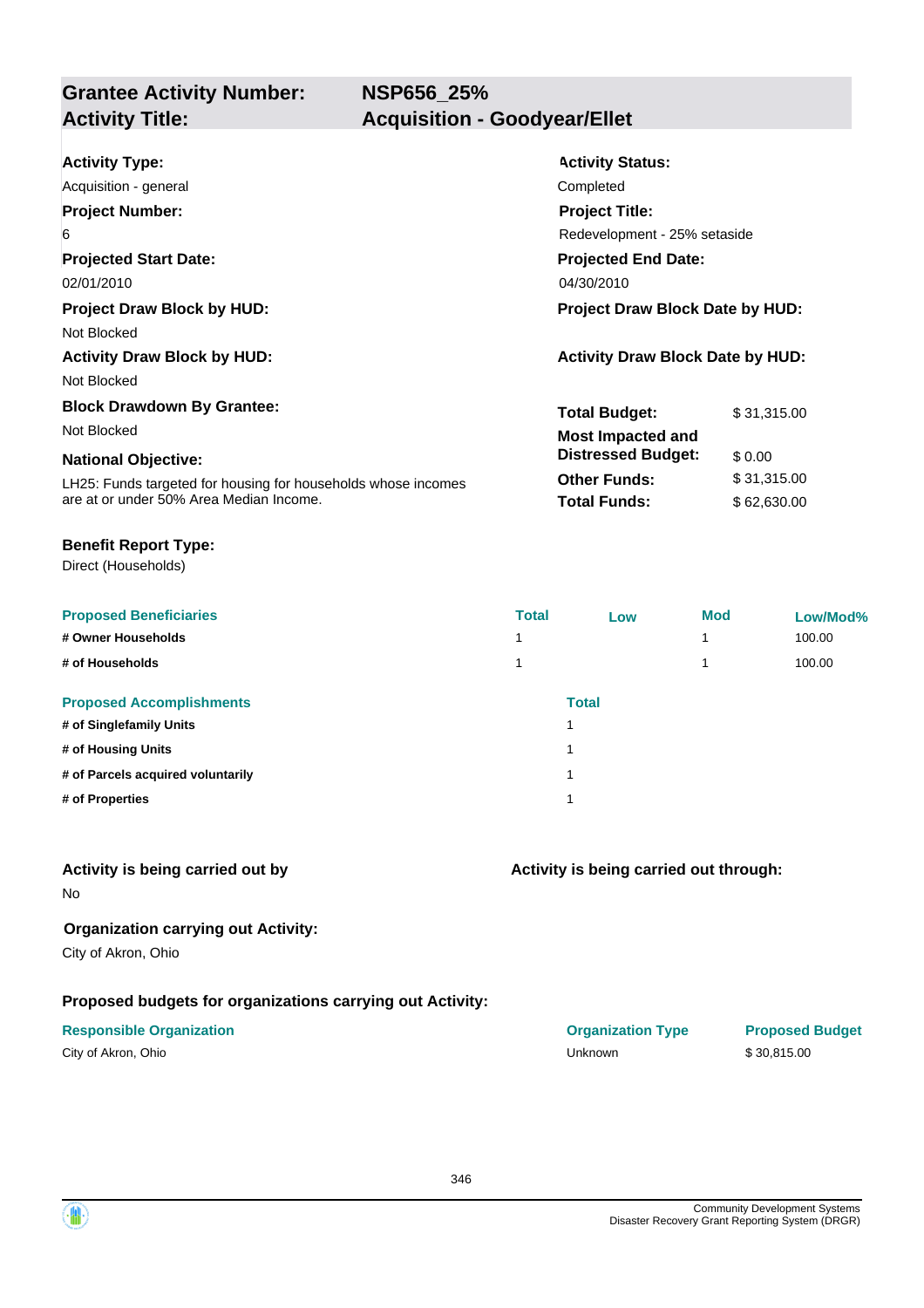**Neighborhood Stabilization Program** 

| <b>Matching Funds</b> | <b>Funding Amount</b> |
|-----------------------|-----------------------|
| No.                   | \$31,315.00           |

#### **Location Description:**

Acquisition of 436 Watson Street under the Goodyear/Ellet NSP.

#### **Activity Description:**

Acquisition of 436 Watson Street under the Goodyear/Ellet NSP.

**Environmental Assessment:** COMPLETED

**Environmental** None



347

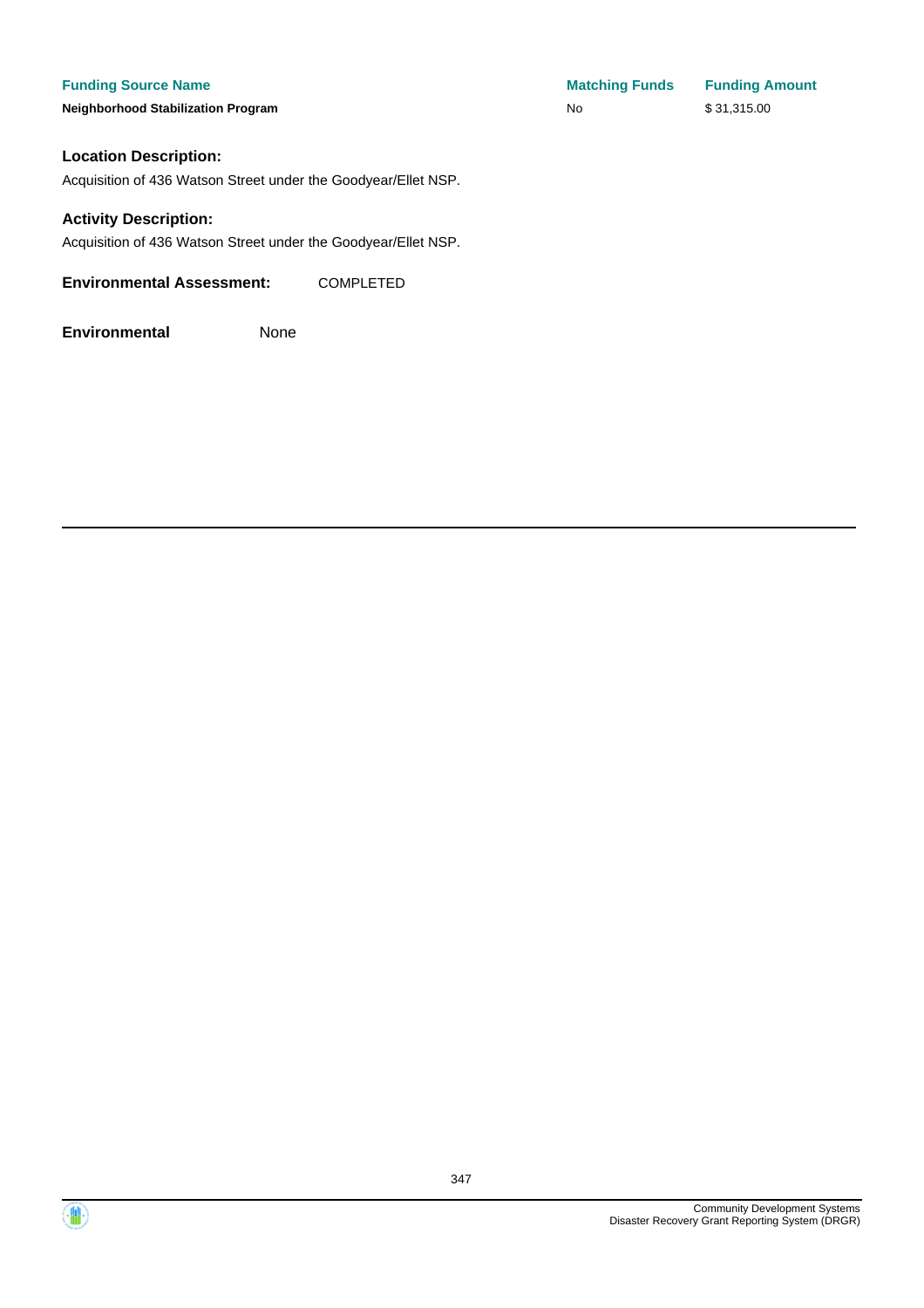# **NSP665-CONST\_25% Activity Title: New Construction - North Hill**

| <b>Activity Type:</b><br>Construction of new housing          | <b>Activity Status:</b><br>Under Way    |              |  |
|---------------------------------------------------------------|-----------------------------------------|--------------|--|
| <b>Project Number:</b>                                        | <b>Project Title:</b>                   |              |  |
| 6                                                             | Redevelopment - 25% setaside            |              |  |
| <b>Projected Start Date:</b>                                  | <b>Projected End Date:</b>              |              |  |
| 07/01/2010                                                    | 12/31/2010                              |              |  |
| <b>Project Draw Block by HUD:</b>                             | <b>Project Draw Block Date by HUD:</b>  |              |  |
| Not Blocked                                                   |                                         |              |  |
| <b>Activity Draw Block by HUD:</b>                            | <b>Activity Draw Block Date by HUD:</b> |              |  |
| Not Blocked                                                   |                                         |              |  |
| <b>Block Drawdown By Grantee:</b>                             | <b>Total Budget:</b>                    | \$54,000.00  |  |
| Not Blocked                                                   | <b>Most Impacted and</b>                |              |  |
| <b>National Objective:</b>                                    | <b>Distressed Budget:</b>               | \$0.00       |  |
| LH25: Funds targeted for housing for households whose incomes | <b>Other Funds:</b>                     | \$54,000.00  |  |
| are at or under 50% Area Median Income.                       | <b>Total Funds:</b>                     | \$108,000.00 |  |

#### **Benefit Report Type:**

Direct (Households)

| <b>Proposed Beneficiaries</b>   | <b>Total</b> | Low | <b>Mod</b> | Low/Mod% |
|---------------------------------|--------------|-----|------------|----------|
| # Renter Households             | 4            | 1   |            | 100.00   |
| # of Households                 |              |     |            | 100.00   |
| <b>Proposed Accomplishments</b> | <b>Total</b> |     |            |          |
| # of Singlefamily Units         |              |     |            |          |
| # of Housing Units              |              |     |            |          |
| # ELI Households (0-30% AMI)    |              |     |            |          |

| Activity is being carried out by |  |
|----------------------------------|--|
|----------------------------------|--|

No

## **Organization carrying out Activity:**

City of Akron, Ohio

# **Proposed budgets for organizations carrying out Activity:**

#### **Responsible Organization COVID-10 COVID-10 Organization Type Proposed Budget** City of Akron, Ohio \$54,000.00

### **Funding Source Name Matching Funds Funding Amount**

**Activity is being carried out through:**

348

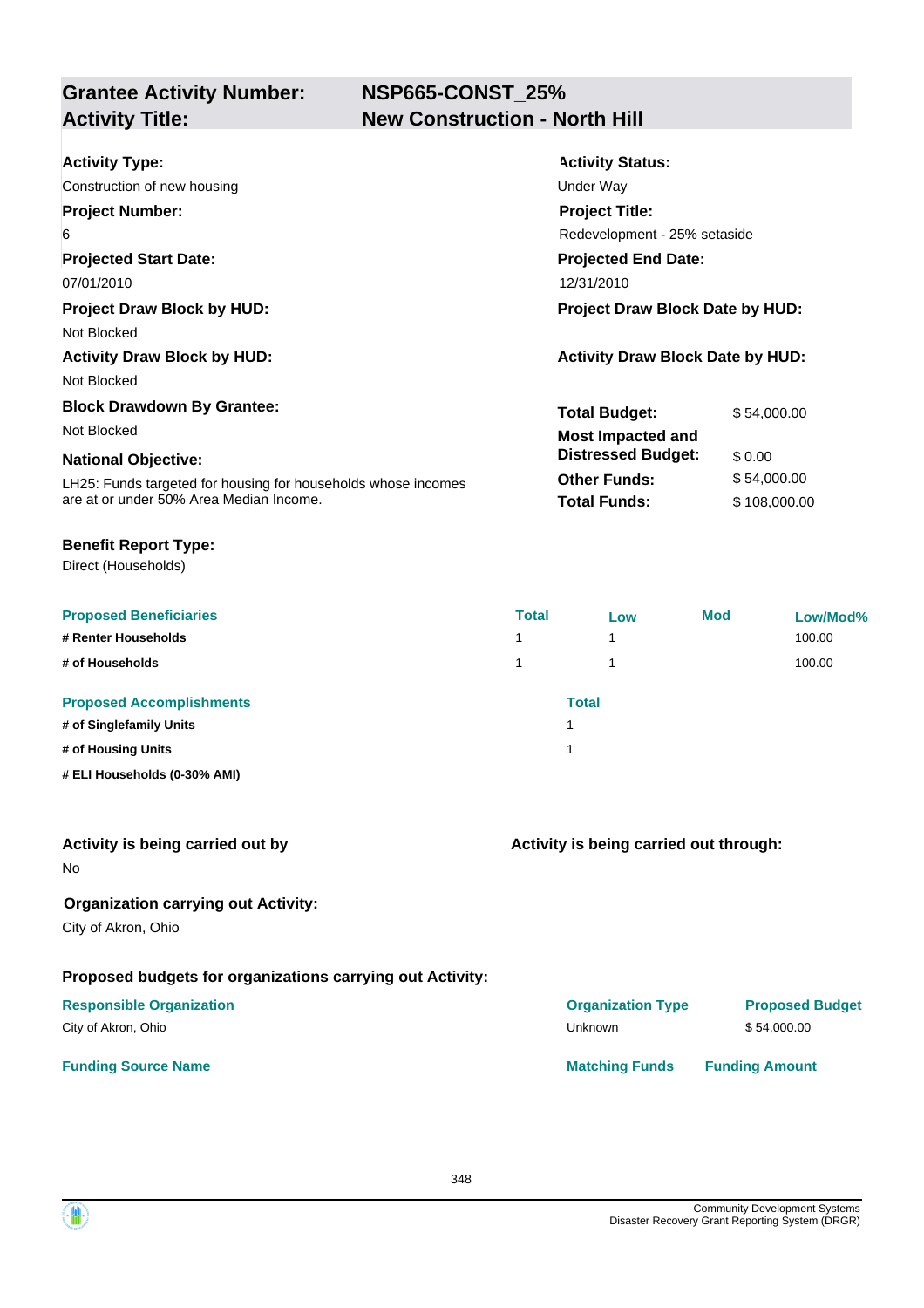#### **Location Description:**

Akron, Ohio 35 Royal Place (North Hill)

### **Activity Description:**

Redevelopment / New Construction of a Single-Family Dwelling at 35 Royal Place under the North Hill NSP. Under Contract

#### **Environmental Assessment:** COMPLETED

**Environmental** None



 $\left( \mathbf{M} \right)$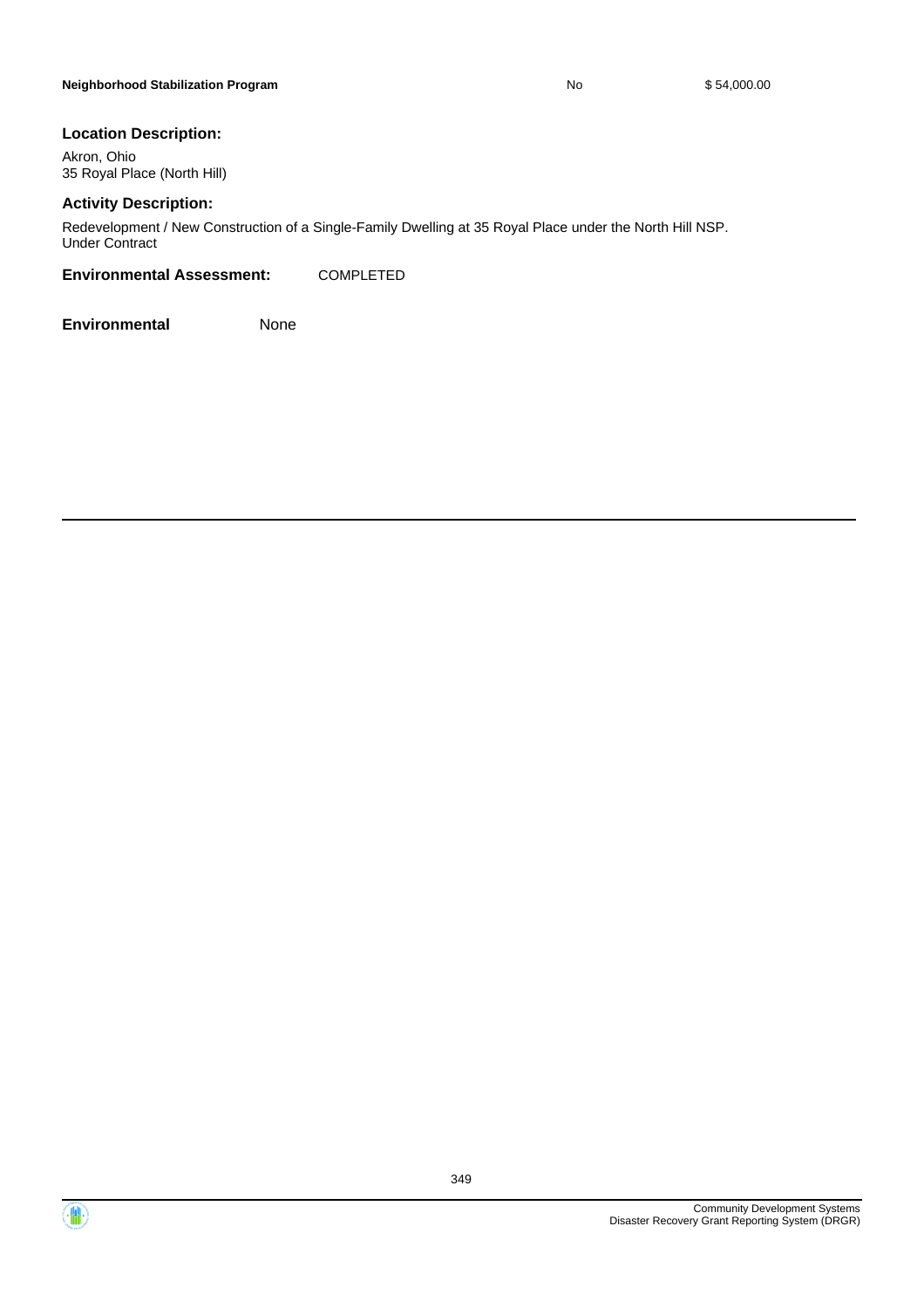**NSP665\_25%**

# **Grantee Activity Number: Activity Title: Acquisition - North Hill**

| <b>Activity Type:</b>                                         | <b>Activity Status:</b>                 |             |  |
|---------------------------------------------------------------|-----------------------------------------|-------------|--|
| Acquisition - general                                         | Completed                               |             |  |
| <b>Project Number:</b>                                        | <b>Project Title:</b>                   |             |  |
| 6                                                             | Redevelopment - 25% setaside            |             |  |
| <b>Projected Start Date:</b>                                  | <b>Projected End Date:</b>              |             |  |
| 02/01/2010                                                    | 03/31/2010                              |             |  |
| <b>Project Draw Block by HUD:</b>                             | <b>Project Draw Block Date by HUD:</b>  |             |  |
| Not Blocked                                                   |                                         |             |  |
| <b>Activity Draw Block by HUD:</b>                            | <b>Activity Draw Block Date by HUD:</b> |             |  |
| Not Blocked                                                   |                                         |             |  |
| <b>Block Drawdown By Grantee:</b>                             | <b>Total Budget:</b>                    | \$9,416.50  |  |
| Not Blocked                                                   | <b>Most Impacted and</b>                |             |  |
| <b>National Objective:</b>                                    | <b>Distressed Budget:</b>               | \$0.00      |  |
| LH25: Funds targeted for housing for households whose incomes | <b>Other Funds:</b>                     | \$9,416.50  |  |
| are at or under 50% Area Median Income.                       | <b>Total Funds:</b>                     | \$18,833.00 |  |

#### **Benefit Report Type:**

Direct (Households)

| <b>Proposed Beneficiaries</b>     | <b>Total</b> | Low | <b>Mod</b> | Low/Mod% |
|-----------------------------------|--------------|-----|------------|----------|
| # Owner Households                | 1            | 1   |            | 100.00   |
| # of Households                   | 1            | 4   |            | 100.00   |
| <b>Proposed Accomplishments</b>   | <b>Total</b> |     |            |          |
| # of Singlefamily Units           |              |     |            |          |
| # of Housing Units                |              |     |            |          |
| # of Parcels acquired voluntarily |              |     |            |          |
| # of Properties                   |              |     |            |          |

## **Activity is being carried out by**

Yes

## **Activity is being carried out through:**

Grantee Employees and Contractors

#### **Organization carrying out Activity:**

City of Akron, Ohio

### **Proposed budgets for organizations carrying out Activity:**

#### **Responsible Organization COVID-10 COVID-10 Organization Type Proposed Budget**

City of Akron, Ohio **Canadian Control of Akron, Ohio Canadian Control of Akron, Ohio Canadian Control of Akron**, 0956.50



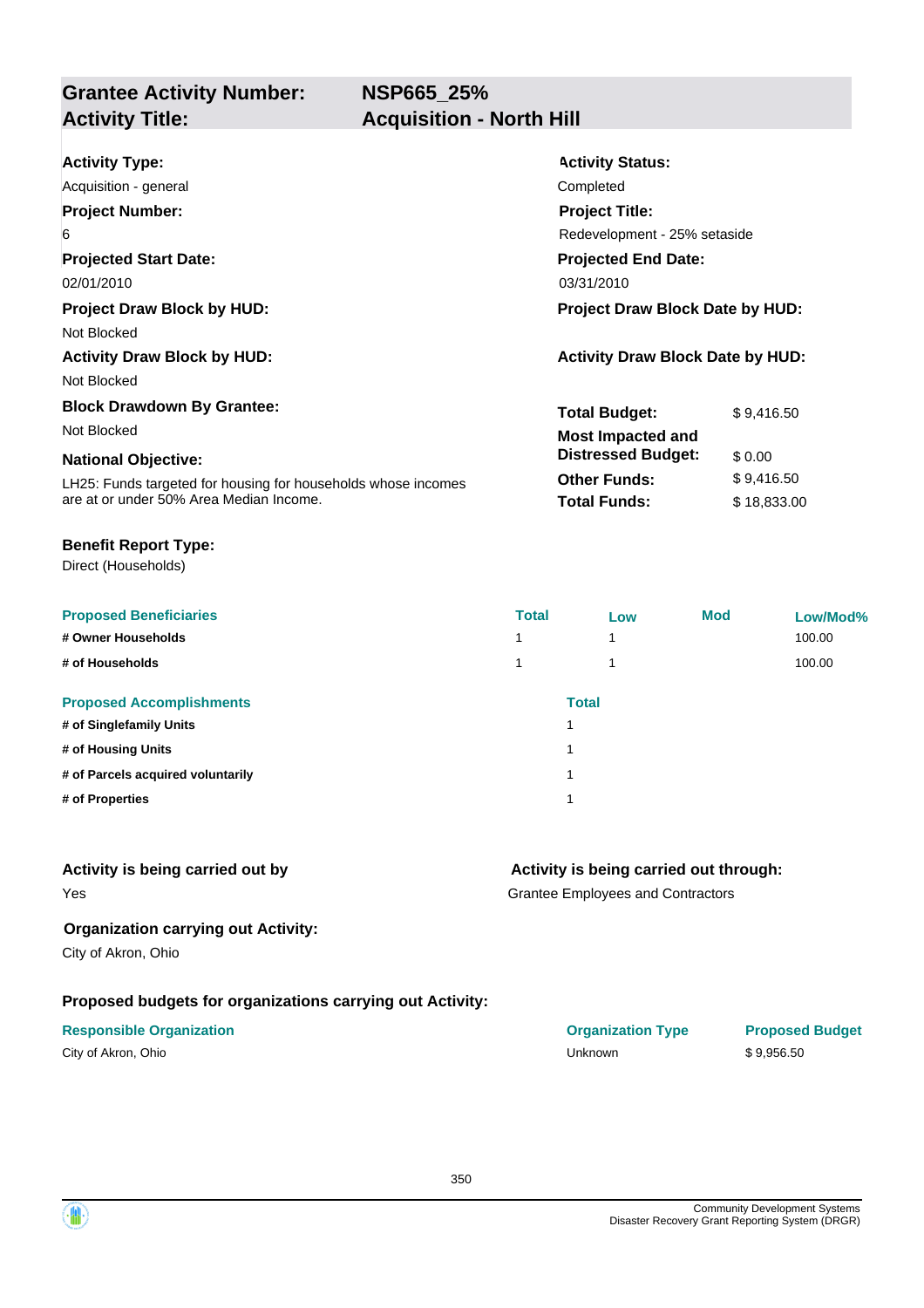**Neighborhood Stabilization Program** 

### **Location Description:**

Acquisition of 35 Royal Place under the North Hill NSP.

#### **Activity Description:**

Acquisition of 35 Royal Place under the North Hill NSP.

#### **Environmental Assessment:** COMPLETED

| <b>Matching Funds</b> | <b>Funding Amount</b> |
|-----------------------|-----------------------|
| No.                   | \$9,416.50            |



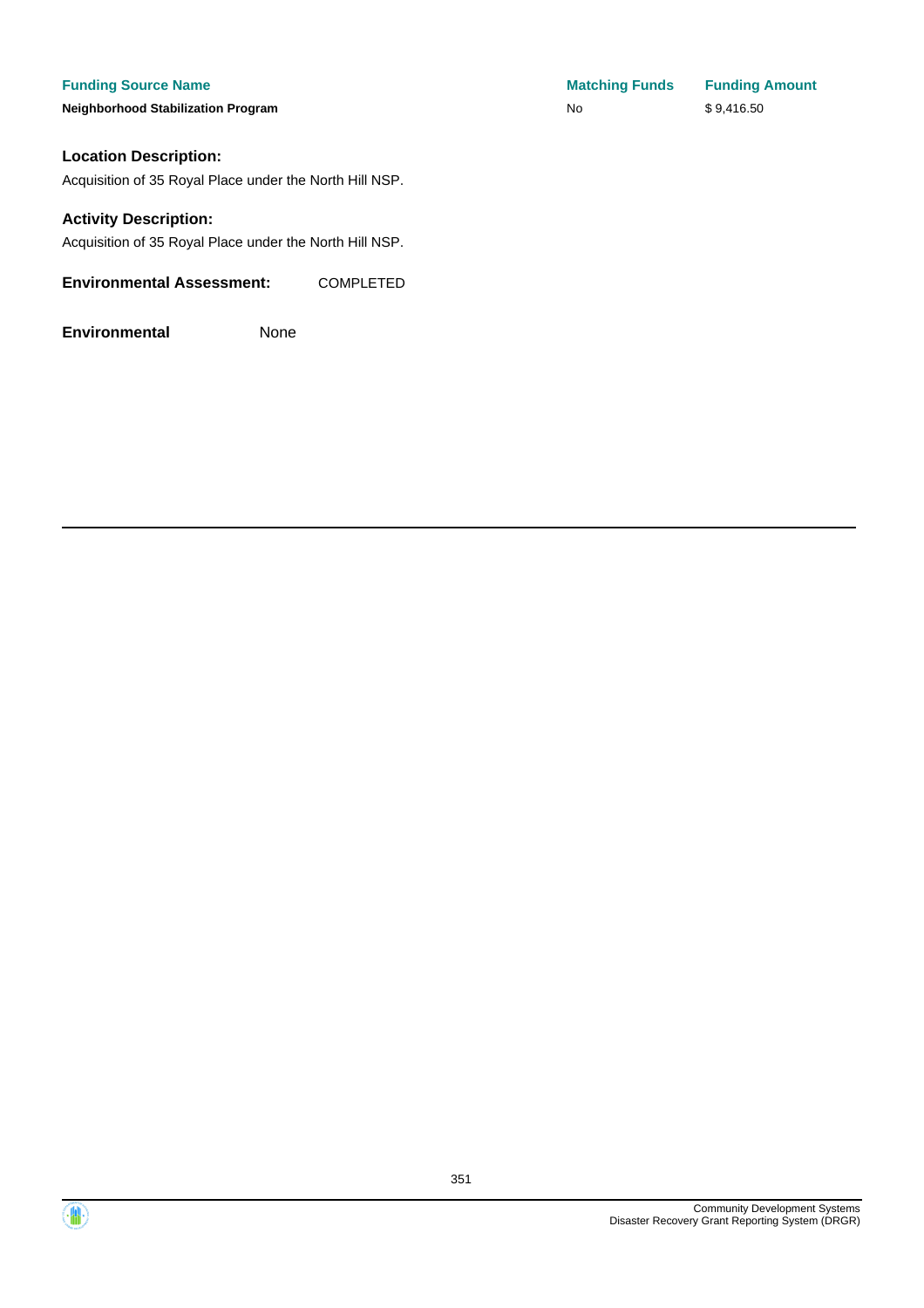| <b>Activity Type:</b>                                         | <b>Activity Status:</b>                 |              |  |
|---------------------------------------------------------------|-----------------------------------------|--------------|--|
| Construction of new housing                                   | Under Way                               |              |  |
| <b>Project Number:</b>                                        | <b>Project Title:</b>                   |              |  |
| 6                                                             | Redevelopment - 25% setaside            |              |  |
| <b>Projected Start Date:</b>                                  | <b>Projected End Date:</b>              |              |  |
| 07/01/2010                                                    | 12/31/2010                              |              |  |
| <b>Project Draw Block by HUD:</b>                             | <b>Project Draw Block Date by HUD:</b>  |              |  |
| Not Blocked                                                   |                                         |              |  |
| <b>Activity Draw Block by HUD:</b>                            | <b>Activity Draw Block Date by HUD:</b> |              |  |
| Not Blocked                                                   |                                         |              |  |
| <b>Block Drawdown By Grantee:</b>                             | <b>Total Budget:</b>                    | \$54,000.00  |  |
| Not Blocked                                                   | <b>Most Impacted and</b>                |              |  |
| <b>National Objective:</b>                                    | <b>Distressed Budget:</b>               | \$0.00       |  |
| LH25: Funds targeted for housing for households whose incomes | <b>Other Funds:</b>                     | \$54,000.00  |  |
| are at or under 50% Area Median Income.                       | <b>Total Funds:</b>                     | \$108,000.00 |  |
|                                                               |                                         |              |  |

#### **Benefit Report Type:**

Direct (Households)

| <b>Proposed Beneficiaries</b><br># Renter Households | <b>Total</b><br>1 | Low<br>4 | <b>Mod</b> | Low/Mod%<br>100.00 |
|------------------------------------------------------|-------------------|----------|------------|--------------------|
| # of Households                                      | 1.                |          |            | 100.00             |
| <b>Proposed Accomplishments</b>                      | <b>Total</b>      |          |            |                    |
| # of Singlefamily Units                              |                   |          |            |                    |
| # of Housing Units                                   |                   |          |            |                    |
| # ELI Households (0-30% AMI)                         |                   |          |            |                    |

#### **Activity is being carried out by**

No

### **Organization carrying out Activity:**

City of Akron, Ohio

### **Proposed budgets for organizations carrying out Activity:**

#### **Responsible Organization CONSERVIRGHT ACCORDING THE CONSERVIRGHT ORGANIZATION Type Proposed Budget**

**Activity is being carried out through:**

City of Akron, Ohio Unknown \$ 54,000.00

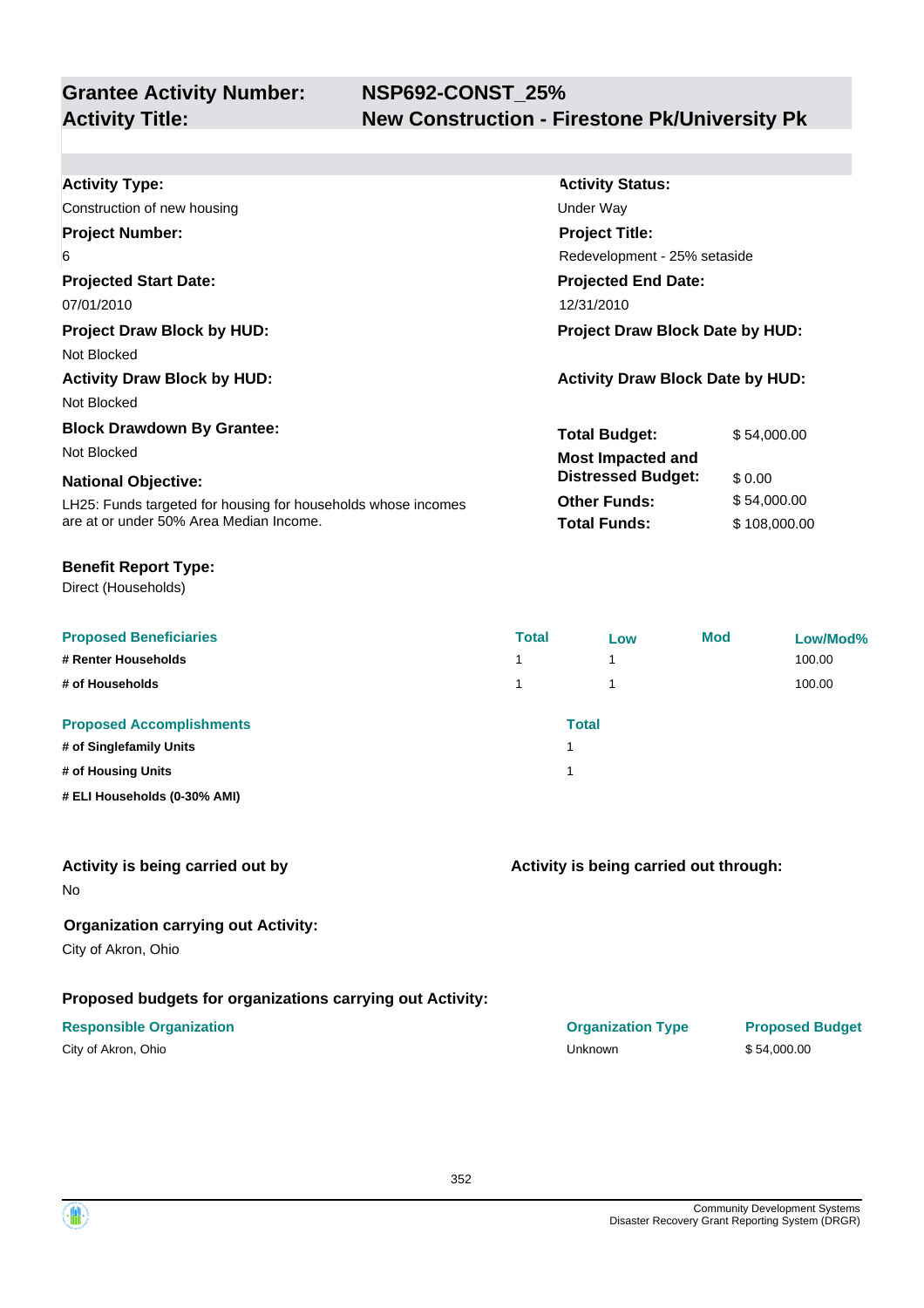#### **Funding Source Name Matching Funds Funding Amount**

**Neighborhood Stabilization Program No No** \$ 54,000.00

#### **Location Description:**

Akron, Ohio 698 Corice Street (Firestone Pk/University Pk)

#### **Activity Description:**

Redevelopment / New Construction of a Single-Family Dwelling at 698 Corice Street under the Firestone Pk/University Pk NSP. Under Contract

**Environmental Assessment:** COMPLETED



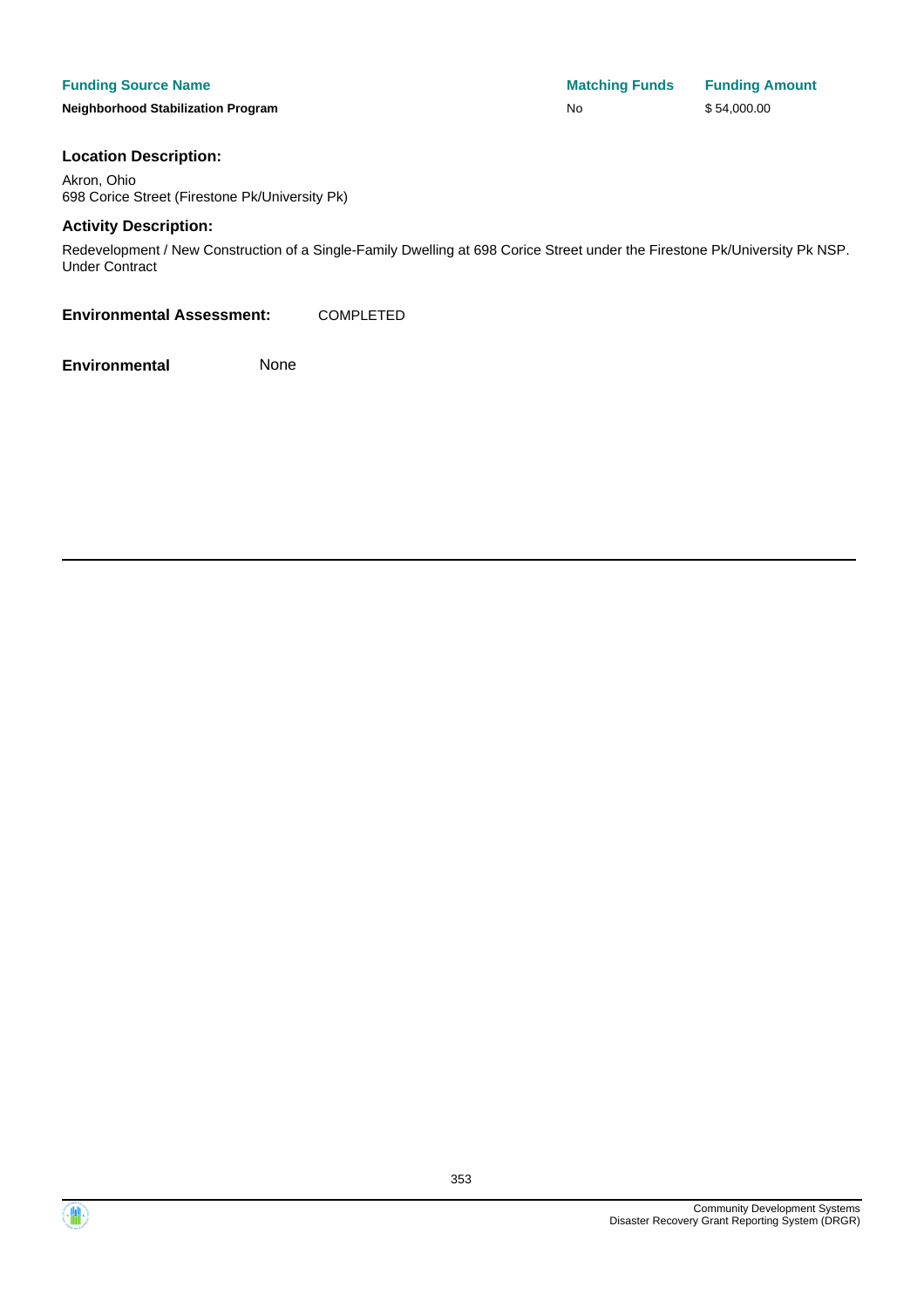| <b>Activity Type:</b>                                         | <b>Activity Status:</b>                 |  |  |
|---------------------------------------------------------------|-----------------------------------------|--|--|
| Acquisition - general                                         | Completed                               |  |  |
| <b>Project Number:</b>                                        | <b>Project Title:</b>                   |  |  |
| 6                                                             | Redevelopment - 25% setaside            |  |  |
| <b>Projected Start Date:</b>                                  | <b>Projected End Date:</b>              |  |  |
| 03/01/2010                                                    | 05/31/2010                              |  |  |
| <b>Project Draw Block by HUD:</b>                             | <b>Project Draw Block Date by HUD:</b>  |  |  |
| Not Blocked                                                   |                                         |  |  |
| <b>Activity Draw Block by HUD:</b>                            | <b>Activity Draw Block Date by HUD:</b> |  |  |
| Not Blocked                                                   |                                         |  |  |
| <b>Block Drawdown By Grantee:</b>                             | <b>Total Budget:</b><br>\$17,376.50     |  |  |
| Not Blocked                                                   | <b>Most Impacted and</b>                |  |  |
| <b>National Objective:</b>                                    | <b>Distressed Budget:</b><br>\$0.00     |  |  |
| LH25: Funds targeted for housing for households whose incomes | <b>Other Funds:</b><br>\$17,376.50      |  |  |
| are at or under 50% Area Median Income.                       | <b>Total Funds:</b><br>\$34,753.00      |  |  |

#### **Benefit Report Type:**

Direct (Households)

| <b>Proposed Beneficiaries</b>     | <b>Total</b> | Low | <b>Mod</b> | Low/Mod% |
|-----------------------------------|--------------|-----|------------|----------|
| # Owner Households                | 1            | 1   |            | 100.00   |
| # of Households                   | 1            | 1   |            | 100.00   |
| <b>Proposed Accomplishments</b>   | <b>Total</b> |     |            |          |
| # of Singlefamily Units           |              |     |            |          |
| # of Housing Units                |              |     |            |          |
| # of Parcels acquired voluntarily |              |     |            |          |
| # of Properties                   |              |     |            |          |
|                                   |              |     |            |          |

## **Activity is being carried out by**

Yes

### **Activity is being carried out through:**

Grantee Employees and Contractors

#### **Organization carrying out Activity:**

City of Akron, Ohio

### **Proposed budgets for organizations carrying out Activity:**

City of Akron, Ohio Unknown \$ 1.00

# **Responsible Organization COVID-10 COVID-10 Organization Type Proposed Budget**

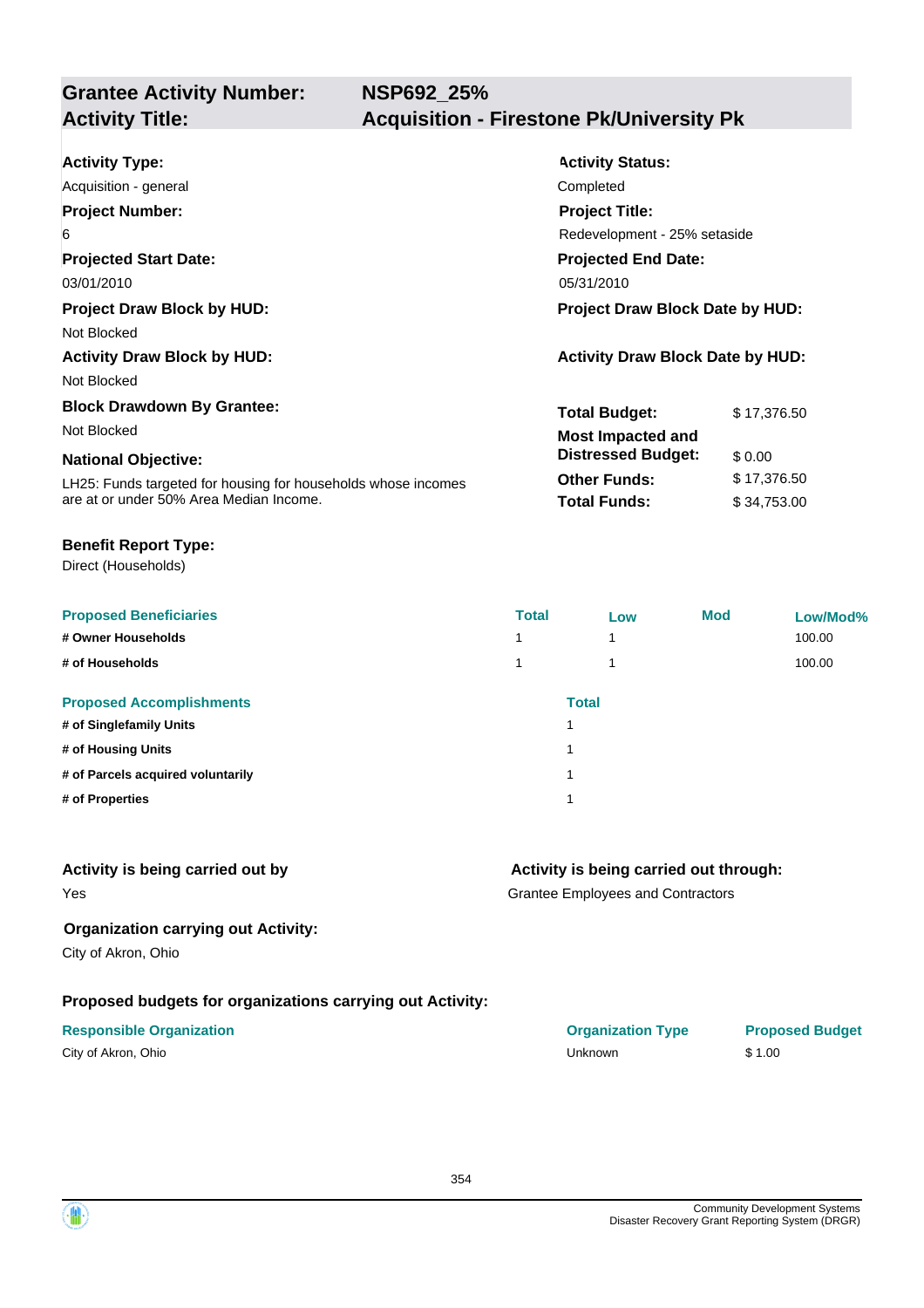**Neighborhood Stabilization Program** No \$ 17,376.500 No \$ 17,376.500 No \$ 17,376.500 No \$ 17,376.500 No \$ 17,376.500 N

| <b>Matching Funds</b> | <b>Funding Amount</b> |
|-----------------------|-----------------------|
| No                    | \$17,376.50           |

#### **Location Description:**

Akron, Ohio 698 Corice Street (Firestone Pk/University Pk)

#### **Activity Description:**

Acquisition of 698 Corice Street under the Firestone Pk/University Pk NSP.

**Environmental Assessment:** COMPLETED



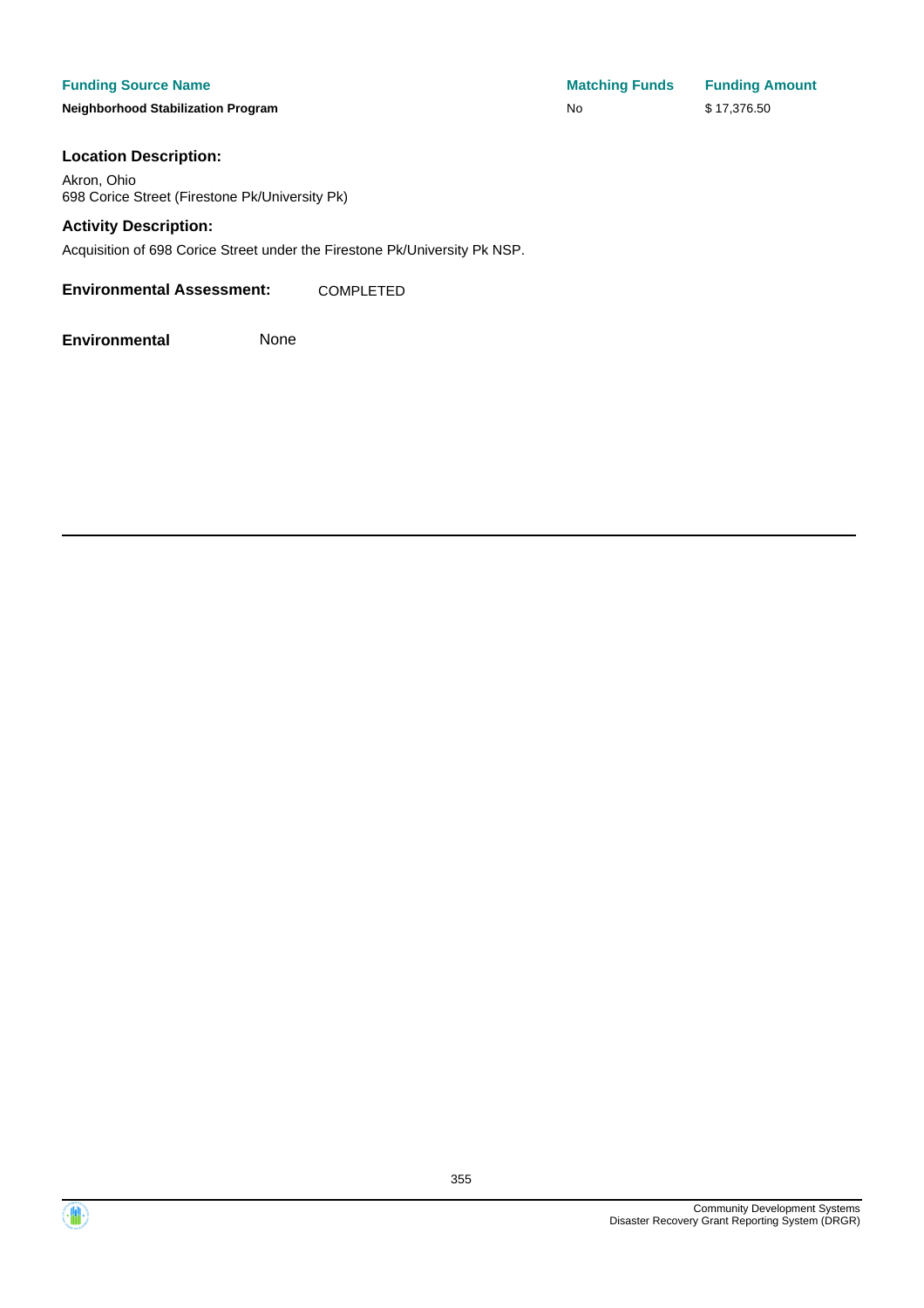# **NSP714-REHAB\_25% Activity Title: Rehabilitation - Firestone Pk/University Pk**

| <b>Activity Type:</b>                                         | <b>Activity Status:</b>                 |              |  |  |
|---------------------------------------------------------------|-----------------------------------------|--------------|--|--|
| Rehabilitation/reconstruction of residential structures       | Under Way                               |              |  |  |
| <b>Project Number:</b>                                        | <b>Project Title:</b>                   |              |  |  |
| 6                                                             | Redevelopment - 25% setaside            |              |  |  |
| <b>Projected Start Date:</b>                                  | <b>Projected End Date:</b>              |              |  |  |
| 06/01/2010                                                    | 12/31/2010                              |              |  |  |
| <b>Project Draw Block by HUD:</b>                             | <b>Project Draw Block Date by HUD:</b>  |              |  |  |
| Not Blocked                                                   |                                         |              |  |  |
| <b>Activity Draw Block by HUD:</b>                            | <b>Activity Draw Block Date by HUD:</b> |              |  |  |
| Not Blocked                                                   |                                         |              |  |  |
| <b>Block Drawdown By Grantee:</b>                             | <b>Total Budget:</b>                    | \$82,950.00  |  |  |
| Not Blocked                                                   | <b>Most Impacted and</b>                |              |  |  |
| <b>National Objective:</b>                                    | <b>Distressed Budget:</b>               | \$0.00       |  |  |
| LH25: Funds targeted for housing for households whose incomes | <b>Other Funds:</b>                     | \$80,000.00  |  |  |
| are at or under 50% Area Median Income.                       | <b>Total Funds:</b>                     | \$162,950.00 |  |  |

#### **Benefit Report Type:**

Direct (Households)

| <b>Proposed Beneficiaries</b>   | <b>Total</b> | Low          | <b>Mod</b> | Low/Mod% |
|---------------------------------|--------------|--------------|------------|----------|
| # Owner Households              | 1            | 1            |            | 100.00   |
| # of Households                 |              | ۸            |            | 100.00   |
| <b>Proposed Accomplishments</b> |              | <b>Total</b> |            |          |
| # of Singlefamily Units         |              |              |            |          |
| # of Housing Units              |              |              |            |          |
| # ELI Households (0-30% AMI)    |              |              |            |          |
| # of Properties                 |              |              |            |          |
|                                 |              |              |            |          |

## **Activity is being carried out by**

No

# **Organization carrying out Activity:**

City of Akron, Ohio

# **Proposed budgets for organizations carrying out Activity:**

| City of Akron, Ohio |  |
|---------------------|--|
|---------------------|--|

# **Activity is being carried out through:**

| <b>Responsible Organization</b> | <b>Organization Type</b> | <b>Proposed Budget</b> |
|---------------------------------|--------------------------|------------------------|
| City of Akron, Ohio             | Unknown                  | \$80,000,00            |

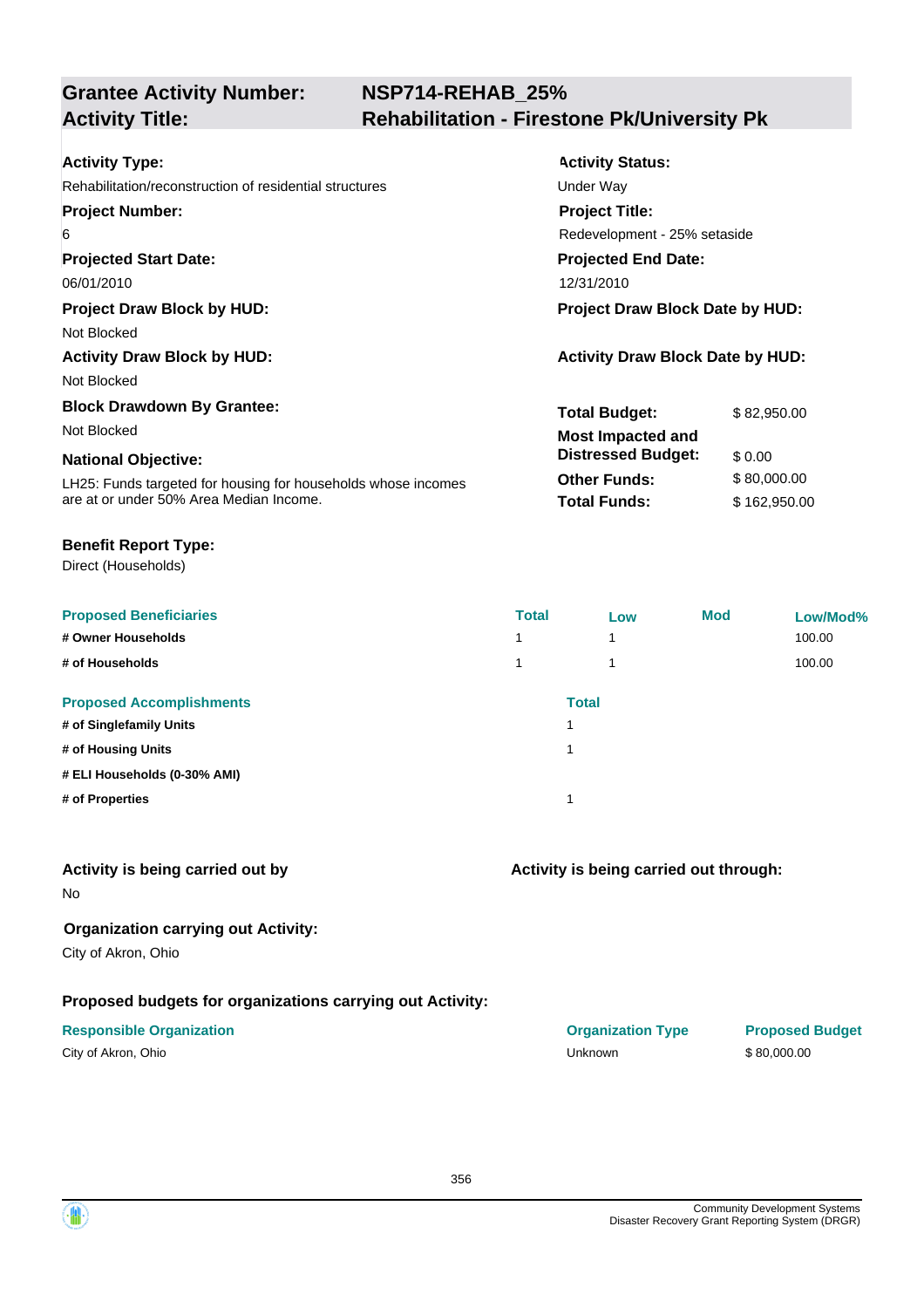**Neighborhood Stabilization Program No No** \$ 80,000.00

**Funding Source Name Matching Funds Funding Amount** 

#### **Location Description:**

Akron, Ohio

918 Concord Avenue (Firestone Pk/University Pk NSP)

#### **Activity Description:**

Rehabilitation of 918 Concord Avenue under the Firestone Pk/University Pk NSP. Under Contract

**Environmental Assessment:** COMPLETED



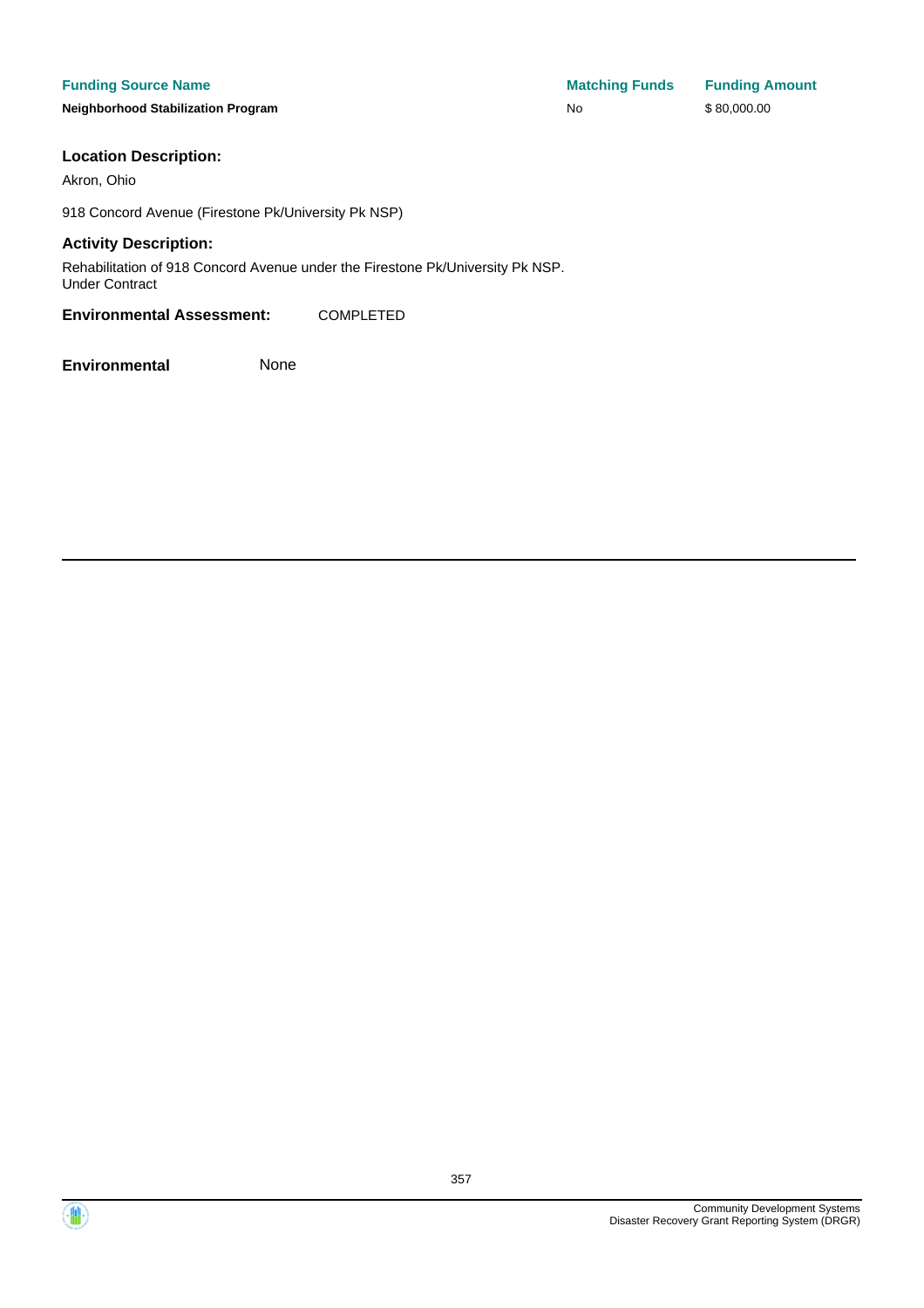| <b>Activity Type:</b>                                         | <b>Activity Status:</b>                 |             |  |  |
|---------------------------------------------------------------|-----------------------------------------|-------------|--|--|
| Acquisition - general                                         | Completed                               |             |  |  |
| <b>Project Number:</b>                                        | <b>Project Title:</b>                   |             |  |  |
| 6                                                             | Redevelopment - 25% setaside            |             |  |  |
| <b>Projected Start Date:</b>                                  | <b>Projected End Date:</b>              |             |  |  |
| 04/01/2010                                                    | 06/01/2010                              |             |  |  |
| <b>Project Draw Block by HUD:</b>                             | Project Draw Block Date by HUD:         |             |  |  |
| Not Blocked                                                   |                                         |             |  |  |
| <b>Activity Draw Block by HUD:</b>                            | <b>Activity Draw Block Date by HUD:</b> |             |  |  |
| Not Blocked                                                   |                                         |             |  |  |
| <b>Block Drawdown By Grantee:</b>                             | <b>Total Budget:</b>                    | \$31,321.10 |  |  |
| Not Blocked                                                   | <b>Most Impacted and</b>                |             |  |  |
| <b>National Objective:</b>                                    | <b>Distressed Budget:</b>               | \$0.00      |  |  |
| LH25: Funds targeted for housing for households whose incomes | <b>Other Funds:</b>                     | \$29,906.50 |  |  |
| are at or under 50% Area Median Income.                       | <b>Total Funds:</b>                     | \$61,227.60 |  |  |

#### **Benefit Report Type:**

Direct (Households)

| <b>Proposed Beneficiaries</b>     | <b>Total</b> | Low                     | <b>Mod</b> | Low/Mod% |
|-----------------------------------|--------------|-------------------------|------------|----------|
| # Owner Households                | 4            | $\overline{\mathbf{A}}$ |            | 100.00   |
| # of Households                   | 1            | 1                       |            | 100.00   |
| <b>Proposed Accomplishments</b>   |              | <b>Total</b>            |            |          |
| # of Singlefamily Units           |              |                         |            |          |
| # of Housing Units                | 1            |                         |            |          |
| # of Parcels acquired voluntarily |              |                         |            |          |
| # of Properties                   | 1            |                         |            |          |

## **Activity is being carried out by**

No

# **Organization carrying out Activity:**

City of Akron, Ohio

# **Proposed budgets for organizations carrying out Activity:**

| City of Akron, Ohio |  |  |  |  |
|---------------------|--|--|--|--|
|---------------------|--|--|--|--|

### **Activity is being carried out through:**

**Responsible Organization COVID-10 COVID-10 Organization Type Proposed Budget** City of Akron, Ohio Unknown \$ 29,906.50

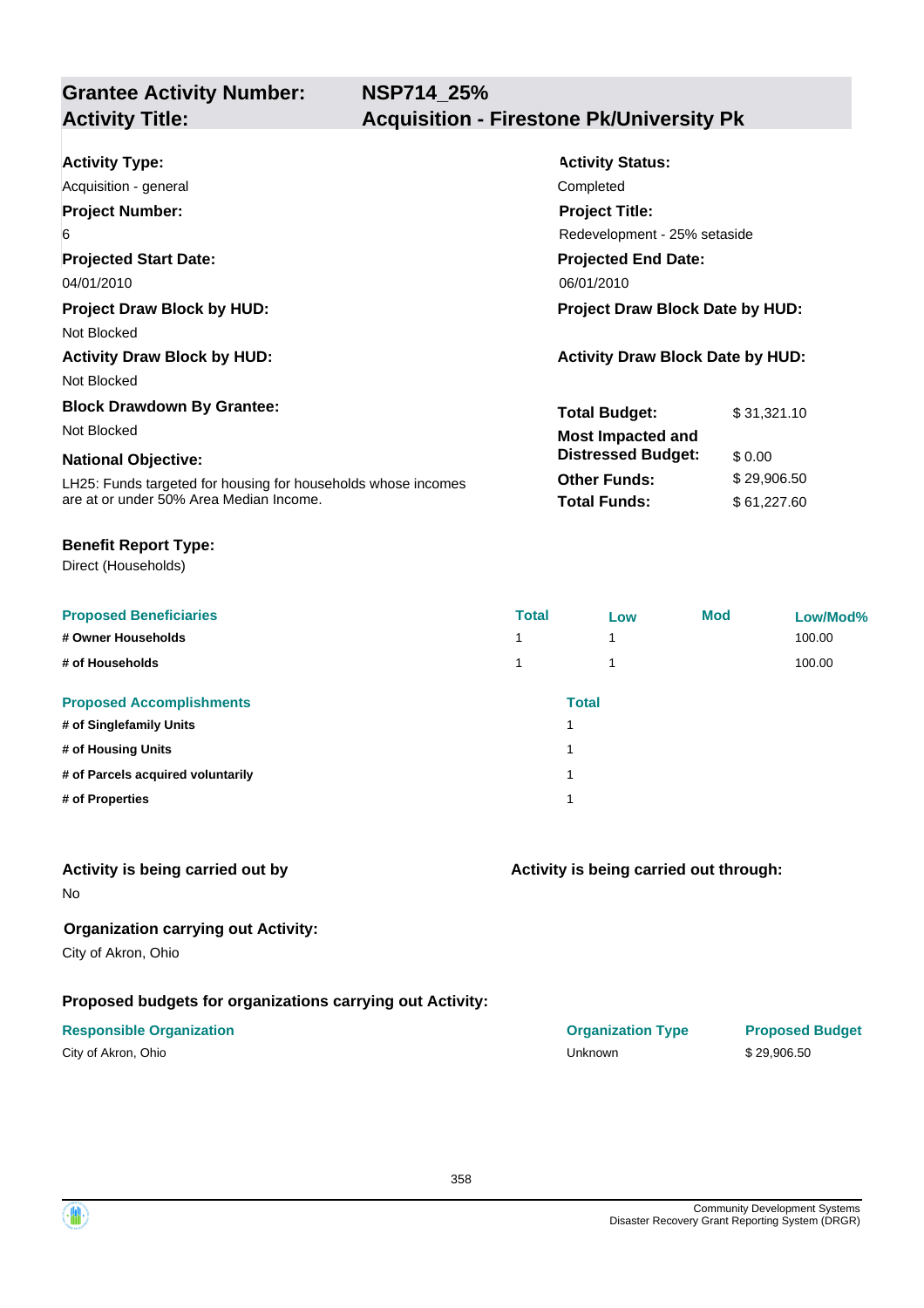**Neighborhood Stabilization Program** 

| <b>Matching Funds</b> | <b>Funding Amount</b> |
|-----------------------|-----------------------|
| No                    | \$29,906.50           |

#### **Location Description:**

Akron, Ohio; 166 E. Archwood Avenue (Firestone Pk/University Pk)

#### **Activity Description:**

Acquisition of 166 E. Archwood Avenue under the Firestone Pk/University Pk NSP.

**Environmental Assessment:** COMPLETED



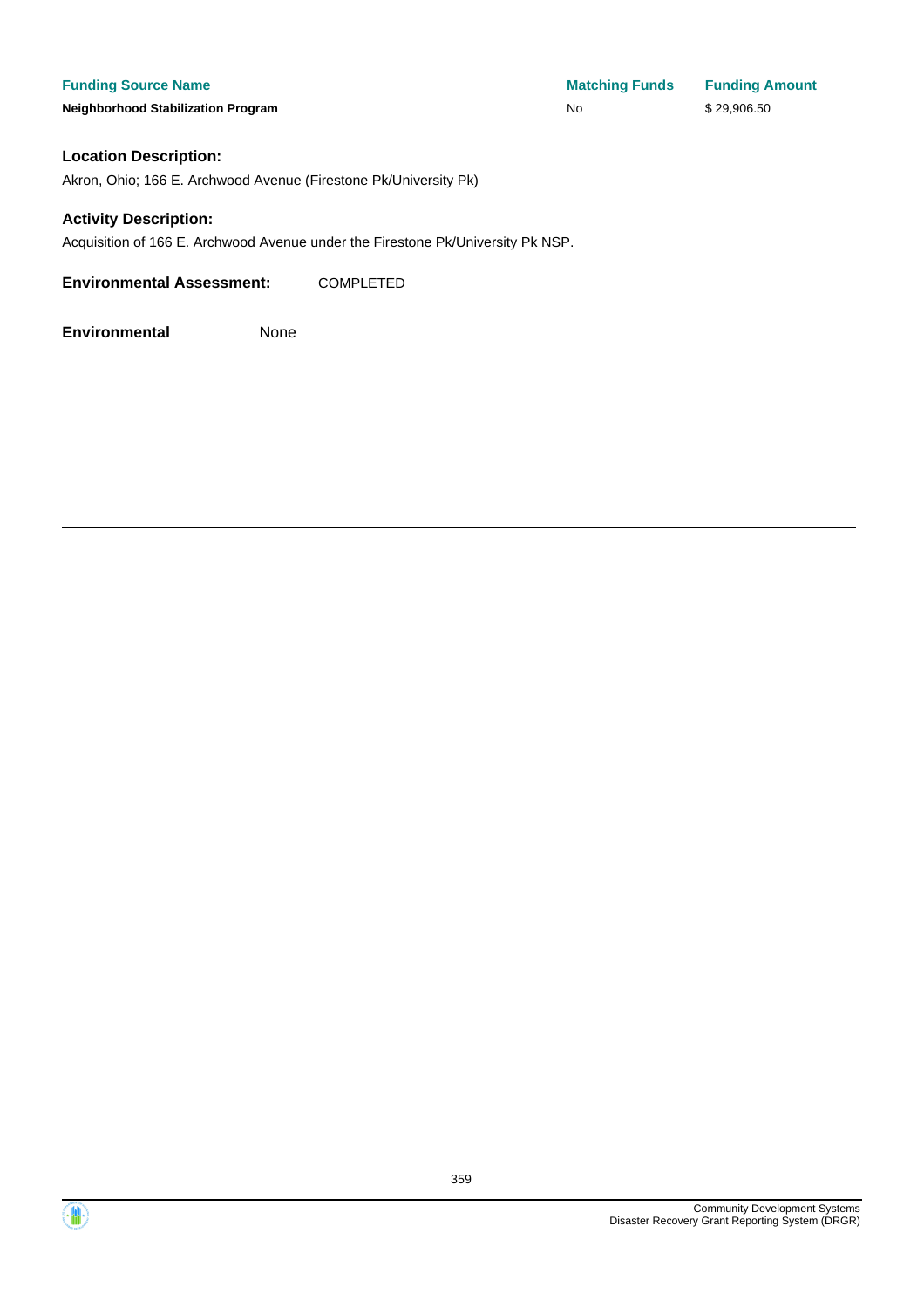# **NSP715-REHAB\_25% Activity Title: Rehabilitation - Kenmore/Summit Lake**

| <b>Activity Type:</b>                                         | <b>Activity Status:</b>                 |              |  |  |
|---------------------------------------------------------------|-----------------------------------------|--------------|--|--|
| Rehabilitation/reconstruction of residential structures       | Under Way                               |              |  |  |
| <b>Project Number:</b>                                        | <b>Project Title:</b>                   |              |  |  |
| 6                                                             | Redevelopment - 25% setaside            |              |  |  |
| <b>Projected Start Date:</b>                                  | <b>Projected End Date:</b>              |              |  |  |
| 06/01/2010                                                    | 12/31/2010                              |              |  |  |
| <b>Project Draw Block by HUD:</b>                             | <b>Project Draw Block Date by HUD:</b>  |              |  |  |
| Not Blocked                                                   |                                         |              |  |  |
| <b>Activity Draw Block by HUD:</b>                            | <b>Activity Draw Block Date by HUD:</b> |              |  |  |
| Not Blocked                                                   |                                         |              |  |  |
| <b>Block Drawdown By Grantee:</b>                             | <b>Total Budget:</b>                    | \$103,465.00 |  |  |
| Not Blocked                                                   | <b>Most Impacted and</b>                |              |  |  |
| <b>National Objective:</b>                                    | <b>Distressed Budget:</b>               | \$0.00       |  |  |
| LH25: Funds targeted for housing for households whose incomes | <b>Other Funds:</b>                     | \$80,000.00  |  |  |
| are at or under 50% Area Median Income.                       | <b>Total Funds:</b>                     | \$183,465.00 |  |  |

#### **Benefit Report Type:**

Direct (Households)

| <b>Proposed Beneficiaries</b>   | <b>Total</b> | Low          | <b>Mod</b> | Low/Mod% |
|---------------------------------|--------------|--------------|------------|----------|
| # Owner Households              |              | 1            |            | 100.00   |
| # of Households                 |              | 4            |            | 100.00   |
| <b>Proposed Accomplishments</b> |              | <b>Total</b> |            |          |
| # of Singlefamily Units         |              |              |            |          |
| # of Housing Units              |              |              |            |          |
| # ELI Households (0-30% AMI)    |              |              |            |          |
| # of Properties                 |              |              |            |          |
|                                 |              |              |            |          |

## **Activity is being carried out by**

No

# **Organization carrying out Activity:**

City of Akron, Ohio

# **Proposed budgets for organizations carrying out Activity:**

# **Activity is being carried out through:**

**Responsible Organization COVID-10 COVID-10 Organization Type Proposed Budget** City of Akron, Ohio Unknown \$ 26,610.00

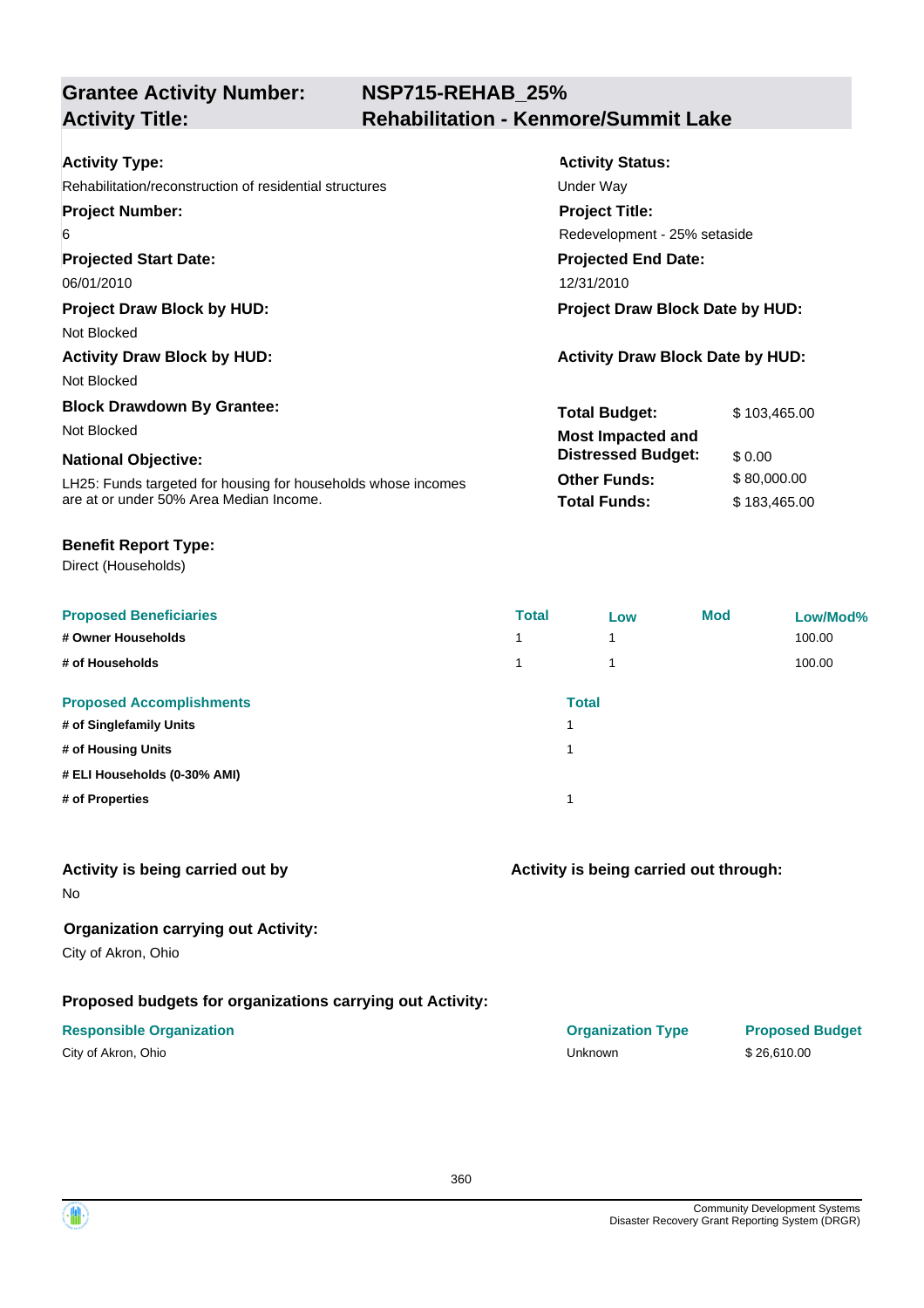**Neighborhood Stabilization Program** 

### **Location Description:**

Akron, Ohio

2246 12th Street, S.W. (Kenmore/Summit Lake)

#### **Activity Description:**

Rehabilitation of 2246 12th Street, S.W. under the Kenmore/Summit Lake NSP.

Under Contract

**Environmental Assessment:** COMPLETED

| <b>Matching Funds</b> | <b>Funding Amount</b> |
|-----------------------|-----------------------|
| No                    | \$80,000.00           |

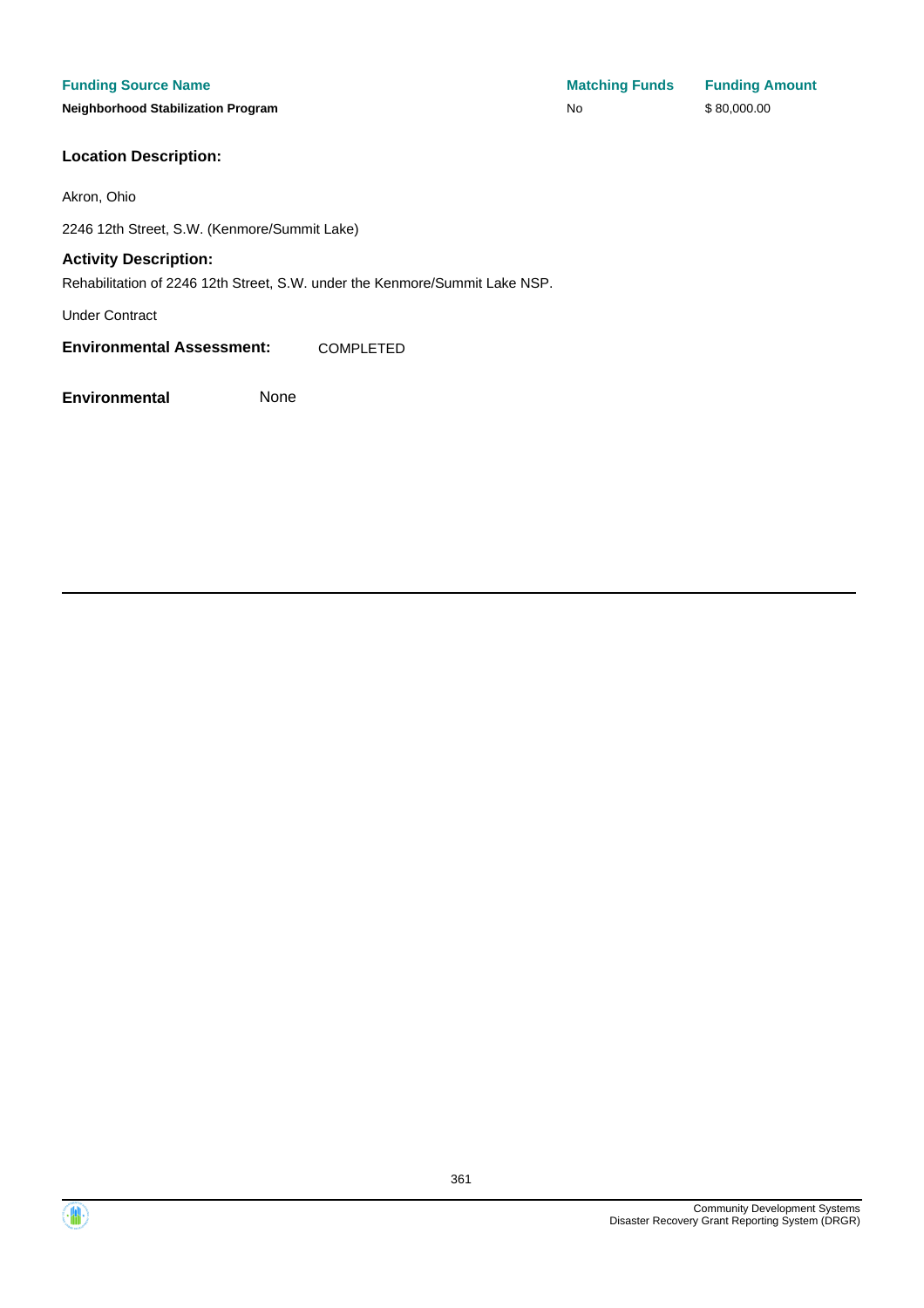| <b>Activity Type:</b>                                         | <b>Activity Status:</b>                 |             |  |
|---------------------------------------------------------------|-----------------------------------------|-------------|--|
| Acquisition - general                                         | Completed                               |             |  |
| <b>Project Number:</b>                                        | <b>Project Title:</b>                   |             |  |
| 6                                                             | Redevelopment - 25% setaside            |             |  |
| <b>Projected Start Date:</b>                                  | <b>Projected End Date:</b>              |             |  |
| 04/01/2010                                                    | 05/31/2010                              |             |  |
| <b>Project Draw Block by HUD:</b>                             | <b>Project Draw Block Date by HUD:</b>  |             |  |
| Not Blocked                                                   |                                         |             |  |
| <b>Activity Draw Block by HUD:</b>                            | <b>Activity Draw Block Date by HUD:</b> |             |  |
| Not Blocked                                                   |                                         |             |  |
| <b>Block Drawdown By Grantee:</b>                             | <b>Total Budget:</b>                    | \$26,570.00 |  |
| Not Blocked                                                   | <b>Most Impacted and</b>                |             |  |
| <b>National Objective:</b>                                    | <b>Distressed Budget:</b>               | \$0.00      |  |
| LH25: Funds targeted for housing for households whose incomes | <b>Other Funds:</b>                     | \$26,570.00 |  |
| are at or under 50% Area Median Income.                       | <b>Total Funds:</b>                     | \$53,140.00 |  |

#### **Benefit Report Type:**

Direct (Households)

| <b>Proposed Beneficiaries</b>     | <b>Total</b> | Low | <b>Mod</b> | Low/Mod% |
|-----------------------------------|--------------|-----|------------|----------|
| # Owner Households                | 1            | 1   |            | 100.00   |
| # of Households                   | 1            | 1   |            | 100.00   |
| <b>Proposed Accomplishments</b>   | <b>Total</b> |     |            |          |
| # of Singlefamily Units           |              |     |            |          |
| # of Housing Units                | 1            |     |            |          |
| # of Parcels acquired voluntarily |              |     |            |          |
| # of Properties                   |              |     |            |          |
|                                   |              |     |            |          |

#### **Activity is being carried out by**

Yes

#### **Activity is being carried out through:**

Grantee Employees and Contractors

#### **Organization carrying out Activity:**

City of Akron, Ohio

#### **Proposed budgets for organizations carrying out Activity:**

# **Responsible Organization COVID-10 COVID-10 Organization Type Proposed Budget** City of Akron, Ohio \$26,610.00

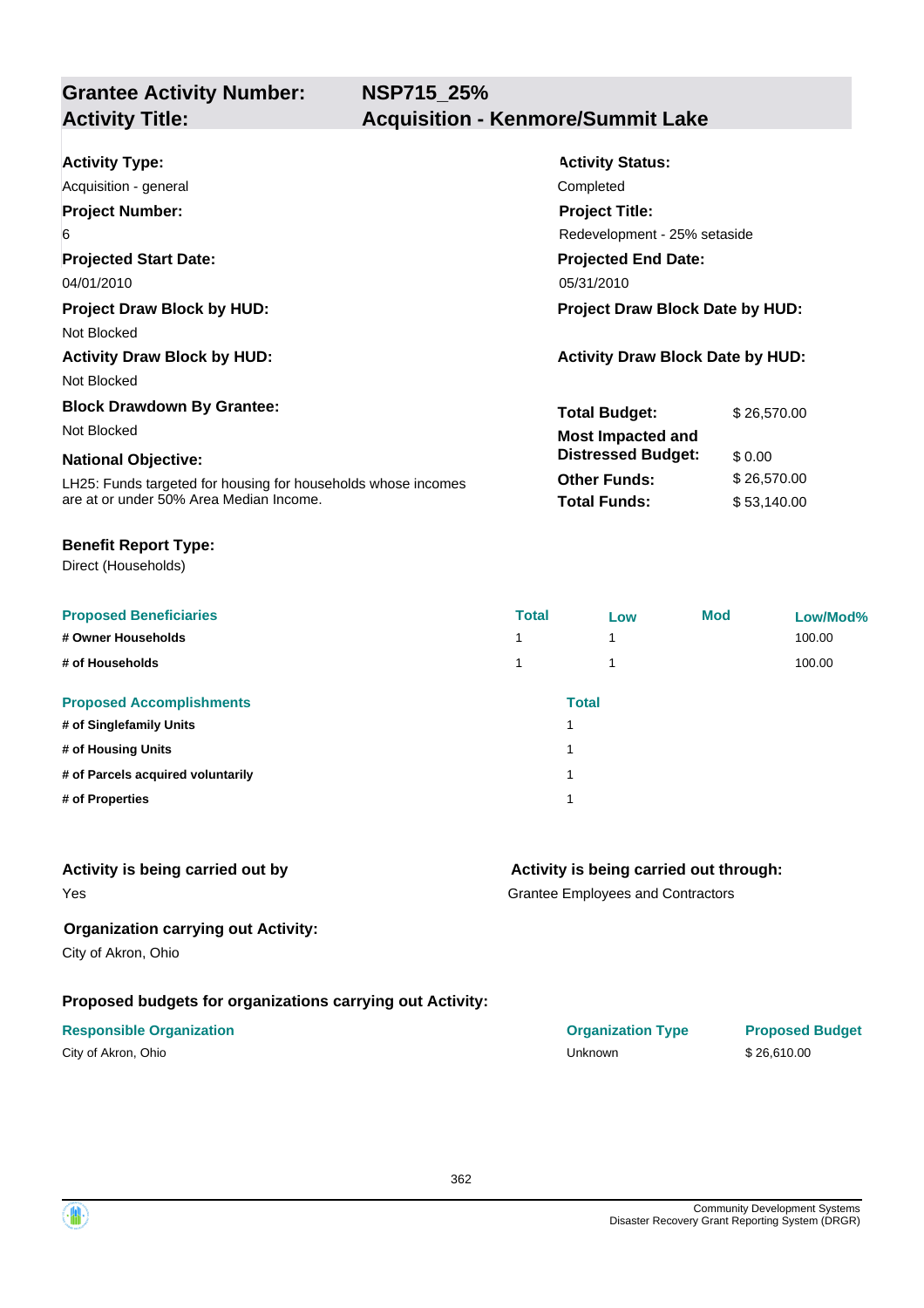**Neighborhood Stabilization Program No No** \$ 26,570.00

#### **Location Description:**

Akron, Ohio 2246 12th Street, S.W. (Kenmore/Summit Lake)

#### **Activity Description:**

Acquisition of 2246 12th Street, S.W. under the Kenmore/Summit Lake NSP.

**Environmental Assessment:** COMPLETED



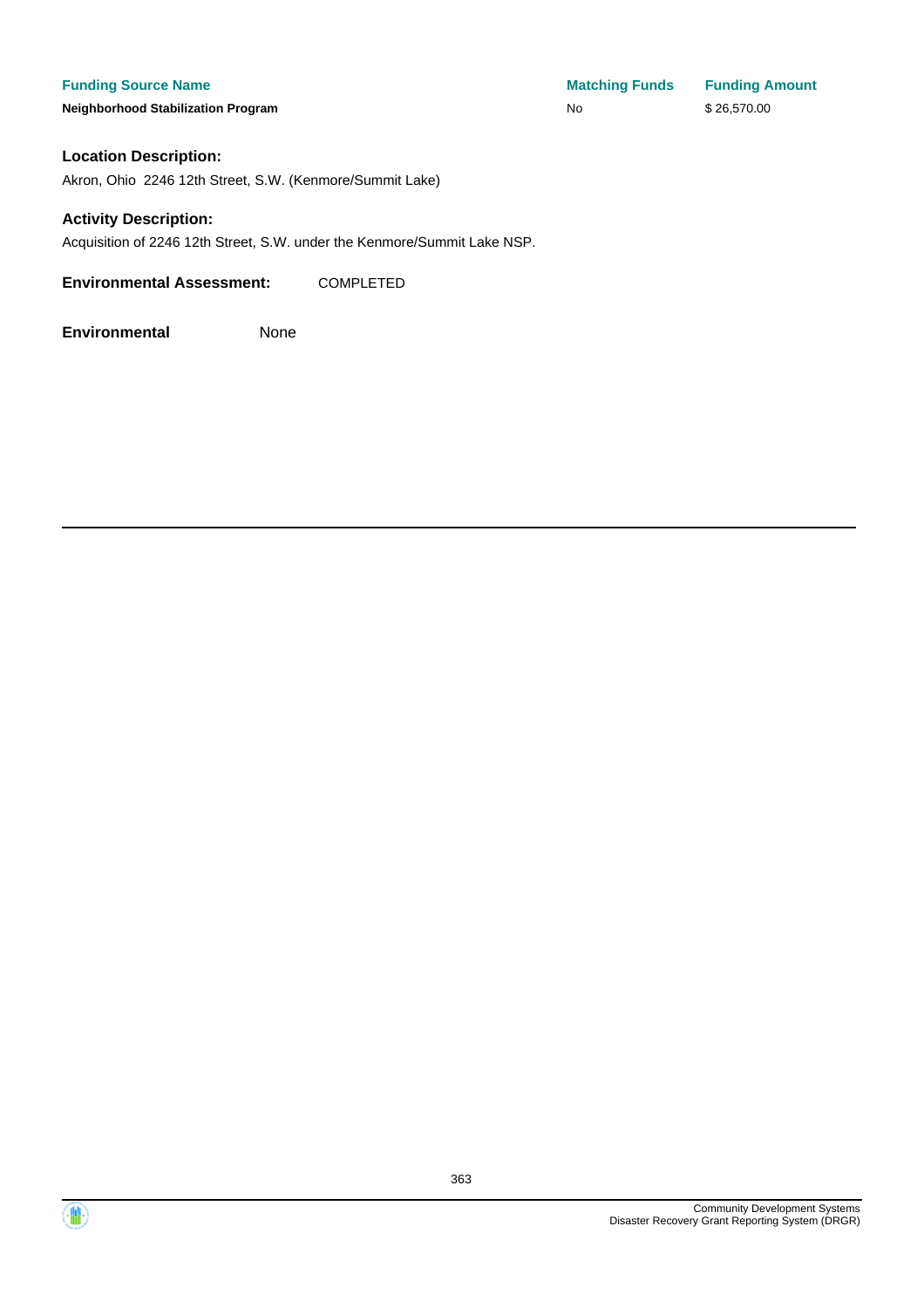# **NSP727-CONST\_25% Activity Title: New Construction - Goodyear/Ellet**

| <b>Activity Type:</b>                                         | <b>Activity Status:</b>                 |              |  |
|---------------------------------------------------------------|-----------------------------------------|--------------|--|
| Construction of new housing                                   | Completed                               |              |  |
| <b>Project Number:</b>                                        | <b>Project Title:</b>                   |              |  |
| 6                                                             | Redevelopment - 25% setaside            |              |  |
| <b>Projected Start Date:</b>                                  | <b>Projected End Date:</b>              |              |  |
| 05/01/2010                                                    | 01/30/2012                              |              |  |
| <b>Project Draw Block by HUD:</b>                             | <b>Project Draw Block Date by HUD:</b>  |              |  |
| Not Blocked                                                   |                                         |              |  |
| <b>Activity Draw Block by HUD:</b>                            | <b>Activity Draw Block Date by HUD:</b> |              |  |
| Not Blocked                                                   |                                         |              |  |
| <b>Block Drawdown By Grantee:</b>                             | <b>Total Budget:</b>                    | \$154,967.20 |  |
| Not Blocked                                                   | <b>Most Impacted and</b>                |              |  |
| <b>National Objective:</b>                                    | <b>Distressed Budget:</b>               | \$0.00       |  |
| LH25: Funds targeted for housing for households whose incomes | <b>Other Funds:</b>                     | \$154,967.20 |  |
| are at or under 50% Area Median Income.                       | <b>Total Funds:</b>                     | \$309,934.40 |  |

#### **Benefit Report Type:**

Direct (Households)

| <b>Proposed Beneficiaries</b>   | <b>Total</b> | Low          | <b>Mod</b> | Low/Mod% |
|---------------------------------|--------------|--------------|------------|----------|
| # Owner Households              |              |              |            | 0.00     |
| # of Households                 |              |              |            | 0.00     |
| <b>Proposed Accomplishments</b> |              | <b>Total</b> |            |          |
| # of Singlefamily Units         |              | 1            |            |          |
| # of Housing Units              |              | 1            |            |          |
| #Units ¿ other green            |              | 1            |            |          |
| #Sites re-used                  |              | 1            |            |          |
| #Units exceeding Energy Star    |              | 1            |            |          |
| #Units with bus/rail access     |              | 1            |            |          |
| #Low flow showerheads           |              | 1            |            |          |
| #Low flow toilets               |              | 1            |            |          |
| #Units with solar panels        |              |              |            |          |



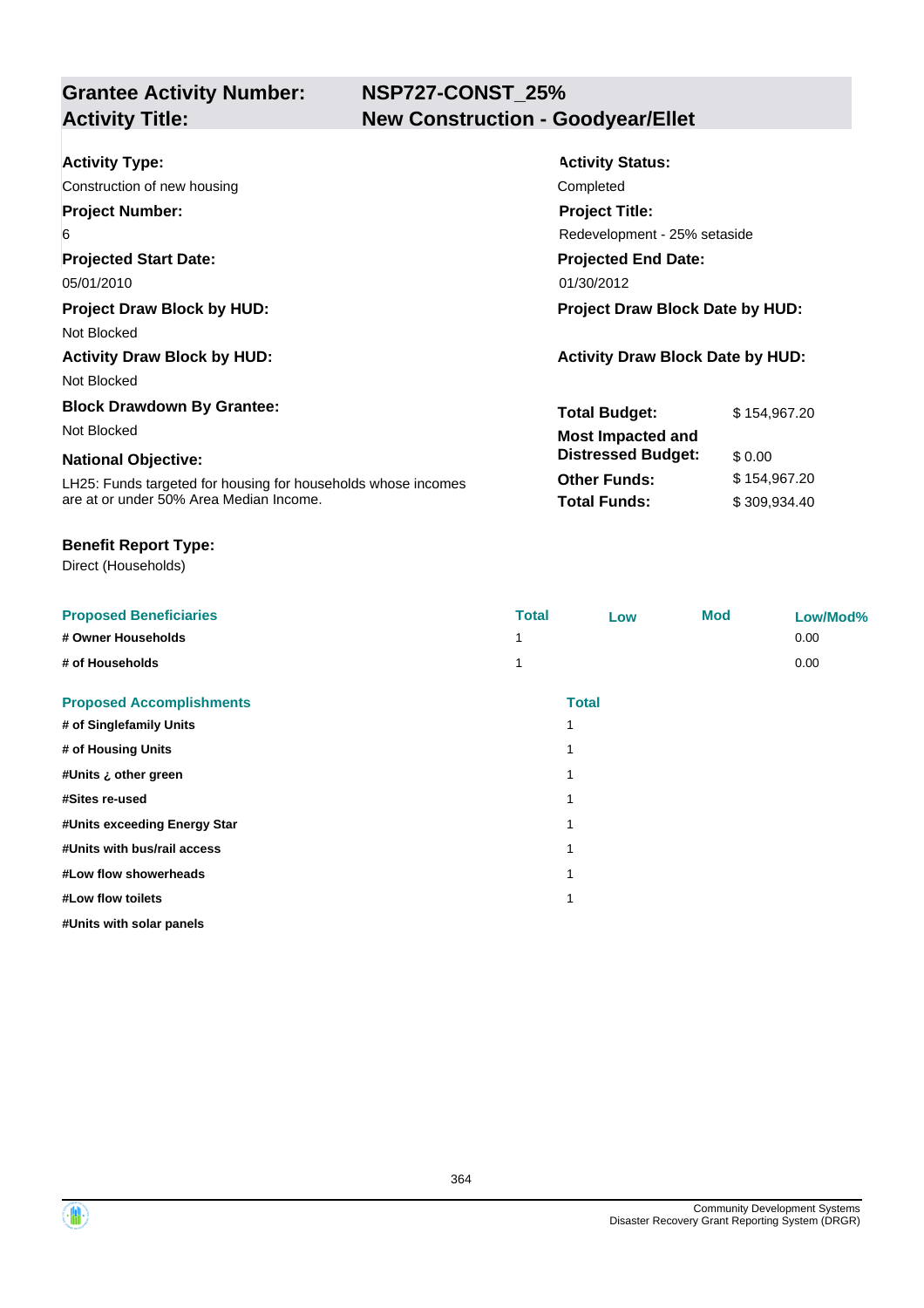#### **Activity is being carried out by**

No

#### **Organization carrying out Activity:**

City of Akron, Ohio

#### **Proposed budgets for organizations carrying out Activity:**

| <b>Responsible Organization</b>           | <b>Organization Type</b> | <b>Proposed Budget</b> |
|-------------------------------------------|--------------------------|------------------------|
| City of Akron, Ohio                       | Unknown                  | \$154.967.20           |
| <b>Funding Source Name</b>                | <b>Matching Funds</b>    | <b>Funding Amount</b>  |
| <b>Neighborhood Stabilization Program</b> | No                       | \$154,967.20           |

#### **Location Description:**

Akron, Ohio; 1116 Arnold Avenue (Goodyear/Ellet)

#### **Activity Description:**

Redevelopment / New Construction of a Single-Family Dwelling at 1116 Arnold Avenue under the Goodyear/Ellet NSP.

**Environmental Assessment:** COMPLETED

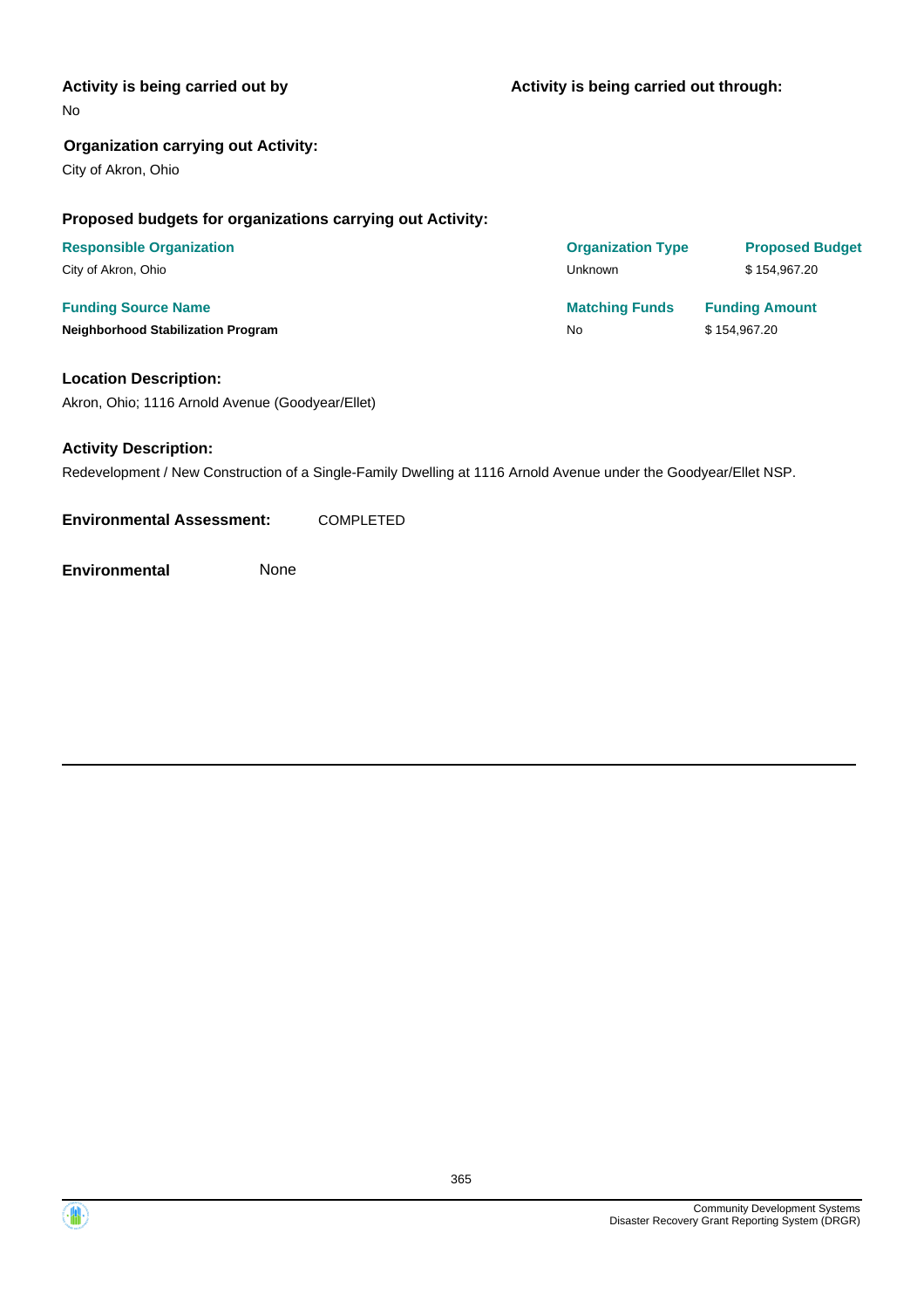# **NSP766-CONST\_25% New Construction - North Hill**

| <b>Activity Type:</b>                                         | <b>Activity Status:</b>                 |              |  |
|---------------------------------------------------------------|-----------------------------------------|--------------|--|
| Construction of new housing                                   | Completed                               |              |  |
| <b>Project Number:</b>                                        | <b>Project Title:</b>                   |              |  |
| 6                                                             | Redevelopment - 25% setaside            |              |  |
| <b>Projected Start Date:</b>                                  | <b>Projected End Date:</b>              |              |  |
| 07/01/2017                                                    | 09/17/2018                              |              |  |
| <b>Project Draw Block by HUD:</b>                             | <b>Project Draw Block Date by HUD:</b>  |              |  |
| Not Blocked                                                   |                                         |              |  |
| <b>Activity Draw Block by HUD:</b>                            | <b>Activity Draw Block Date by HUD:</b> |              |  |
| Not Blocked                                                   |                                         |              |  |
| <b>Block Drawdown By Grantee:</b>                             | <b>Total Budget:</b>                    | \$154,161.00 |  |
| Not Blocked                                                   | <b>Most Impacted and</b>                |              |  |
| <b>National Objective:</b>                                    | <b>Distressed Budget:</b>               | \$0.00       |  |
| LH25: Funds targeted for housing for households whose incomes | <b>Other Funds:</b>                     | \$154,161.00 |  |
| are at or under 50% Area Median Income.                       | <b>Total Funds:</b>                     | \$308,322.00 |  |

#### **Benefit Report Type:**

Direct (Households)

| <b>Proposed Beneficiaries</b>               | <b>Total</b>   | Low          | <b>Mod</b> | Low/Mod% |
|---------------------------------------------|----------------|--------------|------------|----------|
| # Owner Households                          |                | 1            |            | 100.00   |
| # of Households                             |                | 1            |            | 100.00   |
| <b>Proposed Accomplishments</b>             |                | <b>Total</b> |            |          |
| # of Singlefamily Units                     | 1              |              |            |          |
| # of Housing Units                          | 1              |              |            |          |
| # of Elevated Structures                    |                |              |            |          |
| # ELI Households (0-30% AMI)                |                |              |            |          |
| Activity funds eligible for DREF (Ike Only) |                |              |            |          |
| #Units ¿ other green                        |                |              |            |          |
| #Sites re-used                              | 1              |              |            |          |
| #Units exceeding Energy Star                | 1              |              |            |          |
| #Units with bus/rail access                 |                |              |            |          |
| #Low flow showerheads                       | $\overline{2}$ |              |            |          |
| #Low flow toilets                           | $\overline{2}$ |              |            |          |
| #Units with solar panels                    |                |              |            |          |

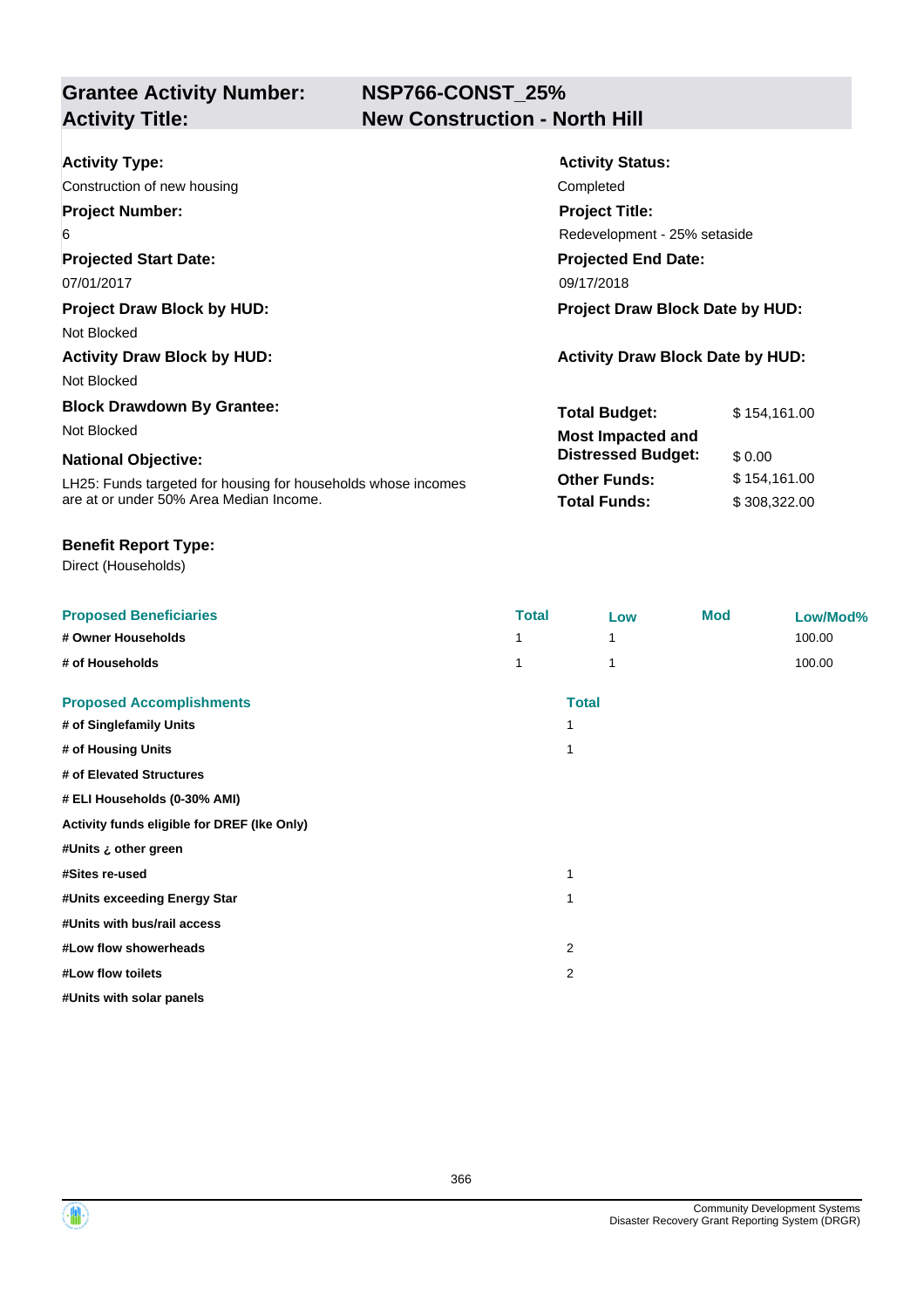#### **Activity is being carried out by**

#### No

**Organization carrying out Activity:** East Akron Neighborhood Development Corp. (EANDC)

#### **Proposed budgets for organizations carrying out Activity:**

| <b>Responsible Organization</b>                   | <b>Organization Type</b> | <b>Proposed Budget</b> |
|---------------------------------------------------|--------------------------|------------------------|
| East Akron Neighborhood Development Corp. (EANDC) | Non-Profit               | \$154.161.00           |
| <b>Funding Source Name</b>                        | <b>Matching Funds</b>    | <b>Funding Amount</b>  |
| <b>Neighborhood Stabilization Program</b>         | No                       | \$154.161.00           |

#### **Location Description:**

North Akron Homes; 1175 Mount Vernon Avenue, Akron, Ohio 44310

#### **Activity Description:**

New Construction of a new single-family home in the North Hill area of Akron; 1175 Mount Vernon Avenue. Part of project: North Akron Homes.

**Environmental Assessment:** COMPLETED

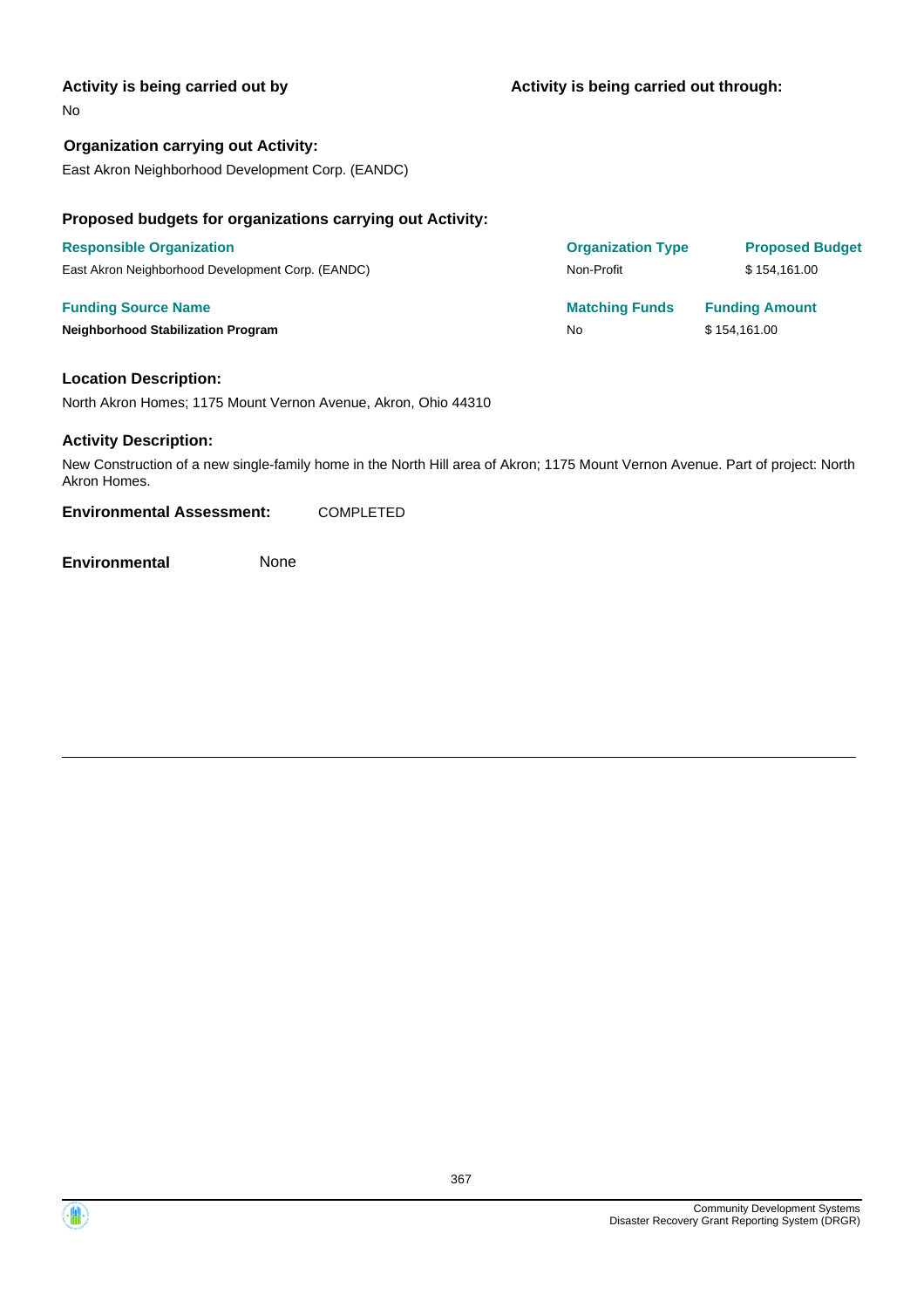**NSP766\_25%**

**Grantee Activity Number: Activity Title: Acquisition - North Hill**

| <b>Activity Type:</b>                                         | <b>Activity Status:</b>                 |  |  |
|---------------------------------------------------------------|-----------------------------------------|--|--|
| Acquisition - general                                         | Completed                               |  |  |
| <b>Project Number:</b>                                        | <b>Project Title:</b>                   |  |  |
| 6                                                             | Redevelopment - 25% setaside            |  |  |
| <b>Projected Start Date:</b>                                  | <b>Projected End Date:</b>              |  |  |
| 07/01/2010                                                    | 09/30/2010                              |  |  |
| <b>Project Draw Block by HUD:</b>                             | <b>Project Draw Block Date by HUD:</b>  |  |  |
| Not Blocked                                                   |                                         |  |  |
| <b>Activity Draw Block by HUD:</b>                            | <b>Activity Draw Block Date by HUD:</b> |  |  |
| Not Blocked                                                   |                                         |  |  |
| <b>Block Drawdown By Grantee:</b>                             | Total Budget:<br>\$30,231.50            |  |  |
| Not Blocked                                                   | <b>Most Impacted and</b>                |  |  |
| <b>National Objective:</b>                                    | <b>Distressed Budget:</b><br>\$0.00     |  |  |
| LH25: Funds targeted for housing for households whose incomes | <b>Other Funds:</b><br>\$30,231.50      |  |  |
| are at or under 50% Area Median Income.                       | <b>Total Funds:</b><br>\$60,463.00      |  |  |

#### **Benefit Report Type:**

Direct (Households)

| <b>Proposed Beneficiaries</b>     | <b>Total</b> | Low | <b>Mod</b> | Low/Mod% |
|-----------------------------------|--------------|-----|------------|----------|
| # Owner Households                | 1            |     | 1          | 100.00   |
| # of Households                   | 1            |     | 1          | 100.00   |
| # of Permanent Jobs Created       |              |     |            | 0.0      |
| <b>Proposed Accomplishments</b>   | <b>Total</b> |     |            |          |
| # of Singlefamily Units           |              |     |            |          |
| # of Housing Units                |              |     |            |          |
| # of Parcels acquired voluntarily |              |     |            |          |
| # of Properties                   |              |     |            |          |

#### **Activity is being carried out by**

No

#### **Organization carrying out Activity:**

City of Akron, Ohio

#### **Proposed budgets for organizations carrying out Activity:**

#### **Responsible Organization CONSERVIRGHT ACCORDING THE CONSERVIRGHT ORGANIZATION Type Proposed Budget**

**Activity is being carried out through:**

368

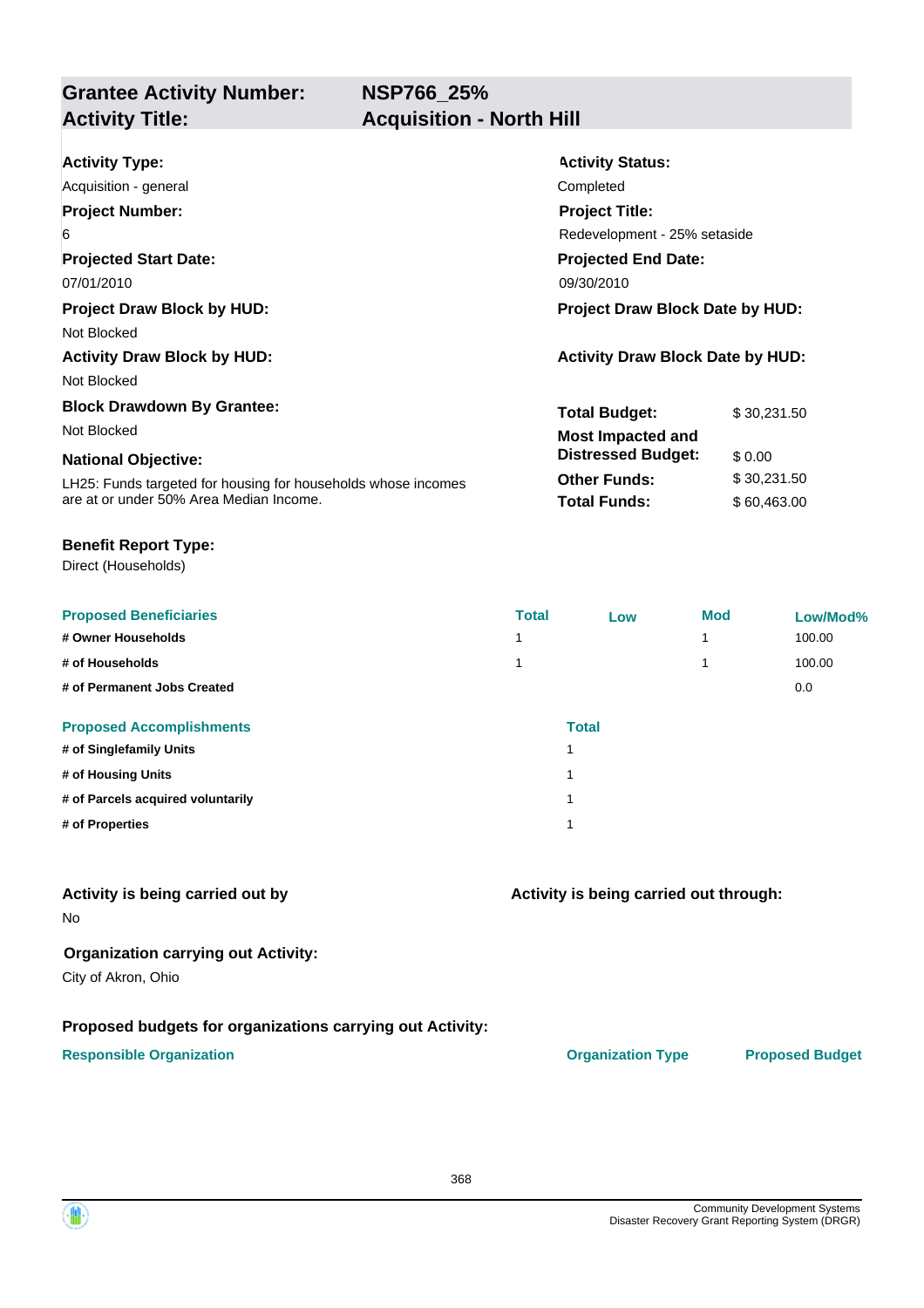| City of Akron, Ohio                                             | Unknown               | \$30,231.50           |
|-----------------------------------------------------------------|-----------------------|-----------------------|
| <b>Funding Source Name</b>                                      | <b>Matching Funds</b> | <b>Funding Amount</b> |
| <b>Neighborhood Stabilization Program</b>                       | <b>No</b>             | \$30,231.50           |
| <b>Location Description:</b>                                    |                       |                       |
| Akron, Ohio, 1175 Mt. Vernon Avenue (North Hill NSP area)       |                       |                       |
| <b>Activity Description:</b>                                    |                       |                       |
| Acquisition of 1175 Mt. Vernon Avenue under the North Hill NSP. |                       |                       |
| <b>Environmental Assessment:</b><br><b>COMPLETED</b>            |                       |                       |
| <b>Environmental</b><br>None                                    |                       |                       |

# **Project # / 7 / Administration**

| <b>Grantee Activity Number:</b><br><b>Activity Title:</b>   | $7 - 01$<br><b>Administration</b> |                                         |                |
|-------------------------------------------------------------|-----------------------------------|-----------------------------------------|----------------|
|                                                             |                                   |                                         |                |
| <b>Activity Type:</b>                                       |                                   | <b>Activity Status:</b>                 |                |
| Administration                                              | Under Way                         |                                         |                |
| <b>Project Number:</b><br><b>Project Title:</b>             |                                   |                                         |                |
| 7                                                           |                                   | Administration                          |                |
| <b>Projected Start Date:</b>                                |                                   | <b>Projected End Date:</b>              |                |
| 01/01/2009                                                  |                                   | 12/31/2018                              |                |
| <b>Project Draw Block by HUD:</b>                           |                                   | <b>Project Draw Block Date by HUD:</b>  |                |
| Not Blocked                                                 |                                   |                                         |                |
| <b>Activity Draw Block by HUD:</b>                          |                                   | <b>Activity Draw Block Date by HUD:</b> |                |
| Not Blocked                                                 |                                   |                                         |                |
| <b>Block Drawdown By Grantee:</b>                           |                                   | <b>Total Budget:</b>                    | \$645,000.37   |
| Not Blocked                                                 |                                   | <b>Most Impacted and</b>                |                |
| <b>National Objective:</b>                                  |                                   | <b>Distressed Budget:</b>               | \$0.00         |
| Not Applicable (for Planning/Administration or Unprogrammed |                                   | <b>Other Funds:</b>                     | \$645,000.37   |
| Funds only)                                                 |                                   | <b>Total Funds:</b>                     | \$1.290.000.74 |

## **Benefit Report Type:**

NA

④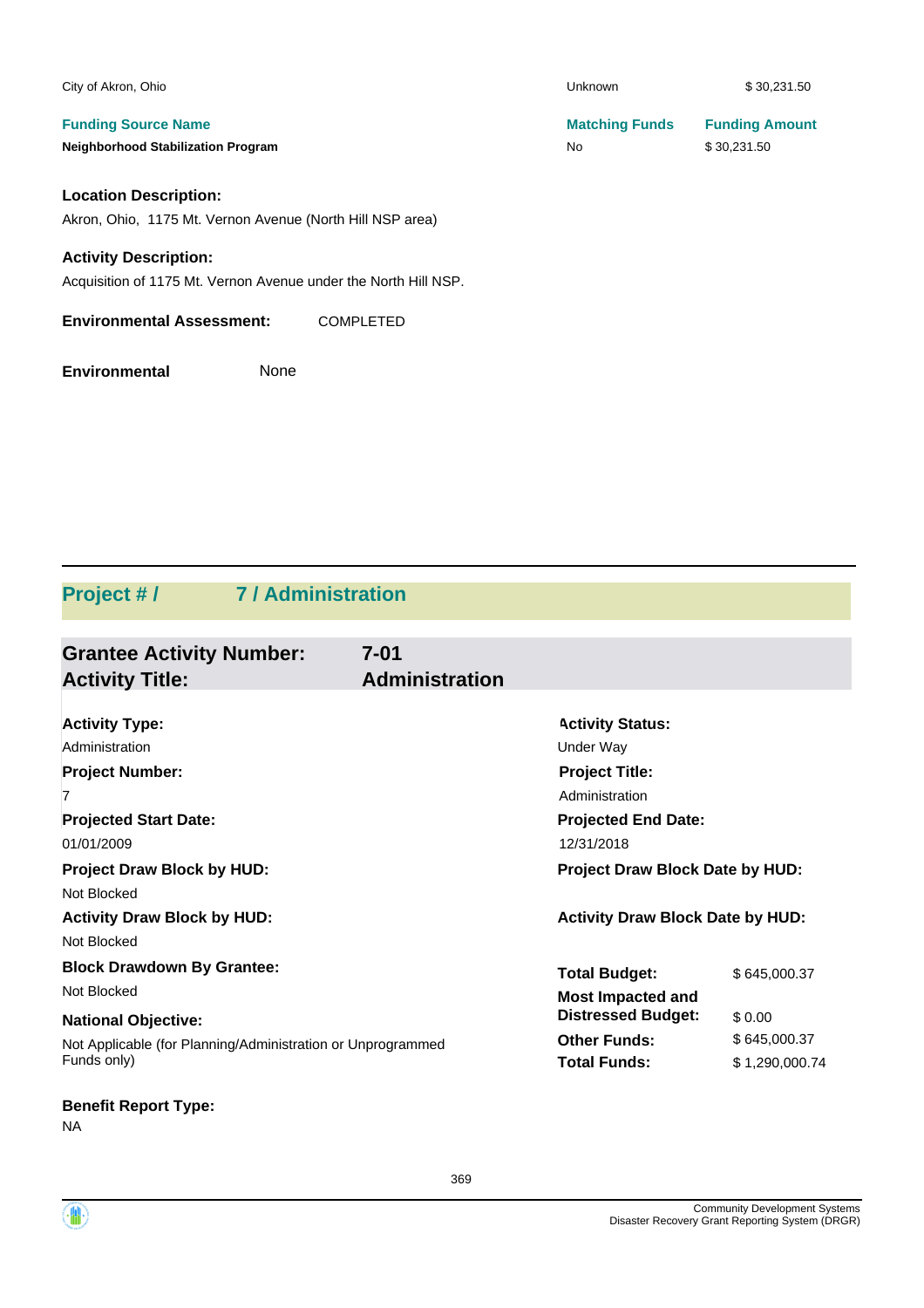#### **Activity is being carried out by**

Yes

#### **Activity is being carried out through:**

Grantee Employees

#### **Organization carrying out Activity:**

City of Akron, Ohio

#### **Proposed budgets for organizations carrying out Activity:**

### **Responsible Organization**

City of Akron, Ohio

#### **Funding Source Name**

#### **Neighborhood Stabilization Program**

#### **Location Description:** City of Akron, 166 S. High Street, #401, Akron, OH 44308

# **Activity Description:**

General Administraion of the NSP Program.

#### **Environmental Assessment:** EXEMPT

| <b>Organization Type</b> | <b>Proposed Budget</b> |
|--------------------------|------------------------|
| Unknown                  | \$645,000.37           |
| <b>Matching Funds</b>    | <b>Funding Amount</b>  |
| No                       | \$645,000.37           |



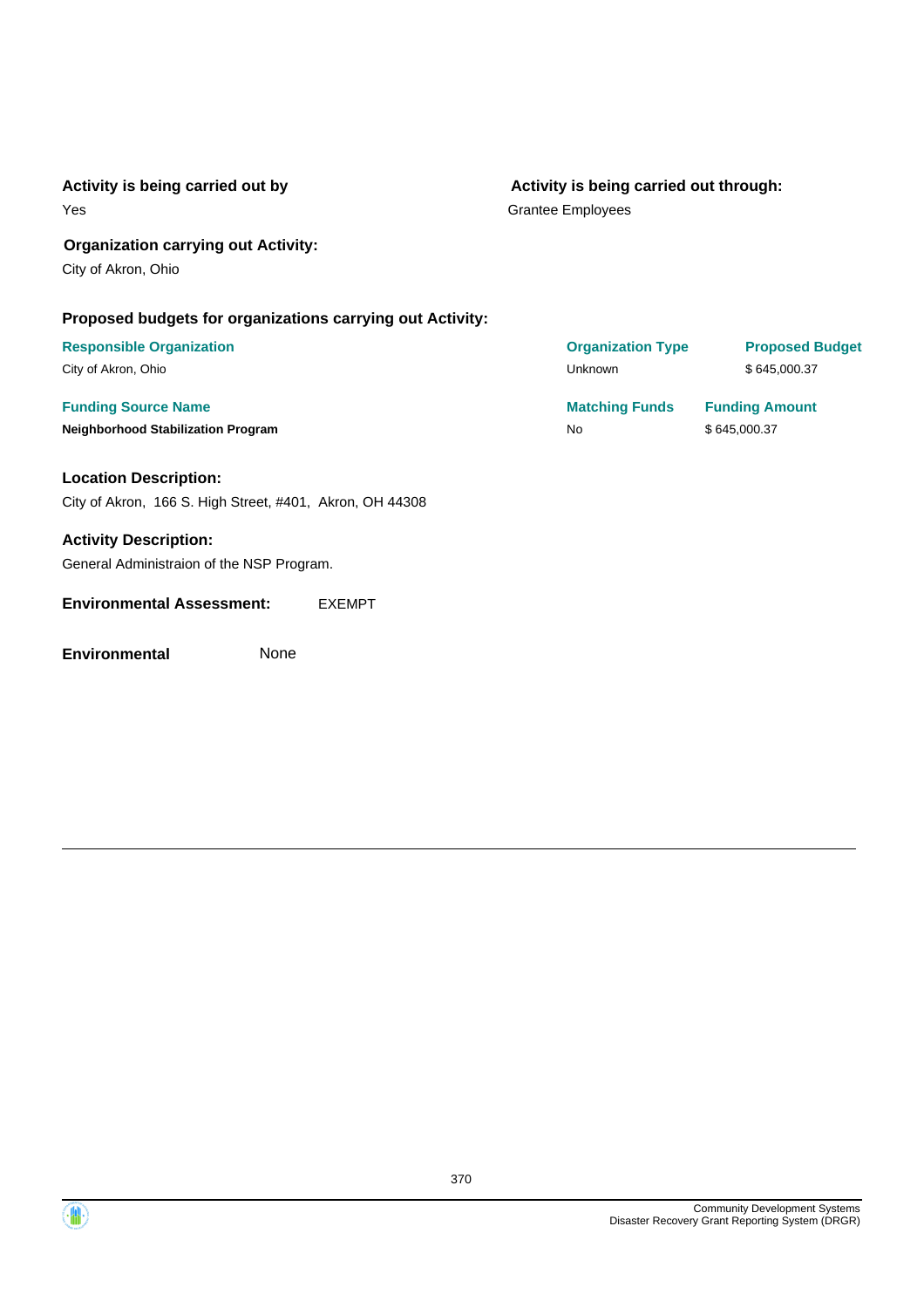## **ADM-Marketing Activity Title: Administration-Marketing**

| <b>Activity Type:</b>                                       | <b>Activity Status:</b>                 |             |
|-------------------------------------------------------------|-----------------------------------------|-------------|
| Administration                                              | Completed                               |             |
| <b>Project Number:</b>                                      | <b>Project Title:</b>                   |             |
| 7                                                           | Administration                          |             |
| <b>Projected Start Date:</b>                                | <b>Projected End Date:</b>              |             |
| 03/01/2010                                                  | 12/31/2011                              |             |
| <b>Project Draw Block by HUD:</b>                           | <b>Project Draw Block Date by HUD:</b>  |             |
| Not Blocked                                                 |                                         |             |
| <b>Activity Draw Block by HUD:</b>                          | <b>Activity Draw Block Date by HUD:</b> |             |
| Not Blocked                                                 |                                         |             |
| <b>Block Drawdown By Grantee:</b>                           | <b>Total Budget:</b>                    | \$49,999.63 |
| Not Blocked                                                 | <b>Most Impacted and</b>                |             |
| <b>National Objective:</b>                                  | <b>Distressed Budget:</b>               | \$0.00      |
| Not Applicable (for Planning/Administration or Unprogrammed | <b>Other Funds:</b>                     | \$49,999.63 |
| Funds only)                                                 | <b>Total Funds:</b>                     | \$99,999.26 |
|                                                             |                                         |             |

No **Activity is being carried out by**

#### **Organization carrying out Activity:**

City of Akron, Ohio

**Benefit Report Type:**

NA

#### **Proposed budgets for organizations carrying out Activity:**

### **Funding Source Name Matching Funds Funding Amount**

**Neighborhood Stabilization Program No No** \$ 49,999.63

### **Location Description:**

Akron, Ohio

#### **Activity Description:**

**Activity is being carried out through:**

## **Responsible Organization Organization Type Proposed Budget** City of Akron, Ohio \$ 0.00

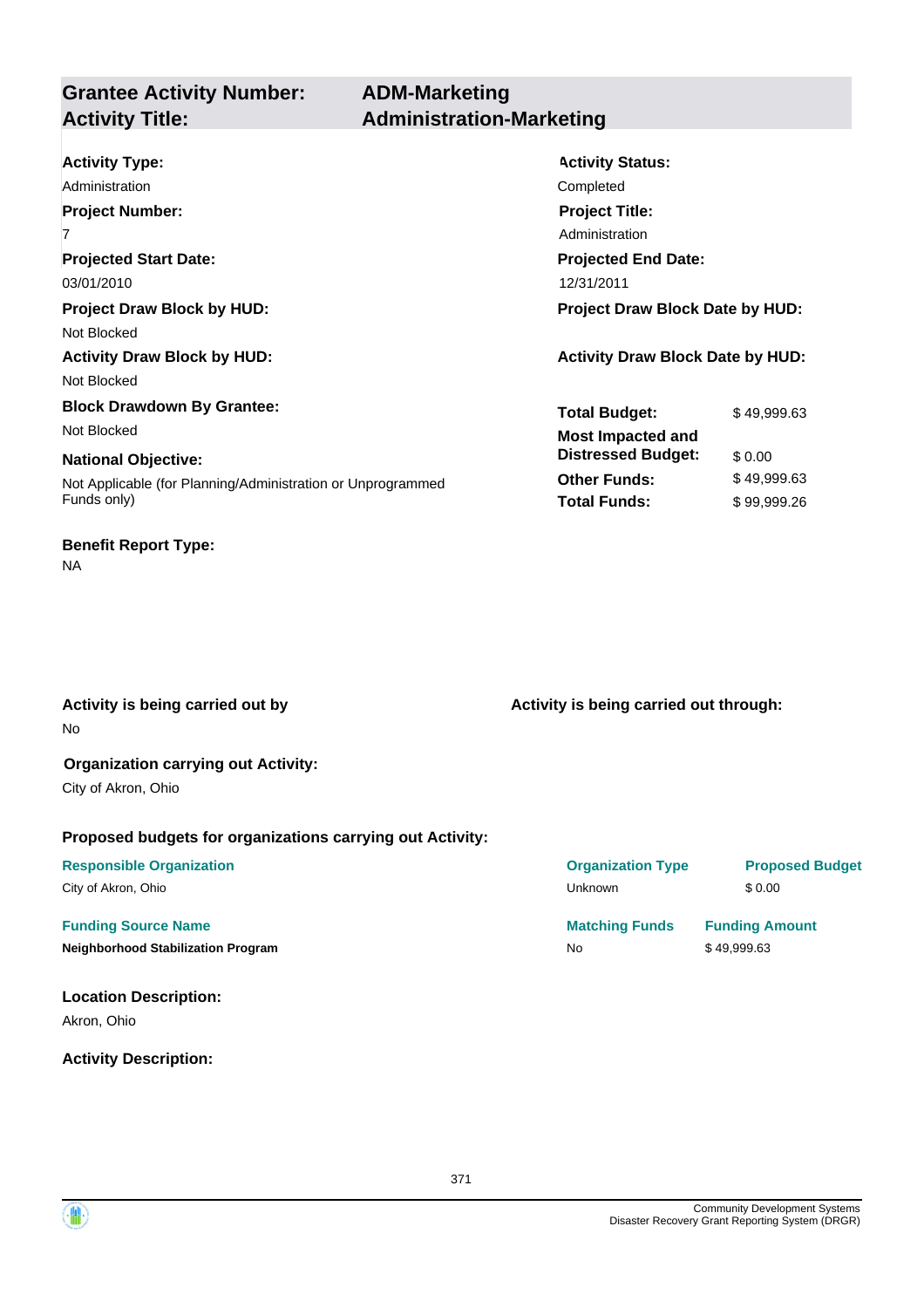Contract for marketing of NSP Project Homes. Hitchcock

**Environmental Assessment:** COMPLETED

**Environmental** None

# **Action Plan Comments:**

| Reviewer - | Activities are found to be acceptable. Two activities have budgets that may not be correct. Will follow-up with<br>grantee. - BLG 1/29/10                                                                                                                                                                                                                                                                                                                                                                                                                          |
|------------|--------------------------------------------------------------------------------------------------------------------------------------------------------------------------------------------------------------------------------------------------------------------------------------------------------------------------------------------------------------------------------------------------------------------------------------------------------------------------------------------------------------------------------------------------------------------|
| Reviewer - | Updated activity information is found to be acceptable. Action Plan is found to be acceptable. - BLG 4/28/10<br>Concurring in Reviewer's comments: RTH 4/28/10                                                                                                                                                                                                                                                                                                                                                                                                     |
|            |                                                                                                                                                                                                                                                                                                                                                                                                                                                                                                                                                                    |
| Reviewer - | Updated activity information is generally acceptable with some minor changes needed. Action Plan is found to<br>be acceptable. - BLG 7/28/10                                                                                                                                                                                                                                                                                                                                                                                                                       |
| Reviewer - | Action Plan is found to be acceptable. - BLG 7/29/10                                                                                                                                                                                                                                                                                                                                                                                                                                                                                                               |
| Reviewer - | Grantee has updated action plan to reflect progress, found to be acceptable. - KD 10.28.10<br>Concurrence and approval of the updates: RTH 10/29/10                                                                                                                                                                                                                                                                                                                                                                                                                |
| Reviewer - | PJ wanted to update the date since the plan was last reviewed in Oct. 2010. There were no other changes to<br>the plan. Update is acceptable. - OA 1/28/2011                                                                                                                                                                                                                                                                                                                                                                                                       |
| Bilodeau,  | Approved - TB - 1/28/11                                                                                                                                                                                                                                                                                                                                                                                                                                                                                                                                            |
| Reviewer - | Plan is rejected as there are several reporting issues: The 25% set-aside activities (LH25) should be reported as<br>Low under Benefit Report Types. If the activity is Acquisition, there should not be beneficiary data; this data<br>should be reported under Redevelopment activity. -OA 2/7/2011                                                                                                                                                                                                                                                              |
| Reviewer - | Grantee updated reporting data for 25% Set-aside. Grantee will need to resolve reporting data for non-land<br>banked Acquisition activities (i.e. NSP610-Const_25%, NSP558_25%, NSP565_25%, and others). A site that is<br>acquired under Acquisition activity and reconstructed/rehabbed under another activity should not have<br>beneficiary data under Acquisition. The data should be reported under Reconstruction or Rehab activity. Plan is<br>approved at this time, but grantee will need to resolve this issue by 30 Apr. 2011 QPR period. -OA 2/8/2011 |
| Reviewer - | Action Plan is rejected as some beneficiaries are incorrectly reported. Activity NSP579-REHAB is LMMI but is<br>reported as Low; Activity NSP636-CONST_25% is LH25 but is reported as Mod or Middle Income; and where<br>acquisition and rehab are separate activities for the same site, beneficiaries should should be reported under<br>rehab/sale, not acquisition (i.e. activities NSP644_25%, NSP648, NSP649, NSP653, and others). Requested<br>grantee to correct these issues. -OA 4/25/2011                                                               |

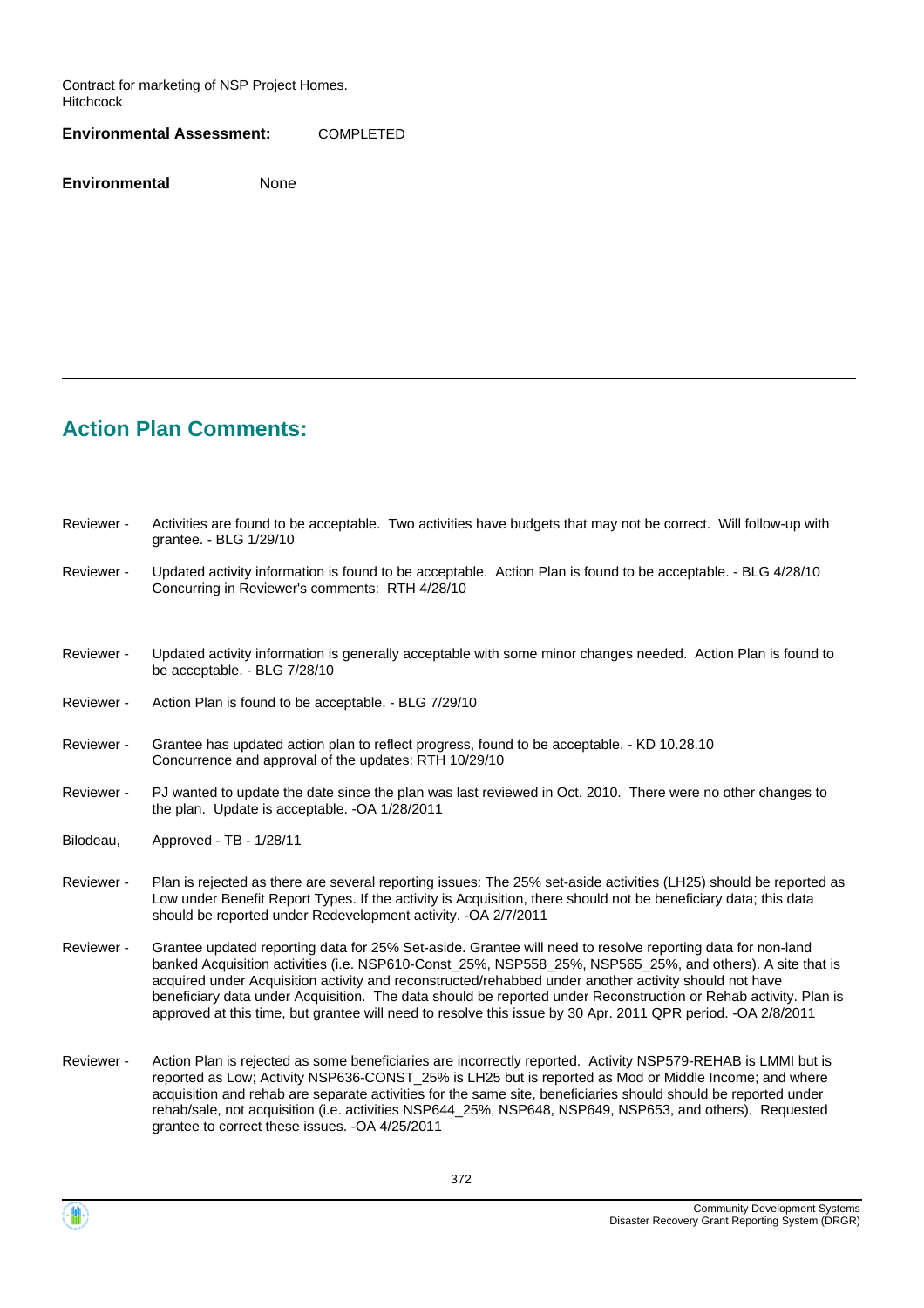- Grantee corrected some reporting issues identified on 4/25/2011, but cannot delete Direct HH Proposed Beneficiaries for some Acquisition activities or fix a number of other reporting issues as this will take some time. Recommend that grantee seek remote TA to streamline DRGR reporting and information management, one of which could be combining Acquisition and Rehab Activities for each site into one activity. Other than these issues, the updates are acceptable. -OA 4/27/2011 Reviewer -
- Bilodeau, Approved TB 4/27/11
- Action Plan is rejected as Activities NSP610\_25%, NSP615\_25%, NSP632\_25%, NSP635\_25%, NSP636- CONST\_25%, and NSP715\_25% are LH25 but are reported as Mod or Middle Income. These should be reported as Low. -OA 5/9/2011 Reviewer -
- Reviewer Grantee corrected reporting issues identified on 5/9/2011. These updates are acceptable. -OA 5/9/2011
- Bilodeau, Approved TB 5/9/11
- Darton, Kyle Grantee updated action plan to reflect progress. A number of 'benefit report types' will need to be discussed and possibly corrected after submission of the QPR. - KD 7.28.11
- Bilodeau, Approved TB 7/29/11
- Darton, Kyle Moved \$43000 from rehab to new construction. Changes acceptable. -KD 10.28.11
- Reviewer Concurrence with Reviewer's comments and recommendation for approval: RTH 10/28/11
- Darton, Kyle Grantee updated action plan to reflect progress. Changes acceptable. KD 1.24.12
- Reviewer Recommending approval. RTH 1/27/12
- Darton, Kyle No changes made. accidental submission. -KD 1.31.12
- Darton, Kyle Grantee updated projects to reflect progress and revised PI projections. Changes acceptable. -KD 4.26.12
- Reviewer Recommend approval. RTH 4/27/12
- Darton, Kyle Grantee updated the action plan in preparation for the QPR. Changes acceptable. KD 7.24.12
- Darton, Kyle Approval authorized by Rich Hendershot. 10.29.12
- Darton, Kyle Grantee updated the action plan in preparation for the QPR. Changes acceptable. KD 1.31.13
- Reviewer Recommend Approval: RTH 2/1/13
- Darton, Kyle Action plan updated with budget revisions for quarterly performance submission. KD 3.5.13
- Reviewer Recommend Approval: RTH 3/6/13
- Darton, Kyle Minor edits made prior to QPR submission. -KD 4.29.13
- Reviewer Recommend Approval: RTH 4/30/13

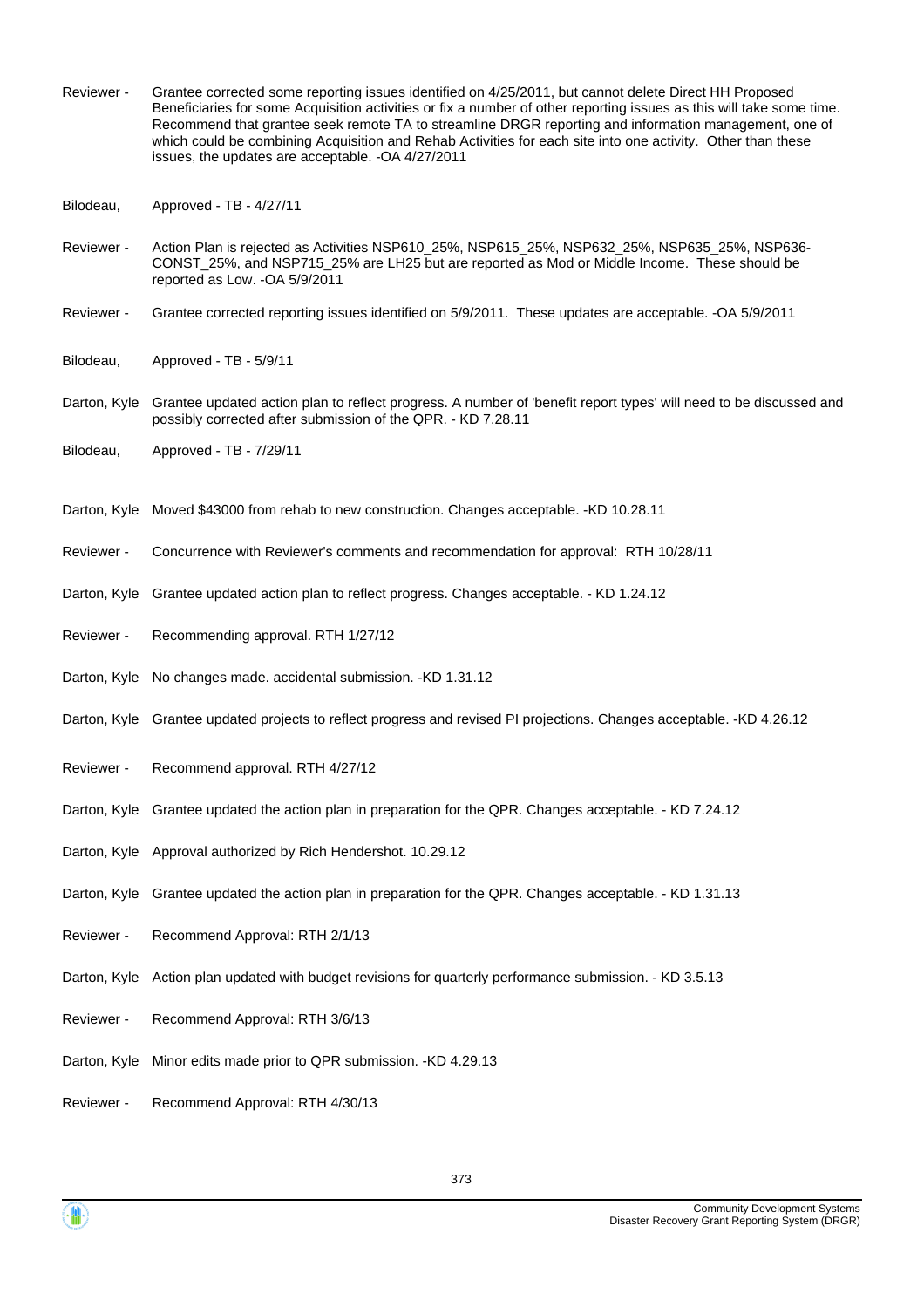- Darton, Kyle Edits made in preparation for QPR submission. Submission acceptable. -KD 7.23.13
- Reviewer Submission in preparation for QPR Submission; Recommend Approval: RTH 10/31/13
- Reviewer Submission of minor changes in anticipation of QPR Submission. Recommend Approval: RTH
- Reviewer Recommend Approval: RTH
- Reviewer Recommend Approval: RTH
- White, Brian Admin is within the cap. No issues found. Recommend Approval. BW 11/25/14
- White, Brian No issues found. Recommend approval. BW 2/5/15
- White, Brian Admin well within cap. No other issues found. Recommend Approval. BW 5/4/15
- White, Brian City changed accomplishment data to reflect the change in tenure from owner to renter in rehab activities. Recommend Approval. BW 5/8/15
- White, Brian Admin is within 10% No other issues found. Recommend Approval. BW 7/31/15
- White, Brian Admin is within 10% cap and budgets were shifted around to implement the NSP 1 grant. No problems found. Recommend Approval. BW 10/15/15
- White, Brian No changes from 10/15 submission. Recommend Approval. BW 10/30/15
- White, Brian Admin is within 10% cap. Budgets slightly changed, and total amount added. Recommend Approval. BW 1/28/16
- White, Brian Admin is within 10% cap. City moved some properties from the 25% set aside to the 120 category. Recommend Approval. BW 5/5/16
- White, Brian Admin is within 10% cap. City switched around properties to the 25 set aside from 120 category. Pay attention to 25% set aside to see if it is on course. Recommend Approval. BW 11/9/16
- White, Brian Grantee reporting on unobligated funds with program funds and PI. Admin under 10%. Recommend Approval. BW 1/10/17
- White, Brian Admin under 10%. Adjustment of 25/50 properties. Recommend Approval. BW 1/24/17
- White, Brian Admin under 10%. Adjusting budgets around to properly show NSP 1 grant. Recommend Approval. BW 5/11/17
- White, Brian No changes this quarter. Recommend Approval. BW 8/11/17
- White, Brian City of Akron added PI and adjusted budgets. Admin is under 10% cap. Recommend Approval. BW 10/19/17
- Akron added budget for a 25% set aside project and additional admin. Admin is below 10%. Recommend Approval. BW 1/23/18 White, Brian
- City of Akron adjusted budgets by project to get an accurate account of the PI in the system. No issues found. Recommend Approval. BW 4/27/18 White, Brian
- White, Brian City added budget. Admin below 10% cap. Recommend Approval. BW 7/26/18
- White, Brian Unable to open changes to plan. In reviewing the Fin07a Report, I am approving the plan. Recommend Approval. BW 10/30/18

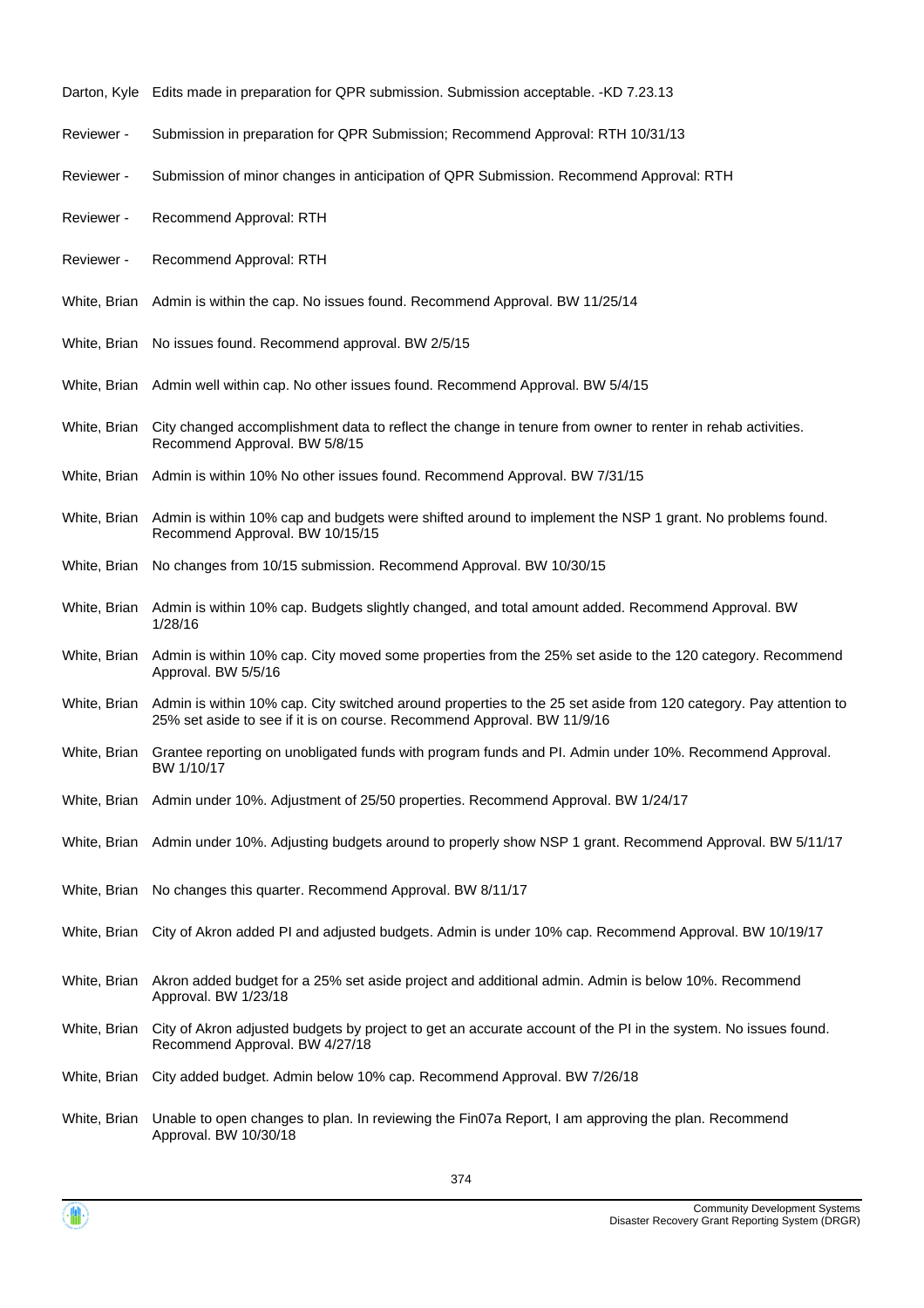White, Brian Admin cap is below 10% cap. BW 9/11/19

White, Brian Some budget changes. Changes prompt will not open. Reviewed from download. Admin is under 10% cap. Recommend Approval. BW 6/24/20

White, Brian Akron added estimated PI to their grant. No other changes made. Recommend Approval. BW 6/29/20

White, Brian No changes made. Recommend Approval. BW 10/20/2020

# **Action Plan History**

| <b>Version</b>        | <b>Date</b> |
|-----------------------|-------------|
| B-08-MN-39-0001 AP#1  | 07/29/2010  |
| B-08-MN-39-0001 AP#2  | 10/28/2011  |
| B-08-MN-39-0001 AP#3  | 01/27/2012  |
| B-08-MN-39-0001 AP#4  | 01/31/2012  |
| B-08-MN-39-0001 AP#5  | 04/27/2012  |
| B-08-MN-39-0001 AP#6  | 07/26/2012  |
| B-08-MN-39-0001 AP#7  | 10/29/2012  |
| B-08-MN-39-0001 AP#8  | 02/01/2013  |
| B-08-MN-39-0001 AP#9  | 03/06/2013  |
| B-08-MN-39-0001 AP#10 | 04/30/2013  |
| B-08-MN-39-0001 AP#11 | 07/25/2013  |
| B-08-MN-39-0001 AP#12 | 10/31/2013  |
| B-08-MN-39-0001 AP#13 | 01/17/2014  |
| B-08-MN-39-0001 AP#14 | 05/01/2014  |
| B-08-MN-39-0001 AP#15 | 08/06/2014  |
| B-08-MN-39-0001 AP#16 | 11/25/2014  |
| B-08-MN-39-0001 AP#17 | 02/05/2015  |
| B-08-MN-39-0001 AP#18 | 05/04/2015  |
| B-08-MN-39-0001 AP#19 | 05/08/2015  |
| B-08-MN-39-0001 AP#20 | 07/31/2015  |
| B-08-MN-39-0001 AP#21 | 10/15/2015  |
| B-08-MN-39-0001 AP#22 | 10/30/2015  |
| B-08-MN-39-0001 AP#23 | 01/28/2016  |
| B-08-MN-39-0001 AP#24 | 05/05/2016  |
| B-08-MN-39-0001 AP#25 | 11/09/2016  |
| B-08-MN-39-0001 AP#26 | 01/10/2017  |
| B-08-MN-39-0001 AP#27 | 01/24/2017  |
| B-08-MN-39-0001 AP#28 | 05/11/2017  |
| B-08-MN-39-0001 AP#29 | 08/11/2017  |
| B-08-MN-39-0001 AP#30 | 10/19/2017  |
| B-08-MN-39-0001 AP#31 | 01/23/2018  |